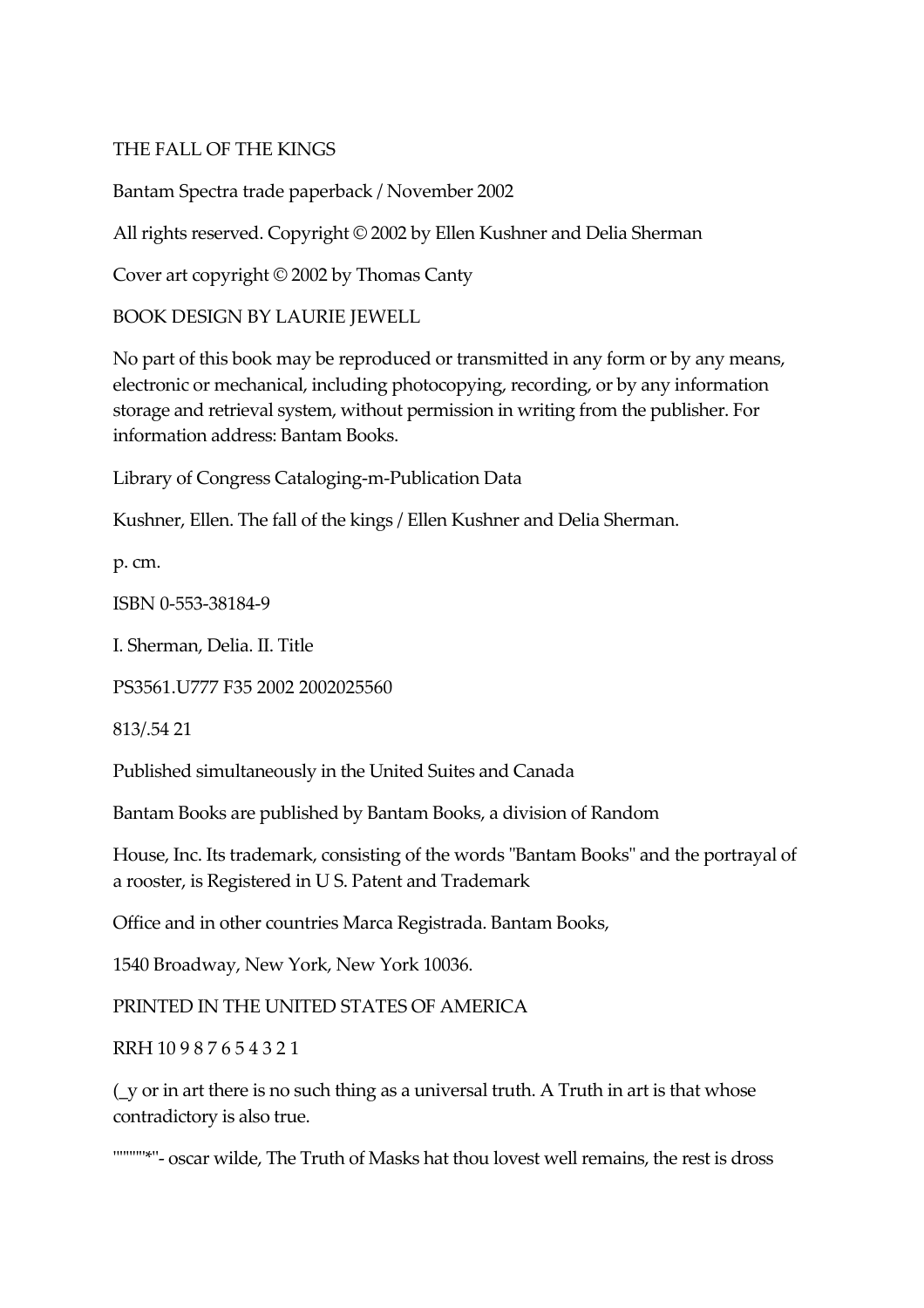What thou lov'st well shall not be reft from thee What thou lov'st well is thy true heritage r~~"""- ezra pound, *Pisan* Cantos, lxxxi

# PROLOGUE

A SPLATTER OF RED ON A DISCARDED BOOT. MlLKY blue glass lying shattered in a pool of water. Garlands of greenery swirling everywhere, with little eddies of leaves torn loose from them. And everywhere the sheets, torrents of white fabric lying in fantastic patterns, twisted and niched, almost spinning, creating lines dipped in and out of shadow, now black, now white, following the logic of the candles placed above them, interrupted here and there by the crosshatching of random streaks of harsh, dull red.

The sheets spilled over the edge of a platform; in front of it, a naked man, streaked in the same red, his long hair matted with it, but clotted also with bits of ochre and vermilion, burnt sienna and indigo.

The woman watching him from across the room was silent. She was dressed from neck to ankle in a plain white smock, smeared in places with the same colors. Her hair was bound up with a twisted scarf, leaving her face a clear and perfect oval.

"Theron," she said. "You moved. I have particularly asked you not to do that."

With one hand he tore a sheet from the platform, sending spatters of paint flying in every direction. "What will you paint, then," he shouted, "the aftermath, the destruction you have wrought?"

"I have wrought? I'm not the one who's just torn the studio apart. Now, would you please take up the pose again?"

He froze, staring at her. "You have no heart."

"I told you that, ages ago." She dipped her finger in the paint of her canvas and sketched his lines into it. "You should listen to me. I said this would be the last painting I wanted you for. Stand still, I'm not done with you yet. I'm using you for the murderer as well as for the king. It makes a nice effect."

Incredulous, he almost laughed. "You want me to pose killing myself."

"I *want* you to put your body in some interesting positions--"

The laugh burst out. "Oh--haven't I been satisfying you that way, either?"

"Theron." Still sketching with naked fingers, she talked. "You have satisfied me entirely. I've got maybe twenty-five finished canvases, and dozens of studies. You have been satisfying in every sense. But I've run out of things for you to do. I've told you all along, no one can hold me forever. I can't find any more ways to enjoy you."

A year ago he would have shown her one or two on the spot. Now he said, "Ysaud.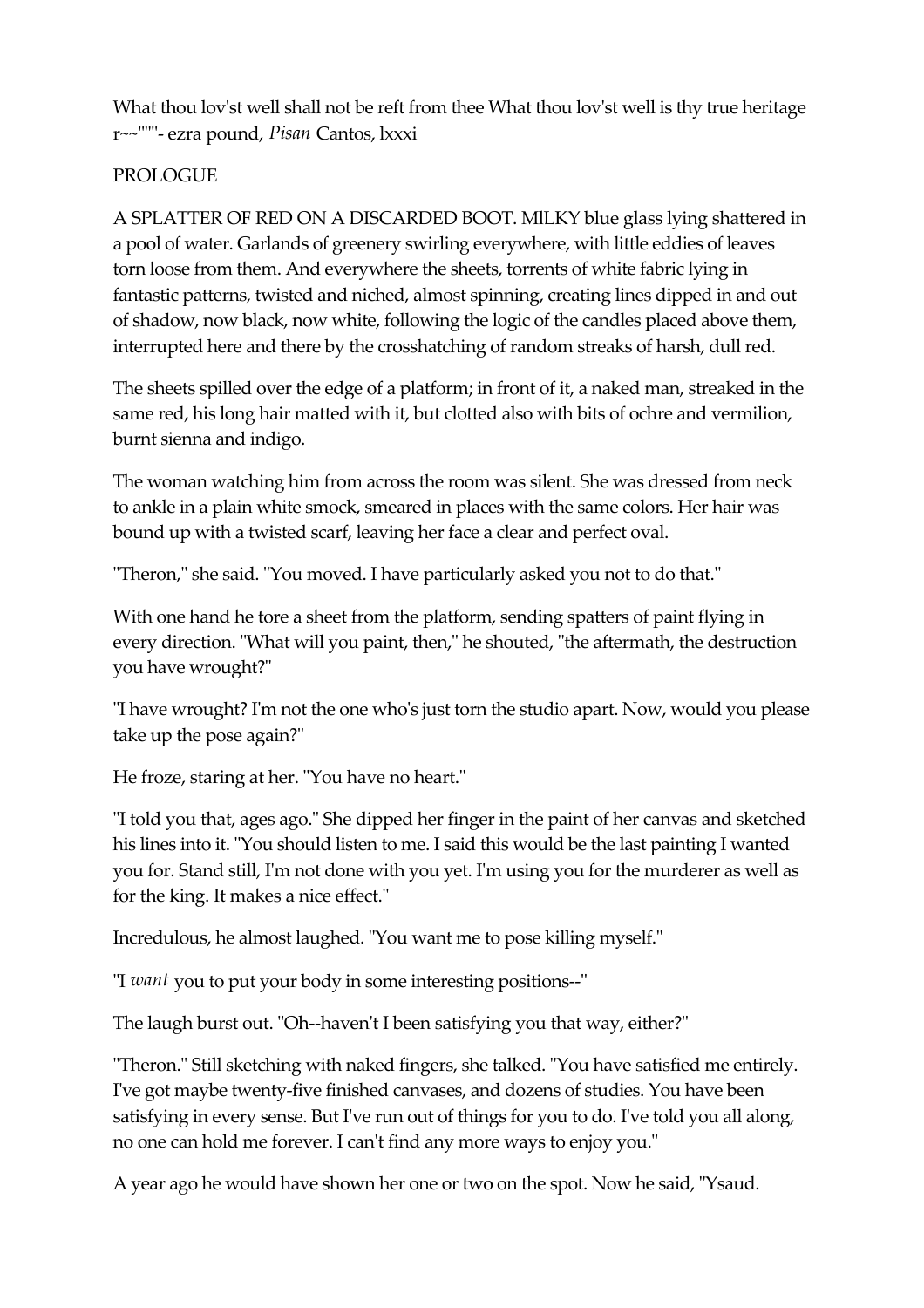Please." She shook her head as though the noise were a distraction. "Paint what you like, who you like--I don't care. But don't send me away."

"I don't want you if I'm not painting you."

"You're mad."

"You've just wasted a lot of my materials, Theron." She crossed the floor to take a dab of ochre from his chest with one finger.

"Don't do this to me. I love you."

"Please hold still."

He lifted a hand to his chest. Where her finger had run **over** his collarbone, there lay exposed a pattern of vines and leaves. It had been etched into his skin with ink.

"You can't take this back," he said, "nor what it means. It marks me forever yours."

"No," she said. "It's the paintings that mark you forever mine." She returned to her canvas. "My vision of you will be alive when your pretty skm is turned to dust. That should make you happy."

"Stop," he said. "Stop painting and look at me."

Now it was she who laughed. "All I've done is look at you. If you can't stop talking, then put on your clothes and go." He followed her, breaking an unspoken law of the studio, treading on forbidden ground, a space he entered only with her permission. The artist glared at him. Then, with a hiss of exasperation, she stepped back and let him go around the easel to see what stood there.

Coming alive in the candlelight was an image of death: a pale man splayed out on the bed, one hand lying open as if in invitation, the other still clutching a deerskin across his chest. Theron recognized himself, his own body in the languor after sex. The deerskin and bedsheets were speckled with blood. Next to them, she had begun another figure. His dark hair was a waterfall of grief spilling between the hands he pressed to his face with bloody fingers. A shadow of horns rose on the wall behind them, as if a phantom stag had lifted its head.

"This is different," Theron said, "from the others."

"Yes." She observed the canvas and the man together. "This is the last of them; it has to be, you see, because it's heading off in a new direction. That's how I know the series is over."

"I could be a new direction for you."

"No, you can't." Ysaud pressed his chest gently with the brush's tip. "Not you. Not for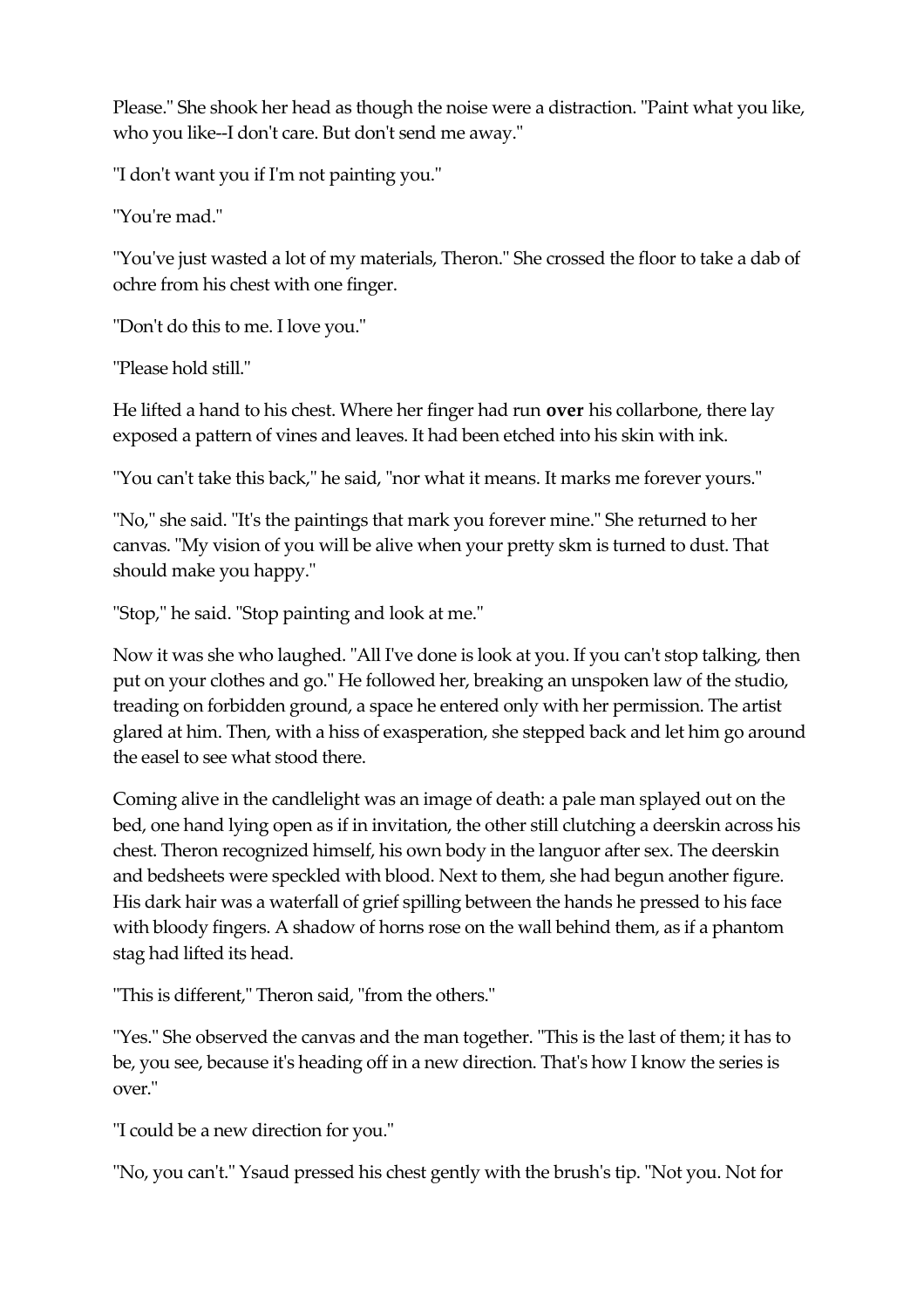me. Go be a new direction for someone else, will you?"

He went out into the night, caked with her colors. He was very sure that he would never love again.

Book 1

# HARVEST TERM

FIVE HUNDRED YEARS AGO AND MORE, A KING RODE out of the North at the head of an army. He rode with a company of splendid men, all armed to the teeth. They rode not to war, but to a wedding. After centuries of conflict, the rocky North and the fertile South were at last to be joined into one kingdom in the persons of their King and Queen and their heirs perpetual, united against their common enemies and increasing in mutual prosperity.

The Southern Queen's Chronicler, Valerian Hollis, had described the King's army in horrified detail. Their armor was leather and hammered bronze. Under their helms, their long hair was braided with leather and bones and beads and even nuggets of gold. Every one of them was blood kin to his king, and as they came through the streets of the capital city, they sang.

In the eyes of the Southern nobles, the King's Companions were strange enough, with their barbaric mien and their uncouth songs of war and the hunt. But they brought with them men that they called wizards, and the wizards were worse.

The wizards did not sing. Indeed, they barely spoke, except to one another. There were (according to Hollis) fifteen of them, riding horseback just behind the king. The King's Wizards were robed in black or brown, russet or ochre: peasants' colors, colors of the land. Some were cloaked in the skins of animals. Their faces were bearded, their hair unbound and crowned with leaves. From the hands of certain of them, tendrils of ivy grew.

Thus wrote Holhs in the final chapter of his *Chronicle History of the Northern Kings*, a work written at the behest of Queen Diane and her new consort, Alcum, later called the Diplomat. It was a book every historian should own; Basil St Cloud had bought his when he was still a student, and lived on bread and cheese for the rest of the month to pay for the used, leather-bound volume. Now he was a Doctor of History, and the margins of its pages were lined with notes, the leather cover buttery with handling. But it had failed to enlighten him on the subject he was currently researching.

With a sigh, he set the volume aside. If only Hollis had not insisted on cluttering up his account with so much about the wonder of these so-called wizards. Wizards, indeed! The very word evoked nameless rituals and dark mysteries, when everyone knew that their "magic" had been nothing more than sleight-of-hand coupled with diplomacy. But they certainly had made an impressive show. As many times as Basil had read the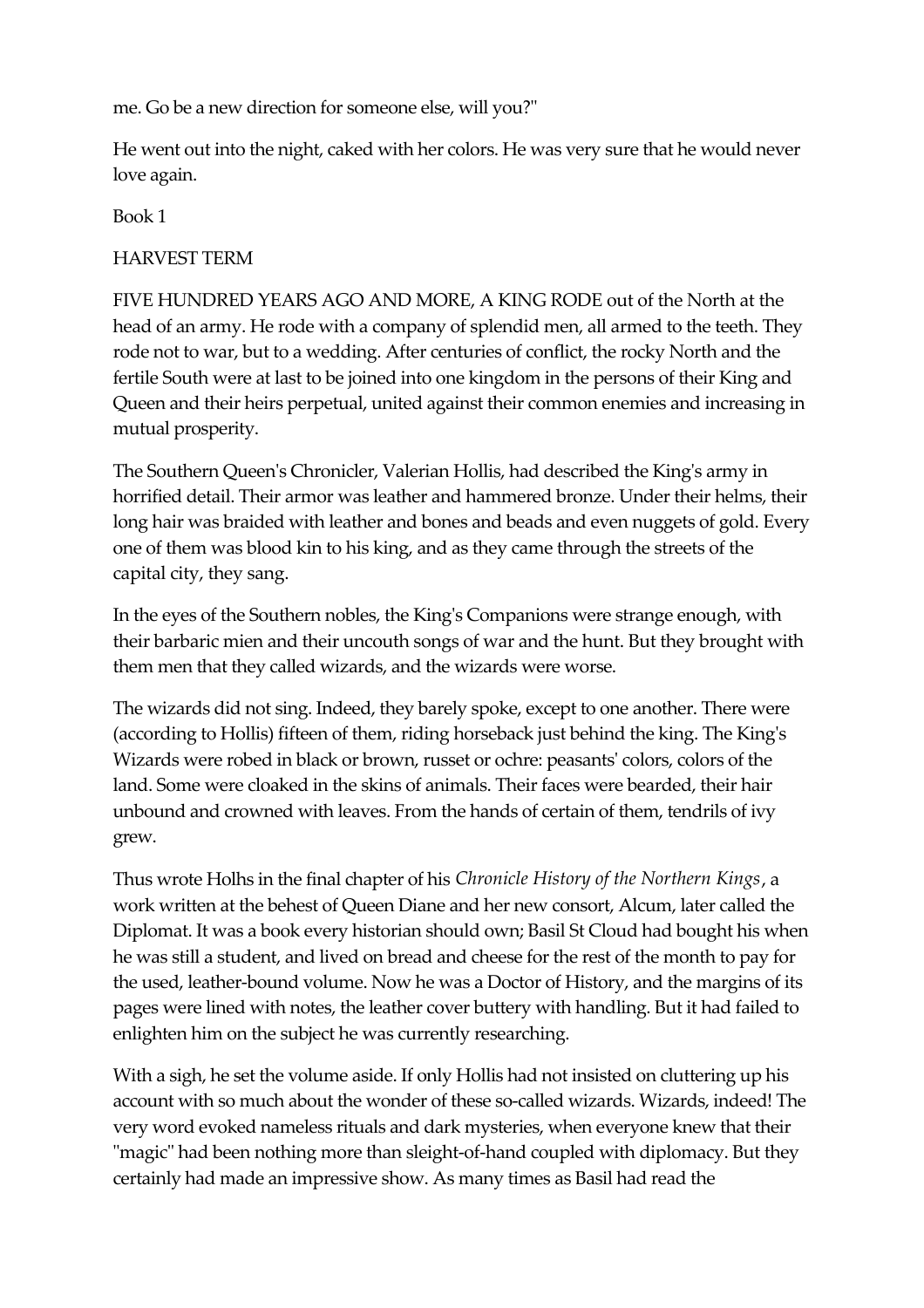description, it still gave him a chill: "... their hair so twined about with leaves of Ivie and of Oak, as to make them seem in themselves to be Trees and Creatures of the Wood come riding into our Citie to take it through the Greening of the verrie Stones..."

Basil shook his head. Very pretty. Very fanciful. Charged with collecting facts from his new compatriots, but unable to understand most of what they said, Hollis had simply conflated history and legend. Still, the book was pretty much all modern scholars had to go by. The pre-Union North was known for the strength of its warriors, not its record-keeping. And Hollis really had witnessed the events of the Union. Now, if only he'd been more interested in laws of inheritance than in trees on horseback...

A knock on his door interrupted his fulminations. "St Cloud!" He recognized the voice of his friend Thomas Elton, Doctor of Astronomy. "St Cloud, I know you're in there, now open up!"

Without regret, the historian opened the door to his rooms. "How now, my fair one!" It was an old joke. Elton had the face and figure of a bull-dog, but his hair, which he wore long by University tradition, was an incongruously beautiful honey-colored mane that his friends loved to tease him about. "Have you come all this way to invite me to dinner, or do you just want to stick your ridiculous astral spyglass out my window again?"

Elton grinned. "I'll accept your kind offer, if it ever clears up. You live so much closer to the heavens than the rest of us, and I want to get another good look at that comet. Stars with fiery hair, they don't come around that often. And this one's such a beauty, Basil."

"Yes, you've said. But that's not what you're here for."

"Right. If I thought you had any wine to offer me I'd make you produce it--but instead, I come to tell you that there's been a sighting of Leonard Rugg in the fiery precincts of the Blackbird's Nest, ordering the ingredients for a brandy-punch!"

Basil said archly, "I don't suppose it was Cassius who spotted him?"

"And is saving us a couple of seats."

"Blessed Cassius." Basil finally found his cap and jammed it on his head. "A mathematician can always be relied upon to count the right number of guests. Onward, let us onward, like the invading Ophidian army on the Plains of Garrawan. Look out for the broken step."

The streets of the University were the streets of the city, and some of the oldest. They lay on the east bank of the river, where, it was said, King Alcuin's wizards had first taken up residence after the Union. Certainly the streets were close and twisty and notoriously difficult to navigate, particularly late at night. The school had been tiny at first, not much more than a few classrooms nestled in a warren of government edifices. But time and history had wrought their changes. Buildings that once had been halls of state were now lecture halls, and the dens of civil servants and kings' companions had been turned to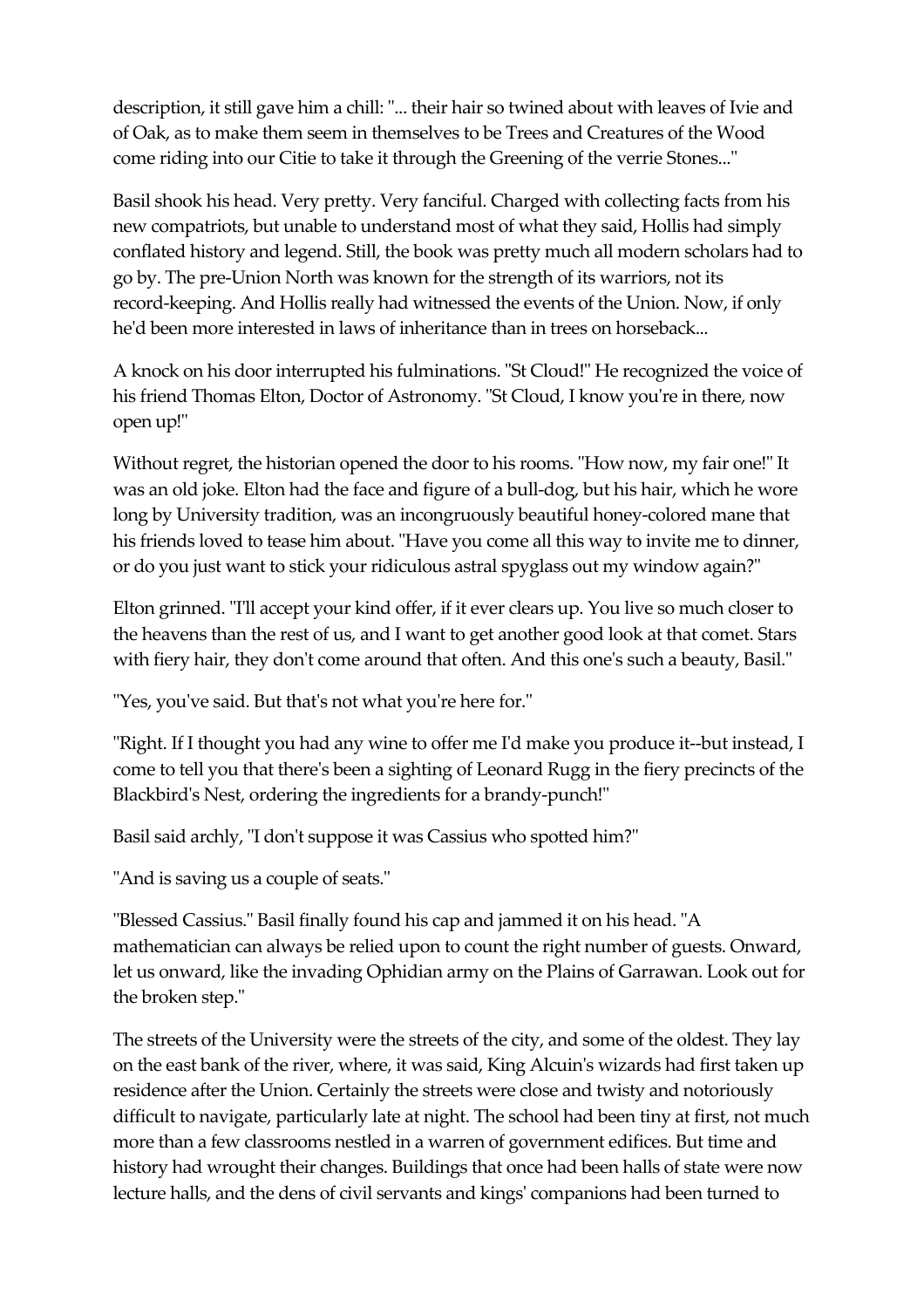students' quarters, rented out to as many aspiring young scholars as could fit in a room. The taverns that dotted every corner were probably the oldest structures that retained their purpose. Across the troubled maelstrom of time, people always need a beer.

The tavern known as the Blackbird's Nest was awash in the dark-robed scholars who gave it its name. Its ceiling was low and black-beamed, its ancient walls as deep as a man's arm from hand to elbow, its windows sunk in alcoves. The feet of untold generations of drinkers and debaters had worn troughs into the stone of its floor; their shoulders had polished the stone walls black and smooth. Basil had been coming there since he was a young student, fresh off the farm--not as many years ago as he liked to think. He'd met Elton and Cassius there, accomplished scholars of two years' standing. They had advised him on University ways, from simple matters like letting your hair grow long to avoid looking like a country bumpkin and always giving way to a magis-ter on the street to the intricacies of getting credit in a tavern and the maximum number of lectures he might attend without paying the magister a fee. And they'd invited him along with them to meet the brilliant young Doctor of Metaphysics, Leonard Rugg, known for his generosity with the punchbowl and his stimulating debates on everything from women to the meaning of the stars.

For all four men, the meeting had been a momentous one. The three young scholars had found a shrewd mentor; Rugg had found three kindred spirits. He was not surprised when each of them had resisted the world's call for educated men to stock its law courts and schoolrooms, its nobles' secretarial staffs and charitable institutions. Elton, Cassius, and finally St Cloud remained at University, become Fellows and then Doctors of their chosen subjects, and had been licensed to lecture by the Governors. The four of them had become a familiar sight: Basil St Cloud of History, sturdy and pale, with perennially stubbled cheeks and black, unruly hair; Thomas Elton of Astronomy, stocky and cheerful; Lucas Cassius of Mathematics, lean and saturnine; and Leonard Rugg of Metaphysics, not nearly as old as he pretended to be, his skin pink, his forehead high, his thinning reddish hair standing out from his scalp like new-shorn fleece.

"Time marches on," Rugg was saying testily to Cassius, "but the boy with the brandy is slower than a tart with a noble client. And didn't you say young St Cloud and Elton were coming ?"

"On their way," the mathematician answered. "Remember, patience is the virtue of the truly wise."

Rugg snorted. "Nonsense. Patience gets you nothing but a cold bed. Who's been filling your head with platitudes, eh? Your old mother?"

"Placid," Cassius said smugly, "in his Of *Manners and Morals*. I remember you lecturing on it, Leonard. You were, of course, much more eloquent at the time."

"Don't you quote Placid to me, you damned cabbage-counter. Always thought Placid was a damned fool," Rugg said, "when he wasn't being a genius. Ah, here's the brandy!"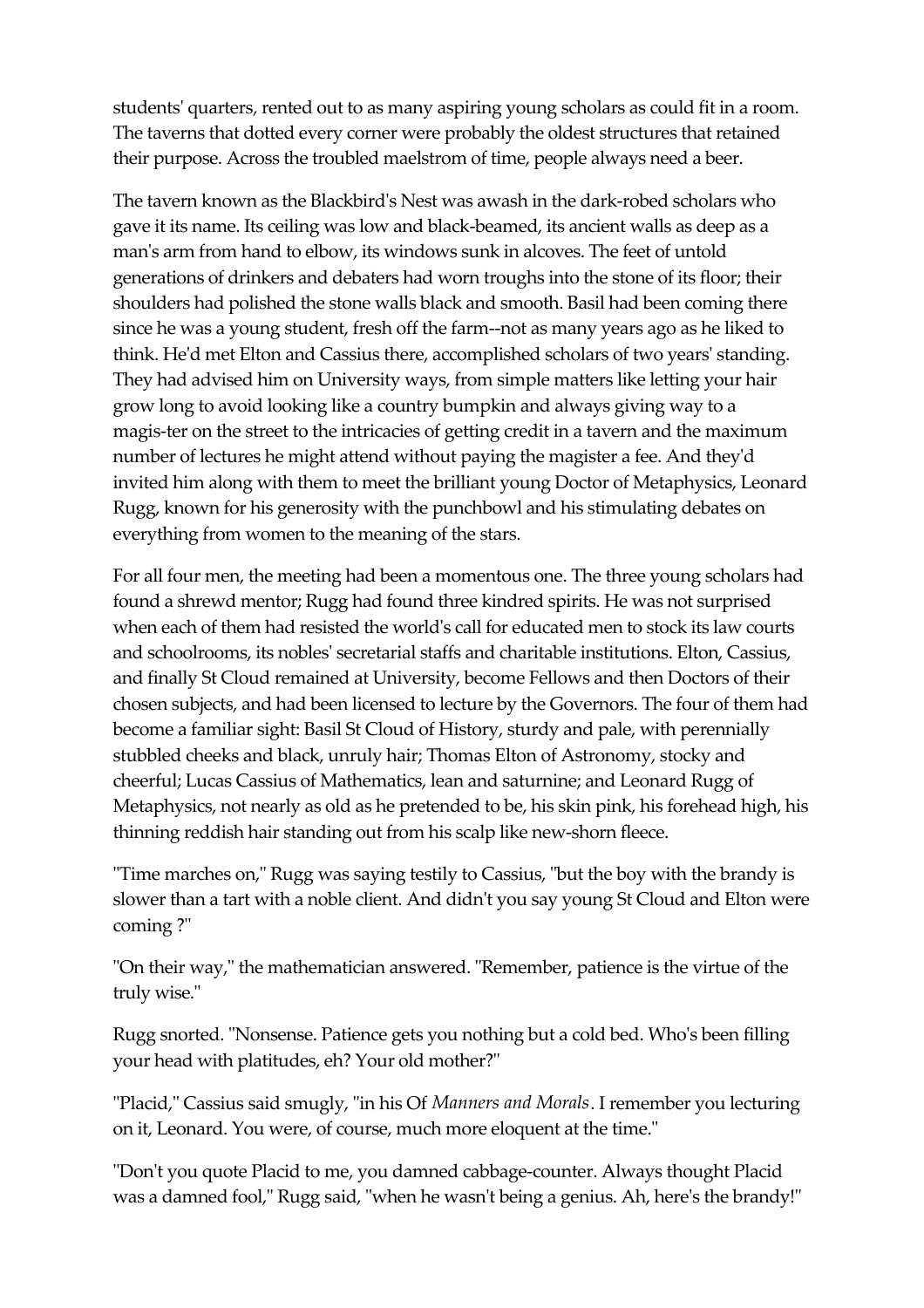Easing a laden tray onto the table, the potboy unloaded two steaming jugs, four heavy pottery mugs, and several little dishes containing sugar and spices. Rugg pushed back his bench, stood ponderously, cracked his knuckles and began to assemble the punch. A savor of cinnamon and cloves rose above the table in an alcoholic cloud.

"Is that brandy-punch I smell?" Elton said brightly, looming over them.

"It will be," Rugg answered, "if you don't jog my arm. Sit down, Elton--no, over there, with St Cloud. Basil, dear boy, where have you been hiding?"

"Nowhere I can't be found," Basil answered mildly, "as Elton has just happily proved."

Cassius sighed with an exaggerated melancholy, and laced his skinny fingers in his lanky hair. "Would that all proofs were so easily made! Basil, I hear you're writing another book, and good for you. In fact," he caught Elton's eye across the table, "very good for you, indeed."

"Which means what, exactly?"

Basil's question went unanswered as Rugg lifted the ladle high and made a brief speech about friendship and taverns and wine. Rugg favored the rhetorical style of the Gerardine metaphysicians, his current academic preoccupation. Basil cupped his hands around his steaming mug. Autumn was coming on chill this year.

The four friends toasted each other and the beginning of the Harvest Term, wishing each other plenty of paying students for all and a new, more faithful mistress for Rugg. They ordered up a dinner of roast chicken, greens, and buttered squash, and tucked into it as if they'd not eaten for days.

"The Horn Chair lecture's back on, had you heard?" Elton asked through a mouthful of chicken.

"Impossible," said Rugg. "The Horn Professor's at death's door. Has been since Midsummer."

Cassius sipped his punch. "It's not like you to be so far behind the gossip, Rugg. Doctor Tortua *was* at death's door, but he's better now. Not enough better, I'd have thought, to go about giving public lectures, but I'm no physician. You were Tortua's man, St Cloud. What do you know about it?"

St Cloud shrugged. "Not much. We haven't been friendly since my monograph on the Treaty of Arkenvelt."

"I remember," said Rugg. "You took his chapter in *The Fall of the Kings* and made mincemeat of it, didn't you, against all advice and common sense."

"But he got it wrong, and all because he didn't go back to the treaty itself and relied instead on Delgardie's report in A Mirror *of History*, which was already second-hand at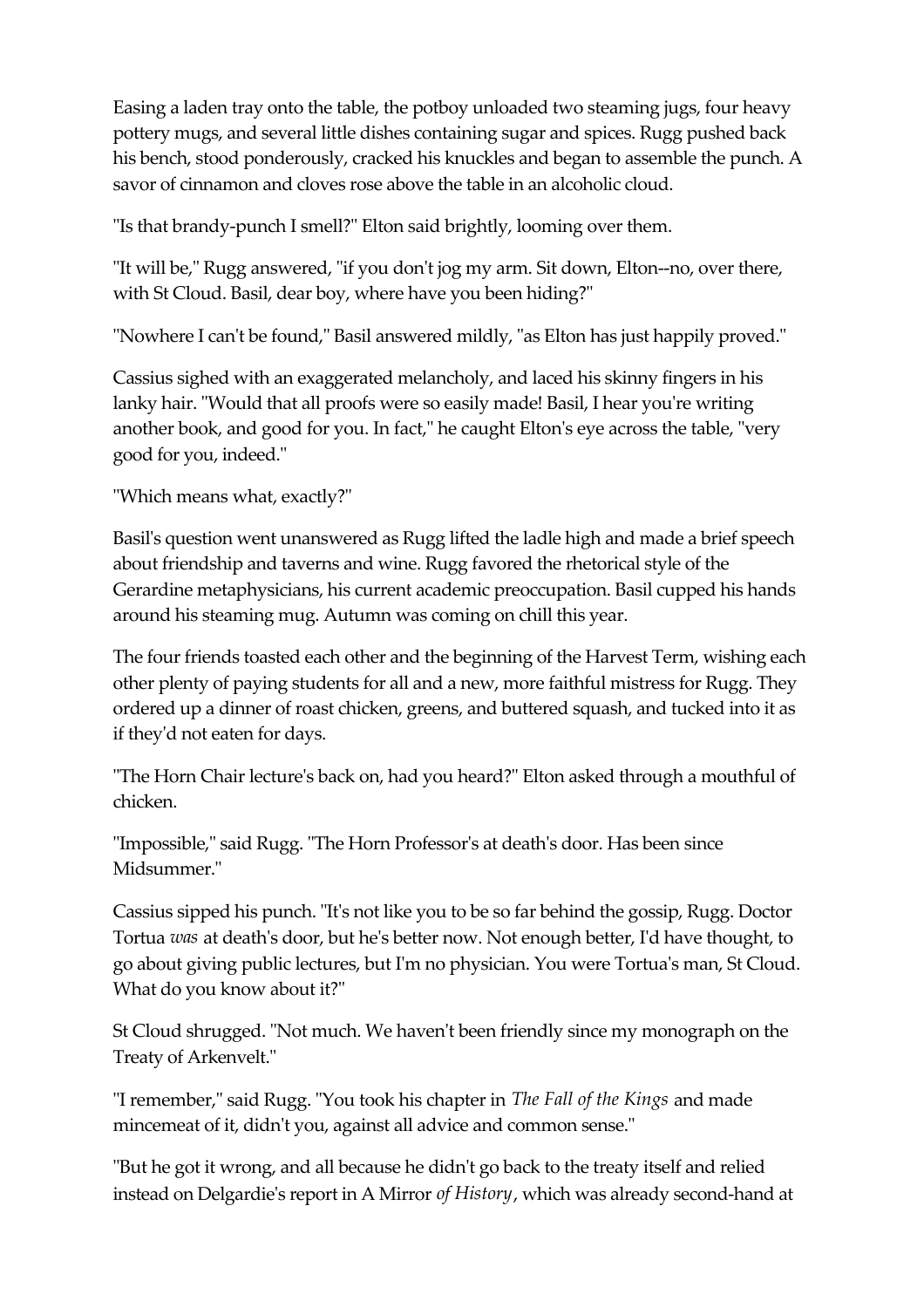best. As I said at the time." He glared at Rugg, who looked ready to argue the whole point again. "It's done, Rugg, and can't be undone. Doctor Crabbe's his heir apparent now, and much joy may he have of him."

"You're hopeless, Basil." Elton looked over his shoulder into the Blackbird's noisy, candlelit room. "Doesn't Roger Crabbe drink here too?"

"I haven't seen him," St Cloud said. "Not since Spring Term, not here."

"Well, his friends, then. You don't need to like Crabbe, but there's nothing to be gained by making an enemy of him."

"And what would his friends tell him?" St Cloud demanded. "He already knows I don't like him; I've told him as much to his face. And he's welcome to hear that I'm sorry I quarreled with Doctor Tortua--well, not sorry, exactly, since I'd do the same again. But sad. I'd like to make it up with him."

The eminent doctor had recognized in the young St Cloud a love of ancient things that matched his own. In Basil's second year, he'd wooed him away from the law he'd come to the city to study and shepherded him up through University ranks. It was Tortua's influence, as well as his own industry, that had made Basil the youngest man ever to achieve the rank of Doctor. He had loved the old man like a father, and had been proportionately wounded when Tortua had taken Basil's monograph on the Treaty of Arkenvelt as a personal attack rather than a simple scholarly correction.

"Make it up with him!" scoffed Elton. "I doubt Tortua would even see you, especially as Crabbe's his doorkeeper these days, they say."

"I thought Crabbe was avoiding me," St Cloud said.

"You flatter yourself," said Cassius. "He was nursing Tortua."

"Lobbying to be the next Horn Chair of Ancient History, if you ask me," Elton said, and Rugg nodded.

"That's disgusting," exclaimed St Cloud. "Not even Crabbe would do a thing like that."

His three companions exchanged the superior smiles of men who, knowing a friend's weakness, love him in spite of it.

"So," said Rugg after a pause, "are you still going to the lecture?"

St Cloud, with little else to stand on, stood on his dignity. "Of course I'm going. I'm in ancient history. I'd go whoever was giving the lecture, even if it were Crabbe himself."

"We'll see you there, then," said Elton cheerfully.

"Yes," said Cassius. "Sit with us. You can tell us when he's getting it wrong."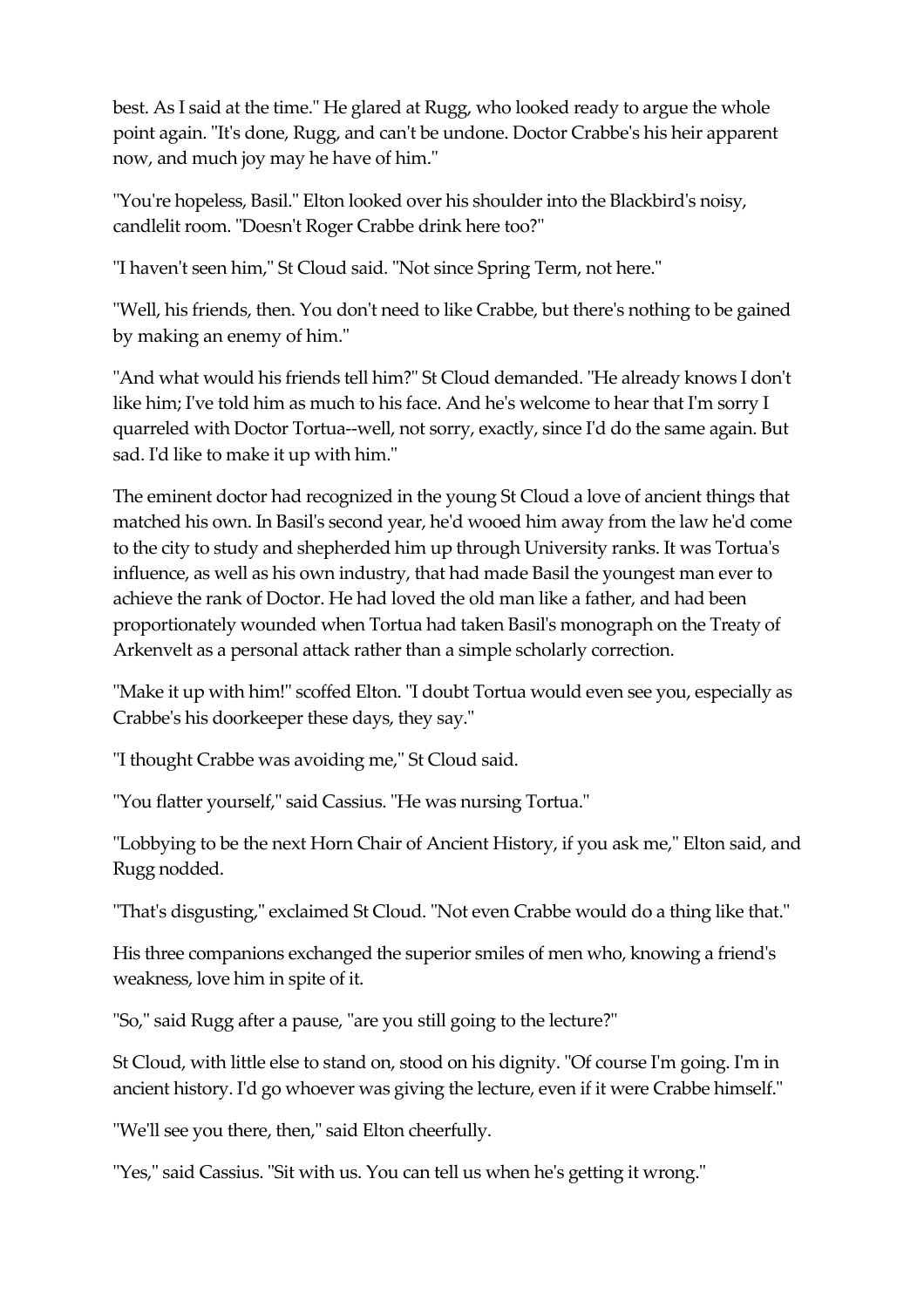"You'll just have to figure it out for yourselves," Basil St Cloud told them. "I shall be sitting with my students."

The four friends toasted each other and the beginning of the Harvest Term, wishing each other plenty of paying students for all and a new, more faithful mistress for Rugg. They ordered up a dinner of roast chicken, greens, and buttered squash, and tucked into it as if they'd not eaten for days.

"The Horn Chair lecture's back on, had you heard?" Elton asked through a mouthful of chicken.

"Impossible," said Rugg. "The Horn Professor's at death's door. Has been since Midsummer."

Cassius sipped his punch. "It's not like you to be so far behind the gossip, Rugg. Doctor Tortua *was* at death's door, but he's better now. Not enough better, I'd have thought, to go about giving public lectures, but I'm no physician. You were Tortua's man, St Cloud. What do you know about it?"

St Cloud shrugged. "Not much. We haven't been friendly since my monograph on the Treaty of Arkenvelt."

"I remember," said Rugg. "You took his chapter in *The Fall of the Kings* and made mincemeat of it, didn't you, against all advice and common sense."

"But he got it wrong, and all because he didn't go back to the treaty itself and relied instead on Delgardie's report in A Mirror *of History*, which was already second-hand at best. As I said at the time." He glared at Rugg, who looked ready to argue the whole point again. "It's done, Rugg, and can't be undone. Doctor Crabbe's his heir apparent now, and much joy may he have of him."

"You're hopeless, Basil." Elton looked over his shoulder into the Blackbird's noisy, candlelit room. "Doesn't Roger Crabbe drink here too?"

"I haven't seen him," St Cloud said. "Not since Spring Term, not here."

"Well, his friends, then. You don't need to like Crabbe, but there's nothing to be gained by making an enemy of him."

"And what would his friends tell him?" St Cloud demanded. "He already knows I don't like him; I've told him as much to his face. And he's welcome to hear that I'm sorry I quarreled with Doctor Tortua--well, not sorry, exactly, since I'd do the same again. But sad. I'd like to make it up with him."

The eminent doctor had recognized in the young St Cloud a love of ancient things that matched his own. In Basil's second year, he'd wooed him away from the law he'd come to the city to study and shepherded him up through University ranks. It was Tortua's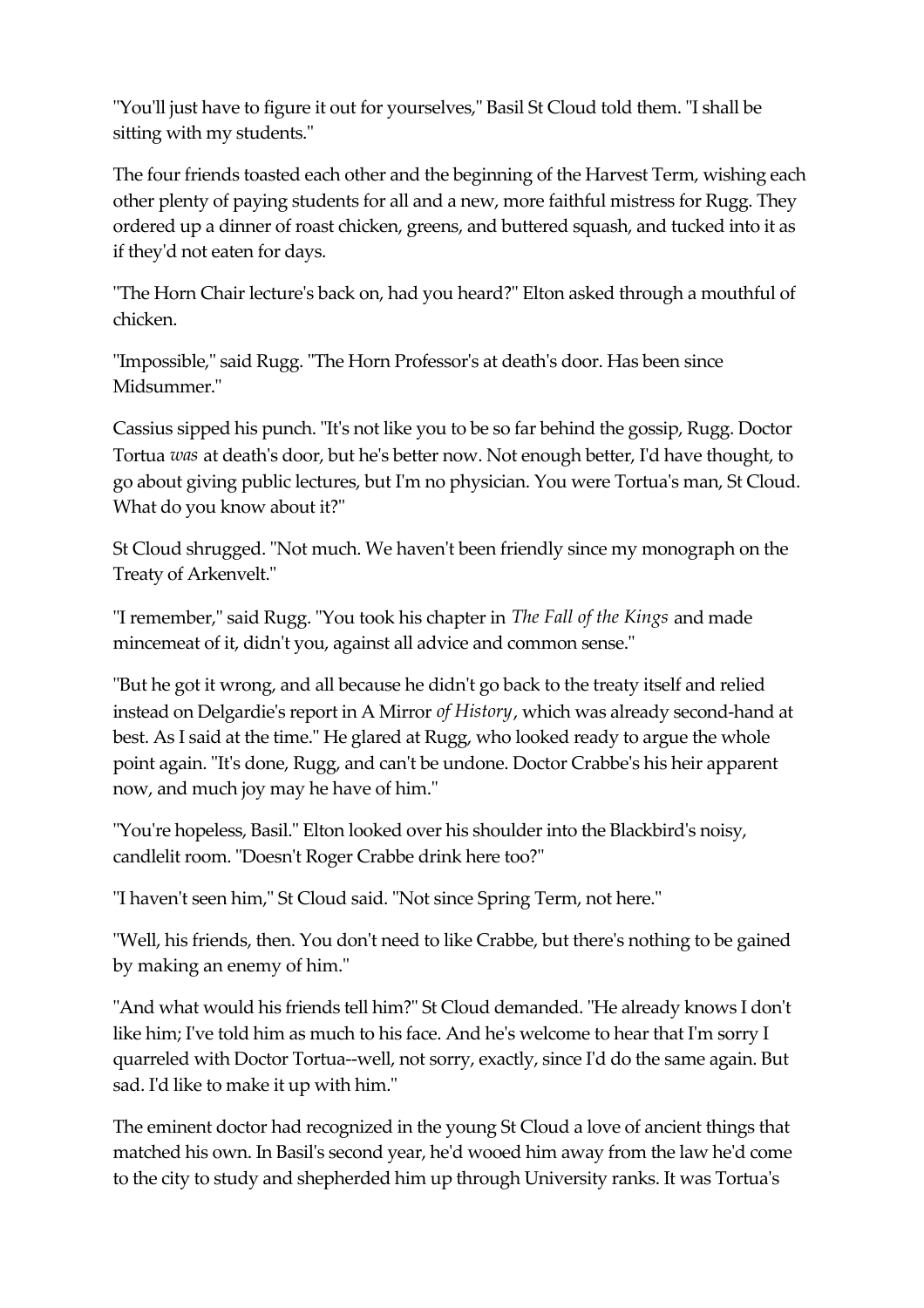influence, as well as his own industry, that had made Basil the youngest man ever to achieve the rank of Doctor. He had loved the old man like a father, and had been proportionately wounded when Tortua had taken Basil's monograph on the Treaty of Arkenvelt as a personal attack rather than a simple scholarly correction.

"Make it up with him!" scoffed Elton. "I doubt Tortua would even see you, especially as Crabbe's his doorkeeper these days, they say."

"I thought Crabbe was avoiding me," St Cloud said.

"You flatter yourself," said Cassius. "He was nursing Tortua."

"Lobbying to be the next Horn Chair of Ancient History, if you ask me," Elton said, and Rugg nodded.

"That's disgusting," exclaimed St Cloud. "Not even Crabbe would do a thing like that."

His three companions exchanged the superior smiles of men who, knowing a friend's weakness, love him in spite of it.

"So," said Rugg after a pause, "are you still going to the lecture?"

St Cloud, with little else to stand on, stood on his dignity. "Of course I'm going. I'm in ancient history. I'd go whoever was giving the lecture, even if it were Crabbe himself."

"We'll see you there, then," said Elton cheerfully.

"Yes," said Cassius. "Sit with us. You can tell us when he's getting it wrong."

"You'll just have to figure it out for yourselves," Basil St Cloud told them. "I shall be sitting with my students."

HE KINGS RULED THE UNITED KINGDOM FOR BET-ter than three hundred years before they were deposed by the nobles, who established rule by the Council of Lords. The later kings had been a byword for decadence and corruption, with special emphasis on assassination, rape, and excessive taxation. Of their special councilors, the wizards, the less said the better; progress and the Council of Lords swept even their memory aside. The country prospered. Technology advanced. Carriages were invented, and the nobles left their town-houses in the Riverside district behind, seduced by the broad avenues and terraced banks of the Hill that lay across the river-bank northwest of the Old City. There they built magnificent houses set in exquisite gardens sweeping down to the river.

The lords of the city did have a tendency to quarrel amongst themselves, though, especially in the Council's early days. There were high walls around their gardens and guards at the gates. But even these were not enough to protect a man from the fury of his peers and their relations when blood feuds heated up. To keep the important people from killing each other off, a class of professional swordsmen evolved to take on the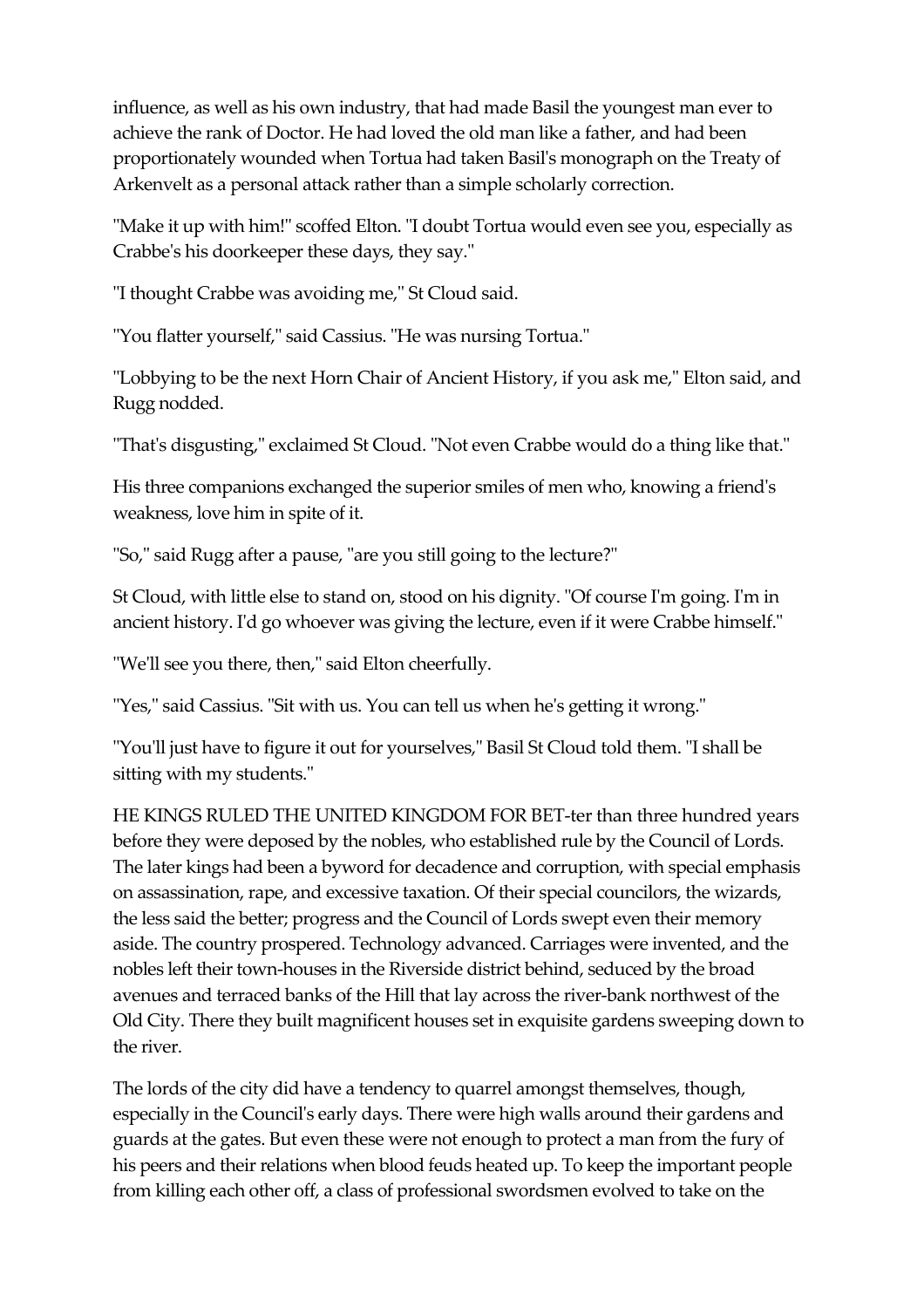nobles' challenges, and elaborate rules were constructed to keep them within the bounds of law. Some of the houses still boasted the traditional liveried swordsman, but not all. Times had changed, as times will. Like the swordsmen, the walls around the Hill's great houses were chiefly decorative. But not all. The gates of Arlen House, in particular, were not easily breached. Behind them lived and worked the Serpent Chancellor of the Council of Lords, Geoffrey, Lord Arlen. Like the serpent, he was cunning and elusive and well-defended. No one entered Arlen House except by invitation. And even then, the Serpent Chancellor was not so easily seen.

lord nicholas galing leaned his forehead against the window of Arlen House and watched the clouds rolling away over the river. It had rained all afternoon, and even now the occasional drop pocked the wet stone of the promenade outside. The room Galing was waiting in was warm and dry and furnished with a set of books on natural history. Still, he had been waiting there for three hours.

He turned from the window and examined the tray his absent host had sent in some minutes earlier. Old cheese, new bread, a decanter of deep red wine, a silver pitcher of water. An apple and autumn pears, along with a pearl-handled knife to peel them with: enough food to acknowledge that he'd been kept waiting longer than expected; not enough to indicate that he would be kept waiting all the afternoon.

He took the knife and an apple and peeled it in a thin, continuous spiral, which he arranged jauntily on the edge of the tray. Then he sat down with the cheese and the decanter by the excellent fire to refresh himself. When the summons came, it wouldn't do to appear before Arlen hungry or--he replaced the decanter on the tray and filled his glass with water--inattentive in any way. This meeting could make or break him with the enigmatic Serpent Chancellor. Nicholas had spent the past year maneuvering his way into Lord Arlen's sphere, and had obliged his mysterious lordship in one or two small matters of interest to the Council, matters in which discretion and the ability to ask innocent-sounding questions had proved useful.

Nicholas smiled into the fire. He'd had no idea, going in, how exciting it was simply to have a secret. His new profession transmuted balls, picnics, card parties, even morning calls on ladies whose lowered lids and low-cut gowns held no allure for him into backdrops for *a* drama understood by only a select few. Everyone knew that Lady Talbot was enjoying a liaison with the Montrose heir, but only Nicholas--and Emil Montrose, and now the Council--knew that Emil was also enjoying the revenues of Lady Talbot's farm in Stover, which he was plowing into his own exhausted estates. What Arlen and the Council would do with this information, Nicholas neither knew nor cared. The thing at the moment was to know it.

The door opened, and the soft-footed servant who had brought the tray slipped inside and cleared his throat.

"Lord Nicholas. Lord Arlen will see you now, if you would be so good as to follow me."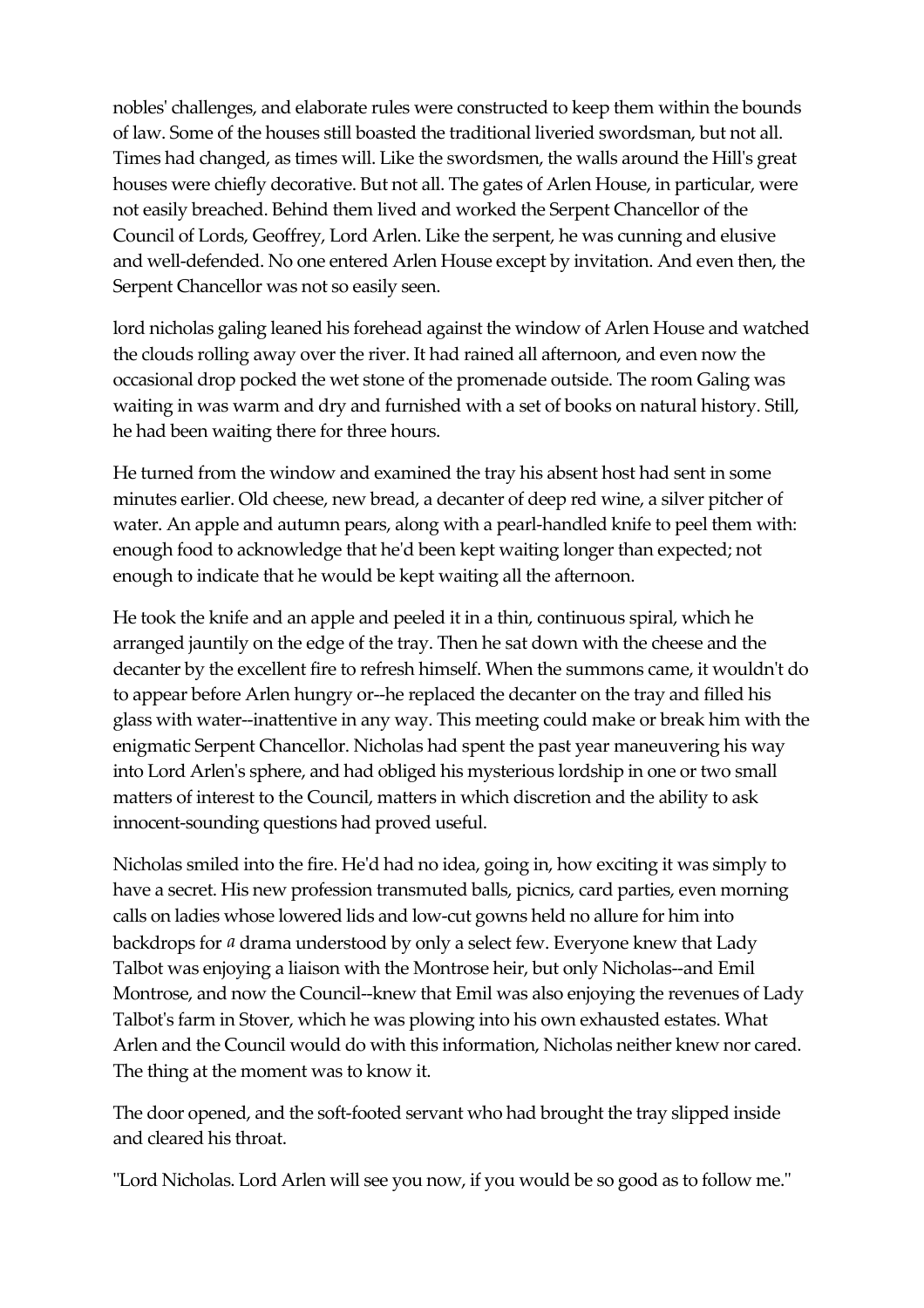The servant showed Nicholas into a largish room lined with old books and panels of painted wood--portraits, Nicholas supposed, of Arlens dead and gone. He was about to take a closer look at one when a small noise froze him where he stood, breathing slowly to still the sudden pelting of his heart. When he was sure he had himself under control, he turned to face the shadowy corner of the room and bowed deeply.

"Lord Arlen," he said. "How delightful."

A deep chuckle came from the shadows, followed by the scrape and flare of a lucifer, which revealed a tall, white-haired man sitting behind a great carved desk. He put the flame to the wick of an ornate brass lamp and replaced the glass.

"Do you mean my making you kick your heels for hours, or do you mean my trying to startle you out of your skin?"

Nicholas reflected that it was more pleasant to play with tigers when you weren't in the cage with them and said, "I mean, delightful to see you, sir, and your beautiful house."

"I already know you are a plausible rogue, Galing," said Lord Arlen. "You needn't keep trying to impress me. Sit down, do. And take a glass of wine. I'm going to ask you a favor."

Nicholas carefully poured himself two fingers of crimson liquid from a gold-chased decanter.

"Very good," said Arlen when Nicholas was settled. "Your hand didn't shake and your face showed no more than polite interest. You handled the Montrose affair very well, did I tell you?"

Nicholas made a gesture expressive of modesty and pleasure. "I am your lordship's to command," he said.

"Yes," Lord Arlen said. "I believe you are just the kind of man who will betray any confidence as long as he's sure that it's in the service of some greater good, preferably his own."

Nicholas was able to school his expression, but felt an angry flush rising up his cheeks. "I believe I serve your lordship," he said stiffly.

"Fifty years ago," remarked Lord Arlen, "you could have cried challenge on me for that statement, hired a swordsman to do the deed for you, and the Court of Honor would have held you justified even as I wallowed in my gore. Times change. I have a swordsman in my employ for the look of the thing, and he's very good. But I don't expect I'll ever need his services, not in the same way my father did."

"No," said Nicholas evenly. "I don't expect you will. I can't afford a first-class swordsman, as you very well know, and I'm not really inclined to cry challenge on you for speaking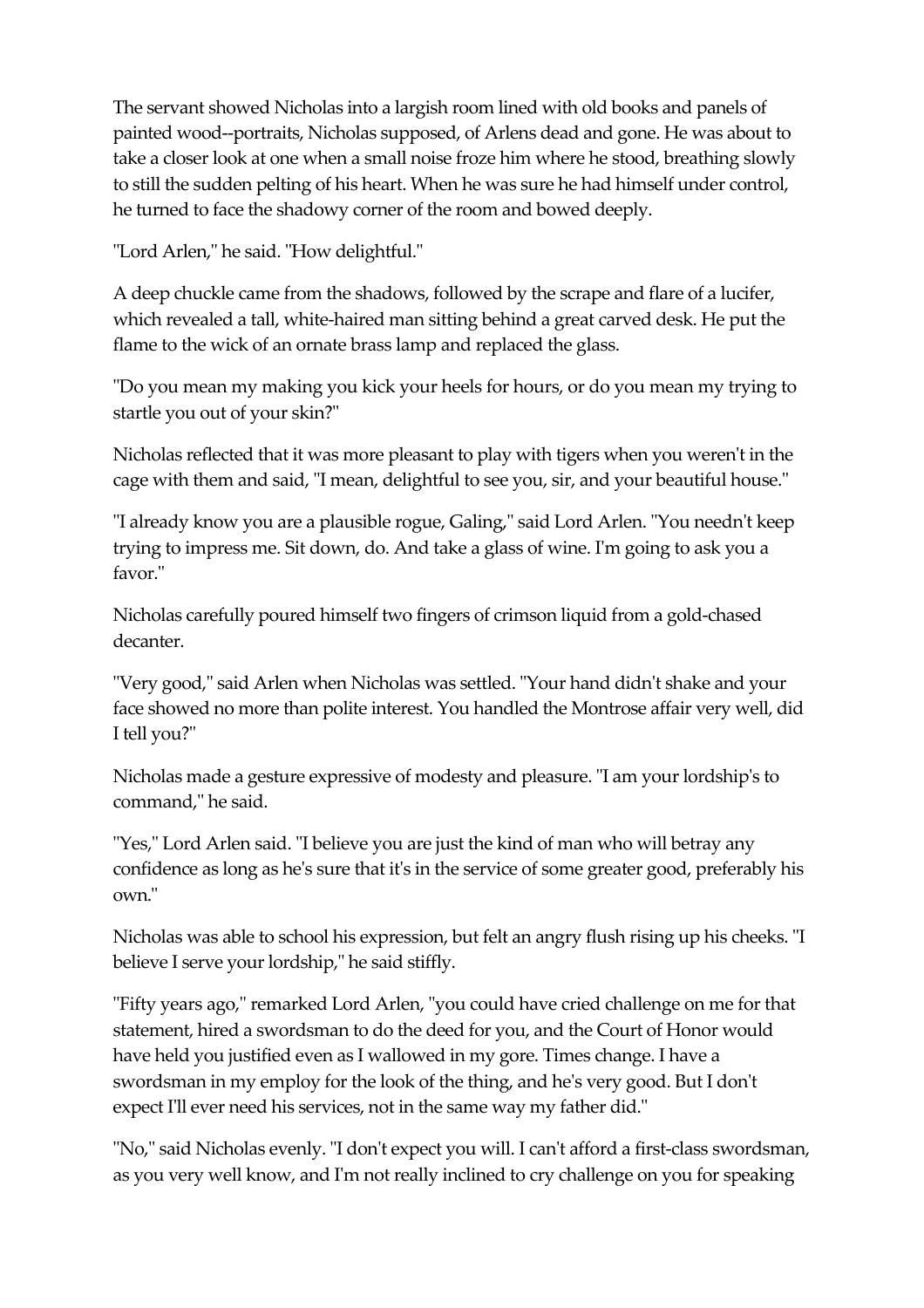the truth, particularly as there's no one else present."

Lord Arlen smiled, his dark eyes bright in the lamplight. He was a handsome man, with the kind of long, lean face that ages well and beautifully curved lips, oddly sensual in his ascetic countenance. "It's a pleasure to talk to a man who understands what he's being told. It's the only kind of fencing that custom allows us, eh?" He leaned forward, laid something on the desk in front of Nicholas, and sat back again. "Tell me what you make of that."

It looked like an oak leaf, leathery and dry, curled at one end. When Nicholas picked it up, it proved to be carved out of wood. The workmanship was competent but not fine. There was a pin affixed to the back so that the leaf might be worn as a brooch. Nicholas turned it over in his hand. "Not your usual taste, Lord Arlen," he said.

"Not my taste at all," said Arlen shortly. "It belonged to a man from the North, from Hartsholt. I believe he carved it himself."

Nicholas set the trinket on the desk, where it lay as if blown in through the window, incongruous and faintly disturbing. "It means a great deal to him, then."

"He won't be missing it," Arlen said. "He bled himself to death by chafing in his chains. I wouldn't have thought it possible myself, but the guards are sure no one entered his cell. The brooch was taken from him when he was arrested. What do you think of it?"

Nicholas picked up the brooch again and examined it closely. If it had any secrets, they weren't to be read in the tiny marks left by the dead man's knife. It was the brooch itself that was important. "A badge," said Nicholas thoughtfully. "You said the man was from Hartsholt. I seem to remember the Duke of Hartsholt at Lord Halliday's, complaining about troublemakers over dinner. Now that I think about it, I do recall something about oak branches."

"Yes," purred Lord Arlen. "Now, cast your mind even further back than Halliday's dinner, to your schoolroom lessons. What was the most significant event in our history?"

Nicholas thought for a moment. "The fall of the monarchy."

"Before that."

"I never cared much for history," Galing said. "I don't know. Unless"--he groped at a distant memory--"you mean the union of the kingdoms."

Arien smiled benignly. "Precisely," he said. "And would you happen to remember where the old capital of the North Kingdom was?"

"Ah-- Aldersyde? No, it's Hartsholt, isn't it--that's why Hartsholt's a duchy."

"Very good, Galing. The capital was indeed in Hartsholt, or somewhere near it--there's nothing left of it now. So tell me, Lord Nicholas, what do you deduce from available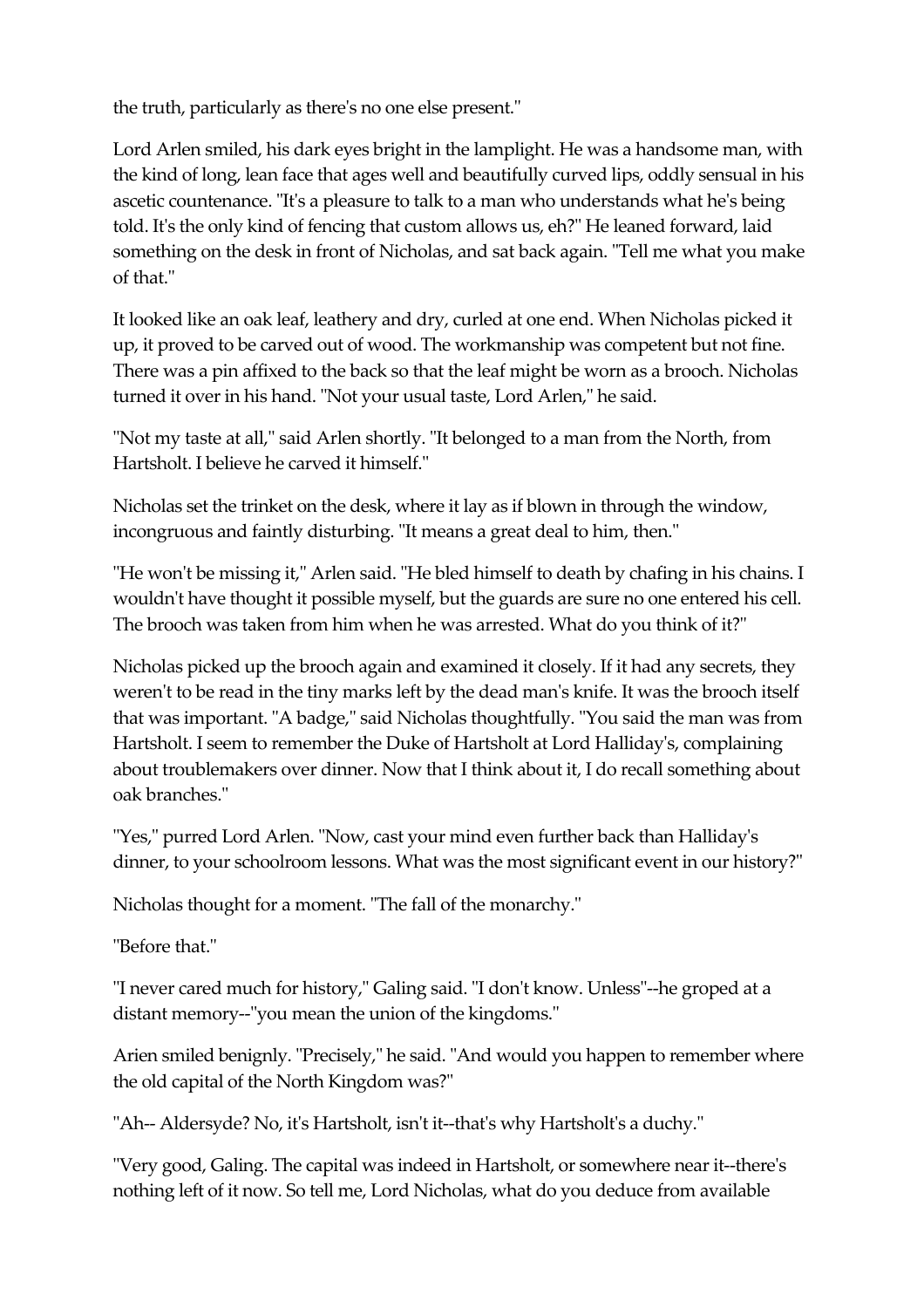evidence?"

It was like pacing through honey, trying to figure out why Arlen was leading him this dance.

"I'm being most unkind, making you go through all this," Arlen remarked sympathetically. "But really, it would be a shame for all that expensive tutoring your father gave you to go to waste. As I recall, you even flirted with the University for a year or two."

"I went to a few lectures, to keep my friend Edward Tielman company."

"Ah, yes. Edward Tielman. Secretary to the Crescent Chancellor. Very sound man. Discreet. His father was your family's steward, wasn't he?"

"He still is," said Nicholas shortly. Did Arlen know he and Edward had been lovers? Was he asking whether they still were? Why should he care ? Because Edward was somehow connected to the favor Arlen wanted from him, Nicholas answered himself-- Edward and the old capital at (or near) Hartsholt and the oak leaf brooch and the dead man from the North. There was one thing missing, one fact connected to his schooldays, when his tutor had taught spelling and rhetoric and mathematics and history to him, to his older brother the heir, and to Edward, the steward's son.

"The kings," Nicholas said slowly. "Before the Union, the kings lived in the old capital city. There was a sacred grove, wasn't there? An oak grove." Lord Arlen nodded, very much as the tutor had nodded, glad to see his student performing well. "The man from Hartsholt must have been a royalist, and you think this oak leaf is a royalist badge. And you want me to use Tielman's connections at the University to find out if there are royalists there, too."

Arlen laughed. "That's the bones of it. Very good." Nicholas felt himself flushing again, this time with pleasure and something else, something he knew Lord Arlen was unlikely to return.

"Quite," said the older man, disconcertingly. "Now. You are no doubt asking yourself why I am concerned about a handful of unlettered hobbledehoys whose ancestors have been diverting themselves with rebellions for five hundred years."

Nicholas made a gesture designed to convey his complete confidence in the Serpent Chancellor's political acuity.

"Nevertheless. The situation is this. The current Duke of Hartsholt's a wastrel and a bad landlord. His steward is a thief, and his heir is as great a spendthrift as his sire. And it's not only Hartsholt's private estates that are suffering. There is famine all through the North, and great poverty. Young men are pouring down to the South, looking to better themselves. There's nothing wrong with that--it's what the ancient kings did, after all. But there are more of them every year, and all of them are angry. They wear their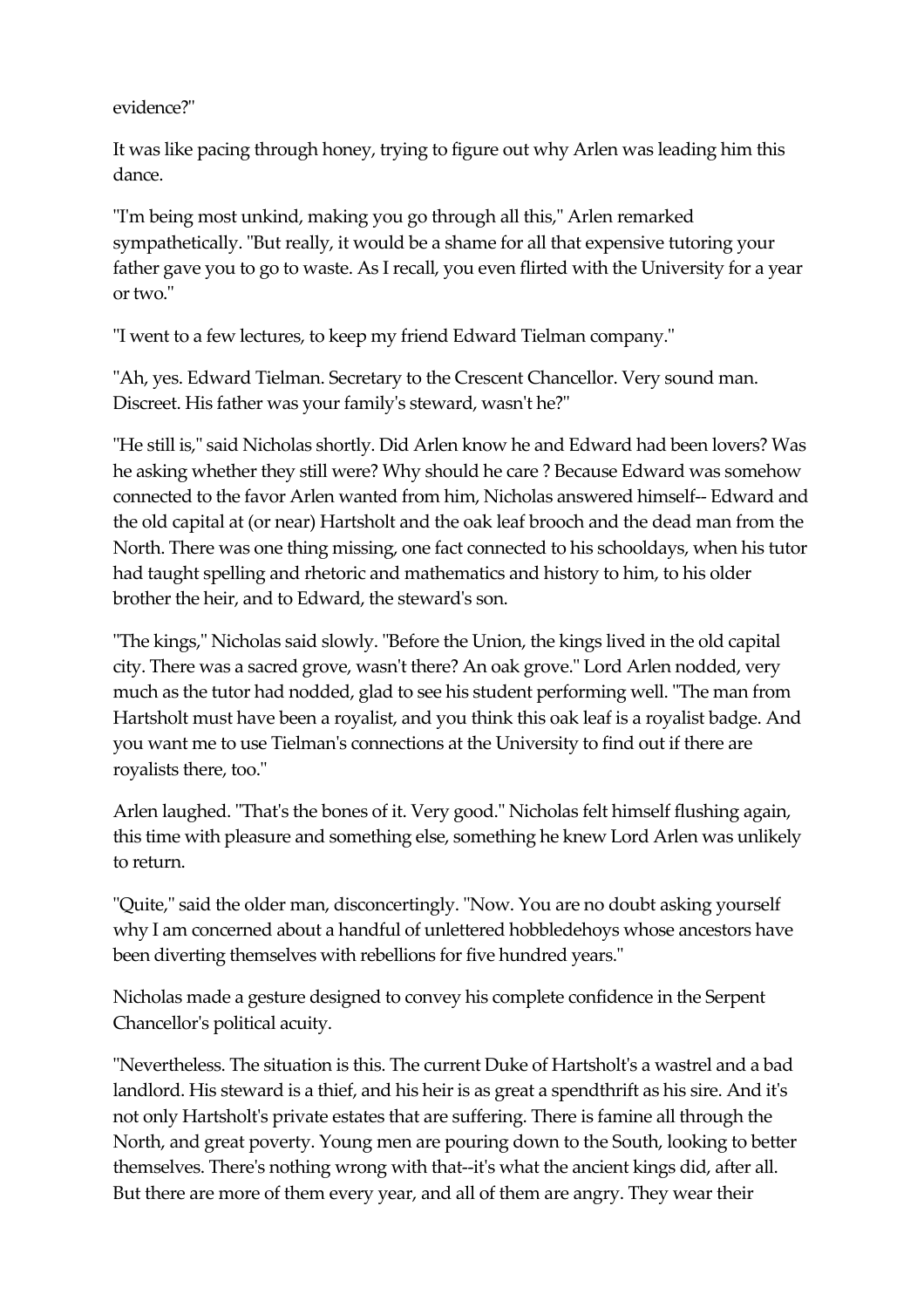Northernness like a flag, flaunt their braided hair and their barbaric customs, shout out incomprehensible Northern slogans in City Sessions. This fellow"--Arlen touched the oak leaf-- "was all too comprehensible. He got up in open Sessions before the Mayor and offered a formal petition for the king to be restored to the land."

Nicholas felt as amused as shocked--it seemed like such a stupid, pointless thing to do. But Arlen was studying him gravely, no hint of amusement lighting his face. "What did he imagine it would gain him?" he offered diplomatically.

"I don't know," said Arlen. "All he would say under questioning was that the land needed its king again, and the time was at hand."

"Is it a general uprising, then?"

"No. I don't think so. It's more like creeping sedition, with mystic complications. Call it an illness. We need to study it, to discover whether it's a plague or a mild fever. I've sent men North. I need someone here, to determine the extent of the contagion and its severity." He leaned forward slightly. The effect was of a dark lantern suddenly unshuttered. "I need to know if these royalists have a specific king in mind, and whether it's one of them or one of us." He lounged back in his chair again. "There's what they would consider to be royal blood in all the noble houses, you know."

A light tap heralded Lord Arlen's servant, carrying a tray of cold beef. They sat in silence while he pulled the heavy blue curtains over the rainy darkness and lit the lamps. When he'd bowed himself out again, Nicholas helped himself to a slice of beef. "I didn't know," he continued, as if they'd not been interrupted. "As I said, I don't know much about history."

"You'd best learn, then." Arlen yawned suddenly and rubbed his face. "Your friend Tielman may be able to help you. I understand he keeps up his University friendships."

Nicholas smiled, glad to catch his patron out. "Tielman goes down to University twice a year to get drunk with his old friends and impress them with his being the Crescent Chancellor's secretary--it's his pet vice. If he suddenly started asking questions, it would occasion remark."

"Do what you think best, then. If I didn't trust your judgment, I wouldn't have asked your help. This affair of the oak leaf may be nothing, but it may equally be very important. It would be a pity if you guessed wrong." He fixed Nicholas with his hooded eyes.

"Of course, sir," said Nicholas quietly. "I won't fail you."

"Quite." Lord Arlen nodded, and rang for the servant to show Galing to the door.

ACROSS THE RIVER, IN AN OLD, OLD HOUSE OF STONE, a young man slept, and as he slept, he dreamed. In his dream he stood in an oak wood, very old, with dusty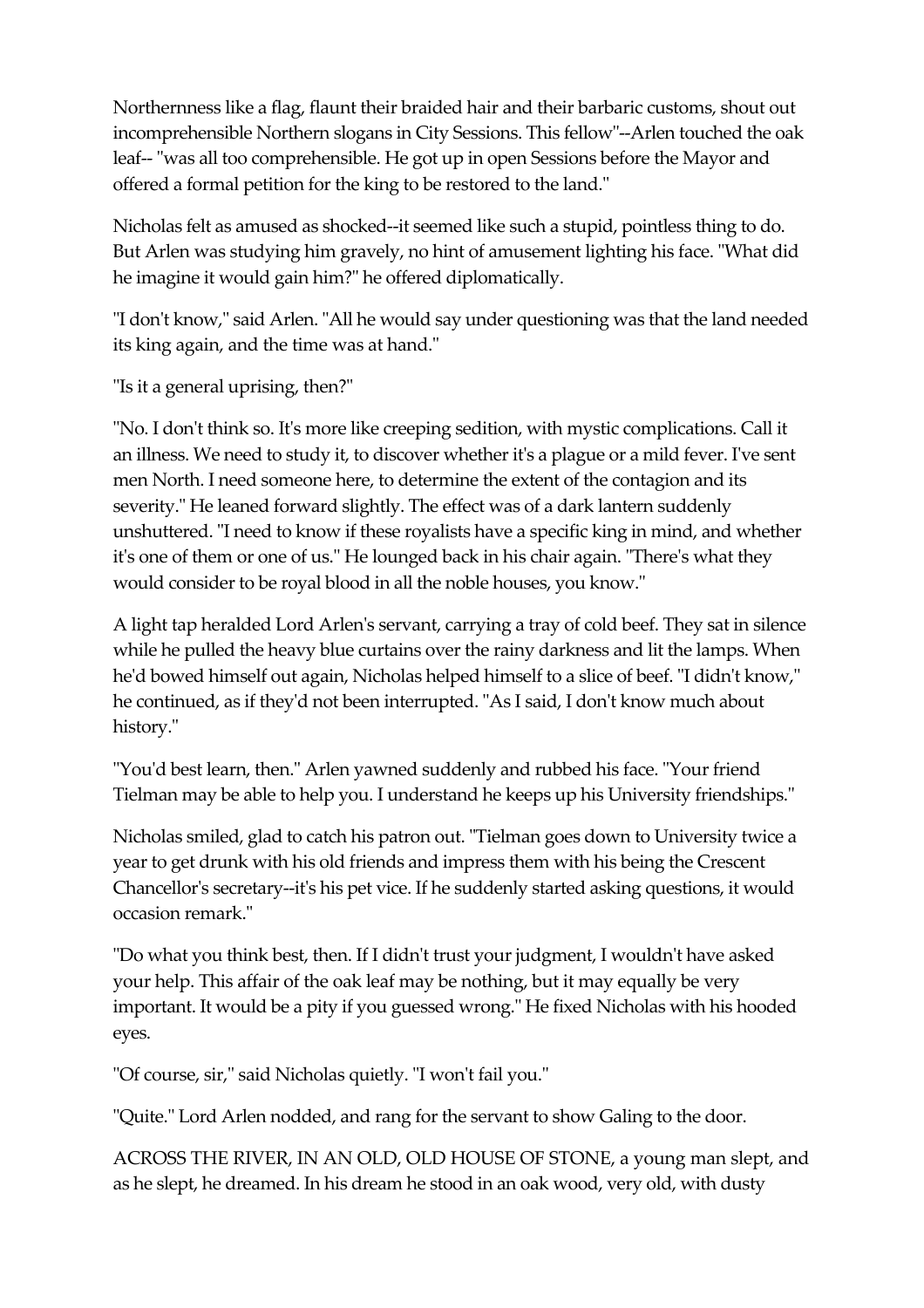sunlight pouring down in bars around him. He moved forward carefully, not sure of what he might find. There was a clearing ahead, a grove. As he entered it, his body was bathed in golden light. He heard a voice: "Welcome, Little King." A man was standing in the shadows, by a pool of still water, amongst bushes of dark green holly. He was afraid of the man; but all the man said was, "Welcome. I have been waiting. You come on your time, and now we can begin."

The man held up a deer's skin, and a stone knife, sharp as glass. "Do not be afraid," he said, but the dreamer was afraid. He shuddered, and the oak leaves fell around him.

the harvest term had begun. on the streets of University, students were suddenly everywhere, a constant tide of long black robes, rushing from tavern to lecture and back again. Window-stalls along the winding streets did a brisk trade in steamed buns and pens and penknives and tomato pies and other scholarly necessities. Excited male voices bounced off the stone of buildings and cobbles, arguing, bargaining, greeting friends.

To Basil St Cloud, the noise of the University streets was pure music: a concert of learning, of ambition and community. And the sight of the black-robed students, punctuated by the colored sleeves of the University Doctors (green for Humane Sciences, red for Physic, yellow for Natural Sciences, white for Law), was all he needed to gladden his eye. He moved through the lively streets on his way to the Great Hall and Doctor Tortua's lecture like a fish swimming the ocean, answering greetings and ducking out of the way of the occasional heedless student with a smile.

The Great Hall was where the kings had once held their audiences; now, it was the place for public lectures--particularly appropriate, Basil thought, for a lecture on ancient history. Anyone could come to a public lecture, and this one was drawing quite a crowd. Under the frieze of watchful stone kings, the Hall's broad steps were as crowded as the plaza outside a theatre. From stalls at the bronze feet of the Anselmian statues of Reason and Imagination flanking the steps, people hawked nuts and drinks and even green ribbons in honor of the Humanities. Basil pushed his way through a swarm of scholars, the bright sleeves of his doctor's gown allowing him precedence, until he finally reached the floor of the Great Hall itself.

#### "Hey! Doctor St Cloud! Over here!"

It was one of Basil's students, Benedict Vandeleur, waving his sleeve like a black flag.

"We've kept you a seat, sir!" Vandeleur's confident baritone carried easily over the buzz and chatter of conversation. "Fremont," Vandeleur ordered the man next to him. "Go fetch Doctor St Cloud."

The seats in the Great Hall were built up in a horseshoe around three sides of the high, vaulted room, bench rising on hard wooden bench. The benches were full; even the steps were packed solid. Henry Fremont was adroit enough, St Cloud noticed, to step only on students; he followed him nimbly back up the same route.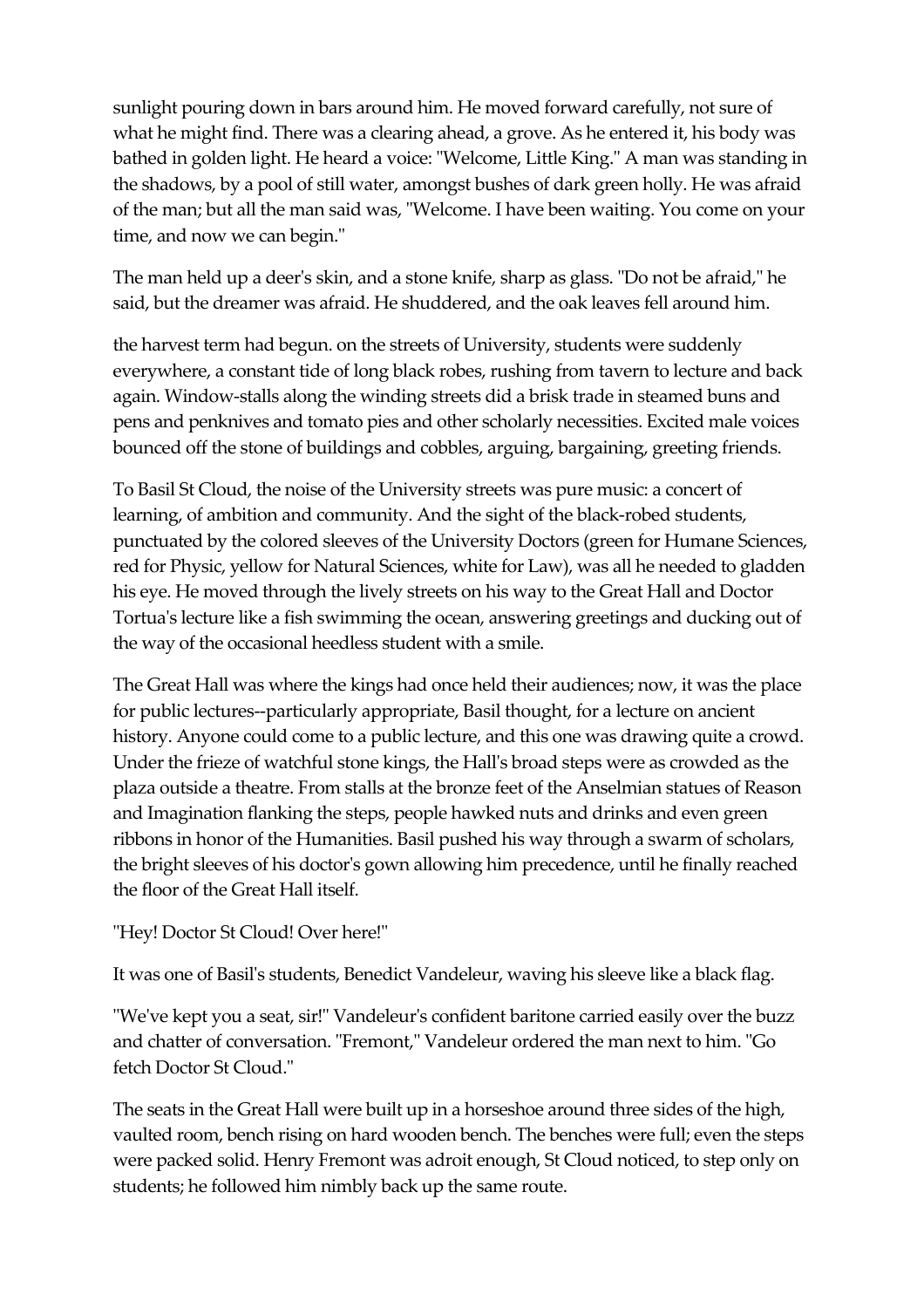Vandeleur must have been there for hours to get such good seats. St Cloud had a clear view not only of the dais and the high-arched painted glass window above it, but of one leg of the horseshoe and the men sitting there. He saw Tom Elton, Cassius, and Rugg, as promised, and below them a clutch of brightly-clad nobles. Gone were the days when the city's young nobility would rather admit to drinking bad wine than to attending a serious lecture. Now there was a certain prestige in spending a year or two just learning something useless like mathematics or astronomy. When they became men of power and wealth, some still came to University to revisit the intellectual stimulation of their Youth, or to attend public lectures by the distinguished doctors who held Chairs in their disciplines. Basil didn't mind them; they were colorful, and when they attended his own lectures, they paid up.

In the front row, hard by the dais, was the narrow, dark face of Roger Crabbe, Doctor of History. He was chatting with a University Governor, but he stopped quickly when an old man began shakily mounting the stage.

"Is that Tortua?" Fremont asked. "He looks a hundred years old. Two hundred. He looks like he knew Gerard the Last King personally."

St Cloud stared at Doctor Tortua with horrified pity. The old magister moved as if he were walking over smooth ice, and even from the other side of the great room St Cloud cculd see him trembling and nodding. Tortua arranged his notes on the podium, perched a pair of round spectacles on his nose, and began to speak.

In a few minutes it became painfully clear that rumor had only exaggerated a sad truth. Gone was the mellifluous voice Basil remembered and the great analytical mind that had driven it.

"Welcome to you all." His voice was a barely audible mumble, but the lofty vault of the Great Hall caught it up and magnified it. "I wrote a book, you know, and I doubt I shall write another one. So I wish to share with you today... with you today..." He fumbled with his notes. "Oh, yes. Now, this is very interesting. The court wizards were curious sorts. They made rituals out of everything--like women, eh?--only worse. Even the act of love. Especially the act of love. Vespas writes of goings-on between the first kings and their court wizards that would bring blushes to a dockman's cheek. There was a reason for it all, he said, but the annoying bastard did not say what it was. Apart from the obvious, of course."

Basil winced. It was all too clear that his illness had robbed Doctor Tortua of his discretion as well as everything else.

"Of course the kings were very naughty. And as we know, the wizards were worse. They encouraged them. How else could they do it? They didn't fight--the king and his Companions did that. This was in the North, of course. I'm speaking of the Northern kings. Who were ruled by the wizards. A king who doesn't rule... what, then, does he do, eh? Answer me that! He is ruled by powerful men who--who--well, I don't like to say, but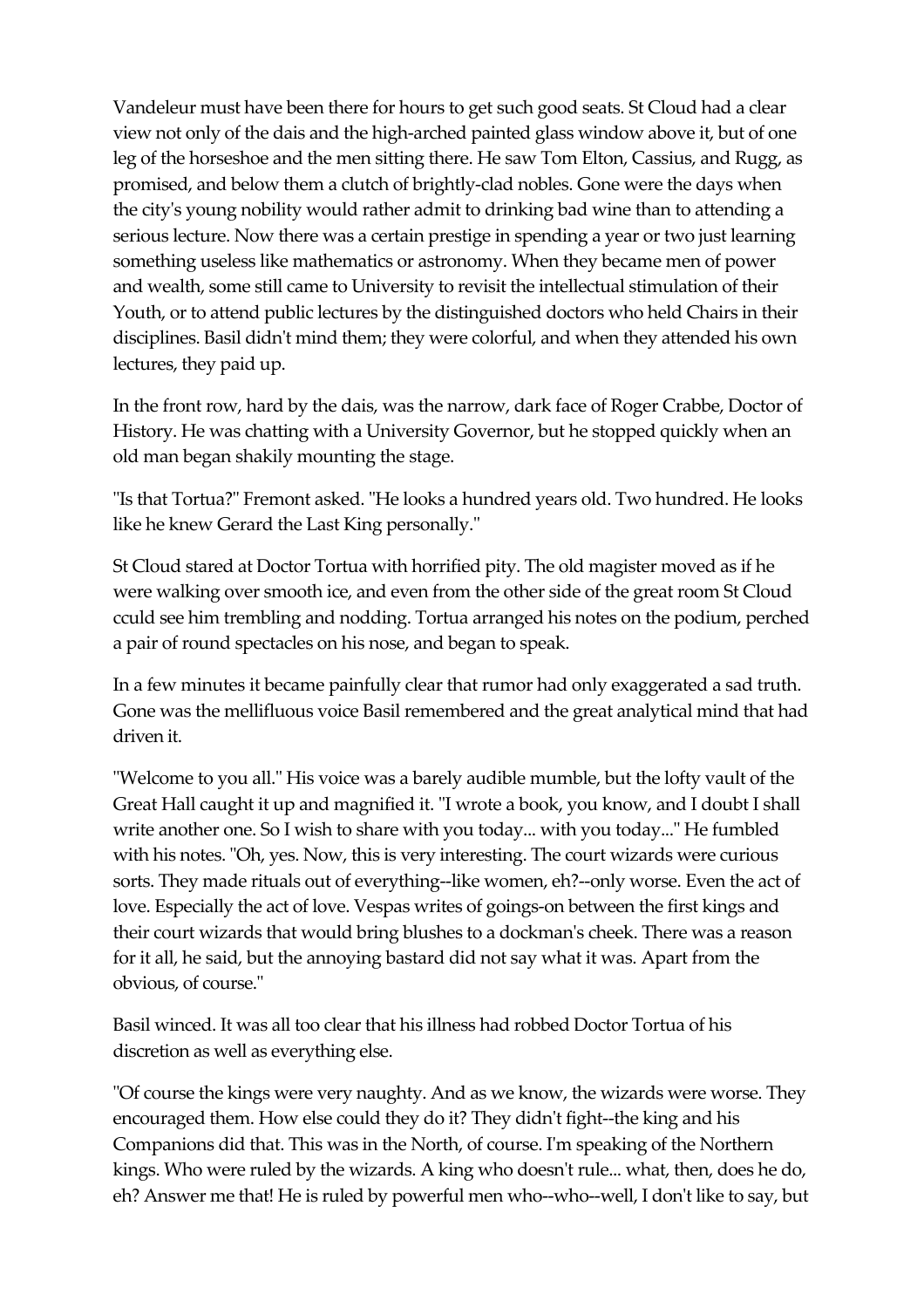scholarship demands--who *dominate* him..."

This was intolerable. The nobles left, not very quietly. A clutch of scarlet-robed Governors conferred in shocked whispers. Basil shifted uncomfortably in his seat. Pity and grief for his old magister's public decline warred in him with acute embarrassment. He took refuge in studying the ancient stained glass window, brought, it was said, by Alcuin from Hartsholt in the North. It was very beautiful, a window onto a bright, sharp world. A hart knelt to a man robed in a bear's pelt, who held a collar of gold suspended above the hart's antlered head. A pool of blue water sparkled at their feet and a flat, golden sky arced over their heads.

The sun burned down through the colored glass of the window, flooding one bank of benches in green and brown and gold and blue. Basil's eye was caught by a young man sitting there, a young man of remarkable beauty. He was slouched forward in his seat with his ankle on one knee, his elbow on the other, and his chin in his hand, looking very interested and somewhat puzzled. The light burnished his long fall of dark hair and gilded his pale skin, making him look as bright and sharp as the stained glass. As St Cloud stared, he looked up, and their eyes met across the horseshoe.

The young man smiled deeply at him and St Cloud hastily turned his gaze back to Doctor Tortua.

"So you see--you see--"

Between one word and the next, Doctor Tortua dropped all his notes and began painfully, terrifyingly to bend down to gather them up again. Then Roger Crabbe was standing beside him, holding him upright with one strong hand, gesturing angrily to a servant, who brought forward a chair. Doctor Crabbe eased the old man into the seat and at last, at long last, Doctor Tortua fell silent.

For a horrible moment, St Cloud thought no one was going to do anything. Then a furious clapping broke out on the lower benches. Soon the hall was ringing with somewhat hysterical cheering. Some men began to push toward the dais. Out of pity and ancient affection, St Cloud joined them. Flanked by his students, he made his way to the front of the crowd, and greeted the old man respectfully, braced against a rebuff.

"Welcome back, Doctor Tortua. It's good to see you so well."

Doctor Tortua peered shortsightedly at him, lifted his silver-rimmed glasses from his lap, and hooked them over his ears. "Thank you, young man. I don't think..."

Roger Crabbe leaned over his shoulder. A short man, he didn't have to lean very far. His features were large for his narrow face: a heavy nose, lips made for sneering, and shallow-set, heavy-lidded eyes of a curious pale brown that was almost gold. "It's Basil St Cloud," he informed Tortua. "He was a student of yours. He lectures now in Ancient History."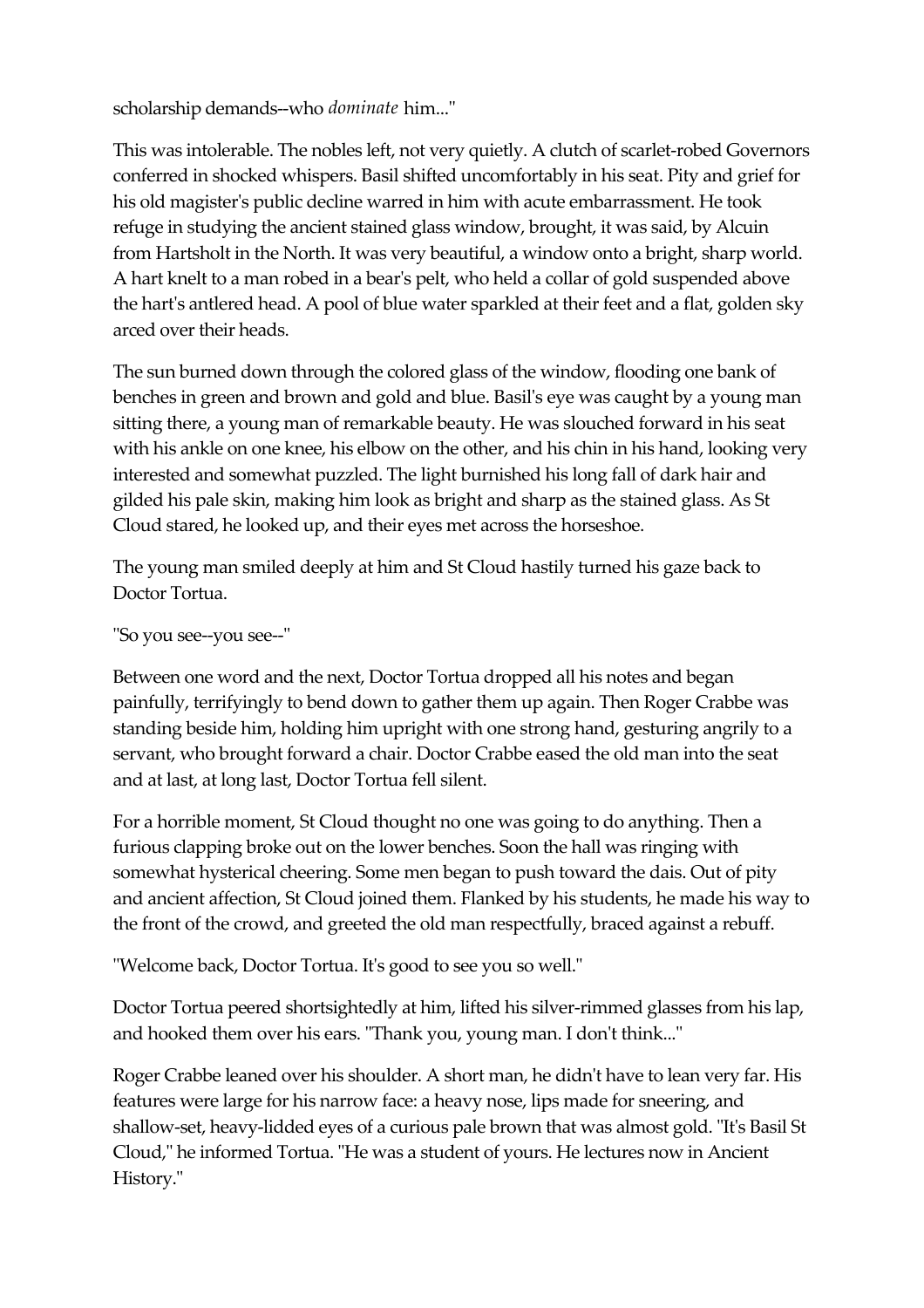Ignoring Crabbe, Basil said, "You took on a difficult topic, Doctor."

The old man drew up all his wrinkles like a pleased tortoise. "Why, thank you, young man," he said. "Thank you. Yes. The court wizards. Fascinating. I have been rethinking Vespas's *The Book of Kings*. We've been misreading him all these years." He munched his jaws as if chewing upon Vespas.

"Misreading?" prompted Basil.

"Misreading. Though Crabbe here doesn't want me to talk about it." The old man shot a sharp look at his colleague. "Read a lot over again, you know, when I was ill--Delgardie's Mirror *of History*, Vespas; I even went back and read Hollis's chronicles. And do you know, they all mention the same things: the intimacy between wizard and king, the mysterious ritual of coronation, the killing of a deer. What do you think of that, eh? All of them. Do you know what I think? I think it's because it's true!"

"What's true, sir?"

"Why, that the wizards of the North really did work magic, you foolish boy!"

By now, all that was left of the lecture audience was crowded around them, listening to the discussion with breathless attention. Nobody denied that the kings had had their wizards, sinister and mysterious counselors with roots in ancient barbaric ritual that could be mistaken for magic. When they were children, their mothers had threatened them: "Be good or the nasty wizards will come and eat you up!" From their first teachers, they'd learned that the wizards had been cynical charlatans who coupled the skills of fairground magicians with an insatiable lust for power, who inspired the mad kings to greater and greater acts of tyranny and depravity.

Nobody believed that their magic had been real. Except, apparently, now, the greatest historian of the age. Who was probably gaga, but still... The Horn Lecture had suddenly become a lot more interesting.

"Doctor Tortua," Crabbe interrupted. "I really don't think..."

"A fascinating theory," said Basil helplessly. "But there's no way to prove it. The Council of Lords burned all the wizards' books and papers, and declared all mention of them outlaw."

"Aha!" Doctor Tortua's wizened face became almost frighten-ingly animated. "Aren't you forgetting something?" For a moment, Basil felt as if he were back in old Tortua's lecture hall, and the moment of truth was upon him. "The Book of the King's Wizard," the old man hissed. "A complete book of spells, brought down from the North with Alcuin's wizard, Mezentian. Hollis mentions it, and so does Vespas."

Crabbe cleared his throat. "Trevor states categorically that it did not exist."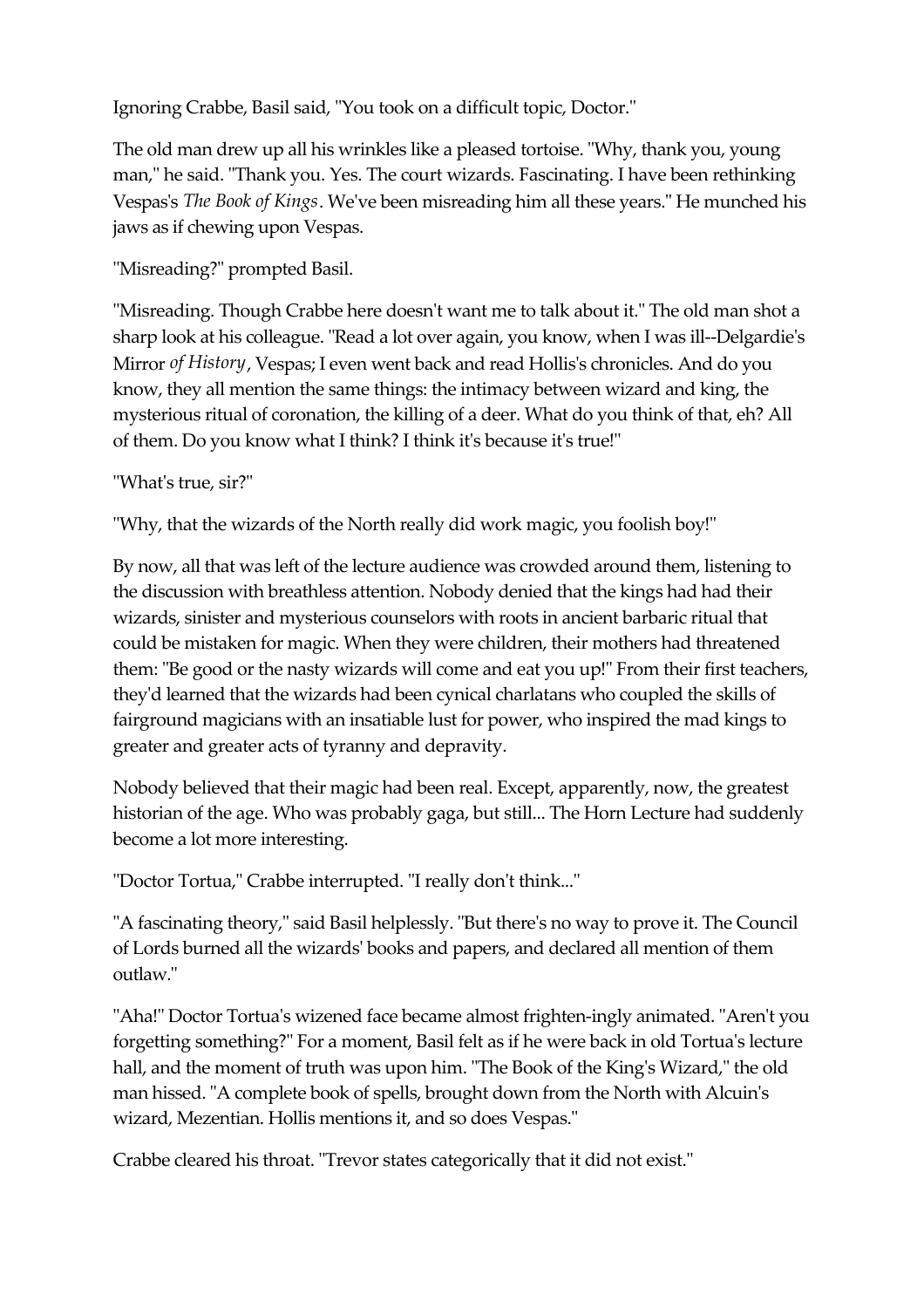"Trevor," Basil St Cloud asserted crisply, "would have stated categorically that his mother did not exist if the Council told him to."

Crabbe smiled thinly. "There again, Doctor St Cloud, we disagree. Trevor's *Of Decadence and Deceit* is well-recognized as the most authoritative text on the subject of our country's sublime history."

"It hardly matters," Basil said irritably. "What is indisputable is that the nobles burned the wizards' books along with the wizards."

"But even with this fabled Book of the King's Wizard," Crabbe went on aggressively for the benefit of the crowd; "even if we had right here before us a page of ancient text instructing us in just how to turn straw into gold--" He paused for the laugh he knew he would get. "Even then, there is no proof of actual magic. The wizards may have been charlatans, but they were also clever politicians. By itself, a Book of the King's Wizard would prove only that they took care to persuade their royal masters of the reality of their charade."

St Cloud smiled coldly and said, "Very true, Crabbe. Another possibility is that the wizards believed themselves capable of true magic."

"Absurd!" bleated one of Crabbe's students.

"Pay attention," said Doctor Crabbe. "He's not saying they *were* magic; he's saying they *thought* they were magic. An original viewpoint, but not wholly unreasonable. Most of us believe that the magic they convinced others they performed was in fact mere trickery and legerdemain. But if, like our friend St Cloud here, you want to entertain the thought that the wizards themselves were victims of their own delusions..." He let a thin, pitying smile finish his sentence for him.

A young voice chimed in, "But if someone did find the Book of the King's Wizard and cast one of the spells from it and it really worked, wouldn't that clinch it?"

Basil recognized the voice of Peter Godwin, one of his own students, and wished, not for the first time, that youth were endowed with common sense as well as enthusiasm. Doctor Crabbe had a zealot's light in his shallow golden eye, and his students were studying the hapless Godwin with predatory intent, like wolves studying a wounded hound.

"Godwin," said Basil. "Please consider what you have said. If an old book of wizards' spells were to turn up in someone's attic, say, or in a job-lot of mildewed rejects from some nobleman's library, there's no guarantee that it would be recognizable or even readable. Hollis speaks of a secret language, for instance, and Vespas writes of all public rituals being conducted in a kind of gibberish."

Godwin flushed to the roots of his curly brown hair.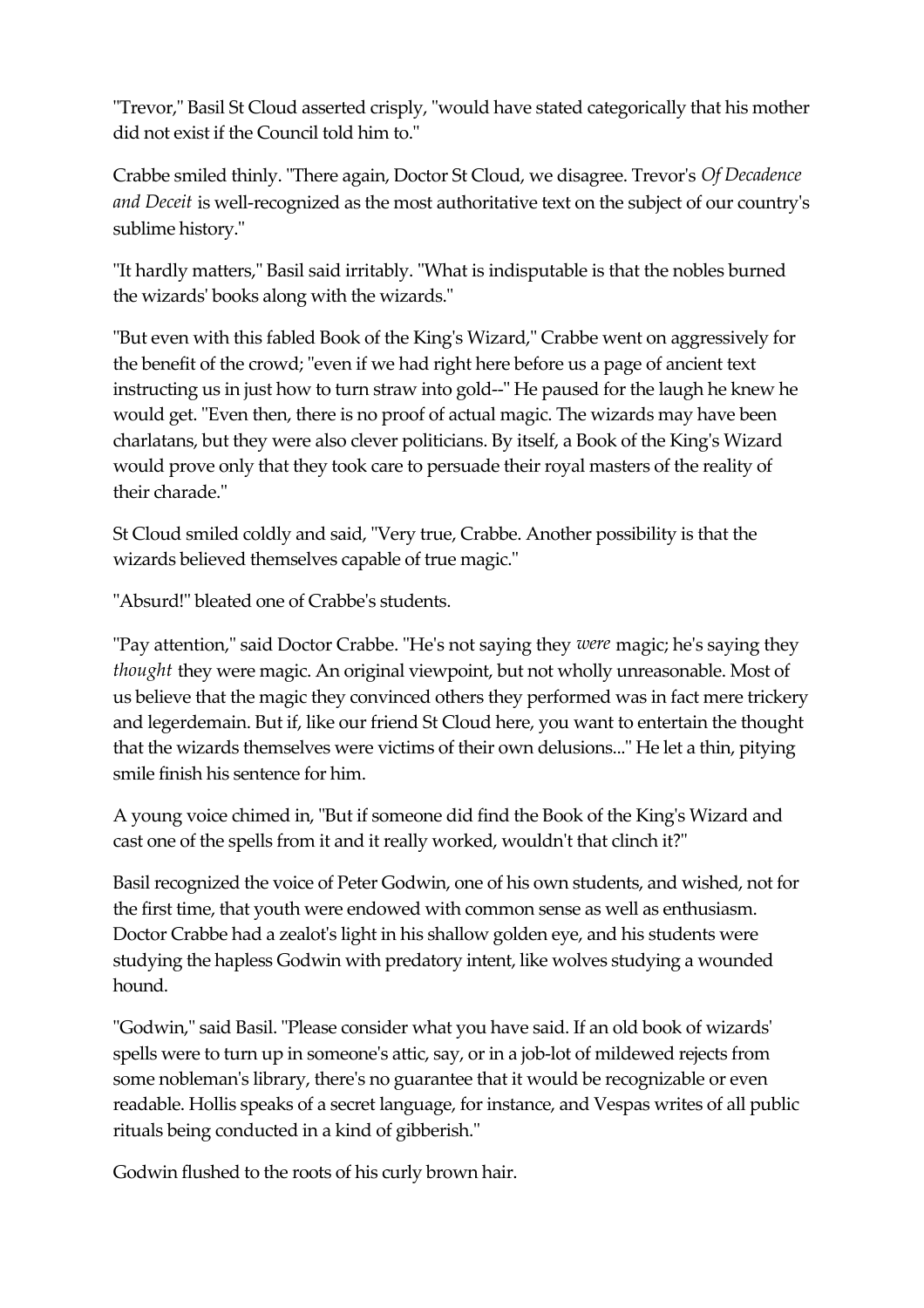"Even if you could read such a spell, it would prove nothing," Crabbe added. "If the spell had no effect, it could be argued that it was too subtle to be immediately apparent, or that only a wizard would have the training necessary to cast it successfully."

Doctor Tortua, who had to all appearances nodded off during this exchange, roused himself. "They were a disgrace, those wizards, no matter what else they were. All the same, it's a pity we'll never know."

"We certainly know that there is no such thing as magic," Crabbe said firmly.

"Oh, really?" Doctor Tortua looked at him keenly, a quick flash of the man Basil had loved. "And always have known, I suppose. And that would be why the Council of Lords outlawed all magic, eh? Because they didn't believe in it? One of those little conundrums of history: why pass a law against something that never existed? It's still on the books, you know: even saying that magic once existed is a civil offense. Forgot that, did you, Roger? I thought you were a scholar of modern history." He chuckled wickedly to himself. "Well, never mind. Good thing nobody ever pays any attention to what happens at University, or we'd all be in trouble, eh?"

Nicholas Galing had stuck out the lecture as long as he could. Really, he thought, someone should have taken pity on the old fool and stopped him before he got started. Wizards and kings, indeed. It was mildly titillating to hear they'd been lovers back in the mists of time, but it shed no light on the Northern man who'd so upset the City Sessions. Ancient gossip wasn't modern politics. Wizards were bugabears to frighten naughty children. If the University sheltered a royalist plot, poor, miserable, doddering Doctor Tortua certainly wasn't at the center of it.

WHEN THE MONARCHY FELL, THE NOBLES ABOLISHED nearly all of their particular titles. Everyone became a Lord, for to be styled a Lord of that free realm was felt to be honor and dignity enough. An exception was made for the three Ducal Houses: Hartsholt, Karleigh, and Tremon-taine. For the great good they had done the country and the ancient lineage they bore, these dukes retained their titles, even though they no longer wore their coronets or took precedence in Council. The duchies did inherit seats on the Court of Honor and they retained the right to choose their own heirs from amongst their relations. The title usually passed conventionally to the eldest male; but there were exceptions. The present Duchess Tremontaine had inherited from her uncle, her mother's older brother, still remembered as the Mad Duke. He had no legitimate children, nor was he dead when he fled the city under a severe cloud, leaving his sixteen-year-old niece in charge of considerable estates with even more considerable income, as well as fistsful of manor houses, hunting lodges, and city property that included one of the nicest estates on the Hill.

Katherine was a practical girl, but she never could have done it if he had not also left her his manservant, a boy named Marcus, who had been in charge of keeping track of everything the Mad Duke could not, from estate revenues to his lovers' names. Very little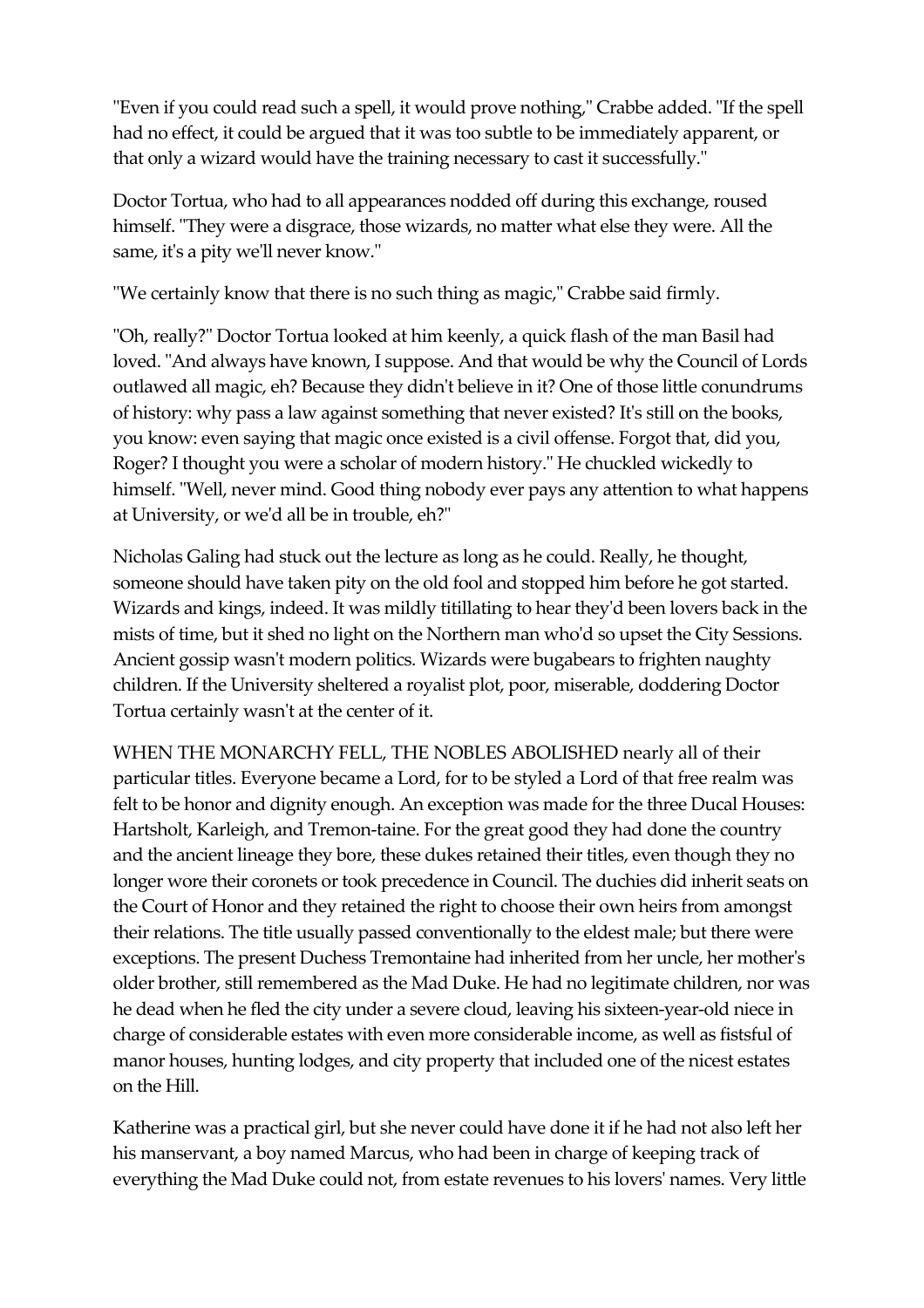unsettled Marcus, and he was happy to show the new Duchess Tremontaine the ropes.

Now, some forty years later, he was still her partner in the Tremontaine fortunes, and she still relied on him for friendship and advice. As the Duchess Katherine sat in her sunny study in Tremontaine House, reading a letter newly arrived from her cousin Jessica, she wondered what Marcus would make of it.

The letter had been written the previous spring. It was stained and crusted with sea salt. *Dear Katherine*, she read. The funniest thing happened and I thought you would like to know about it. I picked up a man who said he was your first swordsmaster. He remembered both you and the old Duke very clearly. He was in a bad way, being surrounded by bandits in Fulati Pass and also down on his luck. We took care of it. I brought him on board with me and was able to drop him in Chartil, where the sword is still honored. He told some very amusing stories. 1 had no idea you had almost killed Lord whosis in your youth. Too bad.

"Katharine? You look like you've just bitten into a green plum."

It was Marcus, his hands full of papers.

"Jessica." The duchess waved the letter. "She says she met Venturus--my old teacher, remember?--out over the sea somewhere, rescued him from bandits. I wonder if she's telling the truth?"

He settled himself down on the windowseat. Middle age had thickened him, but his solidity was very much in keeping with his temperament, as though the outside man had finally caught up with the inside and was very comfortable there. "I don't see why not. It's not as though she goes to the trouble of writing very often. Is she trying to hit you up for anything?"

"Let me see." The duchess scanned the letter. "No. I don't think so. Just international gossip. Oh, wait--here's a bit about wool prices in Chartil... I knew that. When did she write this, last year? Hold on--oh, this is too silly, Marcus. It's wizards. Yes, indeed, a whole tribe of renegade wizards from hundreds of years ago who made their way east outremar, and established a school on a mountaintop... she ran into one in a marketplace somewhere in the Kyrillian Archipelago. She said he hailed her as-- oh, this is too silly."

"Sounds like her." He grinned.

"He spoke our language with a fearsome accent, and asked for news of home. You will think this is even sillier than I did-- Well, she's right there. I *told him we were all very well, thank you. He asked how the land prospered, without a king. I told him that we have a lovely duchess instead, who* manages *everything beautifully--* A compliment! There's a change! --*plus a few lords and chancellors to make up the balance*. --And does not the land hunger for a king? I said it was years since I'd seen it.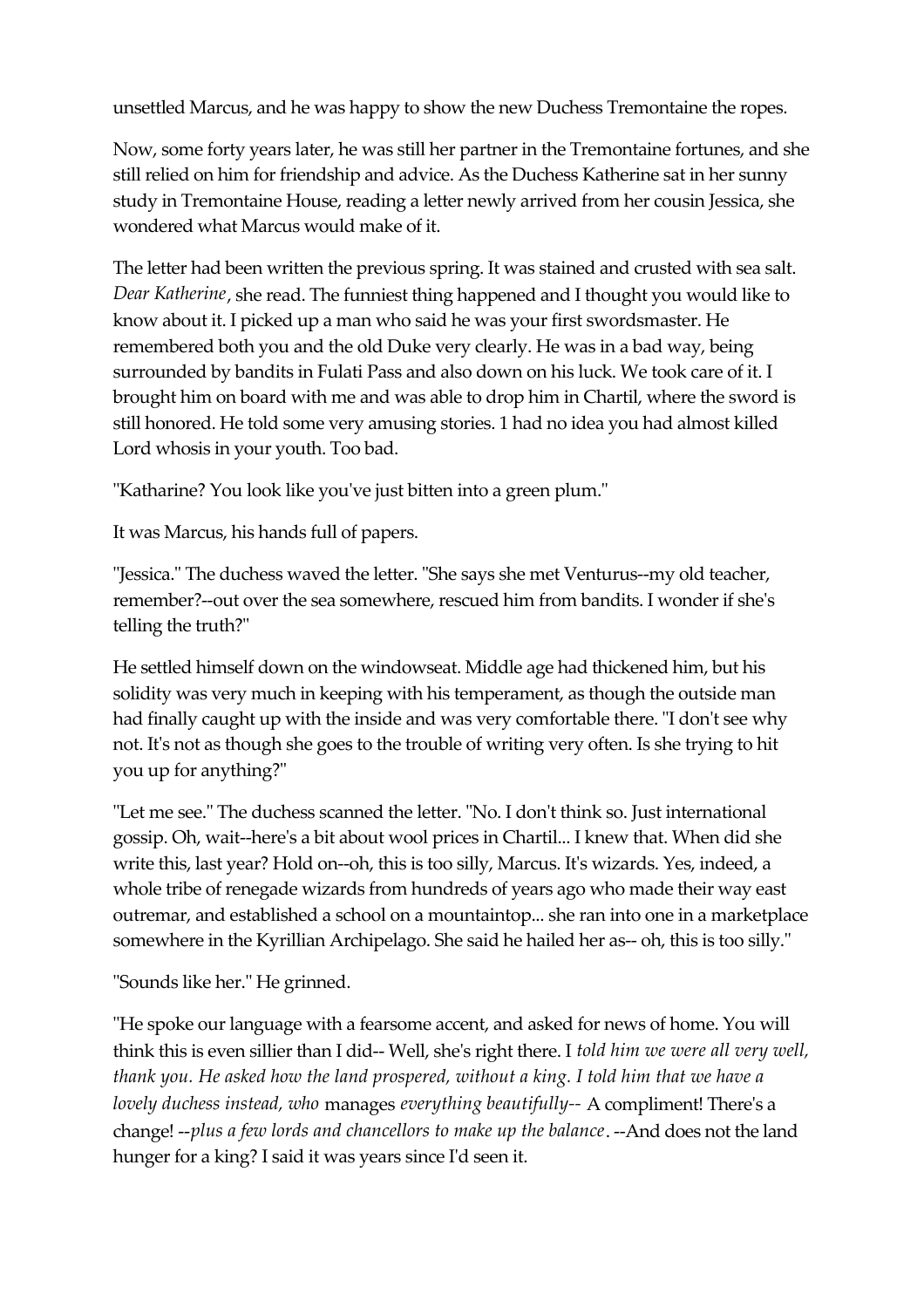"What do you think, madam duchess? Does it? And, if so, do you have a candidate? Let me know at once if a coronation is toward, for I would certainly drop everything to celebrate a king of your choosing." She folded the letter with an exasperated sigh. "Oh, Jessica."

"You'd think she'd have gotten over baiting you by now."

"I suppose I should be glad she writes at all. She can't be expecting an answer. But poor Venturus! Imagine him still being alive after all these years! If it really is him, I should track him down and send him a pension. Ask Angela to step in here, will you? I'll draft the instructions."

THE DAY AFTER THE ToRTUA LECTURE, LEONARD Rugg sat in the Blackbird's Nest, debating Placid's classic text Of *Manners and Morals* with Roger Crabbe. Placid had touched on both metaphysics and history, so it was an even playing field. Their students, who were standing by, ready to pick up the rhetorical ball as needed, understood that what was really being debated was Doctor Tortua's sanity and that Rugg was deliberately being provoking.

"Now, I'm no historian," Rugg was saying, "and correct me if I'm wrong, but Placid wrote *Of Manners* during the reign of Anselm the Wise, some two hundred years after the Union, isn't that so?" The historians nodded; the metaphysicians sniggered. "So when he says that wizards are, let me see, 'perfidious, pernicious and given to unholy appetites,' he's talking about the ones he knows, the ones in Anselm's court." Everyone nodded. "These wizards are men he knows, men he's observed, men he's probably eaten with. Maybe one stepped on his toe, or spilled soup on him! How, then, can we take his opinion of them seriously? He's biased. It's not history, it's not manners, and it's certainly not morals. I think we should simply delete the chapter and be done with it."

This sally was greeted by hissing and expostulations, but Crabbe's students fell silent when the little magister raised his hand. "Say what you like about morality, Magister Rugg--and we all know that you are the expert there--" Sniggers, this time from Crabbe's historians. "But whose opinion can we trust, if not that of a man who was present at the time and wrote so eloquently about the decadent world he witnessed?"

"The world he witnessed was in essence the same world we live in today. 'Worlds do not change over time, nor the people in them,'" Rugg quoted sententiously.

Crabbe closed his eyes in weary disdain. "And it therefore follows that the study of history is a pointless exercise, I suppose?" He folded his arms across his chest and jerked his chin at the massive youth perched precariously on the end of the bench. "Blake, you answer him. You know my arguments, or you should."

The student he addressed nervously raked his sandy hair behind his ears, which were prominent and, just now, rather red. Justis Blake was a large, slow young man, with large, slow thoughts. He did not like to be hurried, nor did he have the smallest idea how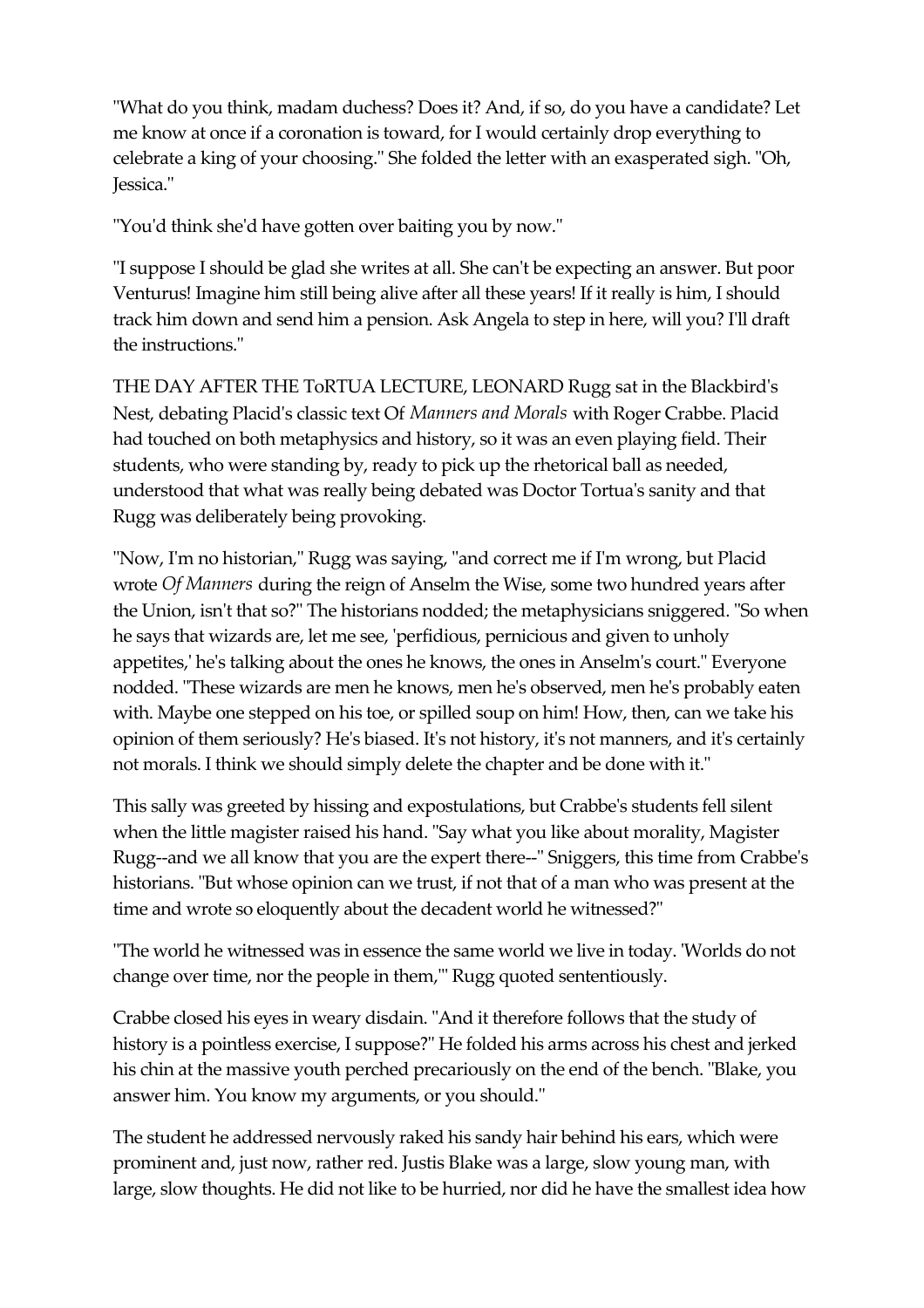Doctor Crabbe would answer such a statement. He had only been attending his classes for two weeks. But he licked his lips and tried anyway. "History teaches us that worlds do change. We don't have wizards now. That's a change."

The metaphysicians hooted at this statement of the obvious. Rugg said, "Yes, the nobles took care of that. They burned the old charlatans like so much cordwood, and there's an end to it. We still have nobles, though, don't we? Nothing really changes."

But Justis went on, "People don't change their basic natures, perhaps, but their surroundings can change the way they see things. For instance, a year ago I was still myself, but I lived on a farm--" Somebody mooed; it might even have been a historian.

"Honestly, Blake," Doctor Crabbe said. "If you can't reason logically, at least you could remember my lectures. Or quote Trevor's glorious words on the subject. You have read Trevor, haven't you?"

Blake's cheeks and ears burned. This was Doctor Crabbe's way, he reminded himself. He'd endured it in class and he'd survived it. The history magister's habit of leaping on you and shaking your ignorance out of you reminded him of his mother's terrier, hunting rats. Justis Blake had chosen to attend Crabbe's lectures because he thought it would be good for him to be shaken up a bit. Now he wasn't so sure.

Doctor Rugg turned a comradely smile on him. "Take heart, boy. Scholarly debates draw no real blood. Try again."

Blake took a deep breath. "Thank you, sir. All right. If the question is, what was the wizards' real function, and Placid can help elucidate it, then his opinion is as good as anyone's, isn't that so? Placid knew the kings, he knew the wizards. He didn't think much of their magic."

"What Placid thought about magic was very much what we still think," Rugg pointed out mildly. "'Magic is like strong drinke,'" he quoted; "'for the man who trustethJ:herein trusteth to the shadow and the image of power, that in itself is naught.' *Of* Manners *and* Morals. Book IV."

"Well, yes, but--" Justis swallowed. The whole room was looking at them. His mother had been so proud when he left to study in the city. He wondered what she would say when he appeared at her garden gate, cast out and utterly humiliated. He took a deep breath. "But we ought to look at other things besides Placid. It's like a stool, you see, that can't stand on one leg alone. Placid is one leg of the stool. He doesn't like wizards and he doesn't think much of their magic. Why isn't he afraid of them, though? Because he isn't, you can tell."

Crabbe's honey-colored eyes narrowed to little sharp points. "I had no idea what an original mind you had, Blake. Go on; I'm fascinated."

As well be hung for a wolf as for a lamb, Justis thought, and forged on. "He's more afraid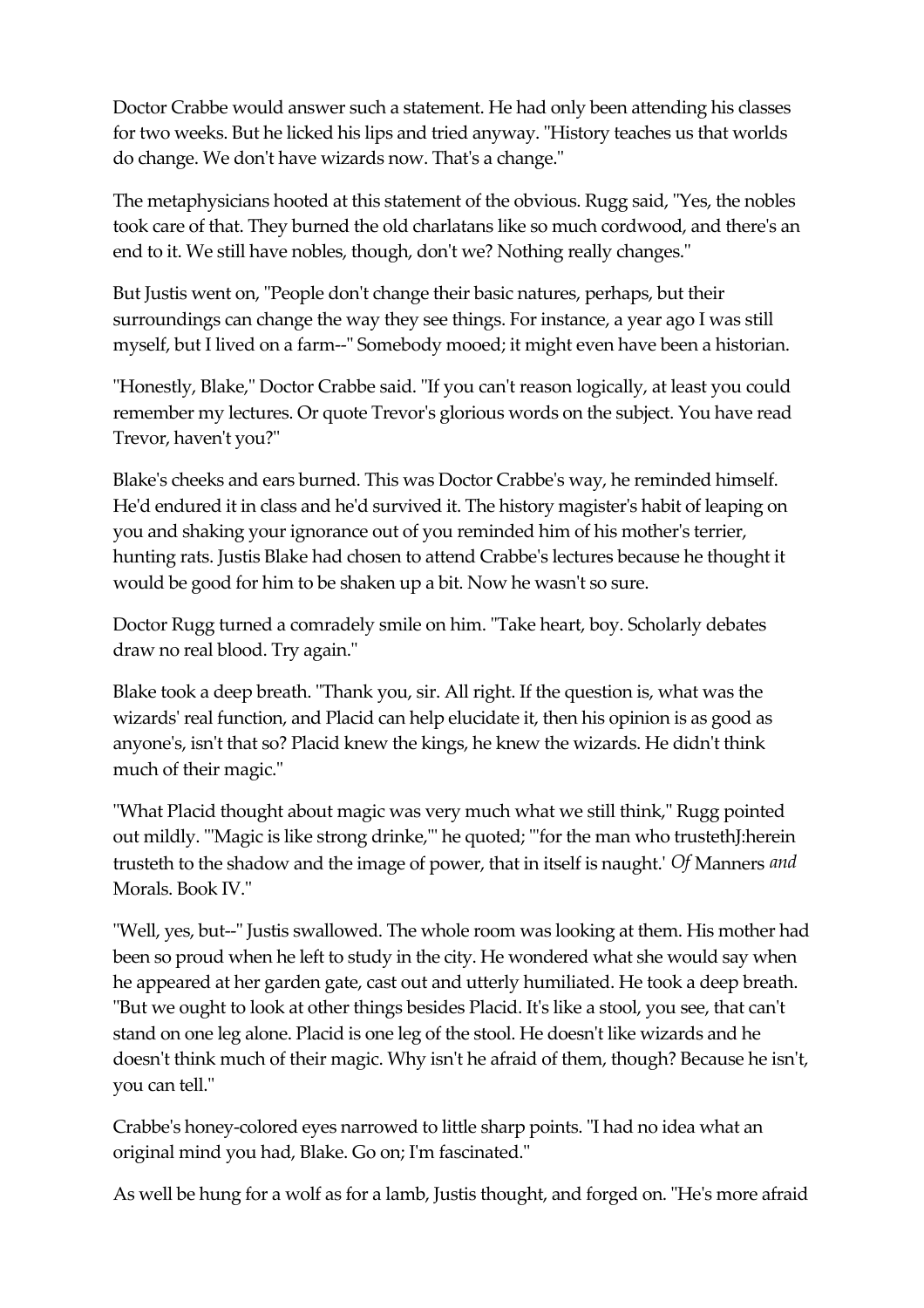of the king than of the wizards. Anselm curtailed their power. It's one reason he's called 'the Wise.' I think. Anyway, another leg of the stool is: Anselm enacted laws."

"Laws?" Crabbe sneered. "What do you know about laws, after two whole weeks studying history? Yesterday, you didn't know the names of the first Inner Council of Lords, and now you're an expert on Anselm's laws!"

"It was a monograph I found," Justis went on doggedly. "About some documents to do with laws enacted to limit the wizards' political role when Anselm came to the throne--"

" 'Some documents'!" Crabbe threw up his hands. "There you have it! You turn your back on the great ones, on Fleming and the immortal Trevor, and go picking through moldy papers, and what happens?"

"You get some remarkable insights." The new voice came from over the heads of the ring of onlookers. Like rushes in the wind, everyone turned to face the speaker. He was a large, solid-looking man, with broad shoulders and springy dark hair escaping from its ribbon. To Blake's country-bred eyes, there was something of the peasant about the way he stood, as if the Nest's uneven floor were a ploughed field. But his green sleeves proclaimed him a Doctor of Humane Sciences. "You learn what lies behind the formal statements approved by the court censors for publication, for one."

"Ah!" said Leonard Rugg happily, as though finding Basil St Cloud at his usual table at the Blackbird's Nest was the most unexpected of chances. "St Cloud! Going to set us all straight, are you?"

"If you like," Basil said mildly. "You, Rugg, of all people should admit that two-hundred-year-old gossip can still be valuable in evaluating historical data. Take the story about Placid dedicating On Thought to King Anselm. When Placid read the dedication out before the court, the king rewarded him with a purse of money and a writ of banishment."

Leonard Rugg blew what in a less distinguished personage would have been a raspberry of disgust. "Yes, yes, we all know that story--if it's true."

Crabbe chopped at the air impatiently. "Of course it's true, Rugg. Vespas reported it, and Trevor saw no reason to doubt the account."

While Crabbe and Rugg bickered, Justis Blake studied his rescuer. At a table by the window, Basil St Cloud stood surrounded by his students, the usual band of black-robed men of various shapes and sizes. But there was something about them all that reminded him of a team of kickball players from another village: they had the ball and they knew it. And right now their ball looked a lot more attractive than Rat-Catcher Crabbe's. On that impulse, Justis Blake did something very simple that would change the course of the rest of his life: he got up from the bench and made for the table by the window.

"Good idea," Crabbe called after him, unwilling not to fire a parting shot. "Maybe St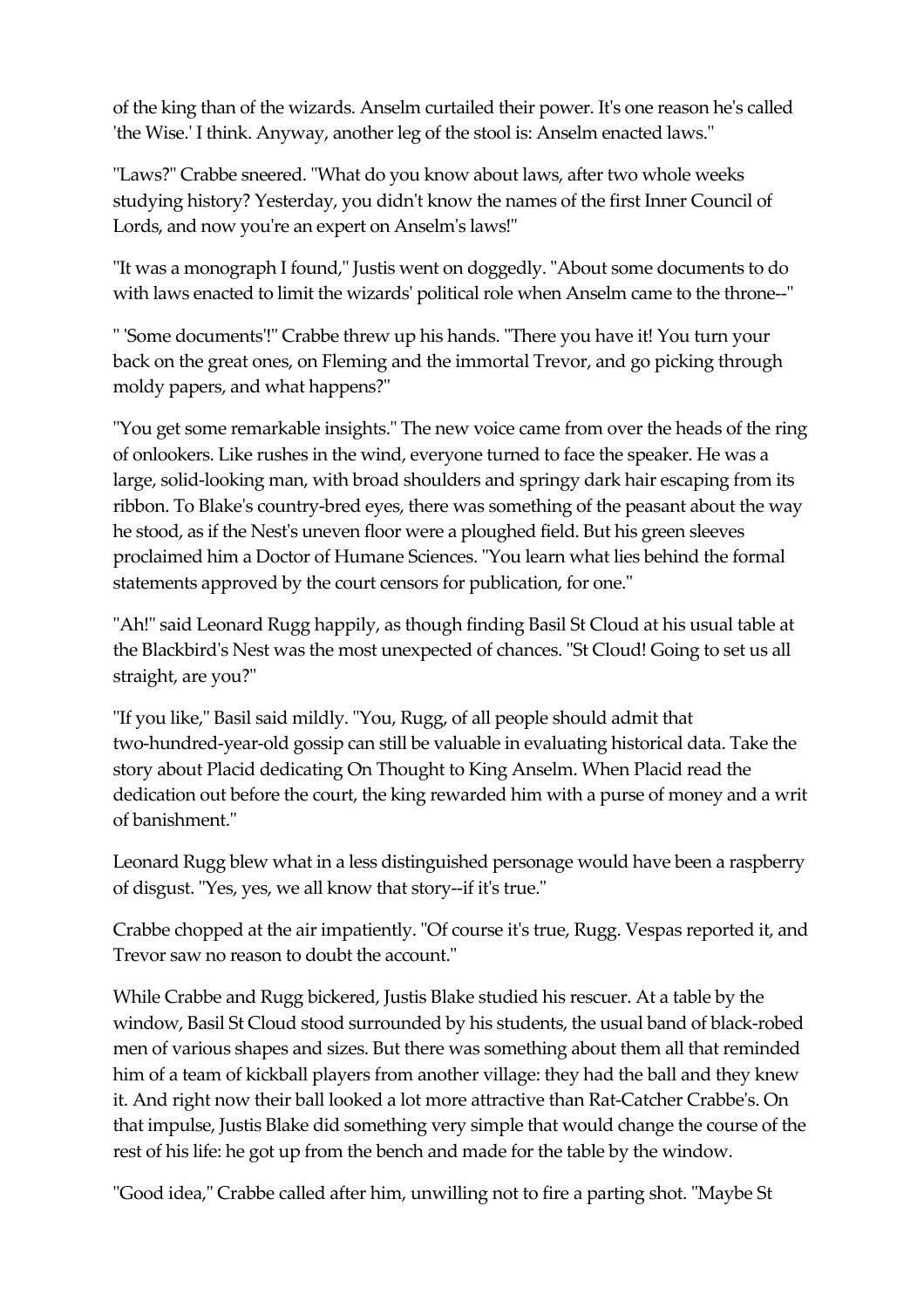Cloud can knock some basic history into your thick skull. When you've learned what atrocities the kings committed when they came South, then you may be able to understand why they had to be deposed, and their performing wizards along with them."

But Justis wasn't listening. St Cloud's black-robed throng closed ranks around him, shutting him off from Crabbe's table-- and St Cloud invited him to explain himself. Smarting from Crabbe's needling, Justis was inclined to stammer at first, but Basil St Cloud's clear, intelligent eyes never left his face, and soon he was constructing the kind of argument that had inspired his teacher in the village school to lend him book after book, and finally the means to make his way to the city and its university, where he'd been feeling like a prize fool ever since.

"So you see," Justis concluded, "our society grows out of his. We cannot understand what we are if we do not understand where we came from."

Basil St Cloud smiled, and Justis felt as if he'd just scored a difficult goal.

"I agree with you, Blake--it is Blake, isn't it?" Justis nodded. "What do you make of that story about Placid and Anselm, by the way?"

"Do you really want to know?" Justis was incredulous; Doctor Crabbe was seldom interested in what his students thought of the material he taught them.

"Yes," said Doctor St Cloud simply. "I do."

"Trevor says..."

"I know what Trevor says," St Cloud interrupted. "I want to hear what you think."

"It seems pretty obvious, sir. Anselm must have taken Placid's indictment of luxury and vice in Of Manners *and* Morais as a personal attack."

"Pretty obvious indeed. What if I were to tell you that Anselm banished the man because he found him a sententious bore?"

"I'd say that you were just guessing," Justis answered promptly. "There's nothing like that in any of the histories."

A man like a fence-post draped in black leaned over his shoulder and said truculently, "Careful. Someone might think you were calling Doctor St Cloud a liar."

"Let him be, Fremont. It's a fair point." St Cloud turned to Justis. "But consider: you yourself have noted that Anselm was instrumental in limiting the power of the wizards, so he certainly wasn't going to banish Placid for disliking them. Furthermore, papers do indeed turn up from time to time--in attics, in old chests, even in the University Archives." A slight young man whose long, fine hair was the color of copper laughed appreciatively and was rewarded with a smile. "In this case, it's a notation on the writ of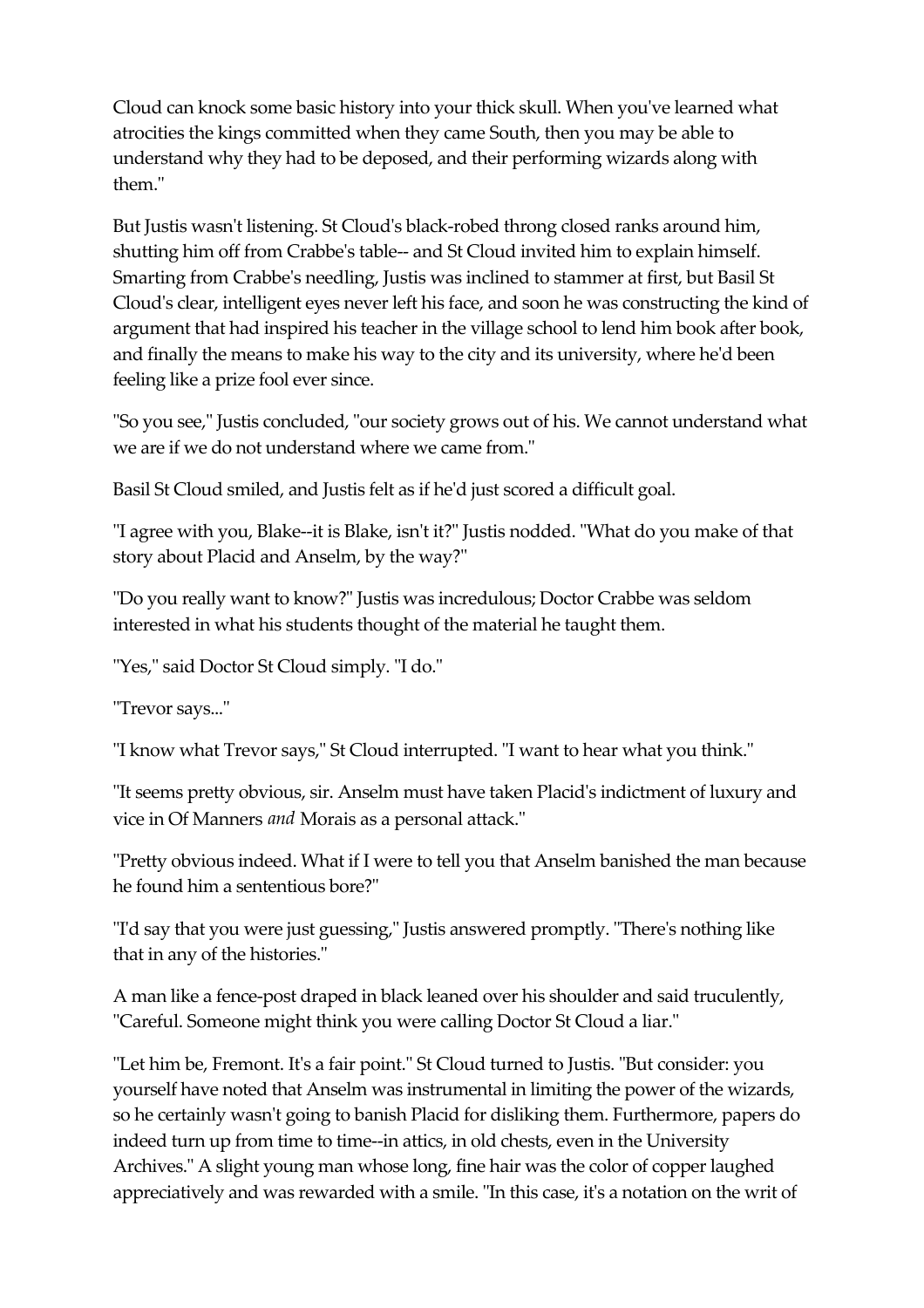banishment itself. I don't think it's been looked at since the Fall, but it's in the Archives. You can see it for yourself, if you're interested. In the margin, above the king's signature, there's a single word. Ass.' It's the same hand as the signature."

"And he was, too," said the fence-post. "'A man who would live well must live wisely.'" He minced out the words savagely. "What does that *mean*, anyway?"

"That you should think before you speak, Fremont," said Doctor St Cloud repressively.

Justis shook his head. "If you don't mind my saying so, sir, that doesn't contradict what I said. On Morals *and* Manners was pretty hard on Anselm's whole court, after all, not just the wizards."

St Cloud looked at him so blankly that Justis began to wonder just how stupid he'd been, and then smiled slowly, like the sun rising over the Hill. "No more it does, Blake." He slapped the astonished young man on the shoulder. "Overlooking the obvious can be as dangerous as not looking beyond it. And you're not afraid to speak your mind. Good for you."

Justis grinned. It was good to feel intelligent again.

"Someone else's monograph doesn't constitute evidence," Fremont pointed out.

"Shut up, Henry." The speaker's voice was high and clear, like a girl's, but full of authority. A boy, no more than fourteen, with a fine suit of clothes under his black robe.

"It does if the author went to the original documents," St Cloud said. "Which he did. I know. He was one of my students."

Justis was inspired with a sudden and overwhelming desire to have the young magister say the same of him someday. "Doctor St Cloud," he said. "I... I'd like to attend your lectures formally, if you'll accept me."

St Cloud put his hand on Justis's shoulder. "I'm flattered, Master Blake, but I need to be sure you've thought this through. You've already begun with Doctor Crabbe, who is interested in the Fall of the Kings; I am interested in their rise. And our methods of study are as different as our fields."

"Yes, sir. I realize that. That's why I want--"

"I wasn't finished. I presume you are already studying some rhetoric, geography, and metaphysics?"

"Of course," Justis said.

"Good man. Then you will come to my lectures. You will think about history and why you wish to study it, and how. You will read Hollis's *Chronicle History of the Northern Kings*. It may read like a collection of fables, but is the closest thing we have to a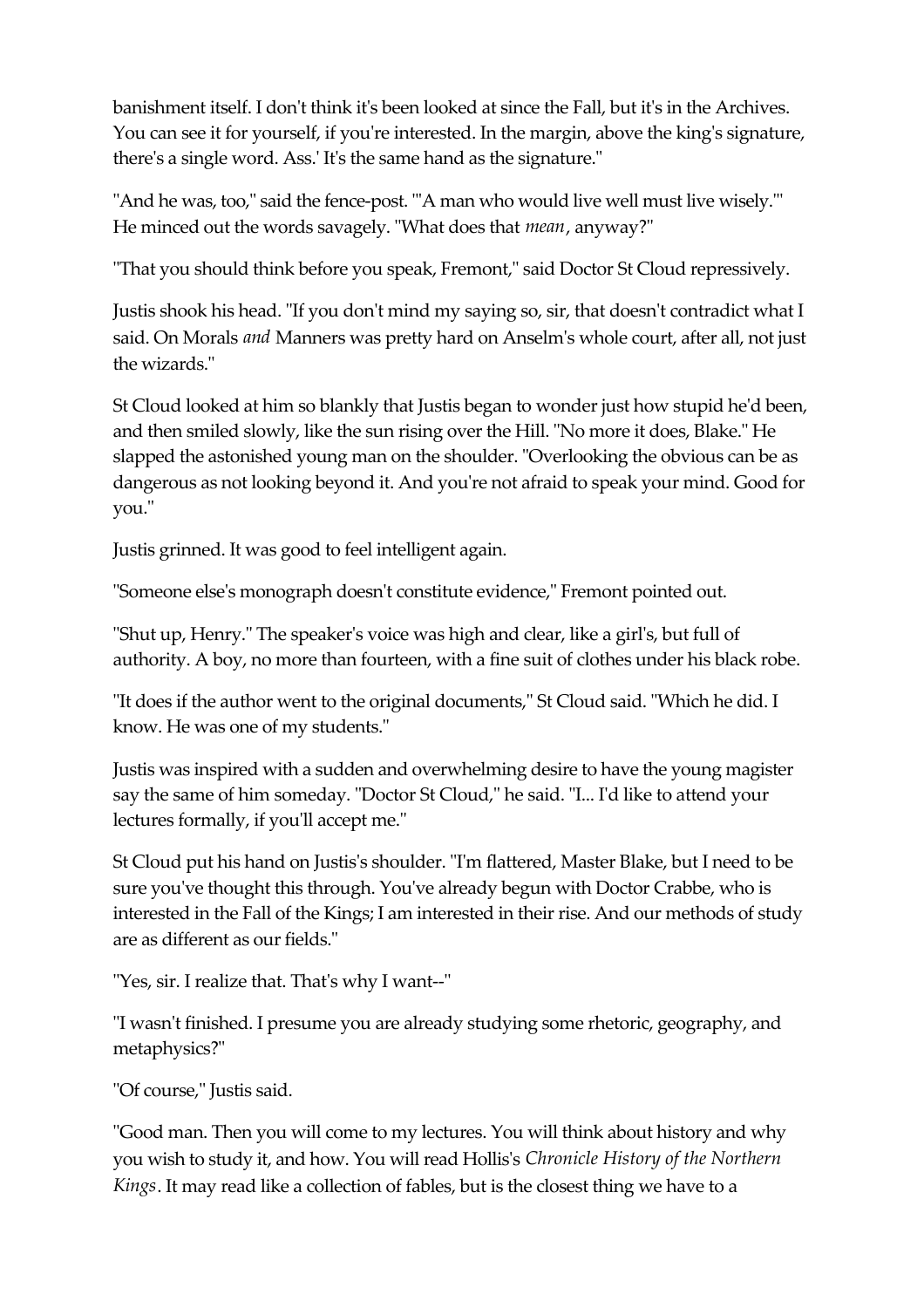standard text on the pre-Union North. You will read Vespas, if you haven't already, and my own humble offering on the altar of scholarship, *The* Origins *of Peace*. You will attend lectures by Doctors Ferrule and Wilson, and weigh their ideas against mine. And at the end of--shall we say three weeks?--if you still find yourself yearning after kings and their doings, come to me and we'll see if something can be arranged."

Dazzled, Justis nodded. "Good man," said St Cloud, and squeezed his shoulder. "I'll see you tomorrow morning."

He rose, threw some coppers on the table to pay the tally, smiled at the clustered students, and picked his way out through the tables and benches. He liked young Blake; a country boy with more imagination than discipline, but discipline could be learned.

By the fire, Basil's path was blocked. A student with a long tail of sleek, burnished hair occupied a chair, his legs sprawled luxuriously out toward the hearth, taking up more than his share of room in the crowded tavern. His arms were folded over his chest and his eyes were closed, giving him the look of some beautiful young warrior of old, struck down in his prime and carved on a tombstone. As Basil's shadow came between him and the fire, he looked up and smiled an indolent smile.

He looked familiar, but Basil could not place him. The mag-ister continued to stare until the young man sat up and pulled in his legs to clear the path. He did not apologize, and Basil did not thank him.

Basil's students watched their magister go, almost reverently silent; then someone shouted to the barman for more beer, and the redhead Lindley turned to Justis.

"Well," he said acidly, "*you* certainly made an impression."

It took Justis a moment to frame a response. The country was different from the city, with different rules of conduct. At home, he'd have fought anyone who'd baited him, and bought him a beer after. But he didn't want to fight Lindley, who was half his size, and all too obviously hopelessly in love with the young magister. "My mother always told me I should be seen and not heard," Justis said peaceably. "I wish I'd listened to her. I felt like a prize calf on market day."

The redhead hesitated, then smiled more naturally. His eyes were a dense pastel blue, like dyed velvet. "I was thinking you looked rather like a prize calf myself, but I won't say so now," he said. "I'm Anthony Lindley, of History. That rudesby with the needle nose is Henry Fremont. The infant in the gaudy coat is Peter Godwin, and the stalwart gentleman to your left is Benedict Vandeleur. We've been studying with St Cloud for two years now, and consider ourselves his chief disciples."

Justis shook Lindley's hand and acknowledged his introductions with a nod. "Justis Blake, of heaven knows what, unless Doctor St Cloud takes me on. Some days, I think I'm getting the hang of it. Some days, I've got cowflops between my ears. Like today."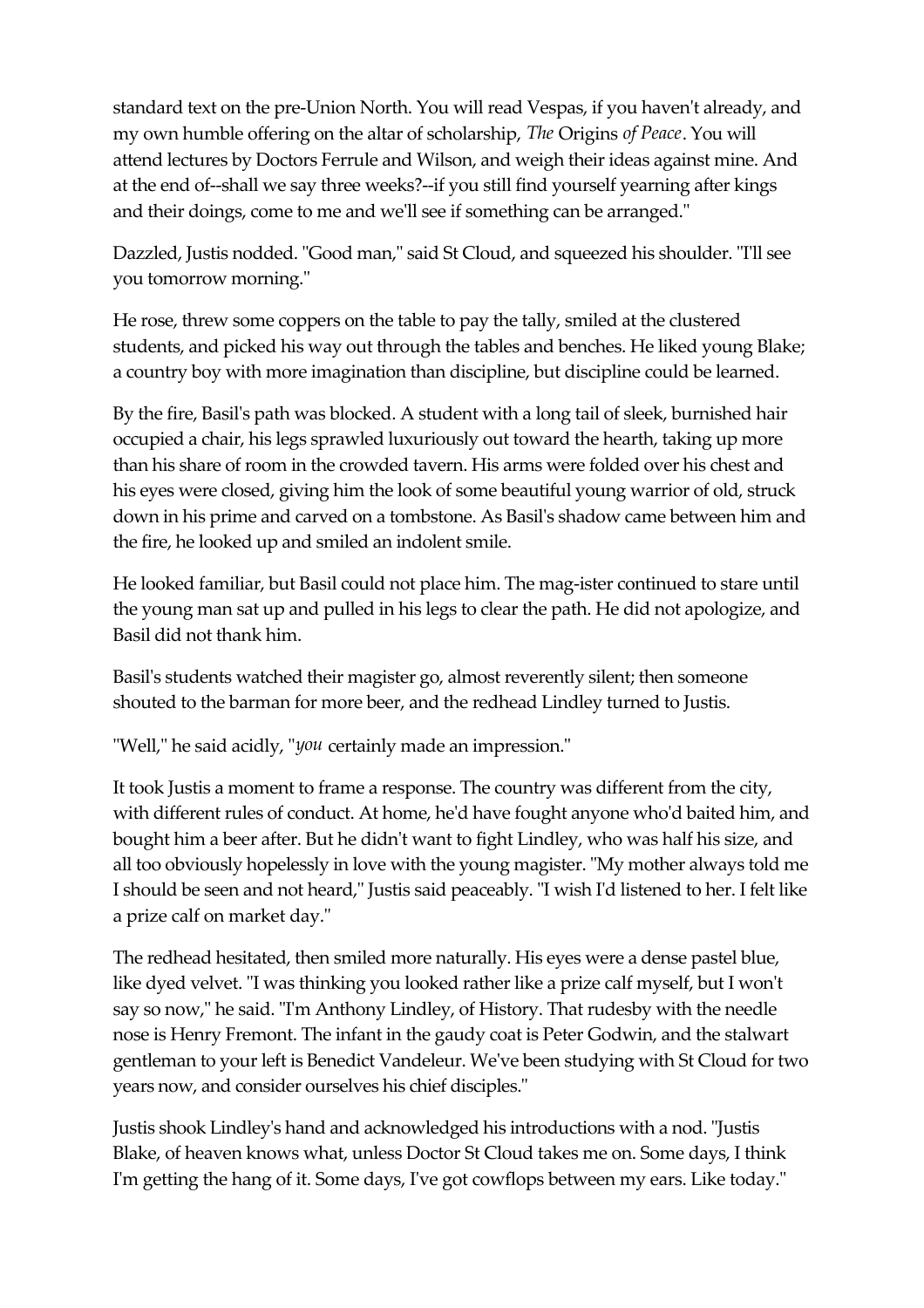Everyone looked at Benedict Vandeleur, who fixed the newcomer with a measuring eye. If every dog-pack has its leader, Vandeleur was clearly top dog here. A city man's son, perhaps, twenty or a bit over, well-muscled, with a stubbly jaw, deep-set eyes, and coarse, dark hair bound back in a thin strip of linen. Him, Justis could have fought, but he smiled at him instead, frank and unthreatening.

There was a charged pause, and then Vandeleur nodded. "Crabbe's a thug," he said.

Taking this as a provisional acceptance, Justis recklessly ordered a round of beer for his prospective colleagues. The gesture no less than the beer loosened their tongues, and soon Justis knew that Peter Godwin was a nobleman's son but nobody cared; that Henry Fremont liked insulting people but nobody cared; and that Anthony Lindley could be perfectly sensible when he wanted. He also knew that, as far as this particular group of historians was concerned, Roger Crabbe was a lick-boot toady who had insinuated himself into old Tortua's good graces and Ferrule and Wilson were idiots who hadn't had a new idea since they'd traded their mothers' breasts for tankards.

"Yes, yes, I believe you," said Justis, "but Doctor St Cloud said to go hear them, so I will. One can learn something even from the barking of dogs, as my mother used to say."

Vandeleur laughed. "You'll do," he said. "Tell you what. Come by my rooms later, and I'll show you my notes."

"Done," said Justis. "I'll bring a pie, shall I?"

"Oh, a rich man," sneered Fremont. "Bring a bottle, too, and I'll lend you my copy of Hollis."

"Oh, a rich man," said Justis, in perfect imitation, earning himself a rap over the head from Fremont. He hadn't been so happy since he first came to University. To the Seven Hells with the rigors of Crabbe. Doctor St Cloud's disciples knew how to enjoy themselves.

IF THERE WAS ONE THING BASIL st CLOUD LOVED more than digging out long-forgotten knowledge, it was presenting that knowledge to his students. Years of rooting around in the University Archives had turned up treasures: royal proclamations, letters from decades of Councils to decades of kings, paymasters' rolls for royal households, lists of King's Companions, drafts of laws and treaties, signed and unsigned. These documents revealed a world that was far more interesting, more brightly colored, more real than the stately abstractions of the historians Trevor and Fleming, White and even Tortua. Basil remembered the almost sexual thrill he'd felt on first handling Anselm's letters to the Dragon Chancellor and seeing the sweeping, confident signature above the royal seal. It was that more than anything else which had ignited his fascination with the mysteries surrounding the kings of the North and their descendants.

Of course Basil was perfectly acquainted with all the standard texts, or he never would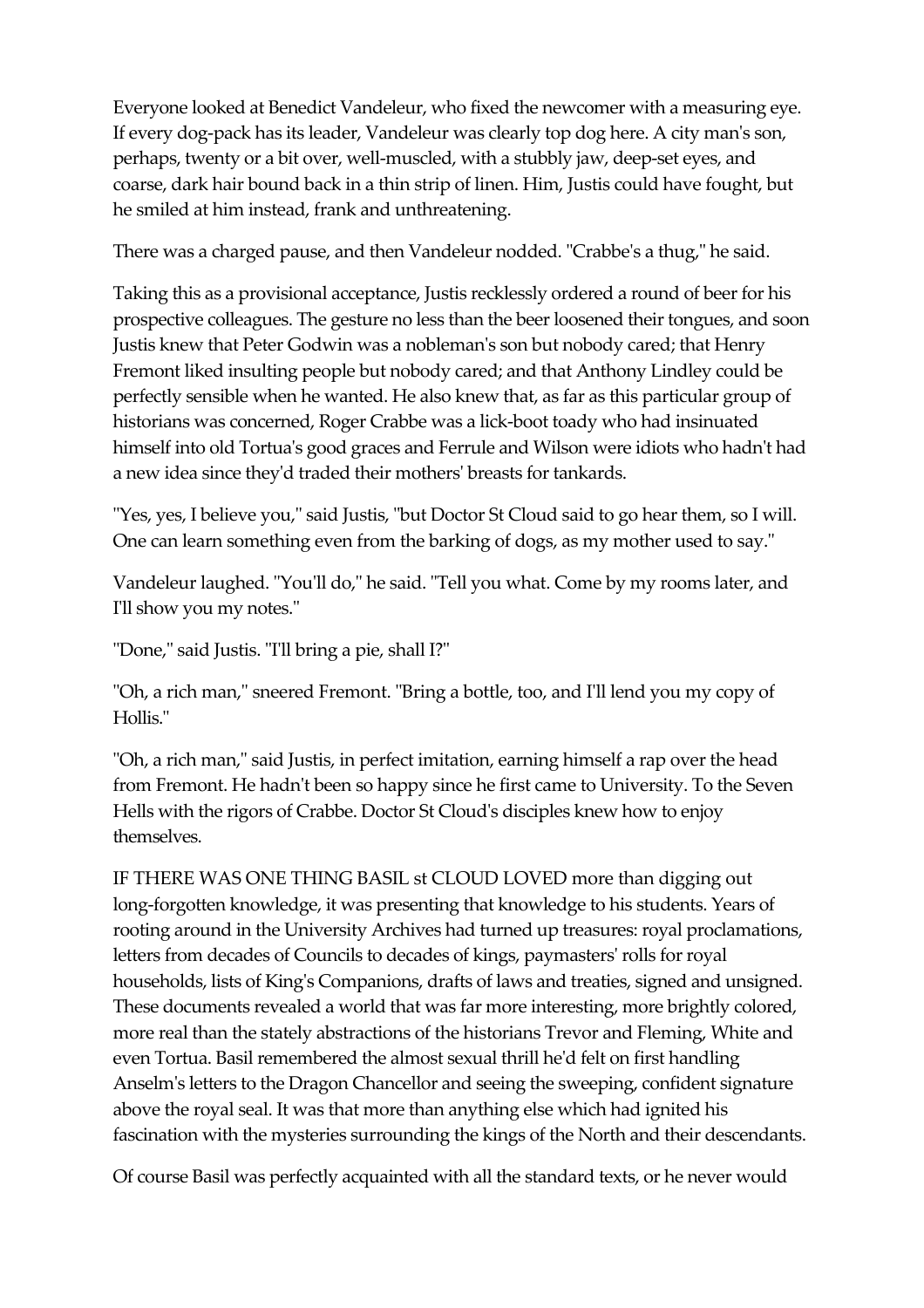have been made a Doctor of History. But where his fellow historians were content to rehash the writings of their revered predecessors, turning argument and analysis on in-creasingly tiny points of interpretation and shading, Basil was quietly reaching into whole new sources--some of them very old indeed. He mined ballads and ancient legends for the grains of truth they might hold; and where most historians relied on, say, Vespas's summary of the Ophidian Treaty in The Book of Kings, Basil had been known to appear at a lecture brandishing the actual document like a banner, its red seal dark with the blood of ages, captured like a prize from the University Archives.

The small, drafty hall known as LeClerc where Basil St Cloud delivered his lectures was tucked away behind a stone wall and a small, cobbled courtyard, not easy to find. After the Tortua debacle, though, the early kings and their wizards were a hot topic, and this morning LeClerc was as full as a tavern at festival-time. Basil looked out over a floor packed with black gowns and eager young faces. More students perched along the gallery like untidy crows, elbowing one another and whispering and eating steamed buns.

It was an audience Basil could not resist. They'd come to hear scandal; well, he'd give them scandal. As it happened, Ke'd come across a particularly juicy morsel just yesterday.

"A treat for you today," Basil said. "I'm going to skip over some three hundred years of councils and treaties and legislative acts, and talk about the reign of the last king but one, Mad Hilary, also called Hilary the Stag."

He began dryly enough, with material drawn from Doctor Tortua's Hubris, for the benefit, he said kindly, of any visitors who might not be familiar with the basic texts. But soon he was filling out the long-agreed-upon events of Hilary's reign with the details he'd found in the hitherto lost memoirs of Hieronymus, Duke Karleigh, who had represented the Council of Nobles in Hilary's court.

"Shortly after his coronation, Hilary began to show signs of the peculiar delusion that earned Kim his name. He spent more and more time in the compound where the royal deer were raised, and interested himself in their care and nurture to the length of reeding a young fawn pap and milk with his own hands, and bringing it into the palace to sleep in his own bedchamber. When Queen Amelia objected, he had her moved into another part of the palace."

Laughter in the gallery, quickly shushed. Rows of dark and light heads bent over tablets with a small scratching of pencils, like hens after worms.

"It came as a considerable surprise to his court, therefore, when Hilary chose to revive the ritual, abandoned back in his great-grandfather's time, of hunting a yearling buck and sacrificing it to the land. Hilary insisted upon hunting the deer himself and bringing it to the wizards and participating in the sacrifice, even though the ritual so disturbed him that he kept to his chamber for days after. The court wizards adored Hilary, even though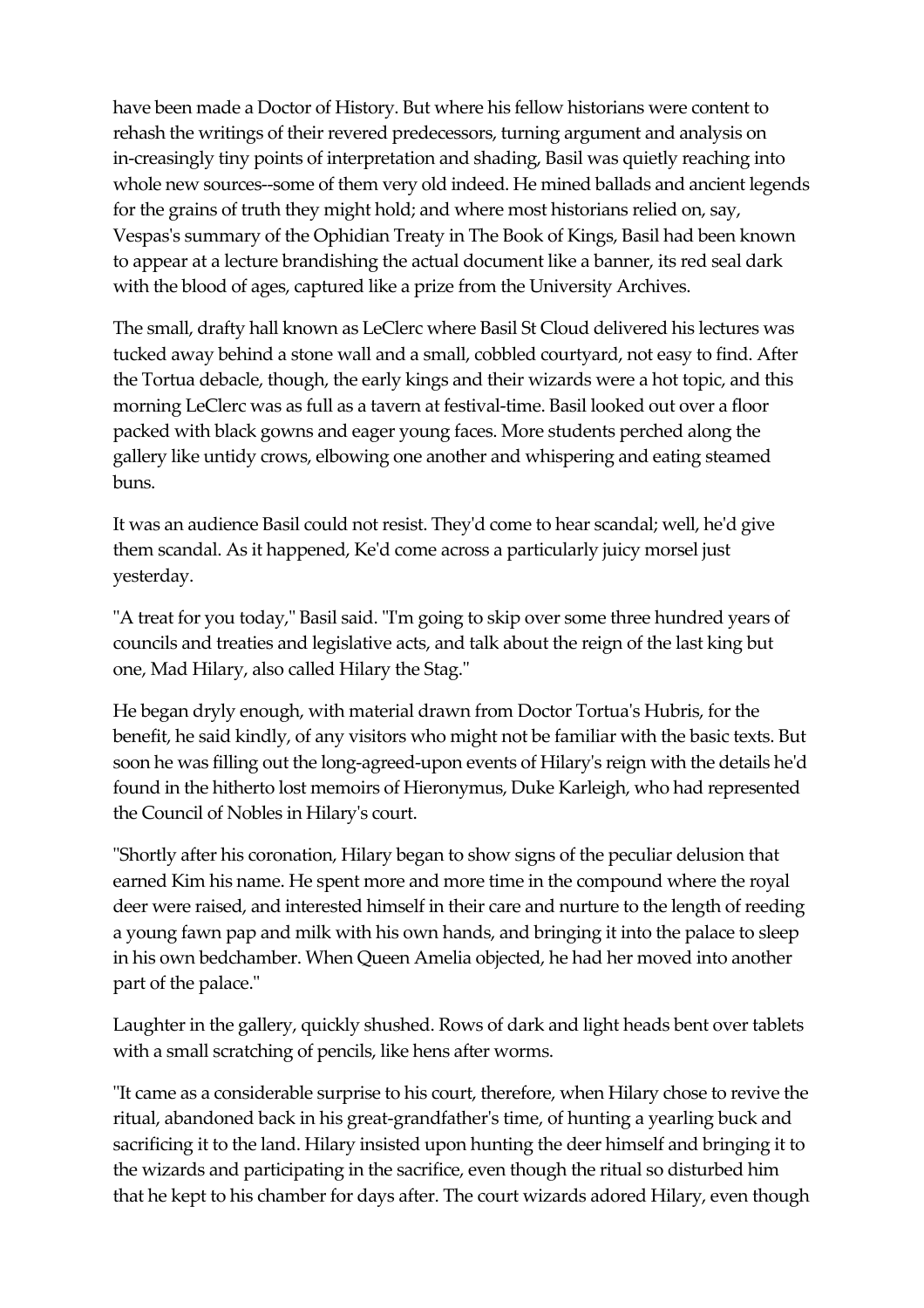almost no one else did."

A movement caught his eye: a head shaking, as if in amused wonder. He focused on it to see slanting cheekbones, a long, fine jaw--faintly familiar, but unplaceable. Distracted, St Cloud paused to gather his thoughts.

Ah. He had it now. The young man from Doctor Tortua's lecture, and from the tavern yesterday. The young man who had smiled at him then, who was smiling at him now. Basil hurriedly returned his full attention to King Hilary and his peculiarities. Which, in his later years, centered increasingly on beautiful young lovers of no birth and little common sense, who seldom had a choice in the matter. One of them had cut his throat for him. Hilary had been naked at the time, save for a fine deerskin. The young murderer had been discovered weeping over the corpse, his monarch's blood smeared over his face and chest.

"The court wizards questioned him, of course," Basil said, "but they could get nothing out of him save the babblings of madness: first he accused the king, and then the wizards themselves, of commanding him to do the deed. He died under the questioning, much irritating Hilary's heir Gerard, who had been looking forward to executing the traitor. Not to be cheated of his revenge, King Gerard commanded that the murderer's corpse be drawn, quartered, and burned just as if it had been alive. Gerard was a great believer in following ritual. The problem was that many of the rituals of the North were remnants of a harsher, more barbaric time, when the wizards had been a great deal more involved in government. Tomorrow, I will explain just what all this has to do with the kings of the early Union. Unless, of course, you can work it out for yourselves."

The University bell tolled heavily over his last words, and there was a general rustle and scuffle as the students gathered up their effects. They'd always known the last kings were corrupt and mad: it was the foundation of every lecture on the monarchy they'd ever heard. But even Crabbe, who was accounted a good lecturer, never really made *corrupt* and *mad* as real as St Cloud's account of Hilary's death.

"Thank you." It was the strange young man, standing below the lectern. "That was interesting, about King Hilary and his lover. All those details, about the slit throat and the deerskin on the bed, they aren't in Tortua or Trevor, or even Vespas. But I know I've seen something like it, something very like it, and I'm trying to remember where..."

Something about him--his voice, perhaps, or his arrogance, or his suggestion that St Cloud's discovery was not as astonishing as he'd thought--put Basil's back up. "Indeed?" he said. "When you remember where, you must certainly let me know. Independent corroboration is always important."

"In case someone thinks you made it all up," the young man agreed.

St Cloud considered ignoring this, but could not. "Will you hear some advice, Master... ?"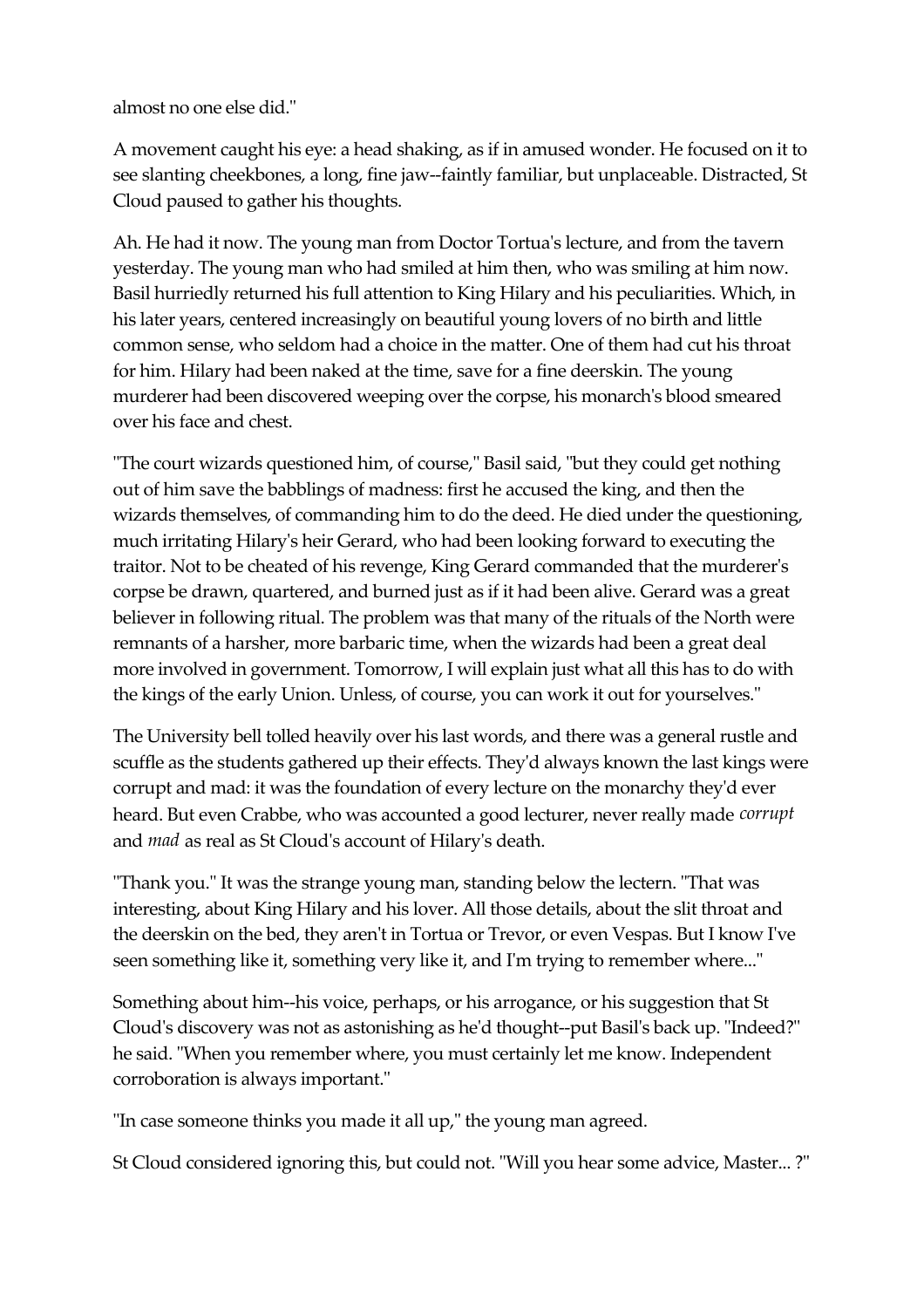"Campion." The young man swept a courtly bow. "Theron Campion."

"Master Campion. A scholar's facts are a scholar's honor. I was not made a Doctor of this University for inventing colorful details."

"Of course not, Doctor St Cloud." Campion's glance flicked up mischievously. "But... how charming of you if you had!"

His eyes were greenish. Basil found that he was looking into them. Theron Campion smiled engagingly, and Basil felt his heart begin to hammer with what, under the circumstances, could only be outrage. "Truth is hardly a jesting matter," he said coldly.

A moment later, the young man and his disturbing eyes were pushed aside by a group of students wanting to carry Doctor St Cloud off to the Blackbird's Nest for a drink and more stories. They were disappointed, but not entirely surprised, when he laughingly informed them that being a magister did not absolve him from the exercise of scholarship.

"If I'm to be as immortal as Trevor and Fleming are, as Doctor Tortua will be, I need to write a text as great as theirs. Such texts are not written in taverns, my friends, not even taverns as stimulating as the Blackbird's Nest."

ALL THE GREAT HISTORIANS HAD MADE THEIR REPU-tations on a single defining work. Tortua, for instance, had written a study of the Inner Council and endless monographs on various pre-Fall laws and treaties, but Hubris *and the Fall of the Kings* was the thing he would be remembered for, just as Trevor was remembered for Of *Decadence and Deceit* and Fleming for The Tragedy of Kingship.

Basil St Cloud doubted that he would be remembered for *The Origins of Peace*. He considered it a journeyman work, competent but not inspired. The book focused entirely on the nobles' activities around the Union. It was little more than a paean to the Council of Nobles for forging an alliance that would bring peace and prosperity to both kingdoms and put an end to the interminable border wars that harvested too many lives and not enough food. What finally brought them together was an invasion that threatened both kingdoms; what had kept them together was the marriage of the monarchs. He'd used only established sources, and had come to the unexceptionable conclusion that the barbaric North had gained more from the Union than the civilized South.

Basil had written Origins to suit the Doctors and Governors, before he'd discovered the heady joys of true scholarship. And before he'd realized the truth about the ancient kings.

For too many years, that truth had been buried; buried not only by courtiers and scholars eager to please their noble masters, but by the genuinely despicable behavior of the kings immediately preceding Gerard, who had quite rightly been deposed by the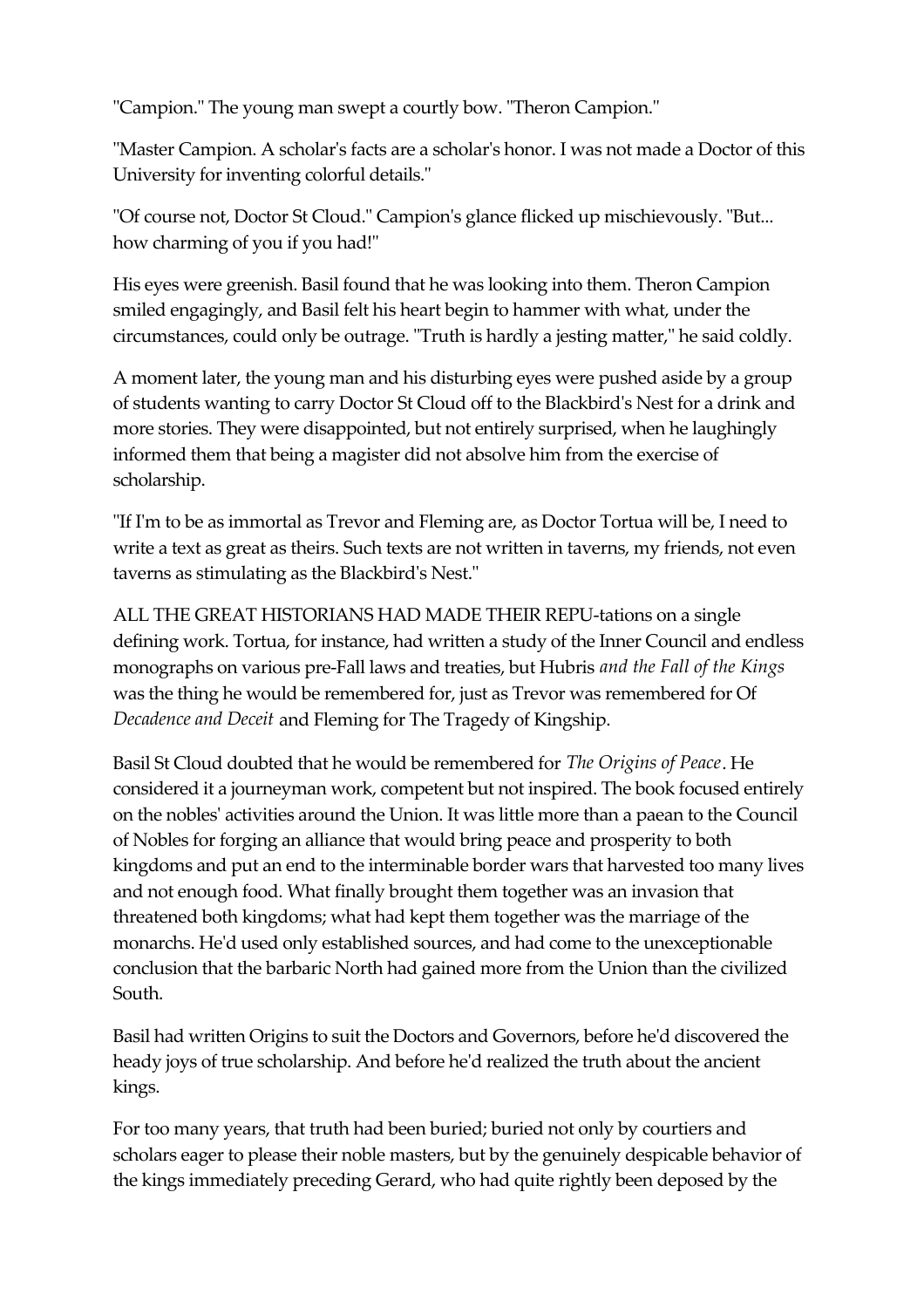Council of Lords. It had been nearly two hundred years since the last king was slain; now, Basil thought, might be time to uncover the truths about the first ones, who ruled the land for hundreds of years: strong and beautiful warriors who had united the two kingdoms against foreign invaders despite the bickering of Northern and Southern partisans; men of daring and imagination who had left their mark on treaties and laws still in place, on stable borders and prosperous farms.

It was a truth that would be hard for anyone now living to accept. The assumption was that all the kings had been more or less as mad as Hilary, as wicked as Gerard. But Basil had read their very words, had touched the paper that they had touched, breathed the dust of their official documents and private correspondence, and Basil knew better. There was nothing of madness in Anselm's letters to his councilors, no wickedness in the love poetry Roland the Stout wrote to his wife, Queen Isabelle, or in the clever sketches Orlando the Fair had scribbled in the margins of the draft of the Arkenvelt Treaty. For generations after the Union, the kings had ruled fairly and well, presiding over courts in which scholars and statesmen practiced their crafts, and young men danced, fenced, debated, jousted, dallied with the daughters of nobles and with each other. And before that, the Northern kings had kept their rocky little kingdom independent and prosperous against the twin threats of foreign invasion and famine. Basil loved the ancient kings. He loved them for their mystery, for their bright courage, for the love and poetry and art that they had inspired. He loved them because nobody else did, and because loving them seemed to be the same as loving buried truth. He loved them, and wanted justice for them.

The problem, of course, was evidence. Charming as he found Hollis's *Chronicle History of the Northern Kingdom*, Basil understood it to be a piece of political puffery, commissioned by Alcuin the Diplomat and his queen to introduce the history of the king's ancient land to their new subjects. Their descendants were better documented; but in his heart Basil knew that the key to it all lay in Alcuin's predecessors in the North, in what they had brought to the Union and how it had worked its way into this land's living heritage. The ancient North kingdom had yielded precious few written texts, and those that survived were so fragmentary as to be almost incomprehensible. Basil believed the history of the North lay encoded in ballads and poetic fragments, in legends of skin-changers and wizards and tales of glorious battles and hopeless loves--but that was not the kind of evidence even the most liberal-minded of historians would accept as authoritative.

The Treaty of Union, however, was a document whose historical authority even Roger Crabbe could not question. And an astute scholar could deduce a great deal about the laws and customs of the mysterious northlands from the provisions of that treaty. Inheritance, for example. Why should a whole section of the treaty be devoted to ensuring that the throne never pass to a woman? It set the queen's nobles against the king from the beginning, flying in the face of their own traditions. What did the kings and their wizards have against women, and in whose interest was such a law? What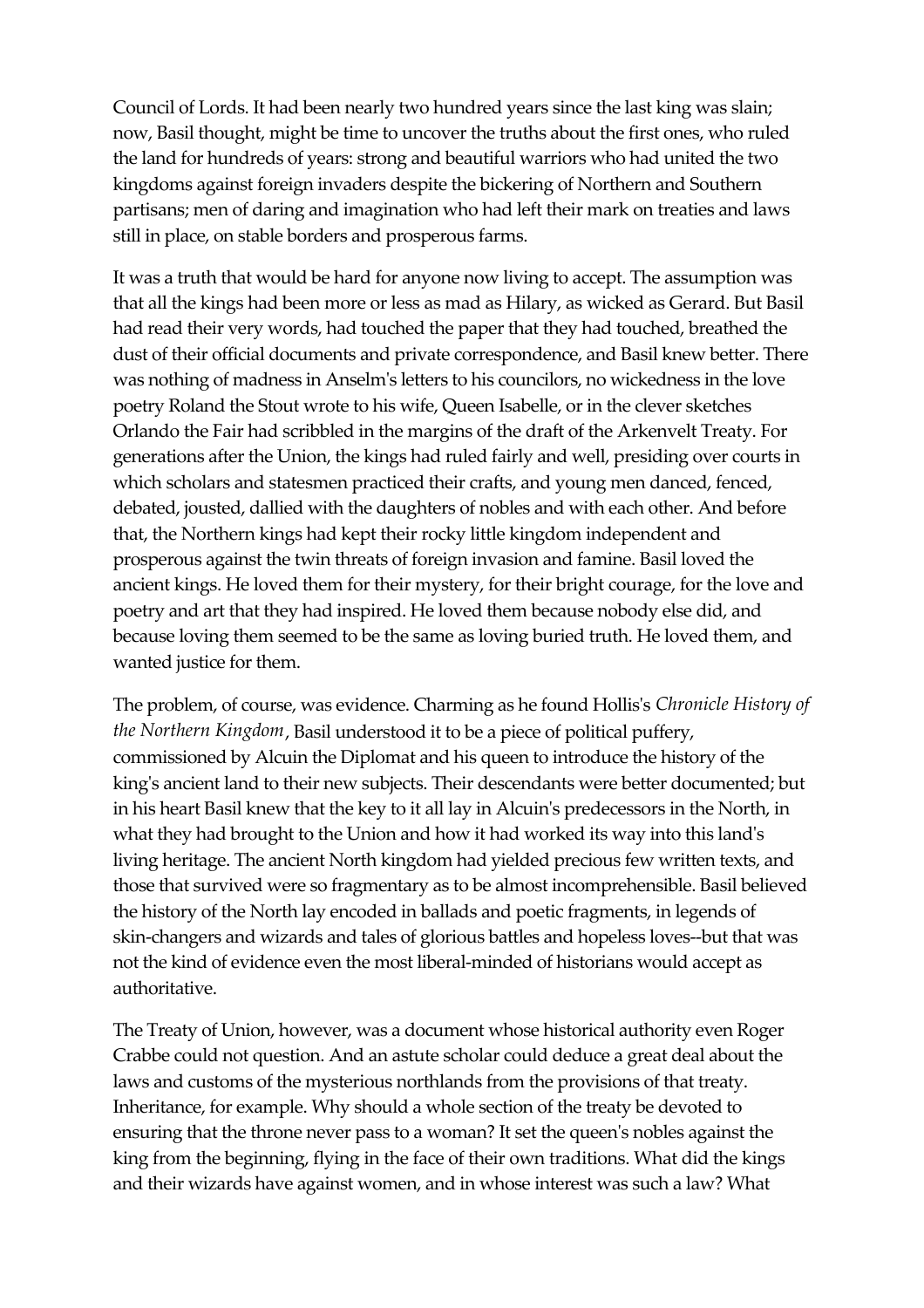### tradition did it spring from?

In pursuit of answers, Basil devoted himself to sifting through the stacks of books and papers he found in the Archives, or bought from the rag-and-bone men who made their living combing through the city's trash. Among the useless bills and tallies and notes, occasionally he discovered historical gold: letters from an ancient Lord Davenant to his son, or a half-filled book of private musings by a Lord Montague in the reign of King Alcuin's great-great-grandson Rufus. He'd found that one in a box of old romances and household accounts belonging to an impoverished Karleigh cousin, which had also contained the diary of old Hieronymus where he'd read the remarkable story of Hilary's death.

Basil was annoyed, but not surprised, to find the wizards mentioned everywhere. Davenant urged his son to seek their help with his wife's infertility. Montague cursed them for interfering in a drainage scheme before he'd told anyone about it. Montague also quoted a certain Pretorius, who "performed a ritual of Sweet Water over the well at Hemmynge House. No more sickness there, the Land be thanked. But like the shepherd in the tale, now the King desires the river purified, and P. doubts the whole College of Wizards would have sufficient power for that monstrous task, and is much given to crying, 'Alas for the days of Guidry!'"

At least, it looked like *Guidry*. There was a Guidry's Well up north. But Basil supposed it could have been *Cully*. Or even *Godfrey*. Montague's handwriting was scratchy and faded, but he was close to the king, and every sentence was precious.

Basil kept at the notebook until his ink ran low and the fading light reminded him that he was out of candles. Whereupon he noticed that his head also ached, his mouth was as dry as the Twelve-Months' Drought, and his belly was as empty as his inkwell. Beer was what he needed, and some food, and more ink, and probably firewood and candles as well. Which meant that he was going to have to go out.

He swore, and put on his hat. If he had a servant, he wouldn't have to interrupt his work for trifles. But a servant's yearly hire was a half-dozen new books, a winter's worth of wood. He simply could not afford it.

Basil blew out his candle and locked his door behind him. The Horn Chair of History paid a good stipend, he thought as he felt his way down the stairs. It would cover not only a manservant, but new rooms and bookshelves and wax candles and all the books he needed. His chances of capturing that prize were small, though; when Tortua stepped down, the Chair would inevitably go to an established historian, not a jumped-up country boy with a minor book and a couple of mildly controversial monographs to his credit. It was foolish to think otherwise, wasn't it?

In the dank front hall, the scruffy boy who kept the door let him out. The evening was clear but cold. Shivering, Basil made for the nearest tavern, the Ink Pot, traditional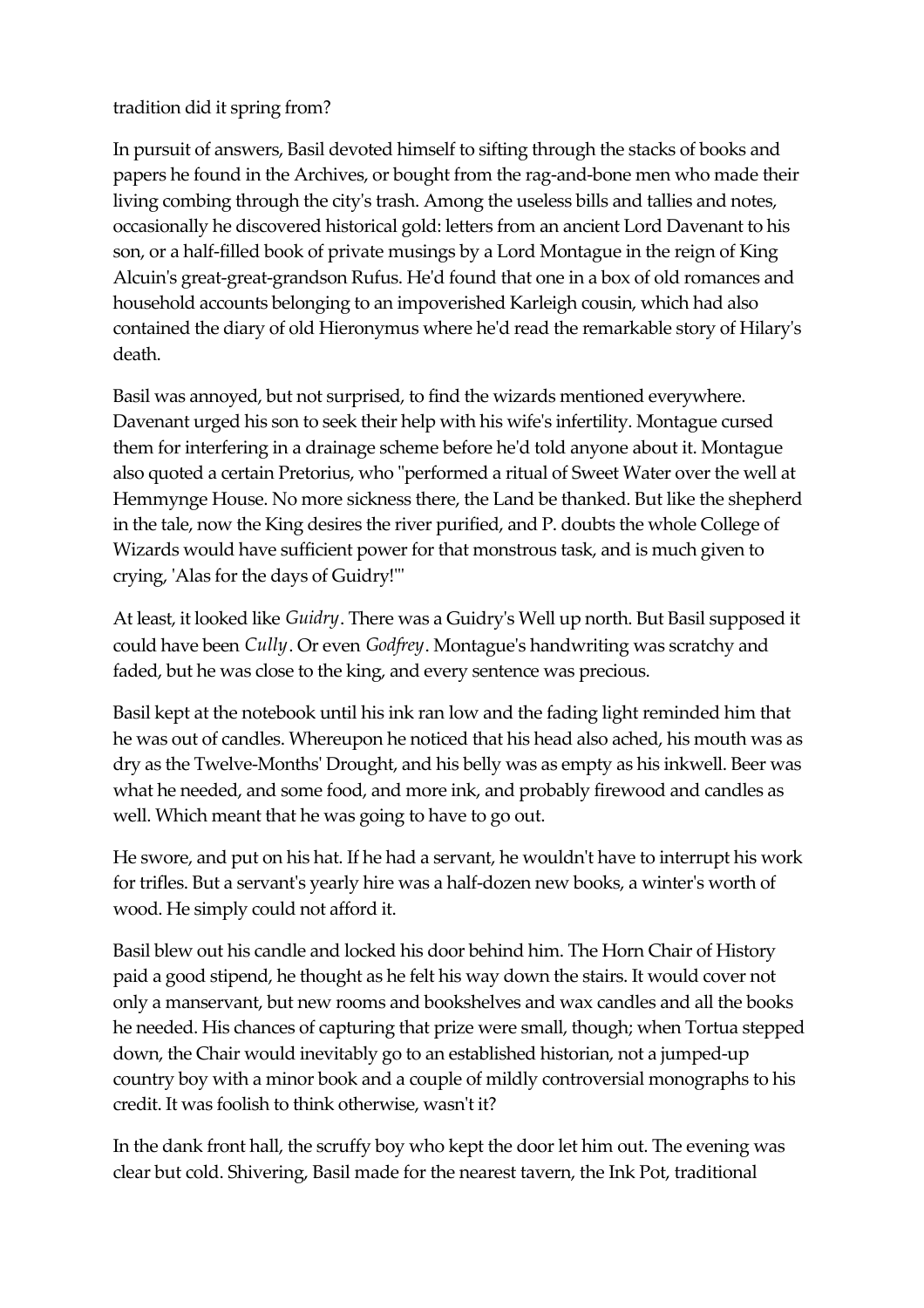gathering-place of poets and rhetoricians. Disinclined to company, he found an empty table by the wall and ordered burned ale and a fowl pie. The ale appeared almost immediately; Basil watched over the edge of his tankard as a hilarious group of students by the fire argued some fine point of rhetoric. One boy had his foot up on a bench, lunging like a swordsman with an accusing finger to his laughing opponent's nose. Only eight years ago, he'd still been one of them. He sipped the fragrant brew and smiled to himself. And now he was dreaming of the Horn Chair. Still, why shouldn't he dream? Because, he answered himself, he was not even thirty yet; an infant among magisters. Yet who were his rivals, after all? Ancient history was not a popular subject, and Doctors of History were few. Only Crabbe posed any real competition--but Crabbe had many enemies. As far as Basil knew, his only enemy was Crabbe himself.

The fowl pie came; he ate it and was contemplating more ale when a black-gowned student detached himself from the group by the fire and headed toward Basil's corner.

"Doctor St Cloud," said the young man brightly. "Good evening."

This time, Basil recognized him immediately. "Campion, isn't it?"

"May I sit down?" The green eyes were a little glassy with drink, the white hand heavy on the table's edge.

Basil saw no reason why he should mince words with a man who was, after all, both drunk and rude. "No," he said flatly.

Theron Campion staggered, catching himself against Basil's shoulder. "Oops," he said. "Sorry. Just sit here quietly. You won't know I'm here." He eased himself onto the bench next to Basil, thigh to thigh. Basil recoiled as though the touch had burned him.

"Sorry," said Campion again, and moved away.

"Don't you think you should go home while you can still walk?" Basil asked coldly.

"I'm not so drunk as all that," said Campion. "I can still say 'Seven seditious swordsmen sailed in exile to Sardinopolis.' Shall I buy you a drink? The wine's not so bad here, if you know what to ask for." He smiled like a cat who knows where the cream is kept. "I know what to ask for."

Basil laughed. "I'm sure you do. No, you shall not buy me wine."

"Brandy, what about brandy? Or beer. Men who drink beer are seldom beautiful, but it's the exception proves the rule, or so 'Long John' Tipton would have us believe."

" 'Long John'?" Basil said, ignoring the reference to beauty.

"Is that how you refer to Doctor Tipton? What do you call *me*, then?"

The boy smiled a very creamy smile. "Now, that would be telling. I would call you Basil,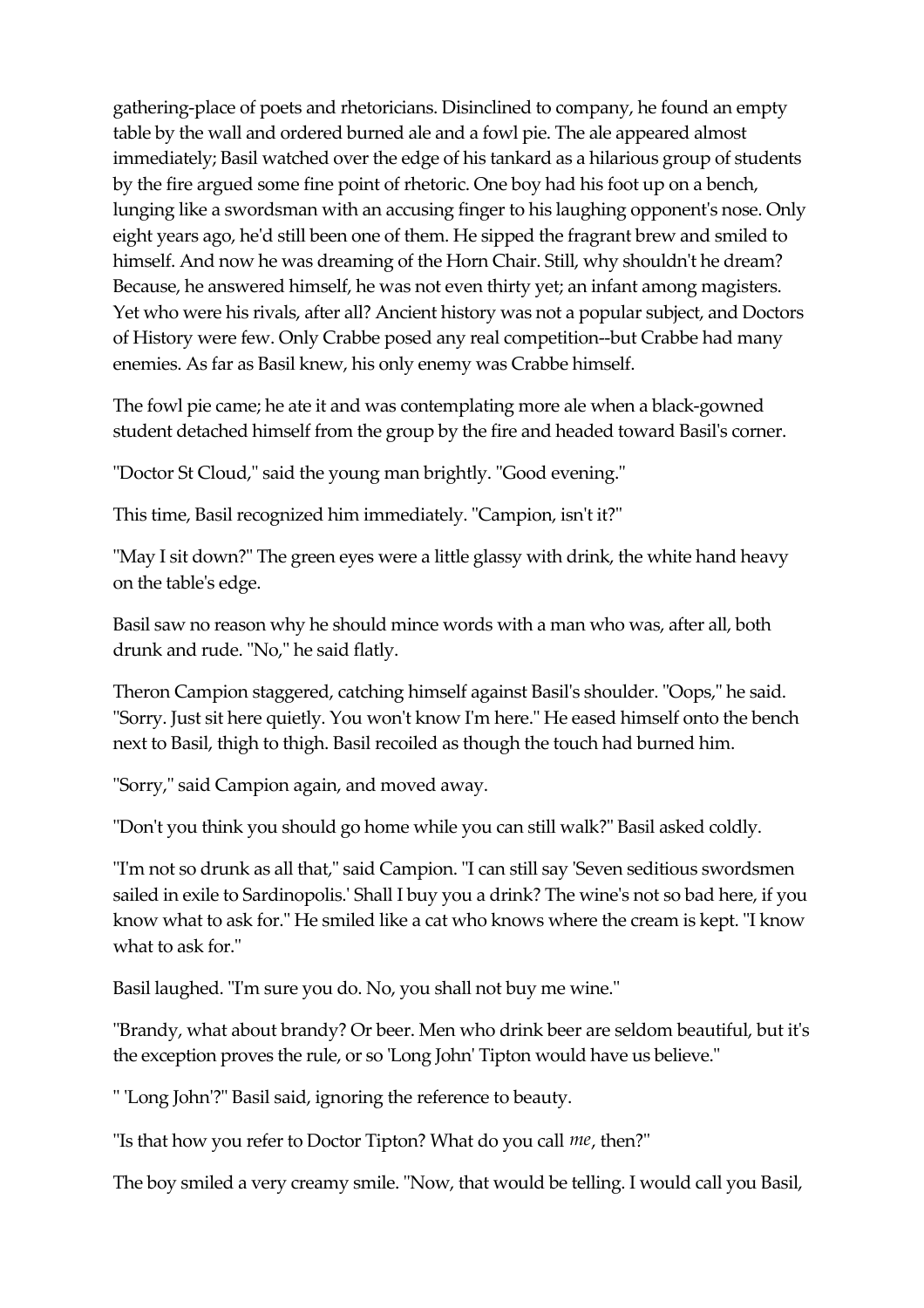if you would permit it."

Basil eyed Campion with the fascinated curiosity of someone watching a man walking blindly into a brick wall. The boy was clearly too drunk to know what he was doing. "I can't stop you," he said shortly.

"Oh, yes, you can. One hard look from your eyes could turn my tongue to stone. Everyone is afraid of you."

"You exaggerate."

"I do not, sir. I always pay ver-ry particular attention when you speak." An aristocratic drawl was beginning to bleed through the University sharpness. "Though, mostly, 1 watch your mouth. It is austere, yet sensuous. It bears watching."

Basil repressed an urge to cover his mouth with his hand. "I wasn't aware that you had had much opportunity to watch it before today. You are hardly a regular attendee of my lectures."

"It's a morning lecture," Campion explained apologetically. "I have come before, though. I heard you speak on the rise of the Inner Council and the court wizards. You're wrong about the wizards, you know." He leaned closer. "I understand about them, you see, because I have studied the rhetoric of the situation. Being a student of Rhetoric. Which I am--this year. Last year I did Geography... but never mind. I like History, too. What I'm trying to say is," he sat up straight and drew a deep breath: "What were the court wizards? What was their function, after all? They were counselors to the kings. They gave advice. All this business we read in Hollis about their seeing into men's hearts, binding the kings with chains of gold... it's figurative language. A rhetorical device. Any poet can tell you that. What they really were... they were like you, Basil: they sifted the evidence, looking for truth. They were scholars of the heart." Pleased, he repeated it: "Scholars of the heart. And because they were good scholars, they got it right often enough to be credible and thus gain a reputation for real magic."

The boy spoke earnestly, leaning close enough for Basil to smell the brandy on his breath. In the candlelight, his eyes seemed huge, and green as forest leaves. He waited for a response, and when none was forthcoming, sat back on the bench with a complacent smile. "I knew you'd agree, once I'd demonstrated it to you," he said.

Basil recoiled. "Agree? Master Campion, the only thing you've demonstrated is your ability to spin theories out of thin air. There's not a single fact in that whole farrago of nonsense-- not one."

Unrepentant, Campion said, "But we know so few facts about those days, and those few we know are so unreliable. Are you suggesting--*-you*, Doctor St Cloud--that I... let me see now... set about inventing colorful details?"

Basil gritted his teeth. "I am suggesting that you trouble to inform yourself before you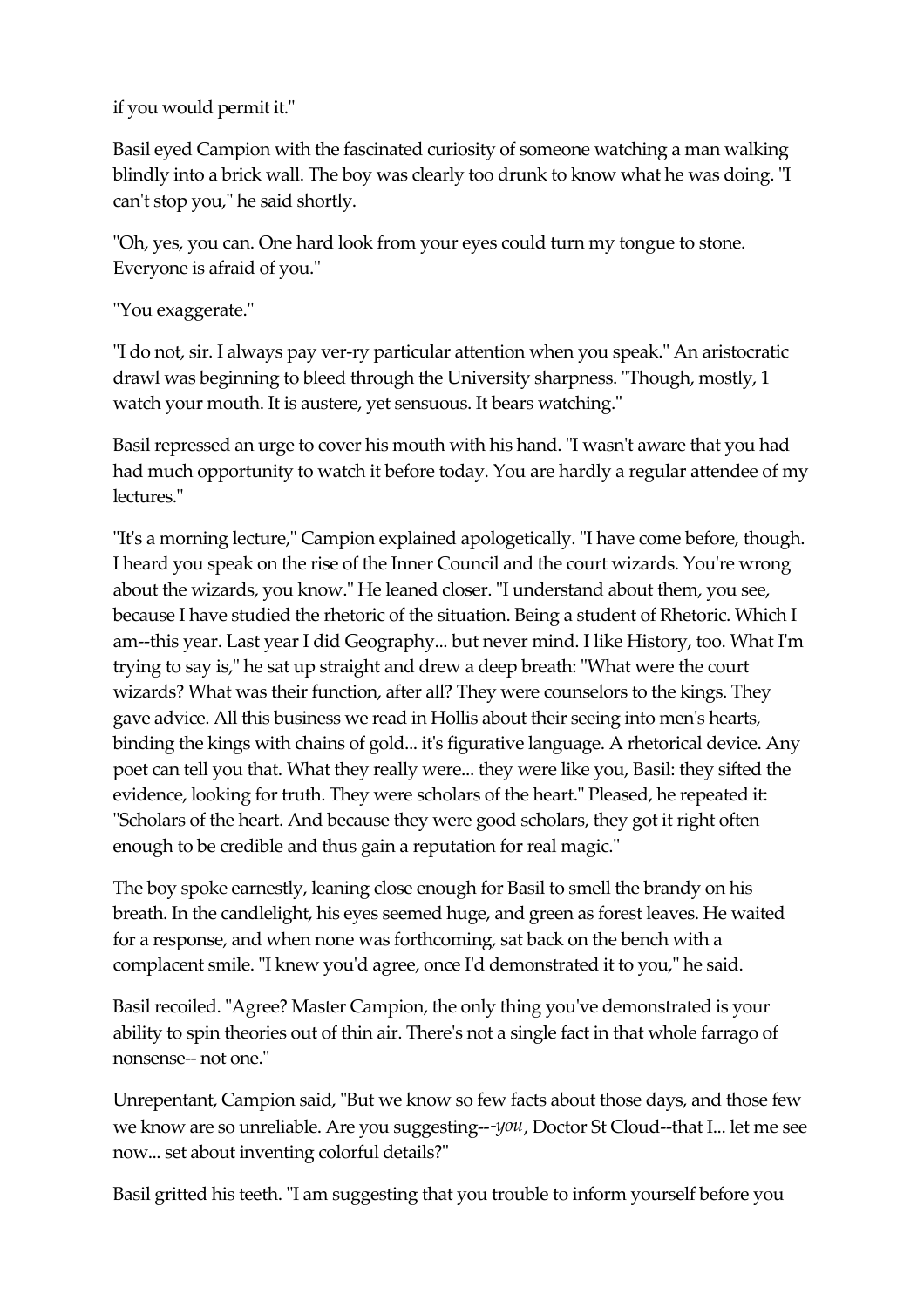start formulating theories."

"I know as much as most of your students do. I've read Tortua and Hollis, and one of the others--Delgardie, that's the one. What else is there?"

A student reeled past them, or nearly--at the last moment he did a drunken bounce off the table and into Campion's lap, "Bugger off, Hemmynge." Campion dumped him on the ground. Hemmynge wandered off in the other direction, with people shouting after him.

"What else?" Campion persisted. "If I want facts."

"I provide those at my lectures, young man. For a fee."

Campion groaned. "There are a lot of things I'm better at than getting up in the morning. And you won't let me buy you a drink. Tell me now."

"We can't talk here," Basil said. "It's too noisy."

"Out on the street, then?"

"Too cold."

"I don't suppose your rooms are nearby... ?"

basil st cloud's rooms were up four flights of stairs in an old stone building that had originally been part of the royal dependencies. Some time after the fall of the kings, it had been cut up into a warren of more or less cramped apartments. Basil's was a largish room, furnished with a wooden bed' stead, a table and a chair, and scores of books and papers piled and drifted on the floor, against the walls, in the corners, and spread out on the mattress like an eager lover.

"The scholar's mistress," observed Campion, folding his body down onto the bed. He laid his hand on one closely written sheet. "Is this your new book?"

On the way from the Ink Pot, Basil had had time to regret his impulsiveness. "No," he said coldly.

"Do you have a mistress?"

Basil, who was poking up the fire, jerked upright, his lips compressed. The young man returned his look gravely, like a curious child. He'd loosed his shirt at the neck, laying open the fine linen to bare the hollow of his throat, which was also fine, and very pale. Firelight polished the fold of hair over his shoulder and touched the high curves of his brow and his aquiline nose with a warm light, lending them the look of alabaster or carved ivory. His eyes, shadowed, were blank.

Basil's world spun once and realigned itself around a figure descended from the marble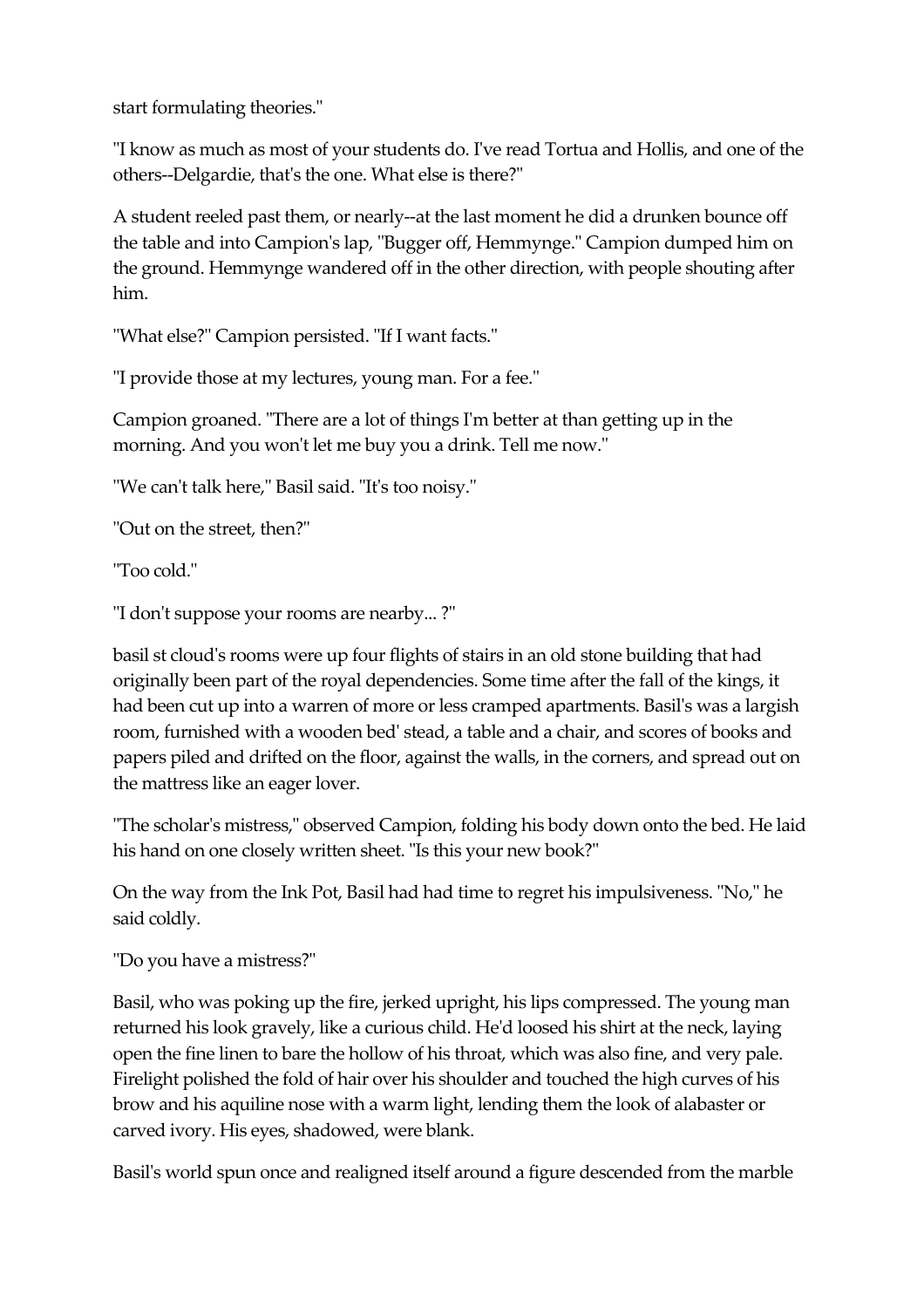frieze above the Great Hall, now sitting on his bed: the living image of an ancient king.

Theron Campion moved two books onto the floor, clearing a larger space on the bed. The movement broke the illusion, but not the enchantment. Basil took one step toward the bed, and then another, his hand held out in unconscious supplication. Theron grasped it and pulled him down into a long kiss that ended with his lying back on the bed amid the papers.

"Watch out," Theron murmured against Basil's mouth. "She has nails!"

"What?"

"Your mistress. She's scratching my back. And this can't be doing her any good. Let's get rid of her."

Basil propped himself up on his elbow and leaned over Theron to scoop papers and books off the end of the bed, lifting him to get at the papers he was lying on, pressing against his belly, working his hands under the gown, the jacket, the tight waistcoat, the shirt, to the strong, smooth back beneath. The young man's flesh was warm and supple under Basil's hands; his mouth was sweet and firm under Basil's lips. Theron rolled him away, laughing, and helped him disentangle himself from his scholar's robe and the suit of clothes beneath it.

Then Theron pulled his own shirt over his head. His skin was a little flushed, and winding up his chest to his throat was a tracery of leaves so beautifully etched that it might almost have grown there of itself, like ivy on a stone wall. The ivy leaves were intertwined with oak. Basil lifted his hand to touch the decoration and hesitated, overcome.

Theron glanced down at himself, his expression closed. "It won't smudge," he said.

"I'd like to see the rest of it," said Basil unsteadily.

The leaves coiled around Theron's waist to end under one high, round buttock. Basil stroked it, half-expecting to feel leaves rustling under his fingers. Theron gasped and burrowed his hand into the dark hair of Basil's chest. His fingers were cold. "I've always wanted a fur coverlet," he said. "Come and warm me."

And Basil did warm him, until they threw the blankets on the floor, until they flared and leapt and burned themselves out to lie at last in a smoldering glow of satisfaction.

"I'm curious about something," Basil said sleepily. "Have you been following me? Lately, I seem to see you everywhere."

The young man settled himself more comfortably against his shoulder. "I thought you'd never notice."

"I noticed you at once!"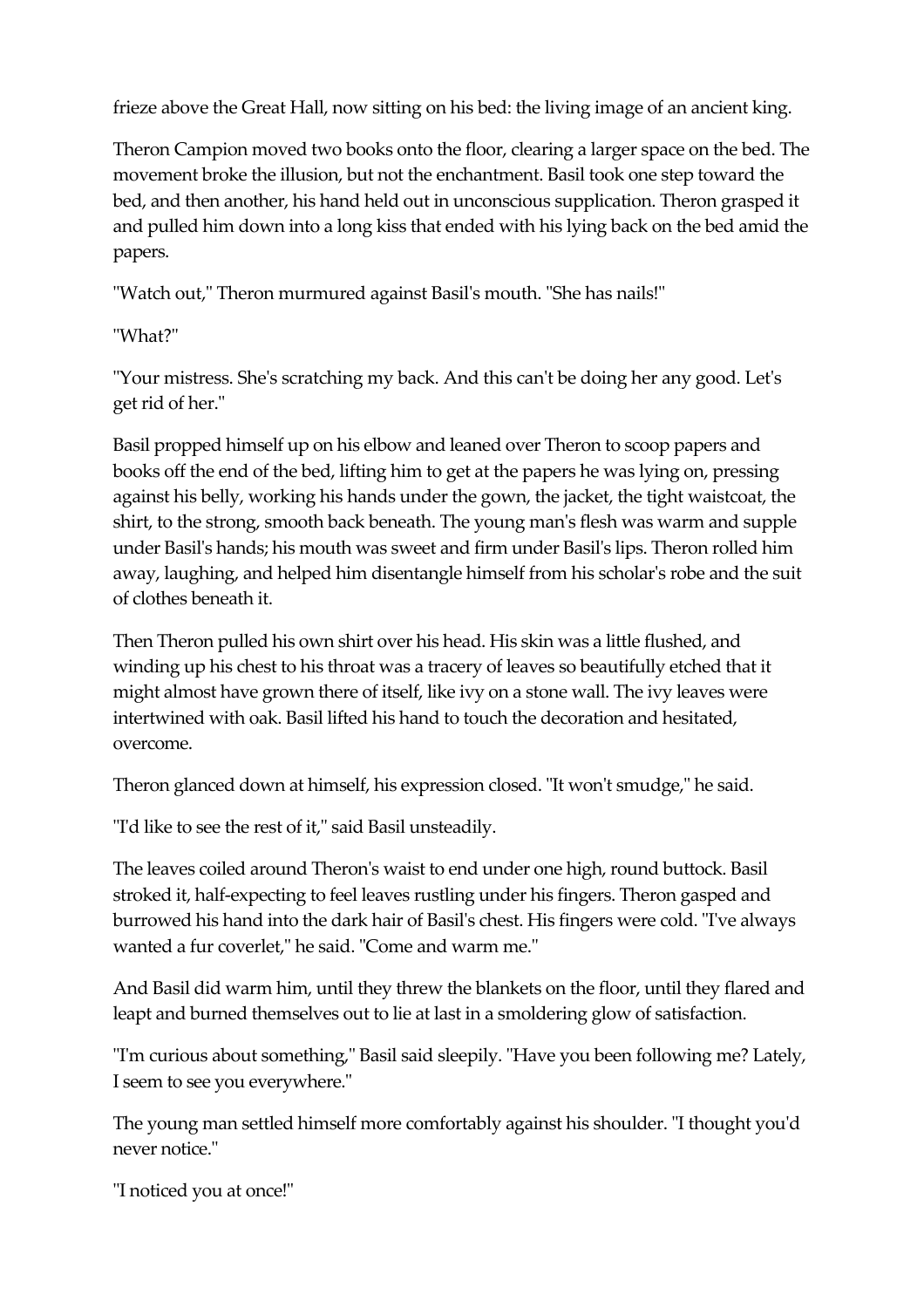Basil felt the smile against his skin. "No, you didn't. I attended lectures; I saw you in the Nest surrounded by your students, your particular followers--"

Basil chuckled.

"What?"

"The way you say that. Par-tic-u-lar. You sound as though you're picking up something tiny with silver tweezers. Never mind. Go on."

The student shifted. "Well... I studied you until I knew you, or at least the public parts of you: your learning, your passion, the way your voice slows when you answer a question. I studied your hands, and wondered how they'd touch me; your hair, and how it would smell. I wondered about all that, and about the rest of you I could not see. I wanted to know you. And I wanted you to know *me*. I wanted you to see me."

"Have you gotten what you wanted?"

Theron trailed his hand down Basil's breastbone to his belly. "Yes," he said. "I have."

A fter theron had left him, basil banked the *L* A-fire, threw his gown over the bed, and crawled between icy sheets that had so recently been more than warm enough. He had no idea how late it was--he wouldn't have heard the University Clock bell tonight if it had rung directly in his ear. But as they lay together, half-dozing, Theron had suddenly said, "I have to go home tonight, you know. Sophia worries when I don't come home at all."

A small serpent of jealousy stirred in Basil's breast. "Sophia?"

"Lady Sophia Campion. My mother."

Campion, Campion... An old family, but fairly minor in the great scheme of things. Basil knew plenty of dead ones. There was a Bertram Campion who had seen King Tybald slain at Pommerey; a Raymond Campion who had written a monograph on ancient campaign maps. But what the Campions had done lately, he had no idea. He'd have to ask someone, discreetly.

The serpent stilled, Basil had helped the young man disentangle his shirt and breeches from the bedclothes, watched him dress, and kissed him in parting. "Tomorrow," Theron murmured against his mouth. "I'll see you tomorrow."

Basil blew out his candle and smiled into the darkness. They hadn't talked about history after all, or much else, for that matter. Tomorrow, Theron had said. There would be time to talk about many things tomorrow. And perhaps for day upon day after that.

LONG BEFORE THE KINGS RODE SOUTH, EVEN BE-fore the Southern lords had claimed their noble titles-- before, in fact, the city was anything but a collection of huts and fishing boats, its inhabitants were concentrated on a tiny island in the midst of the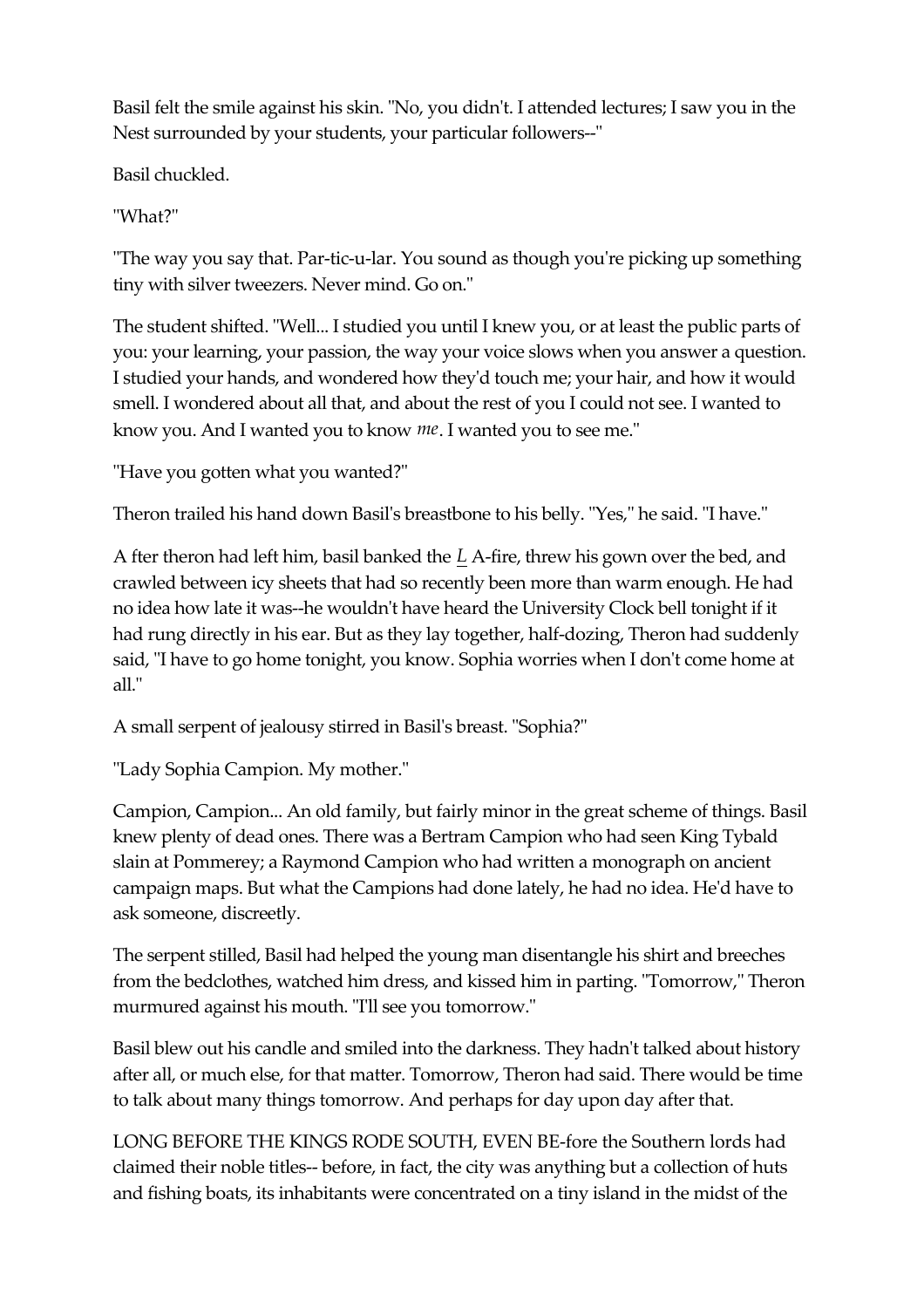river. When they expanded to the eastern bank, they built a cathedral, and a fort to defend the river, and a school that would grow into a University, and a Hall of Princes and a palace and all the outbuildings that government demands.

The Hall of Princes became the nobles' Council Chamber, the Fort a prison for important people, and the University burst its walls to take over the government buildings; but people went on living on the little island, known as Riverside. Of course, as the rest of the city grew, Riverside came down in the world. Steep-roofed old townhouses still lined its narrow streets, but bits of their elaborate stonework had given way to the elements and bits had been stolen to replace other bits. When Theron's father first lived there, Riverside was the haunt of thieves and swordsmen and worse. In these latter days they had not altogether abandoned the district, but now the pimps and pickpockets shared the crumbling buildings with poets and musicians and artists waiting to be discovered where the rent was cheap.

Lying between two banks of the river, Riverside was still an in-between sort of place, too full of poor people to be grand, but too well-loved by its various inhabitants to be truly degraded. It boasted a sort of ramshackle palace built (by Theron's father) of old houses strung together, which sheltered a number of dependents and an infirmary run by Theron's mother. Things had a habit of changing quickly in Riverside: people's fortunes, their lives, their expectations. And the buildings witnessed it all, unmoved. In Riverside the past slept, but it slept lightly.

BETWEEN WAKING AND SLEEPING, A YOUNG MAN LAY dreaming in his high, curtained bed. He dreamed that his hands and feet were bound, and that a dark figure was standing over him. He smelt wood smoke and musk, and thought, "I have dreamed all this many times. But this time, it is not a dream, and I will have to--" But he could not remember what was to happen next.

The dark figure came closer, choking him with its animal smell. "Think, Little King," it said, and Theron drew a deep breath and choked and cried out and woke up.

He lay in the darkness of his curtained bed, soaked with sweat, his heart pounding. It was the King Dream again, returned to plague him. It had been years: not since he was a child, and had run crying to his mother night after night, wailing, "The King Man! The King Man, Mama!" Sophia had tucked him in, and sung him songs from her native land, about a goat and a little boy on a bright hillside... Well, he could hardly run to her now. But he could untangle himself from the knot of sheets, and pull back the curtains and see if it were day yet, or still night. And if it were day, he could ring for his valet to bring him something for the headache he realized he had, something to take away the metallic ghost of brandy haunting the back of his throat. There was no help tor dreams, but Terence knew all about curing hangovers.

Theron struggled upright and tugged the curtains aside, letting in a cheerful glow from a newly made-up fire. His conscience clear, he rang the bell.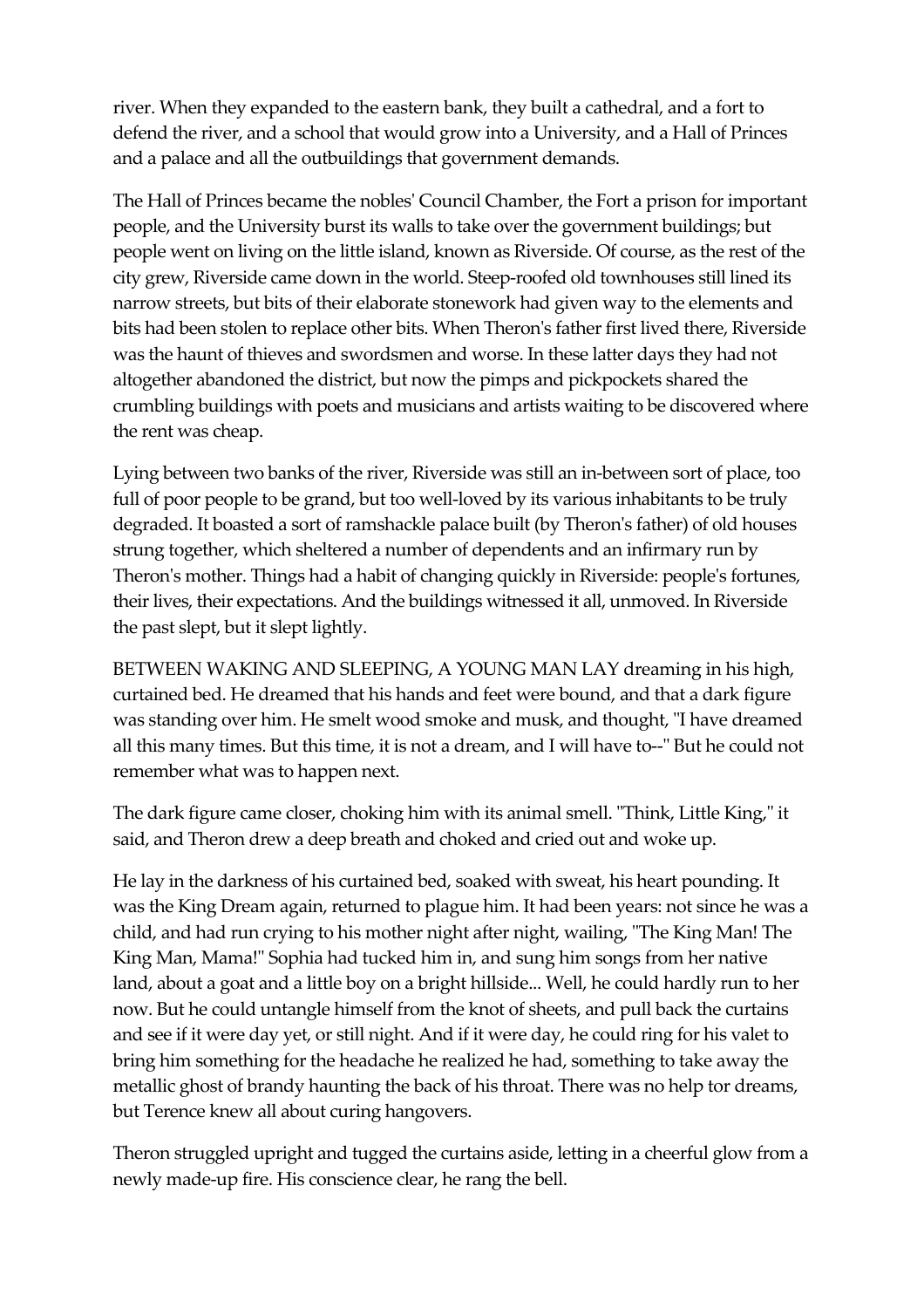Theron's bedchamber was in the oldest of the ancient mansions his father had cobbled together to make Riverside House. None of the doors fit properly, the floors slanted, and the windows filtered the light through thick, green glass that transformed the brightest sunshine into an underwater murk. Theron loved it. His room boasted such charms as carved paneling and little steps up to the deep, shuttered windows. Best of all, the room was at the top of a stair that led to an outside door, so that no one need be bothered by late-night comings and goings.

A soft knock at the door heralded Terence, carrying a covered cup on a tray. He shook his head when he saw his master, but said nothing except, "We're nearly out of this particular tisane, sir. And you asked me to remind you that you're to dine on the Hill tonight. The blue velvet is clean and brushed, but if you'd prefer the russet, tell me now so I can sponge the stain."

Theron sipped the tisane, fragrant with licorice and cham-omile, and sighed as its warmth soothed away his headache and the last of the dream. "The blue will do just fine, Terence, thank you. Is my mother in?"

"As to that, sir, I cannot say for certain." Terence picked Theron's breeches from the floor and smoothed them over his arm. "Cook was making an omelet when I went for the tisane, sir," he admitted; "I'd venture to say that Lady Sophia is at breakfast."

Theron flung back the rumpled bedclothes and slid from the bed, shrugging himself into his dressing-gown. "Never mind my hair, Terence, just give me a ribbon. I don't want to find the breakfast-room occupied only by dirty plates."

A few minutes later, Theron was striding down an uncar-peted flight of stairs and into a long, white-plastered hall that led to the breakfast-room, where his mother sat frowning over a folio volume propped against a porridge-bowl.

Lady Sophia Campion would have laughed to hear herself described as a formidable woman, but it was true nevertheless. She'd been born on the distant island of Kyros, and her dark eyes and olive skin marked her out as a foreigner no less than her slight accent and her habit of saying precisely what she thought. She always wore black--in mourning for Theron's father, she said, the love of her life, who had died twenty years ago, two months before the birth of his only son. Privately, Theron thought she continued to wear black because it was a practical color for a woman who never knew when she might be called upon to stitch a wound or deliver a baby.

"You're up early, my dear," she said without looking up from her book. "The toast is burnt, but the porridge is warm and the milk quite fresh."

He came around the table to kiss her cheek, caught sight of an illustration of a human belly cut open, with all the guts colored a garish pink, and averted his eyes.

"Good morning, Mama."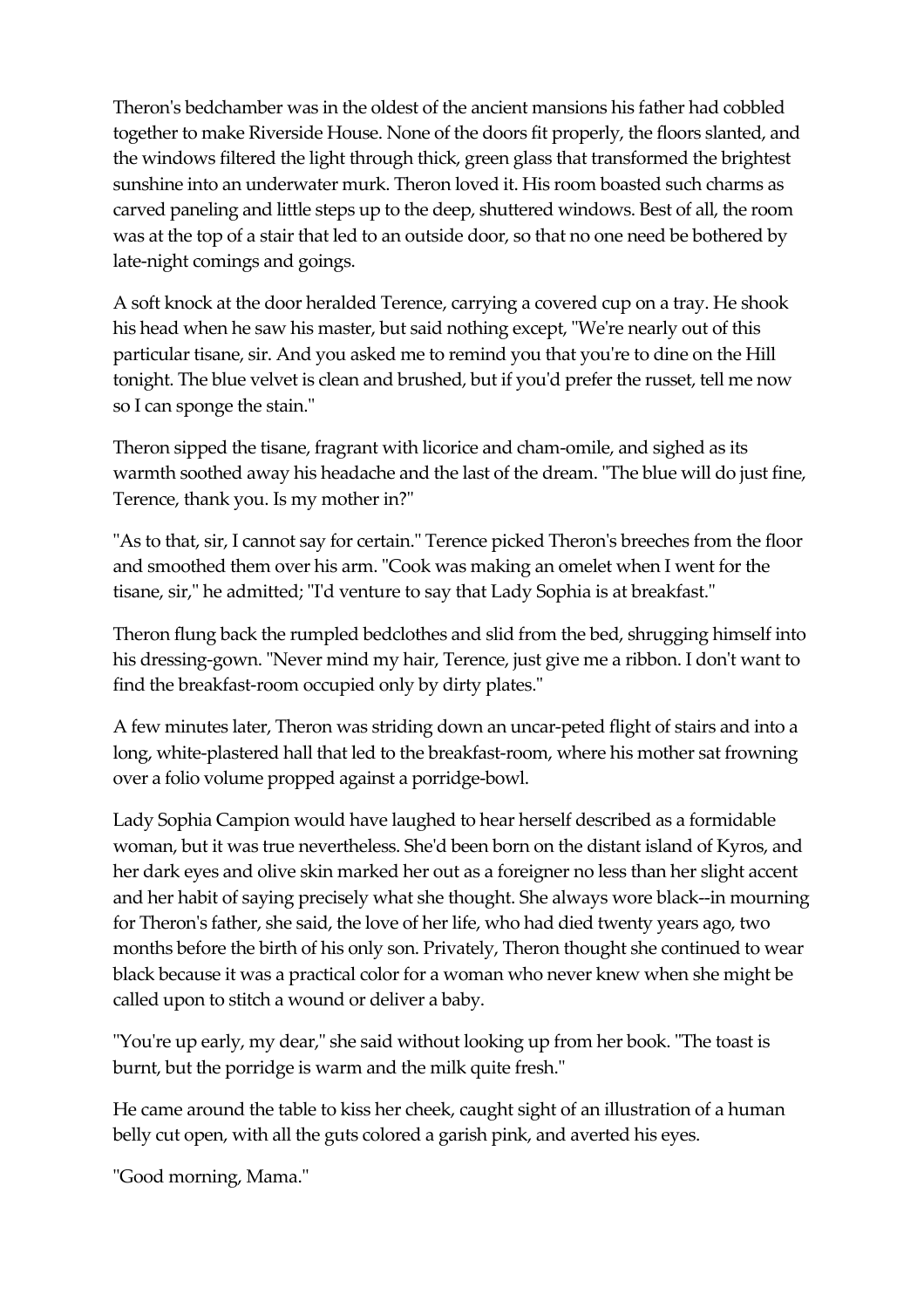She looked at him narrowly. Conscious of his unshaven cheeks and heavy eyes, Theron sat with his back to the window and busied himself with chocolate and grater, sugar and milk and whisk and cup. "What are you reading?" he asked.

"Tanner on surgery," she answered. "You'd better go back to bed when you've breakfasted if you intend to dine at Katherine's tonight."

"Nothing I'd like better. But Doctor Tipton's lecturing on Divisions and Definitions this morning. And there's a friend I've promised to see in the afternoon."

Lady Sophia sighed. Attending a two days' labor did not make her feel her age as much as dealing with her only son these days. He'd always been susceptible, going at love as if it were a parlor game to be played with as many different partners as possible. Well, he was young, and it was only right that a young man be allowed his freedom. She had certainly taught him everything he needed to know about preventing unhappy accidents of the flesh. So his love affairs had never caused her much anxiety until he'd fallen into the web of that spider disguised as a woman, that Ysaud.

Lady Sophia turned the page with a vicious snap. In the months since Ysaud had tired of him, Theron was much improved. At first he had sulked in Riverside House, hiding from the inevitable gossip that swirled outside. Slowly he had ventured out to his classes, to Riverside's musical taverns and to family parties, and finally back to the Hill's society balls, where his absence had been noticed. But he still seemed perpetually tired, as though the effort of being around other people was draining him. And as far as she knew, he always came home at night, alone. She was annoyed with him and worried in equal measure; but he wasn't a child anymore, to be scolded or coaxed or lectured into reasonable behavior. All she could do was to love him, and wait for experience to teach him a little sense.

"You don't get enough rest," she said mildly.

"Now you sound like a mother." He lifted the chocolate to his lips and blew upon it to make little creamy ripples chase one another across the dark surface.

"I sound like a physician," Sophia corrected. "A mother would worry about your heart as well as your health."

Theron smiled into his chocolate. "My heart is very well, Mama."

Her eye still on Tanner, Sophia missed the smile. "It would be worse even than breaking your heart, if Ysaud should have frozen it." She glanced up at her son, who looked peeved. "Yes, I know you will not speak of it. Your father was the same. I do not understand it. Every physician knows that a wound must be searched if it's to heal cleanly."

She paused hopefully. Theron, avoiding her gaze, picked a piece of leathery toast from the rack and buttered it. Sophia sighed and changed the subject. "I've a demonstration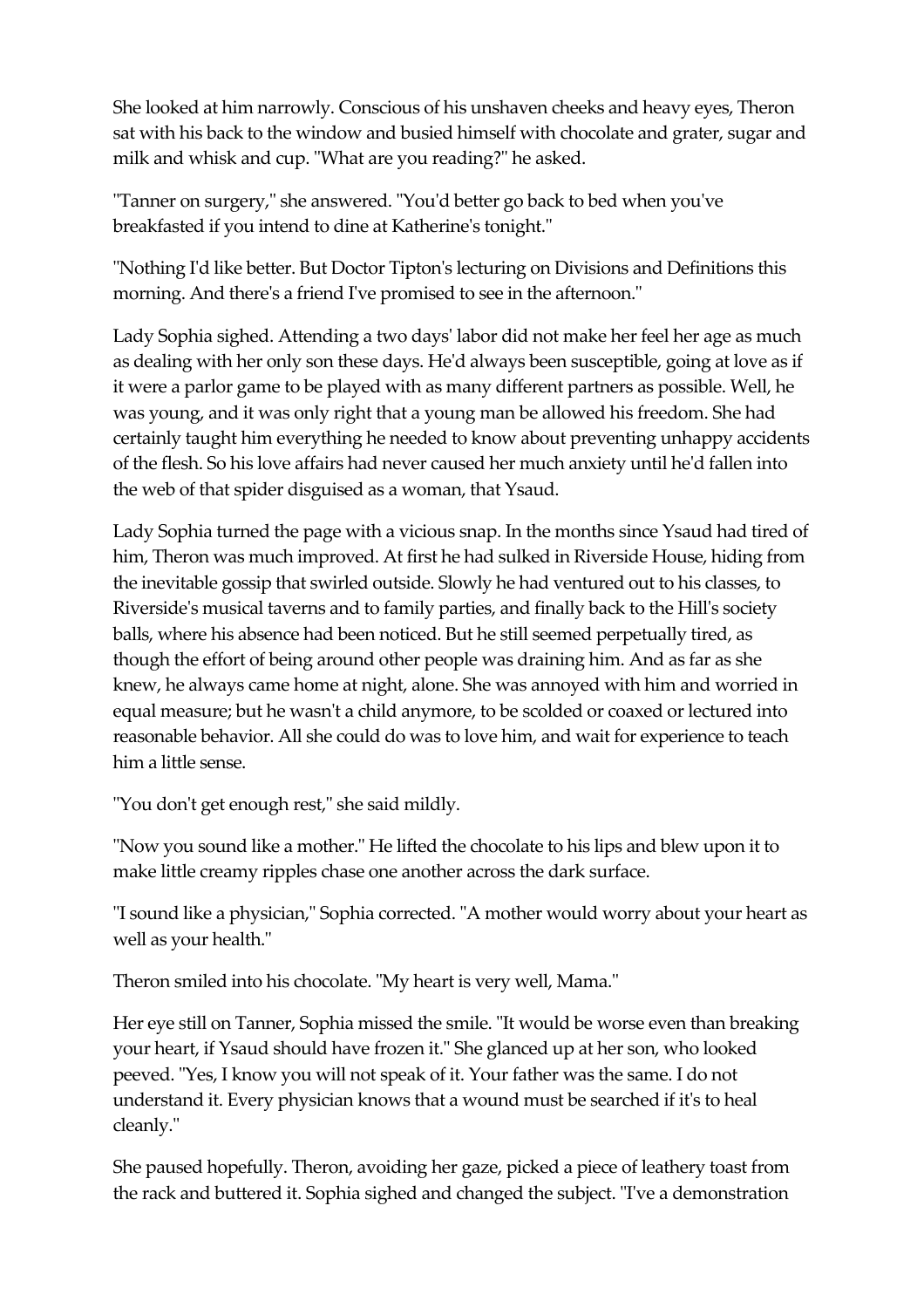this afternoon--a simple goiter for the first-year surgeons. Would you like to attend?"

Theron said, "I fear that watching you cut into some poor old man's goiter no longer counts as a high treat for me." She stiffened slightly, and he looked contrite. "I'm sorry, Mama. That was badly put."

"It was. But if you behave as a child, it is that I treat you as one." As always when she was upset, Sophia's grammar strayed toward the forms of her native tongue. "Well, it is no matter. I will demonstrate the excision of a goiter and you will see your friend, and we shall meet at Tremontame House in the evening." She looked him sternly in the eye. "Shall we not?"

"We shall, Mama. And I further promise to be there in good time, so that Cousin Katharine may have ample opportunity to tell me what a fribble I am before the other guests come and family loyalty forces her to hold her tongue."

Sophia shut Tanner. "As you wish," she said gently, and rising, gathered up the book and went to the door. She was so obviously trying not to scold him that Theron got up to open the door for her, put his arms around her, book and all, and murmured into her ear, "I *am* sorry, Sophia. I shall spend the day in pursuit of my manners, and I promise to find them before I set foot in Tremontaine House, which I further promise to do at a decent in-terval before dinner."

Against his cheek, he felt his mother smiling. "If you do that, Katherine will think you a changeling. It is sufficient if you come in time for the soup. It's only a family party after all, with Marcus and Susan."

Theron stood away from her. She was a tall woman: their eyes were almost at a level.

She kissed his brow. "Until tonight," she said, and strode away from him down the corridor to the grand staircase that led to the front door. Theron returned to the breakfast-room, poured his cold chocolate into the slop bowl, made himself a fresh cup, and drank it before ringing for more toast and a steak.

THERON WAS NOT PRESENT AT DOCTOR st cloud's lecture on the reign of Gerard the Last King. Basil was not really surprised, but he was disappointed. He'd hoped young Campion would be interested in his ideas as well as his body. I'm as much of a fool as poor King Hilary, he thought bitterly as he described Gerard's bloody additions to the rites of the Festival of Sowing. And Hilary had had the excuse of being mad.

Reluctant to return to his cold rooms and his love-tossed bed, Basil sought food and warmth at the Blackbird's Nest. The first thing that met his eye was Doctor Leonard Rugg sitting with his back to the room, staring morosely into a bowl of snapdragon gone cold. Basil went up to him. "You're looking glum, Rugg. What's the matter?"

"Nothing important," said the metaphysician. "I don't want to talk about it. The bitch." He gestured at an empty bench. "Sit down, St Cloud; have a drink. Have you heard the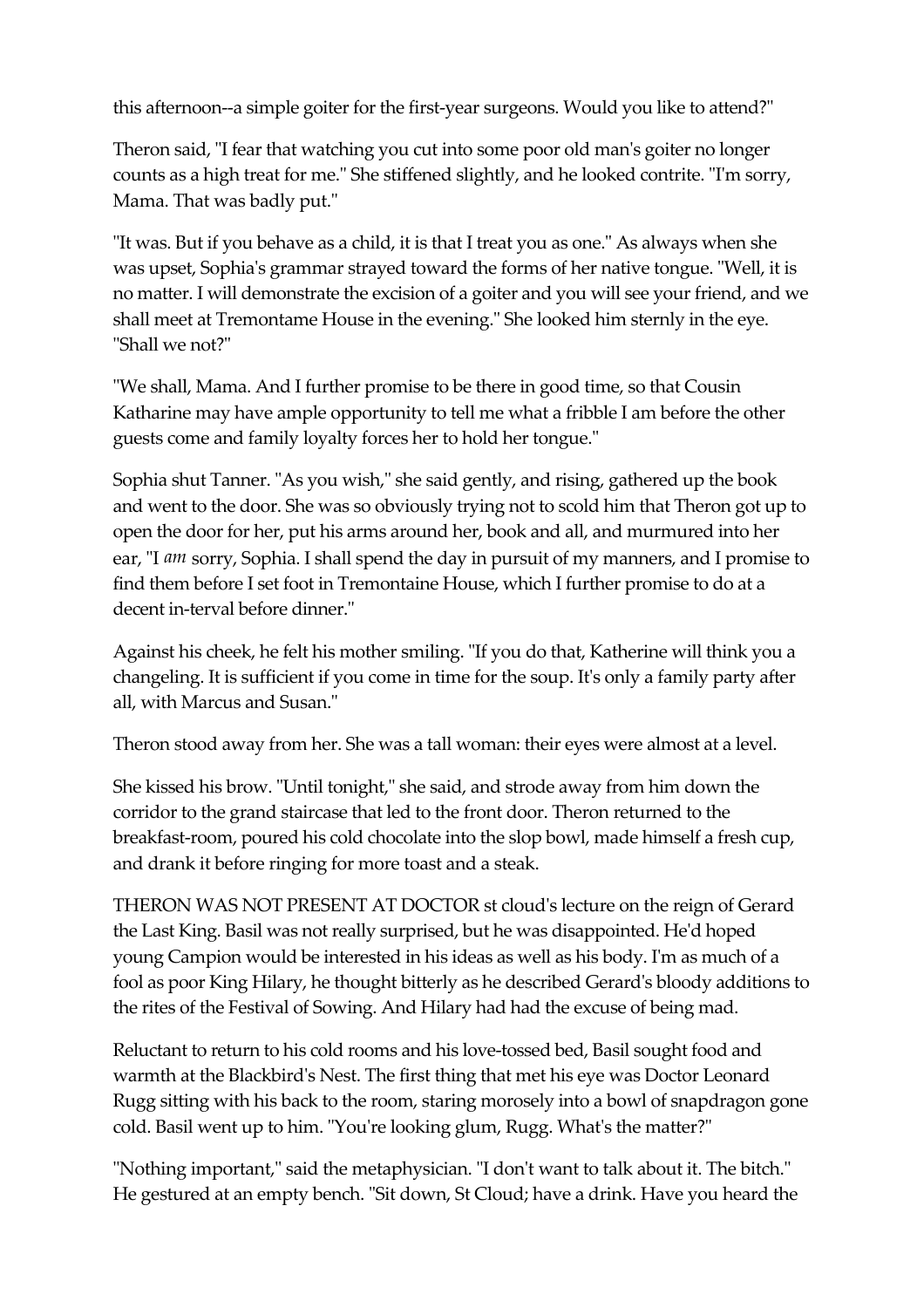latest?"

"Probably not."

"You should get out more." Rugg peered at him over the rim of the bowl. "You look pale. You need to stir up your blood. I'll pass along my mistress if you like--the bitch. She'll stir anyone's blood."

Basil snagged the potboy, ordered brandy, and settled back. "Is that the latest?"

"Oh, no, no. It's Tremontaine again. Trouble all 'round. Lady Sophia's trying to endow a chair for *women*, if you please--"

"Lady Sophia?" Basil sat up. He had heard the same name from Theron's lips not twelve hours ago. "Lady Sophia Campion?"

"That's the one."

Basil was aware that there was a certain danger in pumping the greatest gossip in the University for information about his new lover. But he thought he might manage the trick, with a little care. "I suppose young Campion's trouble, too," he said wisely.

"I wouldn't say that." Rugg started to look more cheerful. "Never saw anything wrong with him myself; harmless enough puppy--though I hear that last mistress of his did him some damage. Still, no harm in him. Been coming to lectures since he was a lad. Can't stick to a subject, loves 'em all: an academic flirt, eh? Still, he probably knows more about history than I do... and more about metaphysics than you do. What kind of trouble do they say he's in?"

Basil racked his brains for an unrevealing answer, aware that he was better at analyzing intrigue than engaging in it, even at this mild level. "Ah, disappointment to the family?" he hazarded at last.

"Ha!" Leonard Rugg roared. "It would take a lot of work for Campion to give his family a sleepless night, after what the father put them through!"

Basil tried to look knowing. "Yes, but..."

Rugg said expansively, "Oh, you're thinking of the Tre-montaine Chair of Astronomy--certainly the old fellow did all that for us, and a great deal more besides. No one can say he wasn't generous to the University, although the women's mathematics scholarship created a considerable stir. But one can't imagine him as a *husband*, if you catch my drift."

Basil gave up trying to be subtle. "Leonard," he said as lightly as he could. "Who is Theron Campion's father?"

"Oh, don't you know? He's dead; be well over eighty now. Something in your line, I'd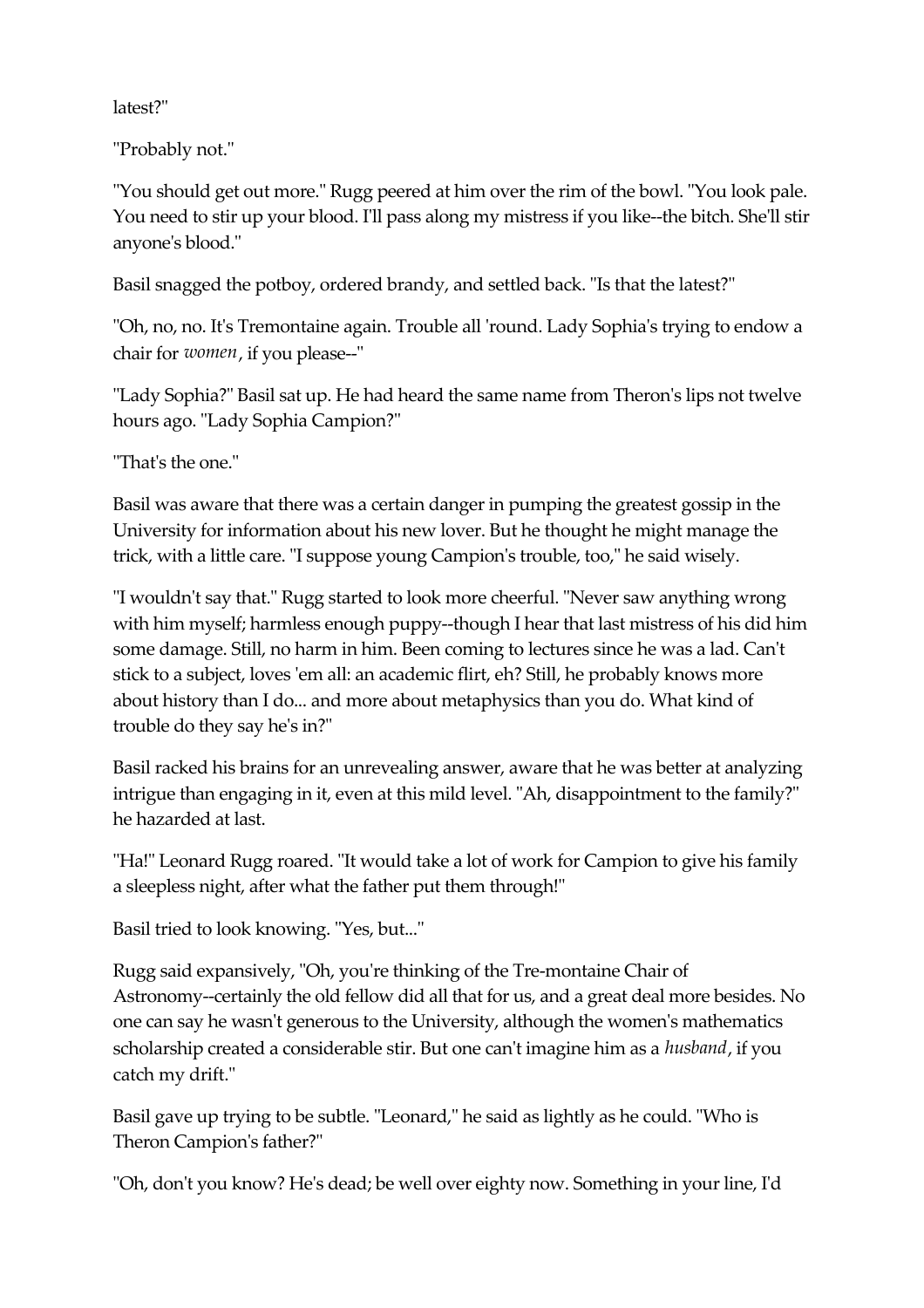think, St Cloud, being history and all: he was Tremontaine, the Mad Duke. That one."

Basil said absently, "I don't do modern history," while his mind raced, trying to place the late Duke Tremontaine.

"No more do you," said Rugg, amused. "Listen carefully, then; there'll be a test when I'm done." He began ticking points off on his fingers: "Scandal number one: young noble went to University to study instead of to drink. Not done back then--not sure about now, either, but at least there's a pretense. Scandal number two: got kicked out, went to live with a swordsman in Riverside. Not done then either--living there, I mean. Not like now. Watch wouldn't even go there then. Scandal number three: inherits Tremontaine and fills the house with scholars, reprobates, and lovers of all, ah, shapes and sizes. Men, women, even historians." He dug his elbow into Basil's side. "If you know what I mean. The list goes on and on. Bestowed a rather colorful bastard on the city, too, though I hear she left town long ago. Scandal number... What was I up to?"

"Four," said Basil, fascinated.

"Scandal number four: he was driven into exile, passing the duchy to his niece, the Lady Katherine Talbert. Then back he comes, years later, with a beautiful foreigner in tow, who claims to be his lawful wife, and conveniently produces a legitimate heir two months after the Mad Duke's death."

"And the beautiful foreigner is the Lady Sophia."

"Damned queer woman. But odds are the boy will still inherit on his cousin's death."

"Inherit the duchy?"

"So it really doesn't matter what he studies, does it?"

"On the contrary," said Basil shortly. "I think it matters a great deal. If there's one thing history has to teach us, it's the importance of educating the ruling class in the realities of life."

Rugg laughed. "They'll hardly learn that in University, dear boy."

"Oh, I don't know," a voice above them drawled. "Unheated lecture rooms, watered beer, incomprehensible feuds, indiscriminate sex, casual violence, and a general shortage of sleep seems uncommonly like real life to me."

Basil started as if he'd been shot. He wondered how much of the conversation Theron had overheard. He wondered whether the pounding of his heart were visible through his robe. He feared it might be.

Theron was speaking. "Doctor St Cloud, I wonder if I might trouble you for a word in private?" His light voice sounded annoyed, but that just might have been his aristocrat's drawl. Basil turned to look at him. The long mouth was hard and still.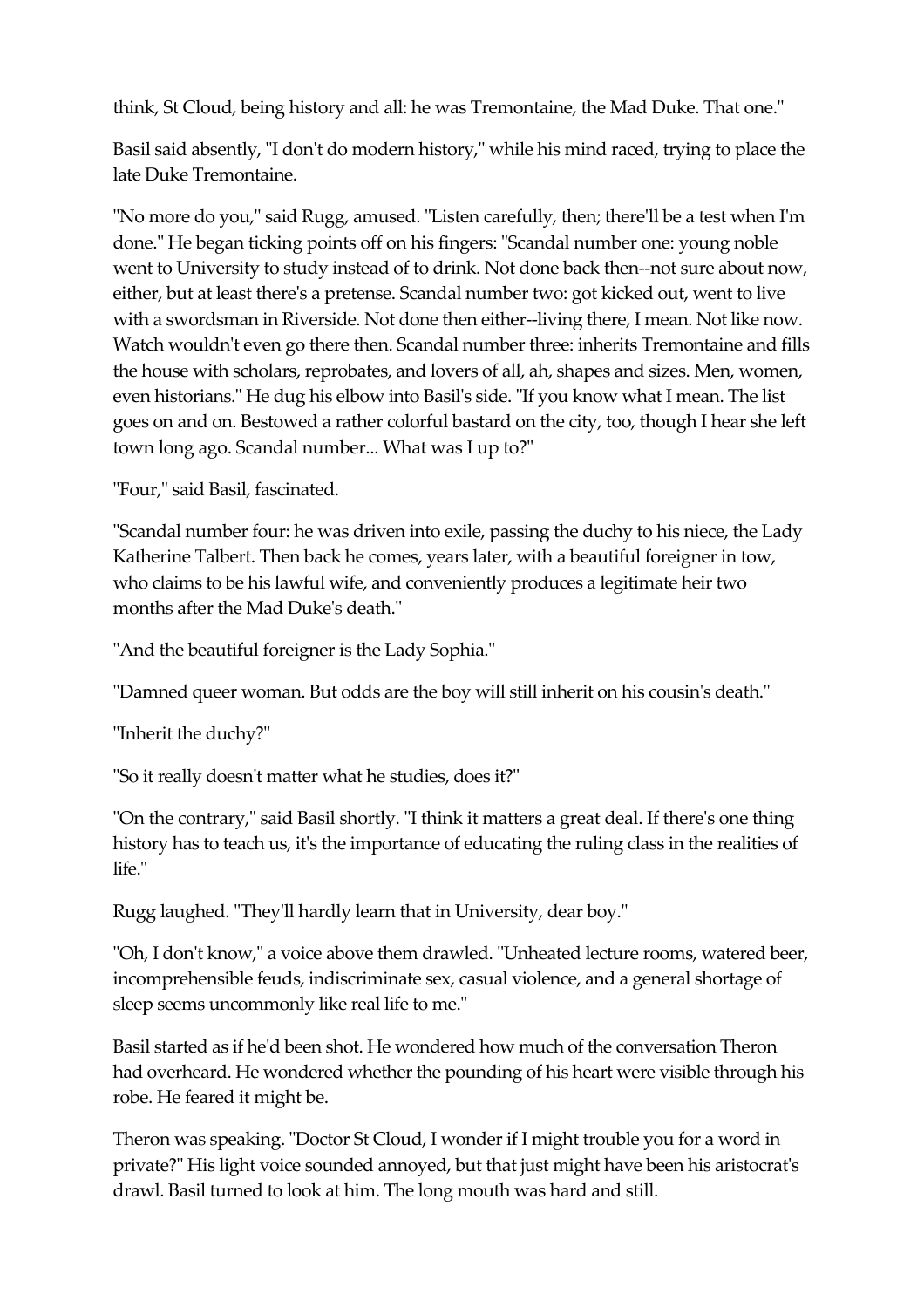Leonard Rugg punched him on the arm. "New student, eh? I wondered... Well, congratulations, St Cloud. Don't take a copper less than twenty for the term. He can afford it, can't you, Campion?"

Theron smiled tightly. "Yes," he said. "I can."

"Thank you, Rugg," said Basil. "I'm not exactly new at this, you know." He rose and looked around the tavern. "There," he indicated an empty table with his chin.

Basil stalked across the room. The boy should have told him who he was; he should never have approached him in public; he might at least have smiled at him. Basil sat down stiffly, determined to preserve his dignity, and saw that Theron was convulsed with silent laughter.

"Was I perfect?" he chortled. Basil stared at him suspiciously. "Well, *Doctor* St Cloud?"

"Campion, are you mad?" Basil growled. "Or am I supposed to say, Lord Theron?."

"I'm sorry." The student wiped tears from his eyes. "I'm ruining the effect, aren't I?" He reached across the table, touched Basil's hand lightly. The scholar's insides lit up like fireworks. "Let us discuss fees, then, so as not to disappoint Doctor Rugg. Tell me--" He leaned forward. Basil smelled his mouth, sweet with mint and the tang of his breath. "How much must I pay for another lesson like last night's?"

The green eyes were flecked with gold. Basil smiled. "I wonder," he murmured, "if you remember your lesson?"

"Perfectly," the boy smiled back. "I paid particular attention. And now I would know more."

"Would you, indeed?"

"You are the subject of my study, Doctor St--Basil. My desire is to understand you thoroughly, to uncover your mysteries, to pass examinations in your history and your tastes."

Basil laughed. "My history is not so interesting as yours, Master Campion."

"Oh?" said Theron, then, in a very different voice: "What has old Firenose been telling you? That I have a boundless appetite for men, women, and ponies? Or merely that I change lovers as often as I change suits of clothes? Not quite true. I deny the ponies. Are you going to bar me from your lectures?"

He looked at once haughty and so wounded that Basil reached out to him. Theron glanced down at Basil's hand, square and dark against his own fair skin, and smiled. "A tutorial," he murmured. "I've an hour free before Tipton's lecture."

TWO HOURS LATER, THEY LAY TOGETHER IN A WELTER of discarded garments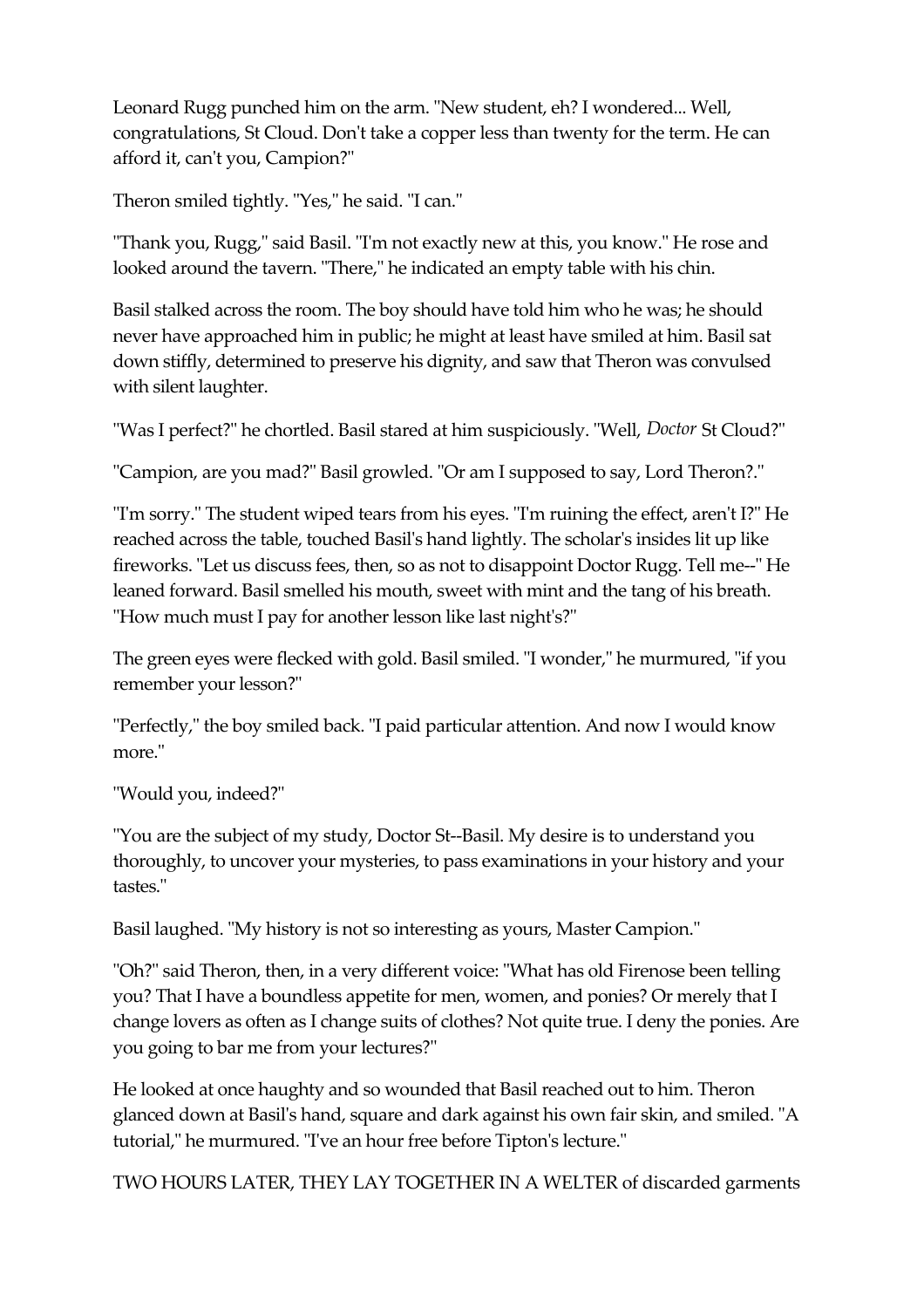and blankets. Theron's hair was spread over them both like a damp scarf.

"You're like one of the Forest Men in the old stories," Basil said dreamily, "the ones who could drive mortals mad with desire. But if you could get one to love you, they said you'd be young for a hundred years."

"And then what happened?"

Basil stroked a lock of shining hair around his finger. "You died of galloping old age."

"Ech." Theron shivered and pulled a random piece of fabric up over his leafy chest. "I've never heard that one before. Who told it to you?"

"Oh, my mother, probably. She knew a lot of stories."

"Really?" Theron was amazed at the things he and his erudite lover had in common. "So did mine! But they're all from Kyros."

"I'd like to hear them someday."

"Mmm." The end of Theron's hair had somehow found its way to the soft skin inside Basil's elbow, and was making quiet havoc there. "But mostly she told me about my father. You know, the famous Mad Duke. Who wasn't a duke by the time she married him on Kyros--and not mad, either, at least by her account."

"A flexible fellow."

"You have no idea. My father," Theron went on, warming to his theme, "was a colorful character. I thought, when I was younger, that I would try to be more colorful still. Finding that to be impossible, I settle for pleasing myself. A variety of lovers is a family tradition, really."

"It's an older tradition than that," Basil informed him. "Hollis tells us the most ancient kings were encouraged to take many lovers of both sexes. The wizards--"

"Wizards and kings," interrupted Theron, "are not of any great interest to me right now. They're dead, after all."

"And so are Aria and Palaemon and Redding, and all the other great poets and playwrights you rhetoricians swear by." Basil pulled himself upright against the pillows. "The past is never dead, Theron. It lives on in the present, in our laws and our customs, even in the way we think and speak. Stop that, Theron, I'm making a speech."

Theron lifted his head and smiled. "It's a very good speech," he said, "and I don't disagree with you. I'm hoping to find immortality through my poems, when I finally write some worth saving. At the moment, though, I'm far more interested in you and your body and my body and the pleasure we can give each other."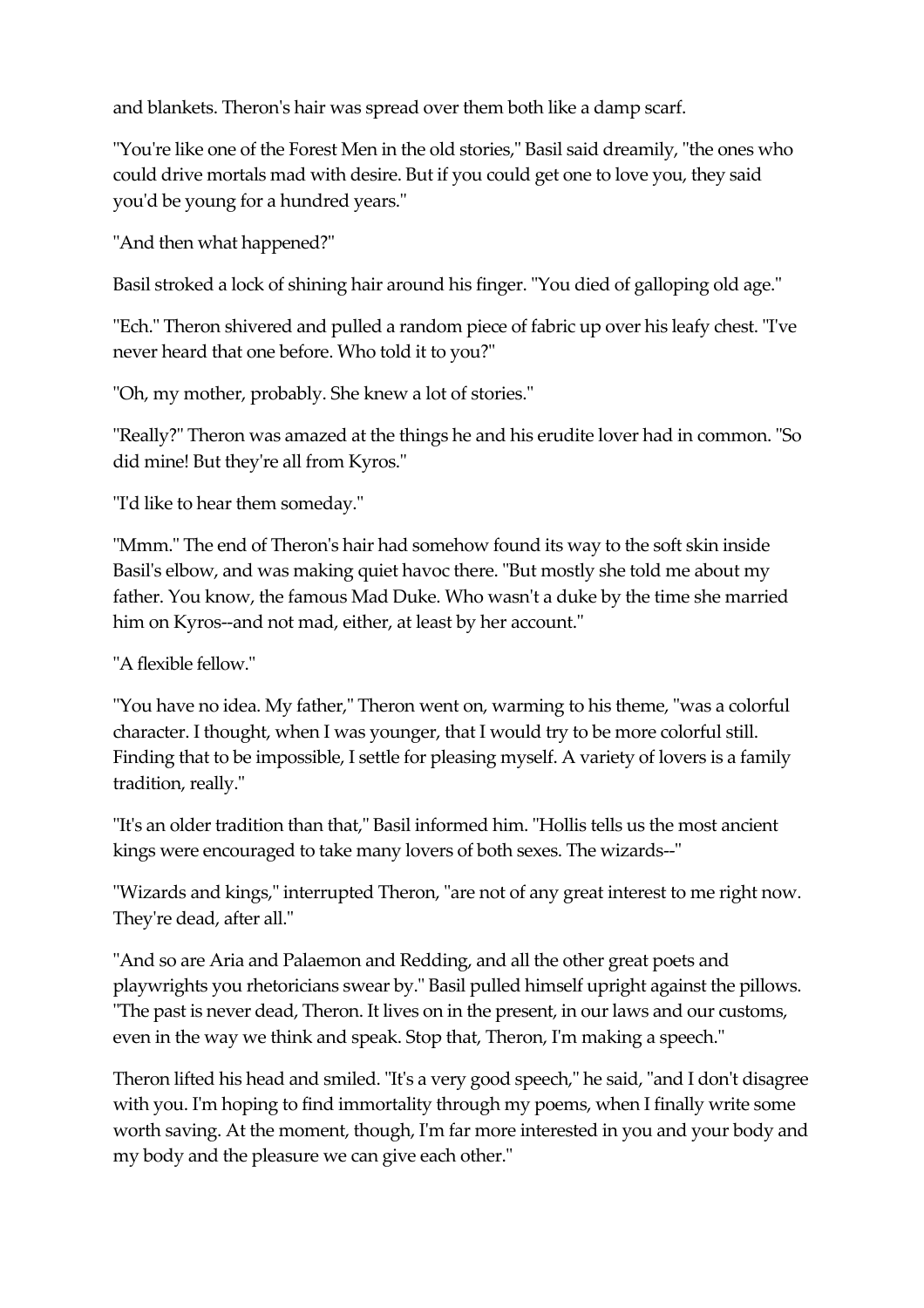Since he'd been busy with his fingers as he spoke, Basil was in no state to argue with him, and Theron's moment spread to encompass Basil's past, present, and future in one brief eternity of perfect sensation. They were just sinking into sleep when Theron sat up suddenly. "There's the bell striking five, and if I don't hurry, I'll be late to dinner again and I promised Sophia faithfully that I would be on time. Shall I see you tomorrow?"

He was out of bed now, picking up his clothes from the floor and the bed. Basil pulled the quilts around himself and watched his lover dress, stopping him once to kiss the oak leaf drawn along his collarbone before it disappeared under his linen shirt.

"You haven't told me about that tattoo yet," Basil said as Theron shrugged into his braided jacket.

"No," said Theron shortly. "I haven't. It's a long and silly story, and I don't want to waste our time on it."

He put on his cloak, then half-knelt on the bed to kiss Basil's mouth. Basil caught his face in his hand and held it firm. "I'll hear it tomorrow," he said. "Dine with me--I'll have Bet send up a pie. We'll have the whole evening."

The greenish eyes looked into his. "It may take all night," Theron said.

"Good," said Basil, his heart racing. "I like long stories."

TO PLEASE HIS MOTHER, THERON WAS NOT LATE for dinner at Tremontaine House. He was, in fact, early, which gave him time to wander about the wet gardens of its impressive grounds. He was drawn to some of his favorite childhood spots: the rose bower, where a few autumn blossoms doggedly bloomed, and the boxwood walk, dotted with classical sculpture. From old habit he touched the nose of the piping Goat God for luck, and even walked past the Transformation of Laurel with his eyes closed. He always used to hate the sight of the young man being engulfed in bark. He was far too old for such fancies, but he felt it again this time, a frisson of fear such as a child feels, who dreamed and cannot remember what frightened him.

There was nothing to fear. Life was good. He had a new lover, the young magister, so brilliant, so eager; it was just what he'd wanted, exactly what he'd dreamed of happening between them all these weeks. But Ysaud, too, had filled him with this crystal joy at first.

Theron broke a twig off and crushed it. Ysaud had chosen him, seduced him, really, with her artist's eye and her craftsman's hand. Her master's hand. And he had been her masterpiece for a while. He smelled the crushed yew rich on his fingers and something else as well, and sighed with sensual pleasure. Basil, he had chosen for himself. Just when Theron had thought his heart was frozen forever he'd seen the magister in a tavern and been drawn to him, and wondered. And so he'd gone where Basil St Cloud had gone, watching him cast off those bright sparks of wit and insight, passion and faithfulness to learning that bespoke an honest man, a sincere man, a man to be pursued. For a while,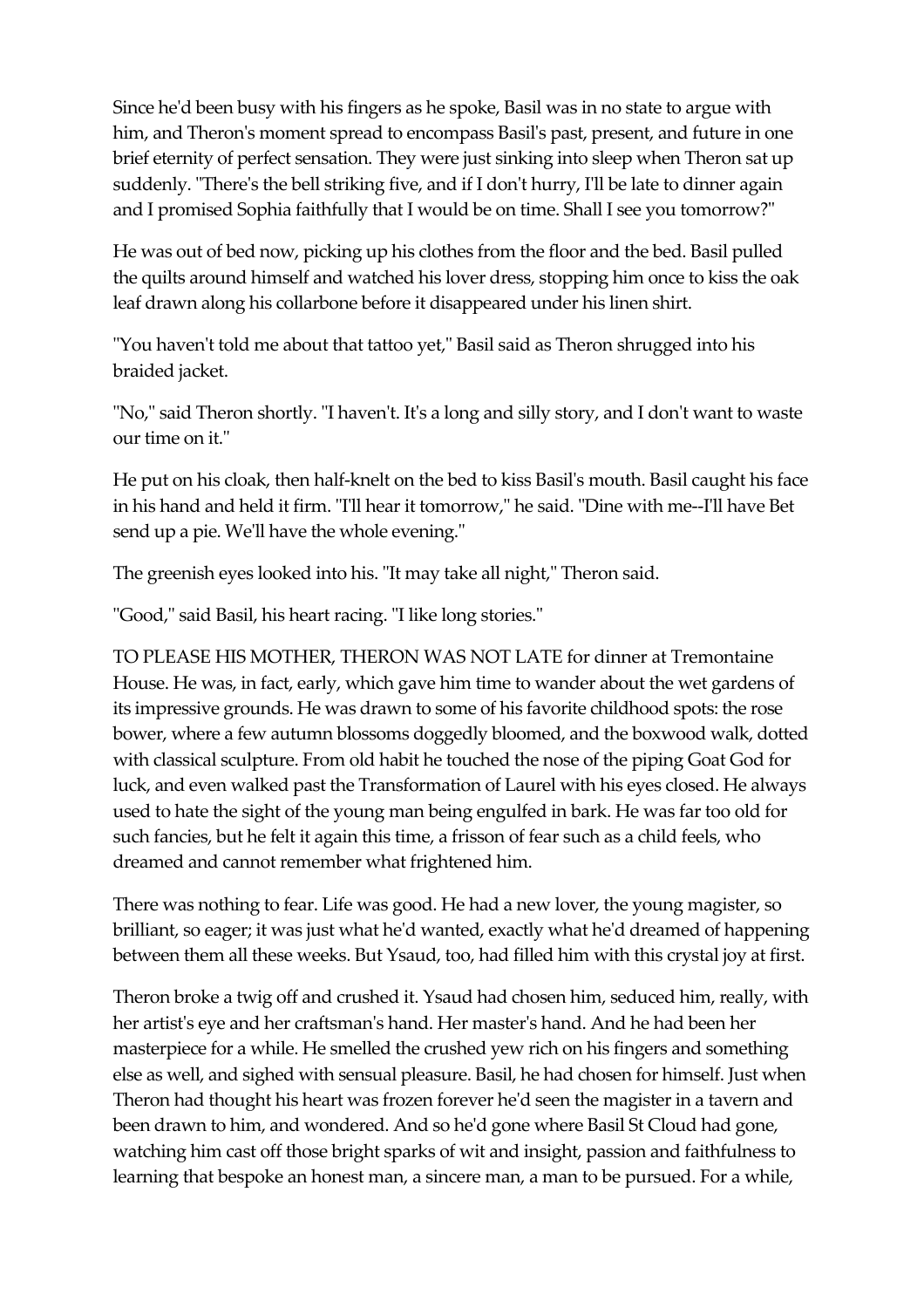Theron had wondered whether Basil's eye would ever fall on him at all, and if it did, whether it would regard him with favor. Now he knew.

Theron found himself looking straight up at the dangerous Laurel sculpture. Rain had washed some dirt down it, and lichen was growing there, making the sculptor's highly textured tree seem even more lifelike in the twilight. A young man with marble skin reached out beseechingly from the bark encasing his legs, his thighs...

It's one who, human, offered not his fruit

To one bright god

Must live condemned to offer it to all.

Ah! Bitter immortality! Majestic--something--

He'd forgotten the rest of the verse. There probably was a copy in the duchess's library. Lord Theron strode through the gathering shadows into the bright-lit halls of Tremontaine House.

By the time he emerged from the library with the book he wanted, he was indeed late for supper.

the duchess katherine's guests were not unaware of Theron's absence, but for a variety of reasons were trying to pretend it didn't matter. They were assembled in a sitting room overlooking the river, furnished with comfortable peacock blue chairs, tables covered with curios, a card table with a game board, and a little escritoire in case anyone was suddenly struck with the urgent need to write a note. The duchess was deep in conversation with Marcus. Marcus's wife Susan was playing tric-trac with their youngest son, Andrew, who was simultaneously trying to explain the rules to Lady Sophia. Sophia, out of courtesy and the sense that she was never really going to understand the ways of her adopted country if she didn't keep making an effort, was trying gamely to be interested, but her attention kept straying to the two very pregnant young women seated side by side on the divan, their feet propped up on stools.

Diana and Isabel Ffoliot were identical twins. Both had married last year, but Diana was a bit farther along than Isabel, and Sophia was dying to ask her about false contractions. But Andrew was saying, "Now it looks like Mother's got me beaten. But if I can throw Doublets here..." He picked up the dice. Sophia nodded absently.

"I'm starving," Diana growled to her sister. "Where's Theron?"

Their mother flashed them a warning look. Susan Ffoliot was looking forward to as pleasant an evening as could be hoped for considering the family's various colorful personalities. "Pass your sisters the biscuits," she instructed her son.

The twins were Theron's age, and as close to sisters as he could get; he had grown up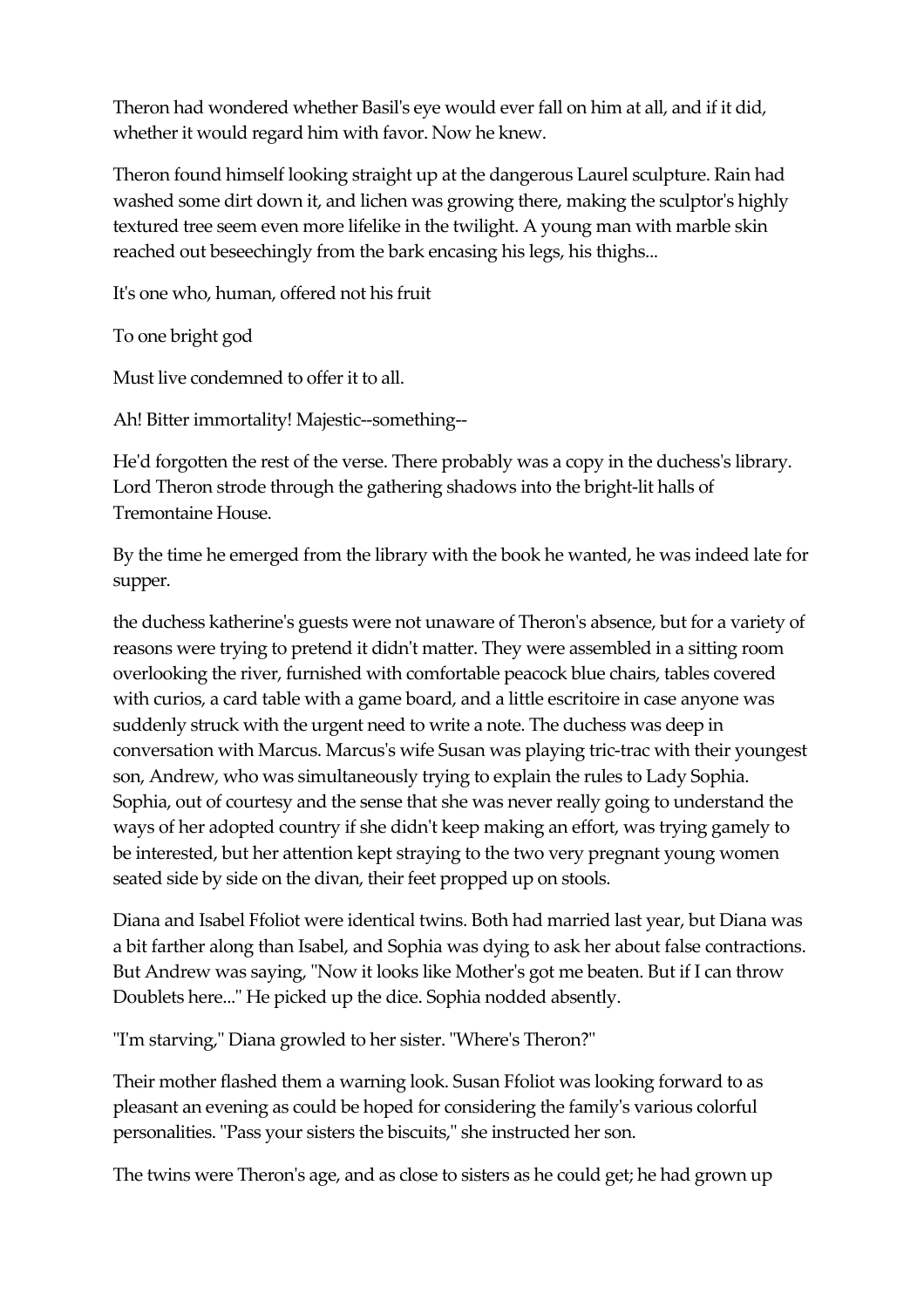tumbling about with Susan's brood in their cozy house as much as he had in the imposing mansion of the Duchess Katherine, or his mother's rambling Riverside home. He had always prayed that neither twin show any interest in scholarship; either one of them at the University, choosing to open her mouth, and he would be ruined. They knew far too much about him.

Diana took two biscuits, frowned, and put them down again. "I'll bet you anything our Theron is still in bed somewhere. Maybe we should send out the dogs."

Isabel snickered. "Oh, hush, Di. Mother says he's a reformed character."

"Mother," said her twin, "doesn't know him as well as we do. I would say it's just taking him a while to creep his way back up from the slimy bottom of whatever well that artist was keeping him in."

Lord Alexander Theron Tielman Campion chose that moment to enter, bright-eyed, in a swirl of long hair and a blue suit that didn't really go with the room. "Sorry," he said to everyone; "I was here, didn't Farraday tell you? I just ducked into the library to look something up. 1 thought you'd start without me."

"Hello, Alexander," said his cousin {Catherine, Duchess Tremontaine. She'd used his actual first name. Not good. "What were you reading--nothing modern, I imagine?"

Oh, wonderful. He'd just walked in the door and managed to put her back up already. He darted an eye at the gravid twins on the sofa; they returned the look blandly. No help there. He dealt the duchess the most charming smile he could muster. "How well you know me. Poetry, actually. Did you know you have a hand-scribed copy of Aria's *Transformations*?" He really didn't feel up to Catherine before soup. She'd be a lot more agreeable when she'd eaten.

Fortunately, Marcus stepped in. "Katie," he said to the duchess, "consider the source." There he stood, graying and bland, the perfect factotum: Marcus Ffoliot, marshal of the Tremontaine fortunes for the past forty years. He'd taught Theron to spin a top. Right now, Theron wanted to kill him. "Allow me to observe," Marcus went on with mock severity, "that, as a point of law, being *in the house* does constitute being *here;* although the status of the library as a separate branch limits..."

"... limits all our access to dinner." Laughing, Katherine finished the sentence for him. No one else knew what the two of them were talking about, but they were all used to it.

"1 think dinner is an excellent idea," said Susan Ffoliot. Marcus's wife had long suspected that she was the only person of the whole menage who understood how families were actually supposed to operate. But she enjoyed watching the rest of them playing at it, and so she interfered only when things threatened to get out of hand. "With your permission, Duchess?"

After the soup, matters improved. The twins unbent enough to answer Theron's inquiries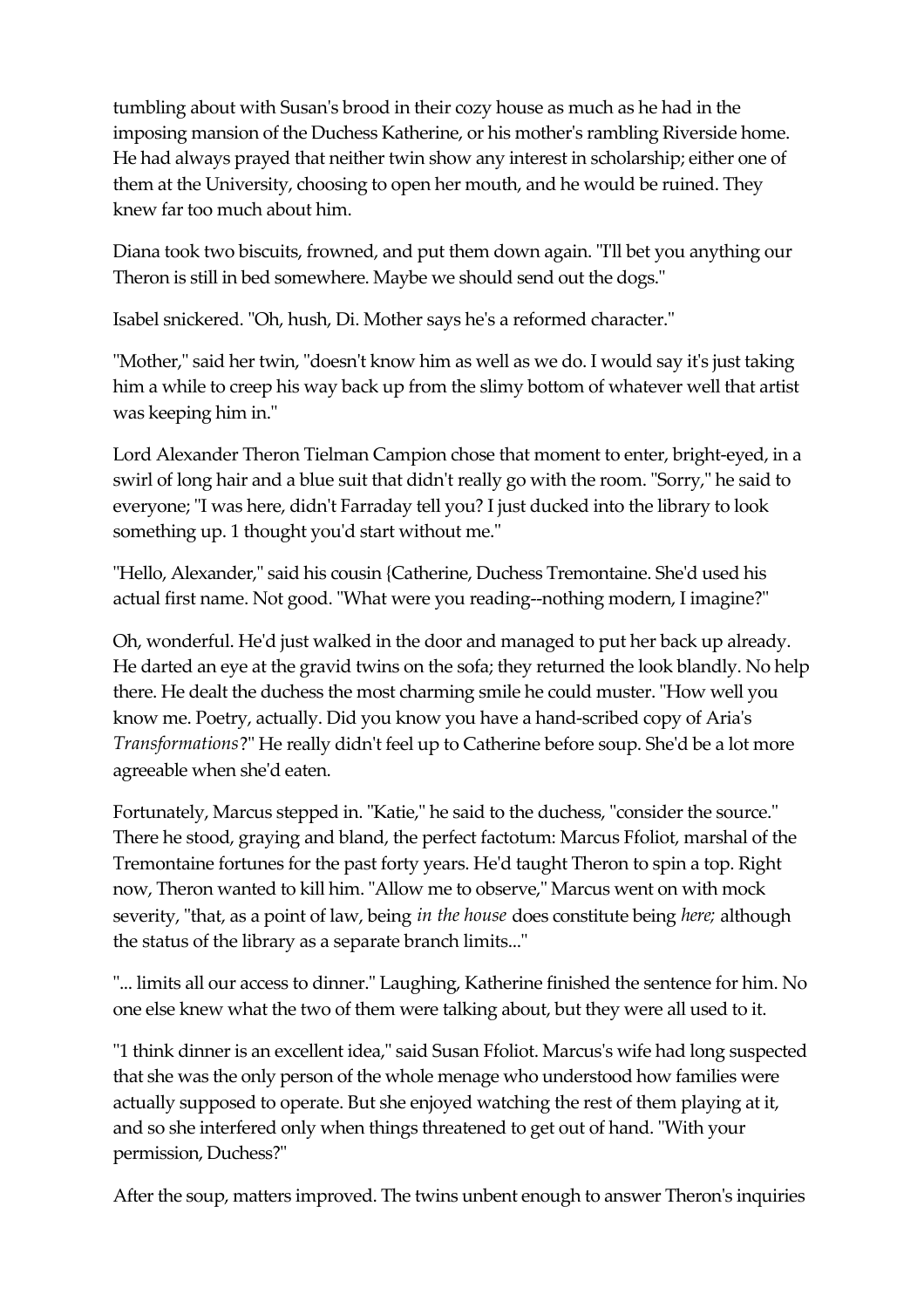about their absent husbands, and even to tease him about his hair. Mostly they discussed childbirth with Theron's mother.

Lady Sophia did, however, ask about Aria's *Transformations*, which got everyone onto the subject of the statues in the garden. Interest in things Tremontaine was always acceptable at the dinner table.

Susan Ffoliot gave Theron a grin. "I am so glad those statues are there. The girls learned such a lot about human anatomy without my ever having to explain it to them. Andrew, sit up straight or you'll grow up hunchbacked."

Andrew shrugged his shoulders and hunkered down in his seat.

The conversation at the duchess's end of the table had shifted back to current affairs. Katherine was leaning across the table, making a point to her old friend and confederate. Theron heard her tell Marcus, "And now the Serpent wants the Crescent's man to look into it, though I can't imagine what for. I refuse to get dragged in, that's all; it's nothing to do with Tremontaine. Let Hartsholt worry about it; it's his land."

Theron wondered what Basil would make of the group gathered at the family table. He made a note never to try and explain to Basil that Marcus and Susan *were* family. It would probably serve as further proof that the ruling classes were somehow decadent--not that Theron would call Katherine decadent, himself. A woman near sixty who rose at five, did paperwork for two hours, and practiced the sword before breakfast was not his idea of the thing at all.

He took a bite offish just as Katherine turned her attention to him: "What about you, Theron? Do you hear anything about the ancient kings there at University?" He nearly choked. "Or are you studying geography these days?"

"Rhetoric, actually." Theron coughed, and waved away the helping hands. "Language. Are you talking about Tortua's lecture?"

"Poor Doctor Tortua," mused Sophia. "He was so lively when he was young; I remember him at one Sowing Festival being very silly with a painted pole. I suspect a seizure of the brain, though Treadwell thinks it's an excess of bile in his liver."

Katherine tried not to look annoyed. "I was talking about the City Sessions, not University gossip. Honestly, doesn't anything penetrate those streets from outside? And they say that the Council of Lords is out of touch with the City! I bet you didn't even hear."

"Didn't hear what?" Diana asked. "Do you mean that lunatic standing up in open Sessions and petitioning the Mayor for the kings to be reestablished? My husband told me. Everyone in the banks was talking about it."

"Kings." Isabel shuddered. "Just what we need. Power-mad tyrants pushing us all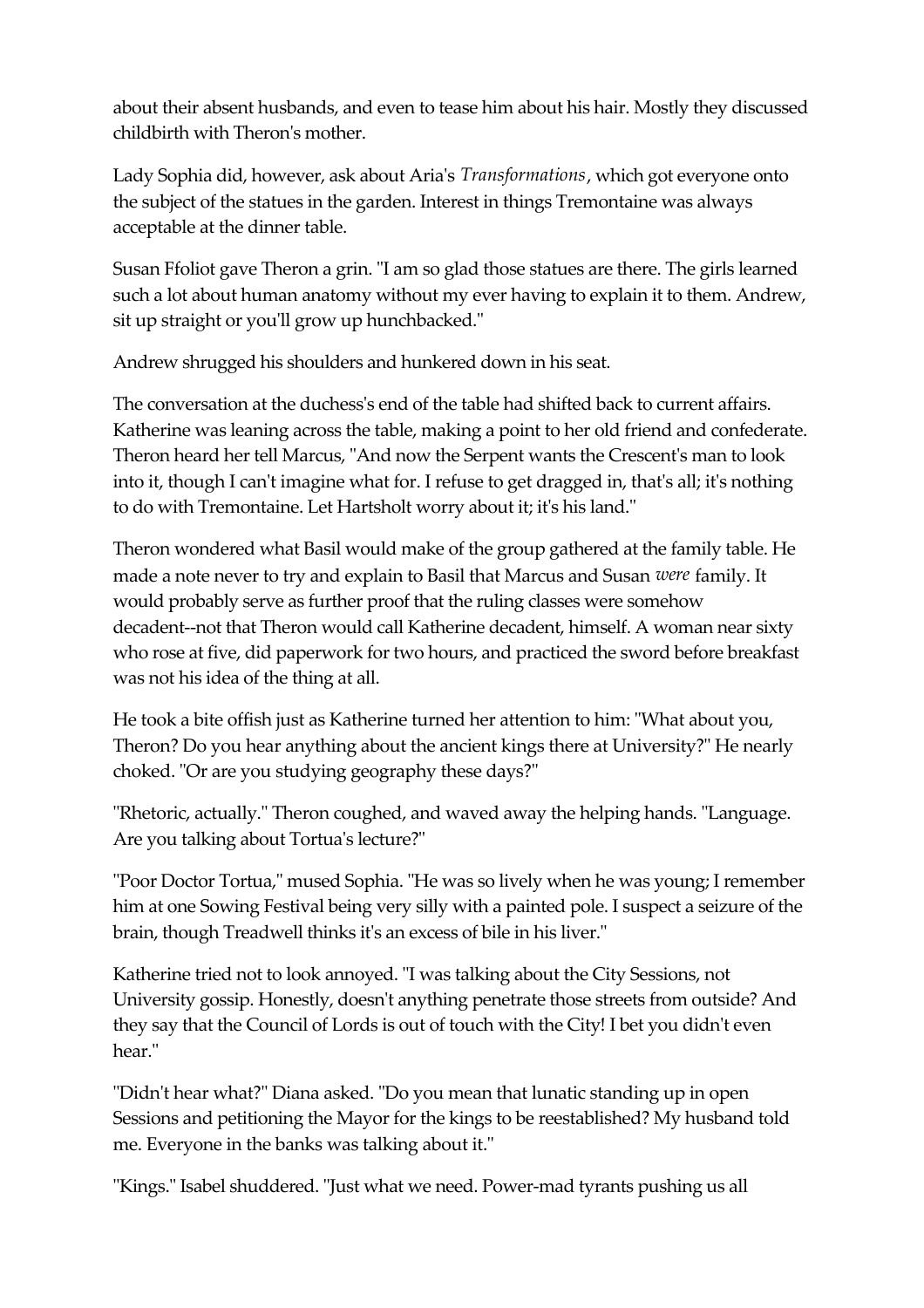around. Who on earth thinks that's a good idea?"

"The kings weren't all bad." Theron hated ignorance. "If you go back far enough, you find--"

"Death to tyranny!" shouted Andrew. It hadn't been that long since he and his friends had played Wizards Against Nobles up and down the stairs, and he knew his lines. His sisters shushed him.

"It's the North," his father said. "They're having terrible times up there, with the weather and rotten harvests. Either too much rain or too little. How they hope a king will help is beyond me, but it seems to be the way people think: that radical troubles call for radical change. What did the Duke of Hartsholt say about this kings business?" he asked Katherine. "Was he there?"

"Hartsholt miss a meeting of the Inner Council? He loves getting the chance to dress up almost as much as I do."

It was true. If the formidable duchess had a weakness, it was clothing. And she had a wide range to draw on. From her earliest days in the city, when her uncle, Theron's father the Mad Duke, had had her trained as a swordsman, she had worn men's clothing more often than not. But she also possessed a notable collection of ball dresses. Tonight the duchess was wearing a gaudy, shapeless over-gown, the sort she favored at home, where she fondly believed what she looked like didn't matter. She had quite a collection of these, in various jewel-toned velvets and silk brocades. She tended to throw them on over just about anything and consider herself dressed. Once Theron was sure he'd seen her dine in one over a nightshift.

"What's amazing," she continued, "is that Arlen himself was there, all got up in his Serpent Chancellor robes. I was surprised; he doesn't usually so honor us. But with Lord Horn beginning another term as Crescent, and Edmond Godwin stepping down as Raven although we specifically asked him not to--well, Arlen must have wanted to show where he stood, with the Crescent and Dragon."

Marcus leaned over the table to his young son. "You have not, of course," he said, "heard any of this."

It used to work with Theron when he was that age: the implication that all political discussions were very secret and important, that he was not to understand them--and therefore would try as hard as he could to decode them. He'd even followed Katherine and her staff into the Council Hall--where he'd discovered that the sessions of the Council of Lords did not consist of men garbed as mythic beings fighting for great causes. The chancellors had colorful names and colorful robes, but it was only symbols. (He'd actually dreamed of being Dragon Chancellor someday, until he found out all it was was Chancellor of the Exchequer.) Half the Council of Lords behaved like a theatre audience, and the other half like boring lecturers droning on and on about taxes and rights of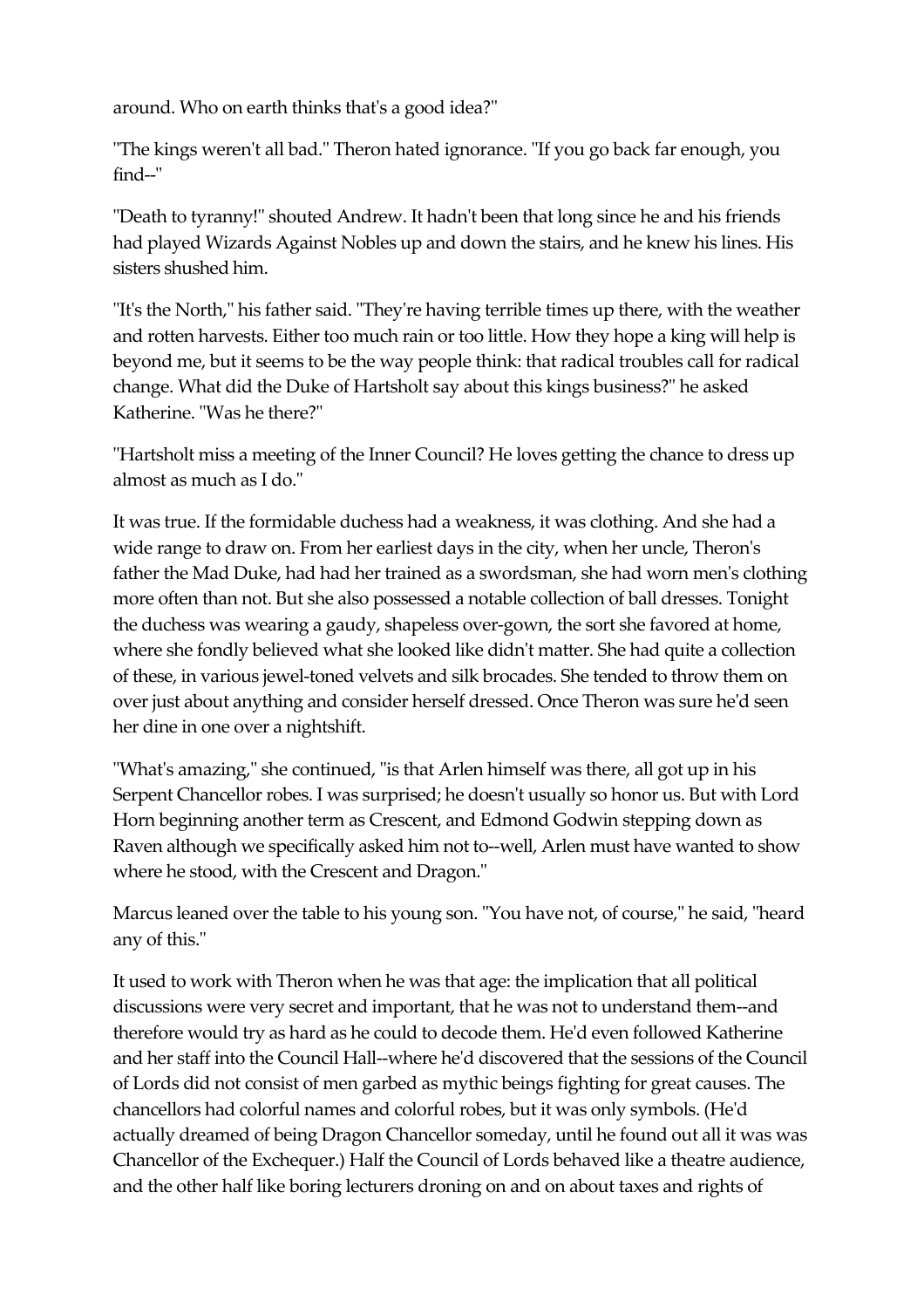property and procedure. Even the exclusive meetings of the Inner Council, comprised only of the ducal houses and the elected Chancellors, which he'd been permitted once to attend as Katherine's heir apparent, was far too much like just another grown-up party, without any drinks. Finally, it all boiled down to a lot of bad-tempered people trying to disagree without appearing to be rude to each other.

Still, it kept things running, and he'd be doing it himself some day--a thought that gave him no pleasure at all. Now he had the idea that the duchess would be very pleased if he contributed something to the discussion she'd begun. "The University," Theron said, "looks at the kings from another angle. Not political, but historical."

Katherine gave him a long look that was meant to be benign, but failed. "And I'm sure that's very interesting. But when you're ready to come and join us here in the present, I hope you'll let me know."

Theron stood his ground. "But history is what has created the present!"

"Theron," Marcus said indulgently, "it's theory versus application. You can't win."

"You need a theory to apply!" Theron protested.

"But a theory based on what? On present fact."

"On precedent."

"Precedent says that monarchy is a useless form of government," Kathenne put in. "That's all the history we need to know." She wrinkled her nose. "How can you stand to study that stuff? Dates and treaties; I never could abide it."

"Our very own rights and privileges come from precedent," Theron persisted. "If we want to maintain and perpetuate them into the future, don't you think we need to understand why?"

"Here's a future for you," Marcus grinned. "Right now, Hartsholt's lands are in disarray, and his son is running him into debt. He has two daughters. Marry one of them, and you can add huge Northern holdings to Tremontaine."

"I wouldn't allow it," Katherine intervened cheerfully. "The North has never been anything but trouble. Theron's going to have to look elsewhere for his bride. Have you considered anyone new lately, cousin?"

Andrew sniggered. Oh, to be thirteen again, Theron thought enviously, and just shrug his shoulders and glower.

"Stop tormenting the boy," Susan told her husband and his employer. "This is a dinner, not a Council meeting... honestly. More peas, Theron?"

His mother said to Susan, "I never know if you're just being kind, or if this is something I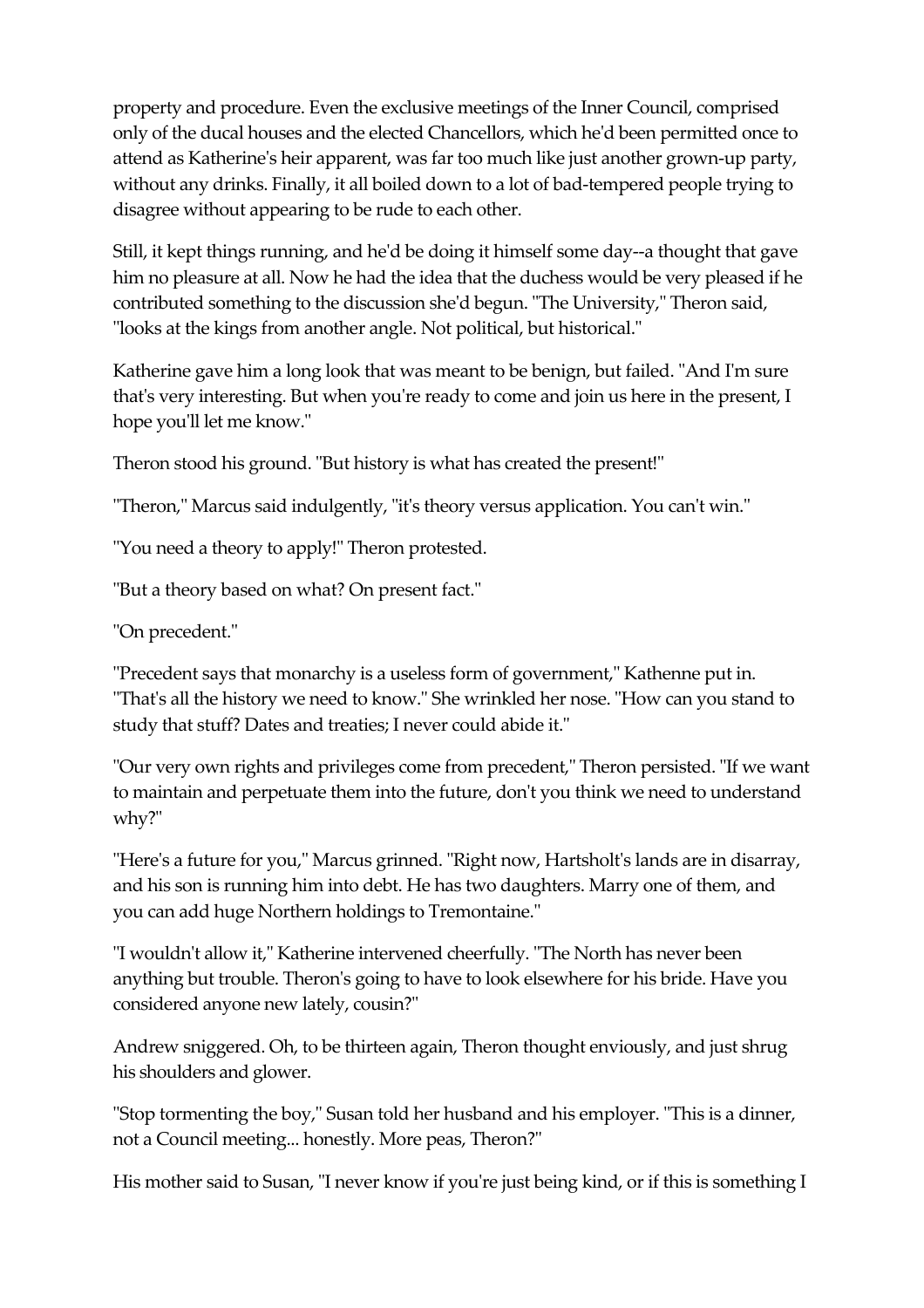still don't understand, of what is all right to talk about with food, and what is not?"

Susan opened her mouth, but her youngest son spoke up unexpectedly. "It isn't the food, Lady Sophia, it's the meal. Dinner together," he quoted piously, "is supposed to be a pleasant occasion."

"So," Sophia reiterated: "nothing to do with human bodies, dead or alive or in transition... this I understand for many years, now. But--no business? Or"--she glanced at Theron--"just no business my son doesn't want to hear?"

The duchess applauded. "I do love hearing you figure things out, Sophia, it makes it all so much clearer. But honestly, Susan, all any of us is interested in is business of one kind or another. Can't the family get some kind of exemption? Or is it all to be Andy's latest kickball match, and whatever Theron is studying?"

"I study, too," Andrew objected.

"Of course you do," said his father warmly. Marcus persisted in adoring all his brood, no matter what sort of difficult stage they were passing through. "Your schoolmaster tells us you're a wizard at spelling."

Theron said, "You've still got him in school, Marcus? Let me know when you're ready to get him a tutor. I know plenty of good men at University who could use the employment."

Andrew kicked his chair leg. "I like school. We play ball at the breaks. And anyway, my master says that University men know all too much about all too little--whatever that means," he added, hoping to save himself from a scolding.

Lord Theron laughed. "I'll bet he does. But you see, Andy, learning can be a joy in itself, when you find something that interests you."

Andrew gave him the age-old look the young reserve for the idiocies of their elders.

His very well-mannered father said, "Thank you, Theron. When he is ready for a tutor, I'll ask you for advice."

"It's not that we haven't thought about it," Susan added. "If Andy takes to a subject when he's a little older, we thought he might go straight to University." Andrew made a face. His mother gave him a look.

"In any case," Marcus went on, "while we'd be glad to help out any of your friends, Theron, I hardly think teaching a city man's son is the prize they're aiming for."

"Well, of course most of them would love to devote themselves to pure scholarship, but that being a starving sort of proposition, I expect they could be induced to teach this brat the astrolabe," Theron said fondly.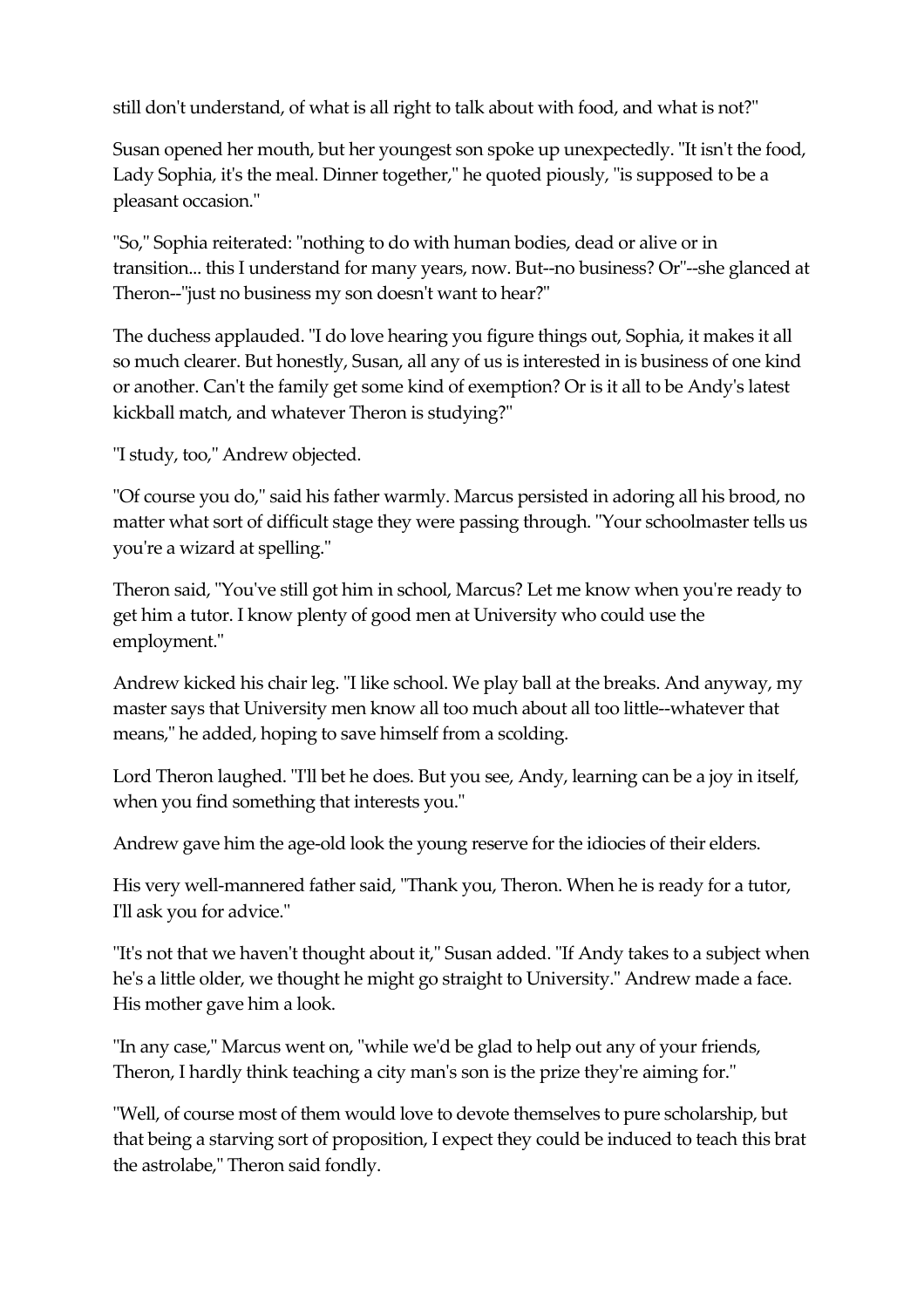Katherine dangled a golden ring over her wineglass; she had a habit of taking her rings off and on during a meal. "What Marcus meant, Theron, is that I'm sure the post they'd all be aiming for would be something on your own staff, when you have one."

Susan and Lady Sophia exchanged a look across the table.

Theron said haughtily, "My friends are not aiming for any sort of position."

"Oh, come, my dear." Katherine was doing her best not to provoke him, but her best wasn't very effective, since she was not one to back down on a point. "I'm sure they're very fond of you, but they know that when you take your place in Council there will be important positions to be filled. University men are ideal to fill them, and you seem to know them all."

"I know them well enough to know a friend from a toady."

The Duchess Katherine took a long drink of wine. Her face emerged from the goblet a reasonable shade. She said mildly, "I should like to meet these admirable friends of yours."

Concerned for her feelings, Sophia said, "Theron does not have his friends to the house, not even in Riverside with us."

But the duchess was just warming up. "I wonder," she asked the air, "what is so particularly unappealing about Tremontaine House? Jessica never wanted to bring anyone here either."

"You can't compare Theron to poor Jessica," Susan Ffoliot put in unwisely.

Katherine ignored her. "I have entertained a great many people in this house, at this very table, in fact. Few, if any, have ever complained of the comfort, the food, or the conversation."

A glacial stillness descended on the room. Marcus was looking at Katherine with puzzled concern. He never understood what made her pick at her heir, and privately she admitted that she didn't really either. "It's the way he just closes us off," she essayed once. "It makes me want to break him open--to see what's in there, maybe. If anything is at all."

Theron was priding himself on not losing his temper. He might be a great disappointment, but at least he maintained his self-control and dignity.

Sophia grieved, not for the first time, over the trouble between her son and his cousin. Sophia loved Katherine with the fierce loyalty of a stray who had been taken in out of the storm, given a safe place to raise her son and support in her chosen career. She loved the duchess for being a woman who commanded and did not care what people might think. At the same time, Sophia felt protective of her; she knew how hard it was.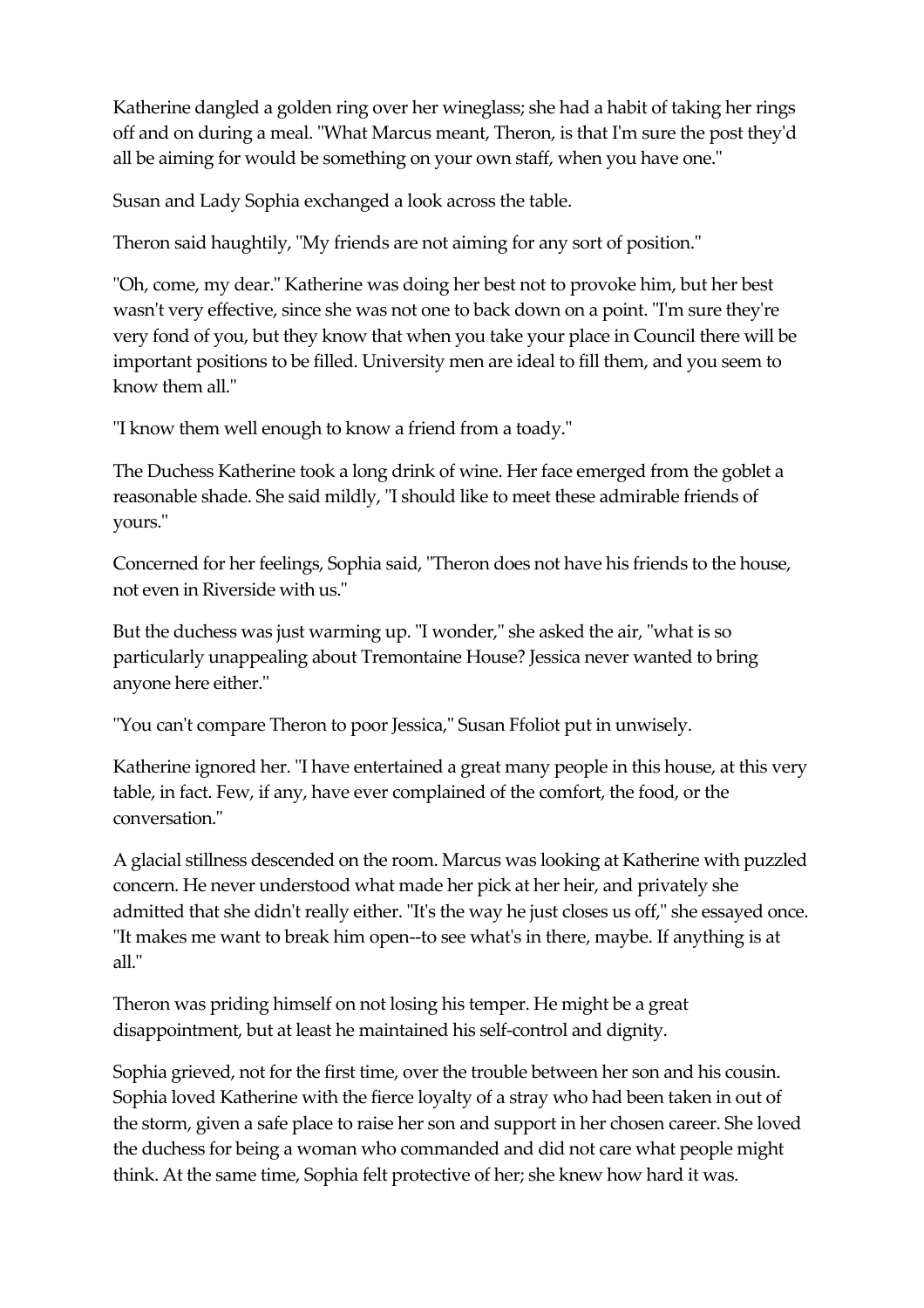None of these feelings was useful when Theron and Katherine butted heads. But Tremontaines, she had discovered, could almost always be distracted by asking them a question with a complicated answer. She was sifting her brain for one, when Diana, who had been oddly silent, let out a shout.

The girl looked sheepishly around at the startled faces. "Sorry. This has been going on for days. That one just surprised me, is all."

Sophia glanced from her sweating face to her untouched dinner and said, "You'd better walk about for a bit. I will attend you."

"I'm sure it's nothing." Diana waved her away, then yelped and clutched her belly. "Oh, dear. Is this it? It is, isn't it? What happens next?"

"I will tell you as we walk," Sophia said. "It is not proper dinner table conversation." She helped Diana to her feet. "Marcus, take the boy home and send word to Martin. Theron, ask Farraday to send to Riverside for my bag. Oh, there's no need to hurry. First babies are never anxious to come into the world. Sit down, all of you, and eat your fruit."

Whatever people might say about the Tremontaines and their habits--and they said a lot--Sophia was still one of the best midwives in the city. Sure enough, Diana's son was born the next day, having already done much to improve the atmosphere of the family circle.

THE AIR GREW CRISP, THE LEAVES IN THE HlLL GAR-dens colored, and ripe nuts fell from the chestnut trees. Basil St Cloud found that regular physical satisfaction sharpened his mind. He was getting more work done in less time, the patterns of fact and opinion lurking in the documents he read leaping to his eye as they'd never done before. Chastity was bad for you--he'd always suspected it. He was contemplating writing up a paper about it for the natural scientists.

He was walking home from the University Archives, his head full of Theron and the problem of Article Twenty-four in the Treaty of Union. His feet were pretty much looking out for themselves, and he'd surely have come to grief if the students weren't so accustomed to avoiding the erratic path of a man lost in thought. He was just considering the significance of the Wizard Mezentian's stipulation that King Alcuin could take as many mistresses as he pleased, provided that none of his bastards could inherit the throne, when he became aware that someone was tugging on his sleeve. Basil swore and turned around to face something like a tall pile of rags crowned with a shock of iron-gray hair.

"Foster Rag-and-Bone," he said, stifling his irritation. "It's been a long time. Do you have anything for me?"

The shock of hair split to reveal three brown teeth. "Something," Foster Rag-and-Bone said. "Looky here and see."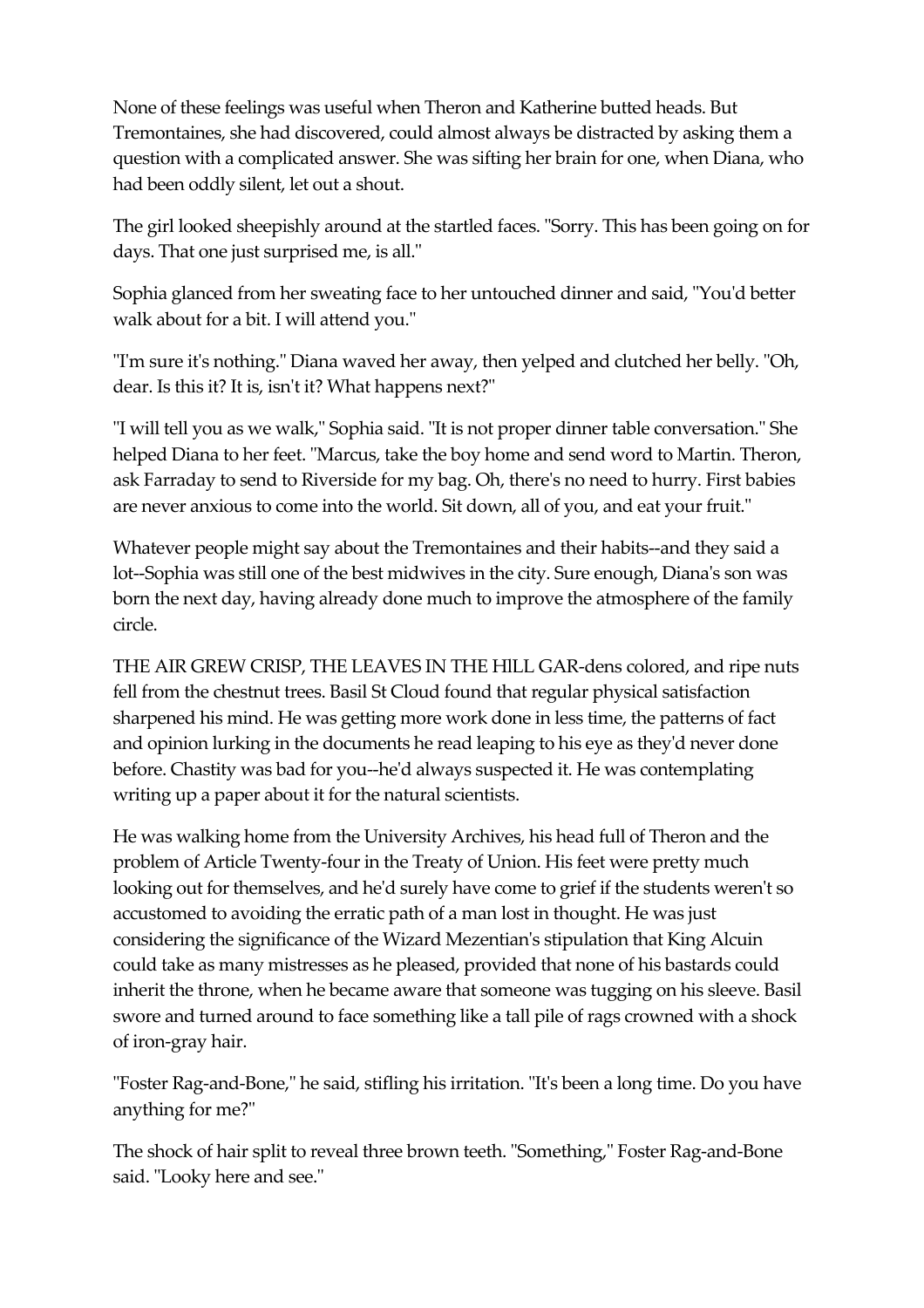"Here" was the wooden handcart that served as Foster's shop. Just now, it contained a bundle of rags that looked to be someone's worn-out bed curtains, some tarnished brass lamps, and a small and battered wooden chest, bound and clasped in pitted metal. Not iron, it wasn't rusty--bronze, maybe. Old, at any rate. Very old.

"What's in it?" Basil asked.

"That's the question, isn't it?" Foster sneezed juicily and wiped his nose with the heel of his hand. "Don't have the key, do I? Might be valuable, might be shit. It'll cost you twenty silver to find out."

"Twenty silver?" Basil laughed. "For a moldy chest full of someone's ancient linen? Do you think I'm soft in the head?"

" 'S not linen," Foster insisted. "Heavy; shifty. Like papers or books or boxes. I know."

"Linen." Basil was enjoying himself. "Ancient handkerchiefs and stockings, all packed up neatly for storage."

"Too heavy. Books. Papers. Letters. I should know the sound by now, I've been looking that long for you."

"Old bills, then. Shopping lists. The odd love letter, if I'm lucky, from someone history has forgotten to someone history remembers. A book on cheese making. I'll give you one hundred coppers."

"Fifteen silver. History remembers these papers. There's a crest on the lock, see?"

Basil peered at the lock. The metal was severely corroded, but there was definitely something there: A deer? A tree? Nothing he recognized in either case, but interesting, definitely interesting. The chest itself reminded Basil of some of the older document boxes he'd seen in the Archives. His heart began to race. This could hold something very important indeed. How much money did he have? Not fifteen silver, at any rate. And Foster Rag-and-Bone did not believe in extending credit.

"It does look a little like a crest," he said to Foster at last. "But it's not one of the great families, or I'd recognize it. Five silver, and if you think you can get more for it from someone else, you're welcome to try. Remember, though, that someone else might actually care how you came by such an ancient and valuable item."

Foster Rag-and-Bone grumbled and Foster Rag-and-Bone whined, but in the end he nodded his verminous head and spat on the pavement to seal the bargain. He followed Basil to Minchin Street with his handcart and waited in the entrance, exchanging amiable insults with the scruffy boy while Basil ransacked his rooms for the strongbox in which he kept his students' fees. It contained precisely fourteen silver coins and a handful of coppers.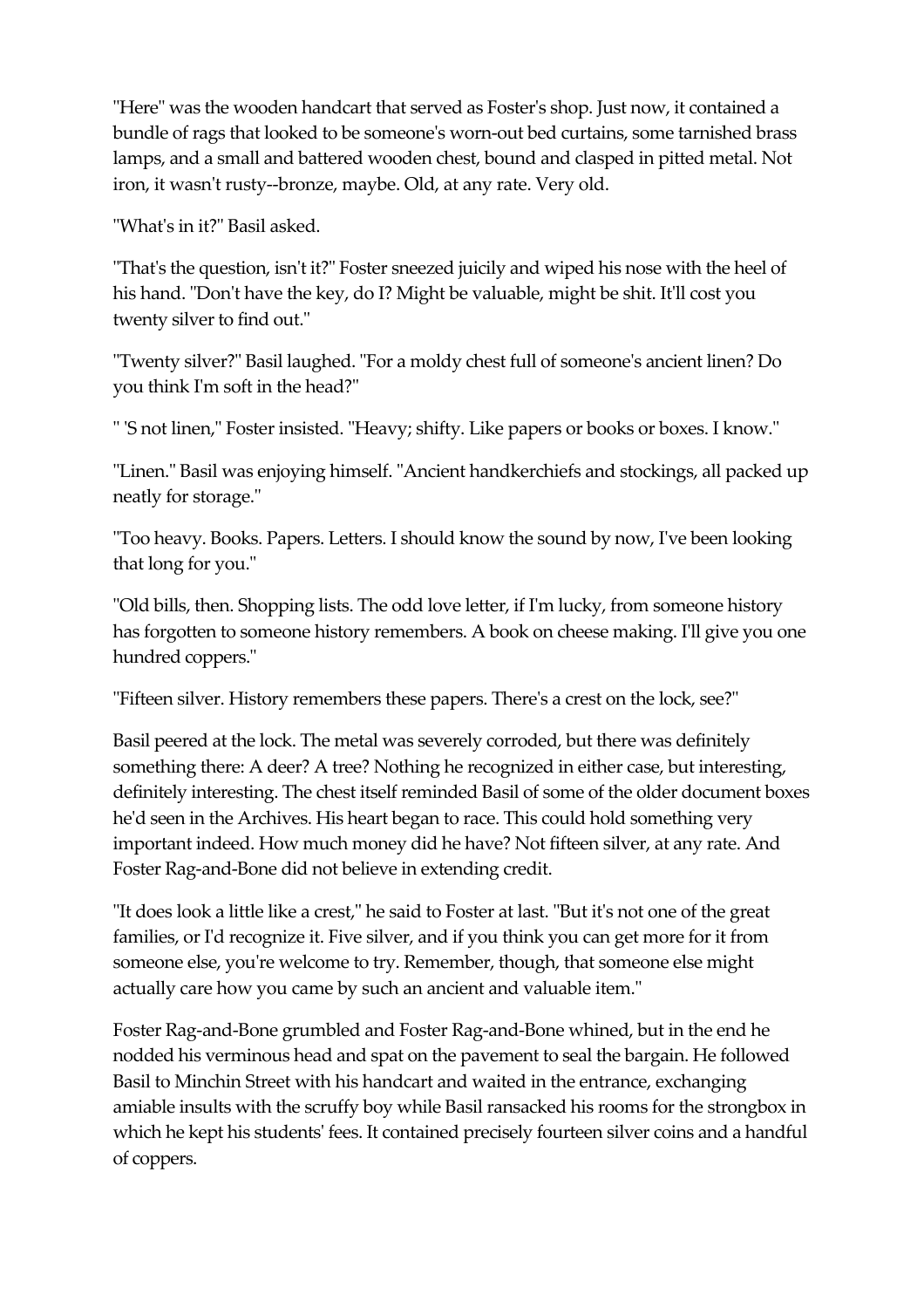"There's another copper in it for you if you carry it up to the landing," he told Foster when he'd counted out the silver coins into his hand.

The scruffy boy interfered. "Not a step further--it'll take me all day to get the smell out as it is. I'll carry the box for you, Doctor St Cloud."

It was indeed heavy, too heavy for the boy alone, and the contents did indeed slide and thunk against the sides as books would slide. And it was locked fast. After some thought, Basil sent the boy down to his nest for some oil and a feather and a wooden wedge and a hammer, with which he forced the lock as gently as he could manage. When he was done, it would never lock again, but the crest wasn't much more damaged than it had been. The hasps were all but frozen shut, but he released them at last and the trunk opened reluctantly, with a screech of hinges. Inside were bundles of yellowed paper tied with tape: letters, folded and sealed with colored wax. Swan, Tower, Phoenix, Raven--that might be interesting. Basil smoothed the brittle page on his desk and peered at the spidery writing. *Whearas... Nort Countree... Wizards their exemption*... that next word had to be *taxes*, or maybe the one after. Not very interesting after all.

He'd found their like before. Still, he'd have to comb through them carefully, later, just in case. A good job for one of his students, that.

Next was a pair of finely bound notebooks that announced themselves as the daybooks of the Wizard Arioso. It seemed to contain notes on the daily life of a court wizard of some three hundred years back, judging by the language. Interesting indeed, possibly exciting in a slightly distasteful way, and likely to shed some light on whether or not the wizards believed in their own lies. At least Arioso wrote a fairly clear hand and used expensive ink that had not faded. Basil scanned a page eagerly for the name of the ruling king. Oh, there it was: "A plague of rattes in Treymontayne--King Rufus, hys eye being to the Duke his dat-ter, did commaund of mee thatt I ridde the playce of them." Too bad. Rufus was one of the boring ones.

Another packet of papers crumbled when Basil touched it--a pity, but such things had happened before, and there was no use mourning over them. That left a square package wrapped in yellowed linen.

Basil picked it out of the box--it was remarkably heavy for its size--and laying it on his lap, eased aside the folds of cloth like petals. A book, quarto size, its brown leather binding sueded with age and damp. Stamped on the cover was an oak leaf, its gilding all worn away save for a few bright flakes. Basil stroked the spine with one finger. The leather suddenly reminded him of Theron's skin, cool and a little sticky with drying sweat. He sat for a moment, lost in erotic reverie, his hands idly caressing the book. When he came to, he wasn't so much shocked at what was going through his mind--it had often enough, since he'd met Theron--as at the strange vividness of it, as if he had the boy there and naked before him.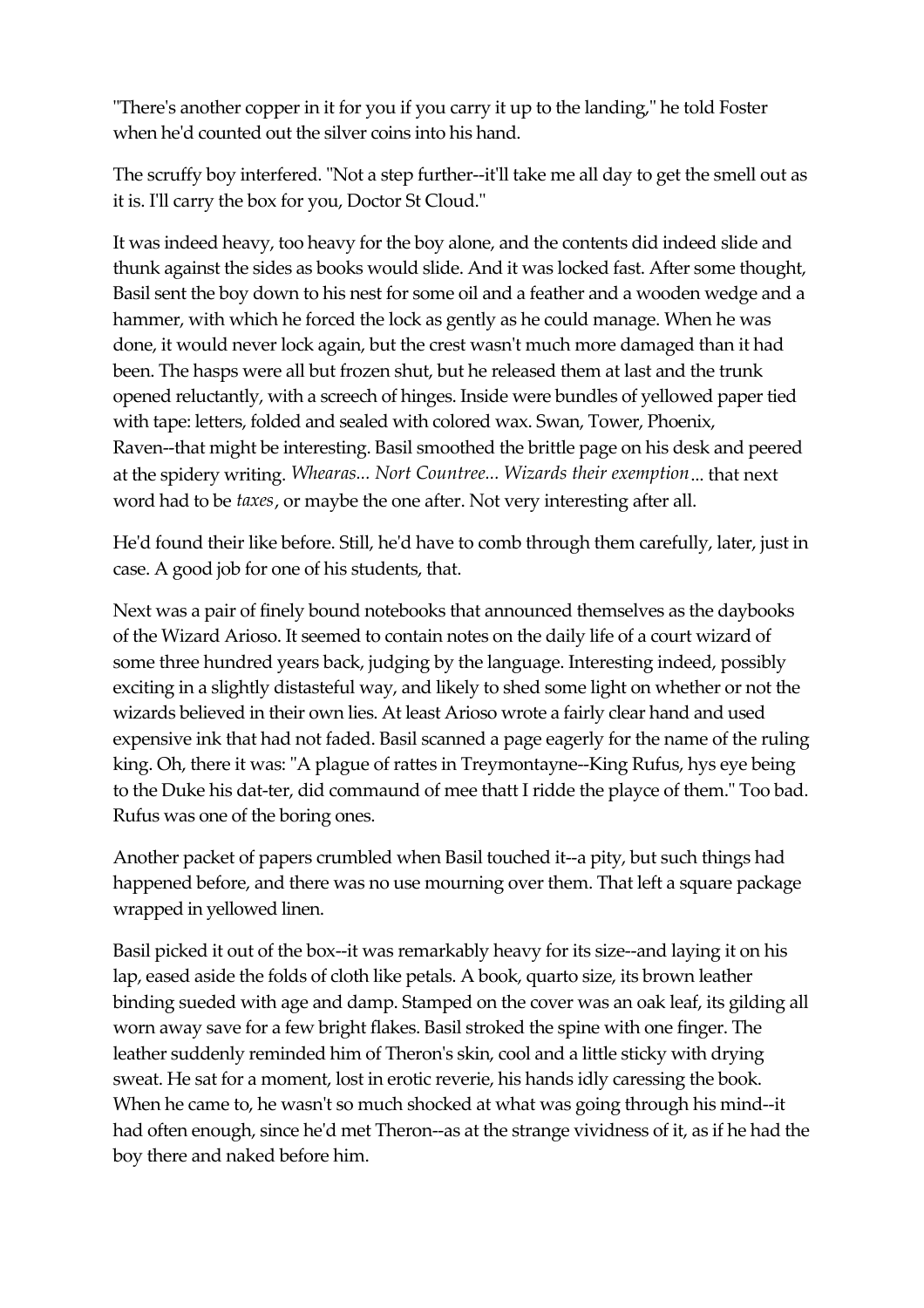Hurriedly, he wrapped up the book without looking at it, packed it in the document box with the rest of the papers, and slid the whole under his bed. Wizards' journals, indeed! He might as well have bought a box of pornographic sketches. The contents of the document box were intensely interesting, even historically useful in a perverse sort of way, but not at all respectable. Worth five silvers, though, no doubt about it. Basil smiled. It wasn't often he got the better of one of Foster Rag-and-Bone's bargains.

SOME WEEKS AFTER HIS INTERVIEW WITH LORD ARLEN, Nicholas Galing found himself on his way to the Middle City. His attempts to penetrate University society had yielded very little save frustration. All that his frequenting of taverns had taught him was that Northerners drink cider, not ale, and, like nicely-brought-up children, refuse to speak to strangers. Even the Southern scholars had not been welcoming. University people, he thought, were like virgins at a ball: there was no getting near them without an introduction. Nicholas didn't want to get near them. They bored him glassy-eyed, with their long hair and their long words and their impractical ideals. Yet his instincts told him that Arlen was right. Something was going on--he could feel it running under the most innocuous conversations like a hidden current. What he needed was help, and the only man he trusted to ask for it was his old playmate and lover, Edward Tielman.

Somewhat to Nicholas's surprise, Edward Tielman had done very well for himself after University. He had impressed Julian, Lord Horn, with his Fellowship in Metaphysics and his calm common sense, rising from general dogsbody to private secretary in an indecently short span of time for a man who was neither well'born nor beautiful to look at. And Lord Horn had risen at the same time; Edward's employer had recently been elected Crescent Chancellor of the Council of Lords. On his patron's elevation, Edward had bought a little house off Tilney Market between the Council buildings and the Hill. It was a part of the city Nicholas seldom frequented, so he hired a linkboy to lead him.

It was raining like arrows in a siege, a vile night for walking. The linkboy squinted at the fine gentleman in his dandified caped coat and his fancy boots and asked hopefully, "D'ye want me to fetch you a chaise, sir? It's cruel mucky underfoot."

"No," said Nicholas. "I prefer to walk."

The linkboy shrugged his opinion of men who ruined their boots and gave themselves chills slogging through the wet when they could perfectly well afford to ride, thus robbing poor boys of their cut from the chaise-drivers. "Where to, sir?" he asked.

"Fulsom Street," said Nicholas.

The linkboy hoisted his torch and trudged off stoically. The follies of the rich were no business of his and he was already wet through. Nicholas, on the other hand, was soon uncomfortably chilled and damp. Pride kept him walking, however, and before long his guide had led him from the wide streets of the Hill to the Middle City, where houses and shops stood side by side and the linkboys gathered on street corners, ready to carry bundles for housewives out shopping or light their husbands home for dinner.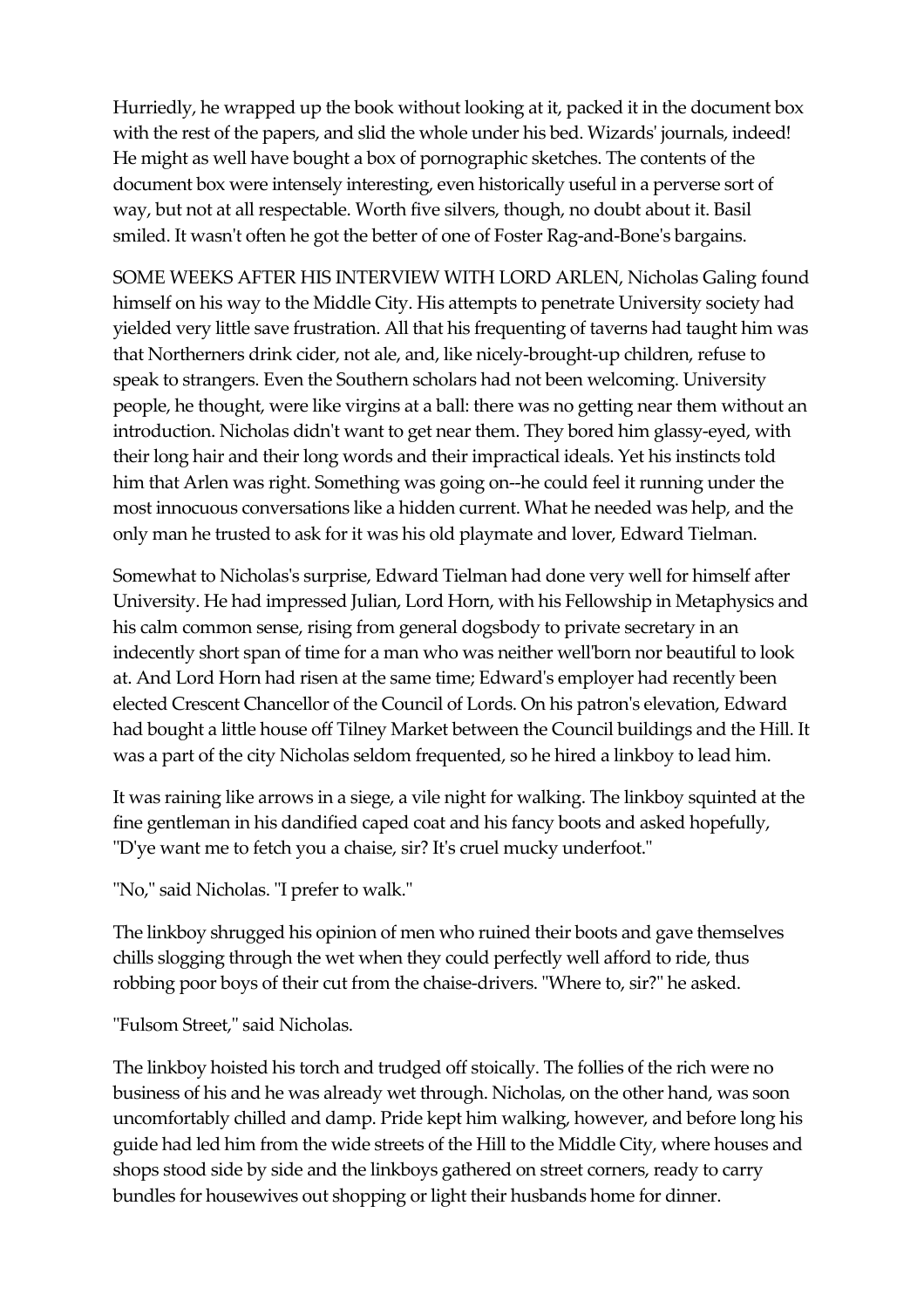As they passed Dupree's chocolate-house the door opened, releasing two gentlemen in earnest conversation and a blast of cinnamon-flavored air. Nicholas hesitated. He'd been there once with Edward, and it did smell so warm and enticing. Alerted by the sixth sense common to his profession, the linkboy appeared at Nicholas's side. "That'll be three coppers," he said, "if you ain't going no further."

Nicholas made his decision, gave the boy his coppers, and pushed into the noisy, fragrant room. He was immediately rewarded by a familiar voice hailing him: "Lord Nicholas! What good wind blew you here? Come and sit down."

It was Edward Tielman, in the midst of a convivial group of clerkly men. Nicholas nodded courteously, but made no move to join them. "I was just on my way to your house," he told Tielman. "Got a craving for a quiet evening by another man's fire, watching his wife darn socks. Came in here to warm my feet." He stamped to demonstrate how cold they were. "Lucky thing, eh? I'd have had to walk home again if I hadn't."

"Can't imagine why you walked in the first place." Tielman slipped his cloak around his shoulders, threw some coins on the table, and held out his bowl of chocolate, "Take this for the road, Galing--it's still quite hot--and we'll be off. Felicity *will* be pleased."

"To see you, you dog," said Nicholas, and drank off the chocolate. It was typical chocolate-house stuff--too sweet and not strong enough--but it was hot. He realized just how wet and cold he really was.

Tielman's house wasn't far from Dupree's, and soon enough Nicholas found himself seated by the fire in Tielman's bright parlor, a pair of borrowed slippers on his cold feet, a borrowed dressing-gown around his shoulders. Everything in the room was very cozy and comfortable, even the pretty brown-haired young woman in a loose gown, who was adjusting Galing's coat over a chair back and making sure his boots were the proper distance from the fire.

"We don't want them to scorch, do we?" she asked rhetorically. "Really, we should just let them dry by themselves--any de-gree of heat whatsoever is *fatal* to good leather, but it takes forever!"

Nicholas liked Felicity Tielman. She was the daughter of the richest wool-merchant in the city, a man who kept a house in the country that he was too busy to visit. She was as well brought up as any daughter of the nobility, and much better educated than most. He bore her no ill-will for taking Edward from him--she hadn't. When Nicholas had come to the city and the noble who was then Raven Chancellor had taken a fancy to him, he had discovered that he preferred a man of power in his bed. These being somewhat hard to come by, he'd made do since with men from the docks and the services offered by discreet establishments catering to specialized tastes. Edward was welcome to his Felicity. She was the perfect wife for a rising politician.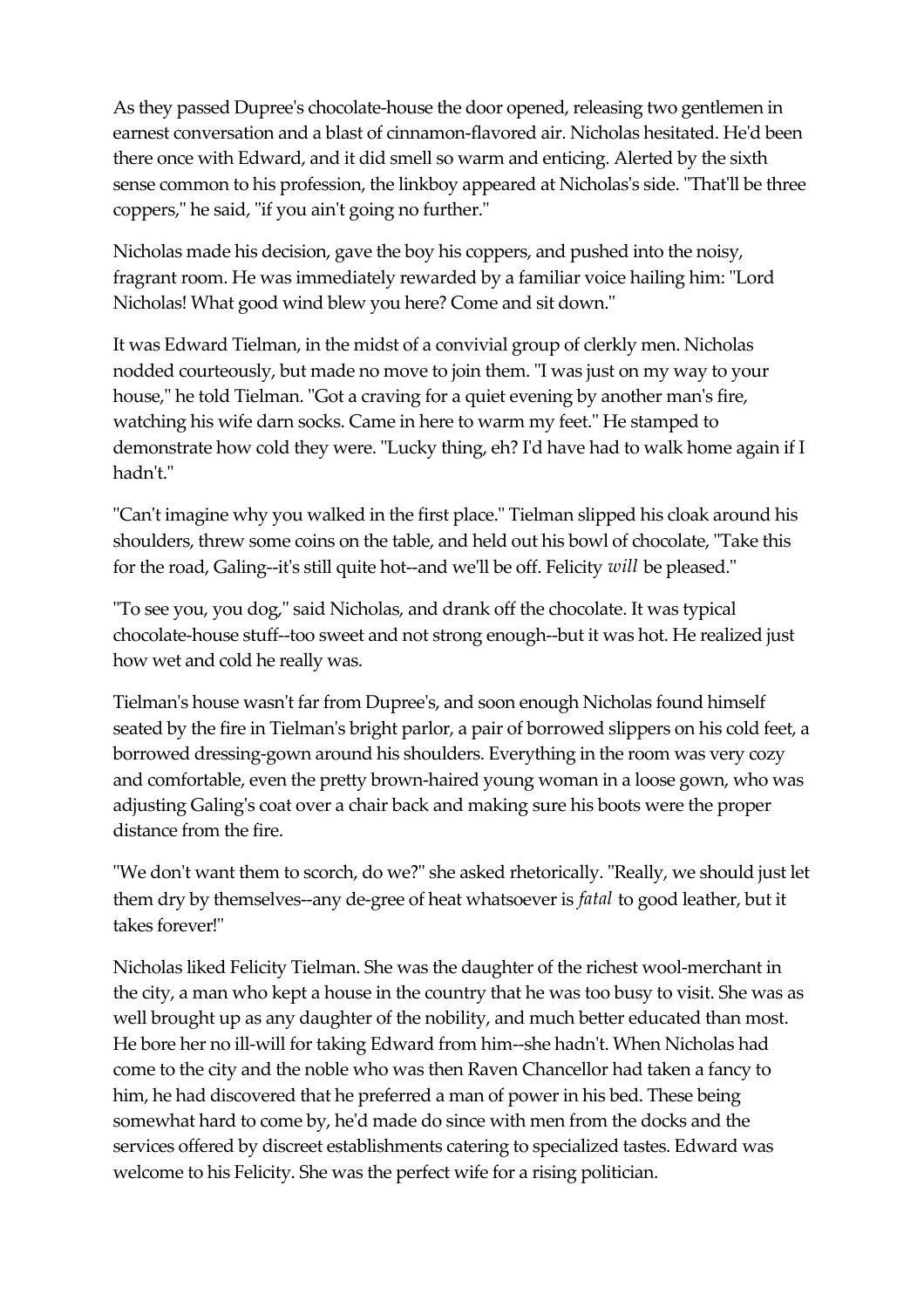"There," she said, resuming her chair and picking up her tapestry-work. "Soon Fedders will be here with the soup, and then you will be perfectly comfortable."

"I am already perfectly comfortable," said Nicholas, sipping at a tumbler of hot rum punch.

"Wonderful!" said Tielman. "Then you can tell me all the gossip. Horn keeps my nose so tight to that infernal Corn Bill, I've no chance to think of anything else."

Felicity set a stitch with an impatient little jerk. "Men! All they talk is scandal, which *they* call politics, and then they have the effrontery to call women gossips!"

"I'm sure I never called you a gossip, my dear," Tielman protested. "I've always maintained that you were as disinterested as the Court of Honor and at least twice as discreet."

"I'm not impressed," said Felicity, unmollified. "As far as I know, twice nothing is still and always nothing."

"You must confess she has you there," said Nicholas.

Tielman shrugged. "I never went in for mathematics. Very well, my love. You may never gossip, but I am starved for it. What news on the Hill, Galing? I want to hear everything."

Nicholas launched into a lively description of Lady Nevilleson's last ball, with all changes of partner, both apparent and speculative, fully noted. Felicity exclaimed in pretended shock and rang for cold meat and wine. The conversation wandered inevitably onto politics. The Corn Bill came in for a particularly thorough examination, in which Felicity bore an enthusiastic part until she chanced to catch sight of the pretty gilt clock on the mantelpiece.

"It's past midnight," she announced. "It's no wonder you're making no sense--you're tired. I'm going to bed. You may stay up and talk nonsense as long as you like. I'll have Fedders make up a bed for Lord Nicholas."

"No," said that gentleman, rising politely. "I've a word of business to drop in Ned's ear, and then I'm off to my own bed."

Tielman laughed. "Why is it," he inquired, "that one may easily stay up until dawn in company, but is yawning at midnight in the bosom of one's family? We'll finish the bottle, Galing, and then, if you don't care to sleep here, Fedders will find you a chaise."

"Do," said Felicity cordially. "I have a novel to finish; it's due at the library tomorrow. You'll be doing me a favor by keeping Edward for at least an hour longer."

Nicholas thanked her, kissed her cheek in a brotherly manner, and settled down into his chair again. Despite the rum punch and wine, he felt his mind to be as clear and sharp as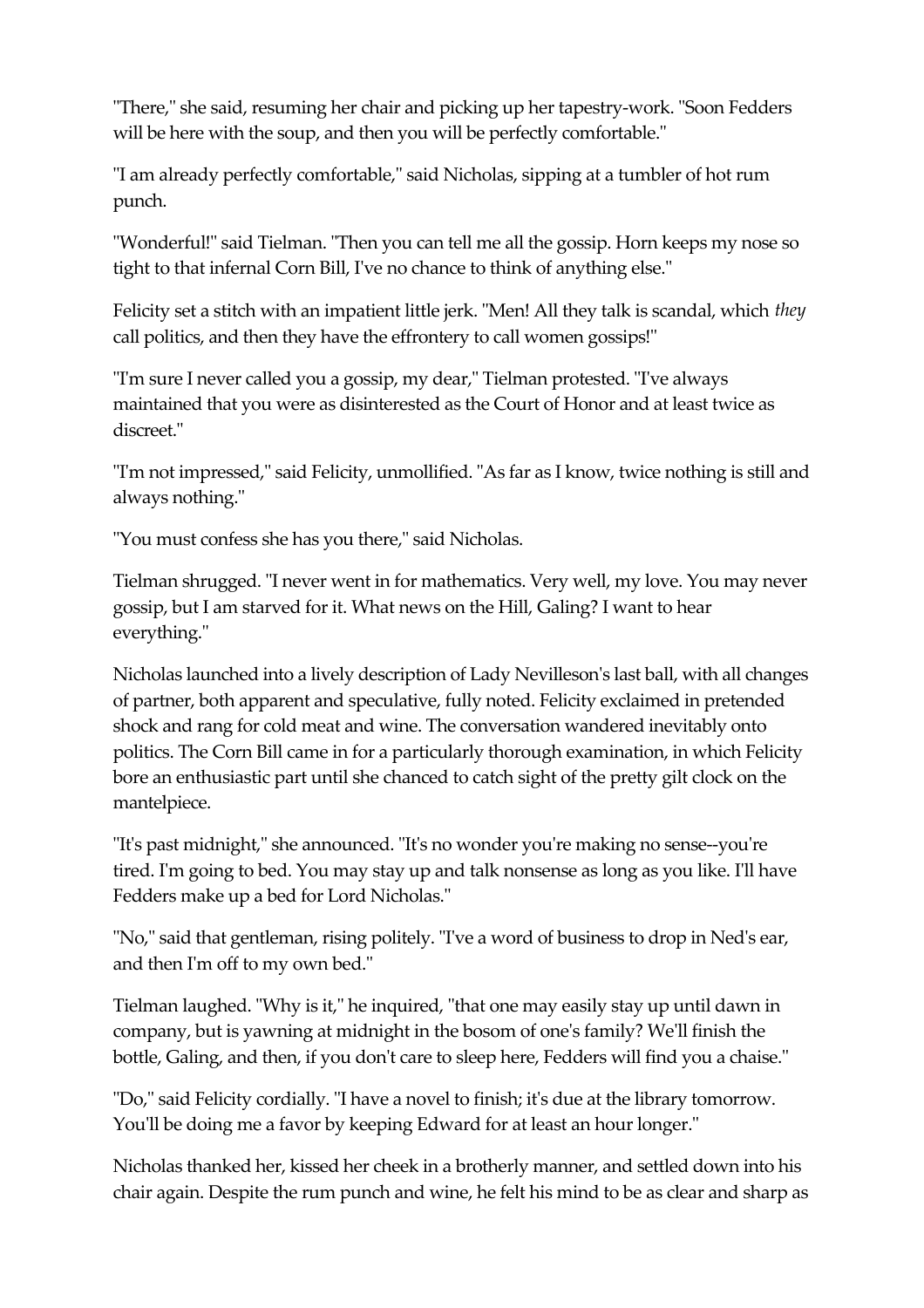a winter's night. It was time to broach Arlen's matter to Edward. He took breath to speak.

"Dear girl," said Tielman, resuming his chair. "She's in the family way, you know."

"Is she, by Heaven! Congratulations, Tielman. You must be very pleased."

"Yes."

A silence fell between them.

"Strange business last Sessions," said Tielman thoughtfully. "No telling whether there's anything in it beyond a madman and moonshine. Still, it never hurts to be sure. I'm entirely at your disposal."

Nicholas stared at him, a prey to complicated feelings. At last he said, as temperately as he could, "I understood it was a secret."

"Oh, it is," Tielman assured him. "Not even the Crescent knows that Arlen is putting his oar in. Officially, it's a tempest in a teapot, something for the old farts to shake their heads over after dinner. He doesn't want a fuss made. That's why he's put it in the hands of such politically small fish as the two of us."

"Small fish," murmured Nicholas, "I see."

"Small," said Tielman, "but daily growing. And we could be very big fish indeed if we scotch the plot in, er, the bud."

"If there is one," said Nicholas dryly. "You were never any good at rhetoric, you know."

"Nor was I. I am, however, pretty good at organizing things, which is a lot more useful."

"And I, it seems, am good at being told what to do."

Tielman looked at him sharply; the unsteady firelight cast a stranger's mask over his plump, good-natured face. "Nose out of joint?" he asked sympathetically. "It needn't be. You know he hates telling anyone anything straight out. There always has to be something held back."

"Everything's a test," said Nicholas bitterly. "I just wish I knew what he thinks he's testing."

"Don't think about it, Nick--don't think about him, or what he's testing, or you'll come to grief."

As he leaned forward earnestly, Nicholas found himself responding to Tielman's presence as he hadn't since they'd first been lovers. Being the Crescent's secretary had changed the steward's son in ways Nicholas hadn't seen until now. The Crescent's secretary was at the center of power, with access to the Crescent's ear and, through him, to the whole Inner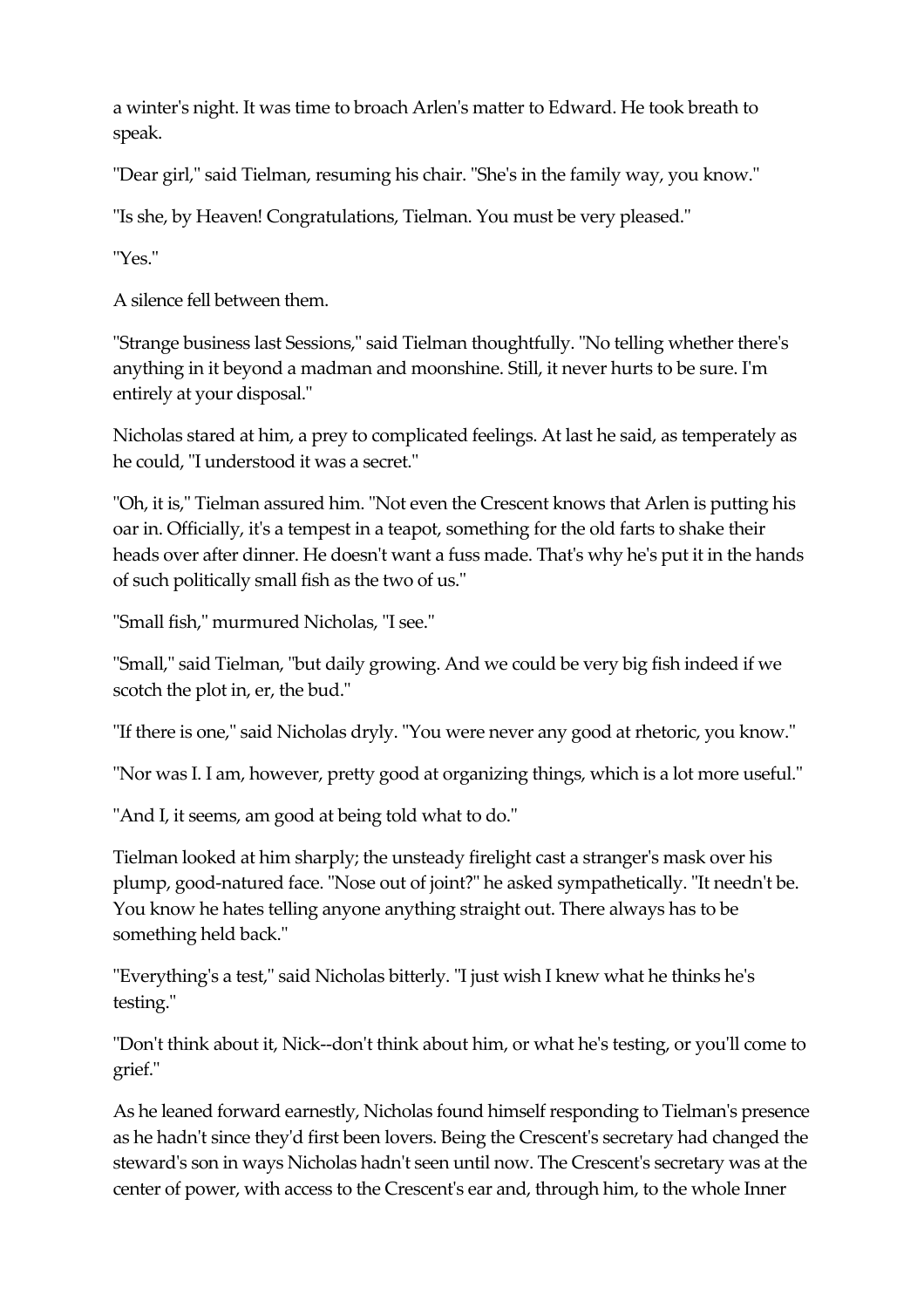Council. Edward--kind Edward, simple, hard-working Edward--was getting to be a powerful man.

Nicholas blinked and sat back. "Of course," he said. "Silly of me. Now. About those royalists."

There was a lot to talk about. Edward was an excellent interlocutor, asking pointed questions, offering theories, analyzing data. He was of the opinion that the Middle City would collectively drown itself in the river before it would countenance the least hint of royalist sentiment.

"Romantics don't become bankers and shopkeepers," he said. "What my colleagues know about the kings is that they were much more interested in the country than the city and favored farmers and woodsmen over merchants and manufacturers. You won't find any royalists in the Middle City. The University, though. That's another kettle of stew."

"Stew indeed." Nicholas sighed. "I wish I knew how to tell what was gristle and what was meat."

"You need a scholar." Tielman drank off the last of his wine. "University folk don't like strangers asking questions. A parochial bunch. Still, I think I can drum up a scholar to spy for you. I won't even have to tell him why, if I make it mysterious enough. Students, unlike bankers, are romantics to a man. And these days, with all the fuss over the Horn Chair, it's easy to tell where everyone stands on the subject of the ancient kings."

"Ah," said Nicholas. "The Horn Chair. I've heard bits and pieces here and there, but I confess the importance of the whole escapes me."

"Felicity will have finished her book twice by now. I'll tell you tomorrow."

"Felicity is probably fast asleep." Nicholas smiled a slow, catlike smile he'd been told was irresistibly charming. "Tell me about the Horn Chair."

Tielman yawned. "The old Horn Chair of Ancient History will probably be asked to step down: ill-health, age--incompetence, really. At his last lecture, I hear he came this close to announcing that the wizards' magic was genuine, if you can believe that." He yawned again, painfully. "Damn it, Nick. This can wait."

"But I can't." Nicholas leaned forward to touch the back of Edward's hand and left his own hand lightly covering it.

Tielman lifted their linked hands and kissed his friend's fingers before removing his own from their grasp. "This is going to be complicated enough, Nick," he said gently.

Nicholas shrugged, reached for the poker, and stirred the dying fire into a brief blaze. Edward collected the boots from the edge of the hearth and felt the leather.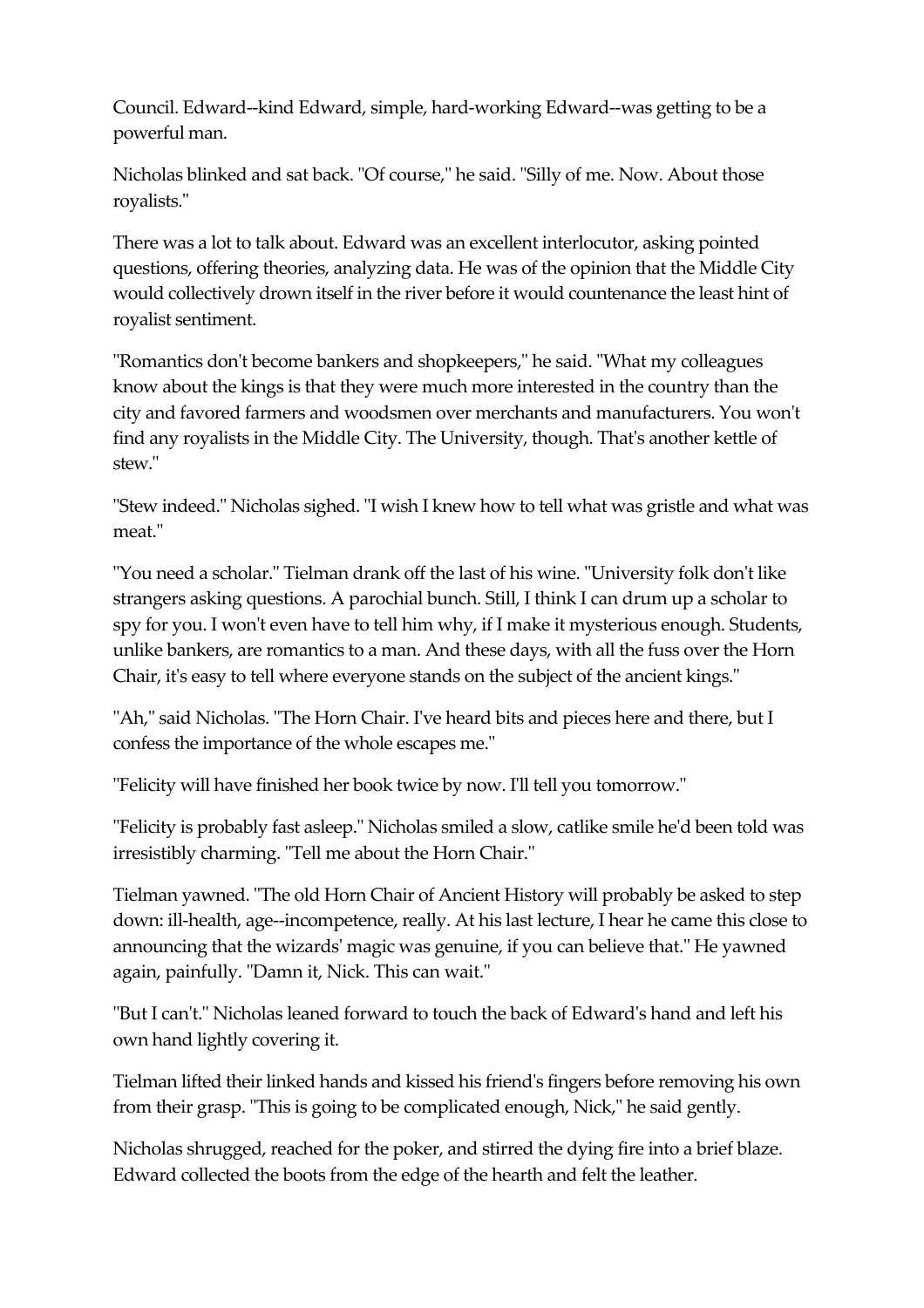"Still damp, I'm afraid. But drier than they were, if you insist upon leaving. It's not too late to change your mind about the bed, you know."

Suddenly Nicholas was very tired and rather grateful that Tielman hadn't accepted his offer. "No, Ned. It's kind of you, but no. I'll take a chaise, if Fedders can roust one out at this hour."

While Nicholas pulled on his boots--which were, indeed, damp and somewhat stiff--and exchanged the borrowed dressing-gown for his dry jacket, Tielman rang for Fedders and instructed him to summon a chaise.

"He won't be long," he told Nicholas when the man had gone. "As for the University problem, I'll see to it myself. There's not much I can do before Harvest--the Corn Bill, you know-- and it's important to find the right man. I'll let you know. In the meantime, you need to arrange a drop-off for his reports. You won't want him to send them to Lord Nicholas Galing, of course."

"Of course," echoed Nicholas, who hadn't given it a thought until that very moment. "He can direct them to, let's see, Green's chocolate-house on Lower Hill Street, to the attention of Mr. Black."

"Very colorful," said Tielman doubtfully. "Very memorable."

Nicholas controlled his temper with an effort. "Tell him to address them to Nicholas, then--it's a common enough name. I'll have someone collect them every few days."

Fedders appeared at the door, red-nosed and damp, announcing his lordship's chaise. Tielman accompanied Galing to the door and insisted upon helping him into his cloak. "It's been like old times, staying up too late with you, Nick," he said. "We must do this again, soon."

"Soon. Yes," said Nicholas, and stepped outside. His breath plumed out of his mouth--it had grown much colder. He'd been a fool to let desire overcome his judgment like that--he blamed the hot rum punch. No more rum punch and no more desire, he resolved, not unless it furthered his purposes. But he had the chaise-driver take him to Glinley's establishment in Riverside, and spent the remainder of the night in the embrace of a beautiful and expensive man with white hair and pale, amused eyes.

## **CHAPTER**

EVERY NIGHT, BASIL DREAMED: YOUNG MEN WITH lithe bodies and long, braided hair raced and wrestled on a great field while he looked on, weighing them against each other in his mind. When Theron lay under him twisting in his passion like a fish hooked on a line, Basil sometimes seemed to enter the dreams in a waking state. The bright flashes of his pleasure seemed to be the flashes of sun on the young men's shields, his cries the ringing of the tiny bronze bells braided into their hair. And his arms holding Theron became the strong arms of an animal.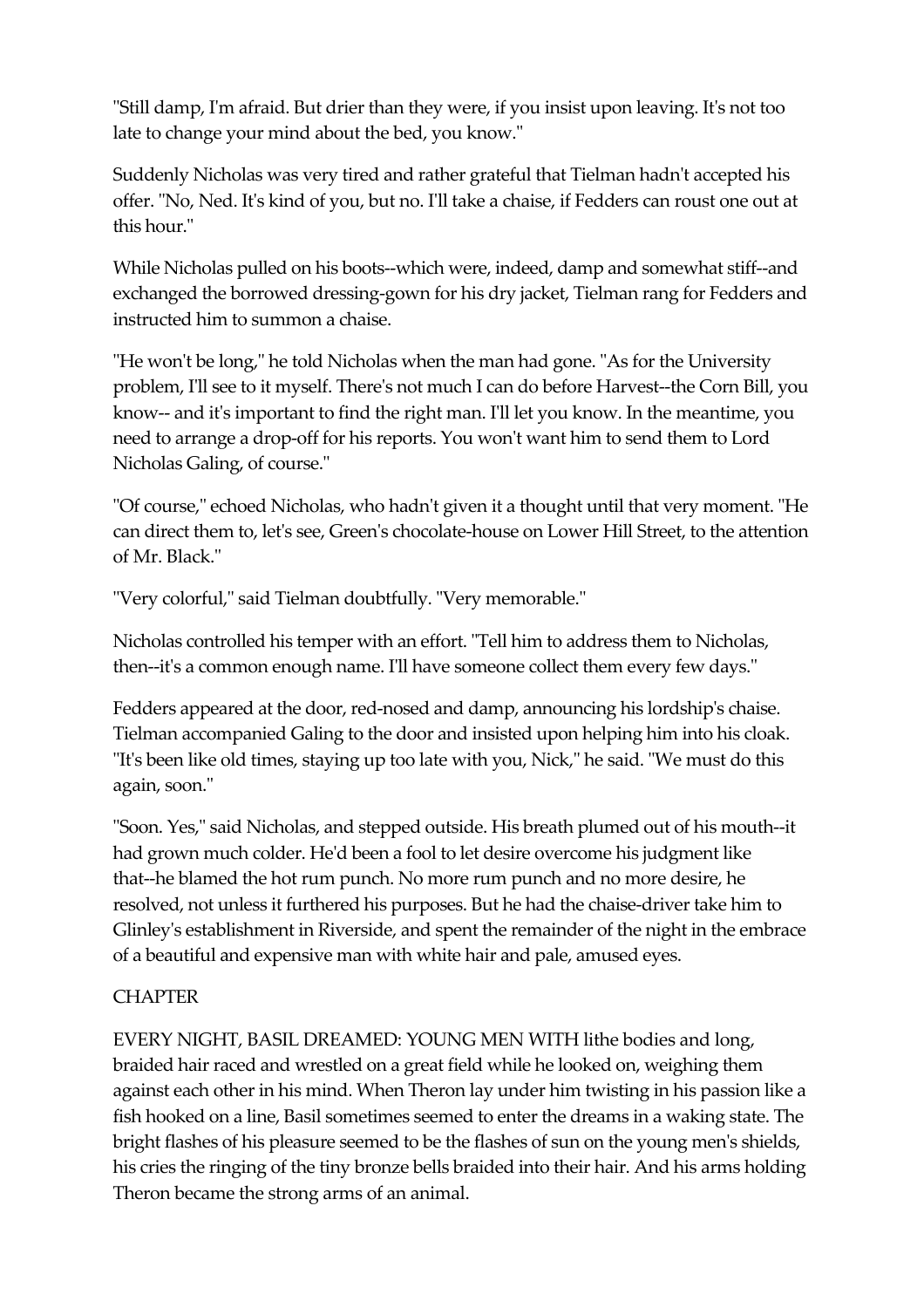One night Basil woke alone with his heart shaking his chest, his lungs laboring, his mind muzzily certain that his dream sprang from something in the box under his bed. He found a lucifer and a candle, pulled on his shirt and gown, stirred up the fire, and unearthed the document box.

Not the packet of edicts and proclamations: they were as dry as week-old bread. Not Arioso's notebooks--he hadn't read them through, but what he had read suggested nothing like young men wrestling in green fields. That left the book with the leaf stamped on its cover.

Basil unwrapped it briskly, ignoring his reluctance. It was just a book, after all. An old book. He'd read old books before. It was his profession to read old books, the older the better.

The brown-black leather lay between his hands, swallowing the light from fire and candle, save for the sparks of gilding that lingered in the lobes of the oak leaf.

He knew it, then. Even before he opened it, he knew what it was. In it lay his dreams, and the dreams of many before him. Ancient as the Northern mountains, heavy as death, shrouded in linen, what else could it be? He opened it with fear, with awe, with trembling hands carefully wiped dry on his gown.

The pages were supple--some kind of skin, scraped fine as glove leather. They were covered from edge to edge with writing: a central block of text with notes swarming around its margins like gnats.

The text was no language he knew or had heard of: a lost language, a secret language marching across the fragile parchment pages in a square, bold hand. Some later hand had written headings in a comprehensible if archaic script: For *the Forcynge of the Trutthe, when Suspected of Treason; To Lend Glamore and Hony-tonge; For Callying upp the Wilde Beaste in a* Man, Eche According to Hys Nature. For the Calmyng of May dens at Progresse-tyme.

Basil scanned the blocks of text, first eagerly, then with a sickening frustration. The letters were recognizable, but they seemed to have been strung together at random into nonsense syllables. Hollis and Vespas had been right. The book was unreadable. The wizards had been charlatans. Or else they hadn't. It was impossible to tell.

Tears of pure frustration blurred Basil's sight. The words danced mockingly in the firelight. One of them winked from the margin: "Guidry." Basil wiped his eyes and squinted: "To uncover such a coverynge," he read aloud, "would take the wit of Ca... *no*, Cephalus and the cunning of Guidry."

Guidry. He'd seen the name before. In Hollis? There was a place to start, anyway. And Cephalus--another wizard name, it had that slightly exotic flavor. He could send his students into the Archives, have them look up the lists of wizards, research some of the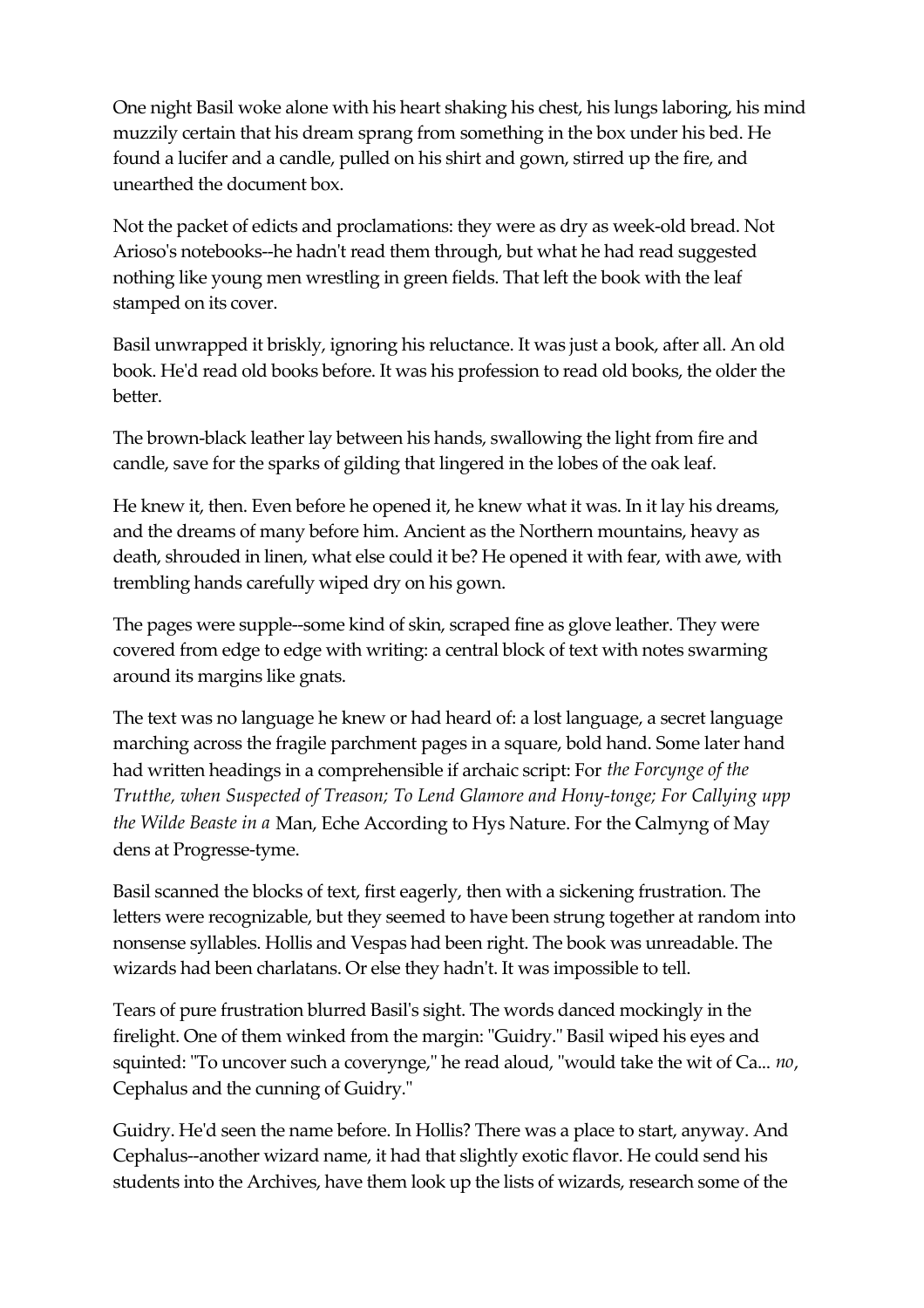other names he now saw, scattered like candles around the darkly impenetrable central text. The hands were various, and their arguments obscure. "I did walk with it seven times, but waked only the seventh," one ran. And another, tantalizing, "This displeased His Maj., but when he has killed the deer he will think differently."

When he finally raised his eyes from the book, the window over his bed glowed with the pale blue-gray of dawn. Basil stood up and stretched. He was stiff and cold, and in a state of mental exaltation that surpassed delivering his first lecture, accepting his Doctorate, discovering the original Treaty of Union in the Archives. He had found the one book that would make it possible to revise not only the history of the City, but how it should be studied. In his two hands, Basil St Cloud held the lost Book of the King's Wizard.

## A S THE TERM WORE ON, DOCTOR ROGER CRABBE BE-

\_ZT~JLgan to give small dinners for select magisters of the Faculty of Humane Sciences. Wine flowed freely at these dinners, and the main topic of discussion was radical styles of scholarship.

It was a pity, Crabbe said, that some scholars should seek out the crass and sensational just to swell their coffers with the coin of the idly curious. This matter of St Cloud and his lectures on kings and wizards, for example. Anyone who said his lectures flirted with treason was simply ignorant: certainly kings had existed in the ancient North, and had their wizards, too, and they must have done something besides do coin tricks and oppress the innocent. (Pause for the inevitable laughter.) No, it was St Cloud's methodology that was at fault. Sending his students digging in the University Archives, teasing them with unanswerable questions, encouraging them to trot out antique and unprovable stories, and then treating whatever they found him as useful lessons from the past when in fact they were nothing but fairy tales.

It was clear St Cloud was only going outside the traditional historical sources and approved regimen of study for the notoriety it gave him. You had to remember that he was young. There wasn't an ounce of harm in the boy, really.

And the older magisters, who had always taught as they themselves had been taught, shook their heads grimly at what the world was coming to.

The malicious whispers seeped like marsh gas out of Doctor Crabbe's rooms and through the streets and taverns of University. The younger, more forward-thinking scholars waited anxiously for Doctor St Cloud's countermove. But St Cloud seemed to have lost what little interest he'd had in public life, giving his controversial lectures and vanishing again without so much as buying his colleagues a beer or pointing out to them that there were many documents of unimpeachable authority, some of them in the University Archives, which, although they may not have found their way into the holy scriptures of the accepted authorities, were available for anyone to pick up and read. And that these documents supported not only his theses, but his teaching methods. Instead, he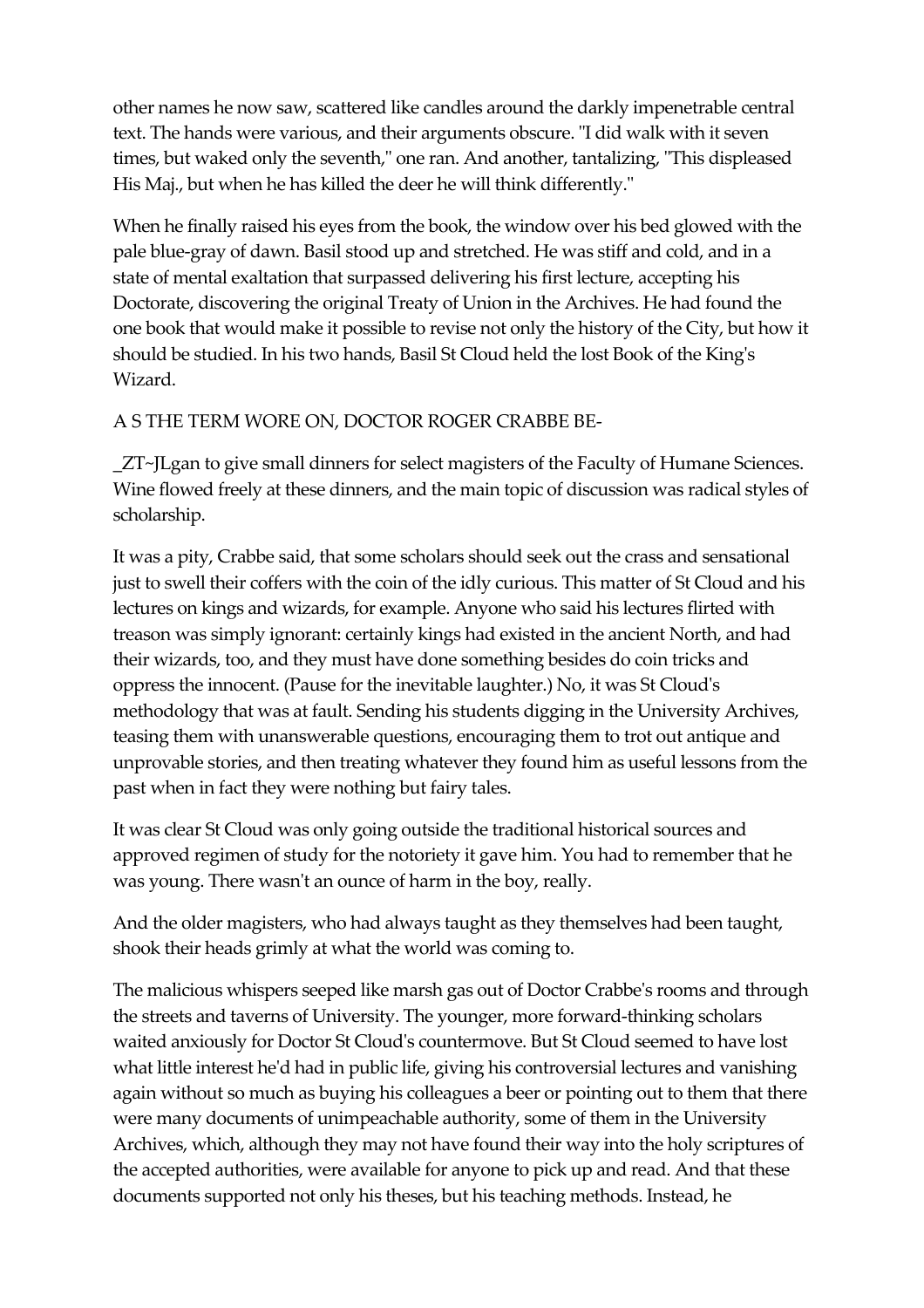neglected even his most intimate friends to such an extent that Cassius was ready to wash his hands of him, and even Rugg and Elton were annoyed.

Still, they tried to be sympathetic, even jocular, when he made a rare appearance at the Blackbird's Nest. "Ancient kings keeping you busy, Basil, eh? Wizards casting spells of solitude on you?"

Basil blinked. "Did I miss our dinner, Cassius? I'm so sorry. I was working on my book."

"And very diligent you are, too." Rugg cleared his throat. "But a book alone won't get you the Horn Chair. Now is not the best time for you to disappear into your study."

Basil eyed the metaphysician with annoyance. "How else am I to get my work done? Shall I make speeches on street corners, like Crabbe? It's much more useful for the ancient kings to keep me busy." His mouth twitched in secret amusement.

Had any of them cared to question the scruffy boy who kept the door at Minchin Street, he could have explained a lot. His fourth-floor tenant came in these days at odd hours, in the com pany of a long-haired student who tipped like a god. Sometimes they stayed in the magister's rooms together for hours at a time, and the boy made extra tips by running out on errands for wine and bread and meat pies--though seldom for candles, as before, and never paper or ink.

But no one asked him, and speculation ran unchecked.

it wasn't just basil's rivals who were interested in the fate of the Horn Chair. The mathematicians at Bet's Good Eats were figuring the odds, and Basil's students were passionately monitoring their teacher's progress. They may not have known about his frequent visitor, but they certainly knew he always looked tired and he never wanted to come out for a drink. They were annoyed, they were worried, and they were as curious as cats.

Near the massive hearth of the Blackbird's Nest, up against one of the small-paned windows, was a table that was known as Historian's Corner. Blake and Vandeleur had staked it out when the weather began to turn cold, judging their money better spent on ale and tips to the potboy to save the corner for them than on wood to heat the little room they now shared. There they met and, in the magister's absence, subjected their observations on his recent curious behavior to the same kind of analysis he'd taught them to apply to historical texts.

"It's money trouble, count on it. He's spent it all on books and can't pay the rent."

"That's you, Lindley, not St Cloud," Benedict Vandeleur said. "No, it's his own book he's writing that's eating him alive. What I think is that he's out to win the Horn Chair. What do you think, Blake?"

In the weeks since he'd paid Basil St Cloud his student's fee, Justis Blake's life had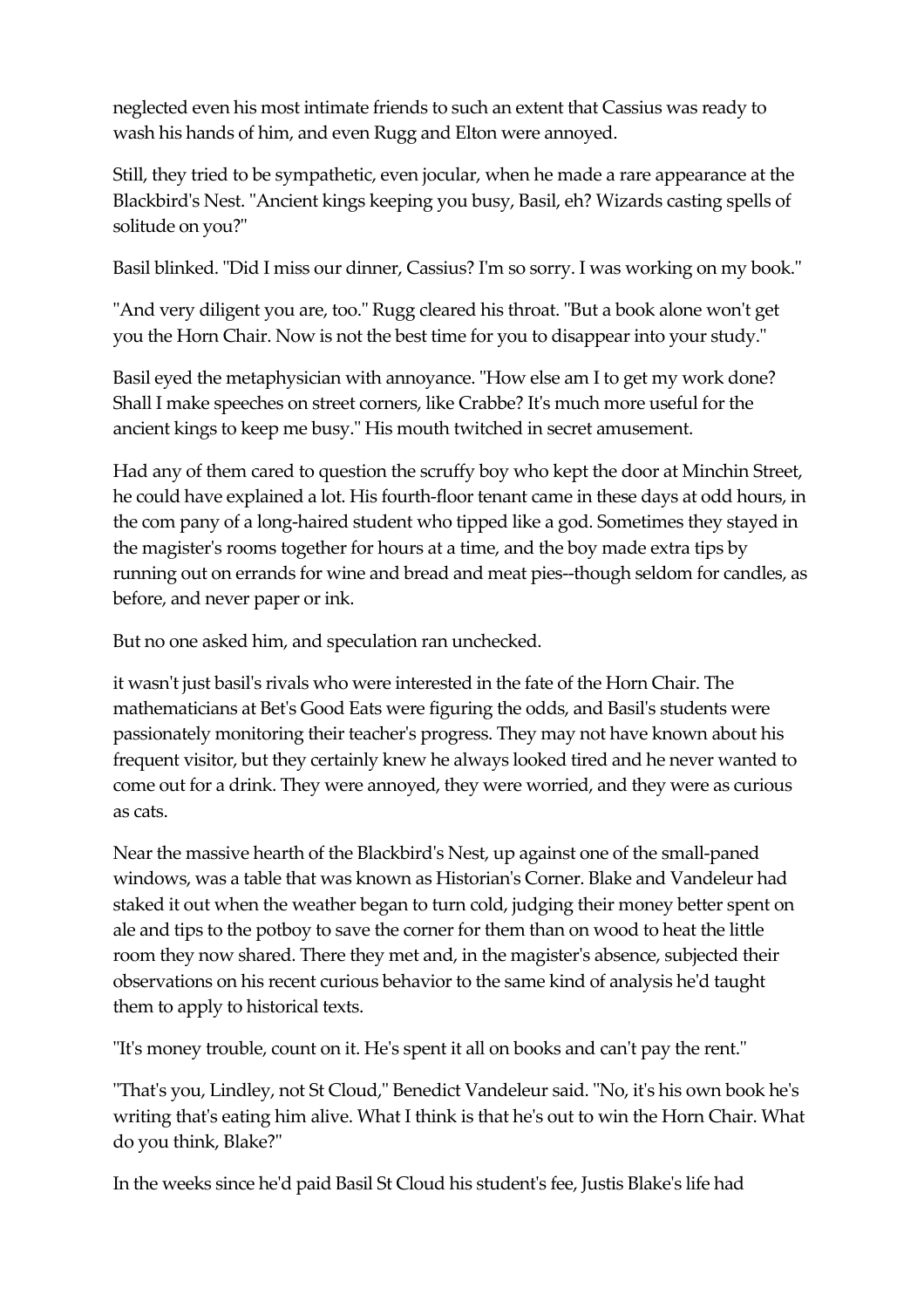changed utterly. He'd gone from being "of heaven knows what," the butt of Doctor Crabbe's humor, a country bumpkin hanging at the fringes of University life, to being Blake of Ancient History, St Cloud's follower. He was at ease among these men as he had not been among Crabbe's Modernists or the men he'd met in the Mathematics and Natural Science lectures he'd attended the year before. His friendship with Benedict Vandeleur had grown over evenings spent listening to a new fiddler or spinning laughing shop-girls through the energetic steps of a country dance at the Spotted Cow. Some spirited arguments had shown him that Lindley was not as much of a drooping violet as he seemed; Lord Peter Godwin, four years his junior, reminded him of his little brother back on the farm. Even Henry Fremont wasn't so bad if you sat on him from time to time. And Doctor St Cloud. Well, Doctor St Cloud may have been well able to argue his way through a brick wall, but he hadn't the common sense of a day-old puppy. Justis felt quite fatherly toward him sometimes.

Justis thought for a moment. "You think he's writing about the North?" he asked Vandeleur, who nodded.

"Of course!" Lindley exclaimed. "It's coming clearer and clearer in the lectures that you can't understand the Union without knowing the old ways. The magister's writing a book that will change the world."

Justis Blake had gotten used to ignoring Lindley's romantic outbursts. He said to Vandeleur, "And you think that'll get him the Horn Chair?" It didn't seem likely to Justis that a book in which kings and wizards, however ancient, figured as heroes and statesmen was likely to find favor with the Governors. But it was not his place, as the newest of St Cloud's followers, to say so.

"Who else is eligible?" Godwin asked.

Vandeleur frowned thoughtfully. "Well, Doctor Wilson, for one."

"Don't make me laugh."

"He has more students than the Ferret--Doctor Ferrule, I mean," young Peter Godwin observed.

"Have you ever heard him lecture?" said Henry Fremont. "Well, neither have I, even though I sat for an interminable three hours last winter watching puffs of steam rise from his mouth."

Justis smiled. It was a fair description of Doctor Ferrule's lectures, one of which he had obediently attended because Doctor St Cloud had told him to. "How does he manage to make a living?" he wondered aloud.

"He doesn't," said Godwin. Everyone stared at him. "He has money of his own," he explained. "He's a relation of ours, on his mother's side. He's not stupid, he writes books," he went on defensively. "He's the one who wrote the history of the University. And what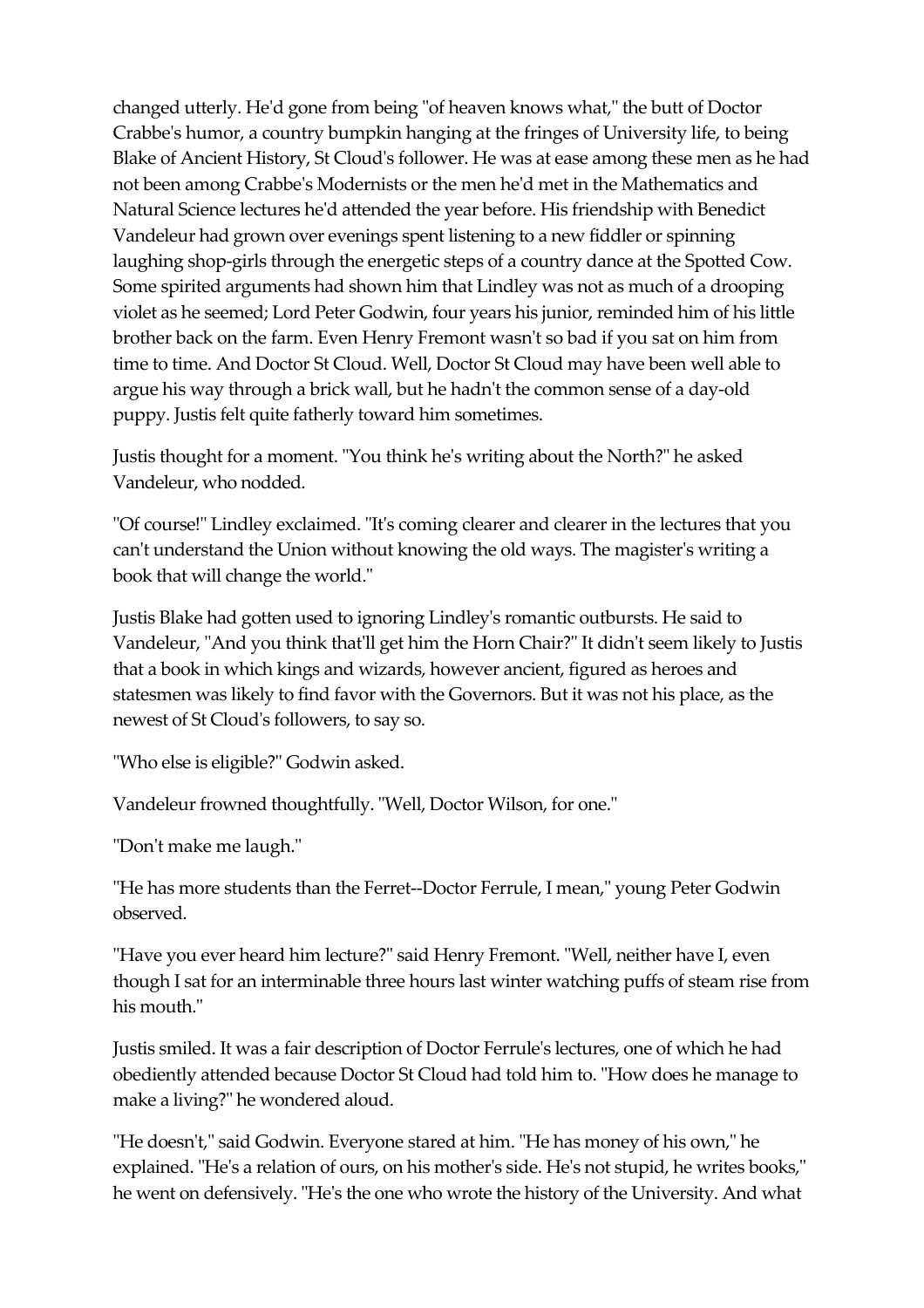he doesn't know about the House of Godwin isn't worth knowing."

"Oh," sneered Henry. "Is there anything worth knowing about the House of Godwin?"

Young Peter rose to the bait like a trout, and for a moment it looked as if there might be a scrap. But as Vandeleur prevented Godwin from crawling across the table, Justis came to the end of his train of thought and said, "Then it seems that Doctor St Cloud's only plausible rival is Doctor Crabbe. Whose scholarship is widely known to be more orthodox, and therefore more acceptable to the Governors. He has seniority, as well--almost ten years, isn't that right?"

## Everyone nodded.

"However," Vandeleur said, "Crabbe's students are mostly loungers who contribute nothing new to their field. Many of them are nobles, who will not (shut up, Peter, you know they won't) continue in the University. On the other hand, St Cloud has revived interest in an obscure branch of history. There are more of us each month, as the word of his lectures gets out and men from other disciplines come to see what the fuss is about. That has to count for something with the Governors."

They silently tallied up the score so far. Lindley said, "What about those Northern boys who sit up in the gallery at LeClerc? Do they count for or against the Doctor?"

"Oh, them," said Henry Fremont, clearly feeling it was high time he got some attention. "Well, it depends on whether they're University scholars or stray actors from some theatre troupe. Those braids and beads in their hair make them look like they'll start declaiming the king's speech from Fair *Rosamund* or *The Wizard's Revenge* at any moment. Do you think they're taking notes, or are they just up there waiting for Doctor St Cloud to give them their cue?"

Justis remarked, rather wistfully, that he had never seen a play on a real stage; and the talk moved on to theatres and actresses and whether lust for a boy dressed as a girl or a girl playing a boy really counted, and other similar questions that engage the inquiring mind of youth.

THE MAN WHO KILLED THE LAST KING WAS HIS BROTHER-in-law, David, Duke Tremontaine. It was done perfectly legally, through the Rules of Challenge. Thirty-three nobles from the Council of Lords came together and one after another called challenge on King Gerard. As was their right (and, indeed, their duty), the King's Companions accepted each challenge on the king's behalf. But they were a roistering bunch, chosen by the king more for their ability to drink, gamble, and invent clever ways to torture his enemies than for their fighting or diplomatic skills. Some were old men, inherited from his father, mad Hilary the Stag. Their swords were no match for the nobles, who had all been training for some time. One by one they cut down the king's defenders, until the monarch stood alone, facing Tremontaine.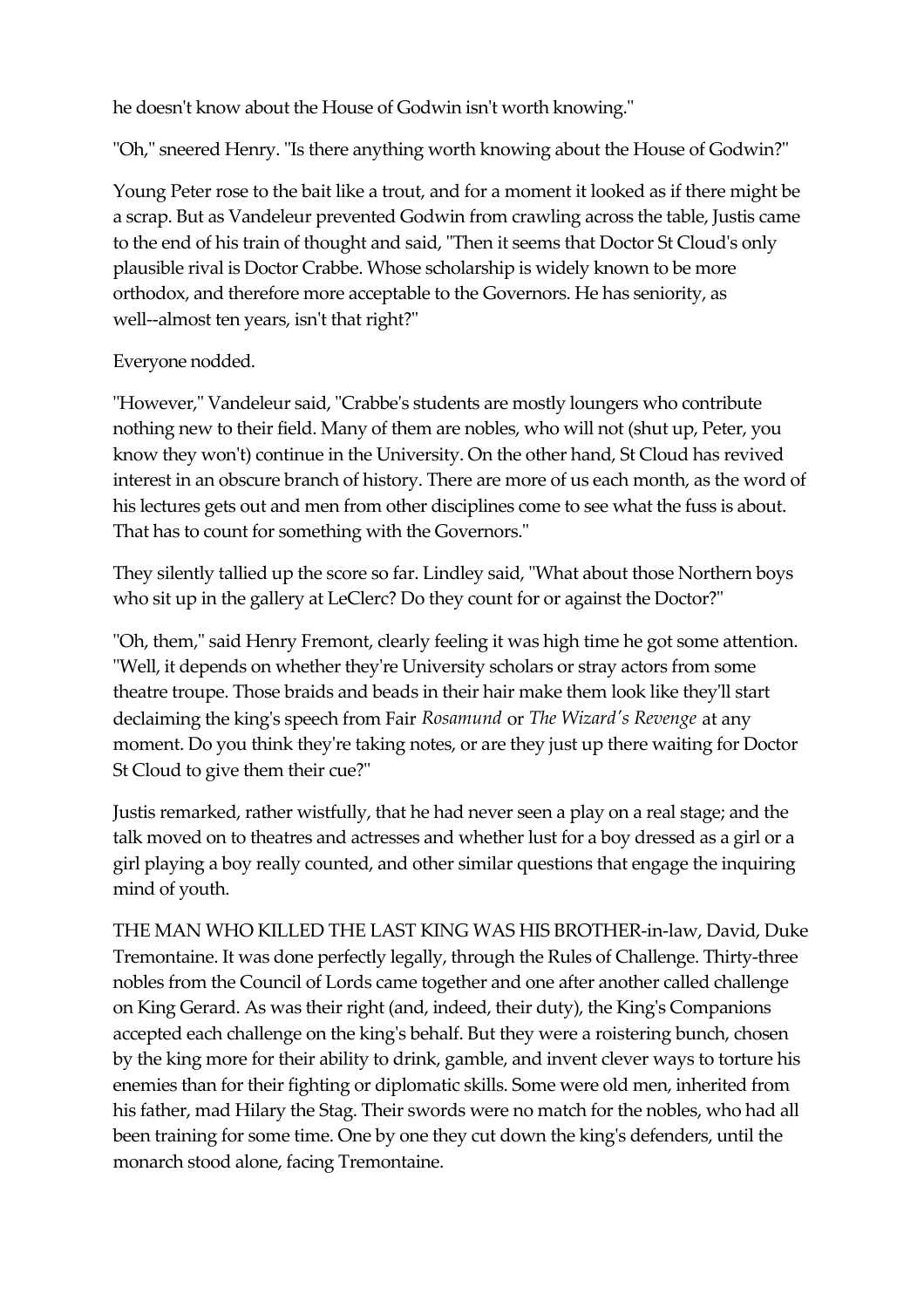The wizards might have tried to put a stop to this, but they were nowhere to be seen. As soon as the king was dead, they were condemned as well, rounded up and burned along with their books. Their pupils were disbanded, killed, or sent into exile.

What the dead king's sister, the Duke Tremontaine's wife, thought about it all is not recorded. Her husband was the hero of his country, and surely that pleased her.

HOW DID THE DUKE KEEP THE WIZARDS OUT OF THE way?" Peter Godwin brought up the question with his friends at the Blackbird's Nest after the morning's lecture. It was not a question he would have thought of asking a year ago: everyone knew that Tremontaine had invited all the wizards to a great banquet and locked them in. But according to what they'd been studying with St Cloud lately, the wizards were notorious for knowing everyone's business before they did--"hearing thoughts on the wind," Delgardie poetically put it, which everyone took to mean the wizards had a fabulous network of spies. But did they? If so, who were they? How were they paid? And how had they failed so spectacularly in the end, when it really mattered?

"He was rich," said Henry Fremont in disgust. "Trevor says he bound them in chains of silver and gold--that means money, obviously. The duke bribed people to keep them out of the way, or give them false information or something."

"Maybe the Council made promises with them to share power, which they never had any intention of keeping."

"Or Tremontaine did it himself, and turned coat at the last minute."

"Oh, it's hopeless!" Vandeleur groaned. "We're just inventing stories, like village wives. How are we ever going to know anything?"

"Dig, dig, dig," said Theron Campion cheerfully. "And keep on digging." He'd just come in out of the cold, and his face was flushed and cheerful. "Hello, Vandeleur, sorry you're suffering-- you should have stuck to Geography, with me. At least there are maps to consult."

Benedict grinned. "Hello, Campion. I hear you're in Rhetoric now, so don't tell me about maps." He indicated the table. "Do you know these gentlemen?"

Theron nodded politely. "Godwin, Lindley... I'm sure I'd enjoy knowing all of you, but I was just wondering whether anyone had seen Doctor St Cloud?"

"He's never in here anymore," Godwin piped up. "Don't tell me you're thinking of switching to History now!"

"No, I'm enjoying Rhetoric, thanks. Poetry, parts of speech, no dates and no dust."

"Campion is History," said Henry Fremont snarkily. He knew perfectly well they'd met at least twice, and that Theron did not remember him. "He's a direct descendant of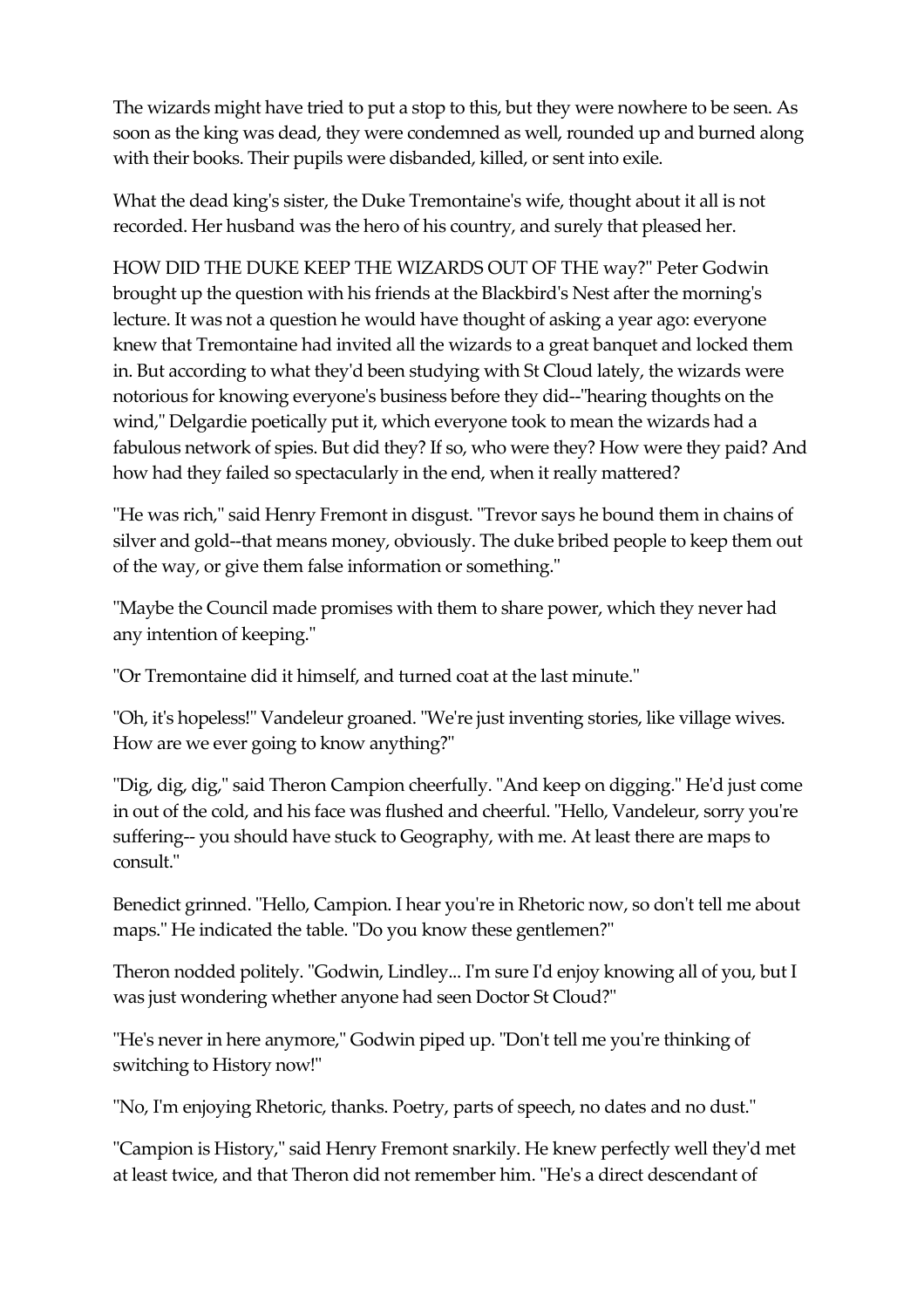David, Duke Tremontaine. So tell us, Campion, what's the family secret? You're all so wildly successful. Is it brains? Beauty? Connections? How does a man become a hero to his country by knocking off a close relation?"

Basil would have recognized the way Theron's face went perfectly still when he was asked about his family. In response, Theron simply quoted Redding: "'Inquire of the Dead, O inquire of them; but as they died, their answer will be blood, and blood, and blood again.' "

"Is that conduplicatio?" Vandeleur tried to lighten the mood.

Theron relaxed a little. "Diacope, actually: repetition to express deep feeling. But close, Vandeleur; very close."

A sallow young man at the other end of the table snorted: "Blood is right, Tremontaine. There's enough of it spilt, and enough on your hands. King Gerard trusted the duke. He'd given him his sister's hand in marriage. He loved him. And what did Tremontaine do? Killed him, that's what. Where I come from, we call that treachery."

A shocked silence ensued, broken by a few uncomfortable chuckles. Even Henry Fremont was speechless, staring with everyone else at the sallow young man. He returned their gaze truculently. Under his scholar's robe, he wore a threadbare doublet that looked old enough to have been his grandfather's. His dun-colored hair hung in a dozen tiny braids around his bony face.

Godwin said, "If that was a joke, Finn, it wasn't a funny one."

It was at that moment that Basil St Cloud entered the Blackbird's Nest.

"Doctor St Cloud!" Peter Godwin called out imperiously. "An interesting question has arisen." His voice broke halfway through the sentence, which, combined with his pomposity, was irresistibly funny to the men at the table. In the lull, St Cloud approached the group. When he saw Theron Campion there, he looked surprised. Campion nodded to him politely, and said, "We're just having a scholarly debate. I expect it will be over soon."

"Well then," St Cloud said formally, "pray do not let me interrupt." And he sat down to listen.

Henry Fremont took this as an opportunity to regain the upper hand and show off. "The question is this: was David, Duke Tremontaine, called the King Killer, a hero to the country and a liberator of his people, or was he a traitor to his king?"

"Rhetorically," Theron answered carefully, "he could be both, since they are two different things. Unless, that is, you consider king and country to be one and the same." The historians nodded. St Cloud had made the same point in a recent lecture. "If I read Hollis correctly, the wizards considered them so, and the kings did, too: for them, the king was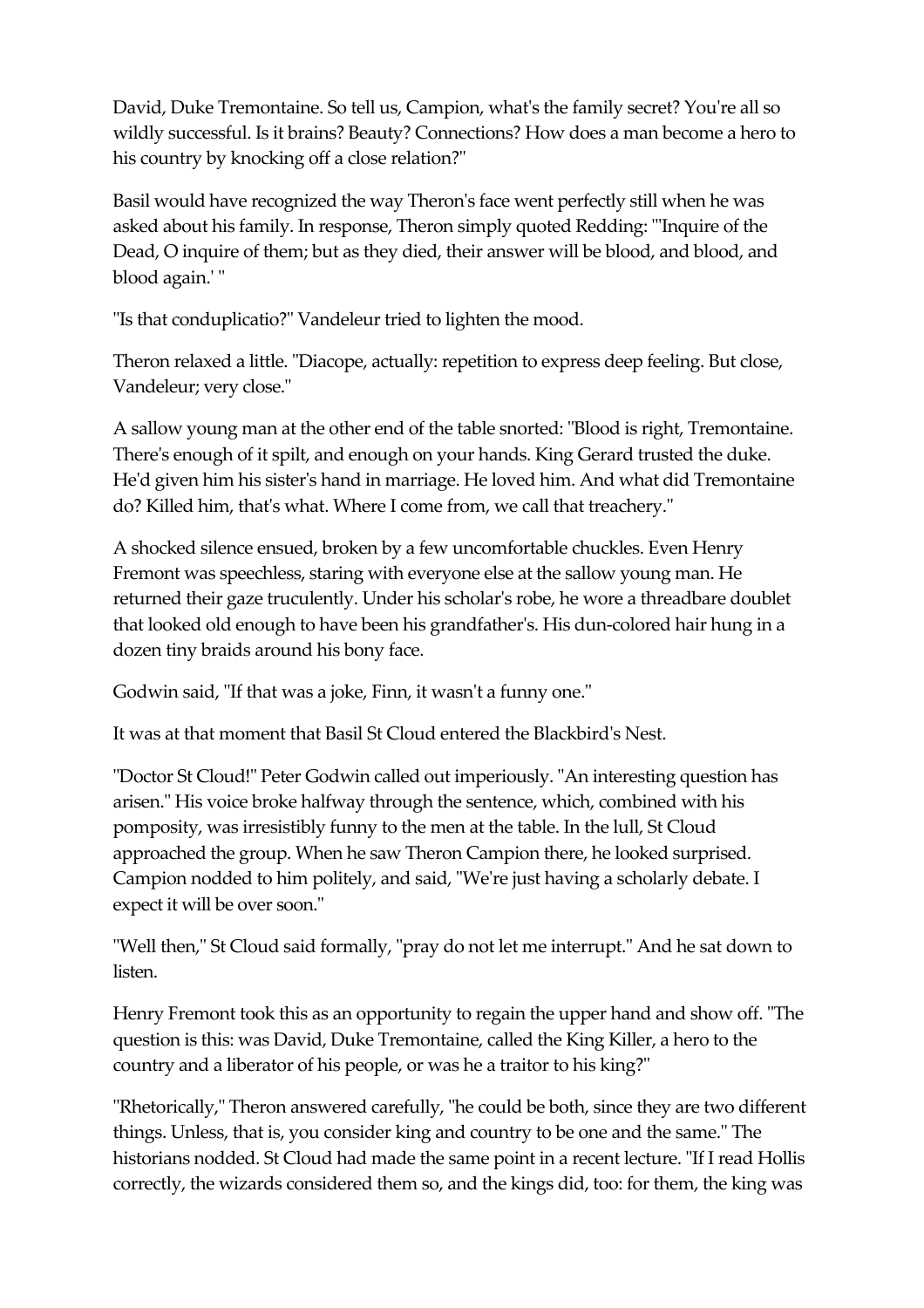the land, and the land was the king. But the nobles did not, and so it follows that the duke could at once be savior to the one and traitor to the other, without a speck of a stain on his noble character."

The Northern boy, Finn, burst in impatiently, "Very pretty, Master Rhetorician." Basil remembered Finn; he'd started coming to lectures three weeks into the term, and paid his student's fee in tarnished old silver coins. "But what would you call a man who murdered his own kin?"

"Well, it depends on why he did it," Theron said coolly. "If his relatives were irritating bores, I'd call him perfectly justified."

People laughed. But Alaric Finn was not to be put off. His sallow, bony face with its small narrowed eyes was like an old boot next to Theron Campion's animal beauty; yet he radiated a fierce passion that compelled attention. "I see," he said. "So much for scholarship, eh, my lord?"

The debate was drawing people across the tavern, including a few other boys who, like Finn, were decorated with those outlandish braids. Basil thought they looked self-consciously antique, like the old tapestries of King Alcuin's Companions.

"It's only what I'd expect," Finn added, "from a man claiming such kin."

One quick retort, and Theron would have the rest of them back on his side. But Finn's words made him catch his breath in anger, and he missed his moment. The other students pulled away, leaving Theron at bay in the middle of an angry pack.

Theron felt it. He slung off his black scholar's robe with showy gallantry. "Hold this for me, Godwin, will you?" Rolling up the white linen of his shirt sleeves, he addressed Finn: "So. You don't like my answers, and you don't like my ancestors. To whom do I have the pleasure of defending their honor?"

The Northern boy shook back his braids. "My name is Alaric Finn. My father is Master Finn of Finnhaven. And I don't take gaff from a Southron whelp who claims kin to the False Duke who did old Gerard down."

Drawn by the smell of a fight, more men were drifting in. A clutch of young nobles, some in scholars' gowns, came up behind Theron. "Calling good old David false, is he? At him, Campion!" It was Lord Sebastian Hemmynge, a student of Geography by day, a haunter of ballrooms by night.

Young Lord Peter Godwin, who'd been drinking more than was good for him in the company of his elders, remembered an old grievance: "Watch it, Hemmynge! Your family got rich enough off Godwin lands after the Fall--"

"A loyalist?" sneered Lord Sebastian. "Isn't it a bit late for that, Godwin?"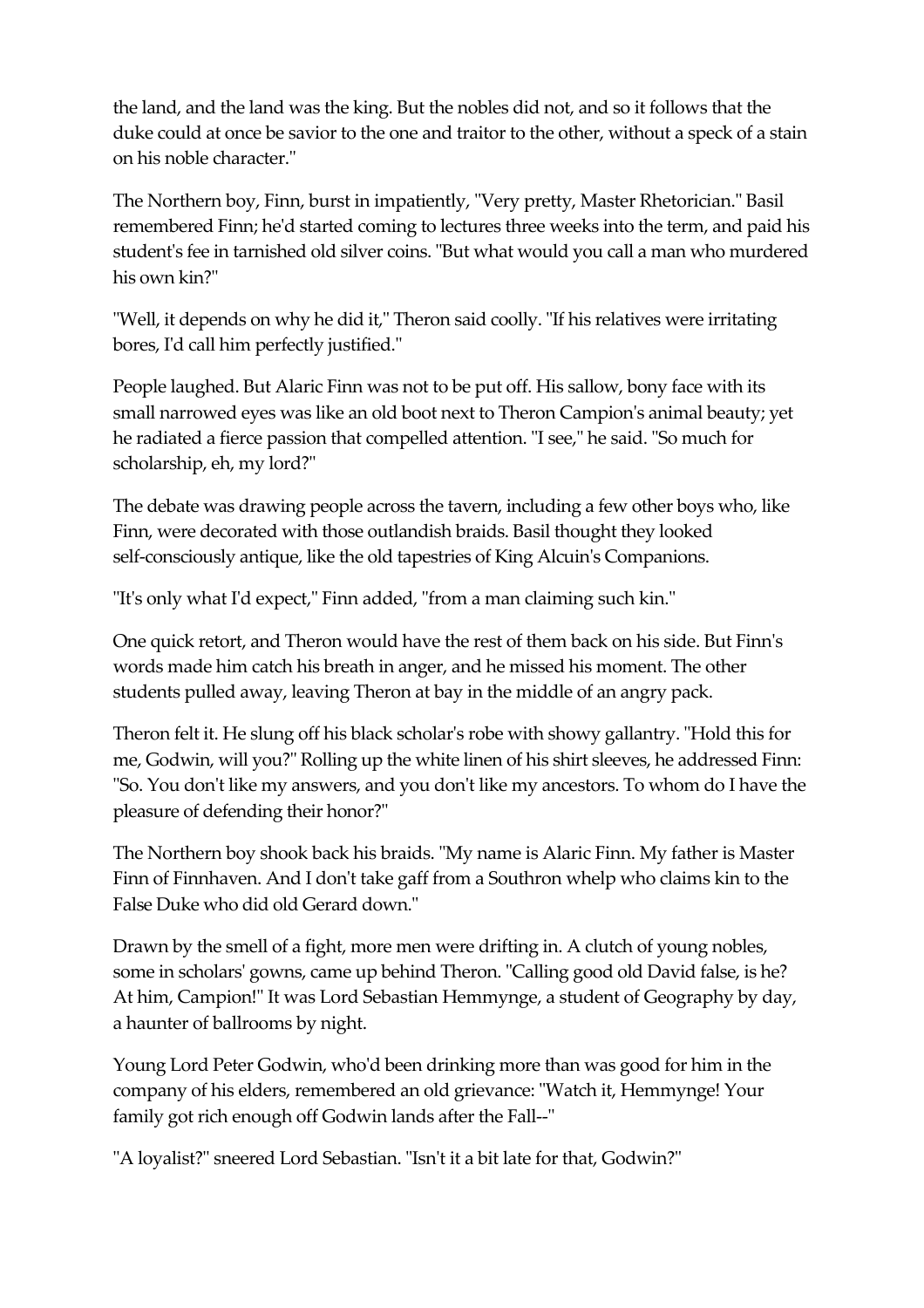Henry Fremont had wisely retreated to the edge of the circle. "Who says history is dead?" he remarked to Anthony Lindley. But Lindley had turned his dense blue eyes on Doctor St Cloud, who was watching the scene with silent abstraction, as though it were all happening off in a foreign country.

The tavernkeeper made his way through the crowd, his knuckles bristling with empty tankards. "Gentlemen, scholars, if you please--" He saw who else was there-- "and my lords. None of that in here, *if* you please. Outside, the lot of you. Yes, you! And you, too... No, no, Doctor St Cloud, you stay put, sir-- young men will have their studies, every way they can..."

The young men struggled out of doors, cursing and shoving at each other, retreading grievances two hundred years old and more. They formed a circle around Theron Campion and Alaric Finn, while Benedict Vandeleur tried to interpose himself between them.

"Come off it, men!" he reasoned. "Debate if you want to, but don't drag it down to the level of ruffians!"

A noble seized his elbow. "Who are you calling a ruffian?"

Theron, who had learned to fight on the streets of Riverside with boys much tougher than these, threw a punch at Finn's pointed nose, producing a dramatic jet of blood. Finn howled and swung at Theron; but before it could escalate to a free-for-all, Benedict Vandeleur took a happy inspiration from the rules of swordfighting, and shouted "Blood!" at the top of his lungs. "First blood!"

Everyone fell back a step as ancient order moved into place. Although dueling with swords was not a privilege of scholars, they knew what the rules of challenge were.

Vandeleur grabbed the arm of the foremost Northerner, a tall blond youth named Greenleaf, and announced, "We witness first blood to Theron Campion. Campion, are you satisfied?"

Theron looked at Finn, who was trying and failing to stop the bleeding with the back of his hand. One of Basil's students, the delicate redhead Lindley, was kneeling beside him with a handkerchief. "More than satisfied," Theron answered.

"Alaric Finn," Greenleaf asked in turn. "Is the quarrel resolved?"

Finn looked up, his bony face half-masked in blood, pure rage glittering in his deep-set eyes. Vandeleur felt Greenleaf tense, ready to intervene if Finn urged the quarrel on.

But Alaric Finn believed deeply in ritual. "Resolved," he snuffled.

"Resolved," echoed Vandeleur and Greenleaf.

The tension went out of the crowd as if a string had been cut.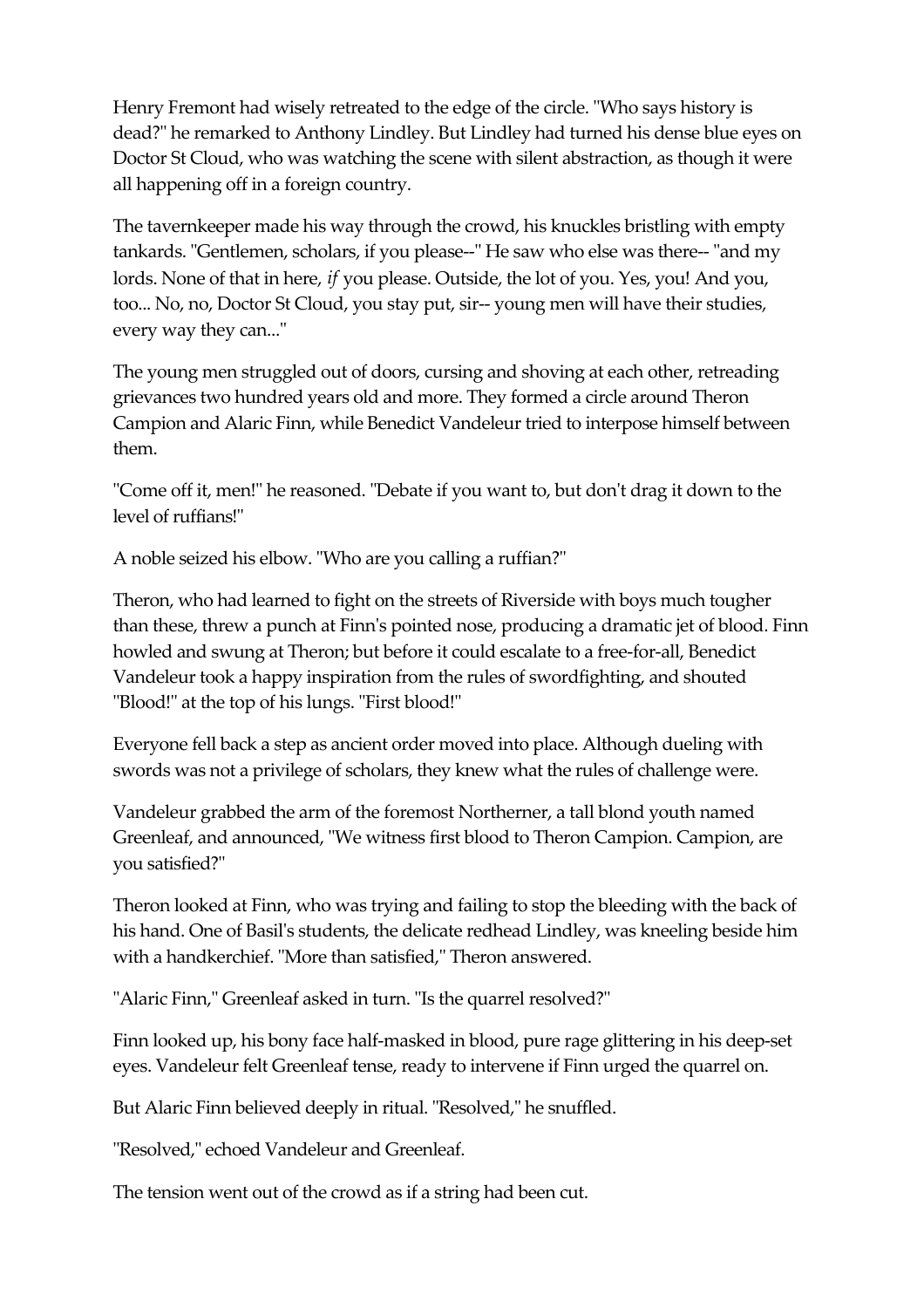The Northerners bore Finn off with Anthony Lindley's handkerchief pressed to his nose. Shaking his head in disgust, Benedict Vandeleur drifted back into the tavern. Henry Fremont caught up with him. "Quick thinking," he said. "You probably want a beer." Which was as close to a compliment as he was likely to come.

Lord Sebastian and his mates had their arms around Theron: "Good on you, Campion--can't let that dirt-boy speak ill of our folk. We're with you--horsewhip the Northern bastard if he shows his face again in the Nest."

"It's nothing," said Theron. His temper had cooled to the point where he couldn't imagine what had gotten into him. He wondered whether Basil, whom he'd been hoping to impress, thought him a quarrelsome fool instead. "He'd probably had too much to drink."

"That's no excuse," said Hemmynge. "Why be a student if you don't know how to drink?"

"It's what I came to learn!" added a young scion of the Perrys.

"I'm sure it is," Theron muttered.

"So we'll see you tonight, will we?"

Over their heads, Theron could see the tavern door, and Basil coming out of it, studiously avoiding them all. "Tonight? Where?"

"The Harvest Feast at the Perrys', you rogue!"

"Oh, of course," he said; "wouldn't miss it!" Just that morning, he'd been telling Lady Sophia that he'd rather be hung by his heels down a well than have to face another annual rite of privileged debauch. But he'd known even then he'd have to go. He grinned bleakly as his peers slapped him on the back, then he hurried off to make a roundabout way to Minchin Street, where he prayed that Basil would be waiting.

BASIL WAS WAITING, AND HE DID NOT SEEM TO THINK Theron a quarrelsome fool. He held him tightly, and loosed his hair from its clasp, and tangled his fingers deep in its folds.

"You are remarkable," the historian said. "Did you know that the oldest kings, the Northern kings, were war leaders?"

"Did you know," Theron mocked, "that the tip of your ear is beginning to resemble a delicious ruby? Those damnable Northerners, there's more of them every year."

Basil held him back at arm's length. "Don't speak that way, Theron. The land is united. It was united almost five hundred years ago, and many good men, and a great queen, as well, worked hard to create a union indissoluble. The kings fell, but the Union did not. Do not you make that division now. If Finn offended you, I'll speak with him."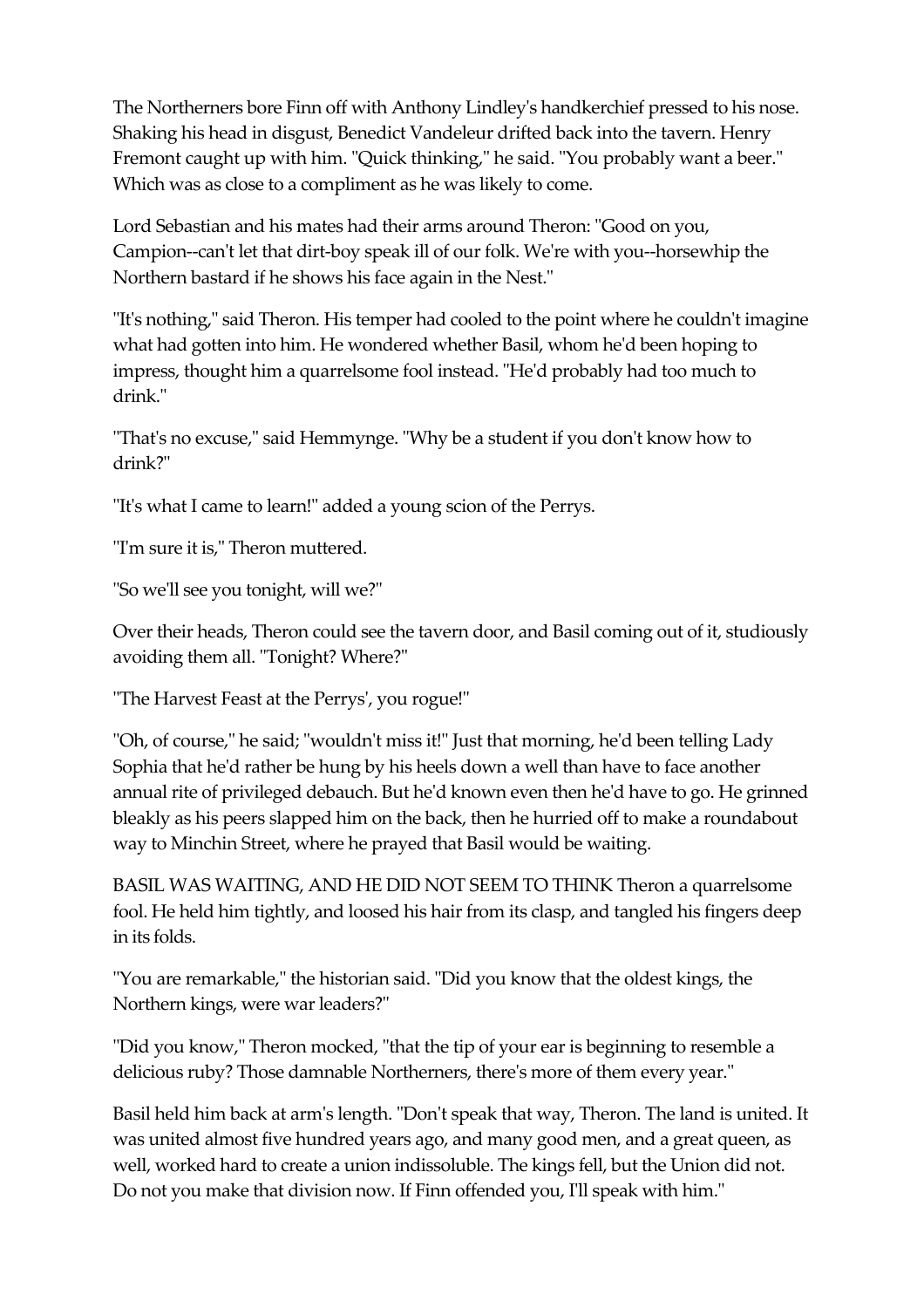"Heavens, no! I'll fight my own battles, thank you. Finn--is that his name?--is new here. I'm not. I've been coming to University since I was old enough to hold Sophia's hand and cross the street. I've heard just about everything that anyone can say about the Mad Duke or any other Tremontaine, not to mention women in the lecture hall, women in the surgery, and the getting of foreign whelps. I know how to fight. Now Finn knows that."

Basil said, "Yes. I understand. But perhaps it would be best if we two should meet here. And not at the Nest."

"Yes," Theron breathed in his ear. "1 agree. It nearly undid me to see you standing there surrounded by your worshipers."

Basil grinned. "Why don't you come to my lectures, then? Come early enough, and you can watch me from the front row--"

"Right!" Theron launched himself forward enthusiastically. "And we can enact for your students some Living History--pantomimes, like a village ball: King Sebastian and the Wizard Guidry! The Seduction of Mezentian! King Anselm the Wise in the bushes with his favorite groom--ouch!"

"Oh, my lord," said Basil, rising above him. "These are not games for anyone but us. Understand that."

"I do," Theron gasped, knowing the play required an answer. "I was joking."

"Joke with the others," his lover said, "but not with me."

He took Theron with brutal efficiency, and then strung out the boy's pleasure till his lover mewed with frustrated desire. Theron's skin was as rich and dense as the covers of the book, the secret book, the book that he possessed as surely as he possessed this son of the ancient kings. There was nothing he could not do, owning them both. Behind the magister's eyes, wild boys twined ivy in their long, long hair, and words in a lost language danced on the edge of sense.

When they were both done, Basil wasted no time. "Off you get." He swatted Theron's rump. "I've a lecture to prepare for tomorrow, and the Governors' Harvest Supper is tonight."

Theron groaned. "I, too, have obligations."

"I weep for you." Basil was already up and dressing. He felt invigorated, ready to write his whole book in one night.

Theron reached out his naked arms. "Let me stay here. I'll be very quiet."

Basil chuckled. "I know you." He felt the power of sex tingle throughout his whole body. He loved the fastidiousness of his dry clothing against his still-damp skin, while he gazed on his naked, impossibly beautiful lover, stretched out yearning for him on the bed.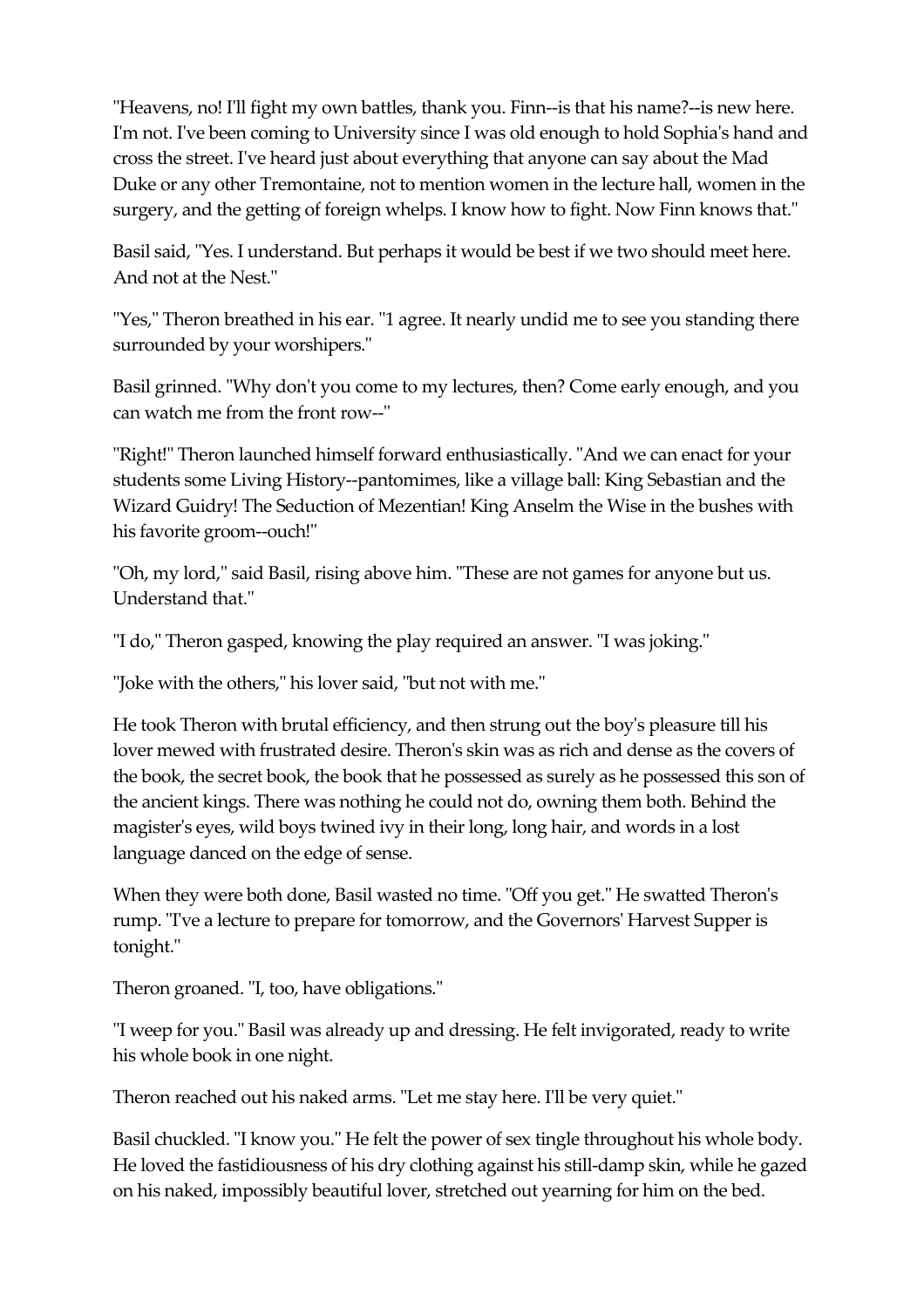"Come back," Basil said a little huskily, "tomorrow, after my class. I'll have plenty of time for you then."

AFTER THE FIGHT, THE NORTHERNERS BORE FlNN OFF to The Green Man. Situated in the cellar of a lecture hall, the tavern was small, damp, and even darker than the Blackbird's Nest. But its cider was decent, its owner was Northern-born, and a man could air his opinions there without worrying about some Southron noble taking offense at hearing the truth.

Greenleaf dropped onto a wooden settle by the fire. "Bring us cider, Wat, and a key to put down young Finn's back. Harvest's not the time for blood."

His friends heard this pronouncement with solemn deference. Roland Greenleaf was First Companion, Master of the Hunt and Keeper of the Mysteries in the Southlands. He knew things about the rituals of the seasons that none of the rest of them knew, except maybe Smith, who was Second Companion. Greenleaf was the son of an ancient family descended from the seed of kings, as all the oldest Northern families were, and as proud of his lineage as any duke. The white bars on his gown-sleeves proclaimed him a Fellow of the College of Law.

"That's the last time I ever set foot in the Blackbird's Nest," Smith said. "Historians! Fancy themselves, don't they, pissing on the kings and the wizards. They'd give a lot to know what we know, eh, boys?"

"They would," Finn snuffled through the clotted mess of Lindley's handkerchief. "Don't be so hard on them, Smith; you should come hear St Cloud lecture one of these days. He gets awfully close sometimes."

"That's as may be," Greenleaf said solemnly. "He's welcome to all that any man knows, North or South. But hearken, Finn: you know as well as I do that the Inner Mysteries are for none but our brotherhood. If ever I discover that you've breathed a word of them outside, whether it be in season or out of season, the Land will drink of your blood."

Wat brought a pitcher of cider and a large iron key, which Greenleaf picked up and dropped without ceremony down the neck of Finn's shirt. Finn gasped and twitched. Miraculously, the flow of blood stopped.

"Cheer up," said Smith. "It's Harvest Night, and a full moon at dusk. Time to encourage the rabbits and deer, eh? Is your Horn ready? I know mine is!" He was a large, bluff youth, thick as a northland oak, and even coarser grained.

Finn managed a smile. "Had I the power of the Horn in me, I'd have beaten that Campion."

"Don't be a fool," Greenleaf said wearily. "For all his titles and his land, Campion was raised in Riverside. He could have killed you. You serve Northern honor better by keeping your tongue between your teeth just now. We all do."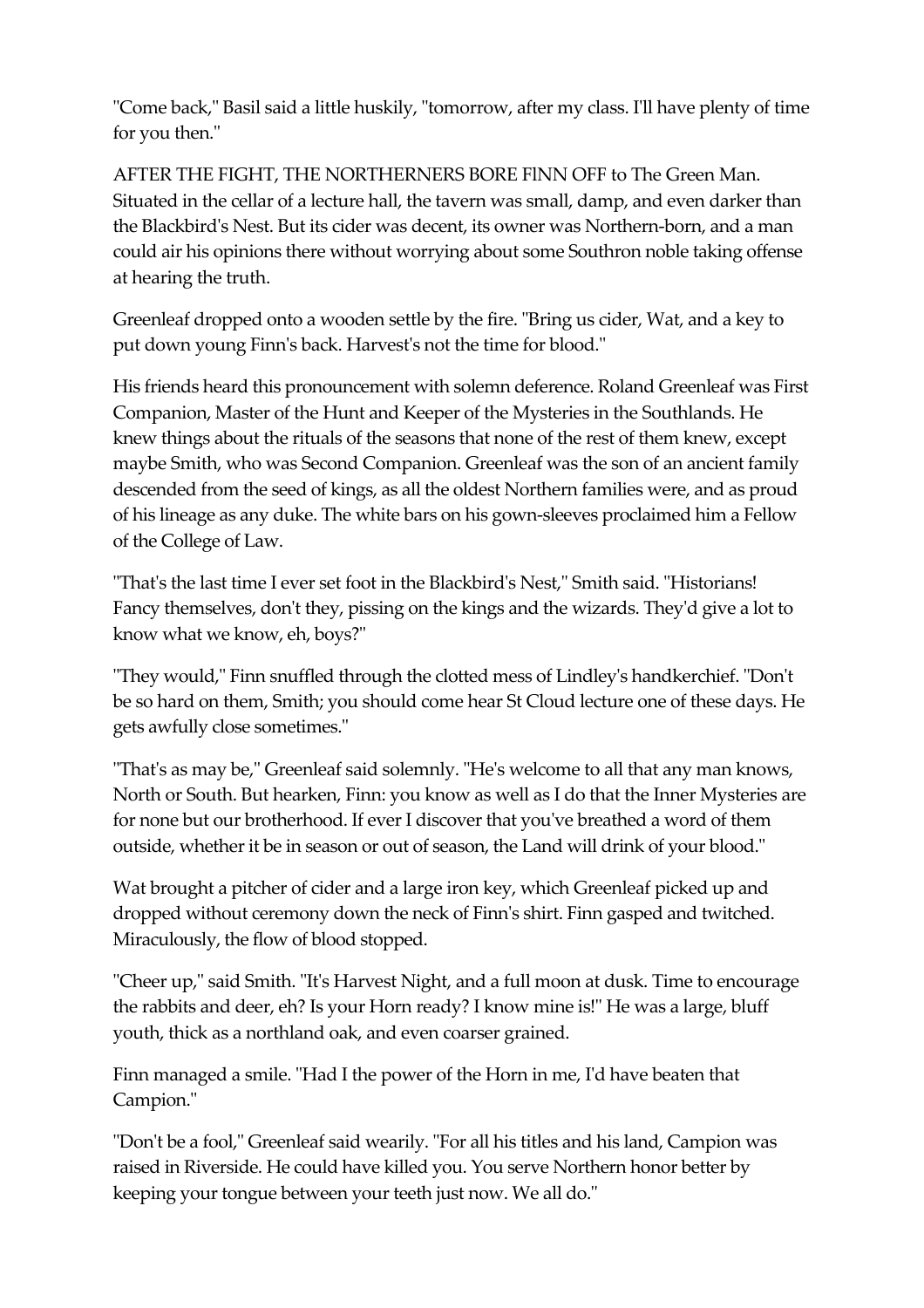The Companions nodded. Ever since that lunatic Blood-wood had come down from Harden and set the city by the ears with his public demand for the restoration of the monarchy, they'd been treading carefully. You saw things differently, living down South. The kings were gone, and the wizards with them. What they'd left behind was mighty, though, mightier than these soft Southerners understood, or needed to. Tonight, the Companions would call up the shadows of the ones who had gone before. Crowned with horn, they would dance them into being, and take their pleasure with one another, as the Companions had done from time immemorial.

HERON CONSIDERED THE EVENING BEFORE HIM with an eye to whether he should start drinking now or when he got there. The Perry Harvest Feast wasn't the only one in town, but it was the biggest and best and most prestigious, so of course Theron had been invited. He was, after all, heir presumptive to the Duchy of Tremontaine. His mother and the duchess had received invitations, too, but Sophia said that Harvest was one of the liveliest nights in Riverside and she needed to be on hand for the burn cases and the knife wounds. Katherine had taken a fancy to go down to her estates at Fernway and celebrate there in country style--or so she said. She had taken Diana and the new baby with her.

So Theron was left to face the Perry crowd alone. Lord Perry's was the largest and most traditional of the private Harvest feasts. There would be a bonfire, and dolls made of straw from the harvest's end, shuttled down from the Perry country estates, to be thrown into it. It all seemed ridiculous, to keep such country customs in the city, but since the autumn Season had begun, no noble family with any pretension to style would be caught dead in the country, so they observed the practice here in town. The Perrys had a very large courtyard where a fire could safely be lit without danger to the shrubbery.

And because the Perrys were an old Northern family, there would be the Stag Dance, usually performed by homesick farm boys who'd come to find work in the city, re-creating the customs of home: holding up branches of horn as they leapt in rhythm to the eerie notes of a pipe and tabor, clashing the stags' horns together and leaping apart.

After the mock fight of the Stag Dance came a real fight, performed by professionals with sharpened steel. The Perrys always hired the best-known swordsmen for their feast, and guests who usually saved their money for the card tables had been known to lose it all in one bet on the outcome of the Harvest duel.

Interspersed with all this, there would be dancing, and enough food to feed a village for a week, and red wine sweetened with honey and cloves, which made it go down so smooth that even generally abstemious people inevitably drank too much.

And of course, it being the opening weeks of the Season, there would be bevies of fresh young ladies being presented to adult society as potential mates for its sons and heirs.

Theron decided that the earlier he arrived, the earlier he could leave. That way, he'd get the food and the bonfire, and miss the dancing and the debauchery. He had nothing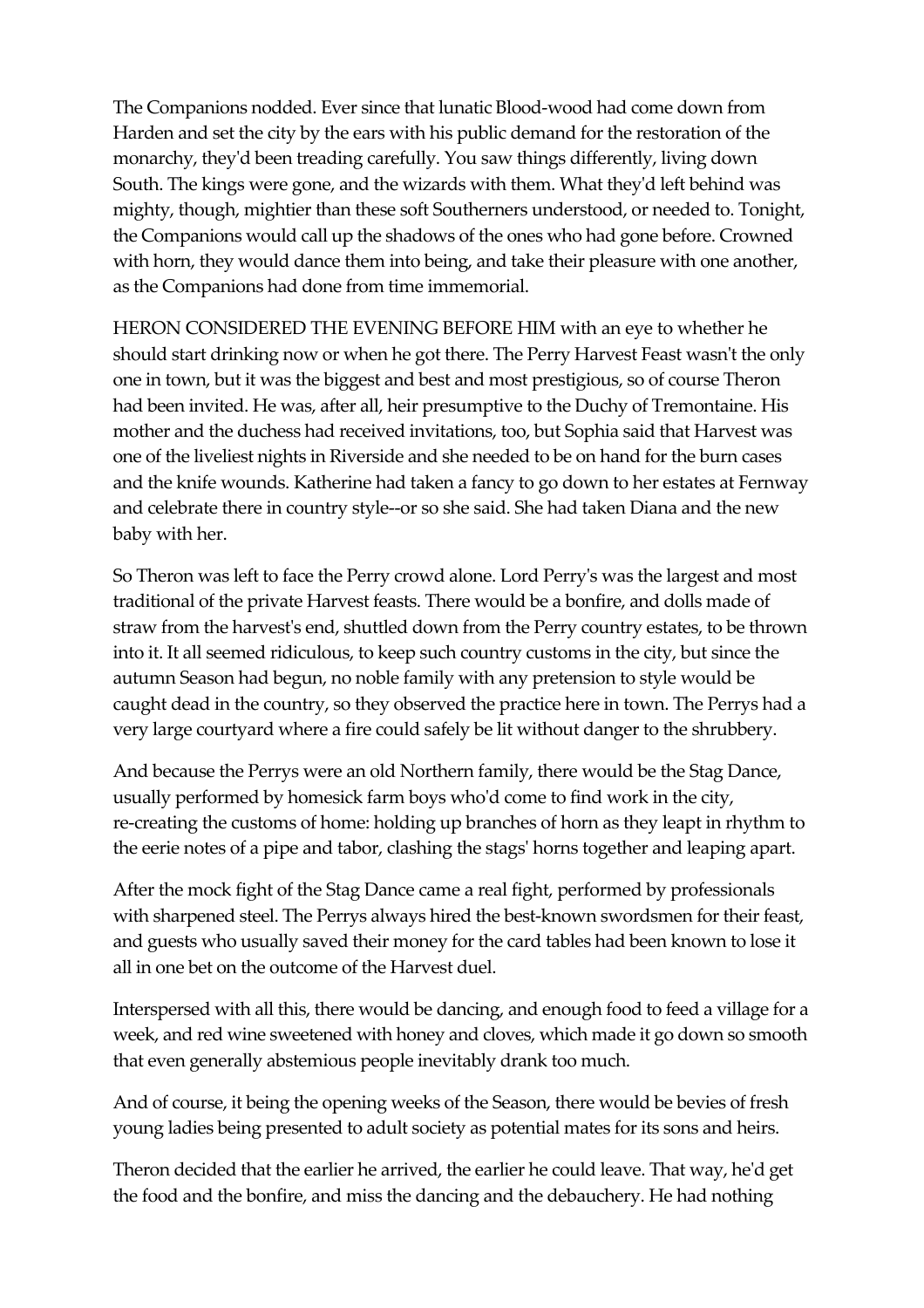against debauchery in the abstract, but he was particular about the details. In addition to its other splendors, the Perry Harvest Feast was an evening renowned for the pleasures it afforded unmarried young men. Once they had done their polite duty by the daughters of their mothers' friends, dancing country dances and fetching them honeyed wine, they moved on to stronger stuff. Their blood heated by drink and flame and the spectacle of men fighting with ritual horns and actual steel, their subsequent pursuits were heated as well.

Mothers knew that the Perry feast was the one to be seen at, but they also knew to hustle their daughters home after the swordfight. A girl who stayed too long at the Perrys' on Harvest Night got a reputation for being fast.

Theron hastened home to Riverside before sunset, had Terence shave him, and put on a nice clean shirt and a very good suit of dark green wool shot with silk, which, Terence pointed out, hadn't seen action since the Lassiter girl's Birthday Ball. That must be why he hadn't been wearing it, Theron reflected; it was a very nice suit, but it had been a very trying ball. He had been besieged by marriageable daughters whose mothers had told them that the Tremontaine heir liked poetry. He'd escaped to the card room, where he ended up losing a great deal of money because he did not play cards very well. He always drank too much at these affairs, and he tended to lose the ability to add and subtract when he'd been drinking.

And so he set out, wearing a fur-collared coat, heavy boots, gloves, and a broad-brimmed hat in case of rain. The sun was setting out over the river in a glorious scarlet display and the evening breeze was sharp and chill. At a brazier by the bridge, he fired up the torch he'd brought from home, and lit himself up the well-known streets.

An hour later he arrived at the Perrys with the rest of the early guests. He was divested of his outer things and escorted to a dressing room where he could change into indoor shoes and have a man brush out his hair. Terence had fastened it with a gold ribbon. Terence knew about these things.

He shared the dressing room with one of his cousins, Charlie Talbert. They had gone to children's parties together at Tremontaine House, because the duchess believed in doing right by her brothers' families and making sure for Sophia's sake that Theron was always included in normal activities despite their unorthodox life. Theron and Charlie had little in common; but both had been well brought up, and Charlie knew that Theron was likely to be the head of the family some day. So he greeted him affably, "Theron! Good to see you! Happy Harvest and all that. Don't worry about being bored--thing is, there's to be *a* real fight, a decent fight, out in the garden after the Stag Dance. Rupert and Filisand are finally going at it."

"What's the quarrel?" Theron asked.

It was Charlie's turn to be caught short: clearly it was unthinkable to him that anyone in their circle should be without this piece of intelligence. But he was polite enough not to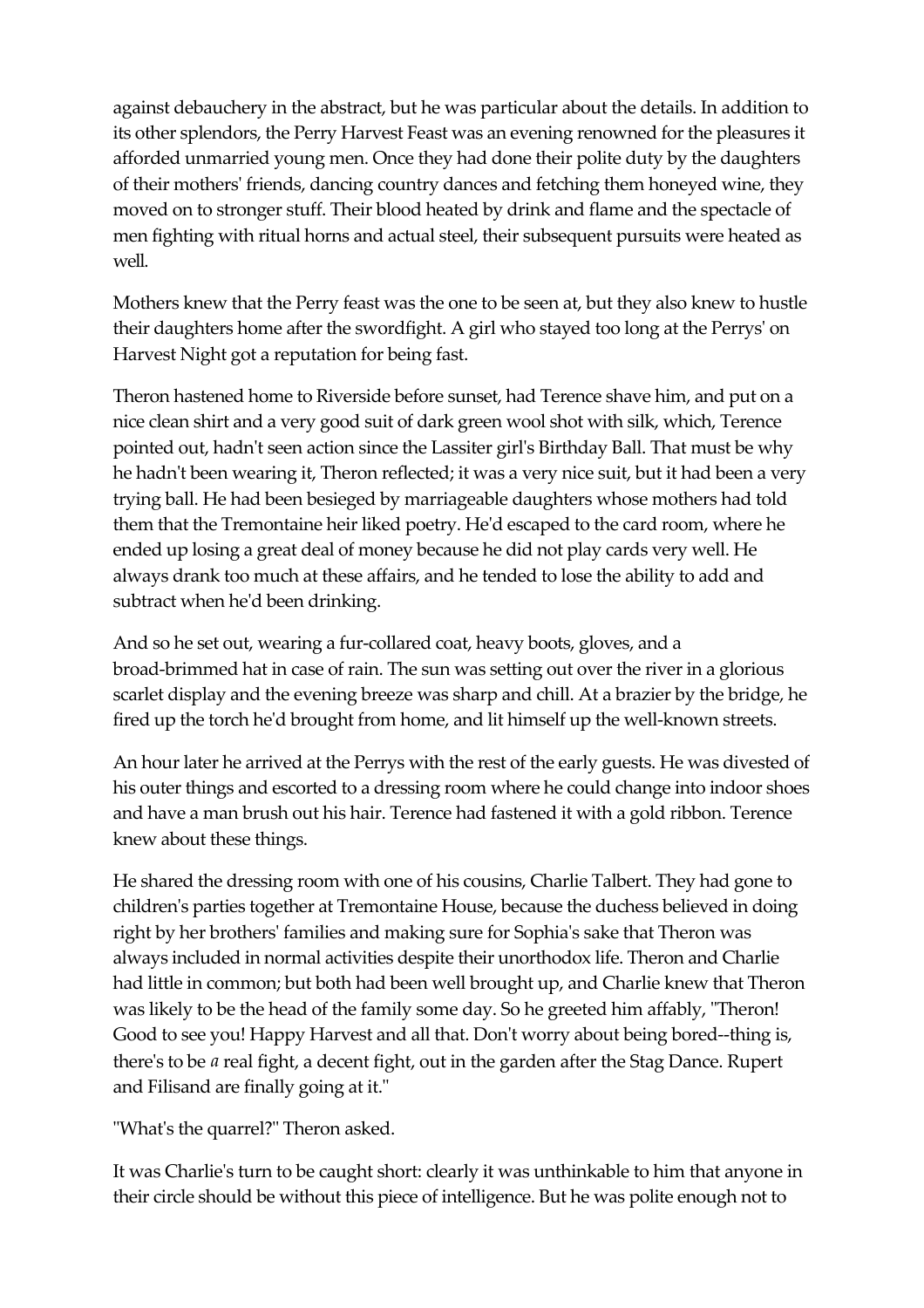say so. "It's like this," he explained. "Rupert kicked Filisand's horse before the first go at Penning--or at least, that's what Rowland says--if you can believe him. I mean, everyone knows Rupe's sister gave him the one-up at Karleigh with a vengeance, so he had a bee in his roses, if you catch my drift. Not that it matters. The horse thing stands--it's a done thing, what with Penning clearly having gone to Rowland anyway. So what else could Filisand do? He sent challenge right after the White Rose Ball--you were there, weren't you? Well, the fight would have to wait 'til summer's end, when everybody's back, you know--and didn't that give Rupert time to sweat! See, the thing is, he has no idea who Fill's hired to fight! And none of Fili's friends are talking, either. Good man to trust with a secret. Not like some--anyway. Thing is, here's poor Rupers stuck with no idea what to spend on a sword: does he waste his allowance on the best man in town, just to blood some poor hack of Fili's? Or does he go for a hack himself--a stylish hack, mind you--nobody ever faulted Rupe for style--but a wedding-and-flowers sort of fellow--and risk seeing his nose cut off by a fancy blade of Fili's?"

The amazing thing, Theron thought, was that he understood almost everything his cousin was saying. Except about the horses, which didn't really matter. He just couldn't bring himself to take an interest in riding or racing. Swordsmanship he knew: the duchess had seen to it that he had several years of lessons, as she had herself--but unlike her, he hadn't kept it up. And he did not particularly enjoy watching other people's fights.

"Wonderful!" he said, bright as new silver. "I'll try and make it."

Charlie gave him the I *can't believe* I just *heard that* look that he knew so well.

Theron beamed even more brightly at him. "Where are the drinks?"

An hour later, his smile was beginning to slip. "I wish this were a masked ball," he told a nice girl whom he had offered to fetch flower water for.

She looked as if she were going to cry.

"Oh!" he said, realizing what he'd done in time, he hoped, to catch it. "Not because of you. Because of me. All this smiling. Don't you find it tiring? I do!"

"Aren't you having a good time?" she asked in a small voice.

"Oh, splendid," he was forced to say; "with you."

He fetched her drink and danced with her twice, and then it was time for the Harvest Fire and the Stag Dance. Baskets of little woven dolls passed amongst the guests. "Close your eyes!" his partner squeaked; "close your eyes and pick one!" Theron reached into the basket, and pulled out a figure with a crown. "Oh, look," she said; "you've drawn the King!"

He held it up to the light. "A Little King. I wonder which one he is ? A good one or a bad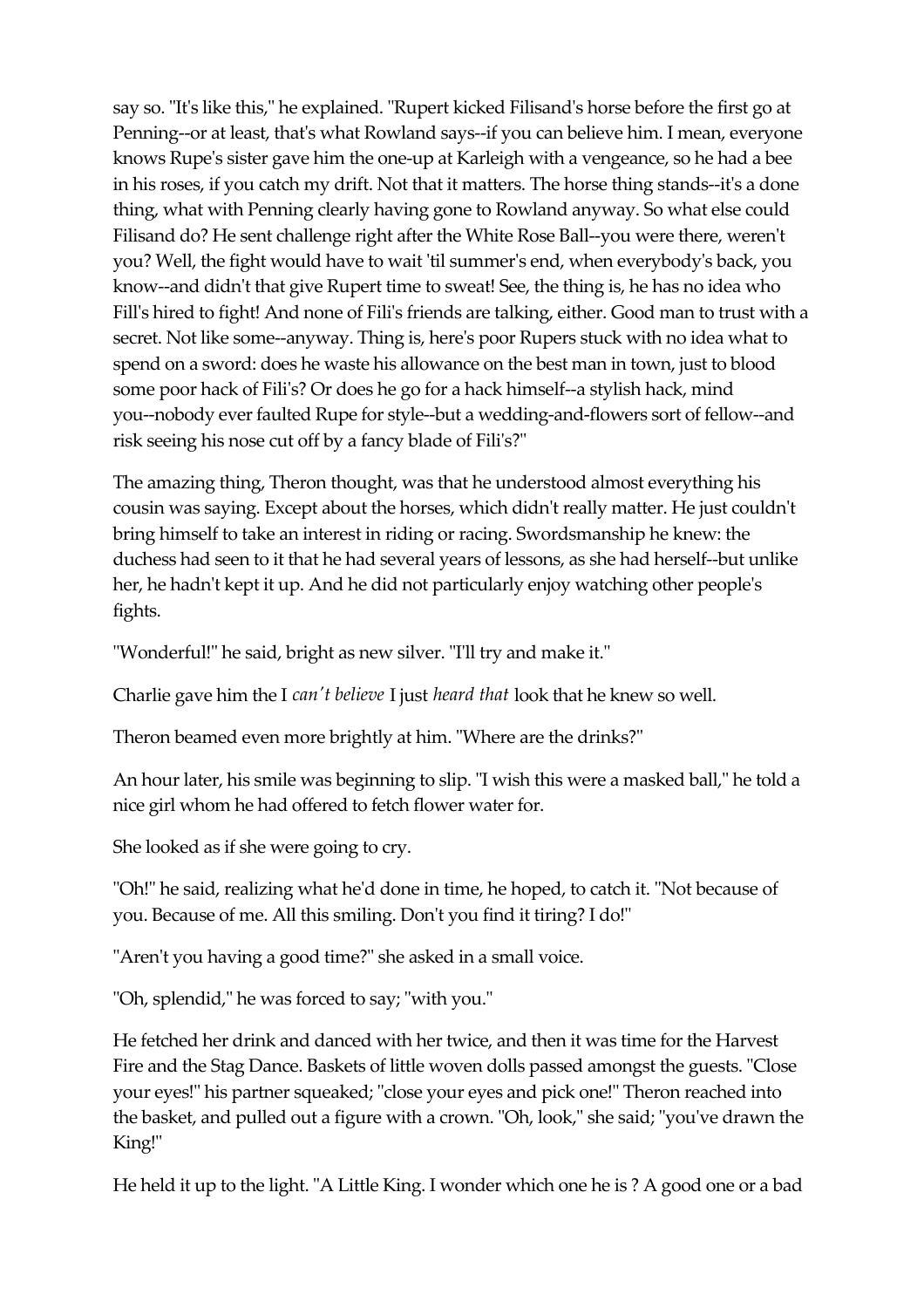one ?"

"Weren't they all bad?"

"No, lady; not all."

She looked at him as if he'd farted, and then waved to a friend: "Look, Amalie, Lord Theron's drawn the King!"

The other girl came up with her escort. "That's so lucky. All I've got is a Companion."

"Me, too. Too bad."

"In the ancient times, the King's Companions were all possible kings," Theron explained kindly, remembering something he'd read in Hollis. "It wasn't until the Trial that the king was chosen from amongst them. So maybe yours will yet be a king, Lady Amalie."

She was giving him that look now, but only for a moment-- then she changed it to an expression of wide-eyed interest. (He could imagine her practicing in front of a mirror until she got it right in time for her first ball.) "I never knew that. About Companions. Where could I learn more about it?"

"I read it in Hollis's history of the North. But there's a better book being worked on by a man I'm studying with, a Doctor of Ancient History at University."

The young lord escorting her broke in: "Ancient history-- ancient *heresy* if you ask me! Kings and wizards." He made a face. "Best forgotten."

"Ooh," squealed Lady Amalie, "history--all those dates. I never could keep them all straight. That's something you men are so much better at."

After this exchange, Theron had little stomach for the bonfire and less for the Rupert/Filisand swordfight. He gave his straw king to his partner to throw into the fire, earning a smile and a melting look he didn't in the least deserve, and bowed himself away. Feeling hunted, he slipped from the ballroom to the refreshment table, where he procured a glass of wine and a cheese tart, and went in search of an empty room.

He thought he'd found it in the library; but when he peeked around the door, he saw a girl sitting at the library table, her braids brushing the surface of a large book as she read. She looked up before he could retreat and said, "Oh. Hello. Did you want somewhere to hide, too? You can come in if you like; nobody ever comes here."

She was still a child, really, podgy and uncomfortable-looking in a little girl's stiff party dress with too many ruffles. Theron hesitated, then shut the door and sat down opposite her.

"What's that?" she asked, eyeing his provender with interest.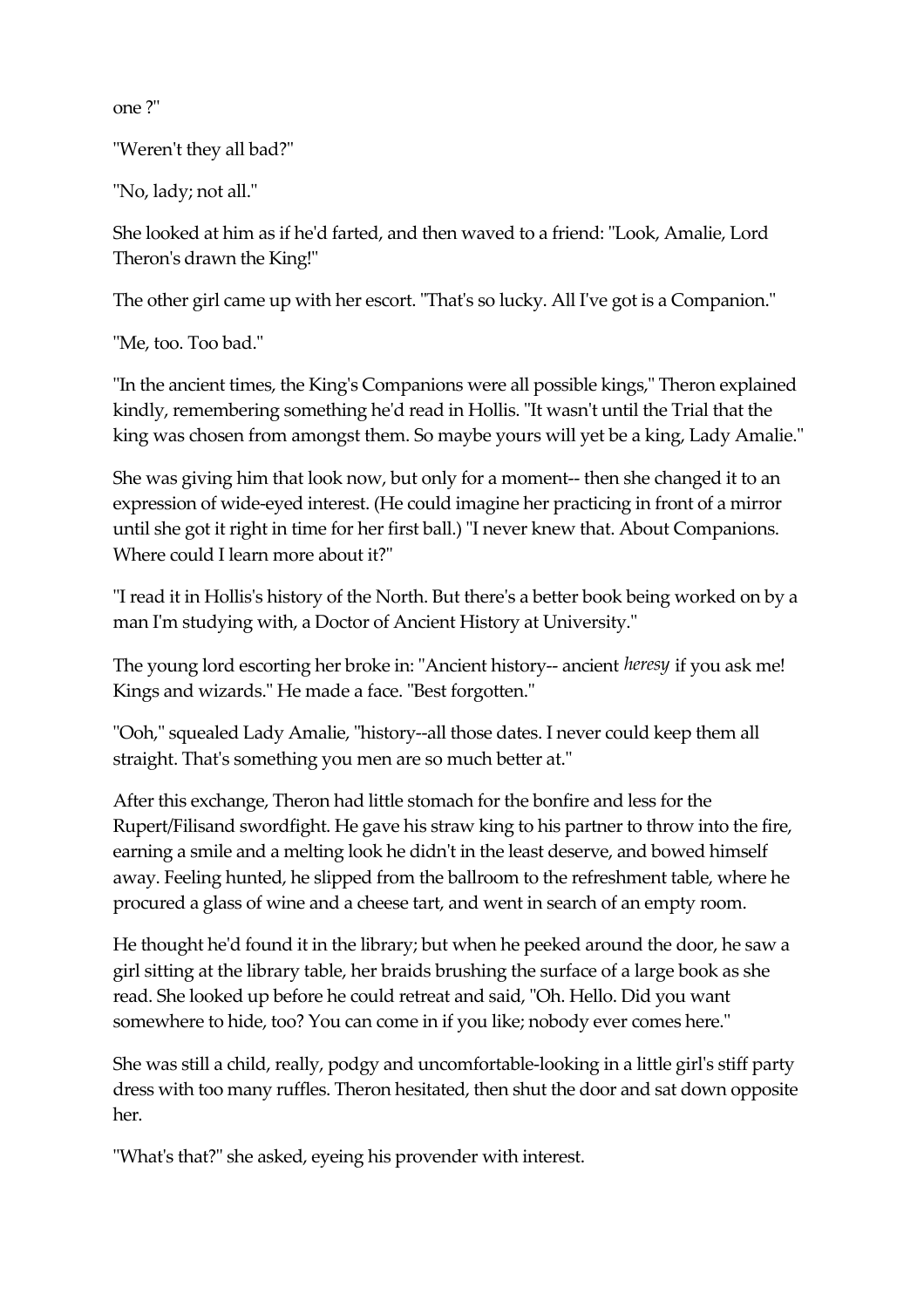Theron broke the tart in half and held it out invitingly. "It's cheese. Do you want some?"

She reached for it, retreated, blushed, shook her head unhappily. "Mama wouldn't like it," she said.

"Whyever not?" Theron asked, amused.

"It's not manners to take people's food," she informed him. "Besides, I'm too fat."

Theron laughed. "Half a cheese tart won't make any difference. And your mama need never know. Take it." They sat for a little in companionable silence, chewing, and then Theron said, "I didn't know the Perrys had a daughter your age."

"I am not a Perry," the girl said, rather indignantly. "But my mother is--on her mother's side. One of my sisters is actually *named* Perry. We're visiting. That's why I'm at the party. Really, I'm too young."

"What's your name?" Theron asked.

"Frannie--Francesca, really. What's yours?"

"Theron--Alexander, really. But it was my father's name, so I don't use it."

She thought this over. "May I have it, then?"

"What, Alexander?"

"Yes, I like it. I think it is an excellent name, and if you really don't want it, I'd like to have it."

"You'd look a bit funny as an Alexander."

Frannie blushed and fidgeted with her braid. "It's not for me. It's for a... friend. Well, not an actual person. Something I'm writing."

"So you're a writer," Theron said. She looked at him defiantly. He recognized that look--he wore it himself, still, when cornered into admitting he wrote poetry. The worst thing to do would be to smile; the second worst to tell her he was a writer, too. "Good," he said. "What are you writing about?"

The defiant look slipped through astonishment into eagerness. "An adventure," she confided. "There's going to be a swordsman in. I had planned to sneak out and watch, although Mama has expressly forbidden it. But now I think it is just as nice in here. Anyhow, my grandfather says that swordsmen aren't what they were. Did you ever see any of the good ones?"

Theron was about to object that he wasn't anywhere near as old as her grandfather, who might well have seen the likes of Harding, or even St Vier--but then he stopped. Richard St Vier had been his father's first and most famous lover. The house that Theron lived in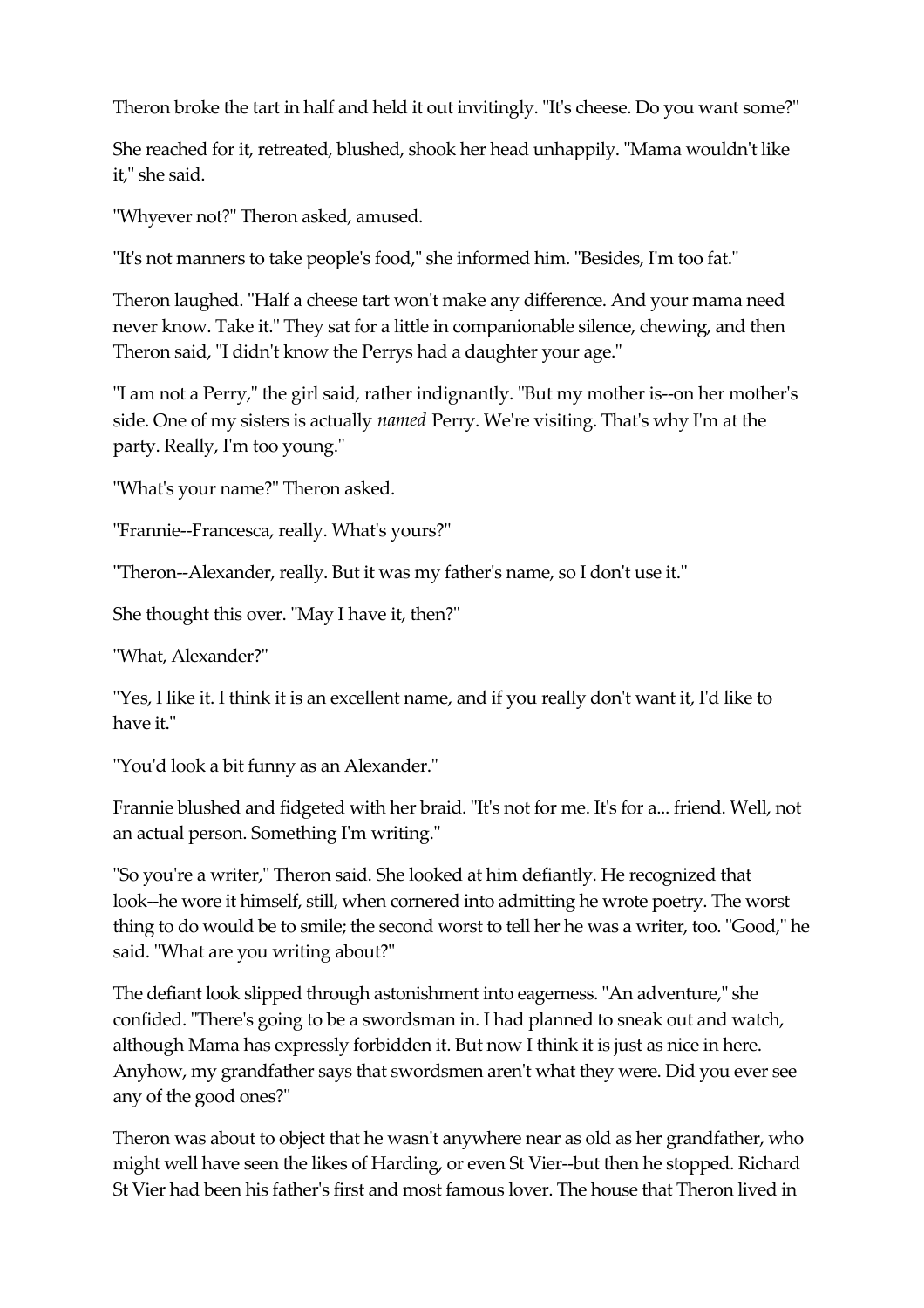had originally been his father's idea of a joke: an urban palace in Riverside, built outward from the crumbling old house he had inhabited with Richard.

Because of this, people sometimes expected Theron to be more than a little interested in swordsmen. Because of this, he had scrupulously avoided them. But, in fact, Theron had seen Richard St Vier.

"Yes," he told Francesca. "When I was a little boy. I used to wake up at night, when the moon was bright, because I could hear thudding on the wall. Like one very heavy drop of rain, paced and regular; it would keep up for a while, and then stop, and then start up again, sometimes fast, sometimes slow. One night, I got up to see where it was coming from. I followed the sound to a room down the hall. The windows were open. It was full of moonlight. And I saw a man practicing the sword against the wall, striking it over and over. That's what the thumping was. I didn't recognize him. My mother doesn't keep swordsmen--not active ones, anyway. I didn't say anything, and he didn't notice me; he just kept on practicing."

"It might have been a visitor."

"It might. We often have people staying with us. But here's the strange thing. When I went back to the room the next day, there were all sorts of chairs and tables and things that hadn't been there the night before--in fact, it was a room I knew perfectly well."

Frannie tightened her arms around herself. "Who was it?" she breathed.

"I finally asked my mother. At first she didn't answer. Then she told me that it was someone who'd lived in the house long ago, and who liked to come back sometimes; and that it was all right with her, so I was not to bother him."

The girl snorted. "Well, at least she told you that much. I hope you asked the servants."

He grinned. "I did. I asked my nurse. She knew right away. St Vier, she said. The greatest swordsman who ever lived. That's who it had to be."

"Oh my gosh! Did you go back?"

"I think so. I must have."

"How can you not remember?" she asked scornfully.

"Because it was like a dream. The moonlight, and the man, and me standing in the doorway... I can remember watching him, but it all seems like one long dream. I didn't hear him every night. Sometimes I thought I'd made it up, but then it would start again. I wanted to go find him one time because I wanted to ask him to come round in the day for once and take care of some boys outside who always made me play skellies with them but they made me put in two for their one." She made a sympathetic noise. "But either I didn't go, or I didn't speak to him when I did. Maybe I got better at skellies and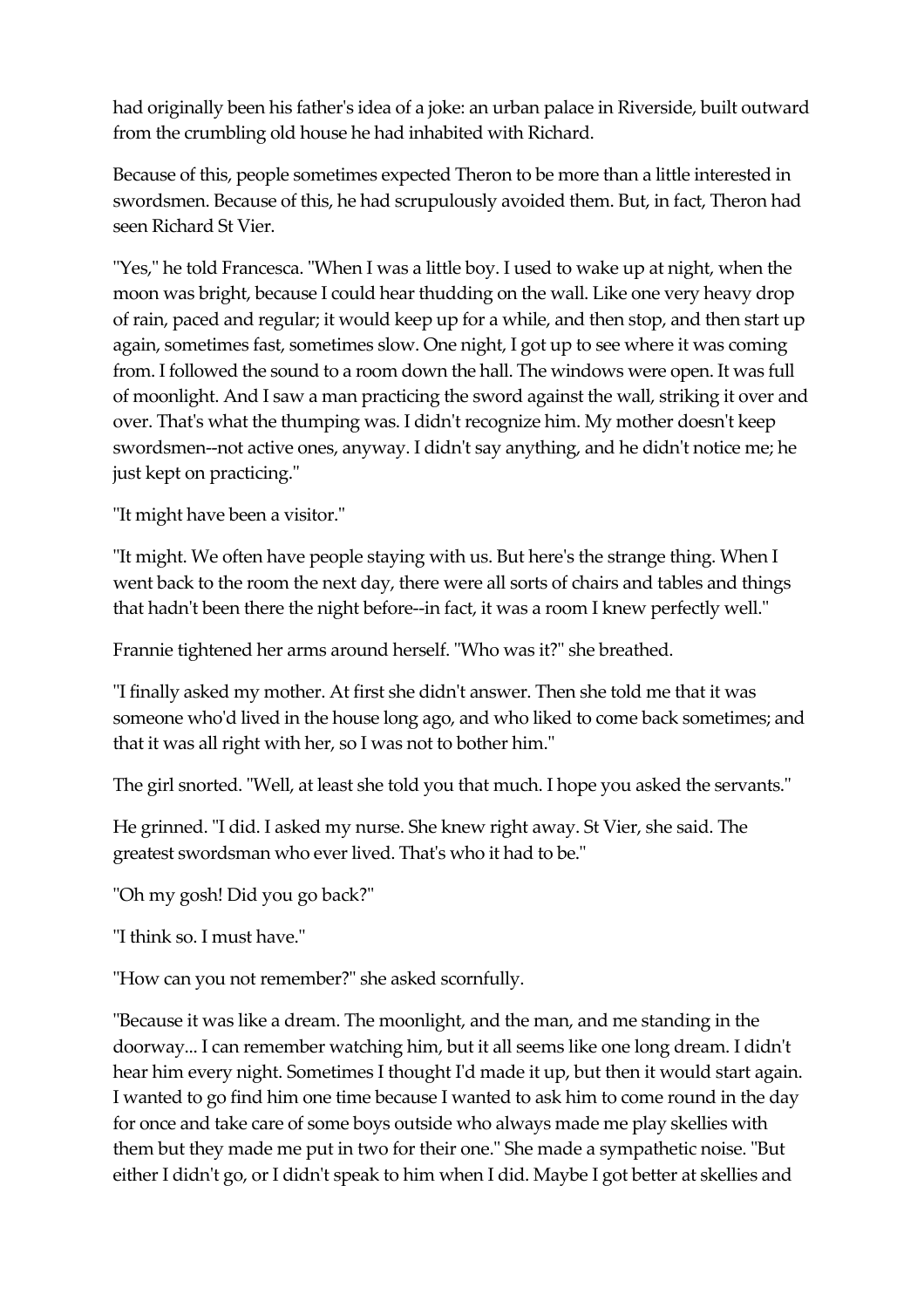forgot."

"Do you still hear him?"

"No. I haven't heard him in years."

She shivered deliciously. "I'd give anything to see a ghost. In the day, anyway. I will put one in my book. Not a swordsman, though, or people will think I stole it from you."

"Actually, not. I've never told anyone but you."

"After your mother and your nurse."

"Just so."

A smile lit on her face like a moth, dusty and fragile and not very beautiful, but alluring in its fragility.

"Are you sure you're really a man?" she blurted out unexpectedly.

Theron laughed, unoffended. "I'm sure. But you're not?"

"You don't talk like my brothers or my father," she explained. "And there's your hair. Men don't have long hair."

"University men do. It's a badge of honor."

"Mama says University is a very wicked place that encourages young men in bad habits." She propped her elbows on the open book. "Do you have bad habits?"

"Of course not--well, yes, I suppose your mama would think so. They're not very bad, or very interesting, and I won't tell you about them, so don't bother asking."

"I didn't think you would," said Frannie resignedly. "Are you married?"

"No," said Theron, surprised. "I'm not."

"Would you like to be?"

"I don't--no. Not just now."

"Why not?"

Why not? He thought for a moment, and another moment. Patiently, she waited, because she really wanted to know. He thought of all the things that were possibly true. But to tell them to the little girl, he would have to talk about very tedious adult things like duty and responsibility. While she might sympathize, she probably got enough of that at home already.

Trying to be helpful, Frannie suggested, "Maybe you just haven't met the right one yet."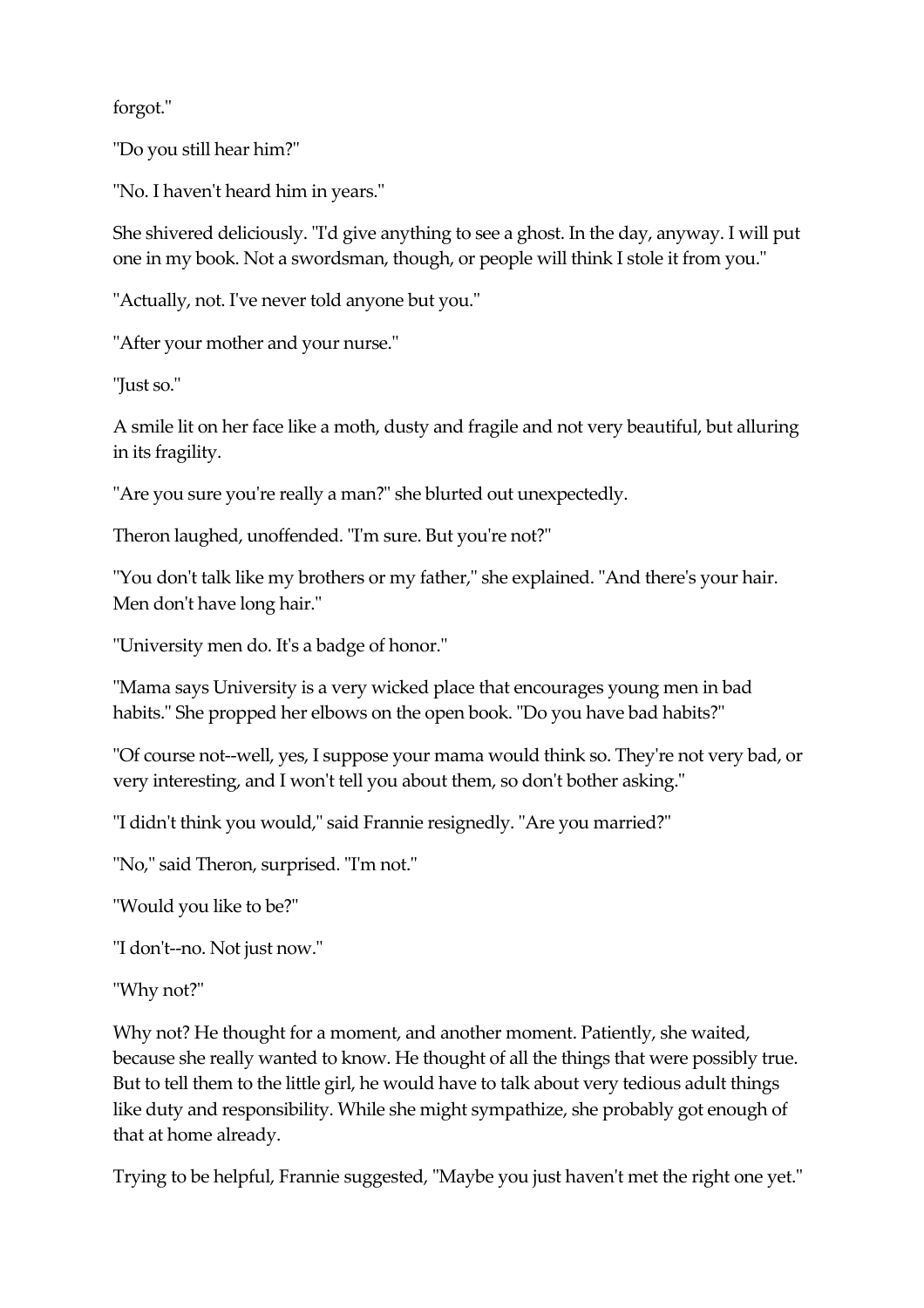Theron thought, But I have. And then he knew what to tell her: "I'm in love with someone else. Someone I can't marry."

She sighed with a romantic's innocent relish. "Oh my gosh-- that is just tragic!" Shyly: "Would you like to tell me about it?"

"So you can write about it? No." Her face registered her disappointment. To keep himself from laughing aloud, Theron asked, "What about you?"

"I don't think I actually will get married. I am not clever or pretty, or good at sums or sewing. All I can do is make up stories, and that won't get you a husband." She spoke with absolute certainty.

"It would if he liked stories," Theron pointed out.

"Stories are for babies," she intoned fiercely, a lesson she had been forced to memorize. "Children like stories. Men don't like stories."

"Some do. And there's history--that's all stories, and men study them for years at University."

"Yes, but they're *true*! That's so utterly, utterly different." She hid her face in her hands, and he realized that he had in some way managed to betray her after all. He wished that he had not.

She mastered herself, and straightened, holding out her hand across the book. "It's been delightful to meet you, Theron--Lord Theron, I mean. I hope you pass a pleasant evening."

He bowed and said, "And you, Lady Francesca. I wish you all success with your work." He won a smile from her, and said impulsively, "In a few years, when your hair is up and you are presented to society, I hope that you will send me an invitation to your first dance. My name is Alexander Theron Tielman Campion, at your ladyship's service."

THE THOUGHT OF THIS GIRL BEING LACED INTO COR-sets and put on the market in three years or four depressed Theron utterly. He wondered if her mother and sisters would have drummed all the "nonsense" about stories out of her head before then, or if she would continue to perplex her dinner partners by talking about it. He didn't know which fate was kinder to wish on her. He had the impulse to call on Sophia to rescue this girl, as she so often rescued street orphans and kitchen drudges from poverty. But poverty of spirit was not the same, was it? He himself had fought it successfully, making a life for himself that satisfied the needs of his mind and his spirit, despite opposition from his cousin and his peers. But the odds faced by Sophia's son were not the same as those facing a nobleman's daughter.

He stood outside the door and considered fetching some sweet cakes and sugared almonds to bring Frannie as an offering. But she had closed the door with such gentle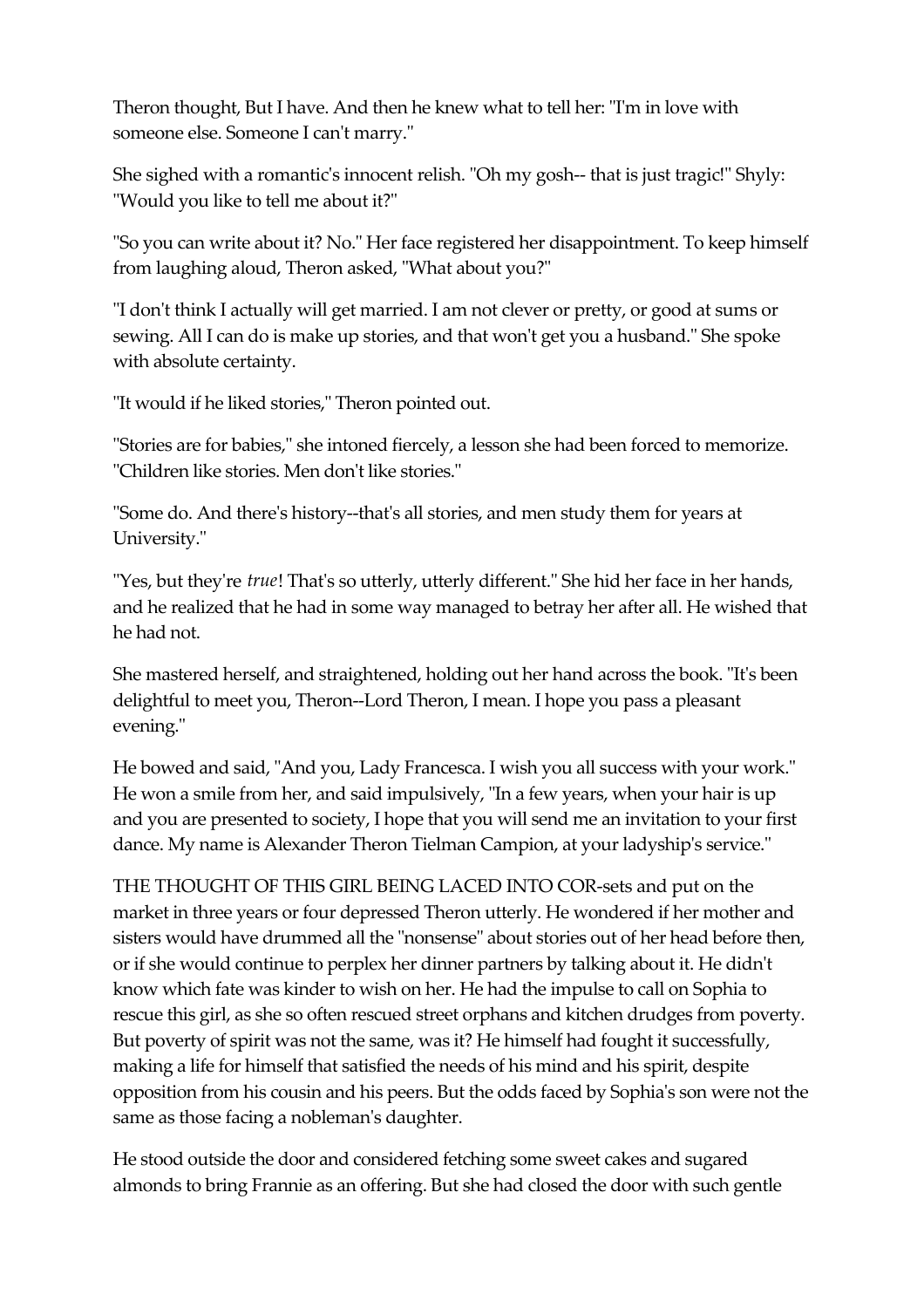finality, like a queen indicating that the interview was at an end.

So Theron reentered the ballroom and passed beyond it to where the young men were sharing whiskey in a corner of the conservatory, and entered the community of bad boys drinking, which required very little conversation, polite or otherwise. There was the Randall heir, young Clarence, and Sebastian Hemmynge, who attended geography lectures when he was sober, Ralph Perry, the son of the house, and Tom Deverin, down for his first Season in the city. Theron shoved Deverin aside on the stone bench, accepted the bottle of whiskey, and took a numbing mouthful.

Clarence Randall rose, knocking over a potted fern. "'D better get back in there," he said. "M'mother'll want to know where I am."

"Oh, hell, Randall, don't be such a pussy boy," said Hemmynge. "Stop looking for your mama; let's go out and look for some *real* women."

"You insulting my mother, Hemmynge?" Randall was a handsome boy, with powerful shoulders and muscular legs. This was his first city Season, and it showed.

"Lord, no. I am spefic--specifically not insulting her by not lumping her with the sort of woman one goes out and finds in-- in our condition."

"I'm not drunk," said Randall inaccurately. "You may be drunk, but I'm not drunk."

"Nobody said you were drunk," soothed Deverin.

"Not drunk. Randy!" chortled Hemmynge. "Look here--I am a Scholar of the University." He smoothed his fair hair, which fell loose below his shoulders.

"What's that got to do with the state of your dick?" Perry razzed.

"Shut up, Perry. I'm *explaining* it to you. Because last year, St Cloud explained it all to us. About the Harvest time. It's when they killed the king."

"By god, you're right!" said Randall. "My great-great-something--yours, too, Campion, and probably Perry's as well did kill the king in the fall. 1 may not be a Scholar *of the University*, but I do know that!"

"You don't know jack," said Hemmynge. "Duke David killed him in the spring. That's why we have Spring Festival, idiot!"

Theron took another drink to stop himself from giggling. They were not so bad, these fellows. Really, they were not.

"Anyway, it symbolized something," Hemmynge went on. "Sex, that's what it was. We must go out and prove the rods of our potent manhood--give our seed to the land, for the good of the harvest!"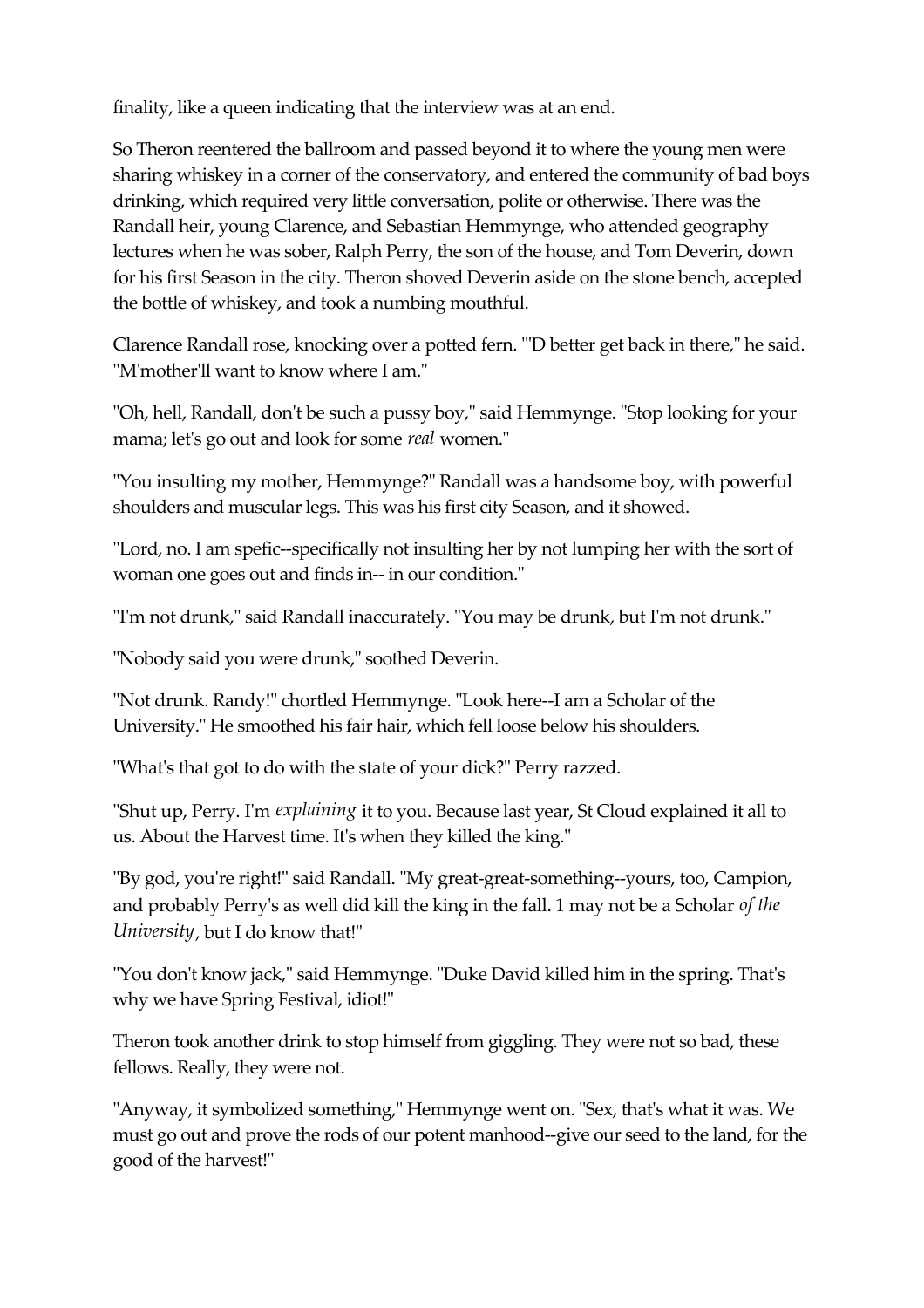Deverin put his rose satin arm around Theron. "You go ahead. I'm going to stay here and prove my rod with Campion, eh, Theron?"

"No." Theron slid away. "I'm going to go, too."

"I thought you didn't--"

"Oh, get the hayseed out of your ears, Tom!" Hemmynge howled. "The lady artist, remember?"

Theron shoved the bottle at him to shut him up. It worked.

"All right, then." Randall drew himself up. "If we're going, let's go."

"Let's go," echoed Deverin, a little doubtfully. "Who's go-ing?"

They pulled together into a ragged group. "So where to? Fat Madge's?"

"I can't go to Madge's," Perry objected. "I've got a girl there who thinks she owns me."

"Hey, Theron," said Hemmynge. "Take us down to Riverside, I hear there are great girls cheap in Riverside."

There were. And some of the ones who came to Sophia for abortions or cups of tea even used to demand when he was going to bring them some of his rich friends for trade. But Theron said, "It's too far. And it's raining."

"What about the girls in the kitchen, then?" Hemmynge persisted. "Maybe they'd like a little tickle."

"Maybe my mother would kill me," said Perry indignantly. "What kind of a house do you think we keep?"

"Well, then, it's Madge's," Randall concluded. "Don't worry, Ralph, I'll keep your girl occupied!"

They poured out into the rainy street, their cloaks pulled tight against the wet. They passed other revelers, their torches sputtering. Theron was enjoying himself--there was something to be said for just going out drinking and having a good time with people.

At Fat Madge's, the tables were laden with harvest fruit and quaint earthenware jugs of wine and little figures woven of straw into shapes that left no question of the purpose of the festivities. The room was crowded; plenty of people were out for a good time tonight. Theron switched from whiskey to wine and ate grapes and watched his friends pick out girls. "What about you?" a big woman kept asking him, but he waved her away like a fly. Like a fly she kept coming back, and finally she said, "You like a boy, then? I got a nice boy, he'll be down in a minute. Or two." She guffawed.

Theron said politely, "Thank you, I've already got one."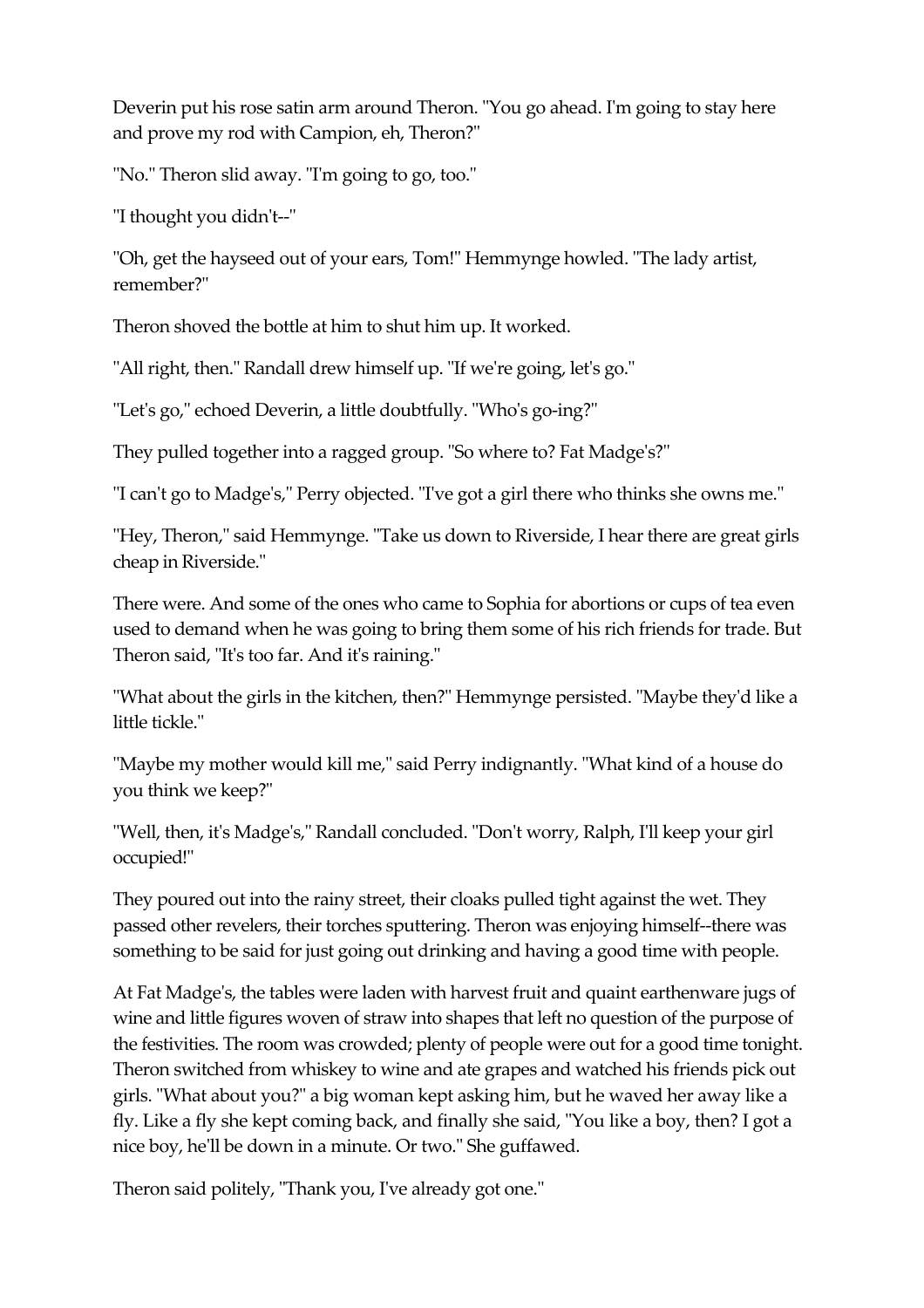Madge laughed. "I'll just bet you do, sweeting. You sit here and give me a cuddle, and we'll come to what you like."

She engulfed his lap with her huge presence and layers of skirts. The woman smelt like rising dough. Her breasts were huge and soft, and he nibbled them experimentally.

"She loves you, Theron!" Hemmynge roared.

At the next table, a man with his long hair in a dozen thin braids laughed and said, "She always treats the new boys thus. Wait 'til she gets to know you!"

Madge wiggled into Theron's lap. "Now don't say you don't like me," she cooed, "when I *can feel* you do!"

"I'd never contradict a lady," Theron said breathlessly.

"Aren't you the polite one?" she said. "Seeing as how you're new here, and pretty besides, I'm going to give you a little sample for hospitality." Under the huge volume of her skirts, she felt expertly for his breeches, and unfastened them, and arranged very neatly for him to sample her wares.

When he sat back, spent, she played with his hair, which had somehow come out of its gold ribbon. "A learned gentleman, for sure. Do you have any money in your purse to buy me a cup of wine or a harvest token?"

Theron felt for his purse and found--nothing. It was gone, and he didn't know how it had happened, or when. He felt a rising flush of shame and fury. He was a Riverside boy: brought up amongst sharps and former pickpockets, he knew all the tricks, and where to keep his money safe. No one ever, ever had slipped his purse before, not in Riverside, nowhere. And here in this "respectable establishment" he'd been had.

"It's you!" he roared, ignoring the fact that Madge would hardly have drawn attention to his purse if she'd lifted it. "You whoring thief--thieving whore--"

He was shouting, and a couple of big men were hustling him out the door. He struggled, and cursed, but they did not seem to care. He skidded on the wet street, soaking his knees in a slimy puddle. A linkboy came rushing forward with a smoky torch. "I don't have any money," Theron said--but as the boy turned away, he remembered: "No, wait, I've got money at home."

"Yeah, you and your sister."

"I haven't got a sister, you punk. Light me home to Riverside, and I'll pay you when we get there."

The boy spat. "You nuts? I don't go there."

"Just give me the damn torch, then."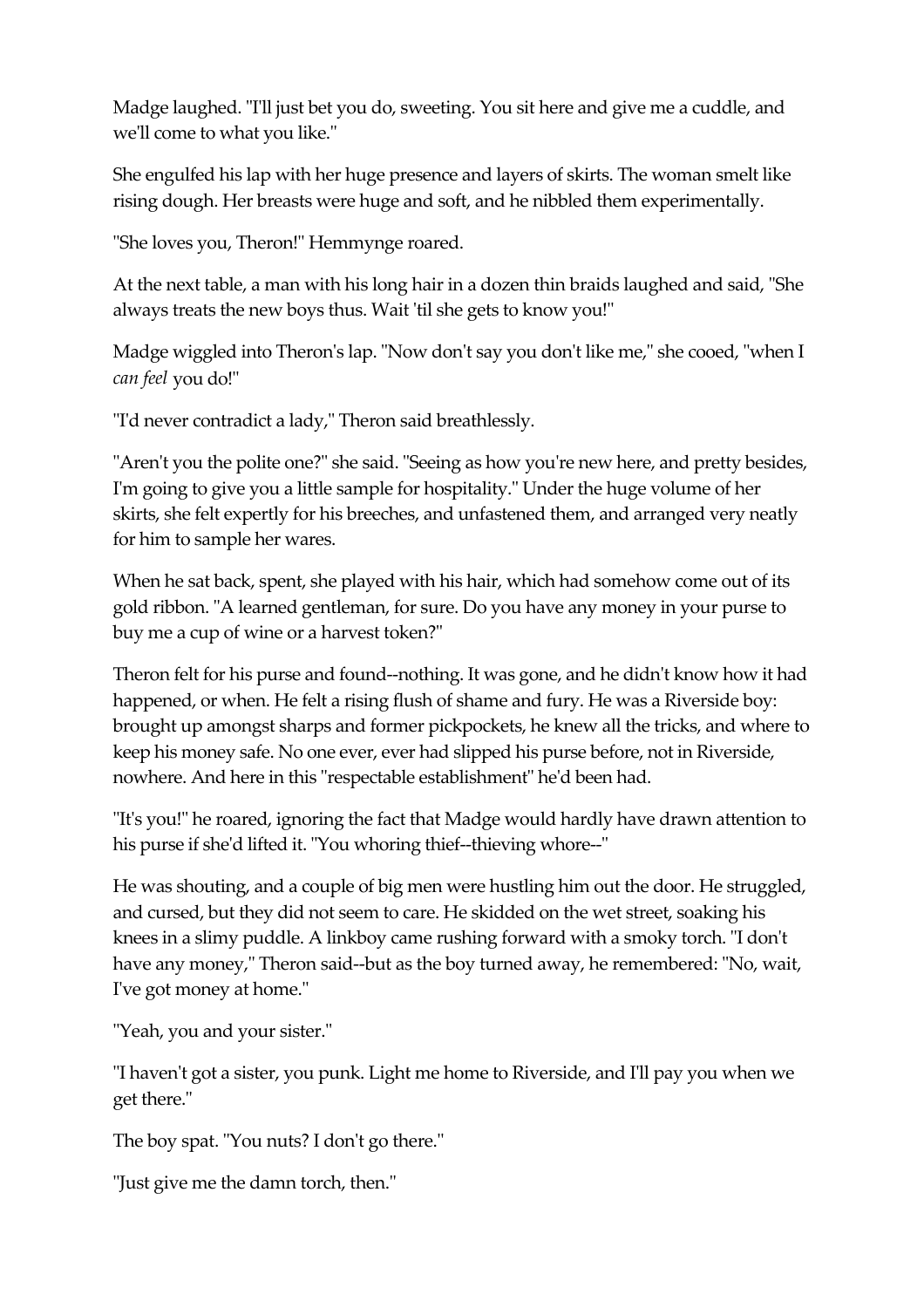"For no money? Right, asshole."

Theron stood stupidly while the boy disappeared down an alley. It was black as the inside of a pig's intestines, and cold and wet.

But if he started off downhill, eventually he would come to the river, and then he could find the bridge to Riverside. Which he did, staggering rubber-legged to his private door as the sky was beginning to lighten. He found his key in another pocket, and so saved himself the indignity of having to rouse the house to let him in. There was nothing he could do about the ruined breeches--he just left them on the floor for Terence to find, and hoped that Terence would have mercy and not comment in the morning.

HE NEXT WEEK IT SNOWED, THE FIRST SNOW OF the season. Dirty gray roofs and carvings collected fluffy white trimmings, like fur on an old robe. Basil lay in his low bed under the eaves holding Theron in his arms. Theron was mildly feverish from a cold. The fire was built up and every piece of clothing Basil owned was piled on the bed.

"This is so nice," Theron murmured. "No one's ever held me when I was sick--not since I was a child, I mean." He coughed and sniffled. "Are you sure you don't mind?"

Basil tightened his arm around Theron's chest. "In Anselm's day, physicians believed that the bodily humors must be balanced, cold against hot, dry against moist. It's all nonsense, of course. We know better now."

"The greatest School of Physic in the civilized world--believe me, I know exactly what we know now. Or at least, I'm closely related to one who does. You have no idea, Basil, what it's like to have famous parents."

Basil nodded ruefully. "I do know. My father was famous throughout four villages for his rages."

"You come from the country?"

"You know that."

"No," said Theron. "I thought you'd sprung full-grown from the University clock tower."

Basil touched the thin, sensitive lips. "Hush, if you want to hear. I grew up on a farm outside of Highcombe." He felt a flash of irritable pride. "My father's the cock."

Theron heaved himself up on one elbow. "The what?"

"The cock of the village, the man everyone comes to for advice. He's got a fair amount of power, my father, in his way."

Theron flopped down again, laughing. "The mayor's son. I'm sleeping with the mayor's son."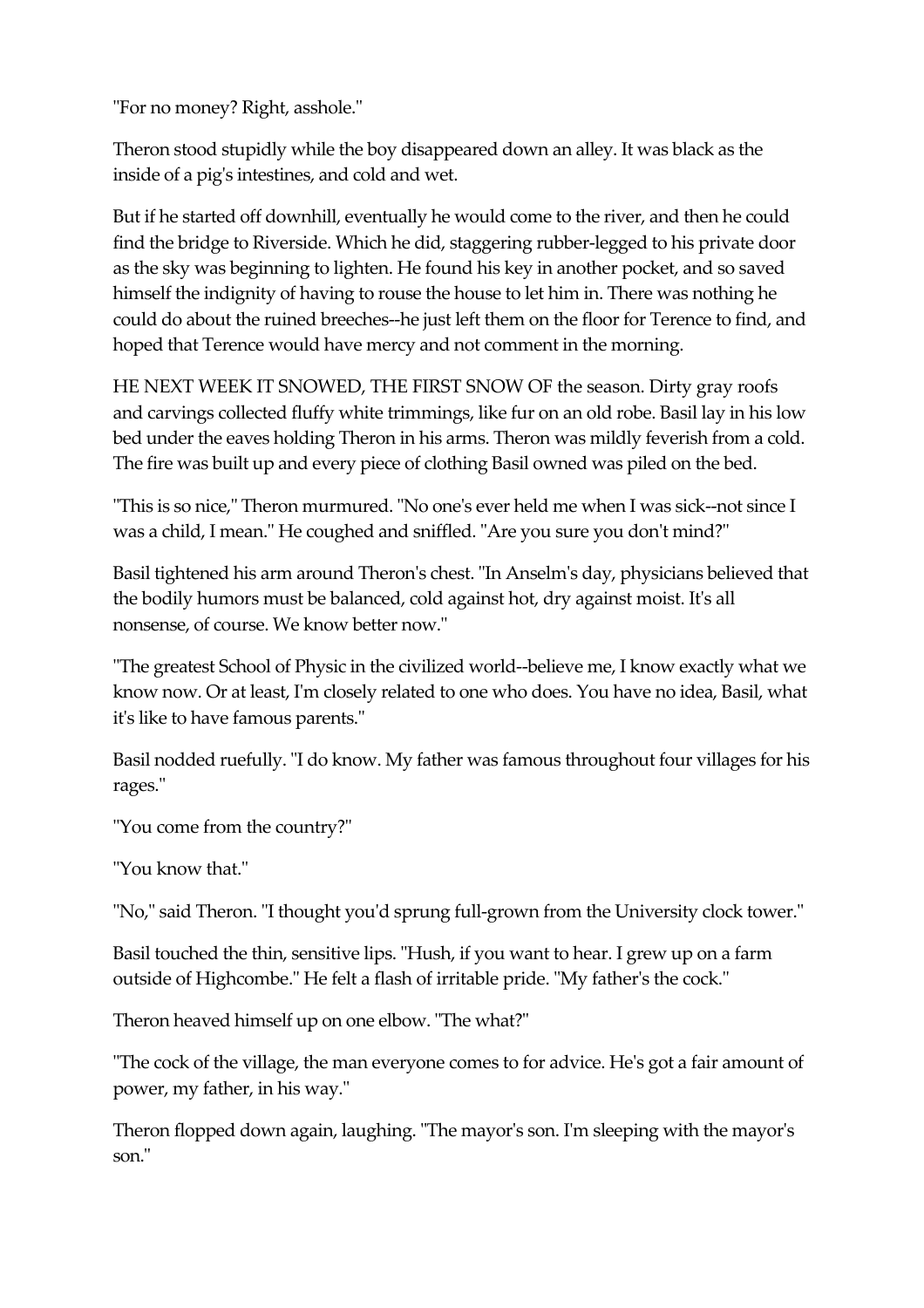"You could say that, yes. My father would like that, to be called mayor of Highcombe."

"I've been there," said Theron. "Highcombe is mine--I hold it in my own right. There's not much of the Tremontaine lands that are actually mine, not yet, but that is. My father deeded it to me." He rolled to face Basil and gripped his shoulder, grinning from ear to ear. "How would it be, if we rode to Highcombe together, visiting my property side by side with you as my companion?"

Basil shook his head vehemently. "No. Under no circumstances. Never."

"Why not?" Theron cajoled. "Your father would be proud of you."

"My father would have apoplexy. Theron, my father wanted me to be a lawyer. That's why he sent me to University. I was to return to our farm with a thorough knowledge of the law, at the service of the St Cloud family fortunes--so we could weasel our way around the duchess's rules and tariffs, I expect"--he smiled wryly--"and add to our holdings and my sisters' husbands' holdings and in general to increase and prosper. I fell in love with the dead kings instead."

"No profit in that," said Theron wisely.

Basil sighed. "That's right. No profit in that. My father would kill me if he knew we were lovers. He hates Tremontaine almost as much as he hates the University."

Theron collected him into his arms. "Your father doesn't want you to love me. But my father wanted me to love you. And mine outranks yours."

The light, precise voice sounded unbearably smug. Basil shook off his lover and swung himself out of the bed.

"What?" came Theron's plaintive voice behind him. "What did I say?"

"Your father--your dead father--lived off the fees my father paid him for the privilege of plowing and sowing and harvesting his land. As *you* live off those fees, if I understand you correctly." He snatched up a shirt--Theron's, he realized as it strained across his shoulders.

"I suppose I do," said Theron helplessly. "I'm sorry."

"It amuses you, doesn't it?" Basil went on, flinging the shirt back on the bed. "Having a base-born lover, someone who can adore you and be flattered by your attentions, like the poor fools Hilary commanded into his bed?"

Theron was sitting up now, naked among the bed-clothes, his skin flushed and damp, his long hair clinging to his body like a second vine. "Oh, Basil, I never thought... I'm sorry. Look, I never knew until this moment who your father was, and I don't care. You're a magister, a full Doctor of the University: here, you outrank me." He held out a white hand. "I admire you. I've said so. Don't you know I mean it?"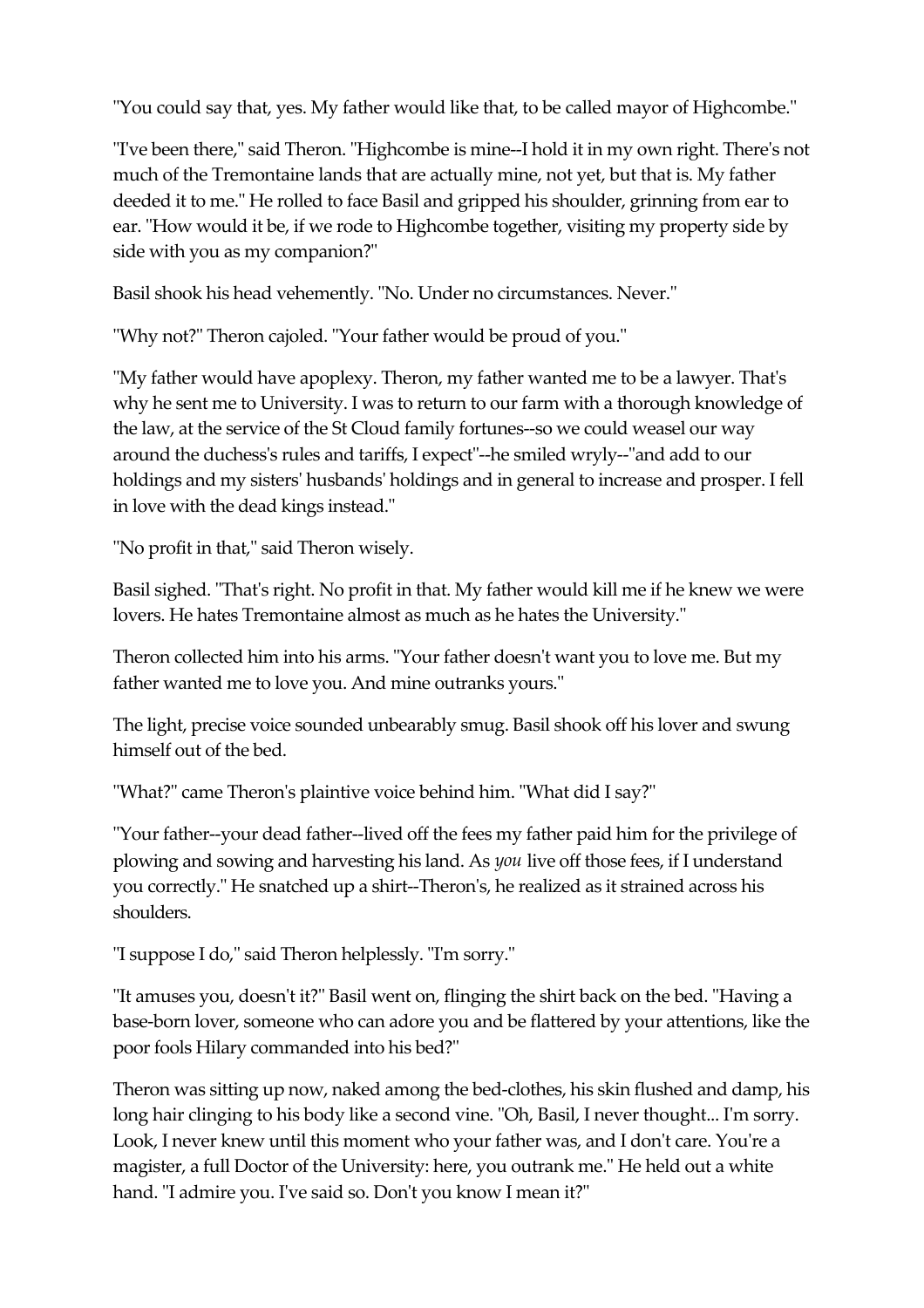Basil stared down at him. He could see it all so clearly. This boy did not know him. He did not even know himself.

Theron started coughing again. He pulled the blankets up around himself, shaken with his hacking. Silently, Basil came in with him, and held him and warmed him. He handed him a cup of water, and held him while he drank it. "Lie down," Basil said. "I was wrong. You are not Hilary: not mad, not cruel, none of those things. You are Roland, the poet; you are Orlando the Fair; you are Tybald who died on the field of Pommery; and Alexander, your namesake, who died for love, died as a stag in spring."

Theron whimpered in his arms, "No. Stop it. You're making this up. I am none of those men<sup>"</sup>

"You are of their line, you carry their seed in you."

Theron tried to stop his mouth with kisses, but Basil pulled away. "Listen to me." He pinned Theron flat with his weight, gripping his wrists hard enough to feel the long bones under the flesh. "Now you will listen," Basil hissed, the words sharp be-tween his teeth. "Do not deny me. I smell it in you, the blood of kings; I taste it on your skin, pounding in your veins; I hear it roaring through your heart."

Half-angry, half-laughing, Theron struggled under him. "If you keep talking treason," he panted, "I'll tell the Council on you."

"Be silent!"

Theron opened his mouth, his breath coming hard, but he made no answer. His eyes were closed like a dreamer's, moving under the thin eyelids. Basil kissed them, and kissed him where the bronze-dark hair sprang back from his temples. "Ah," Theron gasped. "It's so strange! It's all green leaves now--"

"Yes," Basil breathed. "Go on."

"And I'm running--I'm running--"

"Run to me," urged Basil.

"I'm trying--I see--but I can't find--"

But Basil knew what he could see; he saw it, too, and felt it through him: the leaves on the trees, clear as coursing water, clear as the leaves that flashed on Theron's chest. The men with the banners, the bark on the trees, the moss underfoot, and the almost unbearable pleasure of the course to be run, the transformation turned back on itself through terrible knowledge... "Run to me, Little King," Basil whispered, and Theron said, "Not now, not yet, I'm not ready--"

"Now!" Basil said, and it was finished, in a high, clear cry like a wounded animal's.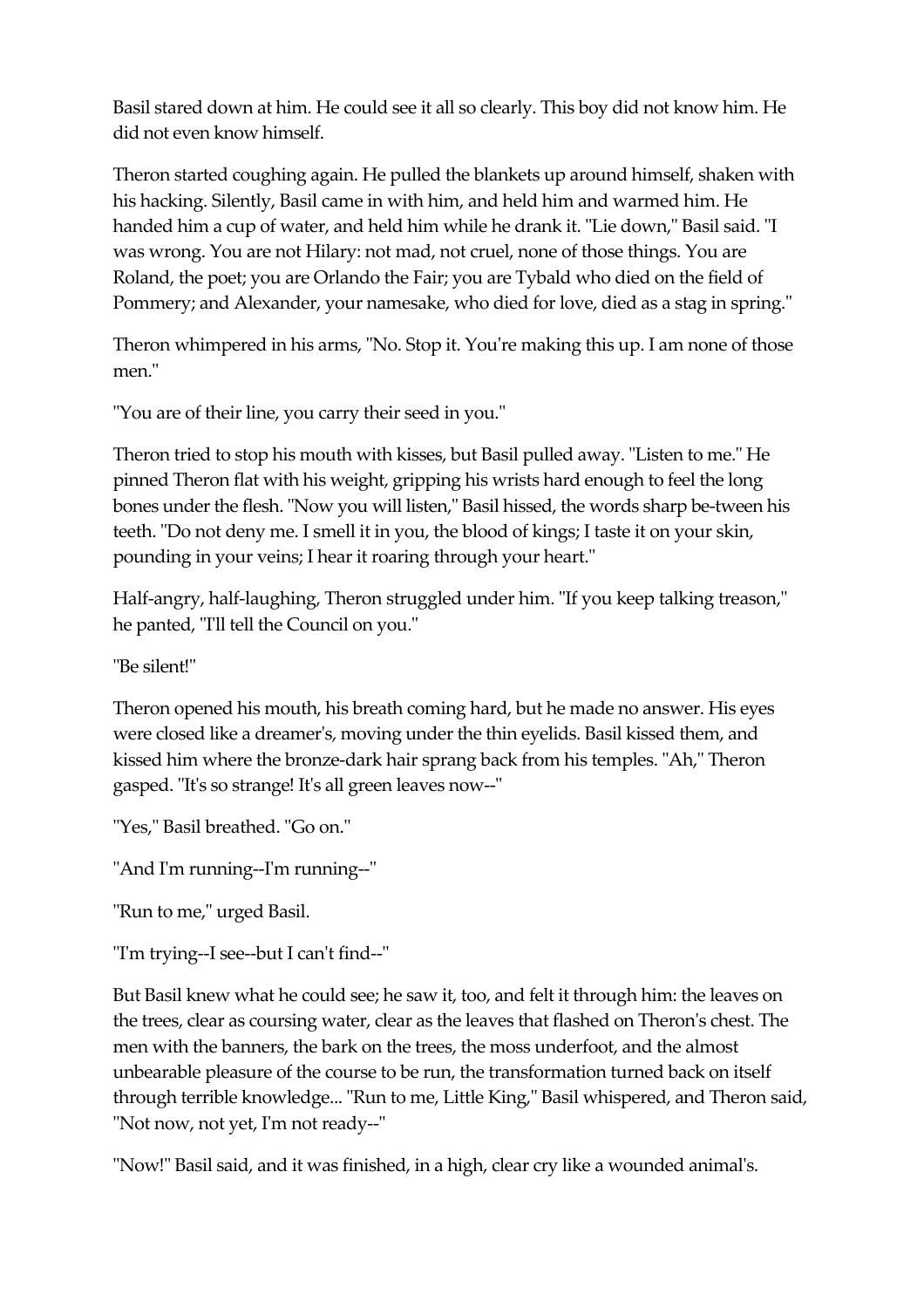Basil laid Theron's head on his breast.

For a time, the only sound in the room was the hushed crackle of the fire and the lovers' slowing breaths. "Was that you?" Theron said dreamily. "You seemed like someone else. Frightening. Exciting."

Basil thought of his body burning with infinite power, shot through with white lightning. "It wasn't me," he said; "it didn't feel like me."

"It was you." Theron snuggled into his arms. "Wonderful. Pure sensation. You make me forget everything: who I am, who I'm supposed to be. Like magic."

DEEP IN THE NIGHT, BASIL TURNED HIS HEAD REST-lessly on his pillow. In his dream, he was thirsty for the water he heard as a bright thread through the dark. As he lifted his hands, he felt leathery leaves against them, flat and smooth and armed with spines. Holly leaves, he thought, and a space opened around him, filled with dim green light and the scent of water.

He was in a whispering, shadowy cave of oak and holly. There was no water in it, only a flat gray stone and a sword of antique design, a wooden cup, and a long, triangular blade that was sharp all along its length, with no handle to protect the wielder from its edges.

Basil took up the cup and walked to the far wall, which opened as he approached into a leafy tunnel. His cloak dragged behind him, catching on the spiny walls, rustling the dead leaves under his sandalled feet.

The Little King was holding vigil as he'd been instructed, squatting patiently by the sacred pool. Hearing footsteps, he dropped to his knees and bowed his head so that his many braids brushed his clean-shaven cheeks. He looked smaller than he ought, slighter, younger. But then he was kneeling and afraid-- they all looked younger, kneeling. Basil held out his hand. His hand was broad and ruddy and heavy with gold rings. Basil wondered at this, and opened his mouth to voice his wonder. But the words came out quite differently than he intended, and the voice in which he uttered them was not his at all.

"Will you drink, Little King?"

"If you offer me the cup, I must drink, must I not?"

"If you wish to rule, you must."

The boy lifted his eyes, green as new leaves. "Will I rule, then?"

"You will rule."

The boy accepted the cup, dipped it into the pool, and lifted it dripping to his lips. When he'd drained it, he wiped his mouth on his wrist. "They say all kings are mad," he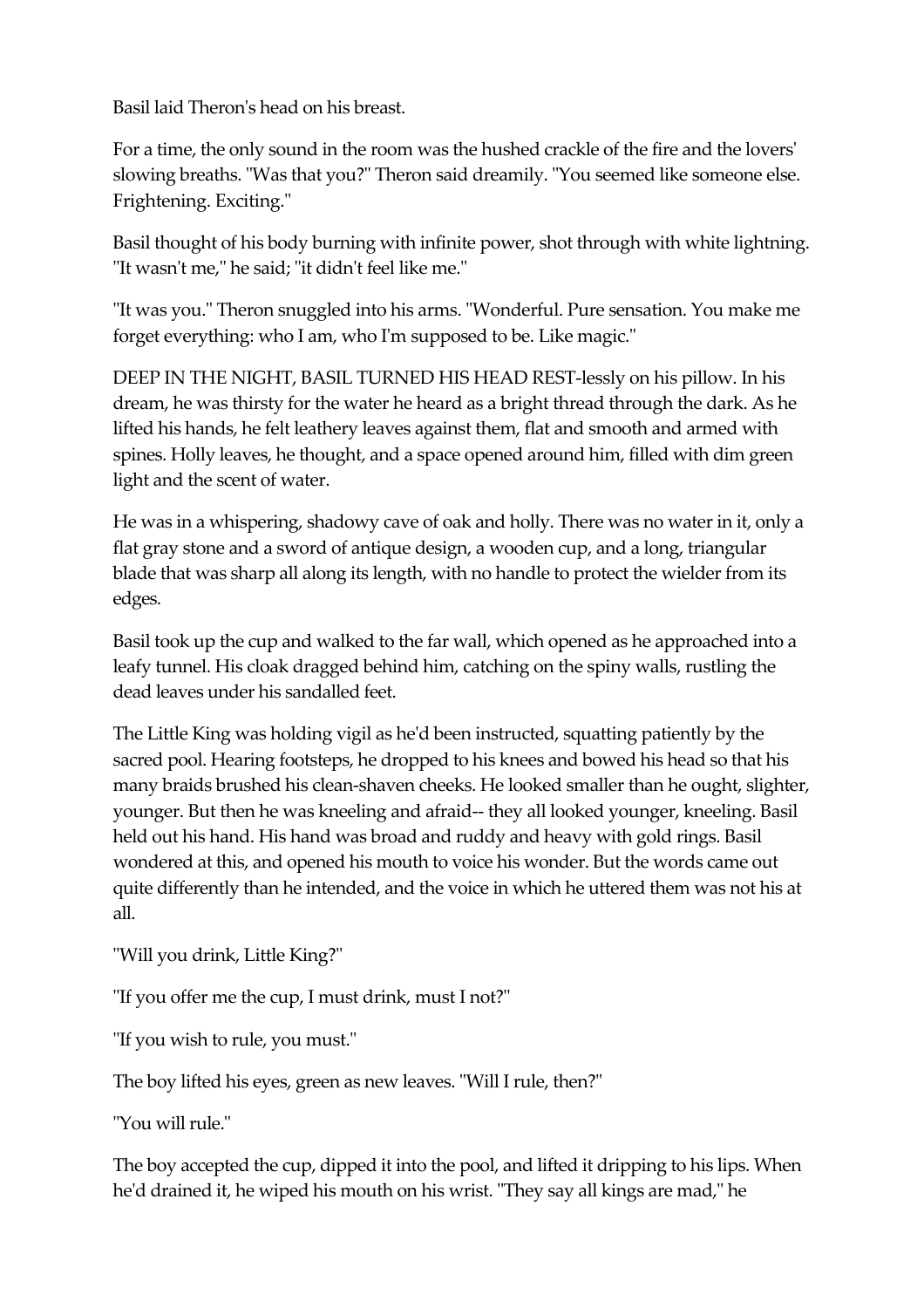remarked.

Basil took the cup from him and dipped water for himself. "They are right," he said. "But you must remember that madness is a gift of the land. You will never come to harm as long as I am here to guide you." He touched his lips to the edge of the cup, smelled a thick, sharp tang, as of metal or blood, and woke to cold darkness, the smell of sex, and Theron's gentle snoring beside him. The next time he woke, it was midmorning, and Theron was sitting up in bed beside him, drinking from a wooden cup.

"I feel better," Theron said. "The fever's broken."

Basil seized the cup from him, drained it, then wrestled him down, entering his mouth with kisses until he felt his body's yielding. When Theron lay warm and satisfied across him, he breathed in their mingled scent and felt perfectly happy. Basil could hear the smile in Theron's voice as he said, "I wish I spoke a hundred languages, to tell you how much I love you."

The pleasure of the moment snapped. "Don't say that. Don't say you love me."

"Why not?"

"Because that is something that should not be said between your father's son and mine."

"God!" Theron swore, and flopped back on the pillows. "Enough about my father! Not from you, too; I can't bear it. My mother thinks he was a saint; my duchess cousin thinks he was a satyr. I am what I am--no more, no less--and I would very much appreciate it if you could all stop measuring me against dead dukes I've never even met!"

Basil thought about trying to explain to Theron how much what he was--noble, bright, thoughtlessly endowed with all the riches man and nature could rain on him--made the idea of love between them as impossible as roses at MidWinter. It would be as useless as it was cruel, he decided. Theron did not understand who he truly was.

"I've offended you," Basil said gently. "I'm sorry."

Theron was silent long enough for Basil to wonder whether Theron's love had not survived the declaration. Then Theron said, "When you ask a girl to dance three times at a single ball, it means you're serious about her. It's the same with this: you can't make love with someone three times and not fall in love."

Basil shifted uncomfortably. "You make it sound like a magic spell: three times and you're caught."

"It would depend on the timing, I suppose." His lover gave the question his full attention. "Three times in one year would be safe, but three times in a week, or even a month, and you can't help falling in love."

Basil said, "You're confusing the body with the heart."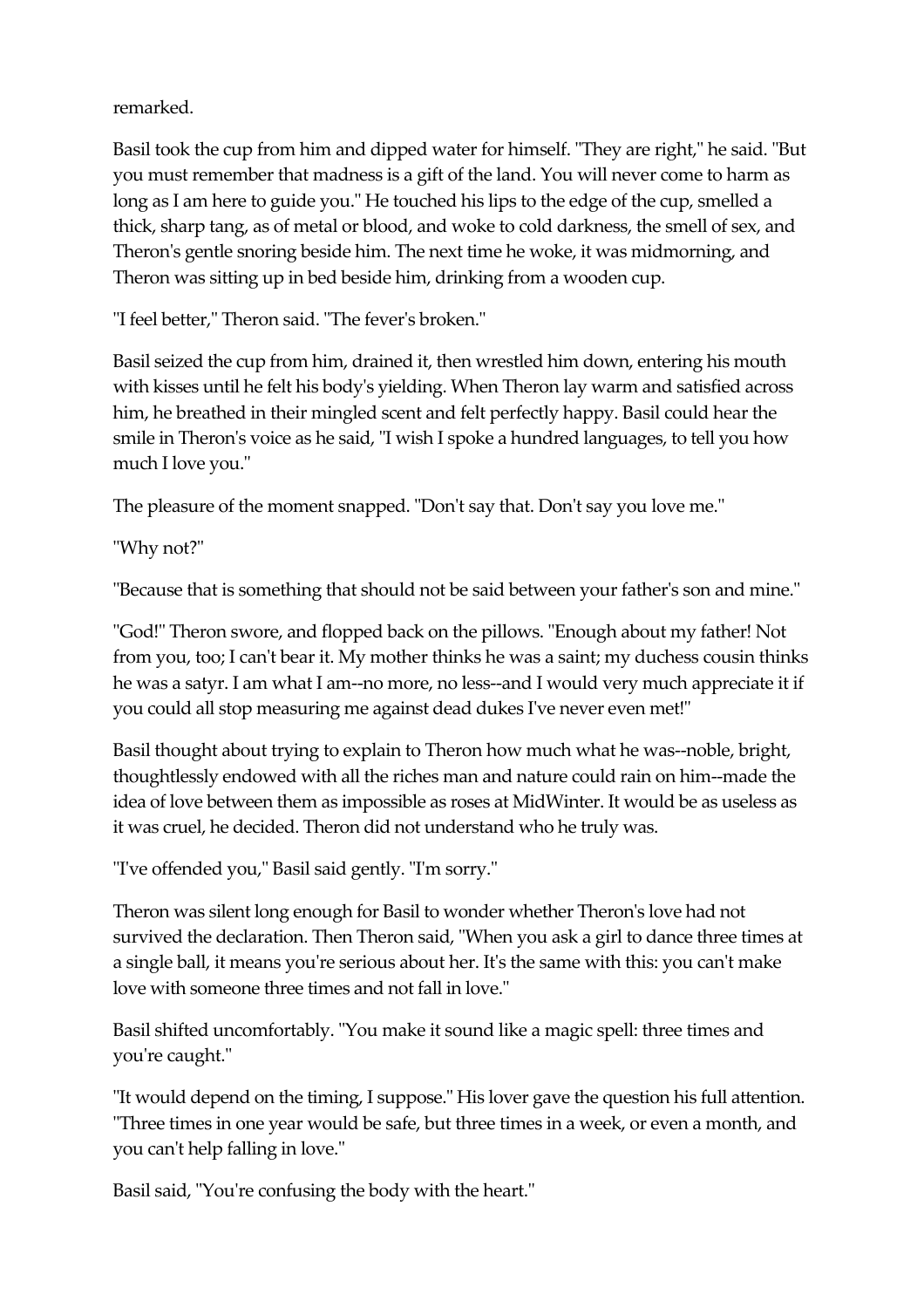"People do, you know." Theron raised himself on one elbow. "But I'm willing to entertain the notion that you have them neatly divided. Maybe for you it takes something more direct." His fingers made an elaborate pass over Basil's face.

Before he could complete it, Basil caught his wrist and pulled him down into his arms. "Don't, Theron. It's not something to joke about."

"Are you going to cry me to the Council for practicing magic? Even though my spells don't work?"

"You have no need of spells."

"It's you who are magic, Basil, you who are the wizard. Who could resist the enchantment of your curling hair, your neck, your broad chest and narrow hips, your--"

"Stop!" Basil was laughing as Theron descended on each admired feature, while he struggled to get away. Then the University bell struck three times.

Theron yelped, jumped out of bed, and began diving for his scattered clothes. "My mother! I promised to escort her to an exceedingly dreary salon held by a woman she thinks might give her some money toward the women's mathematics chair."

Basil found Theron's stockings and his belt. "Will you come back tonight?"

"Without fail. It may be latish--I'll probably dine with her. But I'll come to you afterward, and I'll stay, Basil, I'll stay. I want to sleep with you and wake with you, night after night and day after day."

"Yes," said Basil, although he knew it was not the right answer. He knew it, and he didn't very much care. And that, too, was pleasure.

after theron had left, basil slept again, and when he woke, the last rays of the sun were catching the warm stone of the building opposite, crowning it with gold. It was getting cold in Basil's room, or rather, colder. The fire was out again.

Basil groaned and heaved himself out of bed, pulling the coverlet with him. Gathering his clothes was unexpectedly difficult. His gown was puddled just inside the door, his breeches were under the bed, along with a single stocking. The other was in the far corner, behind a pile of books. He could not find his shoes, and after discovering that his last candle had been knocked from the desk and broken into three all-but-useless stubs, he sat down on the bed and sighed.

" The love of kings is as the sun,'" he quoted aloud, "'that now blesses the earth, now scourges it with scorching ray.' Placid, somewhere or other. Middle of the page." His foot brushed against a shoe hiding under a drift of papers, which must have fallen from the bed. Unearthing its fellow, Basil reflected that his indifferent housewifery was hardly Theron's fault, and that he should spend his evening in setting the place to rights. But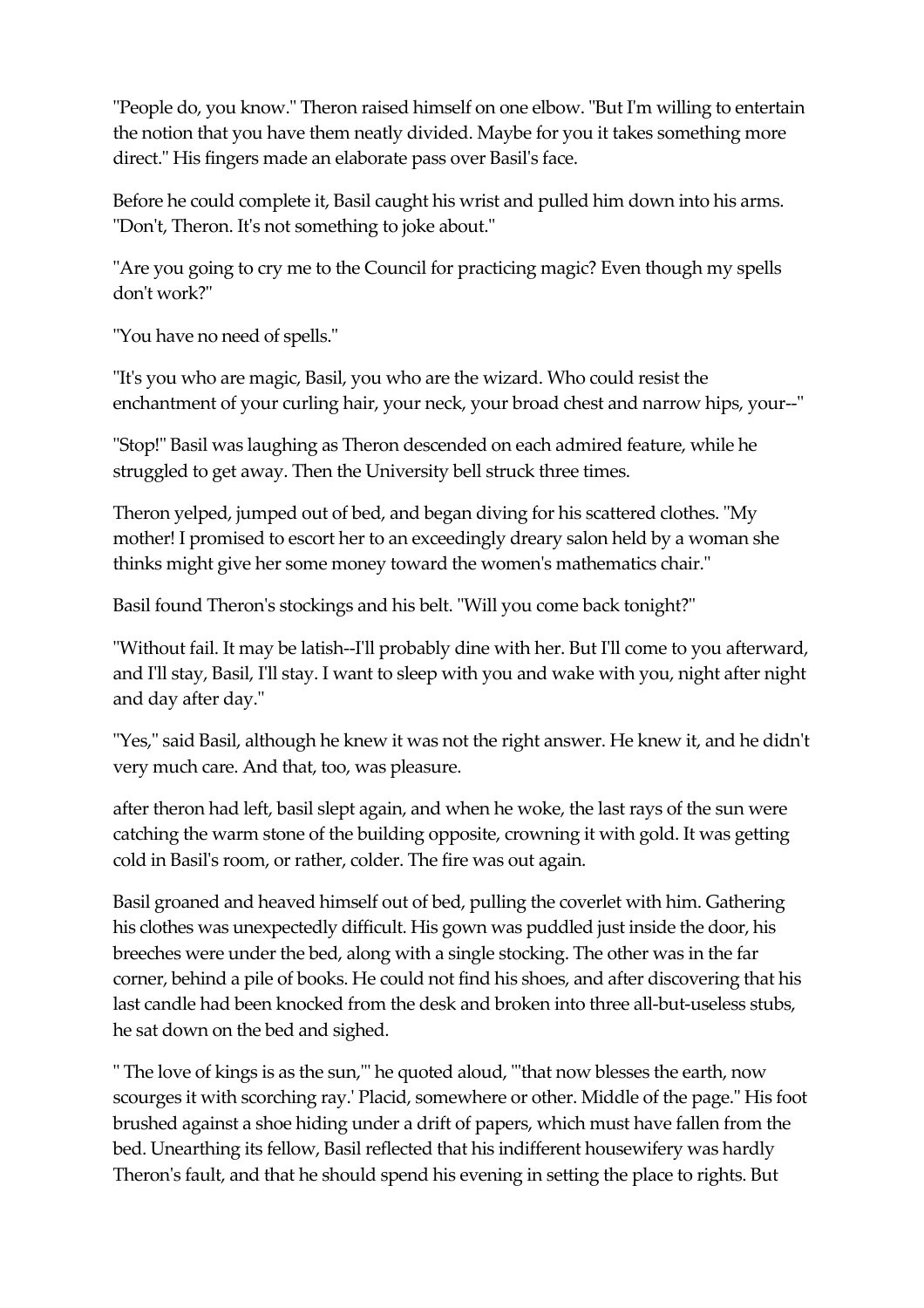first he must buy some candles and some wood, if he could only find his purse.

It took several hours, but at last Basil's bed was made, his books were neatly stacked, his papers were sorted and tied with tape, his clothes hung up on hooks. His mug and tin bowl were washed and drying on the chimney-piece. He'd mended his pens and cleaned and filled his ink-pot. He'd sent the scruffy boy in search of candles and firewood and tipped him handsomely for hauling them up the stairs. He'd dusted his candlesticks and the engraving of Hilary he'd torn from a worm-eaten copy of Vespas and nailed to the wall. Sweeping the floor--a homely task he hated--he left for last.

When he came to the bed, he pulled out everything under it: stray papers, a copy of the history of the University he thought he'd lost, a pair of shoes, a black hat furred gray with dust. The document box. He dusted it in a housewifely fashion before opening it.

"There's no time for this," he said aloud. "Theron's coming."

Theron would be late. Basil had been avoiding the Book of the King's Wizard for too long, now. It was time.

He unfolded the linen from it as if he were undressing a lover. And he opened the cover like a man opening the door to a room where someone waited. The words were waiting for him to discover them, he knew, to unfold their secret meanings and make them live.

The letters lay dark and heavy on the page. Basil stared at the secret tongue. It teased him, dared him... He picked out the letters, and spoke two syllables aloud. He felt like a fool. It made no sense, and never would. They felt strange in his mouth, as if he were picking up pebbles or nuts and trying them on his tongue. He spoke them again, and despite himself, he slowly smiled. If he was right about the book, and he must be right, no one had uttered these same sounds for nearly two hundred years. He glanced up at the page heading: To *Lende a Man Create Potencie*. Blushing, he slammed the pages shut. But the tip of his finger remained between them. Carefully, he opened the book again. To *Inspyre Love in One Unwilling: an Illusion*, read another page. Basil snorted. Certainly an illusion; weren't they all, these so-called spells? Well, weren't they?

The University Clock struck midnight. Where was the boy? Basil cast an impatient look at the door. Theron had told Basil he loved him, a declaration that begged to be answered in kind. But could he? That he was fascinated by Theron he would readily admit, drawn to his strong and slender body and his spirit that was brighter and quicker than any man's he'd ever known. Was that love?

Or was love in fact the true name of that uncomfortable feeling which kept coming over him lately, the fierce, almost cruel thrill of possession that sometimes seized him with Theron in his arms? It was not unlike the sensation he got from touching the wizards' spell-book, which was equally mysterious, in its way, as his kingly lover, and as desirable, too. Perhaps, indeed, he loved them both. Perhaps he only needed to study love.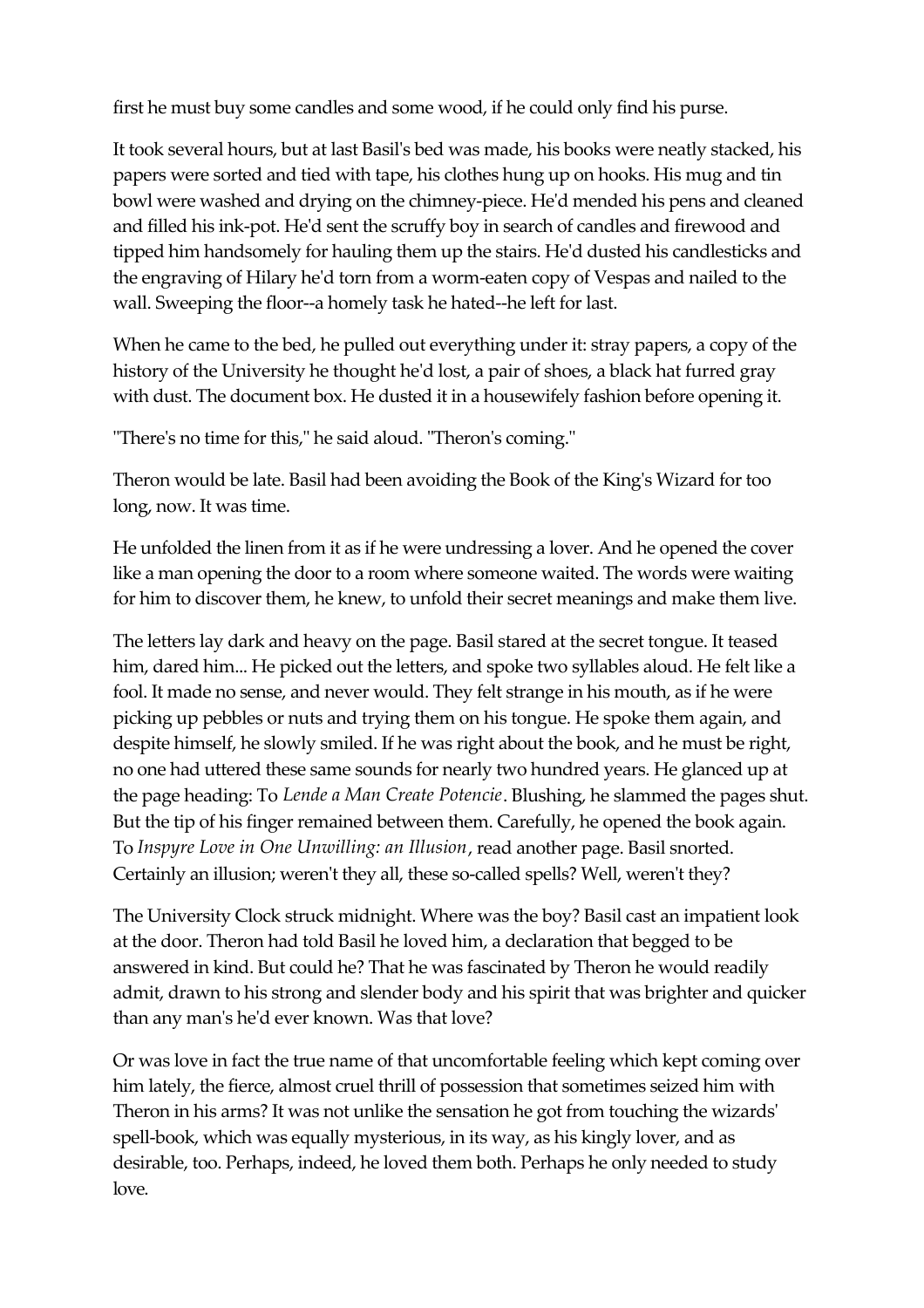Basil shrouded the book again and restored it to its box, and just in time: a tapping at the door announced Theron, glittering with melting snow and carrying a large basket.

"I've brought us provisions: cold beef and bread and a dried-apple pie and some potatoes to roast. And a fresh shirt, my scholar's gown, and a suit of clothes in case we want to go out. And I've told Sophia not to expect to see me for two or three days." He looked about him. "This is very cozy."

Basil took the basket from his hand, set it on the floor, and gathered the boy into his arms.

"Your wizard awaits, my king," he murmured into Theron's wet hair.

## cluijrwr XJ.1

HE SUN ROSE ON A CITY ALL HUNG WITH DIA-monds, carpeted with white, and damply cold. As the University Clock struck nine, the scruffy boy ran out of the door on Minchin Street and slithered through the snow, now rapidly turning to slush, to the lecture hall at LeClerc, where he informed the waiting students that Doctor St Cloud was indisposed. Since the magister had been looking odd for some time now, no one was surprised. They were, however, worried. A magister with only student fees to live on cannot afford to be ill. As one, twenty black-robed agents of mercy started toward Minchin Street, so bent on bringing their magister succor that they might have appeared at Basil's door empty-handed had Benedict Vandeleur not stopped them.

"We'll need chicken soup and meat jelly, a bottle of dark porter and a loaf of good white bread--a blanket, too."

"We'd better wait on the porter and the meat jelly." Peter Godwin held out a meager handful of copper and brass. "This is all I can spare. We're poor students, Vandeleur. That's poor, as in without funds."

"You're a fine one to talk, Godwin," said Fremont. "You can go back up the Hill any time you want, eat until you're full and sleep in a room with a fire and enough blankets to keep half of us warm all winter. For you, poverty is an affectation; for us, it's reality."

"Shut up, Henry," said Vandeleur. "Godwin can't help being born noble. And his allowance has bought us all plenty of dinners, too. I'll take everything in your purse, though, Godwin, if you don't mind."

Peter Godwin laughed and emptied his purse, which encouraged two other sons of wealthy fathers to empty theirs. A discussion ensued about the best way to spend the bounty. Several students, cold and bored by the ordinary domesticity of their errand, decided to repair to the Nest for a warming drink. "Doctor St Cloud won't need us all," said one, apologetically. "Tell him to hurry back. Then come join us at the Nest. We'll keep Historians' Corner warm for you."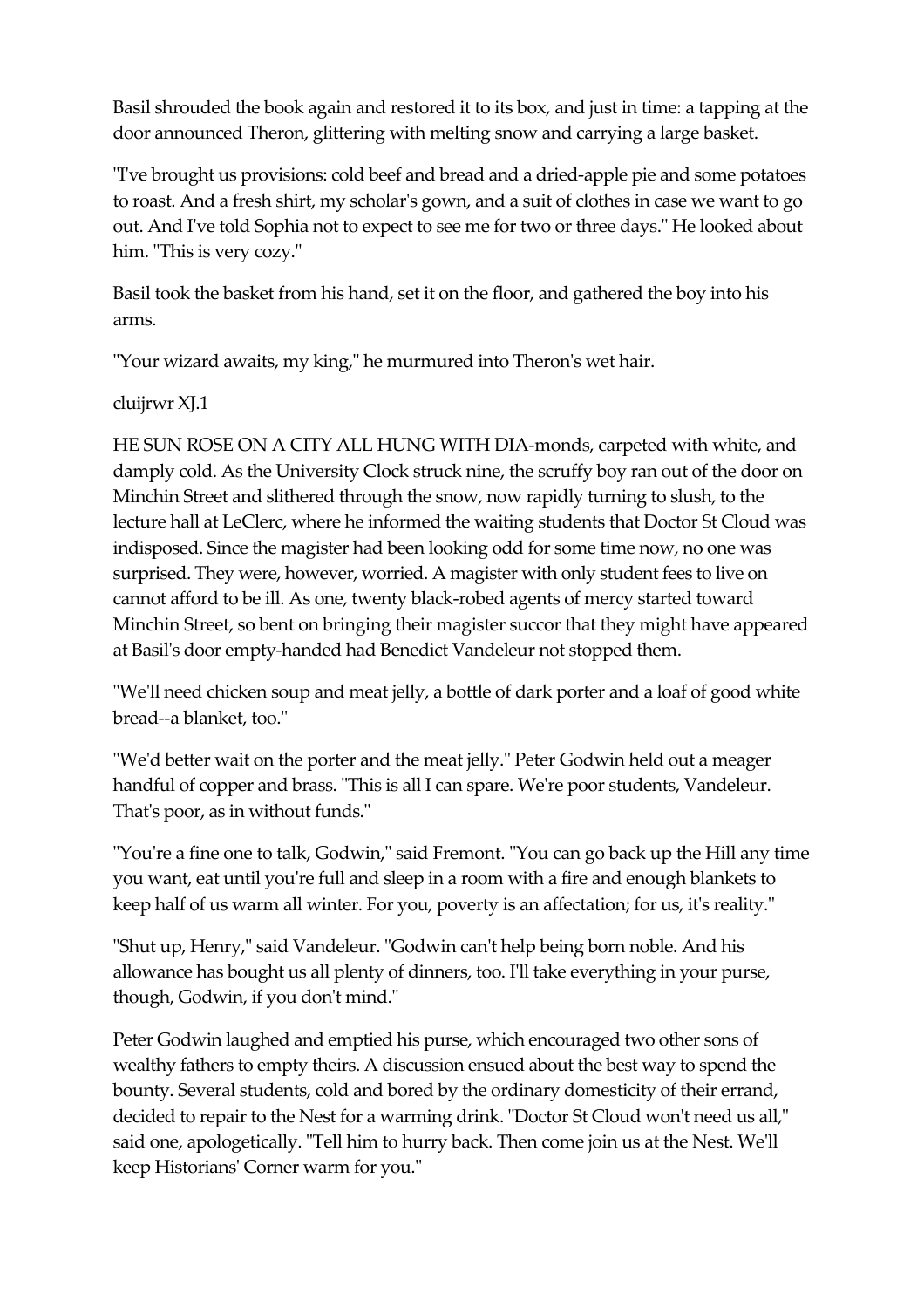Vandeleur's initial enthusiasm had been cooling as fast as his toes. He weighed the purse in his hand, hesitated, and said, "Blake, you're a sensible man. Here"--he pressed the purse into his friend's hand--"send to the Nest if you need help."

"Aren't you coming?" said Lindley reproachfully. "Doctor St Cloud may be dangerously ill."

Justis tucked the purse away in the bosom of his shirt and wondered, not for the first time, how it came to be that men who could track the complexities of the Arkenveldt Treaty could be so utterly lacking in common sense.

"Think, Lindley," he said. "If the magister is dangerously ill, do you really think he'll want the whole boiling of us crowded into his room?"

Lindley would have argued, but Vandeleur said, "My very thought. If Doctor St Cloud is ill, Blake here is perfectly capable of seeing to him."

"While you're seeing to the new barmaid," sneered Fremont.

Vandeleur cuffed Fremont none too gently, and went off after Godwin and the rest, leaving Lindley, Fremont, and Blake in the cold, wet street.

Fremont glared at Blake. "This is what you wanted all along, isn't it? It's funny, it is, how you've managed to insinuate yourself into the inner circle after only three months. Why, I wouldn't take it on myself to order people around as you do, and I've been following Doctor St Cloud for two years."

"No one's stopping you from following him now," said Justis reasonably. "You can go ahead of us, if you want, and tell him we're on our way with food."

"And let you get all the glory?" asked Fremont. "Not likely."

An hour or so later, Blake and Fremont and Lindley were knocking at the street door of Basil's lodgings and telling the scruffy boy that they'd come to visit Doctor St Cloud. The boy surveyed them and their bundles with a suspicious eye, told them to wait, slammed the door, and disappeared. After a few frozen minutes of juggling increasingly damp and disintegrating parcels, Fremont rattled the latch, found it locked, swore sulfurously, and attacked the knocker.

"He'll come when he comes, Fremont," said Lindley, inspiring a scathing analysis of his opinions, his intelligence, and his character that served to while away the time until the door opened once more on the scruffy boy and his suspicious eye.

"Doctor St Cloud sends his thanks," he said, "but begs that you leave your food with me." He grinned, showing a large gap in his discolored teeth. "He's mortal indisposed to see company right now."

"We're not company," explained Lindley, elaborately patient. "We're students. If he's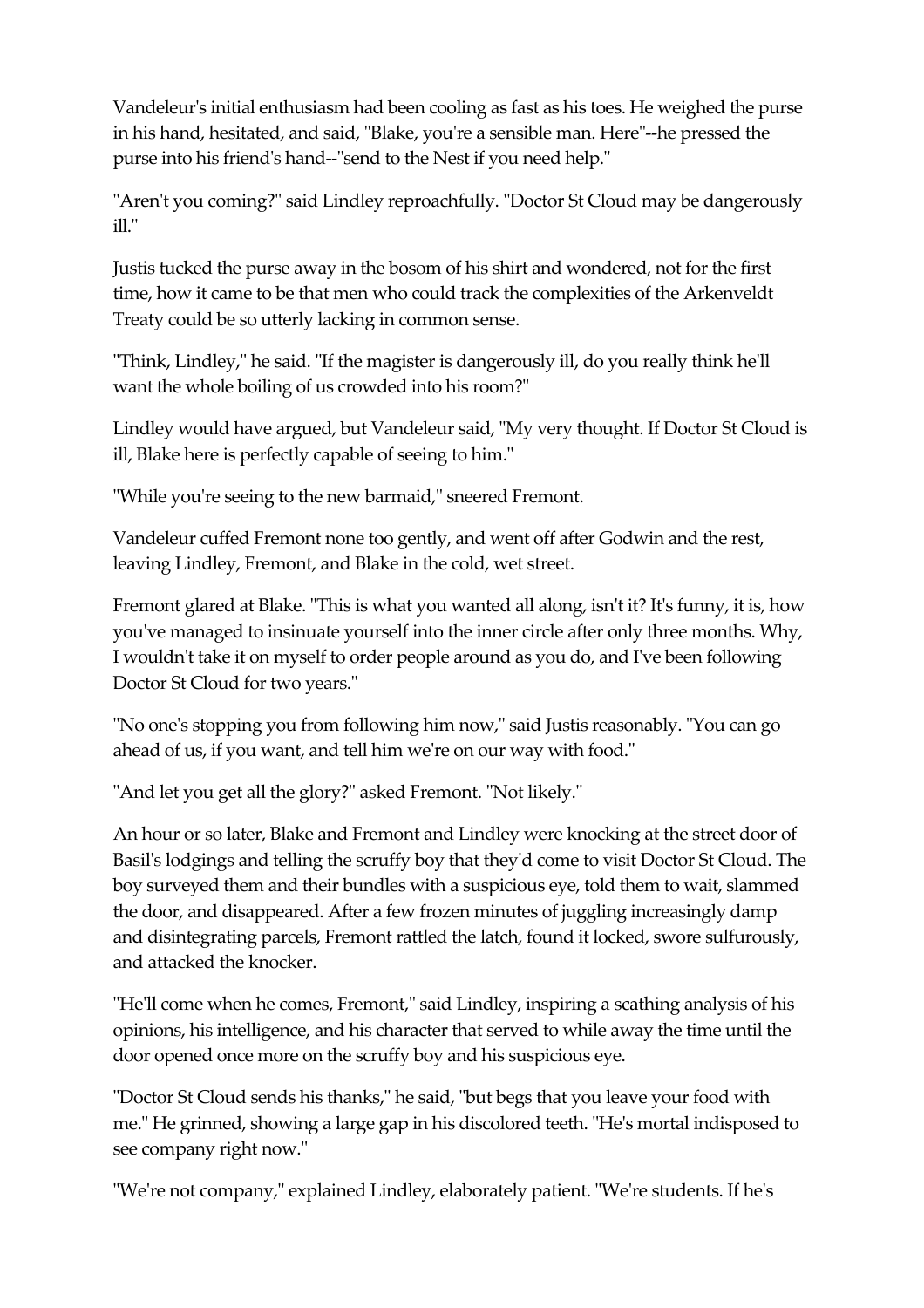sick, we want to take care of him."

"So you just step aside, son," said Justis.

"He's mortal indisposed," said the boy rather desperately.

"It's all right," said Blake, kindly. "We'll tell him you delivered his message just as he told you. He won't be angry, I promise." And, gently but inexorably, he pushed past the boy and led the little procession up the carved stairs to their magister's door.

On the landing, Blake suffered a crisis of confidence and had to remind himself that when a sick sheep hides, it's a shepherd's duty to seek him out. He knocked briskly on the door. "Doctor St Cloud?"

"He's sick," snapped a male voice within. "Go away."

"It's Justis Blake, sir, and Lindley and Fremont. We've brought you a chicken."

A murmur of voices within, a sharp creak of ancient floorboards, and the door opened a crack.

"Chicken," said Theron Campion unsteadily. "How kind of you. It's precisely what he needs. He's very run-down, I'm afraid. I had a terrible time with him, up half the night." His lips trembled and puckered. "He's better this morning," he went on, "but very tired. This should set him up nicely. Thank you."

Justis stared at Theron's hand, outstretched for the basket, at the wrinkled scholar's gown he was holding closed around himself, at his dark hair tangled over his shoulders, at his heavy eyes and bare feet and legs. It seemed that Doctor St Cloud wasn't a sick sheep after all, just a randy ram.

"We were worried," said Justis flatly. A faint color rose to Theron's throat and stubbled cheeks.

"There's soup, too. And a bottle of porter," said Lindley, choking on the words.

"I gather he doesn't need the blanket?" Fremont inquired nastily. "Or a soothing syrup? Or a physician?"

Theron's fingers tightened on the gown and his chin came up. "I'm taking care of him," he said. "If he needs a physician, I'll send for one." He held out his free hand. "Thank you for the food. He'll be very grateful."

"Here." Lindley thrust his bundles at Theron, who received them reflexively, allowing his gown to swing open on his nakedness. Lindley turned and fled down the stairs.

"Not bad," said Fremont, leering appreciatively. "Will you nurse me next time I get sick?"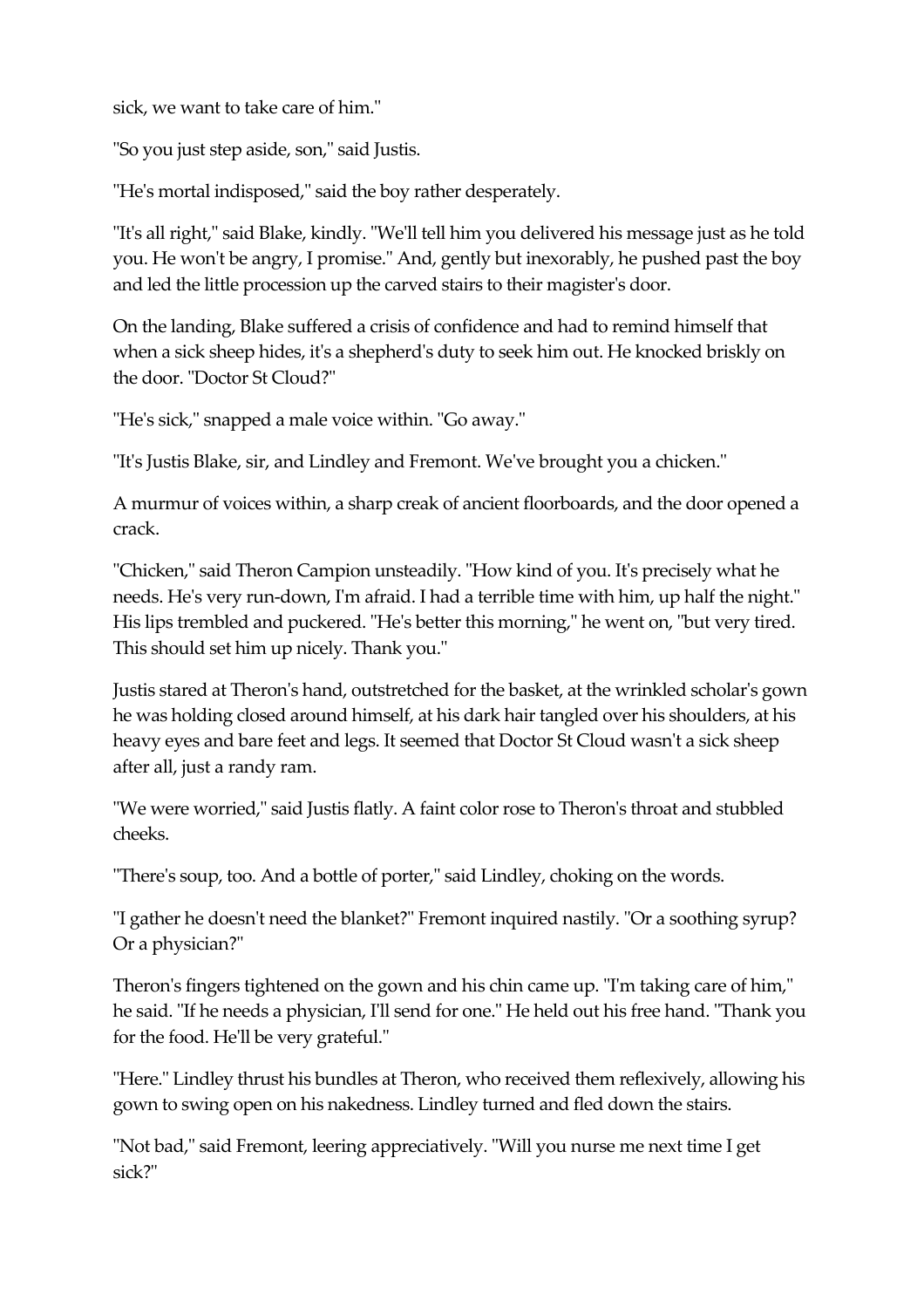Theron and Justis said, "Shut up, Henry," in disgusted chorus. Theron's mouth trembled again, clearly on the edge of laughter, and Justis lost his temper.

"Tell Doctor St Cloud," he bellowed in the voice he'd used to call his mother's pigs, "that his students eagerly await his return to full health. Tell him that we are worried about him."

Theron was biting his lips, struggling with rage and laughter and parcels. The door opened fully, revealing Basil St Cloud in shirt and breeches.

"Thank you, Fremont, Blake," he said. "I accept your good wishes and your offerings. Please inform your fellows that I will take up my lectures in two days' time--two days, Blake, neither more nor less." He took Theron's arm, pulled him back into the room, pushed the door half shut. "Go away, Justis," he said wearily. "Two days. I promise." Then the door closed, not entirely cutting off the sound of Theron's bright, helpless laughter.

THEY FOUND LlNDLEY WAITING FOR THEM JUST INSIDE the street door. The skin around his eyes was taut; his lips were pressed into invisibility.

"It's not worth crying over," said Fremont. "You're clearly not to his taste."

"One of these days," said Justis, "someone is going to kill you, Henry."

Fremont bridled. "Come now. We live in enlightened times. Swordsmen are just for show, these days. Besides, what student could afford a death challenge on me?"

"Theron Campion could," said Lindley tightly.

"Thinking of calling one on him?" Fremont's voice was taunting. "I didn't know your father was a noble, Lindley. Unless there's something you've been keeping from us. Something other than lusting after Doctor St Cloud, 1 mean."

In the common run of things, Anthony Lindley was a gentle soul, but even the gentlest soul will turn violent when pricked in its most vulnerable part. With a howl of fury, Lindley leapt on Fremont, fists flailing. They tumbled out the door into the mud and trampled snow. Neither of them was any sort of fighter, but they made enough noise about it to attract an interested crowd of shopkeepers and idlers.

"What's it about?" the potboy of the Ink Pot inquired aloud.

A chorus of voices answered him: "A woman, of course. --A whore at Mother Betty's. --Ginger, probably: all the students are in love with her. --Idiot! It's a matter of honor. --It's money, I tell you. --Gambling. --Drink..."

"Students don't need a reason to fight." A large, ruddy man in a red shawl and white apron shook his head angrily. "They fall to as naturally as stags in autumn. Not a week ago now, I had a fight break out over god-knows-what, two long tables cracked before I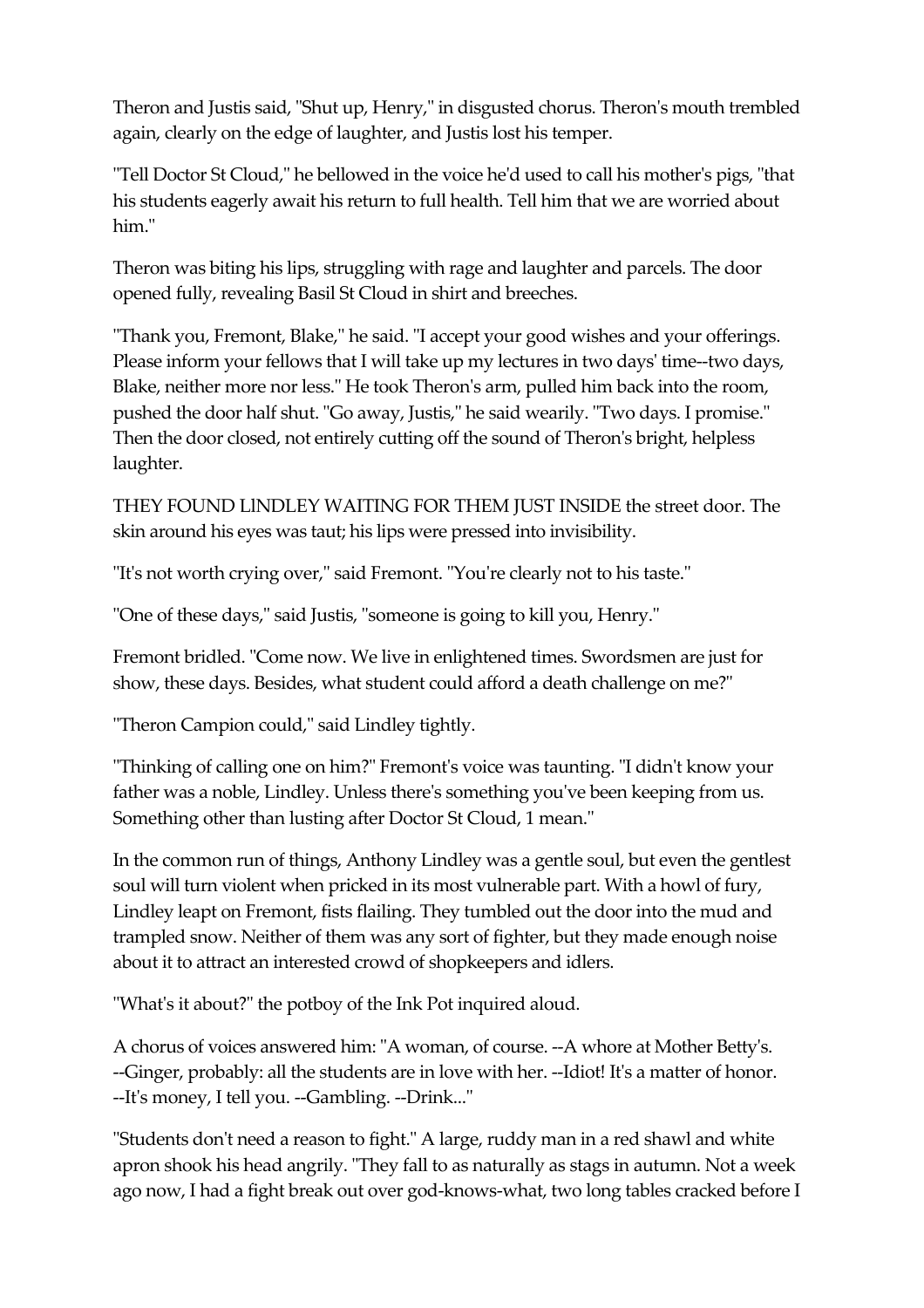knew it, a bench splintered into matchsticks, and half my tankards bent into scrap." He tweaked the potboy's ear. "Run find the Watch, boy, tell them there's a riot brewing in Minchin Street."

Justis, who'd been inclined to let his friends fight it out, seized Lindley, who was temporarily uppermost, by the slack of his robe.

"Watch, Tony!" he shouted. "They're calling the Watch. Kill Henry later, if you like. I'll help."

Lindley scrambled to his feet, pulling Fremont up with him. Fremont, under the impression that the fight had reached some sort of climax, windmilled at him until Justis shook him from behind, shouting "Watch!" in his ear. By now, whistling could be heard at the bottom of the street, and cries of "Ho, there! Halt!"

The three young men took to their heels, bolting between two buildings into the web of alleys that netted the University together. Fremont slipped on some ice and fell heavily. Justis pulled him up, thrust his shoulder under his arm, and hauled him along. A mangy dog tied up behind a shed began to bark hysterically. Sounds of pursuit grew louder; the three swarmed over a wall into a snow-drifted garden.

As soon as he was safely on the ground, Fremont shook Lindley's supporting hands away. "Don't touch me," he hissed. "You tried to kill me."

Justis put a large and gritty hand over Fremont's mouth, jerking his chin significantly toward the wall they'd just scaled, on the other side of which the dog yammered and the Watch cast about for the scent. They shouted to one another and to the heads that popped out back windows, banged on a few doors with their brass-headed truncheons, and finally went away again.

Justis surveyed the damage. Fremont's gown was torn and filthy, and his bony cheek was beginning to swell and darken. Lindley's lip was split, and he'd gotten dung in his red hair. They were all three muddy and soaked and cold as fresh-caught fish.

"They'll never let you into the Nest looking like that," said Justis. "We'd better find a pump you can stick your heads under."

AS IT TURNED OUT, NO ONE EVEN NOTICED THEIR AR-\_Z~JLrival at the Nest, Vandeleur and Godwin had relieved their anxiety over Doctor St Cloud's perilous state by knocking back a pitcher of beer, and from there had quite naturally fallen into a violent argument about magic. Quotes from Hollis and Delgardie flashed like swords, drawing the amused attention of several onlookers.

"Are you calling the author of *The Fall of the Kings* a fool?" Godwin was demanding. "I don't care how ill he is, Doctor Tortua's read more books than you've had hangnails, Vandeleur, and if he says the kings and the wizards got together and made magic, then there's something in it."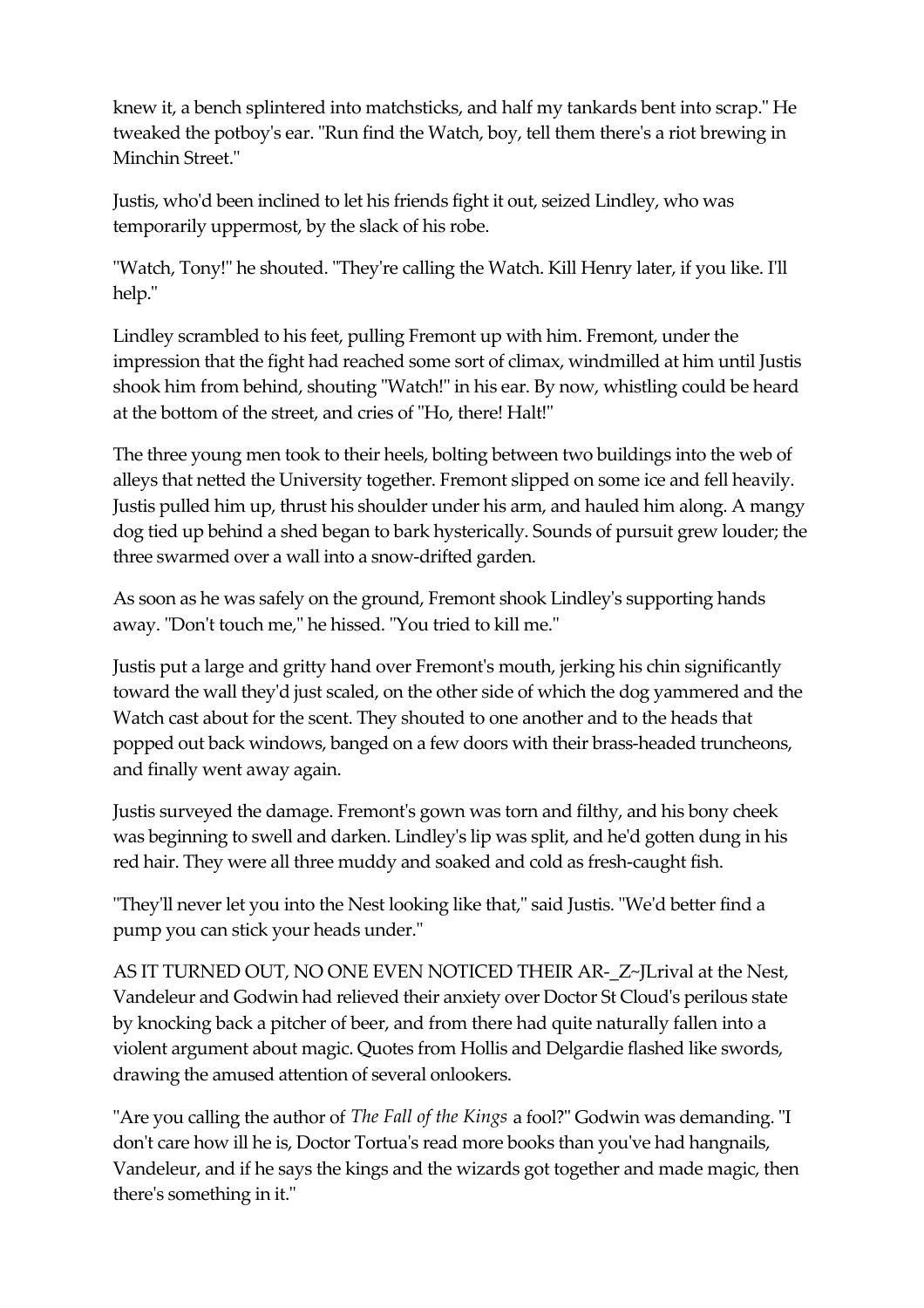"What's 'in it,' as you so elegantly put it, is not for children."

"Oh, shut up, you newts." It was a quiet voice, a muttered comment, but it happened to fall into a moment when both debaters were simply glaring at each other, so everyone heard it. The students turned as one to see the man who had spoken. It was the Northerner, Alaric Finn, sitting up on a nearby table with his feet on the bench.

"I beg your pardon?" Peter Godwin said.

"Ever the gentleman, eh?" Finn sneered. "Well, my little lord, how would you like me to settle this argument for you right now? I'm about up to here with your endless babbling about things you know nothing about."

"And you do, I suppose?" Vandeleur demanded truculently.

"In fact, yes. And not from books, either. We know, up in the North, we've always known; about the Sacred Grove and the Deer Hunt and the Royal Sacrifice."

"The Royal Sacrifice, or the King's Night Out," drawled Fremont into the silence. "It sounds like a bad play."

"Shut up, Henry." The chorus was general.

"Go on, Finn," said Justis Blake. He was just as glad they'd found something to distract them from the question of what might be ailing Doctor St Cloud. "You've been hinting about this since term began. Now it's time to tell us about it."

Finn eyed the group suspiciously. "You'll laugh. Or tell me it's treason."

"Not a bit of it," said Vandeleur expansively. "Speak all the treason you like. We won't say a word."

"Of course we'll say a word," said Justis. "But we won't run to tell the Council. And we won't laugh."

"I will," said Fremont. "I'll laugh all I like. Magic! I'm not surprised Lindley and Godwin here are panting to hear Finn's fairy tales--they're barely out of the nursery, after all--but I'd credited Vandeleur and Blake with more sense. I've got better things to do." And he limped away.

"Well," said Vandeleur. "That's him gone."

"Can't say I'm sorry," muttered Lindley.

"Peevy bastard," agreed Finn. "Now, are you going to hear me out or not?"

"Have at it, Finn," Vandeleur said graciously. "We're all ears."

Finn gaped. Blake's mother would have said he looked like he'd asked for a drink of milk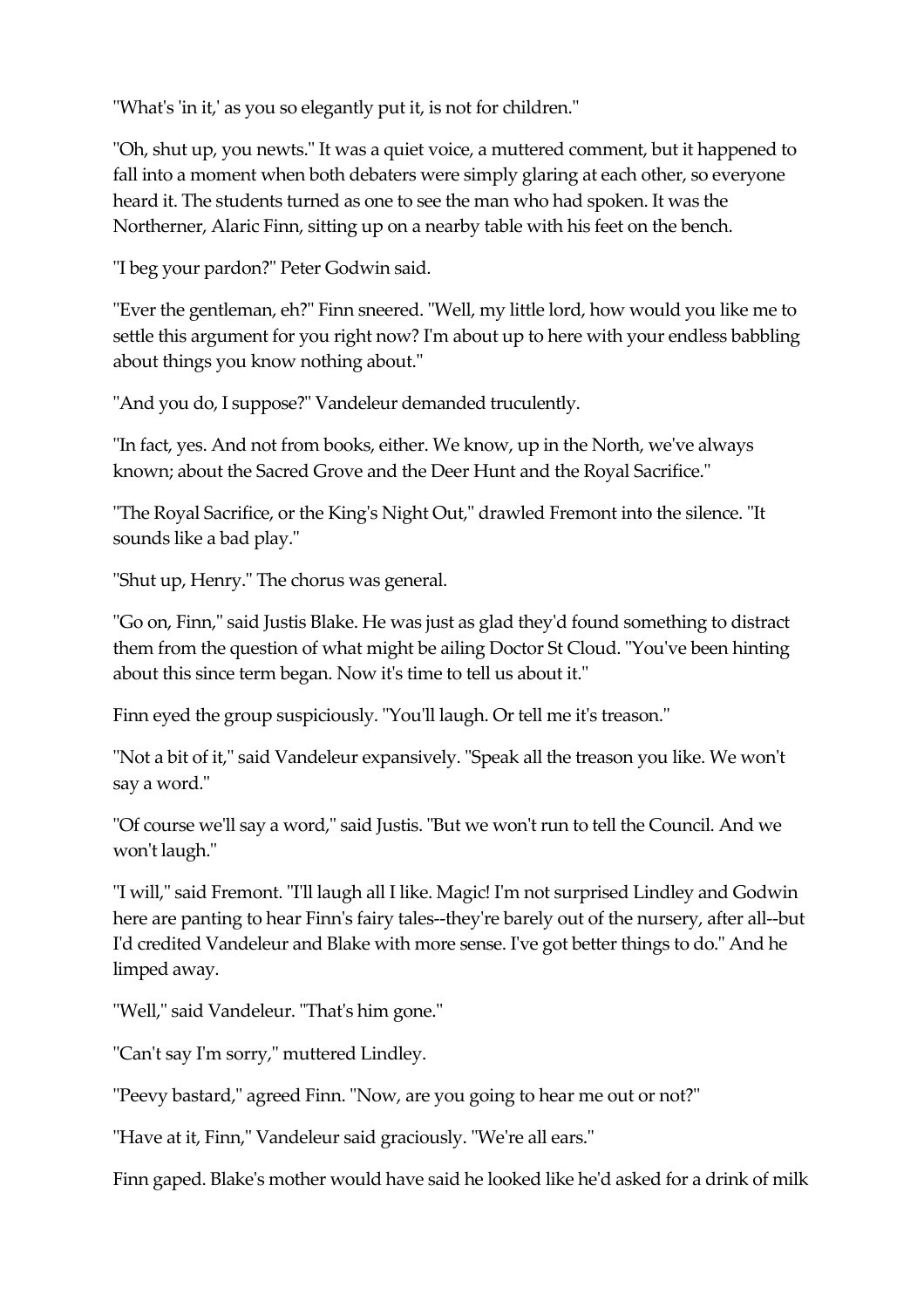and been given a cow. The boy looked to be seventeen or so, of old Northern stock, proud as a peacock and poor as a charcoal-burner in summer, sent South to the City to mend the family fortunes. Blake wondered what his parents thought he was studying. Law, probably, or Natural Science.

Finn collected himself and began. "The kings came down from the North, to mingle their seed with the Southern stock, and their sons became kings in their turn."

"My little sister knows that," one of the young nobles jeered.

"You know it," Finn countered. "But you haven't thought about it. It also means that their children and their brothers married with the Southern noble families. So you've royal Northern blood in your veins, all you Southron nobles--you, Godwin, and you, too, Hemmynge. There's not a one of you doesn't carry the old magic in his blood."

"You've no call to be insulting," said Hemmynge, aggrieved. "Damned if I don't ask you to step outside."

Vandeleur put his hand on the young noble's shoulder and kept it there. "What's your point, Finn?"

"My point," said Finn impatiently, "is that you're all part of the magic of the land whether you believe in it or not."

Everyone was getting restless and annoyed, a fatal combination. Finn had no more idea how to lay out an argument than a frog had how to fly. Blake, prey to the uncomfortable feeling that he was responsible for the Northern boy's predicament, said, "Begin at the beginning, man. You need to persuade us first that the kings were magic."

Finn nodded, pulled himself together, and began. "It all starts with the Land." Justis could hear the capital letter in his voice: Land. The title of a personage, like Green God. "This is the Northern Land I'm talking about, not your soft South. It was a hungry land and dry and unfriendly to man."

"Cow dung, man." It was Hemmynge again. "That'll fix it, and clover plowed under in the fall. Or so m'father's steward says."

Finn's jaw bunched at the corners and his narrow eyes sank beneath his brows. "There were no cows," he said through his teeth. "And even the clover withered among the rocks. If you don't hold your tongue, Hemmynge, I swear I'll hold it for you."

"I'd like to see you try," sneered Hemmynge inaccurately.

This was too much. Blake exchanged a speaking look with Vandeleur, who shrugged helplessly. Vandeleur was only Middle City; Godwin was too young; everyone else would be perfectly happy if a fight broke out. It was up to him. He touched the young noble's sleeve and said, "Come on, Hemmynge. You're bored, and who would blame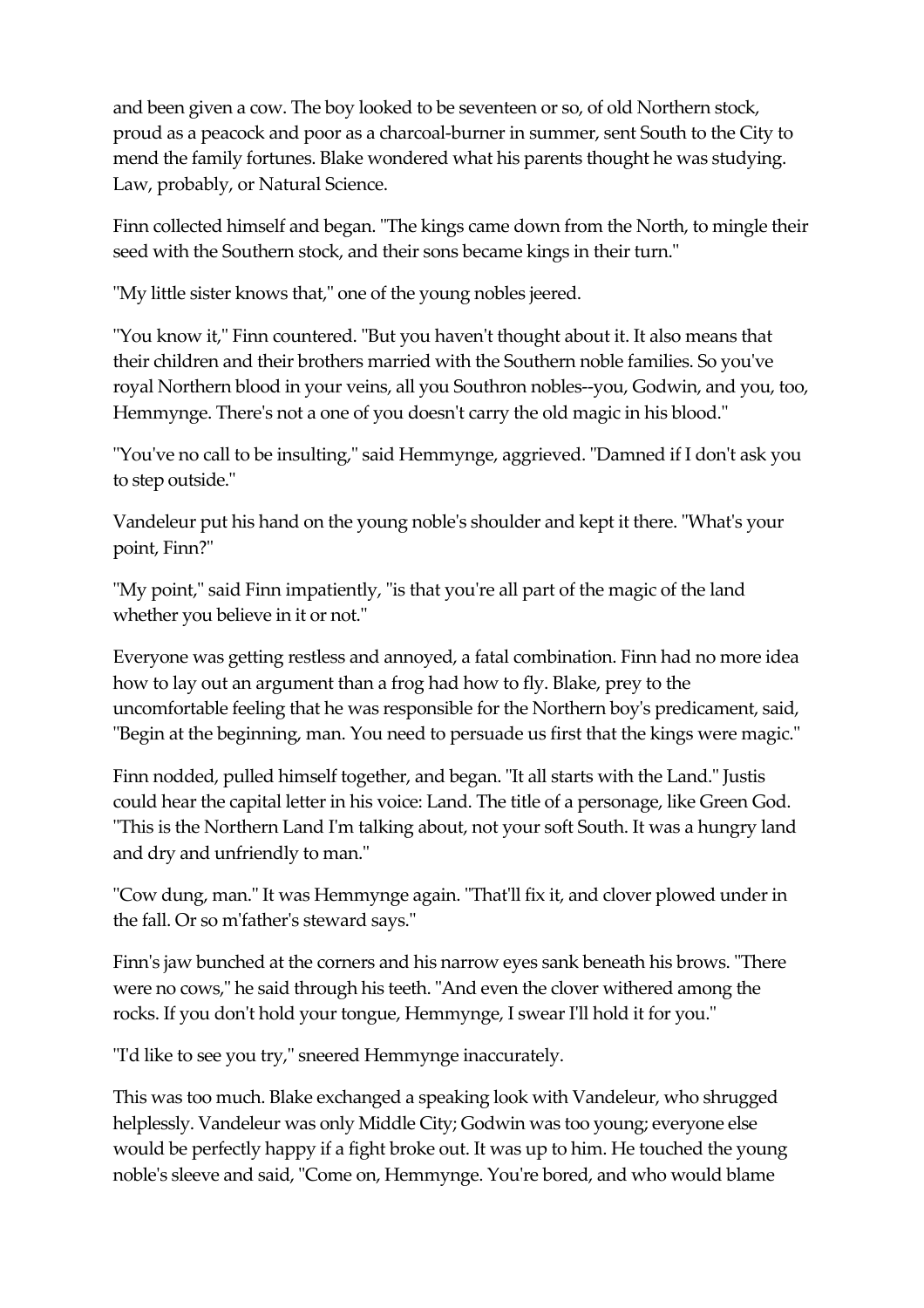you; ancient history's not even your subject. Let the poor boy tell his old wives' tales in peace. I'll buy you ale."

Looking from the interested faces around him to Blake's wide, muscular hand on his gown sleeve, Hemmynge shrugged ungraciously, muttered, "Don't mind if I do," and slouched off unresisting. By the time Justis had delivered him and his tankard to a sympathetic group of nobles and returned to the historians, Finn had overcome his initial awkwardness and hit his stride. He spoke fluently, his nasal Northern accent oddly suited to the formal cadences of his story, his bitten hands underscoring, emphasizing, guiding, his narrow features animated, his deep-set eyes glittering. Blake shoved onto the end of a bench next to Lindley, who was listening with rapture.

"So the wizards chose their candidates from among all the Companions, called the Little Kings, each wizard a candidate, and taught them and loved them and filled their bodies with magic."

"I'll just bet," muttered someone, but everyone ignored him.

"And when the old king gave his body and blood to the Land, the candidates went into the grove, and suffered the Trial, which is a Mystery and not to be spoken of. He who walked alive from the forest became king, and his wizard became master over the other wizards. In times of war, the young king led the army of Companions in battle and in times of peace he went on royal progress to spread his seed throughout the land. The crop was sons of the royal blood, little kings who would grow to provide new Companions and a fresh, young king when the time was right. And the kings' blood watered the land and the kings' flesh fed it, so that it grew fat and pleasant and friendly to man, and sent sheep down from the mountain passes and the wild horses from the high meadows to serve man and clothe him, and deer from the deep forest to give him meat in winter, when no thing grows that is green."

There was a little silence when he'd done. Looking at the faces of his friends, Justis thought they were more than half con' vinced by Finn's tale. He certainly was. To his farm-bred soul, the whole thing made an odd kind of sense. You feed the Land; it feeds you. And University had taught him that there are many kinds of feeding, many kinds of food.

Then Vandeleur smiled and said, "You've missed your calling, Finn. You ought to be a story-teller or a writer of romances."

Finn glared at him, beetle-browed and sullen once more. "I didn't make that up," he said. "It's all true."

"Where's your proof?" Vandeleur asked pleasantly. "Where are your documents and references? And what did these wizards actually *do*? Other than make hay with the kings, I mean?"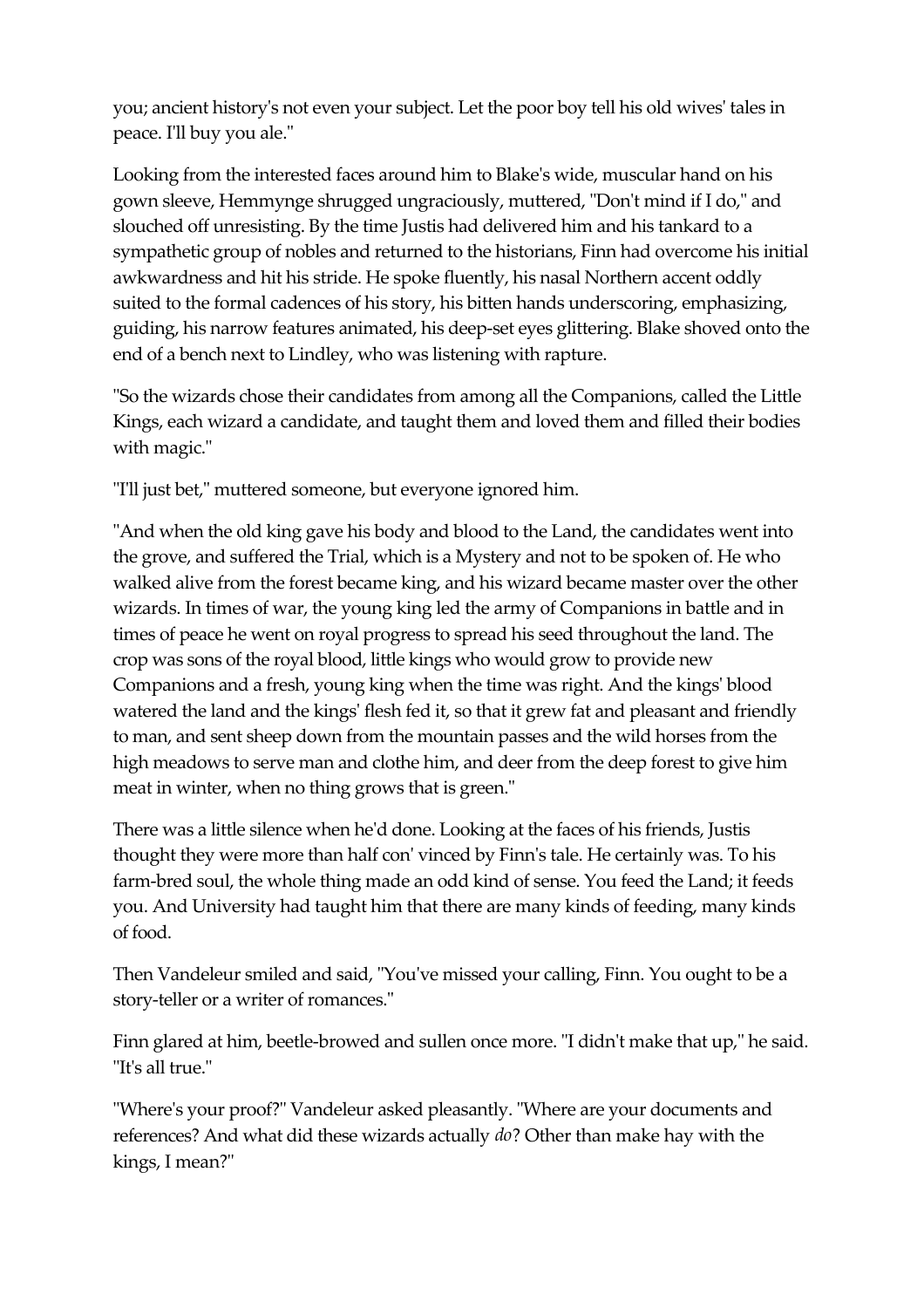The spell was broken. Men elbowed each other, snickering.

Above their laughter, Finn said, "Don't mock me, Vandeleur. It's in Hollis, too. The wizards chose the kings and bound them to the Land with a chain of gold."

Lindley exclaimed, "The window in the Great Hall! There's proof, Vandeleur. It's got a wizard and a grove and a deer in it. It even has the golden chain."

"Has it?" said a student behind Justis. "That's interesting."

"But it doesn't prove anything," objected Godwin, "except that whoever made the window knew the same old stories Finn's people tell."

"The window was brought down from the North," Lindley pointed out. "Alcuin brought it as a bride-gift to Queen Diane-- it says so in the Official History of the University."

"You actually read that?" someone asked.

"Still," said Vandeleur. "Godwin's right. It proves nothing. I don't deny the window's antiquity or its symbolism--it illustrates Finn's fairy tales very neatly. I do, however, deny its literal truth. My grandmother has a lovely statue of the Green God in her garden, blessing the roses. That doesn't mean there's actually a god sitting in a heavenly garden combing his leafy hair with fingers made of twigs. It's just something an artist made up to illustrate the idea of growth and plenty."

Godwin laughed suddenly. "Don't let the priests hear you say that, Vandeleur, or your grandmother either."

Vandeleur turned to Finn. "You've persuaded me that the wizards effectively ruled the ancient North because they figured out how to make barren soil fertile. I'll even accept that you Northerners believed, back in the mists of time, that blood sacrifice and ritual sex gave good husbandry a helping hand. What I will never accept is that there was any more to it than that. In any case, by the time Alcuin came South, the wizards were nothing but advisors and diplomats who lost a lot of their power in the Union and were unhappy about it. And unless you can come up with something more solid than folk tales, Finn, you'll never make me change my mind."

"Or," Godwin added, "convince Doctor St Cloud that you're any kind of scholar. He'd never let you get away without at least checking... Oh!" His face fell. "The magister! How is he?"

Justis, momentarily at a loss, looked down at his hands. Beside him, Lindley went taut and silent.

"Oh, no," Vandeleur exclaimed, blanching. "He's not... You should have said! What shall we do?"

"He's fine," Lindley ground out between gritted teeth. "Or he will be, when he's got it out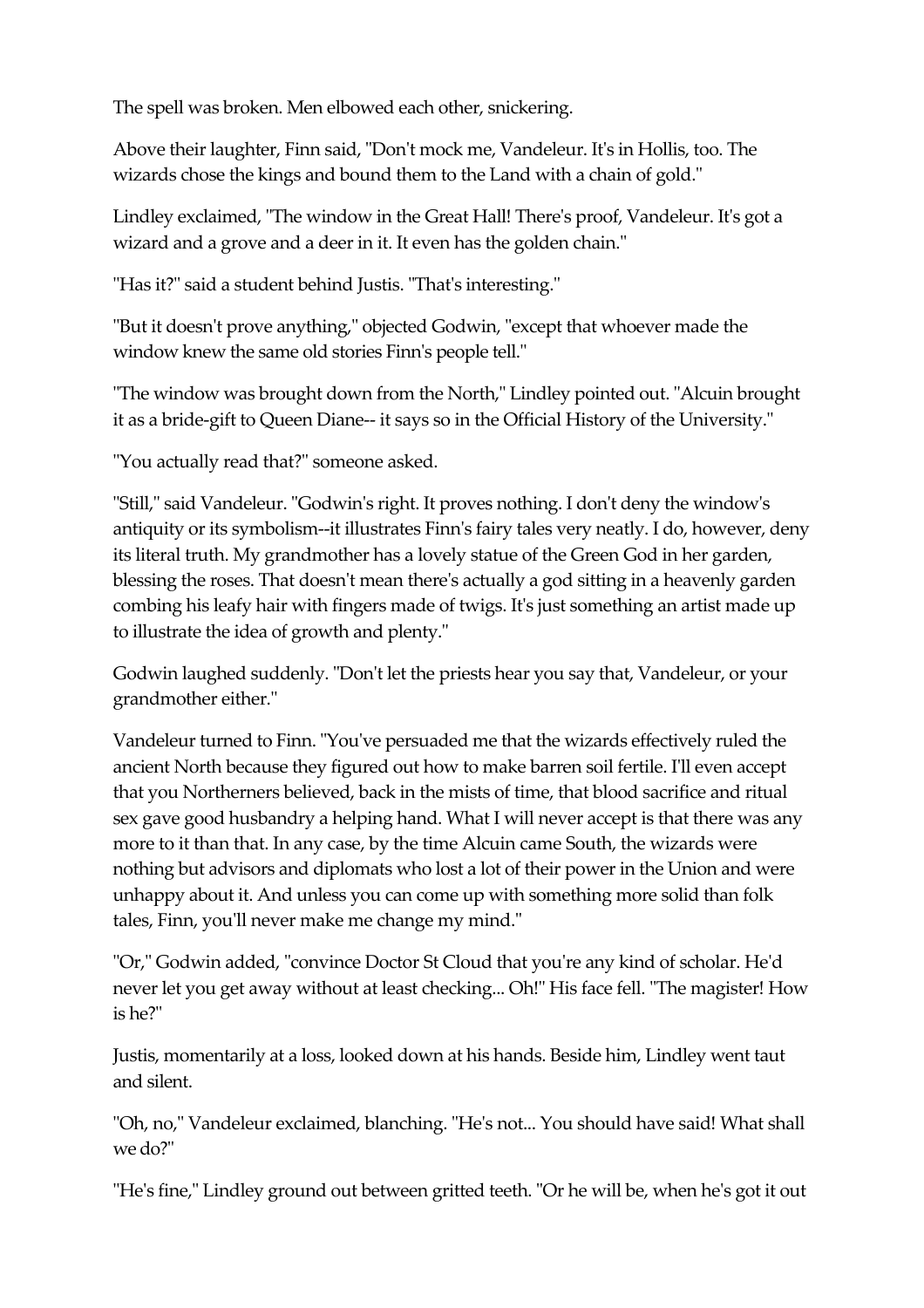of his system."

Everyone looked at him curiously, and Justis hastily added, "A mild fever--you know the kind of thing--you just have to sweat it out. He expects to be back in two days' time."

## "And the chicken?" someone wanted to know. "The wine?"

"I imagine he's enjoying them right now," said Justis rather desperately as he felt Lindley tense against his arm. "Lindley," he said, taking the goat by the horns, "1 wouldn't be surprised if you were sickening for it, too." He stood and put his hand on the redhead's shoulder. "Off we go, Tony. I'll see you in bed with a hot brick to your feet, or know the reason why."

But Lindley shook him off. "There's nothing wrong with *me*," he said pointedly. "I'm going to stay here and have a drink. And discuss history with those who know something about it. You may go tuck yourself in if you choose."

Justis shrugged. As he climbed the steps to the tavern door, he glanced over his shoulder to see Anthony Lindley and four or five others sitting on the bench where Alaric Finn was resting his feet, looking up at the Northerner and talking animatedly.

## XIII

DURING THEIR MAGISTER's ABSENCE, THE HEART'S core of St Cloud's students continued to meet, though not at LeClerc. Max, who owned the Blackbird's Nest, sighed when he saw them appear for the second day in a row at ten o'clock in the morning, hungry for food and drink and talk, with not enough coin among them to pay for a cup of gruel. He was willing to extend credit--he'd have no custom if he did not, and he knew someone would pay up eventually. So he served St Cloud's ancient historians and refilled their tankards as often as they emptied them, even when one of them grew so drunk that he could hardly lift the drink to his mouth.

The drunk was Henry Fremont, drowning the loss of an innocence he loudly denied ever having possessed. Fremont prided himself on having been a hardened cynic from birth. No one believed this except himself, and he was alone in being shocked at the depth of his fury at what he considered the magister's betrayal. He'd gone to tell Vandeleur the truth about St Cloud's absence that same night, seeking Benedict out in the room he shared with Justis Blake.

Vandeleur's response had been disappointing. "You're a bit behind the fair, Fremont; Blake's already spilled the beans. So the wondrous Doctor St Cloud is human after all. With Theron Campion, too. That boy does get around. I don't see it myself, but then I prefer the girls at Mother Betty's. There's a neat little blonde there, Henry, could console you for the end of the world. My treat. What do you say?"

Fremont had said no, and a lot of other things Vandeleur would only forgive a man in pain, and left in search of a more sympathetic ear. Which he did not find. With the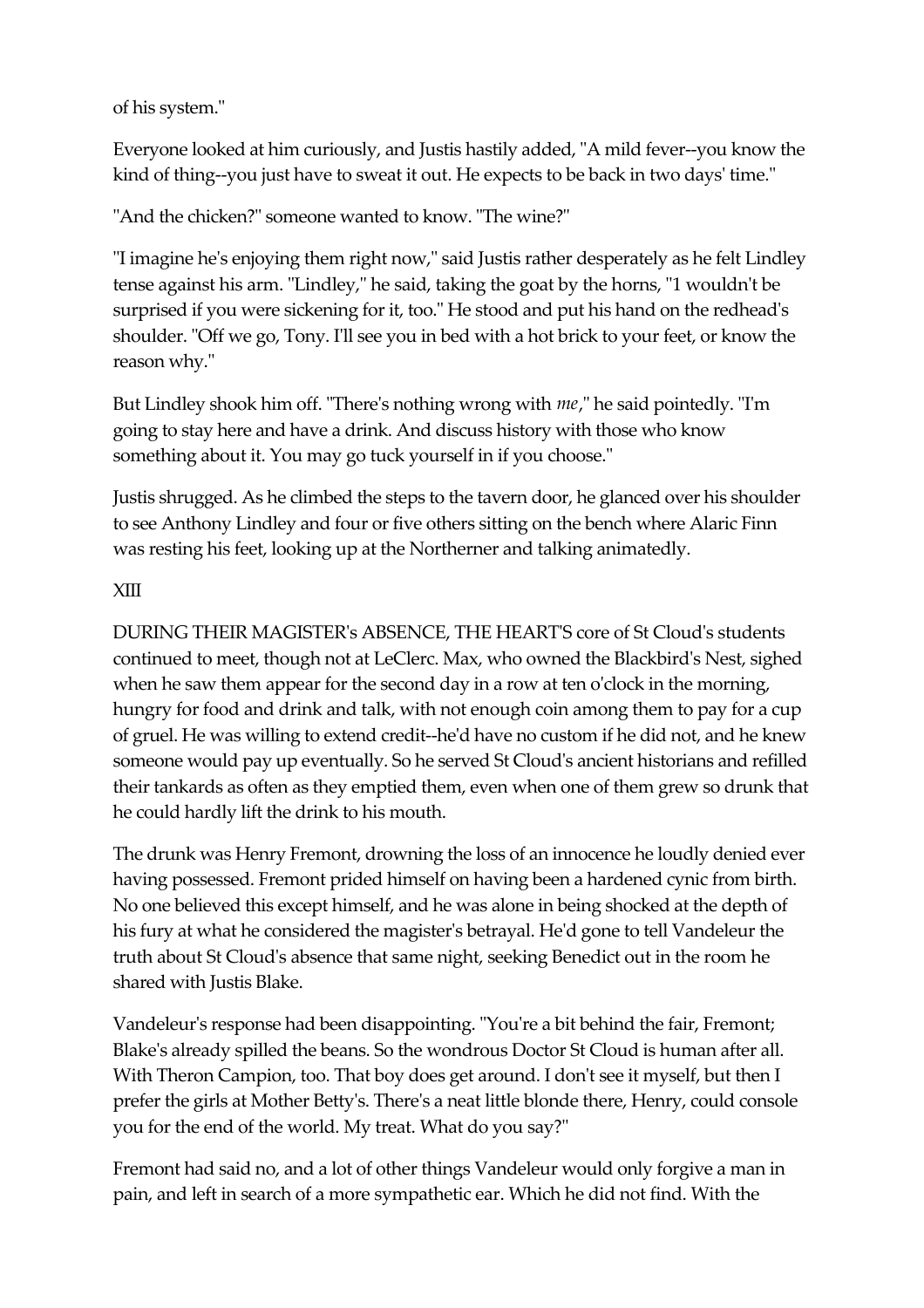exception of Lindley, who wasn't speaking to him, all Basil's students were inclined to look upon their magister's fall from perfection with an indulgent tolerance.

"And why shouldn't he spend two days in bed with his new lover?" Peter Godwin wanted to know. "It'll do him good, and give us time to work on some of those questions he's having us research. You wouldn't believe the mess the Godwin archives are in."

"That's not the point," Henry said. "We thought he was writing, and instead he was rutting! He's supposed to be teaching, not scratching his itch with Theron Campion. Theron Campion. I ask you. Why, the man isn't even a historian!"

"Jealous, Fremont?" inquired Alaric Finn, which inspired Henry to try and rip Finn's nose from his face. Luckily, he was too drunk to do anything but fall sideways off the bench, which hardly even created a disturbance.

A couple of Henry's fellows picked him up and dusted him off and propped him up next to the wall. Sullenly, he accepted a fresh tankard and brooded into it while the conversation swirled around him. And then he said, loudly and suddenly, "Tha's it. I quit. No more fucking dead kings. No more fucking ancient historians or metaphysicians or eth--ethicists. I'm taking up astronomy."

"Give it a rest," said Vandeleur. "We all know you're no more interested in the motions of the stars than you are in drinking well-water. If Doctor St Cloud isn't pure enough for you, go pay your silver to Doctor Crabbe, or Wilson or Ferrule."

Henry surveyed him with a bloodshot eye. "Doctor Crabbe? I'd rather suck a billy goat. It's all politics and ambition with him. He doesn't give two straws for the truth. All he cares about is kissing the right asses so he can settle his own ass in the Horn Chair."

Blake looked up from the corner where he'd been reading. "That's not fair, Fremont," he said. "I can't stand Crabbe either, but he's a good scholar in his way."

"That," sneered Henry, "is like saying a man who steals his bread is as good a baker, in his way, as the man who rises at dawn to knead dough."

"At least he only steals from the best bakeries," Godwin piped up, and was rewarded by general laughter.

Henry, predictably, was not amused. This was his life they were talking about, his future, his integrity. "That's it, then," he said gloomily. "I'm left with astronomy. Or the priesthood. Or suicide."

Vandeleur sighed. "You're getting boring, Fremont. Leave the University, go be a clerk or haul freight at the docks. I'm sick of your self-righteous anguish." He glanced around the small group. "There's a fiddler at the Spotted Cow could make a dead frog leap again. And plenty of sewing-girls to dance with. What do you say?"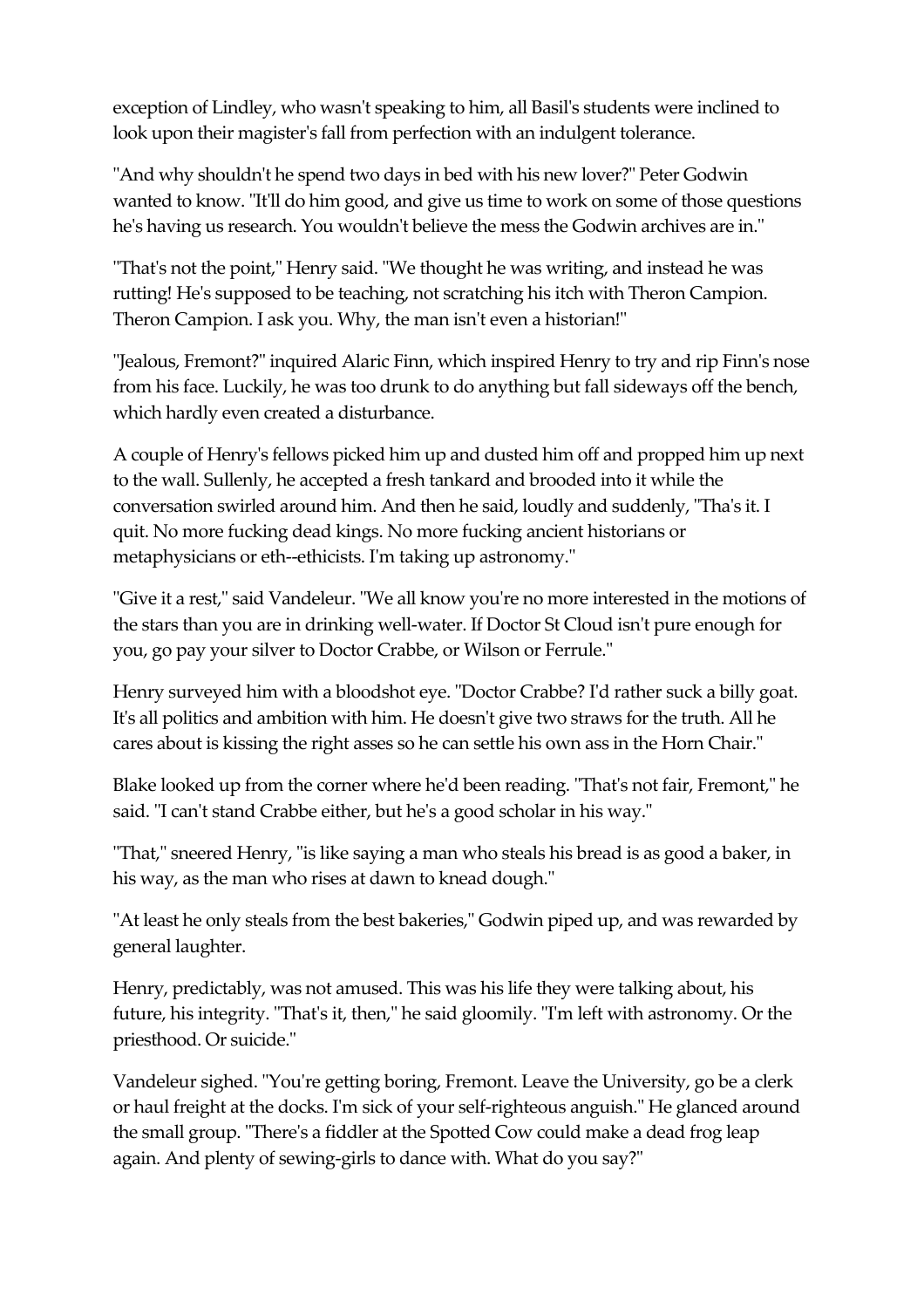Fremont's response was predictably foul. Vandeleur batted him gently on the head, which caused him to make a small, complaining noise and fall forward on the table, where they left him, snorting into a pool of beer.

I HE NEXT MORNING FOUND BASIL st CLOUD BACK IN JL LeClerc as promised, probing the finer points of Alcuin's marriage negotiations with Queen Diane. He was gloved, capped, and muffled against the cold, heavy-eyed and hectically cheerful. Had Vandeleur and Godwin been able to resist spreading the news about just where he'd spent the last two days, his students might have thought him heroically risen from his sickbed to teach them. As it was, every man of them knew it was passion, not the ague, that roughened the young magister's voice and brightened his eyes. Other than a tendency to snicker when he used the words "come" or "bed," the students managed to comport themselves fairly well. If Theron Campion had chosen to attend that day's lecture, there might have been an incident; but, wisely, he did not.

Anthony Lindley was there, sitting by Alaric Finn, with whom he'd struck up an improbable friendship. Justis Blake was there, his heavy face unreadable, stolidly taking notes. Peter Godwin and Benedict Vandeleur were there, and all the rest of the paying students, except for Henry Fremont.

IN A SMALL ROOM ABOVE A PAWNSHOP, HENRY FREMONT woke at last to the sound of bells telling him that he was very late for Doctor St Cloud's lecture. First panic filled him, and then the knowledge that his head was full of knives, his mouth of dry leaves, and his stomach of cockroaches. By the time he'd disposed of the latter in his chamberpot and sluiced out his mouth with the small beer his roommate had thoughtfully left him, he'd remembered that Doctor St Cloud was a hypocrite and a lecher who cared more for his pleasure than for his students. After he'd staggered down to the yard and pumped a bucket of frigid water to wash his face in, and eaten an end of dry bread, he'd pretty well pieced together the events of the previous evening and begun to wonder what he was going to do now.

He couldn't stay at University, that was clear. He'd been be-trayed and humiliated, not only by St Cloud, but by the men he'd considered his friends. They'd been laughing at him--he could see that now--laughing at his pain. Even Blake. Even Lindley, who was sticking closer to that madman Finn than his Northern stink. Briefly, Henry considered throwing himself out the window or into the river, but that was just the hangover. He wasn't entirely worthless--he remembered someone telling him so last night, someone who had found him kneeling by a gutter, spewing up beer. He'd lent Henry a handkerchief to wipe his face and a shoulder to support him to the door of the pawnshop. A stranger--tears came to Henry's eyes--a stranger had cared for him when his so-called friends deserted him.

Henry leapt to his feet, hung onto a chair until his vision cleared, retrieved his jacket from the floor, and turned out its pockets. His purse was there, with two brass minnows in it and a stub of charcoal and a fine cambric handkerchief, very foul, and a square of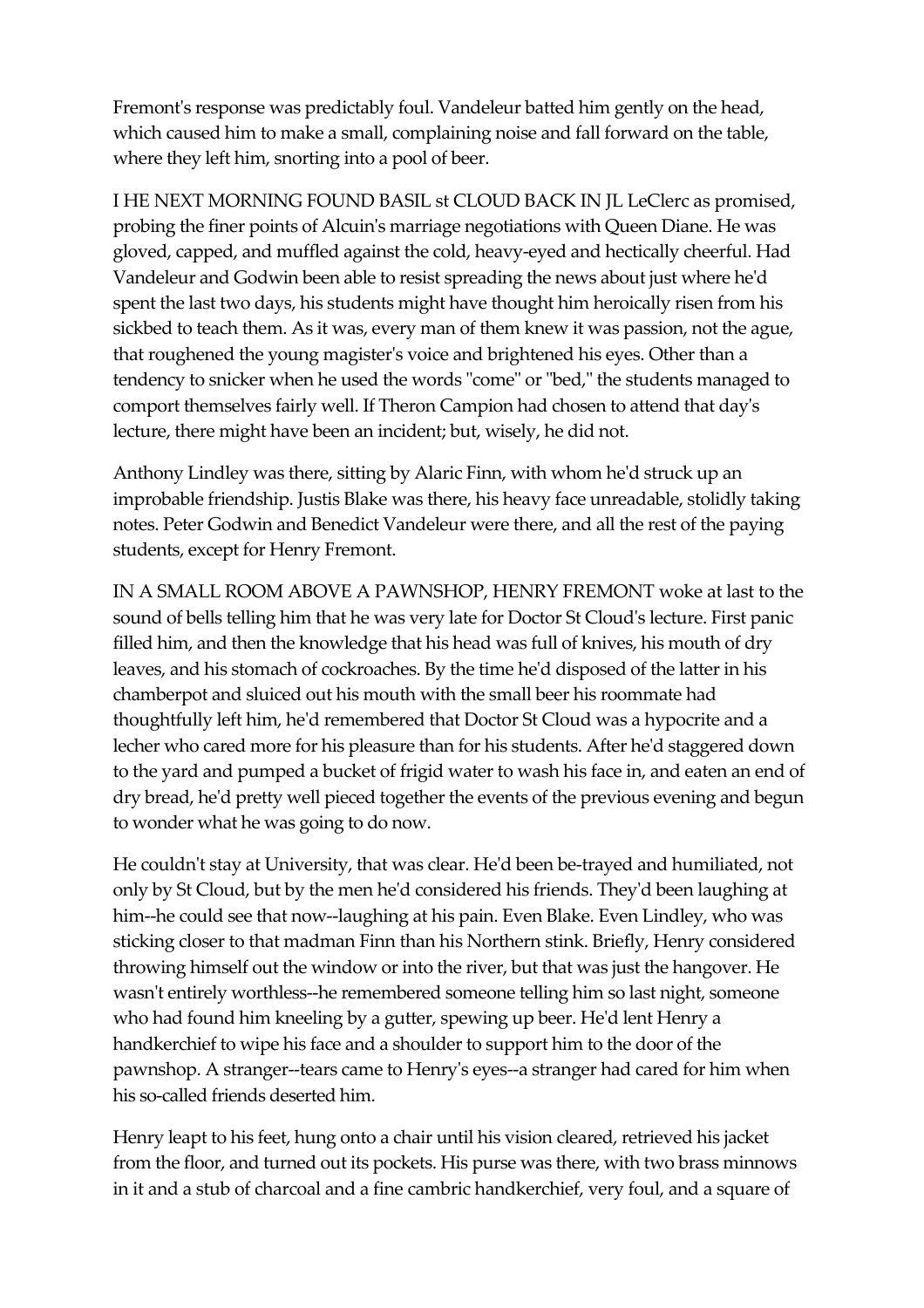pasteboard engraved with the name *Edward Tielman* and an address on Fulsom Street.

SOME FEW HOURS LATER, A TALL, SKINNY FIGURE LIKE a fence-post in a gown could be seen trudging through the Middle City, stopping from time to time to ask directions of a shopkeeper. His hair was plaited into a long rat's tail secured with black thread, his face was pink around the purple glory of his bruised cheek, and his eyes were as clear as Bet's infallible hangover cure could make them. His linen was clean, his suit brushed, and his gown sponged and pressed by the soft-hearted laundress who lived across the landing. He had no very clear idea of where he was going or what was going to happen when he got there, but at least he no longer wished he were dead, and that was something.

The address on Fulsom Street was not a shop or a lodging, as Henry had expected, but a largish private house, with steps climbing up to the door and a polished brass knocker shaped like a dragon's head. His curiosity roused, Henry rattled it, and was answered almost immediately by a poker-faced individual who could only have been a manservant. Feeling rather out of his depth, Henry thrust the card at the manservant and said, "Don't say your master isn't at home. He's expecting me."

The manservant stood aside to let him enter a narrow vestibule papered in cherry and white stripes. "As it happens, sir," he said woodenly, "Master Tielman is *not* at home. But he has directed me to show you into the library, should you care to wait."

Henry, haughtily, did care to wait. He was led to a cozy room lined with open cases, offered brandy, which he declined, and left with Tieltnan's books. When Tielman came into the room some time later, he found Henry sitting cross-legged on the hearth with a pile of books beside him and a folio volume open on his lap.

"Is that Rafael on birds you have there or *The Lineage of the Noble* Houses?" Tielman inquired pleasantly.

Henry jerked violently upright and glared malevolently at his host. "Do you always creep into rooms without warning," he snarled, "or is it just poor students you try to catch touching your precious books? You shouldn't have had me wait in the library if you didn't want me to read them."

Tielman held up his hands. "Not guilty, I swear it. They're here to be read. I'm glad you found something to your taste." He sat in a well-loved armchair and cocked his feet on the settle. "Stay there if you like, and finish what you were reading. I've asked Fedders to bring in chocolate and some bread and cheese. Unless you'd prefer beer?"

Nonplussed, Henry said he'd take the chocolate, and sat fidgeting on the hearth rug pretending to follow out the bloodlines of the House of Tremontaine until the manservant came in with a large tray, which he laid on a table at his master's elbow before withdrawing.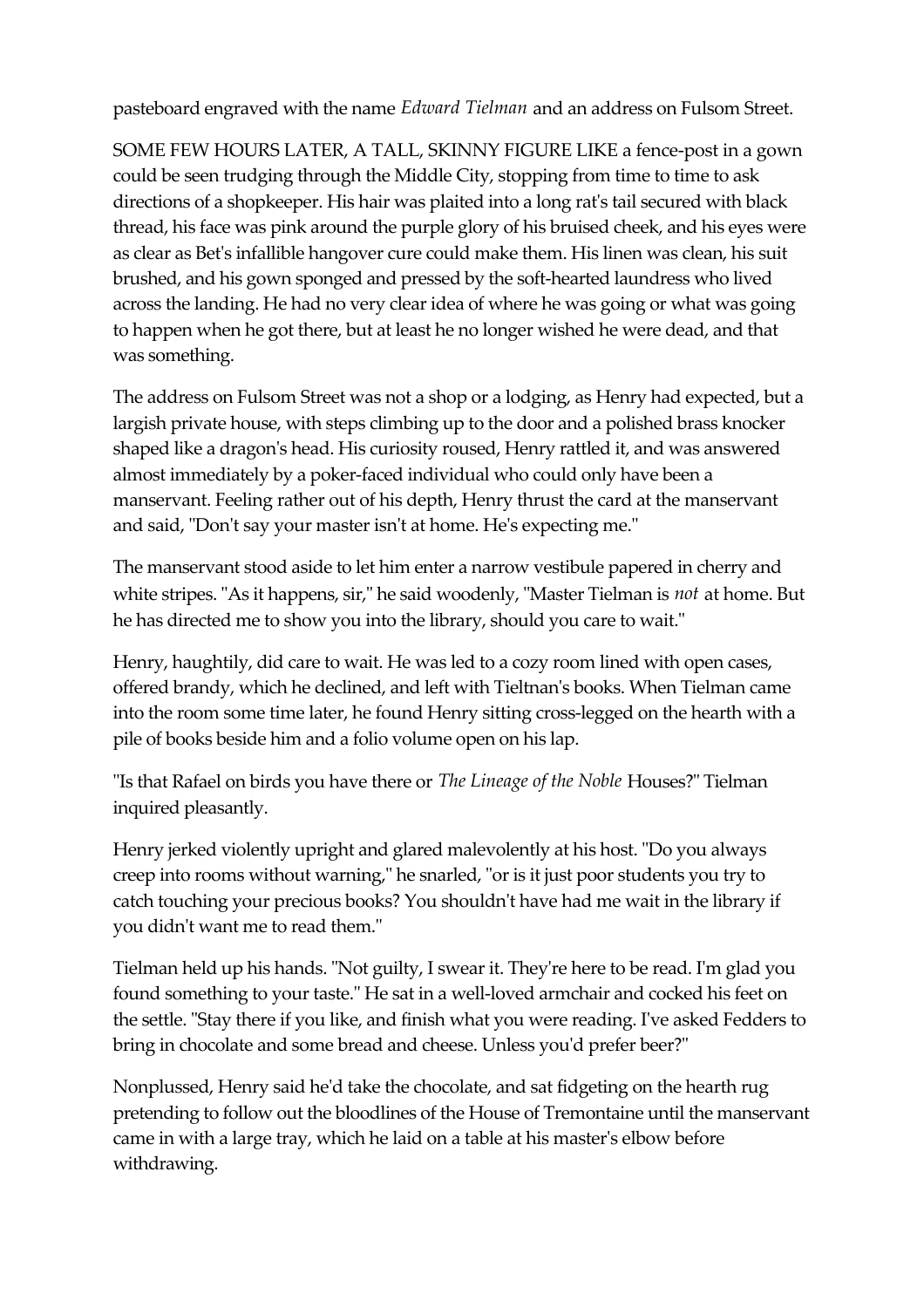Edward Tielman picked up a large block of chocolate with silver tongs and began to grate. "Milk or cream?" he asked.

Henry shuddered. "Water," he said. "And sugar."

"Of course." Tielman whisked a steaming stream into one cup, ladled three spoons of sugar into it, and held it out to the lanky student.

"Look," said Henry, ignoring the cup. "You want something from me. You must. Nobody invites a stranger to his house, last seen pissed as a newt, and feeds him chocolate and bread and cheese without having a reason for it. You don't even know my name."

"It's Henry Fremont," said Tielman promptly. "And you're perfectly right, I do want something from you. Are you going to take this cup or not?"

Henry hesitated, closed *The Lineage of the Noble Houses*, and took the chocolate from Tieltnan's hand. Then he accepted a hunk of bread and cheese, and before he knew it, he was sprawling among the books he'd pulled from the shelves, his gown discarded in the heat of the fire, drinking chocolate and disputing the historical roots of the City Council. He'd all but forgotten that this was something other than a social afternoon when the library door opened and Fedders said, "Lord Nicholas Galing, sir."

Henry jerked upright so suddenly that he knocked over his cup, which was blessedly empty. By the time he'd righted it, Lord Nicholas had shaken his host's hand and was standing over Henry like a hound over a rat, waiting to see if he'd bite.

"This is Henry Fremont, Galing," said Tielman. "He's at the University, studying with Doctor Basil St Cloud of History. Master Fremont, my friend Lord Nicholas Galing."

Fremont glared up at the young lord. He had an ov erwhelm-ing impression of richness: rich clothes, rich brown hair richly curling over his forehead and the nape of his neck, a generous mouth, richly colored. About St Cloud's age, Henry guessed, but the clothes and the calculating expression made him seem older. Typical bloody noble, popping in without warning, expecting to be toadied to. Except it wasn't without warning--Tielman must have set it up. "I'm supposed to jump to my feet, I suppose, and say I'm pleased to meet you and have you any boots I could lick? Well, I'm not, and I'm very comfortable where I am, and I don't like the taste of boots."

Galing turned to Tielman with his brows raised. Tielman laughed.

"He's bright, he's observant, he has an excellent memory, his politics are impeccable, and he has a strong, if somewhat unsub-tle, sense of right and wrong. He is also unbelievably rude."

"That would explain the colorful cheek," said Galing as Fremont goggled at Tielman. "Couldn't you have found someone with a little more address?"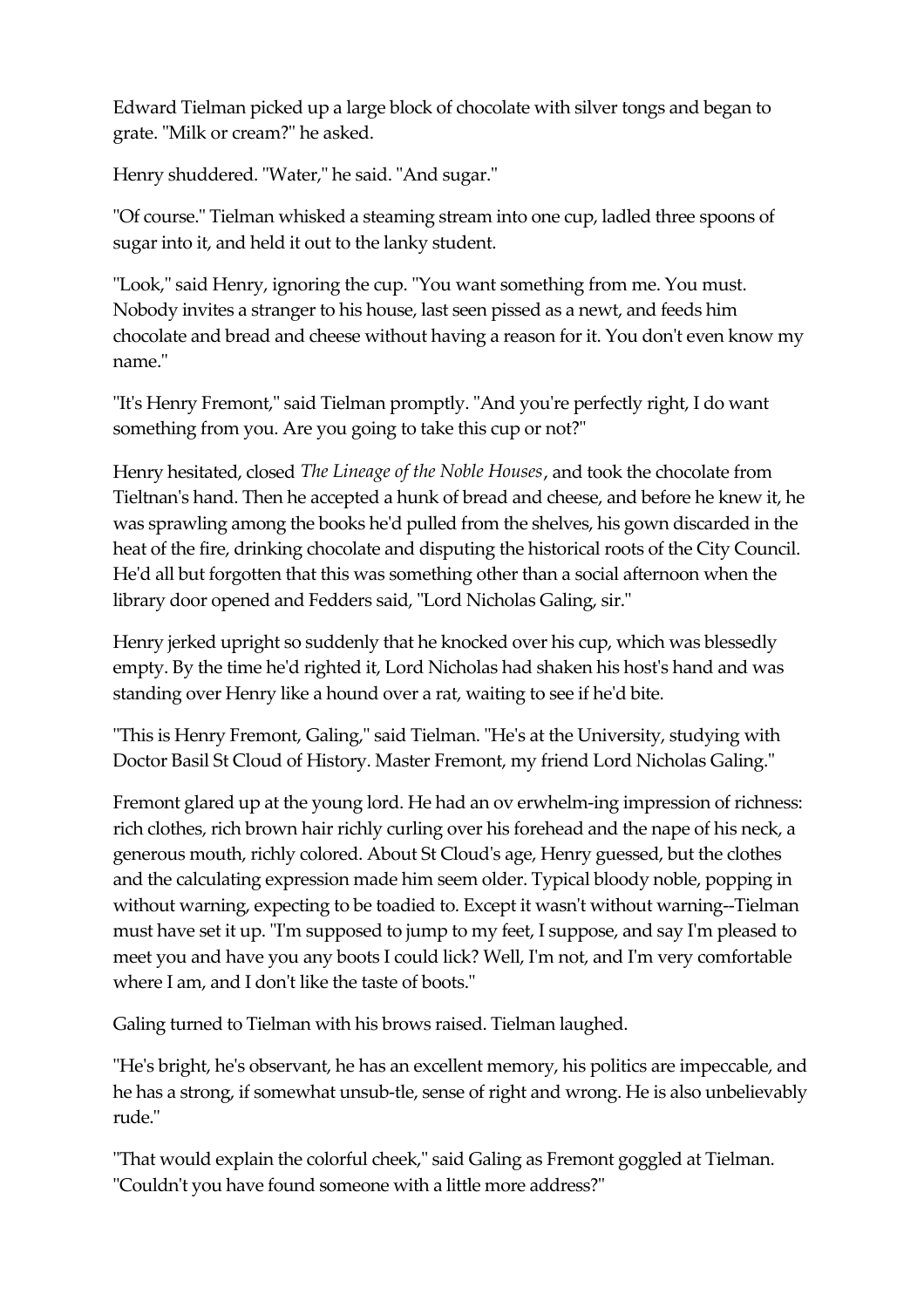"He's better off without that," said Tielman. "We were having chocolate, Galing. Would you like some?" Galing nodded. "More chocolate, Master Fremont?"

Between rage and curiosity, Fremont could think of nothing to say but, "I don't like being played with." The words did not adequately express his feelings, but he gritted them out with all the venom at his disposal.

Lord Nicholas settled himself in a cushioned chair across the fire and said, "We're not playing, I promise you that. I need your help. You are in a position not only to refuse, but to tell everyone you know that I've asked, thereby effectively disarming me. I can't afford to play with you--you're in the position of strength here."

While Fremont was digesting this speech, Tielman made two cups of chocolate with scalded milk, spiked them with peppermint liquor, handed one to Galing, and settled down to see what would happen next.

"What if it's something I don't want to do?" Fremont said at last.

"Then I'll just have to ask for your word that you won't talk about it," Galing answered.

"You'd trust my word?" Fremont asked incredulously. "I'm a potter's son, you know."

"And I'm a steward's son," said Tielman, "for whatever that's worth. You were talking last night like a man whose sense of honor has been outraged, suggesting that you do in fact have a sense of honor. Which no one wishes to outrage further."

"In my experience," Galing added helpfully, "potters and stewards are far more truthful than nobles."

A log fell into coals, sending up a spume of sparks. Tielman took a fresh log from the basket, threw it on the fire, and moved it into place with the poker.

Feeling at a disadvantage, Fremont retrieved his gown, got to his feet, and shrugged the black folds around him. "Very well," he said. "I'll listen to your proposal, and if I don't like it, I'll promise, on my honor, not to talk about it. I don't want any more chocolate, though."

"Barley water's what you need after last night," said Tielman wisely. "I'll ring for it."

Fremont found a very hard chair some way from the fire and occupied it in silence until the barley water arrived. He drank it down and said, "Tell me."

Galing and Tielman exchanged a glance; Tielman raised his cup to Galing and smiled. "Your deal, Galing, I believe?"

"I've promised Master Fremont not to play with him, Edward," Galing said easily. "I wouldn't want my word to weigh less than his." He leaned his elbows on his knees, cupped his chocolate in both hands, and studied the dimpled surface. "I'll be as frank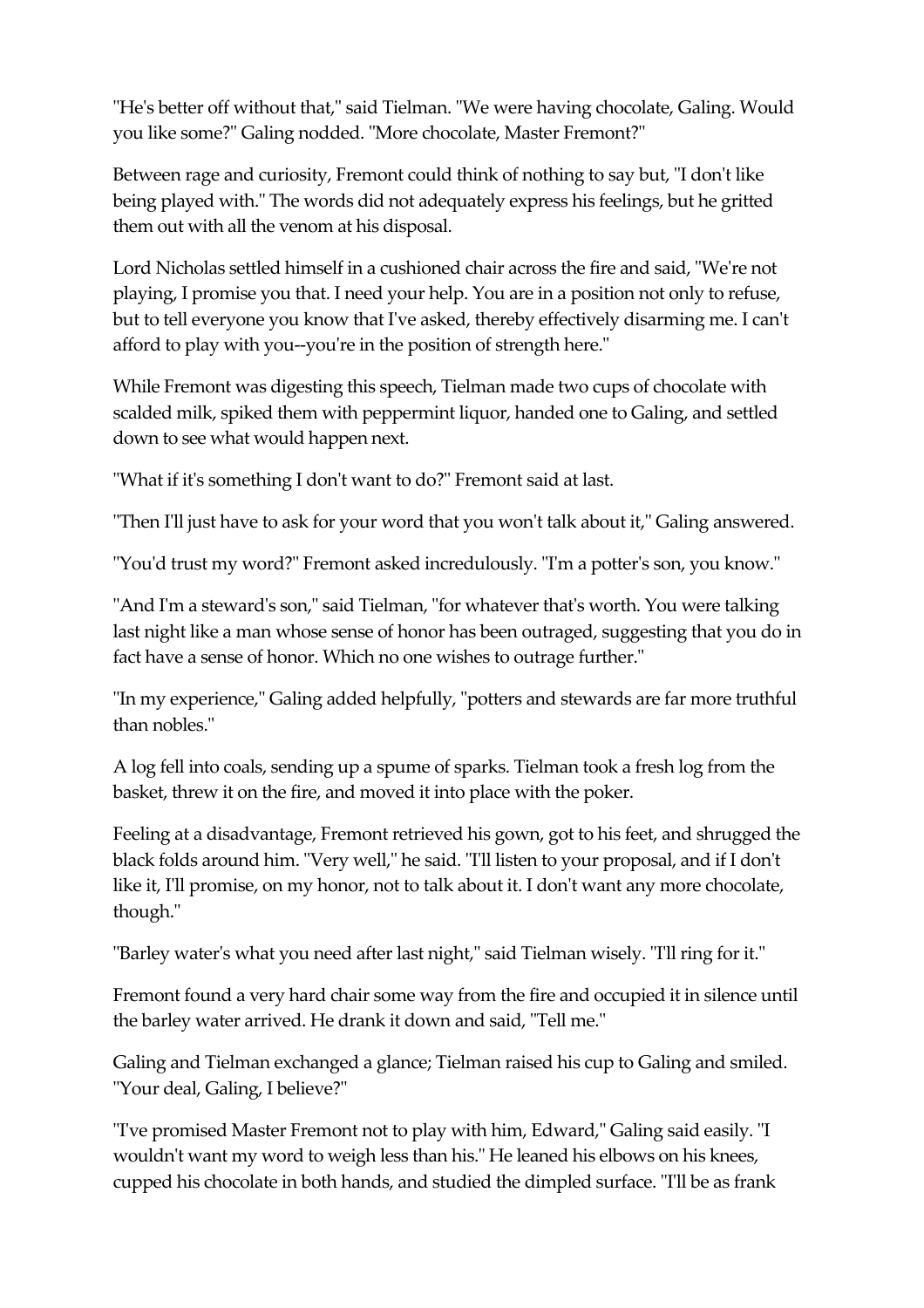with you as I can," he said. "I need an agent in the University."

"An agent.? You mean a spy?"

"I mean someone who can observe without being observed, who can ask questions without occasioning comment, who has a good mind and a good memory. Spy," he said thoughtfully, "is a nasty word, but I suppose it's accurate. Let's say I need a spy, then."

Henry thought this over. "Fuck you," he said deliberately.

Galing cast a cold eye over Henry's bony form. "I'd rather you didn't," he said. "Edward, are you *sure* he's the right one?"

"I'm sure," said Tielman firmly. "Listen, Fremont, it's like this. There's been trouble in the Northern provinces--nothing very big, nothing very particular: rumors of secret meetings, deer guts left on a noble's doorstep, farmers making dire predictions, that sort of thing. Lord Nicholas wouldn't have thought it worthy of notice if a Northerner had not presented a petition at City Sessions, demanding that the kings be reinstated."

"Even that," said Galing, "would not be significant, had he not killed himself."

"So he couldn't tell what he knew," Henry murmured, interested in spite of himself.

"Very likely," said Galing. "He was wearing a pin carved like an oak leaf in his hat, like a badge. And he came from the North. We did learn that much."

This was history coming to life with a vengeance. "Did you torture him?" Henry asked.

Galing shot him a look of disgust. "No. We did not torture him. He was very proud of being a Northerner."

"Like Finn and his friends," Henry said, light dawning. "You want me to see whether the Northerners at University are connected with this trouble you're talking about, and whether they're planning any trouble down here of their own."

Tielman smiled. "I told you he was bright," he said to Galing.

"You did. And he is. But that's not the whole story. You're a student of ancient history?"

Henry frowned, defensive at once. "What of it?"

Galing closed his eyes briefly. "What do you study in ancient history?"

"You're playing with me again," Henry warned angrily, and then he saw where this was leading. "You think," he said slowly, "that the Northerners are plotting to restore the monarchy, and that such a plot might be likely to show up among the ancient historians, or"--he corrected himself--"that the plotters would find adherents there. But they'd be fools to attach themselves to Doctor St Cloud, you know. His lectures are the first place anyone would look."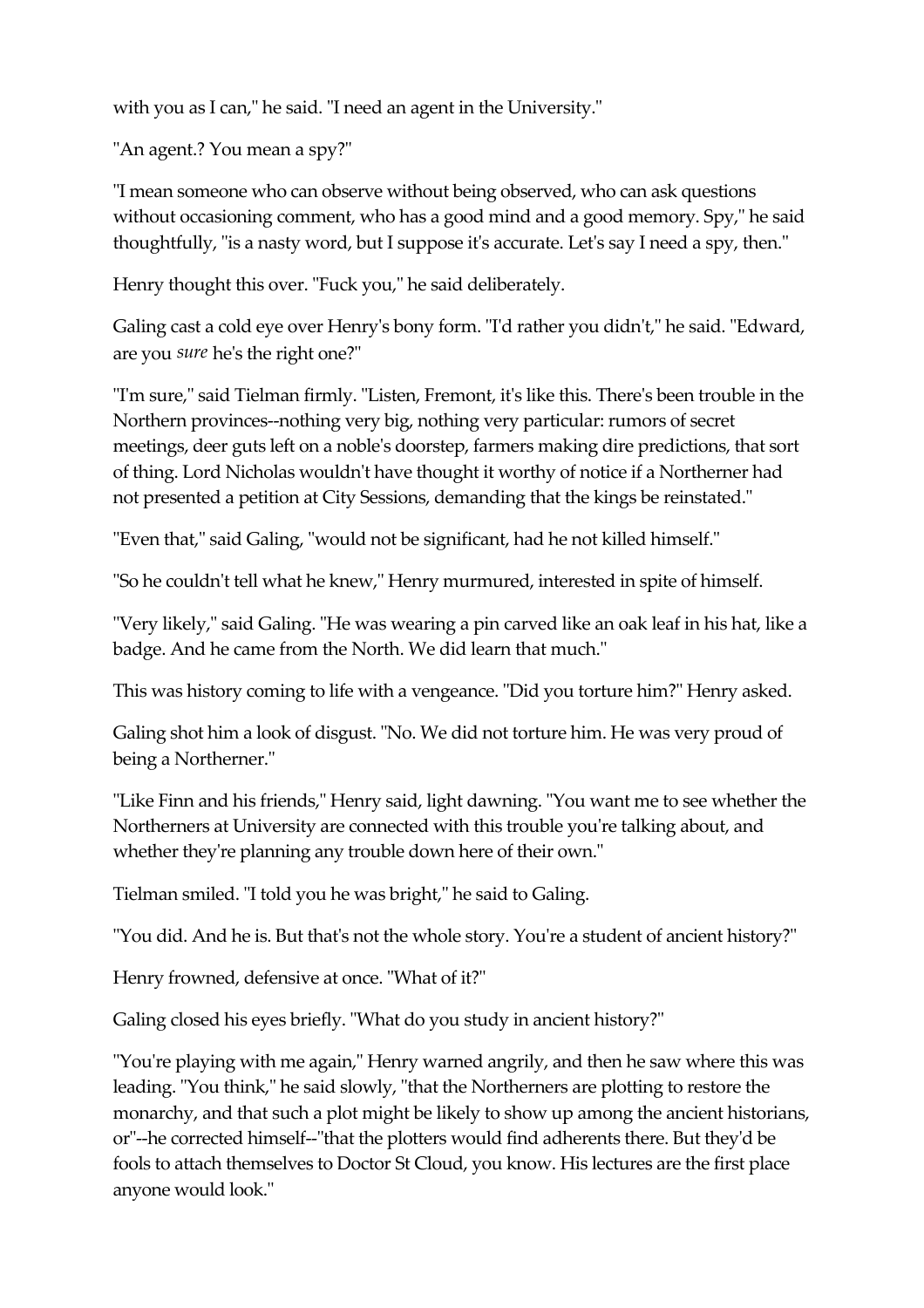"You don't say," Galing drawled. "Tell me more of this Doctor St Cloud. Do you have reason to suspect that he yearns for the kings to come again?"

Fremont wasn't willing, despite his spleen, to go that far, but he did admit that Doctor St Cloud was king-mad. "He said the nobles were fools to separate the kings and the wizards. As long as the wizards kept them in line, the kings were fine. Why, Anselm the Wise was one of the greatest thinkers of his age. Of course, he signed those laws limiting the wizards' powers, but it's clear he was influenced by Tremontaine..." He caught Tielman's amused look, flushed and muttered, "Well, you see the kind of thing he tells us."

"I do, indeed," Galing said with suspect sympathy. "We must keep an eye on this Doctor St Cloud. And the Northerners. So. Will you do it?"

Henry hesitated.

"We'd pay you for your trouble, of course," Galing said.

Henry glared at him. "I thought you weren't going to outrage my honor. I don't want your money." Yet he knew he could use it, if Galing insisted, with the rent overdue and his only warm jacket full of holes. And it wasn't as if he'd be doing any harm, not if Doctor St Cloud was innocent. Innocent! Why, he was dallying with the King-Killer's own great-great-grand-something! No sedition there. Whatever Henry thought of St Cloud's morals, he was sure that the magister had no more notion of current politics than a baby--he certainly wasn't politicking for the Horn Chair with any degree of sense No, Henry decided, there was nothing for these men to find out about Basil St Cloud except dates and theories He might even prove the young doctor blameless of royalist plotting

Henry Fremont took a deep breath "What, exactly, would I have to do?"

## MIDWINTER

NOT LONG BEFORE MIDWINTER, BASIL st CLOUD came home one dismal afternoon to a slip of paper under his door: a summons to dinner that evening at Doctor Leonard Rugg's. "*Eels at 6:30*," it read, "*with Cassius and Elton. Do honor* us. L.R."

He stood in the open door facing his cluttered worktable and thought he would rather work. Then his somnolent ambition woke and counseled him to follow his self-interest for once and take his scolding for neglecting his students. Besides, pride whispered, it might be good for Campion to call in Minchin Street one night and find his lover engaged elsewhere.

So Basil sent the scruffy boy off to Rugg's with a politely worded acceptance, and set out for Rugg's lodgings determined to swallow whatever the acerbic metaphysician might serve up.

Leonard Rugg's chambers bore witness to the popularity of his lectures. He had a sitting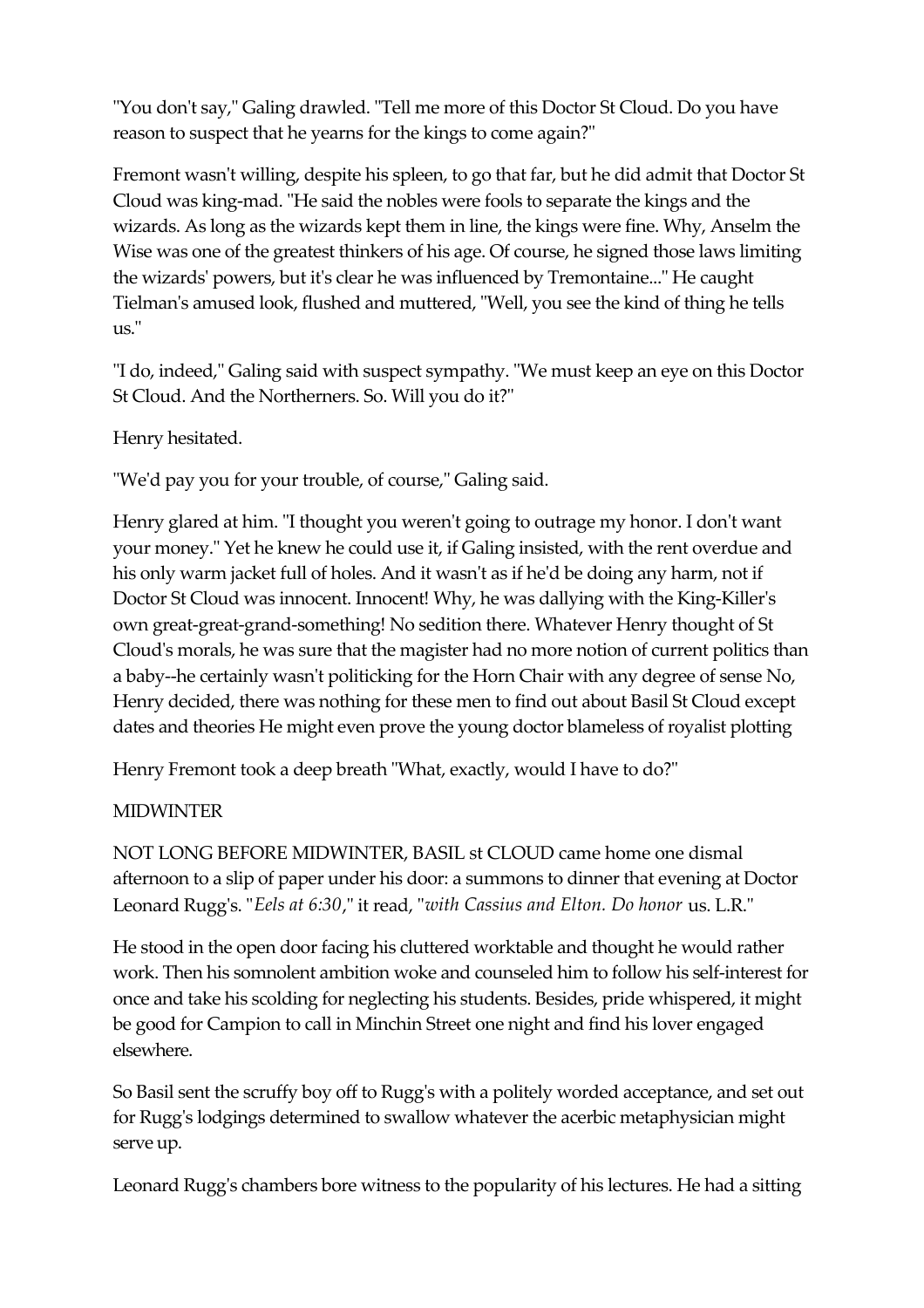room and a study as well as a bedroom and a chilly closet, where his manservant Barkis slept beside the casks of beer. Among his other duties, Barkis did basic cooking over the sitting room fire: toast and hot water for chocolate and punch. Anything else was sent up by the landlady or, on state occasions, by the cookshop on the corner. As the cookshop's specialty was jellied eels, jellied eels is what Rugg commonly served his guests when he was moved to entertain-- jellied eels and a very decent Ruthven claret.

The stairwell smelled faintly of eels and more strongly of a smoking chimney. As St Cloud ascended the steps to Rugg's door, he was uncomfortably conscious of notes unanswered, appointments missed, and conversations avoided or curtailed to make time for Theron Campion's seductive tutorials in the pleasures of the flesh. Elton and Cassius--and Rugg, above all--were undoubtedly offended at his recent behavior, and Basil hardly knew how to appease them. He would not apologize for doing what he so badly wanted to do, for following a joy he had not imagined knowing.

It was therefore in no very comfortable mood that Basil knocked at Rugg's door. When Barkis let him in, he was not surprised to see the three friends already gathered around the fire like the Three Wise Men of Huffington, glasses of wine in their hands, an empty bottle at their feet, and a second open beside it.

The astronomer lifted his glass in greeting and Cassius said, "There's ten coppers I owe you, Elton. I never thought he'd come."

"I only bet on sure things," Elton said. "I'm glad to see you, Basil, and so is Cassius, for all his sour face."

"Of course I'm glad to see him," said Cassius. "I never said I wasn't."

Their host stood up, glass in hand. "Don't stand in the door, man--it's cold. Come in. Barkis, another glass here, and a new bottle. My learned friend looks dry."

It was as if they'd all dined together yesterday. St Cloud relaxed a little. Rugg filled his glass with clear, red Ruthven and regaled the company with a salty tale about the Harris Chair of Rhetoric and his newest lover.

"Illiterate, I heard," said Cassius when the laughter had died down. "A pickpocket from Riverside."

"Why do you immediately presume he's a pickpocket?" Elton objected. "I acknowledge that most pickpockets live in Riverside, but it's absurd to say that everyone in Riverside is a pickpocket. He might be a swindler or a gambler or a housebreaker or a petty thief or a swordsman--"

"Or a whore," Rugg finished. "Which seems by far the most likely. I think we should eat now. Barkis, the eels."

The conversation over the jellied eels was largely political. Elton was at daggers drawn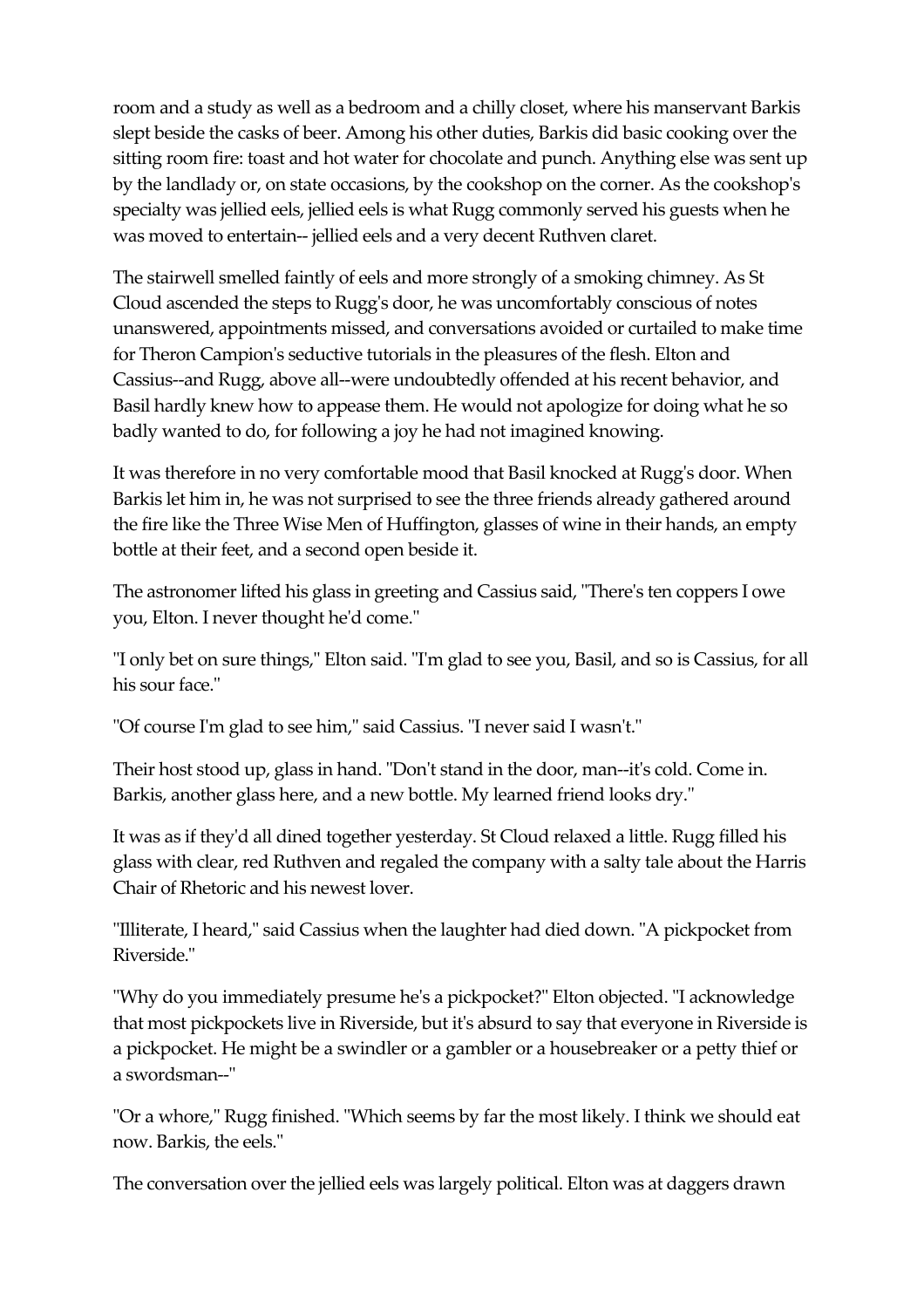with Sanderling of Astronomy over the subject of the movement of the spheres. Doctor Sanderling subscribed to the ancient belief that all heavenly bodies visible in the night sky revolved around the earth. Elton, who had studied mathematics along with astronomy, had come up with a theory that the earth, and possibly everything else as well, revolved around the sun. Cassius supported him on the basis of mathematics, Rugg on the basis of friendship. St Cloud privately thought the entire question uninteresting and unimportant, the relative antics of the sun and earth having no discernable effect on human history. But he was entirely in sympathy with Elton's methodology.

"That's the problem, isn't it?" he asked rhetorically, his fork poised over his plate. "The old guard just won't accept that there's anything new to be learned by looking at the heavens or reading old documents or experimenting with systems of numbers, as Cassius did in that monograph there was such a flap over last year. They think all the important facts are already known, and all that's left for a scholar to do is refine methods of interpreting them. Which is absurd."

Cassius swallowed his mouthful. "Exactly. Scholarship, particularly scientific scholarship, should be based on making fresh discoveries, not on the incessant mastication of old ones."

"Especially when those discoveries are wrong," Elton agreed. "All the gyrations the College of Astronomy has been going through year after year to make their theories fit the observations, when it's all right in front of their noses. Why can't they just accept that it's not their instruments or observations that are at fault, but their stupid, outdated theories?"

"Because they'd have to accept that they were blind, narrow-minded ninnies," said Rugg. "You can't blame them for declining to admit that their lives have been thrown away on the study of stupidity."

"Yes, you can," St Cloud objected. "Why would any *real* scholar persist in pursuing falsehood when he could pursue truth? Take Crabbe, for example. He's wasting a good, analytical mind on yet another commentary on Delgardie when what he *should* be doing is combing the archives at Halliday House or Hartsholt's warren up North, looking for diaries and letters that would tell us what was *really* happening up there after the Fall."

"As you have," said Rugg dryly.

"As I have," agreed St Cloud. "Oh, I haven't done research in the noble houses, not yet. There's no real need: I've found plenty of original documents in the Archives. And let me tell you, until Anselm's grandson, Iron Tybald, the kings weren't as bad as Vespas drew them, nor the nobles as spotless. It all makes sense when you know exactly what the kings did in the North before the Union. When I finish my new book..."

"Well, that's it, isn't it?" Cassius interrupted him. "When you finish your new book, how do you propose to get it past the censor?"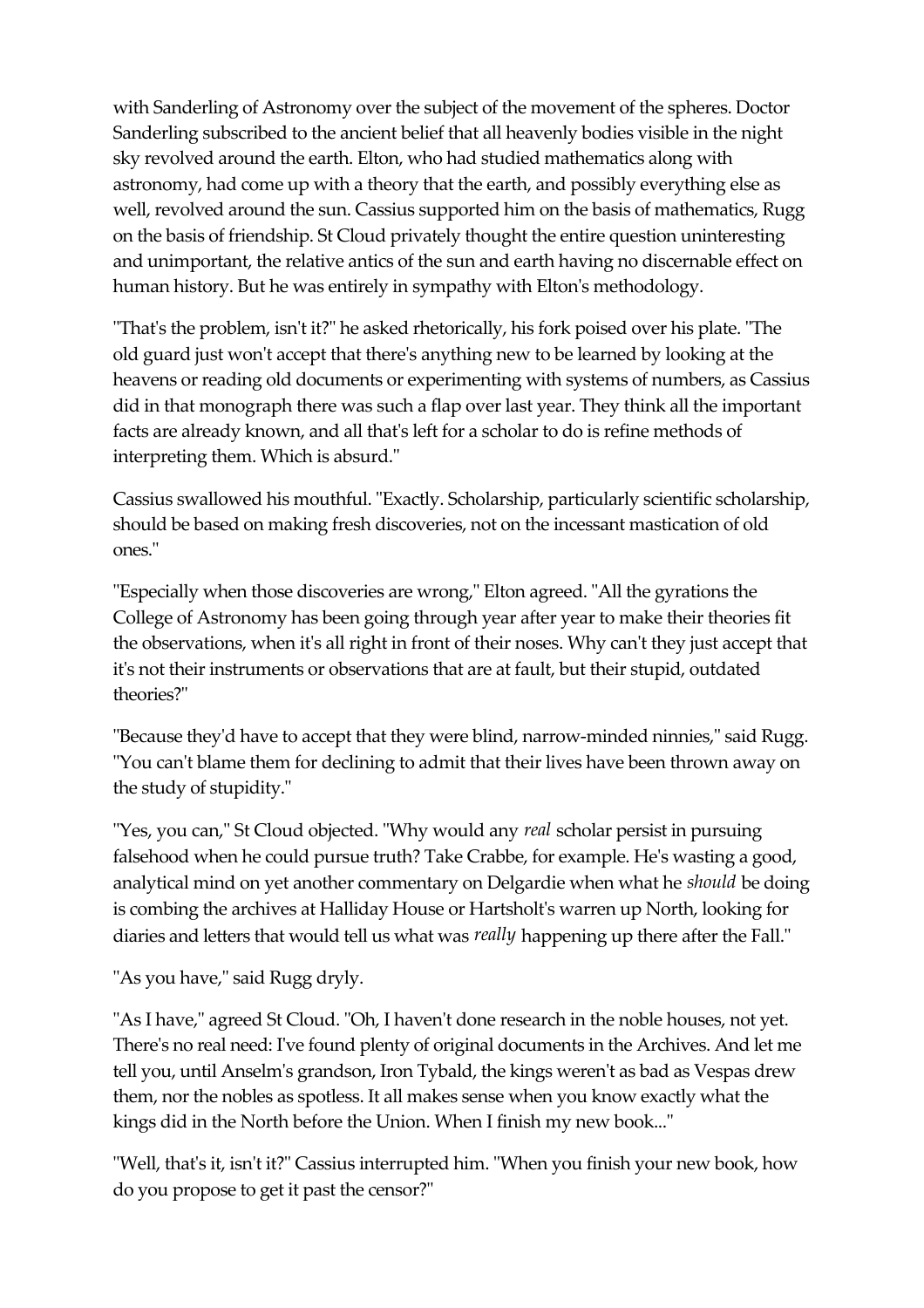"The kings were deposed two hundred years ago, Cassius. There's never been a serious claimant to the throne."

Rugg frowned. "Wasn't there a Herriott raised an army once?"

"Sixty farmers, stark naked and carrying sharpened sticks," Basil said, "don't constitute an army. Herriott himself was barking mad. And that was eighty years ago. It's time we taught the truth, not politically convenient fictions invented by an embattled and cautious Council in our great-grandfather's time. Nowadays, surely, they have nothing to fear."

Rugg held up his glass for Barkis to refill. "Actually, that's what we wanted to talk to you about, St Cloud."

"The truth?" St Cloud asked casually, although his blood had begun to race unpleasantly. "Or Herriott?"

"Politics," said Elton. "You know you were never any good at them."

St Cloud carefully laid down his fork and wiped his greasy mouth on the hem of his gown sleeve. "I'm the youngest doctor in the University, Elton. I can't see that my lack of interest in politics has done me any harm."

"It didn't," said Rugg, "as long as it was obvious that all you were interested in was ancient history. Not a flashy subject, ancient history. Half of it is fairy tales and the other half, by your own accounting, is lies. If there weren't a richly endowed chair in it, I doubt it would still be taught. You can learn all you need about the ancients in metaphysics and rhetoric, if you ask me."

"Then I don't see why I can't say what I like," said St Cloud. "Not that I agree with you, of course. I can't see how we can hope to call ourselves educated men without understanding where we come from, the bad and the morally ambiguous as well as the good. But if the Governors feel as you do, then I should be able to preach the return of the kings on street corners and risk raising nothing but derision."

Cassius sighed. "Well, that's just the point. As long as it was nothing but dramatic lectures filled with highly-colored incident, slender monographs on the ancient roots of obscure laws, and *The Origins of Peace*, you were a brilliant academic scholar. What you turned up was pleasantly titillating, like listening to your grandfather reminiscing about the deviltry he got up to when he was a boy. It didn't have anything to do with the real world."

Elton glanced at St Cloud's frozen countenance. "Cassius, you're an ass. He'll be too angry now to hear anything we say."

"No, Elton, I'm not," snapped St Cloud. "I am angry, but Doctor Cassius has said nothing more than I've suspected. As long as their contempt has encouraged the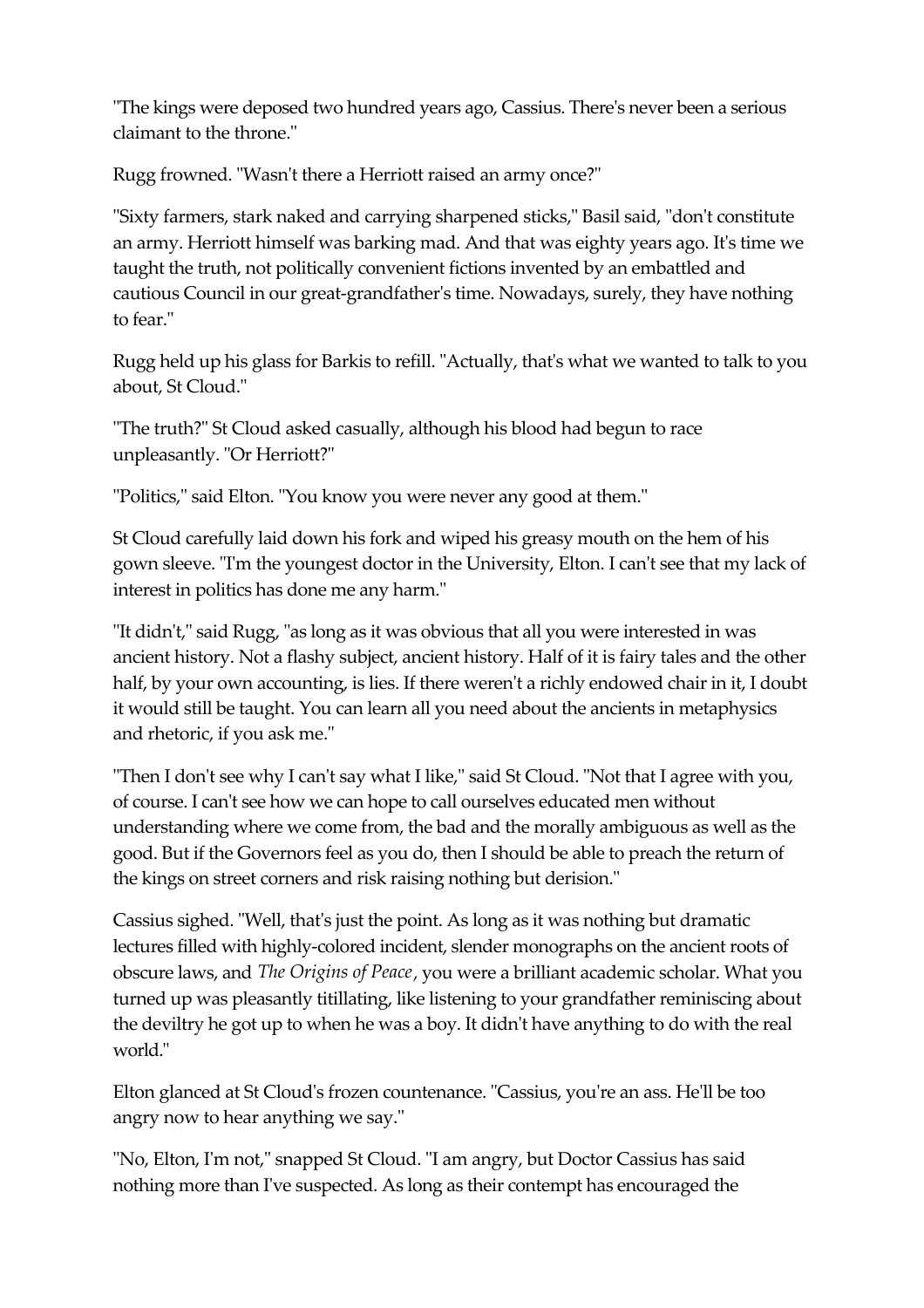Governors to allow me to teach and publish as I wish, I am grateful for it. I am at a loss, however, to see why you are telling me this now."

The three men exchanged a look, and then Rugg said, "It's this Campion business, St Cloud. It won't do. Sullies your purity."

Between fury and astonishment, St Cloud could hardly speak. "Purity?" he sputtered. "How can you speak to me of purity, Whoremaster Rugg? The School of Mathematics will have to invent fresh numbers to tally your mistresses."

"Damned self-righteous prig," Rugg muttered, pouring himself more wine. "Don't know why I bother."

"You had it coming, Rugg," Elton said. "Listen, Basil. Theron Campion's mother is the widow of a duke, lectures in the College of Surgery, and has enough power and influence to endow a chair in Mathematics--for women, too. Oh, yes, it's a done deal; the Governors couldn't block it, though they tried. His cousin is a duchess. Campion himself is, or will be, a very powerful and rich man some day. They already call him the Prince of Riverside! Becoming this man's lover is a political act, Basil, whether you mean it to be or not, and it's not a wise one. It taints you with intrigue and patronage when your chief strength was a complete and obvious unworldliness."

Basil stood suddenly, sending his plate crashing to the floor. "Unworldliness? How dare you? My chief strength is, or ought to be, the originality of my research, the rigor of my arguments. It makes no difference whether I'm a nobleman's lover or a ravisher of lapdogs as long as I'm a better scholar than Roger Crabbe. Which I am."

There was a moment of silence while Basil glared at the three men and they stared uncomfortably back. Basil decided he might as well leave now, having heard and said every word he could imagine the subject warranted.

"Doctor Rugg," he said stiffly, "Doctor Elton, Doctor..."

"Oh, sit down, Basil," said Elton wearily. "Of course you're the better scholar. What your liaison with Campion means is that now you're going to have to prove it."

"My book won't be ready. I've found new material..."

"Bugger your book," said Rugg. "You don't need a book. You need drama, you need spectacle, you need--"

"A challenge," Elton finished for him.

Everyone looked expectantly at Basil. He sat down slowly to think about it.

Academic challenges, like swordsmen's challenges, had grown rare of late. The last one St Cloud could remember was when a Fellow of Law had debated a full-fledged Doctor before the University Governors for the right to be made a Doctor without having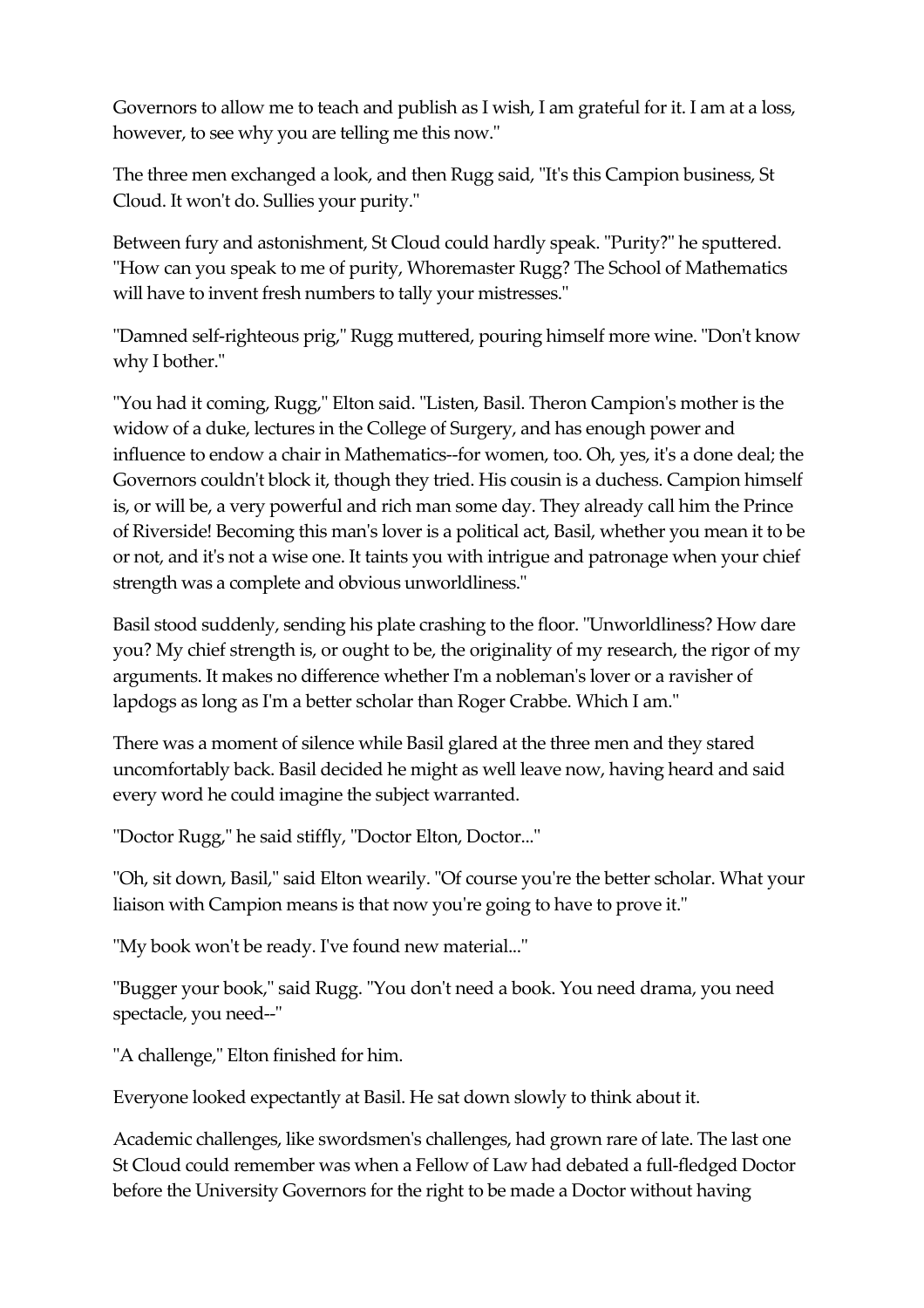published. He'd lost, of course. He was a brilliant speaker, but that was not enough. Words draw no blood, and the final judgment rested with the Governors, who rejected his claim. Rules, after all, were rules; and the other magisters, who had duly published theses in their seasons, had made no objection.

Basil said, "If it's all about politics, as you say, what's to keep the Governors from deciding against me out of hand, as they did with that poor Law Fellow?"

"Well, it's a risk," Elton acknowledged. "But once the debate is all out in the public where everyone can hear, if you've got proof that Crabbe is talking out of his hat, they'll have to give you the Horn Chair. You're popular; there'll be an outcry if they don't."

"But our subjects are so different," Basil objected. "His specialty is the same as Tortua's: the fall of the monarchy and the rule of the Council of Lords. Mine is hundreds of years earlier. What can we possibly debate about?"

Elton leaned forward eagerly. "Methodology, of course. Methodology is going to be the real subject of every debate at this University for the foreseeable future. If you can just catch him out on some small fact, something that you've come across looking for something else--you know the kind of thing."

St Cloud nodded slowly.

"Then," said Cassius, picking up Elton's thread, "you can launch into a disquisition on primary sources and pure data, and leave Doctor Crab-cake to hide his head in the sand."

Basil thought a moment. "What do I do?"

Rugg was delighted to explain the procedure to him, and did, at some length, while Barkis cleared away the debris of the meal and another bottle of claret met its fate. Soon St Cloud's head began to spin with wine and the formal rules of academic challenge. "Time was," he said meditatively, "that apprentice wizards cried challenge upon each other, the loser to end his life as a crow or a mule or some lesser beast."

There was a dense and irritated silence. "You might want to keep away from the wizards," said Cassius at last.

Rugg nodded. "In fact, I forbid you to mention them. No, just listen, Basil. I'm your senior and your friend, and I know what I'm saying. Start talking about wizards, and your job becomes that much harder."

"Astronomically," Elton agreed.

"By a magnitude of ten," put in Cassius, not to be outdone.

Rugg ignored them. "No one will know how brilliant your argument is if they're laughing themselves sick over your premise. Promise me, Basil. Promise you'll keep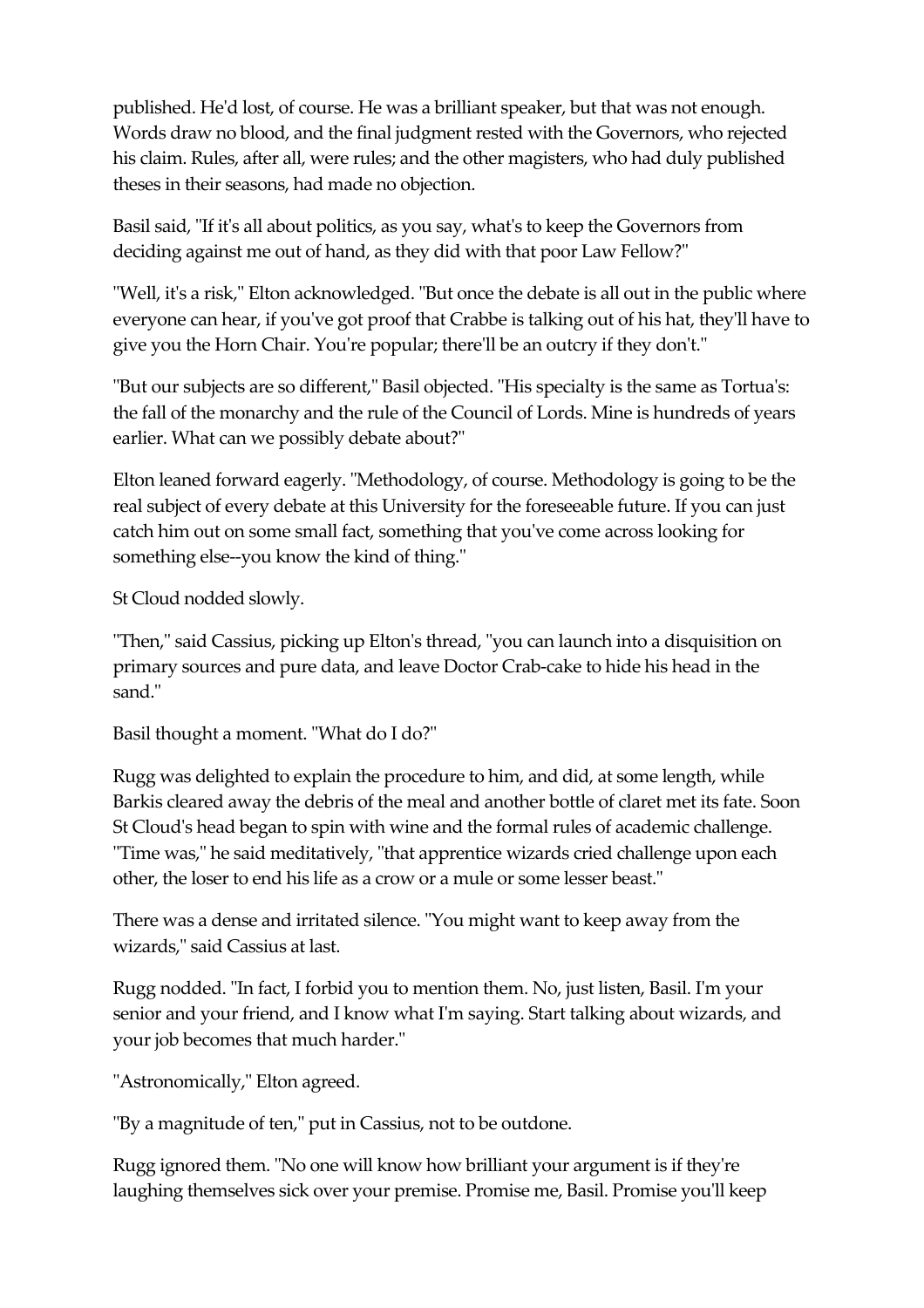away from the wizards and all their works."

Basil looked around at his friends' faces, crimsoned by wine and firelight and earnestness. "I can't promise about the wizards," he said at last. "But I'll stay away from magic, if I can. I don't want to shame you. And I do want to win."

Rugg sighed. "That'll have to do, I suppose. Now. Debates are traditionally in the spring, at Festival time. That means you'll have to challenge Crabbe as soon as MidWinter's over."

"Spring!" Cassius complained. "Where's the drama if you challenge him three months before you debate him? Everyone's going to be bored to numbness with the whole affair by then."

"It gives the other man time to prepare," Elton pointed out.

"Or leave town," said Cassius.

The meeting broke up very late, with all of the participants quite drunk and very fond of each other in a conspiratorial kind of way.

"Never liked Crabbe," Rugg confided loudly as the fire burned low. "Humorless bastard--stick up his arse, eh? Glad to do him one in the eye."

"Inn--innov-- New thinkers got to stick together," Elton declared. "Scratch each other's backs. Would you scratch my back, Basil?"

"To the bone, Tom," Basil said earnestly. "Day or night. Just ask. You, too, Leonard, Lucas. You've saved my life. Do anything you like."

"Get rid of Campion," said Elton. When Basil stiffened angrily, he waved a languid hand. "Sorry. No harm in trying. It's out of love, you know."

ALONE, FOR ONCE, BASIL WATCHED THE MOON TRACK its way across the panes of the high, slanting window over his bed, doubling itself when it passed over an imperfection in the glass.

Keep away from wizards. If they only knew.

"Secrets fester," he murmured to the moon. "Knowledge must be brought to light." He rolled over, fumbled under his bed for the box that held the Book and, pulling it out, held it in his hands. If only he could bring its secrets to the light, he thought, he'd break his promise to Rugg in a heartbeat. But the meaning of its spells was locked as tight as the dead mouths of the wizards who had uttered them.

Basil lit a candle, held a page near it, then up to his slanted window. But neither flame nor cold moonlight could illuminate the sense of those words, as thick and impenetrable as a night without stars. He ran his fingers lightly over the thorny, undecipherable lines.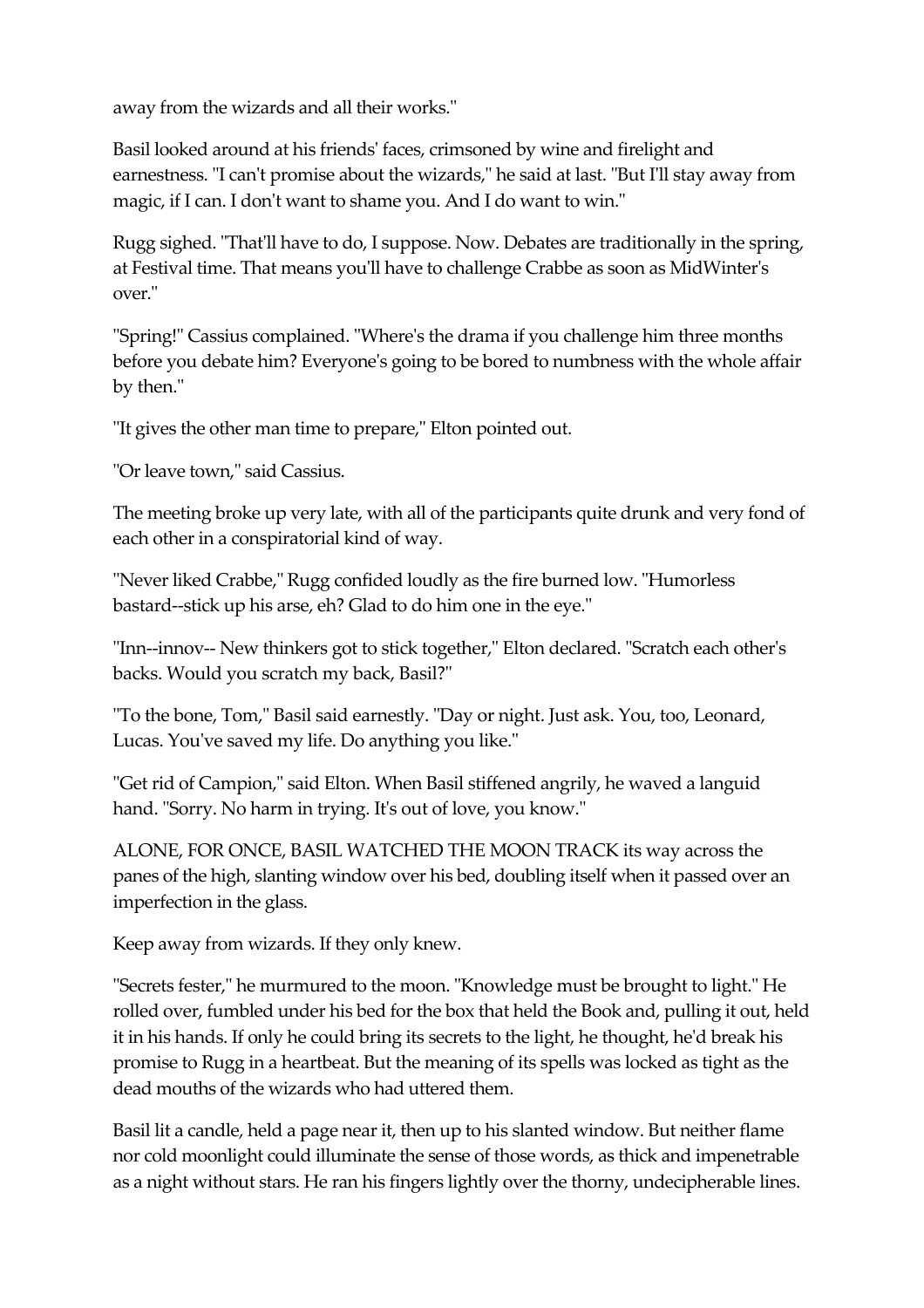Their very incomprehensibility spoke to him of powerful rites crafted by masters of wind and soil and human desire, who encoded their wisdom in a secret language to keep it safe. The magic was real. It had to be real. He could feel it in his fingers when he turned the soft skin pages, still miraculously supple after so many centuries. He could see it in the recalcitrance of the words, which never seemed so foreign as when he tried to transcribe them.

Basil shook his head. He'd had too much to drink, that's what it was. Magic wasn't real. Not now. But to these vanished wizards, trained in its spells, steeped in traditions and rites and knowledge passed down from master to master, oh, to them it had been real as sunlight. Of this he was sure. The book told him that, at least.

The book told him that, but what would it tell others? The intangibility of his proofs was one reason to pay attention to Rugg's caution against revealing the wizards as the new focus of his studies, let alone its source. Another was the tangible and utterly embarrassing fact that reading the book inevitably sent Basil into erotic daydreams that were as violent as they were explicit. Thinking of the book was tantamount to thinking of Theron and what Basil would like to do to him. Basil did not dare show Theron the book. And tonight had made it clear that there was no point in telling Elton or Cassius or even Rugg about his discovery.

It was too soon to show his hand, he told himself. He didn't know enough about it. He must study Arioso's notebooks, collate the commentaries, see what he could find out about the wizards who had put their names to the spell-book's notes and conjectures, research the crest on the document box, turn it all into history: documented, analyzed, safely in the past. When he'd done all that, he'd write a book about it, and that book would be the most important historical analysis of the age. With it, he could win the Horn Chair, even without Rugg's precious debate. He'd dedicate it to Theron.

In the meantime, however, there was a great deal to do.

THE YEAR DREW ON TO MIDWINTER, THE WHITE Days between the old year and the new. It was a time of holiday for every soul in the city except the tavern-keepers and the Watch. The Hill swarmed with tailors and seamstresses, with purveyors of fancy goods and wine, with carts from the country bearing sheep and geese and deer and pheasants to be served up at MidWinter feasts. At the University, the MidWinter Brand went from door to door, collecting from each student his (and occasionally, her) statutory stick of wood for the Last Night bonfire in the Great Court. The honorable magistrates of the City Council sat in conference with civic-minded nobles of the Council of Lords, planning public entertainments.

Traditionally, the Last Night of the old year, which began the festivities, was a night of bonfires and mayhem, presided over by a University student chosen by his fellows. He was called the Little King; his court were his Companions. Magistrates still sweated in their cozy beds over tales of the bad old days, when Last Night left behind it ravished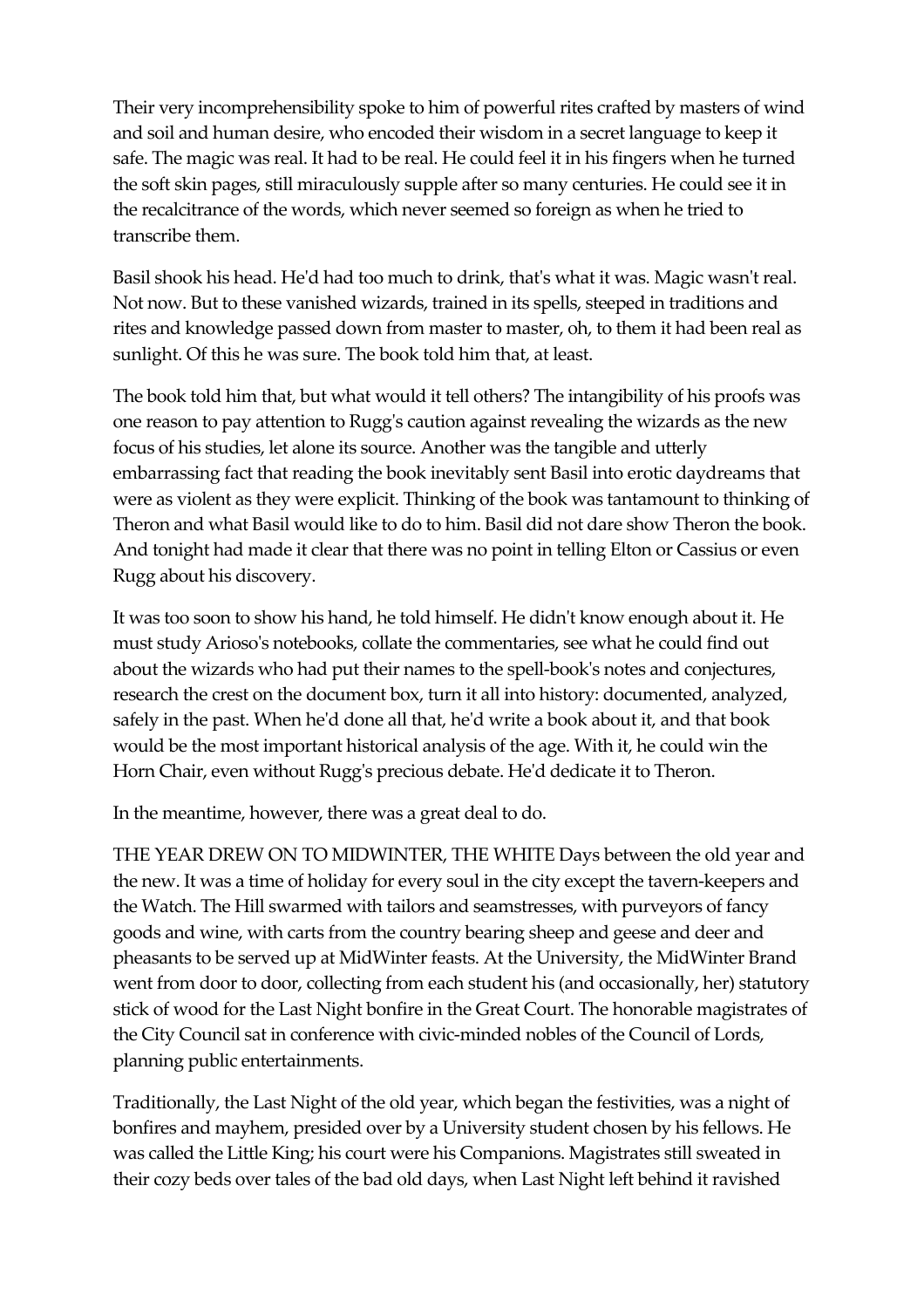maidens, abducted children, corpses in the street, shops stripped bare of their wares and their furniture, and a handful of formal challenges to the death. The City Council had finally abolished the Little King and tried to abolish the selling of liquor or the lighting of open fires for the ten days of the festival. That was the year the City had learned the true meaning of the word mayhem.

Now there were civic bonfires in the major squares, tended by the long-suffering Watch, and fireworks at midnight over the river. The whole city spent the night drinking and dancing in the streets, and if a dog was blown up by a firecracker tied to its tail or a few windows were smashed, well, a few nights in the lockup were enough to clear the taint of it in time for the new year.

Justis Blake's first year at University, he'd gone home for MidWinter to his country village, where they saw the old year out with fire and song and the little children fell asleep by the bonfire on the village green. He'd been homesick enough to endure his friends' teasing and the trouble and expense of going home. This year, however, he had decided to stay.

On the morning of Last Day, Doctor St Cloud lectured to no more than half of his usual audience. Which was a pity, Justis thought, sucking warmth back into his stiffened fingers, but only to be expected right before the holiday.

"In the archives of the University," St Cloud was saying, "there is a curious manuscript, written by one of the minor wizards attending on King Laurent. This wizard, who did not feel it necessary to sign his name to his private musings, conveniently spent many pages mourning certain ancient rituals, which he describes as you or I, when we grow old, might someday describe our University exploits."

Everyone chuckled. Justis glanced to where Finn was sitting rapt, his bony face sharpened to a fine point of concentration. Beside him, Lindley scribbled furiously. They both wore roughly-carved wooden leaves pinned to their hat brims, and there was a lovelock plaited into Lindley's copper hair. They'd begun floating about in a cloud of roses and musk shortly after the day Lindley had discovered his adored master with Lord Theron Campion. Vandeleur's opinion was that he'd settled on the Northerner out of pique, but Justis remembered how Lindley had looked when Finn was holding forth on little kings, wizards, and deer. It had been the look of a thirsty man offered drink.

Blake returned his attention to the lecture. "Now, the wizard's account of MidWinter presents a neat problem of scholarship," said Doctor St Cloud. "The name 'MidWinter Festival' was bestowed on the White Days by law shortly after the Fall. It took a great deal of rereading and cross-referencing to determine that the wizard's Royal Hunt took place during the same time. Luckily, 'White Days' is a term of great antiquity, so I looked for a passage where the two terms fall together. And I found it." St Cloud took a small tablet of notes from his pocket and ran his finger down it. "Ah, here it is. 'This year, the White Days were gray, nor could the King's Wizard break the clouds, so that the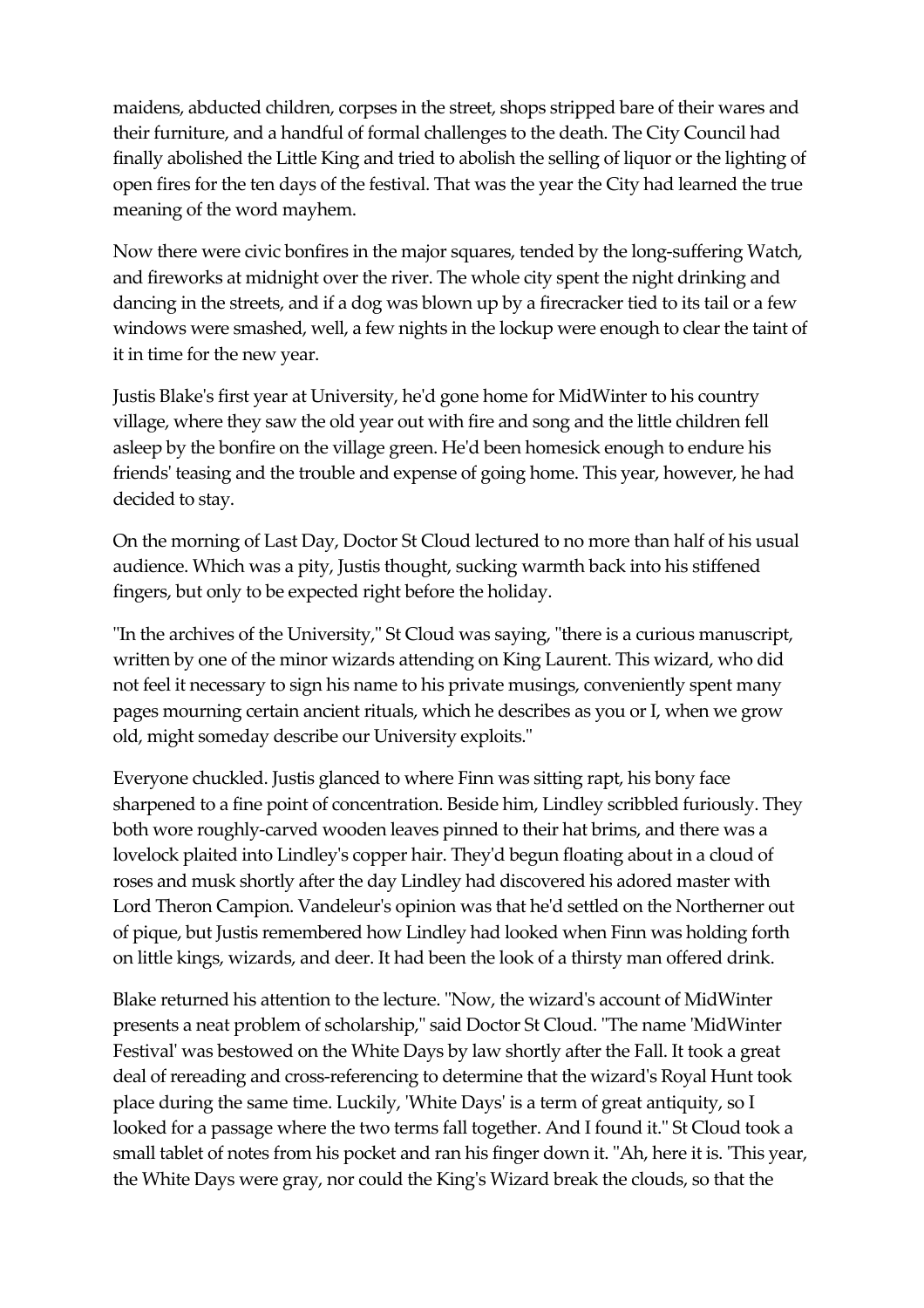Royal Hunt perforce took place in utter darkness."

"So," St Cloud said, "I reread the wizard's memoir with an eye to the Royal Hunt, and this is what I learned. During the White Days, the king went a-hunting deer, leaving a young man, chosen by the wizards, behind him on the throne. This Little King ruled during ten days of license, when apprentices ruled masters and servants ordered nobles to do their bidding."

"Ten days is impossible," Peter Godwin shouted from the back bench. "Why, there would have been chaos."

St Cloud looked up. "I may have misread the passage. Perhaps you'd like to see what you make of it, and report what you have discovered, let us say, First Day morning?"

Godwin was silent.

"Never mind, Peter," Vandeleur soothed. "The manuscript will still be there when you've recovered from your hangover."

Finn turned on his bench and glared. "Some of us," he said pointedly, "are interested in what Doctor St Cloud has to say, and would thank you to shut up."

There was a good deal of angry murmuring at this--the students were excited and ready for their holiday, and Finn was not well-liked. Someone bounced an apple core off his hat--one of Godwin's cronies, probably--and the lecture might have come to a noisy end had not St Cloud burst out laughing.

"I'm flattered, Finn. And encouraged." He surveyed the restless students. "The purpose of the Royal Hunt was not simply sport and venison for the royal table. The killing of the deer was a ceremony intended to bring back the sun and ensure an early spring. There's an old Northern poem about it, very exciting, full of hunts and betrayals. But here's the interesting bit." He consulted his notes. "'Without his due of blood,' the wizard writes, 'the Sun dozeth in his winter quarters, and the frozen soil holdeth the grain locked in its stony clods.'" St Cloud looked at them and smiled. "In these degenerate days, the Sun must eke out his due of blood from broken heads and bloody noses. Try and make sure they aren't yours. Dismissed."

There was laughter, applause, shouts of "Good Festival, Doctor St Cloud," the clatter of boots on the steps from the gallery, the scraping of benches, and a blast of air tinged with the smell of roast chestnuts as the students tumbled out into the narrow street. Full of holiday cheer, Blake slapped Henry Fremont on the back and offered to stand him some roasted chestnuts.

"Don't do that, you great ox," snapped Fremont. "You'll break someone's rib one day, and, like as not, it'll be mine."

Justis laughed. "Undoubtedly. Do you want chestnuts or not?"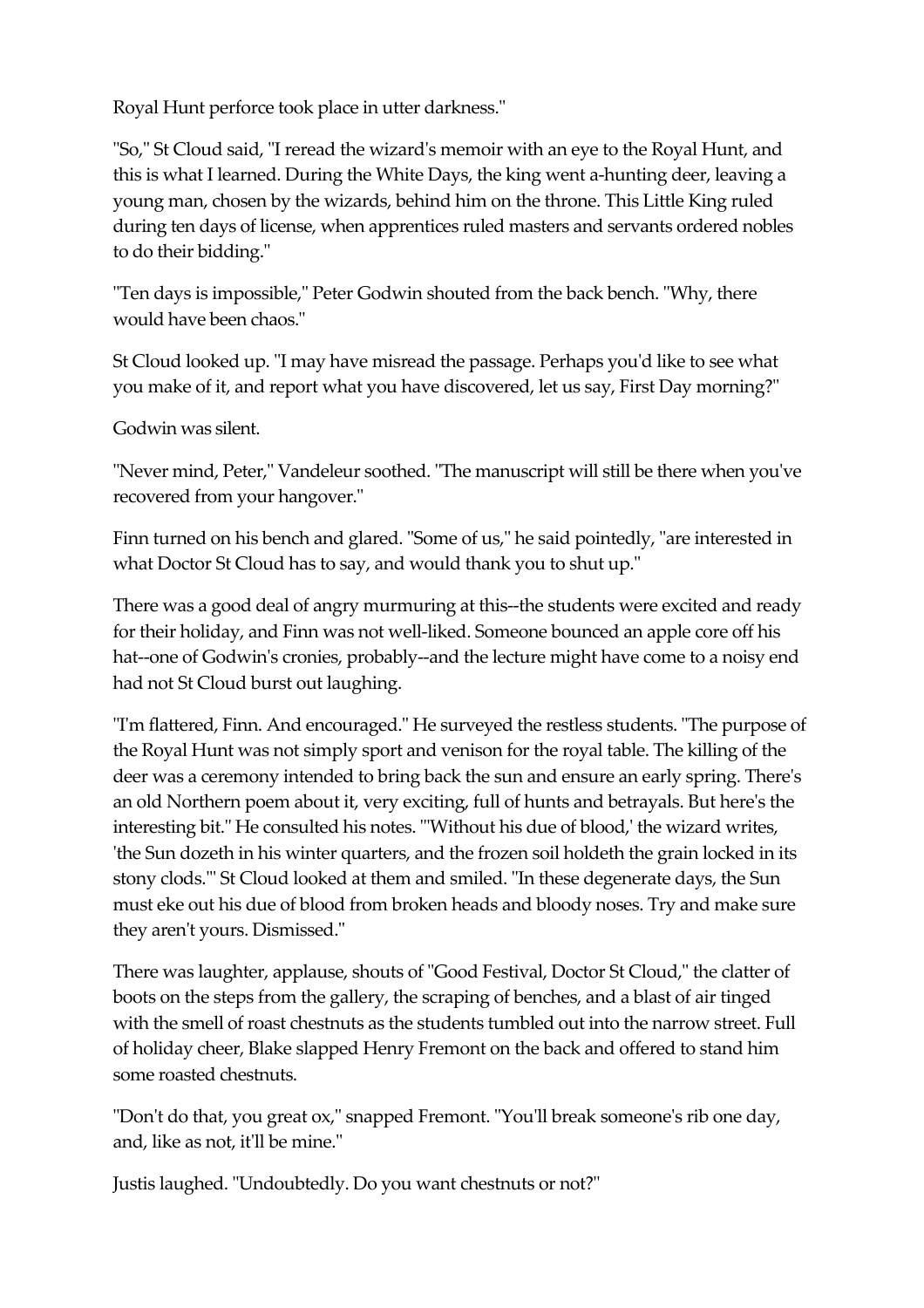Fremont shifted the pouch hanging from his shoulder. It was new, Justis noticed, made of good leather, and worth the price of a good dinner with wine. "Nice," he said appreciatively. "MidWinter gift?"

Fremont glanced down at the pouch as though he'd never seen it before. "That's it," he said brightly. "My father had a good year, sent me a purse. I fell prey to temptation in Tilney Market. Don't worry, there's plenty left to pay my tick at the Nest, and for roasted chestnuts, too, and even a MidWinter apple. Want one?"

Justis nodded amiably and followed Fremont to the vendor's cart, where a tray of MidWinter apples shone a deep, sticky gold. As a liar, Fremont was about as convincing as a wolf got up in a fleece, as his mother would say. The thought made Justis suddenly, dizzyingly homesick. He bit into the apple. Sweet, warm caramel and tart, cold apple flooded his mouth with the taste of home. It was all he could do to thank Fremont for the treat and find his way to his cold, dark room, where he could sniffle in peace. On the hill, Katherine, Duchess Tremontaine, looked to see that all was in order for her Last Night party. The bonfire was laid ready to light. There was, as always, plenty of food. She wore a splendid new dress and a cheap pearl necklace her mother had given her: one old, one new, as was the custom. Katherine did not love tradition for its own sake, but there were things that had always meant a great deal to her, and Last Night was one of them. She liked to have her chosen family around her; they were her link to her future and her past. Her mother was long gone, and so was the alarming uncle, her mother's younger brother, who had left her the duchy. She liked to remember them both on Last Night.

So in a small room in Tremontaine House, tonight three candles burned. One was in front of a miniature, a portrait of a woman with soft brown hair and worried eyes. Katherine stood before it, fingering the pearl at her neck. Another candle illumined a bundle of papers tied with tape. She did not need to open them, she'd read them so many times. Marcus had helped her to collect them after the old duke had fled: letters he'd left behind, a curious mix of the deeply personal--invitations, love notes, hastily scribbled theories about the world--and daily trivia: guest lists and menus and bills. In the early days of her duchy, she had consulted them as if they held the secret of just what she was supposed to be doing there. There were also the few letters the vanished duke had sent home from Kyros, again a disparate lot: a request for money, a description of the house he was building, a request to see the little daughter he'd left behind. The duke had disliked sitting for portraits; those that existed, Sophia had in Riverside House.

The third candle burned on a table in front of a mirror: an invitation, of sorts, to the spirits of this night, of this House, to attend the festivities, to cast their gaze on the current duchess and see what they made of her tenure in their place. When she was a girl, Katherine had tried the little spells that country girls know in front of mirrors on Last Night, hoping to glimpse her True Love's face looking over her shoulder, or boldly calling up ghosts.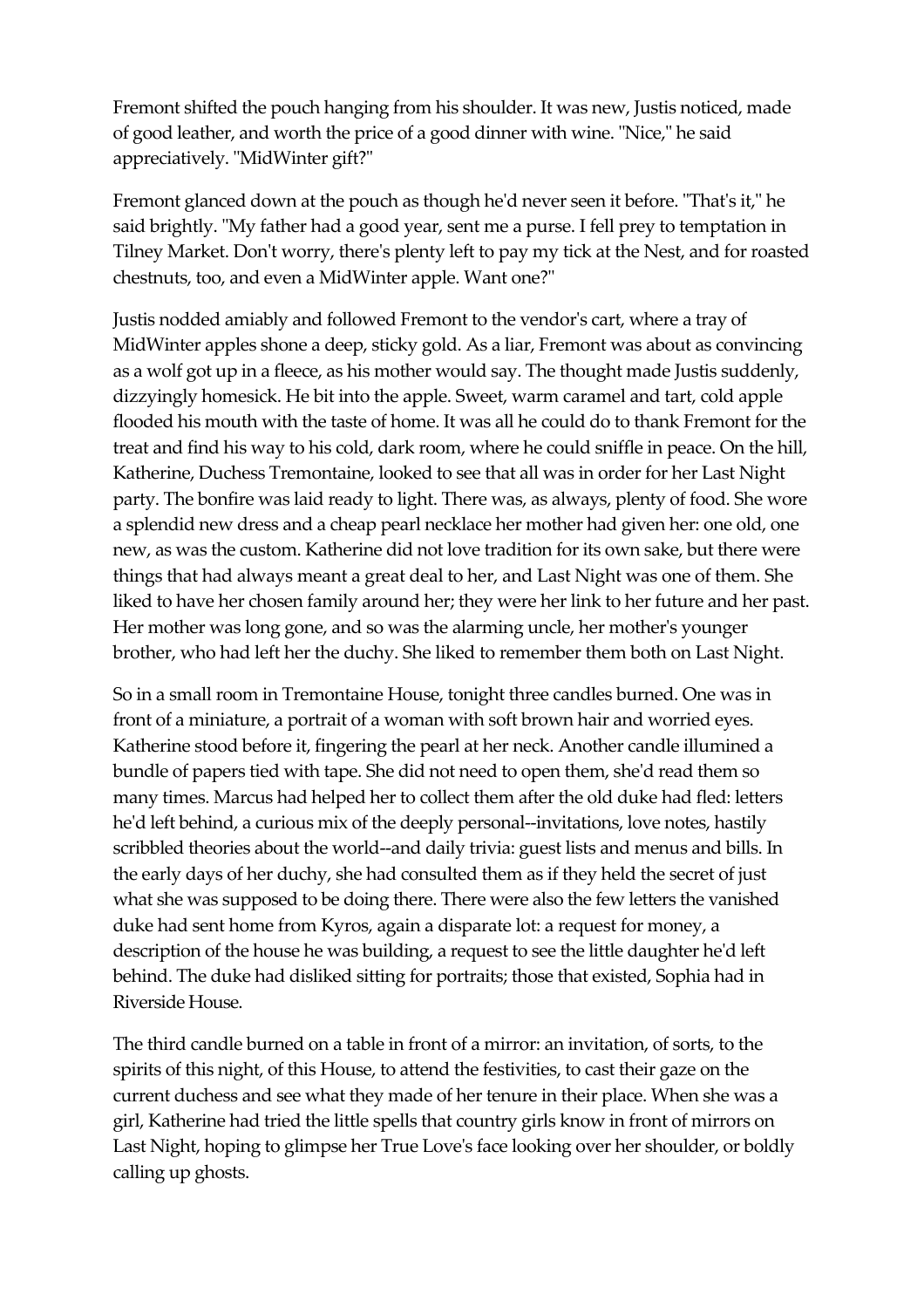## eet light, last night Old year out Show what is past As 1 turn me about

But the Duchess Tremontaine did not turn her in a circle to see vanished sights. She looked directly into the mirror, and saw them all in her own face: the centuries of noble ancestors, bound to this city and to the land that sustained them... and, like a caddis-fly, her own brief life so far: the people she had loved and learned from, feared and desired, who had all in some way left their mark on her.

She turned from the mirror, leaving the candles to burn, and looked out the window. In the drive below, horses were kicking up gravel, pulling up to the door with the first of many carriages. She heard children shouting, and the voice of her oldest friend, Marcus, who had chosen the name "Ffoliot" for himself because he liked the pattern the letters made. Marcus was laughing, and Katherine laughed too and went downstairs to join them.

last night fell as clear and brittle as the ice that skimmed the river. It was the kind of night where a shout is visible and hot air dances over open flames. Sundown was marked by a tocsin on the Cathedral bell, echoed by the bells of the University, Sessions Hall, and the Council Chamber as the Brands' Procession set out from the Cathedral. First came the High Priest, the Mayor, and the Crescent Chancellor in an open carriage, and behind them the other chancellors of the Inner Council--Raven, Dragon, and Serpent--accompanied by as many members of the Council as cared to come out, mounted on horses caparisoned with golden bells. Then came the City Magistrates, their horses decked in holly wreaths, and a company of priests on foot, carrying banners embroidered with suns and deer and boar and sheaves of wheat and other signs of plenty. The end of the procession was brought up by the three Mid Winter Brands--a noble, a student, and an apprentice, holly in their hats, carrying the flambeaux with which they'd light their respective bonfires.

The nobles' bonfire in the cobbled yard in front of the Council Hall was attended mostly by secretaries, minor officials of common blood, and the luckless lord told off to be that year's Brand, who was forced to be late for the glittering Last Night parties on the Hill, with their smaller, private bonfires.

Justis Blake, standing among his friends at the mouth of the Great Court, heard all this and more from Vandeleur, who had attended city Last Nights in his mother's arms and ever since.

"The Crescent chooses all three Brands from the civil rolls," he informed Justis as they stamped their feet and waited for the procession to come round. "With a silver pin, they say, blindfolded, completely by chance."

"If you believe that, you'll believe anything," said Fremont. "All the artisans and merchants want one of their apprentices to be MidWinter Brand. It's supposed to bring good luck; it certainly brings customers. And none of the nobles want the job--it means they have to spend the night being polite to nobodies. It stands to reason there must be a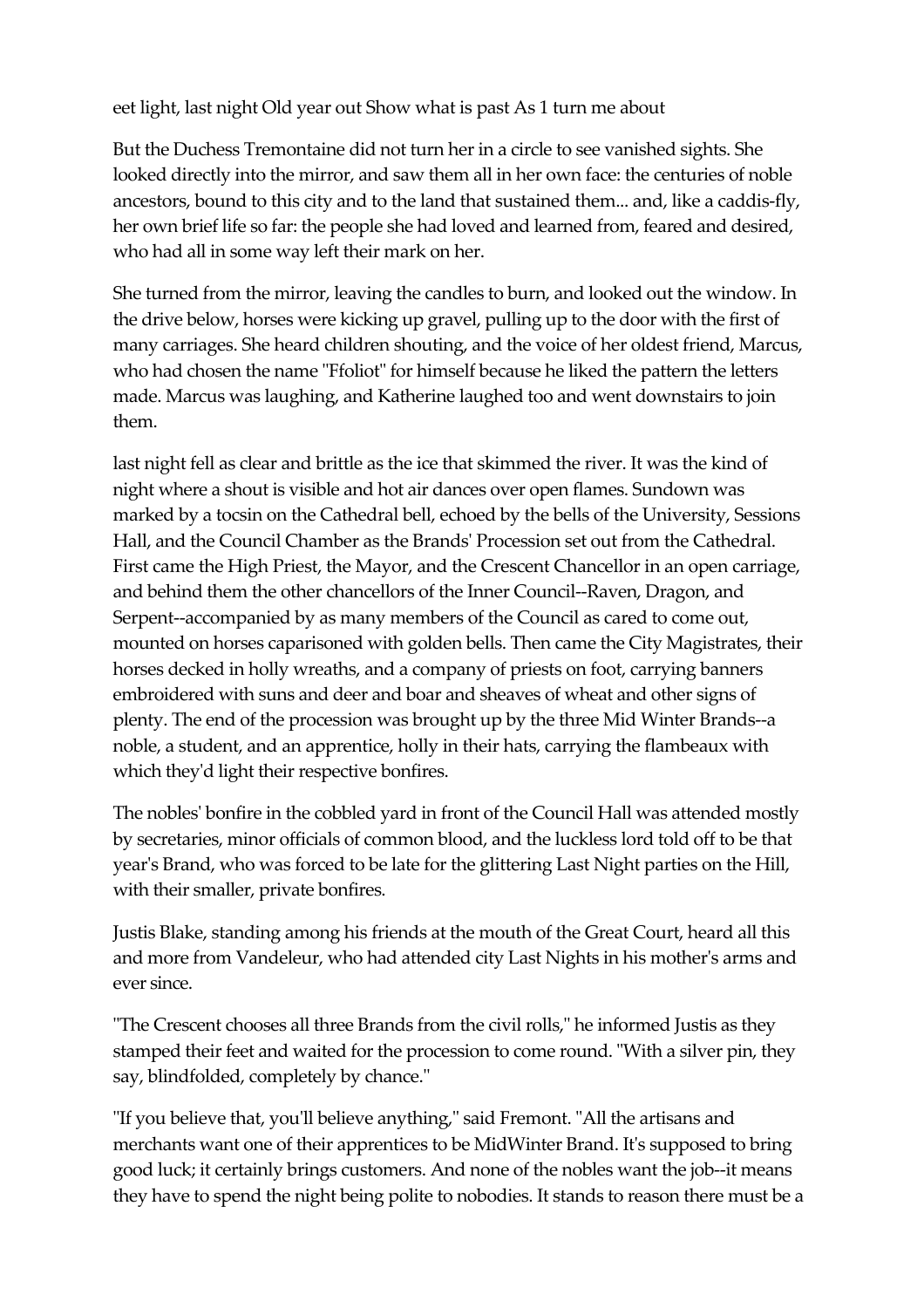brisk trade in bribes and favors."

"Can't you give it a rest, Henry?" Justis asked wearily. "It's Last Night. We're supposed to be bidding the old year and its worries farewell."

Fremont's answer was drowned in a shout from the end of the street. The blackness was punctuated by bobbing torches and everyone began to cheer. From the center of the Court, a group struck up the chorus of a traditional Last Night song, old as the hills and at least as dirty, and soon the air shivered with it. Justis found himself bawling along with the rest, tuneless as a cat in heat and ignorant of everything save the chorus, which he sang twice as loud because he knew the words.

It's one *for luck and* two *for love And* three *for beer and brandy*. Four times a night

I can do it all right

And the sun comes up in the morning!

The leading carriage passed, glittering in the torchlight as if each gilded curlicue were a tiny, separate flame. The three men it bore, massive in furs and velvet, tossed posies of scented herbs into the crowd. One of the posies struck Blake's forehead, but he wasn't quick enough to catch it. He caught the flask Vandeleur tossed him, though, and took a swig of what it contained.

"That's *three*," Fremont said. "Maybe later, we'll get lucky and have a taste of two and four."

EVERYONE AT THE DUCHESS TREMONTAINE's LAST Night family party was eating except its newest member, who was spitting up.

"Ooh," said his mother, "that was a *good* burp!"

"Diana," her brother Andrew objected, "do you absolutely *have* to do that in here? It's disgusting!"

Her twin sister Isabel, pregnant as a whale, waddled over to take the baby from her. "Oh, Andy, you were ten times as disgusting, wasn't he, Mother?" The baby settled into her arms. "There, my little cuddle-bunny, yes."

"Andrew was not disgusting," said his mother loyally. "He was a lovely baby. You all were."

"Except for Alice." Andrew poked his youngest sister with a sugar stick. "I remember, she threw up all the time."

But in the last year, Alice had stopped crying when he teased her. She snatched up a stick of her own, shouting, "Guard yourself, evildoer!"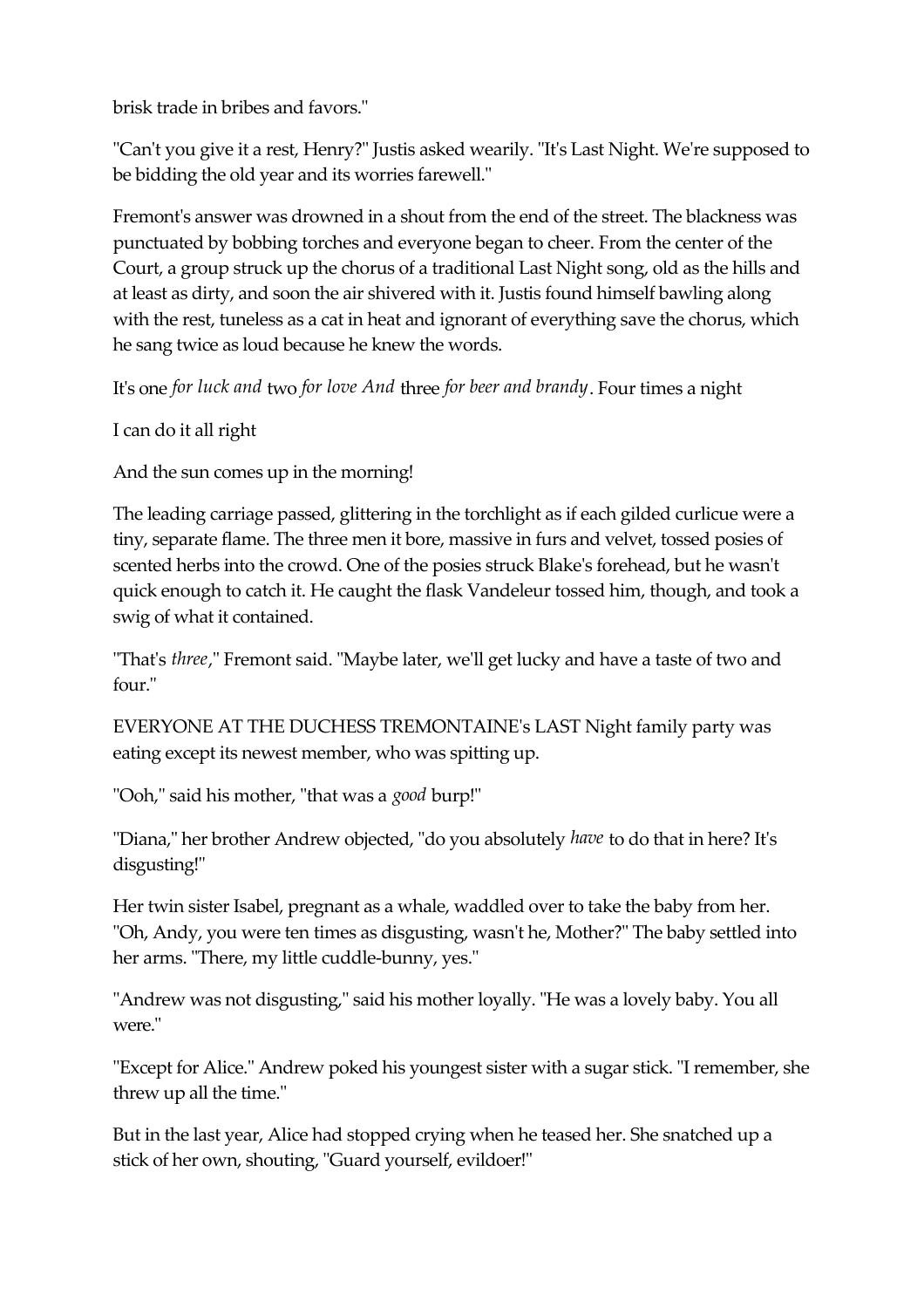"Oh, well done," applauded the duchess, who was giving the child sword lessons. "Nice form, Alice."

Alice's brother drew back with all the dignity of his thirteen years. "Alice is such *a* child," he remarked to his sister Beatrice, who was sixteen.

"So are you." She turned her back on him to fuss over the baby.

Their father waved a mug of steaming ale expansively. "You are *all* children," he said. "Lovely children."

Alice drew herself up. "I am not a child. I am a swordsman. Will I get a sword for New Year's, Papa?"

Marcus Ffoliot crouched down to look his youngest daughter in the eye. "Well, that depends, doesn't it? This is Last Night, and it's ten whole days 'til the New Year begins. Those ten days are very important."

"Why?"

Marcus had not had a traditional childhood. He looked over at his wife for help. Susan smiled and said in a storyteller's singsong, "Because the old year is dead, but the new one's not begun. The doors are open between old and new, and anything can happen."

Her oldest daughter, Diana, full of the authority of new motherhood, said practically, "You have to be good for ten whole days, then you get First Night presents. Last Night isn't for new things, it's for getting rid of the old. Did you give alms today?"

"Yes," answered Alice. "We went with Nurse to give away our boxes of old clothes and things. I gave away my red ruffled blouse," she added virtuously, spoiling the effect with, "Swordsmen don't wear ruffles."

"Papa!" Andrew whined. "You're not *really* going to give her a sword?"

"Oh, no," said Marcus mildly, catching Katherine's eye. "I'll let the duchess do that."

"But only if she practices hard these ten days," Katherine added.

Andrew rolled his eyes. "If *you* get a real sword, I'm leaving home."

His sister Isabel hugged him. "That's all right, you can come live with Carlos and me."

He pulled away from her. "And another baby? No, thank you!"

Beatrice said, "Don't worry, Andy, she's not getting a real sword. They're mad, but they're not that mad."

Alice swung her candy stick in an arc. "Maybe Jessica will get I' me one. She sends excellent presents."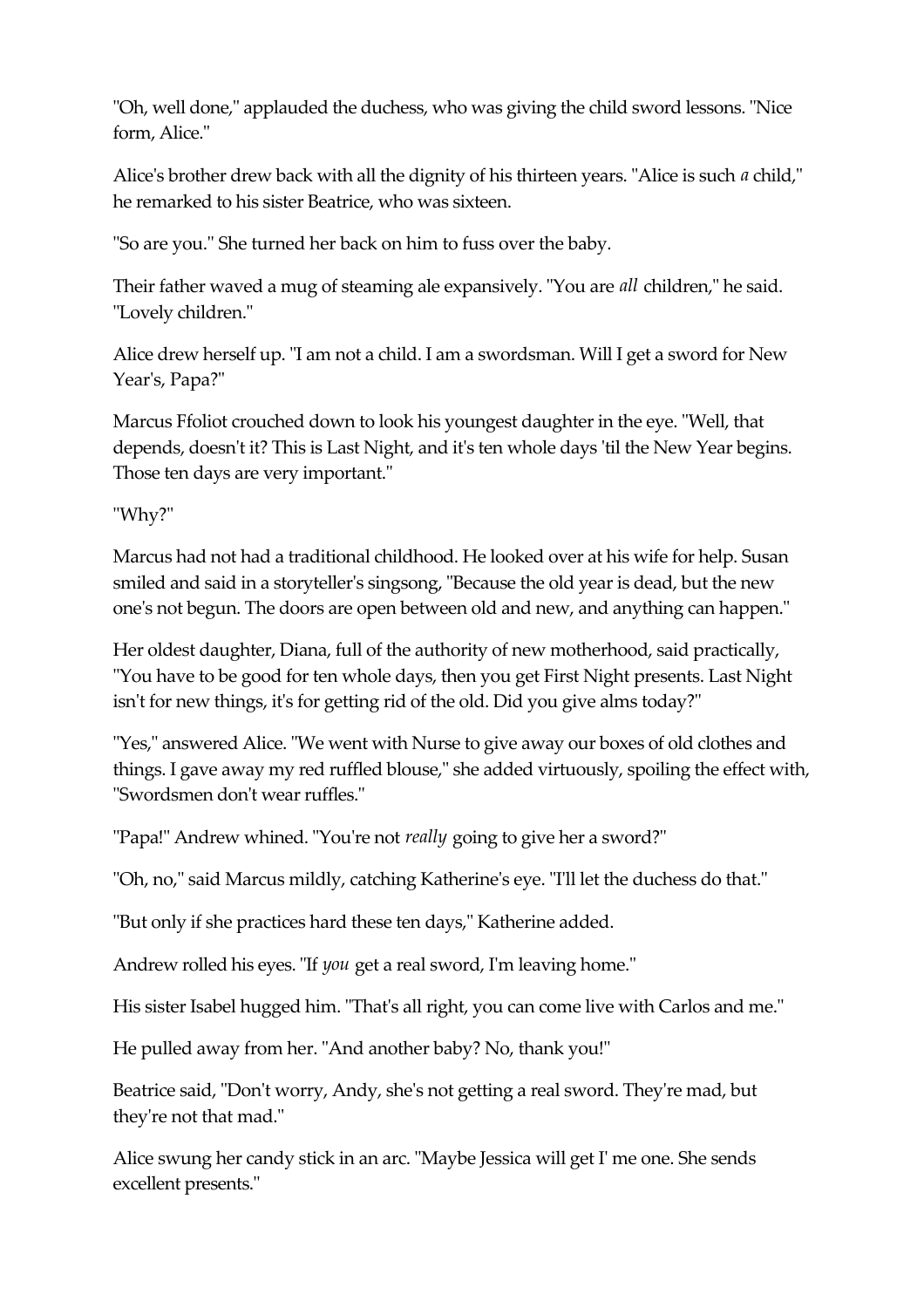It was Catherine's turn to roll her eyes. "Indeed. And she never asks if you've been good or not."

"I hope," said Susan mildly, "she doesn't send any more of those rather curious carvings."

"I hope," Beatrice breathed a prayer, "she sends silk."

"I hope she sends swords," Alice muttered.

Diana's husband, Martin Amory, was a banker. With the birth of his son, he was feeling expansive. "Come on, Alice," he said. "What do you want besides a sword? How about a new necklace?"

His wife put her arm through his. "No, dear," said Diana. "That's what I want."

Her twin looked at them enviously for a moment. Her husband, Carlos the musician, was out playing for a larger party elsewhere on the Hill. Katherine would pay for him to be with them at Tremontaine House, of course, but they'd agreed that that was no way to make his reputation. Still, it would be nice if he could be with her for the bonfire. Isabel helped herself to another piece of marzipan and looked up to find her twin at her side.

"Another year," Diana said companionably.

Isabel nodded and put her hand to her huge belly. "I'll feel better when this little one's decided to come and join the rest of us."

"Yes," said her sister, "you will. Do you want me to rub your back? Sit down and put your feet up."

Isabel eased into a chair. "I feel like I might pop at any moment."

"Ooh!" Diana shivered deliciously. "A baby born at MidWinter! How spooky. It's said they can see ghosts."

"Theron always said he could."

"Where is he, anyway?" Diana asked acerbically. "Off lighting a few fires on his own?"

Isabel laughed. "That was last year. Sophia's not here either. She's probably been deluged at the infirmary, and he's escorting her."

Predictably, her words seemed to blow open the door, ushering in the Lady Sophia and her son. Like everyone else at the party, Theron was dressed in festival splendor. His shirt was green silk, his waistcoat a fantasy of winter ivy and gold thread, his coat a richly patterned brocade of copper brown with gold piping. An emerald drop hung from one ear. He circled the room, kissing his relations by blood and by adoption. He admired the baby extravagantly and congratulated Martin. Diana waved from the corner: "Hoo-oo!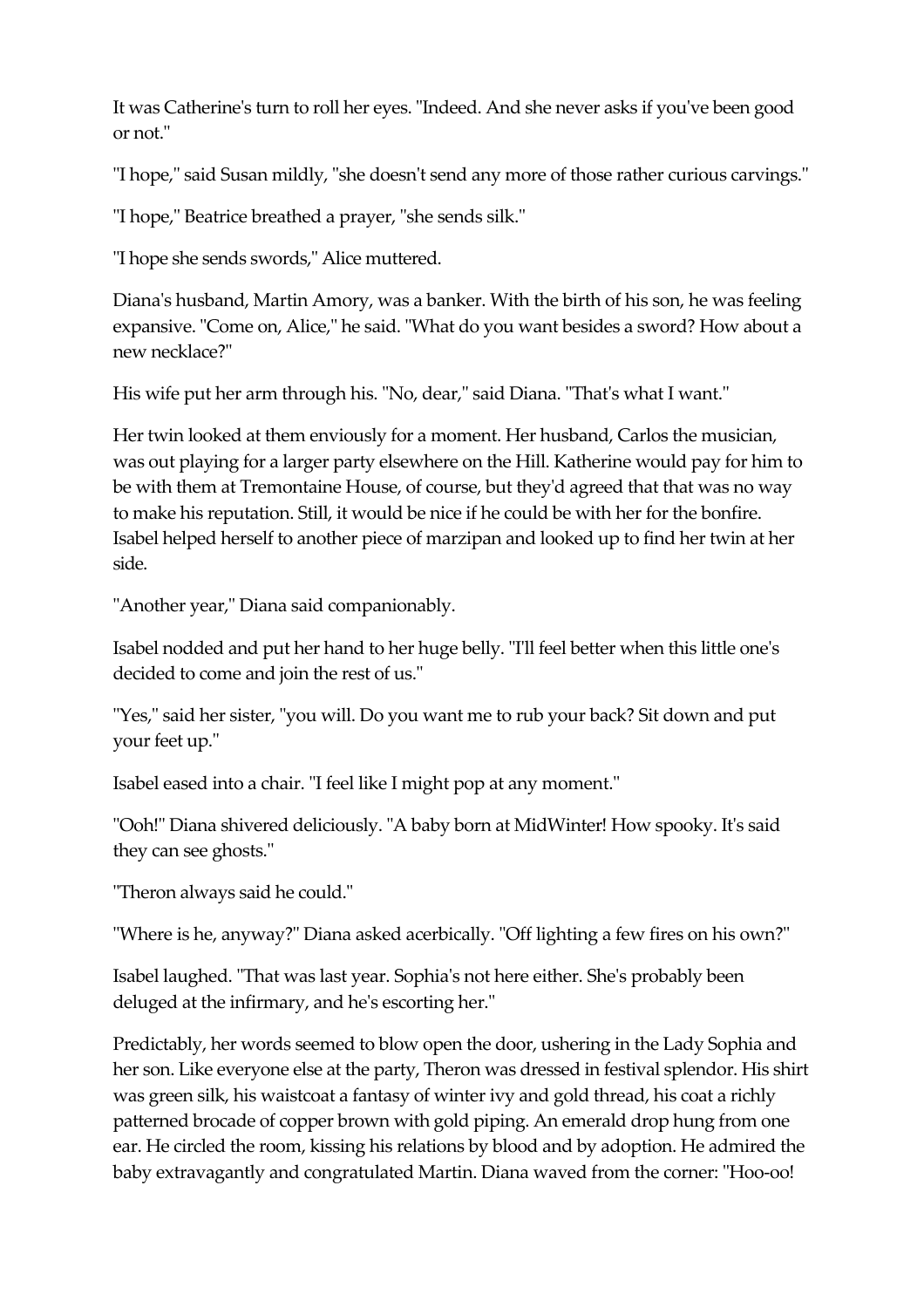Theron! I'm the one who did all the work!"

Grinning, he came over. "Just because you couldn't get anyone else to do it for you." She kissed him anyway, because it was Last Night.

"Isabel!" He sprang back from her pregnant sister. "Do you think it might be twins?"

"I know," she sighed from the chair; "I look like a pumpkin."

"At least," he said, "I can finally tell you apart."

"Bah," said Diana, "you always could. We had to work extra hard to fool you."

"Why, thank you." He bowed. "That's the nicest thing you've said to me all year."

"Well," she smiled poisonously, "you've got ten more days to deserve something better."

the midwinter procession crossed the great Court, past the heap of logs and sticks the University Brand and his cohorts had been building for a week, and out the far side on its way to the Sessions Hall. The magistrates waved cheerfully at the singing students, many of them joining in for a chorus or two. The priests, singing their own MidWinter hymn, moved through the jollity like pebbles through a cow. They paced slowly and deliberately in the magistrates' wake, their ungloved hands patchy with cold.

"Are they deaf?" Justis bellowed into Vandeleur's ear.

"You could say that," Vandeleur bellowed back. "I think they're just so full of shit their ears are plugged."

A passing priest scotched this theory by shooting a furious look in their direction, bending Vandeleur and Justis almost double with helpless laughter.

"Look, look, you asses," screeched Fremont; "they're lighting the fire. Look, or you'll miss it."

"All right!" the Duchess Katherine clapped her hands, and the whole room looked up. "It's almost time for the bonfire. If you don't have your lists all written, there's pen and ink laid out on the table."

It was the same every year. She always left plenty of time for them to collect their thoughts, time to savor the heavy paper, the different colored inks (some of them scented), the old-style quills cut from the feathers of geese and swans and even peacocks. Beatrice snatched up one of the latter, and a bottle of violet ink. Andrew found a crow's quill, and the gold.

Theron had already spent time alone in his rooms, composing his thoughts and his words carefully. Some years he wrote them as a poem, but this year he had drawn up a simple list--of his regrets, his mistakes, the things he wished the old year's flames to burn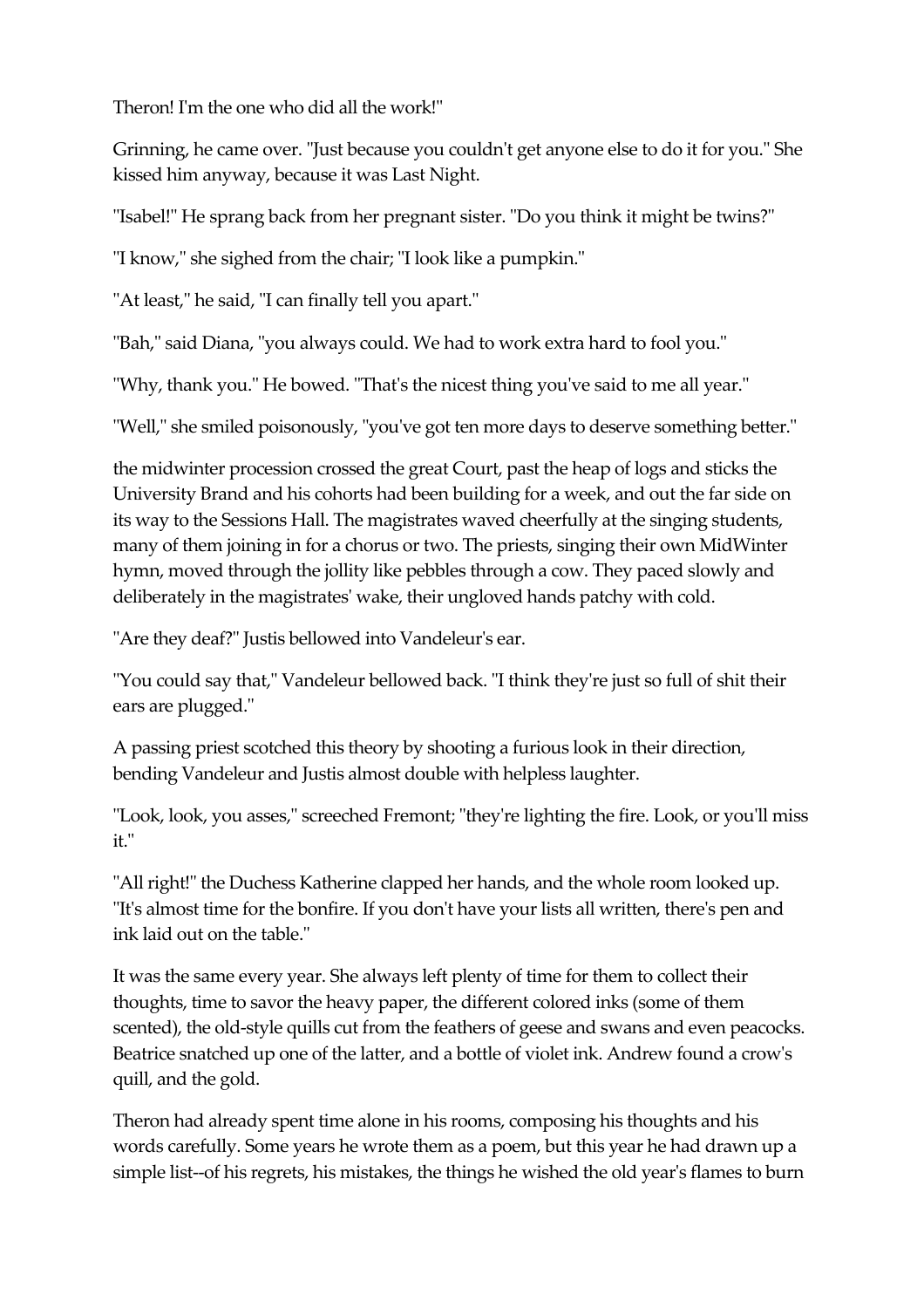away. Ysaud was chief among them; he'd even made a little packet to throw on the fire: a ribbon she'd given him and a lock of her hair, all wrapped up in a poem he'd written her once. He'd noticed that Katherine had taken down the painting by Ysaud that had hung in the front hall. It was kind of her. He felt for the packet in his pocket, then went to tell Alice how to spell "aggressive."

When the university brand laid his torch to VV the piled wood, a great shout went up from a thousand throats, and then there was silence while they waited for the fire to catch. Far from the center of the Court, Justis strained to see the pale, smoky harbingers of the fire that would burn away the griefs and cares of the old year and rouse the Sun from his long drowsing. It felt no different from the same moment in his village--the sound of breathing in the dark, the anxious murmurs soon hushed, the sense of time suspended, waiting on a tiny tongue of flame to release it.

First came the crackling of new-caught kindling, and then a joyous shout sounded: "Death to the Old!"

Justis plumed out a breath he hadn't been aware of holding and added his voice to the general roar: "Death to the Old!" Briefly, he thought of Doctor St Cloud, watching with the other doctors from the steps of the Great Hall, and wondered whether the traditional phrase disturbed him. Then he wasn't really thinking any more, but fighting his way to the fire with the twist of paper upon which he'd written his year's regrets and bitternesses.

the tremontaine bonfire was something to be-hold. The wood was all seasoned, with great logs sent up from the country expressly for the purpose. It was piled high behind the house in the garden overlooking the river (the duchess's gardener having assured her that the peonies loved the ashes).

It was tradition at Tremontaine House for the youngest child to bear the brand to light the fire. When they were growing up, that meant it had always been Theron--a fact bitterly resented by the twins, who had come into the world a scant six months before him. But Theron in his turn had been supplanted by Beatrice, and Beatrice by Andrew, and Andrew now by Alice, a fact Andrew pretended mightily not to care about.

Alice marched importantly to the fire, her blazing brand held high. Theron had always hurled his into the center; but Alice was a careful child. Delicately she touched the flame to the bits of dry straw that stuck out at the bottom, watching them catch before moving on. Only when she had circled the entire fire did she step back and throw her torch as far into it as she could. Her mother let out a sigh of relief that only Marcus heard. He squeezed his wife's waist and kissed her, a small outlet for the joy he felt rising in him sharp and strong as grief, his love and gratitude for the family he'd never imagined he would have. Now that Alice was growing up, he wondered if Susan might manage just one or two more babies. Why should Is and Di have all the fun?

The whole staff of Tremontaine House was gathered there, too; people were singing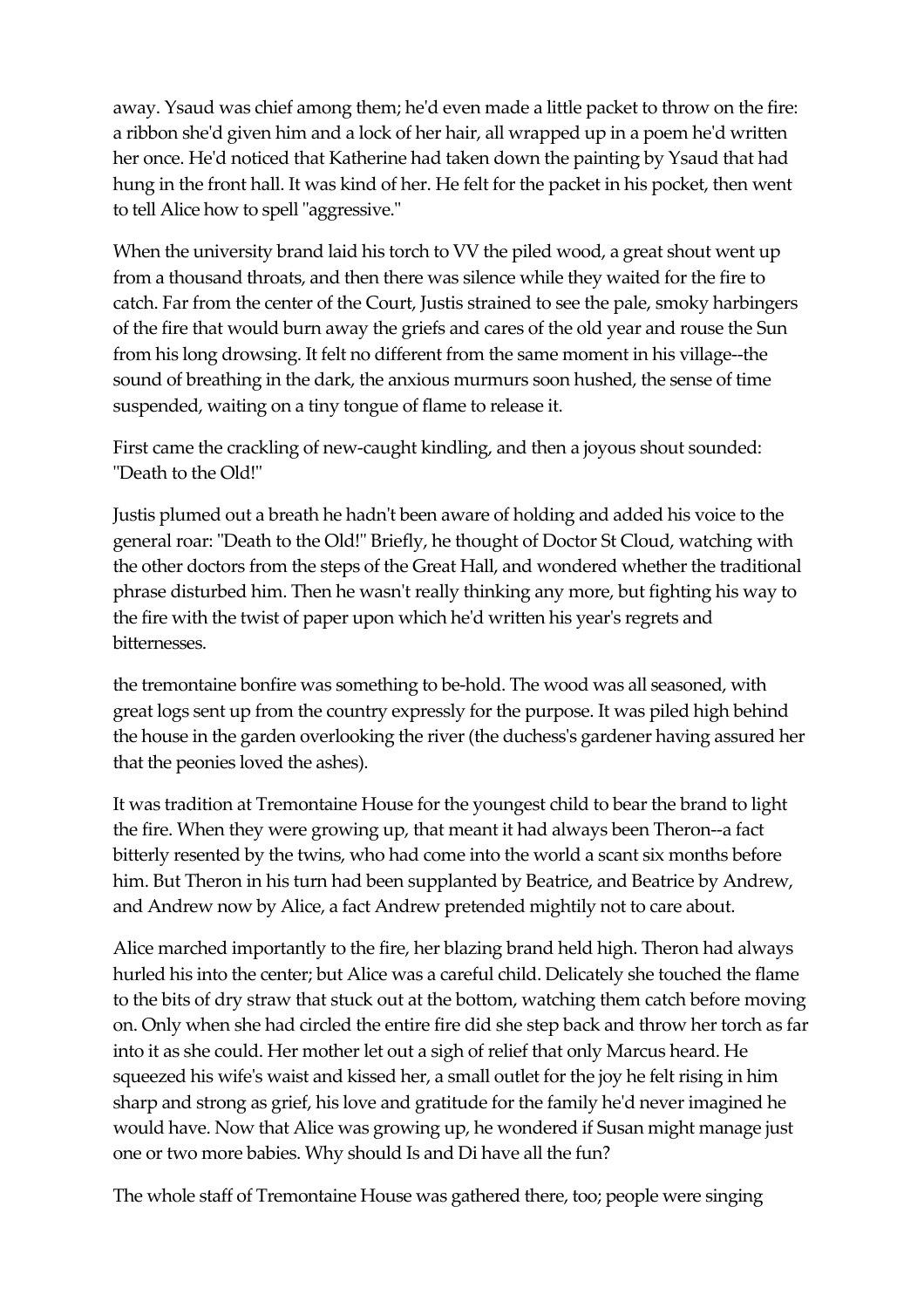MidWinter carols and throwing their past year's griefs into the flames. Katherine was embracing everyone and wishing them a healthy new year. New people began to arrive--friends and relatives paying calls, bearing fresh twigs and herbs to throw on each fire they visited. The Talbert cousins were among the first; as ^Catherine's nearest kin, her brother's children, it was only civil. Theron saw Charlie Talbert approaching and braced himself for another spate of horse-talk. But Charlie only saluted him on both cheeks, wished him a good year, and went off to flirt with Beatrice Ffoliot, whom Theron hoped knew better than to take Charlie seriously. Theron found Sophia indoors, settling Isabel in a chair. The girl looked tired and unhappy.

Theron bowed. "She blossoms like the MidWinter rose."

"You're an idiot," Isabel groaned. "Carlos was right, I should have stayed home. Theron, are you going to Lord Godwin's?"

"I suppose. We were invited."

"Well, honor them with your presence long enough to find my husband, will you? The beautiful bastard behind the keyboards? And tell him I'm staying here tonight."

Sophia squeezed her hand. "That will be best. I will send Molly in, to put you to bed."

Sophia looked magnificent in a gown of black velvet with white lace and a collar of pearls. It was one of the few times in the year that she bothered to dress according to her rank, and Theron always took considerable pride in escorting her to the Last Night parties, as if she were some foreign princess, stately and proud, exotic in her rich simplicity, her dark hair piled high. Once, when he teased her about vanity, she replied very seriously, "Your father always told me I must look my best before them all." *Them* --the nobles of the city--the people he belonged to, and yet did not. As for his own dress, Theron did not follow fashion: he paid his valet to do that. But he did love beauty, and the sleek fit of a good coat.

GODWIN HOUSE WAS BRIGHTLY LIT, THE FRONT HALL crowded with people coming and going. The past three generations of Godwins had each produced a Crescent Chancellor; the family was important, and everyone came to pay their respects.

Theron followed Sophia into the ballroom. A fire roared at one end of it, for people to cast their twigs into. The room was very warm, but one old man, splendidly dressed, sat close to the fire. He was wrapped in quilted silk, and the skin on his ringed hands was as thin and fine as a moth's wings. With a rustle of satin and velvet, Sophia Campion knelt at his side and put one of her hands on his. He turned to look at her, and Theron marveled at the beauty that still clung to him. Here was an ancient king for Basil to admire! Michael, Lord Godwin, went back to Theron's father's time. Legend even had it that he himself had once fought the swordsman St Vier.

"Lady Sophia." Lord Godwin smiled. His voice was papery too. "I know that you, at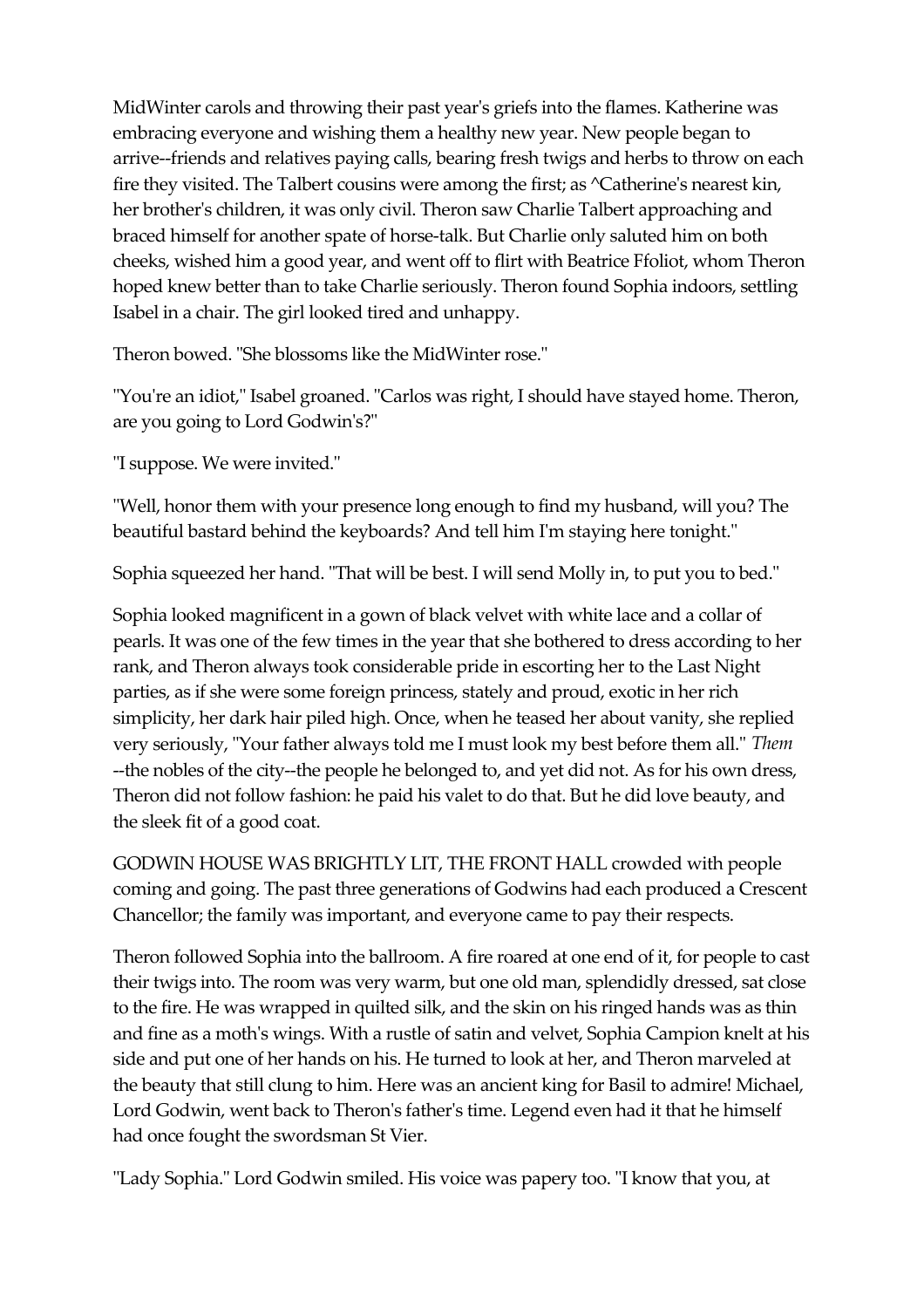least, are not going to start shouting 'Death to the Old!' "

"No, indeed. Theron and I are come to wish you good health."

Lord Godwin looked up. "So this is Tremontaine's boy."

"Yes, my lord," answered Theron, staring. His father would be nearly this old, if he had lived.

Lord Godwin took in Theron's long hair. "A University scholar. Getting old for that, though--you'll have to marry him off soon, my lady."

"Yes," said Sophia gallantly, "but your daughters are all spoken for, sir."

The old man chuckled. "I've a great-granddaughter or two floating about somewhere--but I don't know what their mothers would say about it. Have to ask them; I'm no longer in the business. Lovely to see you, my dear; come and call on me again, sometime."

Theron helped his mother to her feet. She tucked her arm into his, and as they walked away, he bent his head down to hear her say: "Your father told me Lord Godwin was lovers to your great-grandmother. But I am not sure I think so."

"Someone should write a history," said Theron dreamily, "a secret history--someone should ask him, or it will all be lost."

His mother dealt him a sharp look. "Some things are meant to be lost. History is for knowing wisdom, not gossip."

He thought of Basil again, and forbore to answer her. Instead he left her talking with an old acquaintance, and went off to the musicians to deliver Isabel's message to her husband.

After reassuring the startled keyboardist that his wife was neither giving birth nor dying, Theron went looking for food. He found a table with roasted meats, and was helping himself to venison when someone touched his arm. It was his cousin Gregory Talbert, Katherine's older brother, Charlie's father. Gregory was a florid man who now headed the house of Talbert. Theron did not like him, and he suspected his father hadn't either, or he would not have passed Gregory over in favor of Katherine for the duchy. Lord Talbert was not stupid, but he was annoying. He greeted Theron warmly, adding, "It is so nice to see you out and about!"

"I've not been ill," Theron said, surprised.

"No, indeed. But at this time last year, shall we say you were a bit hard to find?" Theron flushed. He'd spent as little of the festival as possible on the Hill, rushing back to be with Ysaud. Talbert knew it, too: "I hear you were having your portrait done," he said.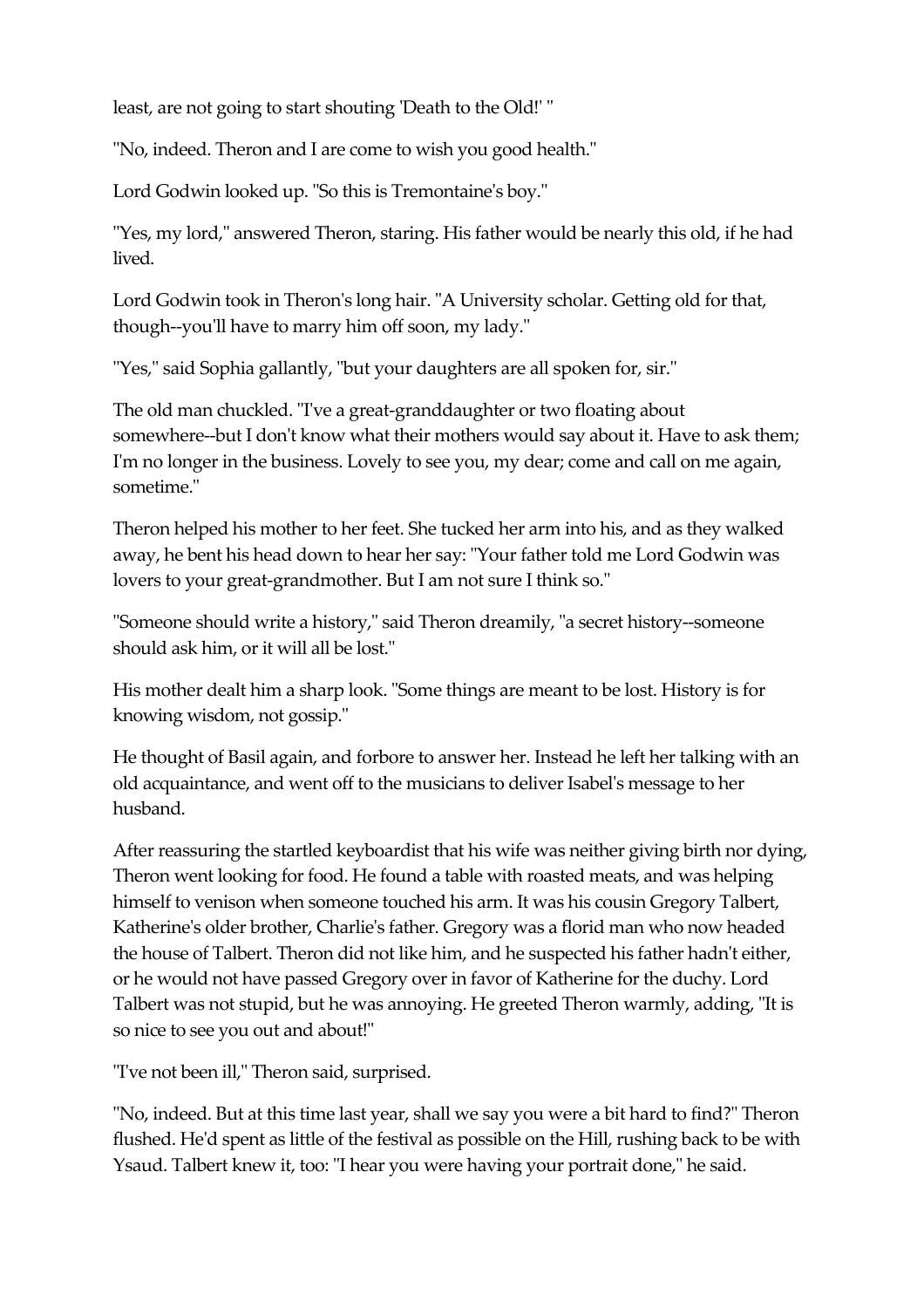Theron refused to hide behind the duchess's skirts, but he was not above playing her in a family hand. "Yes," he said blandly, "Katherine wanted it painted." Invoking her usually shut the Talberts up. But not this time.

"I hear," said his cousin, "that it didn't work out. Now don't get starchy with me, my boy--I'm just trying to be a little helpful. It's nothing that isn't common knowledge, after all."

"Is it?" said Theron starchily. "I didn't know you listened to gossip."

"Oh, I don't, my boy, I don't! But people will talk. Plenty of us have sat for portraits to her, but few have been invited to stay..."

Theron could feel his temper rising. "Excuse me," he said, but his cousin laid his hand on his arm with surprising strength.

"No, my boy, you listen to me. You may not like it, but what you do is noticed, and what's noticed is discussed. That is the world, and there's an end to it." Miserably fascinated, Theron allowed himself to be drawn off to the side. "It's one thing to enjoy tavern girls or your school friends or whatever you like, in moderation. But to disappear into the clutches of a notorious woman--and then, when she's finally finished with you, to mope about in Riverside without showing your face on the Hill in Society... It's not good. My sister has never understood about Society, but then, the Duchess Tremontaine doesn't have to. And that Ffoliot fellow"--Theron's jaw clenched--"I beg your pardon, but he's not one of us."

"He might have married your sister," said Theron meanly, goaded beyond endurance, "and then where would you be?"

"Where would *you* be, you mean, if she had produced an heir? No, dear boy, don't try to outface me. I am older than you, and I know the world. You do not come to see me, and I have not forced myself on you. But this is something you need to hear."

"What is? That people talk about me? Believe me, I know that. Why else do you think I stayed in Riverside after the--after Ysaud? To avoid having to walk through a room full of types like you, all gossiping about my private affairs."

"And I tell you," the older man hissed in his face, "if you want to keep them private, then act as if they're private. Live whatever life you want behind closed doors, but live one also in plain sight for people to see, one that's normal."

Theron stepped back, his mouth open. "Normal?"

Lord Talbert took his interest at face value. "It wouldn't hurt you to spend more time with other young men of your own kind. You're not a boy anymore. Now, I know Charlie and his friends are always glad to see you..."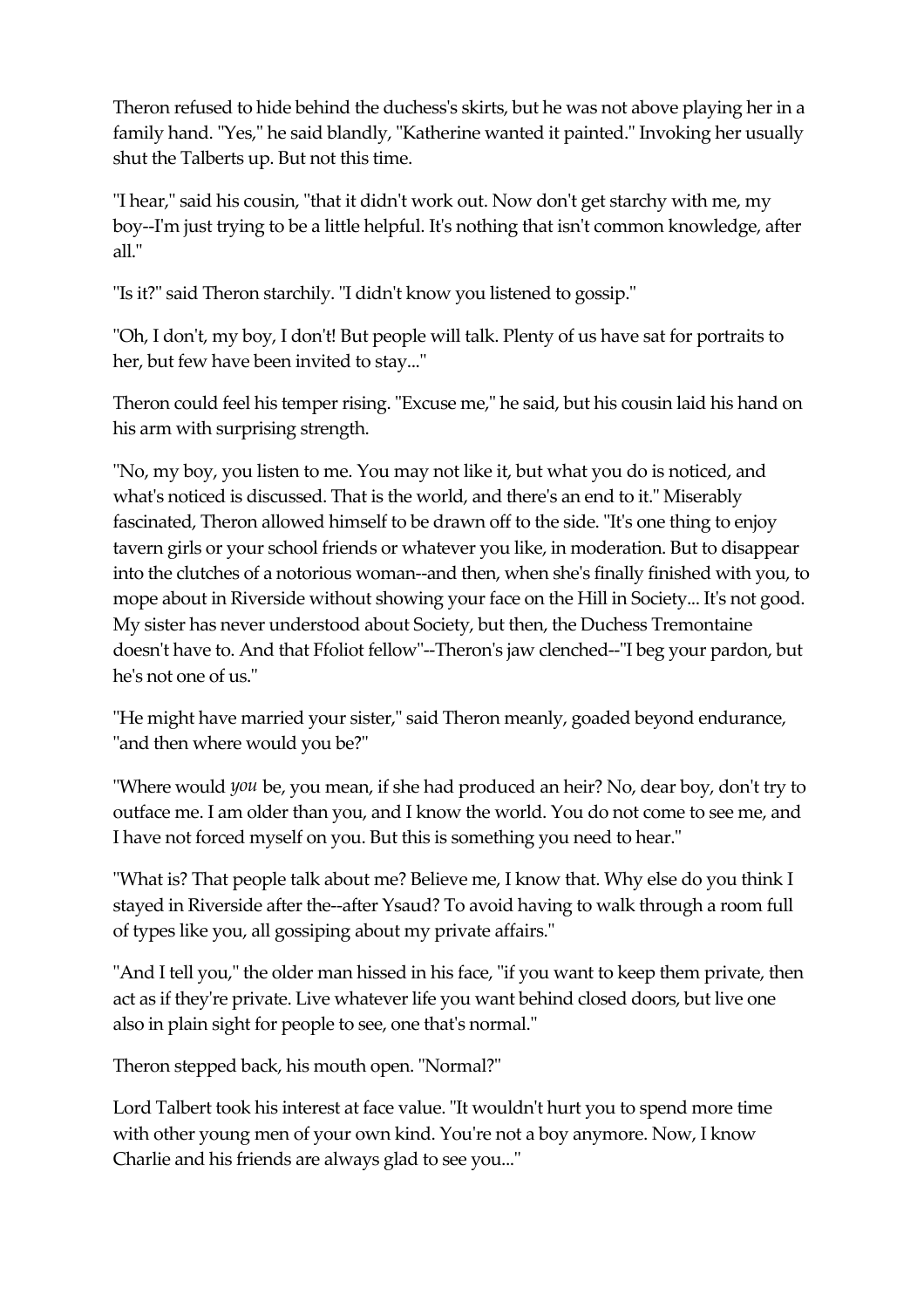Theron didn't know whether to black his cousin's lights or laugh in his face, but he knew both would get him in trouble. "Yes," he said unsteadily. "Yes, I'll have to try and do that."

"Good man." With another squeeze of the arm, Lord Talbert turned away, and then turned back. "Oh, and the hair." One last squeeze. "Think about cutting it."

Theron thought about Basil making a curtain of it for them to kiss in. "Thank you, cousin," he said through gritted teeth. "Happy New Year."

In search of a drink, Theron nearly ran into one of the Godwin boys--Peter, it was, with his scholar's hair pulled back in a curly little tail, and with him, the geography student Lord Sebastian Hemmynge, eyes bright with drink.

"Campion!" The other noble students greeted him like a long-lost brother, and he returned their embraces. "We are dying of a surfeit of aunts and grandmothers," Hemmynge declared, "and people who don't know Placid from a broken pocket watch. The University bonfire's on in the Great Court, and there will be whiskey and music and girls--and, of course, lots of fine rhetoric. Will you join us?"

"Nothing," said Theron heartily, "that I would like better."

And fifteen minutes of warm farewells found them out the door and heading down the hill with their bright torches, singing at the top of their lungs on the way to the University.

justis didn't know how much time had passed since the bonfire had been lit. Benedict Vandeleur's flask of spirits was nearly empty. Alaric Finn was pulling from a skin of new beer; Anthony Lindley, who had no head for drink, had been sick. He still looked a little white around the nose, but he'd recovered enough to dance at the edge of the space cleared by the bonfire's heat. He had braided dozens of bright ribbons into his red hair and tied them off with brass bells that glittered as he whirled like flying sparks.

Justis reached behind his head to pull off the cord confining his own sandy hair and shook it free. It felt wonderful.

"Pretty," a strange student said, and pulled Justis's head down to his for a kiss. Justis let himself be lost for a moment in the warmth of the stranger's lips, the tang of ale on his tongue, and then he disengaged himself, laughing.

"You're pretty, too," he assured his admirer. "But I prefer hens to cocks. Don't be offended."

The student shrugged. "Don't know what you're missing," he said cheerfully, and staggered off in search of a more congenial partner. His hair slithered across his back in a mass of tiny braids.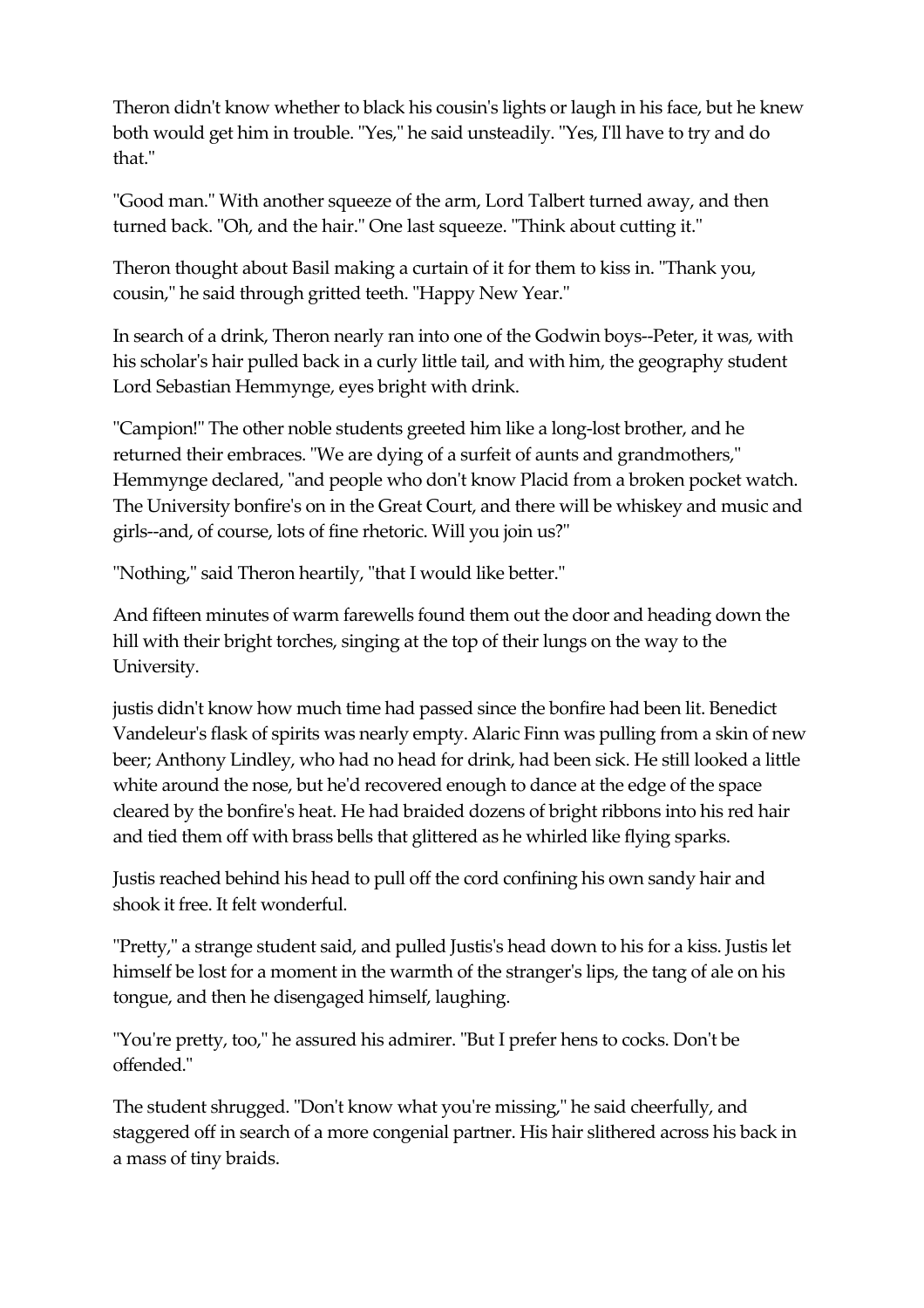A hand gripped Justis's arm and tugged him around to face a fellow historian--not someone Justis knew well. Cortney, he thought his name was. "Here. Have one of these." He thrust a hard and lumpy object into Justis's hand. It was a wooden leaf on a string.

"Where'd you get this, Cortney?" Justis asked.

"Get it?" Cortney blinked slowly. "I didn't get it. It came to me. I looked down, and there it was. They were." He indicated his own chest, which was decorated with a similar leaf. "I gave you the extra one."

"Why?"

"I like you, Justis. Don't know why." Cortney frowned. "Hang on. I do, too. You're a decent man, Justis Blake. Not as bright as some, but decent. I want to shake your hand."

He held out a plump, chapped palm, which Justis, much moved, clasped with his own, and pumped energetically.

"If I may interrupt this touching moment," Vandeleur said behind him. "Finn's making an ass of himself--over there, by the fire."

The crowd in the Court had cleared somewhat as the students spread their merrymaking to the surrounding streets and taverns. Justis had a clear view of Finn's wiry figure spiraling the bonfire, holding a stick that looked suspiciously like a linkboy's unlit torch.

"He better keep his mouth shut," Vandeleur remarked. "He's drunk so much his breath'll catch fire if he gets too close."

"What's he think he's doing?" Justis asked uselessly. "He's going to get burned!"

By twos and threes, the students remaining in the Great Court stopped whatever they were doing and watched Finn approach the fire, some calling out for him to come back, some urging him on. Blake headed toward the fire, shouting, "Don't go any closer!"

He'd hardly taken three steps before he was surrounded by a small group of Northerners, all wearing oak-leaf badges and dozens of ribboned braids.

"Don't, Justis." Anthony Lindley was kneeling almost at Justis's feet. His face was flushed and sweaty and stuck with tendrils of hair and loose ribbon. "You mustn't try to stop him. He's going to start the Hunt."

"What hunt?"

"The Royal Hunt, Southron." His informant was a vaguely familiar blond with wide-set eyes--Greenleaf, his name was. "The Hunt that feeds the Land."

"The Land wants him to." Lindley's voice was reverent.

Justis spread puzzled hands wide. "It's what we've always done back home," Greenleaf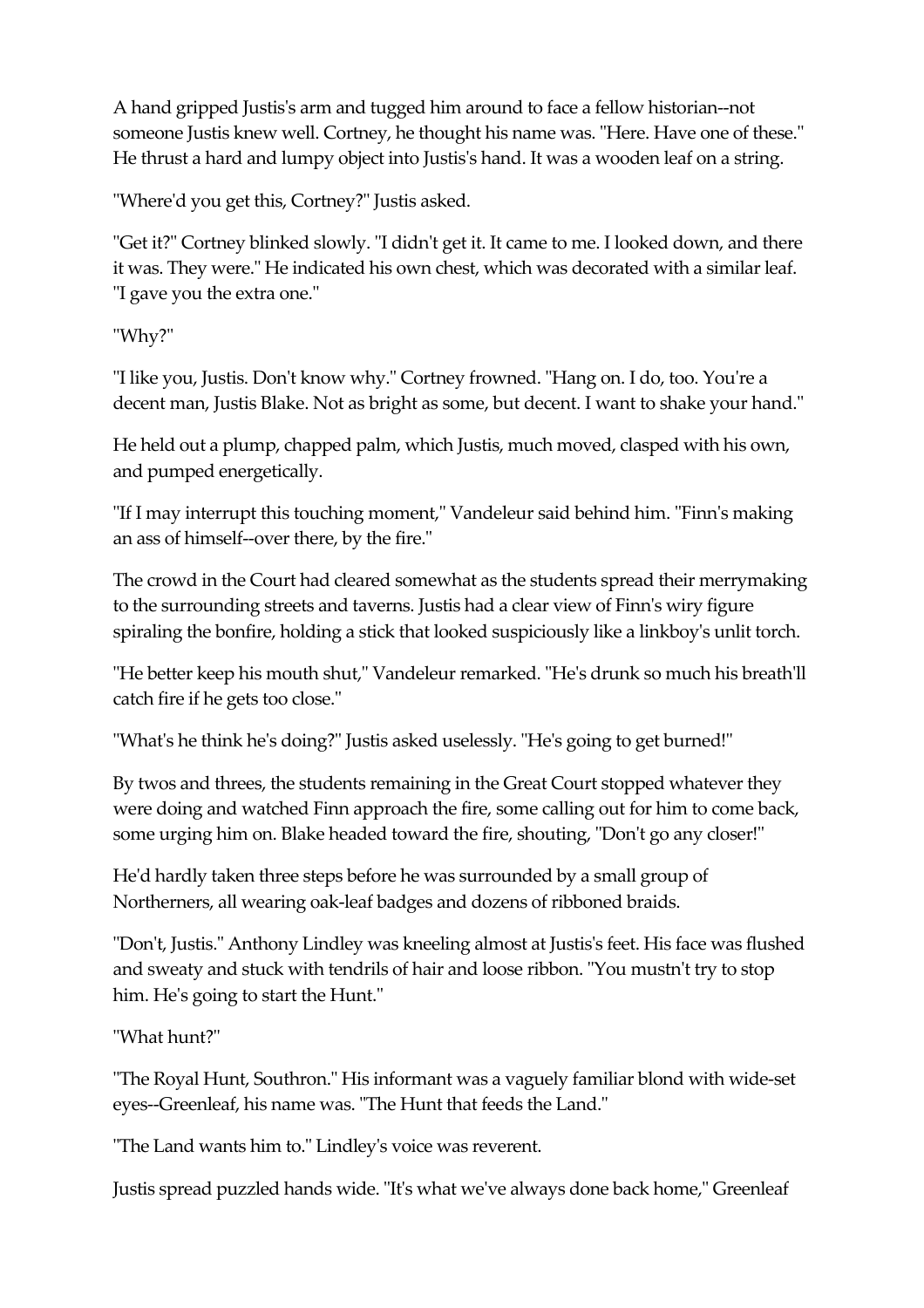explained with ironic kindness. "To make the Sun come again. A primitive ritual, but it seems to work."

"He'll lead us to the wood," said one of his friends, "and we'll hunt the Deer, and all will be as it should be."

By this time, Lindley had taken in Justis's tumbling hair and the leaf lying on his breastbone. "I see you bear the token. You'll soon understand."

Justis tugged at the leaf, intending to remove the token and then himself from his disquieting company, but was distracted when a gasp went up from the assembled students. He looked up to see Alaric Finn dart up to the bonfire, thrust his torch into it, and dance back again, waving the lighted brand triumphantly over his head.

"To the Wood!" Finn shrilled. "For the Hunt and the Sacrifice and the Feast of the Sun!"

Lindley scrambled to his feet and tossed back his tinkling braids. "The Wood!" he cried. "To the Wood!" And he held out his hands to his scarlet-faced lover, who embraced him one-armed. The students, Northern and Southern, opened a path for them, stamping and cheering and picking up the chant, "To the Wood! To the Wood!"

Without actually having decided to join them, Justis found himself running through the streets surrounded by young men with loose, flying hair and loose, flying gowns, shouting, "To the Wood!" at the top of his lungs. At one point, the man coursing next to him veered to one side, grabbed at a hanging shutter, and, after a brief struggle, tore it free.

"Wood!" he shouted. And the entire pack obeyed him, tearing apart a shack some hapless merchant had built against the side of his shop and running on again, each man carrying a stick or a plank, pursuing Finn's torch and his hoarse cry: "To the Wood!"

As they rounded a corner, the torch stopped, and with it the panting, wild-eyed pack of students. Justis wiped his streaming face against his shoulder, suddenly conscious that his lungs burned, his legs ached, and his hands prickled with splinters from the board he carried. He heard a thick, aristocratic voice drawl, "What in the Seven Hells is this?"

As if in answer, Anthony Lindley's clear tenor cried aloud: "The Deer! The Deer! Behold the Deer!"

Justis squinted. The light of Finn's torch danced on the astonished faces of three richly dressed young men standing at the mouth of the street. Two of them looked familiar. Before Justis could collect himself to think why, Lindley pointed at one of them, a long-haired beauty in green and gold, and cried again, "The Deer!"

The chosen young man's eyes flashed with reflected light as he gaped at the panting, growling pack. Then he darted down an alley with Finn behind him, and Greenleaf and his Northerners and Lindley and Vandeleur and Fremont and cautious, decent Justis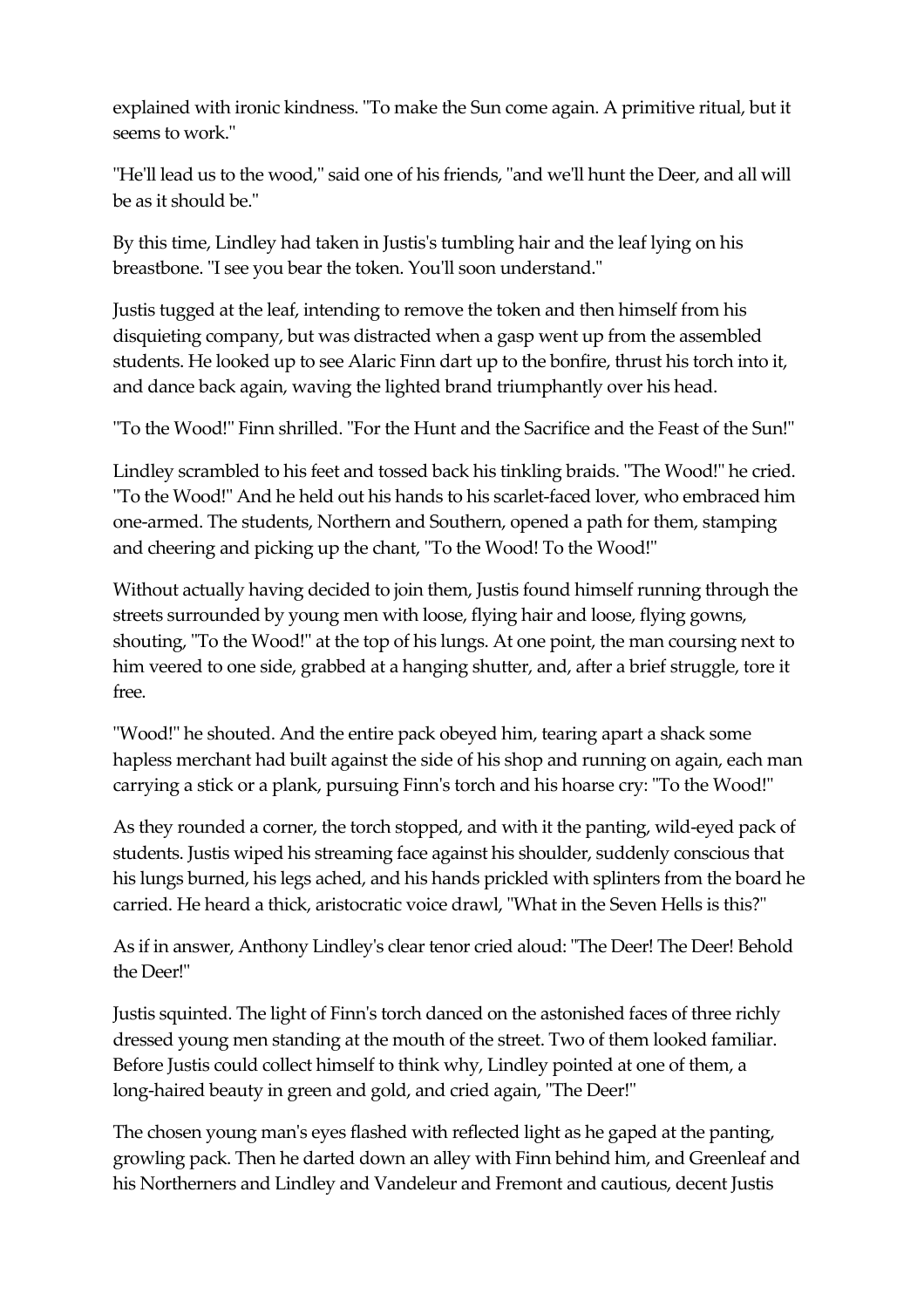Blake, shouting "The Deer! The Deer!" as they harried their quarry out of the city.

THERON LAUGHED AS HE RAN. he KNEW THE STREETS and alleys of University--hadn't he been finding his way around them since he was old enough to walk? *I'll lead them to Riverside*, he thought, *and lose them there*. He grinned to think of the University crowd staggering helpless amidst the filth and carnival of a Riverside Last Night. They were on the broad Riverway now. Their torches threw his shadow up wild against the warehouses. In another minute, he would gain the lower bridge; he'd be home free.

But suddenly he was in a daze of light and shadow, howling faces, and the heat of upraised fire. They had come round him, somehow, cut off his access to the bridge. Someone thrust a flask at him--he seized it, took a long pull of some honey-sweet liquor, cast it away, and wheeled back around, toward the North Gate. It was like the games of tag he'd played with the twins at {Catherine's on summer nights, roaming the lawn in all directions. But this was the dark night of the year, and maybe they would all keep running till the sun came up.

Ahead, through the gate, the cold night air was sweet and pure. The scent pulled him: trees were there, and clear-running streams, and the cry of owls. Theron broke through the gate with the pack behind him.

Hardly anyone was shouting now. His own breathing was loud in his throat, and he could hear gasps and grunts in his wake. His feet sucked up midwinter mud, but so did his pursuers'. He wondered what had become of his noble friends from the Hill. Were they among the panting pack, or had they fled? Over the fields they all went, under moon and star, toward the tangle of the wood.

Something happened when he found himself amongst the trees. The torches were the only bright-colored thing in the black-and-silver world of the year's longest night. He couldn't tell tree from shadow of tree; he fought his way forward through stripes of illusion. But no longer did he lead them; he felt that he was being driven now, driven deeper into the wood, farther from the safety of the city. The spinning shadows made him dizzy. He closed his eyes and flung himself forward, hands outstretched, and felt before him nothing, a space, a clearing in the oak trees.

He was trapped. The men and their burning brands filled in the spaces between the trees, surrounding him with a ring of fire. He flung up his head, his nostrils flared, seeking *a* way out.

Around him the men began to sing, and to dance to their rough music. They were holding pieces of wood in their hands: torn-off shutters, bits of barrels, the spokes of a cartwheel. They flung them at the center, where Theron stood, so that he had to dance himself to avoid them. He understood words: The Horn, the Horn, the King of Horn

Bless *the day that he was born* --.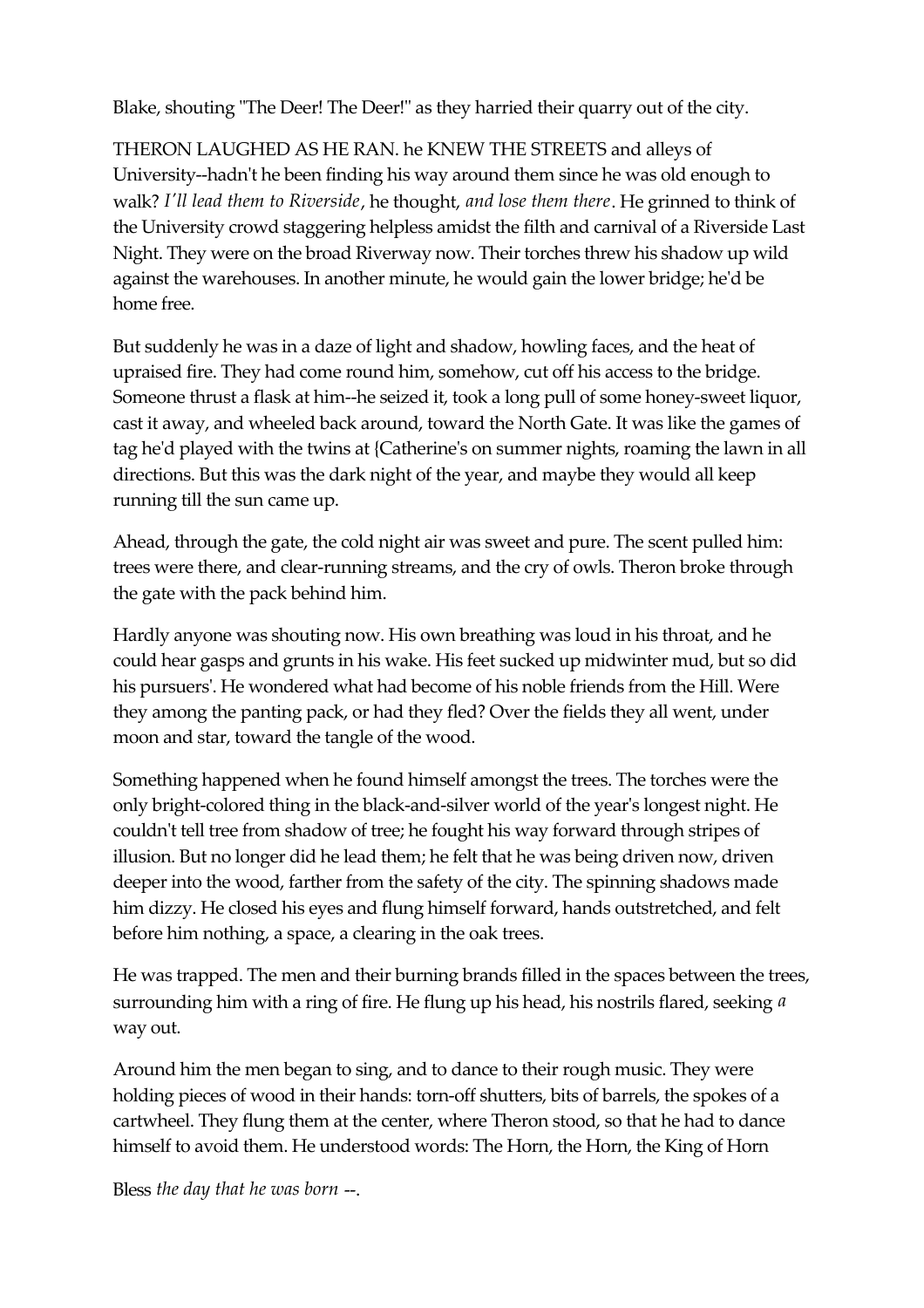Buikf the Fire around him high New King in and Old King die!

The pile of wood grew at the center of the circle. Theron half-danced, half-staggered back into the arms of one of the men. It was Alaric Finn, who caught him and flung him across to another man, shouting, "The King! The King!" The next man caught him and held him tighter and longer--Theron felt the man's desire pressing hard against his thigh. He struggled and the man kissed him, biting his lips, before the shout went up and he was spun away to the arms of another--good god, it was Henry Fremont, hair disheveled and long face flushed. Fremont didn't kiss him. He gripped Theron's shoulders hard and stared at him with furious eyes, then flung him into the powerful arms of Justis Blake, who picked him right up off his feet and swung him around and around. Next was red-headed lovesick Anthony Lindley, who had fled from the sight of him naked that day at Basil's; this time, Lindley looked him full in the face and whispered, "Welcome, my lord." It was worse than a kiss. Theron shut his eyes--but the bright flames of the torches burned through the lids. He heard the singing:

Jou who bear the brand You who bear the flame Cast away the old Let the new year reign!

He struggled in Lindley's arms--they were both holding him now, Lindley and the proud Northerner, Alaric Finn, between them--and a tall man was holding the honey flask to his lips, tipping the sweet burning liquid down his throat. Everything was orange and black, even the people--*Ysaud would love this*, Theron thought. He seemed to have stumbled into one of her paintings, and now he was trapped in it.

Someone shoved a burning torch into his face. He pulled his arm from Lindley's to grasp it, and Finn cried, "Light it, my lord! Light the fire now, you bollocks, and bid the Sun return!"

Theron hurled the brand into the center of the pile of scavenged wood. A great cry went up around the circle; all the torches were flung in, and the fierce honey liquor went round. He heard singing and shouting. As the flames rose up, the men fell back from the bonfire. Some retreated into the shadows of the trees; he heard sharp cries of pleasure, mixed with howls that might have been bloody murder but were not.

No one held his arms; now was his chance to escape, to return to civilization and warmth and safety. He looked up, and froze at what he saw.

Across the fire, across the circle, a figure stood very still amidst the trees. It was green as new grass, and brown as old leaves. It stepped forward into the firelight and smiled at him.

It was the King Man: the man from his dreams, walking free as dreams may on this night of all nights. Theron recognized the heavy brows and thin-lipped mouth, the powerful shoulders and the bearskin that hung from them. And, exactly as in his dream, the man held out the cup and said, "Will you drink, my lord?"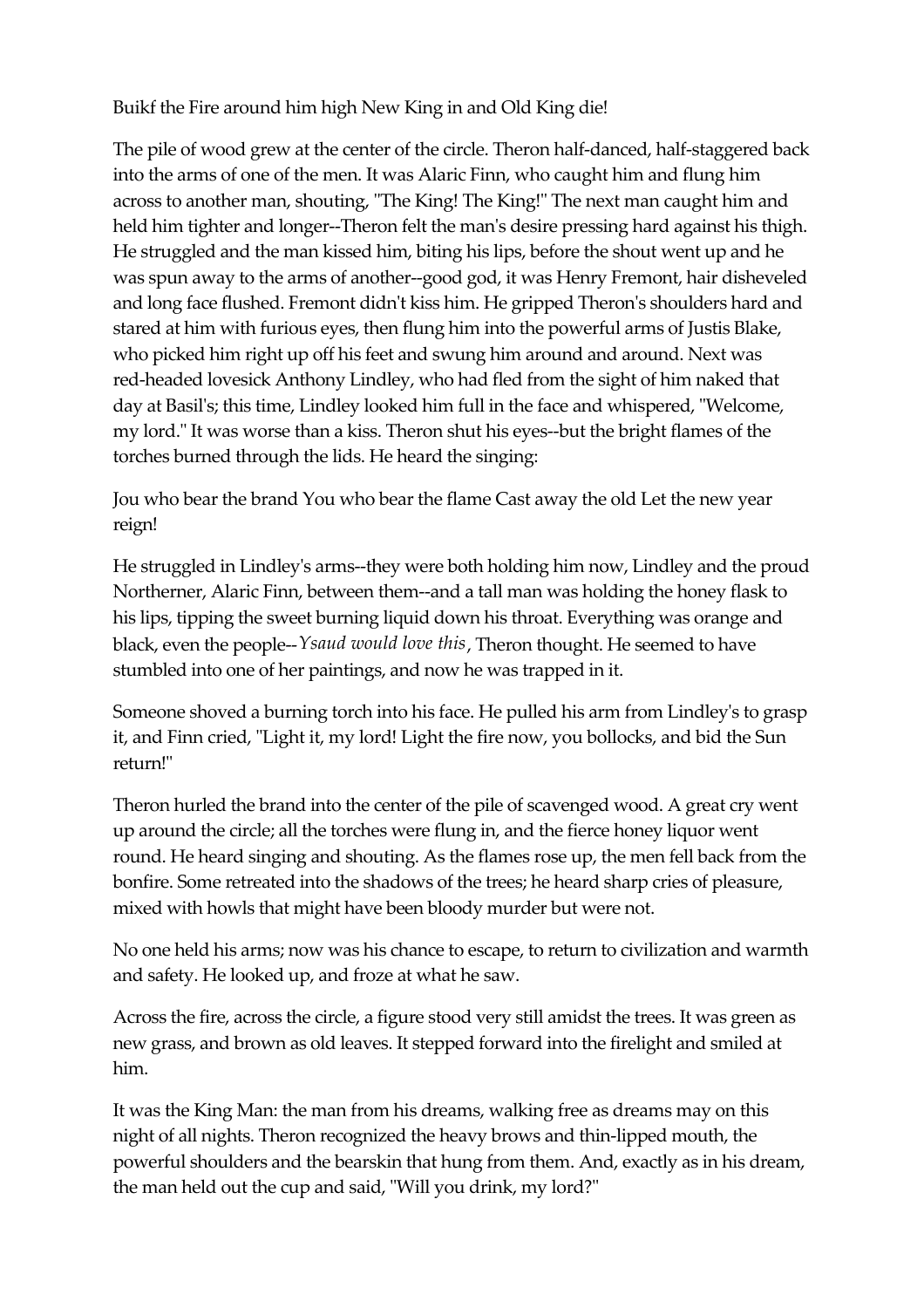Theron shook his head, No, but the King Man still came forward, walking through the fire, which settled at his feet.

"The old year is dead," the King Man said, "and the new not yet begun. The door is open between the worlds. The old kings are dead, and the Land cries out for a new one."

Theron stepped back, but there was a pool of water behind him now, a flat pool of water silver in the moonlight. He was afraid to look into it, afraid he might see the horns spring from his head.

Again the King Man offered him the cup. "I tell you this. You will drink before the year is out, from the pool or from the cup, it makes no matter. Between that time and this, however you run, you will always run to me." He reached down and took a fistful of brown oak leaves from the forest floor, and cast them in Theron's face. Theron smelt old earth and fresh mold, the debris of a hundred centuries; he tasted the land in the back of his throat, and clutched at the forest as it rained around him.

"Now, run!" The voice rumbled through his bones, and he ran.

HIS PILLOW OVER HIS HEAD, BASIL st CLOUD IG-nored the noise of pounding as long as he could. There were plenty of drunks out tonight. He'd seen them as he made his way home from the festivities in the Great Hall, none too sober himself. Best to stay behind closed doors.

But then he realized that the door being pounded on was his. He rose and dragged himself to where he knew the door was, fumbled with the lock. His nose was assailed by wood smoke and dead leaves, and the sharp tang of a man he had lain with many times this year.

He clasped the man to him. "Theron," he whispered. But Theron said nothing. Basil pulled him in, and flung open a shutter so that a little starlight could enter.

Theron's hair was unbound, tangled like a skein the cat had played with. His gaudy festival clothes were muddy and torn. He stared at Basil mutely, his eyes wide and helpless.

"My dear, what is it?"

Theron shook his head, opened his hand. An oak leaf, crushed and dry, crumbled to nothingness.

"It's all right," Basil said. "It's all right." He smoothed the hair back from his lover's face. Theron's breath was pungent with liquor. His lips were rough and cracked, but his mouth was still eager. Basil closed his eyes and saw himself falling into a sea of old green--holly leaves, bright against the midwinter snow, and ivy that grew up around him, twining around his legs, growing up to his forked crotch with the inevitable power of life.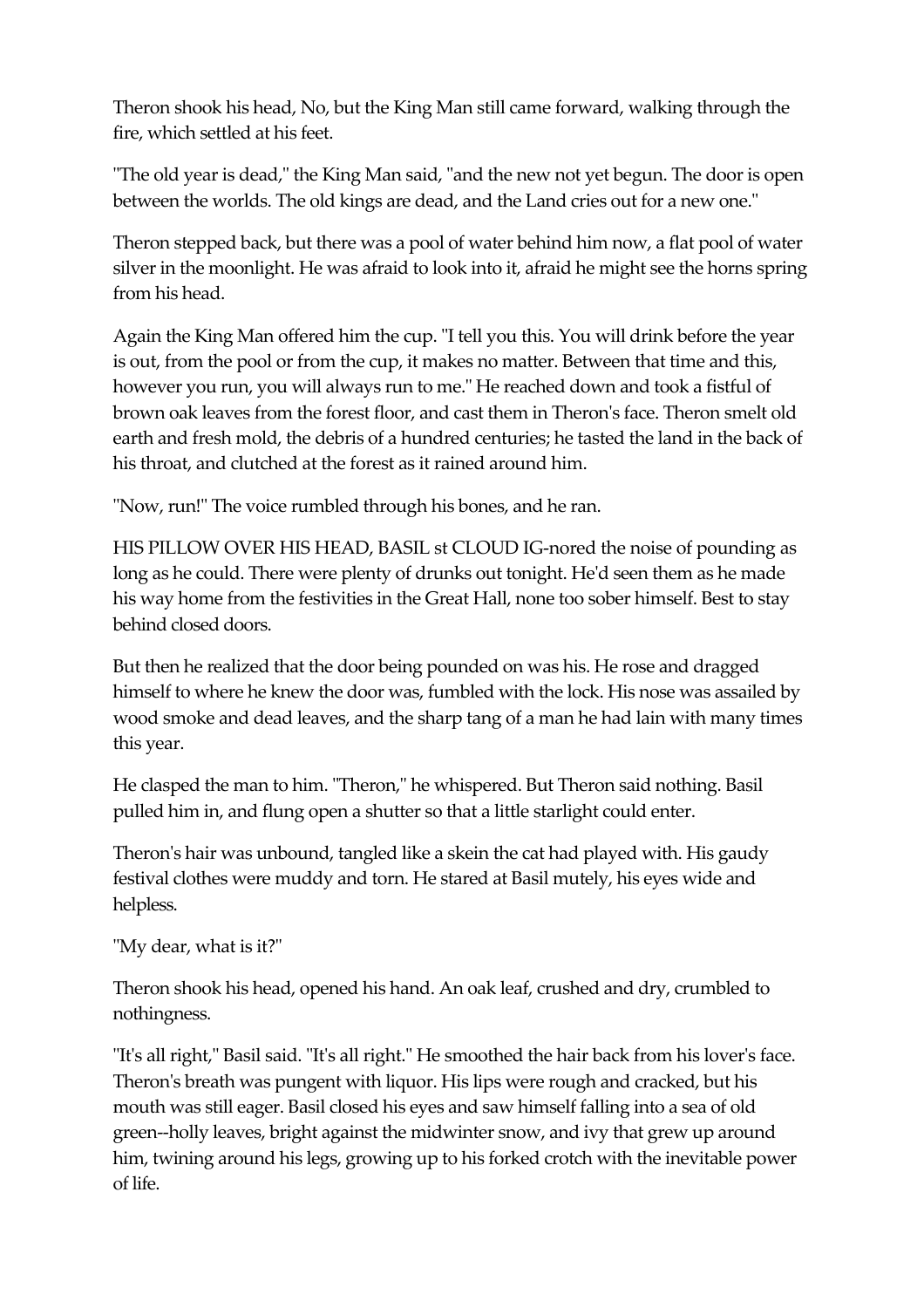His fingers were clenched in Theron's hair. Slowly he released them and looked down into his lover's face, where Theron knelt at his feet. The boy's face was a mask of passion. The edges of his mouth were stained with blood and seed. He did not look entirely human.

Basil searched himself for pity or concern and did not find them, only the hot flush of power over the creature he had before him. All questions of wealth and poverty, of Hill and University, of Theron's father and Basil's father, dissolved into nothing before that power. It was more than desire. There was something almost sacred about it, bright and consuming as the flames of a bonfire.

He began the slow removal of Theron's clothes. They were so wet, it was like peeling the skin from fruit. He uncovered the vine etched into Theron's chest. In the starlit darkness, it was like the shadow of leaves on his pale skin. Theron was trembling with cold, but Basil laid him down on the floor. In giving his lover ease, Basil took the boy's seed back into himself and never lost a precious drop.

Basil rose, intending to light a candle, to stir up the fire, but the power that had burned in his body was not yet done with him. The circle was not yet closed. Bindings *run in threes*, he thought, not knowing where the thought came from. It was as if he and Theron had just made some new thing between them, something that neither man could contain alone. It belonged to both of them, and must be passed back and forth between them as long as they both should live, growing in strength, always too much for either one to hold for long, always desiring outlet and renewal in the other.

Basil felt himself about to burst with it. He put his hands under Theron's arms, murmured, "Come, my lord, my dear..." and on the bed he sank himself deep, deep into his lover's body and filled it with the thing he could not name, that he had taken from him and now gave back, renewed and potent.

Theron cried out then, a loud keening wail that Basil thought must surely wake the city. He was deaf to his own shout of triumph, but he found himself lying across the other man. His lust was spent, but words rose in his mind, words that must be said.

"Now," Basil whispered hoarsely; "now the old year is surely undone, and the fires are burnt out. Bind up your hair, my princeling, and fast for the white days passing between the old year and the new. Live on my love, as I shall live on yours."

Theron twisted under him, looking up at him mutely.

"Why do you not answer me? Answer me! The circle is complete, and bound in completion," Basil heard himself say, and knew that it was true. "I charge you, Theron-- No, wait." Formally, he said: "Son of Tremontaine: Alexander Theron Tielman Campion, I charge you, speak!"

Theron gave a great gasp, filling his lungs as though coming up from deep water. "The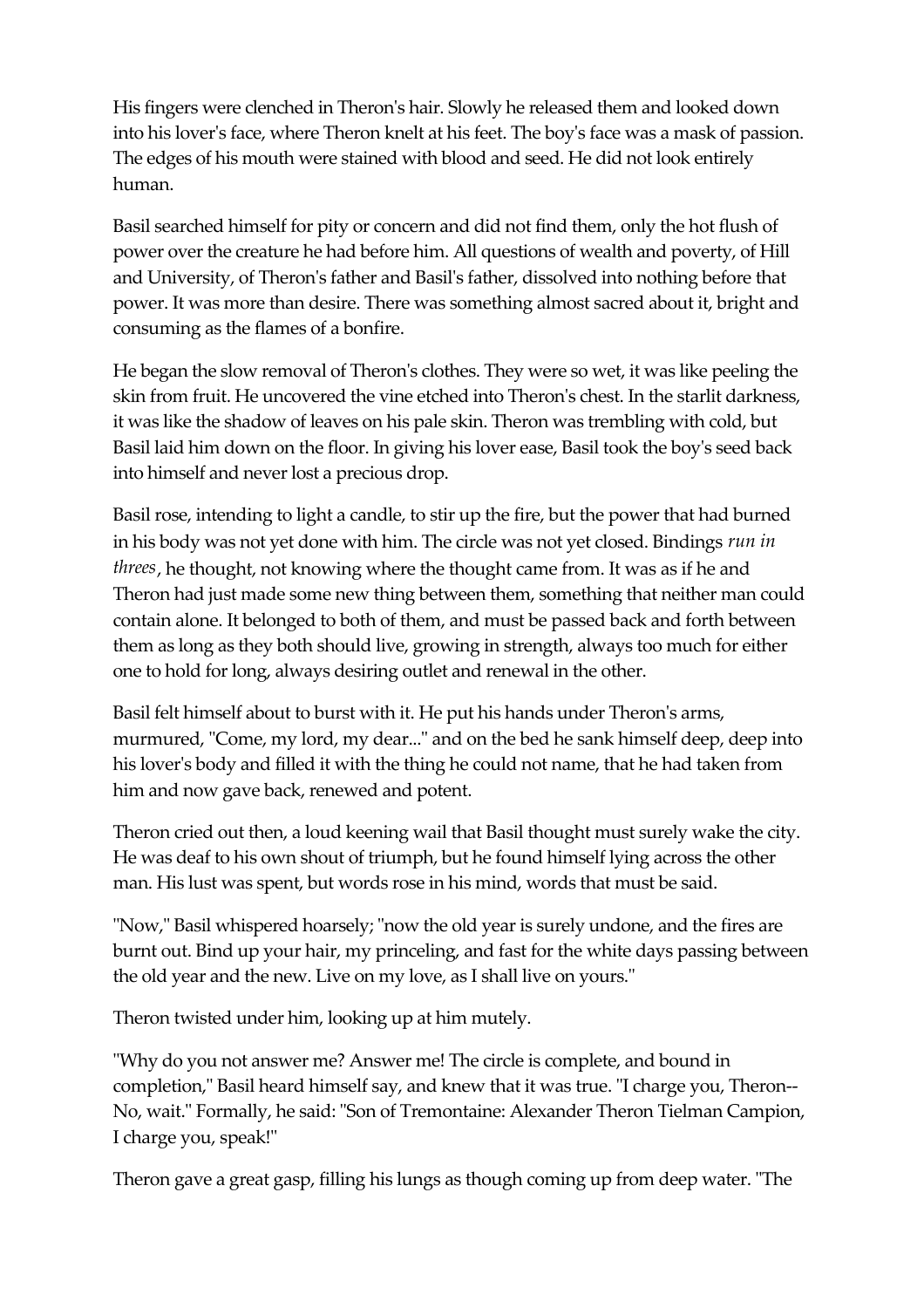hunt!" he cried.

Basil cradled him in his arms. "Hush," he said. "The hunt is over, you're with me. You did well."

"You know? How did you know?" Theron asked fiercely. "They were your men, those students; did you set them on?"

Basil's bonfire cooled to embers, his certainty fogged. "What do my students have to do with this?" he asked, bewildered. "What are you talking about? How did I know what?"

"About the hunt--those fucking barbarians--I was hunted, Basil, hunted like an animal--and they were your men, your men!"

"The King's Hunt." Basil leaned up on one elbow and looked at him. "I don't know; I was just being poetical, I suppose. Are you saying my students chased you tonight?"

"They were there--all of them--and those Northerners besides!"

"Yes..." It was hard to rouse himself, but Theron seemed genuinely upset, and history was all he had to offer. Basil considered the precedent. "I've heard that the village lads up around Hartsholt still bear the brand deep into the woods, and choose one of their own to run out before them. You should be flattered: it's always the bravest and handsomest they choose."

"Let them choose one of their own, then, and leave me alone!"

Basil stroked his lover's arm. "Shh. Don't you know, you are their own? In another age, you would have been their king--as you are mine."

Theron gripped his hand, stilling it, forcing Basil's attention to his words. "Tell me now. And tell me true. Did you put them up to this?"

Basil looked at him in real confusion. "I? How could I? Why would I?"

"I don't know; to see how it worked!"

Basil recoiled, offended. "I'm not teaching in a village school. We don't act out scenes from history as part of my lectures."

But Theron gripped harder. "What scene, Basil? What history were we all acting out for you?"

Basil twisted in his grasp. "Don't blame *me*. It's a tradition, I didn't invent it. The king is hunted--was hunted--for the good of the land. I wish I knew exactly how, and why. Maybe the Book of the King's W--" He caught himself just in time. "Maybe there are books I haven't read yet, that tell us more than Northern folk tales do. I do know that a few generations after the Union, in Laurent's day, they kept a young deer on the palace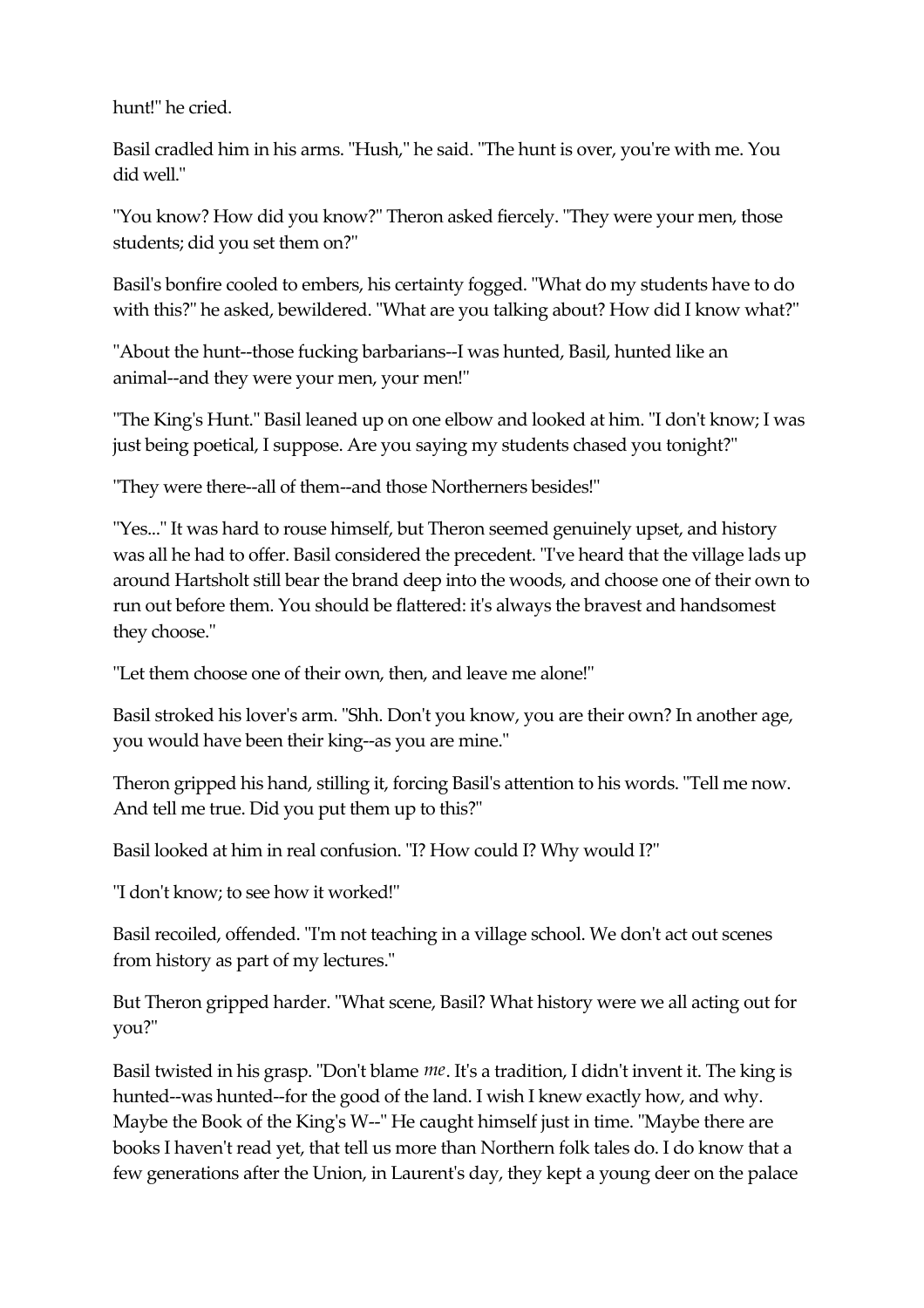grounds. It was brought up by the royal children; the king's daughters would put garlands on its head. When the king's son came of age, they'd let it loose. He and his Companions would hunt it down on Last Night, and he always killed it with his own hands."

"That's in Vespas," Theron said. Distracted at last, he curled into Basil's arms. "I always thought that was a terrible thing to have to do, to hunt down an animal you'd cared for."

"That may have been the point. I think the deer was a substitute for the man himself. There's an ancient epic all about how the king *was* the deer, quite literally. Which could just be poetic license--unless you believe that the wizards somehow transformed him into an animal. Since that's impossible, it must have been a man they used to hunt--maybe a man clad in deerskin, or crowned with horns."

"Did they kill him when they caught him?"

"No. They made him king." Theron's head was heavy on his breast. "*He that was the deer has killed the deer*, it says in one poem, a fragment, probably a praise-song for a king. You love poetry; untangle me that one, and I'll make you an honorary historian."

"Your students hate me," Theron said sleepily. "They blame me for taking you away from them."

"You're mine," Basil murmured into his hair. "I will not let anyone harm you. You are my heart's delight, and the source of all my joy." He felt Theron's breathing grow regular. He tucked a corner of blanket up around his bare shoulder. Theron twitched, and coughed, and coughed again. Basil reached across him for the cup of water he kept by the bed, and raised him up and offered it, saying, "Will you drink, my lord?"

Theron whimpered, more asleep than awake. Poor child, god knows how much wine he'd taken tonight, or worse. Basil put the cup to Theron's lips himself, and watched him drink, and laid him down again.

save for last night and first night, the White Days had no names, no designations. They flowed together like the long nights, blurred by excess and its consequences. It was dark or it was light; one was more or less drunk or hungover; one was looking for a lover or enjoying one or, occasionally, sleeping.

At least that was how it seemed to Justis Blake, stunned by his first city experience of the turning of the year. The mad hunt through the city, the fire in the oak grove and what he had seen there, had shaken him. He remembered waking up at dawn almost lying in the warm embers of the fire, twisted up against the back of a man whose face was so black with smoke he couldn't even identify him. His clothes were tucked between his knees. With pounding head and frozen fingers he'd scrambled into them, found a stream to wash the taste from his mouth and assuage his raging thirst, and stumbled back to the city through the frosty morning, shivering in his bones.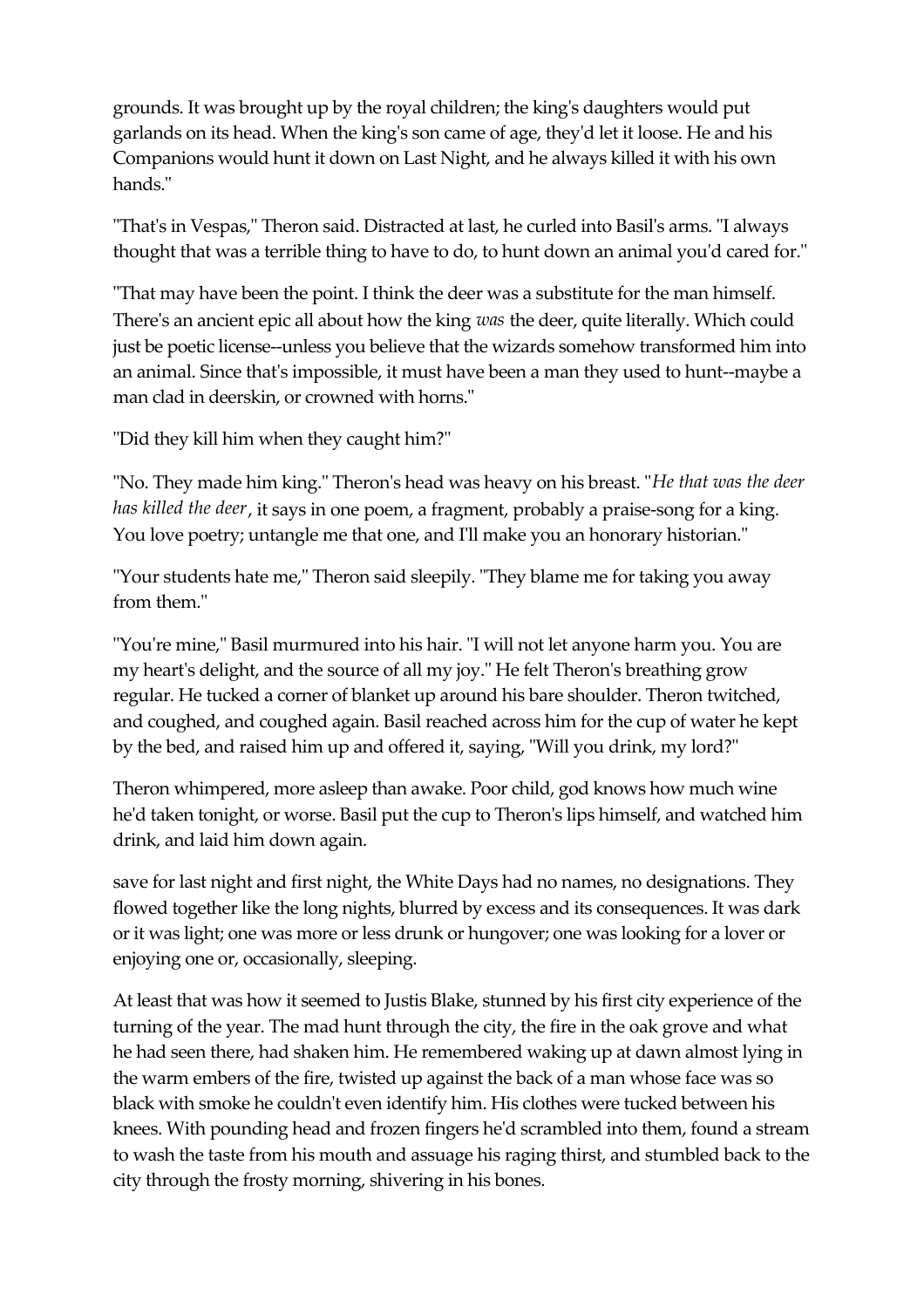He'd spent the afternoon in bed, swearing he'd never drink again. He should have known better, he told himself. Men did things when moved by whiskey and crowds they'd never do sober and alone. He'd allowed himself to be caught up in the heat of the moment, and was paying for it with a head filled with hammering dwarves and the uncomfortable knowledge that he wouldn't be able to write his mother all that he had done on Last Night.

"You were pissed," Benedict Vandeleur said when Justis tried to explain all this to him. "You went out with the boys in the woods and did some things you don't remember very well and saw boogie men and now you feel like the bottom third of the Sixth Hell. Serves you right. You should have come to Mother Ginger's with me. The girls don't charge on Last Night, and it's a lot warmer than an oak grove."

"It would have to be," said Justis gloomily. "You're probably right, Benedict, about all of it. I was certainly drunk."

"Of course I'm right," Vandeleur said. "Now, get out of bed and put your head under the pump and I'll show you how a real city man spends the White Days. And not a word about ancient history or oak groves or any of the rest of it until the term starts again, or I swear by all that's holy you can look for a new roommate."

Justis laughed, wincing when the dwarves picked up the pace of their hammering. But he got out of bed and dunked his head and the headache went away, just as Vandeleur had said it would. They went together to Mother Ginger's, and Justis kept his mouth shut on the subject of ancient history and oak groves. He thought about them, though, and his thoughts were not altogether comfortable.

Justis Blake was not the only man in the city to feel the effects of the Last Night hunt. The Northerners who called themselves the Companions of the King staggered into The Green Man to warm up and heal their heads with toasting the dawn of the Hunt. Robert Coppice, Third Companion, climbed onto a table with the help of Burl, his Fourth, and proposed a solemn toast to the shivering, hungover crowd: "Here's to our Hunt, boys, and a royal Deer to bring the Sun to the North Country!"

As they knocked back beakers of cider they pieced together their memories of the night. "Theron Campion." Coppice carefully shook his head. "Who would have thought it? Still, he gave us a good run, a mighty good run..."

"He did that," Burl agreed. "I thought I was going to bust a gut with running. Almost as good as the chase Finlay gave them in my grandfather's time, to hear the old ones talk."

"Did you see the horns on him?" a boy named Harwell said softly. "I did, I swear I did."

Greenleaf and Smith, First and Second Companions, had been oddly silent since their return from the woods. But at Harwell's words, Greenleaf nodded and asked eagerly, "You saw that, did you? What else did you see?"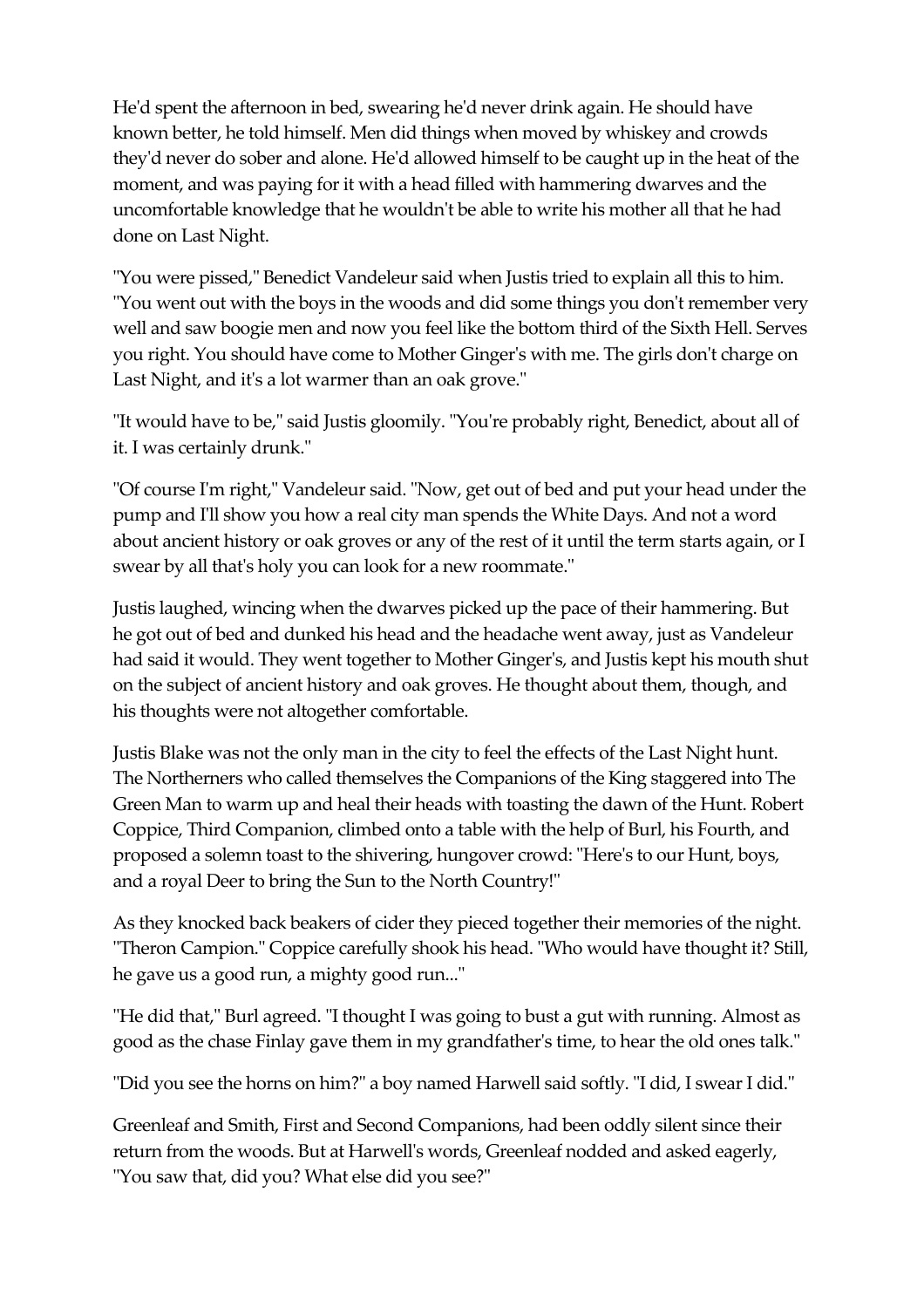"What didn't we see?" Hob chuckled. He was a natural scientist, but had thoroughly enjoyed himself nonetheless. "The Hunt was good, but the mead was even better!"

The First Companion quelled him with a glance. "Let Farwell answer."

"Just the horns," Farwell whispered. "But it might have been the trees... the branches, you know."

Greenleaf nodded. "I, too, saw the horns on him. And when I kissed him... Oh, lads--" His voice cracked; his companions saw that he was struggling not to weep. "Oh, my brothers, the time is truly upon us. We have been faithful servants of the Living Land, and it has not been in vain. The king will come again."

Someone snorted. "In Lord Theron Campion?"

"Hush," said Coppice, mindful of his rank. "The First Companion is speaking. He's Master of the Hunt and Keeper of the Mysteries. He knows."

"There are signs," Greenleaf went on. "I saw them, and Smith saw them, too."

Will Smith finally raised his head. His cheeks were scratched, his hair was full of twigs. He looked like he'd been dragged through a hedge backward, which was close to the truth. But his eyes were clear blue flame. "It was a great mystery," Smith said hoarsely. "Around the fire, I saw the ancient tales live again. There was the Deer, the king that will be, and from the woods there came a man, dark and fell, with power lying like a mantle on his shoulders." He glared at Hob. "Other years I have drunk deep of the mead, and seen nothing like this. This was true see-ing."

"We will watch, and we will wait," Greenleaf said. "If the signs hold true, the king will reveal himself with the year's turning, springing from amongst us as the new grass springs from the earth. A wizard will bind him, as the kings of old were bound, and the Companions will honor him and call him brother. The old order will be restored, and the Land will rejoice and we will rejoice with it--" He choked on the words, tears running openly down his face.

Coppice put his hand on Greenleaf's shoulder and kissed him, as was his right. "Rest," he told his friend. "It was a long night. And the days are long until spring. There will be time to speak of this."

His arm around his lover Lindley, Alaric Finn glowed with pleasure and returning warmth. "You saw the Deer," he crooned in Lindley's ear. "You saw him first, and you knew him. You are truly one of us."

OUTSIDE THE UNIVERSITY, THE LAST NlGHT HUNT had other consequences. The City Council was besieged with complaints from property owners who had lost shutters and wagons and sheds to the rioters. And Lord Nicholas Galing's man brought him a letter from Henry Fremont.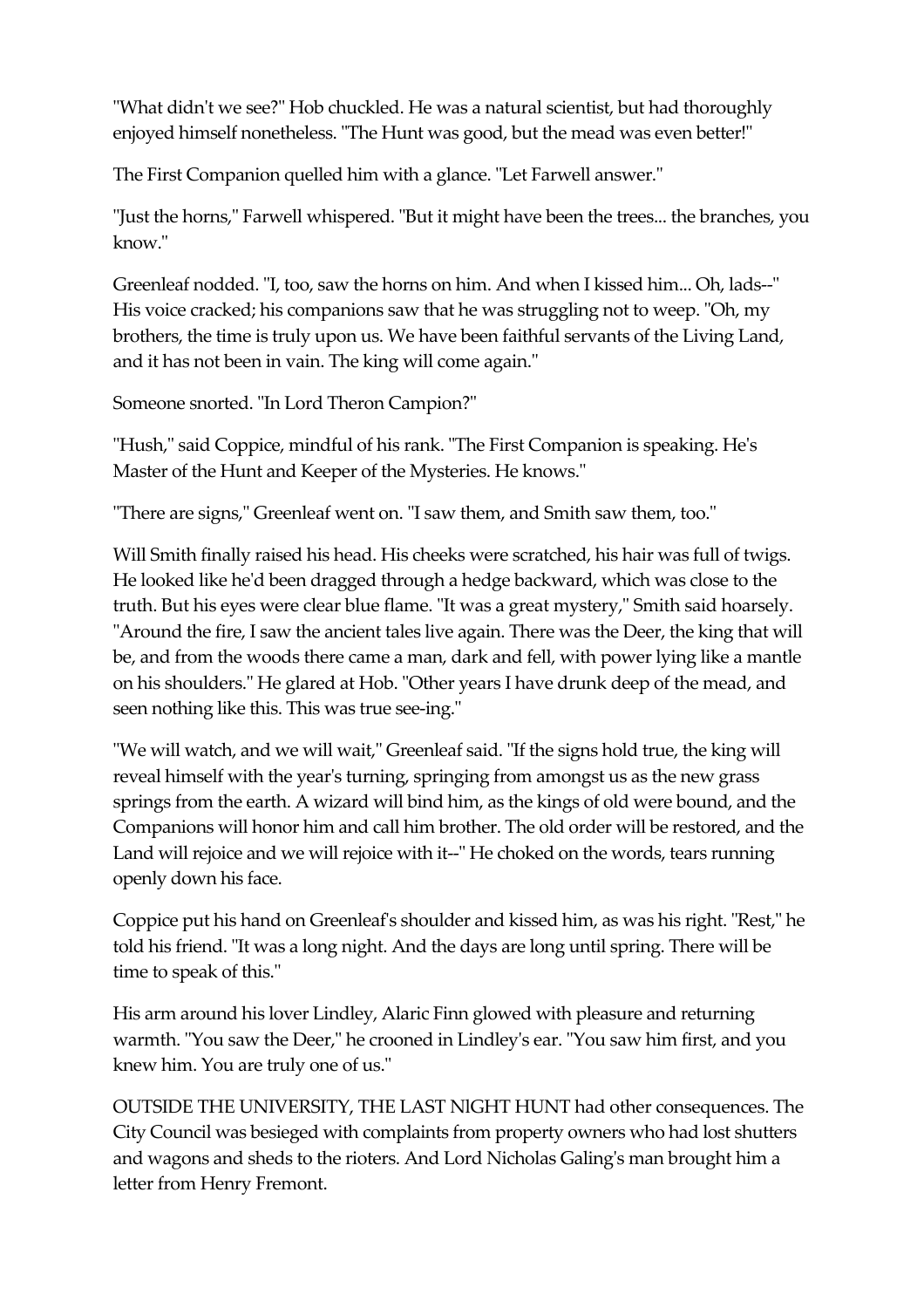Something happened last night. Northern royalists in the wood. At the bonfire, too. Finn's *friends. Finn started* something, about the kings. Don't think he's the leader, though. Who'd follow Finn? If he didn't have a brand, I mean. Anybody'd follow a Brand on Last Night.

Nicholas laid the letter on his knee, took a sip of wine, picked up the cloth packet the letter had been attached to, and slit through the dirty folds with his paper-knife. Cloth and string fell apart to reveal a roughly-carved wooden oak leaf like the brooch Arlen had shown him, threaded on a leather thong.

He grinned down at this MidWinter's gift with pure joy. "Thank you, Henry," he murmured, and returned to the letter with renewed determination. He needed it. Henry Fremont had been neither calm nor sober when he'd written it.

I just got back. Want to get it all down before I forget.

Just what had really happened wasn't very clear. Fremont mentioned running through the streets, chasing a Deer (with a capital "D") into the woods, a bonfire, men dancing. Nicholas huffed impatiently and read on until, swearing, he reached for the bellpull and rang it as though it were Henry Fremont's scrawny neck. He told the manservant who answered to take a chaise to an address in University Town, roust Henry Fremont out of his bed, if necessary, and bring him back within the hour.

When the servant had bowed himself out, Nicholas reread the passage that had caught his attention.

Theron Campion was the Deer. Lindley's revenge for Campion stealing St Cloud from him, I think. Not that Lindley ever had a chance. He's with Finn now anyway. But the point is, Lindley and Finn said T.C. was the King, and T.C. ran, and we chased him and when we caught him we passed him around the circle and called him King and he did not object.

It wasn't much. As it stood, it was little more than drunken babble, but it was definitely worth pursuing. Nicholas scribbled a note to Tielman, then crumpled it up and threw it on the fire. Time enough to consult Ned when he had more facts, and the time to think what they might mean. The names, though: Lindley and Finn and Campion. He ought to send those to Arlen, as a little MidWinter's offering of his own.

What was taking so long? Where was the damn boy?

In spite of all the manservant's best efforts, it was almost two hours before Henry Fremont was shown into Nicholas Galing's study. A day's rest hadn't seemed to do his hangover much good. His long face was the greenish-white of a fish's belly, his pointed nose was raw, and his deep-set eyes were watery and bloodshot. But he was shaven, neatly dressed, and tolerably in command of his senses. He glowered at Nicholas and said, "I'm sick as a dog, as I told your man when he woke me. He didn't seem to think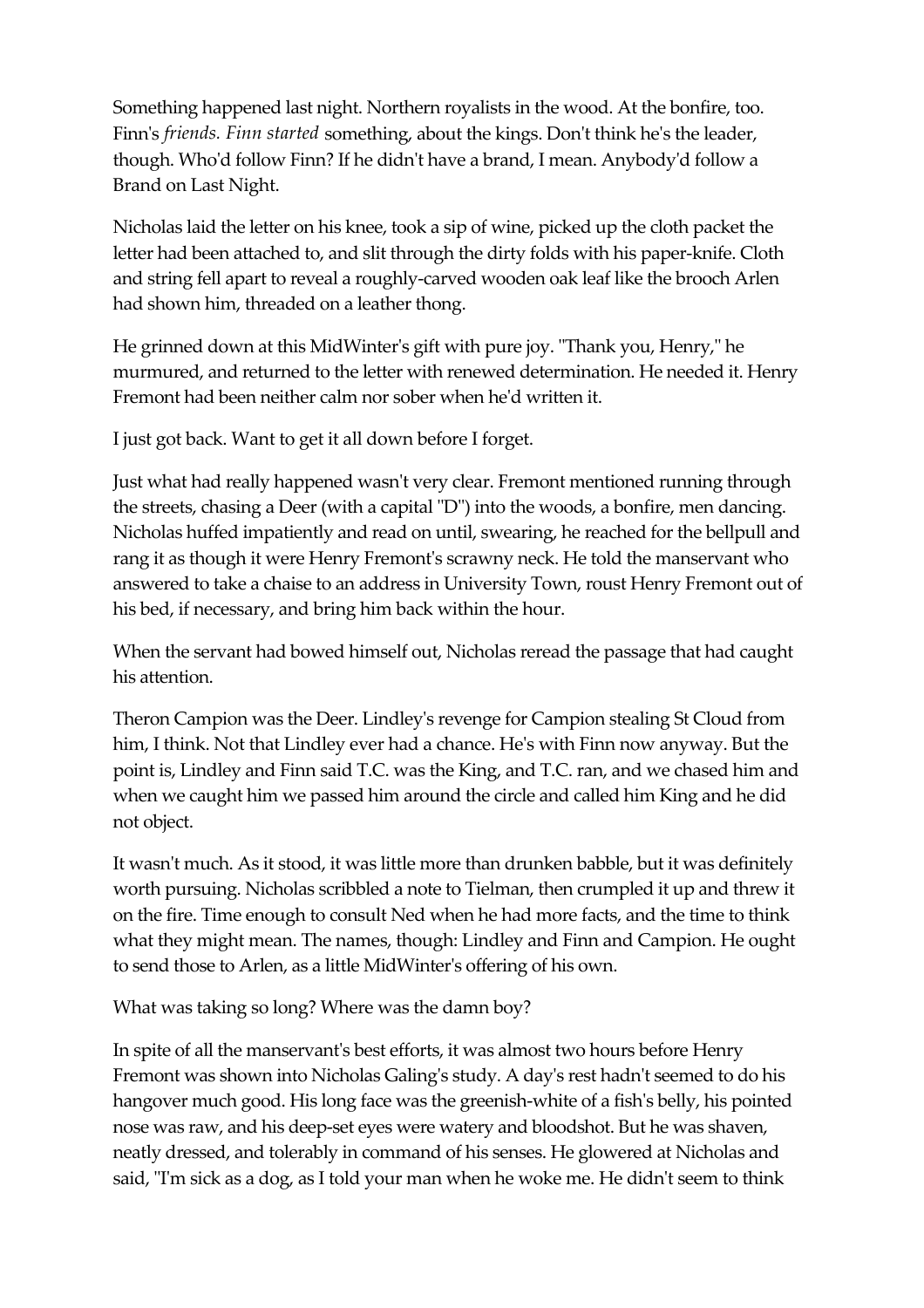## you cared."

Nicholas gestured to a chair opposite his own. "On the contrary, my dear Fremont, I do care. Very much."

Fremont's air of sullen suspicion did not change, but he took the offered chair. "You want to ask me about the letter, I suppose. Well, I can't tell you any more than I've written there. It was a very confusing night."

"I'm sure it was," Nicholas said dryly. "Let's not worry about that right now, shall we? I'm interested in something that happened before Last Night."

"Nothing happened before Last Night," said Henry sullenly. "Nothing very interesting, anyway. You have my letters. Why ask me about them now? Shouldn't you be out with the other nobles, eating apprentices and fucking apricots? Or is it the other way around?"

He really didn't look well, Galing thought. He'd undoubtedly caught a cold cavorting in the wood, and served him right. Aloud, he said pleasantly, "You didn't mention this in your earlier letters." He handed Fremont a page with one sentence underscored. "What does this mean?"

Fremont squinted red-rimmed eyes at the page. "Plaguey cheap pen," he muttered. "Can't read my own... Ah--'revenge for Campion stealing St Cloud,' is that what you mean? Seems clear enough to me. Lindley wanted St Cloud in the worst way, got his nose put out of joint when St Cloud took up with Campion instead. Naming Campion the Deer could have been his way of getting back at him. But that's not the point I was trying to make. My point was..."

"Yes, I know what your point was," Galing interrupted him. "It's an interesting one, and we'll talk about it later. What I want to know about at the moment is this affair between Doctor Basil St Cloud and Lord Theron Campion. How long has it been going on?"

Fremont stared at him. "Who cares? It's just two men in bed--that's not politics, that's gossip. You didn't tell me you were interested in gossip."

I can't hit him, Galing reminded himself. He won't tell me she anything if I hit him. "Two men in bed is indeed politics," he said patiently, "if one of them is a king-mad ancient historian and the other is a descendant of the last king's sister."

"Yes, of course he is." Fremont grimaced. "I hadn't thought it through." He sneezed explosively and wiped his dripping nose on his sleeve. "I don't suppose you've got a handkerchief?"

Galing rang for a handkerchief and a lemon toddy. While Fremont was using the former and absorbing the latter, Galing coaxed from him all he knew about Doctor Basil St Cloud's liaison with Lord Theron Campion. It wasn't much, but it was enough to make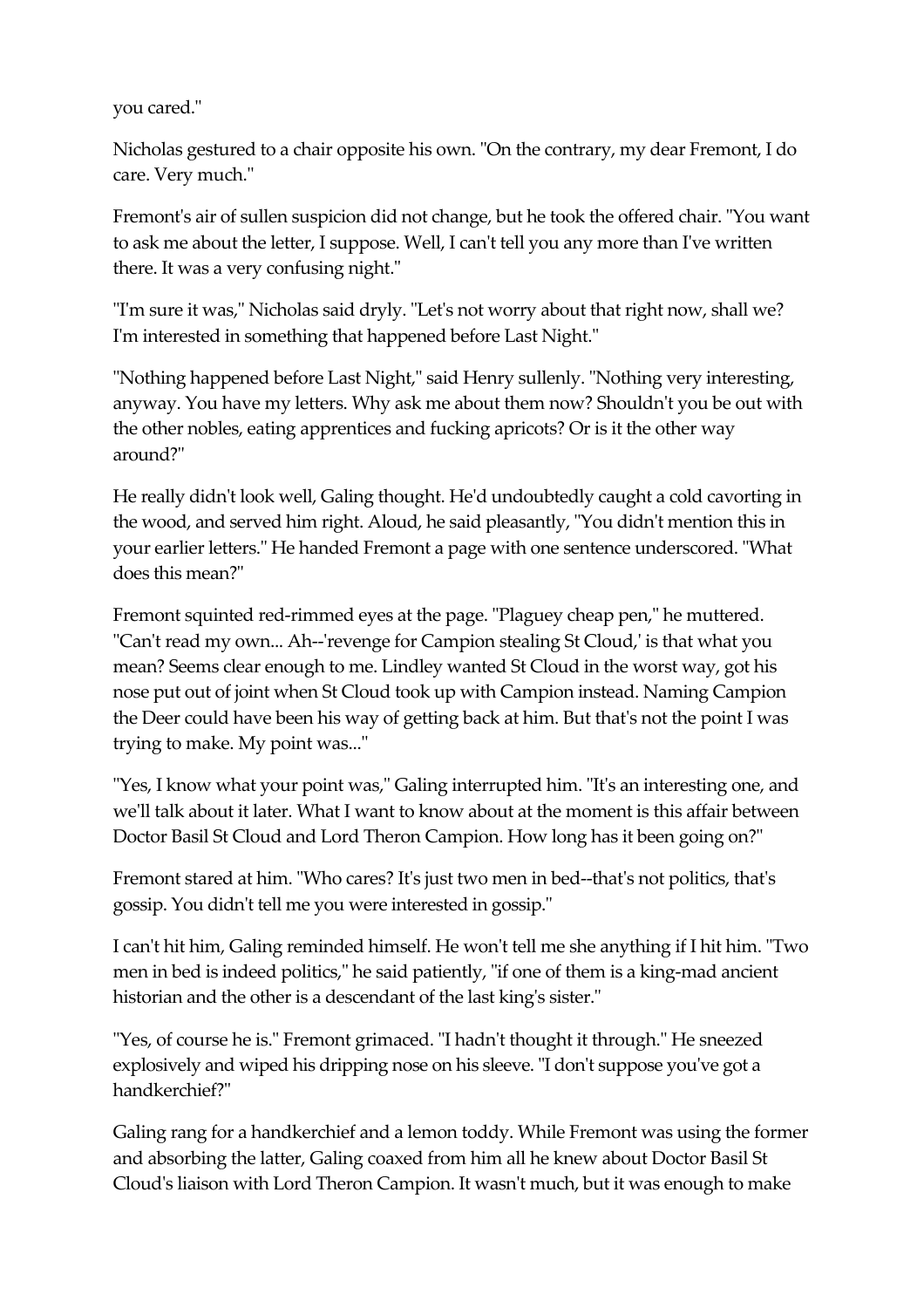Galing curious about young Campion's politics.

In short order, he packed Fremont off in a chaise with blankets and a basket of food and wrote a polite note to Lord Arlen, containing what he thought Arlen should know about the events of Last Night. Then he flipped through the invitations for MidWinter festivities piled on his mantelpiece, selected the one that promised the greatest opportunities for unbridled gossip, hastily changed his clothes, and set off for Lord Davenant's all-day card party.

When Galing emerged from Davenant House some hours later, he was the richer by two pressing invitations to intimate suppers, a respectable sum in gold, and a confusing portrait of Lord Theron Campion, heir to Tremontaine. According to the men at Lord Davenant's, Theron Campion was without shame and easily offended, spoiled and generous, overeducated and ignorant, boorish and charming, unattainable and easy as a wink and a nod, a fribble and a philosopher. Not very conclu-sive.

The most fruitful conversation he'd had was over a hand of Constellations he'd played with the Lords Condell and Filisand and young Lord Clarence Randall. Galing himself had proposed the game as the four men stood eating steamed river clams from a huge silver bowl on a sideboard. He'd chosen his partners carefully. Filisand was the Raven Chancellor, Condell enjoyed *a* reputation for knowing all the best gossip, and Clarence--well, Lord Clarence was newly on the town, rich, and not very skilled at Constellations.

Galing introduced the topic of Theron Campion as Lord Filisand accepted a pack of cards from a servant and broke the seal between his thick, red fingers.

"Theron Campion?" Lord Condell pulled at the frill of lace edging the sleeves of his admirably tailored coat. He was a handsome man, all porcelain and gilt like a mantel clock, and every bit as alive to the time of day. "You're not thinking of pursuing *him*, are you, my dear? Because, if you are, you might wish to reconsider. He's lovely, I agree, but sadly unsteady."

"What Condell's trying to say, Galing," said blunt Lord Filisand, shuffling the cards, "is that you don't want to get mixed up with the Campions. Sadly unsteady! That's very funny, Condell. They're all mad as swordsmen--including the widow."

"Lady Sophia isn't a Campion; not by blood, anyway," Lord Clarence pointed out. He was very young and eager, like a half-broken colt, and flush with the triumph of being asked to play Constellations in such exalted company.

Lord Filisand began to deal out the deck. "She's mad anyway. What would you call a woman who presented herself at the Surgical Theatre not a month after her husband's death, gravid as a sow, declaring that she was going to be a surgeon?"

"Courageous?" offered Lord Nicholas with deliberate provocation. "Determined?"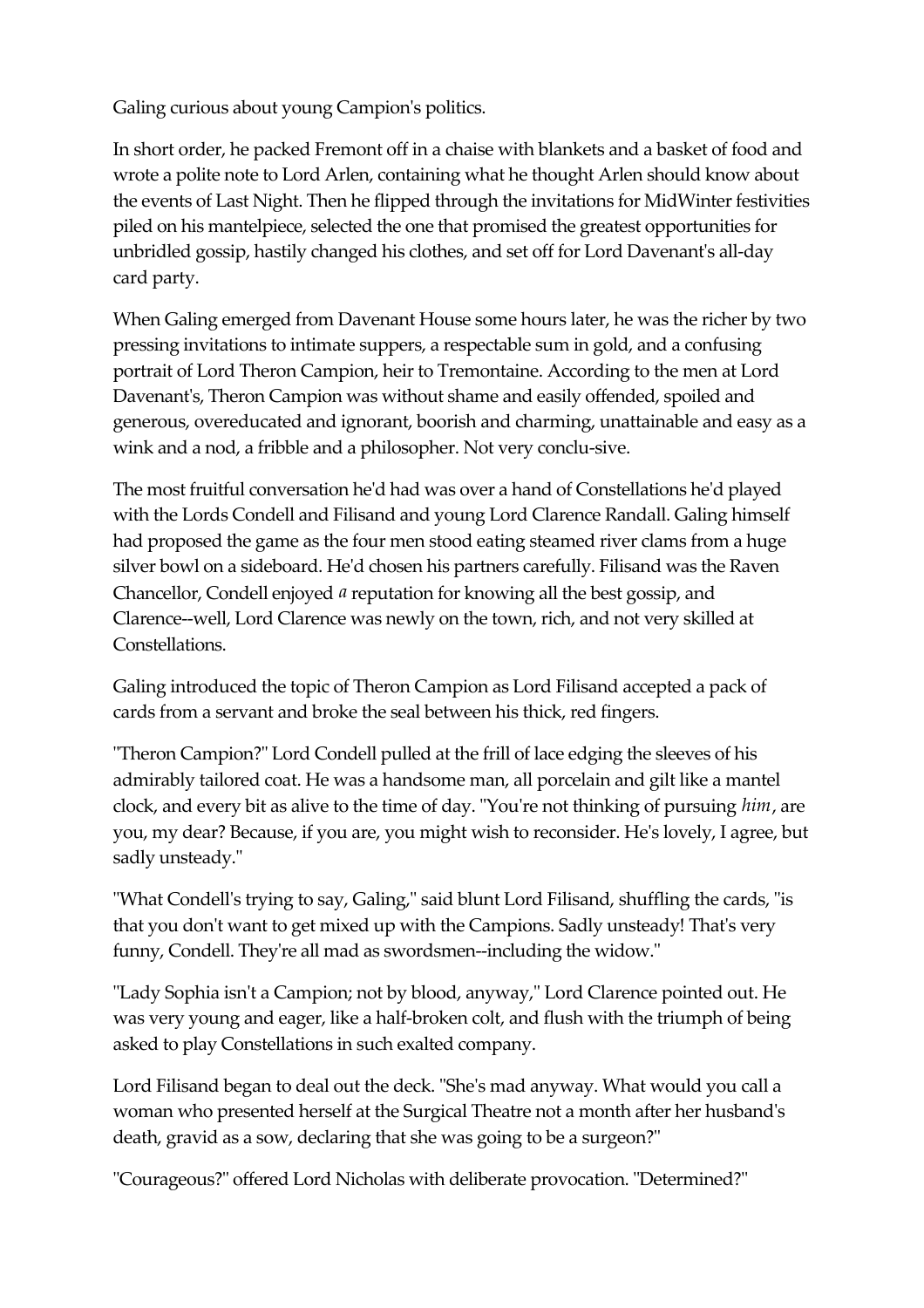"Mad," said Filisand firmly. He picked up his cards and pursed his full-lipped mouth over them. It made him look rather like a river-pike, if river-pikes wore yellow velvet.

"Unwise, certainly," Condell temporized, "if Lady Sophia were a woman who cared what is said of her. As she is not, and was backed by the Duchess Tremontaine, laying siege to the College of Physic wasn't an unreasonable way of getting what she wanted."

"Sounds a redoubtable woman," said Galing, sorting his hand. "And young Campion takes after her, you say?"

Lord Filisand snorted. "Takes after both parents; that's the trouble. No morals. No shame. No sense of civic duty. Only time the old duke took his seat in Council was when he had some scheme to upset things. Whatever else you may say about the Duchess Katherine, she's conscientious. And she's discreet in her amours, if she has any. Unlike the old duke."

Galing examined his hand. "And unlike his son?"

Lord Condell pouted thoughtfully. "I wouldn't say Campion is indiscreet, precisely. I can't actually furnish you with the names of any of his lovers. Except Ysaud, of course."

Lord Filisand laid down the Sun. "I open, I think."

Galing sat up straighter, a hound on the scent. "Land, I'd forgotten that bit of gossip. So Ysaud was really his mistress, was she?" He threw down the Hunter.

"More likely he was hers," tittered Condell, covering the Hunter with a Comet.

Lord Filisand discarded a minor star and snapped, "Are we here to play or to gossip? Lord Condell takes the first constellation. Lord Nicholas, do you care to lead?"

Galing led the Six-pointed Crown and lost the constellation to Condell's Eclipse, a tyro's error. But his mind was not on the cards. As it happened, several years ago he'd had occasion to give Ysaud a commission--six small paintings to illustrate a favorite book. He'd discussed them with her, approved the sketches, visited once to check on her progress and been told that if he came again, she would paint over the canvases. There had been a lively argument, which he had let her win. He'd seen her only once more, when he'd gone to view the paintings. It was time, he thought, to see her again.

THAT NIGHT, ANTHONY LlNDLEY AND ALARIC FlNN slept curled together, naked in Finn's narrow bed. There was a half-bottle of cheap wine on the floor beside them and a plate of crumbs and apple cores from their supper. The University Clock struck two as the rickety wooden stairs shook under the booted tread of six City Guardsmen and the door groaned under the blows of their truncheons. Finn shouted for the unknown torturers to go away and buried his head under the pillow. A moment later, the cheap lock burst with a crack, and his tiny room was filled with the flare of a torch and large, unsmiling men who hauled him and the whimpering Lindley out of their nest, bundled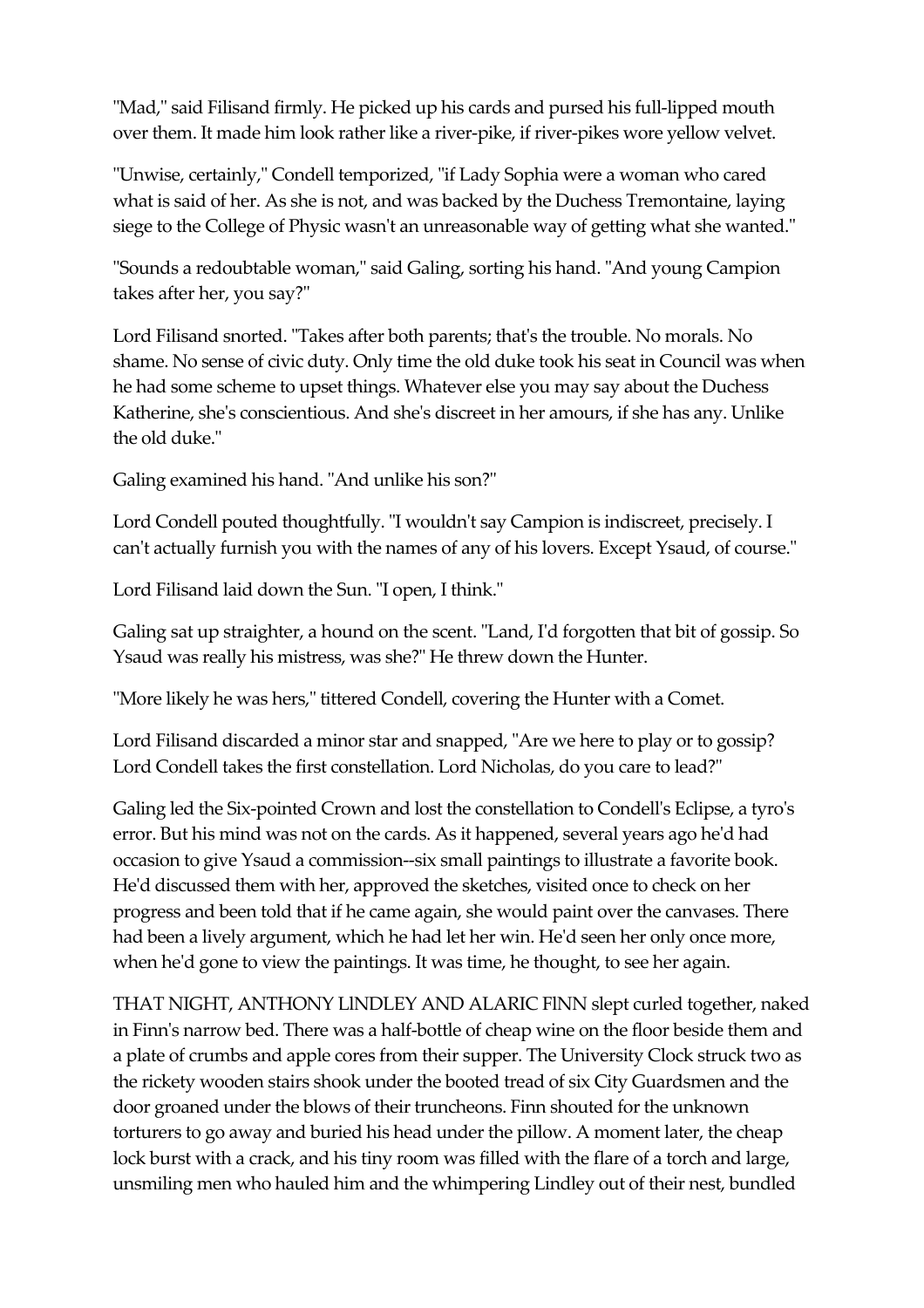them into their gowns, and dragged them, barefoot, dazed, and shivering, out of the room, down the stairs, and into a box-like carriage with straw on the floor and no windows.

The carriage drove to the Chop, where more Guards escorted the shaken, bewildered pair to a stone cell furnished with a straw pallet, a blanket, a bucket with a lid, and a tin ewer of water.

Time passed. Lindley shivered and clung to Finn, who had little comfort to offer him. At one point, the banded oak door opened and some clothes were tossed in. The boys dressed and waited some more. Lindley might even have dozed, exhausted by terror, with his head on Finn's shoulder. And then there were guards again, and torchlight scorching their eyes, and a tall man with a deep, silky voice, saying, "So you are the young men who like to hunt deer on Last Night. Come and tell me all about it."

THE SAME MORNING THAT SAW LlNDLEY AND FlNN IN the Chop saw a note from Katherine delivered to Riverside House requesting Theron's immediate presence at Tremontaine House. Sophia read it, shook her head, and rang for Terence, who said woodenly that Lord Theron's bed had not been slept in that night, but he'd no doubt return in time for the duchess's sledding' party. Which he did, barely. He was still wearing the brocade he'd put on for Last Night, sadly ripped and soiled. He was unshaven, scratched, and glowingly happy from two nights and a day of per-feet love.

The Campion butler, a retired swordsman named Sly Davy, had been standing by the door at Lord Theron's private entrance, ready to open it as soon as he appeared. "Happy MidWinter!" Theron greeted him cheerfully.

Davy twisted his scarred face into a truly hideous scowl and muttered, "Maybe for some." Since he was always full of dire warnings, Theron swept on past him with a grin.

But he stopped at the sight of his mother, who'd been waiting for him in the antechamber. She took in his appearance with tightened lips and lifted chin. When he saw how angry she was, his face fell. "Oh, dear. You didn't know where I was. I should have sent a note, shouldn't I?" When she didn't respond, he tried a smile. "Just let me get cleaned up and changed, and I'll do whatever penance you choose."

"Bathe and shift your clothes you must," Sophia said stiffly. "You are disgusting. It is not I who will punish you, however, but the duchess, who sent this morning and is waiting for you still." She blinked, and Theron saw a tear slide by her nose. He held out his hand, and her uncharacteristic restraint dissolved.

"Pestilent boy!" she cried in her mother tongue. "Brother of goats! I've heard such things, I don't know what to believe. What have you done? Katarina is furious, and I am ashamed of you, and of myself for being your mother."

Theron put himself to the task of calming her, which wasn't hard, her tempers being as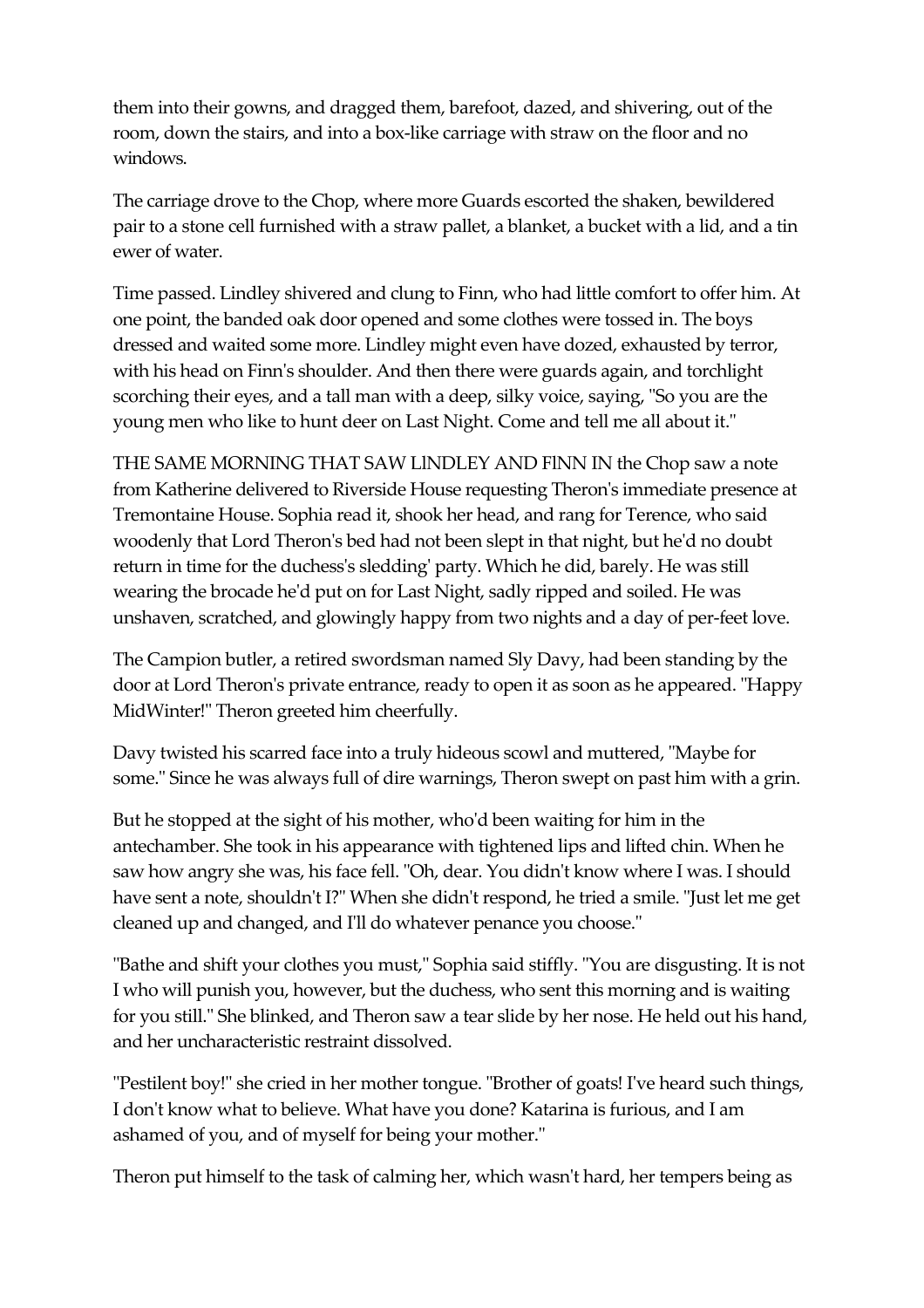brief as they were rare. He wrote a contrite note to the duchess promising to come as soon as he was decent, and rushed up the stairs, stripping off his filthy coat and shirt as he went. He burst into his room where Terence was waiting with a bath before the fire and the razors laid out. "The suit is ruined," he announced, "and I'm as filthy as a dockman. Can you turn me back into a duke's son again in less than an hour?"

Terence, who was fond of his rackety and generous young master, frowned sternly. "I might contrive, sir, if you do as you're told and don't distract me."

Not much more than an hour had passed before Theron presented himself to his mother, clean and rosy and freshly clothed in fine blue wool. Sophia embraced him warmly when she saw him, but all she said was, "Where is your hat? You'll catch your death, going out with wet hair."

Theron bit back an objection and stepped into the chair waiting at the door without saying that he'd rather walk to the Bridge where a carriage waited to take him up the Hill to Tremontaine House.

The sledding had ended with the short MidWinter day. When Theron came into the tall and glowing entry-hall, children of both sexes and every age between five and fifteen were running up and down the long, shallow sweep of the grand staircase, screaming at the tops of their lungs. Marcus's wife, Susan, stood at the bottom with her hands folded at her waist, watching them.

"We just came in," she said in greeting. "They'll all collapse soon. Katherine's in the library, Theron. If I were you, I'd leave your high horse at the door."

Theron kissed her round cheek. "I'll leave it here for you to keep an eye on. Is she very angry?"

"Livid," said Susan calmly. "Andy, watch that little boy. He'll be over the banister in a minute."

Theron composed himself and entered the library. His mind and body were still flushed with love; and the hot bath and careful grooming, the crisp, fresh linen and the hot brick in the carriage had done nothing to dispel his sense of well-being. He had no idea what the duchess was in a tear about, but he'd find out soon enough. I'll give up anything but Basil, he thought.

Katherine's cheeks were still scarlet from the sledding. She looked Theron up and down and smiled icily. "Transformation," she said. "From young thug-about-town to noble scion of Tremontaine. It's wonderful how you do that, Theron."

A cold spot grew in his spine. "Cousin," he said formally, "whatever ill you have heard of me has gravely upset Sophia. She can't even get the words out."

"Don't you think," Katherine answered civilly, "that it's time you stopped hiding behind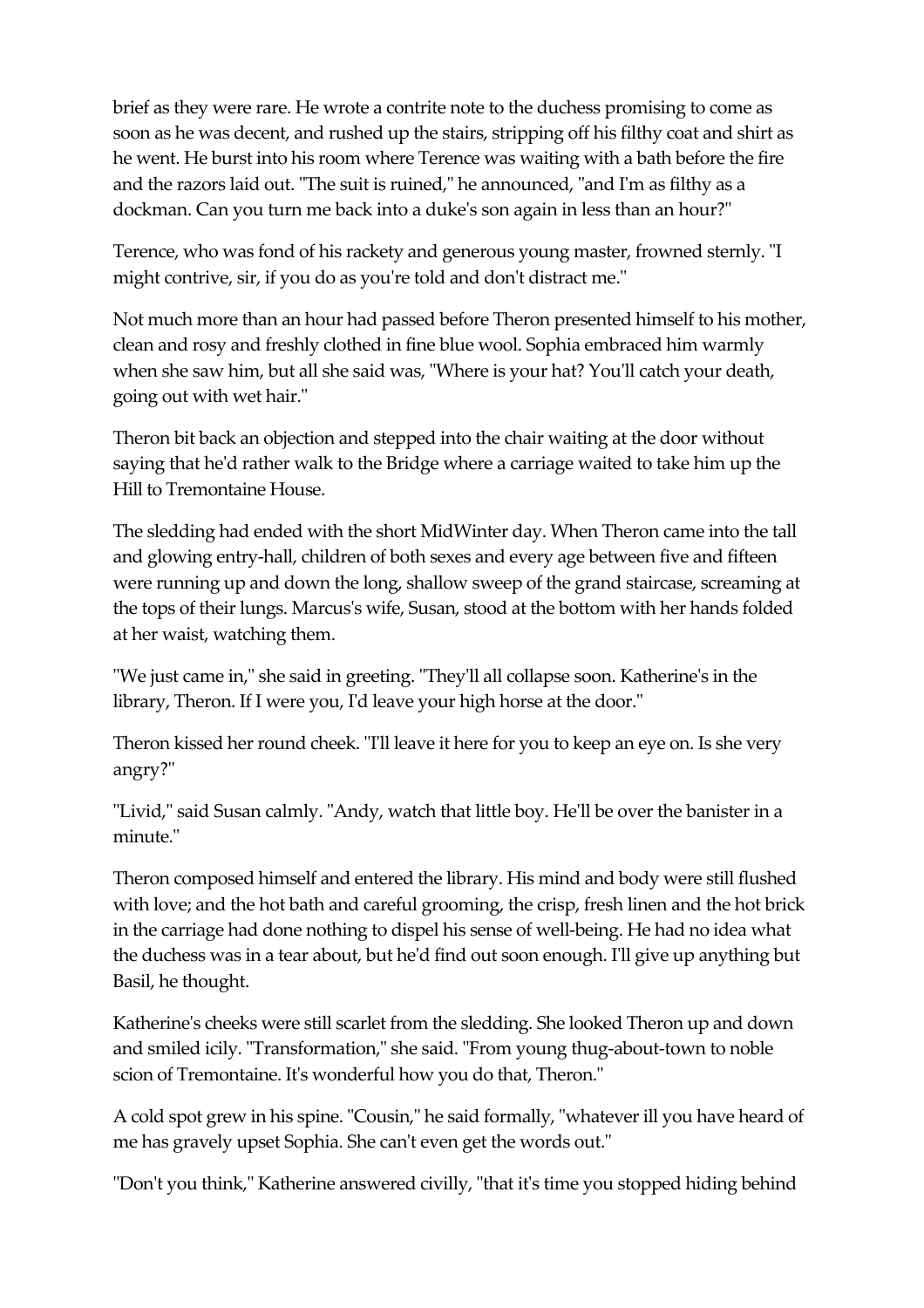the affection we all feel for your mother?"

He felt the blood leave his face. She was a woman, she was his kin and his superior in rank. He could not strike her. "Are you going to tell me what I've done, or just insult me?"

"I am waiting for an apology."

"For *what*, in god's name?"

She drew a deep breath. "Theron. You've never lied to me-- and believe me, I would know. That leaves only the equally unsavory possibility that you were so outrageously drunk on Last Night that you have absolutely no memory of leading a gang of drunken students on a rampage through University and out the North Gate, terrorizing citizens and pulling down property as you went." Her clear eyes gazed at him, leaving him no grace.

"I don't--" he stammered. "It wasn't like that."

"What was it like, then," she said snidely, "the Battle of Pommerey? At least you don't deny it. That's a good place to start. Which is nice, since quite a few people saw you at the head of your little army. Some of your scholarly friends have been picked up for questioning; I'm surprised you don't know that. Your intelligence isn't very good, I guess, or you just don't care. But you may thank me, when you've a mind, for keeping you out of the Chop along with them. Or if you've no mind to thank me for anything, thank the House of Tremontaine. By god, Theron!" she exploded. "It's not as though we ask much of you. You have your books, your studies, even your colorful assortment of sweethearts--nobody says a word, we deny you nothing--all we ask is that you keep our name clean. And you repay us by making yourself into a civic menace!"

She stopped, hands clenched on the back of a chair, waiting for Theron to say something. Theron returned her glare for glare, choked on the unfairness of her accusation. All he ever did was worry about keeping the family name clean. He'd pulled back a hundred times from serious misdemeanors of the kind his friends indulged in; he even went to boring parties on the Hill when he'd rather be studying or lying in the arms of someone he loved. But what could he tell her? I *didn't lead them; I was being chased*. Or maybe, I didn't start it. They did.

"There's more--" he began. "More to it than that."

"More?" she asked, nostrils flared. "How much more?"

He drew his shoulders back. "Speak to Peter Godwin. Or to Sebastian Hemmynge. They were there, too; they saw. You have no regard for me or for my word. Ask them."

"I may," she said. "Meanwhile, have you any objection if restitution is made to the city out of your Highcombe revenues? I hold them in trust, and I want to be scrupulous."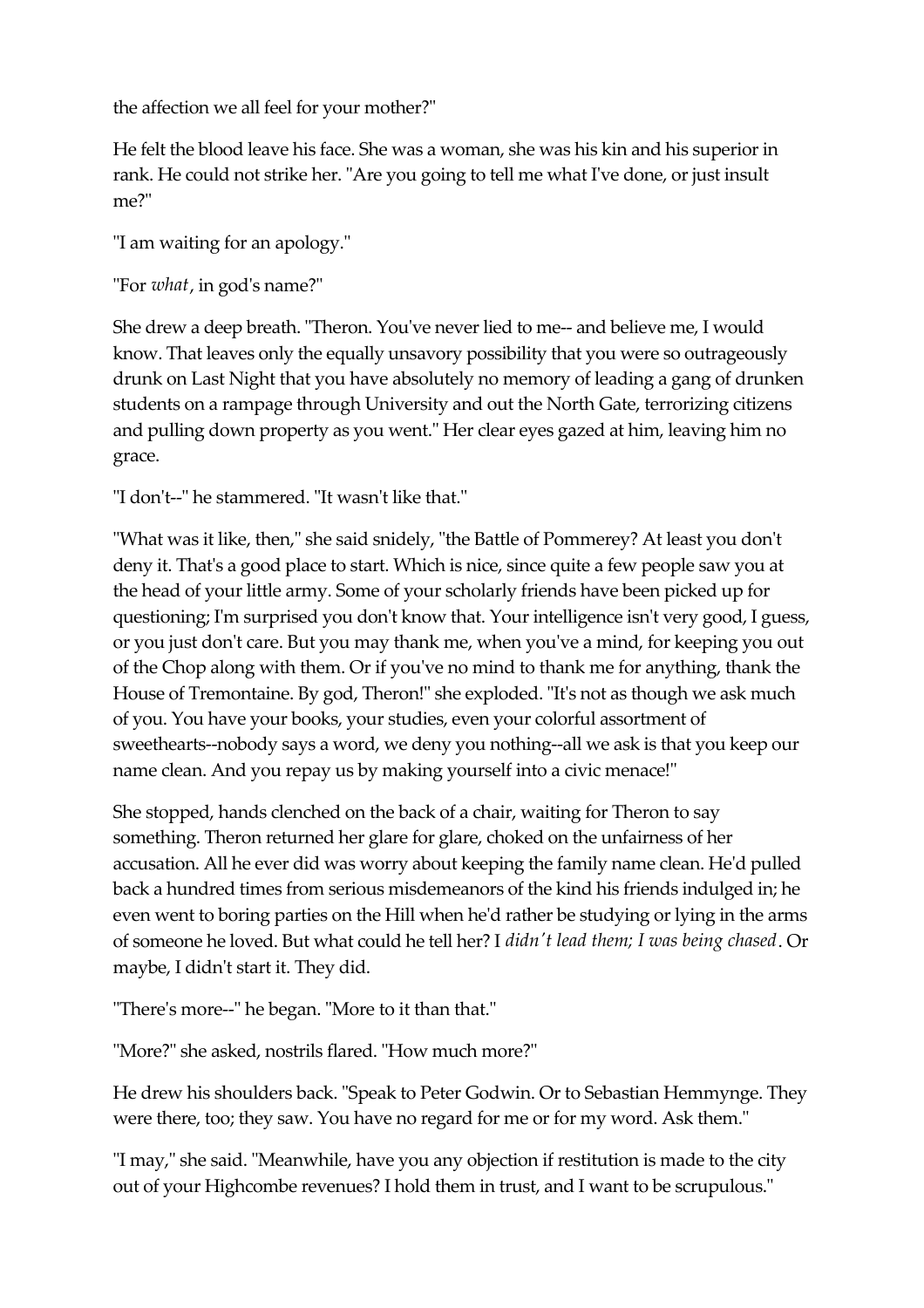"Of course." It wasn't as though the students actually responsible could pay for anything, he knew. Dimly, he wondered what sort of damage had been wrought in the chase through the city streets. Wood, probably, for that awful bonfire. He had known nothing but the exhilaration and terror of the hunt.

"Good. And I do trust your word. I will have it, in fact, that for the remainder of the holiday you will confine yourself to Riverside House."

"What? Oh, no."

"Oh, you are free to attend all the parties you've already accepted invitations for, or to go about on visits with your mother."

"What purpose would my going out in society serve, if I've already been exposed as a thug?"

She looked surprised. "But you haven't been, Theron. That's what I've been telling you. We've made sure that as few people as possible know of your involvement in this."

"Thanks to Tremontaine." It came out more bitterly than he'd meant.

"If you like," she said dryly. "Have I your word?"

"I-- No. I cannot give it." Katherine waited, eyebrows raised. "I have a friend--a lover, at University. Not... one of the rampaging gang. A magister. He would take it very ill if I were to abandon him now."

"You may write him a note."

"He wouldn't understand. He thinks--he believes a nobleman is master of his own life. And, unlike you, he believes me a man grown."

"Does he, now?" Her contempt was palpable. "Well, we wouldn't want to disappoint him."

Theron had been in trouble with her before, but it hadn't been like this: she'd never fully unleashed her cold, pure power on him as if he were an adult, an equal, an enemy. "Katherine." He held out a hand toward her. "Please. I am sorry--most heartily sorry--to have offended you and... to have done what I did on Last Night. I promise, it won't happen again, or anything like it."

"See to it." She turned away, her business done--but then relented. "Theron." She leaned across the table to him. "You may piss away the duchy if you like--I don't have to threaten to deprive you of Tremontaine, you know as well as I do what steps you might take to lose it. But don't make us all ashamed of you."

His eyes pricked with foolish tears. "I think of you," he said, "more than you know."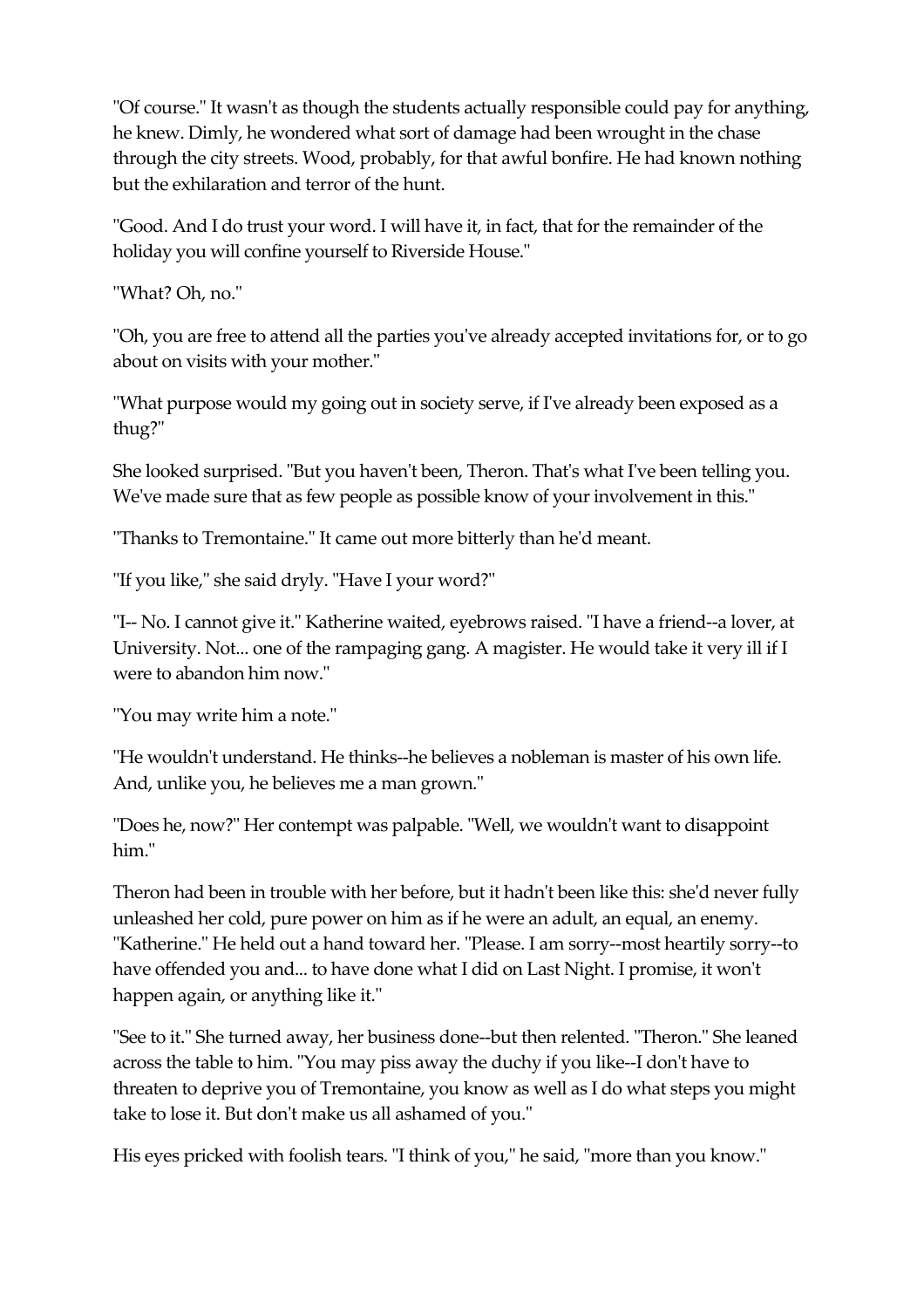She held out her hand, and he took it and kissed it, without flourish.

lord nicolas galing had not sent a note to say he was coming, and perhaps he should have. But he felt that the less time Ysaud had to prepare herself and her studio against his visit, the more he would have the advantage. What advantage, he was not sure--but it was always nice to have one. Especially where Ysaud was concerned. He was just pleased that she was still in town and working during the MidWinter Festival, instead of off enjoying the hospitality of some patron's country house.

It was a gray day, and late. She'd be running out of natural light at any moment. He was counting on it. Meanwhile, Galing threw another stick on the fire her servant had left him with. Nothing but sticks--no logs. Tiresome, and vaguely insulting--but one couldn't mind that with Ysaud; it was a part of doing business with her.

"Would you care to see my latest?"

He straightened swiftly. The artist stood in the doorway behind him, letting in a draft. The small woman, dressed in a gray robe lined with squirrel fur, was not troubled by it. "I doubt it would appeal to you, though: nymphs. I'm doing a whole frieze of them."

"Oh? For whom?"

She smiled. "You'll see. It will be very grand: a staircase. I'll cartoon it, and let some apprentice do the painting."

He followed her into her studio. It looked as if it had been a ballroom once, with long, uncurtained windows and tall mirrors lining the walls to make the most of the light. It was cluttered with canvases at various stages of composition and a model's stand and a sofa and closed stoves set up in the marble fireplaces--hardly elegant, but workmanlike and warm. As it would have to be, if Ysaud's models were as naked as the work on the easel. She was right; it didn't appeal to him. "Not your usual," he said.

The artist shrugged. "'My usual.' What's that?"

He looked closer. "This is nothing but shapes. Lines and shadow."

"Well, it is going to be a frieze. I see it as a timeless dance. Beautiful women--with nowhere to go." She laughed.

"It's all... form," Galing concluded. "There's no drama. Usually your pictures imply a story, even if you're not referring to an actual historical event."

"Oh. You mean like this?" She strolled over to a large canvas facing the wall, and pivoted it on one corner till it faced Lord Nicholas.

He was looking through a frame of dark, painted leaves: oak, mostly, and some holly, densely layered. The scene at the center was a glade: pale moonlight, and a bonfire with dancing figures flashing black and gold around it. The figures were naked, young, the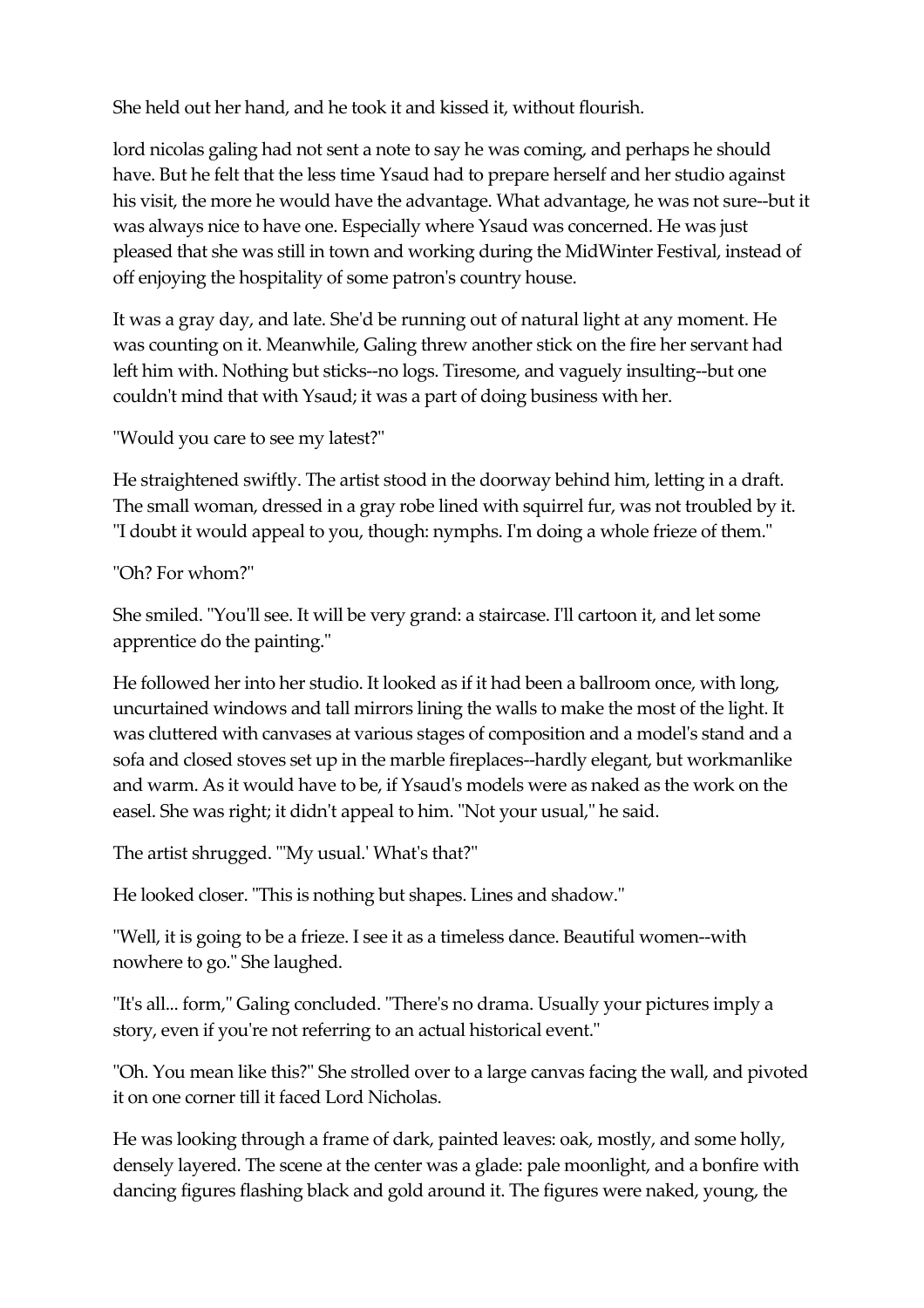leap of their long hair echoing the leap of the flames. The leaves crowded around them, hiding shadows: a stag, a bear, a wolf, a boar. Except for the shadows, it might have been a rustic Last Night--or a group of drunken students dancing in the wood.

"This is new," he said, careful to hide his excitement.

"A few months. I thought it might be in your style."

"Why mine?"

She grinned at him, her pointed face foxy. "Lord Nicholas, really. I remember your specifications perfectly well."

"Truly," he went on, ignoring her reference to his last commission; "it's quite wonderful. Have you got any more like it?"

"Nearly two dozen. But not for sale."

"Oh? Private commission?"

"Hardly. Where would anyone put them all?"

"What are you going to do with them?"

She frowned. "I'm really not sure. It was enough just to have done them. For now."

She pulled out another. Even with the huge windows and the mirrors, the fading light made things look powdery and illusory. Curiously, the paintings seemed more alive than any other thing in the studio. The second canvas was a more reasonable size. It showed a man's torso, lit by moonlight, rising from behind a holly bush. The head was out of the frame--but beyond the figure, on the ground, was the shadow of a stag's antlers.

Galing felt his skin crawl. "What is this?" he breathed.

"You mean, *who*?" she said smugly. "That's just it, isn't it? Nice-looking fellow."

"Oh, come." He was suddenly annoyed. "Everyone knows who, if it's last year's work. It was all over town."

"Be nice." She considered another canvas, then made a great show of putting it back unseen, and instead opened a portfolio and presented him with a demure sketch: a young man, fully dressed in antique clothes. His face was arresting: she'd captured an odd mix of the sensual and the austere. Galing studied it for a long time.

"You know my young friend, then?"

Galing could not swear he'd never seen Lord Theron Campion. It was more than likely that they'd been at the same balls or parties--he might even have spoken with him. But he certainly had never seen him through the eyes of the artist.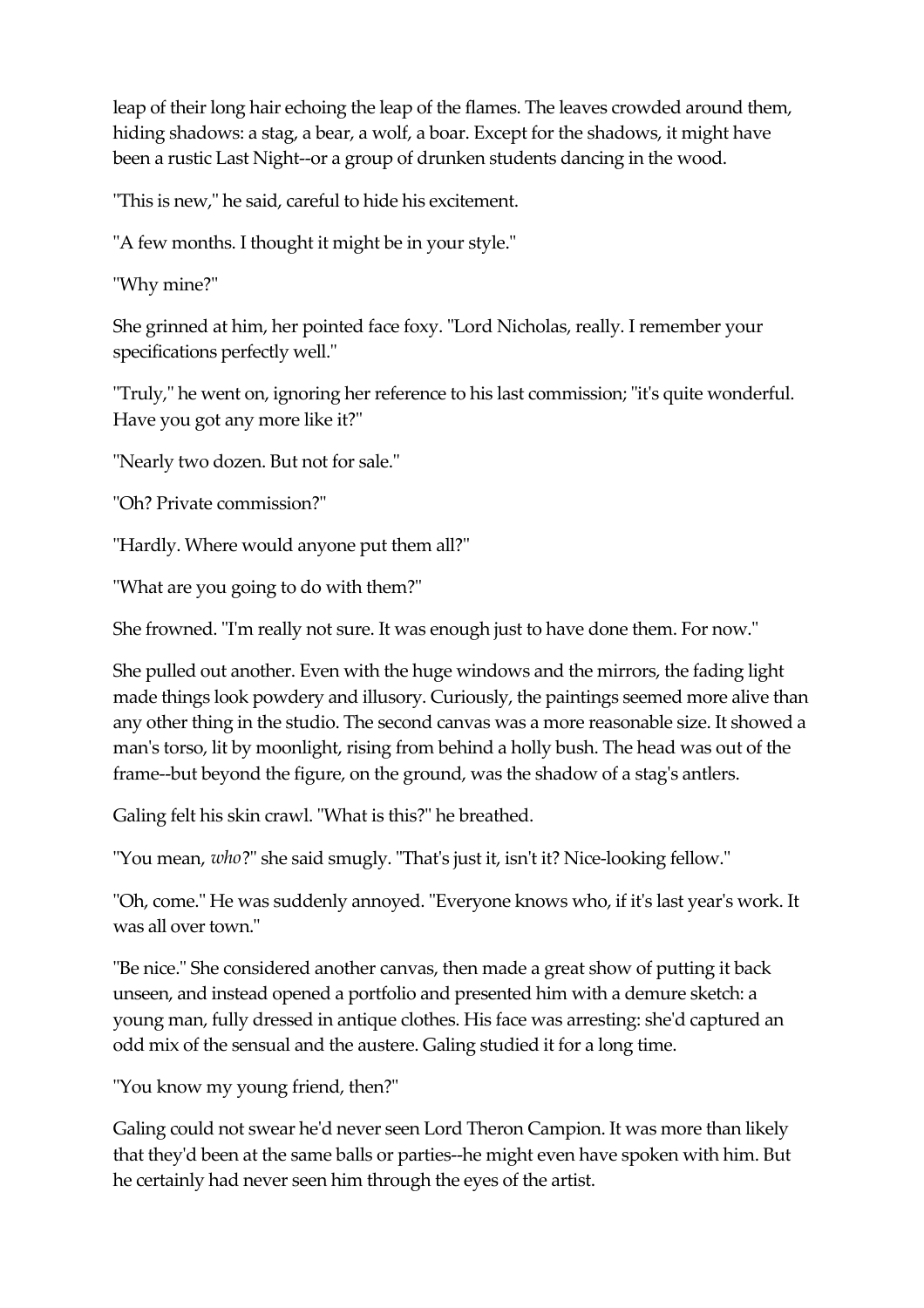"I know of him," said Galing mildly. "This is quite remarkable. May I see the final work?"

"It didn't come out. I painted over it. This was the best of the studies."

"A historical piece. One of the old kings?"

"Yes, he was good at kings."

"I expect it's the hair. The old kings always look like today's scholars to me."

"Oh, if it's hair you like--" Ysaud wrestled with another canvas, propped it against the wall for his inspection. But the light really was going, now; all he could discern was a pattern of light and dark. She brought forward a branch of candles, and the scene sprang to life.

A pool in the forest, flat and bright. A man knelt by it, naked from the waist up. He seemed to be gazing into the pool; his face was hidden by a fall of hair, some of it braided with ribbon. His arms were braced against the pool's edge; his hands were tense. What he stared at so intently, reflected back from the water, was the muzzle of a deer. A stag.

It *all really happened*, Henry Fremont wrote. Theron Campion was the Deer... they said Theron was the King...

And Galing had further intelligence, now, forwarded from the Chop. They had not wanted him in at the questioning, but at least Arlen had sent him this:

Question: I know you hunted the deer on Last Night. But why did you call him the king?

Prisoner: I did not. I never did.

Q: Your friends did. Why?

P: The deer is the king. The king of the year.

Q: The old year, or the new?

P: Neither, both; it's kind of complicated, please don't--

Q: Why is the deer the king?

P: It has always been so.

"Well, well," said Oaling. "He had some bizarre ideas, your noble subject."

"Don't talk nonsense," the painter said. "It wasn't his place to have ideas."

"You mean you--oh, come, Madam Ysaud, really. You paint to sell, or so you've told me.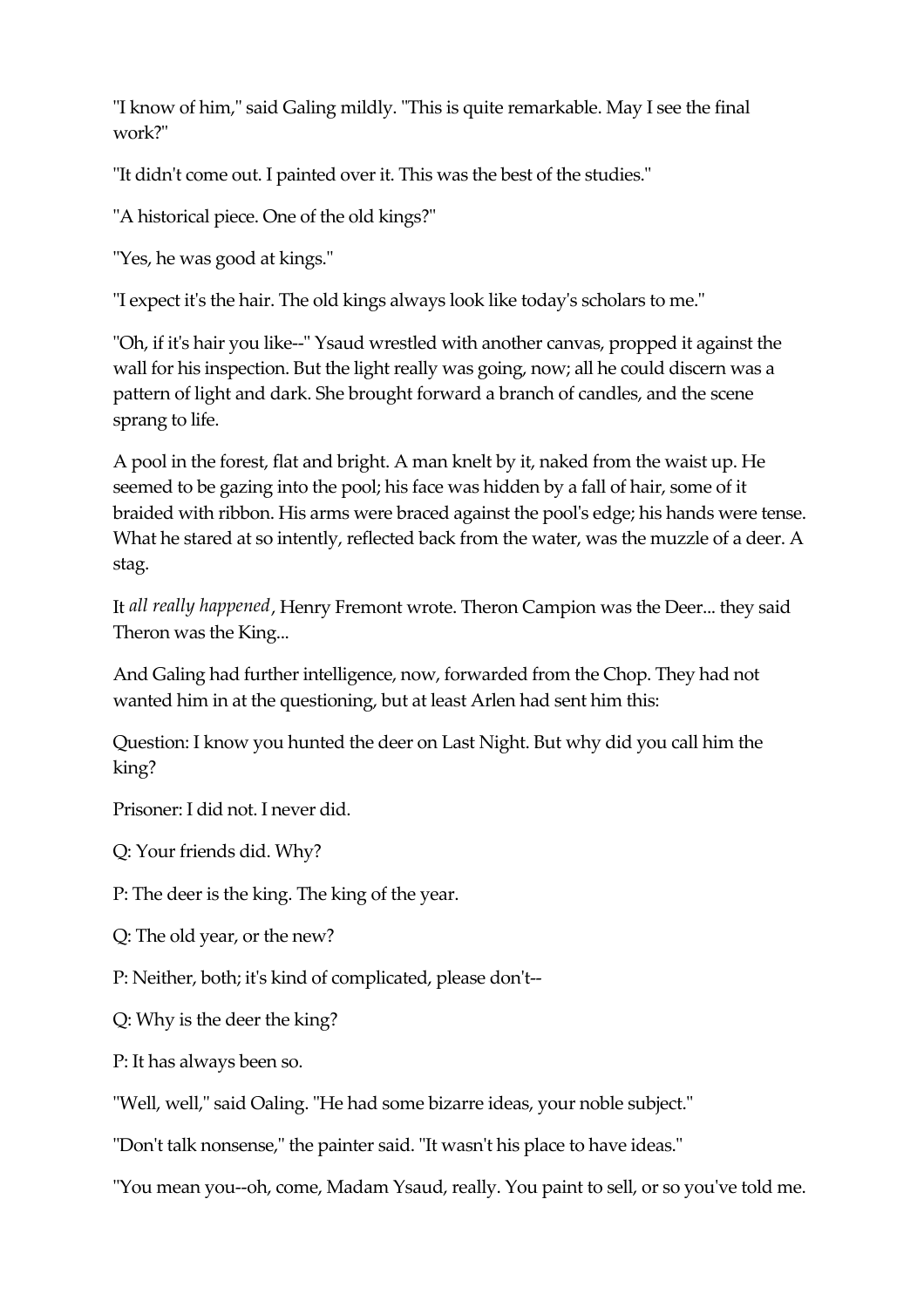Often. Your time is valuable, not to be wasted, I remember. Why create a dozen, two dozen canvases for nothing, for no one? Campion can afford them." He paused, smiling maliciously. "Was that the cause of your split? Not a lovers' quarrel, but a lover's commission? Did he refuse to pay up? Didn't he like the work?"

"You go too far," she said, and turned away, leaving Galing and the painting in darkness. "I should not have shown you any of these."

Galing's ears pricked at her tone. She was uncomfortable, perhaps frightened. He needed to know why. "You still haven't told me," he reminded her. "Where do these come from?"

"From him, from Theron."

This was promising. "Then he *did* suggest these--these bizarre images. How? What did he say?"

He'd followed her to the center of the room, where she stood islanded in light. She cocked her head insolently at him. "He didn't *say* anything, Lord Nicholas."

"Books, then; did he show you books?"

"Oh, honestly. What would I want with books? He showed me his body. It spoke to me, and this is what it said. I used to watch him when he was asleep--and other times. The pictures grew up around him."

She was lying, he thought; or she was a little mad. Or the whole thing was an absurd coincidence. Which didn't seem likely.

"So what did he think of these pictures he 'gave' you?"

"He hated the whole thing. But he was in love with me. He complained nonstop about posing, but he'd do anything I asked him to. Here, look at this."

A young man lay spread-eagled on his back, at the heart of an oak grove. The pure white of his skin was streaked with scratches, as though he'd been running naked through the wood. His head was tilted back, his throat exposed as though waiting for a lover's kiss--or for a knife.

"He enjoyed that one," she chuckled; "a little too much: I had a hellish time getting the shadows right, just there..." She pointed to where a scattering of oak leaves and shadows hid his private parts. "Shall I show you why?"

Without waiting for an answer she delved into another portfolio and offered up a drawing in reddish chalk: the same man, but his pose was held by ropes binding his wrists and ankles to posts--probably bedposts, Nicholas thought. In the sketch, there was no mistaking the face of the young nobleman, though in the painting it had been obscured. The figure's eyes were still shut, his head tilted back, but his member was fully erect. A painted vine embraced his chest and hip as if it loved him.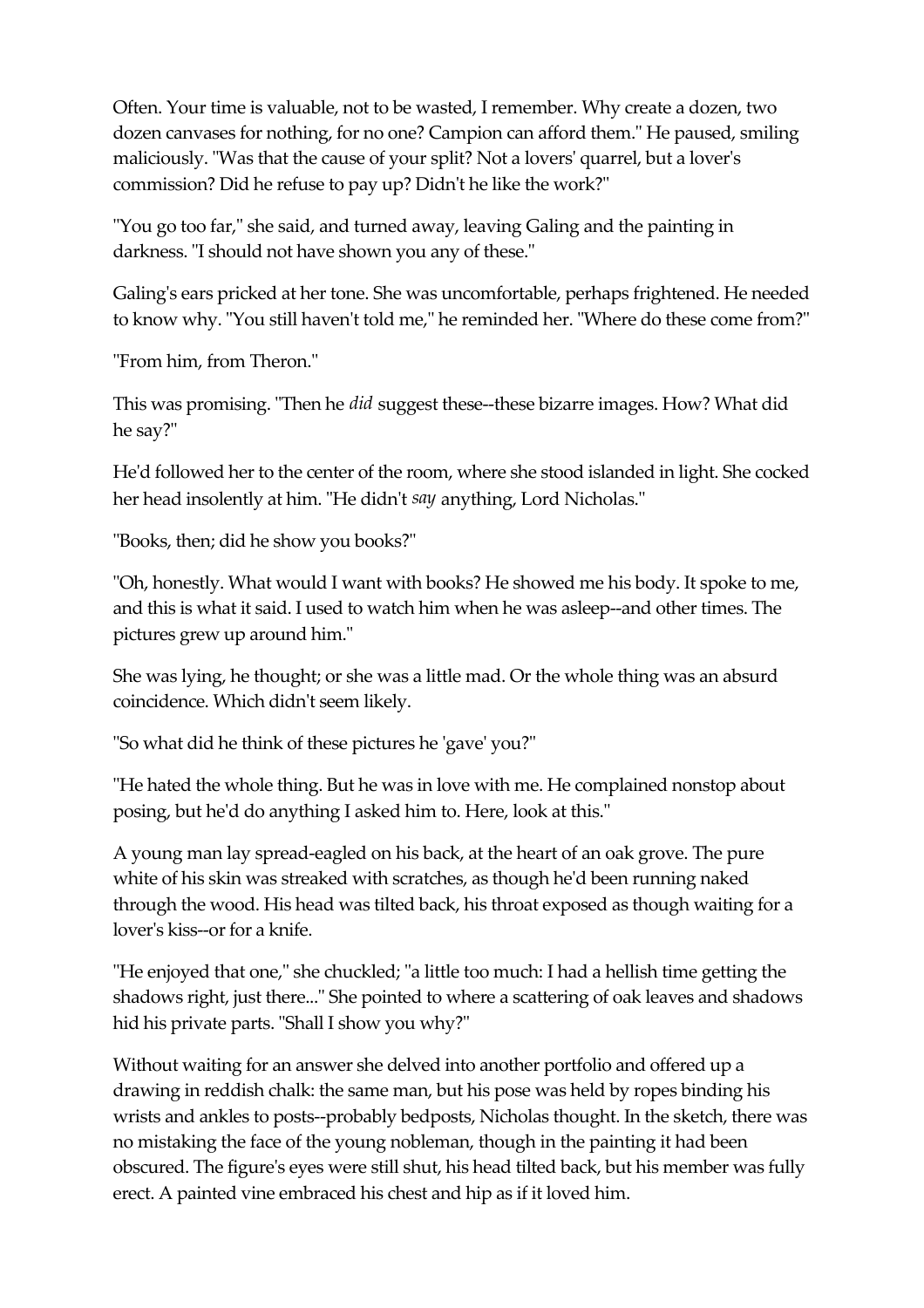"Distracting," murmured Nicholas.

"Not to me. Here's another."

Campion again, unbound this time: asleep, or maybe only sated, in the middle of a rumple of sheets, one arm flung luxuriously away from himself.

"Did Lord Theron understand," Nicholas breathed, "just what you were doing?"

Ysaud smiled affectionately at the sketch. "About half the time, he did. He couldn't stop me drawing, could he? But the paintings never show his face, except in one or two decent, historical ones. Those I could sell, actually. They couldn't possibly offend anyone: in fact, some nobles think it's an honor to pose for those. You, Lord Nicholas, you'd make a very nice Duke Tremontaine--the historical one, I mean, the King Killer--a man in his prime, in command of his power... much better than poor Theron, despite his lineage. Though if we go back far enough, you're all interbred, I suppose. I see it all the time in the old portraits: a modern Karleigh nose on an ancient Lord Horn, and so forth."

"I would be honored to be the King Killer--some day. With young Campion as King Gerard?"

"Tremontaine would never forgive me. You don't paint a family that important as one of the great villains of history." She glanced up at him with bright malice. "Really, Galing, do you know nothing of politics!" Galing smiled and shrugged. "You know, he came to me at first for a sitting," she went on. "His cousin, the duchess, admires my work. She owns a couple already--a *Rosamund's Bower*, I think, and a swordsman genre piece. The duchess wanted a portrait of her heir apparent. One thing led to another."

"I'm sure it did. But how did he like you doing *these*?" Galing shook the handful of drawings.

"Oh, those. Those are for you."

"For--me?"

"Yes, don't you like them?"

Galing felt the blood pounding in his veins. She knew perfectly well just what he liked. "You are remarkably generous, Madam Ysaud."

"Not at all." She pulled another few sketches, rolling them up before he could see what they were. "A compliment to a friend. Here, I'll wrap them up for you myself."

THERE WERE NO CLASSES DURING THE WHITE DAYS. But Basil warned Theron that he intended to spend most of them working on something important.

"Don't you want me?" Theron asked, hurt.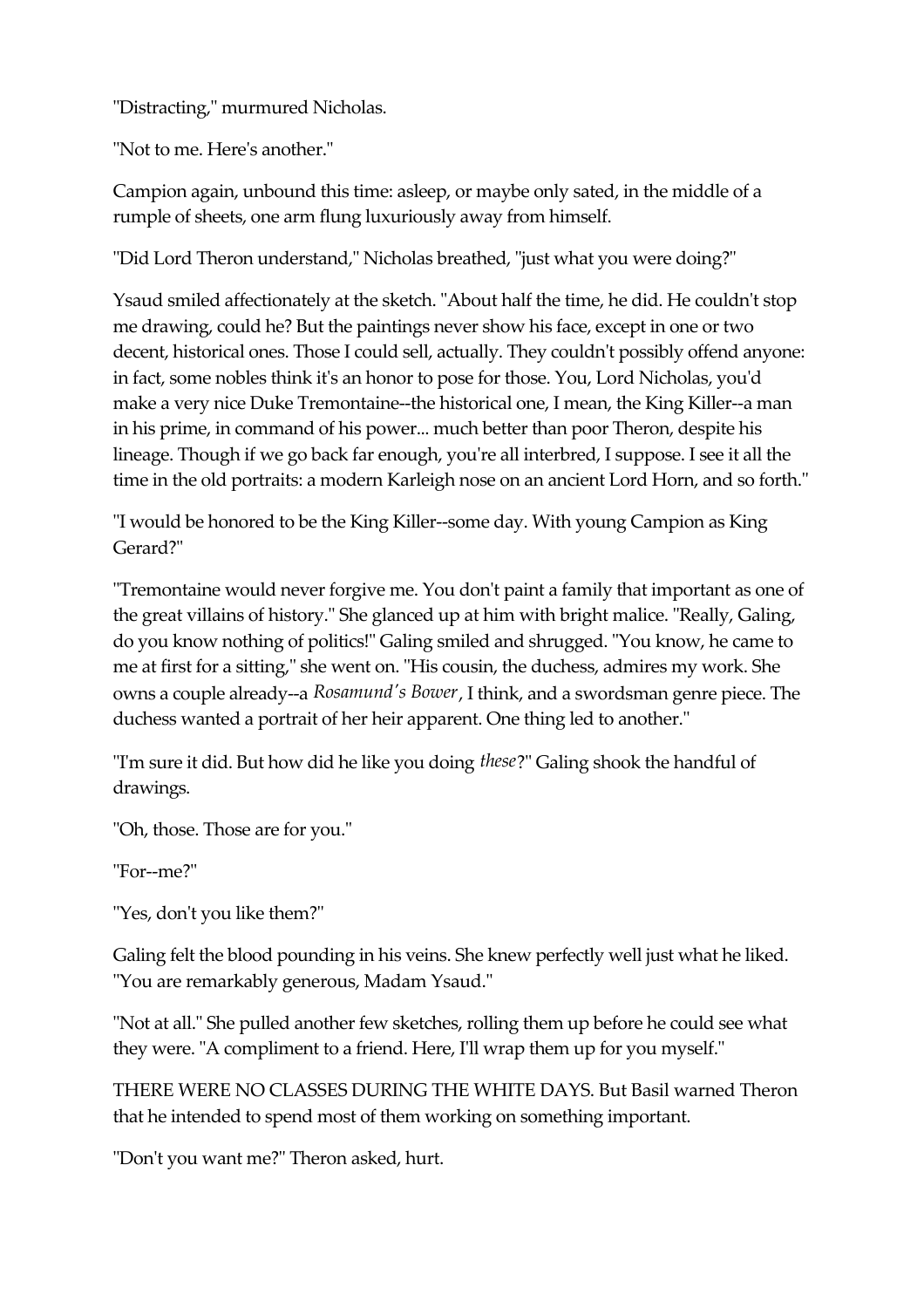Basil smiled. "Do I look as if I don't want you?" He took Theron's face in his hands. "Understand, my dear; this is my one time free of lectures, free of students--time to get some real work done."

The truth was, he found it easier to resist poring over the book of spells when Theron did not visit. He didn't tell him that; nor did he tell him that he was looking for proof of something he could use to call Roger Crabbe a liar--something that didn't involve wizards and magic. He still hadn't told Theron about the academic challenge. Sometimes he hardly believed himself that he'd earnestly committed to it with three of his closest friends, and that, come the new year, they would be expecting him to have something to debate, something fresh and exciting, something tied in to his latest work on the Northern kings and their successors. Seduced by the wizards' book and his noble lover, he had fallen behind on his true work, the slow steady plumbing of source texts and notes for the book he was going to write. He should be strict with himself, for once. "Besides," Basil said, "I thought your days would be full of parties. Family. That sort of thing."

"They are," Theron said glumly. "Well, they don't have to be--I can get out of the worst of them--but as you're so busy..."

"Not every day." Basil kissed him, nearly poking his eye out with the quill he'd stuck behind his ear. "I'm not busy every day. But if we spent the White Days all in bed--what could we hope for in the new year?"

Theron scowled. "We are meant to spend the White Days in self-improvement, conducting ourselves as we mean to go on in the coming year. So you will be working hard, and I will attend more parties. Charming."

"Think rather," Basil traced his cheek, "that we are storing up virtue. Getting it out of the way, if you like."

Theron tried to think of it that way. He also remembered Katherine's warning and even, to his annoyance, his cousin Talbert's humiliating lecture at the Godwin party. Very well, he would be the model heir, escort his mother to all conceivable gatherings on the Hill, and leave no one to wonder where he was spending the rest of his time. It was one thing to be notorious with Ysaud. He had no desire to let the Hill crowd know about his scholarly lover.

THAT EVENING, THERON CAMPION STOOD IN HIS WARM room in Riverside House while Terence dressed him. Fine linen against his skin, followed by layers of more linen, stiff with embroidery, then brocaded silk, rounded with collar and cuffs of lace. His long hair was brushed and oiled and clipped in a golden buckle, a heavy gold chain laid around his neck. It weighed him down, but it had been a gift from the duchess, and he thought it would be expedient to wear it. He had eaten nothing for hours; come rushing home from Basil's after his mother had already dined, with barely enough time to bathe and change for the Montague ball. His consequent pallor and his hair gave him an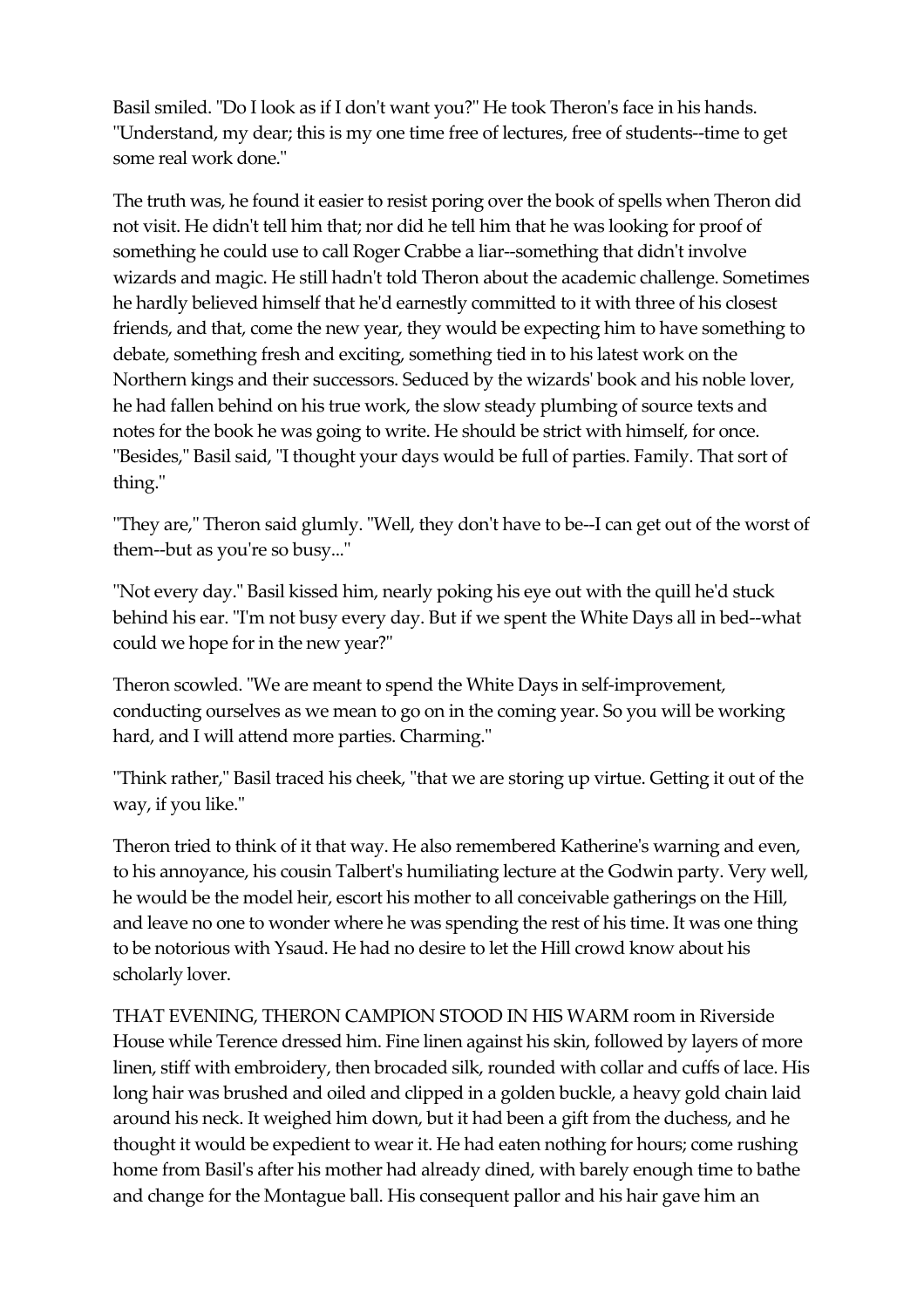antique air his lover would have approved of.

The ball was already crowded when Theron and Sophia arrived. He left her with a group of noble ladies presided over by her old friend Lady Godwin, then swam and bowed his way through the brightly dressed throng toward the refreshments. A hand at his elbow stopped his progress: "Young Campion! Pried you away from your books, have we?"

He was in a knot of men he'd known since he was a child, men he'd played at swordsmen with, men he'd ridden with, men he'd gone drinking with, even men he'd kissed. Now they wanted to talk about politics and the latest gossip. He wondered what they'd make of Basil, or Basil of them. Contempt and incomprehension all around, he suspected; it was hard even to think of them in the same breath.

Everyone was laughing--someone must have made a witty remark. Theron smiled mechanically and took a glass of wine from a passing tray. He began to feel much better after he'd downed it.

A fragile-looking girl with dark hair came into view just past the swirl of pattern in the padded shoulders around him. Her hair was severely upswept, exposing delicate ears. The shadowy tendrils that escaped onto her neck served to enhance its frailty.

Ralph Perry followed Theron's look. "Ah!" he said archly. "The true purpose for our sojourn in these parts: the flowers in the garden of maidenhood, ripe for the plucking."

"Perry!" Clarence Randall expostulated. "I hope you don't mean my sister!"

"Plucking," explained Perry smoothly, "is a very considerable enterprise, involving ladders of contracts, baskets of jewels, and books of vows."

"Is it your sister?" Theron asked Randall.

"It's not the cat, you rogue!"

But in the end, he achieved his introduction to the young beauty. Lady Genevieve Randall smiled shyly; she was fresh from the schoolroom, and had been told that it was better to play up her freshness and innocence than to pretend to a sophistication she lacked. Her skin was fine and flawless, with a ripe-peach glow;

Theron had to stop himself from reaching out to touch it just to feel it under his fingers. Even her shoulders, bare in their calyx of lace, were round and shone faintly golden in the flattering candlelight.

But he might take her hand if he asked her to dance, and so he did. They trod the measures of a slow *pas*, and he was careful to exert no pressure of the fingers that might alarm her. He could not help looking, though, at the wisps of dark hair at the base of her neck as the two of them moved back and forth, gravely dipping and bobbing. A sheen of moisture appeared on her upper lip; he wished he might bend down and lick it off.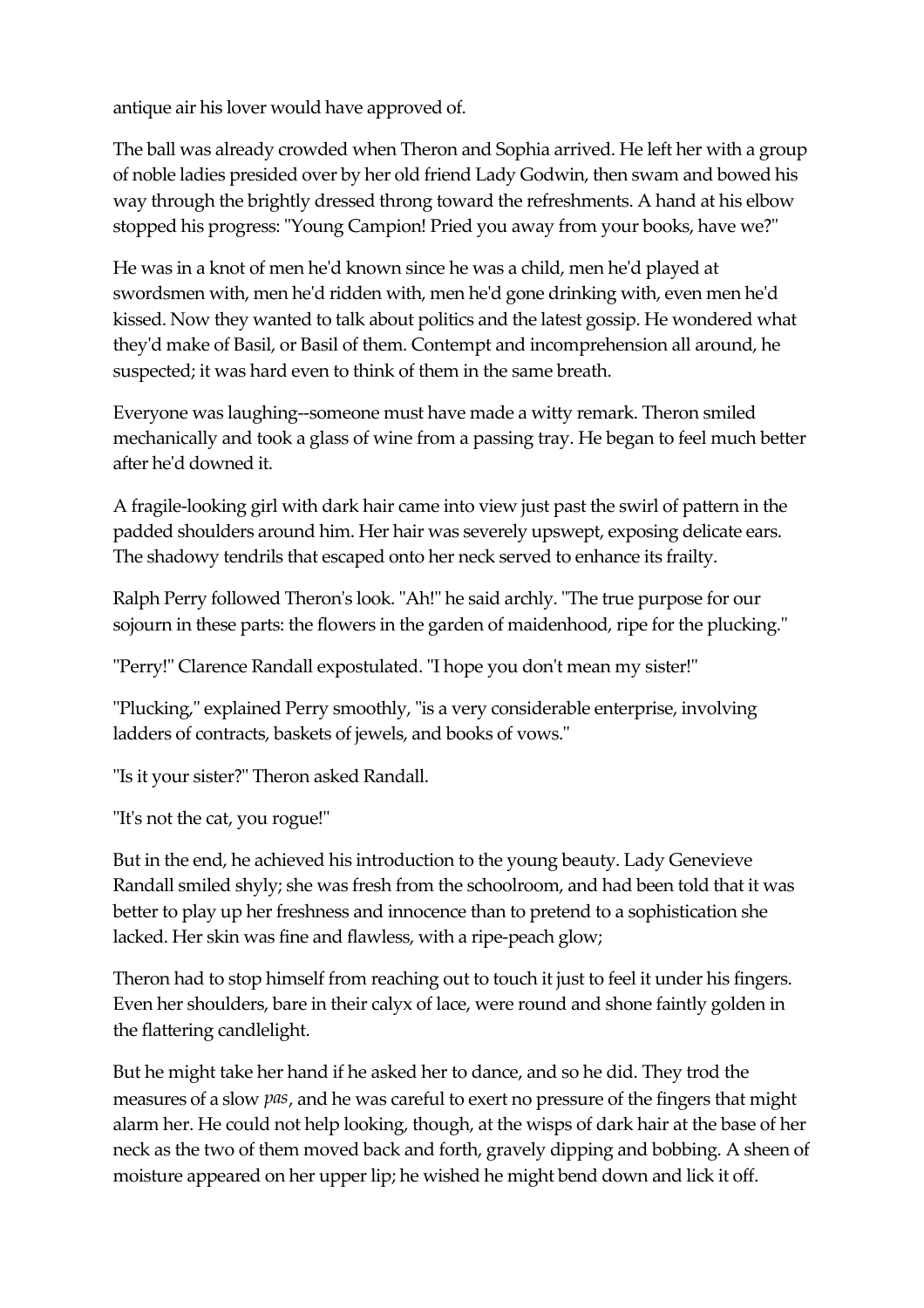Her mother met them as they came off the dance floor. Lady Randall knew all about him; it was a mother's business to know what there was to know about men of marriageable age. She inquired first after his mother's health and then after his studies and his cousin the duchess, to let him know that she understood both his own priorities and his standing in the world's eyes. Theron took pains not to say anything particularly original, so as not to alarm her. His efforts were rewarded by a motherly smile and the information that the Randall ladies received in the mornings, should he care to call.

COMING DOWN THE STAIRS FROM THE CARD ROOM, Lord Nicholas Galing stopped and stared at a young man with clubbed hair bowing to a majestic lady in purple and feathers. There was something about the tilt of the young man's head, the slope of his nose, the set of his shoulders that tugged at Galing's memory. The young man straightened and turned toward a group of young bloods in their first season.

"Dammit, Galing," said the Duke of Karleigh at his shoulder. "Warn a man when you're stopping, won't you? Damn near sent me arse over teakettle."

"I do beg your pardon, Karleigh. Do you know that boy in gold brocade?"

The old man followed Galing's gaze to the clump in the corner. "Puppy with the long tail?" he asked jovially. "That'd be the Lady Sophia Campion's boy--I misremember his name. Something outlandish. Theodolite?"

"Theron," Galing murmured. "Lord Theron Campion."

His body had recognized him if his mind had not, telling him with certainty that he had seen this man naked and desired him. As who would not? he thought as he threaded his way through the crowd toward his quarry. Ysaud had taken good care that anyone looking on those paintings would long to possess their subject. It would be the height of imprudence, of course, especially if Theron proved to be mixed up in the Northern affair. Lord Arlen would not approve. Still, the boy was very beautiful.

Galing stepped into Campion's line of sight and bowed. "Lord Theron Campion, is it not? I believe we met last year, at the Filisands' Daffodil Ball." It was a safe bet; everyone on the Hill attended that one. Galing saw the puzzled frown on Theron's face, but, gamely, the boy pretended to remember.

"Oh, yes. How are you?"

"As you see." Galing smiled self-deprecatingly, winning a polite smile in return. "We spoke then of University. I see you still attend."

But this time he had pushed it too far. The handsome face closed up. "That's common knowledge." Poor young thing! His every thought was reflected on his features for the world to see. Galing could see what the appeal was for Ysaud, and how she would have played with him. His manners were atrocious. Galing couldn't resist trying if he could overcome them with charm.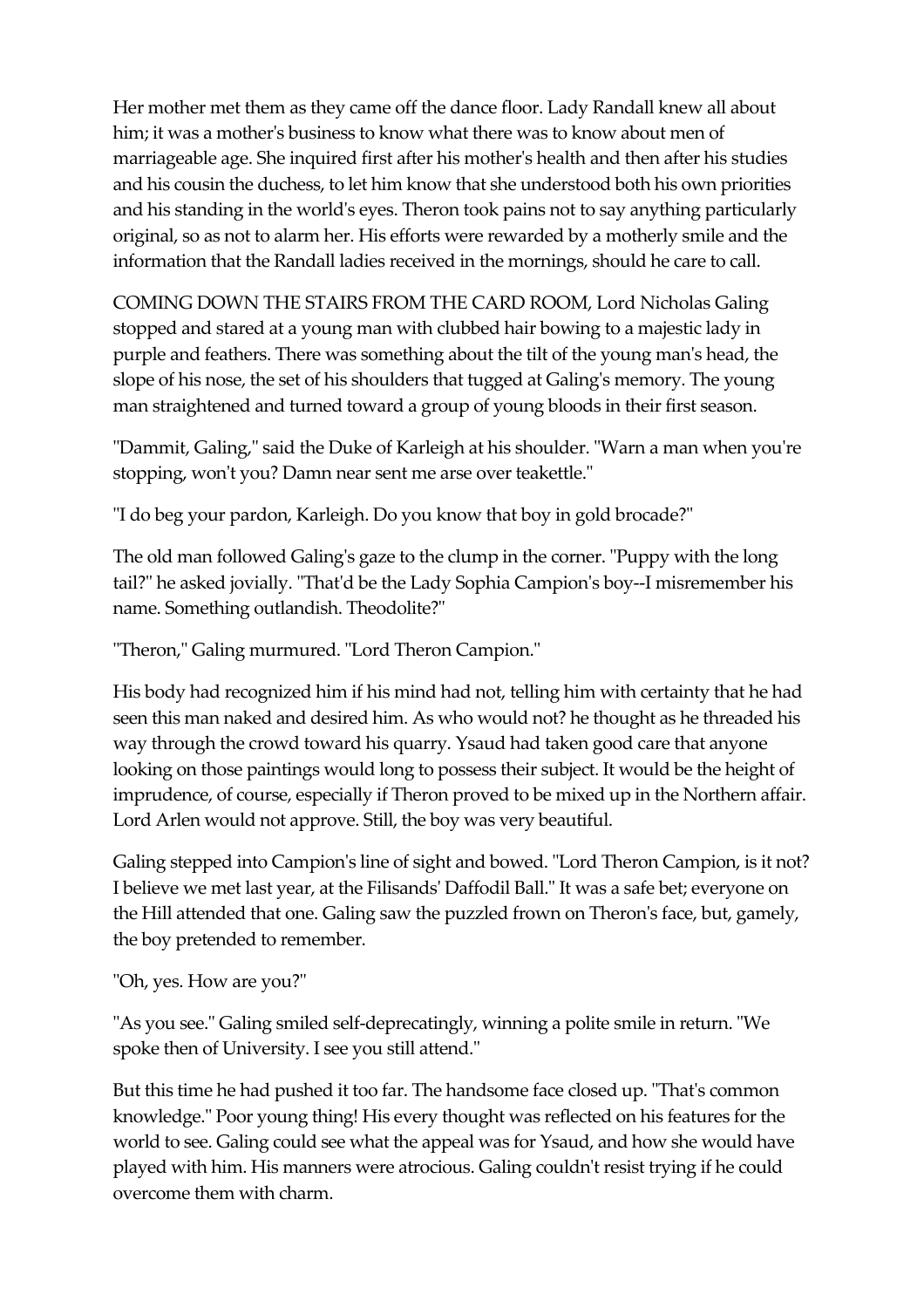"Ah," he said, "but common knowledge is so... common."

This amused the boy. "It is, at least, a basis from which to start," he agreed. "Now: we have established that I study at University."

"And your subject is--?"

"Rhetoric."

Galing burst out laughing. "The elements of speech, in fact! And I've just put my foot in it."

A rueful smile. "You have, rather. Though it was a prime use of antanaclasis: the repetition of a word whose meaning changes in the iteration."

"I see. Far over my head. Now, me, I would be more likely to study something a bit less... strenuous. Geography, maybe, or history. Who would you recommend for history?"

Lord Theron frowned. "Well, Doctor Wilson isn't very strenuous. But Doctor Roger Crabbe, in Farraday, enjoys a following among the nobles."

Galing noticed with interest that Lord Theron did not think of himself as a noble. "Really?" he said lazily. "I've heard Crabbe is a bit of a bore."

"He's not especially known for his originality." Theron paused. "You might prefer Basil St Cloud, then. He's in LeClerc. Just remember, visitors must sit in the gallery so they don't bother the serious students. Alternate mornings at nine." Theron surveyed Galing up and down, from his polished shoes to the fashionable embroidery on his collar. "Too early for you, perhaps."

"Perhaps." Really, the boy was practically begging for a set-down. But Galing wouldn't give him the satisfaction. He wondered what Theron had made of that quick survey of his body. He thought of what the young nobleman was hiding under his shirt collar, and took a steadying breath. "But perhaps not. I may see you there some day?"

Theron said quickly, "Oh, I'm not a historian."

"I may see you elsewhere, then."

"At another MidWinter ball, no doubt." The clear, light voice was cool, reserved. He couldn't be bothered to flirt--not with Nicholas, anyway. It rankled, knowing what Nicholas knew of the boy's body, abandoned and louche on the paper locked in his desk. Playing the prim little scholar with all his might, this son of a notorious rake, cousin of a public scandal, heir to a title that was a byword for madness. Nicholas could not resist. "I'm surprised you don't give a ball at Riverside House," he said; "though it would be hard to surpass the parties of the last duke there."

He had scored, and handsomely. The boy's face paled with rage. "If ever," he said tautly,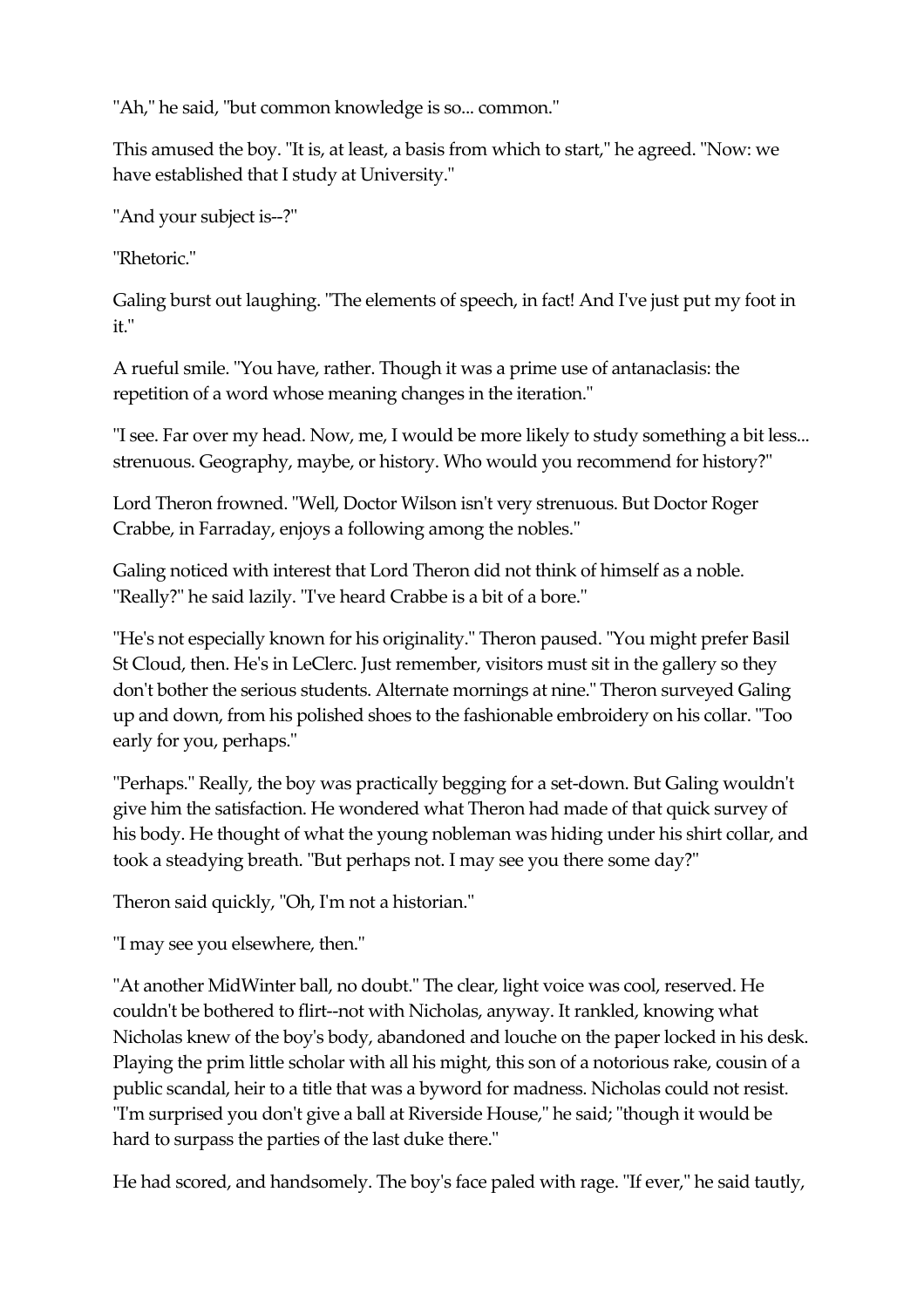"I do make the attempt, I will be sure to invite you so that you can check it for accuracy. You don't look old enough to remember them, but perhaps I am mistaken."

Galing showed his teeth. "Yes. I'm afraid you are."

So there was to be no amorous pursuit, Galing thought as the boy turned and walked away. No loss; it was another sort of chase Nicholas had in mind, with higher stakes and graver consequences. If Lord Theron proved to be involved with royalists in any way, bringing him to justice would be a positive pleasure.

A little while later, Galing saw Campion again, dancing with a girl like a porcelain figurine, all soft dark hair and stiff white lace. Ysaud was small and dark, too. At least this time he'd chosen one who wouldn't bite.

THERON WAS ABLE TO DANCE ONCE AGAIN WITH Genevieve Randall. A third time would have aroused comment, and so he took many other partners, including a bouncing blonde whose dancing he enjoyed thoroughly, although her flirting alarmed him. He never knew how to respond to noble girls who flirted with him; he was always sure that he would say the wrong thing. One thing he particularly liked about Genevieve was that she didn't flirt. She answered his questions in a soft, pretty voice, and laughed when he ventured a mild joke. After handing his last partner back to her mother, Theron went in search of the Randalls again, thinking that he might talk to Genevieve and look at her, even if he couldn't dance with her. But the Randalls, mother, daughter, and son, had gone, as well as the bouncing blonde. No longer hungry or thirsty, Theron suddenly longed for bed, the warmest bed he could find, which was in a small room on Minchin Street.

KNOWING HIS LOVER WOULD NOT COME TO HIM THAT night, Basil set himself to the long-delayed task of sorting through the papers that had migrated in unrelated piles from his bed *to* his worktable. A phrase in his own hand caught his eye: "Anselm the Wise was beyond doubt the last of the kings who was entirely sane. He was also the last of the kings whose chief wizard-advisor was trained in the North."

Was that true? What about Anselm's heir's wizard, what was his name? Ranulph? Abandoning the table, Basil rooted through old lists, diaries, letters, until, some hours later, he established to his satisfaction that Ranulph had indeed been the first Southern-born wizard to pursue his training entirely at the University. It had been part of Anselm's new rulings, he remembered, that the wizards "make themselves of Use to the Kyngdome, All its People, through our Schole of Studye, by teching their Practices and oder Wisdomes there." He was speculating happily on why Southern-trained wizards might not have turned out as powerful as their Northern-trained teachers when footsteps on the stairs outside stopped at his door. The latch lifted, and a perfumed gentleman appeared in the shadows.

"Oh. Am I disturbing you?"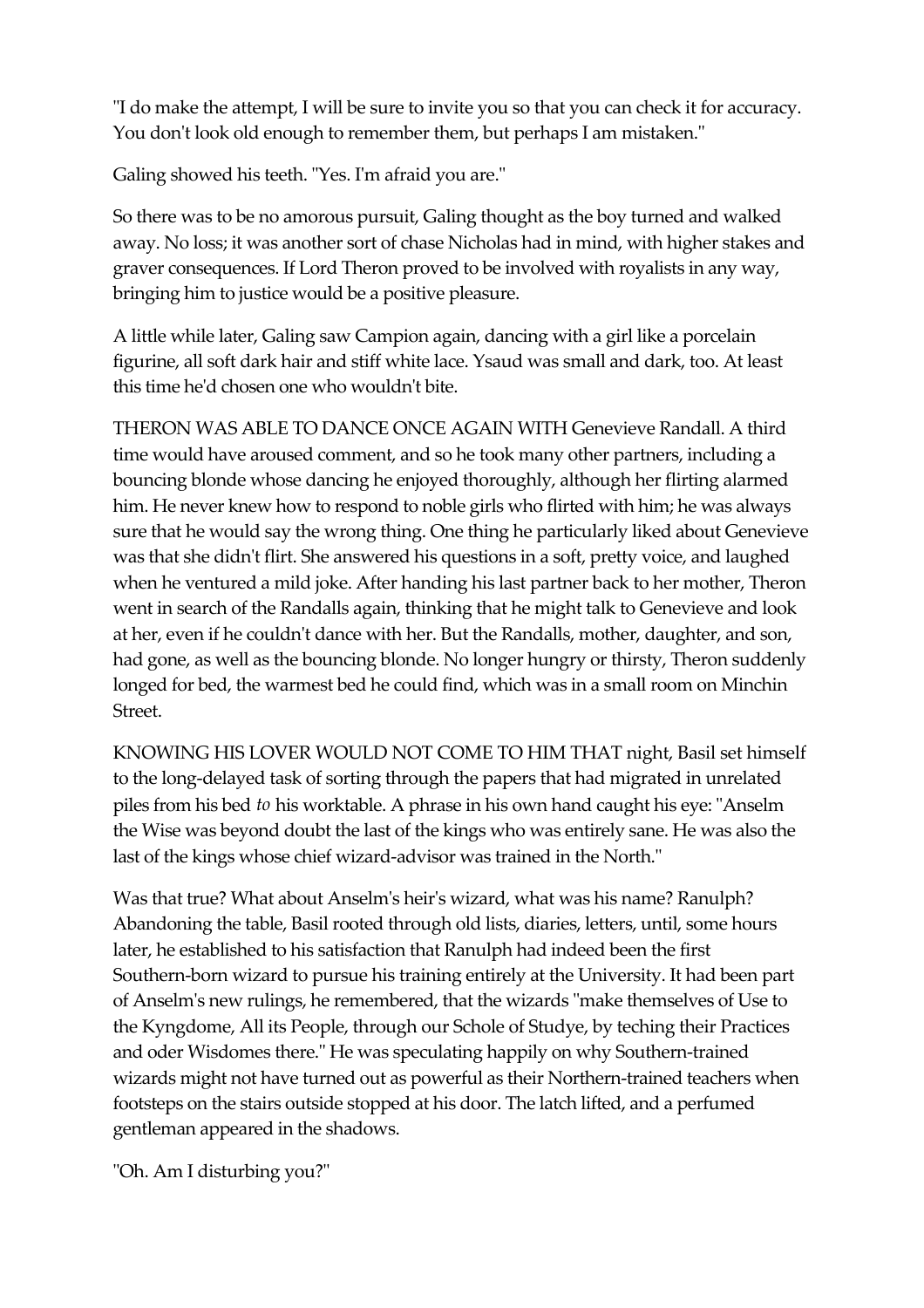"No." Basil shuffled his notes together, closed the inkwell, rubbed his cramped fingers. "No. I was just winding down. You look cold. Come in by the fire."

"There isn't any fire. You've let it go out."

"So I have, so I have." Basil peered in the wood-basket; it was empty. "Sit down and take some brandy while I fill this. Here," snagging the quilt from the bed, "wrap this around your legs. I won't be a moment. Did you know that the University as we know it could be said to have been established by Anselm's wizards?"

"I don't want to hear it just now," said Theron petulantly.

For the first time, Basil looked straight at him. "Oh, my dear," he said. The boy looked like a doll, white face and glittering eyes above an elaborate costume.

"I'm tired," he said. "Please let me lie down."

"Are you all right?"

"Yes--but never mind the fire. Just come and warm me."

Basil undressed him, save for his chain and rings, and covered them both with every blanket he possessed, as well as both his scholar's gowns and Theron's rich cloak. "There," he said when the boy stopped shivering. "Better?"

"Yes. I'm sorry; I should not have disturbed your work. But I'm cold and weary and my cheeks ache from smiling. All I want is to rest quiet and warm."

Basil said, "Why must you go out at all? Can't you just stay home and read a book sometimes? It's too much, all this running back and forth, staying out late and leaving early. Lord knows what you'll do when term begins again."

"I have to go. I can't just disappear into University, into my studies, however much I want to." Theron had never told Basil about his conversation with his annoying cousin Talbert, much less about the Duchess Katherine's latest threats. They were a side of his life he did not see any reason for Basil to have to encounter. But he tried to explain it simply. "Someday I must take my place among the nobles of this city. They have to know me. My mother put up with a great deal of nonsense from these people over my birth and my inheritance. I owe it to her, and to my family, to do the thing properly."

"You speak as though you were not one of 'them.' "

Theron gave an embarrassed shrug. "I am, by birth. Someday I shall take my seat in Council..."

"But you don't look forward to it."

"There is so much I want to study first! So much to learn!"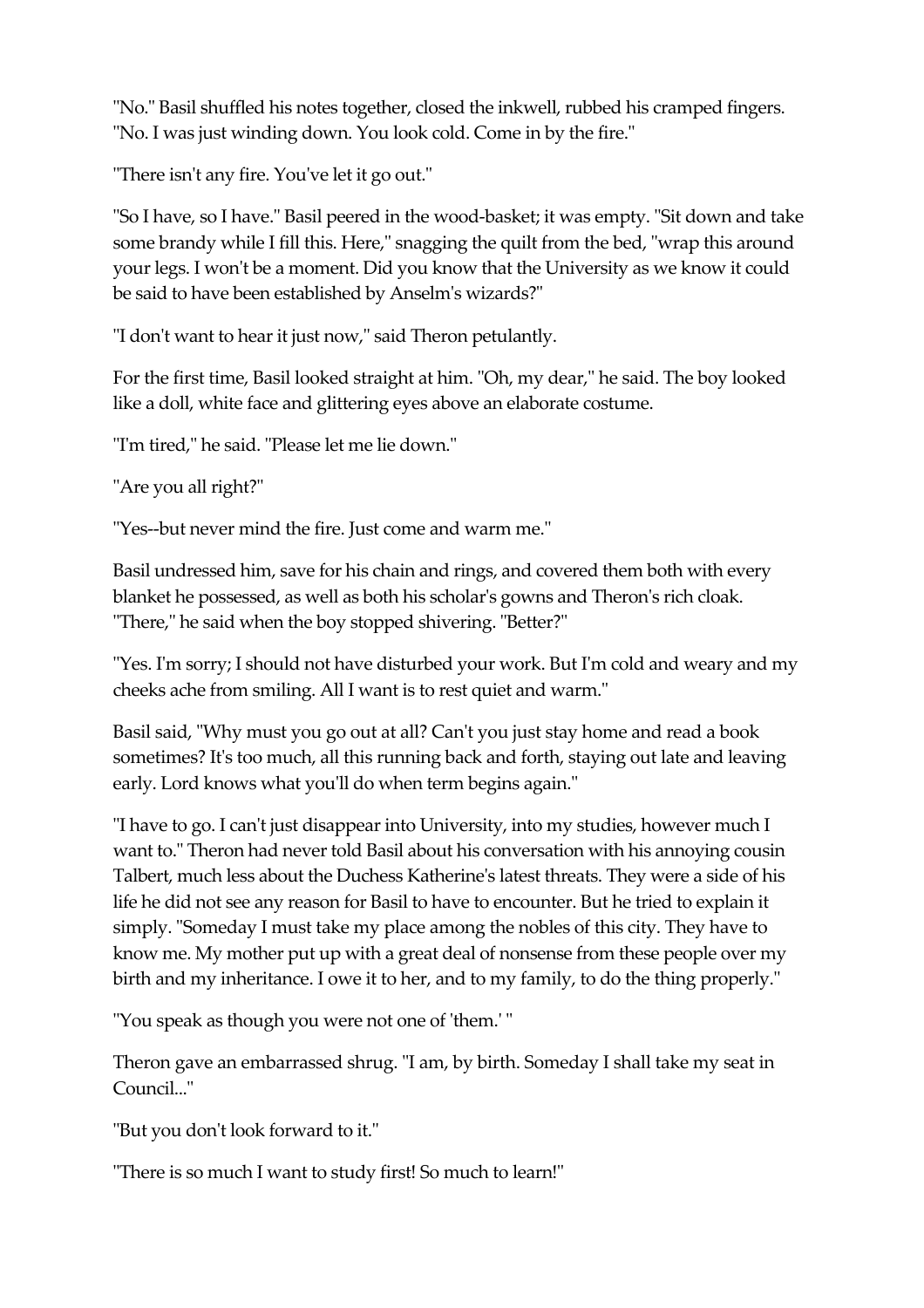"But, Theron..." Basil fingered the chain around his neck. "Theron, you are no scholar." "What?"

"Not a real one," Basil went on gently. "Not by temperament. You must know that."

"Not a scholar?" Theron tried to make light of it, but Basil could hear the pain in his voice. "When I've spent almost as many years here as Master Tortua?"

"Oh, yes, you've amassed a great deal of knowledge, and you are well read. But scholarship--scholarship is a discipline, Theron. It is a single-minded pursuit of a construct of reality, a dedication to discovery and analysis. Your mind is bright and quick, quicker than many. You have a great range, and a great sense of the world."

"But I'm a cuckoo's egg in the University nest," Theron finished bitterly.

"Hardly a cuckoo." Basil smiled. "A nightingale, perhaps; or a swallow. It will serve you well, this knowledge, in years to come."

Theron turned his face away, but Basil kept on. "Why can't you be proud of what you are? A great noble, from the seed of kings..."

"Damn your kings! Sometimes I think you take me only because Alexander Ravenhair's not available!"

"Hush." Basil gave the chain a tweak. "I am trying to tell you something important. The kings no longer rule. You nobles have taken their place, and must strive to be better than they were."

Theron sighed, burying his face in Basil's chest. "I know. I do know. But it is hard, being two people all the time. I wish I could... hire someone else to go to parties for me--to remember people's names and families, and to be charming when I don't feel like it."

"You mean a wife?"

Basil meant it ironically, but the young nobleman answered seriously, "Yes. I'll have to marry someday, for the title and the lineage and all. Already they are circling, the mamas with eligible daughters. I don't know what I will do! Marry, I suppose, and get it over with."

"The kings didn't need wives," Basil said dreamily. "They had their wizards."

"Oh, really?" Theron sounded annoyed. "How did they reproduce?"

"You've read Hollis. The wizards chose their women for them. The early kings' lives were brief and turbulent; during his reign, a young king was sent out in the autumn to give his seed to the land--in other words, I suspect, to beget as many children as he could while he reigned."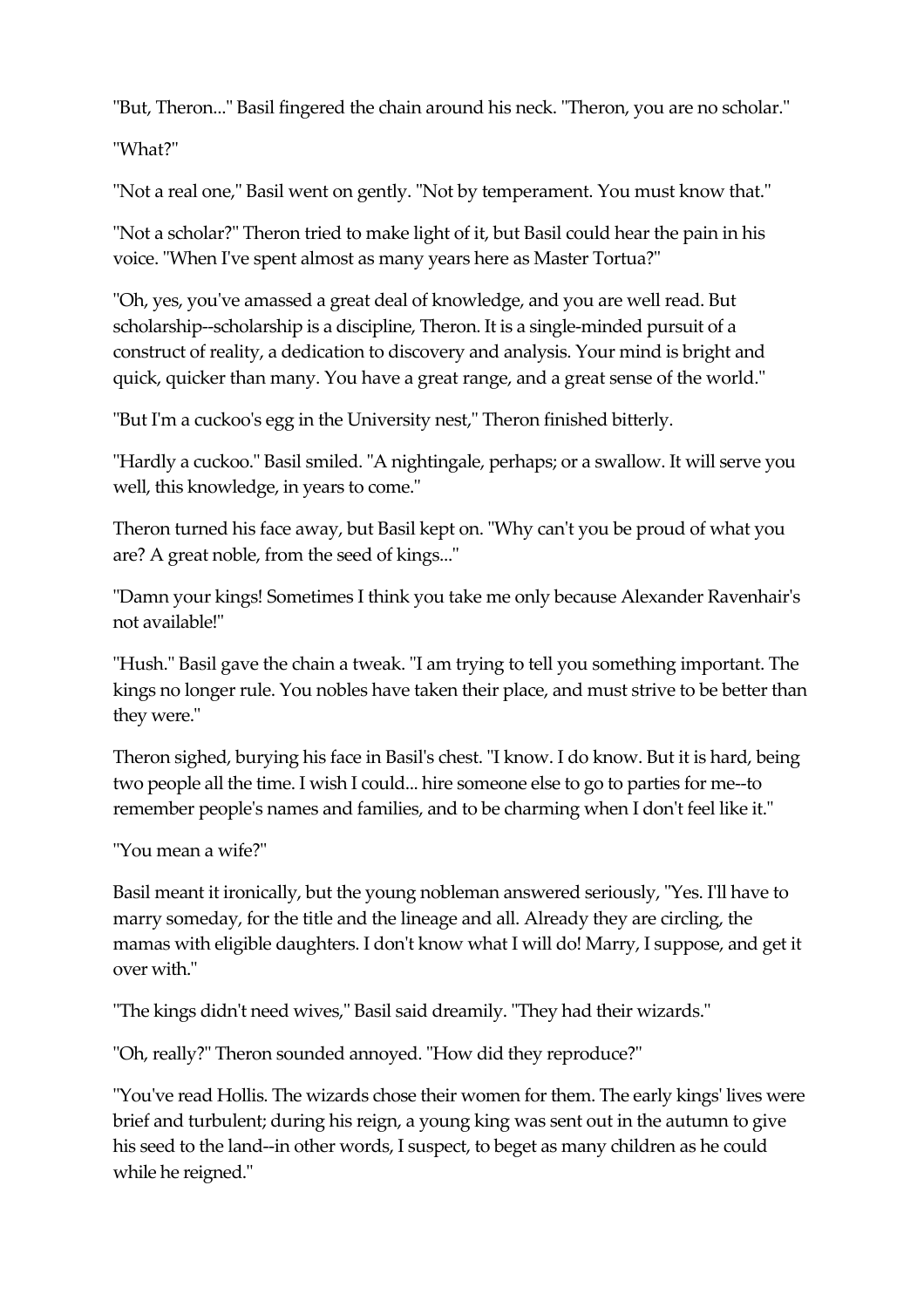Theron murmured, "What an extraordinary amount you do know. So tell me, Basil: in the end, did the wizards corrupt the kings, or was it the kings corrupted the wizards?"

Basil opened his mouth to explain about the South and Queen Diane and the influence of the nobles, and realized that he knew a better answer. "Neither," he said. "Both. There was no corruption as long as they loved one another."

Theron drew back. "Now, love, my dear--love is one thing I think you are not qualified to lecture on."

"Whatever do you mean?"

"I mean," said Theron edgily, "it is 'not a word to pass between your father's son and mine.' "

Basil sighed, twisting Theron's chain in his fingers. "That was before."

"Before what?" Tantalizing, Theron held the chain out of his way.

"Before I--before the--it was a long time ago."

"Weeks." Theron drizzled the links of the chain onto Basil's chest.

"Weeks. I'm a quick study. I love you."

"What?"

"I love you. Mind, body, and soul, I love you. I can't help it."

Theron stretched and grinned. "Have you ever loved anyone else?"

It was not what Basil had wanted him to say. "No," he answered, rather sharply. "Never."

"Never?" Theron tweaked the chain. "Not very experienced, are you?"

"I never pretended to be. I've had other lovers, of course."

"Really? How many?"

Basil tabulated his actual conquests, added the ones he might have had if he had cared to try for them, and answered, "Eight. Or so."

"Eight. Or so. And you never told one you loved him?"

"You're different; the way I feel about you is like nothing I've ever known."

"You're serious. You really mean it." Theron crushed the chain between them in his embrace. Their two hearts thudded against it. They breathed in each other's scent. They stayed thus for some time, perfectly happy. Then Theron formally placed the chain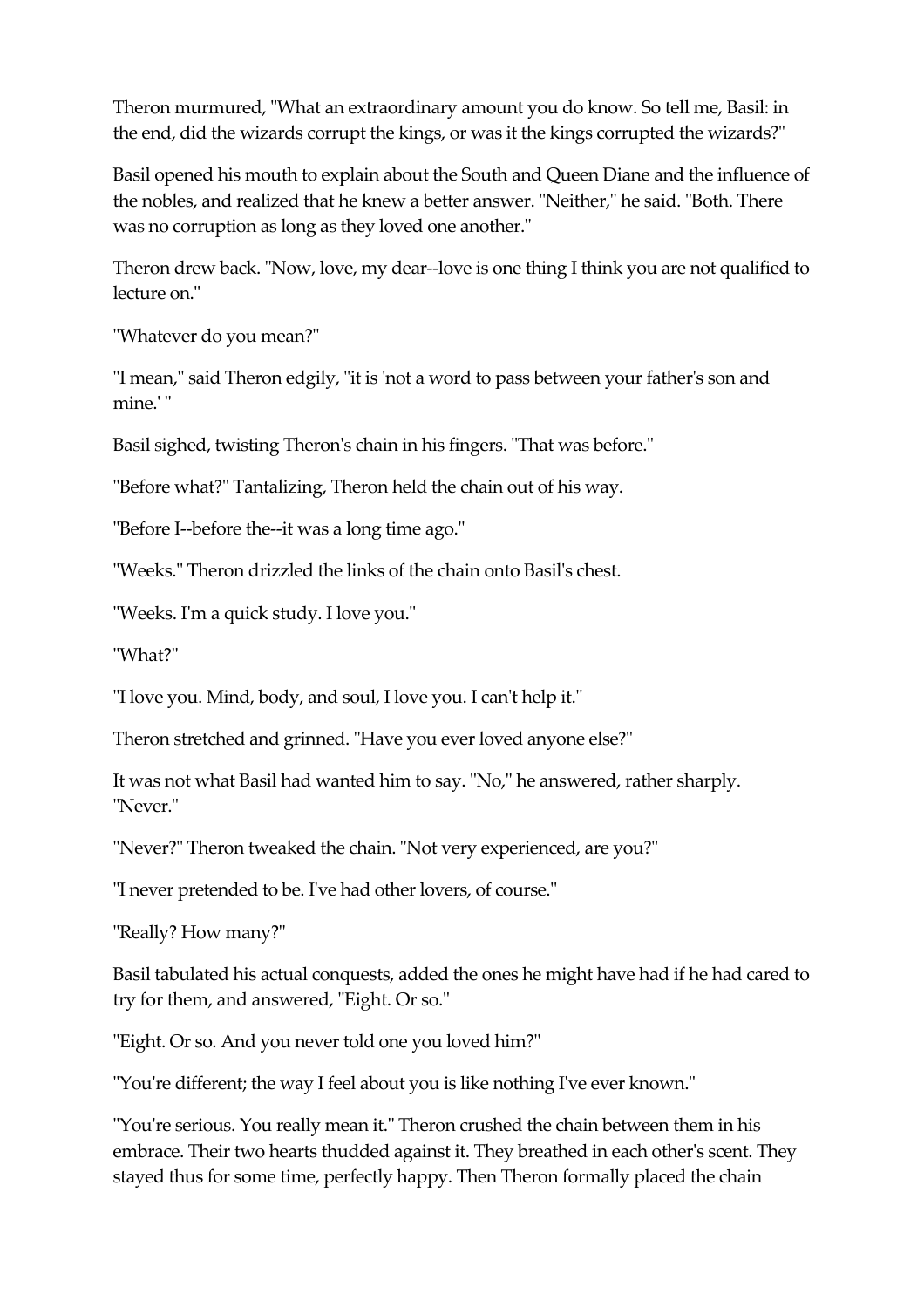around his lover's neck. "You are the lord of my heart," he said. "We are even now, love for love."

ALARIC FlNN WAS SITTING IN A CELL IN THE CHOP, chin to knees on a straw pallet, watching the light fade slowly from the small barred window. He had been questioned twice since he'd been taken--once roughly by a stolid Guardsman, once courteously by a magnificent man with silver hair. The humiliating thing was that he had told the courteous gentleman everything he had withheld from the Guardsman. He'd been so gentle, so intelligent, so understanding, that it had seemed only reasonable, only natural, to confide in him.

Not, Finn thought miserably, that he had known very much to tell. Most Northern customs and rituals were not really secrets, after all. Everyone north of the foothills knew that the Companions of the King didn't have anything to do with politics or anything like that. It all had to do with the Land, giving the Land its due of blood and life so that it would sustain the people living on it. Any Northerner could have told the courteous gentleman about how it was necessary to feed the Land with hunting and dancing and loving. Any Northerner could have told him how the Companions who came South continued their rites in this gentler land, hoping to possess it and be possessed by it, renewing the Union begun by Alcuin so many centuries before.

Any Northerner could have. But only he, Alaric Finn, had actually done it. And he'd told him what little he knew of the Inner Mysteries as well.

Again he heard his voice, speaking almost without his will, telling the silver-haired gentleman about the Hunt, the Trial, the Deer, the Little King. These things may not be secrets in the North, his heart told him, but in the South, among the king-killers, the apostates, one did not speak of them. Still less did one speak of the men who led the rituals, who named the Hunter and loosed the Hounds. And he had named them-- Roland Greenleaf, Will Smith--and watched the gentleman's secretary write it all down.

At the end of the interrogation, the gentleman had smiled slowly, gently, as a great cat might smile having caught its prey. "You've been most helpful, Master Finn. Thank you. Nonetheless, I'm afraid you must stay with us some time longer, perhaps until spring. It depends on the state of the road North. We shall not, I think, meet again."

Finn would have liked to have been released. But now, having had time to realize just what he'd done, he was glad to be in prison. It was right for him to be punished for betraying his friends, his country. Not to mention his lover, Anthony Lindley, who had taken so naturally to the ways of the North. And what about his brothers, the Companions of the King? What would Greenleaf say when he knew?

He groaned and hid his eyes against his knees. He could never go home again, never face his father, who would have preferred death to telling a Southron the smallest, most unimportant detail of his life; never kiss his mother or embrace his brothers with a heart unshadowed by shame. All his life, he'd been taught that every man is tested, as the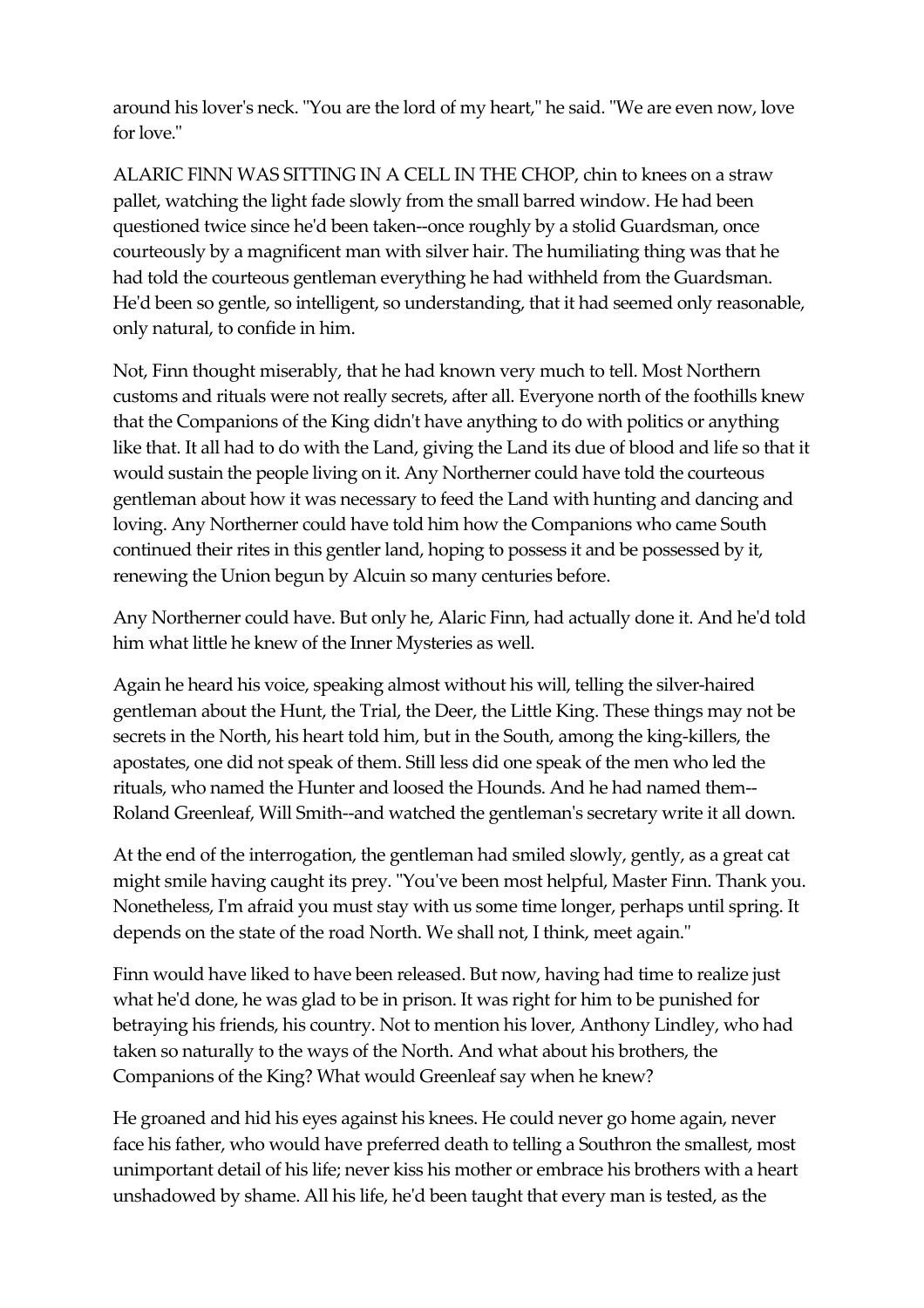Little Kings were tested. A man who failed the test was less than a man, and cast out of the company of all true men. Sitting there in the dark, with the damp of the ancient stones creeping into his bones, Finn realized that he had met his trial in the person of the courteous gentleman, and had failed it utterly. He was without honor, without hope. And the weeks were long until spring.

## WINTER TERM

Where last night was rowdily public, First Night was spent with intimates in quiet preparation for the year to come. Quarrels were made up and presents were exchanged. The streets were silent and the new moon swung unmarked among the stars. On the morning of First Day, time fell again into its accustomed cycle, and lives disrupted by the license of the White Days were put to rights again. At LeClerc, Basil St Cloud lectured on the legal powers and responsibilities of wizards under the Treaty of Union. The students yawned and shifted on the benches. When Basil described how Alcuin had traded Northern titles for Southern forestland to be deeded to his wizards, he glanced at Finn's usual bench, expecting an outburst. Another student was in his place, industriously taking notes. Basil wondered if the boy had gone home for MidWinter. A pity, if he missed the challenge--it was just the sort of thing to thrill his romantic Northern heart. Lindley was absent, too. But this wasn't the time to consider the whereabouts of amorous students. Basil had other things to worry about.

When the bell released the students to their noon meal, St Cloud gestured for the inner circle to stay behind. In the absence of Finn and Lindley there were four of them, ranging from little Peter Godwin, who was barely fifteen, to Benedict Vandeleur, who might be twenty. He wanted to tell them exactly what he intended to do that afternoon, but Rugg had warned him against gossips. So all Basil said was, "Be outside the Nest before two, just you four, and Finn and Lindley, if you can find them. I have a thing I must do, and I would be glad of your company."

Vandeleur and Justis Blake exchanged glances, and then Vandeleur said, "Before two, you said, outside the Nest, You may count on us, sir."

Basil nodded, hesitated, decided that to add anything would be to say too much, swung his bag up on his shoulder, and marched out of LeClerc. His students stared after him in bewildered silence until Fremont said, "You may freeze your noses off here if you like. I'm going to the Nest, where I can be curious in comfort."

Flush with the quarter's stipend and MidWinter gifts, they ordered venison stew with dumplings and hot punch and also some hot potatoes for their pockets to be brought to the table just before two.

"So where is love's young dream?" Henry asked, unwinding a bright new woolen muffler from about his throat.

Vandeleur shrugged. "If you mean Finn and Lindley, last I saw them, they were making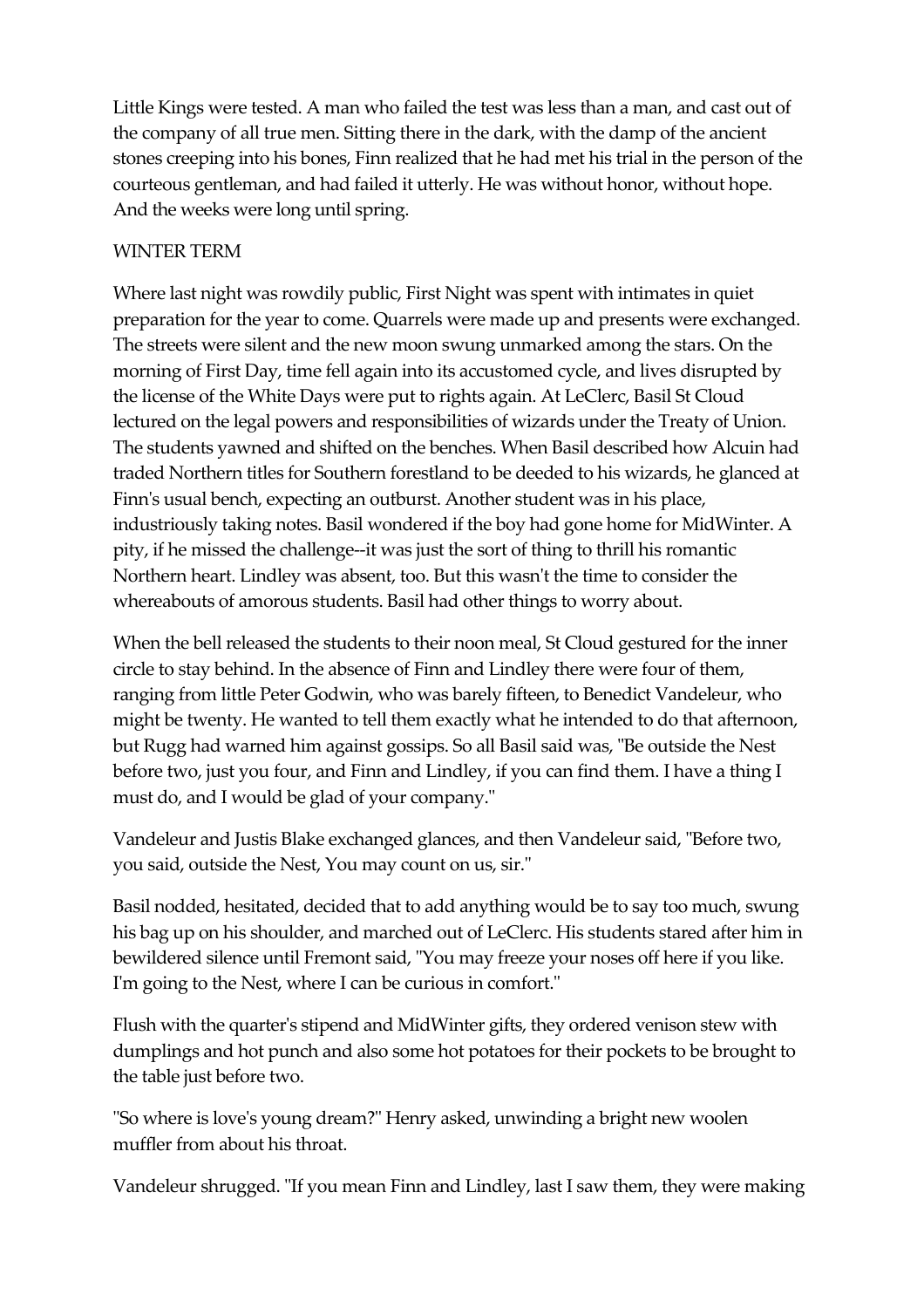asses of themselves at the University bonfire. Way they were carrying on, they probably spent the holiday in bed."

"Surely they'd be done by now," said Peter Godwin.

Blake remembered two figures dancing half-naked and ecstatic in the heart of the wood, and said uncomfortably, "One of us should go look for them."

Henry snorted. "I wouldn't bother. Do you really want Finn here? I don't."

"But Doctor St Cloud does," Blake objected. "He said to find Finn and Lindley, and that's what I mean to do." He got up. "Save me a bowl of stew, Vandeleur. I shouldn't be long."

Looking beyond him, Peter Godwin said, "Don't bother, Blake. Lindley's just come in the door. Can Finn be far behind?"

It was indeed Lindley, but a very different Lindley from the love-flushed and braided dancer of Last Night. This Lindley was hollow-eyed and dressed in rags under a torn academic gown. His red hair hung lank, his narrow cheeks were bruised under reddish stubble, and he stank. The historians stared at him as though he were the ghost of murdered Hilary.

"Great god!" breathed Vandeleur at last. "Where in the Seven Hells have you been?"

Lindley frowned. "All of them, 1 think. Is that stew?"

"It is," said Godwin. "I'm not sure I want to sit next to you while you eat it, though. No offense meant, but you smell like a midden."

"There are worse things to smell like," Blake said pleasantly. "Sit here, Lindley, and tell us about it. I was just about to go and look for you."

Before Lindley could answer, two men appeared behind him. Their hair was bound in a dozen braids down their backs and their cheekbones were high and sharp--Northern men beyond doubt. One of them spun Lindley around, fisted a hand in his clothes, and shouted, "It was you, wasn't it? You told them about Smith and Greenleaf. I'd like to..."

The second man shoved him aside and took his place. "Where are they, eh?" he snarled into Lindley's stark face. "Where's Greenleaf and Smith? And Finn? Where's he?"

By this time, the historians had recovered themselves enough to take action. Blake and Vandeleur tackled the Northerners while Godwin took charge of Lindley, who looked ready to faint. Almost immediately, the tavern-keep bustled up, armed with his usual fistful of tankards, suggesting that the young gentlemen take their dispute outside. The Northerners departed, muttering and casting black looks behind them, and Basil's students resumed their benches and their stew, all except Lindley, who stared at his bowl as though it contained snakes.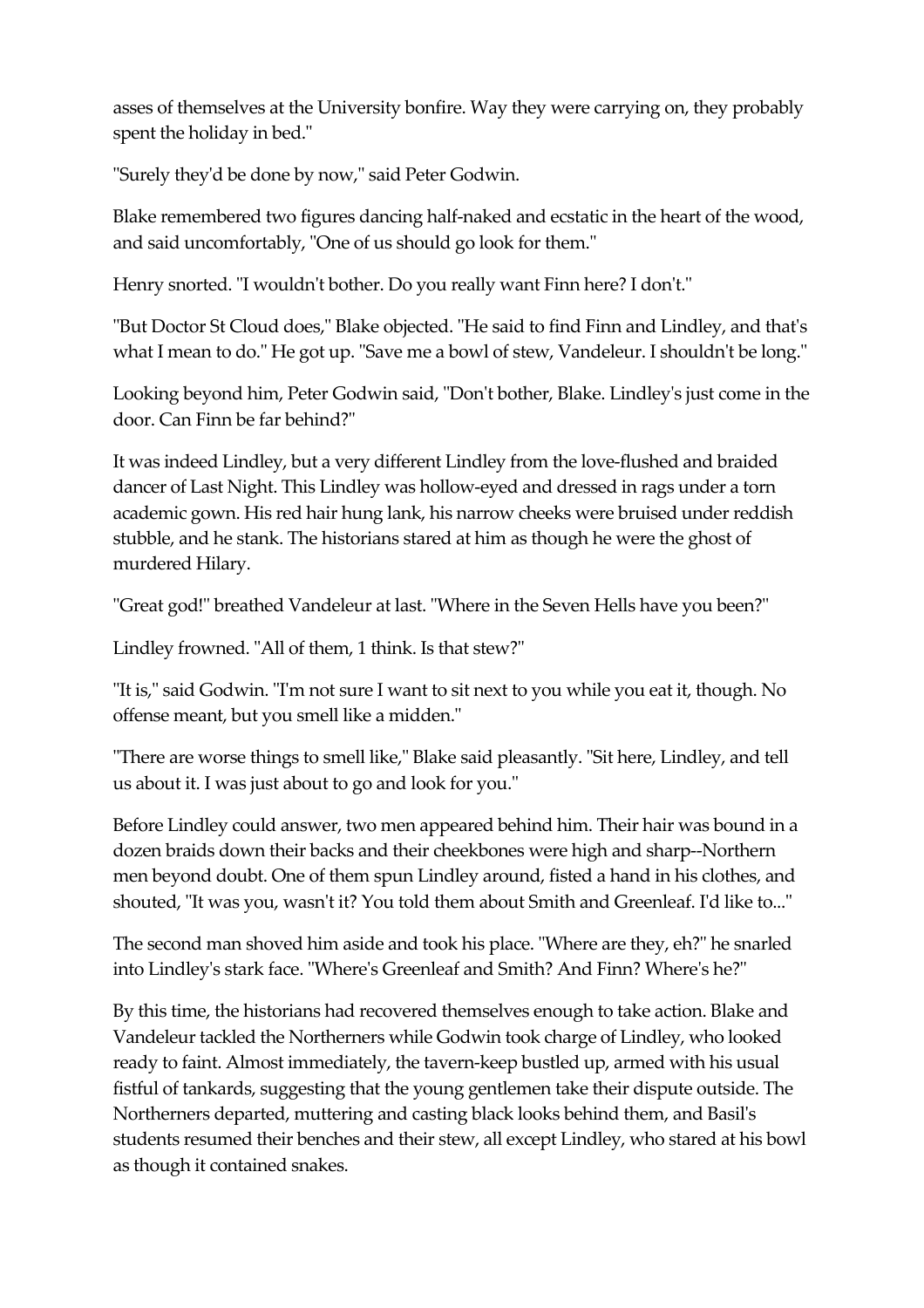Blake touched him gently on his shoulder; he shrank pitifully from the touch. "You'd better tell us where you've been, Tony."

"The Guard came and took us to the Chop. They put me in a cell and asked me questions about Last Night. I didn't answer them. They let me go this morning. That's all I know." He lifted his eyes, their dense blue luminous in his filthy face. "Don't ask me any more questions. Please."

There was a shocked silence. Then Blake took a deep breath and said, "Fair enough. Why don't you go to the baths, get some sleep. I'll stop by in the morning and see how you're getting on."

"I don't want to go home." Lindley began to shake like laundry hung in the wind. "It's dark at home. No candles."

Someone got up--Henry Fremont--fumbled in his new pouch, slapped a silver coin down on the table, muttered, "Get candles," and shoved his way to the door as if the place were on fire. Peter Godwin, looking troubled, met Fremont's contribution, and soon there was a small pile of coins in front of Lindley.

Benedict Vandeleur scooped up the coins and tied them in his handkerchief. "I'll buy the damned candles. Blake, Godwin, get him home and stay with him until I get there."

"What about two o'clock and Doctor St Cloud?" Godwin asked.

Vandeleur looked harried. "We've better than an hour yet. I'll think of something. Go!"

They asked Lindley no more questions then, but it all came out soon enough, in Lindley's narrow room, between coughs, while Blake bathed his burning face and Godwin looked helplessly on. He'd been questioned and questioned again, then left to cool his heels in a cell for days with nothing to eat save thin gruel and cold water.

"I don't even know if Alaric's dead or alive," he wailed. "They wouldn't let me see him or answer any of my questions. This morning, they told me I should be more careful of the company I kept, and let me go."

Godwin caught Blake's eye over Lindley's head, his mouth twisted with unsympathetic mirth. Blake frowned at him and said gently, "I'm sure he's alive, Tony. They'll let him go, too, as soon as they realize he's guilty of nothing but being a damn fool."

Lindley was not comforted. "But he is guilty. He betrayed them, you see--Greenleaf and Smith. He must have. I said nothing. I would rather have died than betray them. What they're doing is important: keeping up the old ways, the reverence for the land... This city, here, it's all so dead, so cold, so artificial. No one believes in the Southern gods any more, including the priests--everyone knows it's all for show. We need something real to love and honor. We need the kings."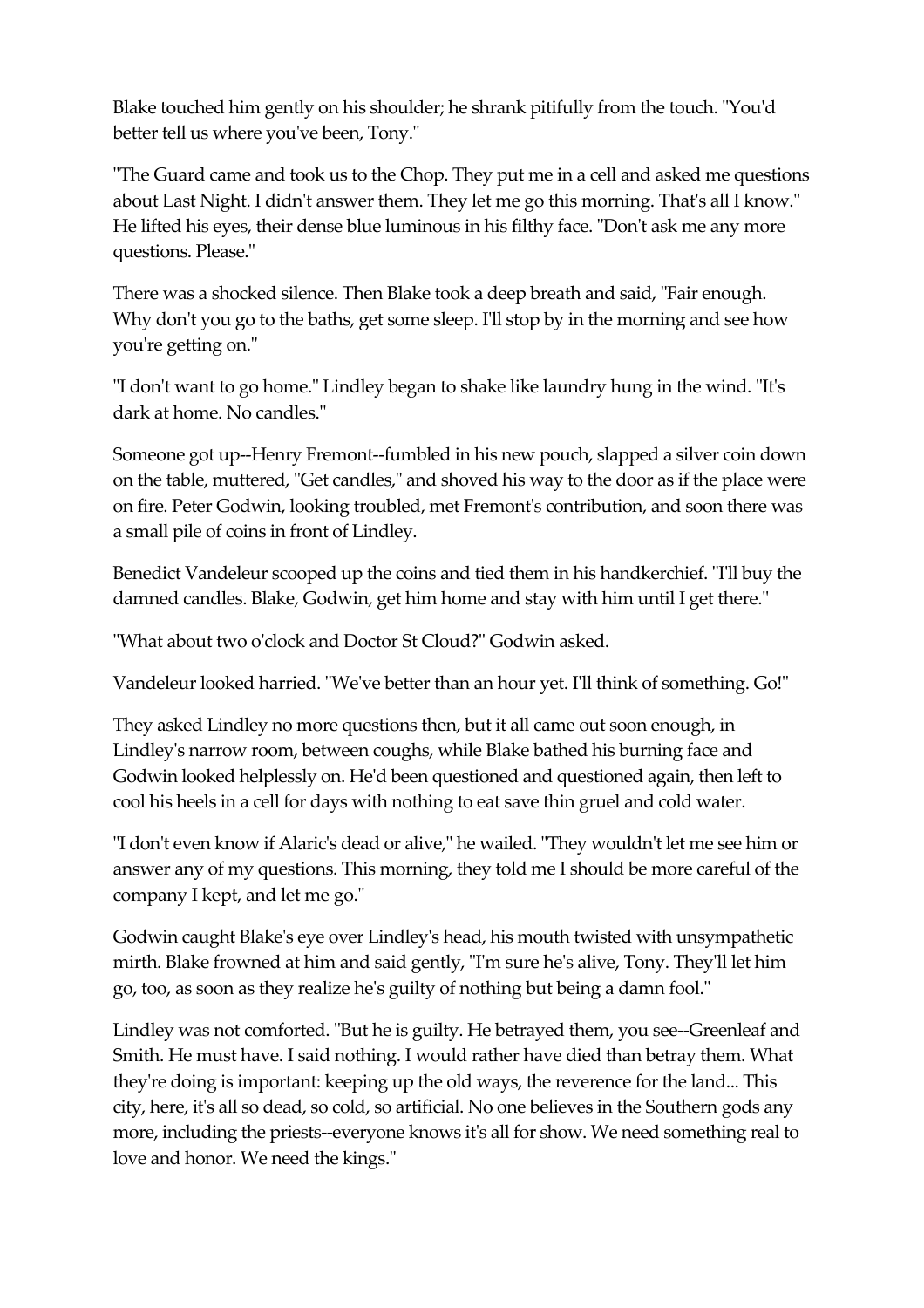Blake hardly knew what to respond. The man was clearly half out of his mind with fever. "I wouldn't be too quick to condemn Finn, Tony. If they tortured me, I'd tell them anything they wanted to know, just as quick as I could. Any sane man would."

Lindley gave a barking laugh that turned into violent coughing. His skin felt hot and dry under Blake's hand, and he was shivering. Blake thought uncomfortably of prison fever and how it must be close to two, and where was Vandeleur with those candles? Then the door opened and there was Vandeleur, a blanket thrown over his arm, followed by a buxom young woman in a feathered hat and a man's greatcoat, carrying a basket.

"It's almost time," he said without preamble. "I've brought candles and some food and Odette. She's promised to sit with Tony until I come back. If we run, we'll just make it. Come on/"

XV/HILE HIS STUDENTS WERE TENDING TO LlNDLEY, W Doctor Basil St Cloud was sitting alone in his rooms, surrounded by the books and papers, staring at the Book of the King's Wizard and finding it easy, for once, not to think about Theron. By nightfall, he would have challenged Crabbe to a duel of knowledge.

There was nothing to worry about, he told himself. In fact, it should be almost childishly easy. Roger Crabbe was an ass. His books and lectures were as full of false facts as a hive is full of bees. Crabbe wasn't interested in actual truth. He was interested only in catering to popular prejudice, of proving into infinity the viciousness of every king back to the dawn of time. Rugg was right. There was no obvious need for Basil to bring up the wizards.

Yet how could he not, when the assumption that they were monsters was what held together Crabbe's whole net of falsehoods? If the wizards had indeed been manipulative charlatans, then it followed that all the kings might well be corrupt tyrants at worst, at best gullible fools and madmen. But if the wizards were true... then the early kings, too, could be seen at last for what they truly were: dedicated rulers serving the land hand in hand with those who knew it best.

Furthermore he, Basil St Cloud, had the proof incontrovertible that they served true magic in their time. He had the Book of the King's Wizard.

But the Book, inscrutable and indecipherable, was a two-edged sword.

It lay before him, open to A *Spelle to* Un-Cover *Hidden Trothes*. That wouldn't help, Basil thought, even if he could read it. Irritably, he flipped to A *Workyng of Confusion*. Below it, For *if Ye wold Turn the Tong to Fyre* caught his eye. That one, now...

Basil slapped the book shut, folded it into its wrappings, laid it in the box, closed it, and slid the whole under the bed. The greatest scholarly discovery of the age, and as useless to him as so much rotting fruit. Fury choked his breath like cold water. He slammed his fist into his papers, tearing the topmost sheets and toppling a stack of old books onto the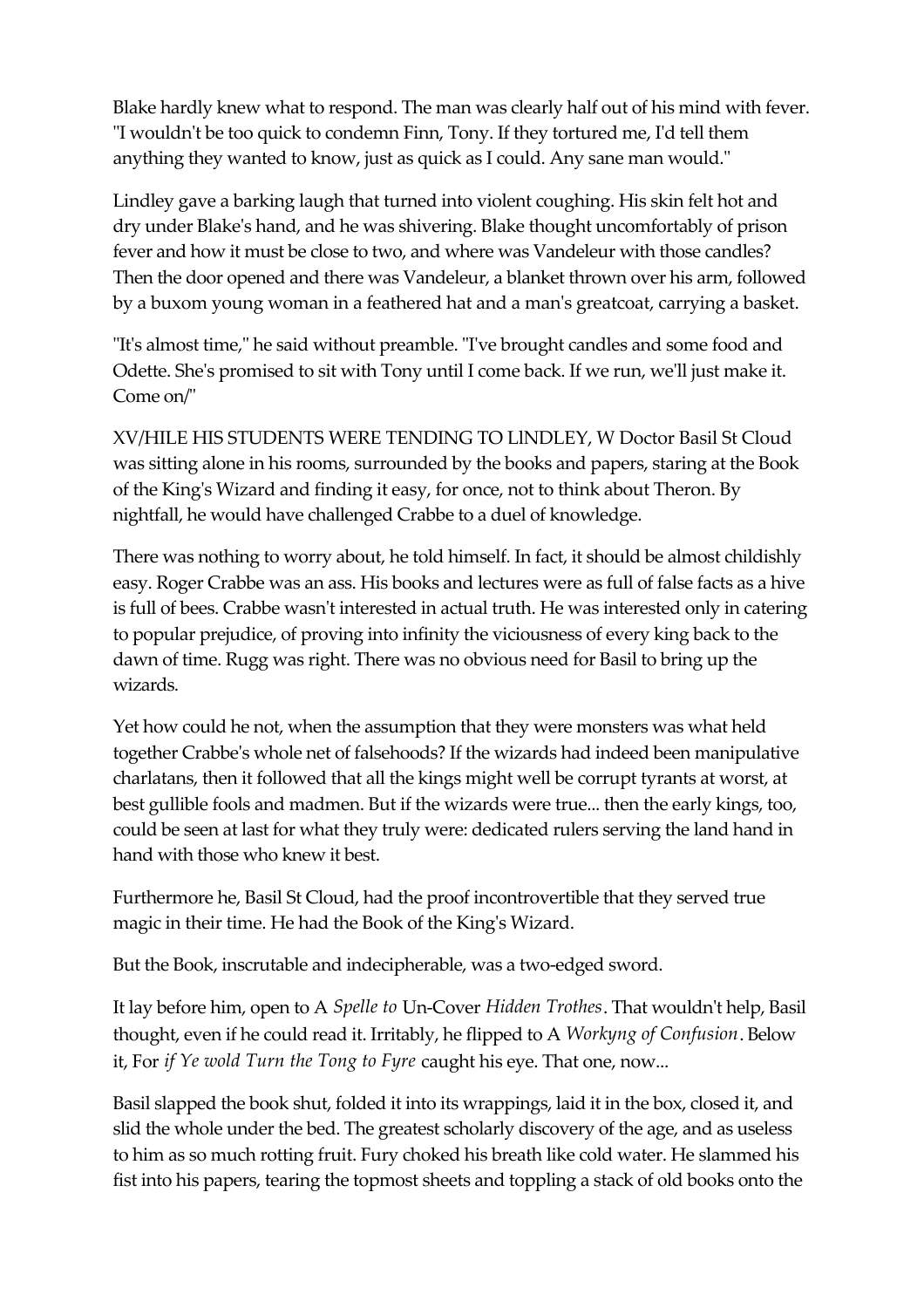floor. The noise brought him to himself: he picked up the books, smoothed the papers, and rubbed his smarting hand.

It wasn't as if he didn't have at least a dozen other sources that contradicted Crabbe's received "wisdom"--Karleigh's diaries and the Montague notes were the least of what he'd found. Let Crabbe say almost anything about the reigns of Alcuin's heirs, and Basil had him.

Basil got up and examined himself in the hand-sized mirror he used for shaving, knotted a clean neckcloth at his throat and tucked the ends into the bosom of his coat. No muffler--it looked sloppy. He wished he had a brooch for his hat, something ornamental--a deer's head, perhaps, or a leaf like those some of the students were wearing. He brushed the felted wool against his sleeve, set it on his head, and left the room, locking the door behind him.

HIS STUDENTS WERE WAITING FOR HIM OUTSIDE THE Nest, looking very young and solemn. Finn and Lindley were still missing. Never mind: four was enough. St Cloud took cold air deep into his lungs and said, "We're going to Farraday. I'm challenging Doctor Crabbe to a formal debate."

Henry Fremont gave a long, impressed whistle; the rest of them pricked up their ears like horses itching for a gallop. "I don't want any trouble, now," St Cloud added hastily.

"No, sir," said Vandeleur, grinning. "Of course not."

"It would create a disturbance," Godwin agreed.

"We won't lift a finger," Blake assured him. "Unless they lift one first."

"Not even then," said St Cloud, equally warmed and alarmed by his students' enthusiasm. "Doctor Rugg will be there as my witness, to see that it's all done in form. You are here because he suggested that I bring you."

What Rugg had said was, "Crabbe's the kind of man to be impressed by an entourage--just your nearest and dearest, and no one who can't keep his head." On reflection, it was just as well that Finn and Lindley weren't there. Flushed and determined, they all set off for Crabbe's hall, united in the feeling that they were no longer just studying history, but making it. St Cloud's challenge might not shake the land or even the city, but it would certainly have an effect on how every subject was taught at University. Each one of them knew that this wasn't just Basil St Cloud against Roger Crabbe, but Research against Theory, Observation against Authority. As he pushed through the winding streets, Justis Blake was suddenly aware of the irony of an ancient historian raising the banner of a new and progressive methodology: the Past in service to the Future in opposition to the Present. It made him almost as happy as the prospect of the ruckus St Cloud's challenge was undoubtedly going to raise.

Doctor Crabbe's lecture having begun at two, the street outside Farraday was empty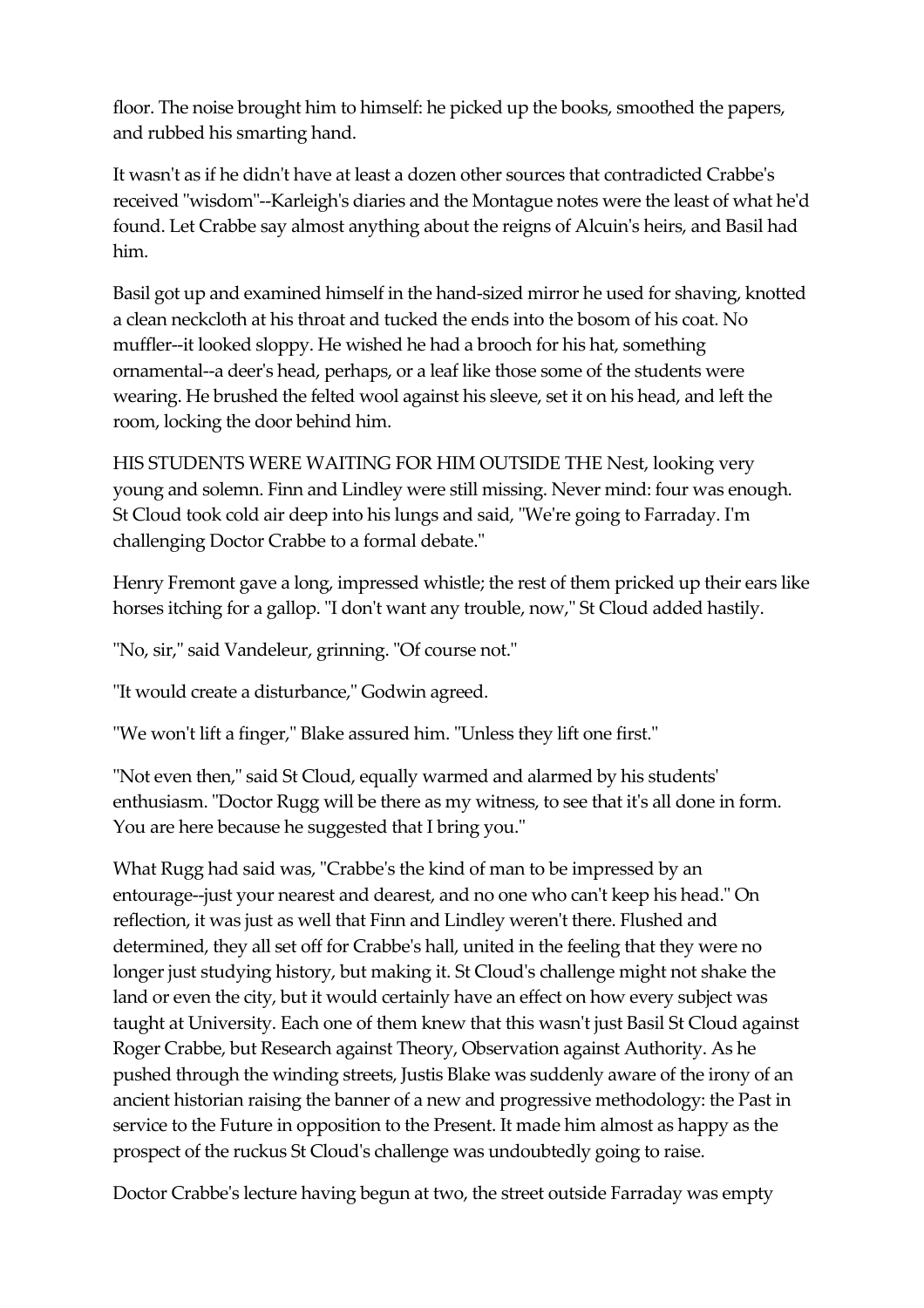when St Cloud and his guard arrived, save for Doctor Leonard Rugg, his ample form wrapped in fur under his gown, looking as bright and eager as First Day morning.

"The hall's pretty full," he said. "You'll have a good audience. Do you remember the formula?"

Basil, who was wishing himself back on his father's farm, closed his eyes, searched his memory for an endless moment, and said, "I challenge you, Roger Crabbe, on your facts, your reasoning, and your conclusions. The matter shall be debated between us at the Festival of Sowing, as the Governors shall witness."

"You need to say what you're challenging him on! And that last part is Crabbe's," Rugg said. "Blake, you're trustworthy. Tread on his foot or something if he looks like answering his own challenge. Get him out of there as fast as you can, and take him to- oh, the Four-Cornered Hat, and I'll meet you when I've done my part. Ready?"

St Cloud was already at the door, which, like many doors at University, was carved with oak and holly leaves entwined. Wizards once touched this latch, he thought as he put his hand to the worn bronze deer's head.

The door opened miraculously--one of his students had ducked in before him, he realized. He edged past the intent bodies of Crabbe's students, who glanced at him curiously. Crabbe was talking about the fall of the kings. His voice was clipped and slightly nasal--as ugly as the falsehoods he was feeding his students. It would be a joy, Basil thought, to blast that lying tongue with a cleansing fire.

"King Gerard put great trust in his wizards," Crabbe was saying. "That trust was his greatest, some would say his only weakness, he and his cronies being otherwise so very adept at terrorizing his subjects. Only the nobles dared to oppose his despicable practices, but Gerard instructed his wizards to keep the nobles busy, and he believed them when they told him that the plague that broke out in the Horn and Montague lands was their doing. Gerard also trusted the wizards' fabled knowledge of men's hearts to warn him of any plots or disaffection, and he seems to have been so credulous as to have trusted in their magic to protect him from any actual attack. How shocked he must have been when the Liberator, Duke Tremontaine, walked jauntily past them all and stabbed him through the heart."

That was wrong. Basil knew it--everyone knew it, it was even in Vespas; Crabbe was just being flip and arrogant, because he thought details didn't matter. True, Gerard's wizards had been weak--but the nobles had not "walked past them." The last king's court wizards had all been carefully invited to a great feast, and then locked into the banqueting hall, its doors bound "in thrice-three locks of iron, gold, and lead," as one old ballad put it. After the death of their king, none had left that hall alive; they were burned there, with their books of magic--all except for the one Basil had in his keeping. Which did, indeed, contain notes "On the Bynding of a Renegado, with Thrice Times Three About Him." Crabbe was being flippant, of course, but his prating was intolerable, and Basil raised up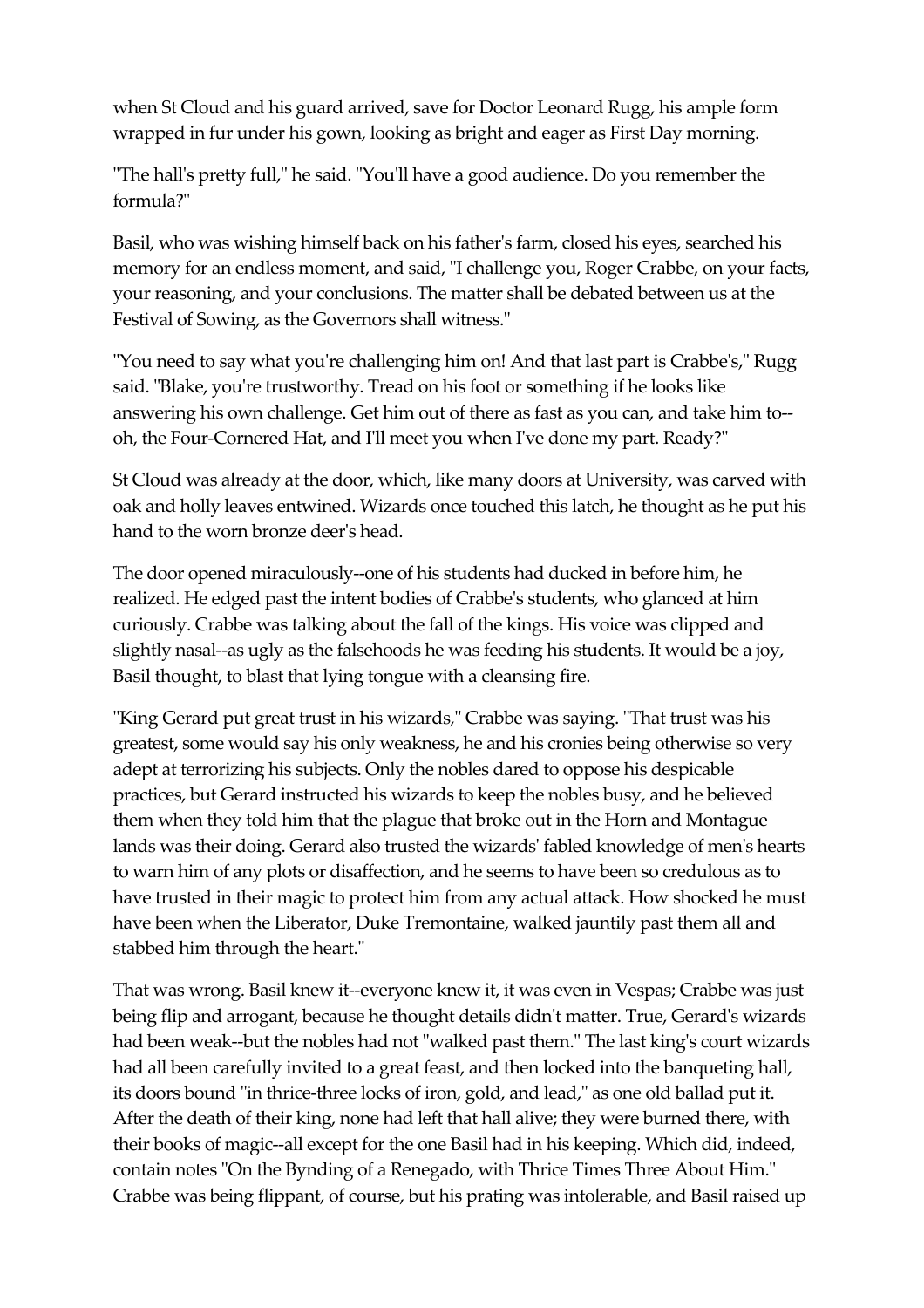his voice in the hall to say so:

"I challenge you, Roger Crabbe, Doctor of this University, on your facts, your reasoning, and your conclusions." The words poured strong and clear over his tongue. "The wizards were true wizards, and their power was true magic."

Gasps and shouts, silenced by Crabbe's lifted hand. He scanned the hall, his eyes narrowed, his tight mouth lipless with rage.

Leonard Rugg's rich tones rolled out across the room. "Should you care to accept the challenge, Doctor Crabbe, you must say, 'The matter of the wizards shall be debated between us at the Festival of Sowing, as the Governors shall witness.' Then you appoint a second, and he and I will present the whole thing formally to the Governors. My advice," he went on in a more confidential tone, "is to say it and get it over with before there's a riot."

Belatedly, St Cloud realized that the hall was buzzing like a hive of wasps working themselves up to an attack. The pulse thudded in his throat.

"Very well," said Crabbe, his voice tight with rage. "The matter of the wizards shall be debated between us, at the Festival of Sowing. And the University Governors will judge between us, who is the traitor and who the true scholar." He turned to Rugg with furious courtesy. "Will that do, Doctor Rugg?"

Rugg glared at the little history Doctor. "I'm willing to stretch a point," he answered, "for the sake of expedience. And your second?"

"You must excuse me, Doctor Rugg, if I hesitate to embroil any of my colleagues in this nonsense without warning or permission. I will furnish you with a name tomorrow, or perhaps the next day."

Justis Blake's voice rumbled in Basil's ear. "It's time to go."

Basil nodded absently, his whole mind concentrated on the compact, truculent figure of his rival. He was as single-minded as a terrier after rats. He'd be a vicious fighter, too, full of tricks and dodges.

Blake's large hand gripped his arm and tugged at it urgently. "Come, Doctor St Cloud! Please!"

Reluctantly, St Cloud allowed Blake and Vandeleur to guide him through a gauntlet of jeers and shoves. The other students went before and behind, protecting him from the worst of it, shoving back a bit, but on the whole, behaving themselves. When they reached the street, St Cloud wanted to wait for Rugg, but the students, more shaken than they would admit, hustled him directly to the Four-Cornered Hat. It wasn't familiar territory, but it was where Doctor Rugg had said to go, so in they went, and found an empty table, and sat down and called for ale for themselves and brandy for Doctor St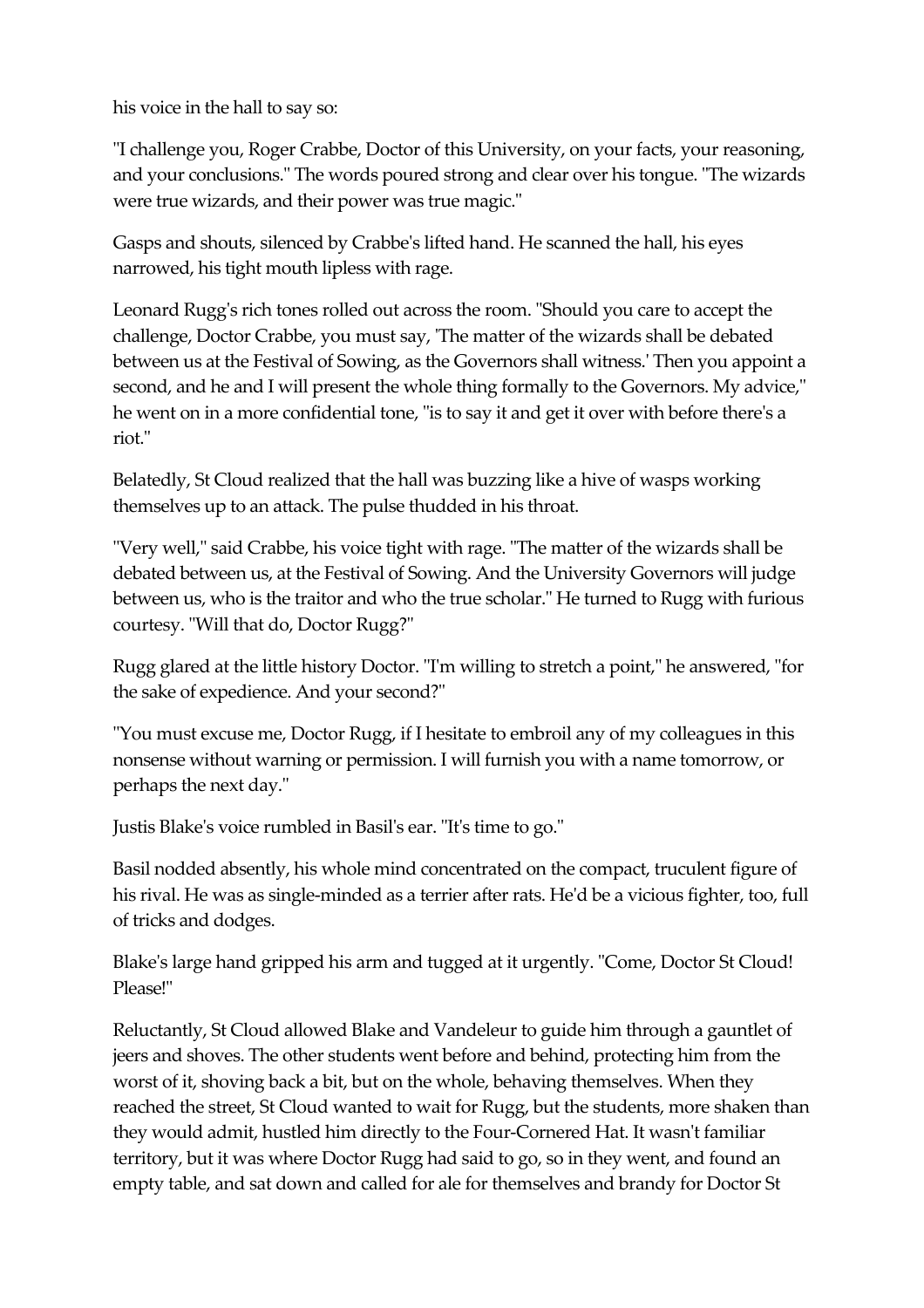Cloud and Doctor Rugg.

Silence fell, awkward and unaccustomed among such a garrulous lot. St Cloud glanced from face to shocked face. "I would have warned you," he said frankly, "had I known. But it was the inspiration of the moment. Like Sebastian Fire-Blood, I seized my enemy's weapon by the blade and turned it against him."

Henry Fremont snorted. "That's bitter comfort, seeing as Sebastian Fire-Blood lost his hand."

"He won the battle," said St Cloud. "That was what signified. And that's what signifies here."

Justis exchanged a look with Benedict Vandeleur, who shrugged--he wasn't about to make a fool of himself stating the obvious. But Justis didn't believe, seeing St Cloud's dazed and exalted face, that the young magister had any real notion of what he'd just done or what it meant in the real world. Scholars weren't much given to practical concerns, after all. So he wet his throat with a gulp of ale and said, "A battle isn't an academic debate, sir, nor the other way around. Academic debates draw no blood. On the other hand, there's a law against talking about magic. People will take notice. And spring is a long way away."

"I mean them to take notice," St Cloud said stoutly. "The truth about the wizards and their magic must emerge eventually. Truth can't be stifled forever. It's better brought out in an academic debate than in some more violent manner."

Peter Godwin raised anxious hazel eyes from his tankard. "Do you really think so, sir? Won't it upset things?"

"Of course it will upset things," said Rugg from behind him. "Bastard. Little tick."

"1 beg your pardon," said Basil stiffly.

Rugg sat down in front of the brandy and took a gulp. "Crabbe," he explained. "I was a whisker from challenging him myself. 'Will that do, *Doctor* Rugg?' And you should have heard what he said once you left. Tick."

Henry Fremont snorted and then yelped as Vandeleur's boot connected with his shin. St Cloud smiled. "You've hit on it exactly, Rugg. Crabbe is a tick, sucking ideas from other men and claiming them for his own. I must be careful not to ignore his head, lest it fester in the wound."

"And just what do you think you mean by that figure?" inquired Rugg testily. "You're a wonder, St Cloud. Do you realize that you've just committed yourself to proving a fact the nobles have been moving the earth to disprove these two hundred years? And I'm your second. We're both likely to be clapped into the Chop for treason. Or laughed out of University, which would be worse. I thought I had your word you wouldn't do this."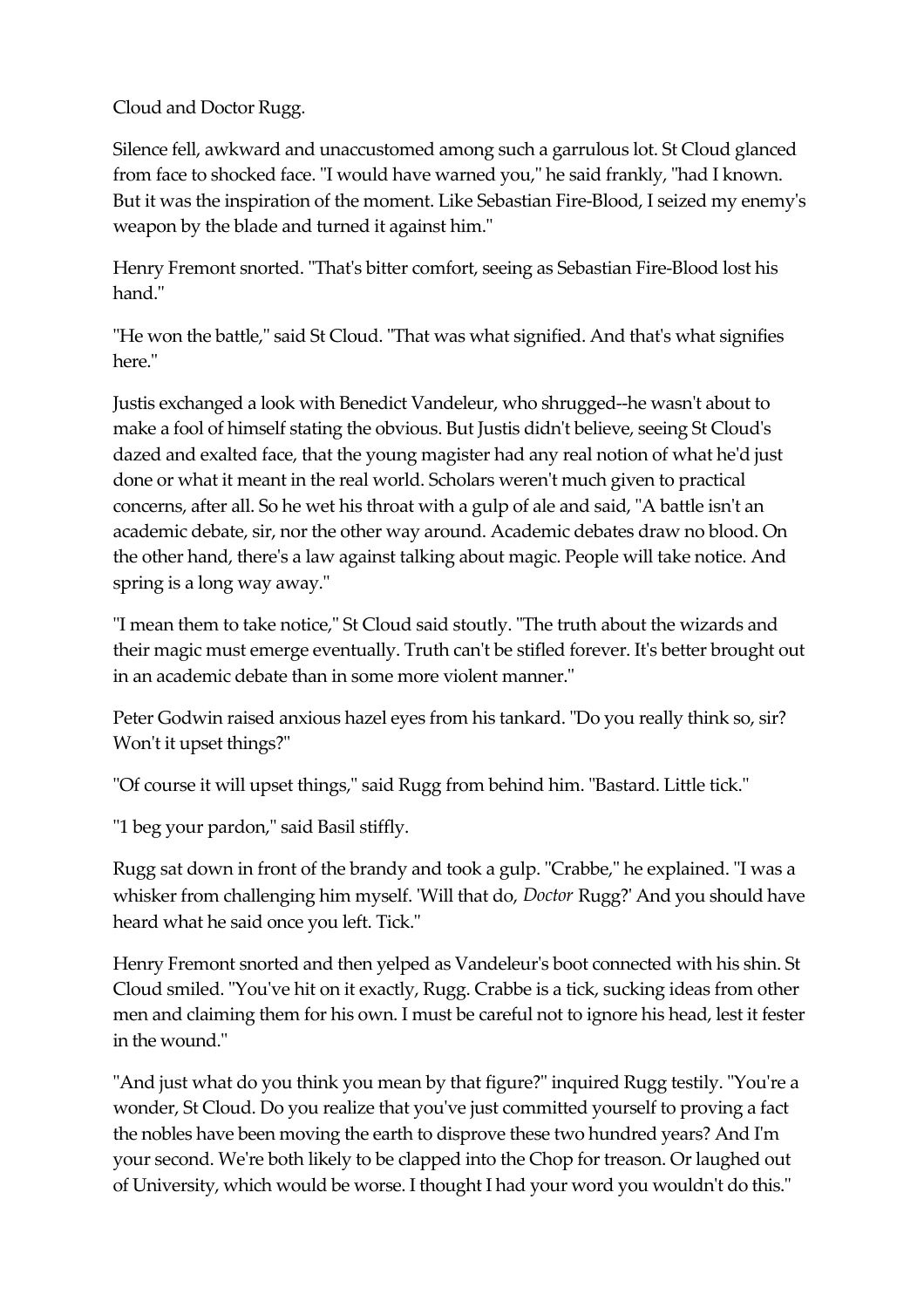Basil looked the irascible metaphysician in the eye. "You had my word I'd try. I'm sorry, Leonard. He left me no choice. I know what I'm doing."

Doctor Rugg threw up his hands in despair and applied himself to his brandy. The door of the tavern opened to admit a group of students and their teacher. St Cloud caught a glimpse of a red ribbon-bow in one student's long, fair hair. Girlish, he thought disapprovingly, then realized that the student was a girl, that they were all girls--no, not so young as most of his students. Women.

The magister turned, searching for an empty table, affording Basil a clear view of a hawk-nosed, olive-skinned face and a mass of dark hair braided into a heavy crown.

"Doctor Sophia Campion," said Doctor Rugg, amused. "Would you like an introduction?"

"No," Basil snapped. "I would not. What's she doing here?"

A buxom woman with brassy hair was leading the female physicians to a table that had been occupied a moment before by a group of young men. "Fraternizing," said Rugg. "Just as we do at the Nest. I told you she was odd." He glanced around at St Cloud's students, who were gaping as though they'd never in their lives seen a woman before. "Those are not women," he told them. "Those are surgeons. They'd sooner cut you up than kiss you. And there's not one of them a day under twenty-five."

"I knew that," said Vandeleur unexpectedly. "When the Governors let women attend lectures, they stipulated they had to be of legal age." Everyone stared at him. He shrugged. "My sister wants to be a mathematician. She's sixteen."

Ignoring this byplay, Basil studied Theron's mother, trying to find his lover in her vividly foreign face. She was explaining something to one of her students, shaping the air with her hands, touching the woman's arm, tapping a finger against the table, never still until the woman spoke, when she leaned forward to listen, all attention. *Like* Therein, Basil thought, and was suddenly overcome with restless desire. He drained his brandy and stood up.

"Where are you going?" Rugg asked. "We have a lot to talk about. Strategy. Plans. Meetings with the Governors. You've put a match to dry tinder, Basil. You must help contain the fire."

"Later, Leonard." It came out more brusquely than he'd meant, but that was better than pleading. "Come to my rooms tomorrow afternoon---we'll plan then, as much as you like." He looked with affection at the concerned faces of the students who had witnessed his challenge. "You have my gratitude, all of you. No finer scholars and friends could exist the length and breadth of University."

He turned to leave.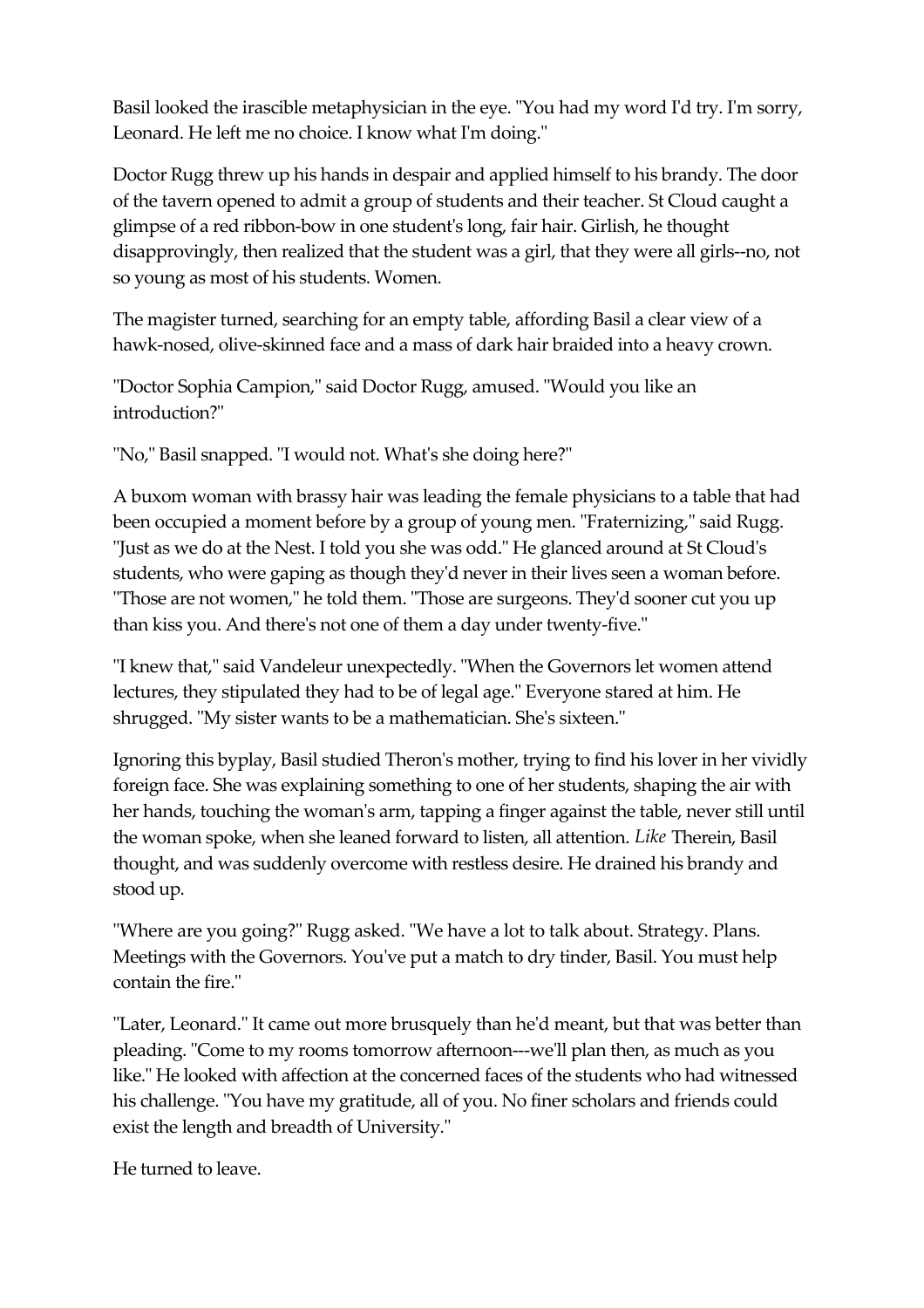Sophia Campion, chancing just then to catch his eye, was astonished to see a handsome young Doctor of Humane Studies turn scarlet and give her a sheepish smile before fairly fleeing the room. Then one of her students claimed her attention, and she forgot all about him.

henry fremont's note informing galing about the challenge was short and not particularly informative: Doctor St Cloud has challenged Doctor Crabbe to a debate about the wizards.

Galing looked at the back of the paper, but there was nothing more. It was not like Fremont to let a chance escape to expand Galing's knowledge. His reports were commonly as full of ancient history as modern news (context, Henry said), and ran to several closely written pages. Whatever else Galing might learn in the course of this investigation, he was learning a great deal about history. But not today. What about the wizards was St Cloud intending to debate? Why had Henry suddenly grown so coy? He laid the letter on the thick stack of Henry's reports and buried his shapely hands in his curls.

This favor Arlen had asked of him, this matter of tracing and diagnosing a troublesome rumor, was more complex, more obscure than Nicholas could have imagined. No sooner did he root out one stem of it than two others would spring up to claim his attention. First, there were the Northerners, the Companions of the King. Troublemakers, malcontents, full of superstitious customs and beliefs. Now that their ringleaders were safely stored in the Chop for easy reference, that should be the end of it. But it wasn't the end, not by a long shot. The world of the Companions was beginning to creep into the drawing rooms of the Hill. While their wives danced, the older nobles discussed in shocked whispers how the Duke of Hartsholt's "revolting peasants," as Condell insisted on calling them, had burned Hartsholt's steward in effigy up north in their MidWinter bonfire. Even Lord Hemmynge, who was more interested in horses than politics, knew that the women of Harden had made a show of stuffing their mattresses with valuable goat hair, rather than spin it for sale on their lord's estates; they called it "Alcuin's Bed," and said they slept easier on it than the old king had. The past was rising; people were talking, and even nobles with no Northern holdings were beginning to say that something must be done.

Under the circumstances, it made Nicholas uneasy that a young Doctor of History was proposing to trot out theories about wizards in a public forum. It made him even more uneasy that the heir to Tremontaine was so consistently attracted to lovers who delved into the past.

But when he imagined explaining his unease to Arlen, he could all too easily imagine Arlen's response: "Historians talk about wizards. Painters love exotic subjects. Young men are romantics. Where is your proof?"

Right now, all Galing had to go on was Greenleaf and Smith in the Chop, Ysaud in her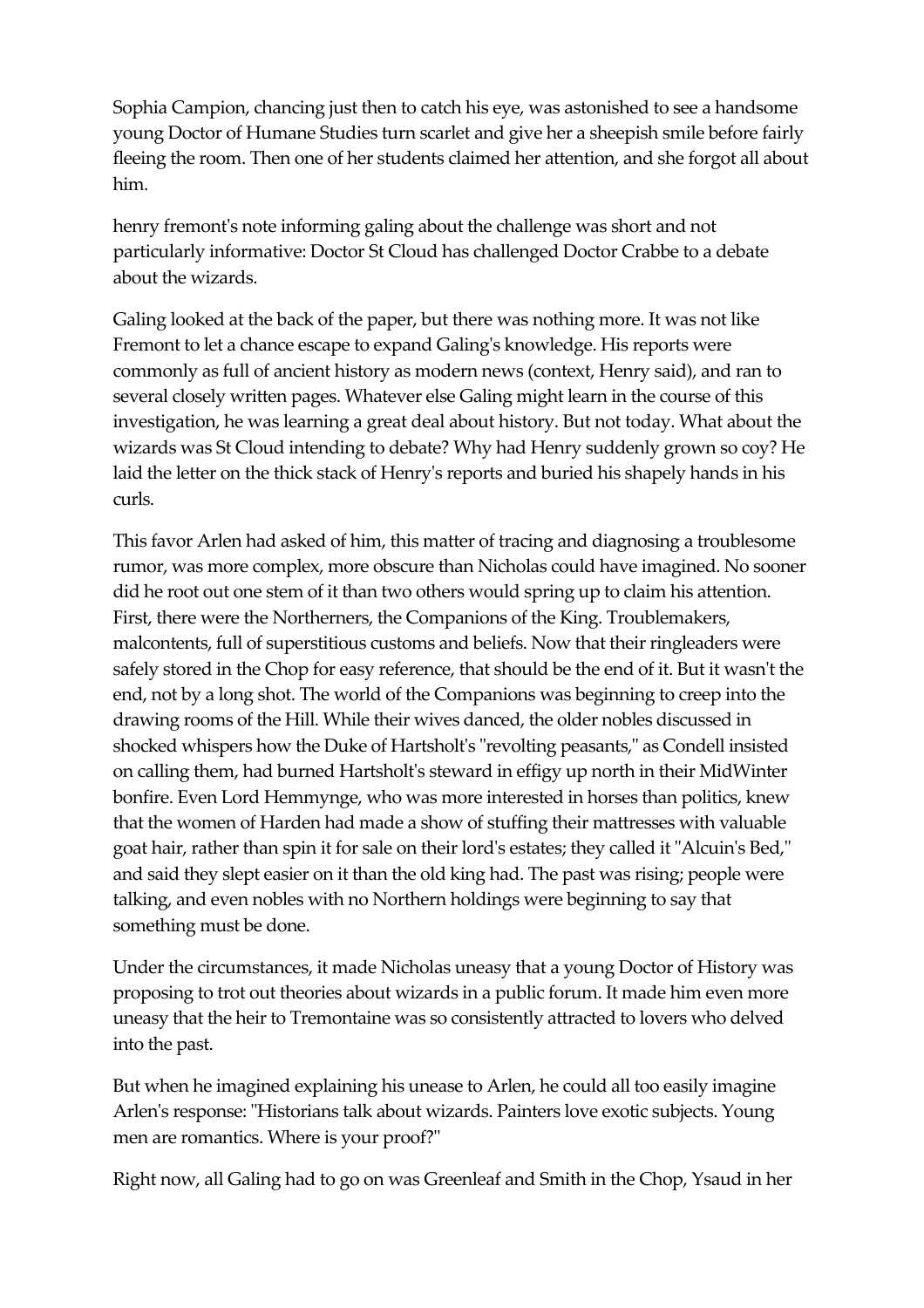studio, and Doctor Basil St Cloud in his lecture-hall, all babbling, in their several ways, about wizards and deer and mystic sacrifices. And the subject of the Northern boys' hunt, of Ysaud's paintings and St Cloud's passion, was Theron Campion, heir to **Tremontaine** 

If Galing could only show some connection between Campion and the North!

He pulled out the transcript of the prisoner Greenleaf's interrogations and leafed through the pages. His eye caught on a phrase, repeated several times over several days:

The kings must come again. The land withers and dies without their blood; the people weaken without their seed.

Galing dropped the transcript with a sound of disgust. Green-leaf was clearly mad. Magic kings and wizards were the stuff of old wives' tales, not of political uprisings. To become king, Campion would need allies behind him, followers, an army. There was no sign, in University or anywhere else, of anything so tangible.

Still, he thought, the key to his proof must lie somewhere in the great mass of historical information with which Henry had burdened him. It was significant that Theron was descended from the sister of Gerard the Last King. True, the nobles had signed a document relinquishing any claim to the throne by right of blood for themselves and their descendants. But a signature is merely ink, as an oath is merely breath to a man with sufficient motive to break it. It was not difficult to imagine Theron Campion breaking his ancestor's word to set himself upon the very throne his ancestor had broken.

If there was anything going on--and Galing could not swear absolutely that there was--Campion must be at the center of it. There was nothing for it, then, but for Galing to scrape a closer acquaintance with the fellow and see if he could discover what he was up to. It was a pity about that exchange he had allowed himself at the Montague ball, but he could always apologize, if Campion even remembered it.

Rising from his desk, Galing went to the case that held his collection of curious books. He unlocked the delicate iron grille, opened it, abstracted a leather case, and pulled out Ysaud's sketches. Theron Campion's narrow face looked up at him out of a fretwork of leaves that shadowed but did not hide his eager body. Horns branched from his temples. Ysaud had scribbled a title across the corner: "The Summer King."

Arrogant *bastard*, Nicholas thought, and returned the sketch to the folder.

theron campion was attending a birthday party when he learned of Basil's challenge, and he was not pleased.

It was the birthday of Lady Genevieve Randall, the girl he'd admired at the Montague ball. Now that term had begun again and he felt he had proven to Katherine that he had no more New Year's madness up his sleeve, Theron was much less inclined to go to parties on the Hill. But the invitation had been delivered personally by the Randall son,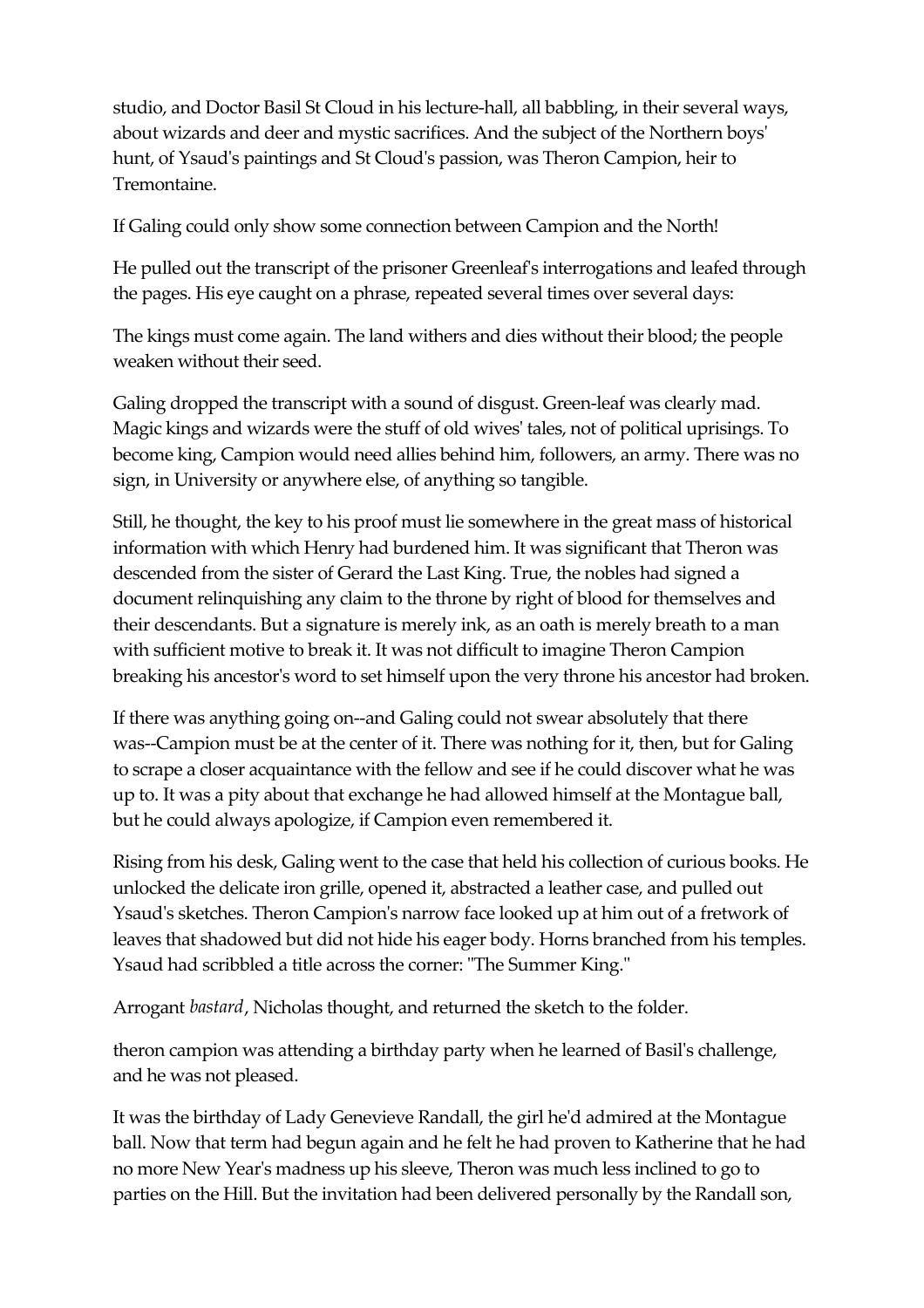Clarence; Theron had a vague feeling that having made a fool of himself in Clarence's company in a whorehouse at the Harvest Feast gave the Randalls some rights to him now. And besides, the sister was very pretty. So he allowed his valet to pour him into something tight and stylish with dozens of tiny buttons, and went to celebrate with the Randalls.

Sebastian Hemmynge and Peter Godwin were there, too, along with the usual marriageable girls and eligible young men. Theron realized he hadn't seen his erstwhile companions since the night of the Deer Hunt. He wondered if they, too, had been scolded and kept home. Had they even been there in the grove? He really did not know. When he tried to picture that night, the images made him queasy. He had no desire to ask what the other men remembered.

The party took the form of a rustic feast, with the servants all dressed as country folk from the Randalls' estates, serving bread and cheese and cider and preserves from their home. Supervised by mothers and married sisters, Lady Genevieve and her guests danced and even played at forfeits and blindman's buff. Theron had to redeem his forfeit by kissing "the prettiest girl in the room," and politeness dictated that he choose his hostess. With everyone watching, he tilted up the chin of the blushing girl, and brushed the lightest of kisses across her lips. Her hand trembled on his sleeve. He looked into her eyes, and felt his rod stiffen like a schoolboy's. "My token," he cried breathlessly, to cover his throbbing pulse. "You've got to give it back now. Unless you want another kiss!"

Everyone went "Ooh!" and Lady Genevieve fumbled to release from her wrist the ribbon from his shoe that he'd thrown into the forfeit ring.

"Isn't she going to have to lace it back on for you?" a bold girl cried. (After the party, her mother slapped her for it.)

But Theron was just as glad to be able to bend down and lace his shoe himself.

The dances were country dances. Genevieve's eyes sparkled and her pale cheeks were flushed, and tendrils of dark hair escaped from her chignon in the most alluring fashion, clinging to her sweating neck. Theron partnered the girl twice, but swung her about and touched her hand countless times as the lines of dancers met and parted. When they played at blindman's buff he tried to track her by her laugh, but found instead that he had his arms around the waist of the bold girl, who made a great fuss refusing to be kissed, and so he made her sing a song, instead.

He was heading to the punch bowl to get a glass for her when he overheard the words "St Cloud," and stopped in his tracks. Peter Godwin was gesticulating with great animation to his friend Hemmynge. Theron forgot all about the girl.

"It was magnificent!" Godwin was saying. "He stood up right in front of the entire room and said the wizards were real! You should have seen their faces! If we hadn't been there, who knows what they might have done to him, right on the spot."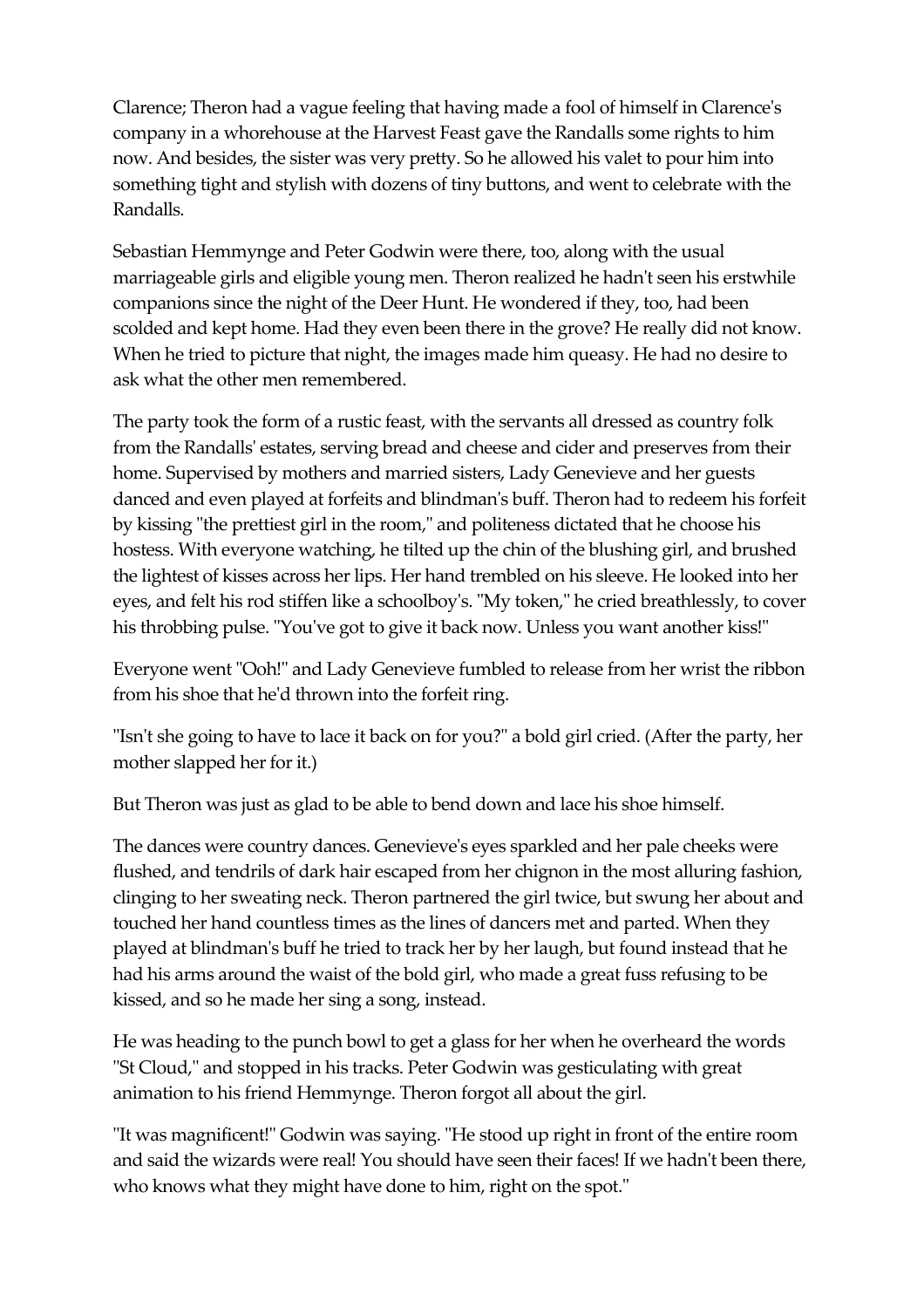Theron moved closer. Peter saw him and froze. Godwin had not been one of the bearers of chicken last fall, but he'd certainly heard all about it. "Oh," young Godwin said stiffly. "Hullo, Campion. Lord Theron, I mean. I was just telling Seb about the challenge."

"Wonderful stuff," Hemmynge raved. "I might have to switch to history! Nothing this interesting ever happens in geography! Can you get me a good seat for the debate, Theron?"

"I really have no idea," he said stiffly, and turned away.

"I can't believe you didn't tell me." Theron had looked for Basil at the Blackbird's Nest, but found him hunched over his books on Minchin Street in an atmosphere of dust and ink and musty paper. "You challenge Roger Crabbe to an academic duel, it's the talk of the taverns, and I find out from bloody Sebastian Hemmynge! Who found out from baby Godwin, and only because they both happened to be at the same birthday party."

"Well, you know now," Basil said mildly.

Theron stormed on. "I am not accustomed to getting my University gossip at third-hand on the Hill, Basil. You are much to blame."

"Because I do not supply you with gossip, my lord?"

Theron stopped as if he had been slapped. "That was not called for."

Basil saw with surprise that Theron's face had gone quite pale. Stubble stood out dark on the young man's cheeks, and his eyes were big with hurt. Wearily, Basil pushed his chair back from his worktable. "I am sorry. It just never occurred to me--I don't think of University politics when I'm with you."

Theron sat on the edge of the bed. "Because you love me. You love me so much you don't bother to tell me anything important. Wonderful."

"You always object when I try to tell you about history."

"This isn't history, this is *real*." He caught himself. "I don't mean history isn't real, but--don't you see there's a huge difference between telling me about dead kings and wizards, and telling me something you have decided you will do?"

"They are both real to me," Basil said quietly.

"I know. I know they are." Theron came and put his hands on Basil's shoulders, and nuzzled his hair--a peace offering. "What are you studying? It looks like a laundry list."

"It's clothing, actually. The paper was used as the lining for a cookery book, but I think it's an inventory of clothing for the royal compound, and I'm hoping--wondering, really, if it might not be--well, something about wizards."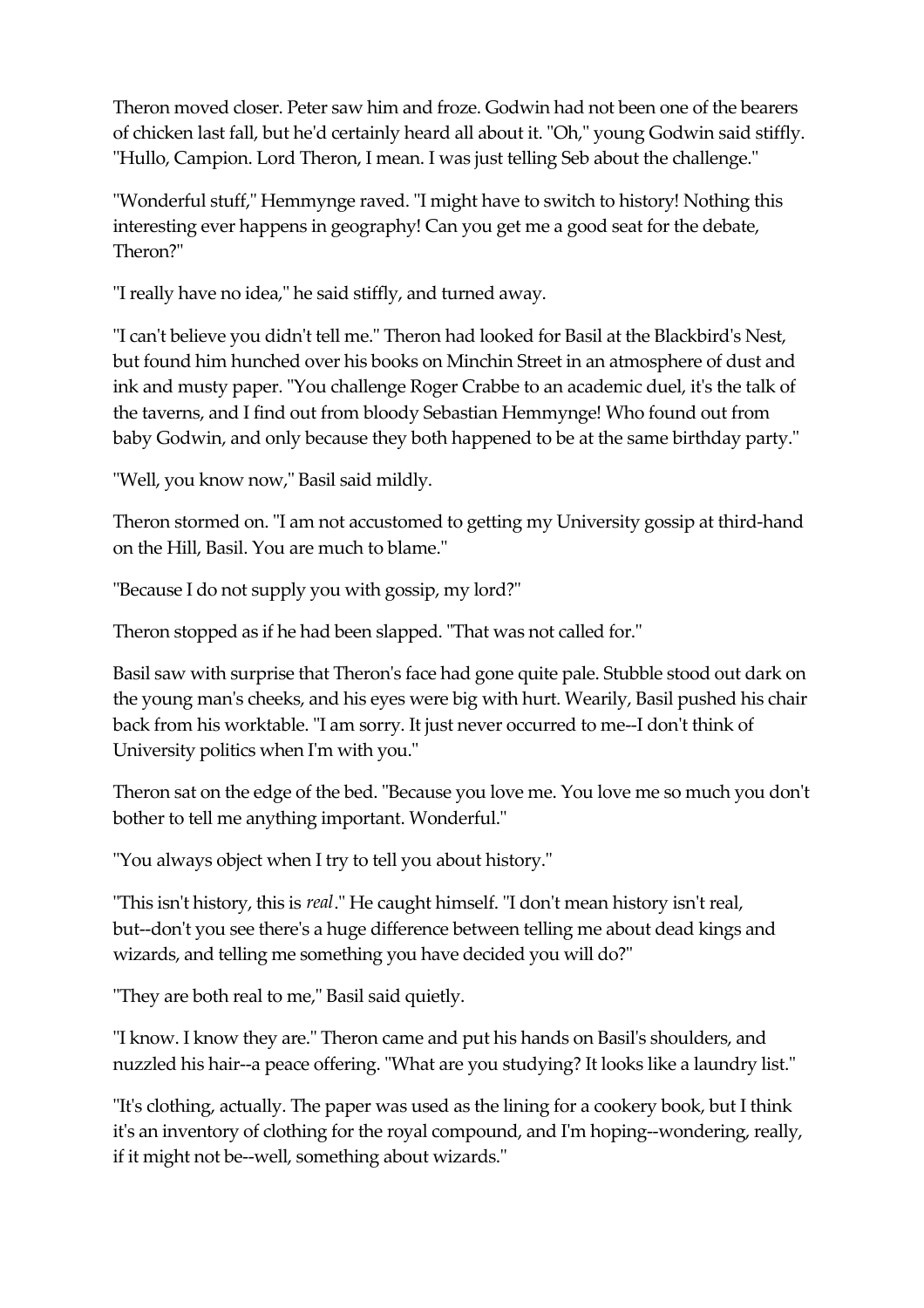"Wizards? In a cookery book?" Theron kissed the top of his head. "Basil, you are wonderful. I'll leave you to it, then."

He paused a moment, and Basil said, "No, don't go. It's not important, just interesting. Look: Ten robes of brown wool, with cloaks of fur, according to their natures.' And this: 'Bear Dress-- Master WG.' That *could* mean Master Wizard G... Don't go, Theron."

"I have to go," Theron said mournfully.

"Why?"

"Because I'll never get all these buttons undone and done up again!"

Basil said huskily, "I'll do that. Lie down, my love, and I'll do it all."

xv/hen theron returned to riverside the next W day, Lady Sophia showed him an envelope. "Who are these Randall people?" she asked him. "The Lady Randall invites us to a musical evening together to their house. You know I detest musical evenings. Are these people I know, Theron? Must I go?"

Her son bit into an apple. "I don't think you know them; they're newly come to town, to marry off the daughter, probably. There's a son my age, who's in the Perry crowd. I don't see why you can't decline."

"Ah. Is it the daughter who plays the viol? The Lady Genevieve, it says?"

Theron looked over her shoulder. "Why, yes." He imagined Genevieve with a viol tucked between her knees. "I'll tell you what; I'll go, and give your regrets in person. I'll tell them you had to perform a sudden triple amputation, or lance a large boil."

Sophia laughed. "Come here, my darling, your buttons are crooked."

nicholas galing was feeling discouraged and frustrated. Henry Fremont hadn't sent him word in days and Theron Campion was proving annoyingly elusive. He was never with the other young nobles of his age group, and Nicholas had no mind to go chasing him at University. Galing was full of suspicions and instincts and empty of hard facts and tired to death of the whole subject of wizards and kings. So he took himself, as he sometimes did, to a public bathhouse. There was nothing like a good sweat to clear the mind.

He was lying in the steam room on a scratchy piece of toweling, sweaty, sodden, and blissfully empty-minded, when two young men came in and established themselves on the marble benches. Their voices boomed and rattled off the tiles, the words running together almost incomprehensibly. Nicholas caught a word--"magic"--then a name--"St Cloud"--then a laugh. He came to attention, and was rewarded by a whole sentence: "I'll give him this: he has balls, does Doctor St Cloud, to unseal that wasp's nest after so many years."

"He's right, of course," said the second man. "He must be. There'd be no point forbidding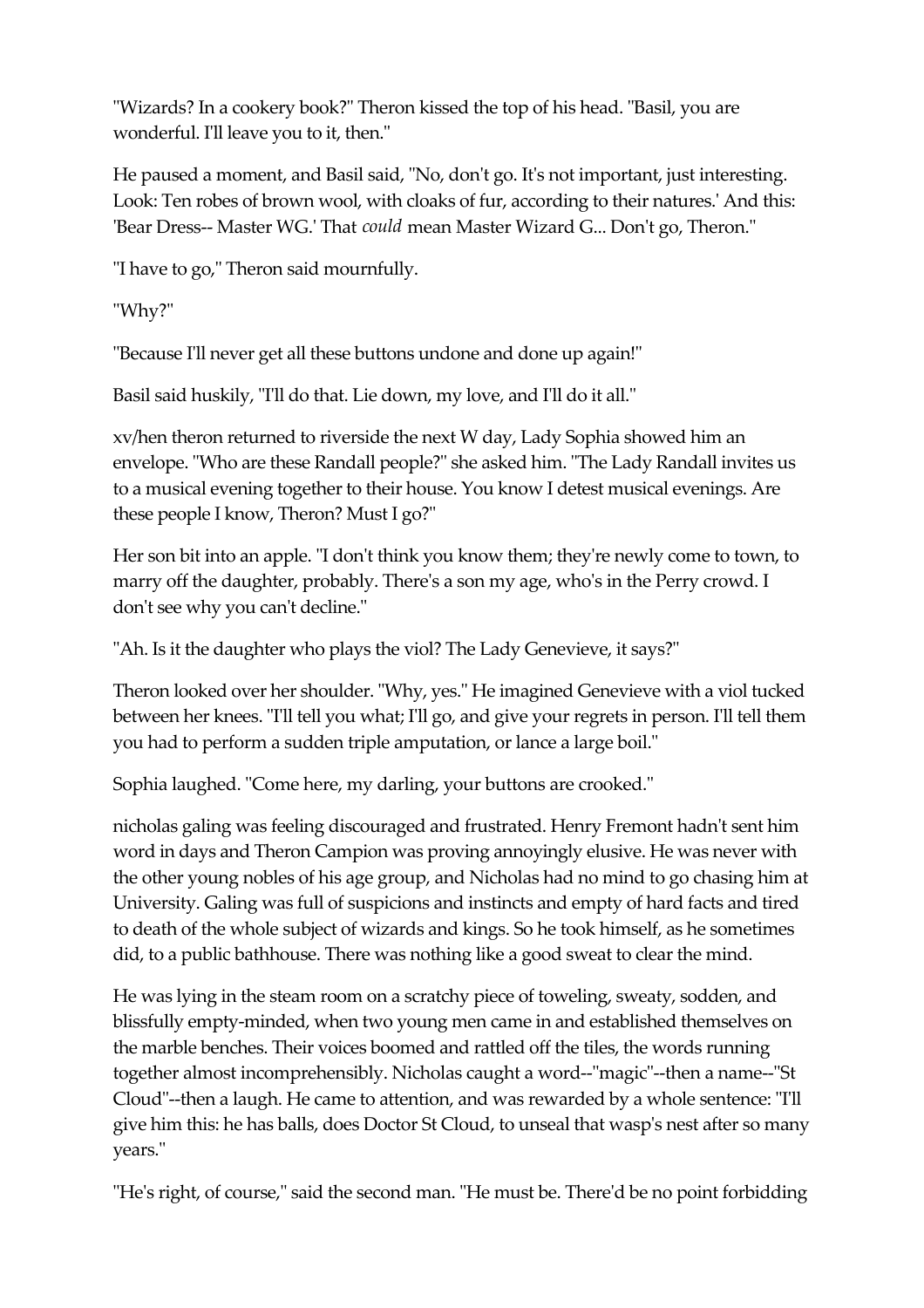all mention of magic if it wasn't a real threat. I wonder how he'll prove it?"

"Make lightning flash out of a blue sky?" the first man suggested. "Grow corn on the Great Hall steps?"

"Make all the Governors' robes disappear--that's what I'd do."

"That's because you haven't the imagination of a ten-copper nail," the first man said, disgusted, and the conversation degenerated into bickering.

Assuming that his informants thought themselves alone, Nicholas lay still until they'd sweated their fill. Feeling weak and wobbly from the heat, he ignored the blandishments of the bath-boys and the massage-men, and had a cold plunge before drying himself and scrambling into his clothes. It was late--nearly midnight--when he emerged, clean, neat, and blazingly furious at the world in general and Henry Fremont in particular. Still, he needed information more than he needed to wring young Master Fremont's scraggy neck. So he procured a chaise and directed it to take him to Edward Tielman's house on Fulsom Street.

Late as it was, Felicity herself received him in the library. He was startled to see her heavily pregnant--he hadn't thought it so long since their last meeting. Her belly was like a cauldron among the folds of her gown, but her face was thin and there were dark circles under her eyes.

"Ned's very occupied," she told Galing after the first pleasantries were over. "He's seldom home before midnight and leaves first thing in the morning. I'm thinking of having his portrait painted so the baby will know what its father looks like, except he'd never find time to sit for it."

Galing accorded this sally a sympathetic smile. "I'll look for him at the Council Hall, then, if you'll excuse me. It's rather urgent I speak to him."

"Of course," said Felicity, rather sadly. "But do come by again for a late supper or something. Ned and I miss you, and I, for one, am not getting about much these days."

Nicholas bowed and murmured politely and was on his way out the door when voices in the hall heralded Edward's timely return from the Council Hall. Felicity heaved herself out of her chair. "I'll tell him you're here and send him straight in. Don't keep him up too late, will you, Nick?"

The minutes ticked by, and Nicholas waited for Edward with mounting impatience. He imagined Felicity reproaching her husband for coming home so late and extracting a promise to get rid of his untimely visitor as soon as possible. It was odd, how child-bearing could metamorphose a perfectly nice, tolerant woman into a domestic tyrant. Nicholas knew a moment of gratitude that he was not an eldest son, to shackle himself to a woman for the sake of the family.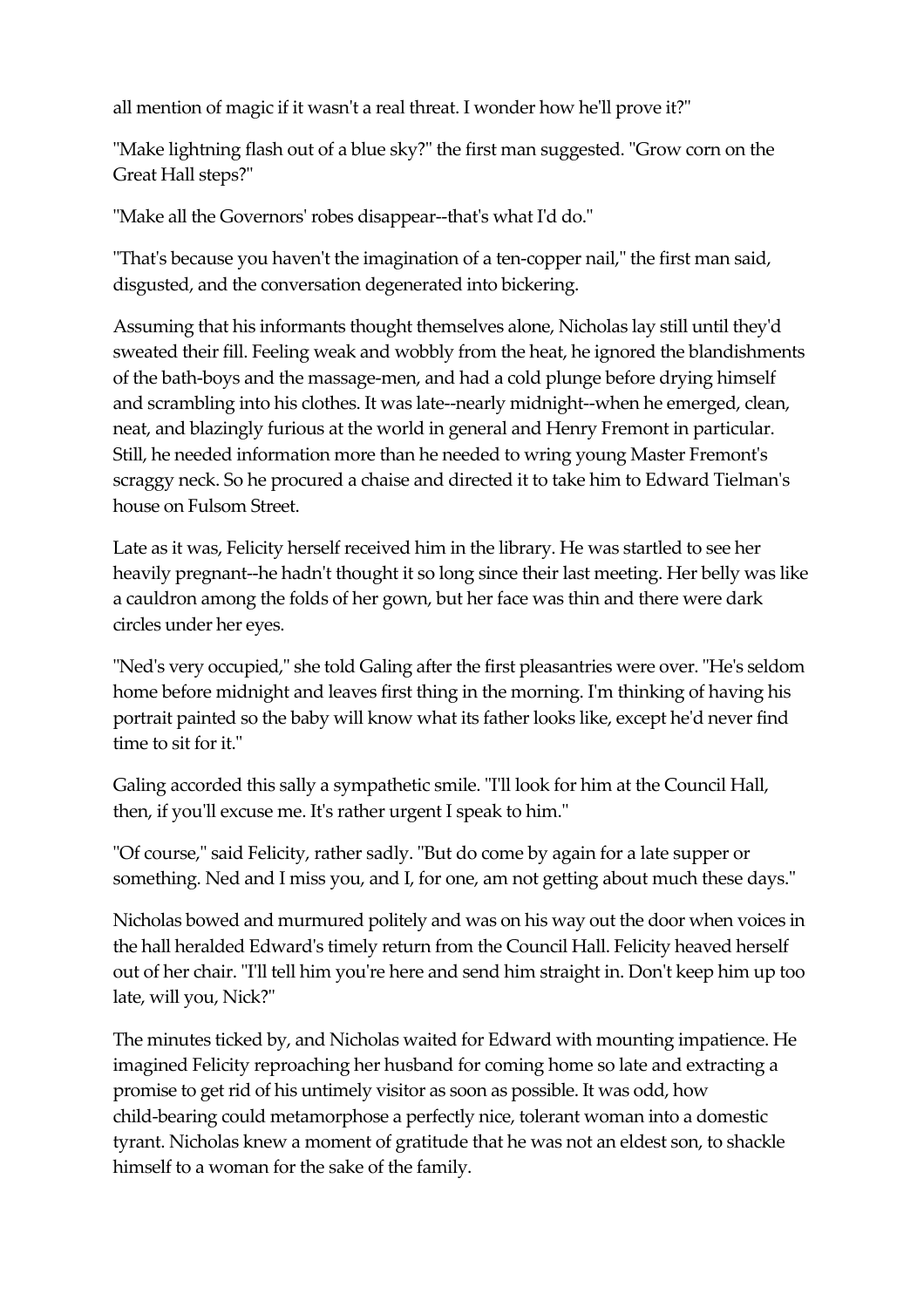The hands of the library clock approached one. Nicholas was reaching for the bell to summon someone to remind Tielman of his existence when his friend himself entered. He was wearing a dressing-gown over breeches and shirt. "I'm sorry, Nick; Felicity said you were in a hurry, but I insisted on seeing her to bed before I came up. She's more delicate than she'll let on, you know, and I worry." He unstoppered a decanter, poured two glasses of red wine, and held one out to Nicholas. "Now, what can I do for you?"

Nicholas ignored the glass. "Did you know that Basil St Cloud has declared that he will prove that the wizards had true magic? In public forum?"

"Why, yes. 1 did. Didn't you? What happened to Henry?"

"Henry is obviously more loyal to St Cloud and his bizarre notions than you thought," Nicholas snapped. "What I want to know is why this Doctor St Cloud isn't in the Chop, debating the reality of magic with Lord Arlen and his inquisitors."

Edward smiled. "Is that all? I thought you'd figured it out, or I would have written you a report myself. As it is--look, I'm not going to stand here like an idiot with two glasses of wine while you glare at me. Take this and sit down and I'll tell you everything."

Nicholas was very close to knocking the glass from Edward's hand and cursing him for a swollen-headed, jumped-up servant who didn't know his place. But a good intelligencer must govern his temper, so Nicholas took the wine and sat as he'd been told, and sipped before cocking his eyebrow at his friend. "Well, Ned?"

Tielman propped his elbows on his knees and twirled the wine in his glass. "Well. The Governors came to us as soon as they heard about the challenge, wanting to know what they ought to do about it. They were in a right old state, like maiden aunts exclaiming over a housemaid who's fallen pregnant. Should they dismiss St Cloud out of hand, should they refuse to hear the debate, they hadn't known anything about any of this, the University held itself above such matters, and could we please make it all go away."

"And you said?"

"Lord Horn said he would put it before the Innei Council, and let them know."

"And the Inner Council said?"

"Well." Tielman sat back and took a thoughtful sip of wine. "It wasn't quite the whole Inner Council--Lord Horn saw no reason for the Dragon Chancellor or the ducal houses to be bothered over so trifling a matter."

Galing gripped the arms of his chair. "Trifling?" he inquired as mildly as he could. "The Council of Lords didn't think so when they declared any mention of the wizards and magic to be unlawful. And it still is, as far as I know."

"Yes, yes, I know; which is why the Governors are in such a flap. But Lord Arlen made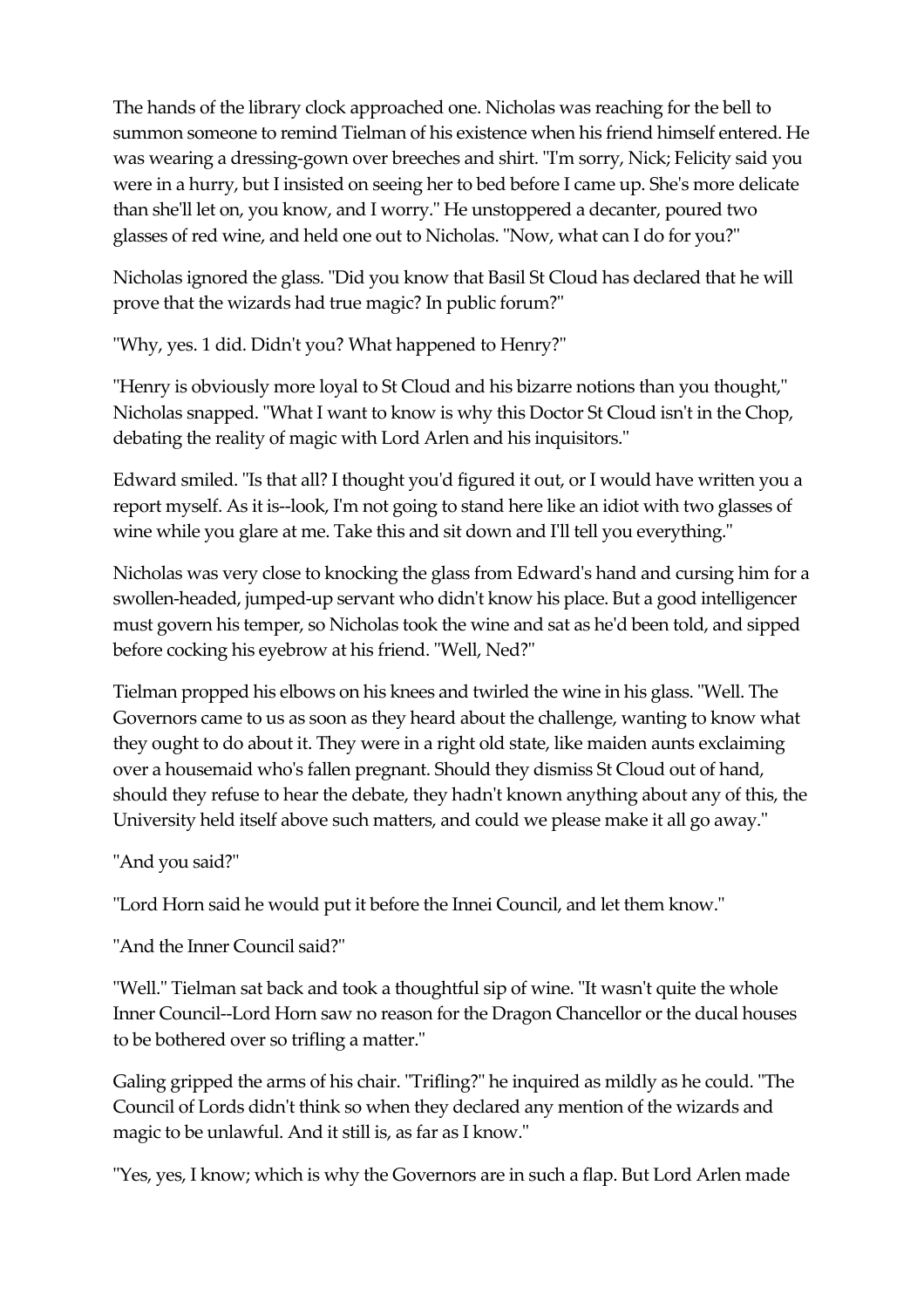the point, and Lord Horn agrees, that subjects no one is allowed to discuss under threat of imprisonment are more likely to attract the wrong kind of attention than subjects anyone can talk about with impunity. You can't have secret societies when you don't have a secret for them to rally around. We're indebted to St Cloud, really, for bringing it all out into the open."

"Ah." Nicholas sat back with an assumption of ease. He was blindingly angry, and aware that his anger might impair his judgment. "Lord Arlen said that, did he?"

" 'Let the man do his best to prove it was real,' he said. 'I don't imagine he can do it, but if he can, I don't imagine it will mean much outside the University. Magic has nothing to do with the way things are run today; why shouldn't scholars talk about it?'"

"And those were his very words?" Nicholas couldn't quite keep the sarcasm out of his voice.

"Close enough."

"I take it you were there, then. At this little convocation of the cream of the Inner Council. And that despite the extreme erudition of the distinguished councilors assembled, no one thought to point out that it's not only about wizards and magic and ancient history. Such a debate calls the Council's own legitimacy to challenge."

"How so?"

"Because the overthrow of the monarchy is the foundation of the Council's authority!" Without knowing he was doing it, Nicholas drained half his wineglass. "Of our authority. Of the nobles' right to rule. Because, you blockhead, if the wizards were really tied to the land with real magic, and chose the kings to rule, then the nobles had no right to depose them!"

Tielman looked at him with affection, long and hard. "What a lot of knowledge Henry's managed to cram into your head after all. Far better than old Bracegirdle and our other tutor." He waved his hand. "You are right, I'm sure. But whoever was in the right of it two hundred years ago, it's a done deal now. And no amount of scholarly debate, however well-reasoned, can change that."

Nicholas struggled with his temper and subdued it enough to say, "I presume my investigation is closed, then."

"Has Arlen told you it is?" Edward inquired.

This was too much. "You know he hasn't. He hasn't told me anything. You're his leaf-crowned boy--you tell me."

"Oh, lord," said Edward. "You're really hurt, aren't you? Don't deny it--I knew you when your father gave your brother that horse."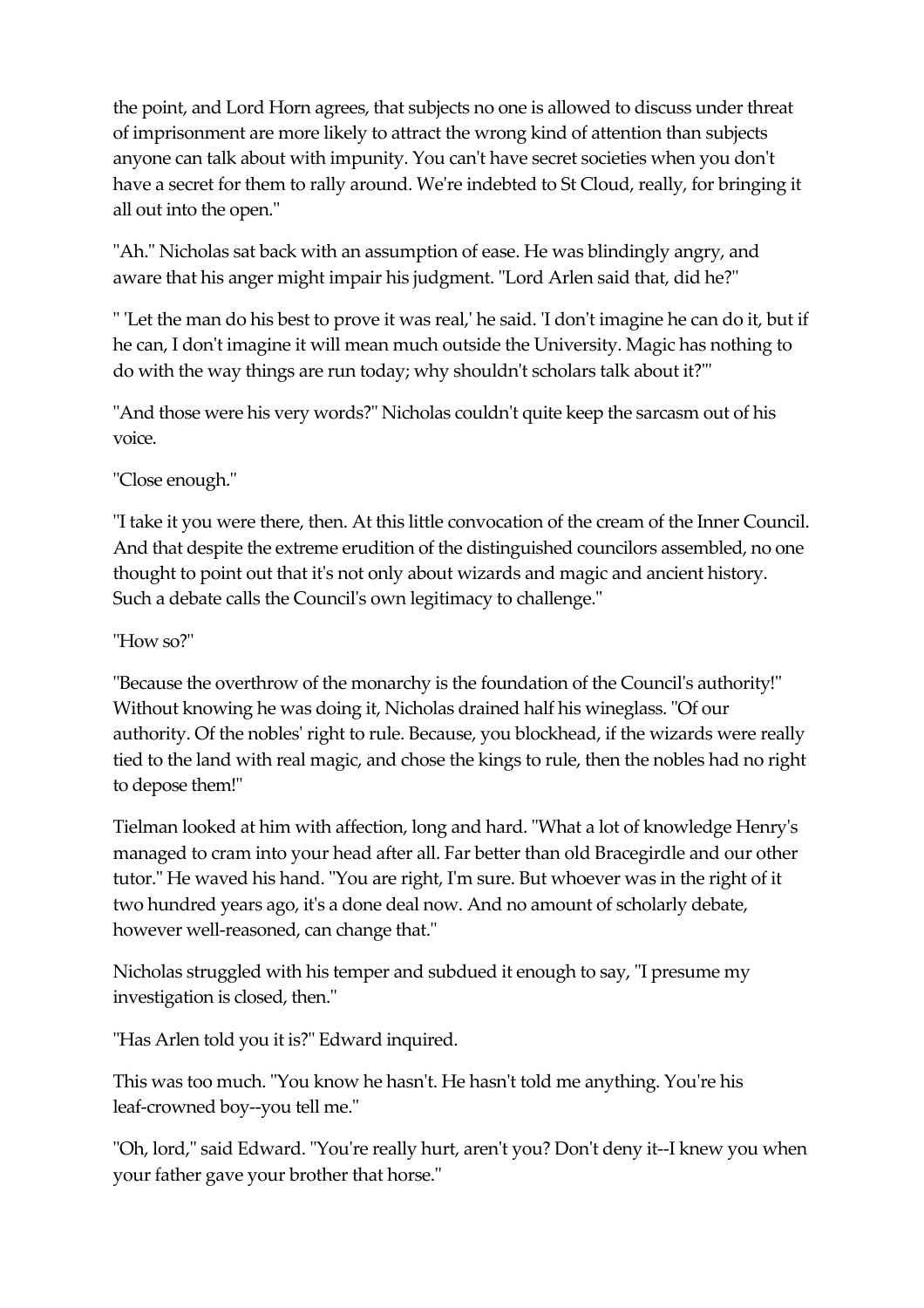"Edward." Galing's voice was tight and even. "I'm not a boy. And this isn't a matter of petty jealousy. I understood that I'd been given a job to do, a job that had some importance to the welfare of the city, perhaps of the country. To discover that it was so inconsequential that no one would even bother to call me off... Well, it came as a shock. I wouldn't have thought it of Arlen."

"No," Tielman agreed. "You wouldn't, would you?"

The fire popped and settled in the grate; Tielman stirred it with a poker and threw on another log. Galing thought a moment and said, "He's playing some damned endgame, isn't he? It's another of his plague-rotted tests. All I have to do is figure out whether he's really not paying attention to St Cloud's challenge, or only officially not paying attention."

"Sounds a bit complicated to me," Tielman said.

"The Serpent's a complicated man."

"He is that."

They sat for a moment, contemplating the fire and Lord Arlen's complexity. Then Nicholas said, "Look. Do you want me to keep pursuing this or not?"

"This?"

Edward sounded as if he might have begun to nod off over the fire. Now that Nicholas came to look at him, he saw that his friend's eyes were almost as shadowed as his wife's. "The possibility of a monarchist plot in the city," he explained.

Edward yawned and shrugged. "Truth? I don't know. This is Arlen's game, and Arlen plays his cards close to his chest. If he hasn't called you off, it's my guess you're still on."

This was Galing's guess, too, but it was comforting to have his friend's confirmation. It was so comforting that Nicholas turned down Edward's half-hearted offer of more wine and left the poor man to his bed and whatever joy he might get of his pregnant wife and went home. There he spent the rest of the night composing a careful letter to Lord Arlen, hinting that he had something to report concerning a highly placed member of the nobility, and would like to wait upon his lordship at his lordship's earliest convenience. It was time to flush the Serpent from his lair.

THE TIME FOLLOWING MIDWINTER IS THE DREARIEST of the year. Days are short, nights are long, and both are cold and wet with no immediate prospect of relief. Winter's Tail is what the old wives call it, dragging filth at winter's ass. It is a good time to sit by a roaring fire in company or with work at hand. It was a bad time to be poor and alone.

Which was why Justis Blake took it on himself to shame the softer-hearted members of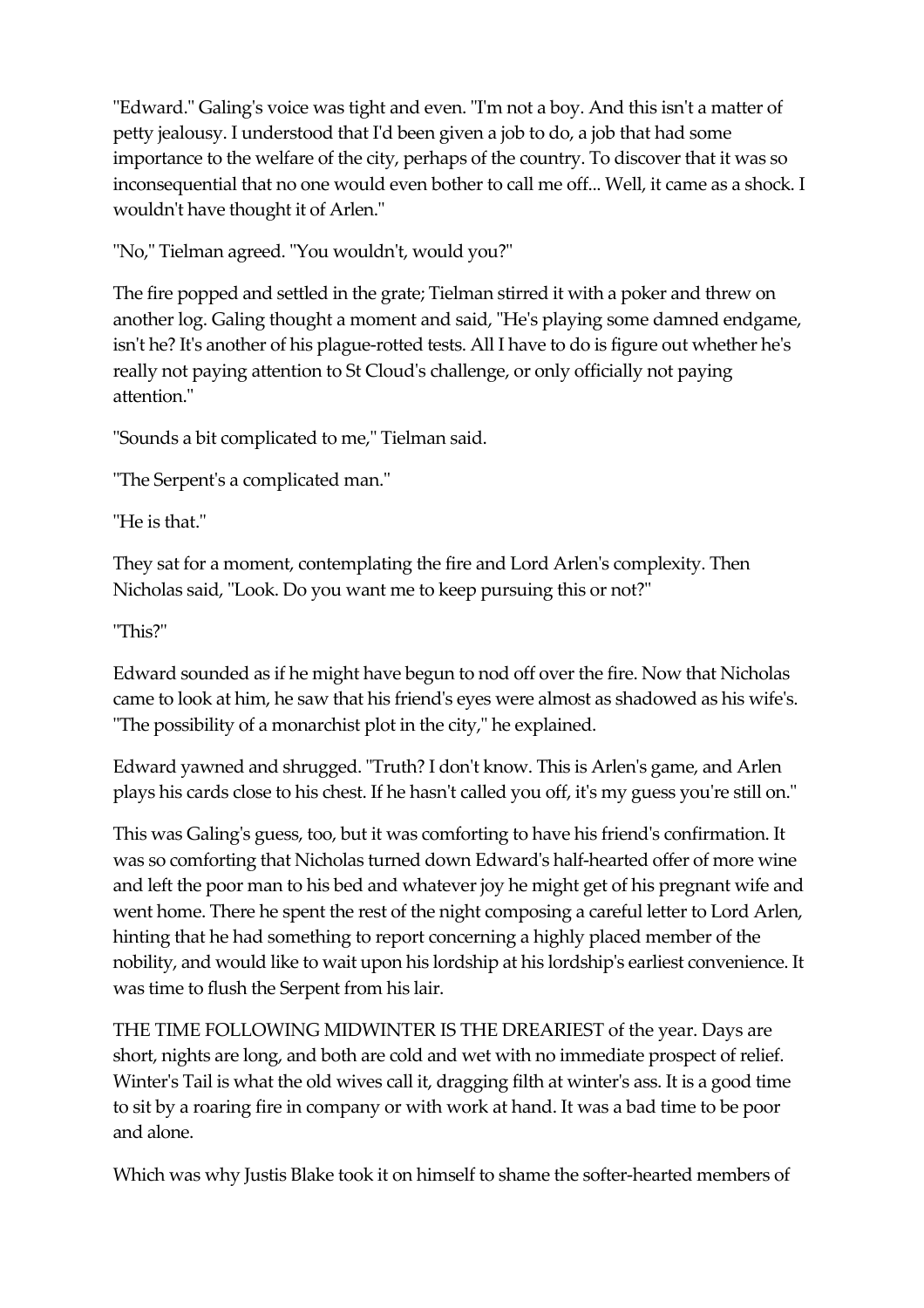the St Cloud coterie into calling upon Anthony Lindley with food and fuel and good cheer until he was able to fend for himself. His ten days in the Chop had left him very ill indeed, ill enough to need a physician to bleed him and prescribe no fewer than two noxious and expensive medicines. Henry Fremont, whose father must have had a very good year indeed, bore the greatest part of the expense, and furthermore gave up his new muffler to the sufferer. Since he and Lindley had hardly been close friends, he came in for a certain amount of teasing, particularly from Vandeleur, who pretended to scent a helpless love in Fremont's generosity. Fremont finally lost his temper and gained a black eye trying to box the notion out of Vandeleur's head. Which didn't, as Godwin pointed out, really prove anything one way or the other.

It was two weeks after the challenge, and Justis Blake's turn to play nursemaid. When he came into the Nest, Benedict Vandeleur greeted him with, "How's our little king-maker today?" and shoved down the bench to give his friend room to sit.

"Is that turnip stew? Can I have some?" Without waiting for an answer, Blake picked up Vandeleur's spoon and dug in, accepting with a nod the hunk of bread Vandeleur handed him across the table.

"You'd think the Chop would have given him a distaste for all that Northern flap," Godwin remarked.

"Or at least taught him the sense of keeping quiet about it," Vandeleur added.

Blake tried to say something around a mouthful of stew and bread, choked, coughed, and was thumped upon the back until he protested he was fine.

"Good," said Henry Fremont. "But if you were going to tell us that you can't expect a man half out of his mind with fever to dis-play sense or discretion, you'll wish you had choked."

Blake grinned across at his irritating friend. "Shut up, Henry. I wasn't going to say anything of the kind. He's better today. He said he needn't trouble us any more, that he can take care of himself now. He's grateful but embarrassed, is what I think."

"Fair enough," said Vandeleur. "I can't say I'm sorry. I like Lindley, but it's damnably inconvenient. Odette complains."

"Oh, does she now?" Henry sneered. "Is that because you make her visit him in your place?"

Vandeleur ignored him. "Lindley's changed. I can't quite put my finger on it, but he's not as soft as he was."

"He's got new friends, too," Godwin put in. "I met them on the steps last time I went to see him. A couple of weedy Northerners, looking like they'd been eating gooseberries--you know what they're like. After that scene in the Nest, I couldn't imagine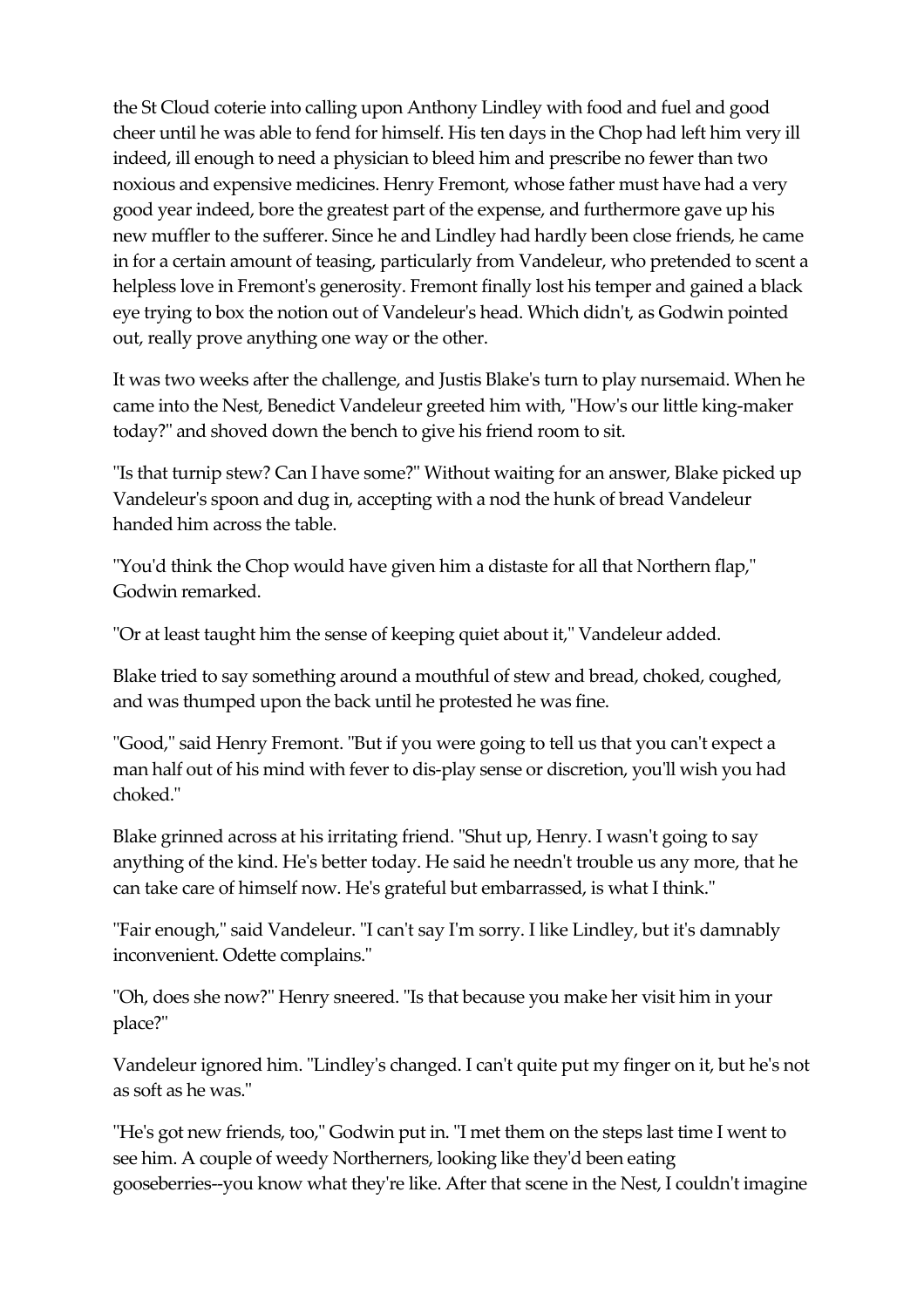what they'd been doing there, but Lindley seemed cheerful enough. He'd better watch himself, though, consorting with Northerners. It doesn't look good."

"Maybe they had news of Finn," Blake said. "Anyone heard anything?"

No one had. The general opinion was that he was still in the Chop, and what were things coming to, when a man couldn't raise a little riot and rumpus on Last Night without the Council getting in a twist over it? "He has only himself to blame, spouting off about kings and deer all over the place," Godwin said, a noble to the bone.

"Perhaps we should go and tell someone he didn't mean anything by it," said Blake.

"Should we?" asked Vandeleur. "I expect he's told them that and they don't believe it. We'll only make things worse."

A few days later, Lindley duly returned to Basil St Cloud's lectures, looking pale and painfully thin. When St Cloud tried to speak to him, he turned away the magister's sympathy.

"It was the making of me," he told St Cloud earnestly. "I had nothing to do for ten days but think about it, and I realized for the first time how important it is that everyone know the truth about the kings and the wizards. Truth is the greatest thing, greater than love or friendship. Love betrays you; so do friends. Truth is the only thing that never changes. Truth and the Land. That is why your debate is so important. Doctor Crabbe is the enemy of truth. He must be vanquished."

He was very serious, as only a young zealot can be serious, and Basil was touched. "1 intend to do my best, Lindley."

The young man's eyes glittered eagerly. "Will you let me serve you, magister? I'll search the Archives, take notes, carry your water and fetch your wood, if that would ease your labors. It is not right that you should work unattended."

"Thank you, Lindley," Basil said briskly. "I was just about to bring that up." He raised his voice. "Blake, Vandeleur, Fremont, Godwin. Don't leave. I need you."

When his students had gathered, he said, "You may think spring's a long way off, but you're wrong. There's hardly time for me to find the material on the wizards I'll need to convince the Governors that I'm not a dangerous lunatic. I'll need your help. I'll need you to go into the University Archives."

The students exchanged stupefied looks. "But, sir," Vandeleur objected, "there's nothing to find about magic in the Archives. They burned all the wizards' books. It says so--not only in the usual texts; it's even in the ballads and the poems."

"Ballads and poems tend to take the most dramatic view of things. *They* were nobles, Vandeleur, not academics. They only burned everything they found," St Cloud said.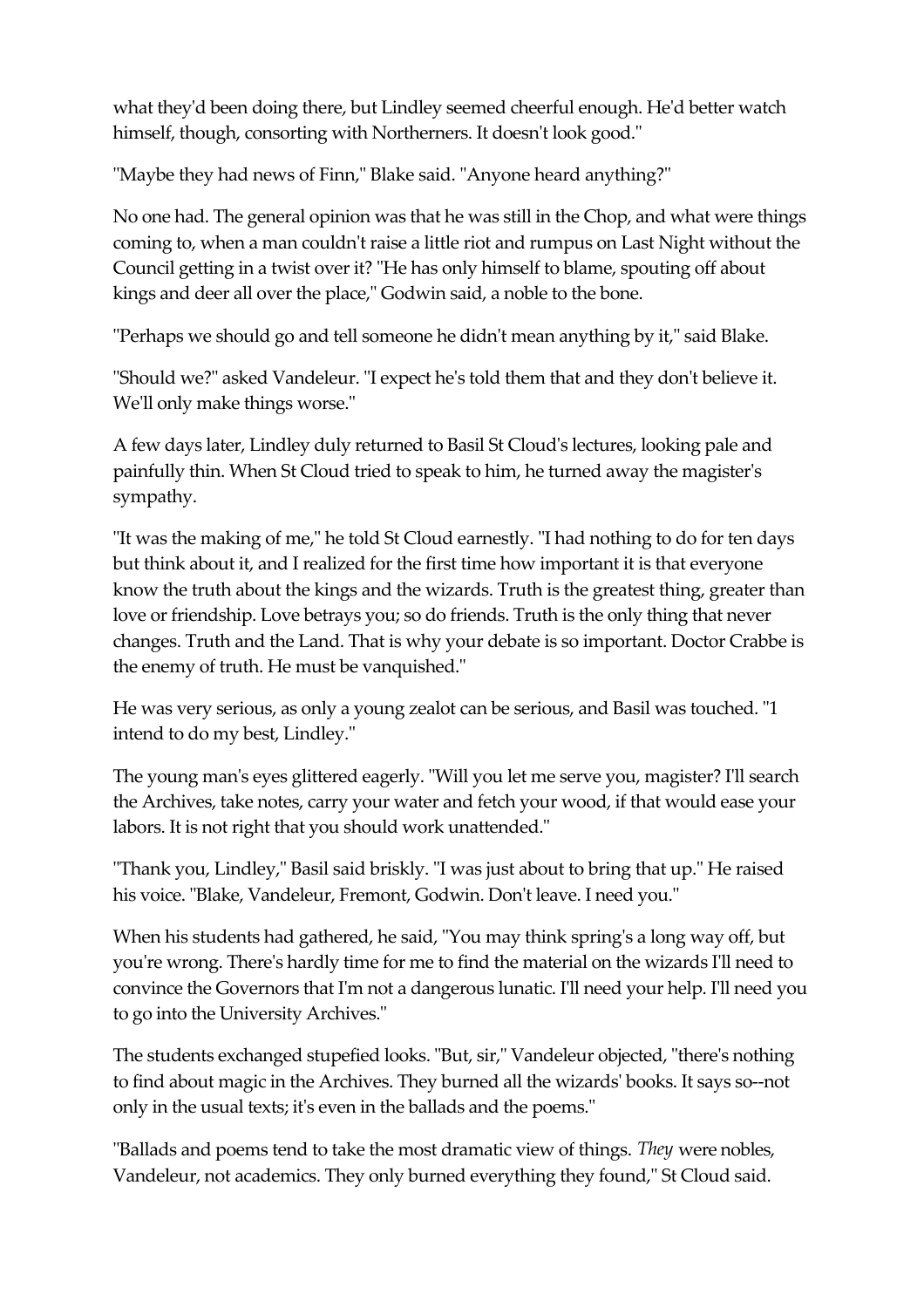"They could not have found everything."

Justis Blake's heart had begun pounding as though he'd been running. This was scholarship with a vengeance, scholarship with teeth. This was the most important thing that had ever happened to him. "What are we to look for, sir?" he asked.

"Anything that might conceivably have to do with wizards. Look through lists, letters, books. Look for wizard-like names in the University Rolls and references to unusual weather or plagues or good harvests. I know there was a School of Arts Magical at University once: see if you can find out what the subjects of the lectures were. Universities hate to get rid of documents. There's bound to be something."

He studied their faces. Lindley was glowing. Fremont and Vandeleur seemed stunned--no doubt by the amount of work involved. Blake looked almost as happy as Lindley at the prospect of hours in the Archives, sifting through dusty papers. But young Peter Godwin looked deeply distressed. Basil, who had temporarily forgotten the boy was a noble, said, "Never mind, Godwin. I shouldn't have asked you. You're too young for divided allegiances. It's enough that you remain my student."

Godwin's voice was tight. "If I'm to remain your student, sir, then I must work with the others."

"Thank you, Godwin. But I'd be a poor magister, to set you against your family's interests."

The boy looked at him sternly, and in his set face Basil saw the man he would become. "I'm not a child, sir, and I'm not a... a reactionary. I want you to win. Not just for our own honor, or yours, but for truth. My family will understand."

Basil pressed his shoulder. "Let's hope so. The rest of you, do you agree to help me?"

"We do," they said gravely, feeling the solemnity of the moment and the undertaking. Then they grinned, and he slapped their shoulders and told them he'd meet them tomorrow, with their letters of introduction to the Master Librarian. And then they left, all except Lindley.

The redhead unpinned the brooch on his hatband and thrust it into his magister's hand. "Take this, for luck. And remember that in your service, the service of truth, I would dare anything." Then he darted off after the others, leaving Basil holding a carved oak leaf.

YV/HEN lord arlen came to call at tremontaine W House, the duchess was sparring with her arms-master in the Long Gallery. The butler announced the Serpent Chancellor in a stentorian voice that might have been a mouse-squeak for all the attention Lady Katherine paid it. She continued to dance the arms-master across the hall, forcing him back with a series of neat, quick thrusts. His foot struck one of the chairs pushed against the wall and he went on the offensive. Katherine began to give way; there was a little flurry of action, too fast to follow, and the arms-master's sword spun into the air and fell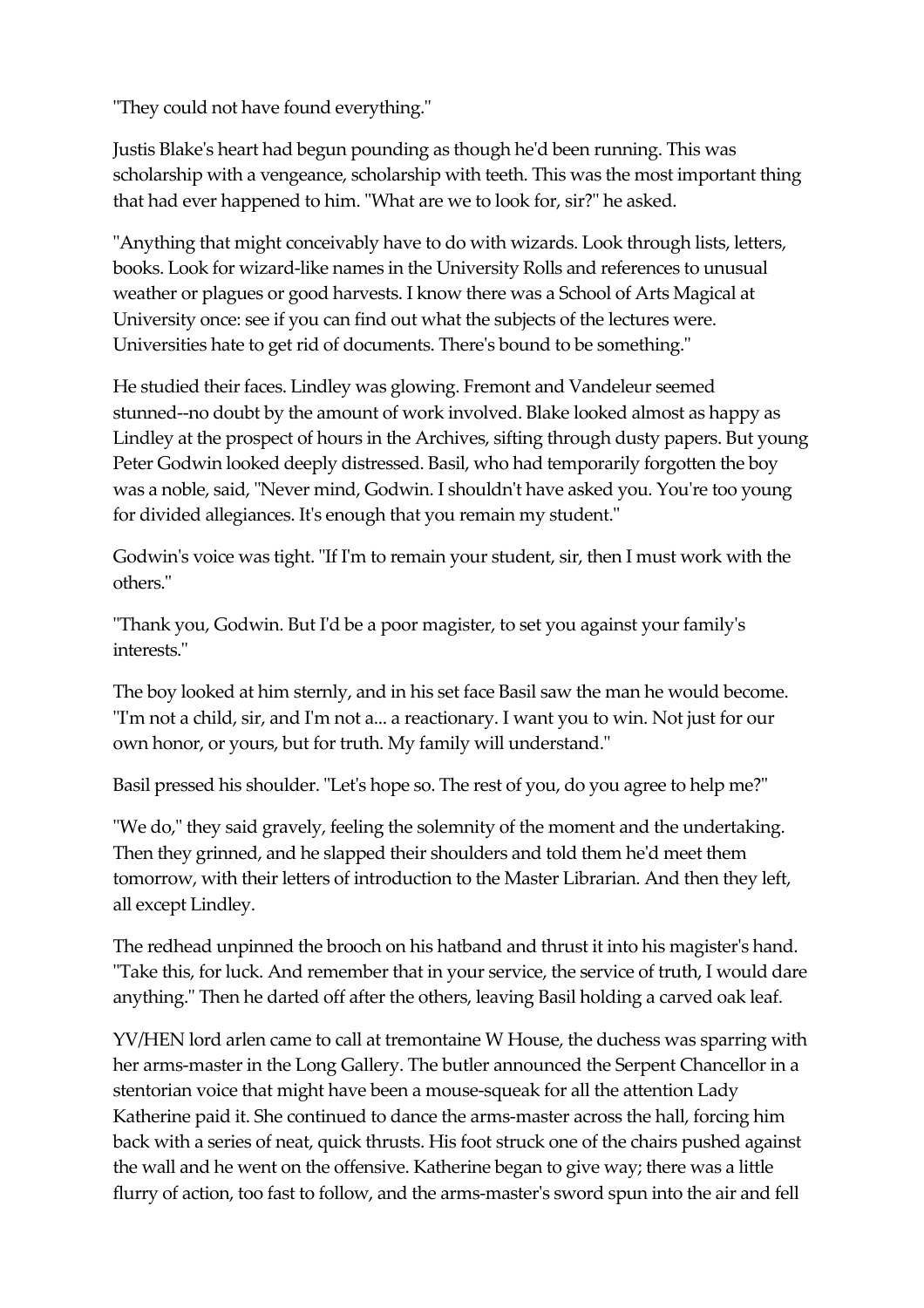clattering to the parquet.

"I wish you'd teach me that disarm, m'lady," said the swordsman, rubbing his stinging hand.

Katherine retrieved his sword and offered it to him, hilt-first. "If I taught you that disarm, Morris, I'd never have a chance of beating you, and well you know it. Thank you. It was a good bout."

Morris bowed and disappeared. Katherine picked up a loose scarlet gown, wrapped it around her shoulders, and turned to the two figures standing at the gallery's far end. "I'm not fit for company," she called to them. "Will you wait in the study while I change, Lord Arlen? It won't take long."

Arlen smiled. "No need to change on my account, dear lady. I do not intend to detain you for long."

"I see." Katherine came down the room and handed her sword to the butler. "See to this, if you please, and tell Molly to prepare a bath. I'll ring if we need anything."

They walked companionably through the beautifully appointed halls of Tremontaine House toward Katharine's study, as odd a pair as might be met anywhere on the Hill. Lord Arlen was tall and well made, his black coat tight across his shoulders, his hair burnished silver, his nose uncompromising, his face seamed like a mountainside. Beside him, the Duchess Tremontaine trotted like a stocky boy, her graying hair escaping from a tarnished buckle, her round cheeks patchily flushed with exercise.

"A handsome apartment," Arlen observed as she shut the door behind them.

Katherine snorted impatiently. "You did not sally forth from your private fortress to talk about my study," she said. "This is about Theron, isn't it?" Lord Arlen raised his brows meaningfully in the direction of the chairs flanking the fire. "Oh, sit down and stop playing off that air of mystery," she said irritably. "The boy means no harm. He's a young fool, and his mother spoils him."

Arlen sat and stretched his long legs to the fire. "Dear Katherine. I can always count on you to cut straight to the heart of the matter. I agree that Lord Theron is a fool. I only seek enlightenment about what sort of fool he is."

"Fair enough." Katherine took the other chair, drawing her gown closer around her. "He's given to enthusiasms," she said thoughtfully. "Mostly over people, some of them highly unsuitable."

"Politically?" Lord Arlen sounded bored, but Katherine knew the question was far from idle. They were old sparring partners, she and Arlen, battling amiably over the course of the city's development while Crescents came and went. Arlen distrusted change; Katherine welcomed it. Both loved the city and the country that sustained it.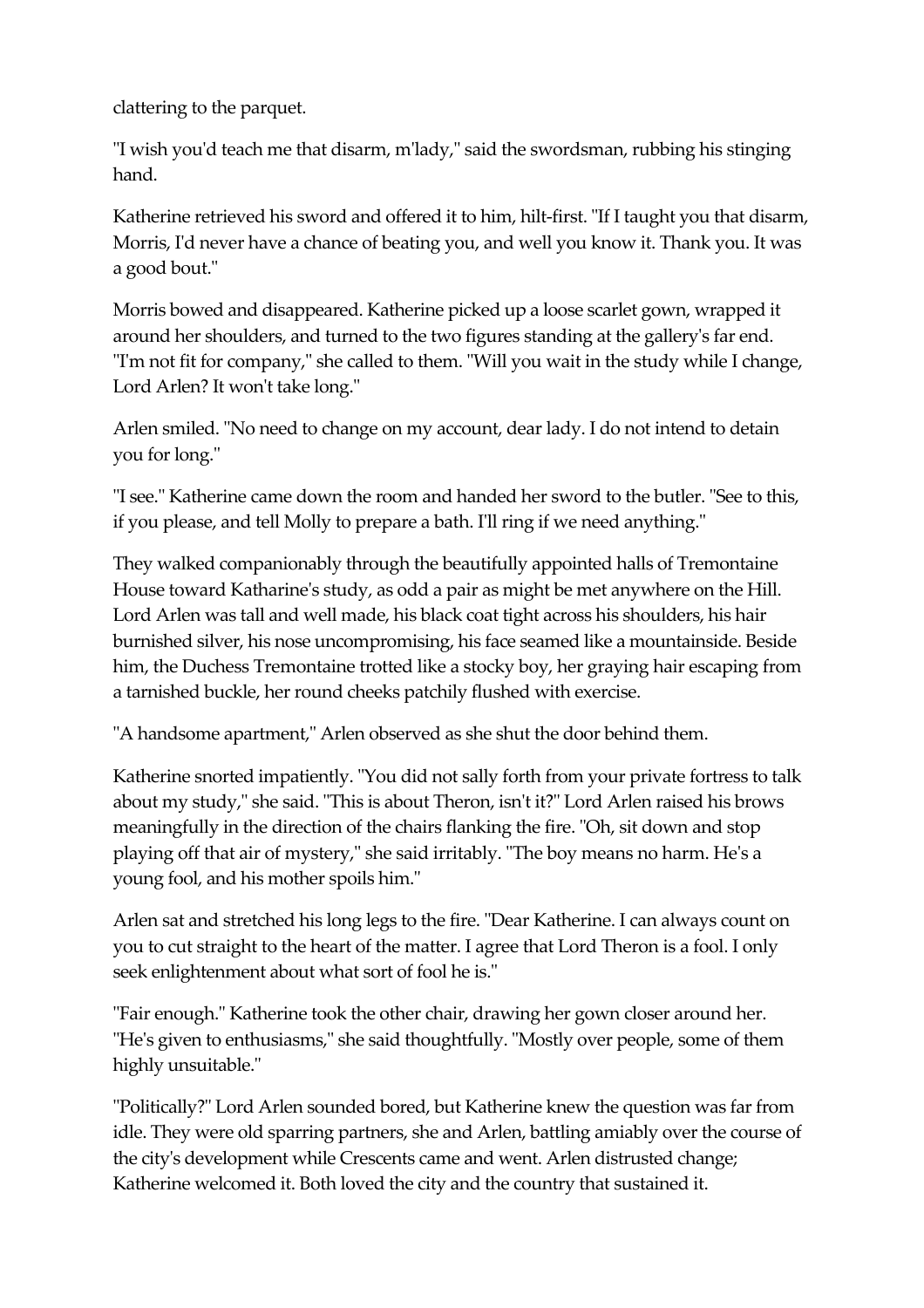Katherine mentally reviewed what she knew of Theron's friendships. "No," she said. "Not really. Not on purpose, anyway. I think politics bore him."

"Do they?"

"He always makes an excuse to leave the table when Marcus and I get going, and he's made it clear he'd rather do almost anything than sit in Council."

"A pity," said Arlen, "given the position he'll hold someday. But not, perhaps, surprising."

Katherine suddenly looked older. "I'd hoped he would prove to be more his mother's son than his father's; she raised him, after all, and she has a fearsome sense of responsibility."

Arlen smiled. "Fearsome, indeed. And I'd argue that his father did, too, in his way. But we digress. These... enthusiasms: does Lord Theron cherish them for unsuitable causes, too?"

"No," said Katherine decidedly. "Ideas, yes. Causes, no. And don't try to tell me that having ideas leads to treasonous impulses, because that horse won't run. He's casting around for a center to his life, but I don't for a moment believe this king business is it. Whatever kind of fool Theron may be, he's not dangerous, not in that way."

Arlen considered this, his chin resting on his steepled ringers. "Very well. I trust your judgment. But if he's not dangerous, he would be well advised to stop behaving as if he were. Since MidWinter, I seem to stumble over him wherever I turn."

It was the gentlest of playful thrusts. Katherine parried smoothly. "I'll just have to keep him out from under your feet, won't I?"

"That," said Arlen, "would be very nice." He rose. "The Tremontaine duchesses have been so much more satisfactory than the dukes."

"How thoughtful of me not to marry," Katherine snapped, out of patience. "Go away, Arlen. You've had your say, and I want my bath. All that ails Theron is too much freedom and too little discipline. He's a good boy at heart."

"His heart is not what concerns me, Duchess," Arlen said dryly, whereupon Katherine laughed and rang the bell and indulged in friendly small-talk until Farraday arrived to show Lord Arlen to his waiting carriage. When he'd gone, Katherine did not immediately seek her bath, but sat down at her desk, wrote a brief, emphatic note, sealed it, and directed it to Lord Theron Campion at Riverside House. Then she sat staring at the letter until her maid Molly came down to bully her upstairs and out of her sweaty clothes. She was very stiff indeed.

THERON WAS AT HOME IN RlVERSIDE HOUSE WHEN HIS cousin's note arrived. He was in the library, a delightful cave of a room with heavy curtains, thick rugs and well-stuffed chairs, and books that seemed to breathe dust. It was a cold day; a fire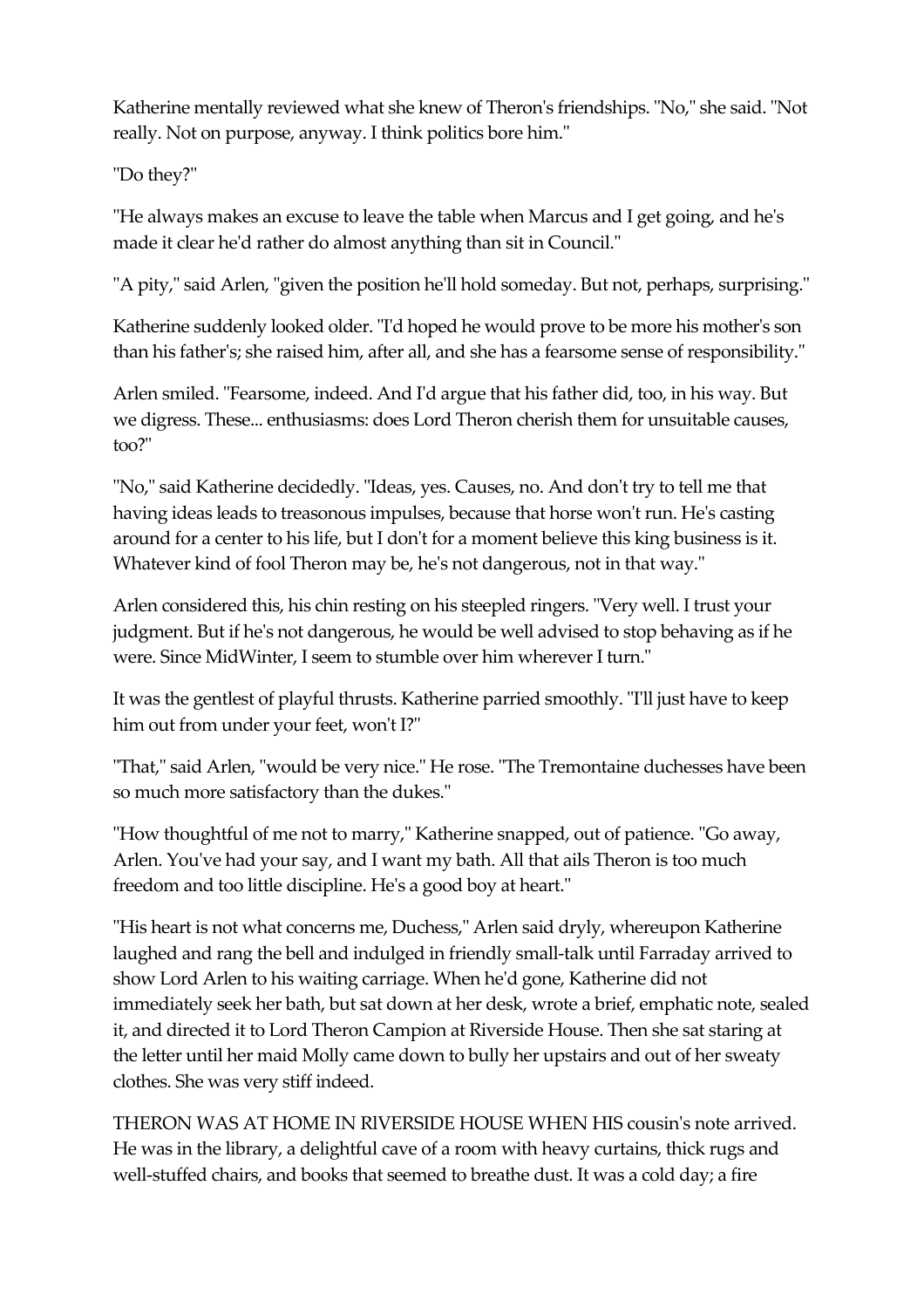roared in the grate, but still he had himself wrapped in a beat-up old quilt. He was reading a famous essay on the difference between power and persuasion. His mind kept straying from the main point, wondering hazily if anything in the essay would be of use to Basil in preparing his debate.

He was not pleased to be handed an envelope with the duchess's crest. Written herself, not dictated by a secretary; it |. could not be good.

It wasn't. Nor was it particularly informative. Visit her on Monday week. Matters of state to discuss. He turned the paper over, as if there were a translation on the back. Matters *of* state. What in the Seven Hells had he to do with matters of state?

Theron stretched, and swore again. It was no use trying to read anything serious now. He couldn't concentrate. He went upstairs to frame an answer, and found an old pile of invitations he'd been ignoring. One was from Charlie Talbert, son of the odious cousin Gregory, inviting him to join some friends in a theatre party. Poor Charlie had never been interested in theatre before, but he was courting a girl who was mad for it. He'd begged the use of the Tremontaine box from Katherine; presumably Theron would be another ornament to the event. It was this afternoon, after lunch and before his evening lecture. Theron shrugged; why not? Maybe Charlie knew something of the matters of state. Or his father had let slip something. He dashed off a note to Charlie, penned a polite response to Katherine, and shouted for Terence to find him something decent to wear.

THERON COULD BE PERFECTLY POLITE WHEN HE RE-membered to be, and he really did exert himself with Charlie and his friends, so much so that Charlie's sweetheart, Lady Elizabeth Horn, asked later what all the fuss was about the Mad Duke's son, since Lord Theron had been pleasant, even if his hair was somewhat ridiculous.

The play was dull, one of those comedies about lovers kept from marrying each other by endless misunderstandings. But Theron wasn't looking much at the stage. His eyes kept straying to the Randall box, where the Lady Genevieve sat, surrounded by suitable chaperones. Lady Genevieve Randall was dressed all in white, like a nymph of winter, with silver drops in her ears and brilliants glittering high in her soft dark hair and around her slim neck. He found himself delighted by the way her hand flew to her mouth at the comic scenes, the careful way she always turned her head to reply to her friends' comments, the air of propriety that breathed from her like perfume.

And suddenly he knew why he had come. Genevieve was the answer to all his problems.

At the interval, he bought a bunch of white hothouse violets from a flower-girl, and gained admittance to the Randall box. Lady Randall was delighted to see him. Genevieve ducked her head to smell his bouquet, and smiled up at him between her dark lashes. His heart jumped in his chest, and he knew there would be no impediment to his desires.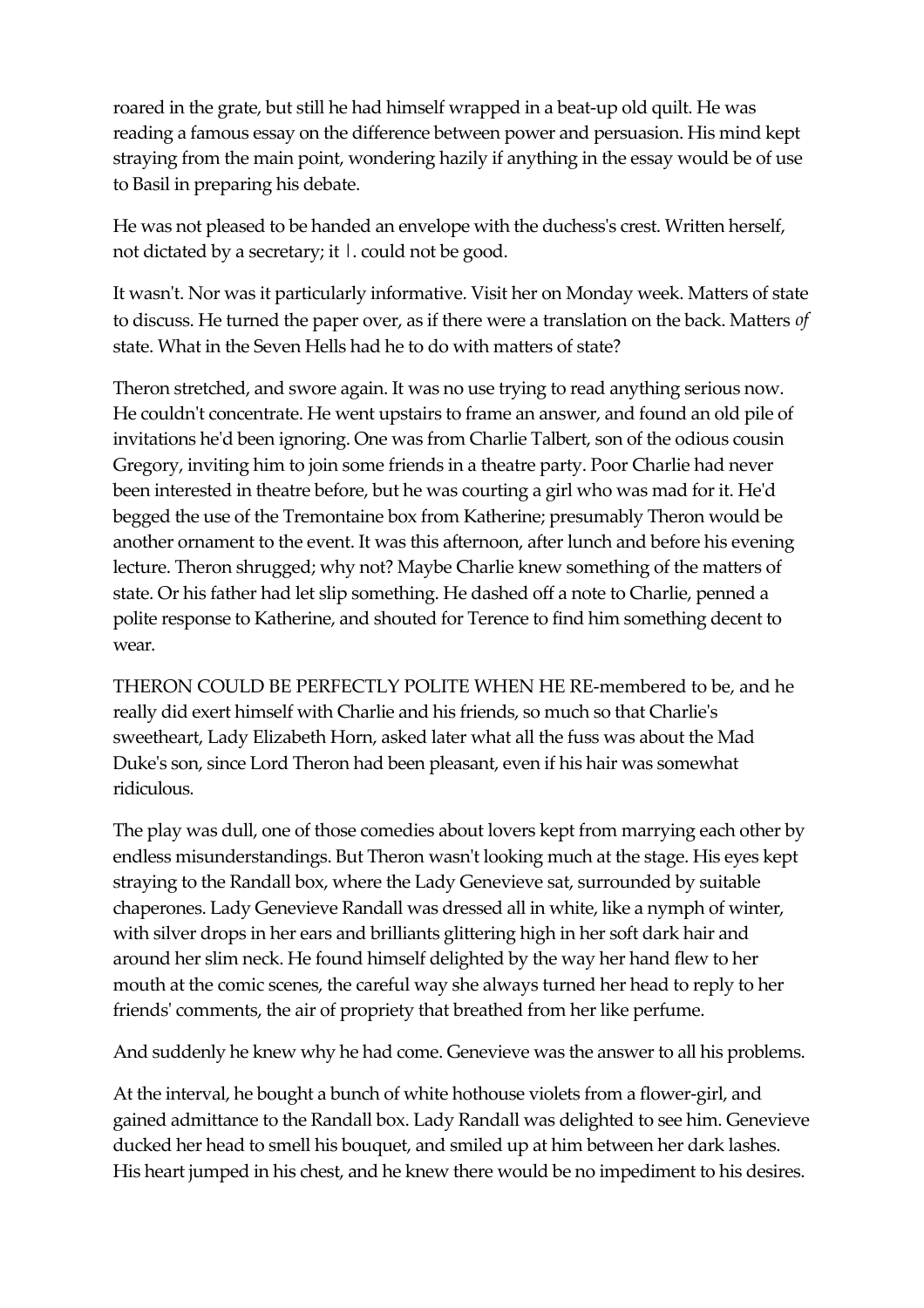"I wish," he said, to be sure, "that I could escort you to your carriage after the play. But I must dash off to attend a lecture."

"At the University?" the girl said.

"Yes. I study there. You must think me very dull."

"Oh, no," said Lady Genevieve. "It must be terribly exciting."

"It is exciting." Theron bowed, and took his leave.

He nearly danced back to his seat, and saw nothing of the final act. Everything unfolded before him in perfect sequence, like a well-made length of brocade rolling off the loom, flowers and ribbons and curlicues all patterned as they should be. He would not tell Basil, not yet. Basil had kept the challenge from him; well, he would keep his secret too, though in the end it was one that would please his lover well. A little social fuss, a legal ceremony, and everything would be in place, with Theron free to live the life he chose, as he chose to live it. How could anyone object to that?

SOME TIME AFTER INFORMING LORD NICHOLAS Galing of the debate between St Cloud and Crabbe, Henry Fremont wrote his patron one last letter. I *have thought about it*, he wrote, *and I have decided that I am not* cut out for a spy. I don't like being -responsible for people going to jail, even irritating fools like Finn and Lindley and their Northern friends. 1 think Doctor St Cloud is an honest man and a great scholar, and I don't think he would give a bean-fed fart for a new king. All he's interested in is truth, and if you're going to put him in prison for that, then I don't want to be part of it.

He'd signed himself *Your Humble & Ob'd't Sv't*, with an ironic flourish.

Nicholas swore long and fluently. After all he'd done for that miserable hat-rack, he had the brass-bottomed gall to quit? He deserved to be thrown in the Chop for questioning--or brought straight to Nicholas himself. It would be pure pleasure, Nicholas thought, to torture information out of the rude historian, and it would pay Arlen back for not asking him to attend the questioning of the Northerners. Feeling much more cheerful, he called for his servant to drag Henry out of his scholarly lair, considered the irritation of actually having to be in the same room with him, and decided not to bother. Instead, he dashed off a note to Lord Arlen: *My University contact broken; shall I make another? I must talk to you*. He scratched out the last line, wrote I *am ready to make a preliminary report on the Northern matter. Would tomorrow afternoon be convenient*? and sent it off with his servant. The servant returned without an answer, which did nothing to sweeten Galing's temper.

If Galing was still angry when he showed up at Lord Filisand's some hours later, none of his fellow guests would have known it. Dispensing smiles and embraces, he moved through Filisand's stuffy, overheated rooms looking for someone who was well-acquainted with Lord Theron Campion. The University was not Galing's world; he'd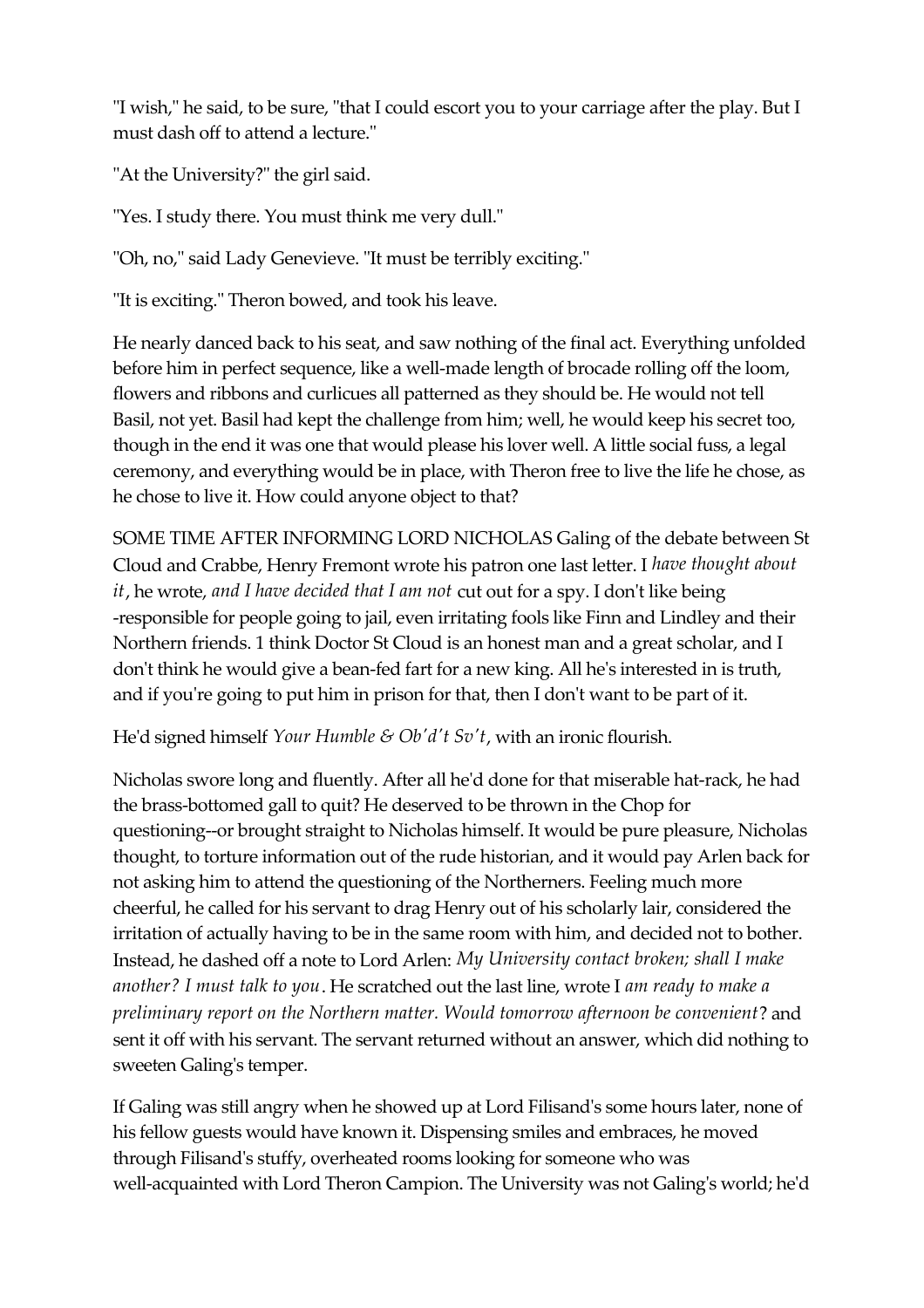been a fool to try and enter it without knowing how it worked. But the Hill--the Hill was his native hunting ground. He'd caught Arlen's eye because of his ability to nose out noble secrets elegantly and thoroughly. And Lord Theron Campion of Tremontaine was a noble, whether he liked it or not. Nicholas knew in his hunter's bones that, no matter who else was involved, Lord Theron was at the heart of the whole affair. Thanks to Ysaud, Nicholas possessed the bait to lure Lord Theron. All he needed was to get close enough to set the trap.

Thus Lord Filisand's supper, a weekly evening of cards, food, and talk through which almost every man on the Hill passed sooner or later. Wives were not welcome, nor daughters, sisters, or even mistresses. Men came to gamble, to flirt, to discuss horses or swordsmen or votes on troublesome measures up before the Council--to enjoy themselves, in short, without having to worry about moderating their tongues or their consumption of brandy-punch. Ancient history had kept Galing away since MidWinter. Now he must make up for lost time.

"Absolutely tied to my bed," he explained solemnly to Lord Condell, who wanted to know where he'd been hiding. And then he winked, which caused Condell to call him a naughty man and tap him on the wrist with a fan of brown silk. The fan was new--clearly the latest cry of fashion. Galing noticed several men busily plying them against the fug. Even young Lord Clarence Randall had taken up the fad, awkwardly flapping a girlish scrap of pink lace before his sweating face. The boy looked like an idiot. A charitable impulse, inspired by having won a great deal of money from him at Davenant's MidWinter card party, sent Galing to his rescue.

"Hot, isn't it?" asked Randall plaintively.

"Lord Filisand suffers terribly from the cold," Galing explained. "And we suffer with him. The fans are an inspiration. It would do you more good, however, if you held it like this"--he adjusted the fan in Randall's fingers--"and moved it thus, from the wrist." *He* watched Randall critically, nodded, and said, "That's better. But may I say without offense, that your fan is perhaps a bit... delicate for your hand? A larger one would be more effective."

"It's my sister's," Randall confided. "I pinched it from the hall table." He eyed the spangled lace doubtfully. "Likely she'll have my ears for taking it."

"Surely not," said Galing, beginning to be bored, "if she left it lying about."

"She didn't. She left it behind because Campion gave her a new one. Had to carry it--manners, you know. Devilish attached to this one."

Galing was no longer bored. "What's a fan, more or less," he said carelessly, "when you have a lover to give you new ones?"

"That's what I thought," Randall agreed. He leaned forward to murmur in Galing's ear.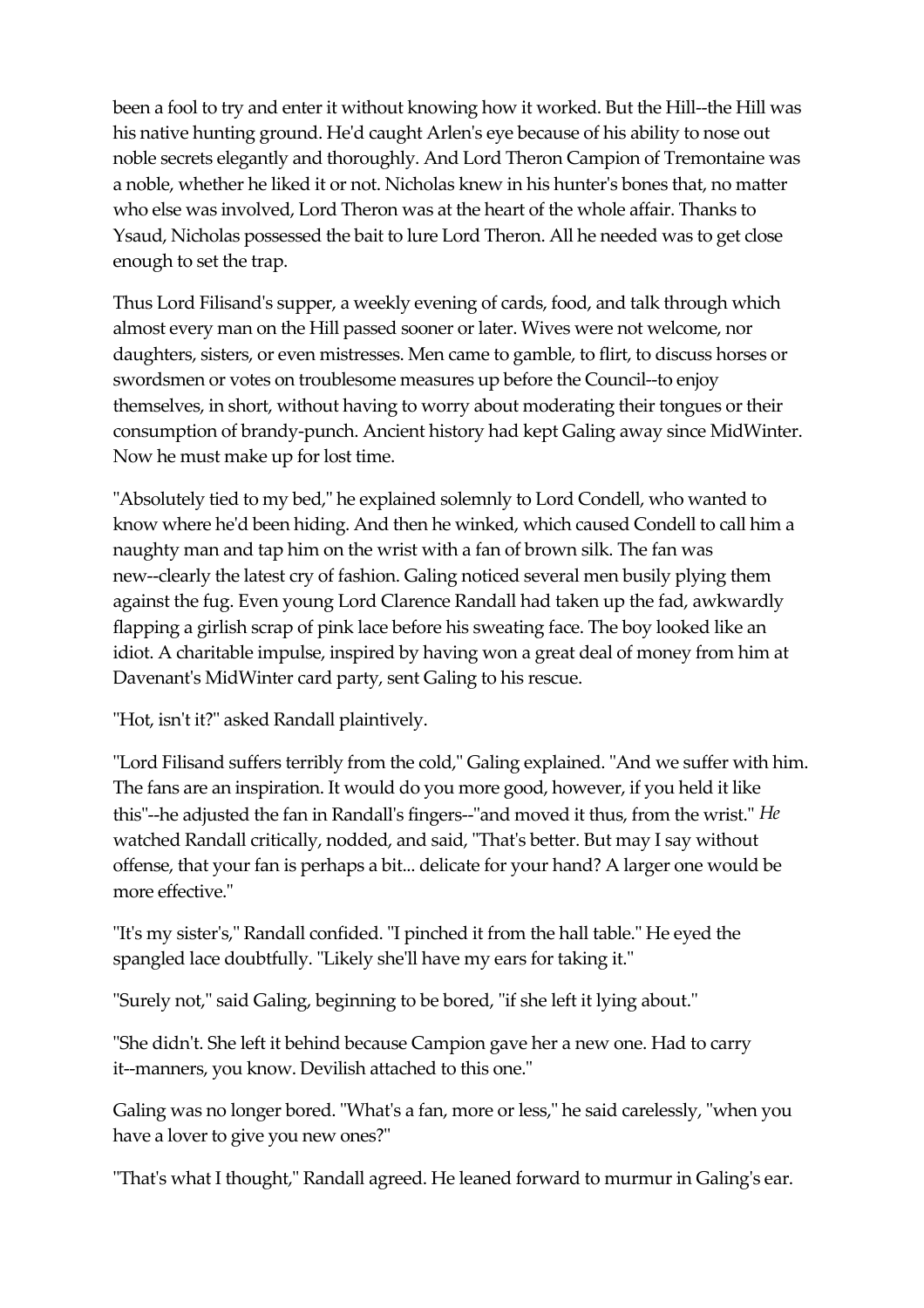He smelled of brandy-punch. "Theron Campion's spending a devilish lot of time with her, if you know what I mean. They're seeing Fair Rosamund at Kean's. Very romantic play, Rosamund."

Galing plucked the fan from Randall's hand and furled it neatly. "It is indeed, and one of my favorites besides. Let us abandon this amazingly hot room and refresh ourselves at the well of immortal love." Lord Clarence goggled at him. Unoffended, Galing laughed. "The play, man, the play. I propose we go to see Fair Rosamund."

They reached the theatre just as the third act was beginning. Lord Clarence led Galing to the Randall box and introduced him to his mother, Lady Randall, in a piercing whisper. Lady Randall looked only moderately pleased to see her son and his friend, and when Lord Theron would have given up his seat at the front of the box to Galing, she declared that she was feeling quite faint and would rather sit at the back. So Galing settled himself beside Lord Theron, fixed his eyes on the stage, and turned over ways of intriguing the irritating young heir of Tremontaine into a private conversation.

It wasn't going to be easy to get his attention. Every time Galing glanced away from the posturing actors, Campion was turned toward the Randall girl, his knee breaking the white foam of her voluminous skirts. Once he heard her murmur something; once he heard her sigh: Lord Theron's courtship seemed to be proceeding well. Remembering Henry's history lessons, Galing wondered how a queen might figure in his plans.

On stage, King Alexander Ravenhair, in a long black wig and a short tunic that showed his excellent legs, was hurling poetic defiance at the evil Wizard Guidry, who was listening with a patience remarkable in so choleric a personality. Galing chuck' led. Startled, Campion glanced over his shoulder at him. Galing cocked his brow at the stage, rolled his eyes, and gnashed his teeth. Campion's lips twitched in unwilling amusement before he turned again to Genevieve. At the interval, he allowed himself to be distracted from her long enough for Galing to strike up a conversation about how a good actor might transform a bad play.

"Have you seen Mistress Sedley at the Buttery?" he asked. "Her voice is pure alchemy, able to turn the hoariest bombast into tragic gold. They say she's the Black Rose come again."

"Ah." Campion was politely interested. "There's a portrait of the Black Rose as the Empress hanging in the breakfast-room in Riverside House. I quite feel she's a member of the family."

"The Black Rose, or the Empress?"

"Oh, both. I always think of them together."

Galing was visited by inspiration. "I believe Mistress Sedley has chosen *The Empress* for her subscription performance. I usually take a small party to these events--shall I include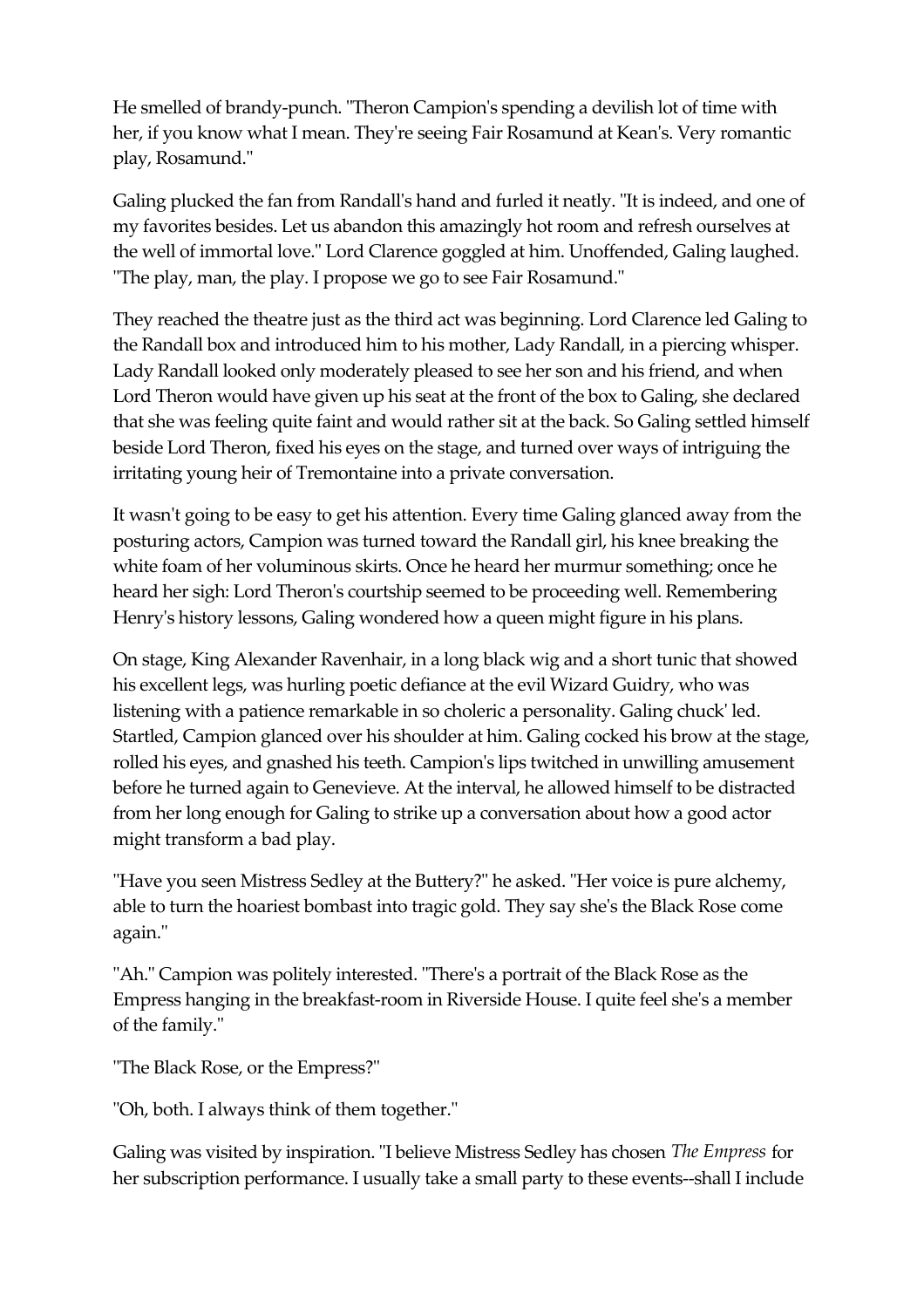you?"

Campion, with one eye on Lady Genevieve, professed himself flattered and begged Galing to tell him the date. Galing suspected that the boy was only being civil because of his audience, but it didn't matter: Galing could now claim acquaintance with him. And the young man's interest in the Randall chit added considerably to the value of Ysaud's paintings.

Nicholas settled back to watch the last act of Rosamund in a mood of happy confidence.

UNIVERSITY STUDENTS ARE A QUARRELSOME LOT AT the best of times. Young blood runs hot and rises suddenly to a boil in defense of its passion, whether it be a man or a woman, an idea or an ideal. Nearly every winter brought a cause to divide the University into factions that spat when they met in the street and occasionally blacked one another's eyes.

Older magisters reminisced about the academic feuds of their youth, when students threw rotten fruit at Doctor Darlington of Geography when he debated Doctor Russom over the earth's roundness, and carried Weedin of Rhetoric shoulder-high through the streets, waving his defeated rival's gown behind him like a banner. But not even the oldest of them could remember feelings running quite as high as over the ancient historians' debate.

In the King's Horn, where Governors, Chairs, and the older magisters were accustomed to drink undisturbed by lesser mortals, it was generally agreed that young Doctor St Cloud had gone too far. It was all very well to shake things up--that was what young magisters did, what they themselves had done in their salad days. But to declare the wizards were real and their magic true! First off, he couldn't possibly prove it, not by those so-called "new scholarly methods" of his, not by any methods at all.

Doctor Leonard Rugg walked into the thick of it one afternoon when he joined his old magister and sponsor, Doctor Polycarp of Metaphysics, for a friendly cup of the Horn's famous brandy-punch.

"It's a thing that shouldn't be proved, whether it's true or not," Polycarp was saying as Rugg approached. "Ah, Rugg, there you are. Take a cup, lad, and sit down. Doctor Standish and I were just talking about this challenge business. Standish, you remember Leonard Rugg. I know you're not much on metaphysics, but you ought to hear him on the Essence of Being."

Rugg disclaimed modestly, declared himself honored, dipped himself a fragrant cup of punch from the pewter bowl on the table, and installed himself in a comfortably shabby chair.

"It's a bad business," Polycarp went on. "Bad for the City, bad for the University. I don't know what the Governors were about to allow it."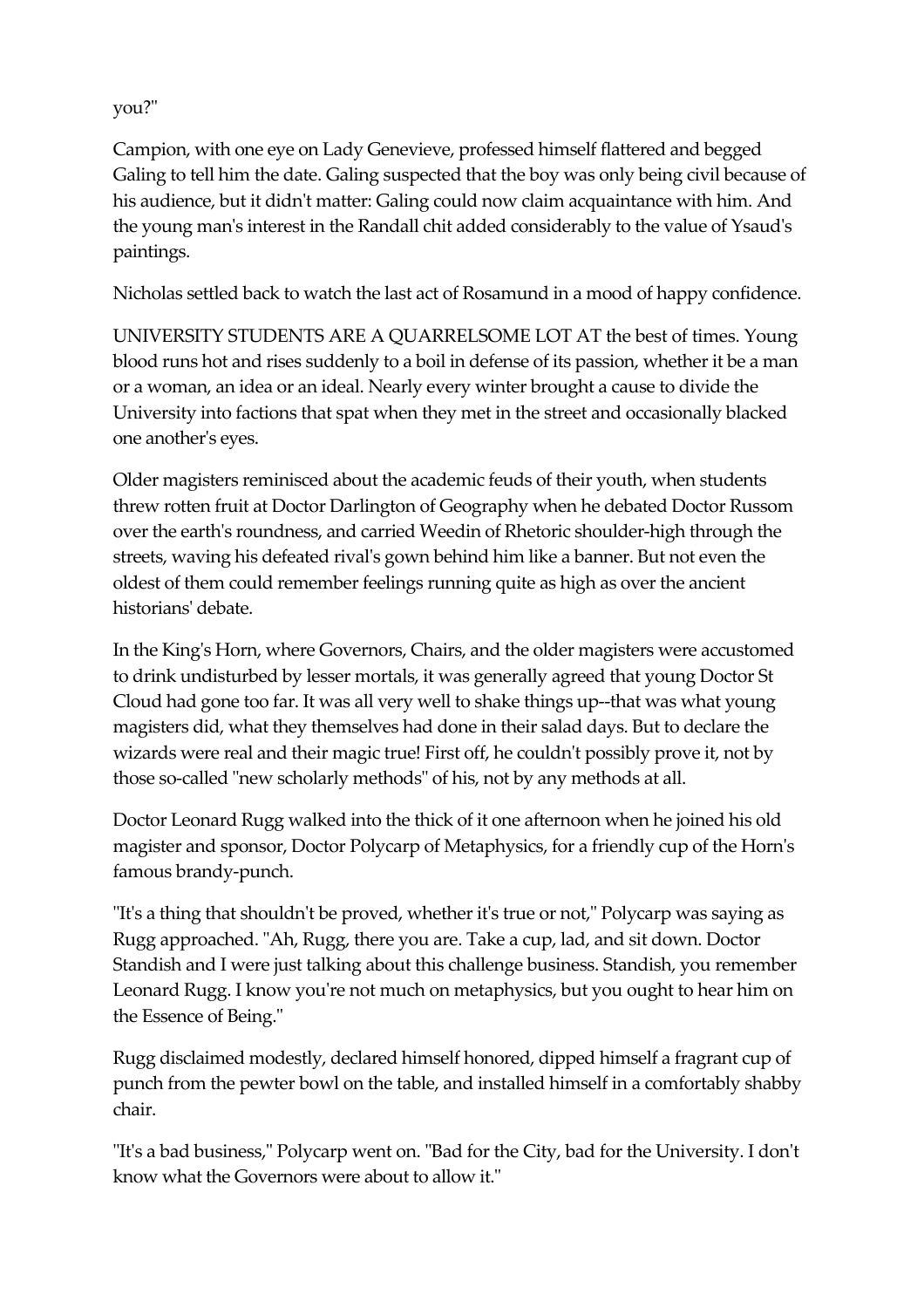"They can't refuse permission for an academic challenge," said Standish. "It's a bad precedent."

Rugg struggled briefly with the knowledge that he ought to keep out of this, and lost. "Just so," he said cordially. "It's what academic challenges are for, after all: to bring up uncomfortable subjects and put them to public scrutiny, find out the truth, whatever it may be."

"Truth!" Polycarp snorted. "The truth is, magic is nasty and unnatural, whether it's 'real' or not."

"What," said Standish, "is 'real' anyway, in this context? No one disputes that the wizards did something, something they made a great mystery of, something that did considerable harm. That's 'real' enough. I don't see that there's anything to dispute."

"Of course there is," Rugg said. "The harm came from the mystery. Remember what Arvin said: Truth is a lamp. Shuttered, covered, hidden, it illuminates nothing, and leaves us stumbling in the dark.' "

"Arvin wasn't talking about magic," Polycarp objected. "He was talking about metaphysics. In any case, we already know the truth about the wizards. From Vespas on down, the authorities are in absolute agreement. It's as if this Basil St Cloud has offered to prove that the sun rises in the west. It's pointless and useless and dangerous."

"That's what Doctor Crabbe says, certainly," Rugg began, "but--"

"St Cloud, too," Polycarp barreled on. "Dangerous, I mean, and ambitious. I wouldn't be astonished to learn that he means to throw over the faculty and the Governors and turn the University into a college for wizards."

Rugg looked at Standish, who was shaking his head in somber disapproval. "Well, I'd be astonished," Leonard Rugg burst out. "I've never heard such nonsense. In the first place, if magic isn't real, how could St Cloud teach it? And in the second, I know the man, and he hasn't an ambitious thought in his head."

Understandably offended, Polycarp puffed himself out like an owl. "Nonsense, is it?"

"Don't rise to his bait, Poly," Standish said. "He's one of them. I've heard your name, Rugg. You're St Cloud's second, aren't you?"

With the two old men glaring at him, Rugg was overcome with a complex mixture of defiance and fear he hadn't felt since he was twenty. "Yes, I am," he snapped. "What of it?"

Polycarp bristled. "Keep a civil tongue in your head; that's the Halliday Chair of Mathematics you're speaking to."

Standish said, "You tell young St Cloud that he's likely to end by being stripped of his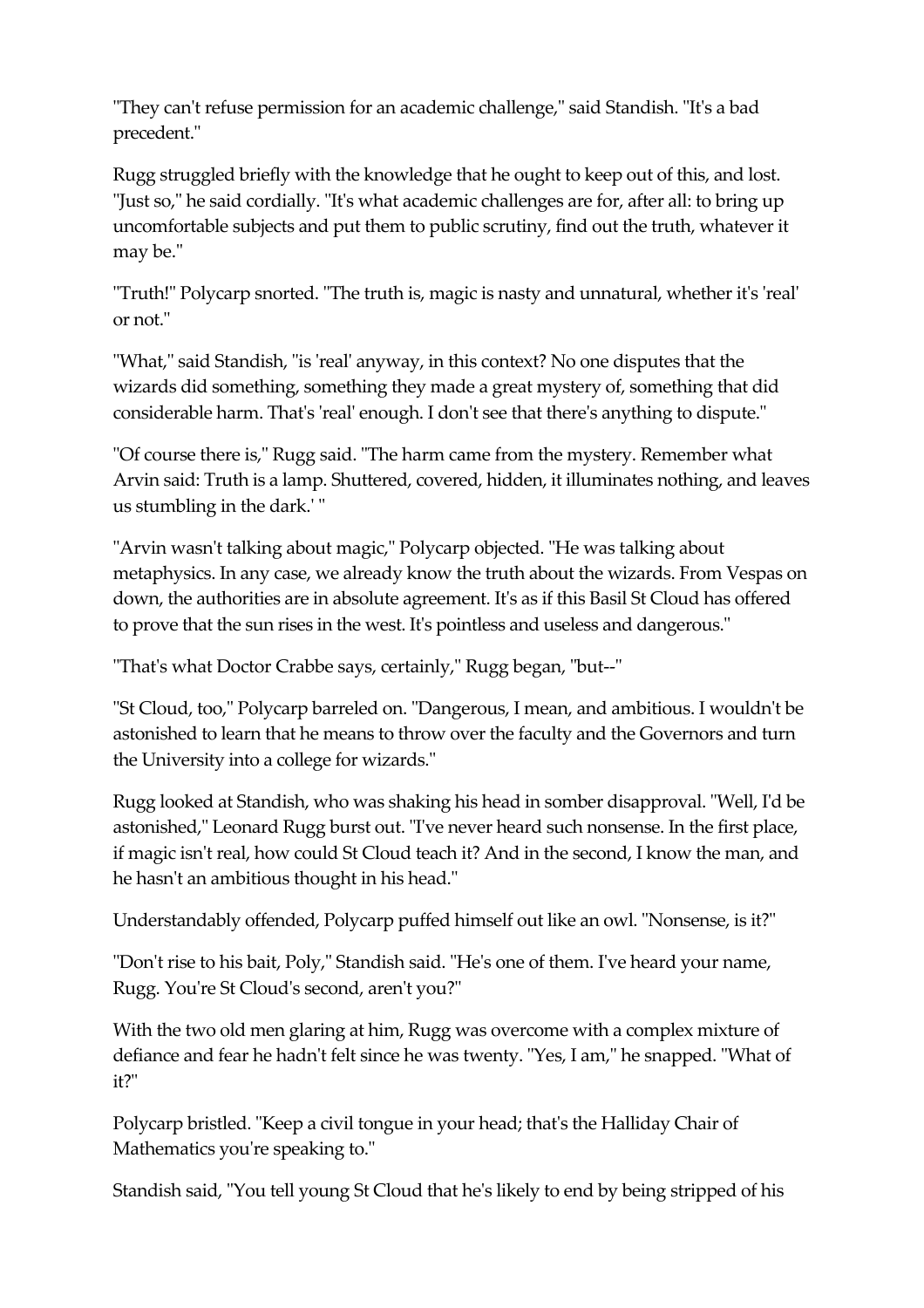position and his rank. It's a pity, as bright as he is, but he's only himself to blame, making a mockery of the University and her institutions. He can still withdraw, save us all a lot of grief. You tell him."

Leonard Rugg set his untouched punch down gently on the table and said, "I will, Doctor Standish. But he won't withdraw." He stood up. "You're quite right to be nervous of St Cloud. This debate will show the whole lot of you how true scholarship works against a moribund tradition that should have been put down along with the dead kings! What price the Halliday Chair then?"

He bowed and beat a strategic retreat.

LEONARD RUGG WAS NOT THE ONLY MAN TO JOIN BAT-tle in St Cloud's cause. Students quarreled with their magis-ters and with each other. Catchwords began to appear: a sure sign of trouble. "Wizard's boy" was a taunt that could bring erstwhile friends to blows. Some of the noble students, or their families, took umbrage at the subject of the debate and stopped coming to classes altogether. Peter Godwin might have been one of them, had his grandfather, Michael, Lord Godwin, not required his parents to let the boy follow his own loyalties without interference. This inspired Peter to examine his loyalty to St Cloud and his cause very carefully indeed.

"It's not St Cloud, really," he told his grandfather, with an air of astonished discovery.

The old man was amused. "It's not?"

"It's true he's a great teacher, and he never laughs at you the way some of them do and he makes you feel brighter than you thought you were. But that's not worth fighting for."

"Are you planning to fight?" Lord Godwin inquired gently. "If so, perhaps we should add swordsmanship to your course of study."

"Don't tease me, Grandfather. I'm serious. What St Cloud is going to debate has to do with our right to speak the truth, no matter who objects. And that's worth fighting for."

"Oh, dear," said Michael Godwin. "You'd better see your knife is sharp, then."

"It's not that kind of fighting," his grandson said.

perhaps it wasn't knife fighting, but it was close enough. Coming out of LeClerc one day, St Cloud and his followers were set upon by a dozen Crabbites, none of them quite sober.

"Traitor!" they shouted. "Wizard's bumboys! Superstitious pigs!" And they let loose a volley of rotten apples and snowballs. One of the latter, packed around a stone, hit Benedict Vandeleur on the arm. He let out a roar and swung his fist at the foremost Crabbite, a bulky man with a wild shock of curls, who roared back like the bull he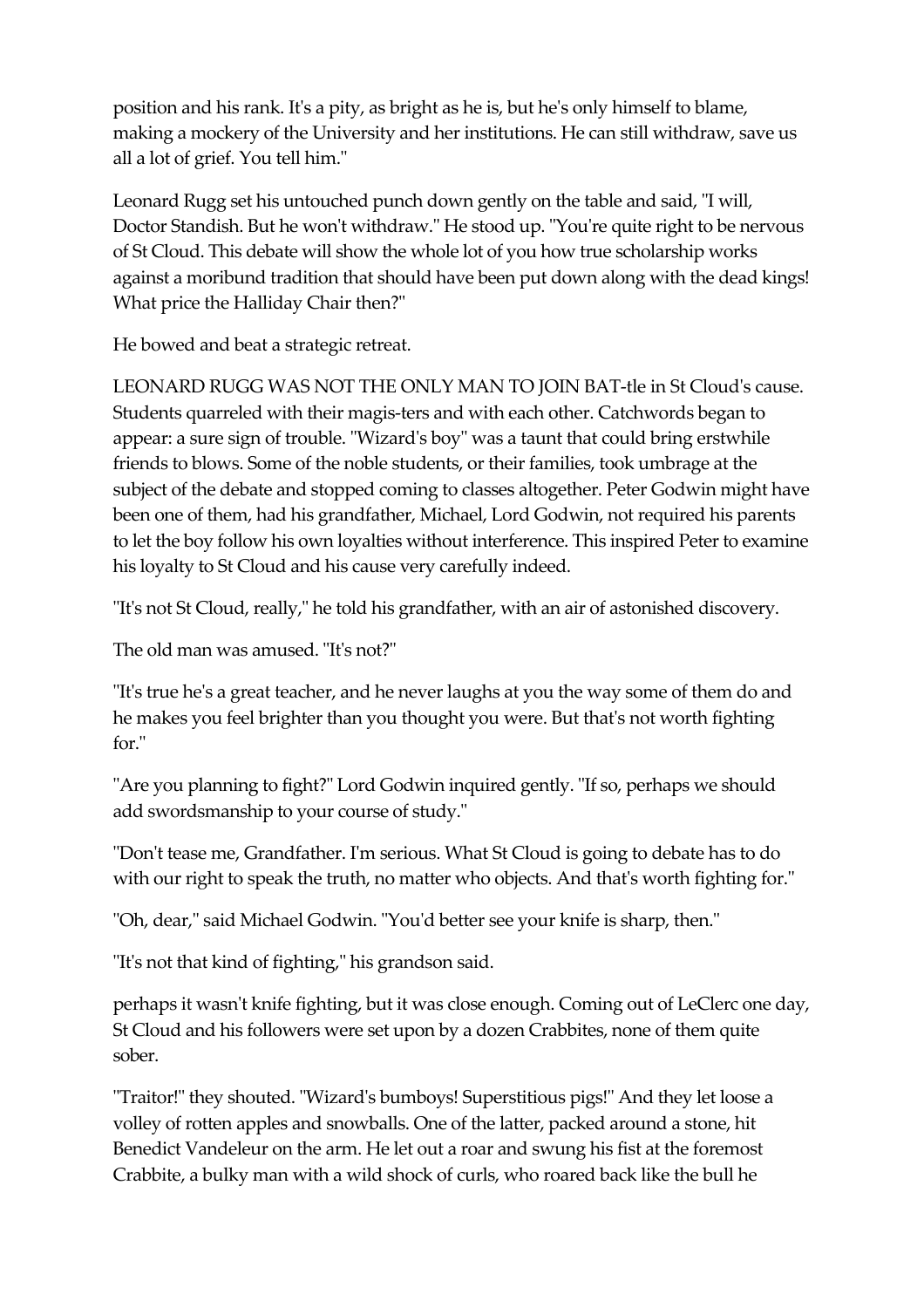resembled and set himself to wrestle Vandeleur to the ground. Justis Blake swore, pushed Doctor St Cloud into the safety of the arched doorway, and launched himself into the melee.

It would have been more fun for everyone concerned if the street had not been freezing cold, with yesterday's snowfall churned to a frozen mush with mud and filth. Blake's knuckles stung and ached with each blow he landed. Beside him, Peter Godwin was sobbing with pain or anger, tears runnelling his muddy face as he flailed at his sneering opponent. Blake tripped the sneering man, who fell heavily back into the man Blake had been fighting, who reflexively punched him before he realized that they were on the same side. Blake laughed, seized them both by the scruffs of their gowns, and banged their heads together with a great crack. He was beginning to warm up nicely.

Suddenly, a Crabbite at the edge of the fight shook off his opponent and took to his heels, shouting, "The Watch! The Watch!" Two of his fellows followed him, dragging a downed friend between them. Blake heard the telltale whistle, close and drawing closer. He froze, as did his opponent, stared wildly around, and dropped into the mud, felled by a farewell blow to his jaw.

By the time the Watch sauntered onto the scene, the street was empty. Trampled mud, three mangled caps, a muffler, and a torn sleeve bore silent witness to the recent combat, but combatants there were none. The Watch shrugged, pocketed their whistles, and went back to their warm guard-house. It was nothing to them if the idiots all killed each other, as long as they cleared away the bodies after.

Inside LeClerc, Doctor St Cloud was rather helplessly stanching Peter Godwin's bleeding nose with his own handkerchief, while Fremont and Vandeleur revived Blake with a handful of snow. One man had lost his sleeve; a bruise spread like an inkstain across another's cheek. Lindley was nursing a sore jaw and scraped knuckles. They were all filthy, shivering with cold and reaction, and chattering sixteen to the dozen.

"Did you see the buggers run?" inquired Vandeleur happily.

"We showed them who were the better men." Godwin's voice was rather muffled by the handkerchief.

"They called us traitors!" Fremont was indignant. "Reactionary pigs!"

A chorus of agreement: "They're nothing but sheep! Parrots! Geese!"

"Silence!" St Cloud, who had been listening to all this with mounting impatience, lost his temper. "You are carrying on like small boys at a fair," he said into the astonished lull. "We are civilized men, are we not? We settle our differences with words, not blows; reasoned arguments, not curses. Are you dockmen, or are you scholars of ancient history?"

Glances were exchanged, sullen or shamefaced or amused. Poor *Doctor St Cloud*, Blake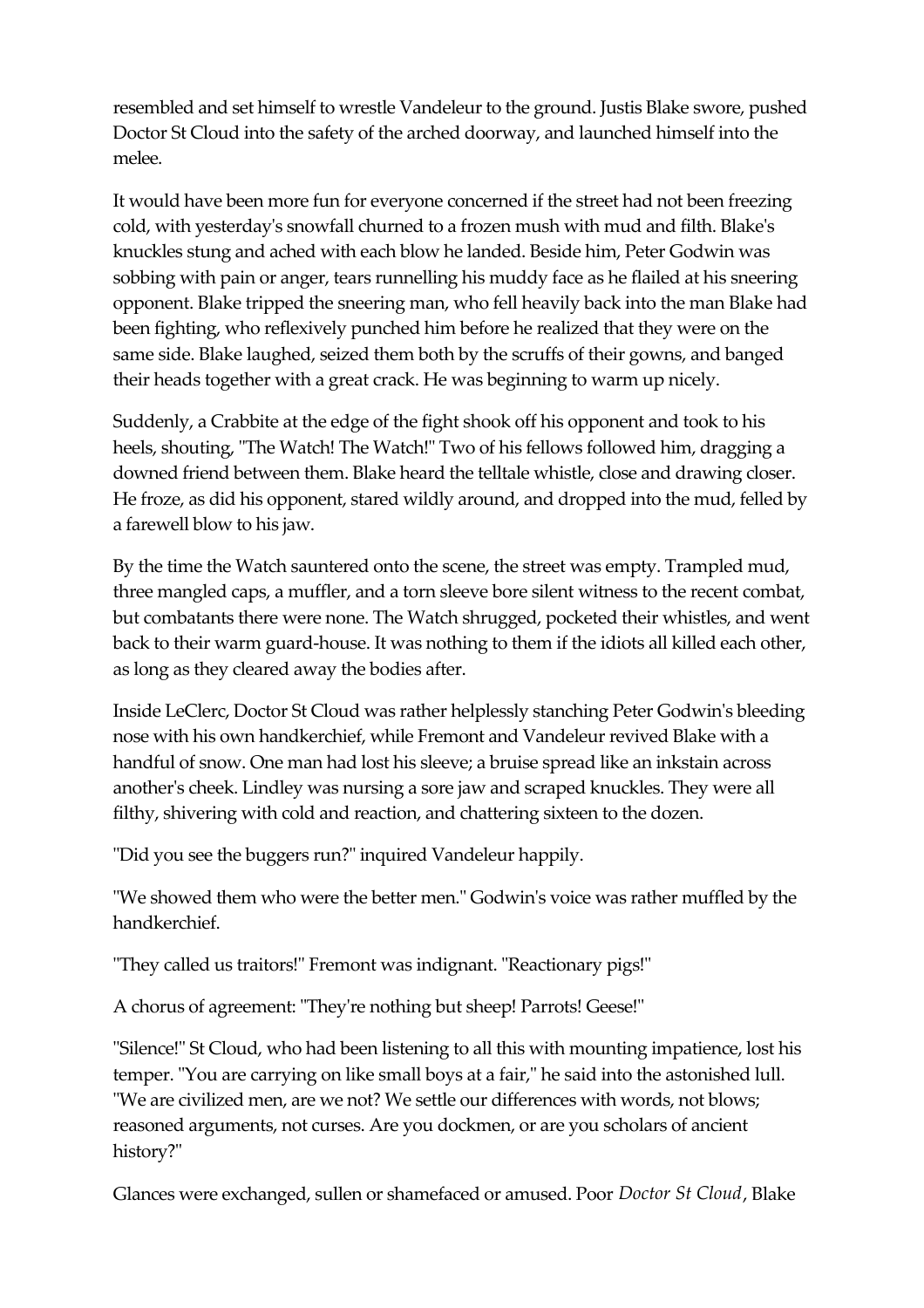thought muzzily. *Who's* going to tell him?

Oddly enough, it was Lindley. His flaming hair was quenched with mud, and his narrow jaw sported a painful-looking lump, but he spoke clearly and proudly. "We are scholars of ancient history. We are scholars of truth. There are those who must silence truth at all costs. When they come at us with blows and curses, what may we do but answer them in kind?"

"Well said, Lindley!" exclaimed Vandeleur, astonished, and there was a murmur of approval from the other students. Lindley blushed scarlet and sucked blood from his knuckles.

St Cloud shook his head. "1 am ashamed to be the cause of this," he said. But even as he said it, he knew that he was lying. There was something in him that gloried in the sight of these young men, battered and bleeding in his cause--something that accepted their service as its due, that counted each drop of blood shed as an offering. "But you have fought nobly, and 1 am proud of you for that, at least."

They all looked pleased with themselves. St Cloud considered telling them not to fight again unless attacked, decided that would be spitting into the wind, and recommended that they clean themselves up before going to the Nest, "to save Max the trouble of kicking you all out as vagabonds." This mild jest raised a laugh, so he went on, "I'll go ahead and bespeak a pie for you." And then he left them. The blackbird's nest was not immune to the gen-eral late-winter infection of change and upset. It was no longer the cheerful haunt of humanities scholars out for a drink and a good argument, but a kind of radicals' headquarters, full of St Cloudites of all academic persuasions. Whatever they thought of St Cloud personally, they all agreed that Truth was to be found in the examination of empirical data rather than in the writings of previous generations. There were contingents of astronomists, physicians, and natural scientists of all kinds. And there were Northerners.

There'd always been some Northerners at the Blackbird's Nest: they were an insular lot, but not too insular to drink with their fellow students from time to time. Now there were more of them, making faces over Max's excellent beer when he ran out of cider, and repelling friendly advances with stony silence. But not Anthony Lindley's.

To everyone's astonishment, Lindley often forsook Historians' Corner for the Northerners' table, and even took to wearing his hair in the multiple braids they affected. Whatever unpleasantness there may have been between them over Finn, Greenleaf, and Smith, had obviously been forgotten. He and the Northerners were, as Fremont put it, thick as gruel.

"I wonder what he sees in them?" Peter Godwin wondered one frozen afternoon. "It's not as if they have anything in common with him--they're all natural scientists and lawyers and physicians."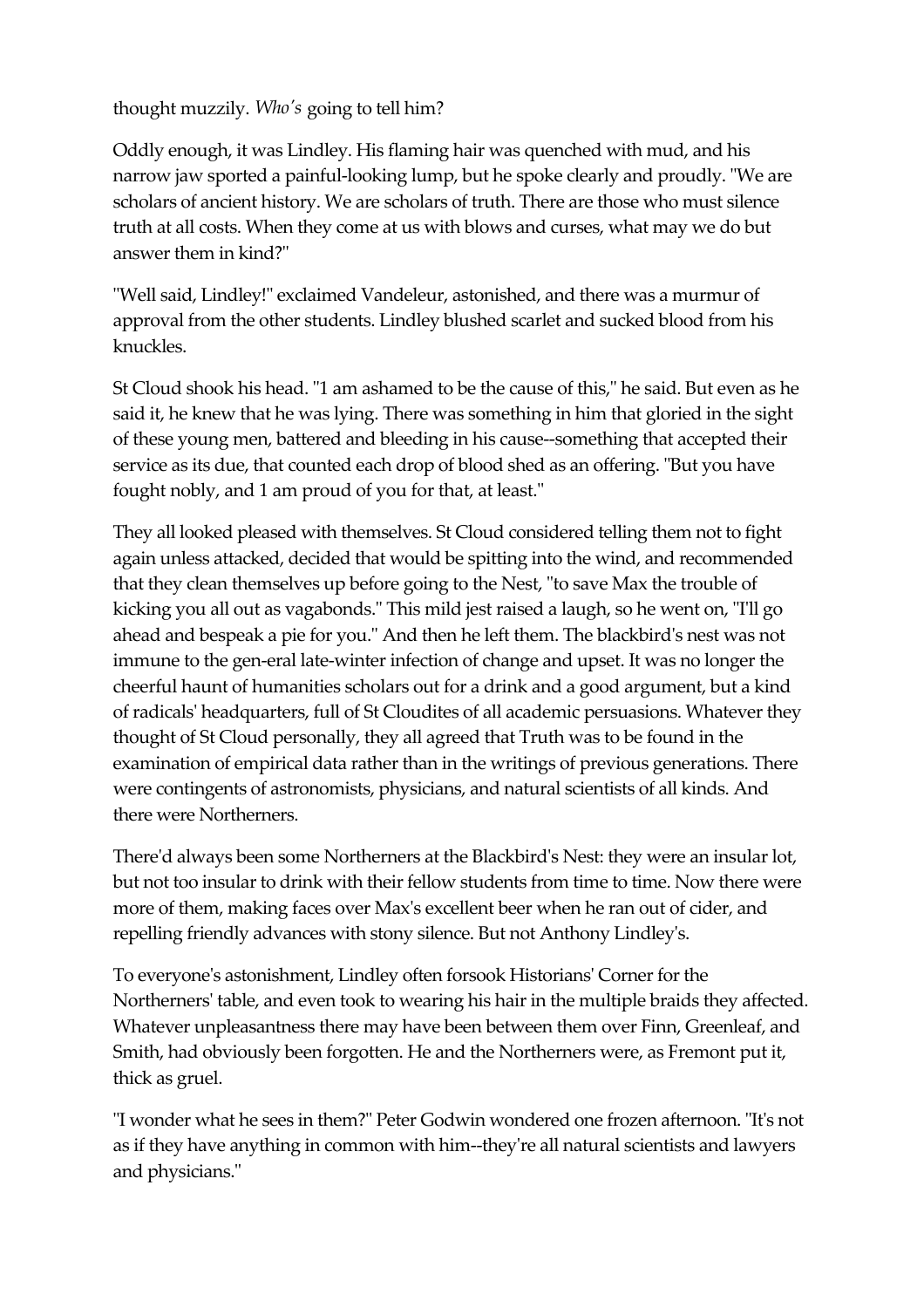"And they're all dreamers at heart," Blake explained. "They share a vision of the ancient North as an enchanted land, and they'd love to wake up one morning and discover that enchantment returned."

Vandeleur added, "There's hating Finn's guts. They've got that in common, too."

"The incendiary Master Finn," said Godwin. "I do wonder what has become of him. He can't still be in the Chop, surely."

Vandeleur shrugged. "They could have forgotten about him or mislaid him, I suppose; but it's more likely that he took off downriver as soon as they let him go. He did betray his friends, after all, and, as far as I know, Greenleaf and Smith are still in prison. The Northerners don't impress me as being as understanding and tolerant as our kindhearted Blake here."

Blake fetched Vandeleur a gentle clip on the head, designed to demonstrate just how tolerant and understanding he really was. Vandeleur shoved him back, and there might have been a friendly scuffle had not Anthony Lindley joined them, tankard in hand.

He endured his friends' jocular comments on his hair and his choice of companions with a reasonably good grace. "My grandmother," he explained, "was from the North--well, her father was. It makes a difference." But that was all, so soon the talk turned to the ever-absorbing topic of their researches. They'd been spending hours in the Archives every day, going through boxes and document cases, unrolling scrolls, deciphering unfamiliar handwriting, breathing ancient dust. So far, they'd found very little of obvious value, but Doctor St Cloud was pleased with them, and they were not discouraged. Lindley was just describing a book on Northern customs he'd found, illustrated with woodcuts, when a street urchin of indeterminate sex inquired shrilly for scholar Anthony Lindley.

Henry Fremont, who'd been remarkably subdued recently, beckoned the child closer. "You Lindley?" the child inquired. "Scholar says Lindley'll give me a copper."

"Why," asked Fremont mildly, "should Lindley give you a copper?"

The urchin held up a twist of paper, very dirty and mangled at the ends. Fremont held out his hand for it. "Not without you be Lindley, and not without you give me a copper," said the urchin. "Scholar promised."

From the other end of the table, Lindley said, "I'm the man you're looking for. Bring it here."

The child squeezed between the benches. "Where's my copper?"

Lindley put the coin into the urchin's hand, accepted the paper, untwisted it, and began to read. "Be damned if I do," he said aloud. "Where's that child?"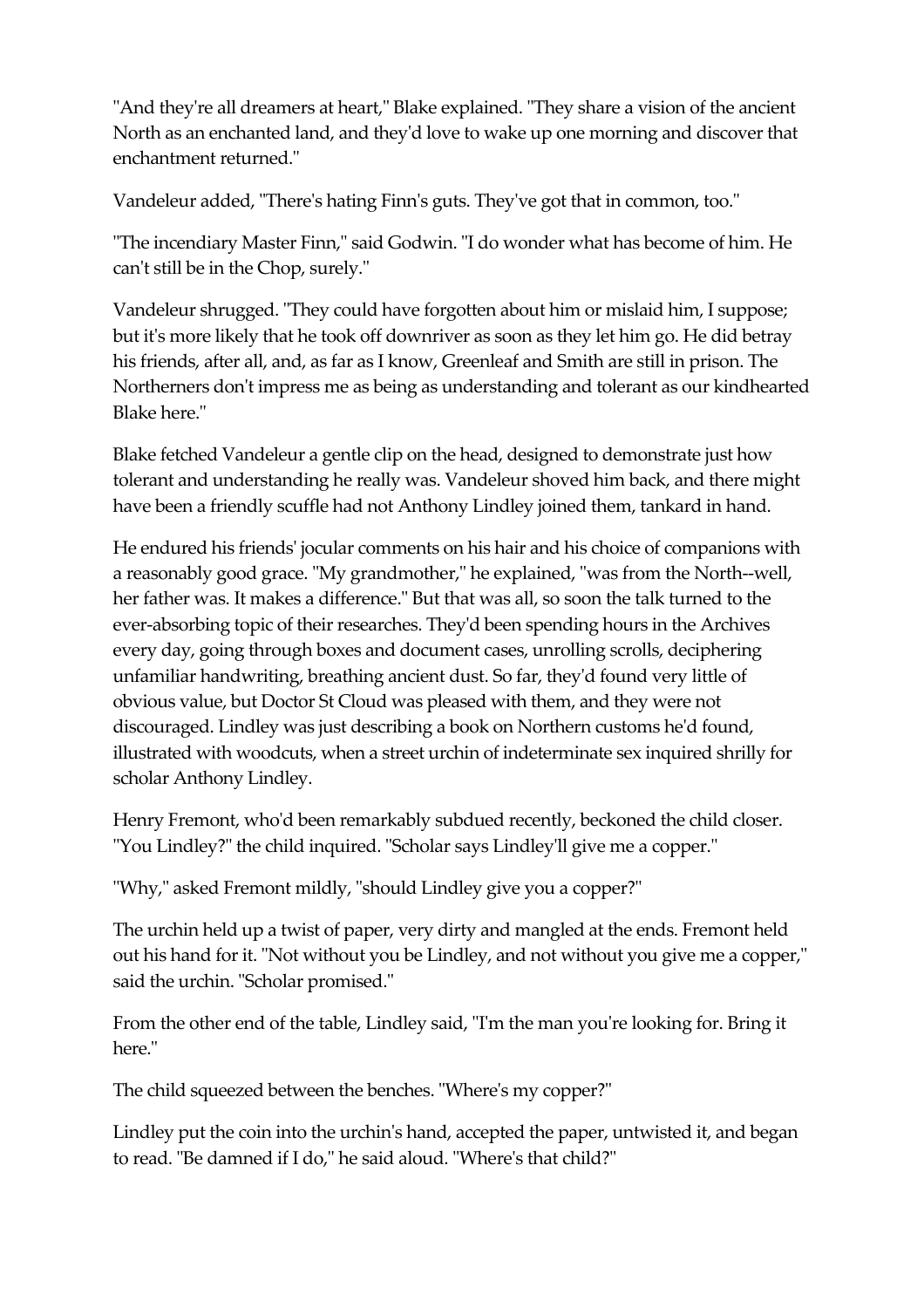But the urchin had disappeared. "What is it?" asked Blake.

"Finn," Lindley answered shortly. "He wants me to meet him in the oak grove outside the North Gate at dawn tomorrow. I don't know which is worse: if he thinks I don't know he betrayed Greenleaf and Smith, or if he imagines that I'll forgive him for it."

"Will you go?" Godwin asked.

"I've no desire to set eyes on him again. And you may spare me the lecture on tolerance, Blake, because you don't really know what's at stake here."

Blake shrugged. Lindley's self-identification with the Northern cause, whatever it was, was beginning to get up his nose.

"Don't be such a little prig, Lindley," said Vandeleur, disgusted. "It's hardly fair to condemn a man unheard."

"I agree with Vandeleur," said Henry Fremont unexpectedly. "People can do very stupid things for what seem, at the time, to be very sound reasons. Look at the Union, for instance. It was hardly a good thing for the North, in the long run."

"Don't try to change the subject," Lindley said. "I don't care what Finn's reasons were. What he did was unforgivable. He is less than a beast, for a beast has no choice in what it does, but acts from instinct only."

Vandeleur made one last try. "If the choice is between torture and betrayal, I think most of us here--yes, and most of your Northern friends, too--would choose to keep their limbs intact, even at the expense of their honor."

"I wouldn't have told them anything, no matter what they did to me."

Blake lost his temper. "But they didn't do anything to you, did they?" he inquired savagely. "When they heard your Southern accent and your Southern name, they put you in a cell to think over your poor taste in lovers, patted you on the head, and let you go. You loved this man, Tony, or at least you led us to believe you did. The *honorable* thing for you to do is hear what he has to say."

Everyone stared at Blake, who glared back. What was it about scholarship and learning, he wondered, that seemed to wither the hearts of University men, leaving them incapable of loving anything as imperfect and fallible as an actual human being? Now they were going to laugh at him for getting so heated about the feelings of a man none of them particularly liked, and he was going to have to thump them.

But Godwin turned to Lindley and said, "Blake's right."

"Couldn't have said it better myself," Vandeleur agreed.

"In fact," Fremont pointed out, "Finn's behaving very honorably. He could have just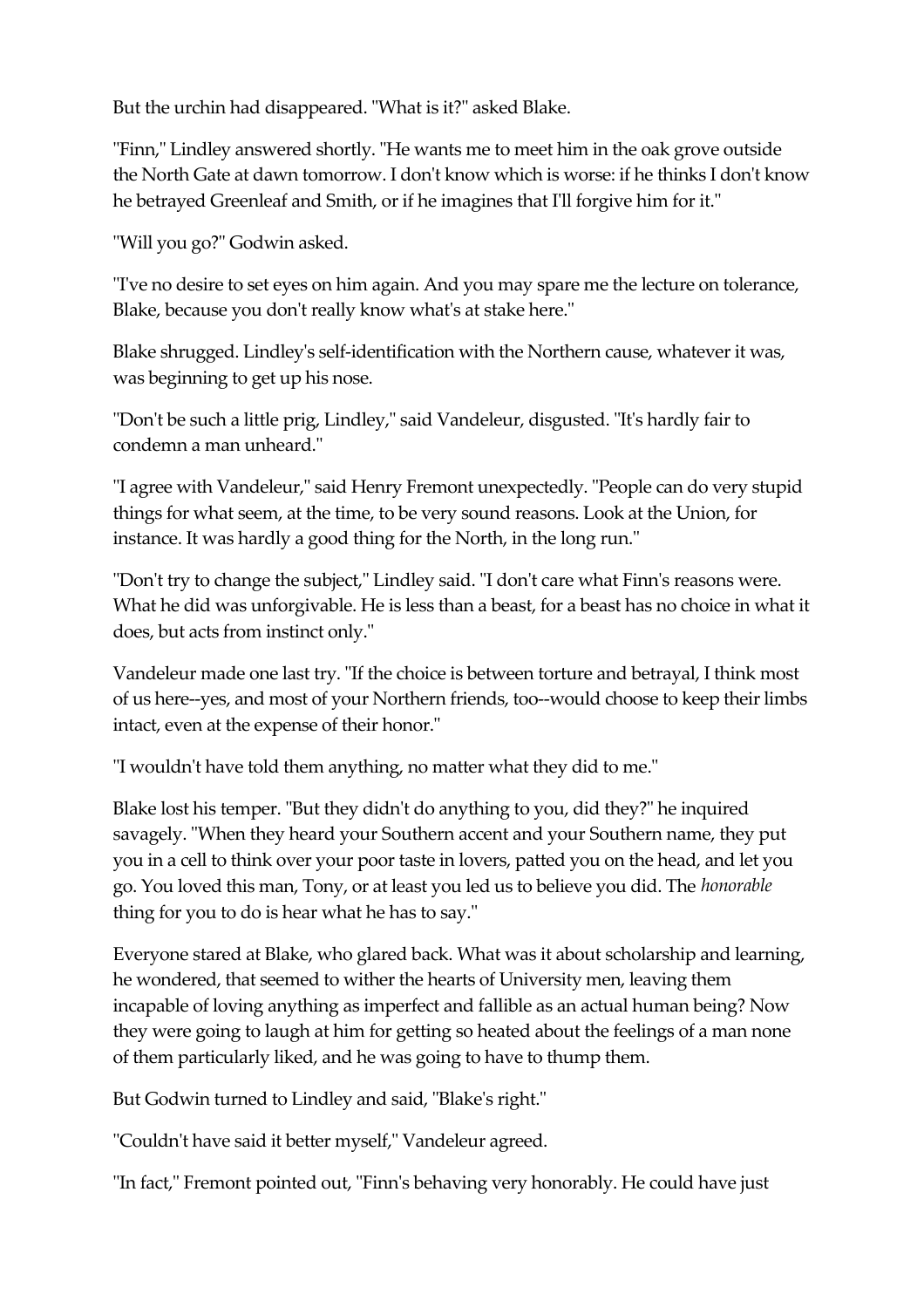slunk off down the river without telling anyone."

"Oh, very well," Lindley said. "I'll go. But I won't go alone."

Blake stood up. "If what you're trying to say is that you're going to turn Alaric Finn over to your Northern friends, I swear I'll tie you up and keep watch over you all night. Revenge and kings and such are very romantic, but we live *now*, in the modern age, when men settle their differences in a civilized manner."

"You're a damn do-gooding busybody," said Lindley hotly. "A sanctimonious, preaching, clod-hopping--"

"Watch it, Lindley," Godwin said, alarmed at the look on Blake's face.

"--mama's boy," Lindley finished.

It was enough. "You're lucky I'm a damn do-gooding mama's boy," Blake said, as steadily as his pounding heart would let him, "or I might forget that you're smaller than I am, and still weak from prison fever, and feed you your teeth, one by one." He turned on his heel and, with considerable dignity, left the Blackbird's Nest.

"You're an ass, Lindley," said Vandeleur, and followed him.

Lindley looked after them with a strange expression, half-frightened, half-triumphant. "So the ox has a temper after all."

Fremont cast his eyes to the smoky ceiling. "You'd try the patience of a stone, Lindley. You're right, though. Blake is a do-gooding busybody, and I'm grateful for someone other than me pointing it out. I tell you what. You don't snap my head off, and I come with you to meet Finn tomorrow, just in case he gets melodramatic and tries to persuade you to fly with him or some such nonsense. That's what you're afraid of, isn't it?"

"I'm not afraid," Lindley began, then: "Yes. I guess so."

"I'll come too," said Godwin, all agog with the romance of it all. "I'd like to hear what Finn has to say for himself. However"--with a level look that would have made his grandfather proud--"you have to swear you won't tell your Northern friends about this."

Lmdley looked from one stern face to the other and nodded.

"Swear," said Fremont, not to be outdone by a noble's whelp.

"By oak and holly, by blood and bone, I swear I'll tell no living man of our meeting. Will that do?"

It would, and the three friends drank to it and parted.

IT WAS STILL DARK WHEN THEY MET AT THE NORTH GATE next morning, and as cold as the Ice Maiden's breath. Godwin and Fremont were heavy-eyed and sullen,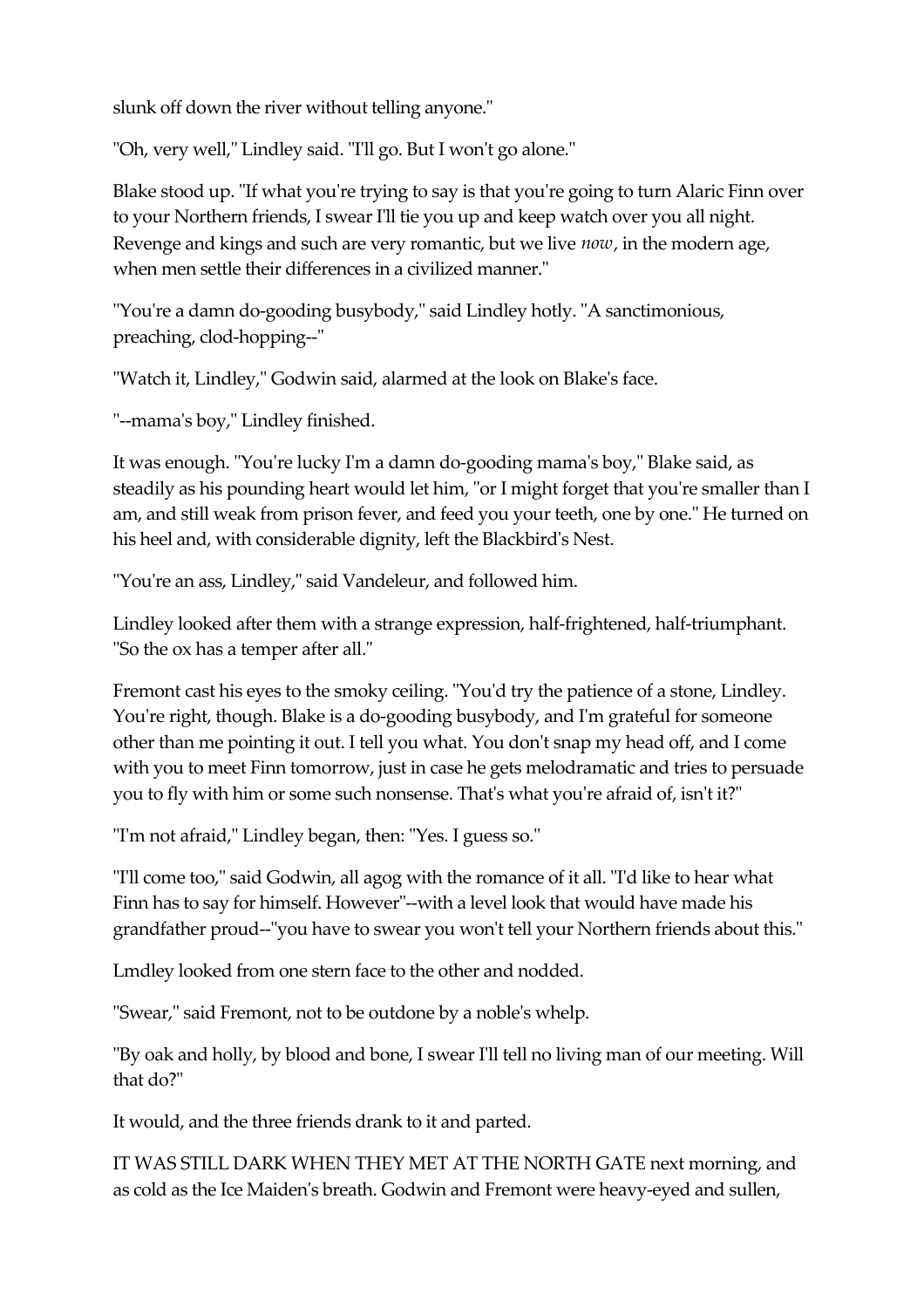Lindley haggard and grim-faced.

Once, the oak grove had been visible from the North Gate, and the path had lain through wide meadows grazed by cattle and ponds noisy with water fowl. But the city, like a fountain with the wind behind it, had spattered inns and smithies for the convenience of travelers among the farmsteads, which were followed in time by city-folk hungry for a bit of green. Now the grove was at the city's edge: in another generation, it would be within city bounds, if not swallowed altogether.

Snow had fallen in the night, although it was hard to tell until the little band came past the outermost houses and saw it spread like a featherbed between them and the grove. Remembering MidWinter, Fremont shivered and opened his mouth to suggest a retreat to the nearest inn and let Finn and his confession go hang. But Lindley stepped out into the feathery snow with Godwin beside him. What could Fremont do, but step out after them, or admit that he was afraid of a stand of trees?

A half-hour's hard slogging brought them to the eaves of the grove, where the going grew rougher still. Snow hid stones and logs and uneven ground; to brush against a branch was to bring a numbing avalanche upon their heads. Soon all three were soaked to the skin and chilled to the bone.

Through chattering teeth, Godwin said, "Let's go back. He's not here."

"He is," said Lindley.

"He is not," snapped Godwin. "We were fools to come so far. No man has come here this morning--ours are the only tracks in."

Henry cursed and turned to retrace his steps, but Lindley said, "He's here. I know it. Come and see. It's only a little further," and pressed on without a backward glance.

Undecided, Fremont and Godwin hung fire, then turned again to follow the beacon of Lindley's hair through the black maze of branches. He was right--it was only a little further. Another two or three minutes brought them to the edge of the glade, where they saw Alaric Finn.

Henry knew at once that he was dead. Live men do not have blue lips and bluish-white skin like fine marble, nor do they lie unshivering, naked, and half-covered with snow. It was a little longer before he took in the wide scarlet stains that haloed Finn's outstretched hands.

A retching noise told him that one of his companions was reacting badly. Godwin, it must be, since Lindley was kneeling by the body.

"Is he alive?" Fremont croaked hopefully as Lindley laid his hand upon the snow-covered chest.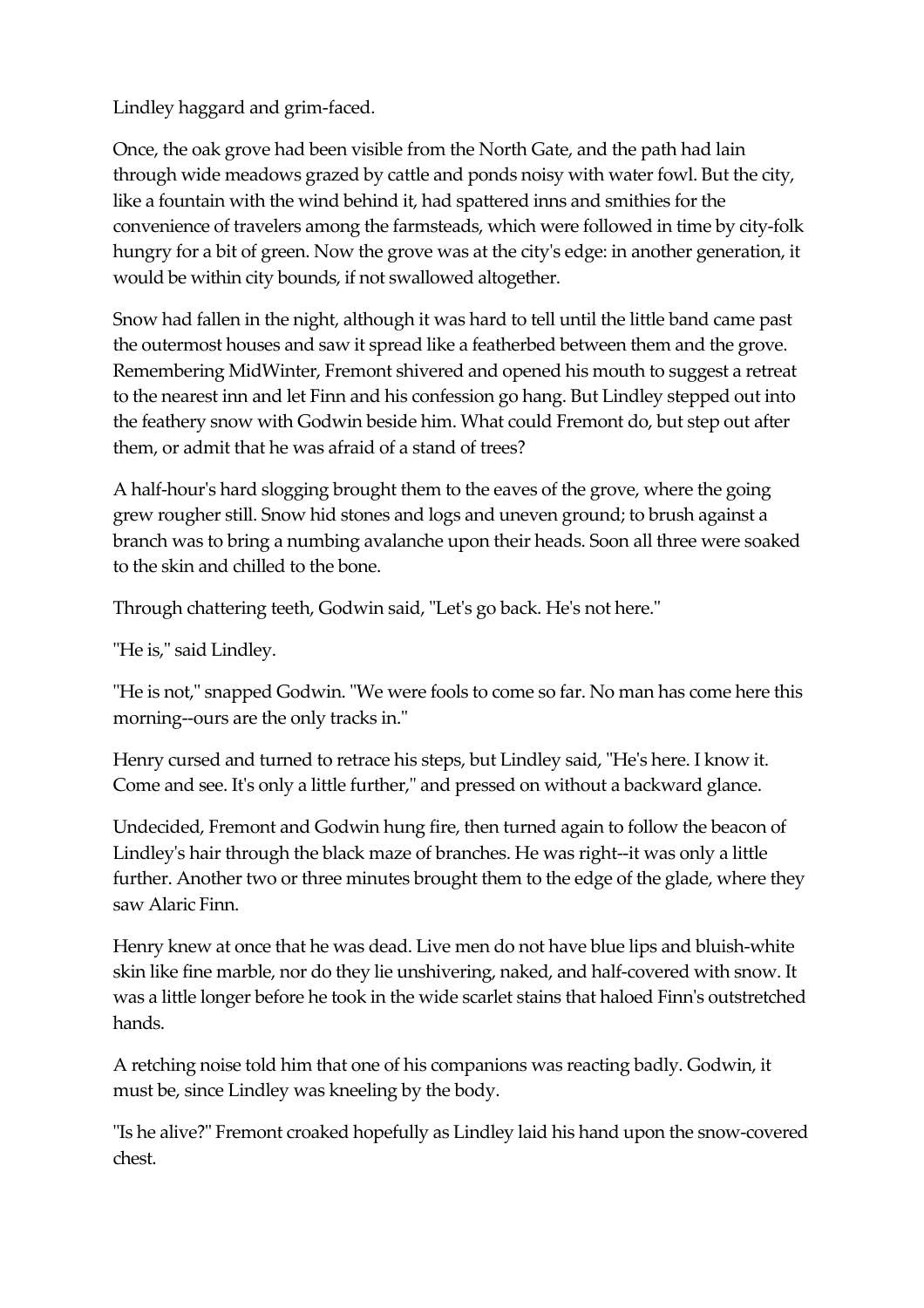"No." The single syllable hung in the air like a bird. "He has poured his blood upon the land, and the land has drunk of it."

"Ah," said Fremont, and turned away from the macabre tableau to help Godwin, who was almost as pale as poor Finn, but trying very hard to act the man.

"We should tell someone, shouldn't we?" he said, his hazel eyes round with the effort of not looking at the glade, his voice pinched. "There's an inn, not a hundred paces west, right on the Northern Road. The coaches stop there; they'll know what to do."

Fremont risked a glance over his shoulder. Lindley's fiery head was bowed to his lover's chest. "You go," he told Godwin, his lips stiff. "I don't want to leave him alone."

Godwin nodded and fled. Fremont squared his shoulders, stalked into the glade, touched Lindley's back. The fabric of his gown was stiff with frost. "Godwin's gone for help," he said. "There's a log over there we can sit on while we wait. I've got some lucifers. We might try to make a fire."

Lindley didn't even look up. He took Finn's hand, gloved with blood, and tried to raise it, but the arm was locked with death or cold. He bent his head to the hand and kissed it.

Henry swallowed. "We should leave him as he is, don't you think? In case there should be an inquiry?"

"There will be no inquiry," said Lindley. "It was a lawful sacrifice. See? Here is the knife." He opened his hand to display a penknife--Finn's penknife--unpleasantly stained from blade to haft. Lindley's palm was smeared scarlet where he'd clutched it.

"Where did you find that?" Fremont demanded.

"Just here." Lindley dropped the knife by Finn's right leg, then wiped his hand across his own cheek, leaving an untidy smear. He bent once more, to press his lips against the slack, blue mouth, and then he rose and followed Fremont to the log and watched quietly while he fussed with damp tinder and leaves and his lucifers until a distant crashing heralded Godwin's return with the ostler and two barmen from the Nag's Head and a plank to tie the body on. Then it was all large men trampling the snow and exclaiming and asking questions that Henry was shivering too hard to answer, and a parlor in the Nag's Head with hot wine punch and their coats and gowns steaming in front of the fire.

The host of the Nag's Head was not best pleased to be saddled with a corpse, naked as a frog and a suicide to boot, as likely a haunt as the host could imagine. If it had just been Lindley and Fremont who brought it to his attention, he'd have left them to drag the body away as best they could. But young Godwin was a noble's son. So the host set up a trestle for the corpse in the woodshed and sacrificed a horse-blanket to cover its nakedness and provided young Lord Peter and his friends with a parlor, a fire, bread and meat, and blankets to wrap themselves in while their clothes dried. He gave them an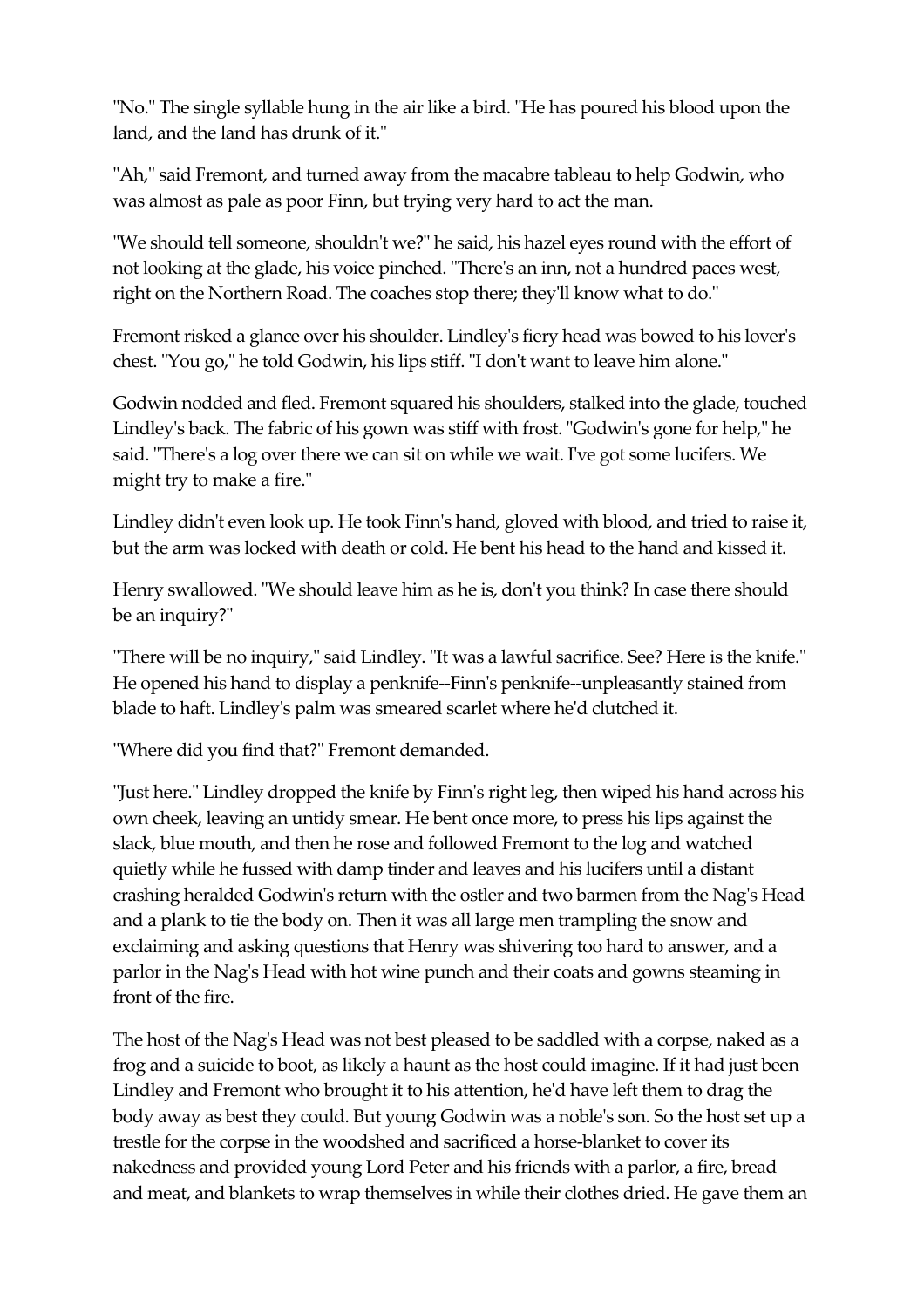hour to recover themselves, and then he tapped at the parlor door to inquire what they in-tended to do with the poor young man's body.

This was just what had been puzzling Henry Fremont while he toasted and rubbed some feeling back into his numbed hands and feet. He'd asked Godwin and Lindley, of course, but they were of no help. Godwin wanted to leave it all in the hands of the host, along with a gold piece for Finn's burial. Fremont thought the host likely to keep the gold for himself and tip Finn behind a rock in the grove for the foxes and rats to gnaw.

This conjecture drove the blood from Godwin's cheeks and tears to his eyes, and he refused to take further part in the conversation. Lindley, on the other hand, thought the grove a very good resting-place for Finn's body, and the foxes and rats his natural mourners. "Flowers will grow where he lies, fair as he was fair, and his flesh will hallow the grove."

"That's very poetic, Lindley," Fremont said. "But he's not go-ing to hallow the grove, so you can just shut up. Be sensible for a moment. Did he have family? Friends? Anyone who might claim his body for burial?"

"A Companion of the King has no family, save his brothers to whom he is sworn," said Lindley.

"What in the Seven Hells is a Companion of the..." Henry interrupted himself hastily. "No, don't tell me. 1 don't want to know. Can you get word to them, tell them he's dead and wants burying?"

"He is forsworn," said Lindley. "He is without honor, without brothers." His dense blue eyes were flat as buttons. "Without life."

So it was all up to Fremont, who'd never organized anything more practical than a formal argument in his life, to answer the host's questions and decide what must be done. The host, with one eye on Peter Godwin, was moderately helpful. He provided a chaise to convey the young gentlemen to their homes in the city, and agreed to keep their poor friend in the woodshed until they might make provision for his burial.

"No longer than a day or two, mind, and don't go thinking to leave him here forever while you go about your business fancy-free. I don't doubt Lord Godwin won't like to hear how you left a man to rot in my woodshed without a backward glance."

Henry thought of several clever things to say calculated to let the host of the Nag's Head know just what kind of a blackmailing, boot-licking, ignorant blubber-head he was. But tweaking the host's nose, though excellent sport in itself, would not get Godwin and Lindley home nor Finn buried. So Henry said they were all very much obliged and poked Godwin, who gave the host the contents of his purse and his solemn word as a Godwin that Finn would be out of the woodshed as soon as may be.

THAT NIGHT, ALONE IN HIS BED WITH A BOTTLE OF wine, Henry Fremont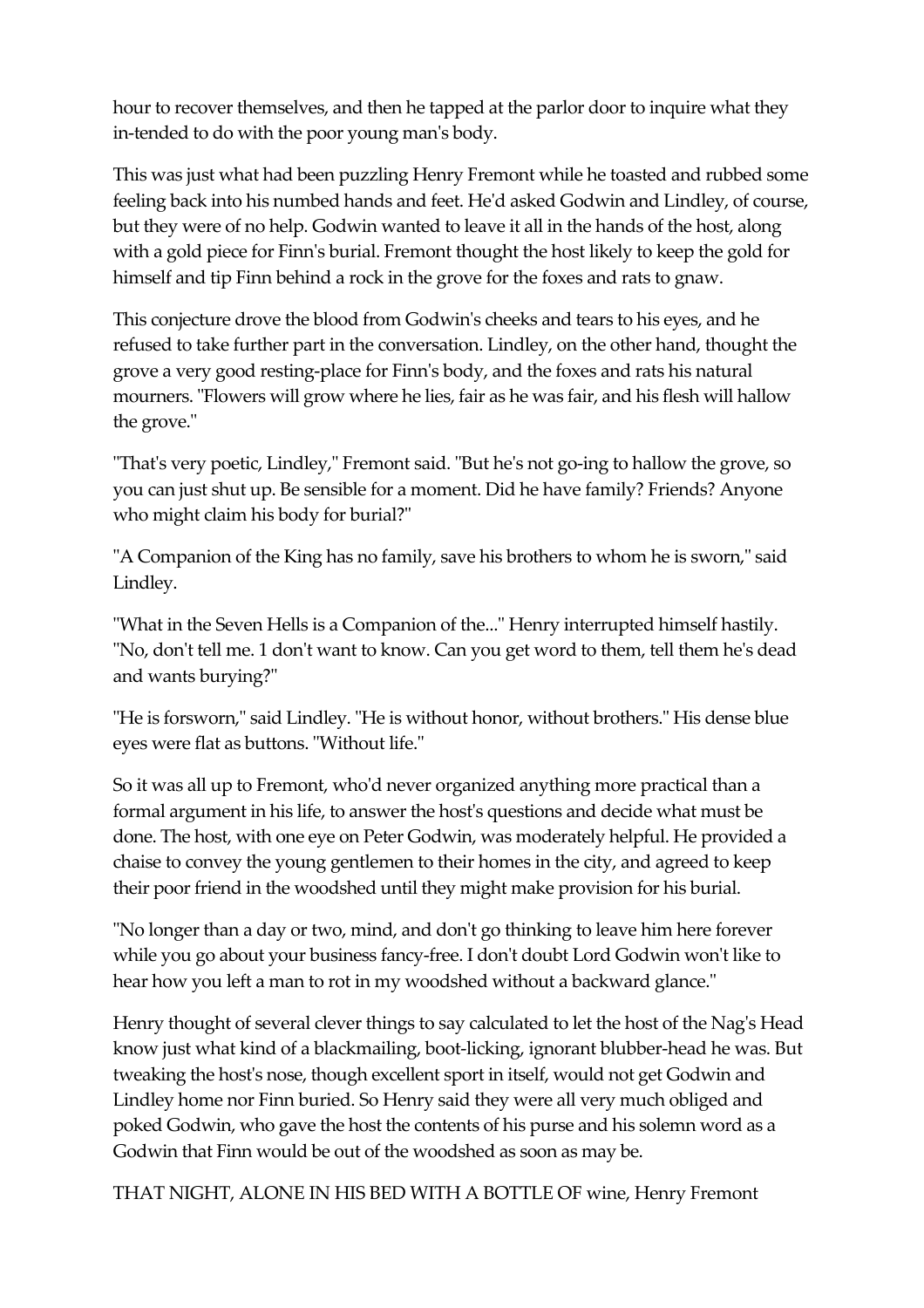thought over the events of a long and unpleasant day.

Lindley had remained steadfast in his refusal to tell the Companions of Finn's death. "You made me swear by oak and holly that I'd tell no man of our meeting. That oath binds me still."

Fremont and Godwin had plied him with every argument they could lay tongue to, but nothing could move him. Disgusted, they'd left him in the middle of the street and gone to consult with Blake and Vandeleur, pulling them out of the Nest to the neutral territory of the Bramble Bush. There they sat down with tankards of watered ale and talked over what was to be done.

There were two issues to be considered. The first, and most pressing, was how to get Finn's body out of the Nag's Head woodshed and decently interred. The second was to decide whether or not to tell Doctor St Cloud about what had happened.

"Not," Vandeleur said. "He doesn't even know Finn was in prison. It would be too much, what with the debate and all."

"I don't think we should tell him any of it, ever," said Godwin. "It would upset him horribly."

"Perhaps," Blake said. "I think he'd rather know the truth, however upsetting. But I agree he doesn't need to know it now."

So that was one decision made. The question of Finn's body was harder. Long into the afternoon, they considered ways and means with as much care as the Governors brought to a Fellowship appointment. Finally, Vandeleur said, "Look. All we know about his family is the name, and that they live in Finnhaven, which is about as far North as you can get. We've determined that a message couldn't possibly reach them before the host at the Nag's Head loses patience. We agree that we could just scrape enough together to get him buried ourselves, but that still leaves the question of his family. I really don't know what's best to do."

"He might have kin among the Northerners," Blake pointed out, not for the first time.

"Are you going to ask them?" Godwin inquired sarcastically. "We've already decided they'd rather cut off their braids than talk to us."

Throughout the conversation, Henry had been struggling with complicated emotions. If Alaric Finn had been a traitor, he himself was another. He did not have to be a metaphysician to realize that the argument that he had sent Lord Nicholas little but his lecture notes and a few pieces of common gossip anyone might have heard in any tavern in University was pure sophistry. He had given Lord Nicholas Finn's name, and Lindley's, and now Finn was dead.

"I'll ask them," he'd heard himself saying. "If you three are frightened of a bunch of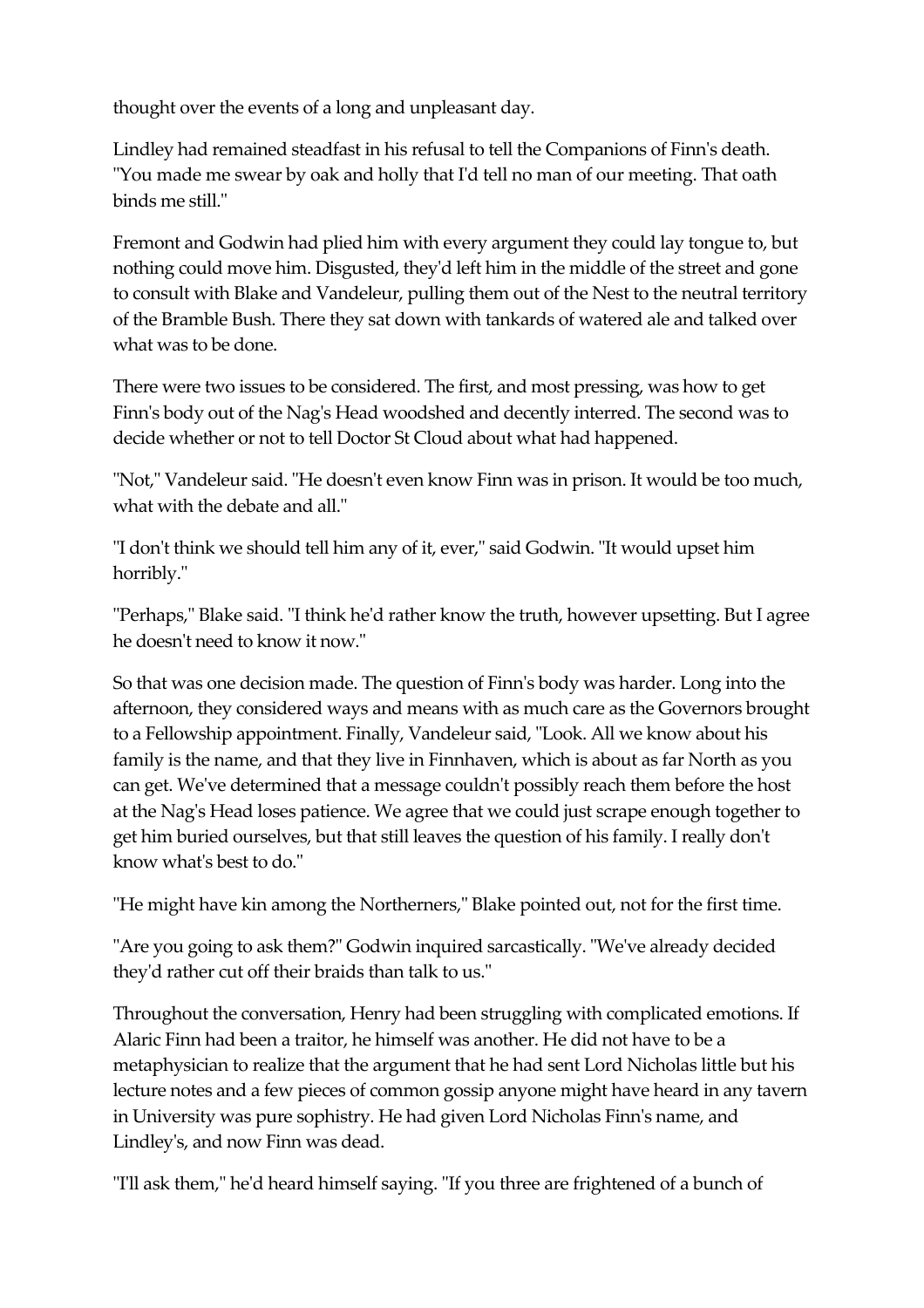mop-head Northerners, I'm not."

He blushed now to think how astonished his friends had been at his offer. But they'd accepted it quickly enough, and now he had to do it or face the fact that he was not only a dupe and a traitor, but a coward to boot.

Having gotten so far, Henry Fremont corked up the wine, got out of bed, and composed a short and careful note:

Alaric Finn, Historian of the School of Humane Sciences, has died in the oak grove, by his own hand, of remorse. His body lies in the woodshed of the Nag's Head Inn, west of the oak grove. Whatsoever his life, his death was all honor.

He signed it, A *Friend*, folded it, put on his gown, and went out to find a boy to deliver it to the King's Companions at the Green Man.

KATHERINE, DuCHESS TREMONTAINE, DID NOT avoid formality and ritual when they served a purpose. To receive her cousin and heir, she wore a gown of green and gold, the colors of her house, woven with its emblem, the swan on the waves. She had invited two other people--his mother, Lady Sophia, and her steward, Marcus Ffoliot--to attend the meeting, but she had not told them everything, and so she was the only one formally dressed. Marcus recognized the trappings of authority; Sophia merely complimented her on her lovely robes.

Theron stood before the duchess's desk until she invited him to sit down. Then he sat on the edge of his chair. No use pretending this wasn't going to be awful. He only hoped she would give him a chance to explain whatever crimes against the state he was supposed to have committed this time.

Her dress was formal, but her speech was not. She came straight to the point: "Theron," the duchess said, "people are watching you."

"I know." He tried not to sound childish. "1 wish that they would not. But I suppose it's unavoidable. Even my cousin Talbert was warning me--"

"This does not concern Talbert and his gossips. I mean the Serpent and his people."

"What!" Theron half-started out of his chair. "But I've done nothing! The Last Night chase was a student prank; they must have figured that out by now. What right do they have--why on earth would they--" But the part of him that knew the City, knew the reason. Basil, the dead kings, the debate... They must know about him and Basil; half the University did. Did the duchess?

Katherine said, "I know you too well to suspect you of any kind of scheming. But they do not. Everything you do takes on double meaning, Theron, and I don't know where it will end. I think it is too much to ask you to suddenly overturn all your habits. You'll have to settle down someday, but I can't expect you to change overnight. And so I think it best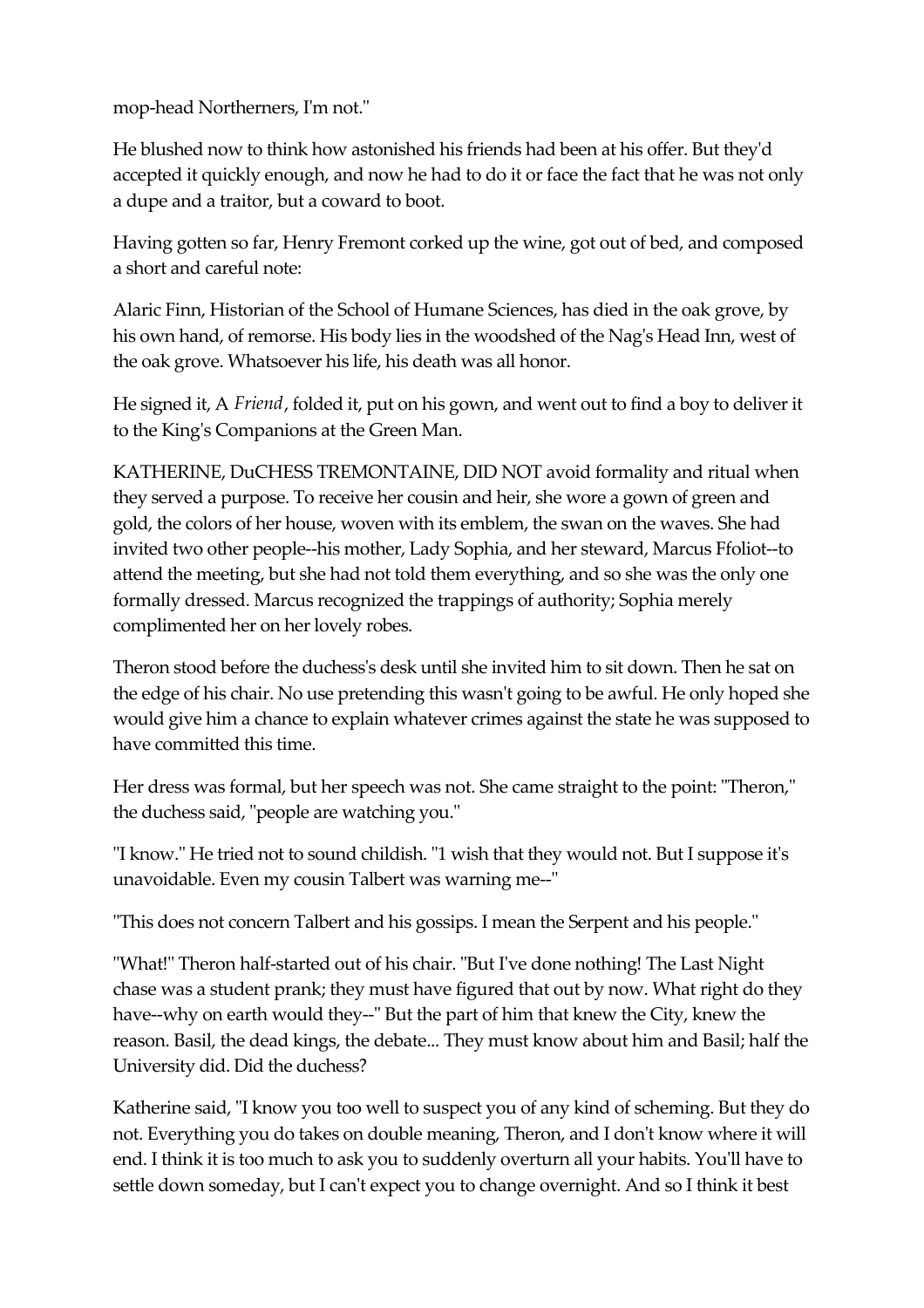that you leave the City for a while."

Oh, God, he thought, half-wanting to laugh, not Highcombe! Not with Basil's father there! He had no desire to go the country at all, but to be banished to Highcombe would be too much.

"I've pulled some strings," she went on, "and gotten you an appointment to an embassage." She smiled at Sophia. "To the Kyrillian Archipelago. I thought you might like to see where the other half of your family tree springs from."

For a moment, he was seeing them all through a veil of gray ash. Sophia was out of her chair, her hand on his pulse. But he looked past her at Katherine.

"I cannot," he said. "I cannot leave at present. I am going to be married."

Katherine leaned back, the wind knocked out of her sails. "Re-eally? To whom?"

"To Lady Genevieve Randall."

"Randall?" Sophia asked, bewildered. "The music people?"

"How nice. But, judging from her face, you don't appear to have told your mother about this."

"I was--I was going to. Today."

"Well, that's good, considering that you are underage. You will need the consent of your guardians."

"I think that she is very suitable," he bulled on. "The Randalls are an old family; they were created right after the Union. It's Lady Genevieve's first Season."

"Not bad," said Marcus. "Tell us about it."

"I've been paying her court these last weeks," Theron explained, "and I have reason to believe neither she nor her family would object to a formal offer. If you give your consent, I can propose very soon. She's young, so I think they'll want to wait on the wedding until the fall." And by fall, he hoped to see Basil established in the Horn Chair, the challenge and debate behind him, once more ready for love. "I do want to see Kyros, of course--it was terribly kind of you to think of it--maybe we could go there for our bridal trip. But in the meantime, do you think it might please the Council if I were married instead of exiled?"

Katherine said, "Are you offering me a bargain?"

"No, cousin." He was beginning to enjoy himself. "I intend to marry Lady Genevieve whatever happens. I grow tired of waiting to settle down, as if it were some sort of terrible weight that will eventually descend on me. I'd rather choose the time myself, and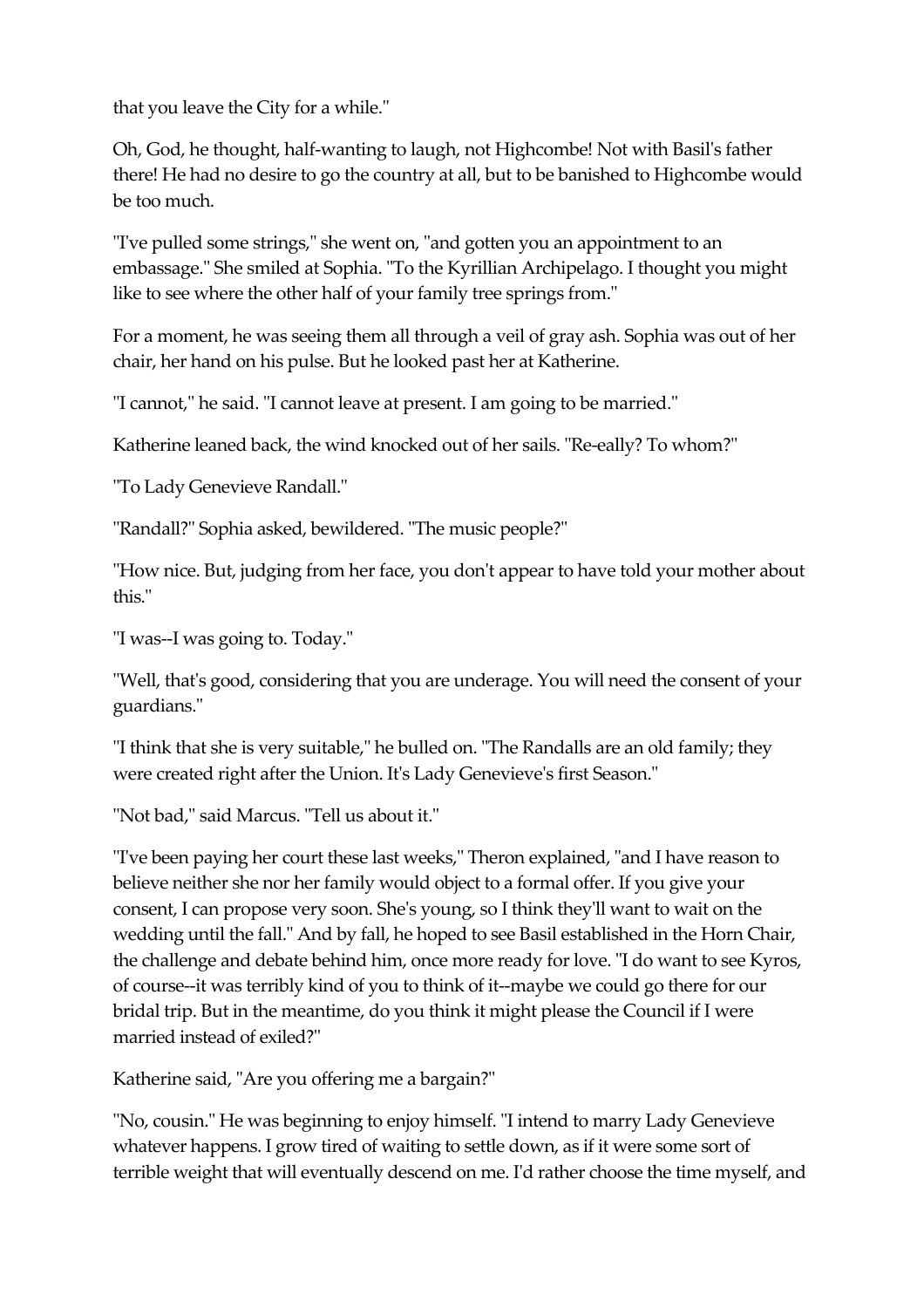get it over with all at once."

There was a heavy silence, and then his mother said plaintively, "Theron, you don't know what you are saying."

He ignored her, holding Katherine's eyes, willing her to agree. He wished he knew what she was thinking. She'd recovered from her surprise and was looking particularly ducal. "Let me think about it," she said. "It could do very well, and I'll wish you every happiness. Marcus, will you look into the Randall family?"

## I HE CARRIAGE RIDE BACK TO RlVERSIDE WAS A QUIET

\_L but not a comfortable one. Sophia was thinking, Theron could tell that. He watched the high, blind walls of the Hill give way to the lighted windows and shuttered shop-fronts and chocolate houses of the Middle City, and prepared to take his medicine like a man.

He wasn't surprised when his mother waved away the chairs waiting by the Bridge to carry them home and strode out through Riverside's maze of streets with the linkboys trotting behind. If he was the Prince of Riverside, she was the Queen, at home here as she'd never be on the Hill, or even the University that she had bullied into accepting her. Voices called out to her as they walked: goodnights and greetings that she punctiliously returned. Once she stopped to reassure herself that a beggar's sores were nothing more than mustard and gum before giving him a copper and directing him to the dormitory she maintained behind the infirmary. "It's free," she told him. "They'll give you a blanket and soup, so go ahead and spend the coin any way you like. Just don't sleep in the street tonight. And if you want to beg in Riverside, you'd better see Battered Bob in the morning for permission."

The walk from the Bridge calmed them both to a degree, and it was more in sorrow than in anger that Sophia turned to her son and said, "What I do not understand is why you have not told me of all this earlier."

They had just entered Sophia's sitting-room, a comfortable apartment in the narrowest of the connected houses that made up Riverside House. It was dominated by a life-sized portrait of the late duke as a young man and a smaller one of Sophia, richly dressed and obviously pregnant.

Theron bit his lip. He'd deceived her, if only by omission; his sole recourse was complete honesty. "I was afraid you'd try to talk me out of it," he said.

"You were correct." Sophia sank into her favorite shabby chair and gazed up at him with dark, steady eyes. "I will still try to talk you out of it. If I succeed, I shall myself explain to Katherine that you have thought better of your plan."

Theron dragged a puffy leather ottoman to her feet and settled himself on it. "It's a very good plan," he said earnestly. "I have thought it over carefully. I must marry sometime;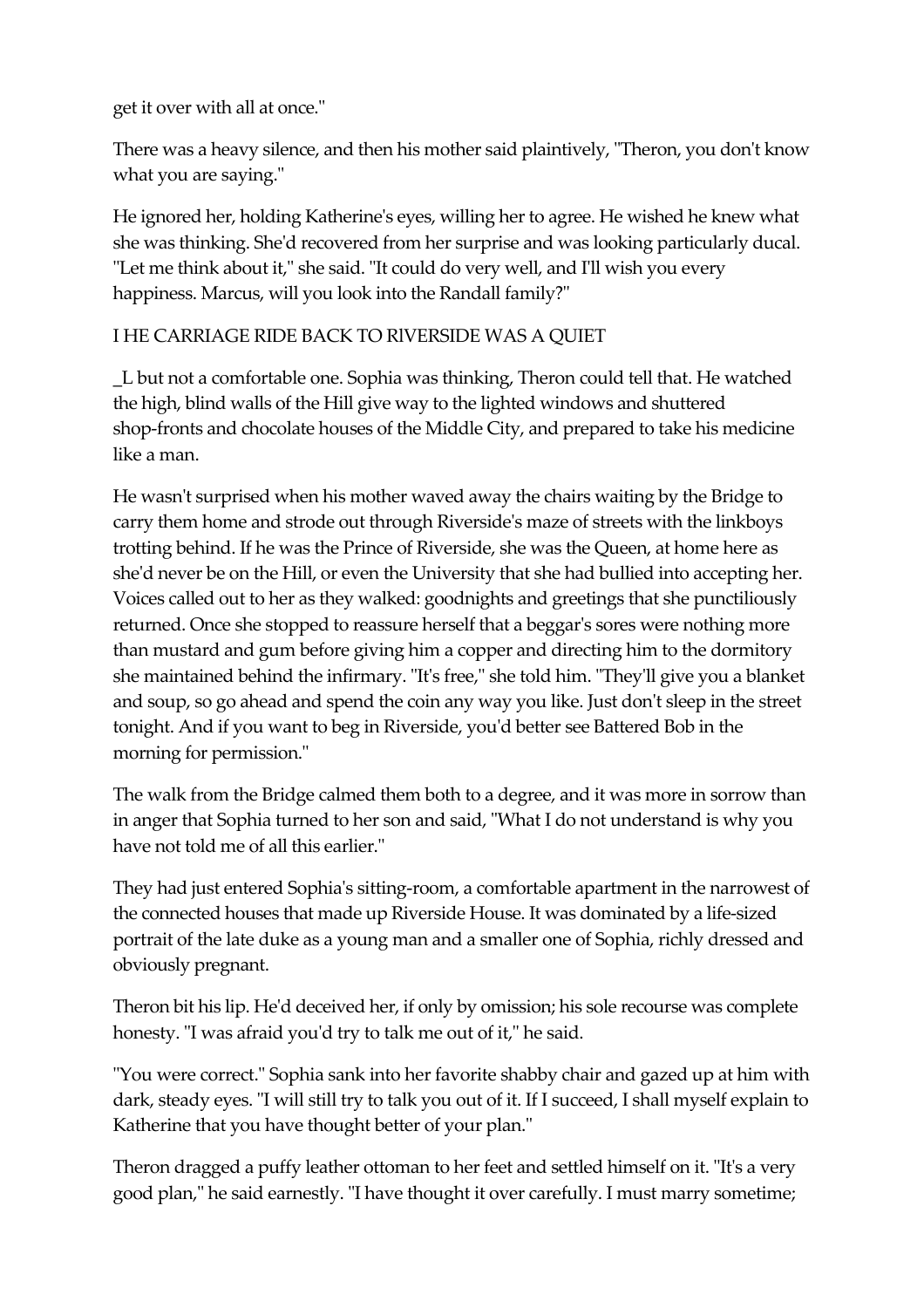we are all agreed on that."

"Of course. But I had always hoped you would marry for love."

He took her hand. "My perfect mama. But I cannot be like you in every way."

She snatched her hand back. "This is not a jest," she said hotly.

"I'm sorry. Your love for my father is legendary. But I must make my own legend some other way."

Sophia was not mollified. "And the girl? Are her feelings to be considered?"

He shrugged. "Oh, I assume her feelings are that she will like being Duchess Tremontaine some day, and having beautiful houses to live in and parties to give. That is what the world knows being my wife entails."

"You sound as though you despise her already," Sophia said grimly.

He looked at her in surprise. "I don't despise her. I quite like her. She is pretty and has a nice laugh."

"Oh, dear."

Theron got up to pace, reeling off his points as though he were in a classroom debate. "After all, what is a noble marriage? I grant you the obvious: we must find each other attractive. Which we do." He blushed faintly. "But how much of our time will be spent alone in each other's company? Awake? Precious little. Most of our days will be full of our individual work and occupations. I'll have my seat in Council, which I do intend to take up, eventually. There will be meetings, dinners--which she will arrange. Highcombe, and the other estates. And, of course, my studies; I won't let everything go. She will have her own amusements; doubtless her tastes are already formed, and I won't interfere: cards, gowns, music, sewing, friends, whatever she likes.

"What I really need her for is to take care *of people*. I'm tired of having to know everyone, of endless parties and connections. It wears me out just thinking about it! Genevieve knows them all already, knows their consequence and their place. She has a quick understanding of how things work, and I need that." His voice was getting shrill, his movements agitated. "I cannot keep it all in my head--I've more important things to think about--"

"Theron," his mother interrupted. "You need not be duke, if the thought of it is such a burden to you."

He stopped in mid-stride. "But you have always intended me to be. You and Cousin Katherine; it's quite obvious. You chose to stay in the city to raise me to it. You promised my father. And now that I've figured out a way to make it work, you balk and want to talk about love." He lifted his head haughtily. "I do think, madam, that it--"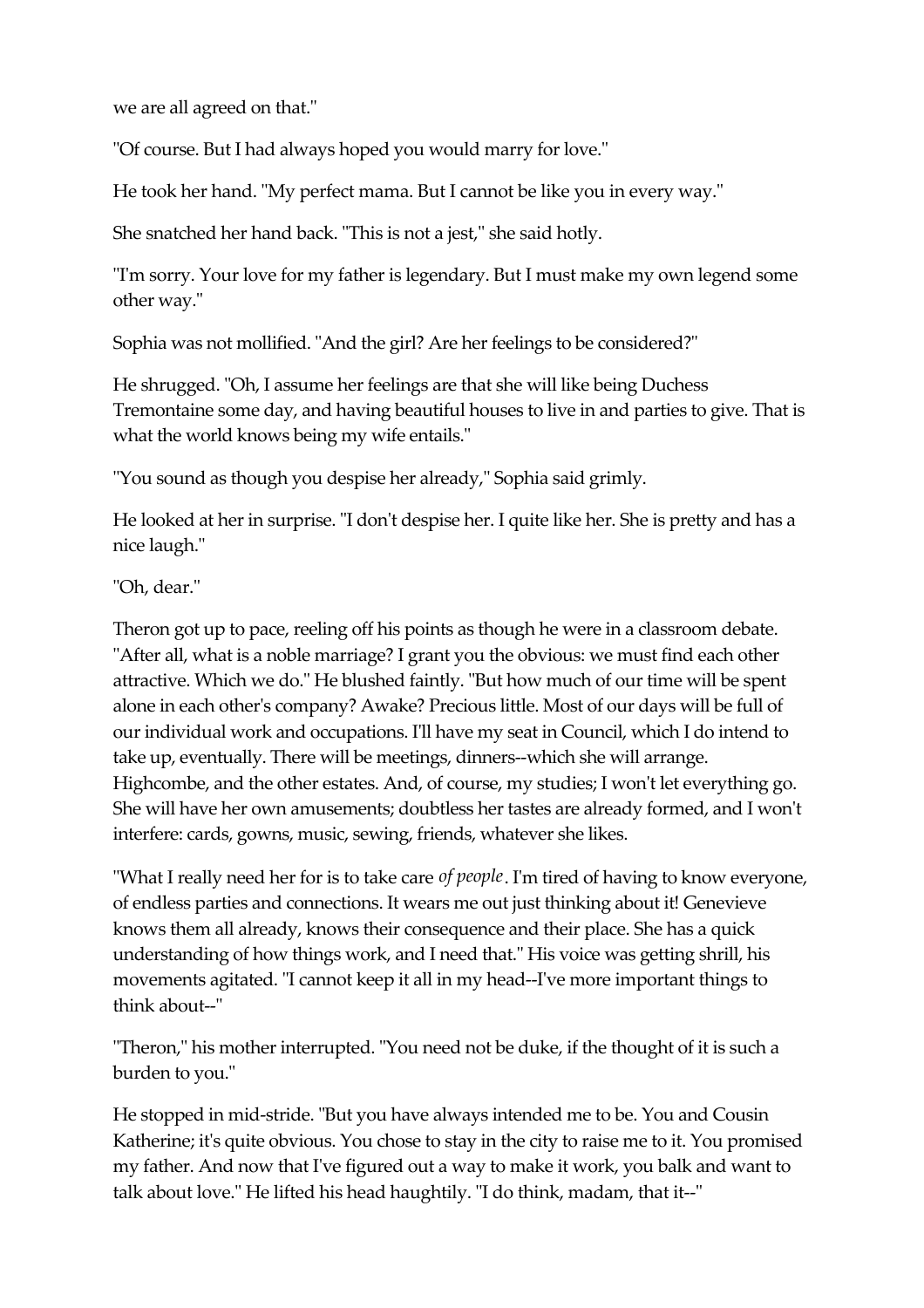She said, "Ah, I see I have come down in the world."

"What?" he demanded.

"First I was 'mama,' then 'Sophia,' but now I have descended all the way to 'madam.' "

"I'm sorry." Abruptly he curled up in a miserable heap at her side. "I am just trying to explain. No one seems to understand."

"Well, I will try. Why don't you tell me about it?"

He tried, he really tried, to explain just how difficult it was, trying to live up to everyone's expectations. "Cousin Katherine wants a politician," he said at last. "My noble peers want a sportsman, you want a loving, faithful husband. You all want me to be like you. I can see the good in all these things, so I'm doing my best, but it's hard."

Sophia took his face in her hands and searched it with dark serious eyes. "And you, my son. What is it you would like to be?"

He looked away. "Left alone. That's why I want to marry Genevieve. She will give me time, room to discover who I am when I'm not trying to please my family."

Hurt, she released him. "So you marry her to please me?"

"I marry her to do my duty by my family. That should please you anyway," he said petulantly. "You're always talking about duty and responsibility."

"Am I?" Sophia smiled sadly. "And from this you have learned to marry a young woman you do not love so that she may shield you from the demands of your position? I have not taught well, my son, or you have not listened."

"That's not fair, Mama," he said, sounding very like the child who had been told he might not hit the twins back because they were girls. "You *like* teaching surgery and bringing women into University and taking care of beggars."

"That is not the point. It is there to be done, and I have the knowledge and the money to do it. That is the point."

"Oh, Mama." There was a world of affection as well as impatience in Theron's exclamation. He made as if to rise, but Sophia restrained him.

"You say you want this girl to take care of the demands of society on you. But are you quite certain she is able to? She is just out of the schoolroom, almost a child, far younger than you. How do you think she will be able to do what you yourself cannot?"

"Because she has been bred to it, as I have not," he snapped; then, appalled, he put his hand over his mouth and shook his head. "I don't mean to find fault, Mama. Forgive me. But... you don't know these people as I do. It's what they learn, these girls: how to run a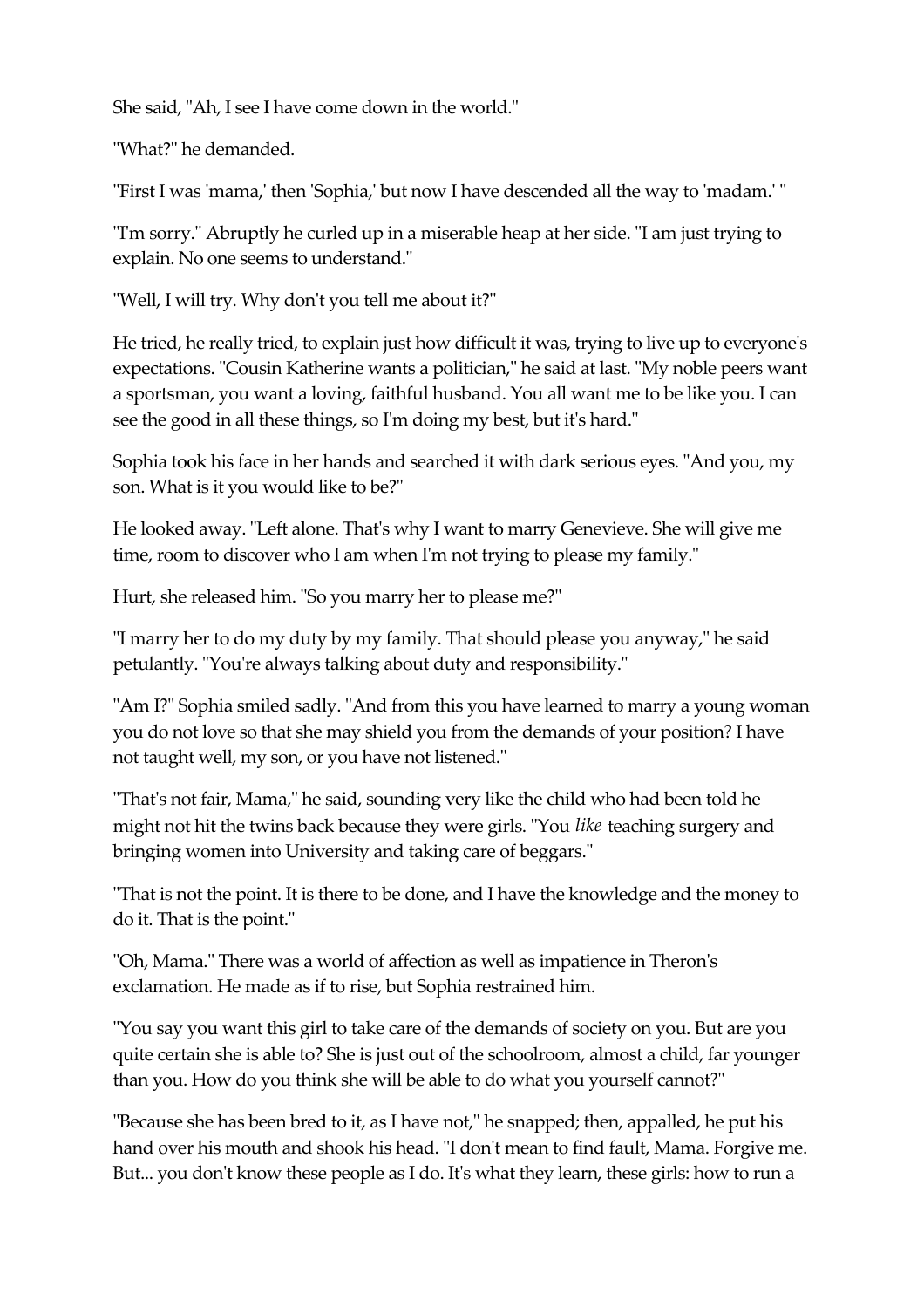household, how to get on in society. It's all they teach them, really; it's what their 'schoolroom' lessons consist of. Her mother's a knowing one; if Genevieve has any problems, she can just ask her. It will be fine."

"One more question, my dear. What about the man you stay with at University--the young doctor?"

"Basil," Theron murmured. "Basil St Cloud. I will continue to go to him. I love him."

Sophia made a helpless gesture. "Then why do you marry this Randall? Surely you may live with whomever you please and adopt an heir as Katherine has done."

"Cousin Katherine is a law to herself," he said. "That's not what I want. I want to be like everyone else--to have a proper house, a proper wife. Basil doesn't signify: half the married nobility on the Hill have lovers. Look at Lord Condell and David Tyrone! Their wives don't care--they have lovers of their own; Condell's wife has been with Flavia Montague since they were girls. It's a time-honored custom. Everyone does it. My father did it."

"Your father," said Sophia gently, "was also a law to himself. And when he had lovers, he had no wife. After he married, he was absolutely faithful--not because he was too old and ill to stray, but because he did not wish to."

"Mama--"

"Hush. You have been honest with me; I can be no less. You are my son. I love you even when I do not understand you. It is right and natural that you have opinions that differ from mine.

"But I would be a poor mother indeed if I did not tell you that this marriage to Genevieve Randall is a terrible mistake. You know nothing of what marriage is, or can be. I am afraid that you will be very unhappy--both of you. I hope that you will change your mind."

She spoke gently and sadly, and when she had finished, she rose from the chair in which she had sat at her husband's bedside, kissed her son on the brow, and went to bed.

basil st cloud grew used to the constant company of his inner circle of students--"your bodyguard," as Rugg called them, only half joking. Basil's students closed ranks around him whenever he appeared in public. Paradoxically, the more they were with him, the less they demanded of him. It was as if, having become a Cause, Basil was relieved of the petty need to actually say anything or engage with anyone. When he or they were not in the Archives, Basil grew used to sitting in the Blackbird's Nest, half-listening to his students' joking and arguing with one another. Their voices turned to a comfortable music while he thought about whatever was preoccupying him at the moment: where Theron was, or what Crabbe was reading right now; whether a connection could reasonably be drawn between the Wizard Guidry as described in Hollis, and the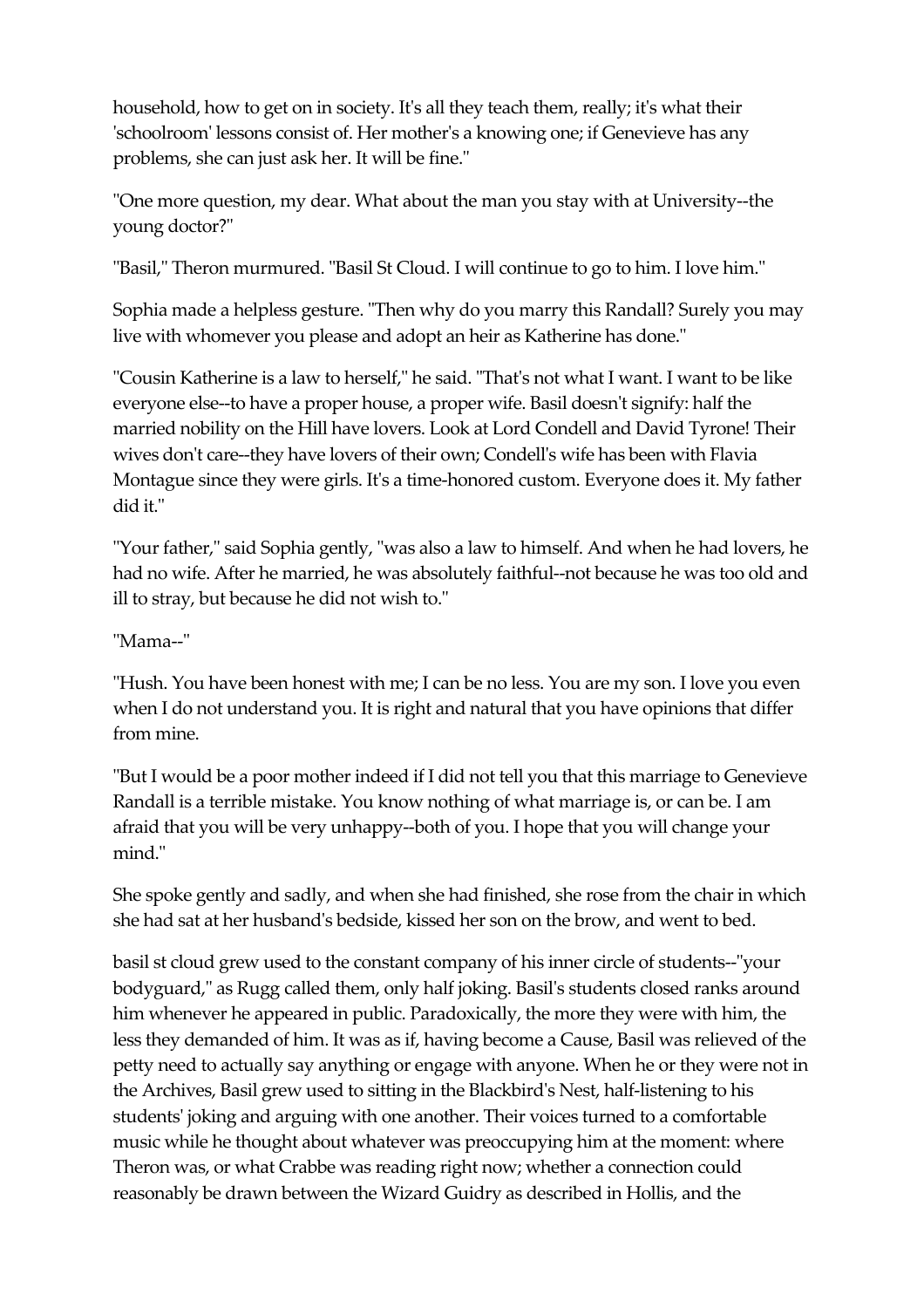"Guidry" mentioned in a pre-Union heroic stanza; a nasty remark Crabbe had made at a historians' dinner five years back. Most dangerously, he thought about the Book.

He was making progress. He'd applied everything he knew of scholarship to the Book of the King's Wizard: the rules of rheto ric, logic, analysis. His students had found things, too, that helped more than they knew. Sometimes, deep in the night, he imagined himself on the brink of discovery, of comprehension, of mastery. And imagining this, it was a short step to imagining himself standing before Roger Crabbe, casting a spell from the Book, casting it successfully, and Crabbe's face turning purple when Basil succeeded. Delicious as that image was, he shouldn't even think of it. He knew better than to try any of the spells. He had not the training for such things. Best stick to what he was already master of, and that was scholarship.

Anthony Lindley's voice cut through his musings. "Of course it's important, Godwin, you idiot. Everything's important, when there's so little to go on." Basil focused on the boy and smiled. He was more Northern than the Northerners these days, tricked out in braids and an oak leaf, spouting obscure Northern folklore as to the manner born. He'd always been a dedicated student, but his research was showing flashes of true brilliance. It was a pity he'd been so ill at the beginning of the term. He still looked unwell--too thin and excitable. Basil knew there'd been something between Lindley and the dour-faced Northerner who'd once been amongst his most fervent students.

"What ever happened to Finn?" Basil asked the table at large.

Frozen in mid-conversation, four startled faces looked up at him.

"Finn?" Peter Godwin repeated stupidly.

"Yes," said Basil. "Alaric Finn, our resident expert on Northern customs and traditions. Last I saw of him was right before MidWinter break. He hasn't changed disciplines, has he?"

"No." Lindley wore a curious look on his face. "That he did not change."

"Not that I'd blame him," Basil hastened to say. "Ancient history's no path to a decent living--you all know that, don't you?" Dumbly, they nodded. Afraid he'd offended them or seemed to be complaining about his income (which they paid, after all), he added quickly, "And I really thought Finn had the feel for it. Perhaps he had trouble with his fees. There's many a promising man has been forced to abandon his studies for lack of funds." Basil looked at their uncomfortable faces, then down at the beer-ringed tabletop. "You know I'd never refuse knowledge to anyone just for the want of a few coins. You'll come to me if you have problems, won't you?"

"He went home!" blurted Henry Fremont. Even patient Justis Blake looked at him oddly. "Finn, I mean. His family, or something."

"Ah." Basil nodded. "I'd like to go North myself, someday. It's strange to have read so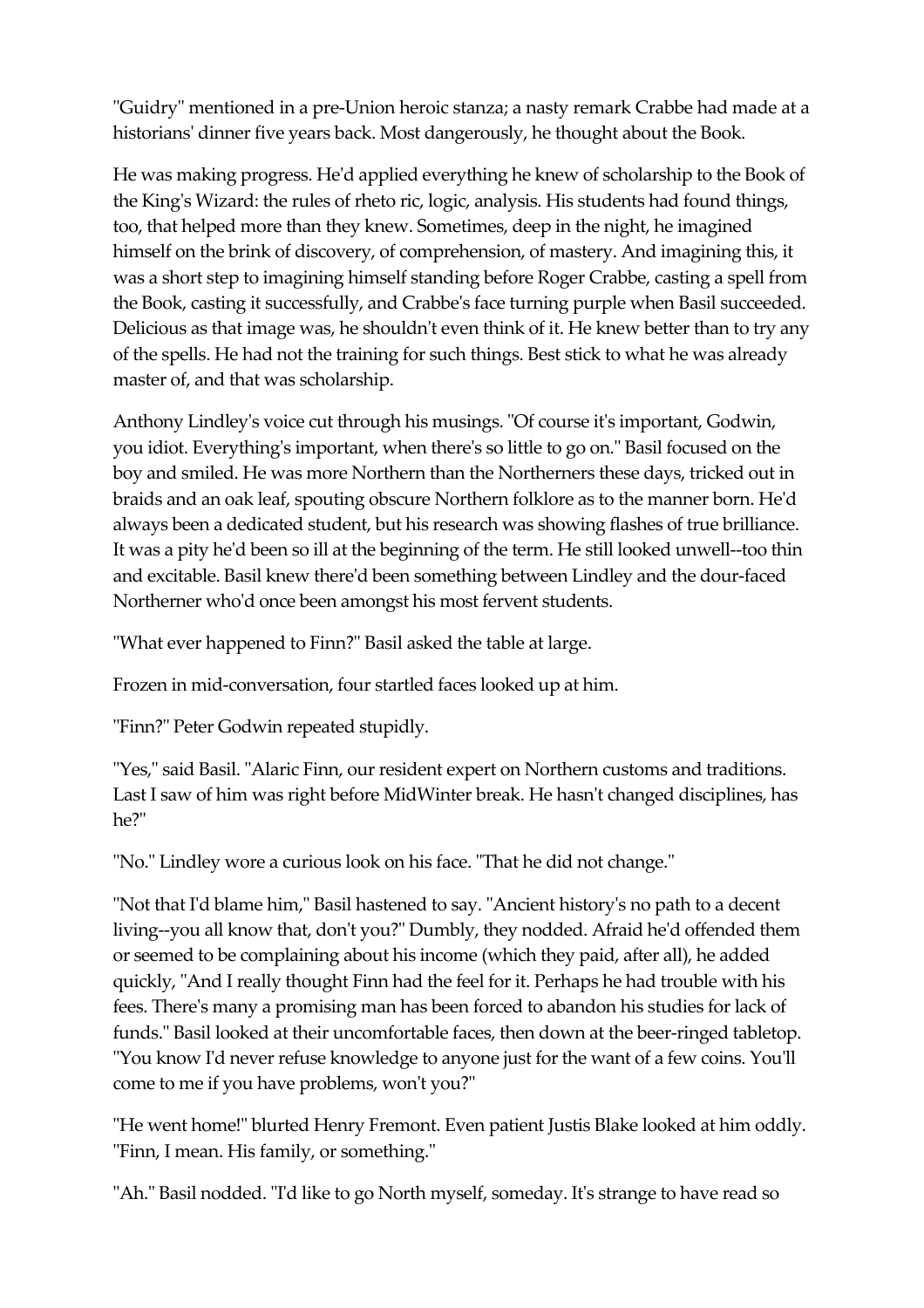much and never seen the forests of Redding or Guidry's Well. Which I suppose," he said, rising, "is my cue to go back to work, so I can earn my way there."

His students were never so glad to see him go.

But at the door to Minchin Street, Basil met Theron come to look for him--and all thoughts of any glory but the present were put aside. They lost themselves in a trance of sensation and release that lasted all the afternoon. When Basil knew where he was again, the room was dark, his throat was raw with shouting, and his body heavy and stiff with drying sweat.

"I hate to say this," said Theron from beneath him, "but I'm thirsty."

Basil groaned.

"Cold, too," Theron went on. "And I can't breathe."

Basil grunted and rolled away from his lover's body, groaning again as the chill air hit his sweat-matted chest. The mattress shifted as Theron got up; more cold air signaled that he'd taken the sheet with him. A moment later came the scrape and sizzle of a lucifer; candlelight banished the shadows to the corners and revealed Theron kneeling by the hearth, building a fire. He was wrapped in the sheet, his hair in his face. Basil's heart contracted painfully: that beauty, that passion, that power belonged to him, to him alone, to use and to enjoy. The time was coming to release it to the Land, to sow new life in the woods and fields.

He rose and put his hands on Theron's shoulders. "The time approaches," he said.

"Are you worrying about the debate?" Theron asked.

Basil stroked his lover's hair. "The debate?" He had to think for a moment. "Oh. No, I wasn't thinking about that." He tipped Theron's head back, ran his palm down his throat.

Theron shook him off briskly. "Not now, Basil. Look at you. You're half-mad with hunger. What you need is food. And a drink." He scrambled to his feet and began to look for his clothes.

Basil wrapped himself in Theron's abandoned sheet. "Perhaps," he said doubtfully.

"And lights. And people to distract you. We'll even go to the Nest," he offered magnanimously, but Basil put his hands over his face.

"No! God, no! My students will be there."

"All right, all right." Theron pulled his lover's hands away. "Come with me to Riverside."

All Basil's dreams of power and passion dissipated before an utterly mundane and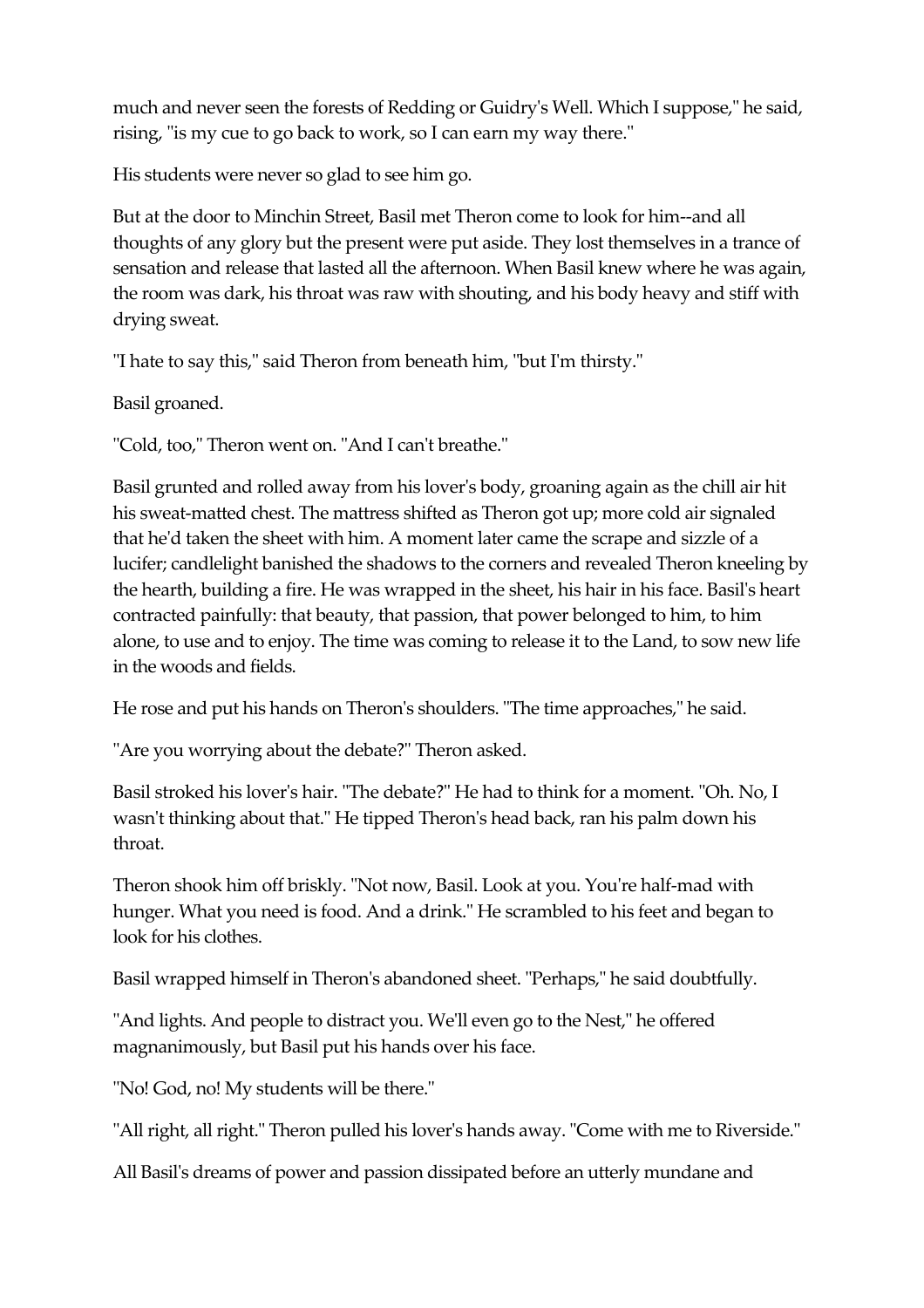unscholarly anxiety. "I won't get killed?" he asked, only half teasing.

Theron smiled. "Not if you're with me, you won't. I'm the Prince of Riverside."

"In that case..." Basil laughed.

Theron was pulling on his breeches and his linen shirt. "I'll take you to a place I know." He thrust a bundle of clothes into Basil's hands. "Here, get dressed. No, not in your robe--leave it off, just wear your jacket. There's no scholars where we're going! This place is small and quiet, with very good whiskey. After, when you've cheered up, we can go round the corner to where there's dancing."

Alarmed, Basil said, "I don't dance."

"You don't have to," Theron said indulgently. "But it's fun to watch. Lights. Music. Very engaging."

"Lead on."

In nearly ten years in the city, Basil had never crossed the Bridge over to Riverside. Why should he? The district had nothing that he needed--except old trunks of books buried amidst the ruins of its tattered townhouses, and the trunks Foster Rag-and-Bone had brought to him. He felt immensely bold, walking arm in arm with his lover, their hats pulled low over their faces against discovery and the biting wind. They went along the University side of the river, then past the Council Hall, where lights still burned.

"You walk this way every day," Basil said, unexpectedly moved.

"Pretty much." Theron pulled Basil closer. "Here's the Bridge. It's old--maybe even pre-Union. They never widened it for carriages, just foot- and cart-traffic." They stopped for a moment, considering the stones. Then Theron raised their torch, and raised his other arm, inviting: "Shall we?"

And they crossed the water onto the island.

Basil felt Theron change, or thought he did. He was like a farmer who's just crossed onto his father's land--which, in a way, was it exactly. His step was sure, navigating them down streets and around potholes it was too dark for Basil to see. He gestured and pointed to places where things had happened to him involving people with strange nicknames, until Basil was dizzy with his history.

They ducked as they went down narrow stairs to a tavern in a cellar, dark and warm, that seemed to expand forever underground.

"Hey there, Liz!" Theron greeted the proprietor.

She lifted her hand to her bosom. "It's him! Back from the dead!" He raised his eyebrows, and she explained, "I heard love put a spike through your heart while you were getting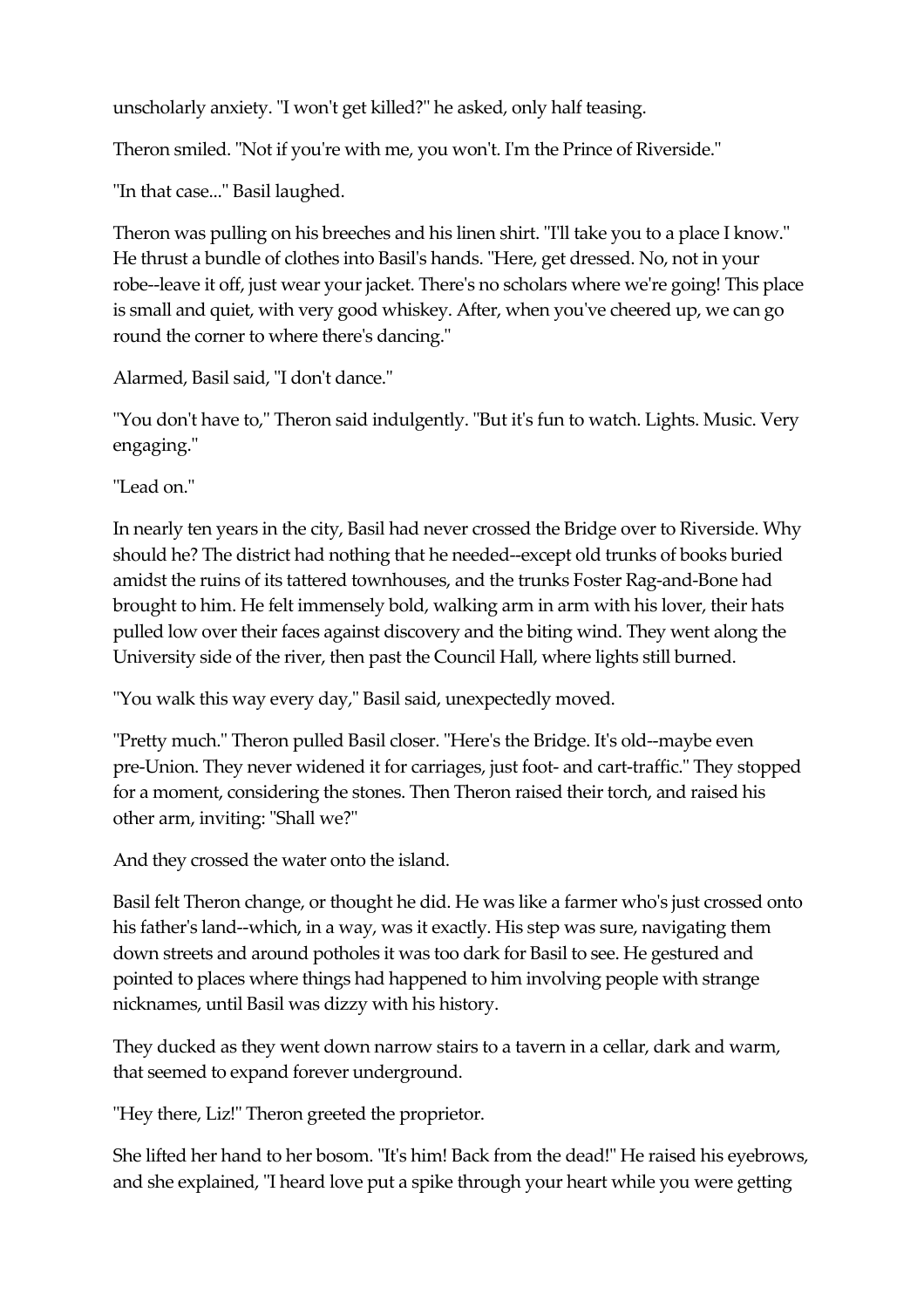your portrait painted."

"Old news," Theron said curtly, "and very stale. Almost as stale as that pie you serve. But I've brought my new friend, and told him you have good stuff here. Don't make a liar of me, eh?"

"You want the oak cask?"

"Of course I want the oak cask."

The whiskey that came from it was rich and fiery. Basil blinked tears from his eyes. His lover grinned. "Better? This is the real thing--Northern firewater, straight from the mountain streams."

"Is there anything," the magister asked quizzically, "you haven't tried?"

"Nothing that's any good"--Basil smelled the spirits on his breath as Theron leaned forward--"that I wouldn't share with you." In the tavern, there, they kissed, and Basil nearly swooned with the heat and the fumes and pride and embarrassment and disbelief that this was really happening to him.

"Tremontaine!" a voice near their ears whispered.

Theron's hand went to his knife. But when he saw who it was, he only said, "Louie, what is it? Can't you see I'm busy?"

A ferret-faced young man with one ear missing said, "Yeah, but--how busy is busy? I've got a new shipment in, see. You get first pick."

"Not interested."

"You'll pay twice as much--three times--on Lassiter's Row, I'm telling you."

"I know." Theron beamed. "But I've got a new friend," he squeezed Basil playfully, "and I'm spending all my allowance on him. He likes books, though, not emeralds; right, my sweet?"

Basil looked from the radiant prince to the shadowy dealer. "If you want to buy me a stolen emerald, I'm not stopping you."

"Hush," said Theron, over Louie's protest of, "Stolen? Who said stolen? What sort of trash you bringing in here, T?"

"Aw, Louie..." Theron fished out some coins from his waistband. "Get us all another round, will you?" Then he murmured to Basil, "Bad form, my dear. They're as touchy as first-years defending their mothers. Certain words do not get used."

Louie came back with the drinks, and Basil had to listen to the young men reminiscing about a series of fights they'd once been in with kids from other streets. He wondered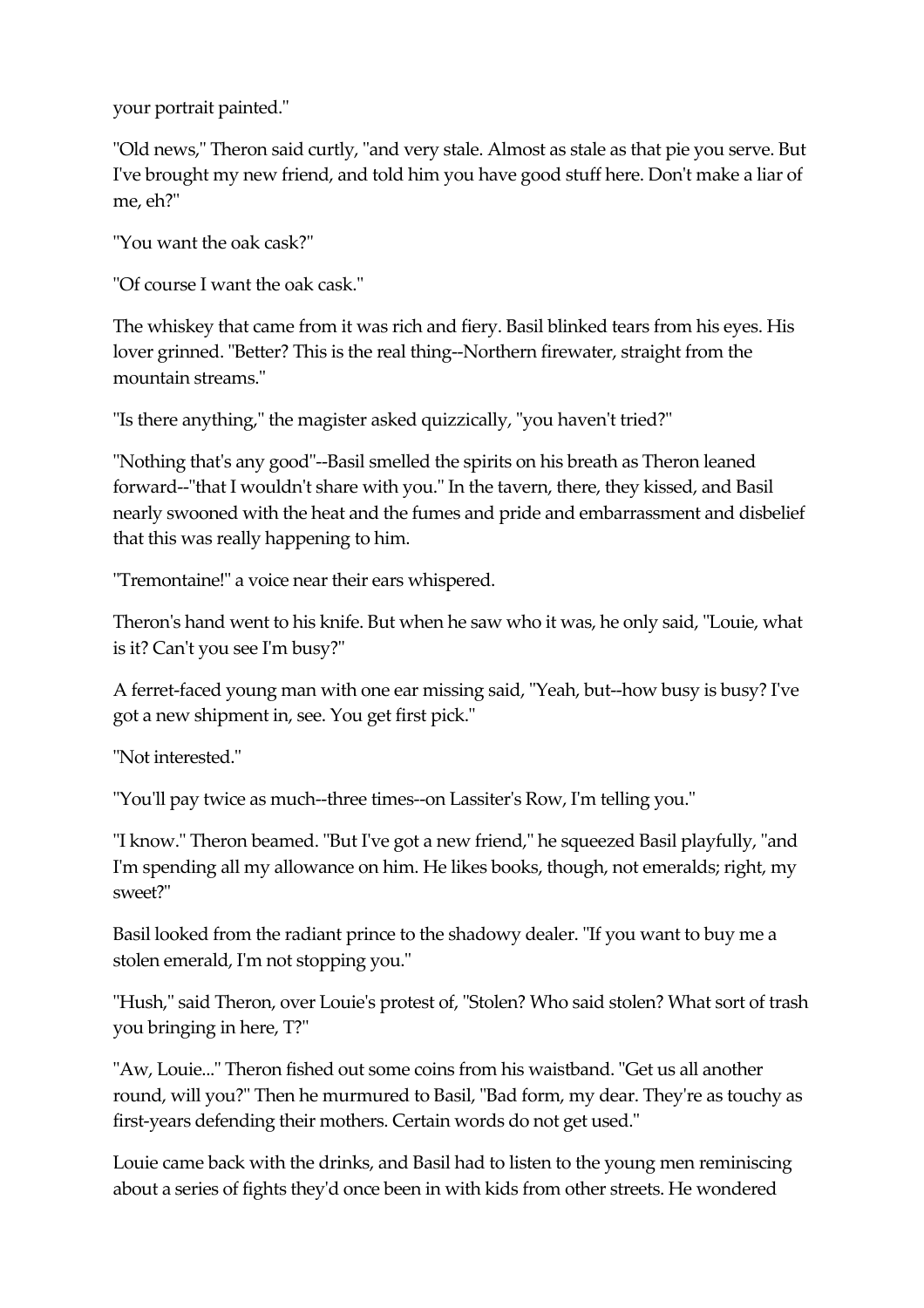how Theron had found time for all these exploits while attending so many classes as a boy. It must have been before he'd moved on from street fighting to taking all those lovers, that was it. You found time for all sorts of other amusements when your life didn't depend on your studies... but, no, he wasn't going to think about Crabbe and the debate. Basil knocked back the last of his whiskey and concentrated on the conversation.

"You still see much of Nora?" Theron asked.

"Nora with three kids and a dockworker husband?" snorted Louie. "Not if I see her first. You should come round more often, T, you're missing what's new around here. I'll save you something special. You still like a hit of smoke now and then?"

"Ah, no." Theron grimaced helplessly at Basil. "I was only doing that because of..."

"Say no more. Well, I'll let you get back to your books!" And Louie passed on to another acquaintance who might, perhaps, like a deal.

"Well!" Theron said brightly. "That was entertaining."

Basil said, "At least now I understand something you said once. That first night we had together? You said you weren't really a dutiful son. I've always thought you were, though, despite it all. But now I see that it is my good influence--my very good influence--that has kept you from all sorts of mischief. When are you going to introduce me to your mother?"

"When you need a goiter excised, and not a moment before. Come on, let's move on."

"To the dancing? I'm not sure I'm ready for that. Buy me another whiskey."

"Sensible man." Theron kissed his brow and waved to the barmaid. "You are a very good influence."

THEY COULD HEAR THE MUSIC ALL THE WAY DOWN THE street, pouring out of a hall that was as bright as the other had been dark. Basil's feet were not quite steady, probably because Theron was hanging on his neck, breathing fumes and kisses into his mouth. Basil started to worry about whether anyone on the street would see him staggering and laughing with a beautiful student; then he remembered that they were in Riverside, not on the streets of University, and that what he did here was no one's business. The music was even louder when they opened the door, meeting the hot blast of people sweating, the reek of spilled beer, and a cacophony of fiddle and pipe and drum.

Theron held out his arms. "Dance with me!"

Basil knew all of the steps from village fairs: simple swings and stamps and twirls. But it seemed so ridiculous to him. "Ah, no. Let's have some more to drink."

"I don't want to drink; I want to dance!"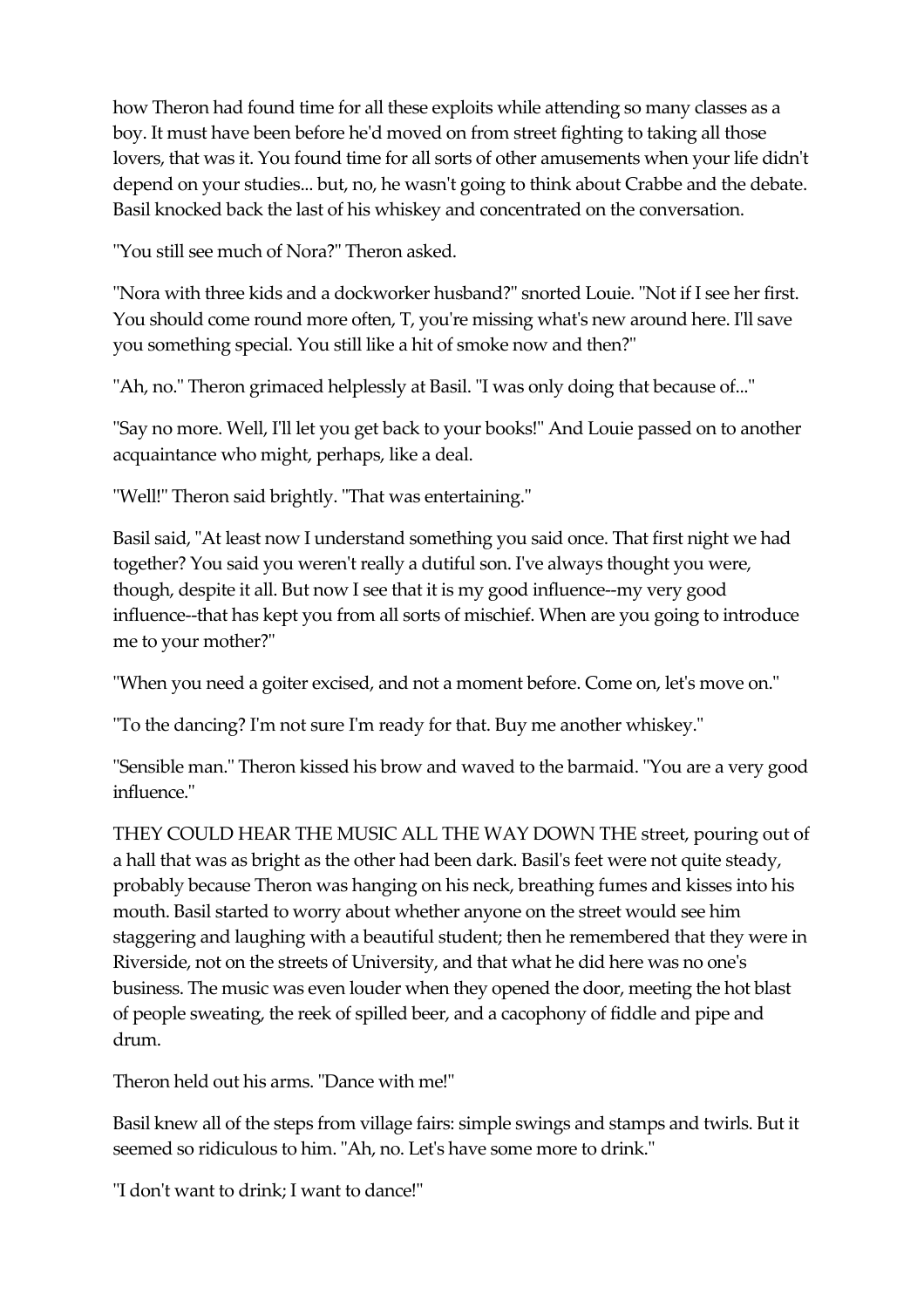"Well, you can't. Not with me."

"With someone else, then?" Foxily, Theron eyed the crowd. "How do you like that redhead with the huge knockers? Think she'd be fun to hold? Or the boy with the unconvincing mustache--if it's a boy at all--you never know, down here."

Basil's fingers dug into his arm. "If you dance, you dance with me.

"But you won't!" Theron complained. He bounced on his toes to the beat. "And I've got the music in me, now! If you won't do it, find me someone who can. Look at them all. Come on, Basil, let's play the Wizard Game! Pick me out someone to hold--a partner for the night--"

"How dare you!" Basil flung him away, miraculously missing the people in the tight-packed room.

"What? How dare I what?"

"Don't make a mock of me!"

"Of your wizards, you mean, and their peculiar fancies? Don't you think it would be fun? I wouldn't do anything, only dance--"

"How dare you make a game of it? I study truth and share it with you, and you--"

"I know what you do! Do you think I don't listen to what you're always talking about? Do you think I'm stupid, Basil?"

"I think you're spoiled. I think you presume. I'm not some sort of toy--"

"You are my toy as much as I am yours in this!"

"Love is a game to you, then?"

"Not love, no, but our bodies--like a dance--"

"I said I don't dance! You heard me; you just don't like it when I don't leap to dance to whatever tune you happen to be playing."

"Well, then." Theron looked at him haughtily. "Why don't you just run on back to your scratchy paper mistress?"

"I'm not your servant." Basil heard his voice, hot as his face and hands. "If I go, it's only to spare myself the shame of being seen with you."

"Ashamed to be seen with the Prince of Riverside?" Theron was frostily amused. "Then shall I ask one of my loyal subjects to see you safely home?"

Heat was replaced by chill. "Don't bother, my lord. I think that I can find the river from here. And if one of your *subjects* wants the few coppers I have in my purse, I will gladly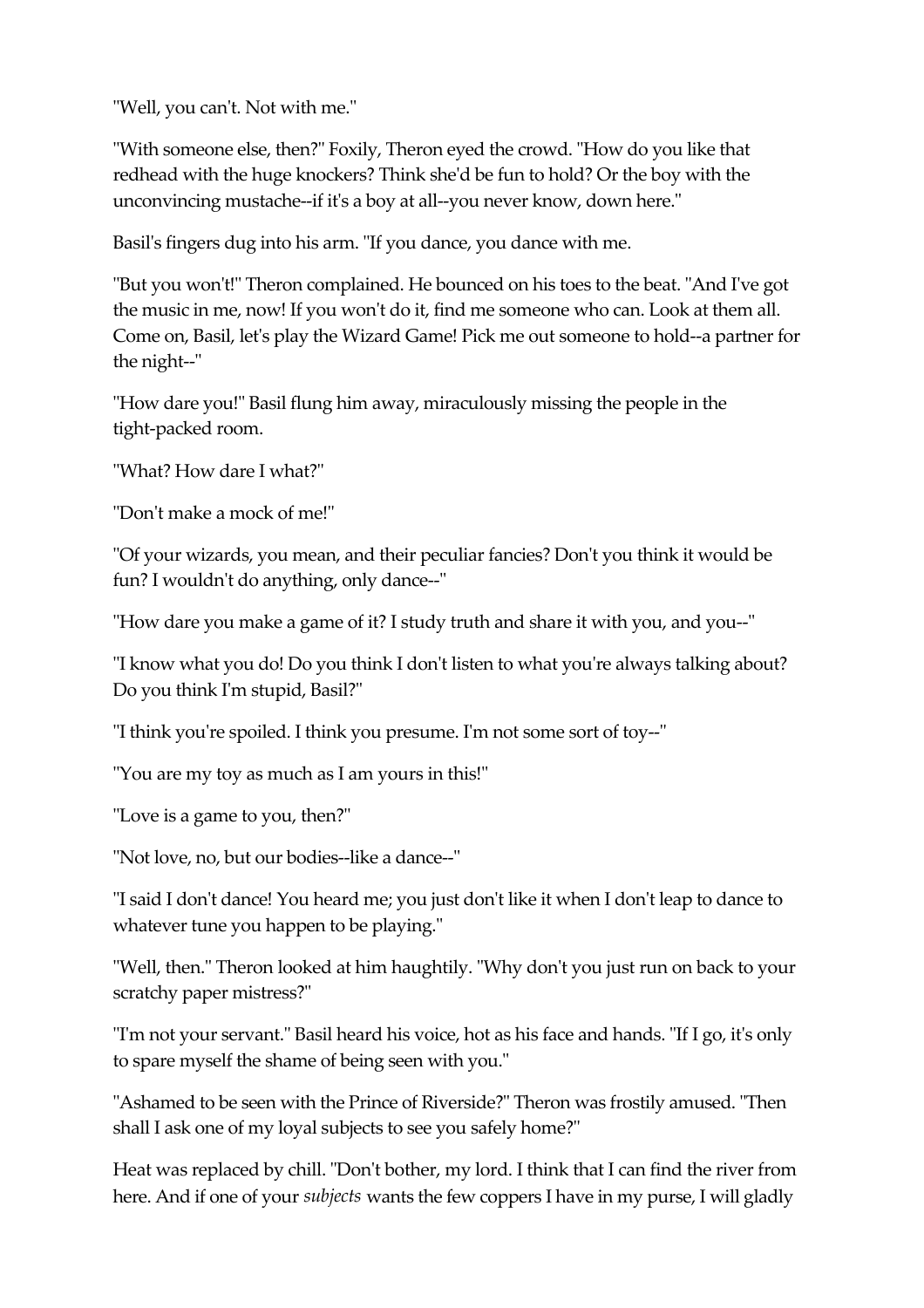give them." He made Theron a stiff bow, and stalked to the entrance and out into the night, scarcely noticing how his set face and clenched hands cleared a path through the revelers.

Theron watched this exhibition. As the door slammed shut, he shook his head, as if coming out of a trance. He was moved to follow his lover and beg his pardon. They'd both had too much to drink.

As he hesitated, he noticed a stocky young man standing by the door, looking around as if lost. His face was a little too sweet, and Theron wondered if he knew just where he was. He looked like he might be wanting the Apricot, instead. It was a chance, Theron thought, to be helpful. Basil would take a deal of soothing and coaxing before he'd be ready to make up the quarrel. And suddenly Theron was tired to death of soothing and coaxing and ministering to the tender pride of a mayor's son who lusted after dead kings.

He snagged two beers from a server and approached the young man.

"How kind." The stranger's voice was a pleasant tenor, younger than the lines around his eyes.

"I wonder," Theron asked politely, "if you were looking for anything particular in here."

"In fact, I was." The man gestured to the dais where the band played. "There's a singer I came to hear. I work on the river; we don't get much chance for such things."

"Oh, a riverman! Now that's something I've always wanted to know about."

"Have you?" The stranger's eyes were amused. "Well, it's mostly hauling freight and watching the banks go by. Oh, there we go!"

The singer had come on, a tall red-headed woman in a tight dress. Theron recognized her: "the Sizzler," they called her, for a number of reasons, not least of all the peculiar hissing purr in her voice, which lent a certain punch to even the most innocuous of lyrics. He had been a big fan of hers when she first appeared a few years back, had even tried his hand at writing her some verses. Now the Sizzler sang an extremely clever song about the city's lack of charity, and then a risque one about a shopgirl setting terms with a noble who wanted to sleep with her. Theron clapped and shouted with the rest of the crowd, but he kept his eyes on the riverman. Who kept his eyes on the singer. And when she'd finished her set, the Sizzler made a beeline for them, encircling the riverman in her scented arms. Over her shoulder she said to Theron, "And you, young Tremontaine, you can just keep your hands off my Felix!"

Theron said stiffly, "I hope I may buy someone a drink without being accused of assault."

"I know you," the singer continued, unmollified. "And if you make any more scenes in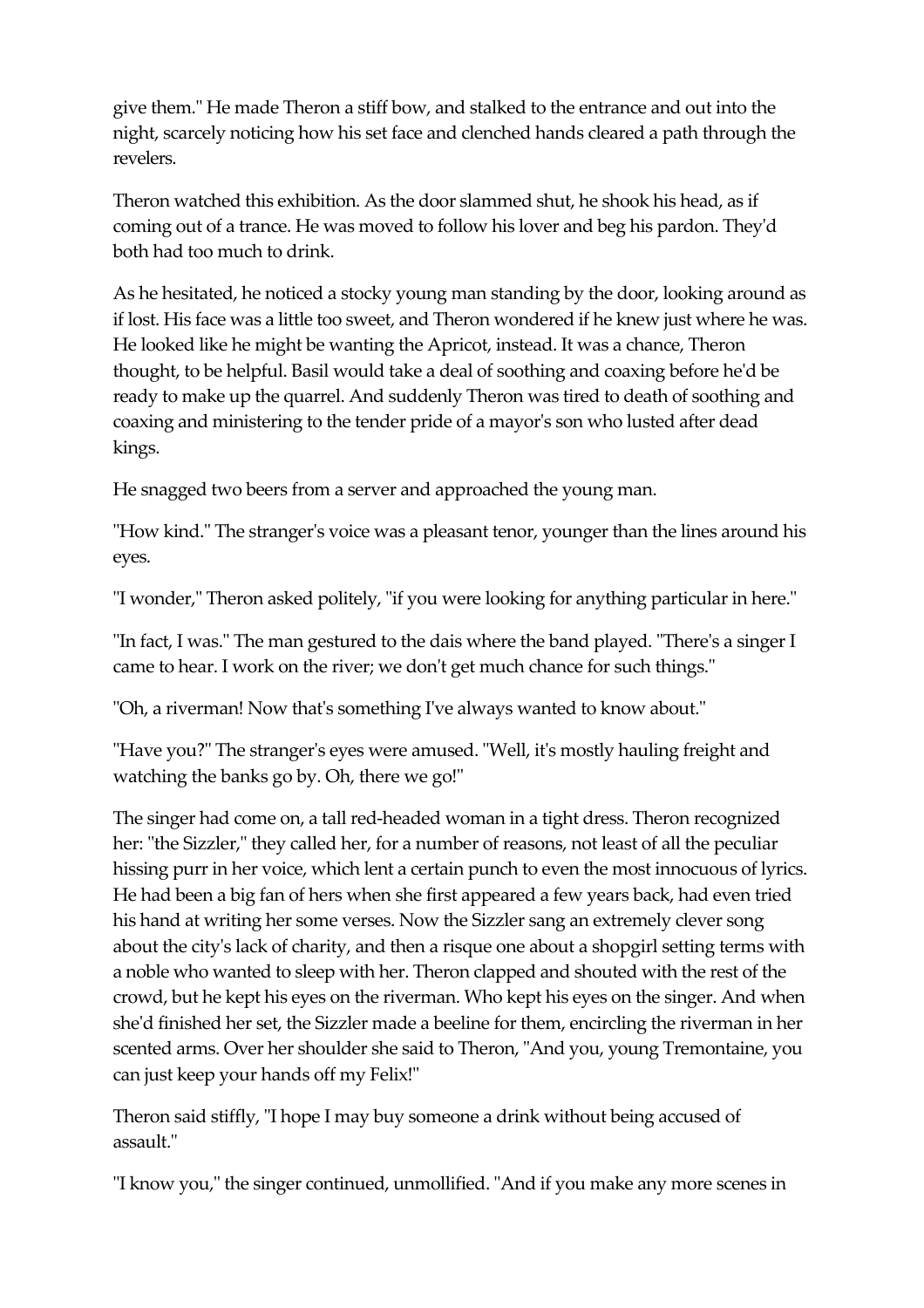here, I'll write you some songs will make you wish you'd never been born--aye, and sing 'em, too, where plenty of folk can hear them. How would you like to have your latest folly cried all over town?"

"Now, Sally." The riverman was grinning. "1 can protect my virtue without your help."

"That's as may be," said the singer. "I know this one, Felix, and you'd better watch out. Go with anyone, he will, with no thought in the world save his own pleasure. Last I heard, some painter woman was leading him about by a ring through his nose. Ready to die of love for her, they say, though I take leave to doubt it. And now a blind man may see he's making that handsome young man's life a misery. So you just leave my Felix alone, do you hear?"

Theron felt his face grow hot, and hoped it didn't show. *Leading him about by a ring through his nose*. It was not how he would have described his affair with Ysaud. But he could just imagine the song it would make.

"When I start chasing rivermen," he said stiffly, "I'll make sure Felix is not on my list. Fine as he is."

The woman looked at him, and then, disconcertingly, began to laugh. "You *don't* much care, do you? Well, if a riverman is what you're after, Felix won't give you much joy!"

"Spitfire," said Felix lovingly. She quirked her mouth at Tremontaine. "Don't stare. Tisn't manners."

Now that Theron knew she was a woman, he could see that she was not as young as he'd thought; well over thirty, certainly. Handsome, both for a woman and a man, and as easy in her man's clothes as Katherine.

"I beg your pardon," he said stiffly.

"No need. My Sal put you out a moment since; consider the honors even." She turned back to the singer, and the two of them moved on to the dance floor.

Nonplussed, Theron drained his beer and thought of going on to the Brown Dog to dice or to the Apricot, or even home to a full night's rest for once. But the singer's words had stung him more than he'd admit. He thought of Basil, hurt and angry in his shadowy room, imagining his lover in the muscular arms of a young riverman, or worse. How he'll laugh, Theron thought, when he finds out the truth! Almost without conscious decision, he struck out for the Bridge, his boot-heels ringing over the cobbles, his breath steaming as he hummed the Sizzler's last chorus.

henry fremont was moderately pleased with himself. The act of notifying the Northern contingent of Alaric Finn's death had gone far to lull his pangs of conscience. He still could not entirely justify his letters to Lord Nicholas, but he was inclined to be proud of his reparations for his misdeeds. He'd given away the leather pouch and fancy jacket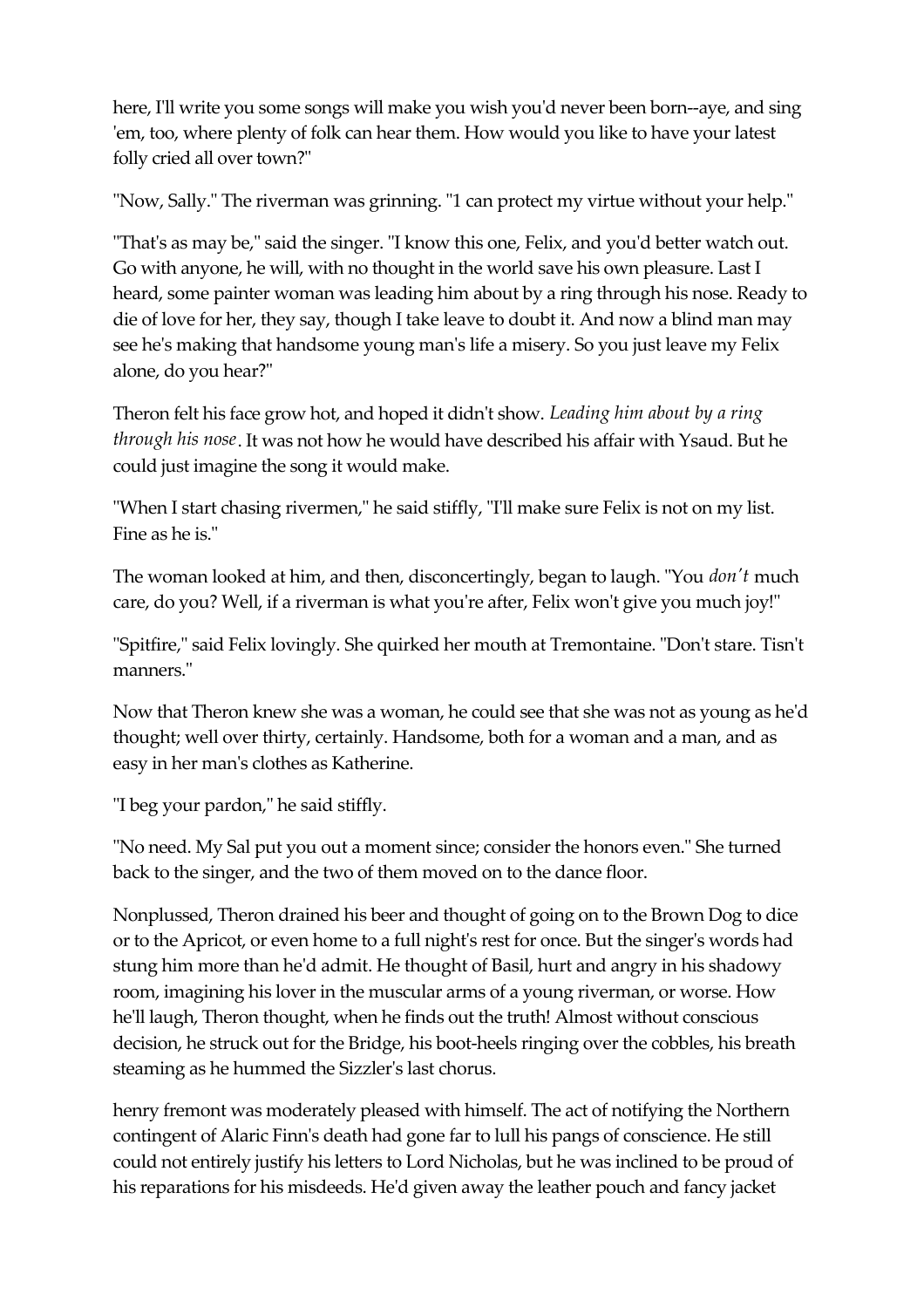he'd bought with the money Galing had paid him. He couldn't bring himself to part with the books, but he vowed he'd lend them to anyone who asked, and he'd given most of his ready cash, as well as his new muffler and a blanket, to Lindley. He'd even walked all the way out of the city to the Nag's Head to make sure the Northerners had gotten his message. They had--or at least the body had disappeared from the shed and a purse containing two silvers been left in its place. And he was working for the magister day and night, wizard-hunting in the Archives. Henry still had nightmares--only to be expected, he thought, after such a shock--but on the whole, he thought he'd brushed through the incident pretty well.

So it was with a quiet heart that Henry sat in his room one night, candle lit, book open, catching up on the reading for Doctor Rugg's course, which he'd fallen behind on. When he heard a knock at the door, his first thought was that it must be Blake, come to tempt him away to the Nest. Well, Blake could knock his knuckles raw; tonight, Henry meant to be virtuous.

"Bugger off!" he shouted, when the knocking renewed. "I'm busy. I'm sleeping. I'm not in."

The latch rattled, and the door opened. Henry turned in his chair to blast Blake for disturbing him, but it wasn't Blake. It wasn't anyone he knew, although he'd seen him at the Nest, or someone very like him. As tall and nearly as thin as Henry himself, his visitor wore his long hair in dozens of tiny braids down his back, and his face was as bleak as a week of rain.

Henry swallowed sudden nausea and cleared his throat. "I don't believe I know you," he said weakly.

"But I know you," said the Northerner. "You are Henry Fremont, of the College of Humane Sciences." His Northern accent was thicker than Finn's, but Henry could not miss the irony of his tone. "You are also, by your own calling, a friend. I have come to see whether you are a friend of Alaric Finn's, or a friend of ours."

Feeling very much at a disadvantage, Henry stood up and tried to get a grip on the situation. "I don't know that I was, strictly speaking, a *friend* of Finn's--more a colleague, really, but we won't fuss over terms. I don't know who you are--apart from being Northern, of course--and I don't know anything about Northerners--apart from the ancient variety--so it would be foolhardy of me to call myself your friend, in the personal sense, anyway."

"Enough," said the Northerner. "If you are not our friend, you are our enemy. And therefore I have this to say to you, Henry Fremont. The Land has been deprived too long of blood and honor. It thirsts, Henry Fremont; it hungers. It needs a king again to feed it properly. Until that day comes, it will accept whatever sacrifices it may come by--even the poor, thin blood of such a Southron fool as you."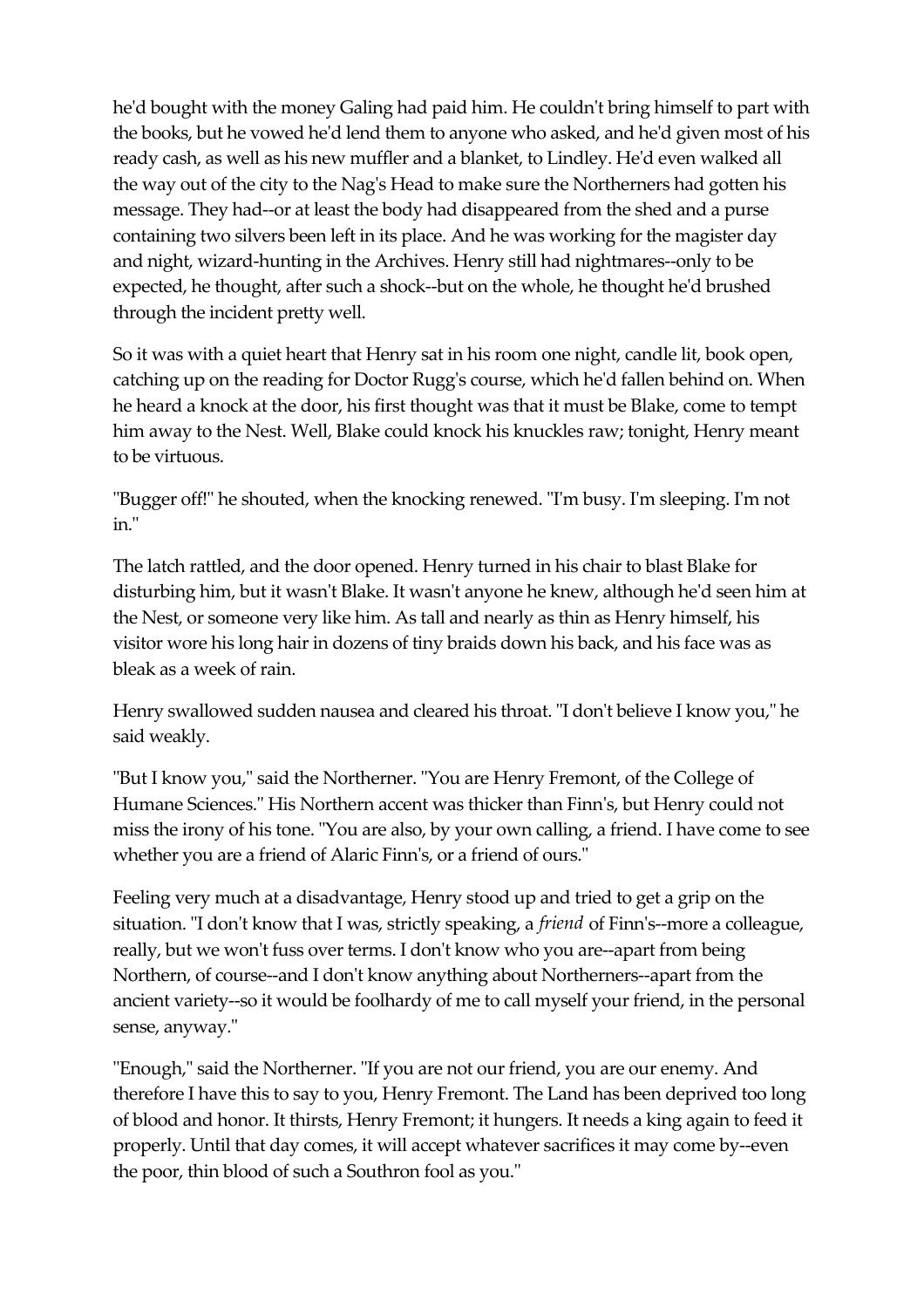Henry listened to this speech with mounting indignation, and by the time the Northerner had come to his ringing conclusion, he was almost as angry as he was afraid. "That puts me in my place, doesn't it? Well, let me tell you something, Master King's Companion. It's not too bright of you to go around threatening people who might, if you'd keep your mouth shut, be more sympathetic to whatever you're up to. I'm an ancient historian, you idiot. I know the Northern kings weren't barbarians, and I know that their Companions were much more than a bunch of drunken, rutting, strutting thugs."

The Northerner looked amused. "Do you call me a thug, Southron?"

"If the hat fits--or should I say, the leaf? You're really something, with your little secret society and your badges and your silly, girlish braids. If I'd known how you were going to behave, I'd have left Finn to rot in the grove, as Lindley wanted us to, and be damned to the lot of you."

Henry stopped, appalled at what he'd said, waiting for the Northerner to draw the long knife gleaming at his belt. But the braided man just stared at him silently, mouth stern, pale eyes slitted. "Yes," he said finally. "That would have been best. You know nothing. You understand nothing. You are no threat to us. But take good care, Henry Fremont. Ignorance is not always innocence."

He did not close the door after himself.

## cdajrhr VII

AS THE DAYS AND WEEKS WORE ON TOWARD SPRING, the first stray tepid breezes brought a tentative thaw to  $_{---}$  ^the land. In the oak grove and in the gardens of the Hill, snowdrops showed their heads above the damp ground. In the city streets, gelatinous mud sucked at the boots of the rich, worked its way into the shoes of the poor, and caked upon the floors of taverns, shops, council chambers, and tenements. There was an outbreak of ague among the mathematicians, and a big-bellied mercer's daughter brought suit in City Sessions against a Fellow of Astronomy who she swore had promised to marry her. The Council of Lords was much concerned with the unrest in the North, and how to bring the Duke of Hartsholt to a better sense of his duties without setting a precedent that might threaten their own power some day.

Basil St Cloud did not notice the weather. Sunk deep in his studies, he hardly knew whether it was day or night. His lectures and Theron were the only punctuation in days spent prying the secrets of the past from the papers and books his students brought him.

Basil was beginning to believe that he had been mistaken in his theories of the Northern kings. The more he read, the more evidence he found suggesting that the oldest kings, the Northern kings, had indeed been a little mad. The way the wizards spoke of them, the deeds they did of battle and of love; the way they knew things and the way they heedlessly sacrificed themselves... these were not the sane and reasoned acts that Basil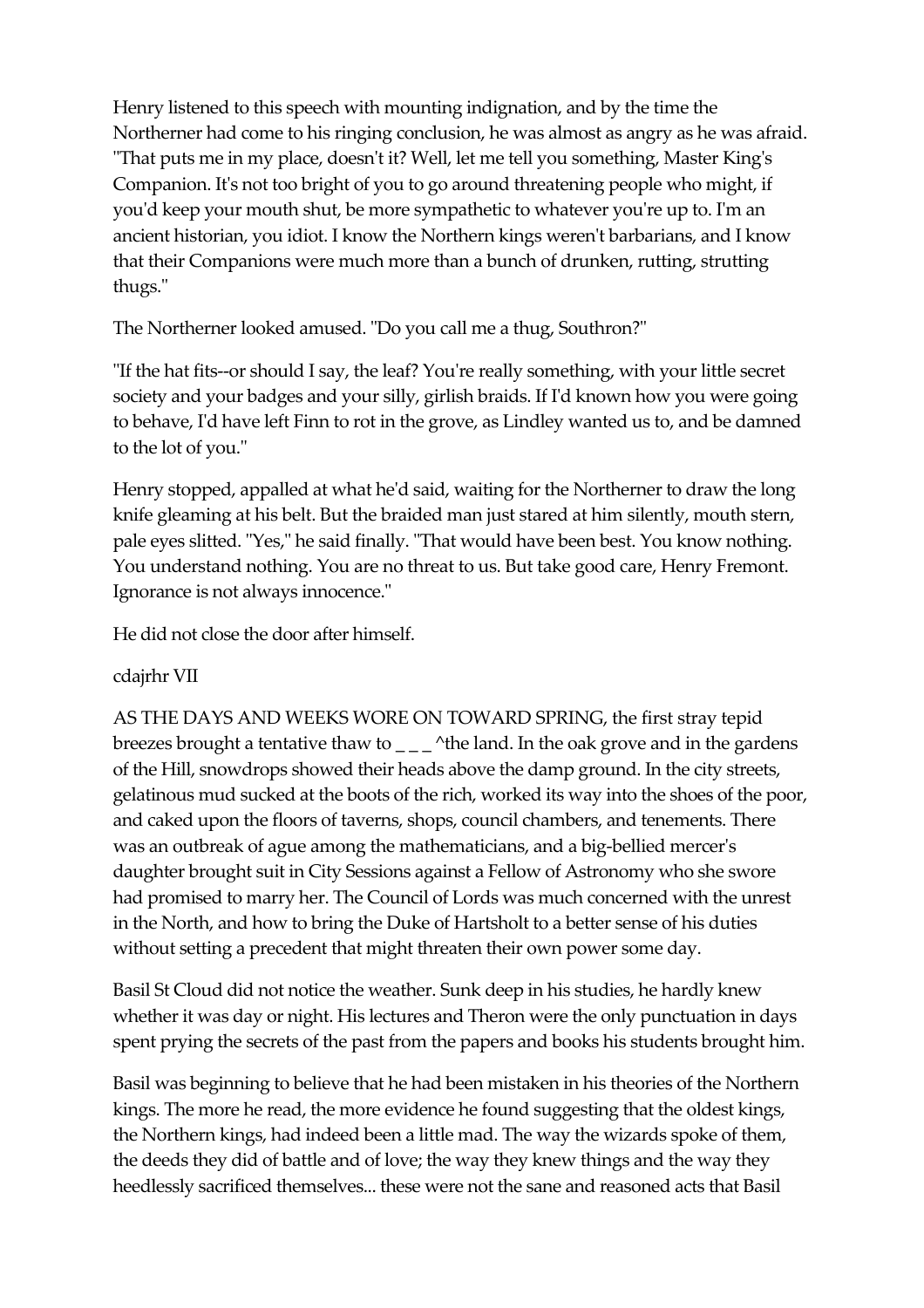admired in their successors. Since several sources suggested that it was the wizards who controlled that madness, it then followed that the union of the wizards and kings must be critical to the prosperity of the Land. So much was clear. What was less clear was why the Northern kings had been mad in the first place. Had the wizards chosen only madmen as their Little Kings? Or had they deliberately driven sane men to madness? The evidence pointed that way: a Little King was wholly under the tutelage of a single wizard from the time he was chosen until he stood his trial. But why? No source that Basil could find would say.

And then the kings rode south. If the wizards ruled the kings either by choosing madmen or driving them mad, it followed that once the kings began to marry women and to father heirs who were not chosen by wizards, the ruling family would begin to grow sane at last. Look at Laurent, Peregrine, and of course Anselm the Wise, the greatest of them all, who formally curtailed the wizards' power over the throne and its workings. But by this reasoning, Anselm's heirs should have continued to grow, if not wiser and saner, then certainly no madder than their fathers. Which was abundantly not the case.

After Anselm, the place of the wizards in the royal court became less well-defined. Wizards came and went in the royal households of Anselm's heirs as advisors, as spiritual guides, as supernatural guards, finally as spies and inquisitors; as everything, in fact, but tutors to the king's children or mentors to the king's heir, as they had once been.

That was something, but was it enough to account for the great decline that took place over the hundred years between Anselm the Wise and his Wizard Querenel to Iron Tybald and his flock of sadistic wizardly councilors? There had to be something else as well. Was it something to do with the book of spells and the lost language, or the shift of the Wizard's College from North to South? Were the wizards spreading themselves too thin, caring for the two lands at once, when the roots of their magic lay in the North? Or could it be that, with Anselm, the king had sundered the old bond between them by refusing to let his son take a wizard as his lover?

It galled Basil that he had no documentary answers to these questions, but he knew enough to form some theories, and his instincts told him that his theories were near the truth. Whether the kings liked it or not, their fates were entwined with the wizards. When the kings withdrew from the control of the wizards, they began to lose control over themselves; when the wizards lost their traditional purpose, they also began to lose their wisdom and their abilities. In the end, the very last kings--Iron Tybald, Hilary the Stag, and finally Gerard--turned to the wizards again, to strengthen them, to heal them, to protect them from a realm that had grown to hate them. But it was too late. Guidry's Book survived, but the key to unlock its wisdom had been irrevocably lost. So the kings were mad again, the wizards useless... The nobles had been right: there was nothing left to do but wipe out the whole boiling of them, kings and wizards both, and start over again.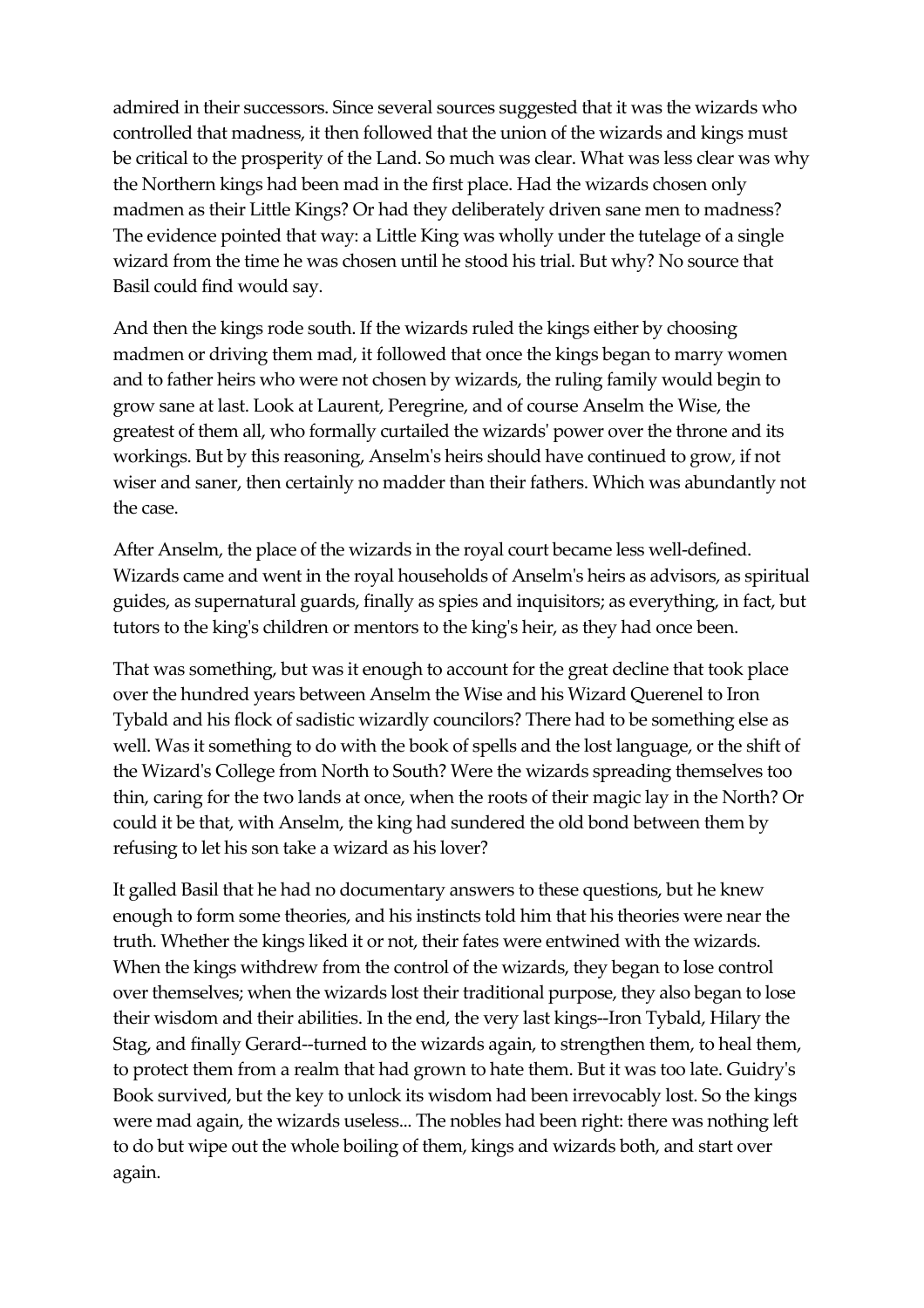It made perfect sense. If only he could find enough concrete proof, even the Governors would have to accept his reasoning. So Basil applied himself to sifting studiously through the flotsam and jetsam of ancient history. But studying ancient history meant studying power and ancient kings, meant studying the Book of the King's Wizard, meant studying Theron. Meant pinning Theron to the mattress, meant touching the Book when he touched his flesh, touching flesh when he touched the Book. Almost impossible these days to unknit the strands that bound them all together. And all of them seemed to be leading him to some great conclusion, a final knowledge that would not only defeat Crabbe but change all of history as it had been studied. Spending time on anything else was almost unbearable. Every moment spent away from his books or his lover was a sojourn in a trackless waste.

His books were faithful enough, but Theron was increasingly occupied with lectures, with family gatherings, with various appointments on vague matters of business too dull to tell his lover about. It was not remarkable for him to appear an hour or even two after his promised time, penitent, affectionate, and eager.

Which was why Basil was sitting in the Blackbird's Nest one foggy afternoon when he should have been working. As they'd kissed and parted that morning. Theron had said that he would come to the Nest at noon for a bite and a word before Doctor Tipton's rhetoric lecture. "I'll buy you a beer," he'd said. "We'll sit and talk. We haven't talked properly for ages."

NOON CAME AND WENT. BASIL, COLLECTING A BATCH of notes from Blake and Godwin, hardly noticed how the time passed until they left for their afternoon lectures and he realized that Theron was still not there. He had half a mind to leave himself, let Theron learn his lover had better things to do than cool his heels waiting for a thoughtless boy to remember him. But the Archives were dank and smelled of mildew and mold, and the Nest was warm and bright, and the mulled ale he was drinking was fragrant with hops and cloves. He ordered another, and was still waiting for it when Theron arrived, breathless, on the tolling of the University bell. He was two hours late.

Theron flung himself onto the nearest bench. "Sorry! Beer? No, wait--it's two already--I must get to Tipton's rhetoric--"

"Theron, what is that you're wearing?"

The young noble's black robe was open over a pair of tight-fitting striped yellow breeches and an embroidered waistcoat. He looked ruefully down at his splendor. "Sorry--had to go see the lawyer this morning, no time to change--"

Basil laughed. "Well, cover them up, and maybe no one will laugh at you. Lawyer, eh? Nothing's wrong, I hope?"

"Oh, no. I think it will all be fine. Thanks, Basil, I'm off--"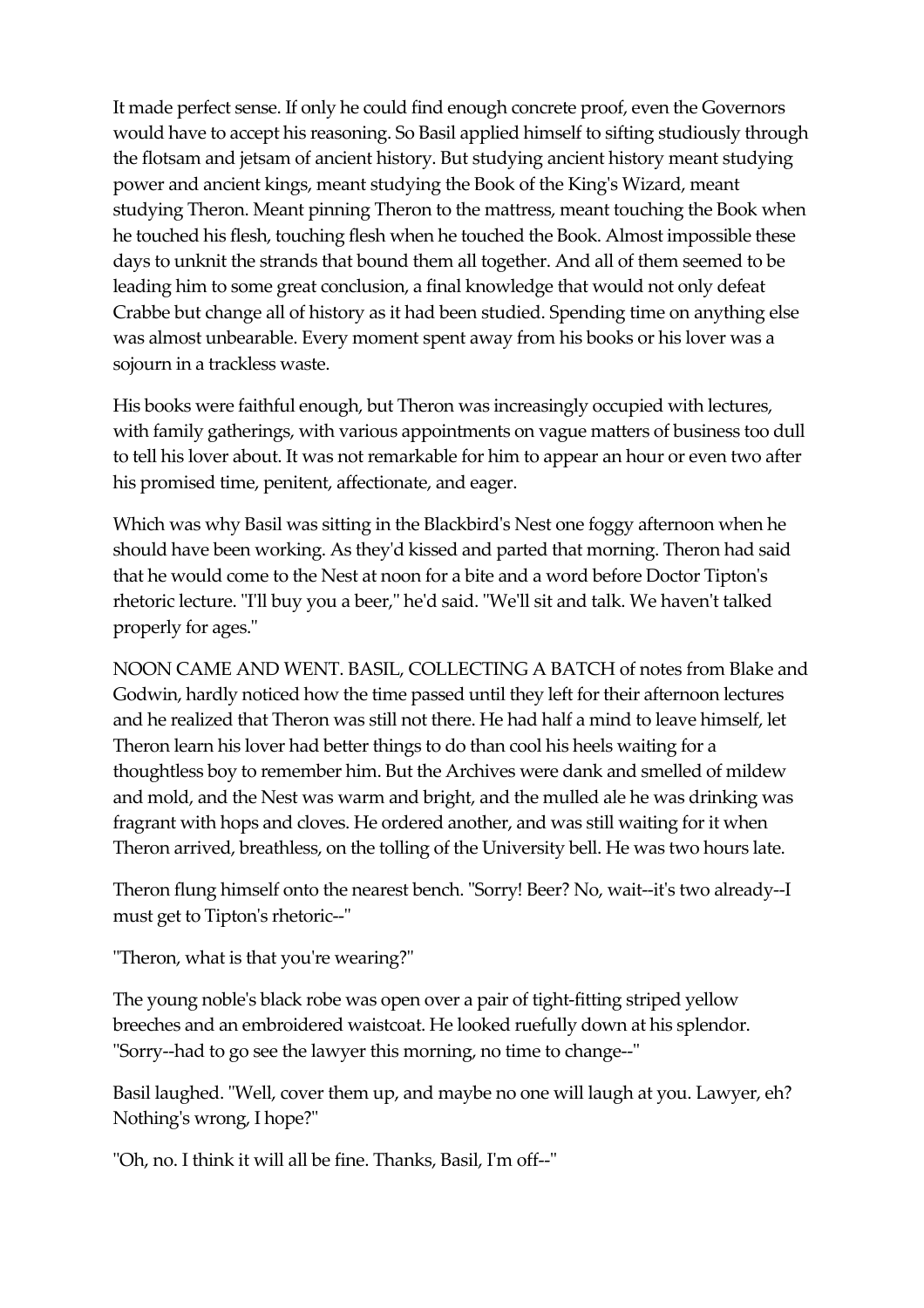"Wait." The black whirlwind froze. "Tell me if you're coming to Minchin Street tonight." There was a note of command in his voice that brought a speculative smile to Theron's lips.

"Will you be there?"

"Will you?" Basil insisted. "There's a party," Theron began apologetically. "There have been other parties. I'll be up late." Theron looked his lover full in the eyes, then nodded. "Yes," he said. "I will come."

THERON TOLD HIMSELF HE WAS NOT NERVOUS. the difficult part had all been done: the contracts, the lawyers with their endless talk of rights and property, duty and dowries. Marcus and his aides had handled the bulk of it, but the family (in this case, Sophia, Katherine, and Marcus all united) had agreed that it would be good for Theron to attend some of the negotiations himself, so that he had a true understanding of what was at stake. It had been hard for him to pay attention. He could not bring himself to care about the fine points of income from land he'd never seen, or which pieces of the family jewelry his wife would be entitled to wear. His thoughts kept straying to Basil, hot in bed and cool at his desk, rising this morning from the papers he was examining as Theron dressed to kiss him again and again as though setting his seal on him until next they met. The lawyers with their endless arguments had made him late, but he'd gotten away in time to meet Basil at the Nest before Tipton's lecture. After all, Theron was there to observe, not to negotiate; he had perfect faith that his people would not let the Randalls get one brass minnow more than was their due.

But tonight was different. Tonight he was on his own, with business only he could take care of. He dressed in green the color of his eyes, with starched white linen at his neck and wrists. He put rings on his fingers, a diamond at his throat. He went to the ball where all had agreed that he would ask Genevieve Randall to marry him.

He found her sitting with a group of girlfriends, including Charlie Talbert's fiancee, Lady Elizabeth Horn. Ever since Theron's pursuit of Genevieve had become known, the Talbert cousins and their circle had made a point of befriending the pretty Randall girl. He supposed once he was married they would all be coming to the house. Genevieve could entertain them; she seemed happy in their company. When they saw Theron, Lady Elizabeth nudged her. Genevieve looked up, her clear face lit with a smile. The other girls shifted their billowing skirts to let him approach her, and he held out his hand across the sea of flounces that remained. He marveled, as always, at how light and tiny her bones were. Tonight, her hand was cold.

He said, "Will you dance?", noting that it took her a moment to acquiesce. Then he drew her away from the crowded ballroom, leaving the girls to whisper with delight.

"Oh!" Genevieve looked back at the brightly lit room, as he led her into the shadows of a quiet corridor. He had never been alone with her before; it had never been permitted. But no one came after her. He turned her, and it was like a dance, so that she was facing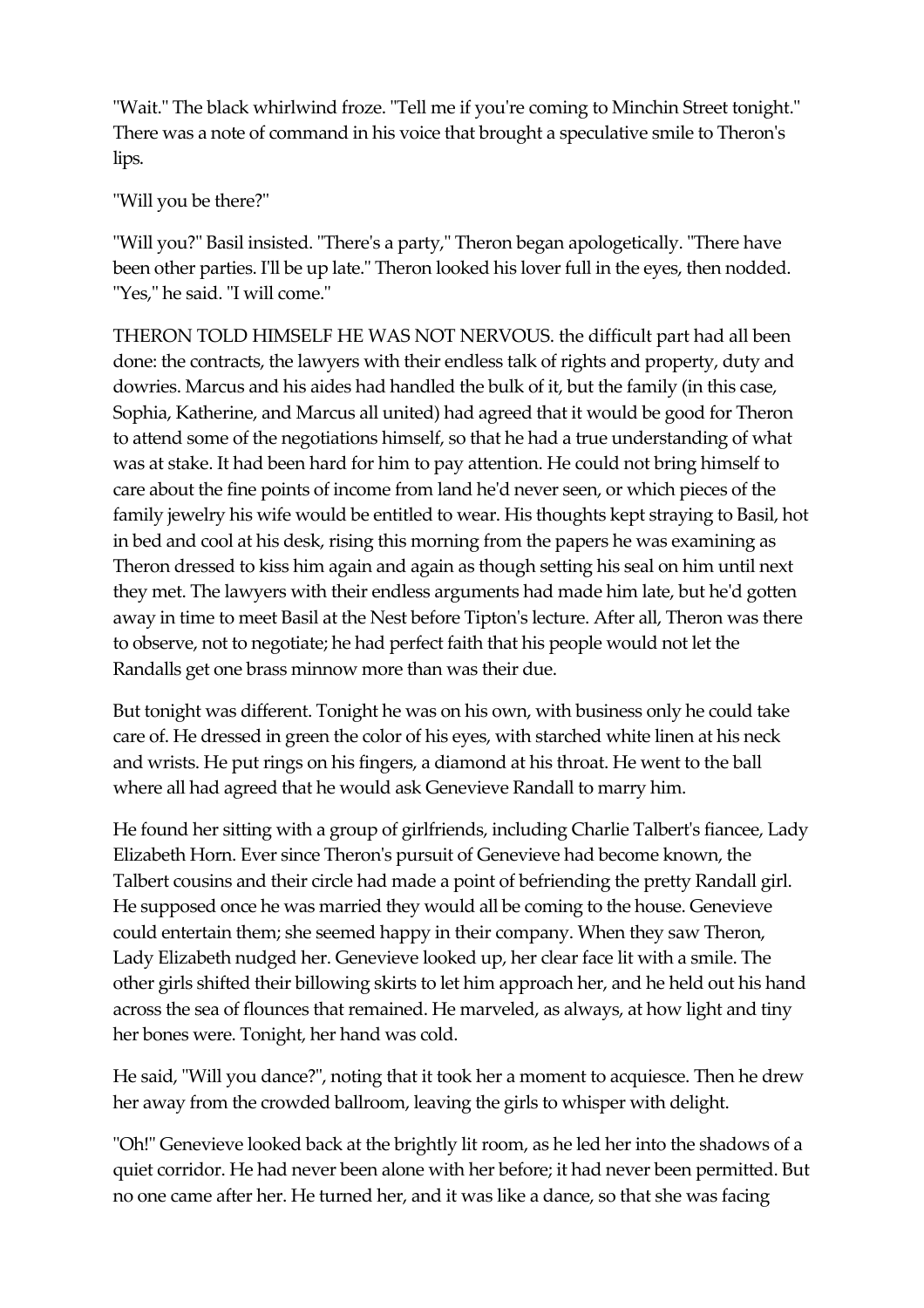him, her back to the wall. He did not let go her hand, and he felt it warming in his grasp.

"You look beautiful," he said. "I thought so the very first time I saw you."

She smiled. "I remember. It was at the Lassiters' ball. I was wearing my willow cream silk, and I was afraid it made me look sallow."

"No. You had your hair up very high." With great care, he reached out his hand and touched one lock of hair over her ear and raised it up. "Your ears were exposed, just like this, and I wanted to kiss them."

"Kiss my ears?"

He showed her. She stiffened when she felt his lips, and then she laughed, and then she leaned into his arms. Her ears were pierced, hung with huge pearl drops. He sucked one into his mouth, tasting her and smelling her at once. He made a noise in the back of his throat, and her tiny fingers gripped the cloth of his jacket. He worked his tongue around her earlobe, feeling the pearl clatter against his teeth. She clung to him harder.

He had never kissed a noble girl before. She smelt of powder and perfume, gold wire and silk and her own sharp sweet sweat. The tops of her breasts glowed like twin moons pushing out of her gown, held there in perpetual temptation by her corset. He kissed her parted lips, and then he pulled away.

"I think," he said, "if we were married, we would"--he paused for breath--"we would enjoy one another."

Her mouth quirked gently. "Would you eat *all* my jewelry?"

He said, "Perhaps. Will you marry me?"

"Everyone wants me to."

"I want you to."

"Well then, I will. Yes."

"Yes?" He looked into her eyes, where his mother told him the truth resides. She looked back at him, bright and clear and young. Theron nodded. He took a ruby ring from his finger. "This is mine," he said, "and my family's." He slid it over her forefinger, where it was still too large. "You keep it. Wear it for me."

Shyly, she kissed his finger where the ring had been. "I will like being married to you," she said, keeping her eyes on his hands.

"I hope so."

"They tell me you are wild," she confided to his hands, "but I don't think so."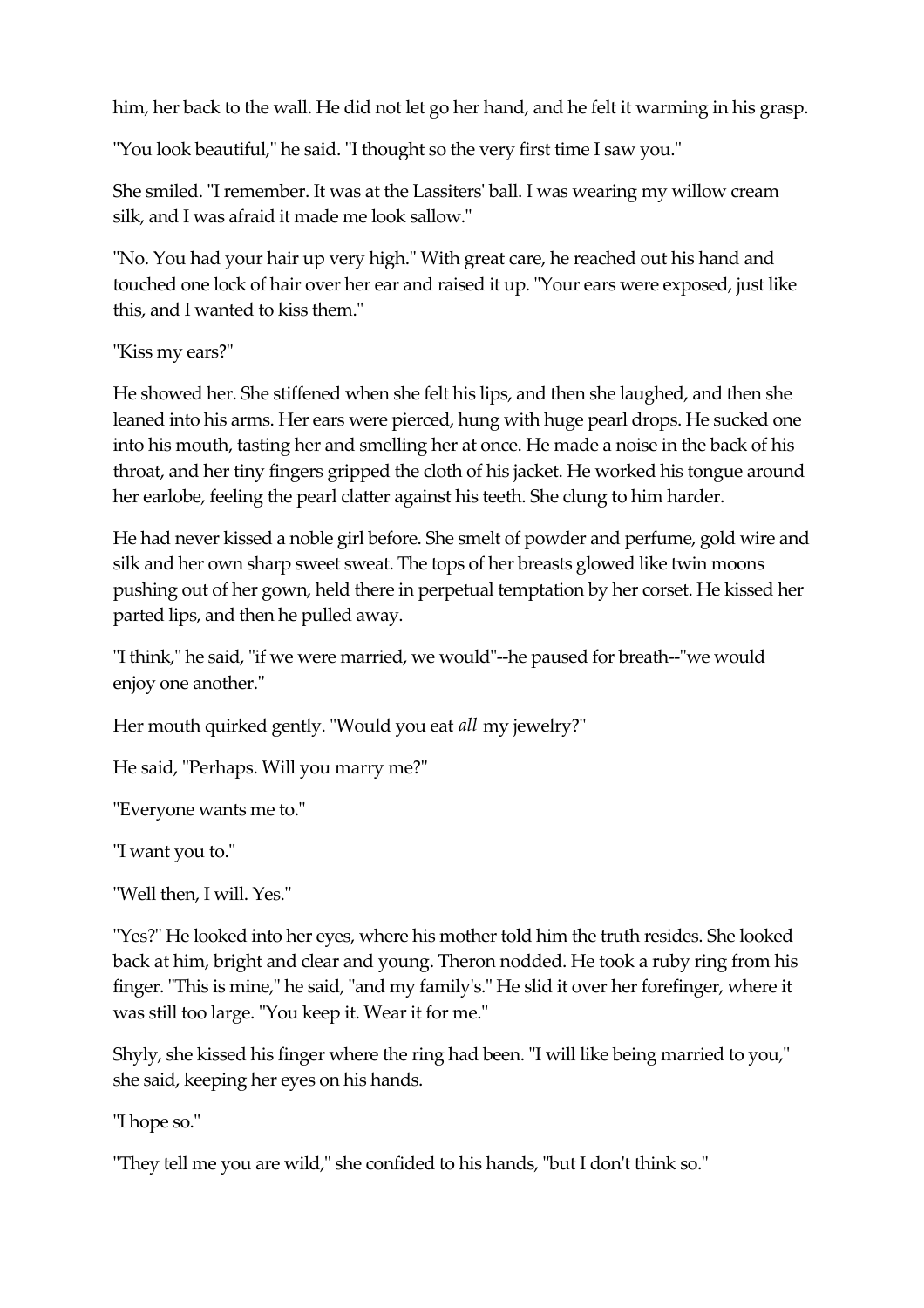"It's true. I am wild, or I have been."

"Oh," she said, glancing up swiftly. "I don't mind. That is--it sounds as if you've had an exciting life."

He smoothed his thumb over her fingers. "I will try to make you happy," he heard himself say, just like a bad romance.

She looked into his eyes, her face aglow. "When we are married," she said, and he said, "Yes?"

"When we are married, there is one thing I would like."

"What is it?"

"I was thinking..." She dropped her eyes and blushed. He waited. "I was wondering, perhaps, if I might see your hair unbound."

Swiftly he raised his hand and undid the clasp. His long hair came tumbling down around his shoulders, down his back, a smoky waterfall. Like a child who cannot resist a sweet, she reached for it, tangled her fingers in the silky mass. "Oh," she cried. "How I would love to brush it!"

He almost laughed. Instead he said, "Well, help me gather it back up, or I will start behaving as if we are already married, and I in told contracts have been broken over less."

It felt good, the way she ran her hands through his hair, smoothing it out, neatening him up, her fingers fumbling at the clasp in the dark for a moment before it closed.

"Don't lose the ring," he said. "Your parents have to see that you've accepted it from me, and then they can announce our engagement."

"I know," she said; "it's next week. The Montague banquet, Mama thought, because everyone will be there."

"Next week? Why not tonight?"

"It isn't proper. They always wait a few days before the formal announcement, in case--well, to give people time to get used to it, I suppose."

"Or in case you want to change your mind?"

"Or you change yours," she said.

"I wouldn't dare. My lawyers would have me killed."

To his surprise, she looked alarmed. "Is there trouble? With my dowry?"

He said gently, "If there were, I wouldn't be here now, no matter how beautiful your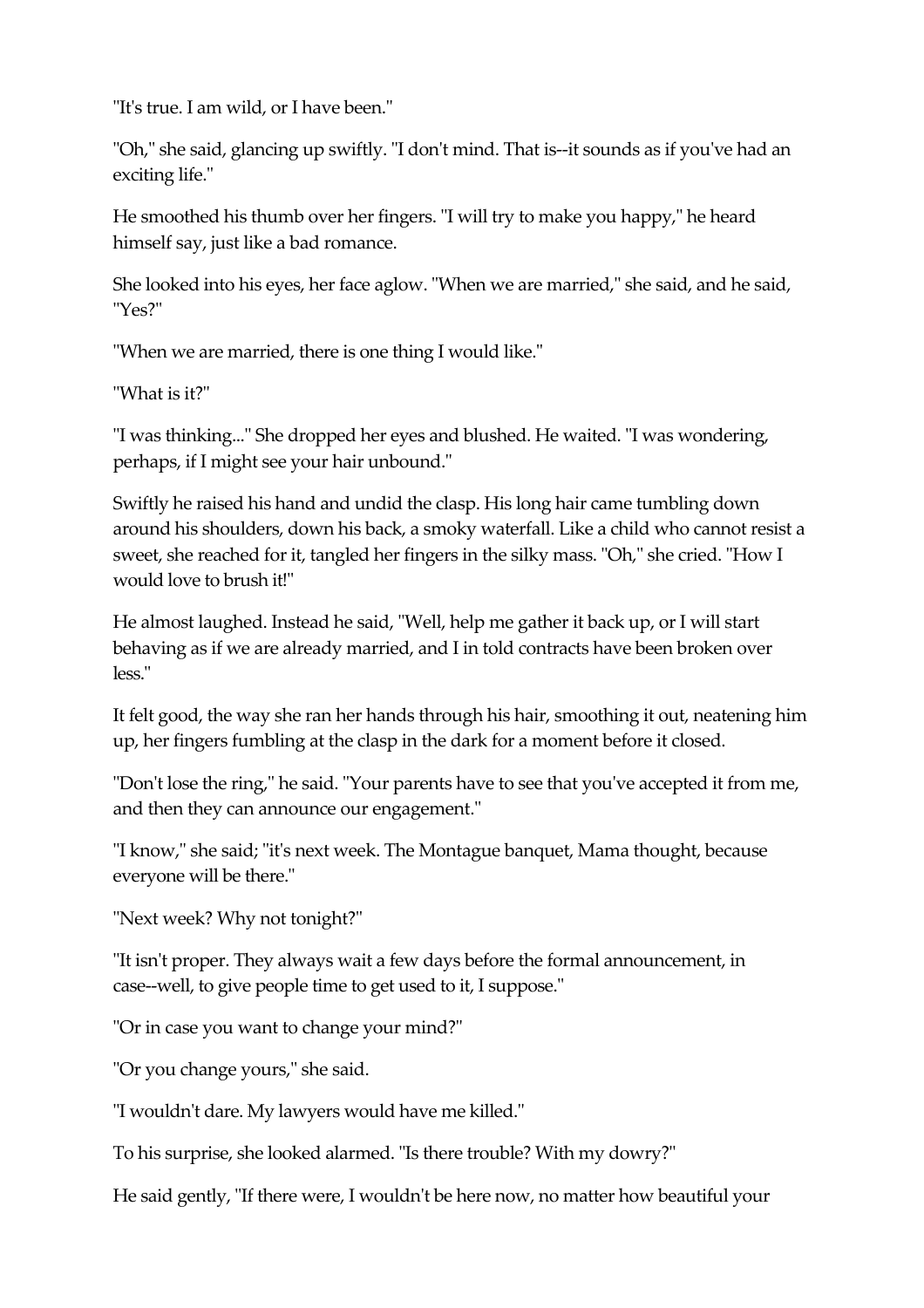ears."

But everyone must have known, and the announcement would be a mere formality, for the heir to Tremontaine danced with the Randalls' daughter three times that night, and three times more, and the other girls flirted ferociously with him, now that he was safely bound, while their sweethearts and brothers welcomed him as one of themselves at last, drinking with him so deeply that he forgot all about a promise he had made to a man on Minchin Street.

BASIL WOKE AS DAWN WAS SILVERING THE CITY. he was slumped over his table, cramped and cold and weary. He was aware of a sullen rage burning in him like a banked fire, and the unwelcome fact that he had a lecture to give. He pulled together his notes, jammed a hat on his head, and stopped by the Nest for something hot on his way to LeClerc.

His lecture that morning was more discursive than usual, its subject being the fabled wizard Guidry. A forest of legends and stories had grown up around the name, obscuring everything but the undeniable fact that a wizard named Guidry had served every king of the North from Simon Thunderer to Alexander Ravenhair, spanning some two hundred years.

"Later historians have assumed," St Cloud said, "that the original Guidry, Simon's Guidry, founded a dynasty of wizards who shared their master's name as they shared his statecraft and magical pre-eminence. But there's an earlier source. You will remember that Hollis mentions a *True Chronicle of the Wizards and Their Deeds*, written before the Union by one Martindale. The *True Chronicle* was very popular in the early years of the Union and was among the first books to be printed. Bits of it are quoted by Hollis and Placid, but Fleming states absolutely that no copies survived the Fall. Now I have found one, and very interesting it proves to be."

Massed on their benches, St Cloud's inner circle turned to each other with mouths agape. Who had managed to turn that treasure up? And why hadn't he claimed his victory? But Blake and Vandeleur and Fremont and Godwin and Lindley all looked equally astonished. Basil saw no need to tell them that the gift had come from Theron Campion, a penitent Theron, making up with him after the Riverside debacle.

"I found it at home," Theron had said, "propping up a table leg, can you believe it?"

Basil believed it more likely that the boy had taken it from the Riverside library, but he had been too thrilled to do anything but thank him and kiss him for his gift. Now that Theron had failed him again, he wondered if he could expect another such find. He wondered if it was worth it.

"According to Martindale," Basil continued his lecture, "Guidry lived two hundred years without growing old. The description is a striking one." Basil referred to his notes. "'Tall as a bear, and thick of neck and thigh like unto a forest tree was the Wizard Guidry; hair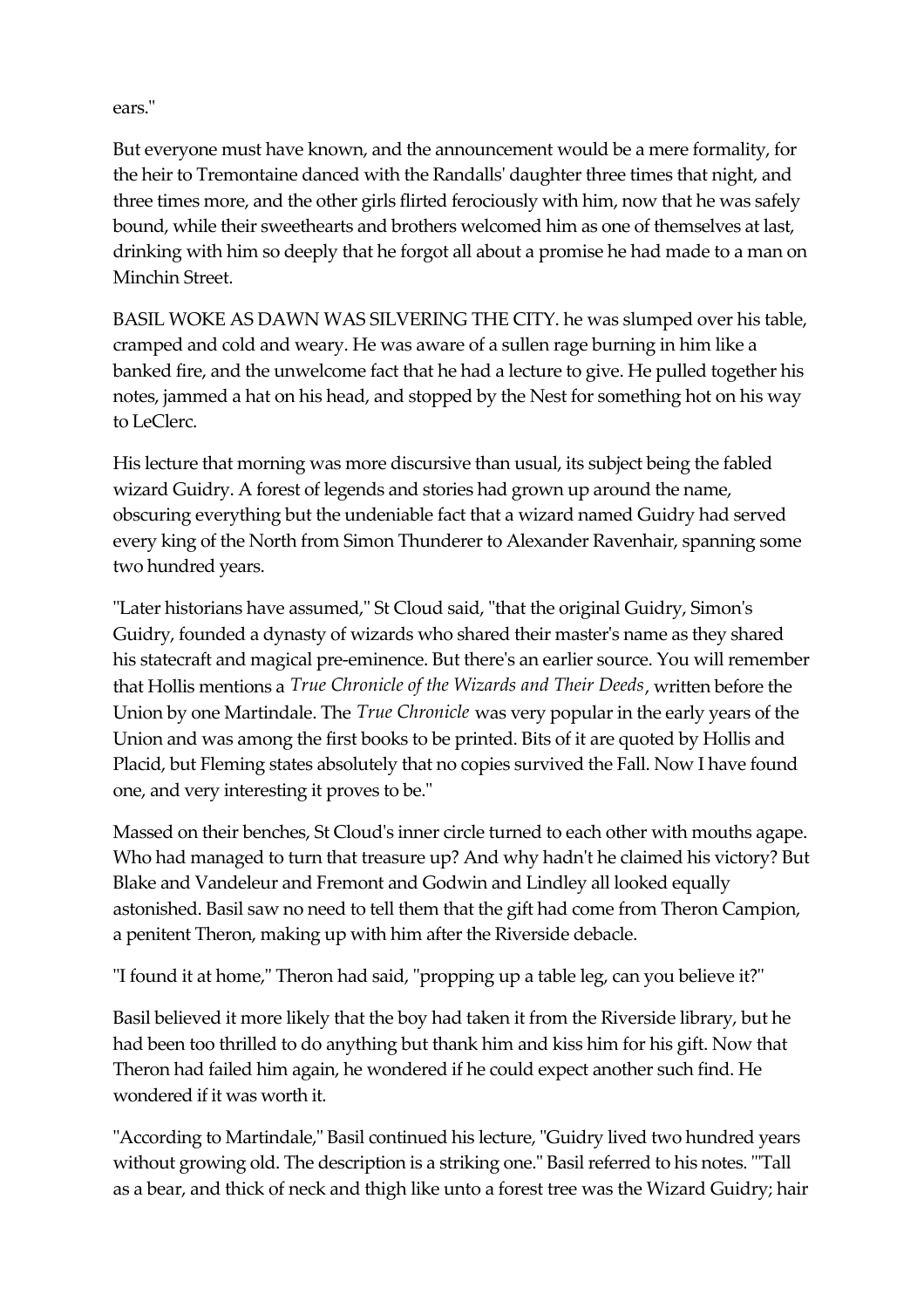and leaves grew upon him close, ancient in wisdom and love of the Land. Power ran in his seed and strength in his hand, and whatsoever Little King he chose, that one endured his trial and survived to be chained with gold and give his blood and bone to the Land.'" Basil looked up. "Martindale's style is colorful, of course. Hollis did not scruple to call his predecessor 'a golden-tongued rogue,' which Delgardie and his crew took as evidence that Martindale, who saw at least one wizard Guidry with his own eyes, was a liar.

"Now. As we know from our copious dealings with the gentleman, Delgardie's definition of a liar was simply someone who did not see the world as he himself saw it. So what are we to make of Martindale's assertion that after two hundred years choosing and guiding the kings of the North, Guidry did not die, but hid himself away in a magical grove where he would sleep until the Land was in need of him?"

Here St Cloud paused, as if waiting for an answer, savoring the attention of his acolytes. They were a good group, strong-hearted and devoted to the truth, to the Land, and to him. One of the most promising, young Lindley, stood and said, "That it is a great mystery, magister, and like all mysteries, both true and beautiful. I would that I might live to see his return."

The laughter began even before he finished this quaint speech, breaking the spell that had begun to gather. Basil laughed as heartily as any before saying, "It is a mystery, Lindley, but I suspect Martindale has taken poetic license in this passage to signify that Guidry's magic will live forever, perhaps in the lost Book of the King's Wizard. Which teaches us something about poetic license and about the ephemeral nature of books."

All in all, it was an exhilarating morning, but an exhausting one, after a long and fruitless night. Afterward, Basil was of two minds whether to return to his books, or accompany his students to the Nest and spin out the heady feeling of power that buoyed him. He was still trying to decide when he came out of LeClerc, surrounded by his informal guard: Blake, Vandeleur, Fremont, Lindley, Godwin. An unlikely group, he found himself thinking--more townsmen than countrymen, but passionate, each in his way, and ambitious. They would have made good wizards, in a different time and place.

"Watch out there," Vandeleur snapped.

"What shall I watch for?" a lazy voice drawled. "The Lord High Doctor of Scholarship? I'll step aside for none less, University boy."

Basil came to himself with a shock, saw Vandeleur and Blake confronting a small group of young men with cropped hair and lace at their throats--nobles out slumming.

"Lay off, Perry," said one of them. "Won't find out anything if we don't ask politely."

The young man made a scornful gesture and stepped aside; St Cloud and his entourage moved forward, only to be blocked by another of the group--a sturdy young man, square-faced and flushed above his foaming lace. "Beg pardon," he said. "I'm looking for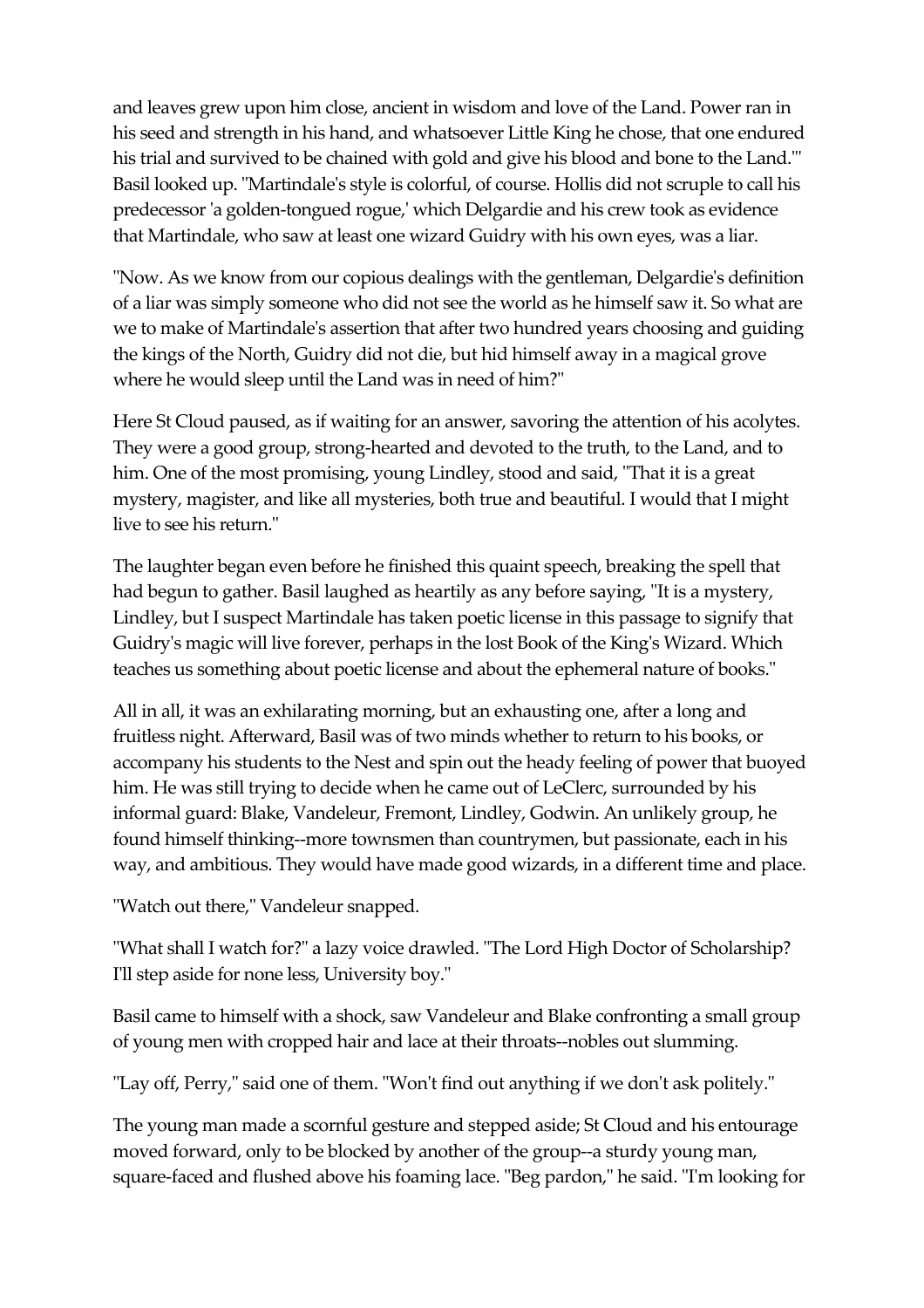a teacher, and I thought--well, are you Doctor St Cloud? My mother wants--that is, I'm so interested in--in the kings and all. I'm Clarence Randall, by the way. My father's Lord Randall. A Northern title, you know." He stuck out beringed fingers, seized the magister's hand, and pumped vigorously.

St Cloud merely looked at him, and at their joined hands, which Randall was still pumping. Randall, oblivious, chattered on. "I've wanted to attend your lectures ever since I heard about the challenge. Felt shy about looking you up, not being used to University ways. But here you are, dropped out of the sky. So. May I come?"

Several thoughts went through Basil's head at once. He loathed cocky, stupid, presumptuous young puppies like Clarence Randall; his challenge was making him known beyond the University, just as Rugg and Cassius and Elton had said it would; he was in no position to send young Randall off with a flea in his ear.

"Lord Clarence," he said, temporizing. "I don't know if you realize the term is almost over. You'd be plunging into deep waters indeed, were you to begin your studies now. Still, if you read my Origins *of Peace*, you will have the bare bones of it. If you want to know more, you are free to come to me next fall, when I will begin a new course of lectures."

"The Origins *of Peace*, you said?" Randall turned to his friend. "Remember that, will you, Perry?"

Perry laughed. "Remember it yourself. Whence the sudden interest in ancient history, Randall? I'd have thought cards and drinking more your line."

Randall turned positively crimson. "Oh, it's some notion of my mother's."

"Ah," said Perry. "I see. Then you'd best ask Campion to remember it for you. He's interested in history, too, and he's practically a member of the family, eh, Campion?"

It was only then that St Cloud realized that Theron had joined the gaudy crowd, a crow among peacocks in his black scholar's robe. As Perry spoke, Basil caught his lover's gaze past Randall's head. Theron's green eyes shifted, veiled themselves under the heavy oval lids. He put his arm around young Randall's broad shoulders. "I'll remember anything you like, my dear," he said, "as long as I don't have to do it in the middle of the street." And he led the boy away.

Simple bewilderment rooted Basil to the spot, followed close by rage. Someone was repeating his name; Justis Blake. St Cloud shook him off impatiently and strode off toward Minchin Street. A dry, soft breeze ruffled his hair. Winter had masked itself as spring today. There'd be another frost--there always was--to slick the streets with ice and blast the early crocuses. But true spring was not so far behind, bringing the end of the term and the Festival of Sowing and his meeting with Roger Crabbe upon the Great Hall steps. He'd been wasting his time on dalliance while his honor hung in the balance. Well,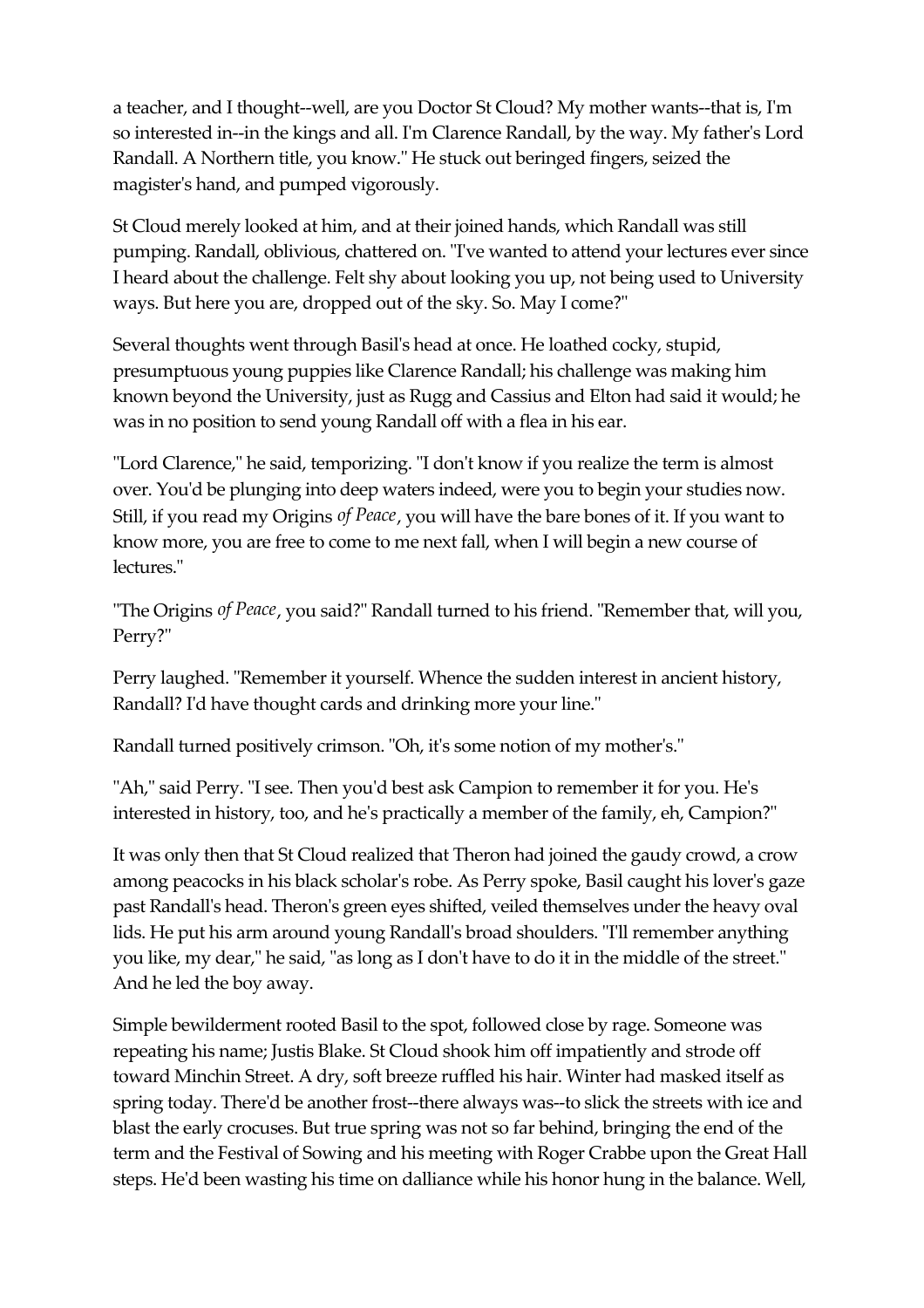he'd dally no longer.

Back at Minchin Street, Basil sharpened his pens and mixed fresh ink and prepared to marshal his arguments concerning the wizards and the reality of their magic. He knew just what he had to say, and how, but he wrote and crossed out sentence after sentence, wrote and crumpled page after page, until at last he found himself sitting amongst a snowdrift of spoiled sheets, plagued by the memory of Theron's face turning from him. He knew that Theron was hiding something important. Confronted, Theron would undoubtedly lie about it, try to charm or kiss his way out of an explanation. Basil thought he could bear anything better than Theron's false protestations of love and innocence.

But what could he do? He was no nobleman, to command Theron's obedience. He was no dockside bully, to beat the truth out of him. He was powerless, he had nothing--

Basil stared at the mess of papers spread out on the desk before him. He felt as if the words were laughing at him, giggling like schoolchildren as they hid and revealed themselves amongst the crumpled pages of notes and transcriptions. *Truth*, they read, and *wizards* and *spell* and *If Ye wold* and *If* Ye Dare...

He went to the bed and dug out the battered document box, and lifted out the wizards' book. He turned to A *Spelle for the LJn-covring of Hidden Trothe*. He mouthed the strange words through, and then began again at the beginning, aloud.

Having begun, he could not stop, though the mysterious syllables clashed and slid in his mouth like rough pebbles. His voice rang strangely in his ears, and the meaning of what he read crouched half-seen at the edges of his understanding. When he came to an end, he was dizzy, and his pulse thundered in his ears. The countryman in him half expected to see his candle burning black, and shapeless shadows seething in the corner behind the fire. But his room looked as it always had: homely, cluttered, shabby, prosaic. Basil rubbed shaking hands over his face, then wiped them dry on his robe before touching the Book again. He'd done it wrong, that was all. Perhaps he should try again.

The door opened behind him. "I've been having the most excruciating evening," Theron announced. "I've been conversing with debutantes, flattering dowagers, and listening to politically minded nobles discourse upon taxes. Comfort me, my dear, before I explode from an excess of respectability."

He wore full ball-dress. His hair was oiled and pulled back into a glossy club held by a jeweled clip. Rings weighed down his hands and a pearl hung from the lobe of one ear. He was flushed and a little unsteady. He held out a hand to Basil, who ignored it.

"Aren't you glad to see me?" Theron asked plaintively.

Basil laid the book on the table. "I did not expect you tonight. I was working. You interrupted me."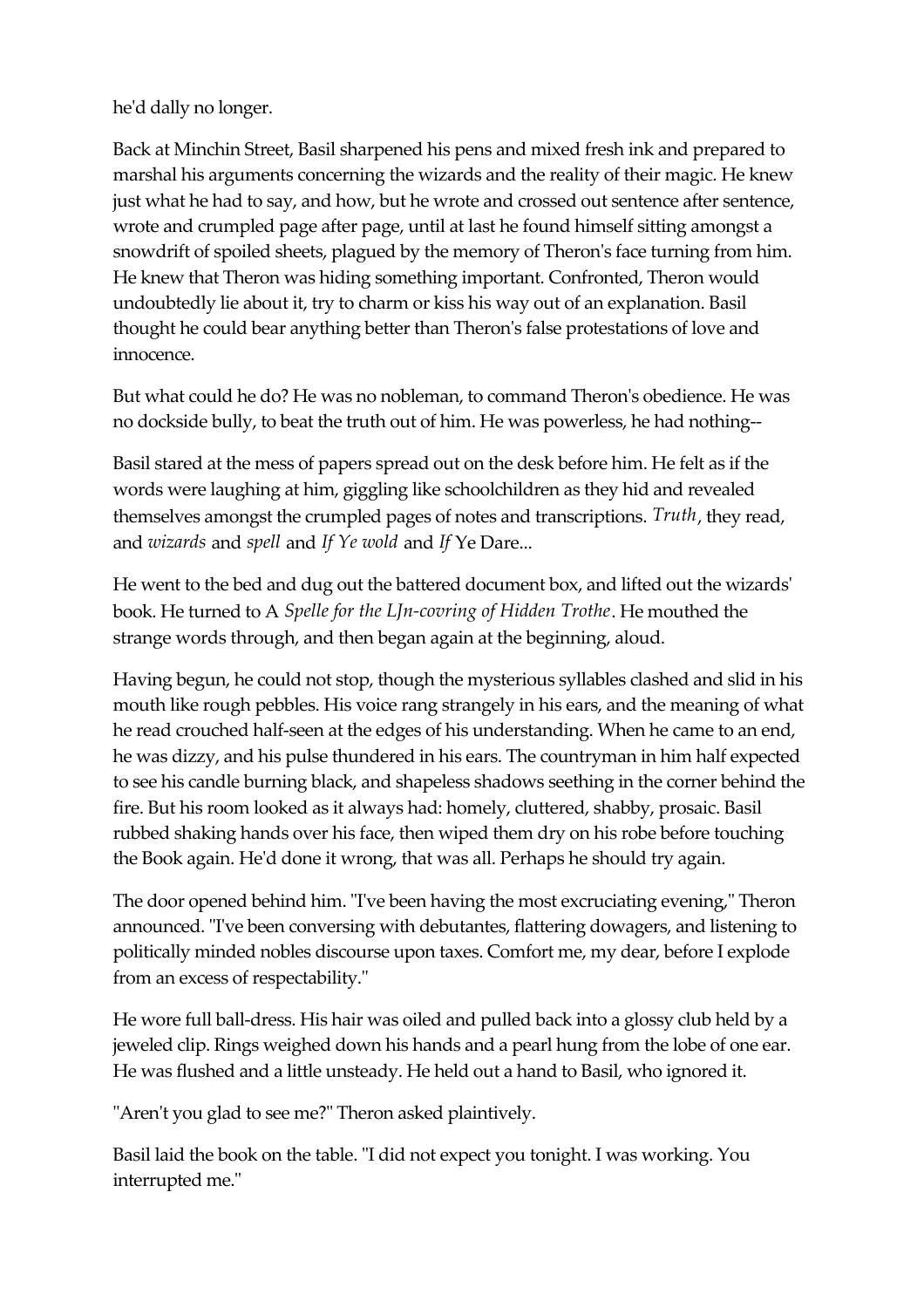"You've never minded being interrupted before." Theron closed the door and stepped into the room, stripping off his cloak and tossing it into a corner. "And you won't mind it this time, either." He came up behind Basil and put his arms around his chest. He smelled sweet and complicated, of perfumed oil and wine and desire. He leaned over Basil's shoulder and rubbed his face like a great cat. The pearl in his ear brushed Basil's cheek, smooth and hard as glass.

The pearl seared Basil's flesh like a torch, ice and fire at once.

Basil shook Theron off. "That earring is a woman's jewel," he said, knowing as he spoke that it was true. "She gave it to you tonight, from her own ear as you begged it."

The flushed face turned pale. "Nonsense, Basil."

"Nonsense, indeed. Do you think I don't know you?"

"No." Theron stared back at him with glittering eyes. "You don't. You don't know me at all."

Basil breathed in deeply. It seemed to him that he could smell Theron's every emotion as clearly as he could smell the woman he'd been with. "It does not become you, my lord, to lie. Not to me."

Now two spots of color, like red bites, stained his lover's cheeks. "Because I am a lord? Or because you are so fond of truth?"

"Both," said Basil calmly. "And more besides. You, with the blood of kings, and I with--what I have. Now, come here," He held out his hand as if coaxing an animal from the woods. "Come here and tell me about your latest conquest."

Theron started back violently, the pearl swinging against his cheek. "No! Dammit, no! You have no right--"

"Theron, I have every right," Basil said in the same sweet, reasoning voice. "You are mine. You have said so a hundred times. Did you think it was just a bed-game?"

The young nobleman drew himself up proudly. "You presume on my love."

"Yes," Basil answered. "I do. Oaths have been made, and pledges spoken. Seed has been spilt. What's done cannot be undone."

Theron was staring at him with a kind of horror. "You speak as though you really think you own me."

"You are mine, Theron. And you have betrayed me. I know that, too." Basil laughed ruefully. "You told *me* once you wanted to make a study of me. But you are no scholar, remember? It is I, my dear, who've made a study of you. And I know what I know."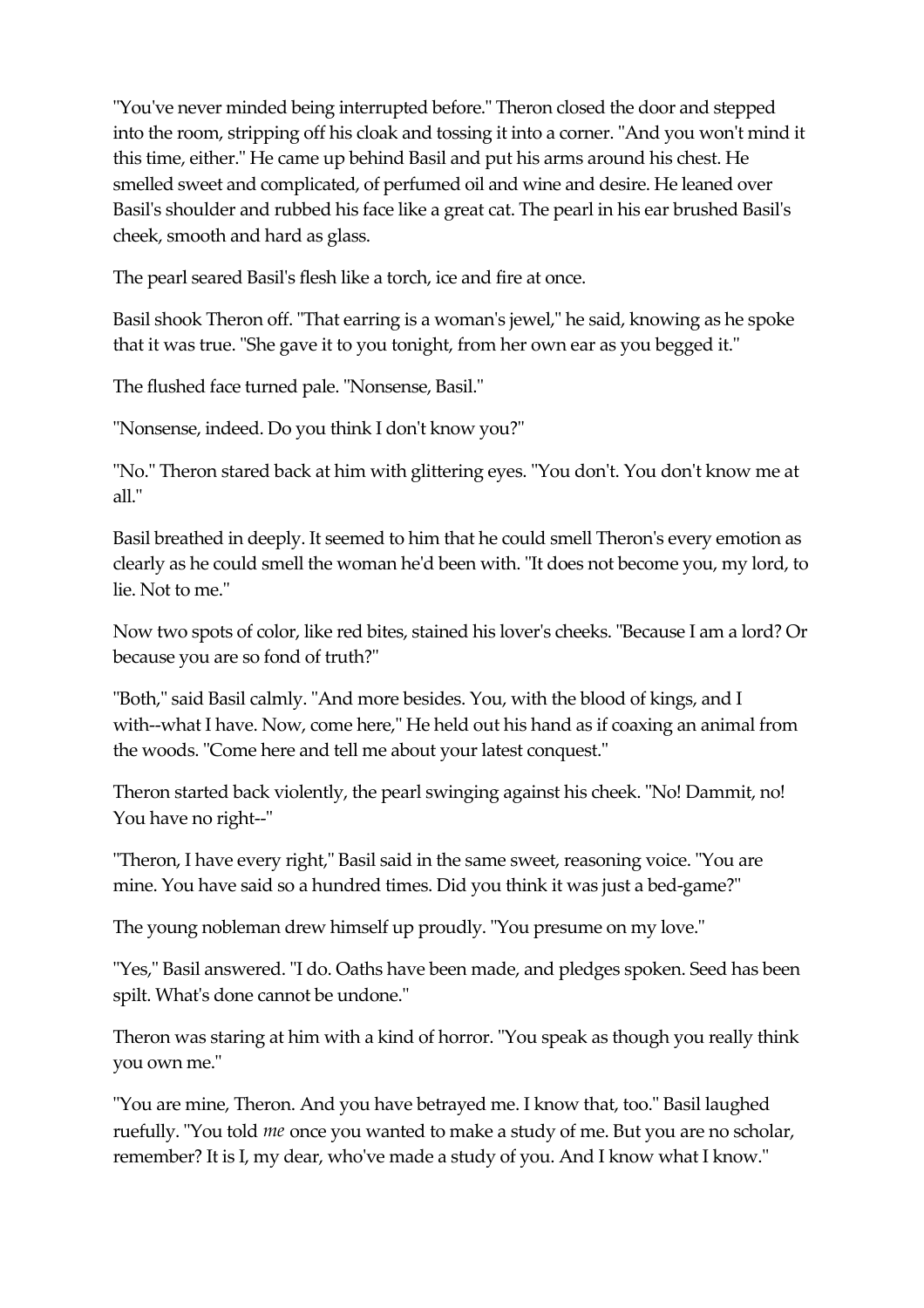"What do you know?" Theron hissed, his fists clenched. "You understand nothing of the world beyond these walls. All you know of love is what I taught you! Study me?" he sneered. "How could you do that--when all you see when you look at me is the mask of one of your dead kings?

"You never wanted me at all--you wanted Anselm the Wise, or Francis the Brave, or Alexander Ravenhair--but they've moldered to dust in a wood somewhere, so you had to make do with what turned up and reminded you of them. You don't see *me* at all, do you?" He was shouting, but his arms were wrapped tightly around himself. "You don't see me, you don't know me, you don't know who I really am! I tried to tell you, over and over, but you ignored everything that didn't fit your history books! Whatever you loved, Basil, it wasn't me--and I was a fool to love you."

Basil listened in silence. The words should have cut deep, but they did not. He heard instead how Theron's misery was a form of love, how it was he who was breaking the young man's heart. The knowledge of his power worked in him like desire, potent and delicious. He had never known a joy quite like this, fierce and dark with the knowledge of just where he might inflict the most pain. He had not known Theron could be hurt like this.

"I do love you," Basil said with steady truth. "I love you and I know you. The land will have what that land will have, Theron. 'A man proud and willful and arrogant. And loving and passionate, with the gift to make men love him, and women, too.' Yes, it's Hollis on King Alexander--and it is you to the life. And always will be. Ask anyone."

Theron's hand was on the latch.

"You're running away, now," Basil said. "That, too, is who you are. But you will not run forever. Sooner or later you will stand and face your trial." It was all coming together; all the little hints and clues contained in his papers and books, pieces of a pattern as inevitable as it was compelling. "Be careful to know yourself when the time comes," he warned the Little King. "The man who fails the test will run for the rest of his life, with the beast still in his heart."

Theron said nothing. He flung open the door, and slammed it behind him. Basil heard his feet clattering down the stairs.

He had left his cloak in the corner of the room. Basil picked it up and inhaled the scent of him. Power was sweet, as sweet as knowledge. Together, they were mastery and achievement. Doctor Basil St Cloud lifted the Book of the King's Wizard from the table where it had lain all the while, and carefully folded the cloak around it, until it was wrapped in layer after layer of his lover's rich garment. He put them both under his pillow, and lay down to dream.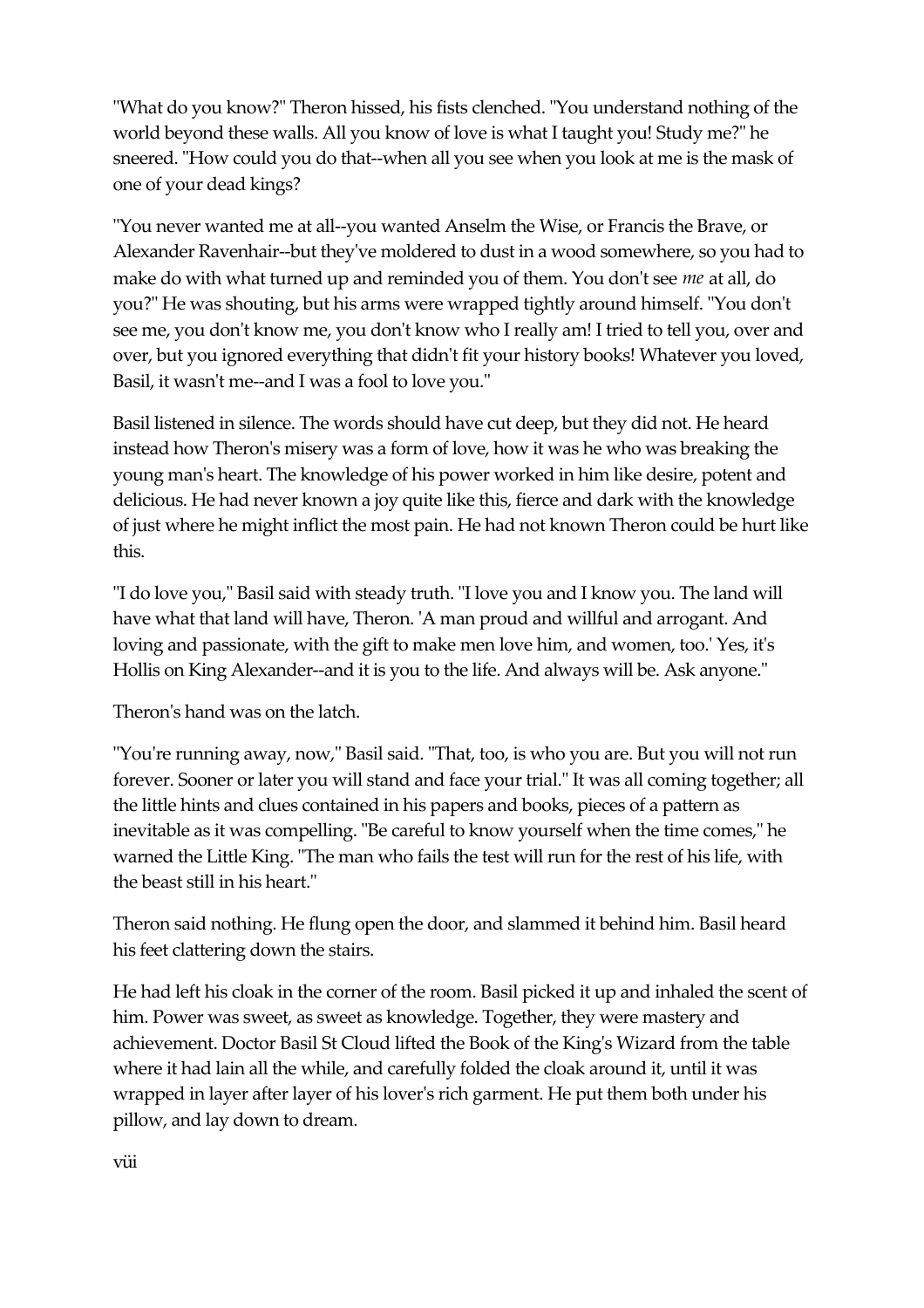BY THE TIME LORD ARLEN FINALLY SENT FOR HIM, Galing had reached a state of high frustration. His servants had caught the brunt of his temper, to the extent that his manservant would have given notice, if he hadn't been sure that Lord Nicholas would get over it eventually, just as he always did.

Galing's irascibility was not to be wondered at. In his own mind, he was absolutely sure that the Tremontaine heir was involved in some plot. Henry's reports, Ysaud's paintings, his own conversations with Campion, all pointed toward a man of unusual arrogance and romantic ideas, a man who could easily be flattered into accepting a crown. All Nicholas needed was the weight of the Serpent's authority behind him, and he'd soon know who was planning to win that crown for him. He had written to tell Arlen that he had something important to report; he'd even sent a note to Edward. And Arlen had left him hanging for weeks. It was all he could do, when the summons came, not to Wing it back in the messenger's face.

Accustomed by now to Arlen's ways, Galing endured the opening pleasantries of the interview, answering inquiries about his mother's health and which swordsman he intended to back at the exhibition rights with what grace he could muster. Arlen never came straight to the point. Very well, Galing wouldn't either; but as the discussion of swordsmen dragged on, he grew increasingly impatient. Perhaps Arlen was leaving the opening move up to him. In any case, he could wait no longer. "I've been seeing something of Theron Campion," he said slyly. "An original young man."

"Is he?" Arlen drawled. "I find him quite conventionally ill-behaved. Unsuitable lovers, low interests, carousing: what's so original about that?"

It was now, Galing thought, or not at all. "I was thinking more of treason."

"Were you?"

The fire crackled. Lord Arlen sipped his wine and gazed into the flames, offering Galing ample opportunity to study his hawk's profile. Nicholas felt put-upon. Did Arlen want a report or not? Everything's a test, Edward had reminded him last autumn when all this started. A test of what? Patience? Persistence? The ability to have two conversations at once?

"I beg your pardon," he said stiffly. "I thought you summoned me to discuss a possible royalist plot in the city. If you prefer to gossip about swordsmen and waistcoats, I am, of course, at your disposal."

"Treason is a serious charge, Galing," said Arlen. "I presume you have some solid reason for making it?"

Nicholas unpacked his notes and laid what he knew and what he'd guessed before the Serpent Chancellor. Arlen listened gravely, looked at the papers Galing handed him, asked a question or two, and when he was done, said, "I must congratulate you, Galing.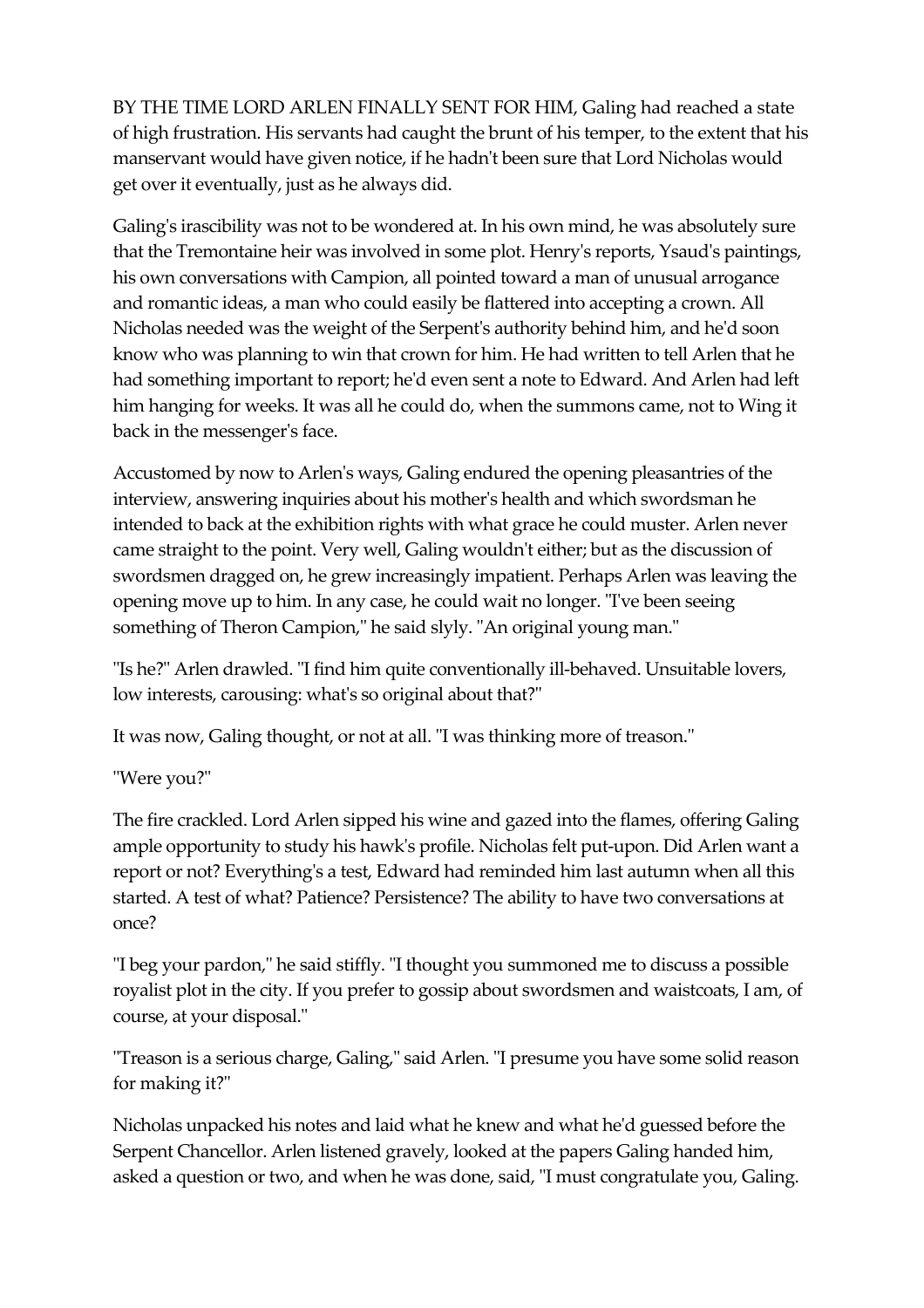You have the makings of an excellent intelligencer, can you but curb your impulse to reason in advance of your data. All this"--he tapped the sheaf of papers lying on his knee--"is very interesting, very useful. Thank you. You need do no more."

Galing was too good a card-player to show surprise, but his temper took a moment to subdue. When he thought he could trust himself not to say anything that might jeopardize his future career, he ventured, "It is good to hear that the matter of the Northern rebellion has been resolved so quickly."

"Not resolved, precisely; simply confined to the North. My agents are investigating the activities of the society calling itself, rather incautiously, the Companions of the King. Thanks to you, the leaders of the University branch--Masters Greenleaf and Smith--are safely out of harm's way. As to the Northern branch-- well, my agent currently describes it as an association of young men, young and unmarried, who gather in the woods from time to time to celebrate elaborate rituals that draw equally from local folklore and a youthful taste for mysticism and indiscriminate copulation. We're watching them closely."

"And the trouble up North?"

Arlen shrugged. "As 1 think I said this autumn, the Northern farmers are always unhappy. They are unhappier than usual just now, but steps are being taken to cheer them. You are not to trouble your head over them."

"What about Campion?" Voices are harder to control than expressions. Nicholas heard a pleading note creep into his tone and clenched his hand in vexation.

Arlen didn't seem to notice. "Campion is to wed Lord Randall's daughter in the fall, and will take his bride to the Kyrillian Archipelago on a diplomatic embassy to the Parliaments."

"But Ysaud's paintings..."

"Mean nothing. Madam Ysaud is a well-known eccentric, with no more interest in politics than my cat. My dear Galing, you haven't got a case. Outside of the Last Night incident, there is no connection between Theron Campion and the Companions of the King or indeed any other faction, political or otherwise. What that leaves us with is a cause without a focus and a focus without a cause--in short, with nothing." He nodded kindly at Galing, who was dumb with fury. "Your concern does you credit, Galing, but I assure you, there's nothing in it."

"I don't believe that," Galing said.

Lord Arlen's lids descended in a slow blink: he was getting annoyed. "The matter is closed," he said. "There is no evidence."

"There's lots of evidence," Galing insisted. "There's the Hunt, and the fact that Campion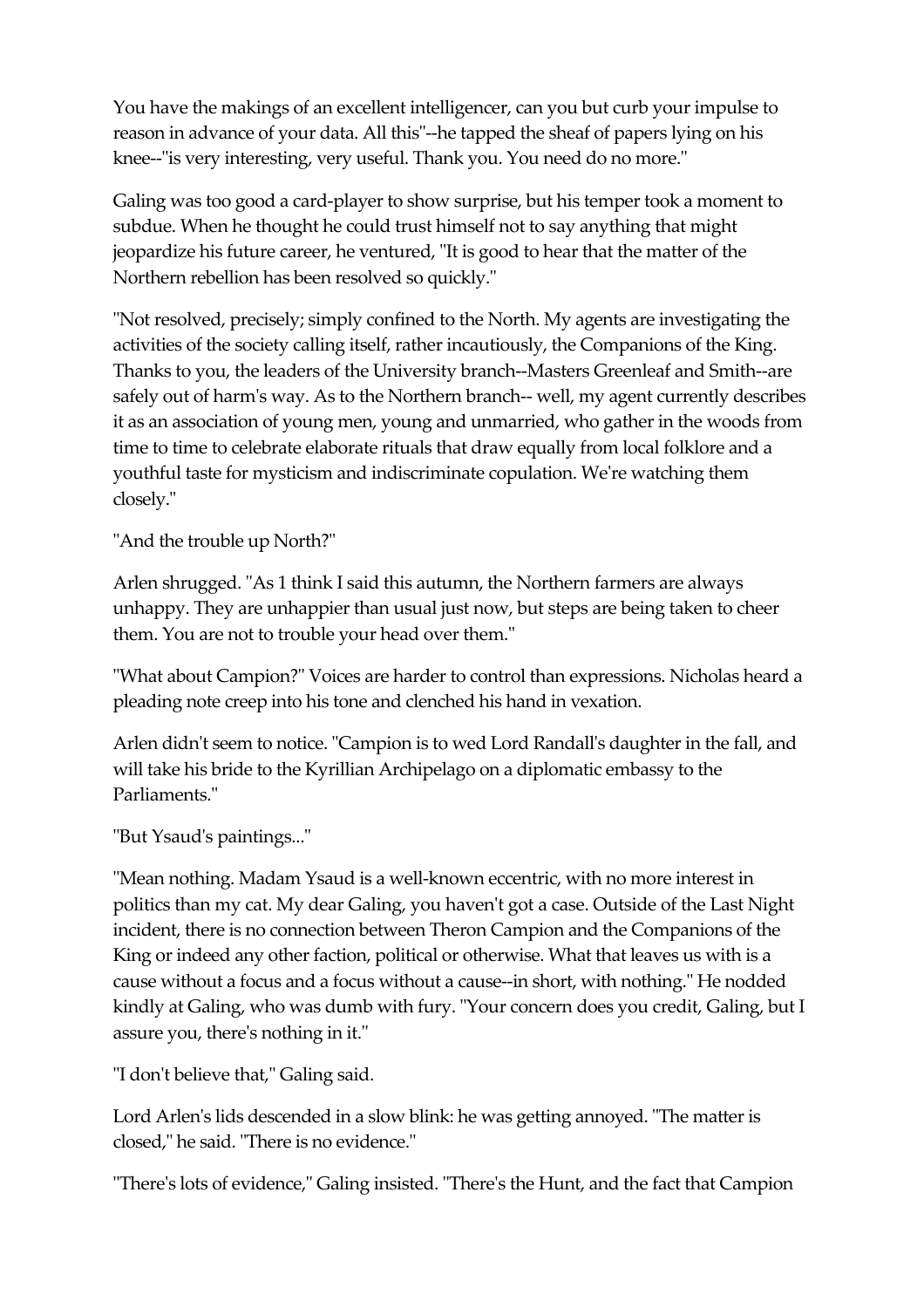led it to the oak grove; there's his relationship with St Cloud, who seems hell-bent on proving the wizards weren't frauds."

"Those incidents are not evidence," Arlen said coldly. "They are coincidence magnified to significance through the lens of ambition. Where is young Campion's army? Where are his allies? When would he have planned all this? And with whom? As I understand it, you are suggesting that Theron Campion is somehow destined to restore the monarchy. Under the circumstances, to believe in such an eventuality one would have to believe in magic." Arlen paused. "Have you come across anything in your studies, Lord Nicholas, to convince you that magic actually exists?"

"Of course not," Galing answered promptly. It would have been foolish to give any other answer to Arlen's question, even though he'd begun to wonder privately whether there might not once have been something very like magic practiced in the courts of the ancient kings. But his private reflections, he thought, were not Arlen's concern. Nor were any questions he might think to ask or friendships he might choose to foster in pursuing his own private ends. Which included, just now, putting a definitive stop to whatever Theron Campion might be up to. "You're perfectly right, Lord Arlen," he went on smoothly. "I do beg your pardon. It's--well, disappointing to spend so much time on something and see it all come to nothing."

"Of every twenty paths an intelligencer explores, only one or two will lead to a clear destination," Arlen said kindly. "You must shrug and go on to the next project."

Galing looked up eagerly, "I will, sir. Gladly. And what is the next project?"

"Gently, gently," said Arlen, smiling. "I have nothing in hand just now calling for your special talents. Go home, attend to your affairs, forget all this tedious ancient history. And leave young Campion alone, eh? He's too highly placed to be hounded to no purpose."

"Of course," Nicholas murmured, falsely submissive. "And St Cloud?"

"Let St Cloud's own words dig his grave." Arlen leaned forward, caught Galing's eyes and held them with his predator's steady gaze. "Let it be, Nicholas. And if you cannot, tread carefully. I would hate to lose such a promising ally."

Galing nodded, rose, made his farewells, and left Lord Aden's house. He had no intention of letting it be. And he would not tread carefully. The best way to cross thin ice is not to feel your way, but to run lightly and quickly to the other side. It wouldn't do to pursue the boy; he'd wait and see if Campion showed up for his theatre party. If he didn't, well, his absence would provide Nicholas with a good excuse to call. The hunt was up, the quarry running. Soon enough, he'd bring him to bay.

TWO DAYS AFTER HIS QUARREL WITH THERON, BASIL was in a pitiable state of nerves. He had cast a magic spell from the forbidden book and it had revealed truths to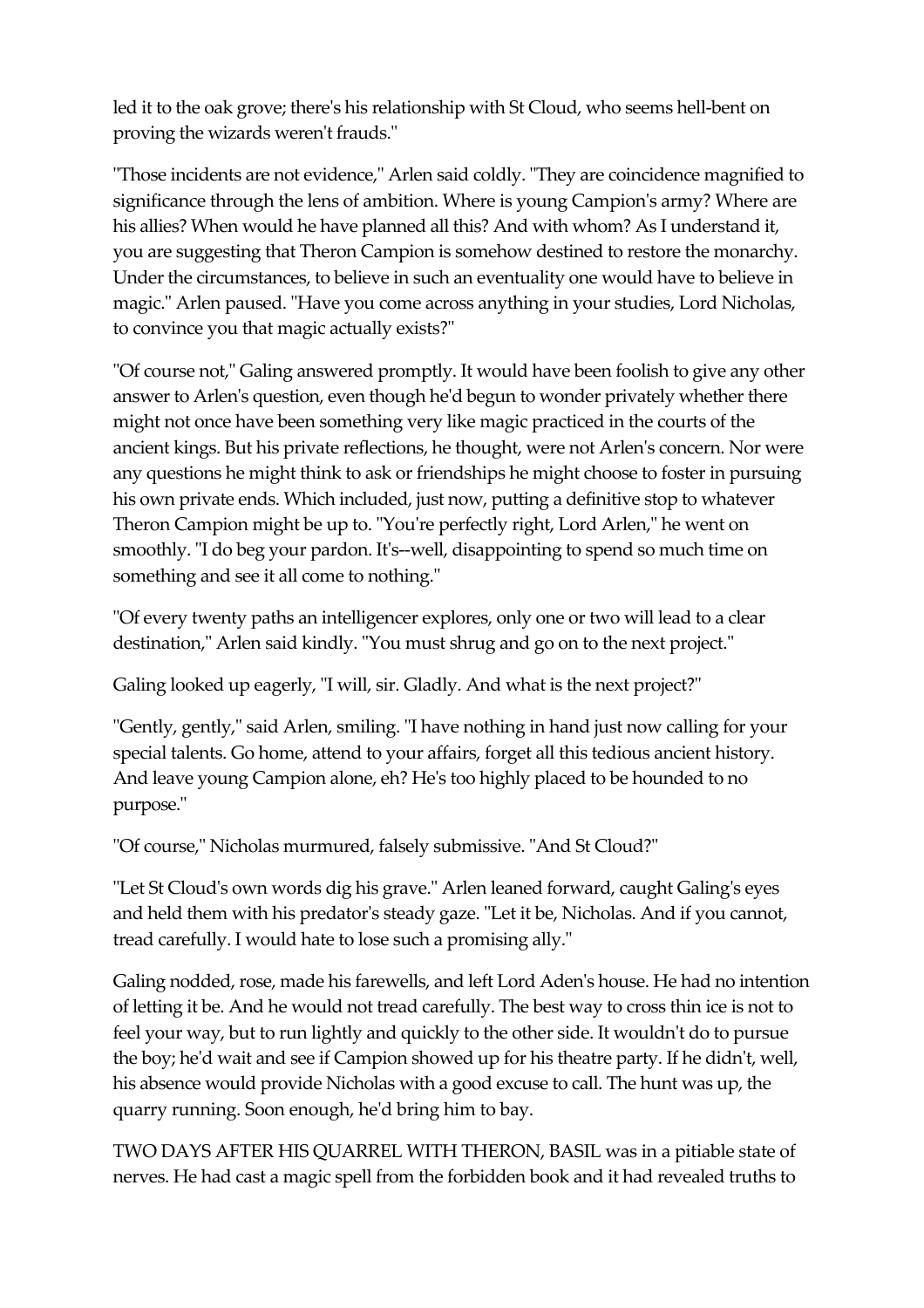him that, on reflection, he'd prefer not to have known. Or perhaps common sense had revealed them, and Theron's own behavior, which had been very odd of late, and that was not magic at all, only delusion and coincidence. And then there were the dreams, vivid as life, which he could not remember when he woke, save for disconnected images of men with pelts and dainty cloven hooves, of his own hands turning to brown-furred paws, of a bright pool of water and oak and holly and a bone-handled knife. He felt restless, uncomfortable, out of joint, as though his skin were not his own. He could not work.

There were two possible explanations for all this. Either he was growing as mad as the kings had been, or else he was in sober truth becoming a wizard. The impression that his thoughts and words were not entirely his was very like madness, certainly. But it had all been true, hadn't it, what he and Theron had said to each other? Theron had never admitted that the pearl had come from a woman; but neither had he denied it.

Madman or wizard? Basil wasn't sure which explanation frightened him more. And there was no way of knowing which Was the more likely without seeing Theron again. Their encounter had been so strange, limned by jealousy and colored with rage, that it seemed more like a painting or a play he had watched than a conversation in which he had taken part. Talking to Theron would at least make it seem concrete, palpable, subject to discussion. He would even apologize, if he had to.

But would Theron speak to him? Or was he too angry? Had all their winter's loving pleasure been undone by one evening?

If it had been only the quarrel, Basil might have waited Theron out a little longer. But there was the Book, and his dreams, and Basil needed to know, finally, whether he was mad or not. So he went out in search of his lover, beginning with the places where rhetoricians were known to gather.

No one had seen Campion at the Ink Pot or the Blasted Vine or the Bramble Bush. Basil ducked into the Gilded Cockatrice, where the noble students liked to drink overpriced claret.

The Gilded Cockatrice was a large, high-windowed room above a bookseller's; an ancient presence-hall, perhaps, or a petty court, its ceiling carved with strange beasts and half-human creatures holding up the mantel over the great hearth. It was always a noisy place, but today the noise was deafening: at the other end of the room, noble students were knocking back drinks and toasting something, which seemed to involve jumping up on a table. Basil looked around. He didn't see Theron, but Cassius, of all people, was sitting near the door with a glass of ruby wine in front of him.

Basil accosted him. "What are you doing here, Cassius? I thought you hated this place."

"I was invited for a drink," Cassius said shortly. "What's your excuse? You should be home working on that challenge!"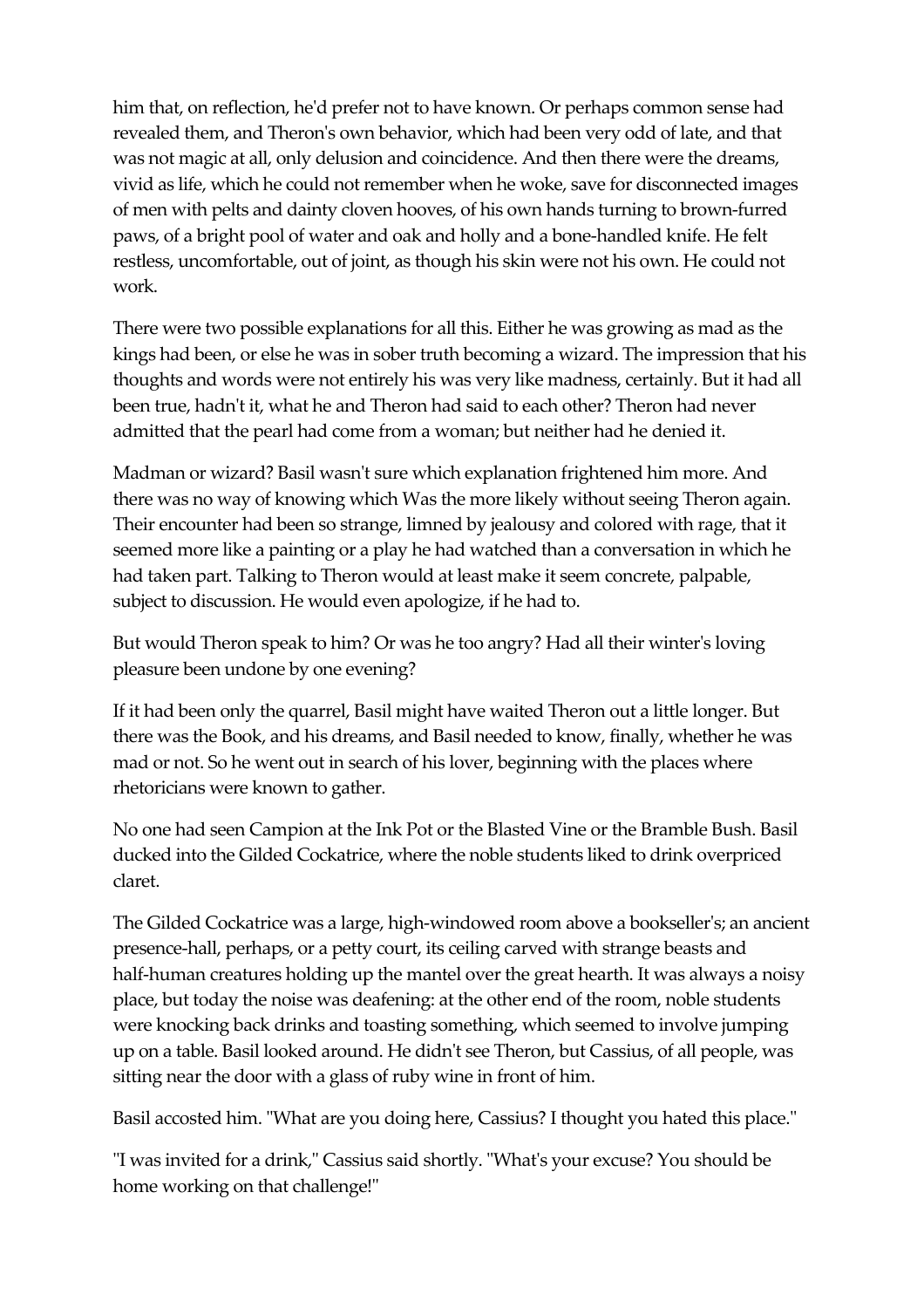"I'm looking for Lord Theron Campion," Basil said tersely. "Is he in here?"

"Not anymore," Cassius said. "He left--that is, he's probably at the Nest. Hurry up, you just might catch him--"

A voice raised itself above the general roar: "I've got one, I've got one! To Campion: Netted at last--may we all be spared the same sad fate!"

"Well said, Perry! Man deserves better. How about this? To Campion: May his bride's maidenhead prove as tight as his lover's arsehole!"

There was a brief, shocked silence. "Hemmynge, you fool," said someone.

Basil surveyed the crowd: faces turned up to Kim or down to their cups and tankards, flushed, pale, round, hollow-cheeked, waiting for him to react.

"Idiots," Cassius muttered, taking Basil's arm. "Never mind, old fellow, let's go--"

"It is traditional," said Basil, raising his voice to lecture-room pitch, "to toast a man on the occasion of his betrothal." He took the cup from Cassius's lax hand and lifted it to the room. "To Lord Alexander Theron Campion of Tremontaine. May his dedication to his name and his lineage prove true and just." He put the cup to his lips and drained the excellent red wine to the dregs.

Silent bewilderment greeted his toast, breaking into murmurs that followed him as he turned on his heel and strode down the steps and out into a bright, cold afternoon. Basil felt no anger as he walked through the narrow streets, just a slow bleeding away of mind and spirit that could only be stanched by the sight of Theron Campion on his knees before him.

if he weren't busy with the details of getting married, Theron thought, he would go mad. Anything to distract him from what had happened between him and Basil! He could not believe what he had heard himself say. The words had come out of his mouth without his thought, without his foreknowledge, as though he were reading lines fresh-written, still wet with ink.

The worst thing was, he knew that they were true. He and Basil had loved each other, yes, but as shadows love one another, each yearning toward a shape that was cast by something real, yet never looking beyond the shadow's form. The year he'd studied metaphysics, he'd read about something like that. All his study, though, all his reading and thinking and discussing--all these years of work, and where had it left him? The same fool he would have been if he'd spent them learning surgery, or dog-breeding, or how to tell the difference between goose-turd green and peapod green taffeta! He'd learned nothing that did him any good. He fell in love and gave his heart and felt safe, and then he found out that he'd gotten it all wrong. Furthermore, everyone around him had known all along that he'd gotten it wrong and were only waiting to tell him. Though he still wasn't sure how he had failed this time. Basil had been everything that anyone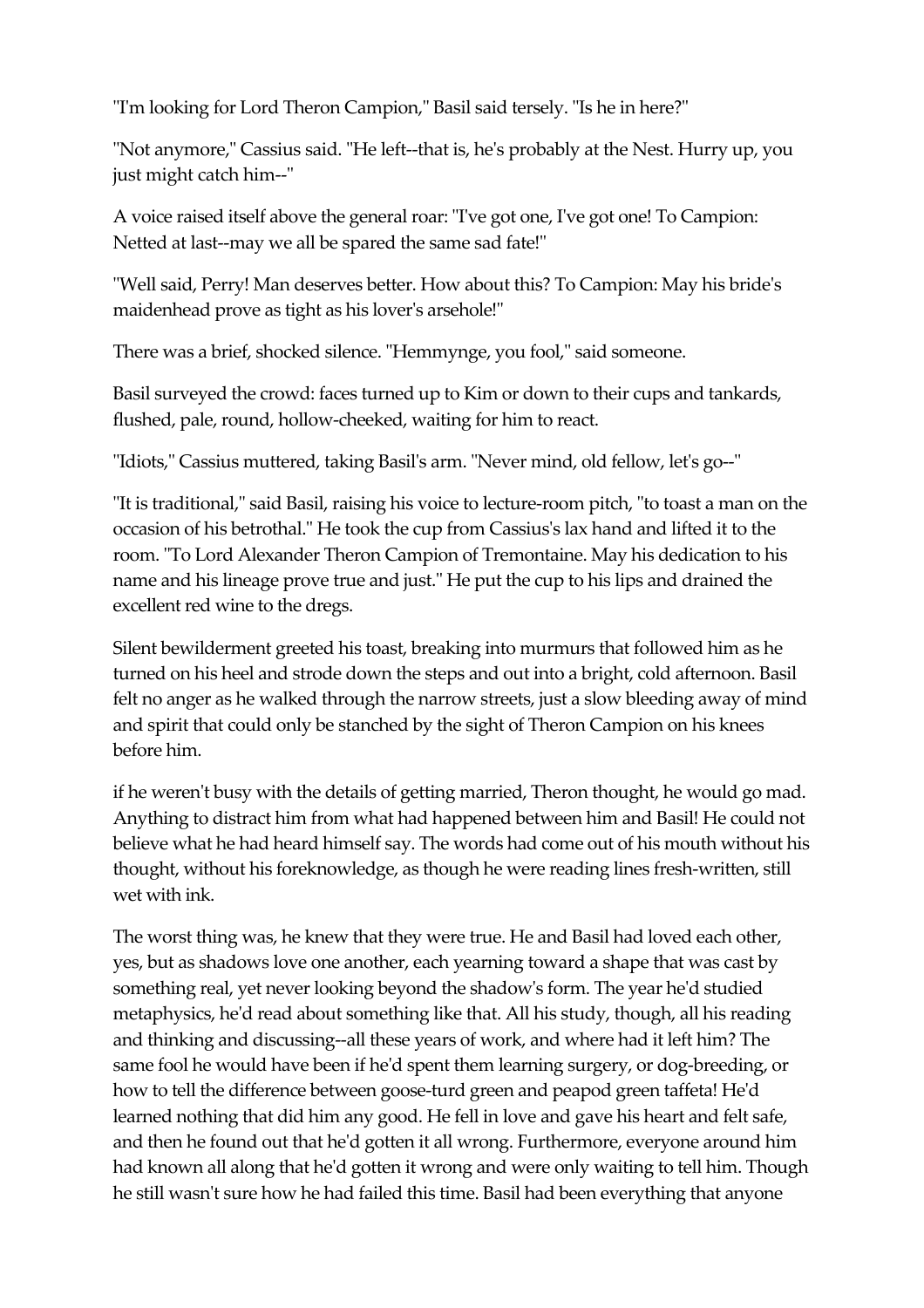could wish for in a lover: beautiful, brilliant, devoted...

Fortunately, Theron mused, this time would be his last. He would marry Lady Genevieve, and maybe he'd be faithful to her after all. God knows he wanted her right now. Her inexperience only meant that they could spend a long time working on the basics. She struck him as a quick learner. Once she got the hang of things, he did not imagine that they would soon tire of one another. The fact that he did not love her yet probably counted in her favor. Probably, he could only have a decent life with someone he was not foolish enough to fall in love with from the start.

The engagement had been formally announced at the ball where Genevieve had given him her earring. The wedding was set for autumn; it was too late to plan a spring wedding, and everyone would be in the country during the summer. He would probably go to the country, too. The city was always rife with fever in the summer, and it wouldn't do to have him die before his nuptials. He thought he'd go to one of the Tremontaine estates, maybe with the twins and their babies. Di and Is could spend the warm months giving him pointers on how to be married; they'd enjoy that. He would certainly not go to Highcombe, even though all the people there who'd known him since he was a sickly baby would want to congratulate him on his betrothal. He would not risk running into Basil's terrible father, the cock of the Highcombe walk.

Theron was now a welcome visitor at the Randalls'; indeed, it turned out he was supposed to be paying visits almost every day or it would be remarked on. He wished that he could go to the country right now; the number of things that turned out to be expected of him were a little bit more than he had bargained for. His Talbert cousins were giving a dinner for the newly betrothed couple, and Katherine was making him go over a list of invitations to distant relatives. She was even sending announcements to Jessica, wherever in the world she might be, in hopes that she might arrive home by the fall. He wondered what on earth Ysaud thought of the whole thing; surely she had heard.

And Basil? Did Basil know? Someone must have told him, by now. He wished that he had been able to tell him himself. It would have been hard, but at least he would have been able to explain that it was not in despite of their love, but rather, in a weird way, because of it. Perhaps he should write to him. Perhaps he should not. He still had classes to go to. But he would avoid the Blackbird's Nest. Tony Lindley and that crew would be thrilled.

The dreams were back, too; he knew they were the same ones, though this time he was not himself at all. It was as if the dreams no longer bothered to draw him to themselves; instead, they had a part for him and he walked into it. He was a man with braided hair strung with beads and bells. Other men, his brothers, watched him from the shadows of the leaves as he walked toward that same damned grove. He was very much afraid, and it was important that he let no one know it. He wanted what was there, although he did not know what it was. It was like an itch in the part of the back you cannot reach. It was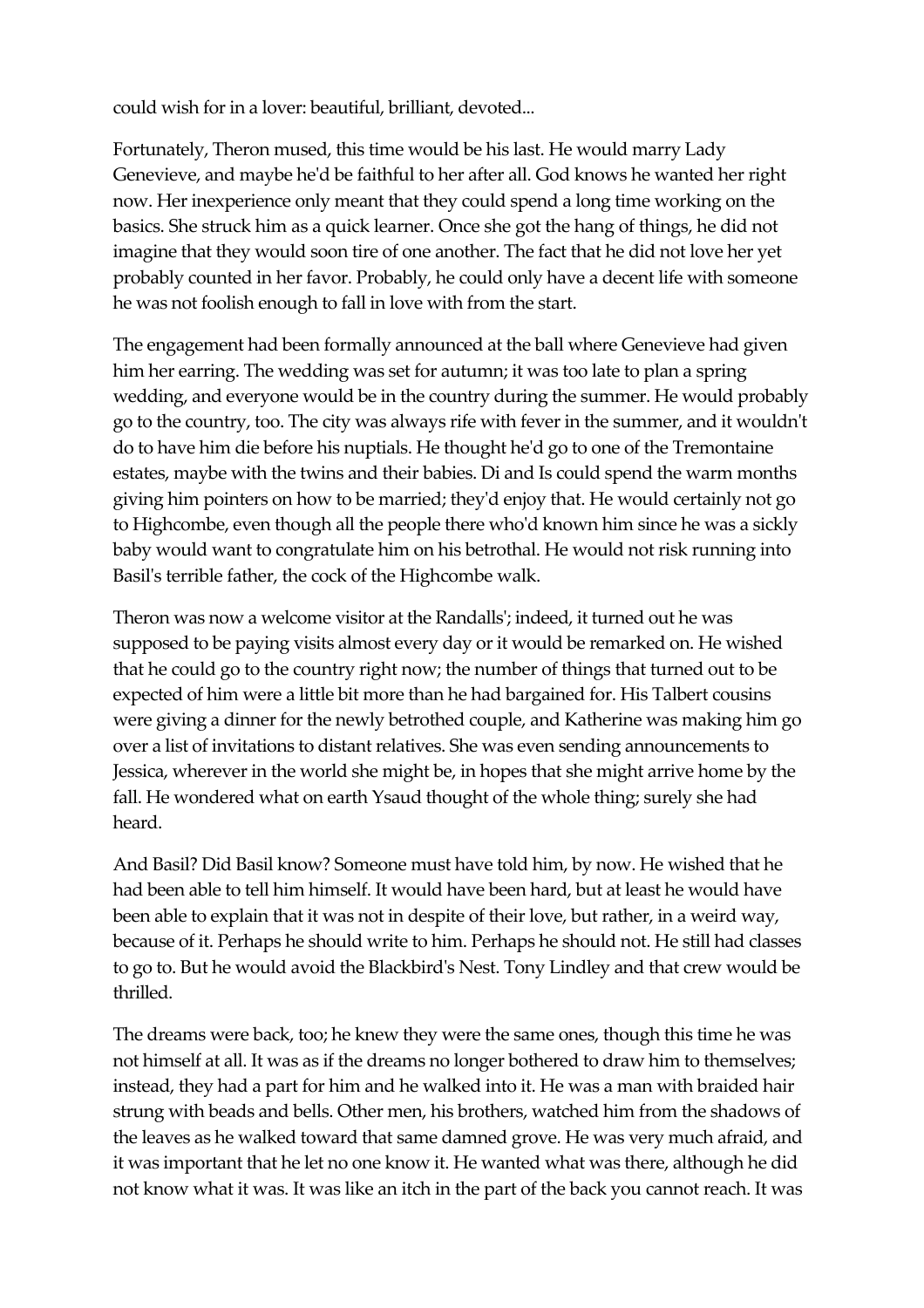like trying to remember the thing that would save your life.

BASIL SAT IN HIS ROOMS ON MlNCHIN STREET. HIS door was locked and his worktable was bare of everything but a single, fat, leather-covered book. Basil laid his hand upon the oak leaf stamped into the cover. It was time.

He was very calm. Theron had betrayed him. That was unimportant: lovers betrayed one another. Kings had even betrayed their wizards--often, if there were any truth in his researches at all. Alexander Ravenhair had betrayed the great wizard Guidry by falling in love with Rosamund of Brightwater and wanting to marry her. But the wizards always managed to bring their kings to heel in the end, even if the end, like Alexander's, was death.

The problem, of course, was that Theron was not yet king. Basil had pieced it all together over the long winter nights, a phrase here and a hint there, with the commentary on the spells to help give it all context. He'd started something at MidWinter, lying with Theron when he'd returned from the Hunt, and now the time had come to take the next step. Imprisoned in the city, lost in a labyrinth of stone and mortar and dry, dead wood, he had no connection to the Living Land as the Northern wizards had before him. But he had his dreams and he had his learning, and the ability to analyze data and reason from premise to conclusion. He'd reasoned long and hard, and he had concluded that he and Theron had come together because they had been brought together: by fate, by magic, by the Land that desired, after all these centuries, a wizard and a king to serve it.

Sudden tears blurred Basil's sight. It was too much. He was unworthy, unprepared, untaught. He would never understand the words of the spells he cast, never be a true power-master like Guidry, whose own hand had inscribed the words he studied, or even Pretorius or Ranulph, though their power had been weakened by the South. But his study, his devotion, had taught him what the spells meant and why, deep down in his bones and blood where mere words had no meaning. By some process past his understanding, Basil had become a wizard, and worthy or not, it was his duty, his holy obligation, to set the young king to his trial and bind him at last to the Land.

The Spelle of the Great Tryal was long and complex. Basil read it through once and again, emptying his mind of thought and emotion, filling it with images of green leaves and running waters, of a young man with long dark hair and a stag leaping like a breaking wave through the forest branches.

The third time, he read it aloud.

THERON WAS ON THE HlLL, IN THE RANDALLS' GILDED drawing room. He had brought Genevieve a book of colored prints of flowers, since she had said that she liked gardens. Also a book of poetry, since she'd asked him about some he'd quoted to her in a letter. She'd had the ring he'd given her sized to fit her hand. It was one of the Tremontaine rubies, and looked a bit garish on her because her bones were so small and red was not really her color. But it was important that she wear it throughout the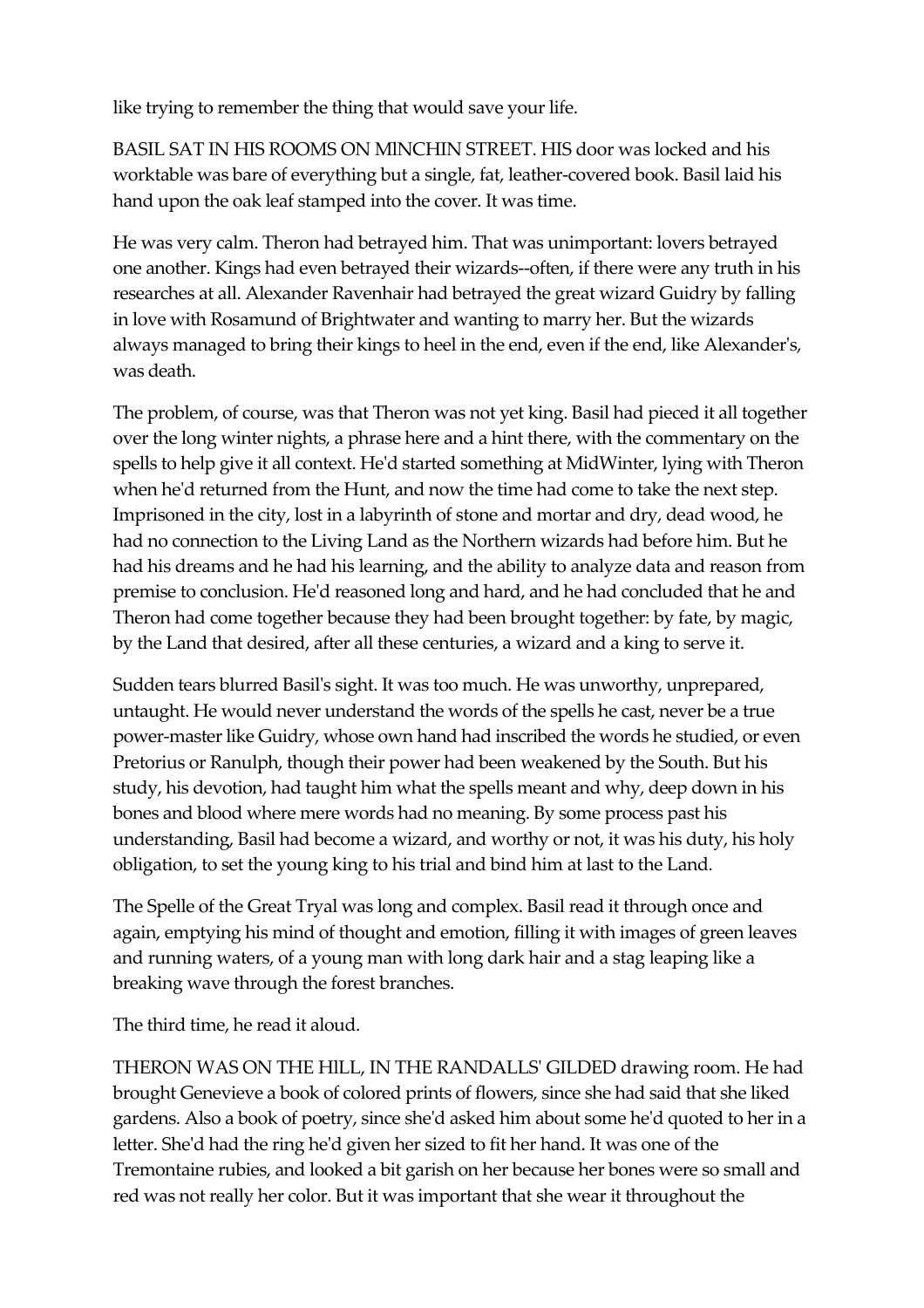engagement. He might, perhaps, have chosen more thoughtfully, but he'd been raised with tales of the ducal family rubies and they meant something to him.

Lady Randall had sent Genevieve to fetch an embroidered cushion that she was almost certain depicted the same flower as one in the book (though Theron knew Genevieve well enough by now to tell that, despite her docile acquiescence, she was sure it did not); meanwhile Lady Randall was discussing the benefits to one's health of drinking vinegar, something he had often heard his mother deride as a fad of the overfed rich. He was being charming and agreeing with her, because he'd found he had no choice--and anyway, what did it matter? It was almost funny. Genevieve brought the pillow, but it was nothing like, and her mother sent her back across the room to look again.

Then Theron smelled green leaves and running water, although the windows were closed and the Randalls' house far from the river. The scent was so strong, he lifted his head and gave a small cry.

The next thing he knew, he had fallen to his knees.

"My dear, what is it?" Lady Randall stood over him, trying to reach beyond her corsets to help him to his feet. Theron's body felt heavy; his sex was a weight between his legs. For once, he had no words to answer. Lady Genevieve hurried to his side in a rustle of skirts.

"No!" he cried hoarsely, arm upraised to fend her off. "Don't--"

The girl's scent filled his nostrils. He tried to stumble to his feet, but his hands still sought the safety of the floor. Her flurried petticoats were attacking him with sharp rustling sounds like something coming at him through the underbrush. The scent of woman overpowered him. He wanted to run toward the scent, but away from the sounds.

He flung up his head and found his balance. "I must go," he gasped. "Please, let me go--"

They were speaking, but he could not understand them. He ran, kicking aside the presents he had brought her, to get to the window, the fresh air. He fumbled with the latch, got it open, and breathed deep. It was the way out. He took it: stumbling over the sill and out through the garden, head high, nostrils flared to catch the scent of danger, running.

THERON NEVER REALLY REMEMBERED FINDING HIS WAY home to Riverside. It took a long time; he slid from shadow to shadow, afraid to let himself be seen. He moved by scent, away from the gardens and perfume, past the treacherous shops and soapy houses and bitter bloody tanneries, to the clear swift scent of the river and the stone that spanned it, crossing the river to the streets his feet knew in the dark. Night had fallen. Riversiders slipped through the streets to do their arcane business in the city: thieves and cutpurses, whores and rogues of all stripes. They walked past his still and breathing form without even seeing him. At the small, private door of his house he paused, stroking the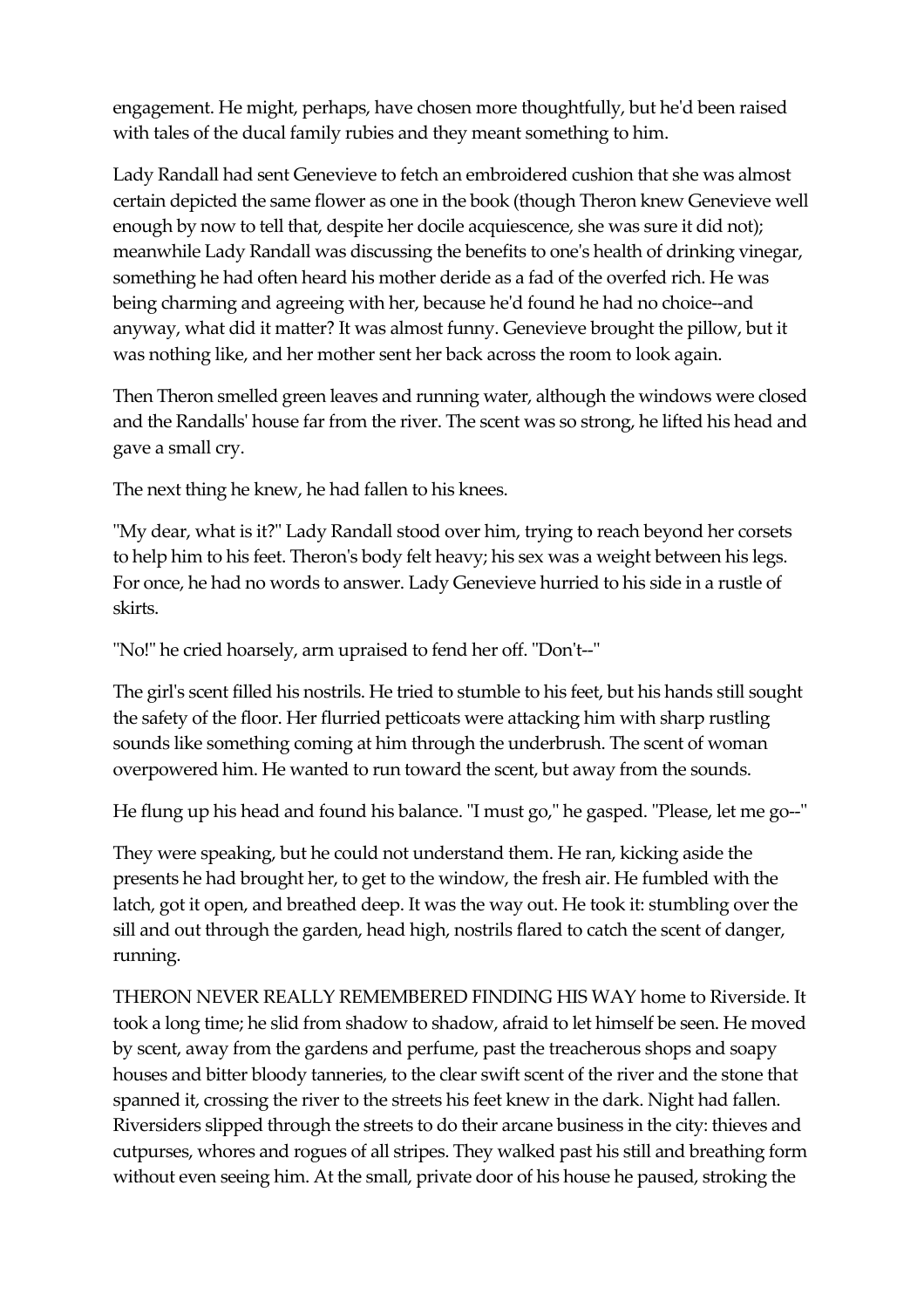wood, smelling its oaken grain and the iron that bound it. He peeled his clothing off as he went up the stairs. His own odor of fear and exertion rose to his nostrils; he fell asleep wrapped in the scent and heat of his own body.

Theron woke just at dawn, alert to the singing of the birds. The sky was cool and gray. There was a thirst raging in him so fierce that he poured cold water into his washbasin and drank from it. He pulled on a loose robe and found pen and paper.

"Dear Lady Randall," he wrote, "My behavior yesterday was inexcusable to anyone, but doubly so to one I esteem so highly. Nonetheless I pray you will excuse me more gracefully than I excused myself, and even find it in you to praise me for my swift withdrawal from your fair company, since I was overcome by a malady which, had I stayed, would have inconvenienced everyone." He smiled; he wasn't a rhetorician for nothing. Rereading his letter, he found that he barely recognized the hand. The letters were awkward, ill'shaped. Frowning, Theron rang for Terence. He was famished; he'd had no supper the night before.

"Breakfast," Theron commanded. "Whatever there is, but quickly."

He went back to his letter, a fresh sheet of paper, forming the letters carefully like a penman's exercise: hooks and pots and circles and swirls... and found that what he had made was a series of spirals, like a maze. He cast it into the embers; it was flaring brightly when Terence came in with a tray. "Sausages, my lord." The smell filled the room like blood and death. Theron gagged, and reached his washbasin in time to vomit violently into it.

He dictated his note of apology to his mother's secretary; in return, the Randalls sent him a basket of hothouse grapes, which he ate with gratitude. His mother took his pulse, and looked at his tongue and under his eyelids. His pulse, she said, was tumultuous. She did not generally believe in bleeding, but he was so hectic that she thought it might do good and help him back to an appetite. Theron wanted to tell her that he would eat as many fruits and salads as anyone cared to bring him, only meat and cheese revolted him; but he felt simultaneously agitated and listless, reluctant to speak. Sophia sent for her bowl and her lancet; they arrived on a tray, covered by a white napkin. "Hold out your arm, my love," she said, and he did. The steel lifted, flashing bright and sharp, and he gave a full-throated scream that the whole house heard. Sophia stood very still. "Theron," she said softly. He was pressed against the far wall, half twisted in a curtain.

"No," he begged, "no, don't cut me, no--"

She soothed him back to himself, and made him a very strong posset, and stood over him while he drank it all down and fell asleep. In his dreams, he was running, always running--and he woke with his muscles aching in unaccustomed places. Basil St Cloud uttered the last of the heavy, edged words of the ancient spell and fell silent. The air rang around him, as if lightning had just struck nearby, and sparkling rainbows danced in his vision as the echo of his spell faded into the ancient walls.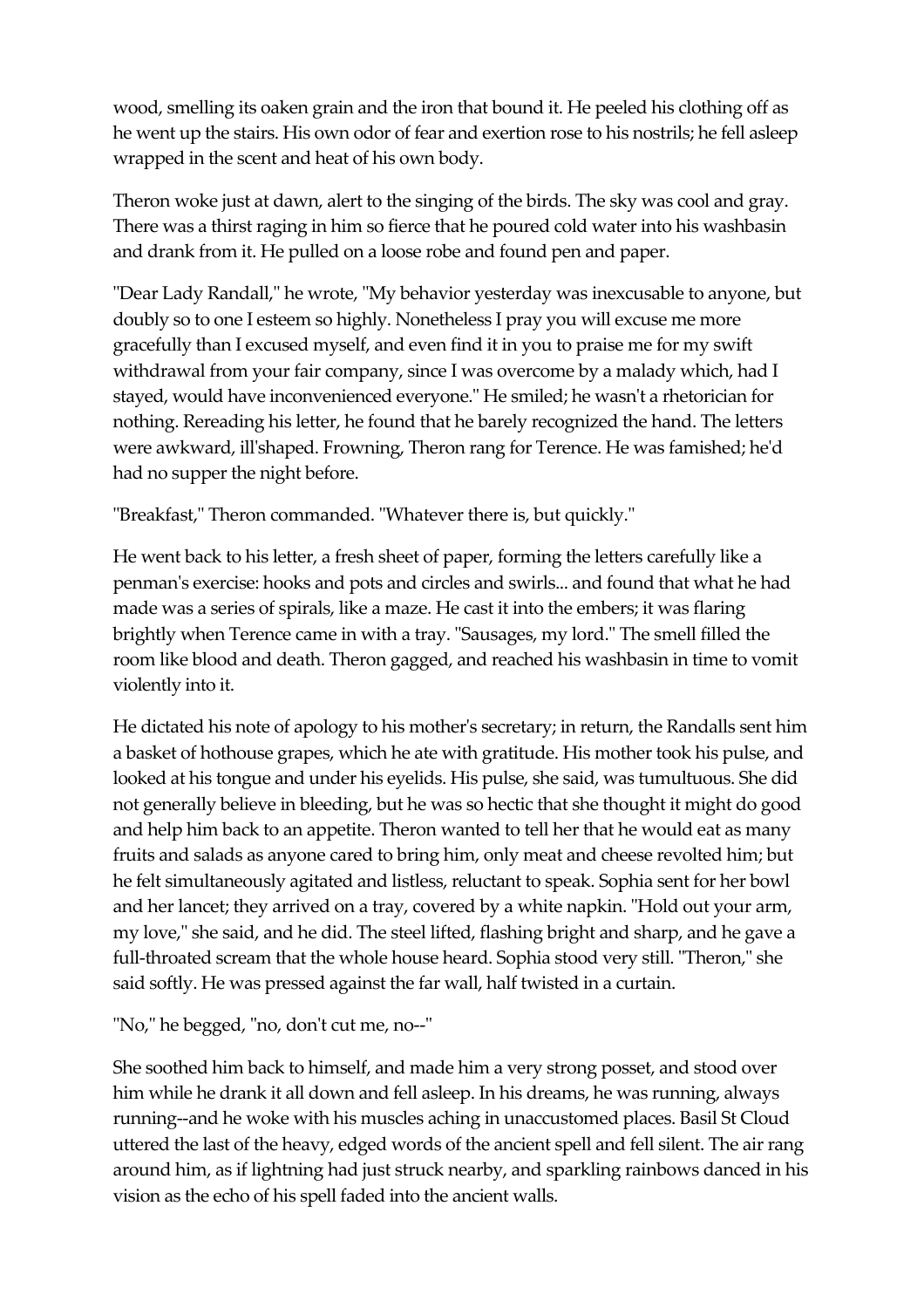He found he was standing in the middle of the floor with the Book in his hands. He did not remember rising from his desk. A trembling took his legs and hands, and he hastily sank onto the bed. He was not entirely sure, now, what he had done, or even if it had been entirely he who had done it. The power that had risen in him, had it been his or the Book's, or even Guidry's sleeping in those oddly supple pages until his desire woke it? He couldn't think about it just now, with his head afire. Slowly he closed the Book. And then he slept.

The next day's dawning found Basil St Cloud stretched fully dressed across his unmade bed. He woke with a burning thirst and a sense that the ground had been overnight cut from beneath his feet. He remembered that Theron had betrayed him. And he remembered that he had cast another spell on him.

The book lay by his hand. He opened it to *The Spelle of the Tryal Royalle. By the whyche the True Kynge may be Knowne, or Loose Hymself in the Wode*. He did not remember, now, exactly why he had chosen that spell, or what effect it could be expected to have. It was madness to have cast it. And what had he to show for it? Limbs as weak as damp cloth and a headache like the rumbling of carts and no proof that the spell had worked, or even the possibility of such proof. Unless Theron died, he thought dismally. Or somehow showed himself to be the king.

Whatever his spell-casting may or may not have done, whether he himself were mad or sane, certain things remained unchanged. Theron had abandoned him for the comforts of a noble marriage with his own kind. There was Roger Crabbe to face in a month's time and all the Governors and Doctors of the University to persuade that magic was, or had been, real. And lectures to give and students to train in the pursuit of truth.

Slowly as an old man, Basil St Cloud rose and brushed down his clothes and rinsed his mouth with the rusty water from the yard pump and went out in search of breakfast.

Genevieve Randall wrote to Lord Theron every day, little bulletins about her new perroquet, or the sculpture-viewing party he had missed, or the plans for her wedding dress and her attendants. The world she inhabited seemed small and serene; a nice, safe place to be. When at last Theron felt himself well enough to go out, he dressed with care and set out for the Hill.

Riverside was alive with sharp-bladed sunlight and the buffeting scents of fresh air. Every flash of light caught his eye and made him jump: sun on a windowpane, the ornament on someone's hat, even a speck of mica embedded in stone startled him as he went by. But he was determined to go on. When at last he achieved the Tremontaine stables across the Bridge, he sank into the recesses of his carriage with relief and kept the leather curtains down until they'd reached the Hill.

Lady Randall and her daughter were at home, as they usually were at this hour. Lady Randall, splendid in mole-colored satin, held out a plump hand to him. She smelled of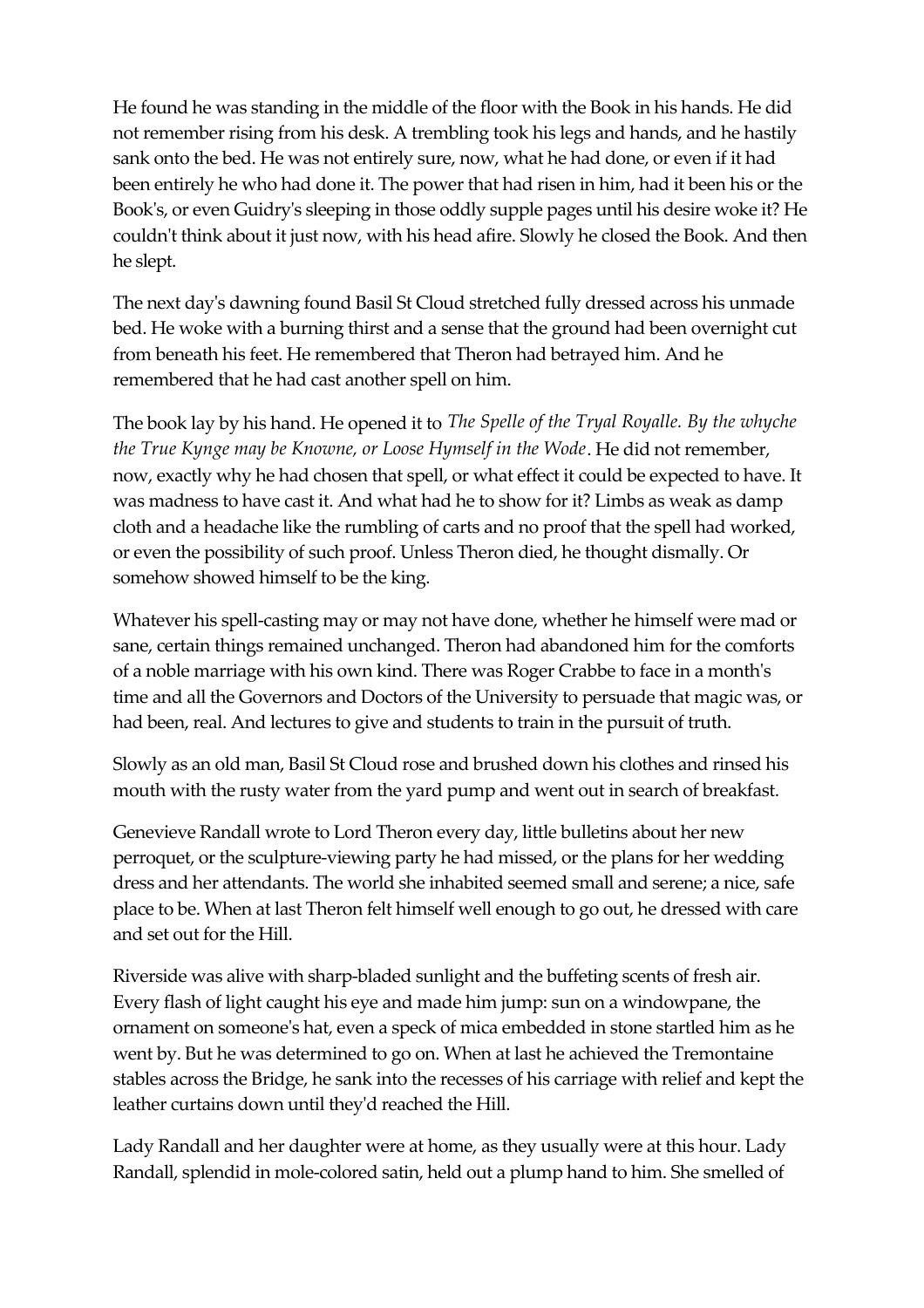some heavy, floral scent with civet in it. Teeth clenched against nausea, Theron touched her hand to his lips, then turned to Genevieve. There was a faint crease between her blue eyes; her rosy mouth was grave. She exclaimed over his pallor, wondered whether he was quite recovered.

Listening to the high, soft voices, Theron felt as if he'd entered a different world: the colors of their sitting room were so bright, so pure; the smells of dried roses and beeswax so unlike the wood smoke and spice of the Riverside house. They offered him chocolate to drink, but all he wanted was water.

"Such a temperate young man," Lady Randall joked approvingly. "Or is it, my lord, that you'd prefer something stronger?"

Theron sipped the water gratefully. It tasted of metal, very different from the stone well at home. "No, thank you. This is very good."

She rose, businesslike and cheerful. "If you are quite comfortable," she said, "I've been meaning to have a word with the housekeeper. I'm sure Genevieve will be glad to entertain you."

He had brought his betrothed a little token: a dove carved from tourmaline. It fit into the palm of his hand; he drew it from his bosom and held it out to Genevieve, to show her how soft it lay there. She made a pretty noise, jumping up in a rustle of taffeta, and bent over his hand to look more closely. He felt her breath on his upturned fingers. A wisp of her dark, feathery hair stroked his wrist. Theron gasped, and clenched his fingers on the bird. She laughed, and pulled at them with her own fluttery fingertips. He could taste the smell of her on his tongue, suffusing his mouth. His breath came in panting gulps, his body prickled with sweat, and he began to tremble with the strength of his desire. He knew it was not yet time to touch her, but he had forgotten exactly why.

"Show me the bird," she laughed. "Theron, give it me!"

"I'll show you," he said hoarsely. "Give me your hand--" And he drew it down to his desire, and closed his eyes. She tugged against his grip, whimpering.

The door opened, and they sprang apart.

Lady Randall took in the sight of their faces and said, "Are you well, Lord Theron? You look quite flushed. Please, sit down. More water?" He heard the tone of her voice, like boiling sugar syrup, more than he understood the words. He put his nose in the glass of water, smelling it deeply to bring himself to coolness and stillness, and drank.

"Lord Theron brought me a bird, Mama," said Genevieve, much too brightly.

"That was very kind of him. Not a live one, I hope!"

"No," Theron said. "It's made of stone." Carefully he opened his hand. The carving was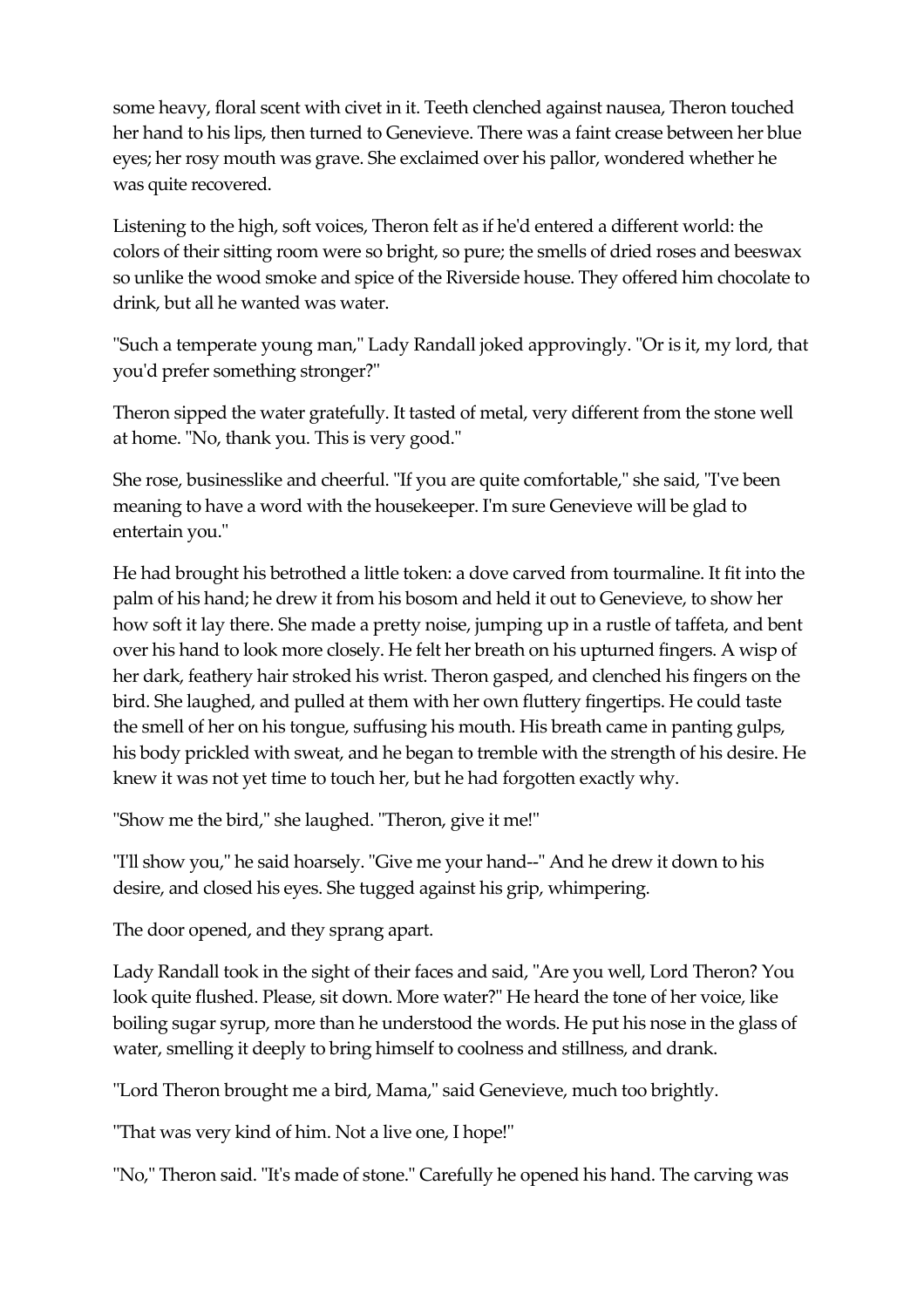washed in sweat. He wiped it with his handkerchief, and put it on the table.

"What a sweet man you are," said Lady Randall, "to come up here so soon after your illness with such a nice token. It's what the poet says, isn't it? 'Two birds in one nest, is always the best.'" He forced his eyes away from the twin doves of her plump breasts, rising above her tight, brown bodice. "But I do think it is important for you not to tire yourself. Genevieve, have you thanked Lord Theron for his gift?"

She darted a glance at him, a flash of blue like a bird folding its wings. "Thank you," she whispered. "I will cherish it."

Theron's carriage was sent for, and once again he drew the leather curtains so that he could have privacy for his needs. As the wheels jolted over the cobblestones of the city, he dreamed in a haze of woodland glades and soft-breasted birds and delicious, undying pleasure.

AS THE DOOR CLOSED ON LORD THERON, LADY Randall turned to her daughter, who was staring at the little dove with something like loathing. Lady Randall took a deep breath and began: "My love. Now that you're betrothed..."

Genevieve began to weep in the overwrought, gusty way her mother particularly disliked. Lady Randall cast her eyes to heaven. "Genevieve! Stop that at once. It's all very well to be sensitive and high-strung, but not if you're going to carry on over a kiss like a serving-girl."

"He didn't kiss me," Genevieve sobbed. "I wanted him to kiss me."

"Well." Extracting a lace handkerchief from her tight sleeve, Lady Randall gave it to her daughter, and silently cursed randy young bucks who couldn't wait until the wedding feast was over before drinking the bridal cup. She had not planned to have this discussion for weeks yet. When Genevieve had reached the sniffling and mopping stage, Lady Randall said, "I won't ask you what he did--you're perfectly all right, after all, and you *are* betrothed. If he frightened you, I blame myself entirely for not having explained--certain things to you before now."

Whereupon Genevieve's mother launched into a general description of the joys of the marriage-bed, with particular attention to how pleasant it could be for the bride, especially if the groom was experienced.

"At least we know Lord Theron is experienced," Genevieve observed with unbecoming asperity.

"My love!" Lady Randall raised a shocked hand to her throat. "I hope you've not been listening to backstairs gossip."

"He told me himself, when he proposed. I said I didn't mind. And I don't. It's not that." Her color rose. "I rather liked that."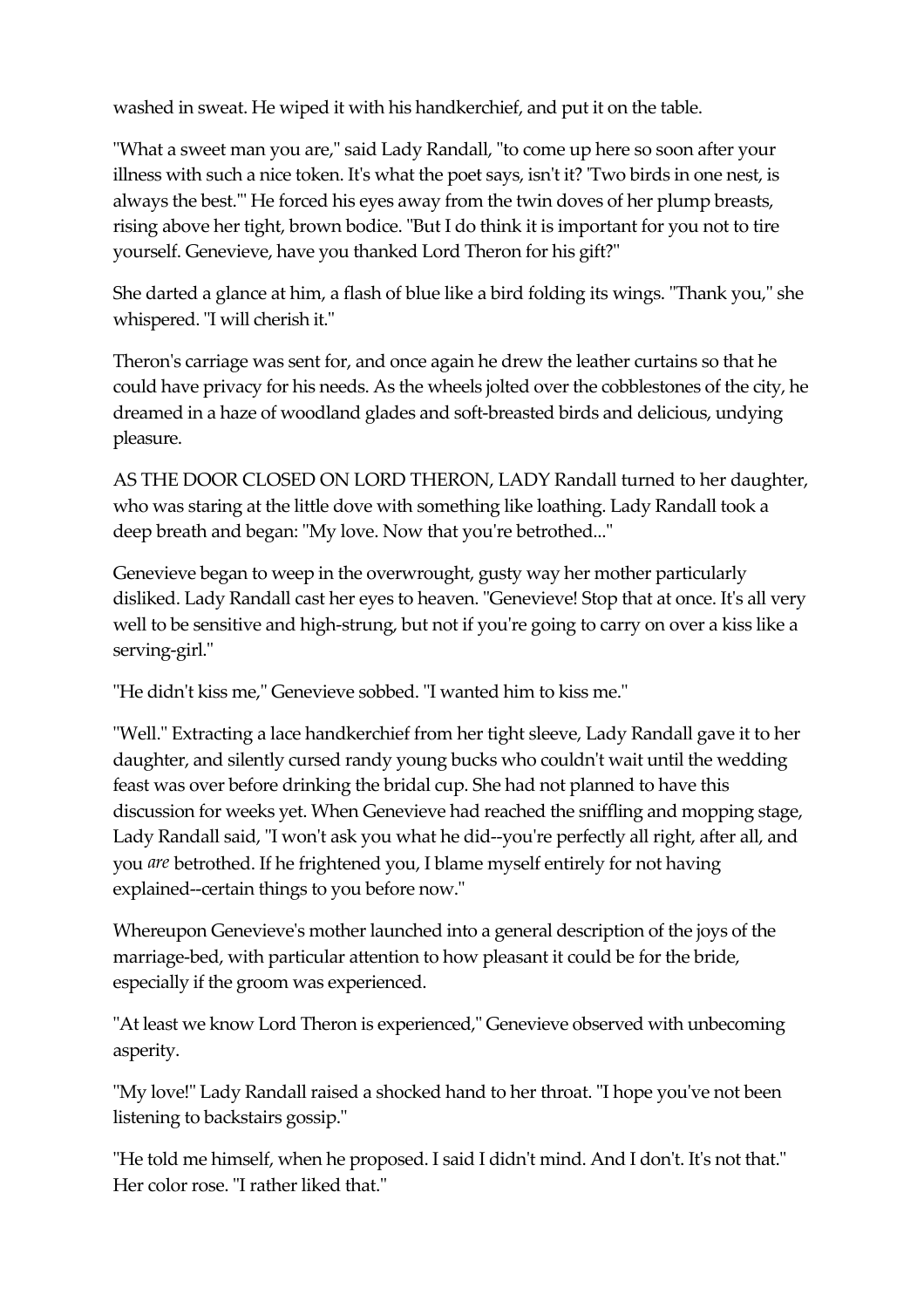"Ah," said her mother doubtfully. "Then what has occurred to distress you?"

Genevieve lowered her eyes to the damp cambric balled in her hands. "Well. He behaved... *oddly*, Mama. Not at all as he did before we were betrothed."

Lady Randall shrugged. "My love, all men behave oddly between the betrothal and the wedding. And he's been ill, remember? You must not make too much of it."

"No, Mama. But when he left us so suddenly that time he took sick, he acted so strangely. And his letters..." She picked at the handkerchief.

Lady Randall studied her daughter's face, dry now and fast returning to its usual charming color. "To be frank with you," Lady Randall said, "his family has *a* great reputation for... eccentricity. His father's life was very irregular, and his grandfather lived very much out of the world. Luckily, the Tremontaine men have always shown great good sense in their choice of wives. Why, the last duchess--the current duchess's great-aunt--was only a Tremontaine by marriage. Her husband's--indisposition--allowed her the entire guidance of his land and fortune."

She waited hopefully while Genevieve took this in, with all its implications. The expressive features passed from bewilderment to comprehension to dismay. "Mama!" The blue eyes were very wide. "I don't want to be married to a madman!"

Lady Randall realized she'd made a tactical error. "I never said a word about madness," she said severely. "I only said he might be eccentric. And there's nothing eccentric about his being over-eager--it's a tribute to your beauty, my love. You ought to be flattered. Why, there are married women who have to turn to other lovers for that kind of passion. Think how lucky you are, to be gaining both position and pleasure in one man." She gave her daughter's unquiet hands a dismissive pat. "Better? Good. The seamstress will be here soon with your bride-gown. Run up to your room now, and bathe your eyes. They're a little swollen."

Like the good daughter she was, Genevieve obeyed, leaving the handkerchief balled up on the sofa behind her. When Lady Randall opened it, it fell into shreds. She shook her head. Bridal nerves, she thought. He probably put his hand on her breast. These Campions are sadly flighty. It is to be hoped he doesn't make her too unhappy.

## SPRING

SPRING CAME TO THE ClTY. THE DAYS WERE GROW-ing longer. The snow had melted from all but the darkest and most stubborn of corners. Crocuses sprang from muddy crevices and, in back gardens, tender leaves began tentatively to unfurl. Fellowship examinations loomed, turning students' attention to their studies. Basil St Cloud cut the number of his lectures from four a week to two, and released his students from their archival burrowing.

"This is all wonderfully useful," he told them, turning over the latest batch of offerings. "I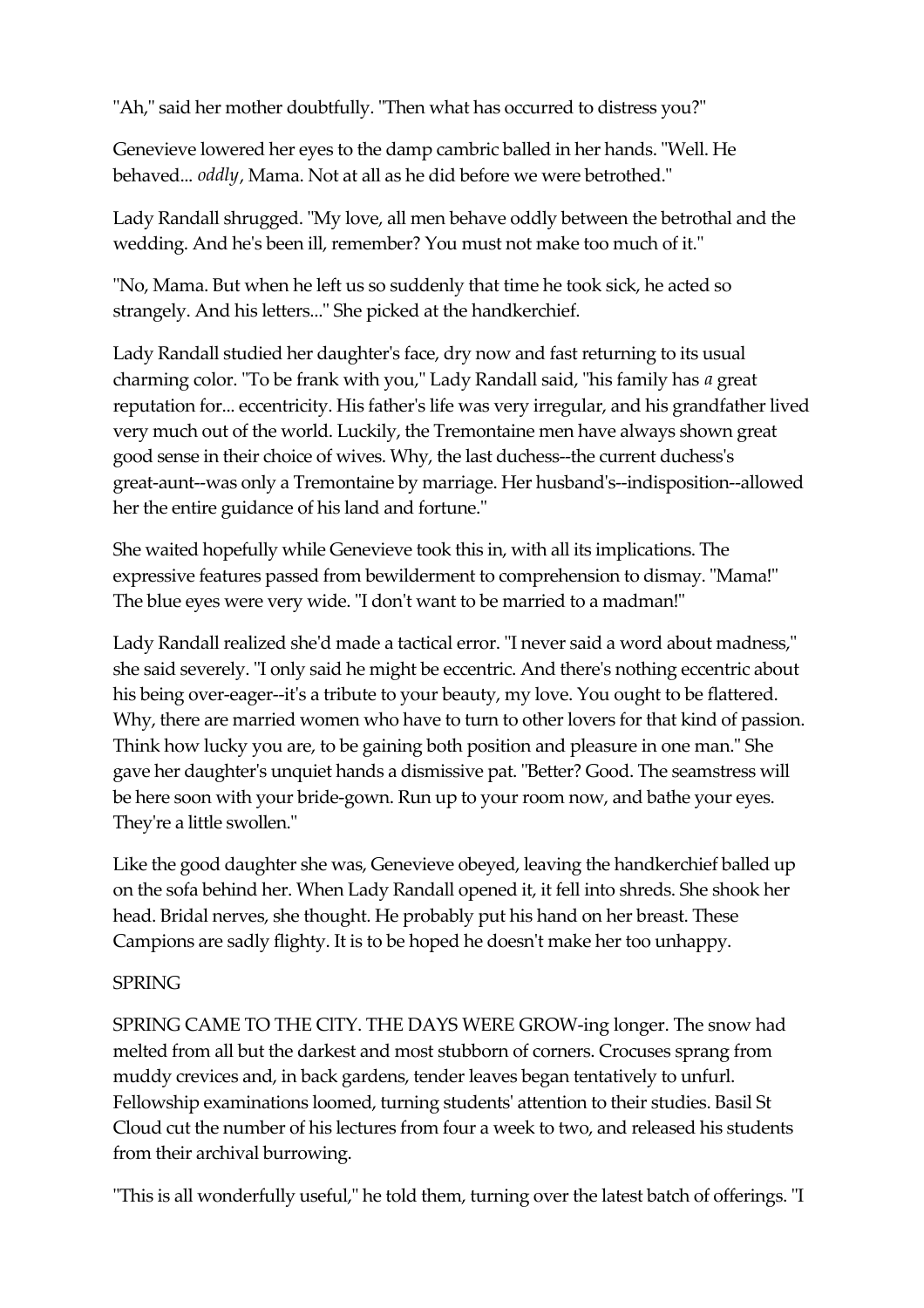haven't the words to thank you."

"There's no need to thank us," said Lindley. "It's our duty."

"Besides, we've learned a lot," Blake said.

"And sneezed a lot," Vandeleur added.

"And disturbed the ancestral homes of countless spiders," Fremont went on.

"And mice," Godwin finished, not to be left out.

St Cloud laughed. "Well, you can leave them in peace now. I've come to a point where I need to go down there myself. It's no reflection on your abilities, my friends: there are rooms students can't get into, even with a magister's permission. You've done well."

Vandeleur, who had not enjoyed the Archives, insisted that they celebrate their deliverance from spiders and dust in a blowout at the Spotted Cow. "Just think," he said. "Out of University, sewing-girls by the dozen, and the best music in the city. Come on. It's spring."

Lindley, predictably, declined. And Godwin was expected at home. So it was just Vandeleur, Blake, and Fremont, and a high time they had of it, spending their last coppers on salmon and roast potatoes and good wine like men of taste, and dancing with all the prettiest girls. At least Vandeleur and Fremont danced. Justis spent most of the evening in earnest conversation with a brown-haired milliner's apprentice. She was country-bred, plump as a partridge in all the right places, with eyes as bright as a running brook and a sweet, soft laugh. Before the night was out, she'd told him all about her parsimonious mistress, who made her apprentices buy their own wood or sit sewing in the cold, and her mother in Swinton, and all her brothers and sisters, working back home to keep the farm. They danced twice and when they parted, she'd kissed him sweetly on the mouth. Justis was in love.

After that night, the inner circle of St Cloud's followers began to drift apart, and Henry Fremont found himself very much at a loose end. He went to lectures and he haunted the Nest, where he did his best to keep up Historians' Corner with Godwin and a few other students who fancied themselves as academic radicals. But he still had plenty of free time left over in which to worry.

The Northerner's visit had frightened Henry badly. In the lonely deeps of the night, he fretted over past crimes: his and the Northerners', actual and possible. What if the Companions of the King really were plotting to bring back the monarchy? What if Lindley, despite his oath, had told them of the meeting in the grove? What if Finn had not killed himself after all, but been a bloody sacrifice to their precious Land? What if, by some mischance, they discovered Henry's role in this series of imprisonments and betrayals?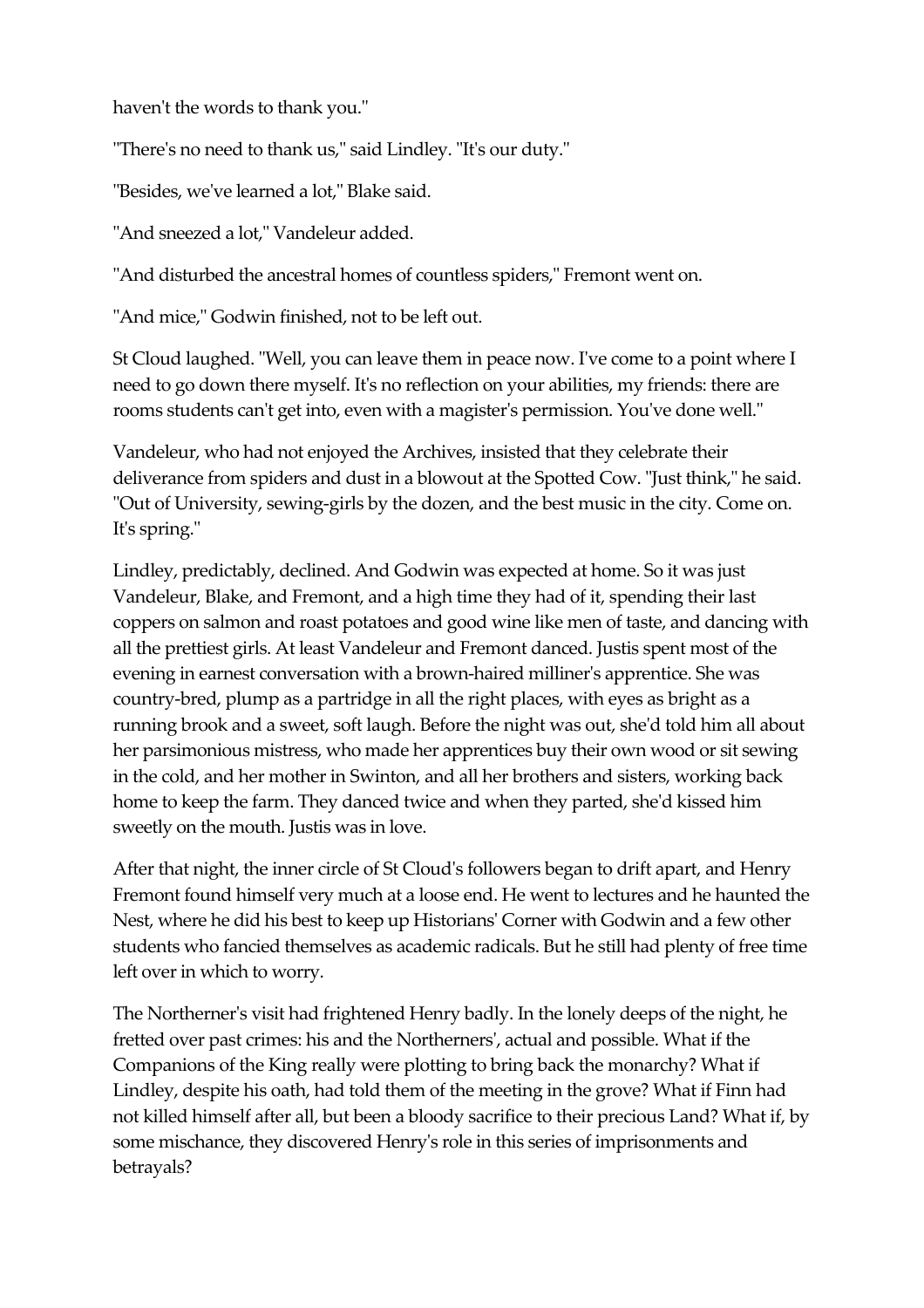And then Henry would remember Finn lying in the snow, a marble statue inexplicably toppled and sprinkled with scarlet paint, and the knowledge that he had been responsible gnawed at him like a rat. The end of it was that he decided to find Justis Blake and tell him all about it.

Justis was not particularly pleased to be found. Being a practical man, he had quickly realized that he could not keep both himself and his lady-love in fuel and food on the few silvers his father allowed him each term. So he compounded with a paper-seller in Lassiter's Row to set up a table in his shop for five coppers a week and became a public letter-writer.

And that was where Henry found him, solemnly taking dictation from an elderly lady in a red flannel shawl, who wanted to tell her son that she couldn't attend the birth of his third child.

The old lady described the misery in her back and legs that kept her from walking the twenty leagues to Endersby and the poverty that kept her from buying a place on the coach; Justis scribbled and suggested deletions and emendations. Henry fidgeted among the stacks of paper and board. Finally, the letter was written to her satisfaction and sealed with wax, three coppers were counted out into Justis's inky hand, and she was hobbling out in search of a post courier.

Henry folded his lanky frame into the client's chair. Justis frowned. "Go away, Fremont. I'm working."

Henry cocked his eye at the empty shop, the bored young man keeping it, and the window, fast darkening with dusk. "No, you're not. There's nobody here, and it's going to be dark soon, and that boy is aching to put up the shutters and have his supper. There's a little place around the corner with a nice smell coming out the door. Come talk to me, and I'll buy you whatever's making it. Come on, Justis. If you eat lightly, you can take what's left to your sweetheart."

Justis hemmed and Justis hawed, fearing that this unprecedented generosity was likely to come at a high price, but in the end, he went with Fremont, and listened to his story between bites of roast beef and dried pease porridge.

He'd been right. The price was high. Fremont's description of his seduction by Galing and Tielman made his teeth itch, though he was unsure which of that self-righteous trio angered him the most. Fremont, he thought, who had sold his honor for a few silver coins and a chance to feel important. Galing and Tielman were just acting according to their stations. Fremont had chosen to betray his friends.

Which is what he told Fremont, once he came to a halt. Fremont, who rather thought he should be praised for his honesty, began to justify himself, and Blake said, "Don't, Henry. Please. You did what you did for reasons that seemed good to you at the time. If they seemed good to you still, I doubt you'd be asking me for absolution. Well, I can't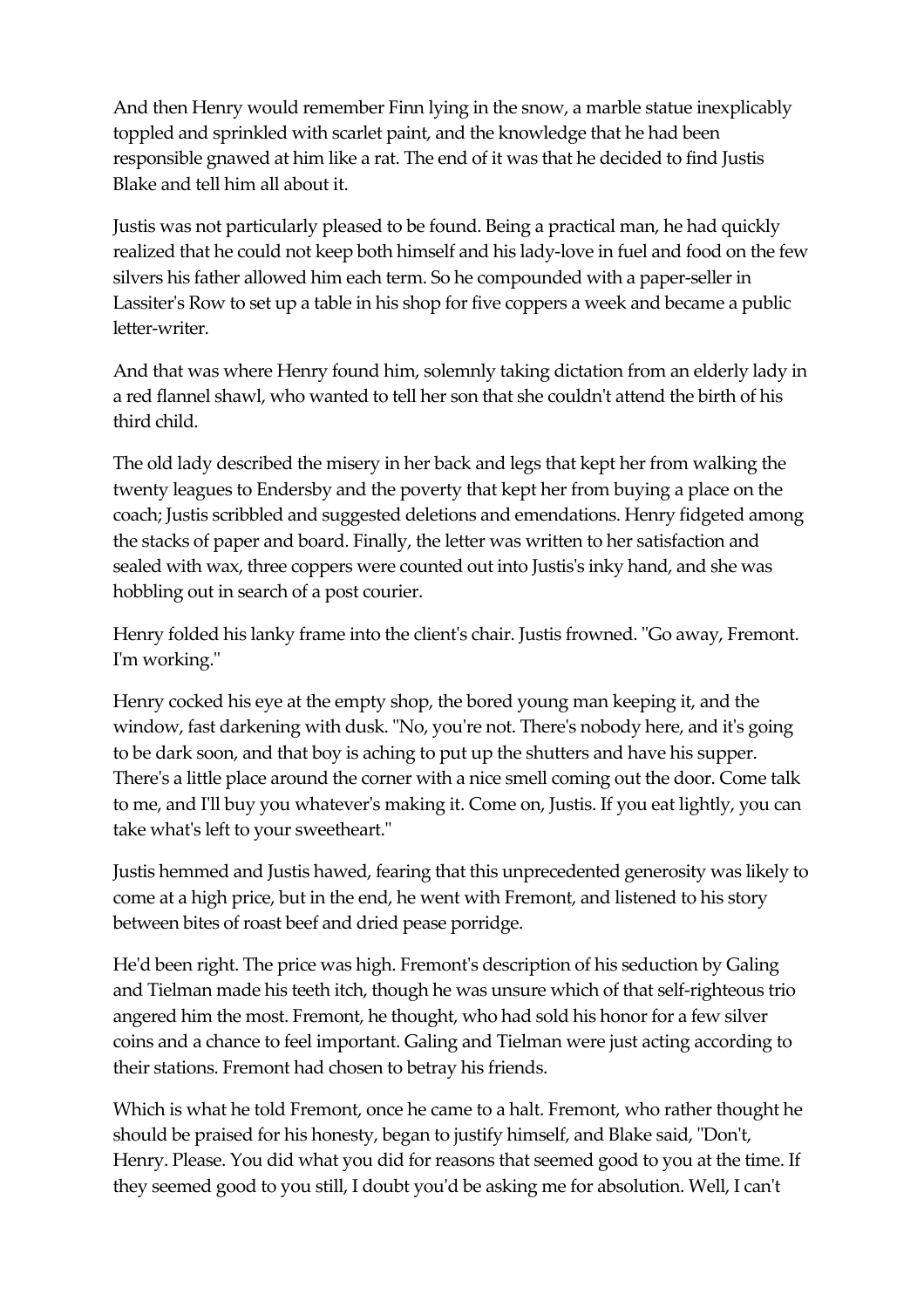give it to you. Of course you hold yourself responsible for Finn's death. I do too."

Furious, Fremont called Blake names and offered to fight him. Blake kept eating calmly, leaving him to sputter himself to a standstill. Finally, Fremont poked at his untouched roast beef, drained his pot of beer, sighed heavily, and said, "You're right. I'm a worm, and I shit myself whenever I think what those Northern madmen might take it into their heads to do to me. What am I to do?"

"Land, Henry, I don't know. It depends on what you want to accomplish. If you're afraid of the Companions, you'd better slip out on a south-bound boat and go study foreign history at the University of Elysia. Personally, I think they're all flash and no fight, but then, I haven't gotten three of them thrown in jail. If you want to mend the harm you've done, you can't. You can, however, warn Doctor St Cloud that the Council of Nobles isn't as uninterested in University politics as he'd thought."

Fremont went even paler than he already was. "I was only trying to help him," he said. "I was trying to prove that he was innocent of any connection with the Companions. And I think I succeeded."

"Then you won't mind telling him about it," said Blake serenely.

"What about Finn? I thought we'd agreed Doctor St Cloud wasn't to be upset."

Blake looked grim. "He doesn't need to know about that right now. Just the bit about the Council." He wiped his mouth on his sleeve. "Are you going to tell him or not?"

"I don't know," said Fremont miserably. "I need to think."

"I don't," said Blake, rising. "I'm going to go tell him now. You can come with me or not, as you like."

Henry wiped his mouth and rose with him. What else could he do? There was no telling what Blake would make of his story to St Cloud. And a man must make his own apologies, after all-- it was only right.

Justis smiled as though he'd been watching the progress of Henry's thoughts through a window in his head. "Good man," he said, and the two students went out into the evening air.

The streets of the Middle City were always crowded at this time of night. Shop girls, apprentices and clerks, merchants in fur-lined cloaks, and whores in second-hand velvet jostled one another on the narrow walkways, heading toward home or supper. Carts splashed through the mud; carriages and chairs conveyed the rich to their evening's entertainment. A curtained chair went by, carried by four stout men in brown livery: Lady Randall going to Riverside to take supper with her future in-laws.

It was full night, damply cold but without the sting of winter. At home, Justis thought,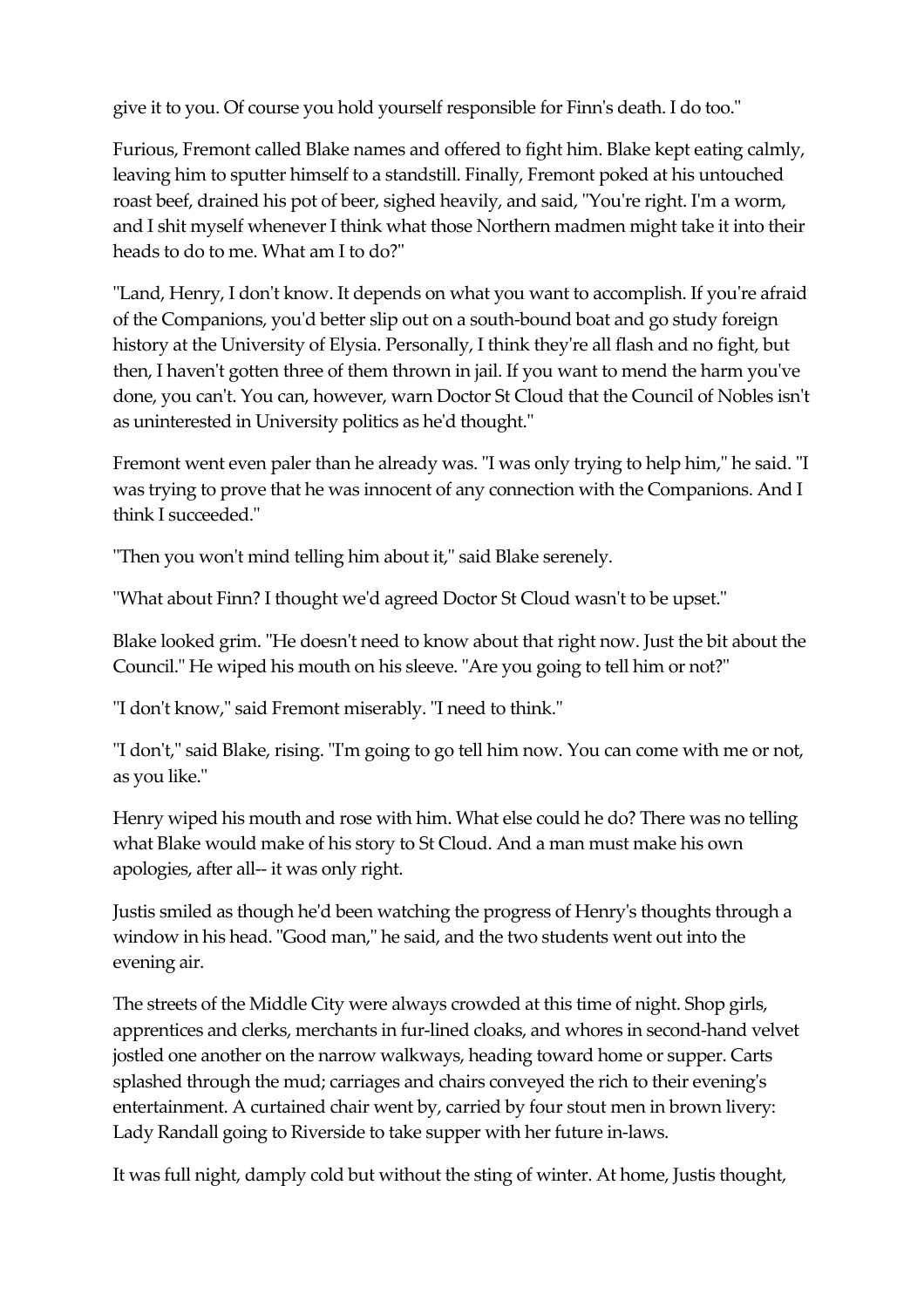the willows would be blushing gold, the whitethorn buds would be swelling toward blossom, and the early lambs would be robbing his father's men of their night's sleep. Was farming a better life than learning? he wondered. It was certainly simpler, both practically and morally, and it produced something of undoubted worth. And it did not usually lead to fistfights and intrigues and corpses in the wood. Perhaps he should marry Marianne, take her out of this infernal city they both hated. His mother would like Marianne, he was sure.

Fremont had no such pleasant reflections to shorten his way, but trod the paths of self-disgust he'd worn into his soul. When they reached Minchin Street, he was almost eager to confess himself to Doctor St Cloud and receive either his forgiveness or his just punishment.

There was no answer to Blake's knock or his call, but the latch lifted when he tried it, and no outcry greeted the opening door or their timid entrance. The room was dark, save for one candle burning on a long table drifted deep in books and papers and a low fire smoldering in the narrow hearth. A man sat beside it, his hands folded around a book on his lap. When he heard the door, he turned, regarded Blake and Fremont blankly, and turned again to the fire.

"Doctor St Cloud.?" It was a real question. The young doctor's face was gray, unshaven, his eyes red and strained. The room smelled of damp and ink and old, musty books.

"Go away," he said. "I'm working."

Fremont made a choking noise that might have been a laugh and might have been a sob. Blake glared at him, daring him to flee. Fremont glared back. "It's Fremont, sir," he said, holding Blake's gaze. "Fremont and Blake. We have something to tell you."

"It must wait until the test is done." Doctor St Cloud's voice, at least, was as it had always been, deep and clear and reasonable.

"I'm afraid it can't wait, sir," said Blake apologetically. "Not until the debate, at any rate."

Fremont decided to grasp the poker by the hot end. "It's about the debate, you see. Lord Nicholas Galing thought you were trying to restore the monarchy. He--"

St Cloud lifted his hand to stop him. "I don't often have guests," he said apologetically. "This is my only chair." He gestured toward the bed. "Please, sit. Who is Lord Nicholas Galing, and how did he come to be interested in me?"

For the second time that night, Fremont told his story. It wasn't as bad as the first time. To be sure, Blake was radiating disapproval as a tanner's yard radiates stink, but Doctor St Cloud listened to his every word with an eager intensity, nodding from time to time, asking questions when Henry faltered.

"Interesting," he said at last. "These nobles are a suspicious crew, imagining threats to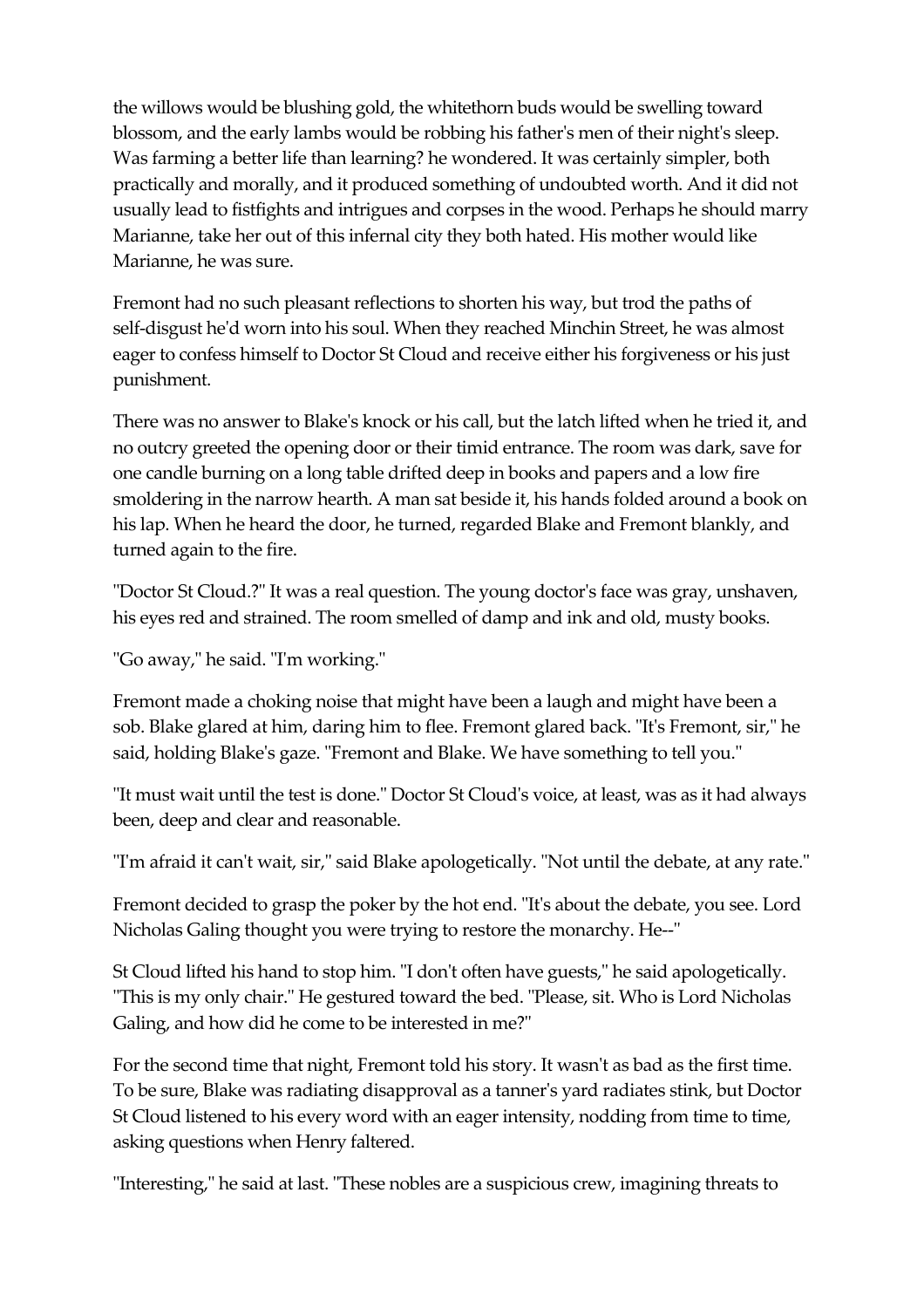their power and influence behind every bush and under every black robe. They have been so since Alcuin came South, and probably before. They disliked the kings. But the wizards they hated." He looked down at the fat leather-bound book he held in his hands.

Silence lengthened. Henry shifted his seat on the hard mattress, but Doctor St Cloud made no sign he'd heard. It was **as if** he'd forgotten the existence of his two visitors.

"Beg pardon, sir," said Justis Blake tightly. "Is that all?"

Doctor St Cloud glanced up. "Is what all?"

"Fremont here tells you he's been spying on you for some noble who is looking for evidence of a monarchist plot, and all you've said is that you find his tale interesting." Blake was clearly struggling to keep his tone properly respectful. "Aren't you worried?" he continued. "These men put Finn and Lindley in the Chop, and a couple of Northerners, too. We didn't want to tell you this, but you need to know. Alaric Finn is dead. He killed himself when he was released. The Northerners have disappeared. This is serious business, sir. I'd be worried, were I you."

Doctor St Cloud smiled gently. "Justis Blake. Dear, responsible Justis Blake. What a Crescent you would make, were you born noble. This news, for all its gravity, is the smallest of the ills that torment me. This is a time of testing for all of us--for you and for me, for Lord Galing and his master, for Theron Campion and his bride, for the parrot Crabbe, and for those Northern fools who call themselves the Companions of the King."

Fremont said, "If I've been tested, I've failed miserably. I might as well kill myself, like poor Finn, and be done with it."

"You've failed only if you think the test is over," said St Cloud. "The Feast of Sowing approaches, but has not yet come." With sudden energy, he pulled his chair up to the long table and laid the book on the papers. "Thank you for coming to warn me, Blake, Fremont. It was kindly and well done. You remind me that I have a great deal of work to do. I think I shall be forced to suspend my lectures completely until the challenge has been fought. Please tell the others."

He glanced encouragingly toward the door and watched as first Fremont, and then Blake, reluctantly rose from the bed and walked out to the stairwell. Fremont descended straightaway, but Blake turned in the door and said, "What will you do, sir?"

Doctor St Cloud scrubbed his face with both hands. "Work, Blake. I need to work. Now go away and leave me alone."

Feeling as though the world had gone mad and he the only sane man left in it, Blake slammed the door and pounded down the steps. He needed a drink; he needed to lose himself in Marianne's sweet body. Doctor St Cloud and the rest of *it* would be there in the morning, as his mother used to say. Tonight, he'd had enough.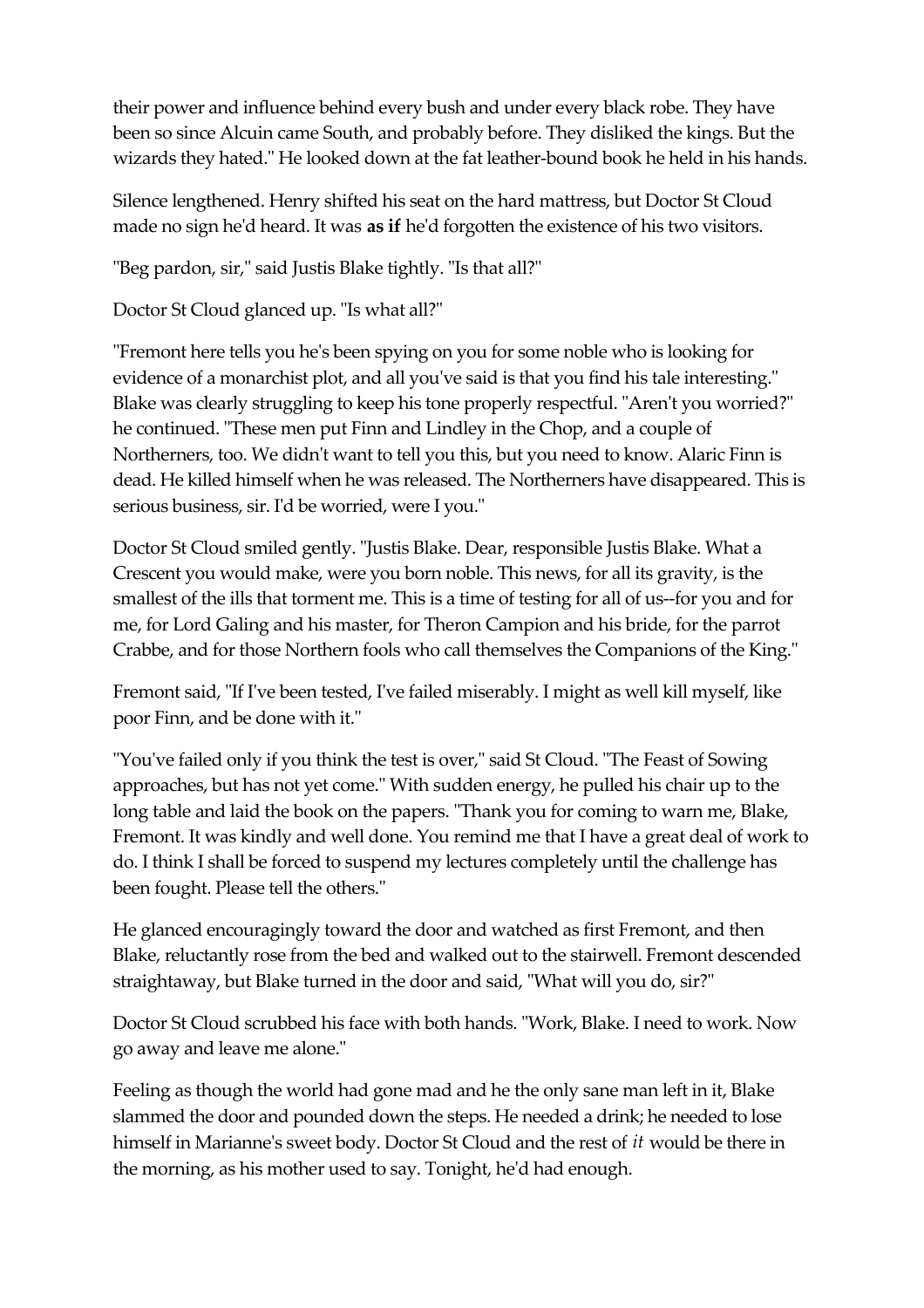THERON REMAINED IN THE SAFETY OF HIS BELOVED house. He did not think it wise to see Genevieve again. Her letters, coming to him scented with her skin, sent him to his bed for relief. The thought of her dark hair lifted off her neck made him shiver. The wedding was a good idea. In a few months, he could satisfy himself on her whenever he wished. He wished it could be sooner. Perhaps they could move it up. How long could it take to plan a wedding, anyway?

Meanwhile, he prowled the odd and twisting corridors of the Riverside house, looking for diversion. There was something he needed, but nothing interested him. He could not read. He tried poetry, science, even sensational romances, but the words were only words, sounds represented by hard black shapes; he could not seem to get them to cling together and make sense. He could, he thought, listen to music. He would like that. But Sophia kept no musicians. So he drifted out into the streets of Riverside, looking for some.

Toward the end of the day, the island began to come awake. Theron wandered past tavern doors, listening for the sound of someone playing. At the Awl in Owl, an old blind Northern harper, who made music when he wasn't too drunk and his harp wasn't in pawn, had struck up a tune. The tavern stench of people and beer and boiling grease was too strong for Theron; but he leaned against an outside shutter, glad of the cool air, listening. He wanted to weep for love of the music and love of the people who were united with him in listening and loving it, too. A man came out of the tavern and nearly pissed on his boots in the twilight. When the man saw him, he swore and pulled out a knife, but Theron said, "Hush. Hush," and drew silver from his purse, and gave it to the man to give to the harper.

He dreamed that night of a wild harping, a tune like the blind man's but more filled with ornament, played by a man with gold around his wrists. Theron and his companions danced with knives, a pattern that allowed for no misstep. At first it was hard, but then it was easy. They knew they were being watched, and held their heads high, flashing their braided hair in the torchlight, their bodies nearly naked, their skin oiled and shining. Under a canopy, a group of men dressed in furs stood watching them dance. He felt the eyes of one upon him, heating the oil on his skin.

In the morning he was exhausted. He lay in bed until nearly noon, and then decided he should go to the Randalls', and then decided that he should not. Instead he wrote Genevieve a letter all about his longing for her. He judged it quite fitting and poetic until he read it over and discovered it contained obscenities. He went down to the library, and word by word, copied out a love poem by Aria. He had discovered that if he wrote each word without looking at the next, he could do it clearly. At the end of the poem he added the line, "He speaks for me," and signed it.

The next day, Genevieve wrote back to say she liked the poem, and wondered if he could tell her more about the author. He decided that a literary engagement would do very well, indeed--for one thing, it would be nice if she knew something about poetry when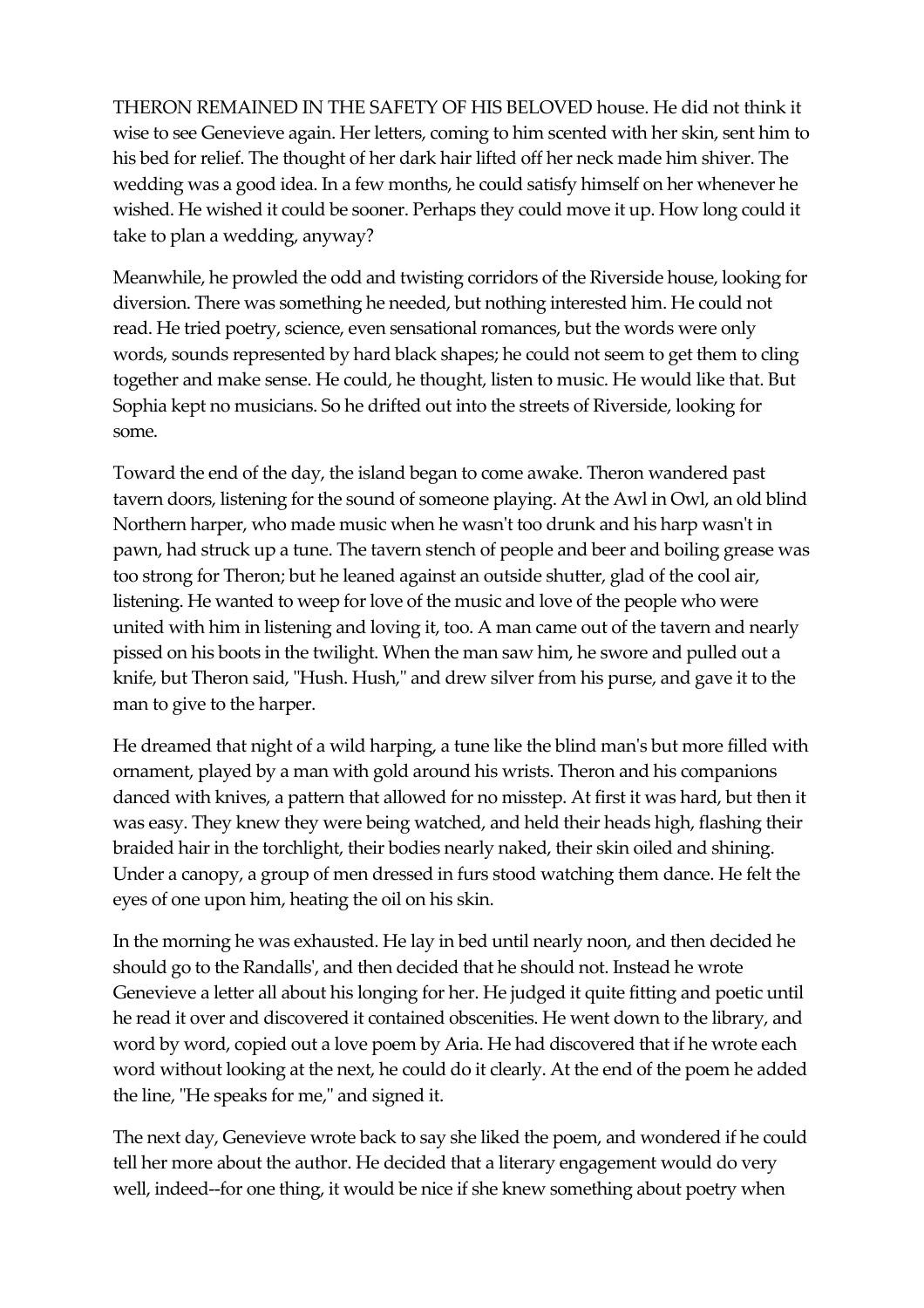they were married. Theron took himself up to the bookshops of Lassiter's Row to find something suitable. He found an Aria nicely bound and asked to have it delivered.

"Will you inscribe it, sir?" the bookseller asked. Theron took the pen, and could think of nothing to write but, "For G with love from TC." Who was TC? he wondered. Did those lines and curves really represent him?

"The pen, sir?"

He had been drawing on his own hand, TC, covering himself with the letters. "Oh," he laughed, and the man laughed with him, and Theron left, blushing.

To steady himself, he walked into a jeweler's he knew; Katherine had taken him there to choose a ring for himself when he turned eighteen, a setting for one of the Tremontaine rubies. The jeweler recognized Lord Theron. He was sufficiently up on the gossip of the nobility to congratulate him on his engagement.

"And if you're looking for a gift for the happy lady, my lord, we have a few little trinkets that I can show you."

Theron looked at lockets and rings and brooches, but nothing caught his fancy. The jeweler smiled, and made a respectful quip about young love. "Well," he concluded, "another time. But meanwhile I will show my lord something very splendid--a piece of work such as doesn't come along every day." He unlocked a leather case and brought it forth for inspection. "Weeks, my man was, working on this." It was a collar, a necklace, all in well-wrought gold, each piece shaped and carved in a pleasing harmony of curves and curls. Its base was hung with moonstones like drops of water. Or tears, Theron thought, or the semen that glistens on the tip of a man's tool.

"I'll have this," he said. "For my bride. A bride-gift. It's appropriate. Please have it sent, and put it on my account."

"Will that be the duchess's account, my lord, or would you prefer to open your own account now for your new household!"

His new household? Yes, he'd discussed all this with Marcus, with {Catherine, and with lawyers. On his marriage, Theron's revenues would be increased, properties signed over to him; Genevieve's family, of course, was providing some of them. His wife would want to buy jewels for herself, and she might buy them here, on credit. "My own account," he said, "please."

He went home and wrote to Marcus that he had exceeded his current funds. He dug the bill out of his pocket. The necklace cost the same as a carriage, more than most people earned in a year. Far exceeded his current funds, and could Marcus please see that the bill was covered by advancing money from his Highcombe rents--no. He drew a hard black line through the name, and the pen spluttered ink all over the page. Not Highcombe. He'd not ask Basil's family to pay for his bride-gift. He put his head down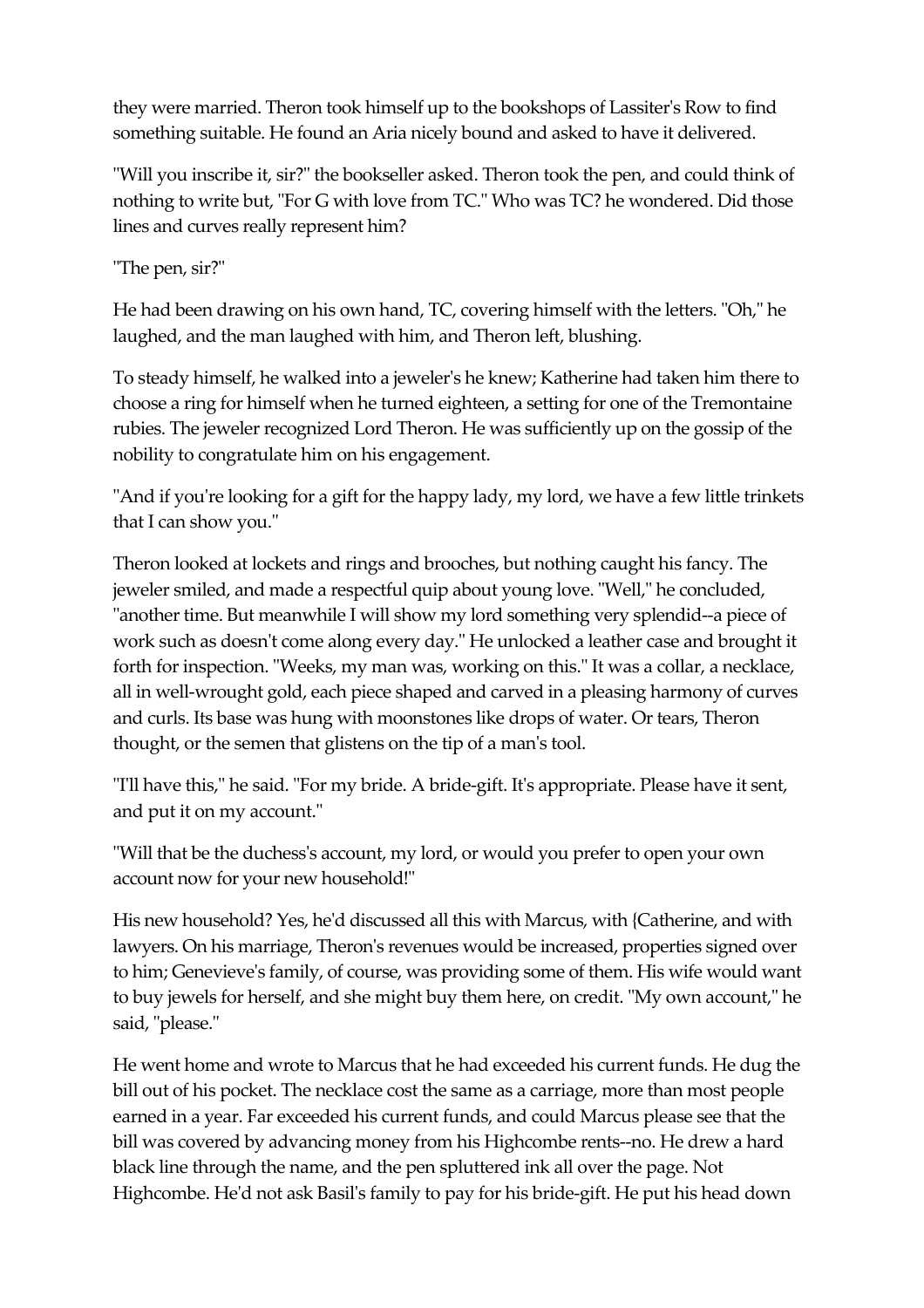on his ink-stained fist, and rubbed the place where it ached, the temples from which Ysaud had painted springing horns. He wanted Basil. Basil needed no gold, no jewels; Basil was a fur coverlet in a wooden bed; Basil was a chest full of rare books; Basil was nights and days that flowed into each other without boundary.

"Lord of my heart," he wrote, "lord of my pulsing blood--I live to offend you and to make good the fault. I live because of you. The woods are thick, but I will find you and kneel at your feet, and you will return me to myself. Please advance me the revenues of whatever you can find that is not already my father's, something that is mine or will be mine when I have tied myself to the Land."

when marcus ffoliot read theron's note, VV much blackened with crossings-out and insertions, he set out at once for Riverside. It was an uncharacteristic thing for him to do; it was as if Theron's own impetuousness had infected him. And, indeed, after a little walking had given his fancy a chance to cool, Marcus altered his direction and went instead to a much closer house, the house of his eldest daughter, Diana.

He found her in the nursery, which gave them the pleasure of adoring a very small baby together.

"You've heard," Marcus began, wiping drool off his shoulder, "Lord Theron is getting married."

"Mother told me. It's odd; he seems so young."

Her father smiled. "He's older than you were when you married Martin."

Diana shrugged. "Theron isn't practical. Always with his head in a book, or else helplessly in love with someone--I was going to say, someone unsuitable, but clearly this girl's not unsuitable. Do you want your lambie?"--this last addressed to the restless baby, who was gnawing on her sleeve. "Da, get his lamb, would you? It's on the chest."

"He's trying to be practical. But, as you say, it doesn't come naturally." Marcus handed the lamb to his grandson.

"Yum, yum, my sweetikins! What's she like, his intended? She doesn't paint, I hope?" Diana added acerbically.

Marcus chuckled. "I don't know. Perhaps you should ask him. You and Isabel, I mean."

His daughter smiled a private smile. "Is this a *duchess* perhaps or a *Sophia* perhaps?"

"It is a *Ffoliot* perhaps. I don't want to bore you with details--" She grinned; this was longstanding family code for It's none *of your business* "--but I think he is not altogether sure of what he wants. He seems to be trying both to please and to annoy his elders. We are useless appendages, my dear, fit only for signing over large sums of money. Which I admit I am very good at. But perhaps--well, you're near his age. And you're already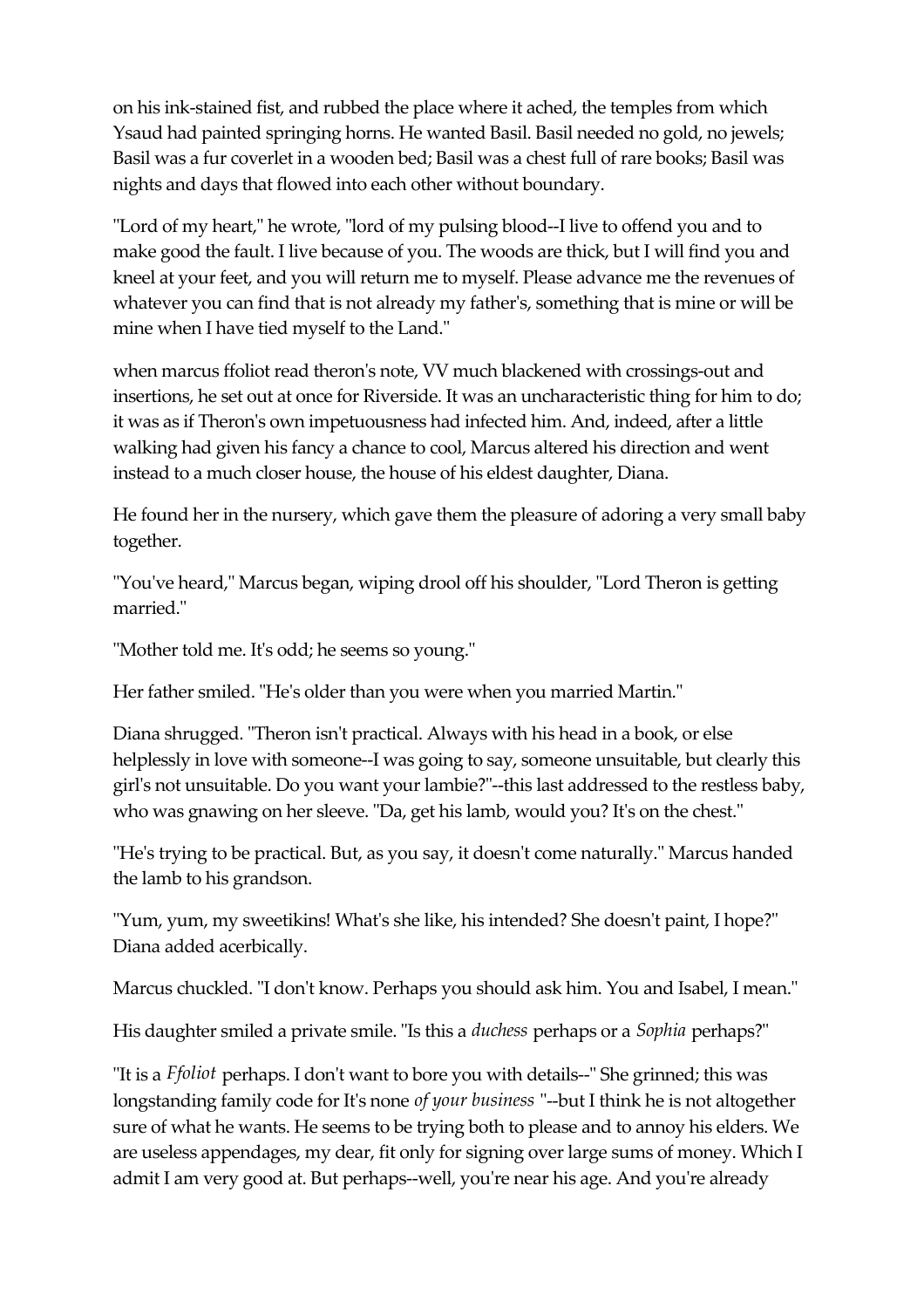married. Theron might benefit from your experience."

"And we know all his tricks. If this is just another stupid crush gone too far, we'll have it out of him before dinner."

THERON WAS GLAD OF THE INVITATION TO VISIT WITH the twins. It kept him from thinking about going to the University. It was as if parts of the city had become closed to him--marked DANGER as clearly as if he'd seen a map printed with the sign. He wanted so badly to see Basil; but where Basil was, it was not safe for him to go. In the streets of University, someone would notice him, and ask him a question he could not answer; they would see what he was, and what he was not, and men with bells and torches would harry him through the wood by night. On the Hill, there was the danger of Genevieve, and his cousin the duchess. And between the Hill and Riverside were shops where jewels could be had at a price he could not pay.

Isabel lived in the Middle City, well across the river from University--below the Hill, beyond the docks, in a district of small shops and artisans. Her husband, Carlos, was a musician; their rooms were far less grand than the little house Diana's banker had bought, but Isabel's place was closer to Riverside. He supposed that was the reason they'd chosen it to meet with him.

The girls smelt warm and milky when he hugged them. "Ooh!" Isabel tweaked the braid in his hair. "Love-knot?"

Blushing, he undid it with his fingers. He kept finding them--he must be doing it without thinking, weaving little braids in when he was trying to read or write.

Diana asked, "Are you going to cut your hair for the wedding? Oh, where are my manners?" She held out a formal hand.

"Please accept our sincere best wishes for your future happiness. Now tell us everything!"

The rooms were sun-washed, white-walled, clear of all but the most basic furniture, though what there was was well-made. Theron recognized the carpet he'd sent, in a place of honor on the dining-table. By far the most costly and beautiful thing in the place was an elaborate keyboard, Carlos's instrument. "Is he out?" Theron asked. "I'd love to hear some music later."

Isabel glowed. "He should play you his new variations, then. I think they are absolutely beautiful, but he's still fussing to get them perfect for Lady Montague's spring revels."

Theron nodded.

"Tell us about your bride," they demanded. "Is she pretty?"

"Very."

"I do wish that we could meet your lady first. Da has, but he won't say a word. I suppose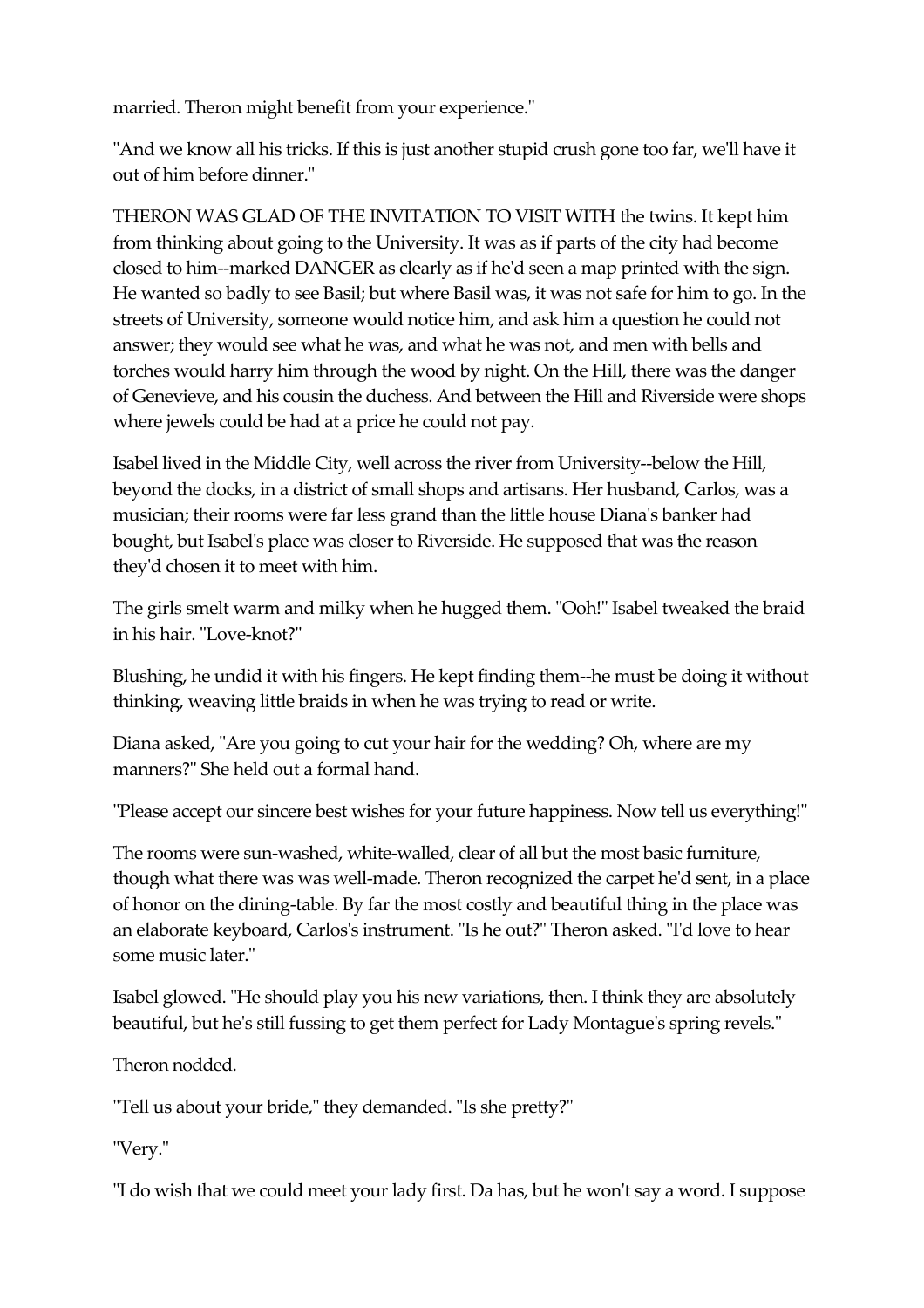you've been giving grand suppers up at Tremontaine House for her family and all."

Isabel said wistfully, "If only we were younger--we could dress up some night as serving maids at supper and spy on the whole thing!"

"Wicked, Is. We'll see her at the wedding."

"And after-- Oh, Theron," Isabel took his hands, "you will bring her to dinner at ^Catherine's with us? Family dinners, I mean?"

He tried and failed to imagine the small, quiet Lady Genevieve sitting at table with Katherine in a brocade loose gown pitching breadcrumbs at Marcus, while the twins and Sophia discussed nursery diets.

Holding his gaze, Isabel's eyes filled with tears. "Is that what this means, then? That you're going to go all lordly and grownup and leave the family?"

"How could I?" he whispered. "You are my family." He kissed her cheek. Her sister's head was on her shoulder. "I'll still come to dinner, even if Genevieve doesn't care to," he said. He looked at the two women, mirrors of each other even to their motherly gowns, coifed hair, and ringed hands, standing with their arms around each other's waists, as they always had. "How can you ask me such a thing?" Theron demanded. "You're the ones who did it first--went out and found husbands and left us all."

They looked at each other, and only they understood what the look meant.

Isabel said abruptly, "There's fruit and cheese and barley water; I didn't think anyone would want chocolate at this hour."

The food was set out on the table like a still life, with pearl-handled fruit knives and painted plates. Just as they were sitting down, there was a yelp and a cry from the other room. Isabel's hands flew up to cover the stain seeping through her bodice.

A child came in carrying the squalling infant, which was half as big as she was. Isabel unlaced her bodice and put the baby to her breast.

Theron gazed on the nursing child, at its perfect little fingers and the almond-shaped eyelids closed in bliss as it suckled. The most precious thing in the world, warm and soft and alive, new with possibility. He wanted to hold the baby close, to defend it against all comers. He wanted such a one of his own getting. If only he had started sooner--if he had married Isabel, or Diana, it might be his child now that the woman held to her rich, round breast. He would create one soon, he and Genevieve; he would remember, when his life throbbed and pulsed within her at last, that when it burst into joy, its purpose was to make such a child, his child.

There was a heavy step outside the door. Mother and child sat very still, defenseless, lost in a milky feeding world of their own. Theron closed his fingers around a knife, and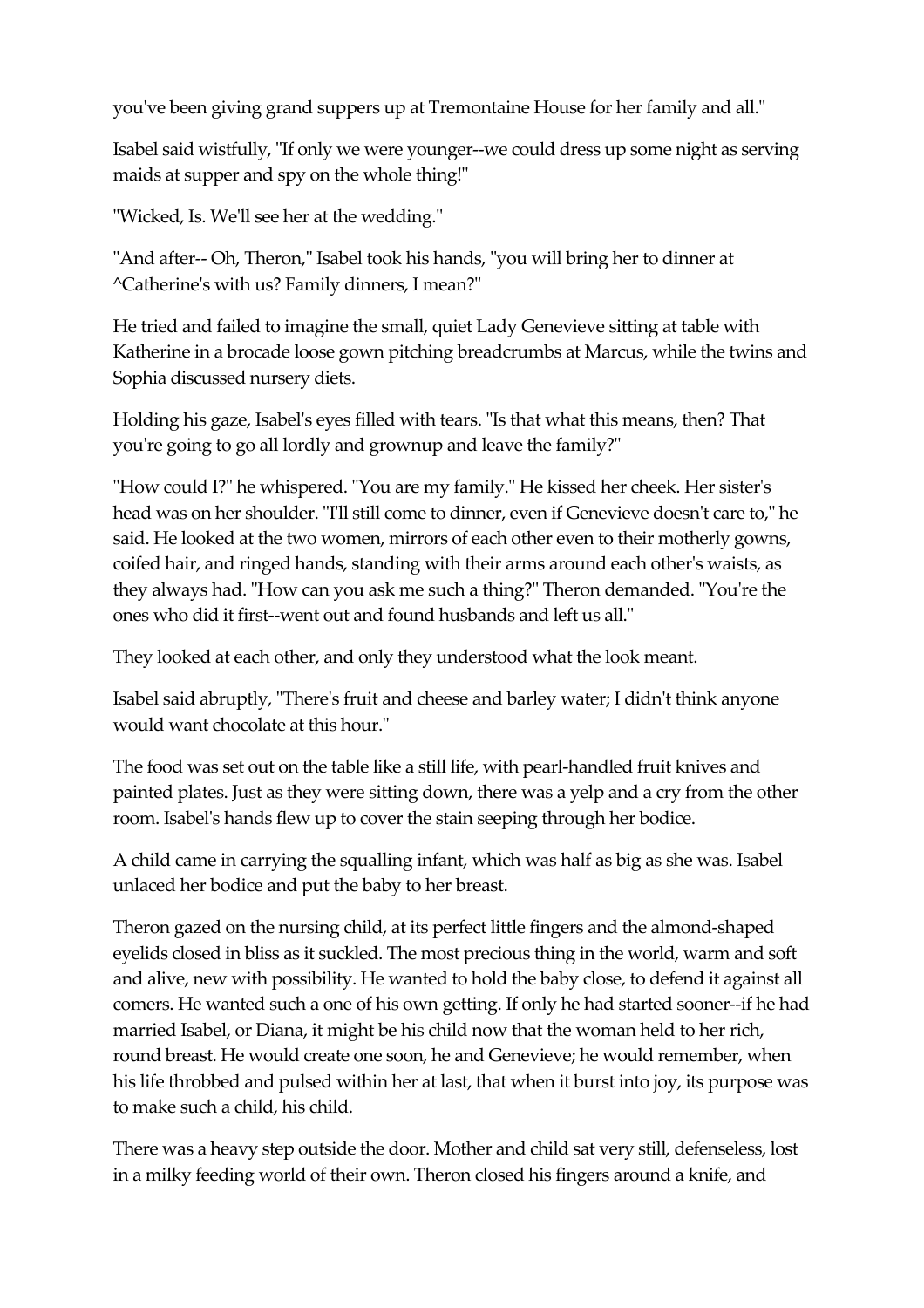stood waiting for the door to open, for the intruder to reveal himself. He breathed softly, quietly, ready to spring.

The door opened slowly, slowly, and the man announced his presence by hooting like an owl. Theron tensed.

"Shh!" Isabel whispered; "she's nearly asleep!"

"Papa's home!" Carlos crooned, and Theron dropped the knife. "Shh!" the women hissed. The baby whimpered, then fell silent. Theron's heart was pounding; his skin tingled from the fight that had not happened. He had no name for what he felt: the love and the need to kill something, both at once, both focused on the sleeping child, and on Isabel, his old friend, now transformed under his protection.

He put a hand on Carlos's shoulder. "Take care of her," he said, his voice thick with this new passion.

Carlos never took his eyes off his wife and child. "Oh, *she* takes care of me."

Theron's hand tightened. "I mean it."

"Of course."

Theron embraced him. "I want to hear your music. But not now. Come to Riverside; I'll have the spinet tuned. Music is very good." And to the women he said, "Thank you for--for a lovely day."

Diana glanced up from the little head. "Oh, Theron--can you not stay? We'd so much to tell you."

"I'm sorry," Theron said. "I must go. Now." It sounded ungracious, even unfriendly, but that was better than staying and doing he knew not what.

Carlos said, "Please give Lady Sophia our fondest regards."

"I will. I'll tell her about the baby." He smiled helplessly around at them all. "Goodbye."

When the door closed behind him, the sisters looked at each other. "I'll put her back to bed," said Is, and Diana said, "No, let me."

"Let me," said Carlos, so of course they let him.

Isabel looked over her table, still neatly spread except for one fruit knife, which was lying on the floor. "He didn't eat."

"It's bad," said Diana.

"It's worse than bad. He doesn't love this one at all."

"He's miserable. He's so nervous I can barely stand to be in the room with him." Diana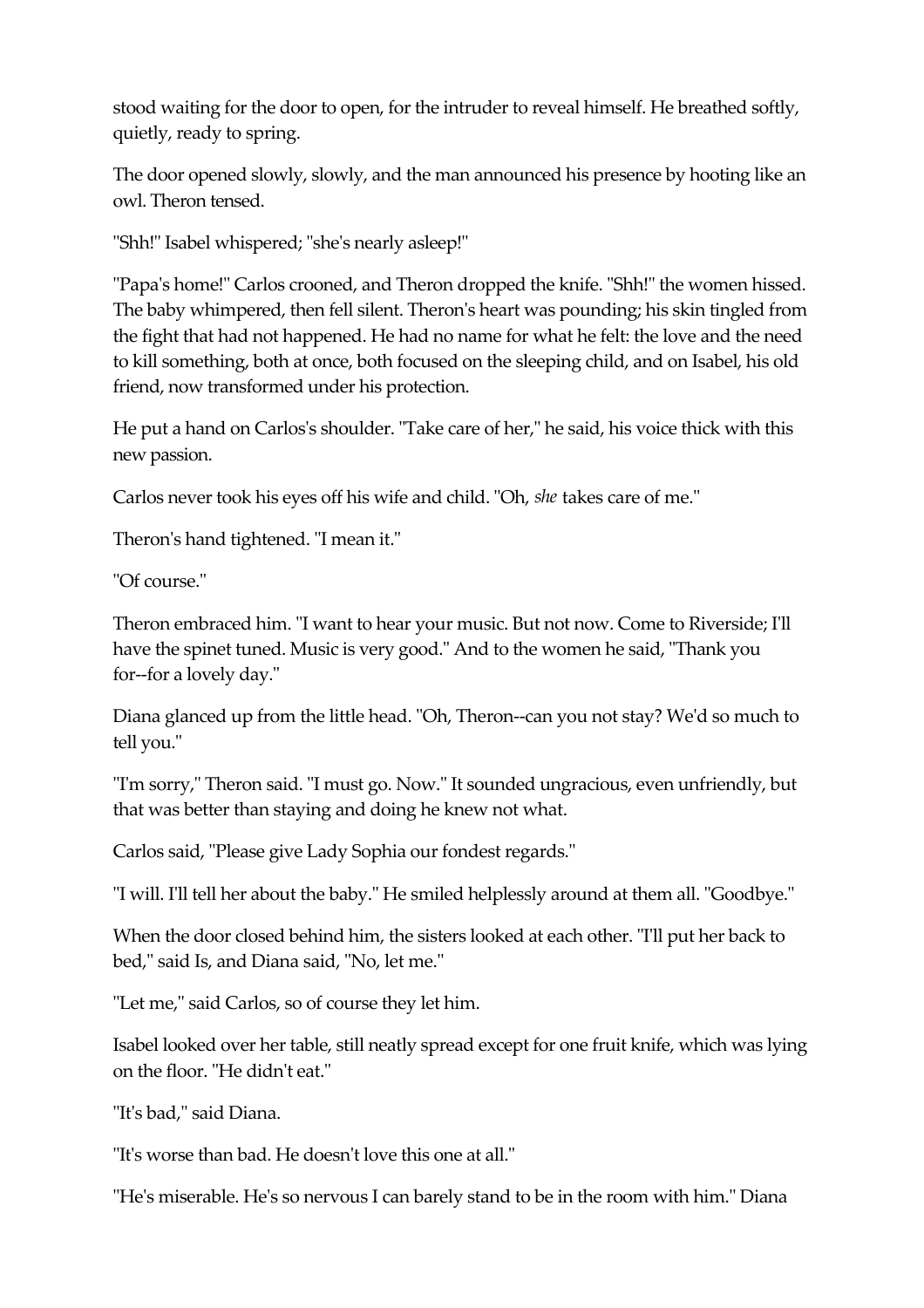picked up the knife and an apple, and angrily began to peel it. "I wish we could just march up to that Randall chit and tell her to leave him alone!"

Isabel hugged her. "What should we do?"

"We should probably tell Lady Sophia."

"What? That he's not in love with his intended? I expect she knows."

"If only she'd cry off," Diana said.

"Why doesn't *he* cry off? Take back the proposal, say he's changed his mind?"

Her sister the banker's wife looked at her with patient exasperation. "Papa's already drawn up the contracts. Theron can't break them now."

"But Genevieve Randall can?"

Diana drummed her fingers. "It is the woman's right. But for a lord to reject his contracted bride--well, for all of the things that men may do to us with impunity, it should be comforting to know that this is not one of them."

"Hmm." Isabel fiddled with her laces. "I say, do it anyway. What's the worst thing that could happen?"

"For her? It implies that he has found fault with her--judged her and found her wanting somehow. No one else would be in a hurry to offer for her. It could ruin her life. It's an insult, anyway."

"In the old days, it would have meant a swordsman for sure. A challenge to Theron, maybe even to the death. Do the Randalls keep a swordsman?"

"How do I know? They could certainly hire one. But even if they didn't, it would make him look bad. People would start up again talking about how rackety the Campions are, and bringing up old stuff about Katherine, and--and Lady Sophia. The next time Theron picked a bride, the contract would be brutal."

"She must cry off!"

"Why should she? He's a catch."

"Maybe she's really very nice."

"I doubt it," Diana said gloomily. "He's always had aborri' inable taste in women."

Isabel said quietly, "Di. Did you ever wish that you and Theron--"

Diana looked at her sharply. "Of course not."

"Oh. It's just that, that summer we were sixteen, you were on at him all the time, and at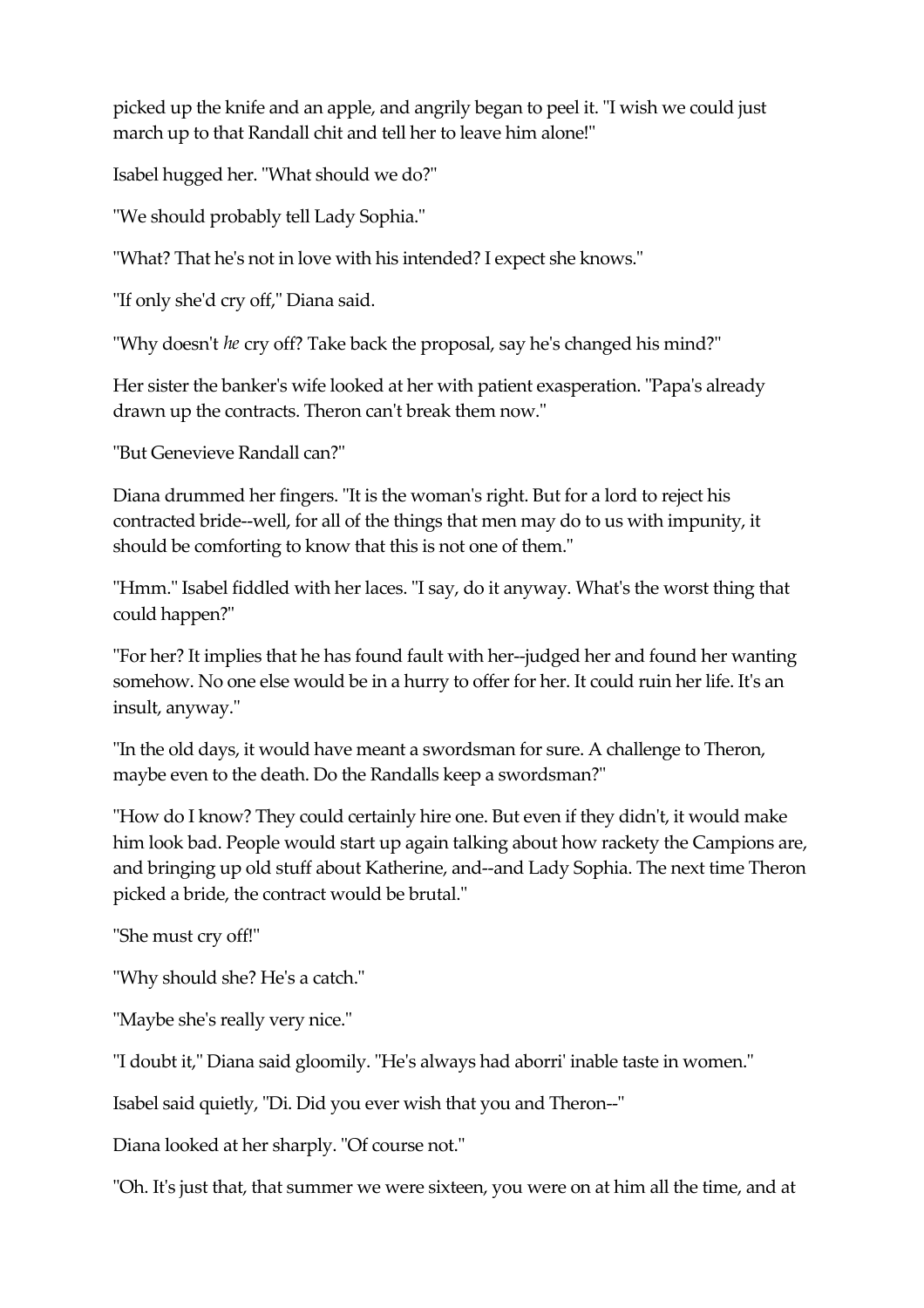home you talked about him."

"Well, what else was there to talk about?" Diana asked fiercely; "Andy's cough? Theron had an interesting life; we didn't." She laid the apple on a plate, cut neatly in quarters. "Meeting Martin was the best thing that ever happened to me. I love banking."

Isabel deemed it wise to change the subject. "By the way," she said, "Mother told me they've invited Jessica to the wed-ding."

```
"No! She'll never come!"
```
"Of course she will--if the invitation finds her. She's out there somewhere, on that ship of hers. If anything would bring her home, I'd think it would be the chance to see her brother get married."

In the next room, music began.

Isabel said, "Let's eat."

IT WAS NO GOOD, THERON THOUGHT; WHEREVER HE went it was no good. The things he wanted were all wrong, and he wanted them with a gut-twisting fierceness. He wanted Genevieve for the easing of his body, and because he thought she meant he'd have to give up nothing; instead, he had lost the thing he valued most. Which was Basil.

He had a hazy memory of some kind of quarrel--Basil wanted him to be king, that was it. And he'd been angry because ,he thought Basil didn't understand who he really was. Theron remembered himself as being independent, a scholar, a thinker, even a poet: a man of discriminating tastes. But he was none of those things, now. Basil had been right after all. Basil had told Theron the truth over and over about himself: he was his blood, his blood, and nothing but his blood. And Theron had laughed, argued, ignored what he'd heard.

Despite his fear of University, he would go back to Basil, and agree to everything and end this torment. He would be whatever Basil wanted him to be. Together they would rut like stags in autumn; he would find ease and comfort, acceptance and understanding. His was the blood of kings--*Mad kings*, a voice inside him whispered. Are you ready, little prince, to do what they must do?

"What must I do?" he cried aloud, and started at the sound of his own words.

Terence tapped on the door, and entered. "Yes, my lord?"

It took all his strength to keep from hurling something at his servant. "Don't come in," he said tightly, "unless I bid you."

"I thought I heard you call, sir," Terence said patiently.

"I did call, but not to you. Leave me."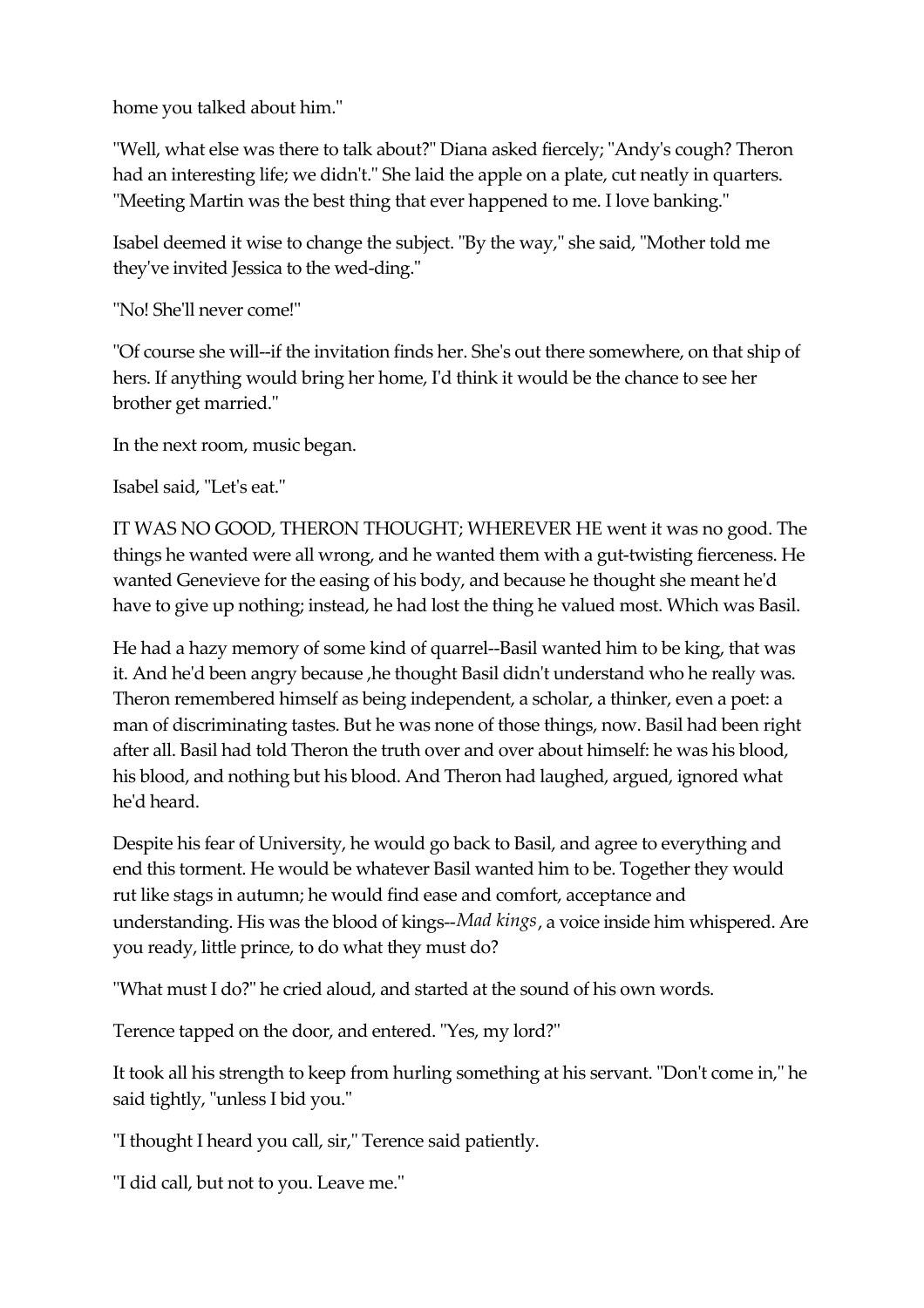"With respect, sir--"

"How can you respect me?" Theron demanded. "You clean my dirty clothes--my dirty body-- What is this *me* that you respect?"

Taking a deep breath first, the servant replied, "My lord. Theron. Your nerves are in a perilous state. I would walk across the city to get you the remedy, but I don't know where it is to be found."

"Not," said Theron, "among my mother's medicines."

Terence stood there, his capable hands hanging empty at his sides. When his master said nothing more, he asked, "Is it the dreams, sir?"

"Dreams? What dreams?" Theron said.

Terence looked down. "As my lord says, I know his habits better than most."

Theron had told no one of the dreams. He suddenly wanted to spill everything to this calm, familiar figure. Terence was never shocked. Terence was competent. He would find a way, some way to relieve him of his burden, as he found ways to remove a grease stain from a jacket. He said, "Terence, I need a wizard."

His servant smiled at the joke. When Theron did not smile back, he said, "A wizard, sir?"

"Yes."

"What... sort of wizard, sir?"

Theron stared at him. "Get out," he shouted.

The manservant looked as if he would say something--but then, without a word, he bowed and closed the door behind him. In a fever of rage and despair, Theron pulled clothes from a chest and dressed himself and left the house.

DAY AFTER DAY, BASIL SANK DEEPER INTO HIS WORK. Martindale's history of the wizards, Karleigh's memoirs, Arioso's daybooks, the long lists of wizards and the pedigrees of the kings, the ballads and the legends and the festivals, the notes and fragments his students had found for him in the Archives: these were his whole world. And the Book, always the Book, tempting him with small spells of finding and persuasion to aid him in his task. Nothing else existed. Enemies, friends, false lover, all were as the wax that puddled and hardened at the base of his candlestick: the residue of flames long dark and cold. He ate only what the scruffy boy, unasked, brought him from the cookshop once a day, and slept only when the pen fell from his cramping hand and his heavy eyes pulled his head down onto the papers in front of him.

He hated sleeping. Sleep wasted time. Sleep brought dreams as sharp and bright as the stained glass in the Great Hall, dreams of rushing through the streets of University, late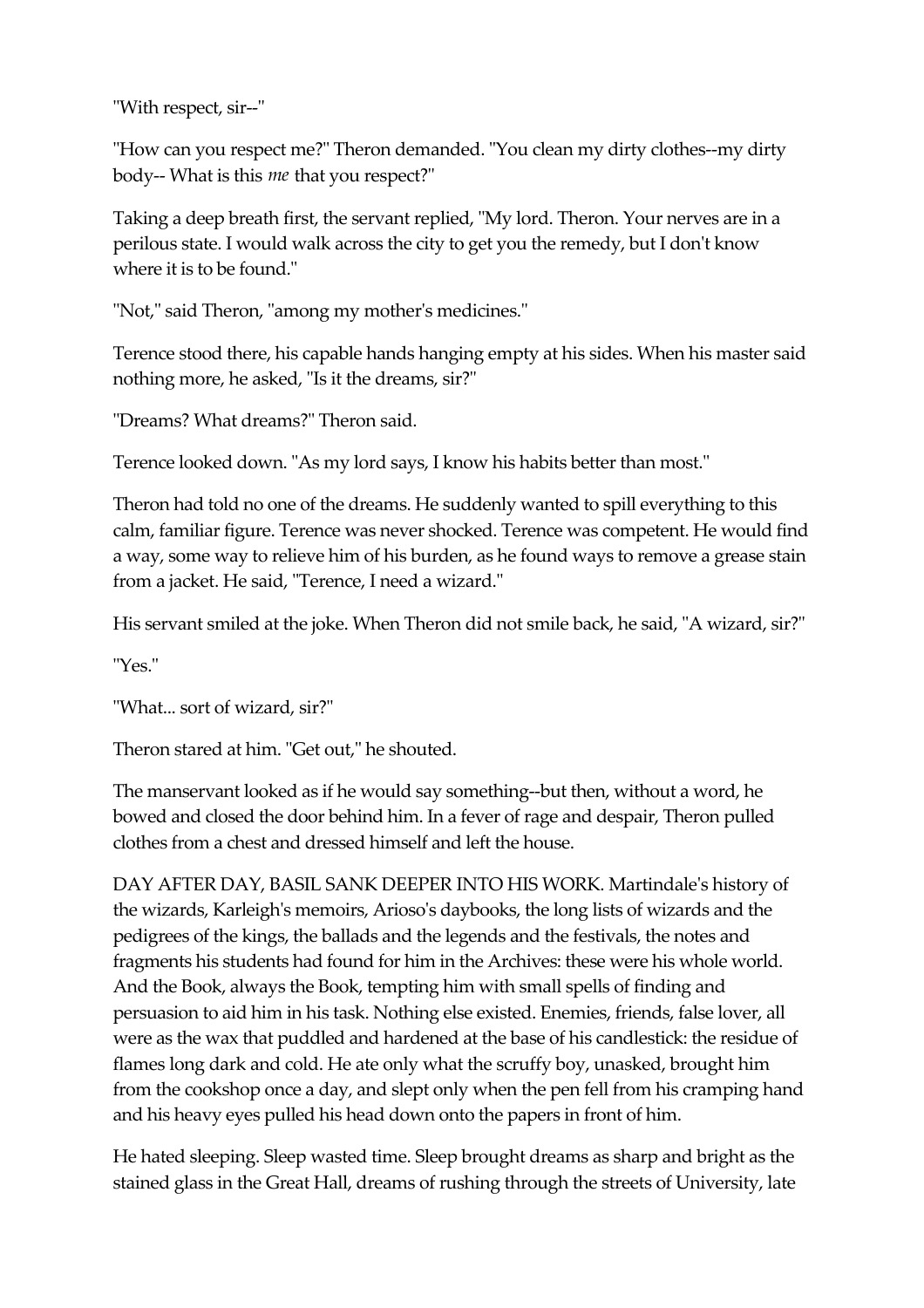for a lesson, tossing his long hair back from his face, tugging his tunic straight, bending his head for his magister's salute, learning to bring fire from a stone.

"Guidry was the last to speak the Old Tongue," his magister said, his sorrowful eyes fixed on the green flame licking out of a hunk of turquoise. "He didn't want anyone to know all he knew. And now we know so little, with more lost every year. I wonder if he knows, Guidry the Deathless, wherever he is sleeping. I wonder if he cares?"

I *care*, Basil heard a voice whisper as he woke from that dream, and immediately went to drown the memory in clean water. But the pitcher was empty, the chamberpot full, the hearth cold, and the air colder still from the thin spring rain. Cursing, Basil huddled on a coat and gown, excavated a few coins from various caches, and left his room for the first time in days.

Some little thread of common sense told him that he was filthy and hungry and cold to the bone, that the Governors would judge against him unheard if they saw him in this state. So he went to the baths, and then to a quiet tavern he'd never visited before, which turned out to serve a very decent roast of mutton and young salad. On the way home, he stopped by the wood-monger's and ordered a bushel to be delivered to Minchin Street. Feeling more himself than he had since the night of his quarrel with Theron, he thought as he crossed Kingsway to Minchin, Of course it wasn't a spell. If there was magic once, there isn't any longer, and besides, I have no training. He's just tired of me, and I'm well rid of him.

At the street door, Basil smiled at the scruffy boy, who smiled nervously back and said he was sorry, but the gentleman wouldn't have it that the master weren't seeing no visitors, and if Doctor St Cloud wanted, he'd go for the Watch, for he didn't think anything short of that would discourage him. Justis, St Cloud thought ruefully, gave the boy a copper, and thanked him for his many kindnesses. The boy blushed and grinned, took the copper and said he didn't mind. Basil ruffled his greasy hair and mounted the stairs with a light step, ready to tease Justis for being a nursemaid.

But it wasn't Justis sitting outside his door. It was Theron, his knees drawn up, his head down, his hair like a fine silk shawl draped over all.

The sight of him worked on Basil like a blow. He gasped and clutched the railing to keep from falling, to keep from running forward and taking Theron into his arms or striking him across the impossibly beautiful face he raised from his knees.

Theron was thinner than he had been, his cheeks gaunt, his eyes huge and liquid under bruised lids. He was dressed in brown and fawn, with a gold drop in his ear and a lovelock braided into his hair, and he looked haunted, hunted, hungry as a stag before the snow releases the grass in springtime. The air was thick with the smell of musk.

Basil worked his mouth, trying to find something to say. "Get up," he managed at last. "You're in the way."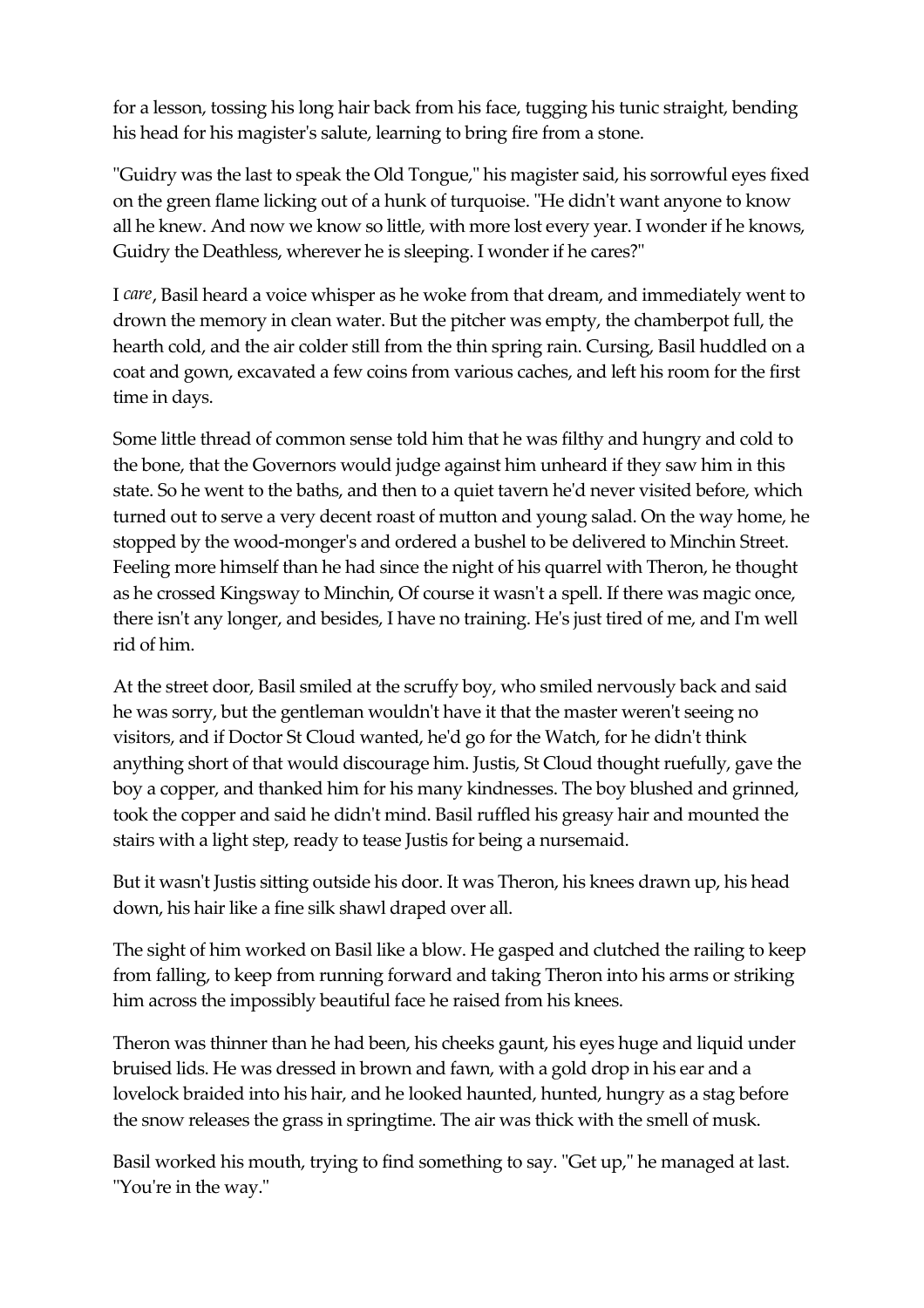Obediently, Theron scrambled to his feet, hesitating with his hands braced against the floor as if he wasn't sure whether he could stand upright. Basil thought he saw horns springing in the hollows of his temples where Basil had once kissed him. Then Theron straightened and moved politely aside, allowing Basil to come up the last steps, unlock the door, and open it.

"You may as well come in," Basil snapped. "I'm not inclined to quarrel with you on the public stair."

Theron bowed his head, stepped delicately over the threshold, and halted, his nostrils flaring as he tasted the air. He snorted, backed up a step.

Basil growled with impatience. "Come in, damn it! And close the door. I'm not your servant."

White was showing all around the greenish pupils, and the fine body was trembling in its fine clothes, but Theron closed the door as he'd been told. Then he paced forward through the wadded paper and spoiled pens and books, knelt at Basil's feet, and leaned his head against Basil's leg.

By this time, Basil was trembling as hard as Theron was. Triumph, jealousy, lust, and rage shook him as a bear shakes a dog in its jaws. He felt himself swell, answering the need straining at Theron's tight fawn breeches. He laid his hand lightly on Theron's head, burrowed his fingers into the silky hair, and pulled his head back and away to look into his startled face.

"You mistake your place, my lord. This is not the Hill, nor am I a noble maiden. I will bring you no dowry, no land, no sons." Deliberately, he tapped Theron gently between the legs with his booted foot. "Take this to her, my lord. It is none of mine."

Theron moaned and reached out to stroke Basil's thighs. Basil caught his groping hands and thrust him roughly backward. A part of him exulted in the success of his spell-casting. Theron was indeed transformed. In the old days, in the North, it had been a complete transformation: bone, sinew, and skin.

"I do not lie with beasts," Basil said. "Go from me until your time is accomplished and your crown is won. You must come to yourself before you come to me." Then Basil straightened, settled his weight into his feet, planted deep in the wooden floor, raised his arms, took the wind into his hands, and blew the Little King to his feet and toward the wild, where he must run until he tamed the beast within himself.

WHEN HE KNEW WHERE HE WAS AGAIN, THERON VV was standing on the embankment over the river. The University was behind him, and the ancient Council buildings. The smell of the river was wild. The green-brown water rushed past below him, on its way to the harbor mouth, where it released the detritus of the city, and the last of its memories of the great upcountry. He thought for a moment of leaping into the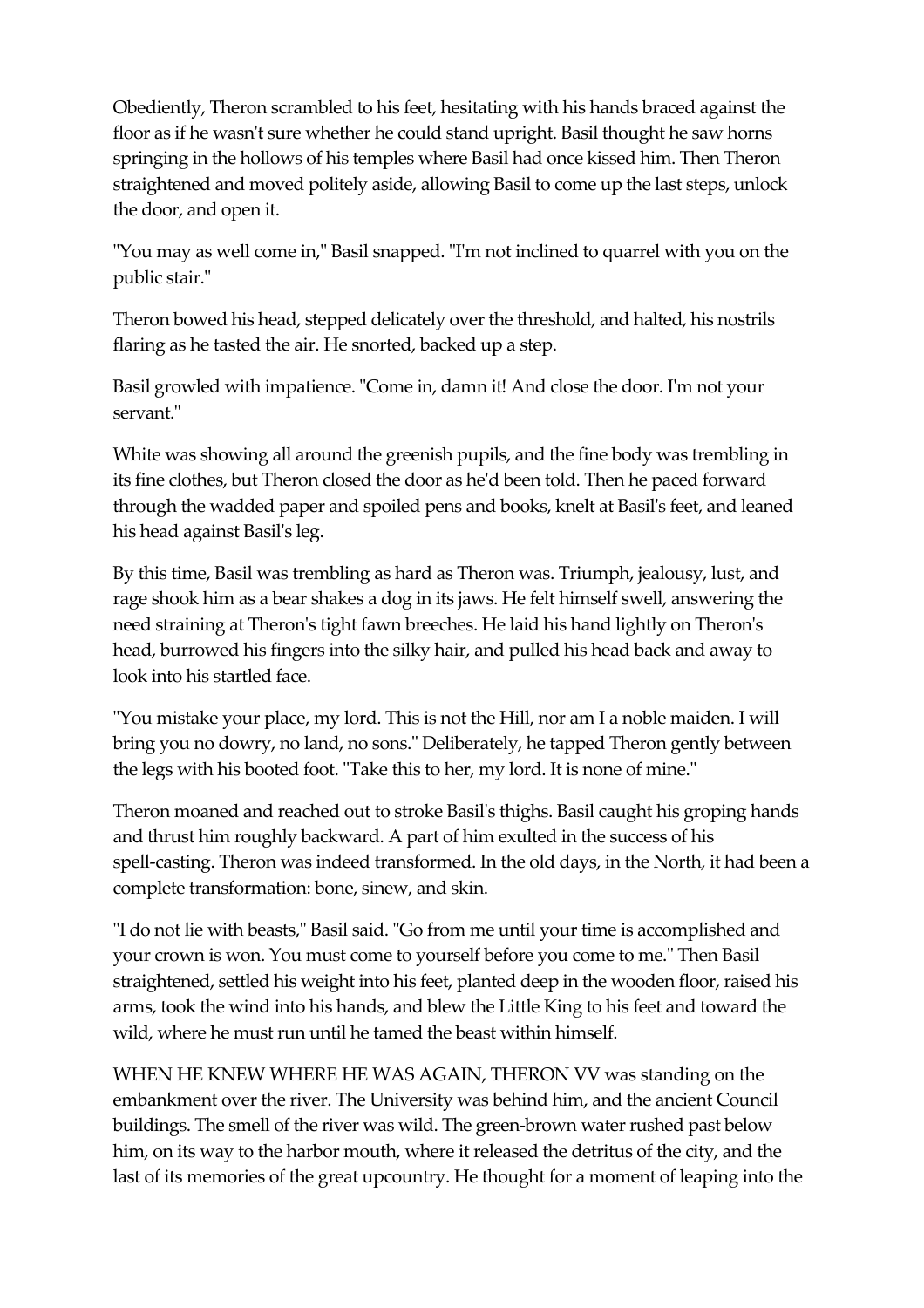flood-- not so much thought as felt his body poised for flight, to join the glory of that passionate, anonymous flow. But what he desired was more earthy, less exalted.

Theron remembered a place he knew, where a man could be had for the price of a drink, and headed down the river to the Apricot.

The Apricot had a low, narrow doorway off a street of tailors and leather-fitters, where men worked only until the light began to fade. In the glooming dusk, after they'd gone home, the tavern began to gather its custom. Theron paused in the doorway, his fingers still clenched on the solid wood of the door. The smell of all the men inside, the heat of them, made him giddy. They were waiting for him. But the noise, the constant motion in the close room, meant danger. He breathed deeply, filling his head with the scent, and plunged inside.

As quickly as he could, Theron made his way to the long counter where drinks were dispensed. He downed one of the small fierce glasses of clear apricot brandy the place was famous for, and then another. Around him, men were taking each other's measure. The musk of their desire was heavy on the air, rising with the fumes of the liquor: brandy and sex and sweat and old fruit in the sun.

He felt a hand on his leg. A man nearly as tall as he was, with a soft ginger beard, his breath cloves and apricot as he said, "Another drink, scholar?"

Theron spun him around, locking his arm behind his back. "Easy, sweetheart," the man gasped. "You do understand what we're here for, don't you? Do you know what this place is?"

Theron did not speak. He stroked the man's face, then forced him to his knees, pressing him farther down, until his head was touching the floor. He put his foot on the man's body. Then he turned away.

"You're a nasty piece of work," said a man in red. "I thought students were supposed to be mild. What are you studying, dear? Venery?"

He was in too close; Theron shoved him back, but the man closed in again, trying to bring his body's heat, the scent of his skin and his hair within Theron's bounds. It was intolerable. Theron shoved him harder. The man fell back, bouncing against another group of customers, who turned with irritated growls.

One of them took the man's arm: "What is it, Fred? This kid giving you trouble?"

Fred shrugged. "I guess he doesn't fancy me."

"You want Big Lou to throw him out?"

But Big Lou had found Theron for himself. Lou moved slowly, as though his bulk made him swim through air like deep water. But it was not his size that held him back; he was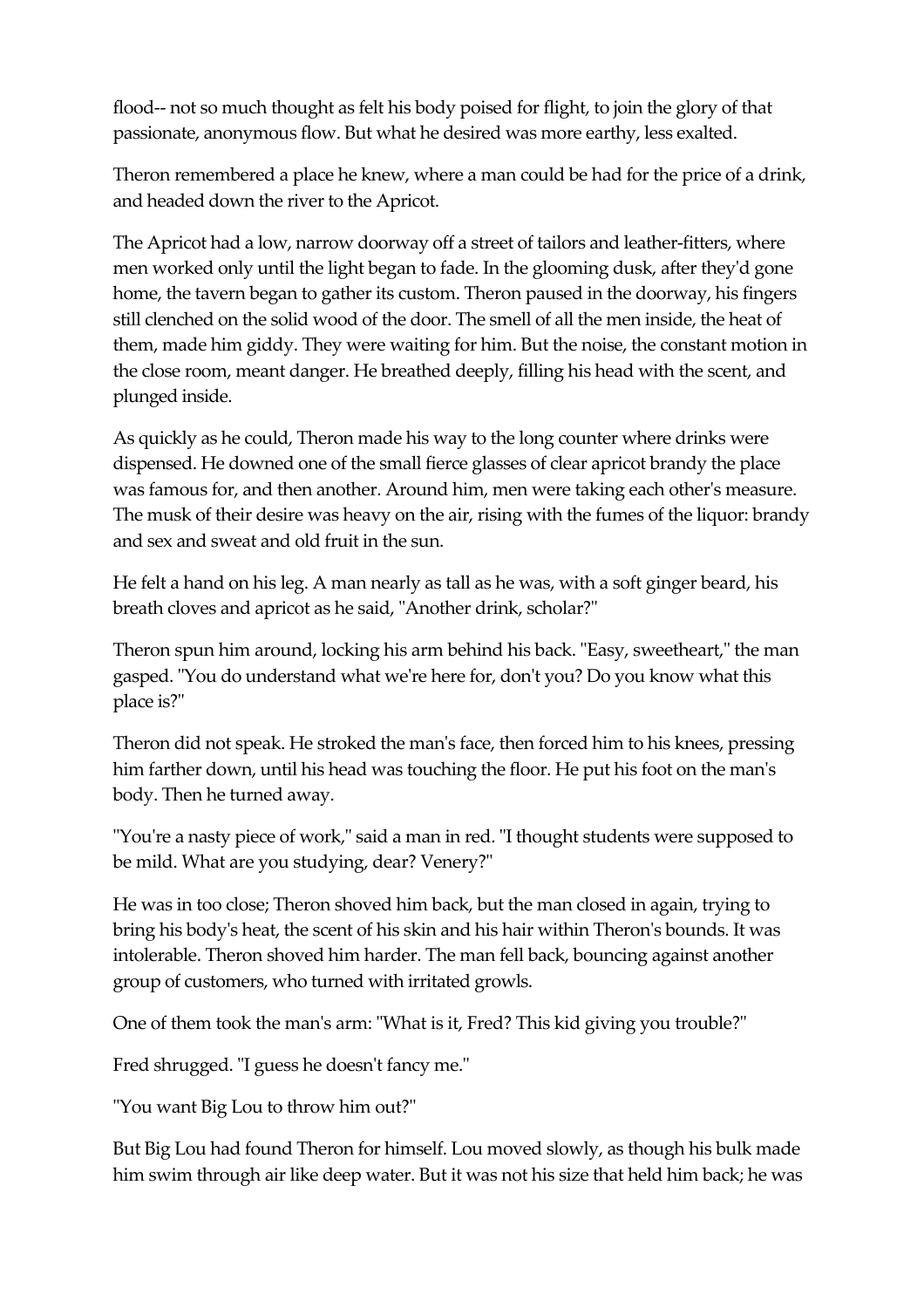stalking, approaching the young student carefully, not to startle him. The Apricot gave Lou plenty of experience with men who were not as stable as they might be.

Lou held out his hand. It was huge as a ham, and empty. "Evening," Lou said. "Everything here to your satisfaction?"

"Everything," Theron echoed.

"I wonder," Lou said, "if you might be looking for those other longhair boys--the ones with the oak leaves in their hats?"

"Oak leaves?"

"Because I chucked them out, an hour or so back. We don't like seditious talk here--though I understand the brandy can drive a man to extremes."

"I am not here to talk." Theron handed him a silver coin: a man's wages for a week.

Lou considered it, and took it. "Is that another brandy for you, sir?"

Theron felt the drink burn along his arms, down his legs, right into his fingertips.

A man came up beside him, tall and swaggering. "Kiss me," he said, and Theron wrestled him to the ground--a good fight, muscle against muscle, sinew against sinew, enough to rouse him, but not enough to satisfy. He felt the other men's interest, their breathing, their fury and admiration; he would stand against them all, and make them know their master, and bow to do him homage.

A circle had formed, like a clearing in the forest, with Theron at its center. A man, very drunk, rushed at him headfirst. Theron fought the urge to lower his own head and lock horns with him; instead he ducked his shoulder and took the blow there, sending the drunk reeling out of the circle. Another man danced in like a cat, sinuously prowling the edges of Theron's space, stalking closer and closer. Theron moved his hands until they caressed the man's body, a long and luxurious *pas de deux*, intimate and stimulating, teasing and inaccessible, that ended finally with the man curled up at his feet. Theron did not spurn him, but let him lie, and turned to face his next challenger.

There was betting going on, and kissing and stroking in corners where men went to hold each other and watch the fight. Theron threw down man after man, and cast them out. His desire grew, and he was lighter of heart than he had been in weeks.

When his true opponent came, Theron was ready for him. His hands locked on firm muscles, a solid strength that could stand against his. They stood perfectly balanced, and Theron trembled with the effort. The man was panting, sweating with desire--and that was what undid him. On a single breath he weakened, and in that breath Theron took him down, forced the man to his knees, and held him there for all to see.

He heard cheering as he took his prize.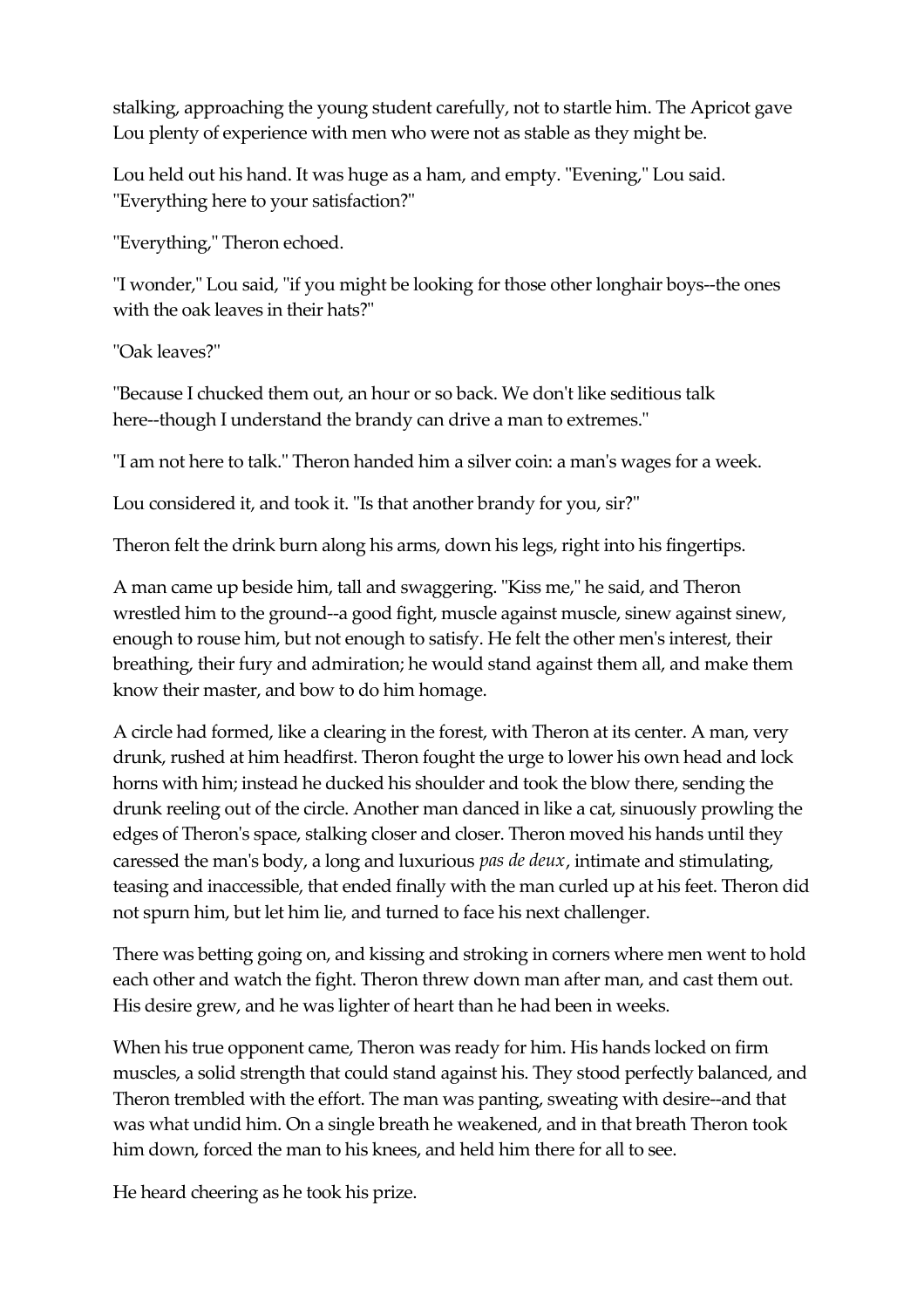HERON AWOKE ON A DIRTY MATTRESS WITH BITE marks on his shoulders and no money in his pockets, in a house he would never find again. He made his way out into the morning and home to Riverside, where he left his crumpled clothes by the bed and slept until afternoon.

Then he called Terence to bathe and shave him, and bring him chocolate and bread and butter and preserves and sweet rolls and an omelet and fruit and more chocolate. He apologized sweetly for his temper of yesterday, and said he was much better. He truly was. He felt light, his head clear, even his body free of its terrible sluggish weight of yearning. He dressed in tawny velvet and went to call on his betrothed.

The Randalls were glad to see him. Genevieve said he looked pale, then blushed at her familiarity. Lady Randall suggested that the young people walk in the garden together. Genevieve looked mildly alarmed, but Theron smiled encouragingly, and stood aside to let her pass without taking her hand.

In the garden, though, when they stopped beside a blooming cherry tree, she looked up at him and told him that the golden necklace he'd sent was the most wonderful gift she'd ever received, and they were going to alter her wedding gown so she could wear it. He looked down into the world of her sparkling eyes, the rosy flush of her parted lips, and knew she wanted him to kiss her. But he was afraid to break the fragile peace he'd earned himself last night.

He reached over her head to pull a spray of pink blossoms and handed it to her, saying that flowers or gold equally were inadequate to the task of adorning her lovely neck as it deserved. She nested the spray in her bosom and preceded him back to the house.

When Theron went home, he stuck his head into Sophia's study. His mother looked tired. He'd seen little of her these past days--some ruckus to do with her University women, and an outbreak of sickness across town. Indeed, when she noticed his velvet coat, Sophia gasped and grabbed at her papers: "Oh, no! We have a dinner tonight and I forgot?"

He came forward into the lamplight. "No, Mother. I was just paying a call at the Randalls'."

"Ah." She put the papers down. "She is well, your little girl?"

"Quite well."

"And you?" Sophia busied herself straightening papers as if he were already gone. Impulsively, Theron knelt at her feet and laid his head in her lap. He closed his eyes and breathed in the sharp smell of the herbs her clothes were stored in. "And you, Theron?" she asked softly.

"I don't know," he answered her. "From day to day, I really do not know."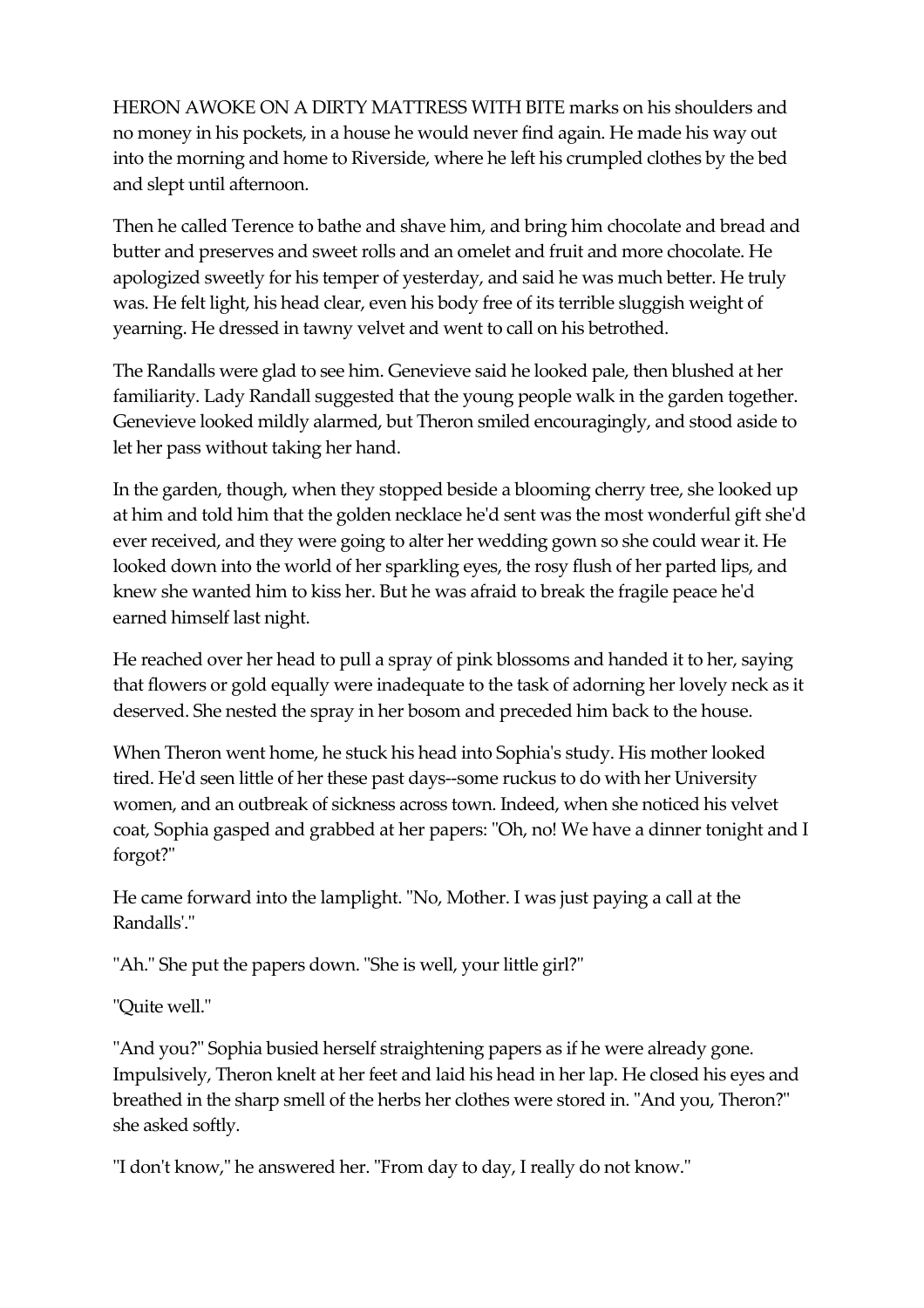His mother stroked his hair. "It's all right, my love. It's always been hard for you, these sudden changes in your life that you make. And you will make them. One minute you wish to be a swordsman, the next a scholar. One moment you are the world's greatest astronomist, the next a rhetorician." He laughed uncomfortably. "So maybe all this is for the best: you marry, you have a wife to love and keep--something that's always real, always solid, that does not change; something to build over the years whatever else happens, no?"

"Perhaps."

She heard the uncertainty. "If you change your mind, Theron, about this marriage--"

"No," he sighed.

"That is good. I know your moods. You can be difficult," she teased, twisting a lock of his hair. "Did you know? So charming, until you've had too much of it--like a little boy sick on sweets. And then you are moody, you do not talk at all. Everyone thinks, 'What is wrong? What's the matter with him, is he all right?' But then you come around all by yourself. I think about telling her that, your sweet bride, but she'll find out on her own. And she will love you anyway, just as the rest of us do."

It was a long time since she had sounded so loving and easy. Theron took her hand from his hair and kissed it. "Thank you, Mama. I'm sure I will be happy."

"Oh, no." She took his chin in her hand, and looked at him tenderly. "You are not sure at all. But perhaps that is good."

He leaned into her hand and murmured, "Mama. I have bad dreams."

"So do we all, my son," she said sadly. "Shall 1 make you a posset to help you to sleep?"

"Yes, please."

The hot liquid put him to sleep, but he was only shutting the door to one world of incomprehensible demands to open it on another. The world of his dreams was full of trees and torches. A man he knew was Basil, who looked like a bear, held him in his dark-furred arms and said, "You will be king. I have chosen you and you will run for me, and stand the trial."

"What is the trial?" he whispered, his cheek against the man's warm fur.

The bear pressed a finger to his lips. "Oh, Little King, that is secret wisdom. No man knows that but the wizards, and the king who does not fail his trial. And when you have succeeded, you will not wish any man to know what you had to do."

"Do you know what it is?"

"I? Of course I do."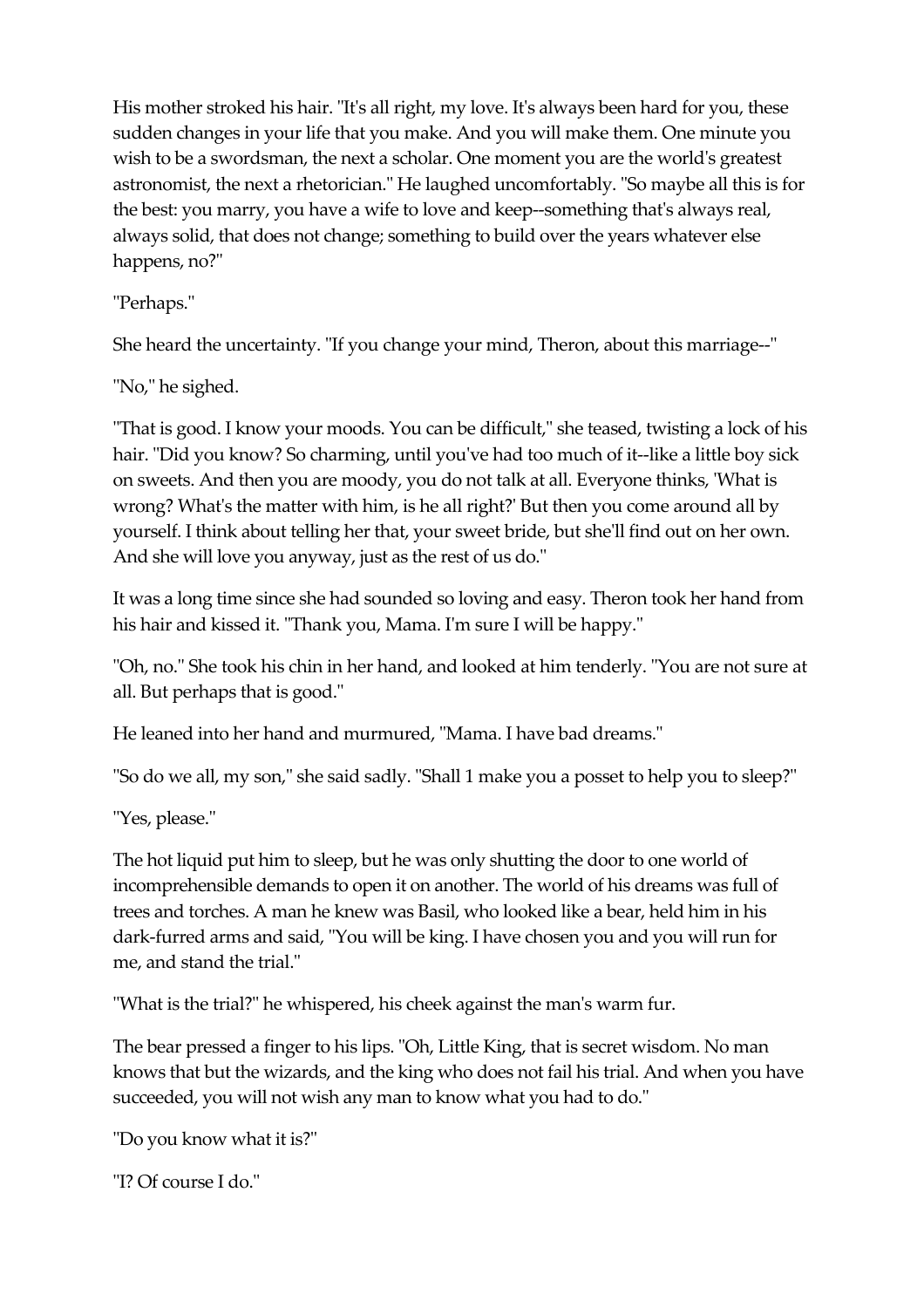"How do you know that I can do it?"

"It is my business to choose wisely. I chose you for your trial, out of all the Little Kings that the land has grown for herself. My chosen always triumph."

"But how shall 1 triumph if I don't know what to do?" he asked plaintively. His heart was pounding. He had only moments left to ask the right questions. Already he could feel the tingling in his legs, the way his muscles were bunching and regrouping into powerful leaping haunches. He reached out his hands to beg for more time, and heard the wizard laugh.

"Pay attention to your lesson, Little King, and it will go well for you. Know yourself, always. There's many a Little King has failed by failing to know himself."

Theron woke and struck a light and stared down at his face in his washbasin. He saw there the stag's head of Ysaud's pictures: liquid eyes, proud muzzle, branching horns.

He cried out, and woke for real, and stumbled out of bed. He pulled on the white shirt that he had worn, musky with his desire for Genevieve, and a black scholar's robe, and soft leather boots that covered his legs like a second skin. Then he went out into the night.

IT WAS EARLY YET IN RlVERSIDE. THE EVENING'S ENTER-tainments were just beginning. Theron could have found a man or a woman on the street and had them for a handful of coins. A few more steps would have taken him to the most famous brothel in the city, where on his family's credit he could have enacted any and all of the bizarre scenes that plagued his sleep. But Lord Theron Campion passed Glinley's and pressed on across the bridge, toward the Apricot.

The men came alert when he entered. "That's him," he heard them say, as they drew aside in fear or amusement, disgust or caution. He didn't know which and he didn't care. This was his turf now, and he welcomed the green flame of his fighting spirit as it licked through his veins. He stood on the table, and felt the belling cry burst from his lungs.

The tavern was silent. "Well, well," a man said. "Come to put us all in our place again, are you?"

The man was not beautiful, but he was graceful, with a dancer's body and a head of black curls, a red mouth, and swarthy skin. Theron wanted him. He nodded his heavy-branched head, Yes, I am come.

"Fine," said the dark man, "that's fine. But none of your pussy wrestling this time. That's for nanny boys." A few men laughed, and others blushed. "Can you fight," the dark one said, "like a man?" He raised his arm up over his head. From his hand, like a claw, sprang sharp cold steel.

The tavern erupted. Big Lou pushed forward through the crowd, shouting, "None of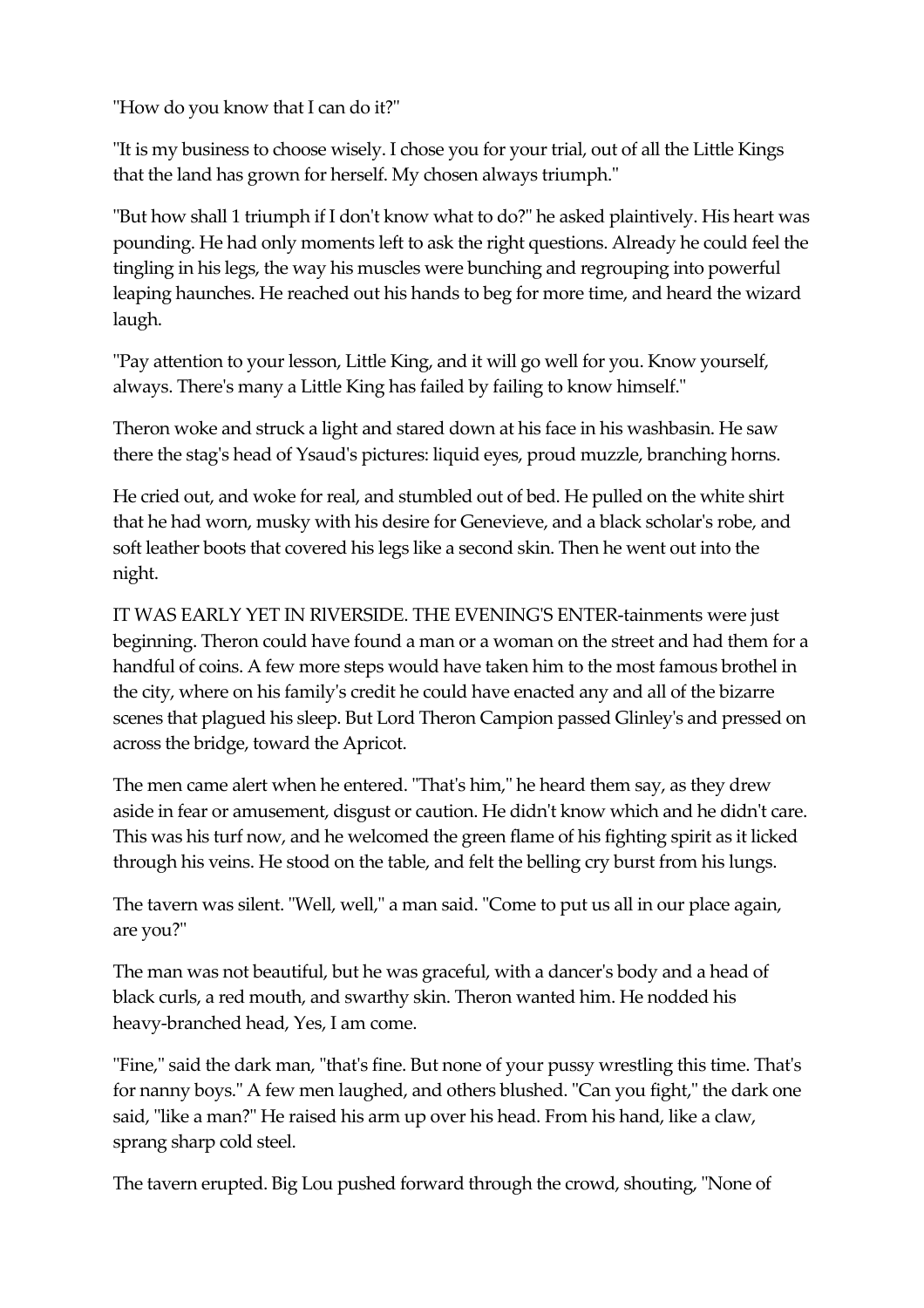that!" The dark man was rushed outside, and Theron followed, at the heart of a knot of men urging on the fight. Someone had seized a torch from the doorway, so that their shadows crossed and wrestled with each other on the street.

"Campion!" He heard the word over and over, until he realized it was directed at him, and he turned and saw several men with hair as long as his own, done in dozens of tiny braids. They'd been among the men who had hunted him into the grove at the year's turning. One of them was smaller than the others, his hair reflecting flame from the torchlight. Theron knew him--a follower of Basil's.

"Lindley... ?"

The student pushed to Theron's side through the shouting, jostling crowd. "Have you got a knife?" he asked breathlessly.

"No."

"Take mine."

The handle was antler, the knife was sharp. Lindley was hastening him with the crowd around the corner to the dark courtyard of a deserted tannery. Theron could smell the residue of death and piss. It made him wild. In the circle of men, he sprang at his opponent. The knife felt good in his hand; when he was young, to prove he wasn't just a sickly boy who read books, he'd made one of the Riverside toughs take him into his gang. Sophia had put a stop to it, but not before he'd learned a lot.

The dark man pulled back sharply, surprised by his ferocity. Theron bared his teeth. With the knife in his hand he was hunter as well as hunted; he was man as well as beast. The power of the Land flowed up through his feet. He knew where his opponent's knife would be before he even moved. He heard the dark man's breathing as clear as words, telling him his body's thoughts. He smelt the man's fear. He wanted blood, he wanted dominion. He feinted and ducked and slashed, driving onward to his mark.

"Blood!" the men shouted. "Blood! Blood!"

If it had been a swordfight, it would have ended right there, or else gone on to the death. But this fight occupied a middle ground between formal ritual and mortal honor.

The dark man's breathing was loud and ragged. He was gripping his knife wrist where it had been slashed, and staring white-eyed at the Deer King, poised to move edgily away from his glittering horn.

Theron did not close the space between them. Instead he slashed his knife upward in the air once, twice, and a third time, his blade blue in the moonlight, black where the vanquished man's blood stained it. The man fell to his knees as if in prayer. Theron stood over him, breathing hard, the night air filling his lungs. He lowered the knife, and held it out to his side.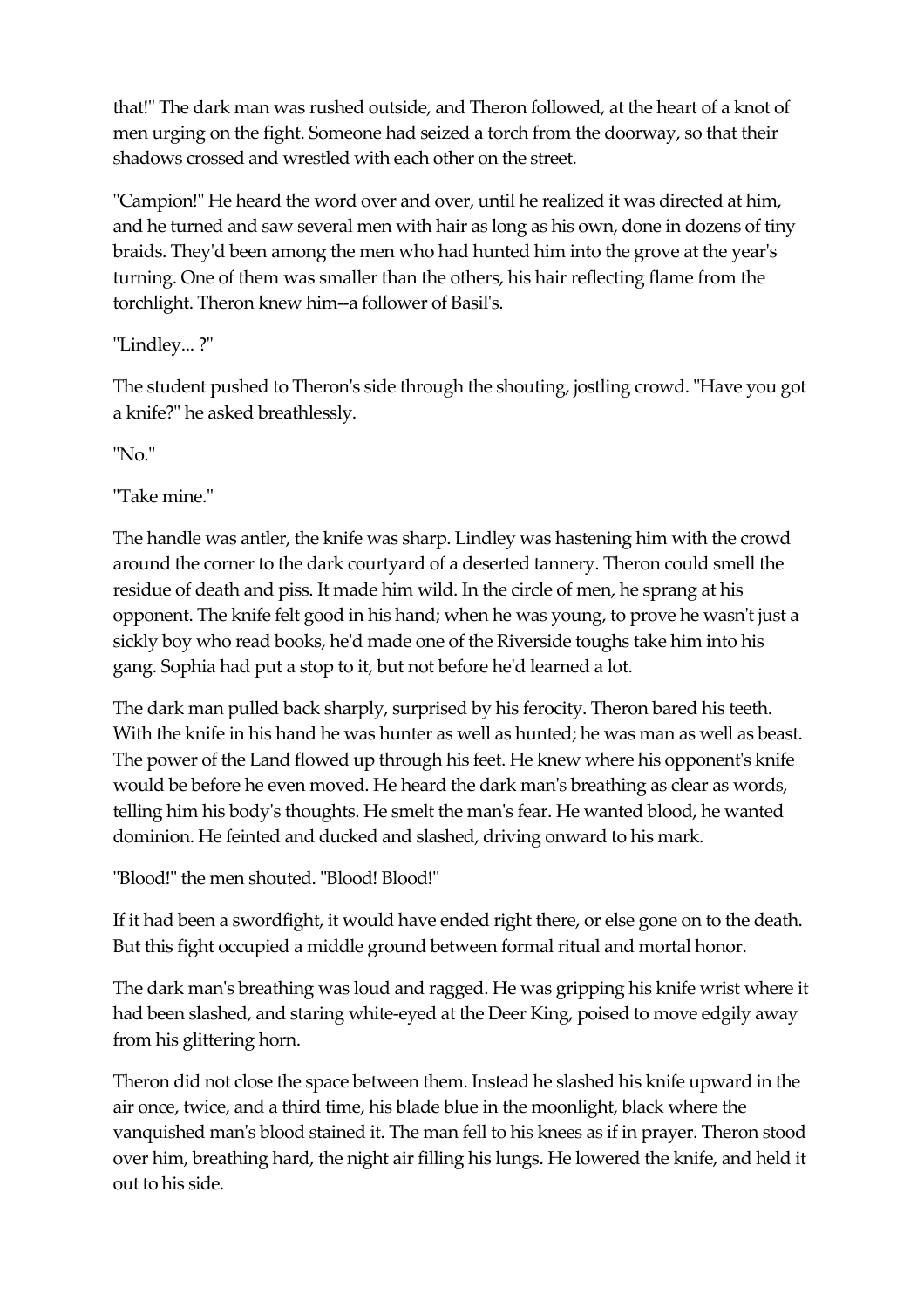Lindley took the knife from him. "My lord," he said, "that was well fought. The Companions are witness."

Theron didn't hear him. His eyes were fixed on the kneeling man, his erstwhile challenger. The man's dark head was down, low to the ground. Theron parted his gown and lifted his shirt to his waist. He said, "Yes, I can fight like a man. Now show how you appreciate it."

His pleasure was fierce and exalted. All of creation spun around his dominion and his joy.

When he returned to himself, there was no color at all in the world, just moonlight and shadow. The man with the knife was gone, and so were most of the ones who had been there watching, though some stood by or coupled in the shadows. Lindley was supporting him, and another person he did not know.

Lindley said, "I'll get you water."

Theron rasped, "No." He shook himself free of the sustaining arms, and stood alone. He shivered at the cold wind on his sweaty skin.

Lindley, again: "Shall I see you home? To Tremontaine House?"

"No."

"Hush, fool." It was the other one who had held him, a person as tall as himself in a heavy cloak and a large felt hat. "No names, I think, and no direction. I can see our young friend to safety."

Lindley moved in closer to Theron, demanding, "Who are you? You're not of the Companions."

"No, indeed," the other said. "I am of the Blood."

"The Blood," Lindley breathed, not quite comprehending.

"Yes," said the other in silky tones, "the Blood of Kings. It runs as true in my veins as in his." Theron felt his arm being taken in a grip so sure that he did not think to flee. "Come, my young lord. Sophia will be worried about you--and if she isn't, she should be."

The walk back to Riverside seemed to take forever. He was tired to the bone; at times, he even thought he slept as he walked. His companion's voice wove strands of meaning through his exhaustion: "What a wonderful evening!... I won't tell them where I found you, if you won't tell them I was wandering around down there... Come on, boy, it's only a cat!"--this when he jumped at a sound too close to them--"... I think Katherine will be just as happy if I stay in Riverside after all... This is the Bridge, Theron, we're nearly home... Pull yourself together, boy; you're going in the front door with me."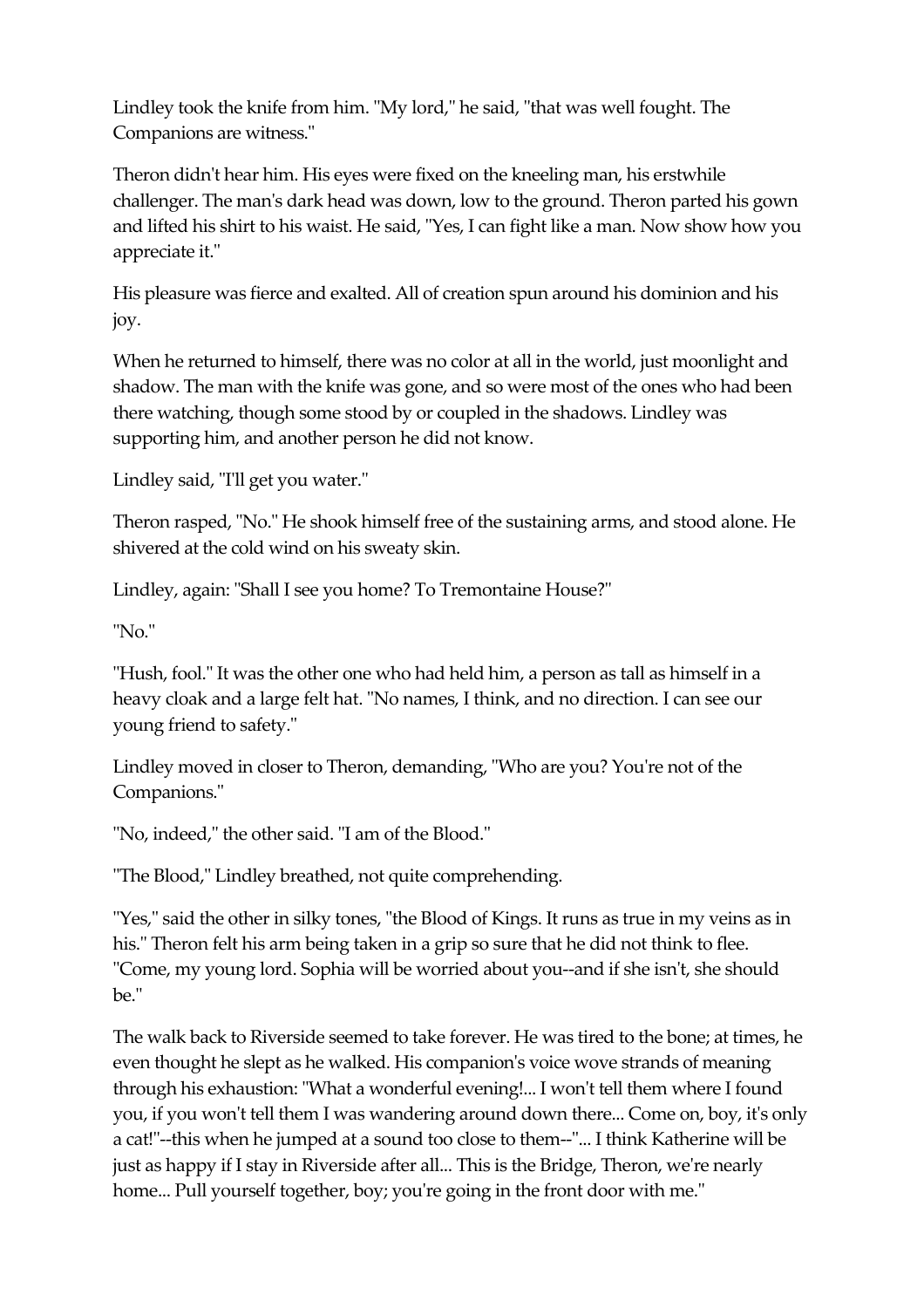Then there was the familiar smell of his own hall, and light in his eyes, and his companion saying, "Do forgive me. I asked him to sneak out and meet me down by the docks before I put in my official appearance--childish, I know."

And Sophia's hands and voice were turned, not to him, but to the other; her voice was hushed with tears and she said, "Oh, my dear--you have your father's eyes, his very eyes as I remember them so well--the little lines right there--and there. Jessica, welcome home."

when lord nicholas galing went to call on Lord Theron Campion, he dressed as though for courting, in amethyst-colored wool cut very close to his figure, a waistcoat embroidered with water lilies, and a car-nelian nestled in the discreet ruffles at his throat. Aping the severe academic style, he'd slicked his dark curls away from his face with gold clips and worn a gownlike cloak in place of his usual coat. He slipped two of Ysaud's drawings into a flat leather case, found a chair, and paid the chairmen the exorbitant sum they required to carry him across the Bridge to Riverside House.

He felt pleasantly excited, like a hound with the quarry in sight. He'd play Lord Theron, show him Ysaud's pictures if necessary, bring into clear focus the hazy pattern that surrounded him. No great scandal: just two men in a room, getting things straight. The boy was clever, but not subtle. To a man used to dealing with Arlen, it would be as simple as a game of checkers.

The first obstacle to Galing's admirable plan was Lady Campion's butler, who told him Lord Theron was not receiving visitors at present.

"Is he out?" Nicholas asked pleasantly. "Perhaps I might wait, then."

"Oh, he's here, all right. He just ain't receiving."

"Perhaps you might ask him? I am Lord Nicholas Galing."

The butler squinted at him. Since the great scar scrawled across his face from temple to chin traveled through his left eyelid, his squint was a fearsome sight indeed, but Nicholas did not quail. This steadfastness seemed to impress the butler, who said, "Well, I don't know. Come along of me to her ladyship, and we'll see what she has to say about it."

Nicholas laid his cloak across a chair, tucked the leather case under his arm, and followed the butler through a series of corridors spanning a variety of architectural and decorative styles. He'd never set foot in Riverside House before, although he'd heard the stories. Seeing the place now, it was hard to believe in the legendary masked balls, the orgiastic gaming parties and wild frolics of the old duke's times. These rooms looked respectable and comfortable, even cozy, with their rich, dark carpets and flowered tapestries, their deep sofas and tables crowded with beautiful things. Nicholas wondered whether the duchess had redecorated.

"You was noticing me face," the butler remarked as he led the way up a steep staircase to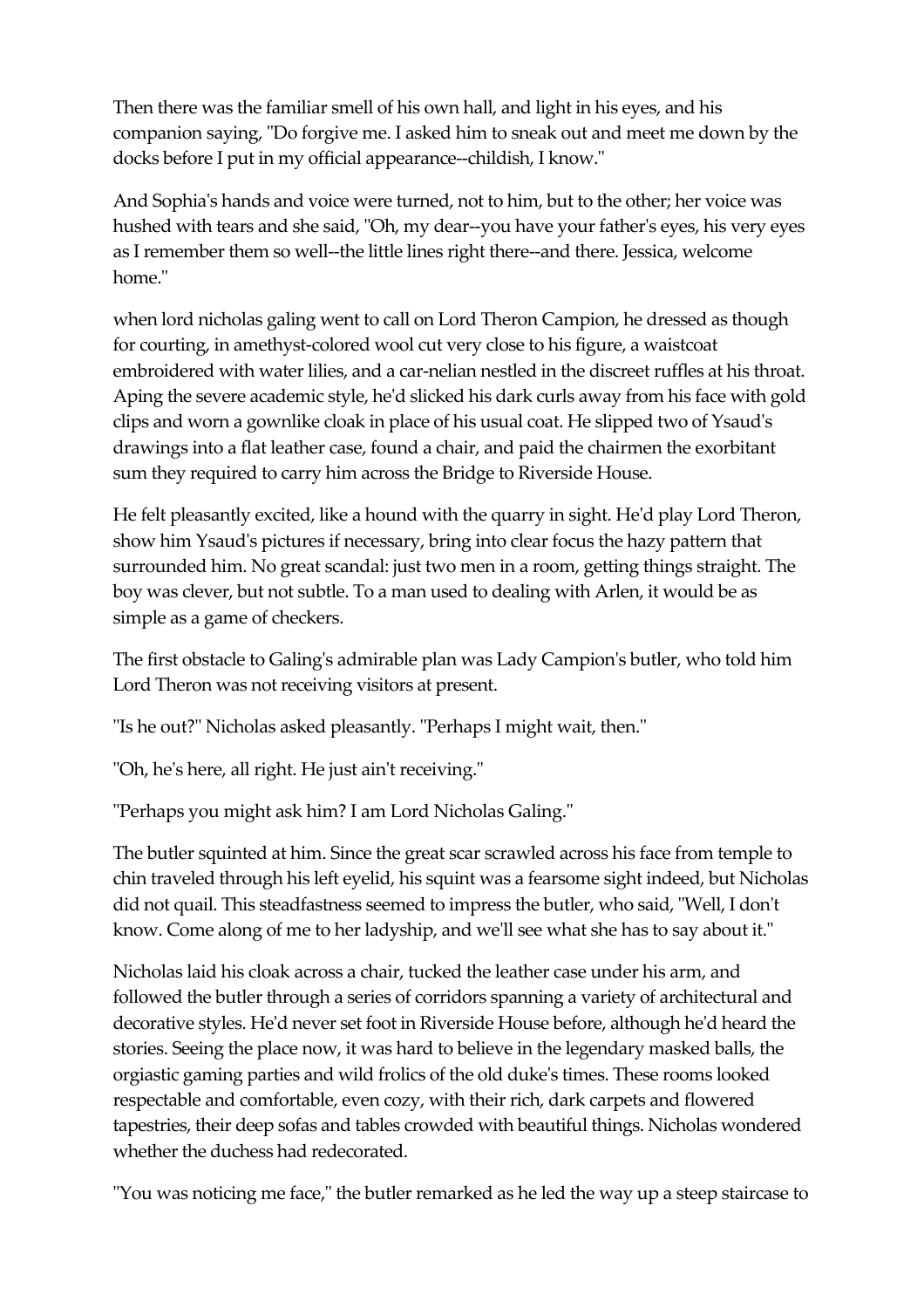a narrow landing with a door at each end.

Nicholas made an apologetic murmur.

"It's worth noticing. Her ladyship does pretty work. Beau Dartwell nearly had the eye out my head, but she sewed it back, like a button on a shirt, good as new. *And* she took me on as butler when old Leverre went out to pasture. I'd do anything for her ladyship, and that's a fact." He gave Nicholas a warning glare, then tapped on one of the doors, opened it, and said, "Lord Somebody or Other, my lady, come to see Lord Theron. I'll just keep myself handy in case you want him thrown out."

Galing stepped over the threshold with his best social smile pinned to his lips in time to hear a woman's voice saying, "Davy, I'm insulted. Don't you think I'm up to protecting Lady Sophia from some city boy?"

The voice belonged to one of the two women in the pleasant, sun-lit room--the one who was lounging on the sofa, looking as out of place as a parrot in an herb garden. Her hair was hennaed a blazing red, her face was bony and sunbrowned, her clothes were purple and scarlet and turquoise, of no recognizable style or fashion. She was smiling at Galing with frank curiosity.

Conscious that he'd been staring himself, Galing nodded curtly and turned to Lady Sophia, who was sitting in the bay window at a large, cluttered desk. She said, "Wicked girl," with affectionate composure, and introduced the colorful woman as Lady Jessica Campion. "And you, sir, are?"

Galing bowed low. "Lord Nicholas Galing, and your most obedient servant, Lady Sophia, Lady Jessica."

The colorful woman gave a snort of laughter. "Very nice," she said. "1 can't wait to hear what he says next."

Behind his smile, Nicholas was consigning the whole of this unconventional household to the bottom of the Seventh Hell, thugs, half-women, and all.

Lady Sophia seemed aware of his discomfort. "Hush, Jessie dear; you're embarrassing our visitor. Davy, you may go. I'll ring if I need you."

The scarred butler shrugged massive shoulders. "It's your funeral, my lady," he said ominously, and pulled the door to behind him with an ostentatious snap.

"Now, Lord Nicholas, come in and sit down and tell me what business brings you to see my son."

Nicholas was not accustomed to such plain speaking, especially from a woman. He took a moment to find a chair, glanced briefly at Lady Jessica, and said, "It is a private matter, meant for his ears only."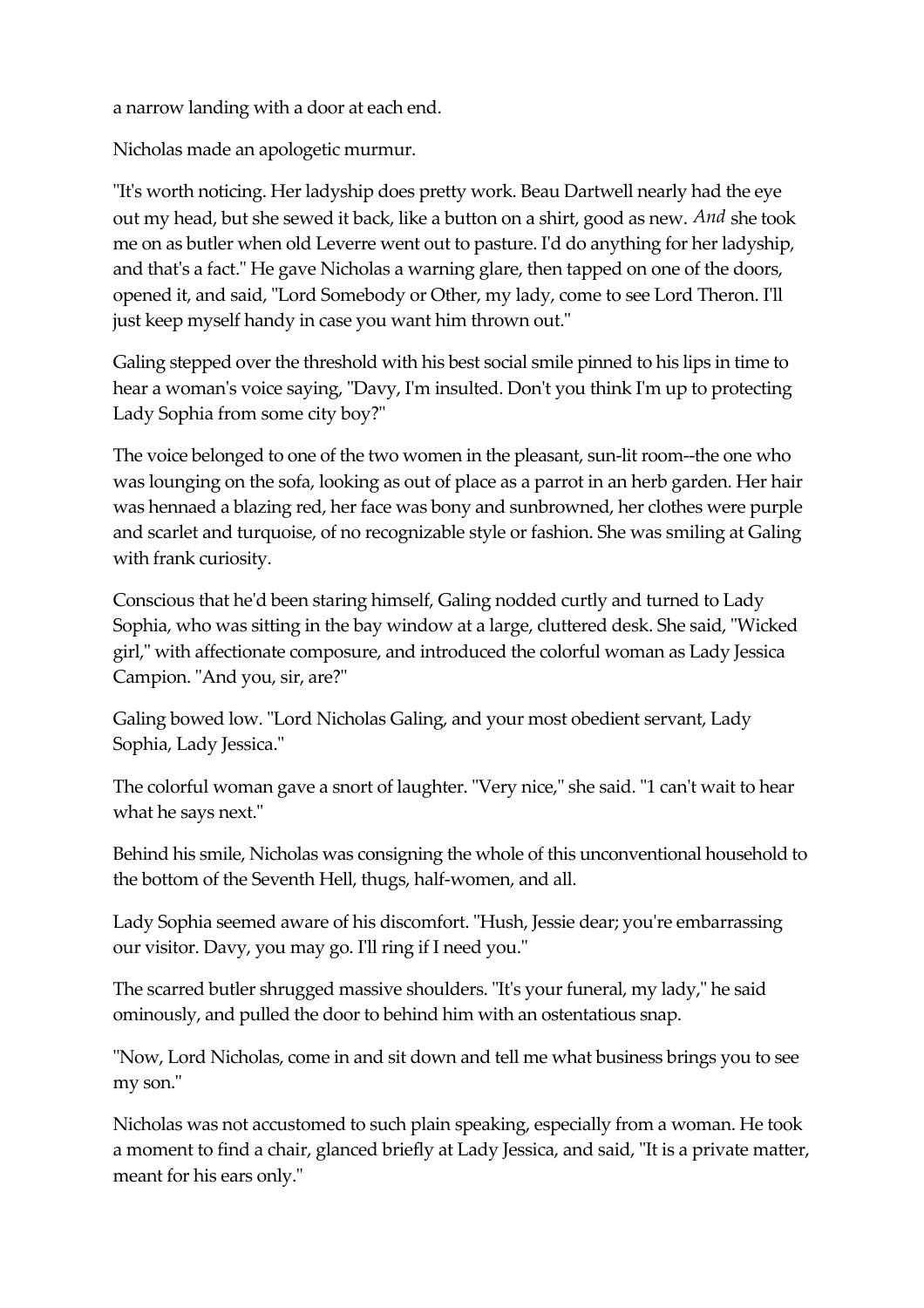"Because," said Lady Sophia as if he'd not spoken, "if it is a matter of business, or money he owes you, you must apply to me, or to Marcus Ffoliot. My son is not yet of age."

"It is not business. I had the pleasure of meeting Lord Theron at the Randalls' at the time of his betrothal. We found we had interests in common. In fact, he was to attend the theatre in my party. But I hear he has been ill." Nicholas held out the leather case. "I brought him some offerings I thought might divert him."

"Oh, really?" Lady Jessica reached out one arm from the couch. "Art? I am something of an expert. Let's see."

Nicholas clutched the case tightly. "With your permission--I doubt a lady would find them diverting."

"Oh, dear," Sophia sighed.

"Smut," said Jessica. "Well, why not? Though I doubt you and he have quite as much in common as you'd think. What play, by the way?"

"The Empress. Do you know it?"

"I should. My mother created the role."

"My land," said Nicholas, inelegantly. "The Black Rose."

And this was her daughter: bastard off-shoot of the old duke and his actress mistress. "Lady" Jessica by courtesy only. The men at Lord Filisand's would be fascinated to learn she was in town.

"Just so," said Jessica, amused. "I'm surprised you've heard of her."

Nicholas smiled. "She was the greatest actress of her age, with a heart as great as her genius."

"A nice recovery," said Jessica. "But you did not come here to speak of my mother."

Nicholas regretted that it was no longer considered acceptable to call challenge on a woman. The quirk of Jessica's long mouth suggested that she knew just what he was thinking. He summoned his own smile back to his lips and aimed it at his hostess. "Have I your permission to see Lord Theron? For a moment only, of course: I do not wish to tire him."

Lady Sophia did not answer immediately, but studied Nicholas. It was not unlike Lord Arlen's attempts to fluster him, except for being oddly impersonal, as if Nicholas were *a* problem to be solved. He bore her scrutiny patiently, taking the opportunity to study Theron Campion's mother in return. She was handsome in a dark, foreign way, her black dress plain but well-cut, her thick hair braided artlessly around her head. Her only jewel was the massive ruby covering the first joint of her left forefinger like a glowing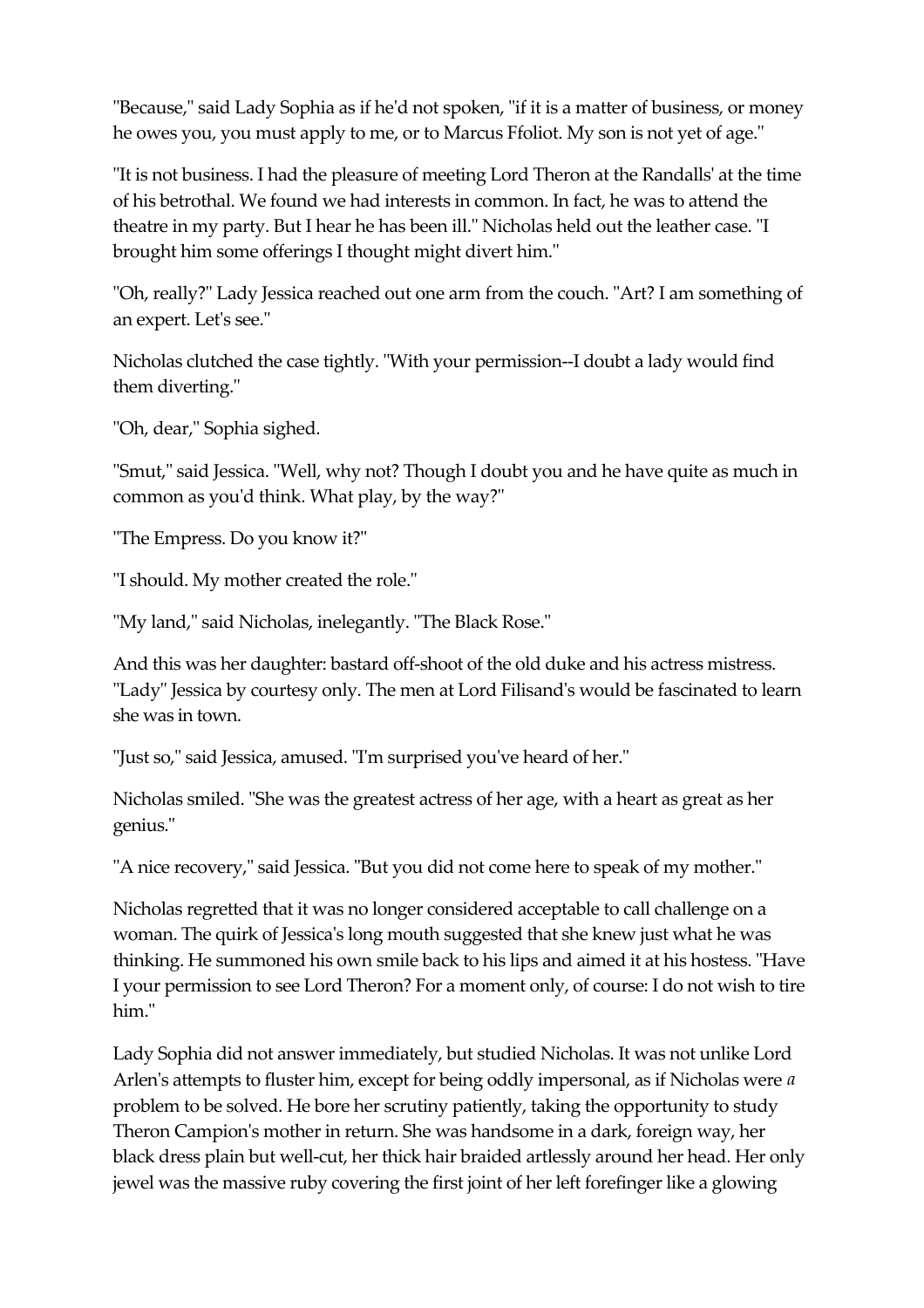coal. Her black eyes were calm and direct.

"Very well," she said at last. "He might enjoy the company. But he is overtired. You understand?"

Nicholas nodded. "I will not keep him long. Your care for him does you credit."

"Poh," she said, and grinned suddenly. It made her look very like her son. "I am his mother, and a physician, and I am told I fuss too much. But not so much as Sly Davy, who thinks we must be protected from the world." She raised her voice. "Davy! You may come in now." The door opened with suspicious promptness. "Davy, please take this gentleman to a parlor and bring Lord Theron to him. And please don't listen at the door. I do not mind, but Lord Theron deserves his privacy."

Lady Jessica unfolded herself from the sofa and shook her costume straight. She was wearing a gauzy vest over a long shirt and loose trousers--Nicholas had never seen the like before, on man or woman.

"Nice, isn't it?" she said cheerfully. "My own design. I'll take temptation out of Davy's way, and fetch Theron for you myself." She grinned at the butler. "Put his lordship in the False Cabinet, will you, Davy? And then go give Helen a cuddle. I saw the butcher wink at her this morning." When Davy growled, she laughed and strode out the door.

Nicholas rose and bent punctiliously over his hostess' hand. It was strong and square and rough--a farm-wife's hand, except for the ruby. He realized that he liked her. This house is *full of surprises*, Nicholas thought, and turned to follow Sly Davy.

It was an easy house to get lost in. On any other occasion, Nicholas would have been fascinated by its intricacies, but this morning, he was just impatient to get on with what promised to be an interesting interview. At last Davy showed him into a small room and kindly recommended him to make himself at home, since there was no telling where his lordship might have got himself to.

Lord Nicholas nodded and went to help himself to an apple from a large bowl of fruit. When it turned out to be wax, he tried to take a book from the shelves next to the hearth. The books were false spines, hiding a cabinet, he presumed, with a concealed latch. Intrigued, he poked and prodded, but soon lost patience. A bunch of violets was made of enamel, as was the porcelain teacup holding it. The malachite box on the mantelpiece was painted wood and the leopard's pelt thrown over the back of a chair was unshorn figured velvet. He had just pulled back curtains printed to look like watered silk to reveal a window-sized painting of a garden in high summer when the door opened and Lord Theron Campion entered the room.

He looked nervous. As well he might, Nicholas thought as he bowed and mouthed the standard opening platitudes. Campion did not take his part in the verbal pavane, simply nodding jerkily in acknowledgment. Neither did he come fully into the room, but clung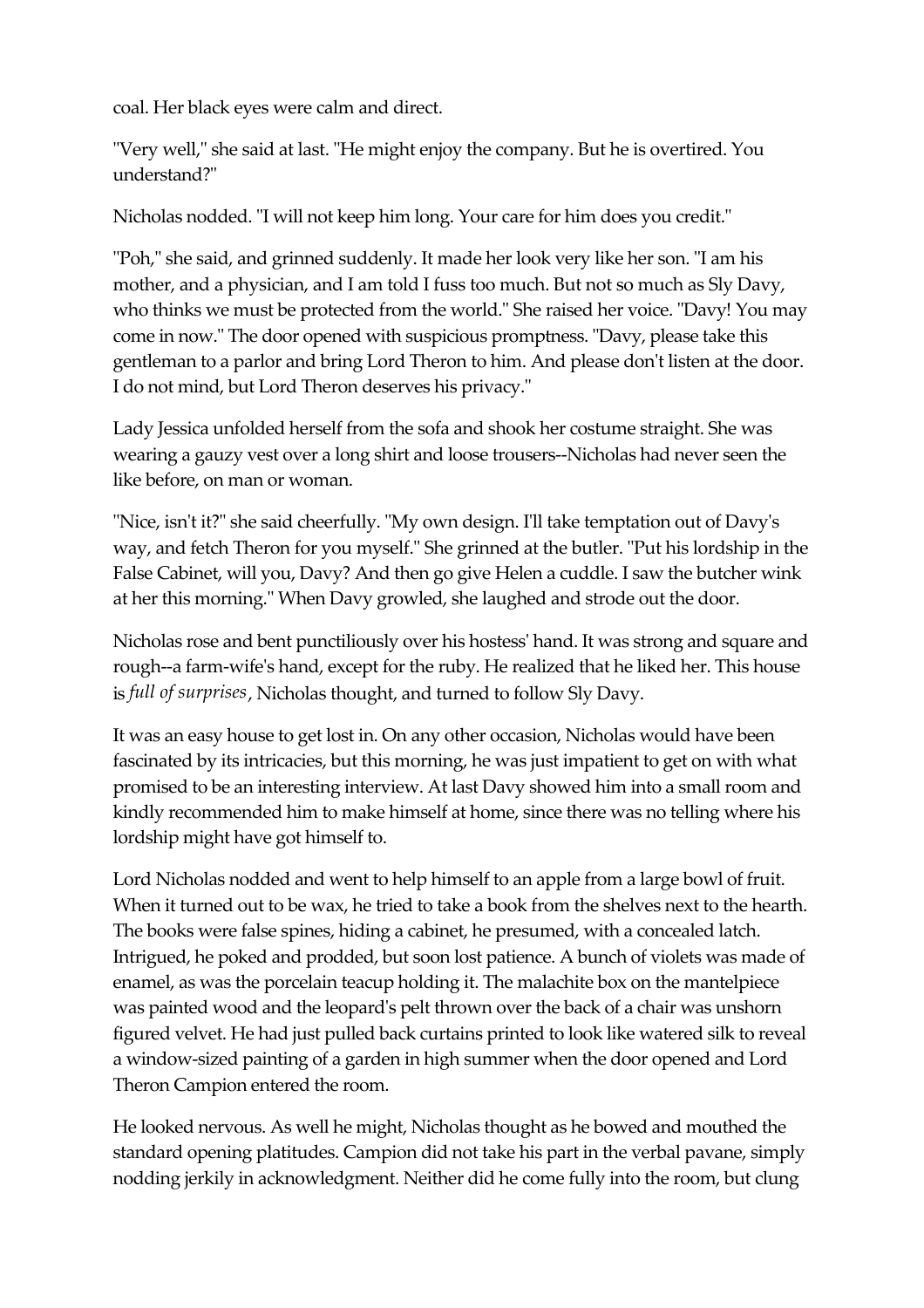to the door-handle, poised to bolt.

"Such an unusual room," Galing said after an awkward pause. "Nothing in it is what it seems to be."

Campion's face relaxed. "No. It isn't, is it? I can come in, then." He released the handle. "My sister tells me I have been rude." He smiled charmingly. "Again. I forgot your theatre party. Forgive me."

Galing gestured toward the open door. "Perhaps we could shut the door and discuss it?"

Alarm widened Campion's long eyes. "I don't think--"

A hennaed head appeared over the young nobleman's shoulder. "I'll send Davy with some wine or fruit if you'd like," Lady Jessica said cheerfully. "Everything here's wax and marble."

Her voice startled Campion, who leapt away from her and stood clutching a chair-back, wild-eyed. Galing, who would have given much for a glass of wine, remembered Sly Davy's habit of listening at doors and said, "No. Thank you."

"Right," said Jessica. "Have fun, boys." And she departed, pulling the door shut behind her. When he heard the latch fall, Campion started nervously and put his hand out to open it again.

"Leave it closed," said Galing sharply.

Campion spun around, his eyes wide, his mouth ajar, clearly panic-stricken. Overtired, indeed, Galing thought. Half mad was closer to the mark. With guilt, perhaps?

"I have brought you something." Galing used a slow, calm voice, a voice suitable for soothing horses. "A gift. But you may not like it. It is of a very personal nature."

"I am betrothed," Theron said breathlessly. "I am not in a position to accept that sort of gift."

"You mistake me, Lord Theron. It is--how shall I say? An offering. To your youth, your beauty--and your indiscretion."

"My--"

The young man's head was up, his nostrils sniffing the air, the very picture of the man with the deer's head in Ysaud's pictures. The image was so strong that Galing said aloud, despite himself, "Ah, now I see! You did give them to her after all."

"What?" Campion asked frantically. "What did I give, to whom? The necklace will be paid for. I've done nothing--"

It was the opening Nicholas had been angling for, though a little early in the game. Still,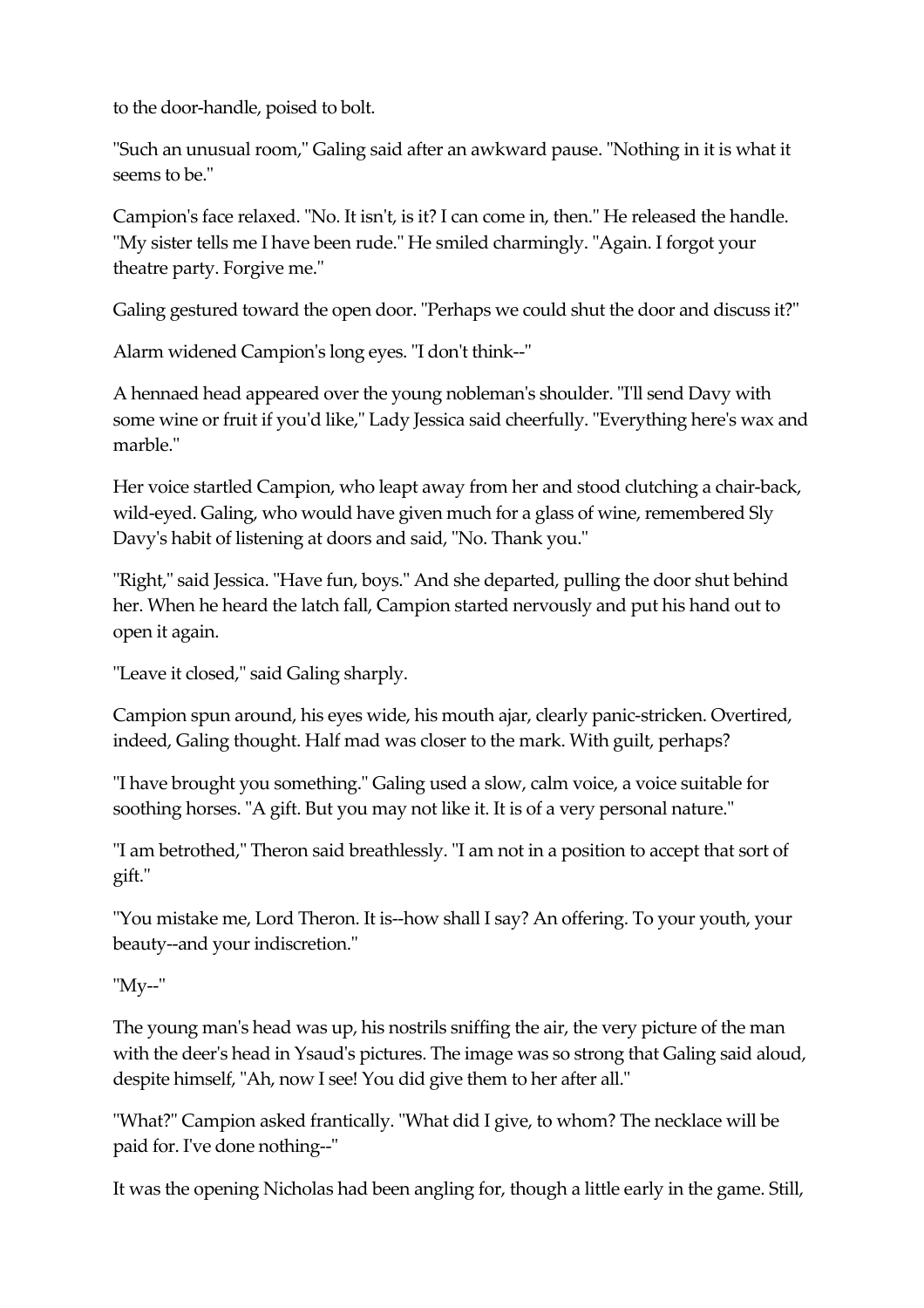he seized the moment and moved in. "Ah, but you have, sir. You have done much this winter, with who knows what more to come."

Theron was backed up to the wall. He tried for a haughty look, succeeded only in looking wild-eyed. "You mistake me, sir, or else yourself."

"Do I? Hear me out, my lord, and tell me how much I mistake." It was potent, the young man's fear; he could smell it on the air, and he knew that he had stumbled upon something critical, something hidden, a secret Campion held that no one else must know. His terror at discovery was manifest; perhaps, like most criminals, he would be relieved to be rid of it.

"I know much already," Nicholas said reasonably. "Since MidWinter, there has been a series of incidents in the city: a hunt, a scandal, a challenge. And I think you are at the heart of them all."

At the word "hunt," Campion threw back his head and went very still.

"I know of the Companions of the King. I know of your lover at University. I know of his incautious lectures, and the odd enthusiasms of those who fall under his spell. Is that your excuse, my lord? That you were led astray by insidious teachings?"

The boy's eyes narrowed. "Get out. Leave this house."

"Oh, I don't think so; not yet. Not until I've given you my little gift."

Galing untied the laces of the flat leather case and brought out two of Ysaud's drawings. One showed Campion lying on his back with one arm curled up over his head and the other crossing the vine etched into his chest, echoing the relaxed curve of his legs and his sex. In the other, he was seated, rampant and hungry, reaching out toward the beholder as if in supplication.

Campion stared transfixed at these living images of his obsession with Ysaud, the blood flooding his gaunt cheeks. "I don't remember this. I did not pose for these."

"But effectively you did, my lord--for months, as I understand. The lady has a very quick eye."

"These are private. Studies for the paintings."

"Yes, the deer series. Magnificent work. I admired them deeply. I hear she's getting ready to show them, soon," he added for effect.

"She promised no one would know who they were."

"And indeed, no one will--unless they've seen the sketches."

Quick as thought, Campion snatched them from Nicholas's hand, tore them across, and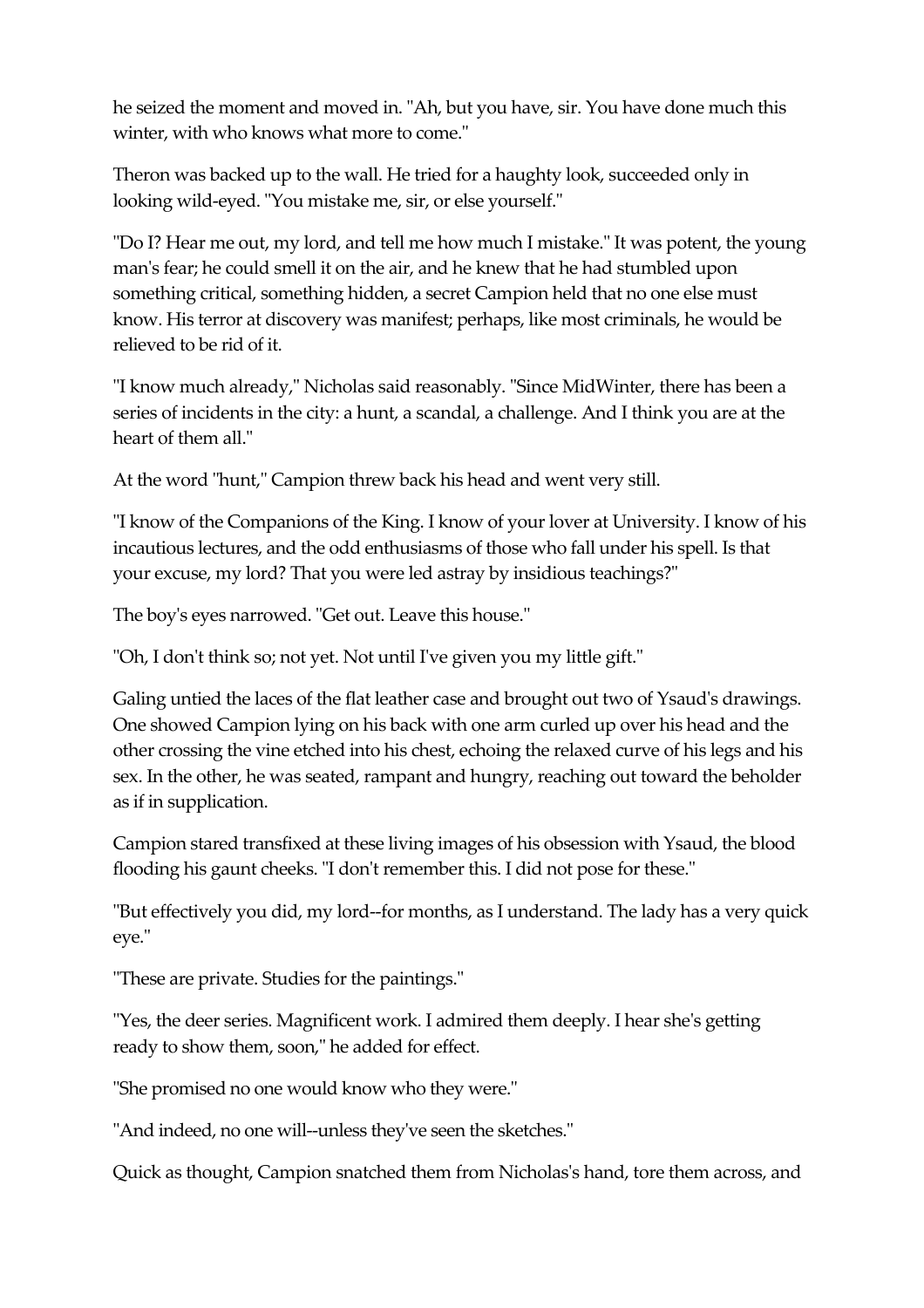flung them into the fire.

But the fire wasn't real either. Campion's hips and yearning face lay obscenely disjointed on the brightly painted embers.

"It wouldn't have helped," Galing said. "I have more."

Campion's mouth opened in a soundless No.

"I see the fact discomfits you. As well it might. What, after all, is to stop me from offering some to Lady Genevieve as a betrothal gift?"

Campion fixed his bright, strained gaze on Nicholas's face. "Why?" he whispered.

"Why?" Nicholas shrugged. "I'd do it to prevent the alliance of a noblewoman with a traitor who seeks to overthrow all we hold dear."

"I'm not a traitor."

"Then what are you? A brawler and a whore? A man who always manages to be just where a nest of traitors is talking of kings and ancient rights? And if they triumph, who will then be king, my lord? A Northern farmer's son, a scrawny scribe with blue fingers and inkstains? Or a descendant of the last of the kings, the noble heir to Tremontaine ?"

Galing wiped his brow. It was the speech he still dreamed of making to Arlen, the true vision he had of how the pieces fit together. It was a blessed relief to have someone to say it to, someone who knew the truth as he did.

"You're mad," Campion said.

"That," said Galing, "is very rich, coming from you. You are shaking so hard you can barely stand. Tell me what you know."

Ostentatiously, he sat himself down in a chair that looked like stone, gesturing Campion toward its mate. Instead, Campion went to the false book shelves and pulled on a spine titled *Wines of the South*, The shelves sprung open on an array of bottles. He poured himself a whiskey, not offering Nicholas any. But neither, Nicholas noted, did he drink it himself.

"Look," said Galing soothingly, "you're young. Youth will have its pleasures. And its enthusiasms. I don't want to ruin your marriage. Or your future. Indeed, I seek to promote a happy resolution of them both. If you will confess the plot to me, I will see to it that your name is never linked to it. My word on it."

"There is no plot."

"There is. I know it. If you were a common man, I'd have you thrown into the Chop and tortured until you confessed. As it is..." Nicholas tapped his portfolio. "I will surely draw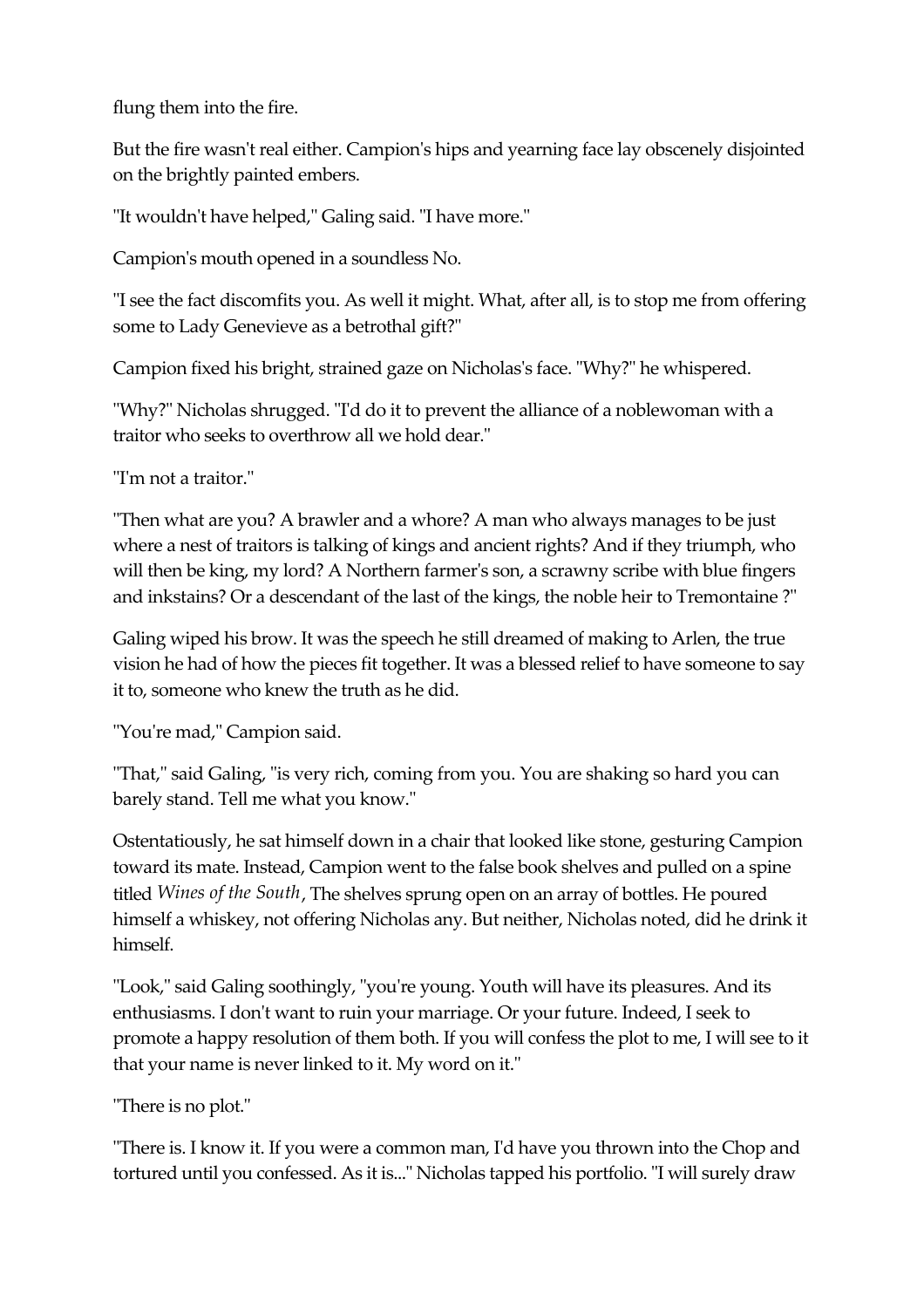your fangs and leave you toothless, brideless, and a mockery to all the city. You may seek your kingship then wherever you can find someone who will not laugh himself into stitches over your horns and your hooves and your rather extensive personal decorations."

Campion pushed back his hair with both hands, rubbed his temples as though they hurt him, and swung his head low, from side to side. The effect was disturbing. "What must I do? How shall I prove myself to you?"

"Write it down," Galing said. "I will have it all from you-- your dealings with the King's Companions, your relations with St Cloud, who your allies are and what they hope from you. Give me a clear account, with all your part in it. When that is in my hands, you shall have the sketches in yours. Not before."

"Ysaud," the boy said miserably. "Did she give them to you?"

Galing almost felt sorry for him. He was such a pathetic creature after all, for a rebellion to pin its hopes upon. "Only upon compulsion," he said contemptuously. "She will not play the same trick twice, never fear. I am the only one who knows; and, if you are a good friend to the city, I will remain the only one. You will marry your sweetheart, and inherit your duchy. You will even sit in Council and enjoy the social rounds and summer on your country estates. Most people would not object to such a fate."

"Please go," the boy said. "I cannot bear the smell of you."

"Thank you," said Galing. "It has been a pleasure."

JUST FOR DIVERSION, JESSICA CAMPION WAS PRICING the tapestries in her father's room. She had not been in it since she'd attended his deathbed, and she wanted to see if they were as good as she remembered, or if the occasion had caused her to overvalue them.

She remembered staring at the woven pictures as she and the old duke played chess; sometimes he'd fall asleep, and she would sit patiently, silently making inventory, testing her fledgling knowledge of the world's goods: the paintings and fine fabrics, the carvings and silver that furnished the room. Yes, indeed--she inspected the back--the tapestries were Ardish work, from one of the great studios. She had a client who would surely want them, if Sophia were inclined to sell. Jessica snorted. Fat chance. The room was a shrine to the dead duke. Sophia would probably sell her last gown and wear the tapestries before she'd part with a single one of them.

Riverside House made Jessica jumpy--not because her father had died there, but because she had grown up in it. Of course, the duke had not been living in it then. He'd decamped shortly after her birth, gone off to the island of Kyros with one of his famous lovers. She remembered them both together, in the white house above the blue sea, the summer she had been sent to visit. She was eight. He wanted to see his daughter. The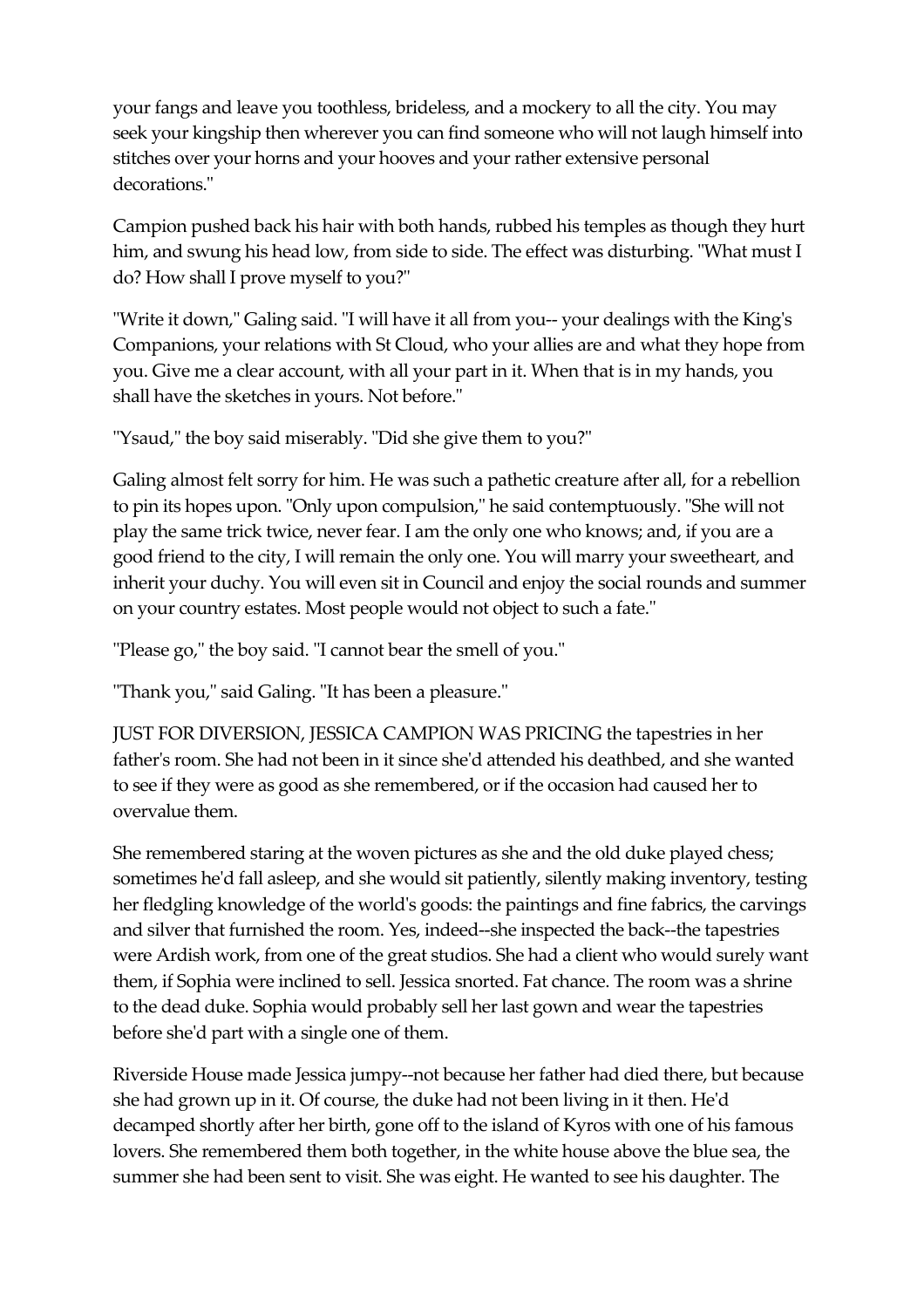Duchess Katherine had bundled her off with her nurse, who had gotten very friendly with the sailors. Jessica had climbed a rigging, and they said she was a natural. She'd decided then and there she'd have her own ship someday. She told Marcus so when she got back, and she reminded him of it when she turned sixteen and dowries were discussed.

"I don't want a husband," she said, "and I never will. Katherine hasn't got one; why should I?"

Characteristically blunt, Katherine answered, "Because the city isn't going to put up with you running through its daughters until you're fifty. We're offering to get you settled now, before you create so much scandal that even money won't buy you into a decent family."

Jessica did not like to remember exactly what she'd said then; it had been coarse, without finesse. She'd learned a lot since then about getting people to do what she wanted. But the upshot was that she left the city on someone else's ship, with stake in the cargo and a few trinkets to sell abroad--trinkets she hoped Katherine had never missed. She'd always thought she'd stop someday at Kyros, see how the old man was getting on. But she'd never managed to route herself that way. There wasn't really much on the island but honey and ruins and goats and olives.

She found her father again back home in Riverside, anyway, lying in this room, transparent with illness, easily bored, still with a tongue on him, though, the terror of his physicians. She was twenty years old, Theron's age now, almost. She wondered what the old duke would have made of his son. Strange that they'd never even seen each other. But that was men for you--men, and death, she reflected, to be fair.

There was the ivory swordsman she had brought her father, still on the chest by the bed. She picked it up, and Theron walked in.

Well, not walked, exactly. Burst. Stormed. "What are you doing here?" he demanded.

She only looked at him. That usually worked.

"I've been searching the house for you! Davy said you'd not gone out."

"Nor had I. Or does this room somehow count as out?"

With one of his peculiar lightning shifts, he looked at the ivory in her hand and said brightly, "Ah! Adding to your hoard?"

She said, "Theron, sit down. Or at least stop pacing. You are welcome to count the silver when I leave, but please wait until then, all right?"

He stopped still, saying blankly, "What?"

She couldn't figure him out. Sophia said it was wedding nerves, and that he was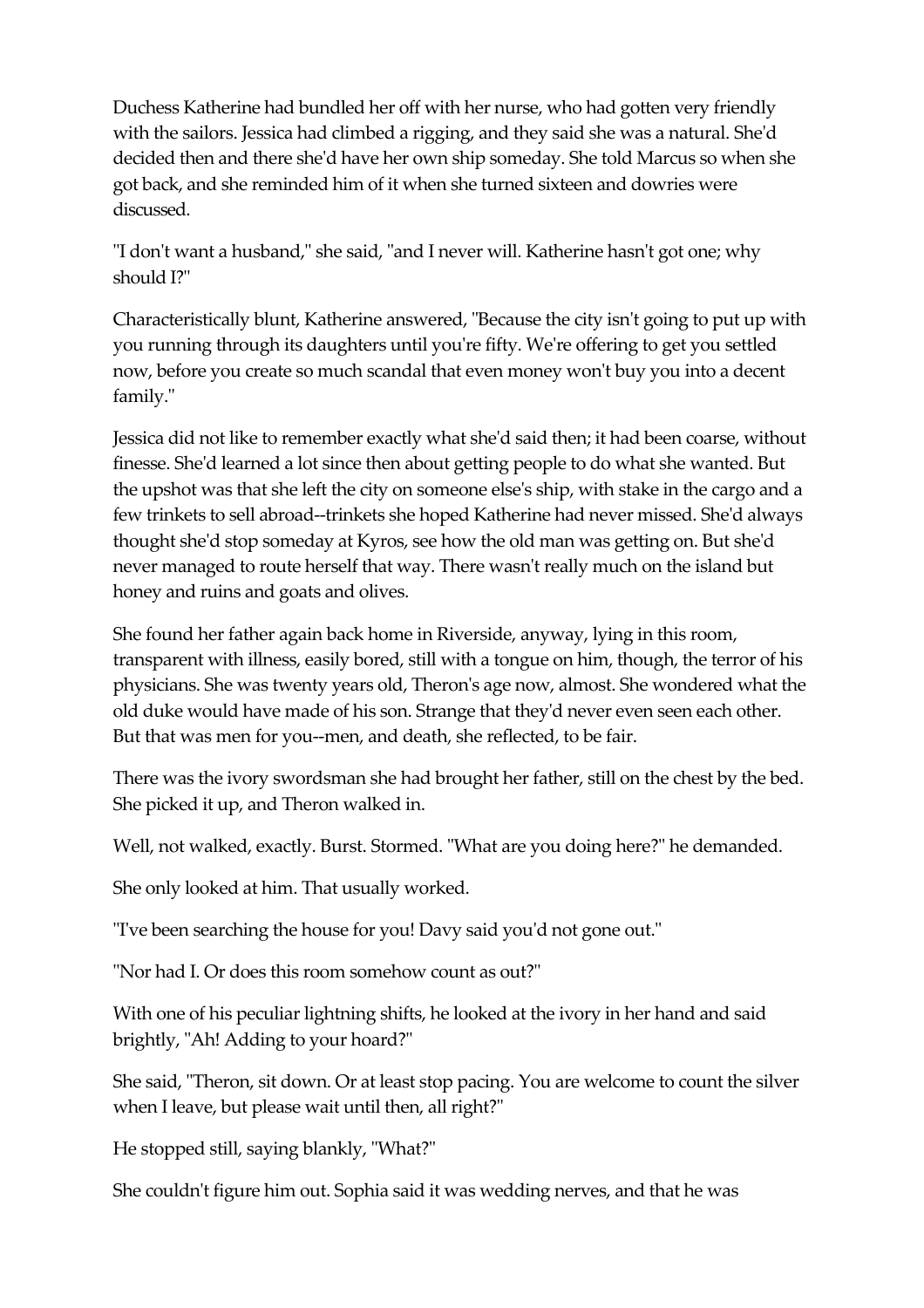high-strung. Sophia, of course, did not know about the incident with the knives in the tanner's yard. Jessica was saving it in case it should prove useful later. Knowing Theron, there was probably more where that came from. He was a Campion, after all.

"Never mind," she said. "Just tell me what you-- Oh!" She thought it through. The pattern began to emerge. "It was that man, wasn't it? Stupid of me. The one who just left--Galing, right? He said something to you, did something to set you off-- the pictures, right? The dirty ones? He showed you-- No, wait, you wouldn't need me for that. So they must have been-- Oh, no. Oh, Theron, no."

"No, what?"

"No, tell me you didn't pose for some dirty pictures which Galing now has his hands on and is trying to blackmail you with."

Eyes wide as a child's, he nodded. "But not--not exactly. I mean, it wasn't exactly like that." He told her about Ysaud. Halfway through, she began to laugh. Furious, he ripped open his collar, showed her the leaves etched into his skin. Here in this room, it sobered her up. "You should not have let someone mark you like that," she said. "Not you, Theron."

"Don't you find it beautiful?" he asked defiantly. "She is a great artist."

"Slaves are marked like that," his sister said grimly. "In places where I've been, slaves are marked with patterns cut in their skin, as other people's property." He raised his head, shook it as if shaking off some binding. "All right," she said, "it's the stupidity of youth; thank heaven none of mine left visible marks. I understand about the artist. Now, what does Galing want?"

Theron pulled his jacket tight about himself. "He wants me to confess to treason."

Jessica sighed. "You *have* been busy. And you were such a nice little boy."

"But I didn't!" the nice little boy cried. "He came here with some mad tale of conspiracy, University, the kingship-- Oh, Jess." For the first time since he'd come into the room, he looked at her clear-eyed, direct, as if he finally recognized her. "I don't know what to do."

"Treason sounds serious, Theron. Tell Katherine."

"No!" He shook his head violently and actually pawed the ground with his foot. "No, she mustn't know. She'd probably believe him, not me. She's already turned me with a haying fork from this field to next... It's all her fault, really. I *had* to get married, to get her off my back! I don't think she cares who I marry, as long as it makes me look harmless and gets me out of the city for a while. That's how bad it is with her."

His half-sister nodded in complete sympathy. "Well, then, let's think. This Galing--what's his interest? Will he take money?"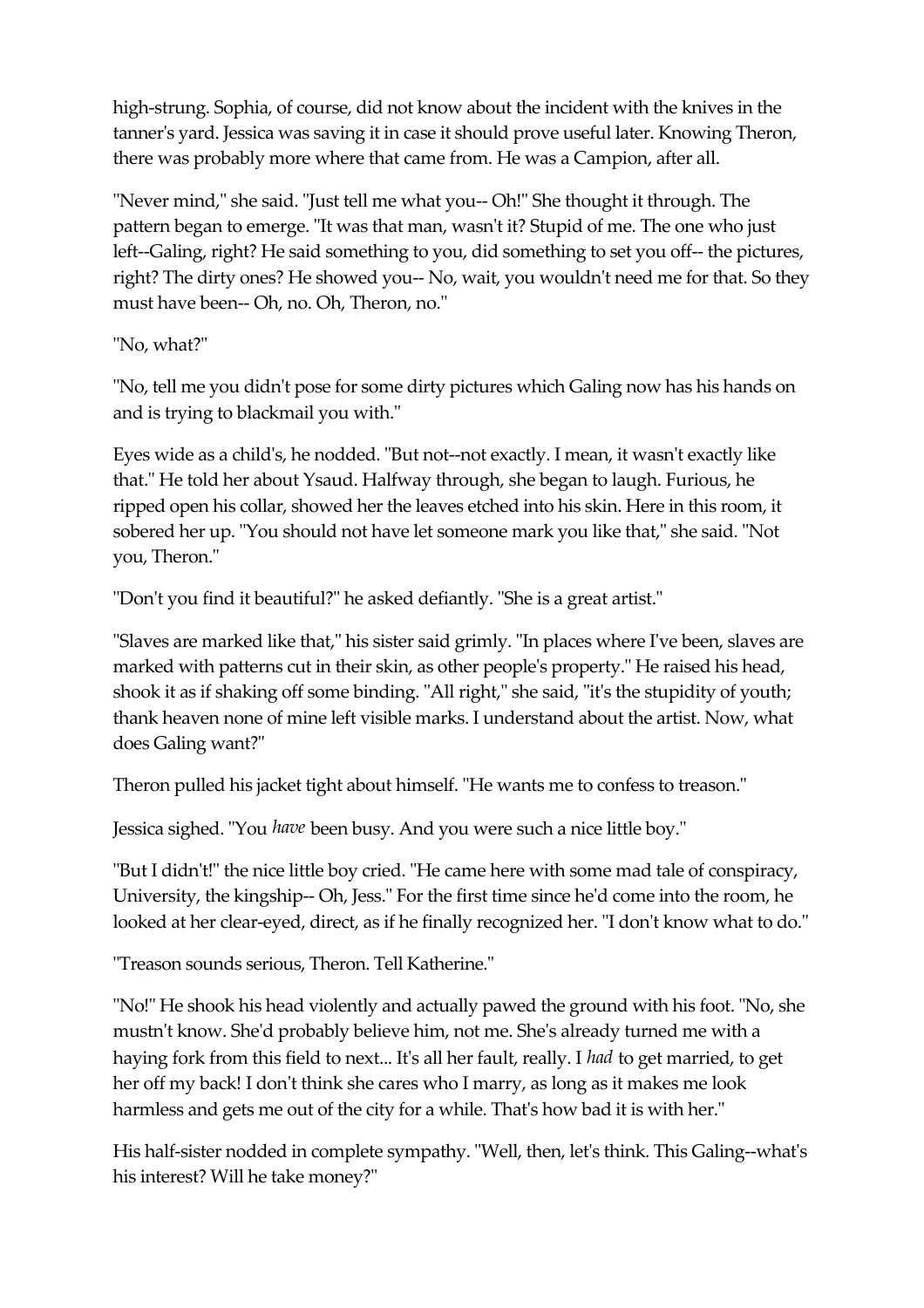"I don't think so. He didn't ask for money. He wants a full confession--a *report*, he called it."

"Why don't you just make something up?"

Again, the violent headshake. "I cannot--there are others. People at University he wants me to accuse."

"Charming man. And when you fail to deliver, he sends your sketches to the Randalls?"

"So he said."

"Let him."

"What?"

"Let him. Who cares?"

"But the disgrace! And I'm not a traitor, Jess. Those men he wants me to accuse, they've done nothing. I cannot have this creature triumph over me!" Theron blew air out through his flared nostrils, shaking his head again in that disquieting way. "To think he holds me in his hands--to think of him--oh, God-- *looking* at me, those pictures--"

"Ahhh." She studied her half-brother, the heir to Tremon-taine. He revealed more of his heart than he knew; he always had. But, then, there always had been someone standing by to wrap it in warm blankets at the least sign of a chill. Even now that he'd been betrayed by his mistress and by a fellow nobleman, he didn't seem to recognize betrayal as the human condition. He probably wasn't as innocent as he claimed, either. He'd done something to get both Katherine and Galing roused. If she helped him, she'd be helping to perpetuate his illusion: that mistakes could be rectified; that people were kind; that he would always be loved.

And he would be in her debt. Well, let it be his problem. For herself, Jessica was beginning to see a very neat, very amusing, maybe even profitable piece of business. She said, "What do you want me to do?"

"Get the sketches back from Galing, of course."

"But you said he wouldn't take money."

He looked confused, as she'd intended. Delicately, he persisted: "You have a certain renown for finding and acquiring works of art--by your own stratagems."

"Steal them? From Lord whosis Galing?" She played out the outrage, then relented: "Come on, Theron. He'd only get more from Ysaud."

"They must all be found--found and burned."

"Oh, hardly. Hardly that. I acquire art, I don't destroy it. I've got a much, much better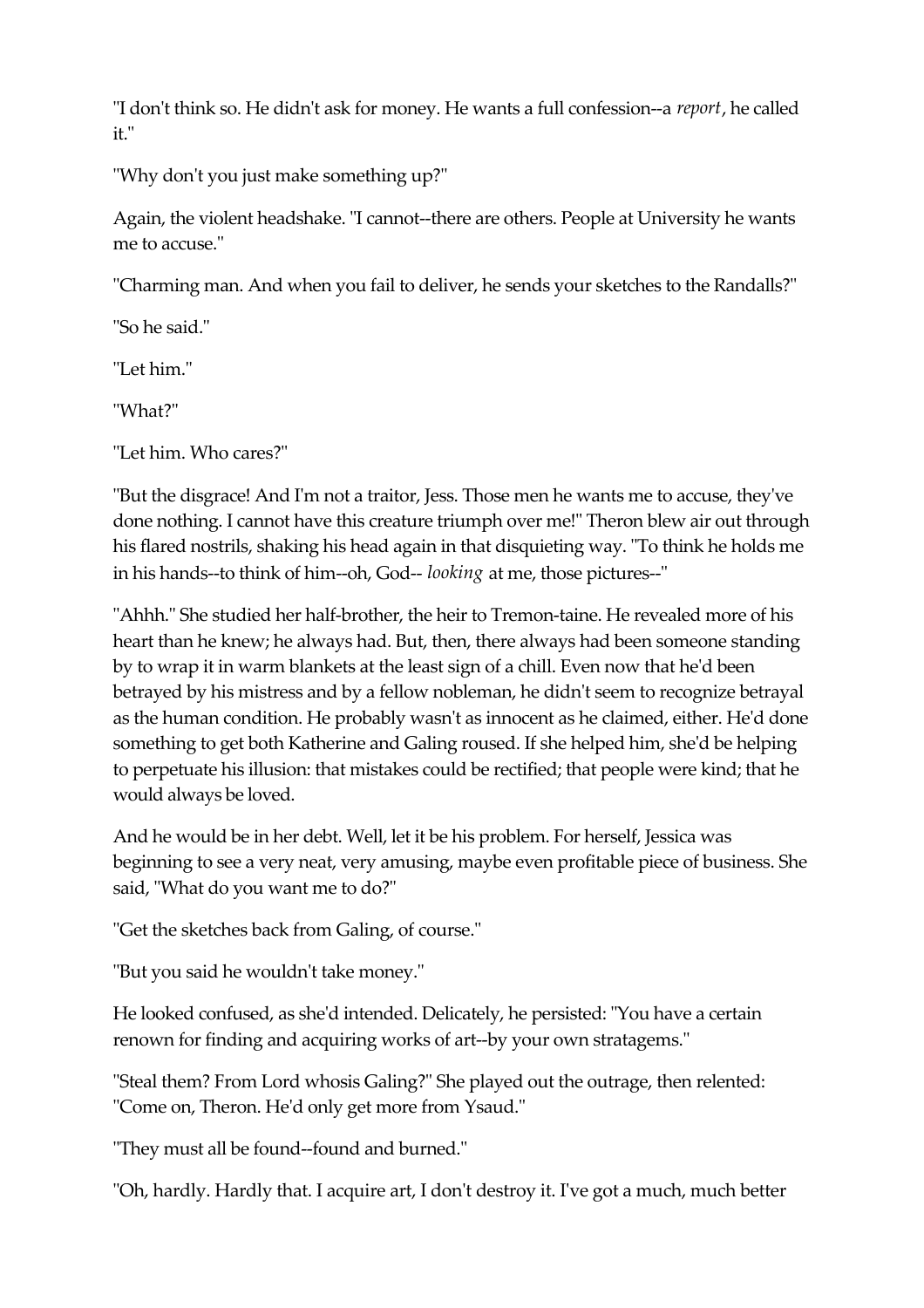idea." But she wouldn't say what it was, only, "It'll be fun. And it will get everyone what they want--except Galing, of course. And... maybe, the Randalls. I can't guarantee you the Randalls."

When he said nothing, she took his chin in her hand and turned his face to hers. "Theron. You understand what I'm saying? You've asked for my help, and I will give it. But I may be giving you help you don't know you need." She looked at him for a long time. Her eyes were the same green as his own, as their father's in the portrait. "Say yes, Theron. Say that you understand and accept my help--or things will go very ill between us."

"I understand," he whispered. "But do not disgrace me, sister."

"You worry too much," she said, "about disgrace. This is an old, old city, and ours is an old, old family. It's like a splash of blood on the sea, your disgrace--quickly absorbed and forgotten. But I will not disgrace you, if you try not to disgrace yourself."

JESSICA DRESSED HERSELF CAREFULLY, IN RICH COLORS that showed off her tawny skin. She braided a strand of tiger-eye through the coils of her blazing hair and lined her eyes with kohl and put gold in her ears. Then she hired a chair to take her to the home of the artist, Ysaud.

"Lady Jessica Campion of Tremontaine," she announced herself to the servant who answered the door, and Ysaud did not keep her waiting long.

The artist was small and perfect, with regular features and pale, dark-lashed eyes. Jessica's mouth watered.

"There are so many Tremontaines," Ysaud said. "Which hole did you crawl out of?"

"A very special one." Jessica smiled. "As you will see. I hear that you have pictures of my brother Theron."

The artist had to tilt her head up to view Jessica's face. "You look like him. A little. Come into the light. You are very much older. Are you sure you're not his mother?"

Jessica smiled wickedly. "Quite, quite sure." Their two faces were almost touching. Ysaud's eyes marked every fine line the sun had etched in Jessica's skin, even the down on her upper lip. She said, "I would draw your face as a landscape, I think, all peaks and soft valleys and unexpected ridges."

"I've seen that place, somewhere out past the Ardish Straits. There was a wicked wind, but it's a land well worth visiting."

"Is it? I am much occupied here."

"Drawing people. I know. Let me see your hands," Jessica said, and Ysaud gave her one. "Just as I thought. You don't take care of them properly." She smoothed the fingers, one by one, from base to tip, gently, with her own. "I knew a woman once, a sculptor... she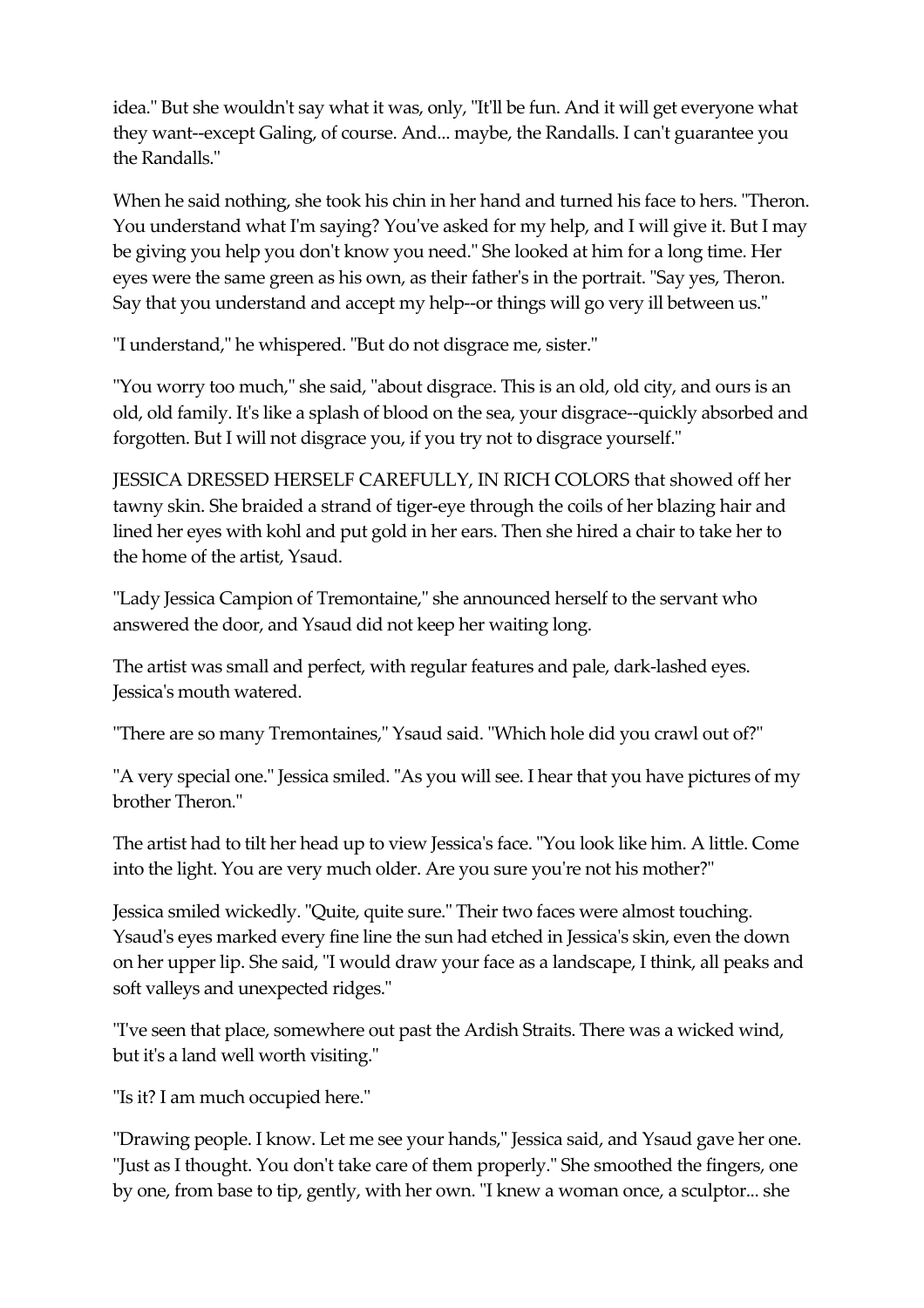never did anything but work, in clay and dust and marble... and her skin, it dried right up, and cracked--right there..." Her tongue marked the spot. "She could barely hold her chisel." She traced the route to the wrist. "It was very sad."

Ysaud's free hand caressed the strand of tiger-eye, following it through the coils of Jessica's hair. "Clearly, you should have warned her sooner."

"It is an error I endeavor to correct." Jessica took the hand she held, and moved it to the high neck of her silk chemise, laced with a bronze ribbon. "Pull," she said.

"What will I get out of it?"

"Nothing much. There are still all the buttons."

Ysaud laughed, and pulled--and pulled some more, bringing the thin, mocking lips to her own and kissing them crimson, biting them a rich vermilion.

"Take me to your studio," Jessica urged.

"Why?" the artist asked, amused; "you want to see my pictures?"

"Not a bit," Jessica murmured. "I want to see you naked, where you work."

"I want to see you naked, in my bed."

"We can have that, too. Why not? There's a whole night ahead of us. Maybe a nice kitchen table, too..."

JESSICA CAME AWAKE IN ROSE SATIN SHEETS, TO THE smell of burning wax. Candles were all around the bed. Ysaud was tracing their shadows on her skin with one fingertip, which Jessica bit.

Ysaud said, "You want the Theron pictures, don't you?"

"Sight unseen?" Jessica mocked. "I know you're good, but it's a big investment."

"Don't you?" the artist insisted.

"Of course. But only for one night."

"You don't have much staying power, then."

"Oh, do I not?"

And when the conversation resumed, Jessica said in a dreamy voice, "Theron never mentioned me, did he? Of course not. You didn't know he had a sister. You must understand who I am. The actress's bastard. Tremontaine hates me. The duchess was forced to take me in when I was a baby, to avoid a scandal. When 1 got to be too much trouble as a young woman, she shipped me off abroad, where I have fended for myself as best I could. In twenty years, I haven't done badly."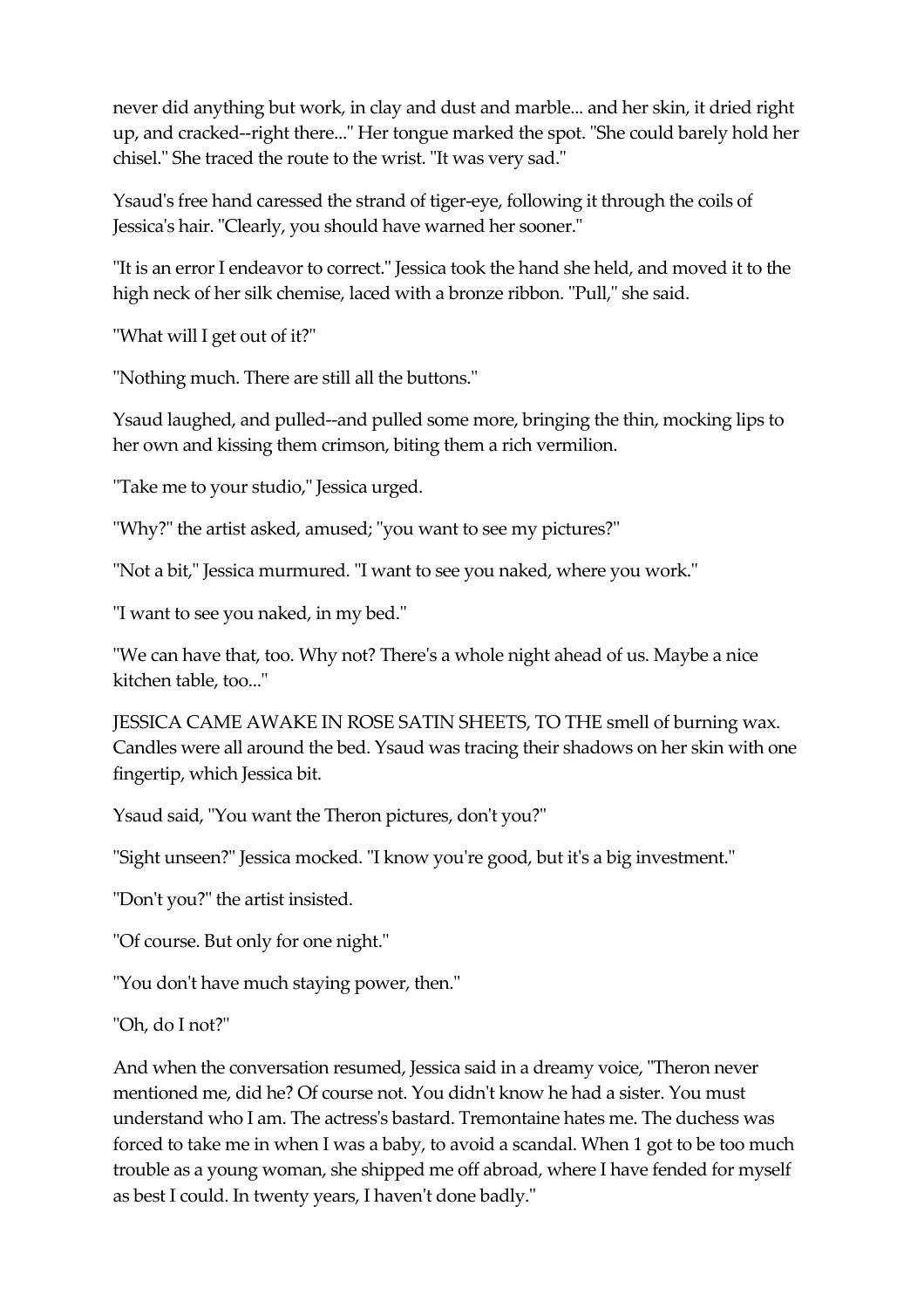"Why are you here now, then?"

"The wedding." Jessica smiled thinly. "It's their great triumph, you see. Their beloved Theron, married to a great noble's daughter, father of a whole new crop of legitimate heirs. They want me to witness it."

"And you came? How--tame of you."

"The wedding," said Jessica, fingering Ysaud's navel, "is not for some months."

"Leaving you plenty of time to celebrate your brother's future happiness--no, don't stop."

"Leaving me plenty of time to ensure my own. And while this"--she kissed a rosy nipple--"is making me very happy, indeed, the long-term prospect takes a little more effort."

"And my pictures."

"Among other things."

"You are planning to expose Lord Theron and destroy his marriage."

"Among other things."

"For revenge?"

"Among other things."

Ysaud chuckled, then gasped at the sensations shooting through her, then chuckled again. "The pictures," she said, "are not immediately recognizable as Lord Theron. Not, at any rate, with his clothes on."

"Then I will have to contrive to have him pose naked next to your favorite one, won't I?"

Ysaud shuddered deliciously again. "Not necessary. I have sketches for the paintings which are unmistakable."

"Now, those I would like to buy. I have clients abroad who are collectors."

"Of smut?"

"Lady, of your work. Have I not told you how deeply I admire it, how honored I am to be received into your... presence?"

"In fact, you have not."

"I am deeply... so very deeply..."

THE GRAY LIGHT OF DAWN WAS FILTERING THROUGH all the nine high windows of Ysaud's studio. "They are magnificent," Jessica said, staring at the canvases.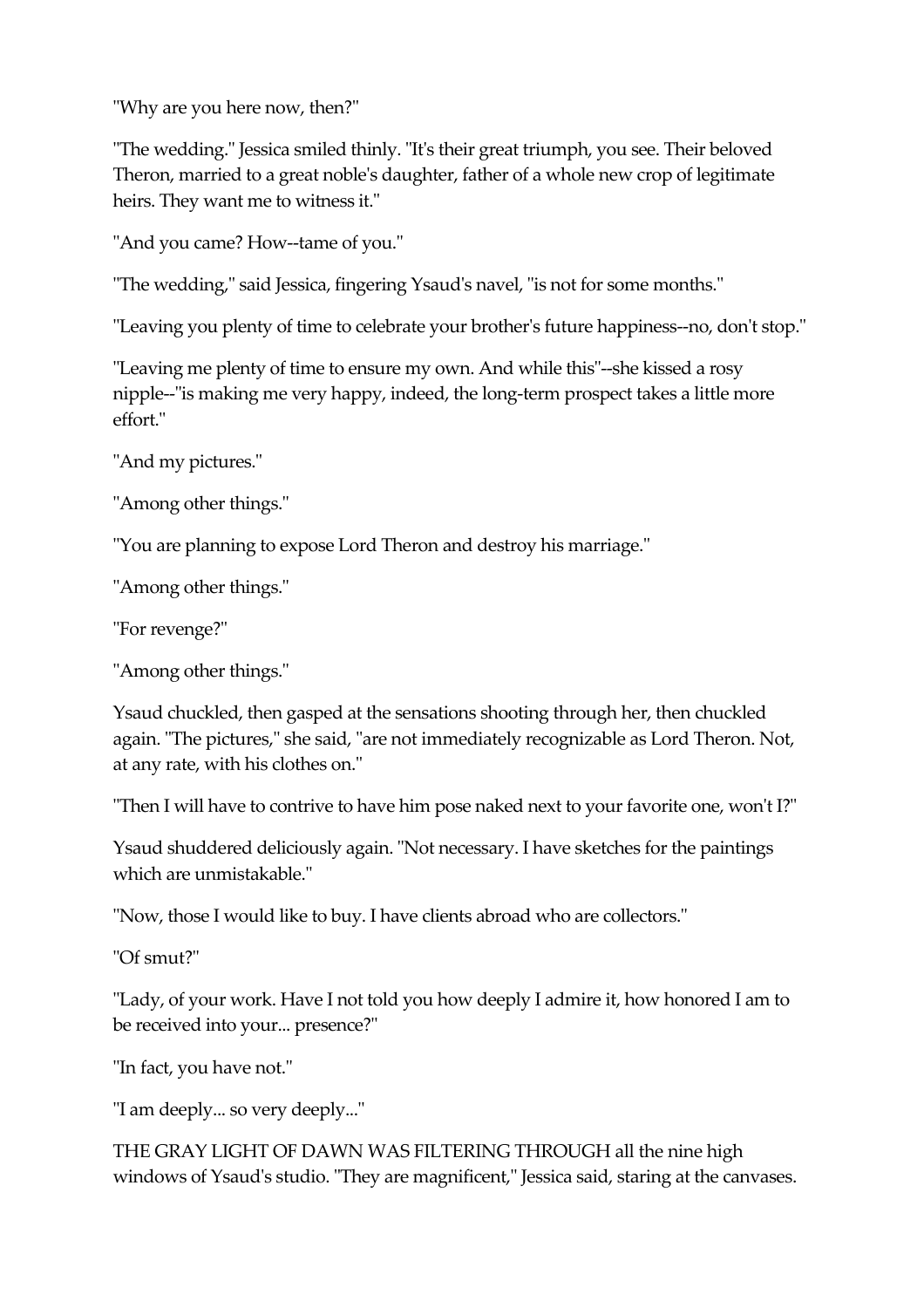"I could sell these easily in Tabor or in Elysia..."

"I wish you would." Ysaud flipped back another cover cloth. "I can't sell them here; they're too incendiary. I've already had one visit from a spy of the Council. He got all excited; I had to buy him off with a few of these." She flipped the sheaf of sketches. "I tell you what, Jessica: give me seventy-five royals for the lot, paintings and all, and you can do whatever you want with them."

"Make it fifty."

Ysaud looked at her. "I need the money. You'll easily double it. No, you take them, sell them abroad, make a nice profit, and I'll be washed clean of the whole episode, with money in my purse. Enchanting as you Campions are, you're also damnably distracting."

"I take it that's my dismissal for the day?"

"Oh, for the year, I think. You're a bit rich for my blood. And you've gotten what you came for."

"I've enjoyed it," said Jessica Campion.

She went whistling out into the street--a deplorable habit, to be sure--and took herself down to a Riverside tavern, the only place where the old Duke Tremontaine's daughter could be sure of getting a really solid breakfast and not be disturbed, while sporting a string of tiger-eyes around her waist.

JESSICA WAS STILL AFRAID OF KATHERINE, THOUGH. And so she deemed it politic to send her a letter:

(Dear Cousin,

You asked me once to turn all my gifts to serving the family, and I refused you. I have been happy with my choice. And grateful to you for giving me the means *to set up in life. I'm going to express my gratitude in the next few weeks by causing a scandal of no mean proportions, which will* embarrass you greatly. But it will come out all right in the end. I am telling you this now only because I don't want you to suffer or to think that I would really do anything to harm you or Sophia or Theron. It will, however, look as if I am, and so if I were you I'd go to the country and not come back til it's over. And by the way I need a lot of money, 150 royals or so for now. If you were a client I'd ask for much more, but I am serving the family and will not see immediate profit; it's all for expenses.

She chewed on the end of her pen, and finally wrote, Your *loving daughter*, and crossed it out--Katherine had been as a mother to her for all of one day before turning her over to a series of nurses-- *Your devoted cousin*, Jessica.

TWO DAYS AFTER HIS VISIT TO LORD THERON Campion in Riverside found Lord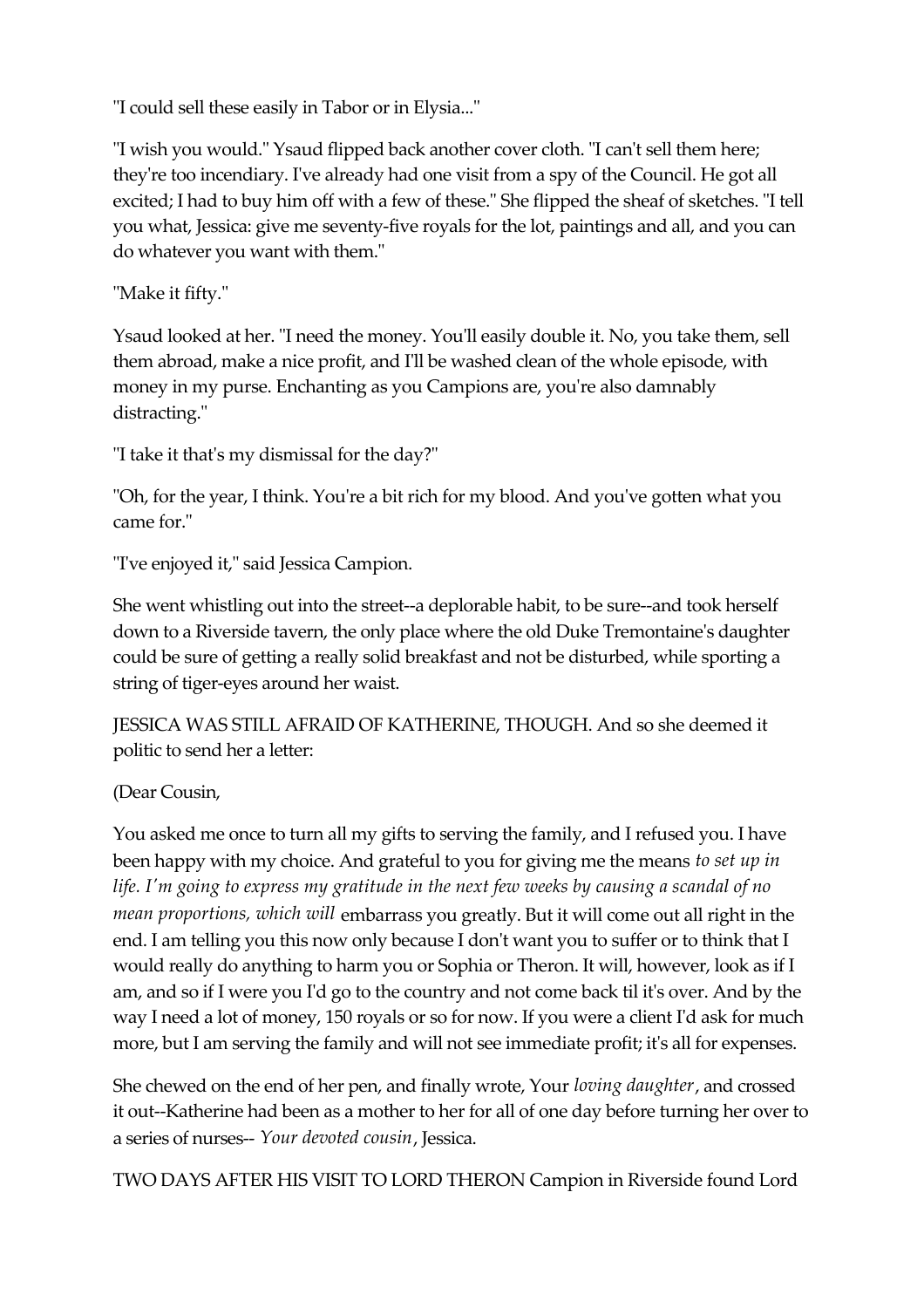Nicholas Galing a prey to doubt. After an unprofitable morning spent pacing the floor of this study and replaying in his mind what he had said to Lord Theron and what Lord Theron had said to him, Nicholas put on a coat of leaf-green and went to Lord Filisand's.

Despite the bright and beckoning weather, Lord Filisand's stuffy rooms were not thin of company. Spring in the city brought not only unfurling leaves and flowers in the gardens of the Hill, but also the Spring Sessions and the joint meeting of the Council of Nobles and the City Magistrates. As Nicholas threaded his way through the little knots of men in the greater salon, he overheard snippets of discussions on taxes, on the leather monopoly, on the rivermen's objections to the new storage tariffs--dull topics to one who had been sailing the deep waters of treason and intrigue.

"There you are, Galing." It was Lord Condell, sleek and graceful as a cat, with sapphire clips in his soft, fair hair. He tapped Nicholas on the wrist with his fan. "Have you heard the latest? The Tremontaine bastard's back in town--Jessica, the lady pirate."

Nicholas would have liked to astonish him by announcing that he had just been speaking to the lady, but discretion prevailed. "No!" he exclaimed, all polite incredulity. "Where is she living? She's not at Tremontaine House, I suppose."

"That's the thing," said Condell. "She's rented a house--a considerable house--on Albans Street on the Lower Hill."

"Not Lady Caroline's Folly?"

"The same. Ballroom, conservatory, stables and all. What do you think of that, eh?"

Nicholas beckoned to a footman carrying a tray, chose a leafy green roll and bit into it. Something was up. Two days ago, Jessica had looked very much at home at Riverside. Had she quarreled with Lady Sophia?

"Everyone knows there's no love lost between her and Duchess Katherine," Condell was saying. "Depend on it, this is some scheme to bedevil the poor woman."

Nicholas swallowed. "Or else she's simply decided to come home and settle down," he said in a bored drawl. "Surely pirating, if that's what she does, is a young man's--er, woman's--game."

Condell snapped open his fan. "Are those any good?"

"What? Oh, the lettuce rolls." Nicholas took another and held it out to the older man. "Very tender and fresh--an embodiment of Spring, in fact. Do try one."

Condell peered doubtfully at the crisp green roll. "I like my food cooked," he said. "She deals in art--figurines from Elysia and tapestries from Ardith--that sort of thing. She has a ship, sails everywhere, with a crew of women, it's said. A real virago. I can't see her settling down."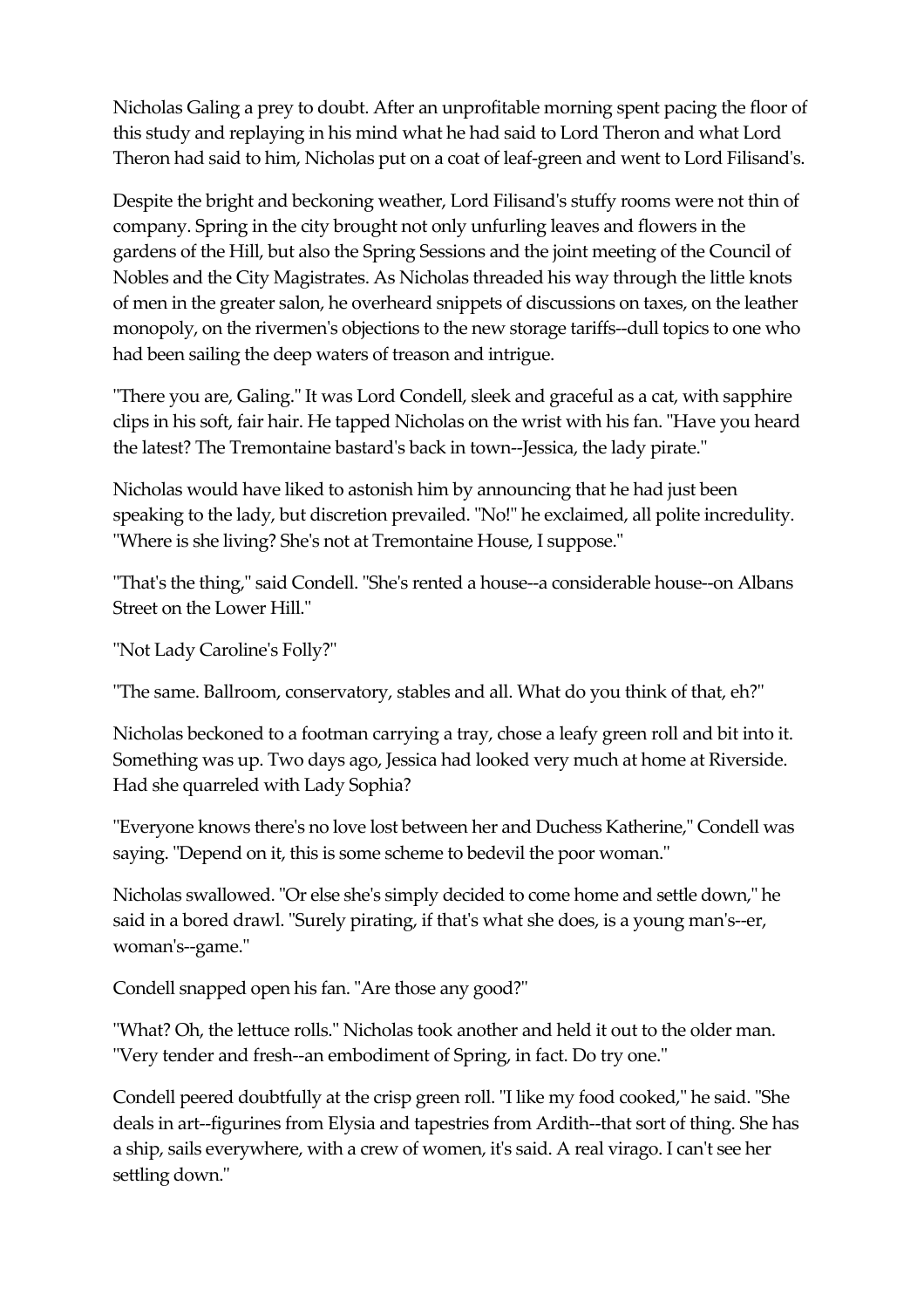"Well," said Nicholas, sick to death of Campions, "time will tell. In the meantime, what do you make of Filisand's new protege? Think he's grooming him for the Crescent's staff?"

LATER THAT WEEK, LORD NICHOLAS GALING RE-turned home from his tailor's to find a large square envelope, addressed to him in an ornate secretarial hand, lying in creamy splendor on his hall table. Opening it, he found an invitation from Lady Jessica Campion, begging the pleasure of his company at a soiree the following evening. The occasion was a suite of paintings by the artist Ysaud, which Lady Jessica wished to display in her native city before packing them off to grace the court of an (unnamed) foreign monarch.

Nicholas turned the invitation over. On the back were scrawled the following words: I *invite you at my brother's urging*. He says to tell you that he has something to give you. J.C.

WAITING FOR A LlTTLE KlNG TO REACH HIS MOMENT W of trial is among the greatest trials a wizard must himself face. In a way, it is the wizard's test as much as the Little King's, testing his skill in reading the demands of the time, the ability of his candidate, the needs of the Land. For in the end, the Land chooses the king it needs to serve it.

Basil St Cloud spent this time of waiting as his predecessors had passed it before him: in study. He was, he feared, a weak wizard, and most woefully unprepared. He'd had no magister to teach him, no colleagues with whom to dispute and discuss the theory of transformations, the signs of omen, the mysteries of grove and pool. All he had was the voices of the past, the voices of the dead speaking to him through the documents, the legends and the histories he'd been living amongst these past weeks. These, and his dreams, gave him an inkling of what he must do to bring the Land alive again.

Among all his questions, certain facts stood clear. The Fall had cleansed the Land of false kings, of false magic. Basil's dreams were of an older time: of the grove and the knife, the bearskin and the cup, the deer and the hunt. The Book spoke to him more and more clearly, telling him what to do. He was heir to what the Land had lost. If Theron was mad, it was as it should be. All the true kings were mad. If only Basil studied well, he might yet gain the final knowledge to master this Little King. Together, they would complete the circle and renew the ancient promise.

Meanwhile, he had a book to write, a debate to hold, a challenge to maintain. He did not fear Roger Crabbe; Crabbe was like the false mages of his own imagining: ruthless, ambitious, and utterly without truth. Crabbe was a charlatan. Basil had all the proof of real magic he needed, in his own power and the Book of the King's Wizard. But the Book was too precious to be paraded before a crowd of gawking skeptics. He would hide what he had become from his fellows as long as he could; he would clothe the truth in language they could understand, the language of logic and scholarship. When they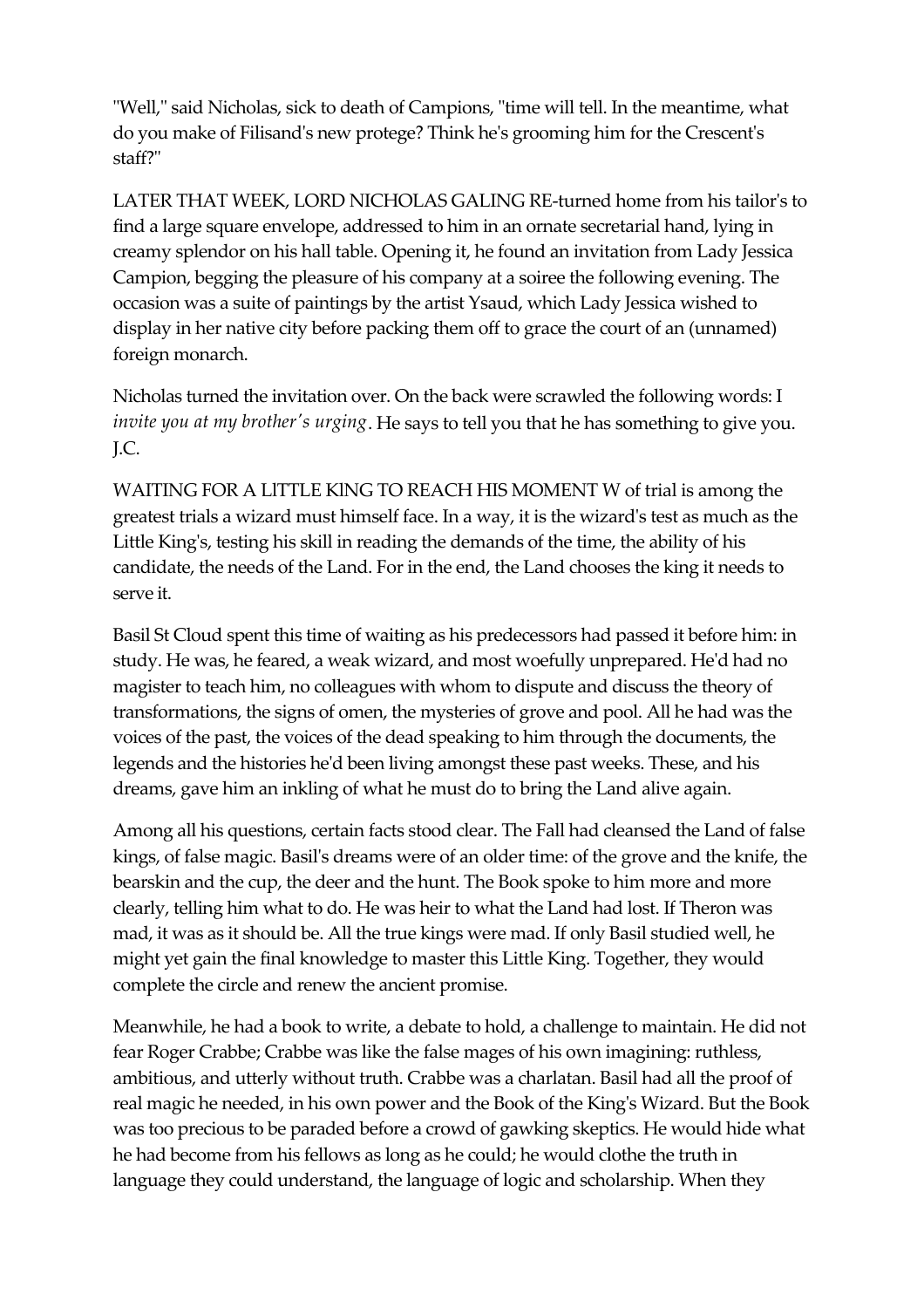heaped him with praises, bestowed honors upon him... then he could sit secure and work what he knew into the fabric of reality. They might not even know he was doing it. But he would know, and the Land would know. And Theron, his false true lover, Theron would surely know.

So he sat in the Archives late into the night, long after the librarian, who was old and trusting, had left him with instructions to lock up after himself when he was done and leave the key above the door. The Book lay open before him. He had brought it for a purpose, and he opened for a second time to A *Spelle to* L/n-*Cover Hidden Trothes*. Speaking it, Basil felt how weak and halting had been his first attempt. He still did not understand the words, but as he uttered them, they sang along his bones and echoed in his heart, an intimate and well-loved part of him.

When he'd finished, he stood and walked along one of the narrow lanes dividing the long banks of shelves. He reached up his hand and found a plain wooden box, tied up with black tape and very grimy. Within the box were yellowed documents, bundled and tied. They were from the time of the last king, letters to a University librarian, one Carrington. Most of them concerned matters of great interest to a scholar of the history of the University in the last years of the monarchy, but no use to Basil. Except one.

He knew it as soon as he laid his hand on it, before he'd unfolded its crackling yellow pages and squinted at the spiky, archaic hand. He glanced at the signature, then read it through, his heart beating faster as his eyes scanned the glorious, damning text. This was the proof he needed. All he had to do was go up before the Governors and the Doctors, the Fellows and Scholars of the University and show them this letter and Crabbe would be effectively and efficiently silenced before he could open his mouth.

Basil St Cloud sighed and folded the letter up again. Doing that would win the debate straight off, but it would do very little to demonstrate the superiority of St Cloud's methods over Crabbe's. There was that to think of, too: he wasn't only a fledgling wizard, he was a Doctor of the University, whose skills should be enough on their own. He longed to test the edifice of scholarship he had built over the past weeks against the academic rocks Crabbe was preparing to fling against it. He wanted to win; but he wanted to win by his own skills of persuasion and argument.

Briskly, he tucked the letter into the sleeve of his gown and laid the other papers carefully back into their wooden coffer. A debate that ends before it begins is no debate at all. He'd present his argument as he'd constructed it. If Crabbe found a way to refute it, he'd trump him with this letter and take the debate and the Horn Chair in a single definitive move.

When Basil reached up to tuck the library key above the door, the Book, heavy in his sleeve, bumped against his chest. What did the Horn Chair matter anyway? Or the debate, except as a prelude to the binding of the king and the waking of the Land? But Basil had been a scholar before he was a wizard, and to the scholar in him, the debate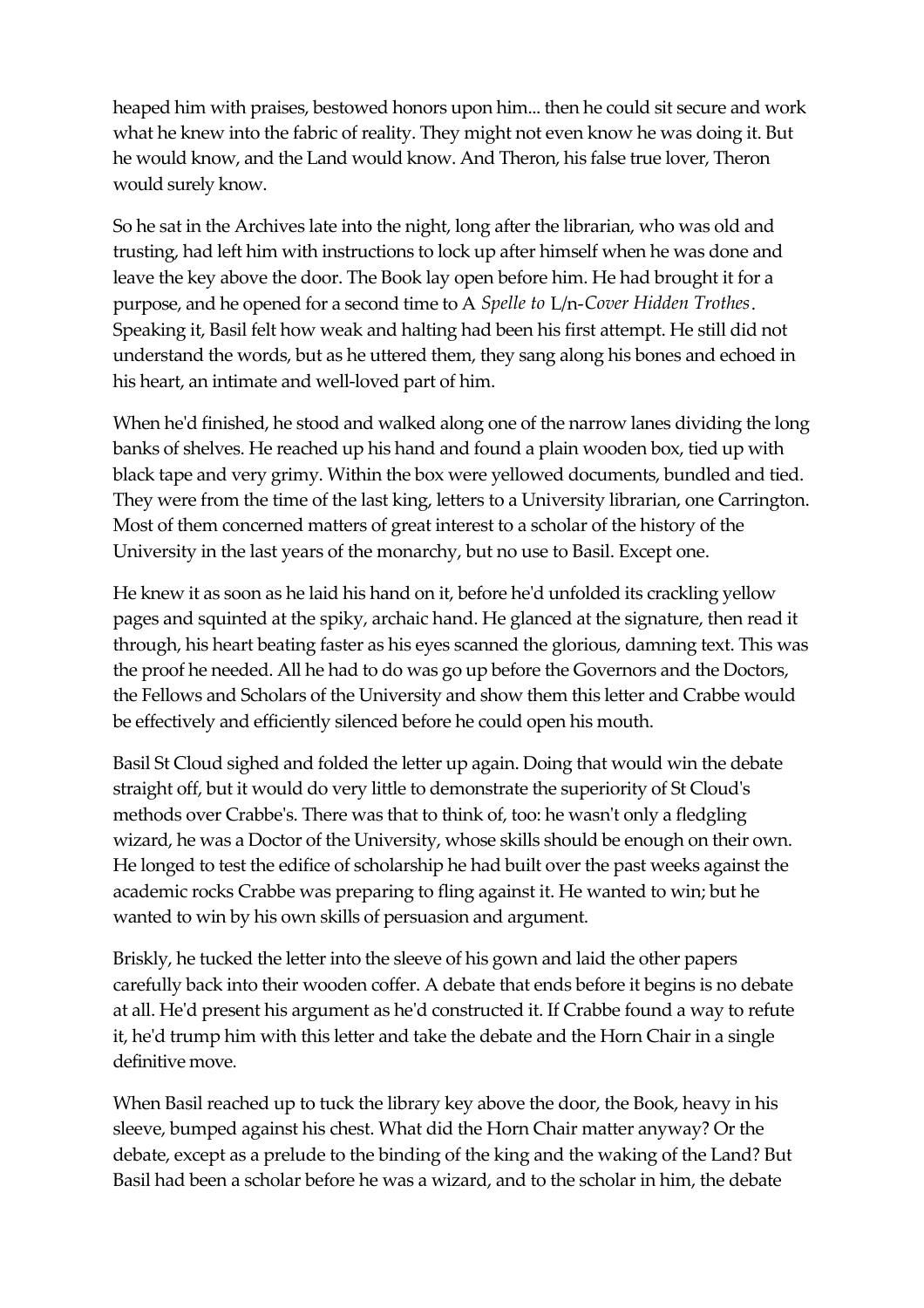did matter. He was right, he had always been right, and he owed it to the men who followed him, the men who looked to him to lead them down new paths in the careful quest for truth, to prove to them that he was right. The Book did not change that. And then the Land would wake to a world of men who saw things clearly, who trusted their own intelligence, their skills of reasoning and observation. It would be a new world.

GALING WAS NOT THE FIRST OF LADY JESSICA^ guests to arrive. Even those with little interest in the Campion family or in modern art were curious to see what she had made of Lady Caroline's Folly in three days.

She certainly had not furnished it, which would have taken a warehouse full of massive tables and cabinets. She'd contented herself with a few necessary pieces: a very fine carpet in the entrance hall and a comfortable sofa and a long mirror in the small side room where the ladies left their cloaks. She'd scattered lighted tapers lavishly through the cavernous rooms, where they coaxed the best from the frescoes and inlays with which Lady Caroline had decorated her walls. The effect was kind to cracking paint and buckling wood. It was generally agreed among the older guests that the place hadn't looked so impressive since it was new.

The hostess herself stood at the head of the stairs, greeting people as they entered her hall. She, too, was impressive. Her purple gown should have clashed with the bright russet of her hennaed hair, but instead they seemed to lend one another fire.

Her underskirt was of turquoise silk, woven in a curious foreign pattern; her lace trim was of gold, and gold hung from her ears and about her neck. "Showy," Lady Nevilleson murmured, and "Magnificent," breathed her husband.

Inside the salon, her guests' palates were teased with pickled cherries and roasted goose livers and purple wine that tasted of foreign sunlight. As Cecily Halliday later said to her husband, whatever one thought of it as a whole, it was an evening whose component parts one would be very sorry to have missed.

Those present could not help but remark on who had and had not been invited. No city merchants, bankers, not even other art collectors; only the nobility, it seemed, and of them, almost exclusively men who sat on the Council of Lords and their wives. It was early enough in the evening that they were all on their way to other engagements, to the first balls of the spring season, or to theatre and supper parties. The artist Ysaud was not in evidence, nor were any other members of the Tremontaine clan: not the Duchess Katherine, the Dowager Duchess Sophia, nor her son, Lord Theron--not even the various Talbert nephews and cousins.

"Perhaps they've been given a private showing," Lord Condell muttered to Davy Tyrone. "I do hope Ysaud turns up at this charming fair, she's better than a juggler with knives."

"I think," his friend said, "you'll find Lady Jessica entertainment enough. One hears she robbed the Marquis of Carabas of his grandfather's diamond ring, and sold it as a love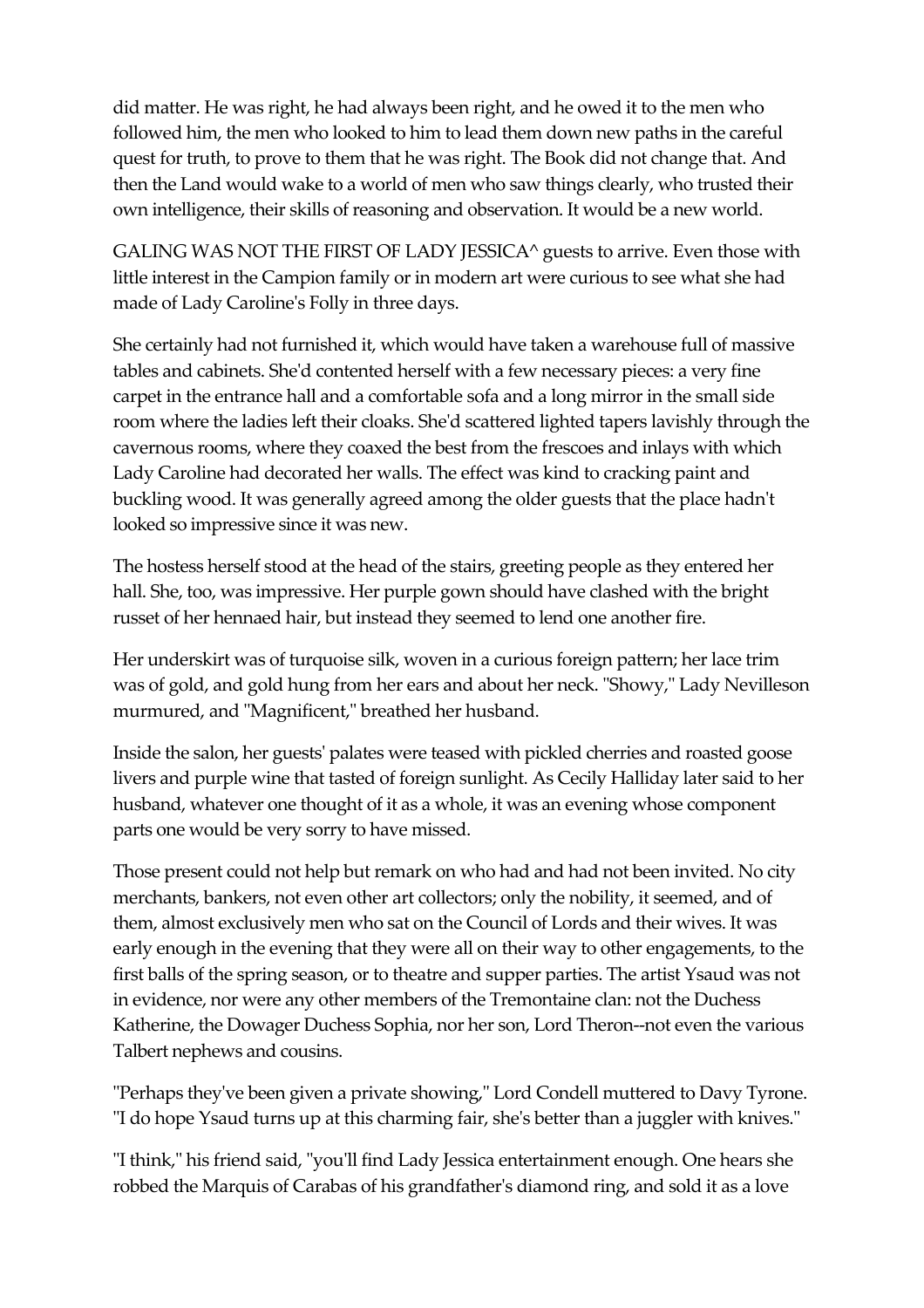charm to the Emperor of Tierce--a *love* charm, mind you!"

"Oh, dear. I had best look to my purse," Condell said. "Are those candied *quinces*? Pray get me some. Look, there's Galing--I know he likes them, too."

lady caroline's folly came complete with a pan-eled library, and it was there that Theron sat among the scattered volumes, awaiting what was to come. Jessica had said, "You've nothing to do but stay right here; don't come out until I tell you to, no matter what. If Galing wants to see you, I'll send him in."

He stared at the bowl of fruit on the table: hothouse grapes, and some apples. They had neglected to leave him a knife; or perhaps she did not want him to have one. There was also a carafe of watered wine.

He could hear music, and voices. They were gathering, his people, in the house. His sister had summoned them. But they did not know of his hiding place. The hunter could not find him, could not smell him, could not see him where he rested amongst the leaves of all the books.

He curled into the cushioned chair by the library table, and fell into an uneasy doze. There the bear-man found Theron, whose hair was braided in two-and-twenty braids, tied off with jewels and bits of polished bone.

"My lord." The bear-man did not touch him, but Theron could feel his breath, hot as sun on earth. "Why do you hide from your people? Come out, and let them do you proper homage."

Theron shook his horn-branched head. "They will not do homage to this."

"Truly. You have run in this form for far too long. One wonders if you are king at all. The proper rites have not been observed. You led the hunt in your own shape, and now you cannot rule yourself in this one. I fear the time of trial is at an end." From the fur of his cloak, he drew forth a knife, dully gleaming stone, with an edge like an animal's tooth. "Rise, Little King, and kneel to me; bare your throat, and give your power back to the Land."

"No!" Theron tried to fling up his hands, but he stood trembling in deer form; his hands were hooves, planted on the ground beneath him.

The bear narrowed yellow eyes. "Then will you run?"

"I have run," Theron said. "1 have been hunter and hunted. I have a deer's horns and a man's heart. And I have the Blood of Kings."

"Yes," the bear growled. "That is a beginning."

"Where, then, shall 1 run?"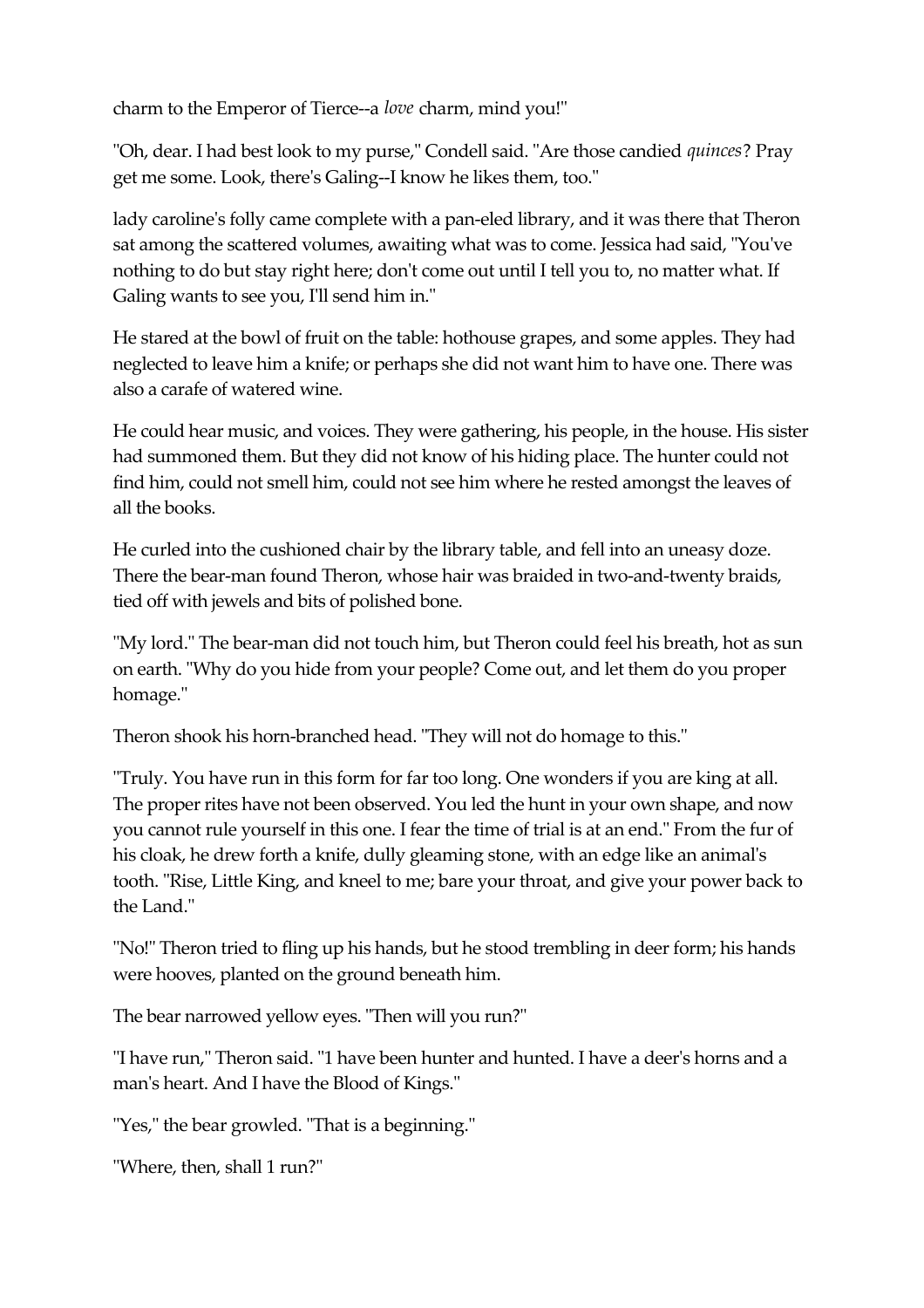"Why, to the grove," the wizard said, handing him the knife of stone. It was cold as death in his hand. "Run to the sacred grove, where oak and holly ring the pool--where you may know whether you shall live to take up kingship, or die to feed the Land." He struck the deer a blow on the haunch: "Run!"

Theron awoke with his heart pounding, his breath coming in quick, tight gasps. The room was squeezing the life out of him. He dashed to the window, flung open the casement and breathed in the sharp, cold air. Above, the stars pricked glittering patterns in the sky. The rooftops of the city gleamed in their light. There was no footing for him on the slate of the rooftops--no escape for him other than through the forbidden door.

THEY ALL CALLED HER "LADY" JESSICA BECAUSE THAT was how she had styled herself on the invitation; those who would refuse her the courtesy title would also have scorned the invitation. But the older ones there remembered Jessica Campion as a girl. The women, particularly, recalled visits to Tremontaine House, and a fox-faced child who could be coaxed to sit on their laps with offers of sweets.

The ancient and delectable Lady Godwin kissed both her cheeks. "Jessica, my dear. You quite put me in mind of your mother, standing there. You have her stature, the way she dominated the stage. Do you ever engage in theatricals, my dear?"

"As often as I can, dear Lady Godwin. How good of you to come."

Lord Philip Montague bowed deeply over her hand. "Congratulations, Lady Jessica." He was a collector, and had canceled another engagement to come to this viewing. "A year of Ysaud's work, one hears, and not yet seen by any of us. Generous of you to share it with us before it all goes off to--where did you say it was going?"

Jessica looked him in the eye. "To a foreign monarch, my lord."

"Just so. I didn't know you dealt in canvas; I thought bibelots and jewels were more your line."

"They're easier to transport, certainly. But I hate to disappoint my clients."

"Oh, indeed. And we do appreciate it, as you know. That jade carving you sent me has pride of place in my summer home. Ysaud's work, though, is a particular favorite of mine. Should I see any paintings tonight that I really cannot live without, I hope that your monarch will not be disappointed if his cache is a few pounds lighter?"

"I really cannot answer for him, sir."

"I am prepared to be generous." He cocked his fair head, birdlike, waiting confidently for her answer.

"Of course you are," she said affably. "Well, go on and see them, then. Don't be distracted by the food, though; just walk past it through the double doors to the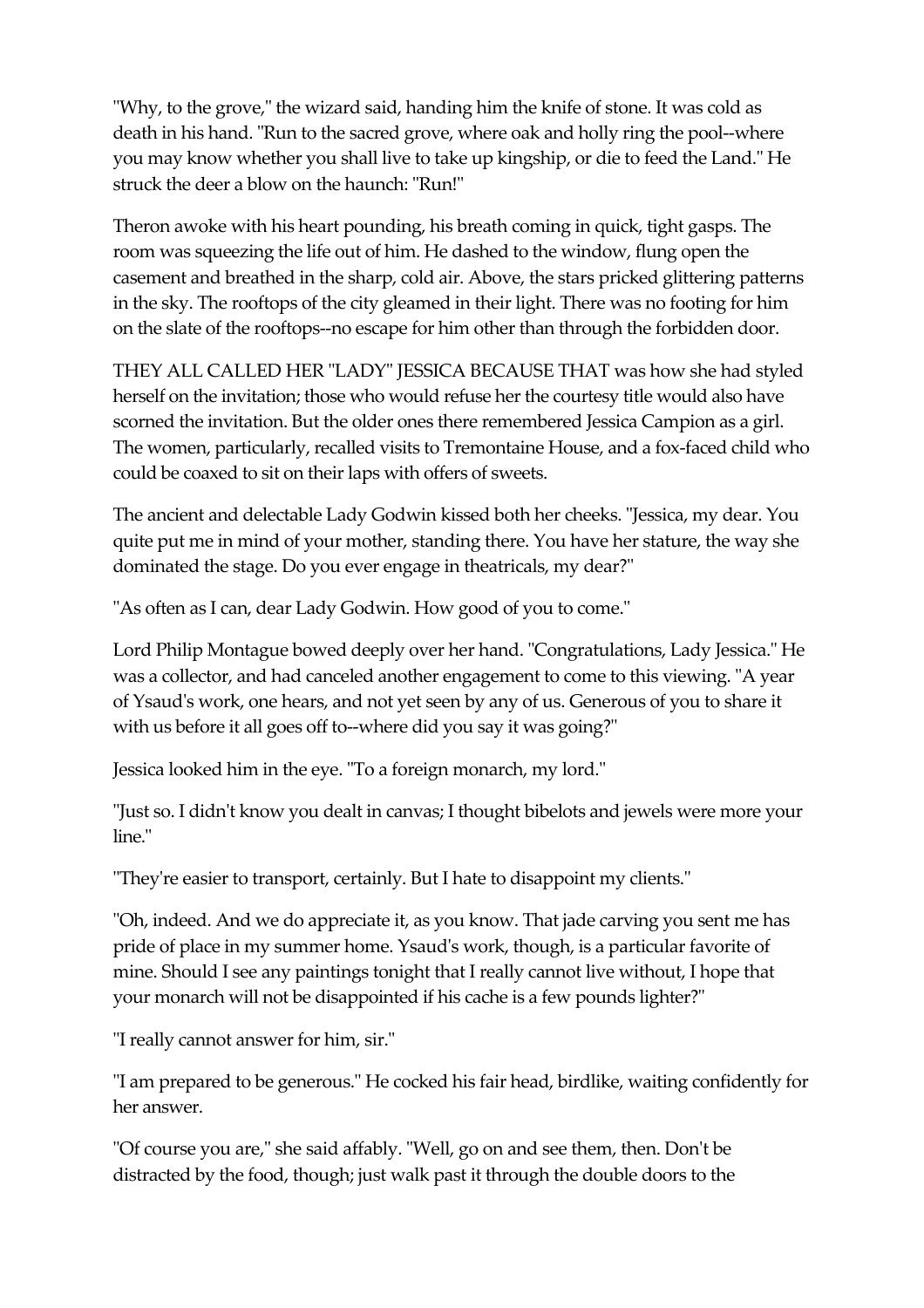octagonal ballroom." She turned to the next guest. "Can it be Lady Herriot? This is not fancy dress, yet I could swear you are masquerading as your own daughter!"

Having gorged himself on quinces to his heart's delight, Lord Condell had attached himself and Tyrone to Lord Nicholas Galing. "And where, dear Nicholas, are you off to after this?" Condell asked.

"Well, if you must know, and I suppose you must," Galing drawled, "for there is no keeping secrets from you, Condell; as well try to hide a bit of candied quince that's got stuck between one's front teeth!" and he had the pleasure of watching his friend surreptitiously try to find out if he did. "I have a little assignation this evening, not far from here."

"That," Tyrone said, "explains the beribboned package you carry?"

Galing gave the flat parcel under his arm a little hug. "Precisely. I would not want it to go astray. So you'll understand if I survey the artwork and vanish."

"Perfectly," Condell smirked. "Then let us proceed into the room where it hangs. Historical paintings, are they not? Very educational, no doubt. I myself always believe-- Good god!"

At his side, Tyrone murmured, "Who would have guessed that history could be so exciting?"

They were staring at powerful images of a naked man, his body washed blue in the moonlight, dappled by midday leaf and shade, or licked by the light of flames.

It was the underside of all the fusty images you found in old carvings and stained glass panels: the kneeling deer, the horned king, the deer-headed man; they had all seen the formal representations a hundred times. Ysaud's paintings were a dream of those things, raw and vivid as a nightmare, or a scene remembered out of childhood.

The images were everywhere, up and down the walls of the salon, on canvases large as the walls themselves and small as the pages of a book.

When they had stared for some time, Tyrone observed, "It's all the same man."

"Is it?" asked Condell, entranced.

"Certainly. Observe the arms, the turn of the leg. And the neck--when it's not covered in fur. What's that on his chest?"

"Leaves, I think." Condell leaned in closer. "No, they're painted--meant to be marked directly on the skin, I mean; see the way they crease here, and the shadow? What a pretty pattern. Perhaps I should have it done myself."

"Perhaps you should." Tyrone stepped back. "This is a year's work, this is. She painted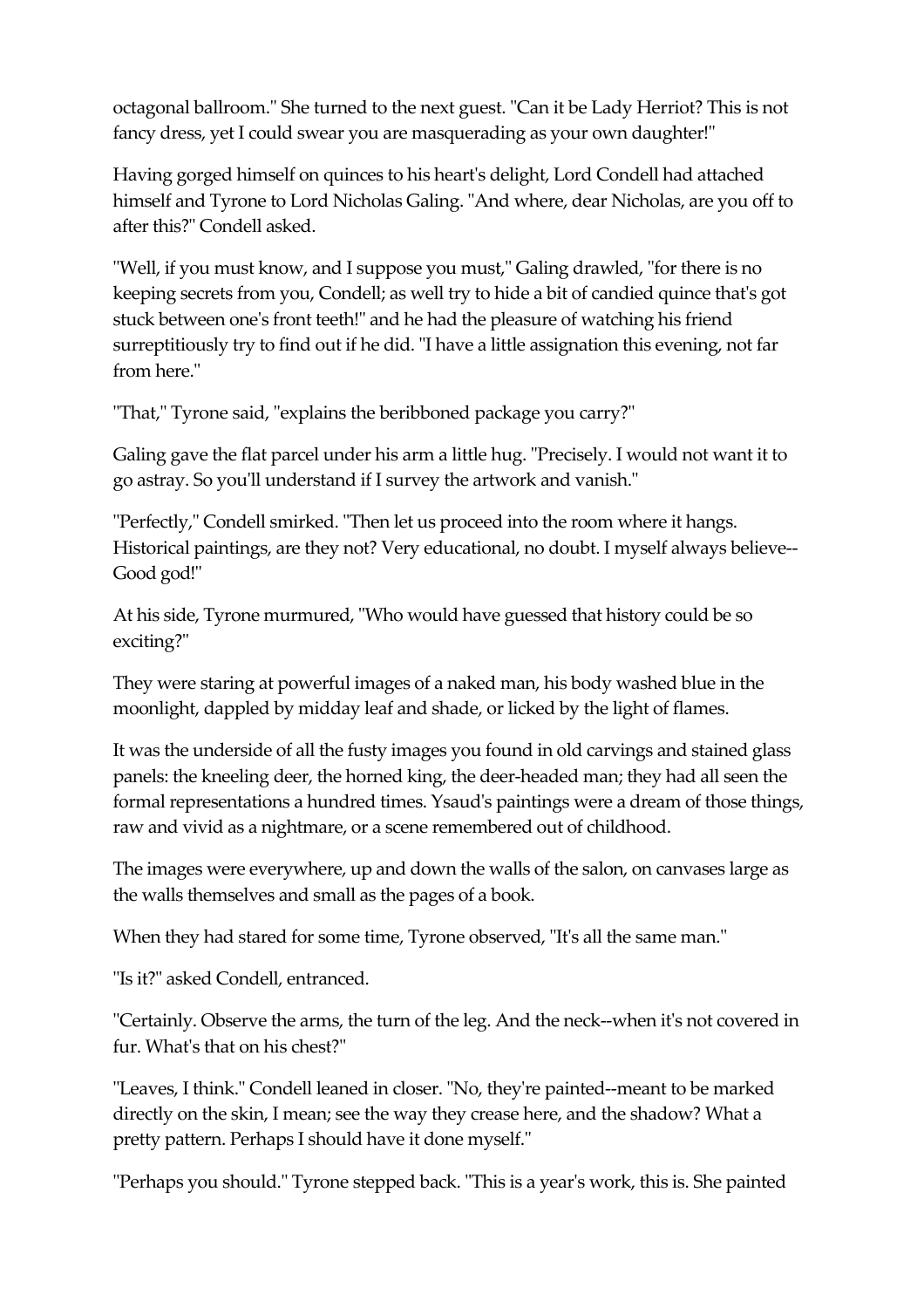someone for a year--"

"Indeed she did," Condell drawled, "and not so long ago. And I know who. What do you think, Galing?"

"I think," said Galing, "that if I were that man, I would be very displeased by this night's work. Was Lady Randall invited, do you know?"

"I don't. But I do think someone should tell her about it. Are you her particular friend, Galing?"

"Not yet," said Nicholas.

They heard a curious sound behind them: a sort of collective sigh from the group of people who had just entered, all struck dumb, all gazing at the vision that surrounded them.

"One hears," Condell murmured, "that our hostess has quarreled with her family. That is old news--now fully reconstituted, like a slice of dried apple soaked in very potent wine. I would now raise that 'quarrel' to a declaration of war."

Around them, the room was erupting into a frantic buzz. Condell added, "I am so glad we decided to come."

JESSICA WAITED UNTIL THE NOISE WAS LOUD ENOUGH TO signify that speculation was in full cry. Then she signaled to a footman to call for silence. She stood just inside the doors. Purple and turquoise and crimson and gold, she was a work of art in her own right, and those with a taste for history might have remembered the ancient Southern queens who led armies in royal chariots draped with silk.

"My lords, my ladies." She pitched her voice to carry melodiously into the eight corners of the room. "Noble friends. You all honor me with your presence this evening. I have been absent from my native city for many years. In that time, you have maintained the well-being of our land. You have nourished it with your sons and your daughters, your tears and your laughter, your toil and your watchful care. My thanks I offer, most inadequately, in the display of these pictures, this complete work of genius that renders the ancient soul of our country for all to see. After tonight, they will be gone, so I beg you to look your fill, and to accept the offering in the spirit of thanks with which it is meant."

There was a smattering of applause. Jessica smiled. "A moment ago, I called you 'friends.' And it is as friends that I make bold to speak to you now. The work you see around you celebrates our country's past with the handiwork of the present, and I believe it will resound to our honor long into the future." Murmurs, now, of approbation. "The past," she went on, "can be a source of glory. And it can be a source of shame, but only if we let it be. For what are we, friends, if we cannot rewrite the past by creating a present glory that eclipses it and shines forth the way to an even nobler future?"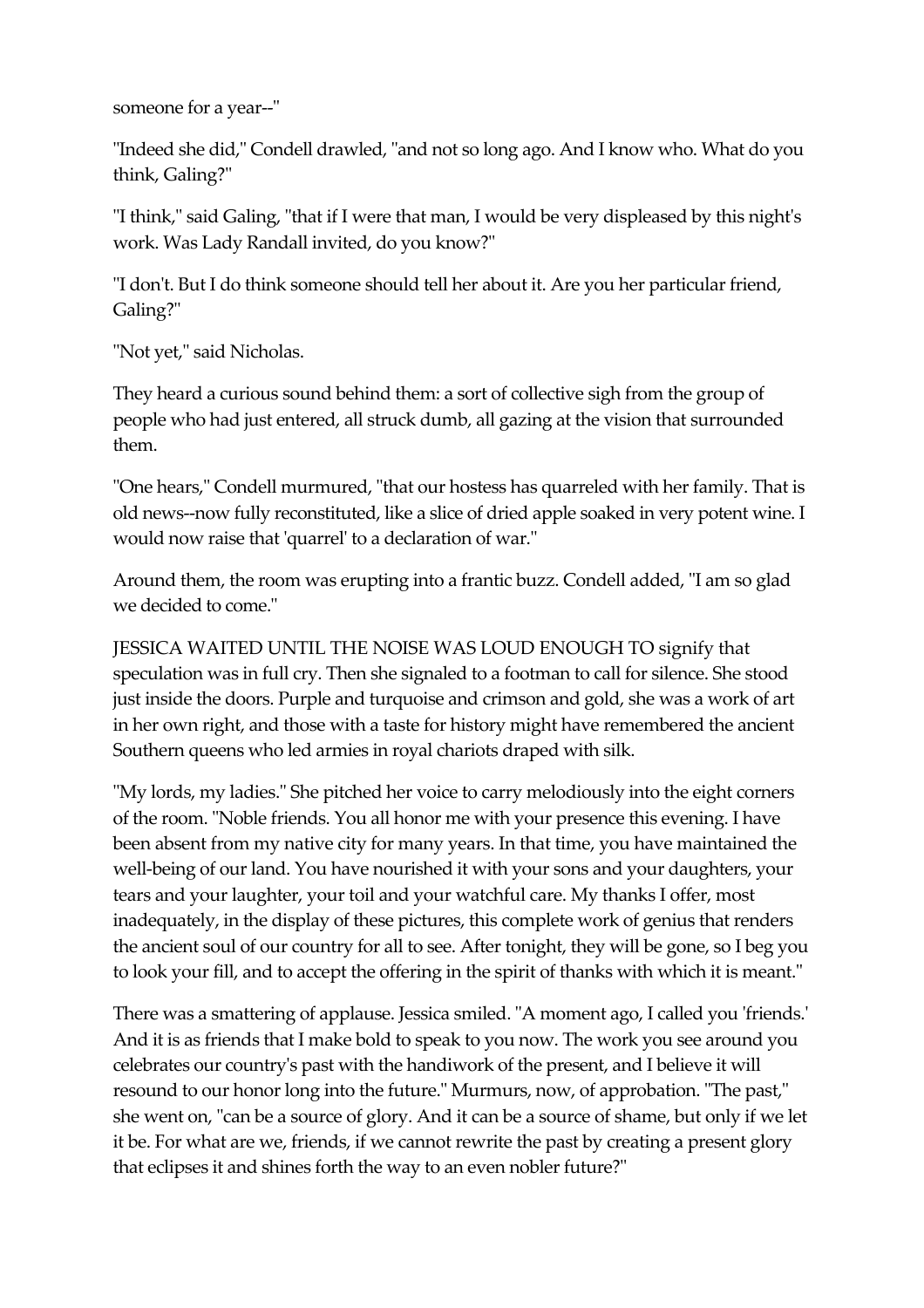"Right!" someone shouted. It was not Galing. He was watching with mute fascination as Jessica held out her hand and took from a servant a heavy piece of folded paper, marked with a seal that could be Tremontaine's. Lord Theron was not here. The woman was clearly poisonous, bent on bringing her half-brother down, ot at least on humiliating him. Was this paper his report, his confession of treachery? And was she going to read it aloud, here, now, to the assembled nobles of the city, in the presence of the paintings that exposed him to gossip and ridicule.? Galing closed his eyes a moment. She was not, as far as he knew, working for the Serpent Chancellor. But then, he knew so little of Arlen's plots and games.

Jessica spoke again. "What is the past? For me, it has been a thing of shame. You know of my father, David Alexander Tielman Campion, Duke Tremontaine. You know how I was born of his dalliance with an actress revered in the theatres of this city as the Black Rose. This is the past, this is my shame, though you are kind enough to overlook it, and to treat it as none." There were sympathetic murmurs from a few women.

"I wonder," Jessica said, "how you will feel when I show you this?"

She lifted up the paper, and held it high. She reall-, did look like a queen in a play.

"I hope that you will welcome it and me among you as warmly as you always have."

Galing's eyes were riveted, waiting for her signal to him that it was time to come forth. She knew he was here; she'd greeted him cordially, and whispered to him not to leave until they had taken care of business. By which he'd thought she meant until she had produced Theron. Now, he thought he understood that she meant him to produce the sketches and finish her night's work.

"We cannot change the past," Jessica went on, "but we can reinvent it. Rediscover it, give new meaning to old actions, and uncover hidden truths. And thereby forge a new future, free of shame. And so with pride and joy I tell you, my friends, lords and ladies of this noble realm: I hold in my hand the secret marriage vows made between my father, the Duke Tremontaine, and his love, the Black Rose--sealed with his own seal, and dated six months before my own birth."

## Pandemonium.

Nicholas found that he was crushing the edge of the portfolio. The treacherous bitch. He didn't for a minute think the "marriage lines" were real, but it didn't matter, did it? She could have Tremontaine tied up in the courts for years on this one, if she pursued it and the family denied it. What use would the Randalls have for their bridegroom now? His inheritance insecure, his last lover--no, make that his last lover but one--a resurrected scandal... And so what power did Galing have left over the mad, treasonous, scheming, lecherous young noble?

"My lord." Galing did not look up. There were so many lords here. But the servant gently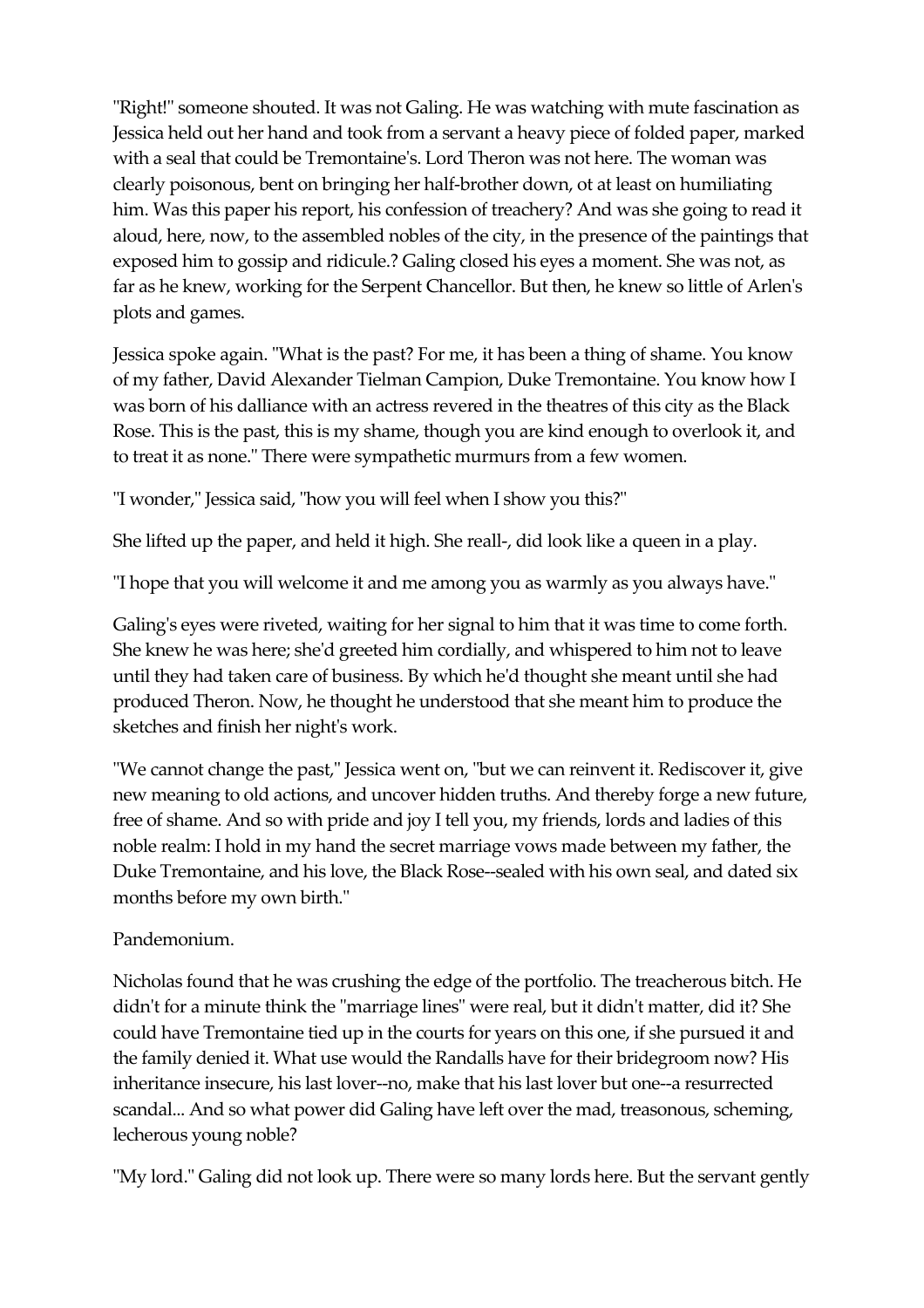touched his sleeve. "My lord of Galing. Please come with me."

Jessica was in the middle of a crowd of well-wishers. "I'm sorry," Galing said. "I have another engagement. But if you would give her ladyship these--" He tried to push the packet of sketches into the servant's hands, but the man said, "If you please, sir. My lady said you were to follow me."

Galing followed, thinking furiously.

THERON STARED AT THE DOOR, THE SOLID WOOD bound with metal. It felt as dangerous to him as the forest at night once had. But now it was the barrier he must cross, the boundary between himself and the sacred grove where he would face his trial. He could hear, faintly, the cries of the hunt on the other side: people crying out, and laughing, making a music with their voices that rang with danger for him.

The door opened. Lord Nicholas Galing stood there, dressed in crimson. He was holding out a flat, brown package.

"Lord Theron," he said, "I give you these. I have no further use for them." He bowed. "Good night."

He was gone before Theron could move. The packet lay on the table. Slowly, Theron approached it, as if it were a beast that could spring and pounce. He sniffed at the ribbons before he untied them; they smelt faintly of mildew and sandalwood.

The sketches, though, smelled of Ysaud: her chalks, her pencils, her hands. Theron buried his face in the paper. He felt a chill along the vine etched into his flesh, a fierce pricking tingle like the ghost of the blade that had made it. He peeled off his jacket and his waistcoat, then his shirt, to expose it to the air. He turned the leaf of paper over and saw his own face, eyes closed in sleep. He was looking at a young man he did not really know, with a sweet mouth and winglike brows, captured in just a few lines; a face washed free of all sorrows by the aftermath of pleasure-- drawn by the hand that had given him that pleasure.

"Ysaud," Theron whispered. He had loved the way she looked at him--as if everything in him delighted her and she could never have her fill. Basil looked at him that way, too. Theron's hand was nearly steady as he turned up another sketch. It was for one of Ysaud's paintings; he remembered the pose, the way his back had ached from leaning over the silver mirror she'd laid on the floor for him to peer into, half-kneeling, half-rising, his arms braced against the floor. She had tormented him with the placing of candles, moving them here and then there to get just the right reflection. The sketch, though, showed none of that--just his back, his haunches straining to flee and his body riveted by what the pool disclosed: the shadow of horns upon his brow.

Again, the door opened. Warm scented air rushed into the room, and the breeze from the open window rustled the sketches on the table.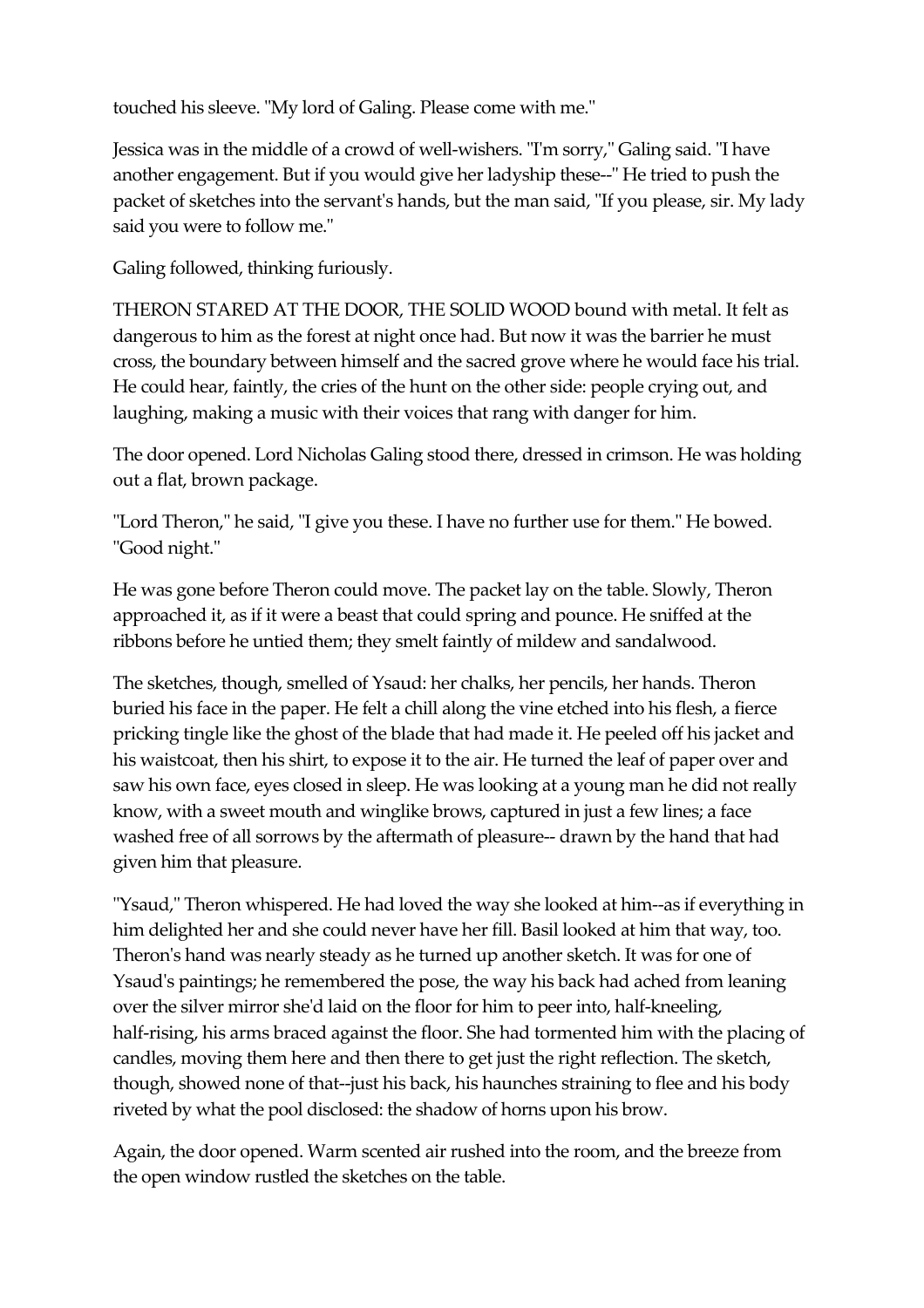"Ah," said Jessica, "good, you've got them. My guests are gone. Do you want to see the paintings?"

NAKED TO THE WAIST, THERON CAMPION STEPPED into the room that held the year of his life that he had given to Ysaud so he could love her and she could paint him in numinous, glowing scenes from their nation's golden history and its dark legend.

The canvases lined the walls of the octagonal salon. They were all light and shadow: acid yellow firelight hit the dull rose of illuminated flesh half-obscured by a green-black tree trunk or a star-dappled boulder. Blue stars danced in black water. Under a noonday sun, sharp green holly leaves pricked out the gently coruscated grays and umbers of an ancient oak. A still, silver pool was tarnished with the shadow of horns.

Theron paced to the center of the grove. Around him oak and holly rustled. He stood under sun and moon and stars. The water of the sacred pool glittered, half-blinding him. He bowed and, kneeling before it, looked into the water. His face was re-fleeted in the pool. He recognized the liquid eyes and soft muzzle of the stag. It was the hunted stag, the king stag, the deer that he must slay.

He was full of power, devoid of speech. And yet he knew himself. If he could speak, he would have spoken his own name.

Instead, he took the stone knife from his belt, the knife the wizard had given him, and raised it on high.

He smelled the man's approach, smelled his skin and his sweat and his fear. He saw the same fear in his own eyes, and the same pride. One of them must die. Kill the deer and rule as king; let the deer run free, and the man in him would soon be gone.

He thought then of the woods, of the sweetness of new grass and the wild joy of autumn rutting, the quick fighting and the slow dreaming without loss. And he thought of the stony labyrinth of city streets, of running wild in the smoky dark, the strain of sinew and the triumph of blood. He might now cast away the knife in that human hand, and run on four legs to where the hunt would never find him!

No one would ever find him. He would give up all the promises he had made, the duties his blood bound him to. He would be free of his past. Free of the burden of his speaking, and the burden of his dreams--and free of love and kindness, as well. Forget them all...

But he would not. Looking deep into his own eyes, he recognized that he had been born for this moment, trained to it all his life. In the last year, he had imbibed love and power and knowledge and magic. Remembering that, he could not cast away his name, his face, his humanity. He raised the knife. The stag opened his mouth and cried out for the loss of his sure hooves and branching horns, his leaping haunches and keenness of smell, and the green stirring of a spring morning as he felt the knife in his heart.

Then he lay still, a half-naked man on a marble floor, surrounded by art, with a painted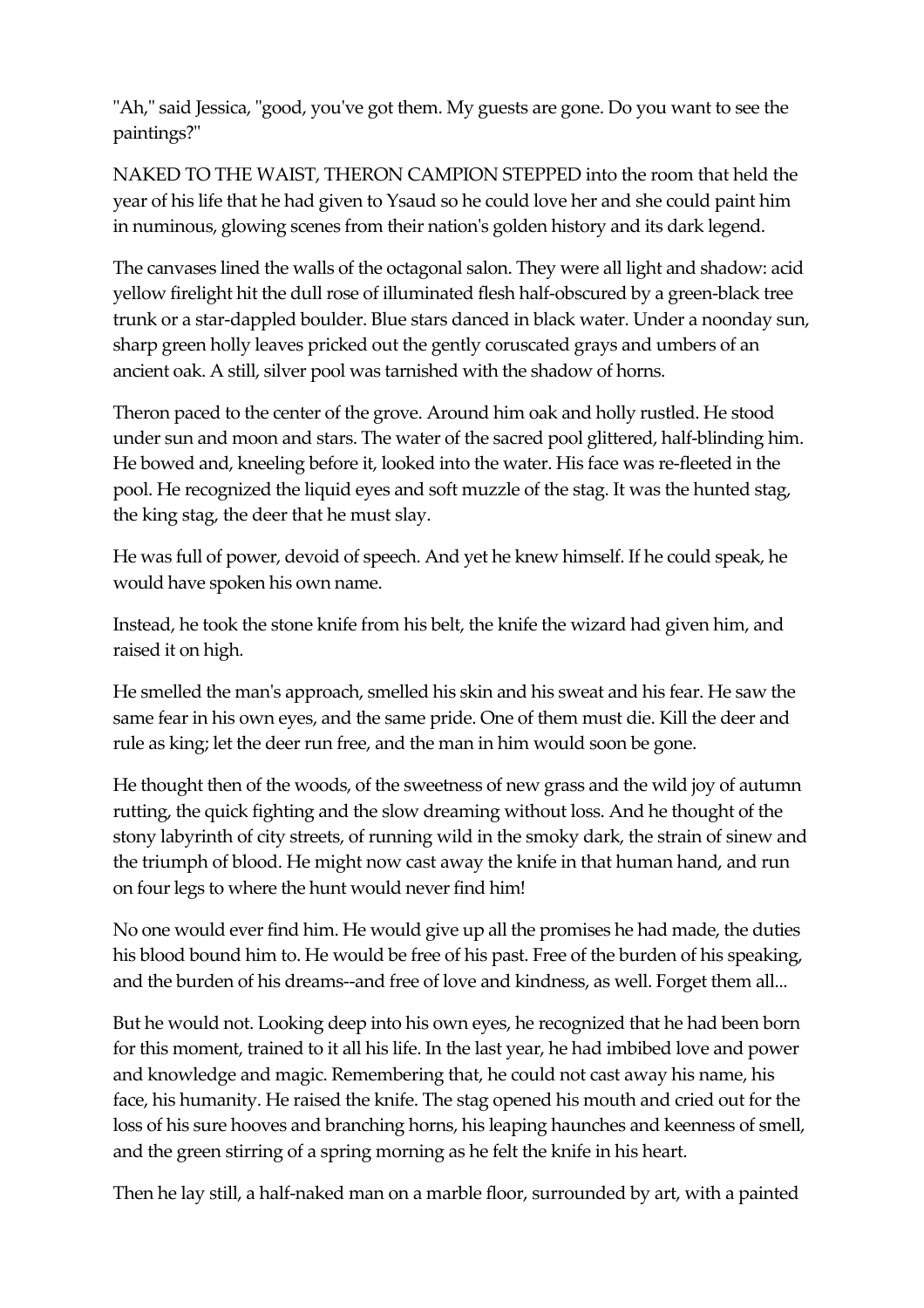ceiling above him depicting the constellations in their seasons.

Theron felt the world fall away from him. Then he was hearing a voice, someone's voice, saying, "Theron. Theron." There were hands on him, urging him to speak, and to look. Surely they must be Basil's, those kind and steady hands invading the darkness; Basil, come to the woods for him at last, to love him and reward him for having stood the trial, to bring him back to himself.

But when he opened his eyes, it was Jessica, his sister, gorgeously dressed and kneeling beside him, holding a cup of watered wine and saying, "Theron. Will you drink?"

He drank deep and came to himself enough to realize where he was--in Jessica's salon, surrounded by Ysaud's paintings. He started to shiver. She said, "For a moment, I thought you were dead. You were ungodly pale." She unhooked her overskirt and wrapped him in it. "You should go to bed," she said.

"No. Not now. This--" He gestured at the forest of canvas around him "--this is amazing. *You* are amazing--even more than I thought, I mean. Tell me all about it."

"At least get up off the floor."

That he could do, with her help. She settled him by the library fire, in a chair with blankets. Then she sent for wine and food for them both. Theron found that he wanted to eat everything on the tray, cheese and fruit and smoked goose and fish and meat. As he ate and drank, he seemed to feel his whole self becoming more solid. His hands were his hands, not something in a painting, not something like a dream on a forest path. The meat smelled good to him. The blankets were comfortably scratchy and warm. He gnawed on a cold joint, and Jessica drank red wine and answered his questions.

"How on earth did you get the paintings?"

"Worship me," she commanded around a mouthful of bread and cheese. "God, I'm starving. I didn't dare eat until it was over. And I was stone cold sober the entire time. Drink some wine, it'll settle your nerves. If I'd known they would affect you that way, I'd have kept you away from those pictures."

"No," he said, "it's all right. Really, it is. I feel fine--better than I have in days."

"I was wondering if you'd even ever seen them before. If not. the shock could kill you. I should have thought of that. I mean-- she did show you them, didn't she? That woman is capable of anything."

She sounded simultaneously smug and appalled. Theron looked closely at her, and decided not to ask. "What did your guests think of them?"

"They were impressed."

"By the sight of my naked ass?"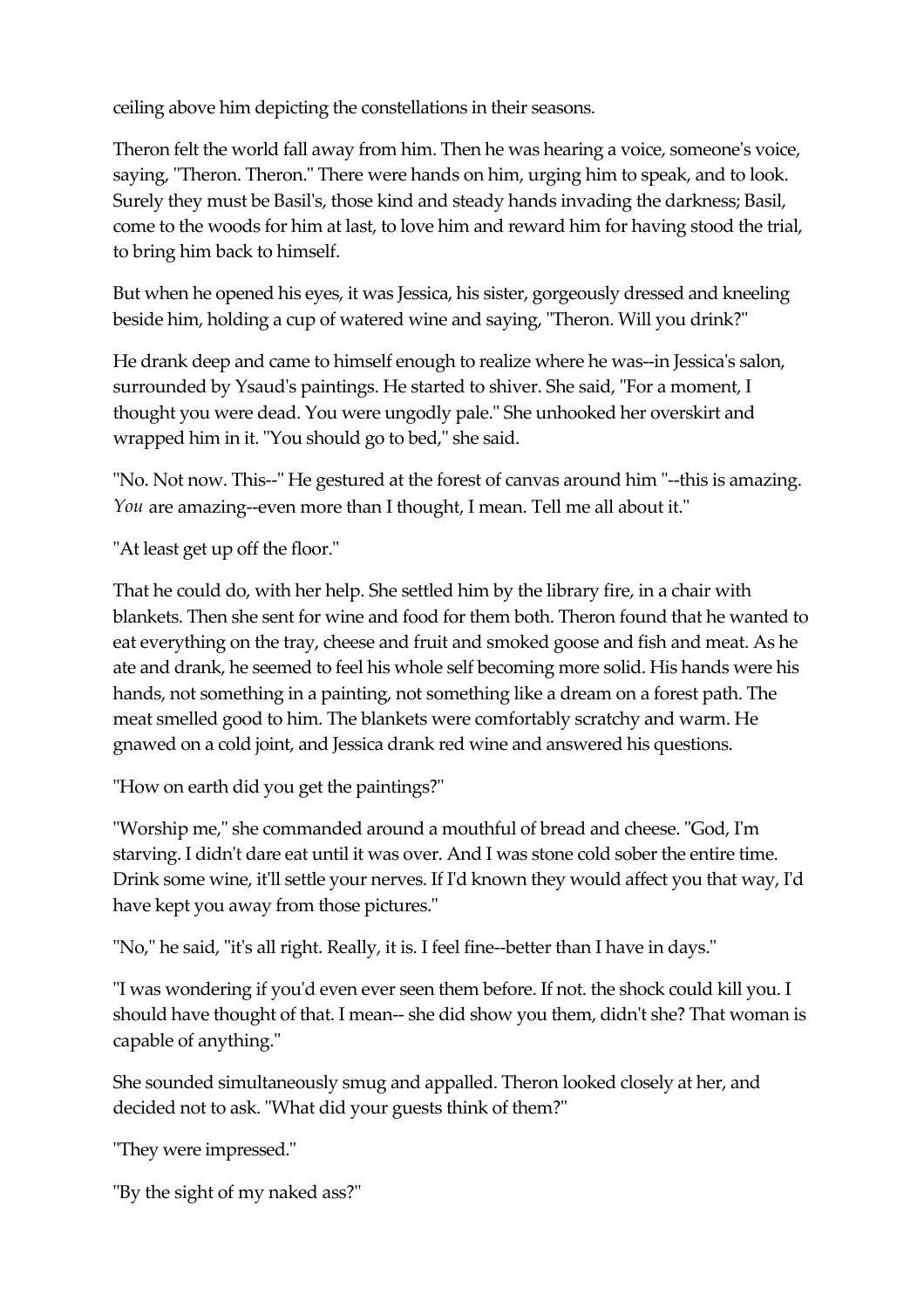"Now, now." She wiggled a drumstick at him. "They don't know it's your naked ass."

"Don't be naive, of course they know."

"Nah." She took a deep swig of wine. "They may *suppose* it is. They may even be right in that supposition. But the only way for them to *know*, is to get a look at the sketches--which we now possess. Gossip is like ginger nuts: delicious, ten to the copper, and worthless cold. As I am leaving in a week or so to sell these abroad, it will all be forgotten in a fortnight, and your--body remains your private property, to dispose of as you will."

Theron irritably shrugged off one of the blankets. "Unless Galing chooses to tell someone."

"But he will not. For the same reason you're not getting married."

"Which is what?"

"I am contesting your claim to Tremontaine."

He stood up. He was quite warm now. "Jess! Are you serious?"

"Only temporarily. My mother was an actress, remember? I've got about a week left to be very serious about it, then 1 can leave and you can forget the whole thing."

He said, "My mother is a surgeon, but I'm not always trying to cut people open. How are you contesting my claim?"

"By pretending to be legitimate. I got one of my old friends to forge me some documents: it's not hard to do Alec's signature, and Rose could barely write."

He heard a brittle sorrow behind her words. "Jess," he said gently. "You know if you really wanted the duchy--"

It was her turn to jump up, waving her wine goblet like a banner: "No! I *don't* want the duchy! Even if I *were* legitimate. I've spent my whole life avoiding the duchy and what it means-- can't you get that through your head? It's all a diversion--to convince the Randalls that you're a bad bargain after all."

"The Randalls! Were they here?"

"I'm not crude. They'll hear what they have to. But the paintings are not the point. If you think they didn't already know about you and Ysaud, you underestimate your soon-to-be-former future in-laws. What's a bit of talk about a man they already know can't keep his breeches closed, when the end of it is their daughter being installed as Duchess Tremontaine? No, my dear; what will scare off the Randalls is the notion that the girl might be stuck with you, without the title."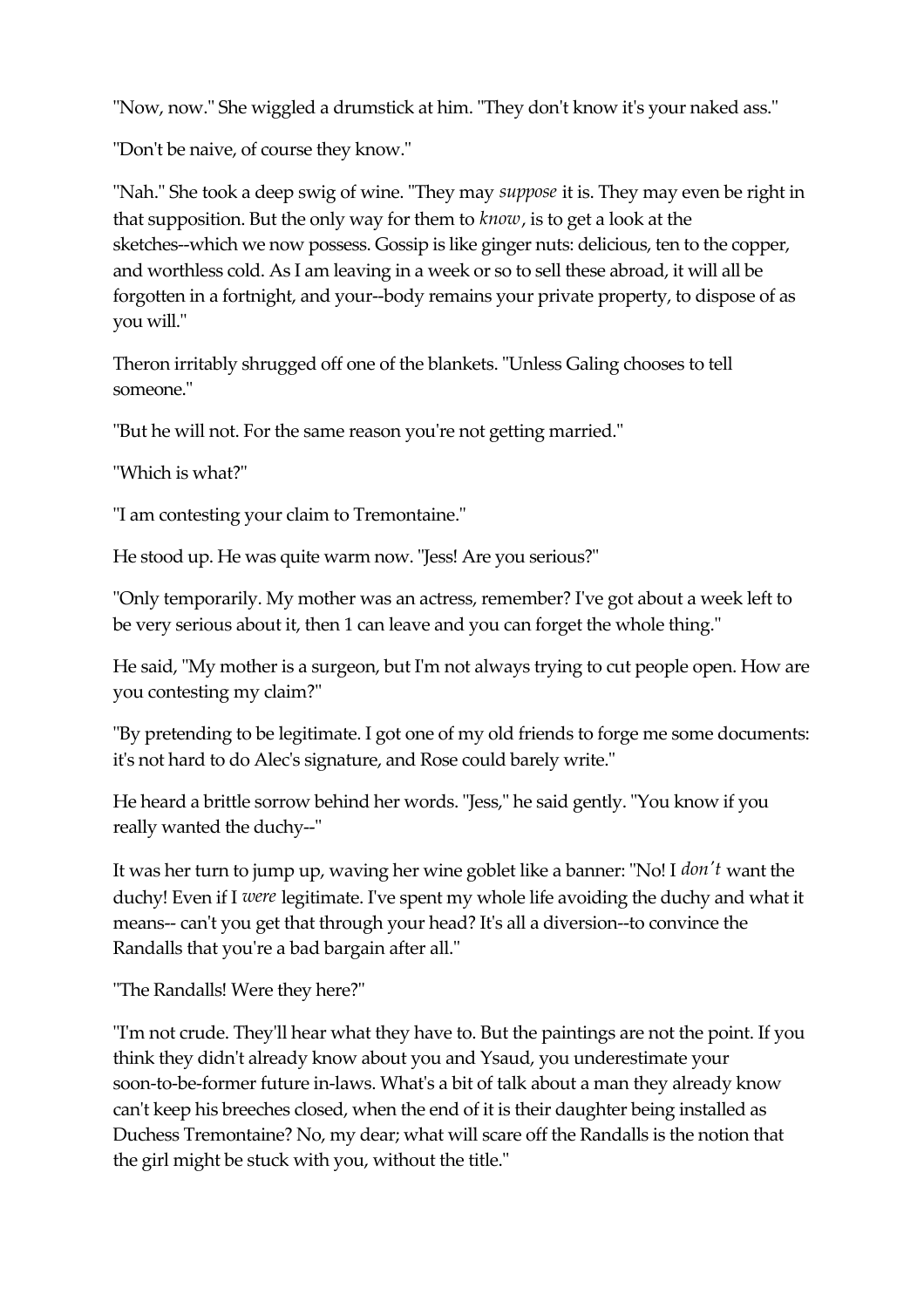He said admiringly, "Katherine will never speak to you again."

"Yes, she will. I warned her, and I got her to finance my down-payment to Ysaud. Best investment she'll ever make. She'll thank me. They all will. No one liked this marriage but you, Theron. Katherine liked the idea of you being married, but the Randalls are no great catch. You can do better. As for Sophia, not to mention Marcus and Susan... I think they'll forgive my methods." There was a pause while she refilled her goblet. "By the way, you've missed something."

"What?" The wine and meat sat warm in his belly. He felt comfortable, unburdened, soft as warm wax.

"Galing! This also took care of Galing for you. He very nearly gave the sketches directly to me, since he thinks I'm trying to unseat you, something he's theoretically in favor of. But he's cautious, and he's a political creature. I could easily lose, and if I do, he doesn't want to risk being on Katherine's bad side. Never underestimate the advantage of powerful relatives."

"That's what Katherine's always telling me." Jessica grimaced at him. "I have just one last question," he said, rolling crumbs on the tabletop.

"Yes?"

"How did you know I didn't really want to get married?"

"Oh... lots of ways. You never talked about the girl, for one." She forbore to mention the fight near the Apricot. "When Galing threatened you with the sketches, you didn't even worry about how your betrothed would feel. That was pretty telling. But most of all... Most of all--you said Katherine talked you into it. I knew that was a bad idea."

Theron grinned at his half-sister. "How well you know us all." He leaned back in his chair. "You know, it's not that they're not both splendid people, Katherine and Marcus. But don't you find that their vision is a little narrow?"

Jessica idly sliced a grape into tiny pieces with her knife. "Council and taxes, you mean?"

"Taxes and Tremontaine. Tremontaine and the City. They don't really have a feel for the Land," he said with newfound certainty. "The whole land, I mean. It's all there, if you are looking for it. Metaphorically, of course: nobody can see it all with their eyes open. But if you close them, thus... I can see corn growing in Morpeth, and the worm gnawing at the root. The fish in the river--salmon racing past Buckhaven, and the way the rain falls to make the waters rise."

"What's Tremontaine to all that?" Theron asked.

Dear Sophia,

Theron and I are having such a good time catching up with one another that I've asked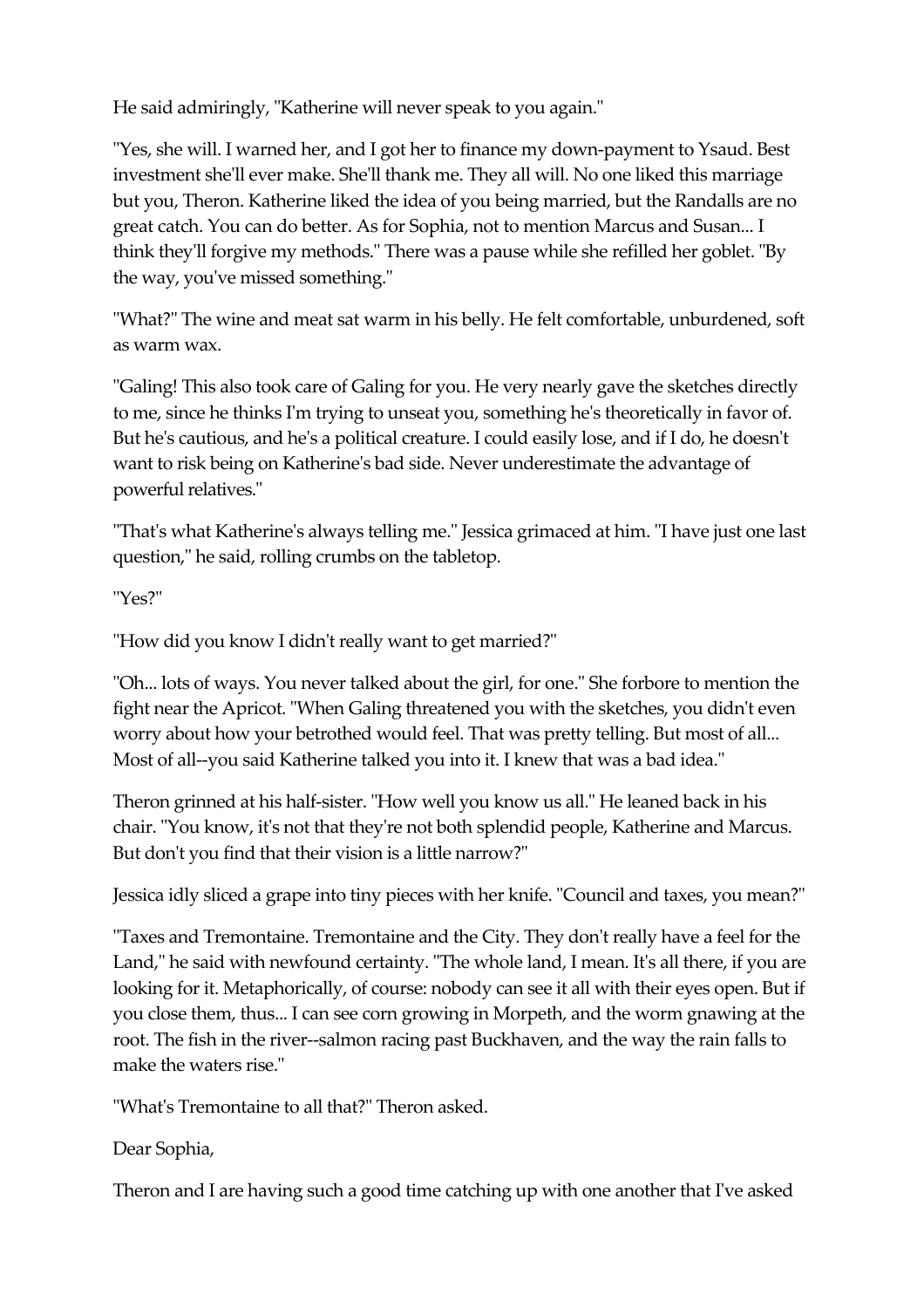him to stay here with me for a few more days. You and Katherine will be hearing shortly from the RandaUs, I make no doubt, and a few other people as well. Pretend to be annoyed with me, and if anyone asks, please tell them Theron is shut up with you there in the Riverside House, sulking and plotting revenge. He sends his love, as do I--

#### *<u>Iessica</u>*

Lord Nicholas Galing had played his highest cards and the pirate queen had trumped them all. He found he could not take his loss philosophically. His conviction that Campion was a threat to the city's peace was not yet dead, though his reason insisted that Lady Jessica's action had neatly gutted it. What could the boy do, exposed before all his peers as an artist's model and plaything? No one would remember how beautiful the pictures were, how fine the compositions, how vivid and living the tints. All the nobles would remember was Campion's shame. Were he proclaimed king twenty times over, all they'd do was laugh.

Immediately upon returning the sketches to Campion, Nicholas had left Lady Caroline's Folly and strode off into the night, ignoring the chair-men and linkboys clamoring for his custom. By the time he had turned into his own street, his feet were sore from walking so far and so briskly in thin slippers, and his heart was sore with his failure to bring Campion to heel. It was all very well for the city to be saved, but Galing was too honest, at least with himself, not to acknowledge that he wanted to be the one who'd saved it--not some showy bastard with dyed hair and gaudy, foreign clothes. Waiting for his manservant to let him in, he decided to burn all the paper cluttering his study: Edward's notes, Arlen's ambiguous messages, the transcripts of the examinations of Finn and Lindley at MidWinter. All Henry Fremont's letters. Then he'd drink a glass or two of brandy, go to bed, and put the whole disaster out of his mind. It was what Arlen had told him to do, after all.

But when Nicholas took off his velvet coat and picked up a handful of paper with the intention of casting it into the flames of his study fire, his eye fell on the words written at the top: "From the first days of the Union, the nobles hated the wizards, and plotted to weaken them."

Basil St Cloud's words, transcribed by Henry Fremont just as he'd spoken them. They were incautious words by any measure. Seditious words, if heard and taken to heart by men who hated the nobles. Dangerous words, if uttered by a man who believed that magic was real. And hadn't the magister offered to defend that very proposition before the whole University this spring?

Did Basil St Cloud honestly believe in magic? How could he, when the wizards had been debunked by every major historian of the past two hundred years, beginning with Vespas in *The Book of Kings*, and proceeding through Fleming and Trevor and White to old Doctor Tortua in Hubris *and the Fall of the Kings*?. Why, the man's lectures were peppered with quotes from them all; how could he be planning to debunk the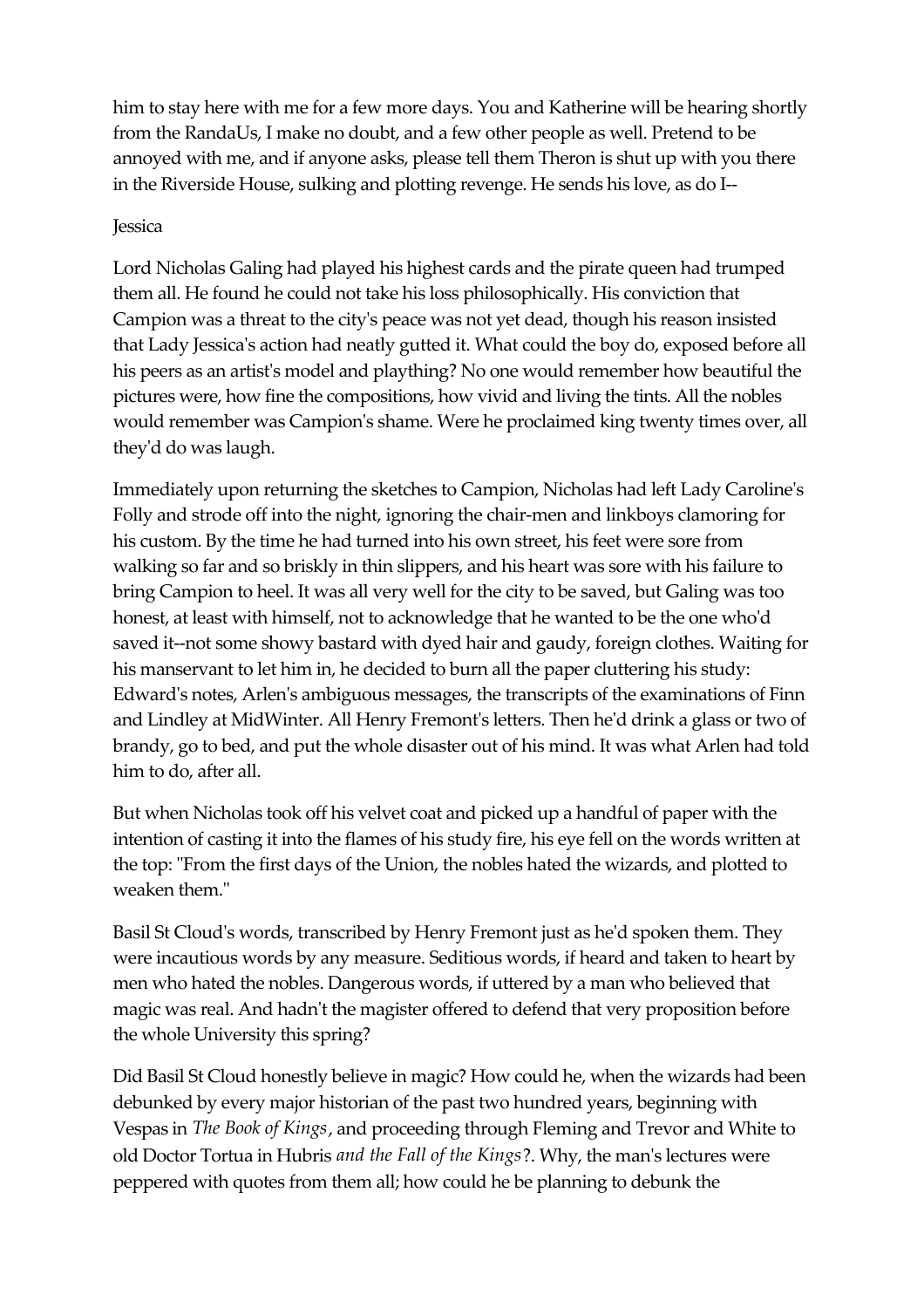debunkers? Nicholas ground his teeth. Maybe there was something in Henry's lecture notes he'd overlooked.

Impatiently, Nicholas began to rummage through the mess of papers. His manservant came in with the brandy and a face like a priest at MidWinter, asking if he'd like something to eat. Nicholas rejected the brandy with loathing. If he was going to make sense of all this and prove that Arlen was wrong, for once, he was going to have to work all night. And if he was going to work all night, he needed chocolate, not brandy.

He ordered the chocolate and returned to the papers. He'd allowed them to get out of order, piling this on that without regard to chronology or subject. Well, he'd just have to arrange them and see what turned up.

It was a tedious process. He needed to read at least a little of each paper before assigning it a pile, and many of Fremont's reports touched on several subjects at once: the Northerners, the enmity between St Cloud and Doctor Roger Crabbe, St Cloud's lectures on ancient history. He kept at it doggedly.

Chocolate appeared. He drank it, and ate the cold meat that appeared with it. Afterward, his head was clearer, and the work went faster. Midnight came and went, and still Lord Nicholas read and sorted with increasing excitement. The pattern he had outlined to Arlen was clearer than ever, but now he saw that the figure standing in the center, the figure to whom all paths led, was not Theron Campion, but Campion's lover, Basil St Cloud. Basil St Cloud, who believed the wizards' power to be not only true magic but a benevolent gift to the land and its people.

There it was, in plain view, for anyone who bothered to look for it, transcribed from St Cloud's lectures: "*The ancient wizards were first, servants of the Land, and second, servants of the Truth. When they came South with King Alcuin the Diplomat, they learned to serve political expedience as well. It weakened their* magic *and weakened their minds*." And there: "The nobles mistrusted the wiz' ards from the beginning and passed law after law limiting their influence and the practice of magic."

Basil St Cloud was a careful man, meticulous and scholarly. Surely he would never have posed the challenge if he wasn't very sure he had the proof to win it.

It was the only thing that made sense of it all. Galing could not imagine what St Cloud had found, but it would have to be something spectacular, something incontestable. It would, he realized reluctantly, have to be something that genuinely demonstrated magic's potency. Not a letter, not a document. The real thing: a talisman, perhaps, or a wizard's manual. Whatever it was, he'd use it to win the debate on the Great Hall steps. And then what? Take up the Horn Chair and go tamely back to lecturing and writing? Nicholas laughed at the thought. No. The Horn Chair couldn't possibly be the point of this ridiculous challenge.

If Basil St Cloud had found something to waken a sleeping magic from the past, waken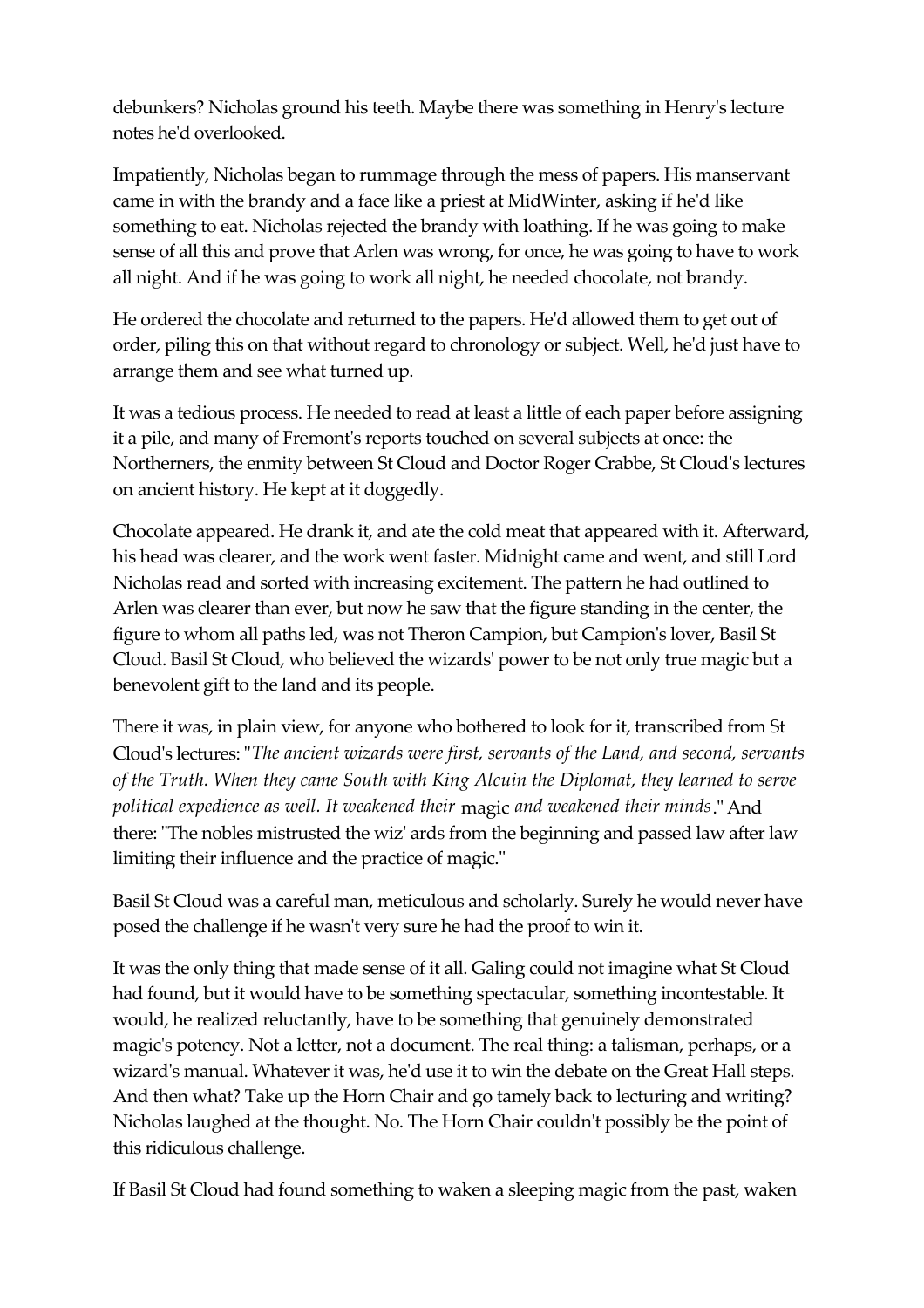it to life and to his service, what would he--what would any man--do with it but use it to take everything? Say St Cloud had found the means to transform himself into a latter-day wizard. Surely his ambition was to rule the land as the wizards had ruled it in ancient times.

Galing had read Henry's lecture notes. By St Cloud's own evidence, a wizard needed a king to help him realize his full power, a king who was his lover. How fortunate for the good doctor that he had just such a lover ready to hand!

Nicholas turned over a page headed "Notes on *the* Spring Festival," and read, "Northern Icings *were consecrated to the Land every year at the Festival of* Sowing. For *a new king, the consecration served as his formal induction as Servant of the Land*--his coronation, as it *were; although the Northern kings wore no* crowns."

As far as Nicholas could tell, Theron Campion was likely to be made king at the debate whether he'd plotted for it or not.

Having reached this point in his cogitations, Nicholas rang for his manservant. He had to ring three times, and when the man turned up at last, his nightshirt showed under his unbuttoned livery.

"What time is it?" Galing demanded.

"Five, sir, or thereabouts. Not quite dawn."

"Damn." Galing rubbed his eyes. "Go get me something to eat, will you? I'm ravenous."

When the manservant returned with toast and jam, his master had fallen asleep in his chair, his curly head cocked back at an uncomfortable angle and his legs stretched out before him. The manservant contemplated his sleeping master for a moment, then spread a rug over him, laid another log on the fire, extinguished the lamp, and left him to it.

THE DISSOLUTION OF THE BETROTHAL CONTRACT BE-tween Alexander Theron Campion of Tremontaine and Genevieve Beatrice Halliday Randall was quickly and easily achieved. The young lady, her mother said, had given certain indications that she was not yet ready for the solemn duties of marriage. Since it would be rude for Theron's family to seem not to mind, Tremontaine's lawyers put up a token fuss, which allowed the Randall lawyers to point out an irregularity in the contract's provision for the return of dowry in case of death without issue, which they had somehow previously overlooked. This, the Tremontaine side said, was unfortunately a point not open to discussion. And so, to the satisfaction of all parties, the contract was declared null and void. Corollary papers were signed, including the old-fashioned statutory agreement that all had been settled with honor, and thus no swordsmen were to be employed. Theron's necklace, however, was not returned; clearly the Randalls considered it just recompense for all the trouble and embarrassment he had subjected them to.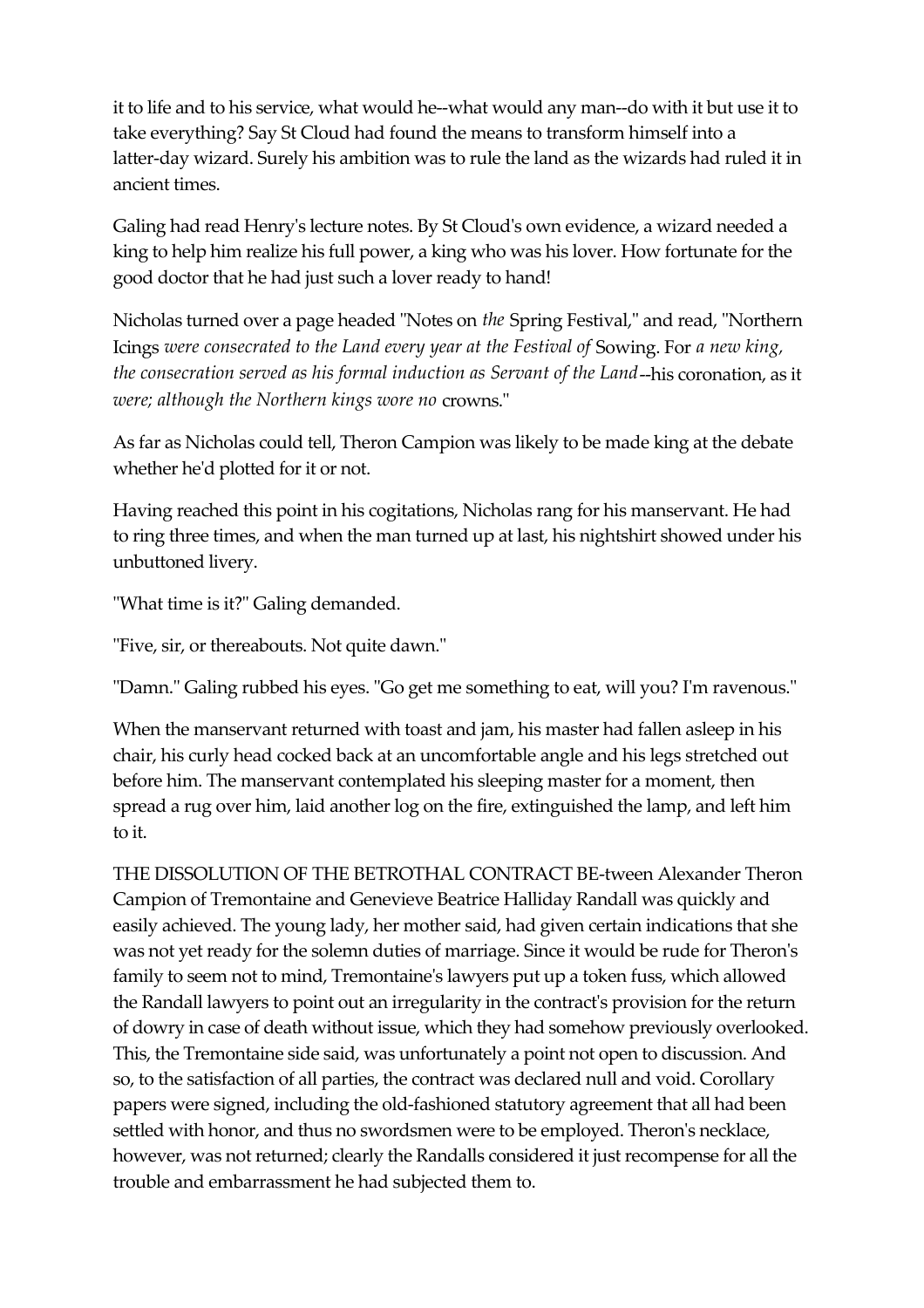His family considered the necklace a small price to pay. Sophia in particular was nothing if not relieved. And it freed the Duchess Katherine to turn her attention to the fuss everyone was now making about Jessica's announcement. The duchess had written to Sophia:

In *typical fashion*, Jessica *has managed to turn this whole affair into a masquerade ball. As people are watching all of us to see which way the wind blows, it follows that you must be seen visiting me at Tremontaine House, to show that I continue to support Theron's claim to Tremontaine. I shall not, however, be allowed to go and see what]. has made of Lady Caroline's Folly*--*although the friends of mine who were there tell me it is quite something. And, of course*, Jessica *cannot be seen to be speaking to either of us; which* means, in this case, that she will visit me in disguise, probably this afternoon.

Theron is in hiding at the Folly (how appropriate!); probably the best place for him. I hope you will not mind too much, but there with his sister is the last place anyone will look for him. Of course I think it would be best for him to go to the country until it has all blown over, but in view of his recent illness, Jessica says we should wait before he makes the journey. I do think it advisable, however, that he go soon. People will be talking for a while, and you know how he suffered over the Ysaud gossip the first time around. This will be much worse. It will die down when ]. leaves and the Randall girl finds another fiance. But we have all been worried about his health. The summer heat is bound to be bad. Will you go with him? I thought to Highcombe, which did him so much good when he was a child. And everyone there loves him. Perhaps you can leave soon after this absurd debate, which both Arlen and the University Governors assure me I must attend. I suppose you will be there, too, looking official in your robes.

Sophia was used to allowing Katherine to judge what was best for public displays of Tremontaine policy. But the physician could wish that she had gotten a letter from her son herself.

Theron had in fact written to Sophia, but his sister had not sent the letter. She did not think it would reassure his mother to be invited to witness the ceremony of his union with his wizard and lover, on the steps of the Great Hall, at the Festival of the Spring Sowing.

HAVING DECIDED THAT HE MUST, AT ALL COSTS, PRE-vent Theron Campion and Basil St Cloud from coming together on the steps of the Great Hall, Nicholas Galing was not as pleased as he might be to hear that Theron had been bundled off to the country by his cousin. Perhaps it was because the rumor was only one of the half-dozen or so speculations concerning the Tremontaine scandal making the rounds of Hill gatherings.

"Wasn't it delicious, my dear?" inquired Lord Condell, resplendent in rose brocade and opals at Lady Horn's musical evening. "One suspected that she was painting him all that time, but one didn't actually know. And the poses! I hardly knew where to look." His fan,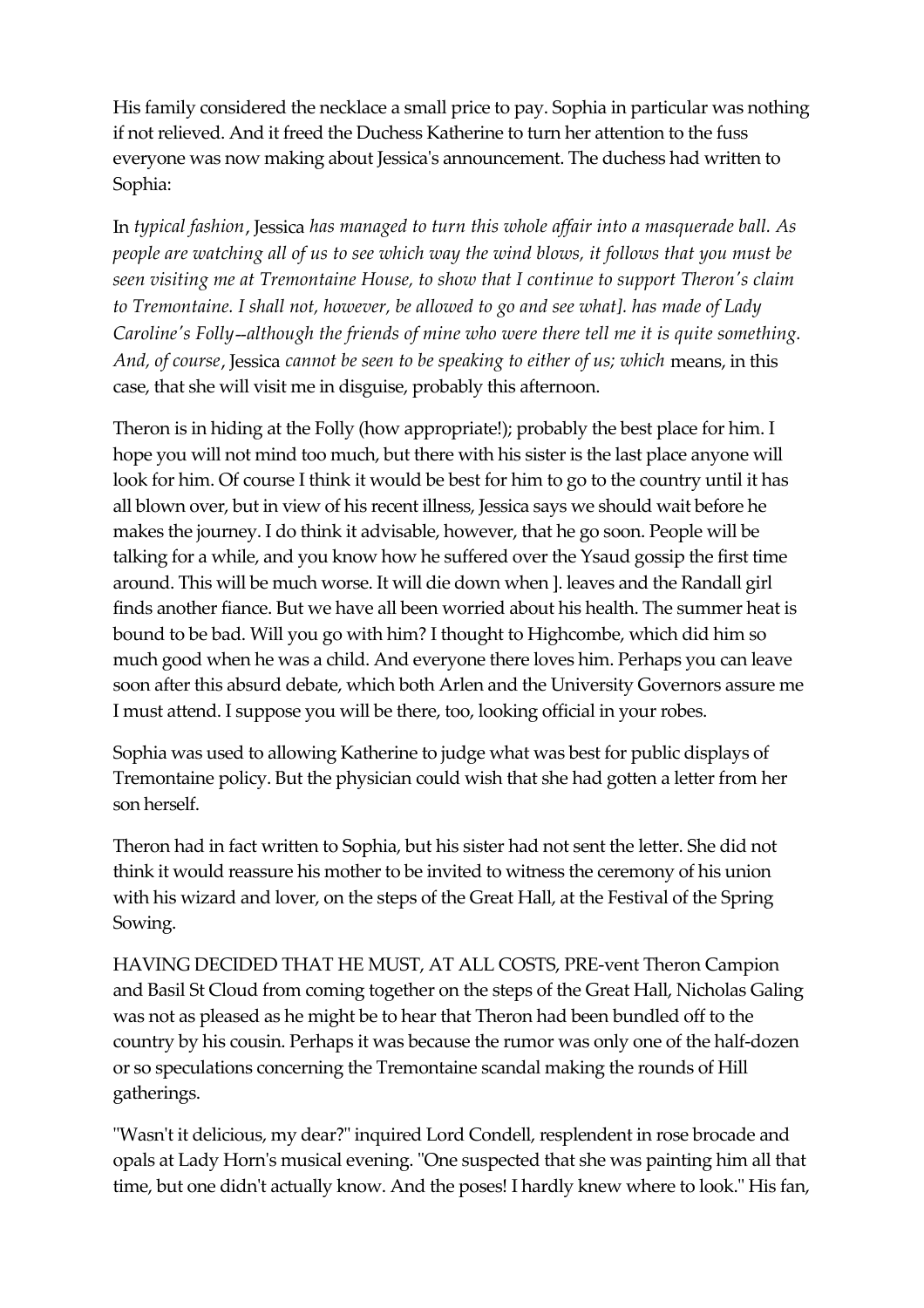his wickedly sparkling eyes, said he'd known very well where to look, and how much he'd enjoyed the view. "I've been at the point of challenge with Tyrone, whether those leaves were actually painted on young Campion's body or a charming invention of the artist's imagination. What do you think, my dear?"

"That I prefer leaves on trees, Condell, and a human head on my lover's shoulders. It's no wonder he's slunk off to the country."

"Oh, no, my dear," Condell said. "He's not in the country at all. I'm sure of it. The redoubtable dowager would certainly have accompanied him to the country, and she's very much in evidence, I hear, doing good as usual. No, they've got him locked up somewhere he won't do any harm."

The Duke of Karleigh wandered up, wanting to know if anyone could find something else to talk about other than the Tremontaine affair.

"What else is there to talk about?" Lord Condell asked rhetorically. "The Great Wizard Debate at the University?"

"I don't know what the world is coming to," said Karleigh. "Not that the Tremontaines ever were any good. Bad blood, is what I think. And bringing a foreigner into it didn't help. Perhaps we're better off with the bastard chit after all--at least she's pure native blood on both sides."

"Pure?" Lord Condell was amused. "The Black Rose was an actress, Karleigh."

"From Riverside. Not from some island no one's ever heard of. No reason the bastard chit shouldn't inherit, if she's legitimate after all."

"Now, Karleigh, you don't believe in those marriage lines, do you?" asked Condell, "You couldn't. She was amusing herself at our expense, the minx. Just look at what she was wearing!"

That conversation, or the gist of it, echoed through the salons and dinners and card parties. Theron Campion was ill; he was mad. He was in the country; he was locked up in Riverside; he was confined to Tremontaine House for trying to murder Ysaud. Jessica Campion was a legitimate contender for heir of Tremontaine; she was an upstart, or even a foreigner who had killed the real Jessica on board her ship and was trying to claim her inheritance. The Duchess Katherine would recognize her claim and step down; she would call blood challenge on her and fight the challenge herself. Unless Lord Theron did so. He was, after all, known to have run as a boy with killers in Riverside, in one of those gangs that required three dead bodies as an entrance fee. Also, it was entirely possible that Jessica was the legitimate heir in more ways than one; there had been talk of the young Katherine Talbert being with child when she first came into the duchy, either by a family servant or by her uncle himself. Why else would the old duke have left everything to an underage girl, unless it was to make it up to her? Stories of the Mad Duke's habits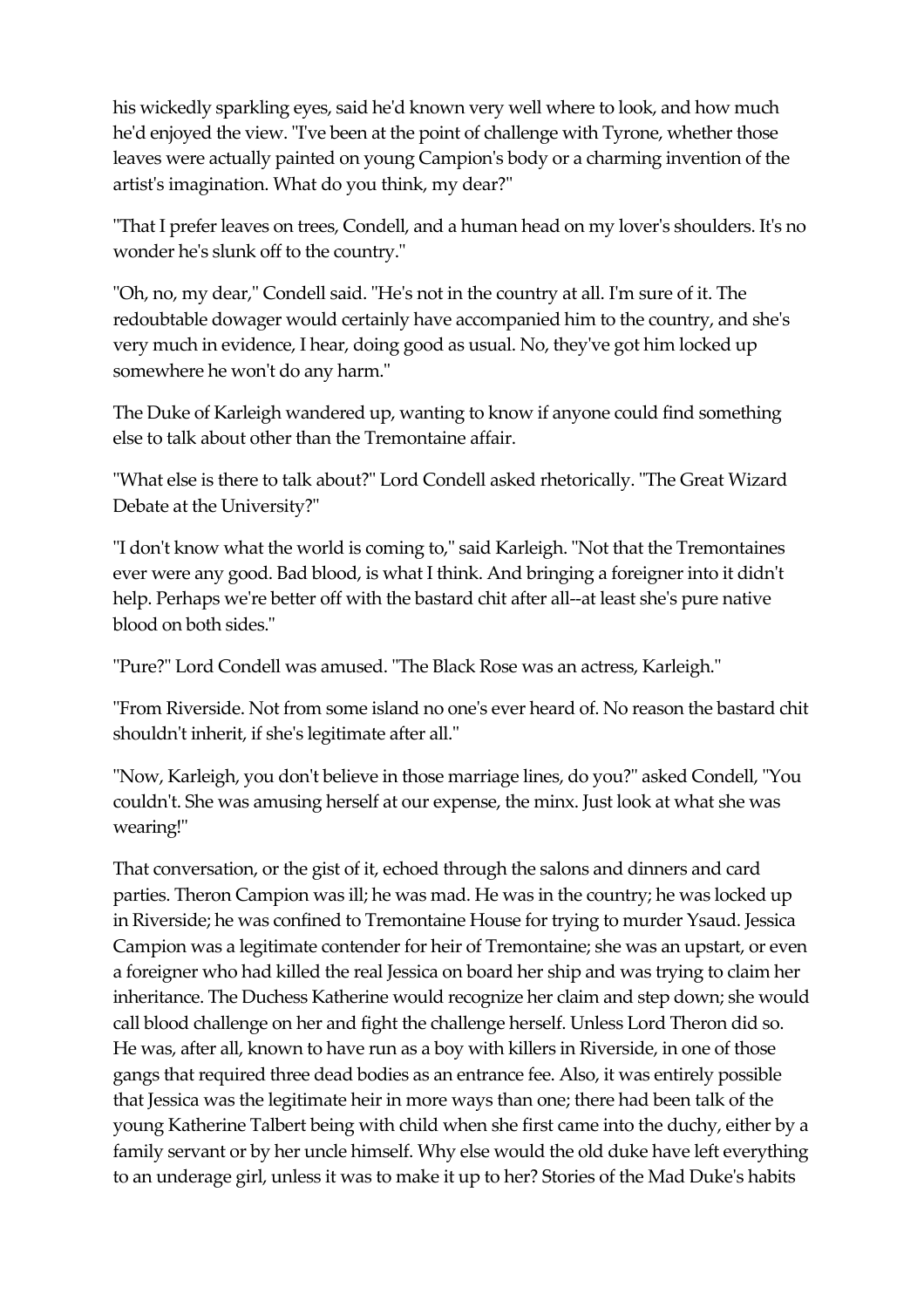and proclivities were brought out of storage and aired anew.

Nicholas Galing listened to it all, exclaiming, wondering, doubting volubly that there was anything in it, whatever it was. He'd have given his sapphire neck-pin for hard information on Theron's whereabouts and state of mind, but the troublesome young noble seemed to have stepped from his half-sister's house into oblivion. There was nothing for it, Galing decided, but to turn up at the debate and see what came up. If nothing else, he told himself, he'd be able to follow the arguments.

JESSICA APPEARED IN ^CATHERINE'S STUDY DISGUISED AS a gardener, her straw hat pulled low over her face. When her cousin greeted her she took off the hat and shook out her hair and gratefully accepted a drink. Handing her a glass of wine, the duchess said, "Aren't you going to check to see if it's poisoned?"

"Alas," said Jessica, "I left my Authentic Guaranteed Unicorn's Horn back on the ship. Along with my fortified Blood Stone. I'll just have to trust you."

"It's mutual," said the duchess. "For, God help me, Jessica, if you are using my money and family to pull off the greatest scam of your career, you'd better hope that horn is authentic."

Jessica flicked an imaginary bug from the rim of her glass. "Don't be melodramatic. Haven't I worked miracles in barely a week for Theron and Sophia?"

"Sophia!" Katherine exclaimed. "Sophia hasn't heard what they're saying out there. I have. It's every piece of scandal we've worked to bury for the past twenty years, trotted out for an airing. It's her worst nightmare. All she cares about is Theron--"

"And sick people. And poor people."

Katherine looked impatient. "Yes, I know, but she'd do all that anyway."

"Because she cares about people," Jessica said doggedly. "Admit it, Katherine--just because your whole life is Tremontaine doesn't mean that hers is."

Katherine breathed deeply through her narrowed nostrils. She hated the way Jessica could make her lose her temper. She was not going to do it this time. She said evenly, "Sophia gave up a lot to come here."

"That is the myth, isn't it?" Jess said coolly. "But you know what? I've been to Kyros. It's nothing, Katherine. It's an island with some goats and some rocks and some honey bees. Sophia was a village healer, a midwife. Here she's a duchess, a trained surgeon. Just what is it she's supposed to have given up?"

Katherine looked steadily at her flamboyant kinswoman. "You don't care even about Sophia? I thought she was the one of us you loved."

It was Jessica's turn to look impatient. "Stop trying to get at my feelings, Duchess. That's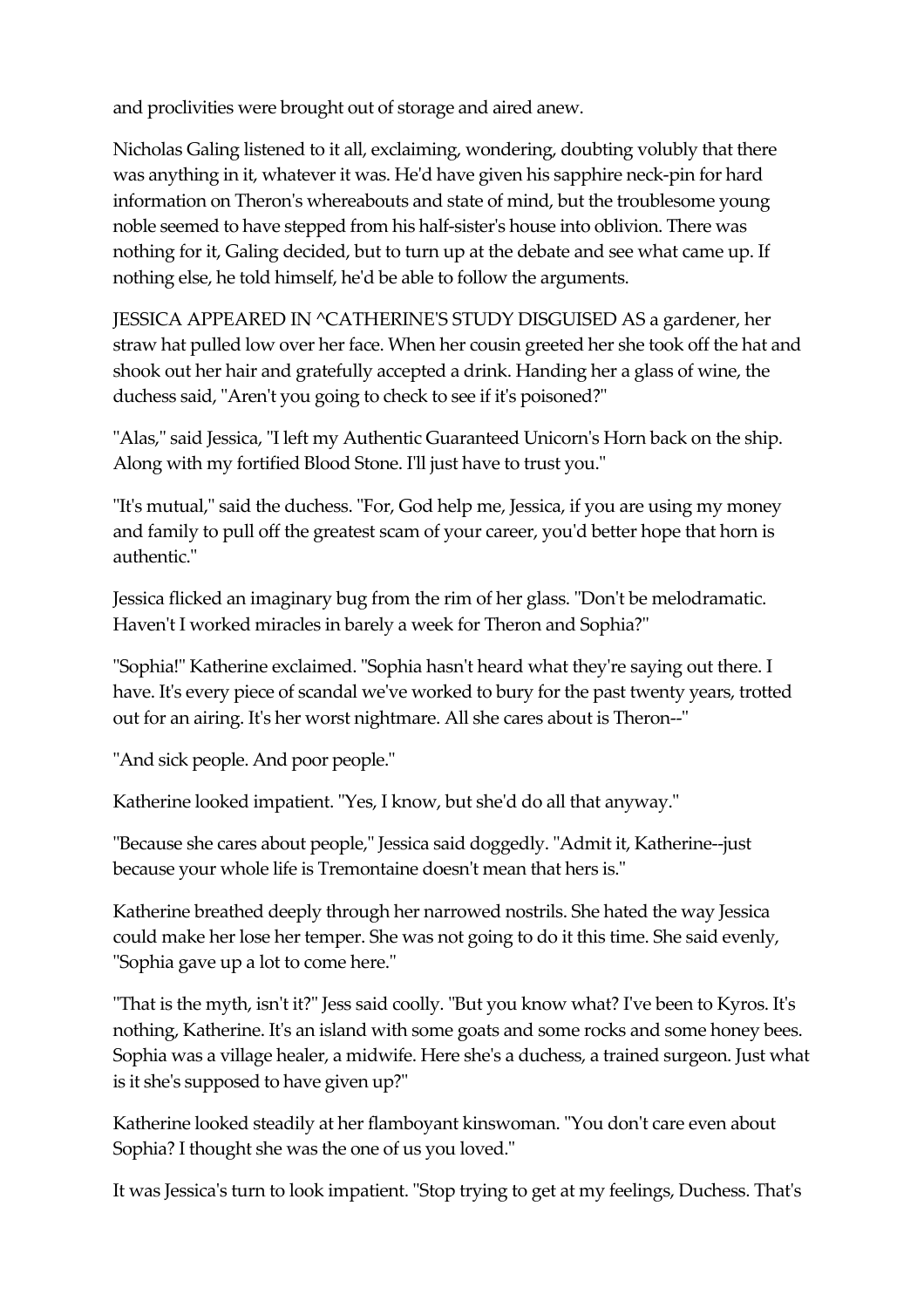not how I do business. You want to pull on levers labeled *Love* and *Loyalty* and get me to do what you want--but I'm not fitted with them. All I want to do is tell you the truth, but you'd rather not hear it. Well, now I'm going to tell you an important truth, and you'd better listen." She leaned across Katherine's desk, her scarred hands spread on the bright wood. "You're going to have to start looking for another heir. Because Theron is mad."

Katherine's voice shook with fury. "What have you done?"

"What have I done?" Jessica threw back her head and laughed. "That's rich! I'm the only one who *hasn't* done! He's been stark staring bonkers since I got here, and probably before, and not a single blessed one of you has noticed a thing. Not you, not Marcus, not even Sophia. He's been fighting knife duels down by the docks. He's been having visions. He doesn't know where he is half the time. And now he thinks his University lover is going to make him king."

"What?" Appalled, Katherine remembered Arlen's visits. "That's not madness, that's treason."

"Now I have your attention. Treason touches Tremontaine."

"Stop it!" Katharine shouted, temper irrevocably lost. "You want me to leave your heart out of it? Then you leave mine, Jessica, and stop goading me. You have your ship, your people--I assume you care well for them, or you wouldn't have them still. I have the duchy. If you're not going to help me care for it, then get out of my house."

"I've got Theron," Jessica said softly.

"So you have," Katherine snapped. "But if he's mad, I don't want him."

Jessica watched her for a long minute. "You're bluffing."

Katherine nodded slowly. "I am. How perceptive of you. I do want him. Now: are you bargaining or threatening?"

Jessica Campion removed her hands from the desk and went to the window. "Neither." She spoke to the view outside, the long green lawns of her childhood. "I'm telling you he's safe with me at the Folly. He's locked up, and he's angry, but he's not going anywhere. If I can keep him from the debate this week, he might calm down. If he does, then maybe he can go home. If he doesn't, he's all yours." Her back still to her cousin, she asked. "Do you understand what I'm saying?"

"I think so," said the duchess. There was a long and uncomfortable pause. "Will you let me send a physician?"

Jessica turned from the window, all business. "Only if there is someone you trust not to tell the city and not to tell Sophia."

"Marcus, then?"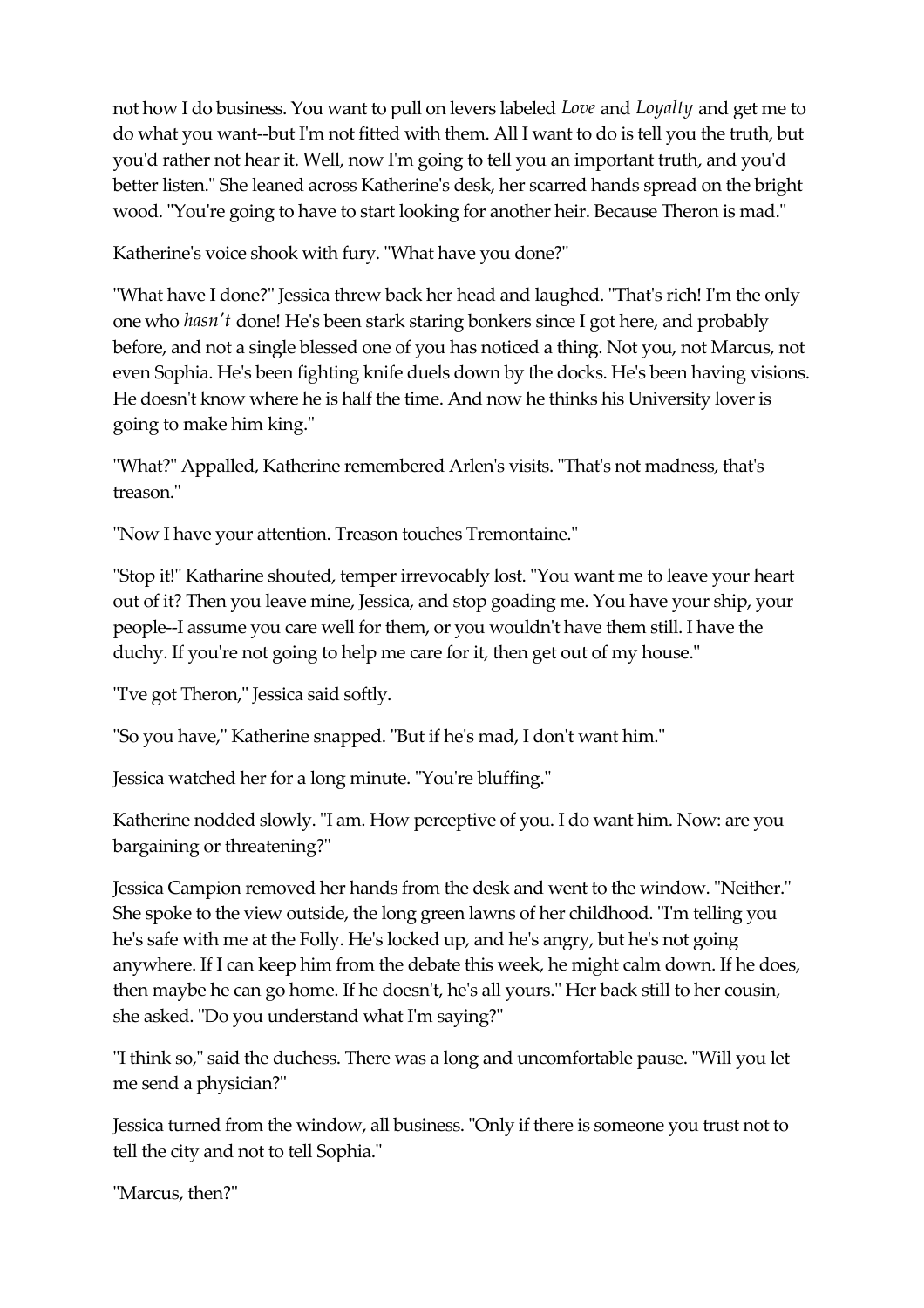"I'd rather not. It's hard to know how Theron will react to things. How's this: I'll ask Theron to write you a letter, and let you judge for yourself. If you genuinely think he's better off locked up in the attic of Tremontaine House, like his greatgrandfather, Marcus can come get him, and I wash my hands of the lot of you."

Katherine regarded her problematic relative thoughtfully. "Very well," she said at last. "I believe you're trying to help. But I'll want to see that letter. There's a lot at stake here you don't entirely understand."

Jessica picked up the disreputable hat and bundled her hair into it. "I won't argue with that," she said agreeably, and left the duchess to her thoughts. The companions of the king met in a back room of the Green Man over cider and venison stew. There were six men in the little room, all sporting braids and carved wooden oak leaves: the First Five of the King's Companions, plus another, more junior one. They were all tall men save for the youngest of them, a small, bird-boned youth with bright copper-colored hair. They were silent, just now, with that gravid silence that falls over a group of men who have temporarily argued themselves to a standstill.

"Look," said Lindley. "We don't have to understand all the details. It's a mystery. We just have to have faith and be ready for whatever happens."

The tallest and grimmest of the Northerners held Lindley's gaze for a long moment. His name was Robert Coppice, and before the arrest of Greenleaf and Smith, he'd been Third Companion. Now he was First Companion, Master of the Hunt and Keeper of the Mysteries, and he felt his responsibilities weigh heavy on his shoulders. After the MidWinter Hunt, Greenleaf and Smith had spoken of a new king who would appear to lead them. The Companions were to hold themselves in readiness for his advent, after which everything would become clear.

These prophecies troubled Coppice. In the manner of all prophecies, they raised more questions than they answered. And Greenleaf, who kept the Mysteries very close, had taken them with him to the Chop, putting Coppice in the awkward and irritating position of being dependent on the Southron scholar Lindley for some of his knowledge of the lore and rituals of the ancient North.

The arrest of Greenleaf and Smith was a thorn under Coppice's nail for many reasons, not the least of which was his fear that they had revealed everything they knew to the Serpent Chancellor's torturers. Even after all these weeks, Coppice walked abroad with his shoulders itching, waiting for a Guard's heavy hand to grab him and a Guard's Southern voice to announce that he was under arrest for treason. There was something to be said for the fact that he and his Companions were still walking free.

"It is a mystery," he said heavily. "We are agreed on that, at any rate."

The Third Companion Farwell laid a comforting hand on his friend's arm. "We're agreed on more than that."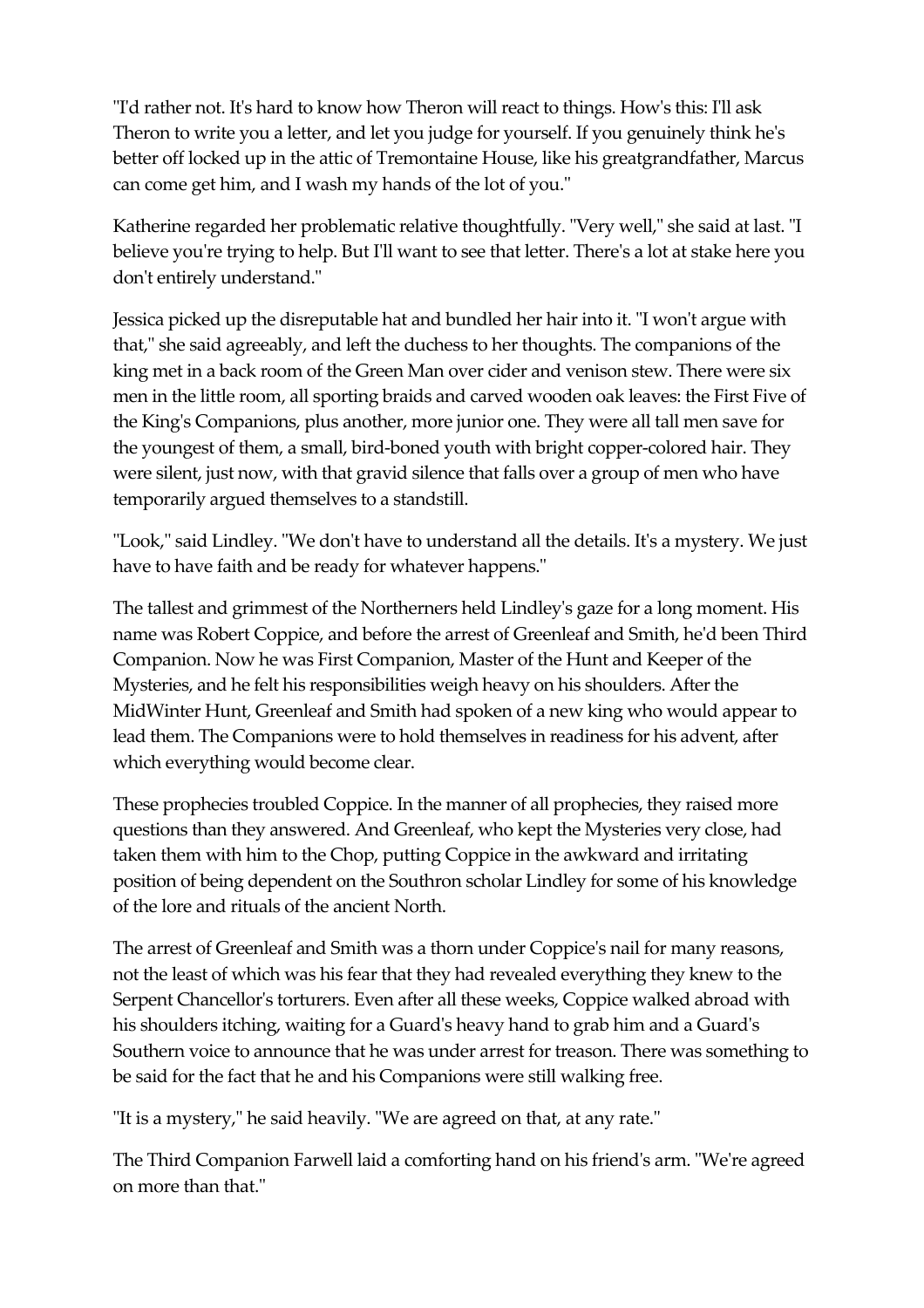"We are?" said Coppice wearily. "All Greenleaf told us was that the new king is to be consecrated in the spring, and that we must be witnesses. We still don't know exactly where or when the consecration is to take place, nor who is to perform it."

"A wizard," said Farwell, in the tone of one stating the obvious.

The strong-necked natural scientist Hob sneered. "All the wizards are dead, Farwell, unless you happen to be hiding one under your bed."

"Guidry," said Lindley patiently. "I keep telling you. Guidry will come again and bind the new king to the Land. It says so in Martindale." He closed his eyes and recited: "So *Guidry retired to the* Grove Within to rest him there and tarry in a place beyond the ken of man until that time when the Land's great need should call him forth to bind and dedicate a new king to its service."

"And what in the Seven Hells is that supposed to mean?" Hob burst out. "It didn't make sense to me the first twelve times you recited it, and it doesn't make sense now. How are we supposed to know that this debate is the right time?"

Coppice's long hands bunched themselves into fists. "Greenleaf said it was, remember? And there are the other signs."

Lindley obligingly quoted them. "A trembling in the earth; a star that trails bright hair across the heavens; a famine."

Hob shook his head. "Foolishness. The earth trembles often in the North, and famine is a more or less constant fact these days. These things are natural science, not a message from the Living Land."

This opinion inspired Farwell, as it always did, to demand whether Hob even believed in the Living Land, and if he didn't, why he was a King's Companion. And that inspired Hob, as it always did, to declare that he believed in the North and the power of the North, and that was what he'd always thought being a King's Companion was about. The debate went on, treading ground already trodden to bare rock. Lindley quoted extensively from Martindale, his lecture notes, and heroic poetry; points were brought up and argued. Obscure ritual phrases were parsed and analyzed.

"From *the seed of kings comes the fall of kings and their rising again*," Lindley repeated. "It's Campion. Who else could it be?"

"Any noble at all," said Hob truculently. "They all have royal blood, if you go back far enough. For that matter, so do we. And why now?"

"The star trailing bright hair," Lindley said patiently.

"It was up there, right at the start of Harvest term," Coppice reminded them.

"And we know that Greenleaf saw the horns on Campion at Last Night and drank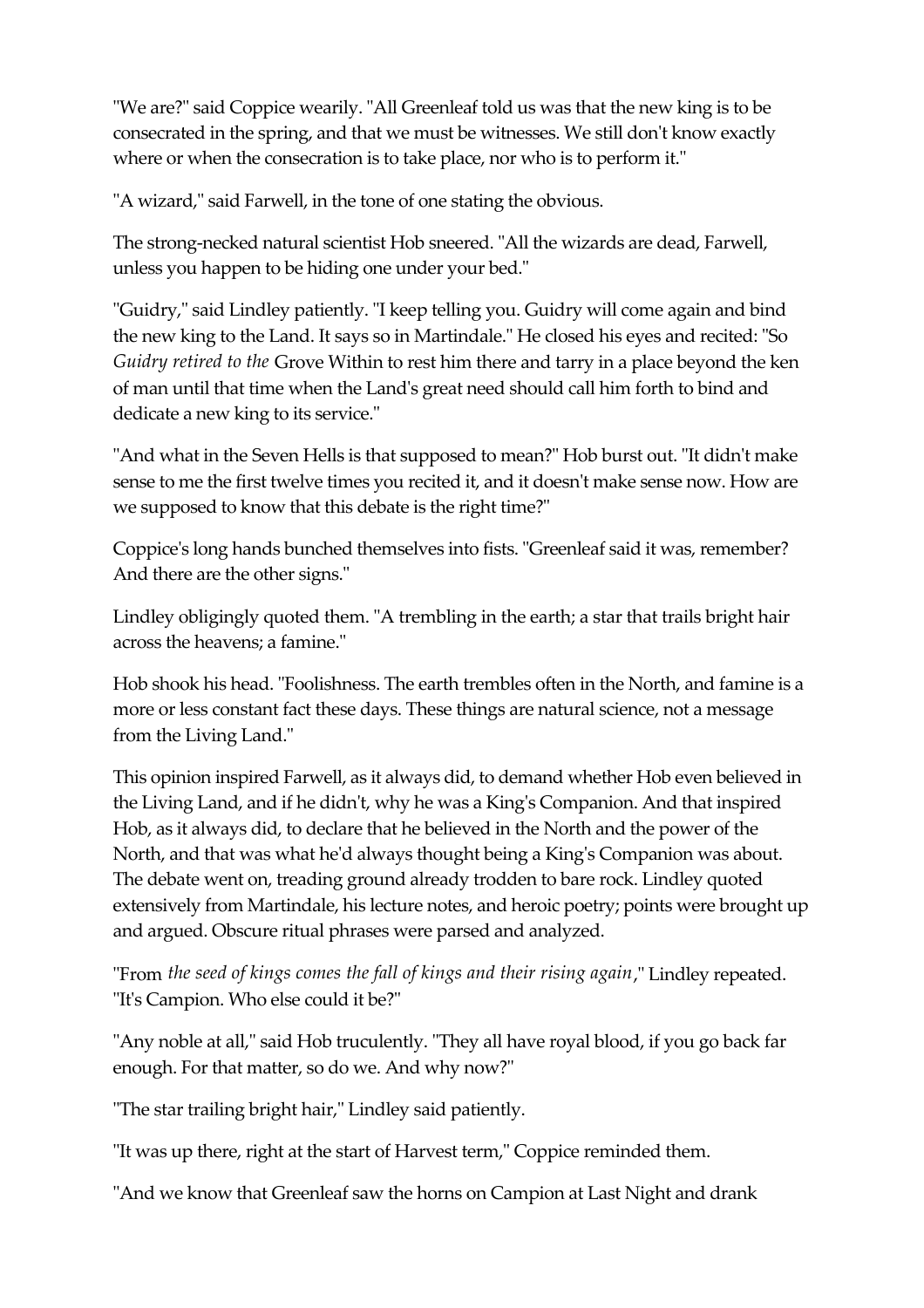magic from his lips," said Farwell. "I saw them too. He's the king, Hob, Southron or not. The Land has chosen, and it is not our place to question its choice."

There was a rather depressed silence, and then Burl, the Second Companion, asked, "What about the wizard? It's all very well to say that Guidry will come again, but where, and how? Did Greenleaf know?"

Coppice shrugged. "If he did, he didn't tell me. Lindley's got an idea that his magister, Doctor St Cloud, will summon him out of wherever he is--"

"The Grove Within, beyond the ken of man," Lindley interrupted eagerly.

"--the Grove Within, at some point during the debate he's challenged Crabbe to. No, Hob, before you ask, we don't know how he'll do it. This is magic, man, not a chemical demonstration."

"Well," said Hob with some satisfaction, "your precious magister is going to have to conjure up a king as well as a wizard. No one has seen hide nor hair of Campion for days. There's some scandal with those nobles--rumor has it he's been bundled off to the country and locked up until it all blows over."

Lindley smiled a fox's smile at him. "If you hate it all so much, Hob--me, Campion, magic, Guidry--then don't come to the debate. Stay home and study whatever it is natural scientists study, and leave your fellows to support their king in the first moments of his triumph. You'll miss it all, of course, but you won't mind that."

Hob stood up, knocking over his stool with a clatter. "You're right there, city boy. I won't mind never seeing your carrot top again, or hearing your damned Southron voice braying about magic and wizards. The mysteries of the wood are one thing," he said, appealing to Coppice. "They are the strength of the North and the bond of our brotherhood. But I'll be damned if I'm going to wait for a wizard out of the mists of time to appear on the steps of the Great Hall on the word of a Southern boy who has never run the Northern Hills or drunk deer's blood in the winter twilight."

When he was gone, Coppice took a deep breath and said, "Right. Does anyone else feel as Hob does?"

"We all do," said Burl forthrightly. "But we're mindful of our oaths. And some of us have known things in the mountains and in the rites that make us less sure than Hob is that magic has fled the Land."

"You'll go to the debate, then?" asked Lindley.

"We'll go," said Burl. "And we'll entreat the other Companions to come with us. But if it so falls out that this debate comes and goes and nothing comes of it but one Southron Doctor of History being preferred over another, you'll have us to answer to, Lindley, and you, too, Coppice."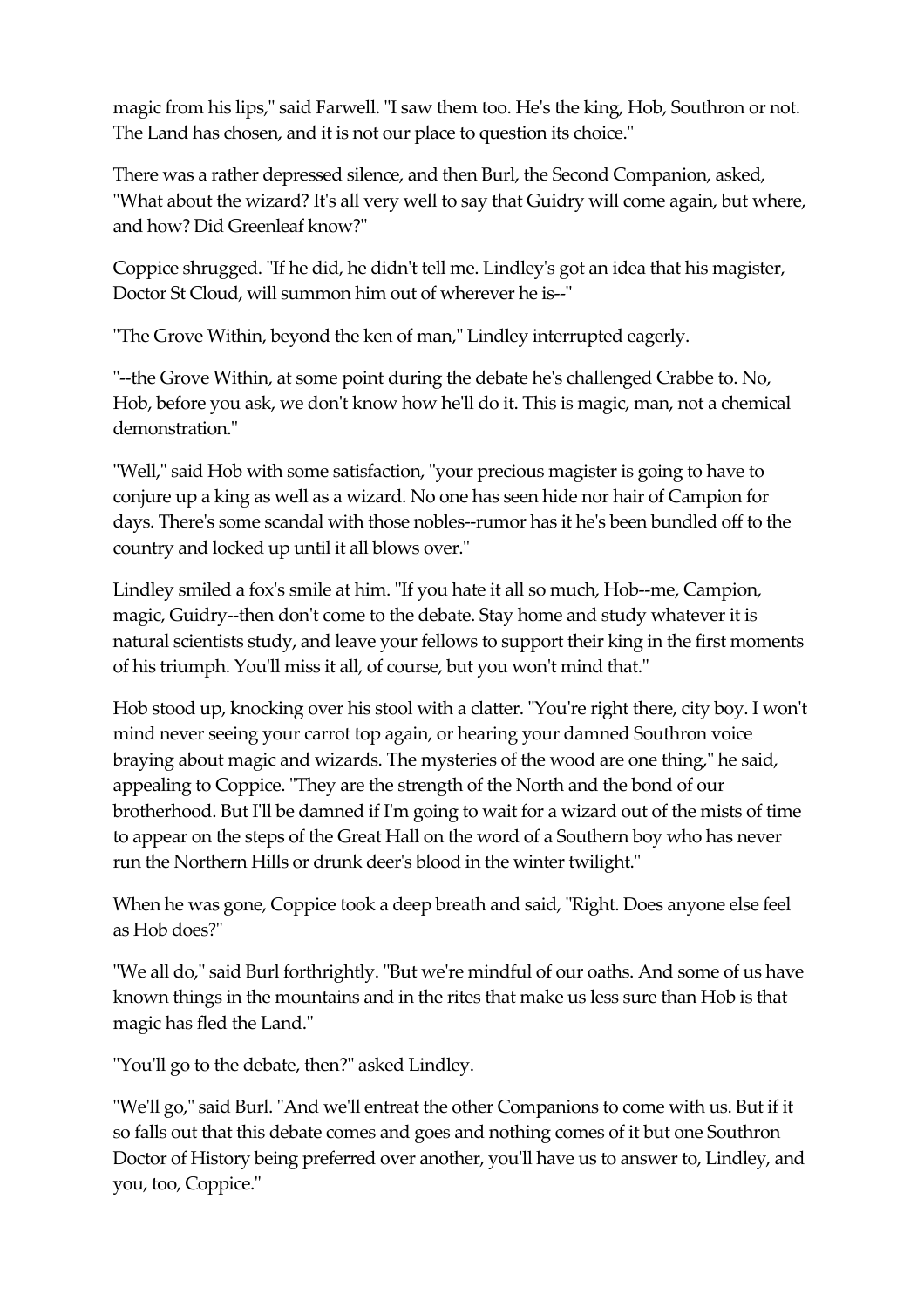Coppice glanced anxiously at Lindley, looking for some sign of reassurance. But the young redhead's eyes were on the candle flame and his hand was on the oak leaf around his neck, and the expression on his face was that of a man who has heard all he needs to hear.

## VII

y't FTER A WEEK OF UNSETTLED RAIN AND WIND, THE *L*--^ first day of Spring Festival dawned warm and clear. The \*JL. JL^breeze could not have breathed more sweetly, the sky shone more blue, the sun smiled more benignly upon the warming earth. It was a day for dancing on the grass and lying with your lover on soft moss--or at the very least, walking out by the river beyond the city walls.

Officially, it was a day for attending services in honor of the Green God of growth and plenty. In these secular days, the only celebrants in the Cathedral were gentleman farmers hedging their bets, the Crescent Chancellor and his staff, and a few old men and women raised to honor the gods. Those who ignored the Cathedral bells pursued other traditional activities: settling bets, announcing betrothals, digging gardens, fighting challenges.

As the University bell tolled six, Master Leonard Rugg stood in Minchin Street, beating a brisk tattoo on the door to Basil's lodgings. He was attended by Benedict Vandeleur, Peter Godwin, and Henry Fremont, all of them clean as soap and water could make them, and dressed in their festive best. Of St Cloud's inner circle of followers, two were absent: Anthony Lindley, off with his Northern friends, and Justis Blake, presumably lost in love.

The scruffy boy let them in with a yawn and the news that he hadn't seen hide nor hair of Doctor St Cloud in days. Vandeleur and Godwin exchanged worried glances; Fremont felt his heart sink to the patched soles of his scarlet boots.

"Don't worry," Rugg told them. "He was well enough two days ago to tell me to go soak my head and leave him alone. He wouldn't even let me in, but I heard him just fine through the door."

They mounted the stairs. Remembering his visit to St Cloud with Justis Blake, how strange the magister had been, how gaunt and haunted, Henry wondered what they'd find waiting for them.

"St Cloud?" Rugg banged on the door. "It's Rugg and your students. Let us in. We've come to take you Crabbe-hunting."

A perfectly sane voice bade them enter. Maybe it was going to be all right after all. And, at first, it looked as if it might be. The curtains were pulled back to let in the sun; the casement was open to let in the air. The room smelled of candle wax and ink. The man by the mantelpiece was dressed respectably in brown, with white linen showing at the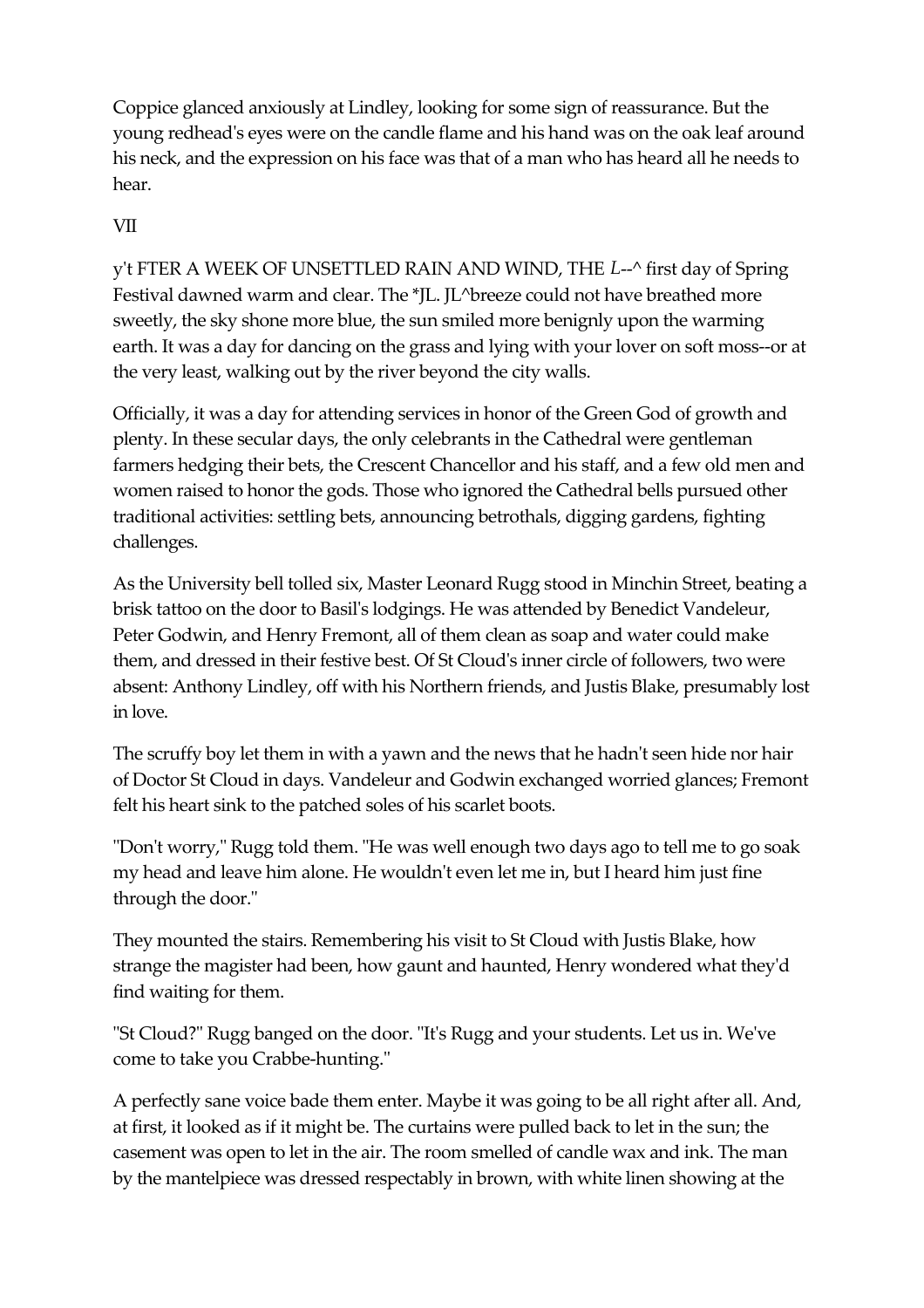wrists and neck. It took Henry a moment to realize that St Cloud's stubble had been allowed to grow into a full beard. And he'd hacked his hair short to his ears, where it curled vigorously.

"My god, Basil, you look like a carter!" Rugg sounded more angry than distressed. "They'll laugh you out of the University before you even open your mouth. Are you mad?"

It was a real question, delivered with some force. Doctor St Cloud gave it a moment's consideration before smiling and saying, "No, Leonard. Only preoccupied. It's been so long since I shaved, I simply forgot." He ran a hand over his beard, thick and glossy as an animal's pelt. "I've gotten used to it."

"Well, you can just get unused to it again," Doctor Rugg snapped. "What's your excuse for your hair?"

St Cloud shrugged. "It kept getting in the way, and one night I couldn't find so much as a piece of string to tie it with. So I cut it off." He smiled ruefully into Rugg's worried eyes. "It was a daft thing to do, Leonard, and I regretted it at once. But I'm not the only magister in the University to decide that long hair is an affectation he can just as well do without."

"Quite. The hair's a minor point," said Rugg, "but the beard has to go. I was going to treat you to breakfast at Bet's, but we'll go to the baths instead, get you decently barbered. Got everything? Where's your gown?"

St Cloud collected his black gown from the back of a chair and put it on. The long, green sleeves swung heavily, weighted with his purse, perhaps, or books. He noticed his students, standing in an uncomfortable knot by the door. "Vandeleur, Fremont, Godwin, I thank you for coming. You have all paid dearly for my pride, and I am grateful for your patience and loyalty. When this is over, I'll repay you with all the attention and knowledge at my disposal."

It was the old St Cloud who spoke, charming and self-assured and reasonable. But Henry could not help whispering to Vandeleur, as they followed their magister out into Minchin Street, "What does he remind you of?"

"A man who's worked himself into a state of exhaustion," snapped Vandeleur. "What should he remind me of?"

"The window in the Great Hall," said Henry. "The bearded man. The wizard."

Peter Godwin, overhearing this last, stopped dead on the landing and stared up at Fremont. "So he does!" he exclaimed. "I'll be hanged. I wonder if he realizes?"

"So do I," said Henry grimly. "And that's not the only thing I wonder."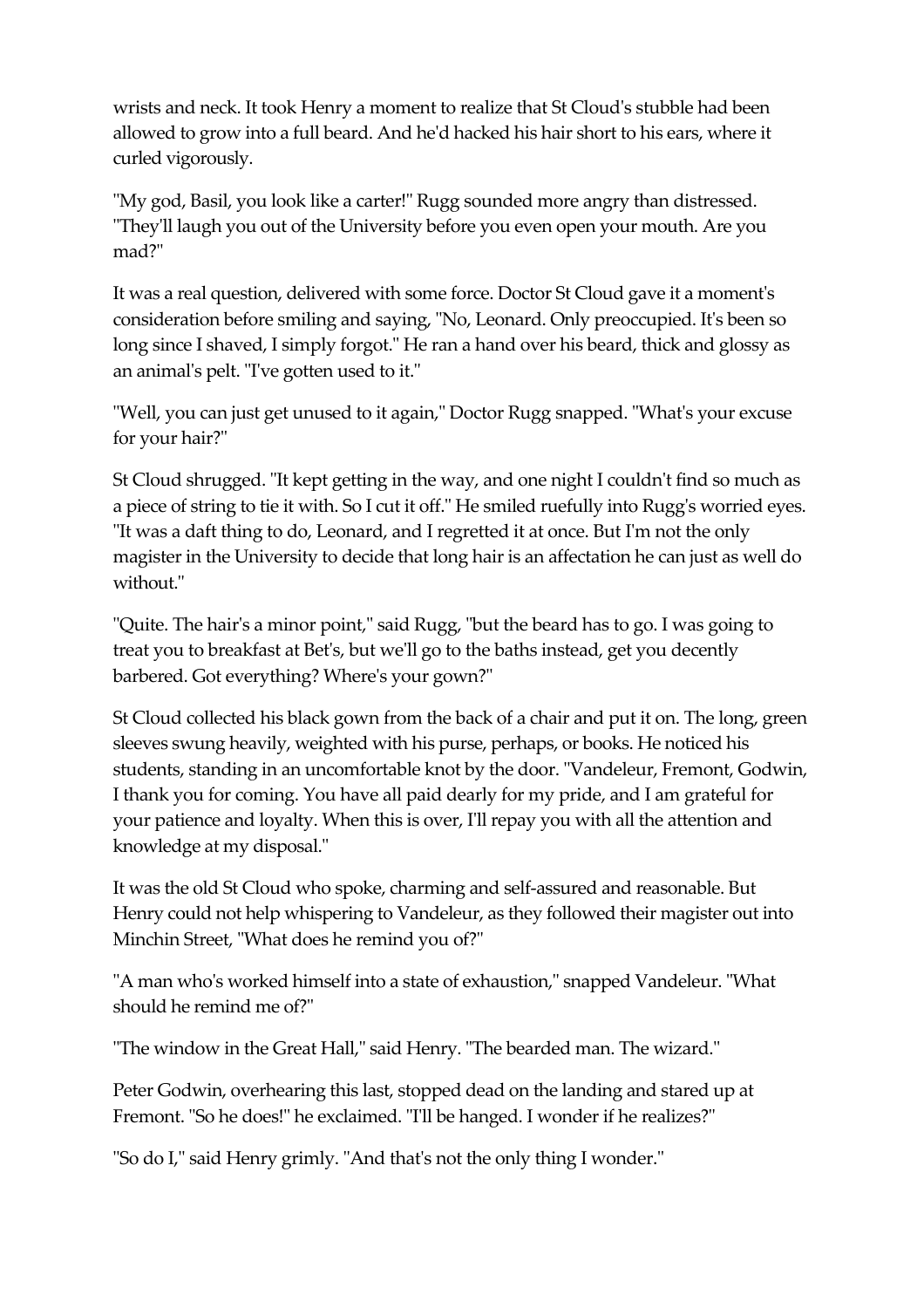"Debate's today," Rugg announced from below. "Not next week."

"Coming!" Vandeleur shouted, and grabbed Henry's arm. "I swear, Fremont, if I hear another word out of you about wizards, it's the last word you'll utter in this life. Am I clear?"

# N

icholas galing dressed for the historians' debate with all of his usual care. He wore green, for spring, with a waistcoat embroidered with jonquils. In deference to the gravity of the occasion, the green was dark, and he wore no lace. He put on the jet signet his father had given him when he came of age and a jet pin in his neckcloth, then picked up, after some hesitation, the dagger he carried when he made his occasional excursions to the docks.

He stopped at the Gilded Cockatrice and downed a meat roll and a tankard of ale by way of fortification for the trials of the day, then set off for the Great Court. The narrow streets were crowded with Scholars, Fellows, and Doctors, chattering excitedly, hailing their friends, chewing a last mouthful of breakfast, buying steamed buns and slices of tomato pie from stalls the provident hosts had set up in the windows of their taverns.

As Nicholas got closer to the Great Court, the press grew until he could hardly push his way along. Long experience in negotiating crowded Hill parties came to his aid; he slid and darted among the shifting clumps, and finally found a side street that let him out at the corner of the Great Court, right at the foot of the Hall steps.

The steps ran the full length of the building, and were wide and shallow in proportion, creating a kind of natural stage above the Court. Just now, they were packed with Doctors and Governors and minor officials of the University, their bright sleeves waving like flags as they jostled for places.

"You here, Galing?" It was Lord Halliday, who made a hobby of philosophy, and never missed a public lecture on an interesting subject. He was standing on the bottom step as if he'd taken root there, arm in arm with Lord Edmond Godwin. "Some fellow in a red dressing-gown told us to stand here, and we're holding our position against all comers. Care to join us?"

Nicholas did, and made himself absentmindedly charming while the mess around them settled slowly into an orderly pattern. He studied it and positioned himself carefully, one step below the bottom-most row of Governors, at the inner edge of the little cluster of nobles. Besides Lord Halliday, there were few interested enough in University matters to abandon their holiday amusements to listen to a historical debate. Lord Edmond Godwin was there because he was concerned about his youngest son, Peter. Others were present in their capacity as University Governors--the Duchess Tremontaine, for example.

Galing stole a glance at the duchess, who stood two steps above him, talking to her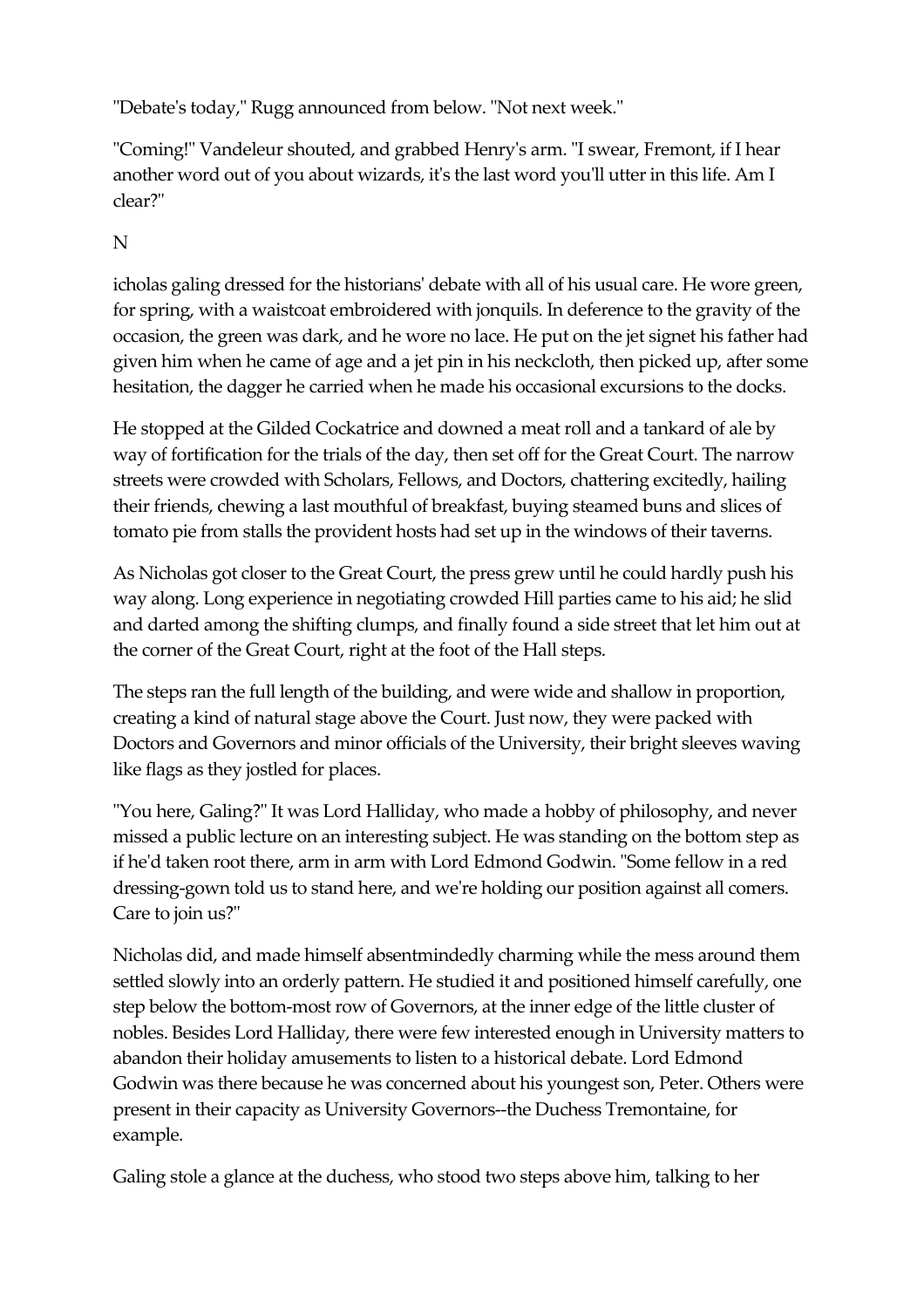neighbor. She was small, round-faced, all but overwhelmed by the scarlet glory of her Governor's robe. He thought she looked strained. She caught him watching her and stared forthrightly back, clearly wondering whether she knew him. Boldly, Nicholas Galing gave her a smile and a bow. Still puzzled, she nodded back.

He turned to look out over the Great Court, which was stuffed as full of bodies as it could hold--a sea of black academic robes, broken here and there by small, bright shoals of civilians. Galing's eye fell on a familiar face not far from the steps: Henry Fremont, looking sullen as a donkey. And those men around him must be St Cloud's students.

Edmond Godwin said, "Oh, there's my boy! There's Peter!" and waved. The young boy beside Fremont cracked an embarrassed smile and waved back. Galing saw Fremont glance toward him, start, and blanch. Galing nodded to his erstwhile spy in a friendly manner, then watched him flush and shrug as the stalwart lad behind him questioned him.

Whatever else happened, this was going to be fun.

IN THE YEARS BEFORE DAVID, DUKE TREMONTAINE, killed Gerard the Last King, the Spring Festival had been the gaudiest and most licentious of the four seasonal celebrations. A great stag woven of rushes and fluttering with green ribbons was borne through the streets to the music of pipe and tabor. Crowds of women surrounded it, leaping and grabbing at the ribbons. She who succeeded in detaching one and holding on to it was assured of a man or a child--whichever she lacked--by year's end. Young girls tied their ribbons around their necks, or laced their dresses with them as a signal to the young men. Young wives tied theirs in a more private place, to show their husbands where their duty lay. Long ago, the court had camped in the fields beyond the city walls, and the king and his companions lay with every woman who pleased them, naked on the new-ploughed earth like foxes.

Over the course of the generations, the Great Stag had shat' tered into a dozen lesser deer--horned heads on poles, antlered dancers, a comic hobby-deer with a huge, stuffed pizzle under its scut--and the green ribbons were tossed to the crowd or given, with a kiss, to the girls who ducked, squealing, under the hobby's wide skirt. Anyone wore a ribbon who could come by one-- granddams, schoolboys, toothless, grinning infants. Justis Blake wore one around his tail of sandy hair, tied in a jaunty bov,. So did the fair Marianne, who'd insisted on seeing the debate that had put her Justy in such a swivet.

There weren't many green ribbons to be seen in the Great Court; hobbies and horned men didn't come into the University. There was plenty of greenery, though. The two statues of Reason and Imagination flanking the steps were rakishly garlanded with ivy. A clump of men gathered on and below Imagination's pedestal carried new-budded branches. Justis automatically registered the branches as oak, since oak leafs out later than most other trees, and then noticed that the men were Northerners, braided, gowned, and grim as death. The crowd shifted, and Justis caught sight of Lindley's hair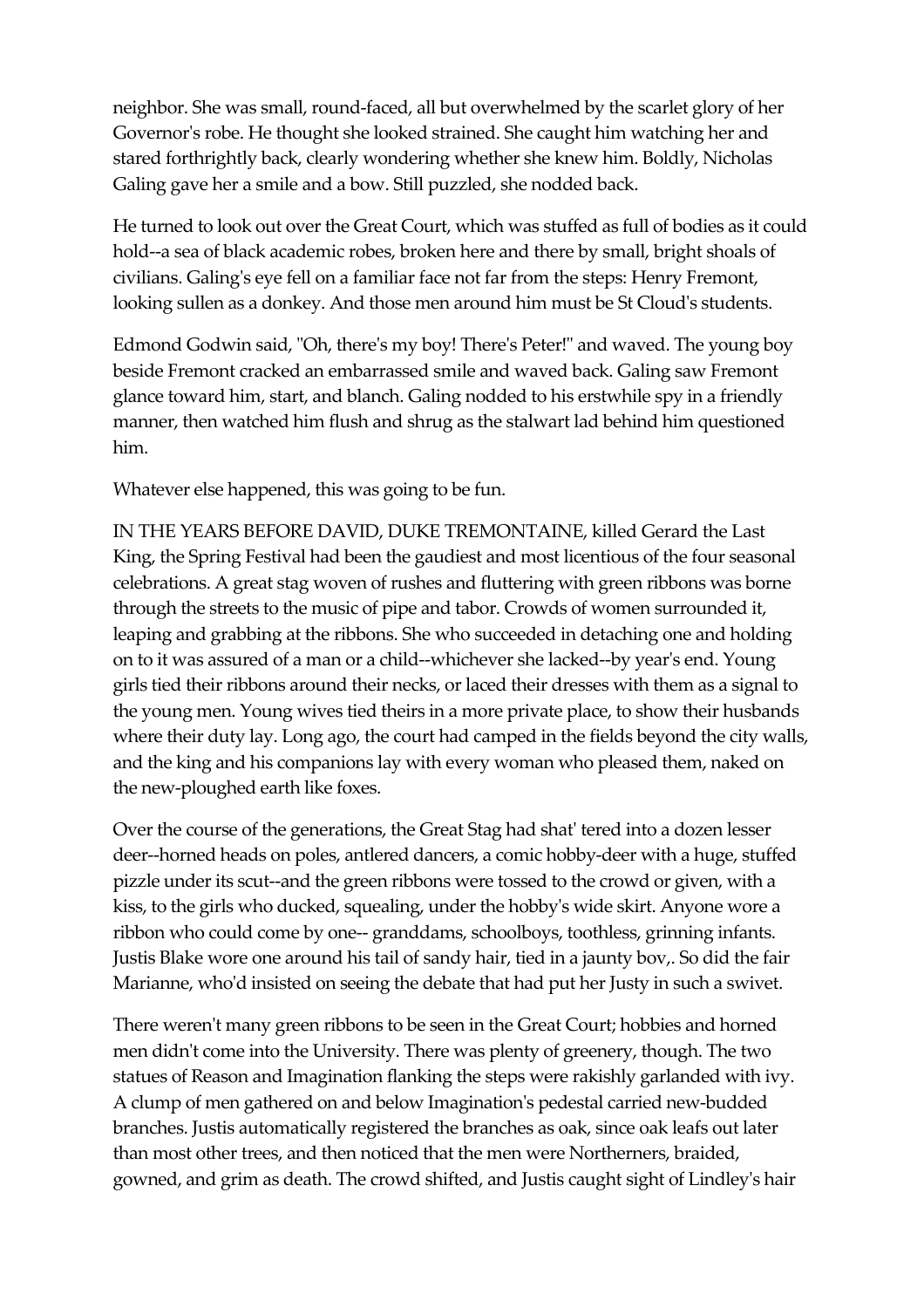flaming out among them, then disappearing again.

So he wasn't the only one to have deserted St Cloud's flock. It wasn't a real desertion, he reminded himself: he still agreed in principle with his magister's philosophy and scholarly method. It was just that St Cloud's irresponsible attitude had distressed him, and Marianne needed him, and it was nice to be making a little money and not always having to defend every word he said with examples and quotations. Still, he should have gone with the others this morning to lend a hand getting St Cloud to the Master Governor's house on time.

Marianne squeezed his hand. "Why so down-in-the mouth, love?"

"This is a serious moment. You won't see many smiles until this is all over." Justis looked down at her pretty, soft face. "I shouldn't have brought you. It'll take hours. You'll be bored silly."

"I'll be with you," Marianne said. "You'll tell me what's happening, and I won't be bored a bit. Oh, look there, on the steps! That's never a woman!"

Justis squinted. The sides of the steps were packed with dignitaries, a divided sea of scarlet and black. On the deep top step he saw that wooden seats had been set out for the older or more important officials. The outgoing Horn chair, old Tortua, was tottering toward one of them, supported by a tall, graceful figure crowned with a coronet of dark hair.

"That's Lady Sophia Campion," Justis said. "She holds a Chair of Surgery. I've seen her once before. She's a fair piece of work, as my mother would say."

"She'd have to be, to get around all those old men. Handsome, too, considering she'll not see forty again. When's the party start, then?"

Over the ocean-swell noise of the crowd, Justis heard a faint, melodic blaring and the measured pulse of a drum. "Soon," he said. "Listen. That's them now."

"Where?" asked Marianne, tiptoeing vainly. "I can't see a thing."

AMONG ALL THOSE PRESENT FOR THE DEBATE, JESSICA Campion had arguably the best view of the proceedings. She stood all alone at an excellent vantage point on the carved stone gallery that ran along the exterior of the Great Hall above the frieze of the kings, right below the glass window of the wizard and the deer. She wasn't afraid of heights and she disliked being jostled. It had been surprisingly easy to slip into the hall and up the winding steps to the gallery. Now she leaned in the shadow of an arch with her elbows on the balustrade and watched the crowd below shift and settle like a kaleidoscope.

Jessica enjoyed ceremonial display, and the procession currently winding its slow way through the Great Court was as fine of its kind as one of the Prince of Cham's Public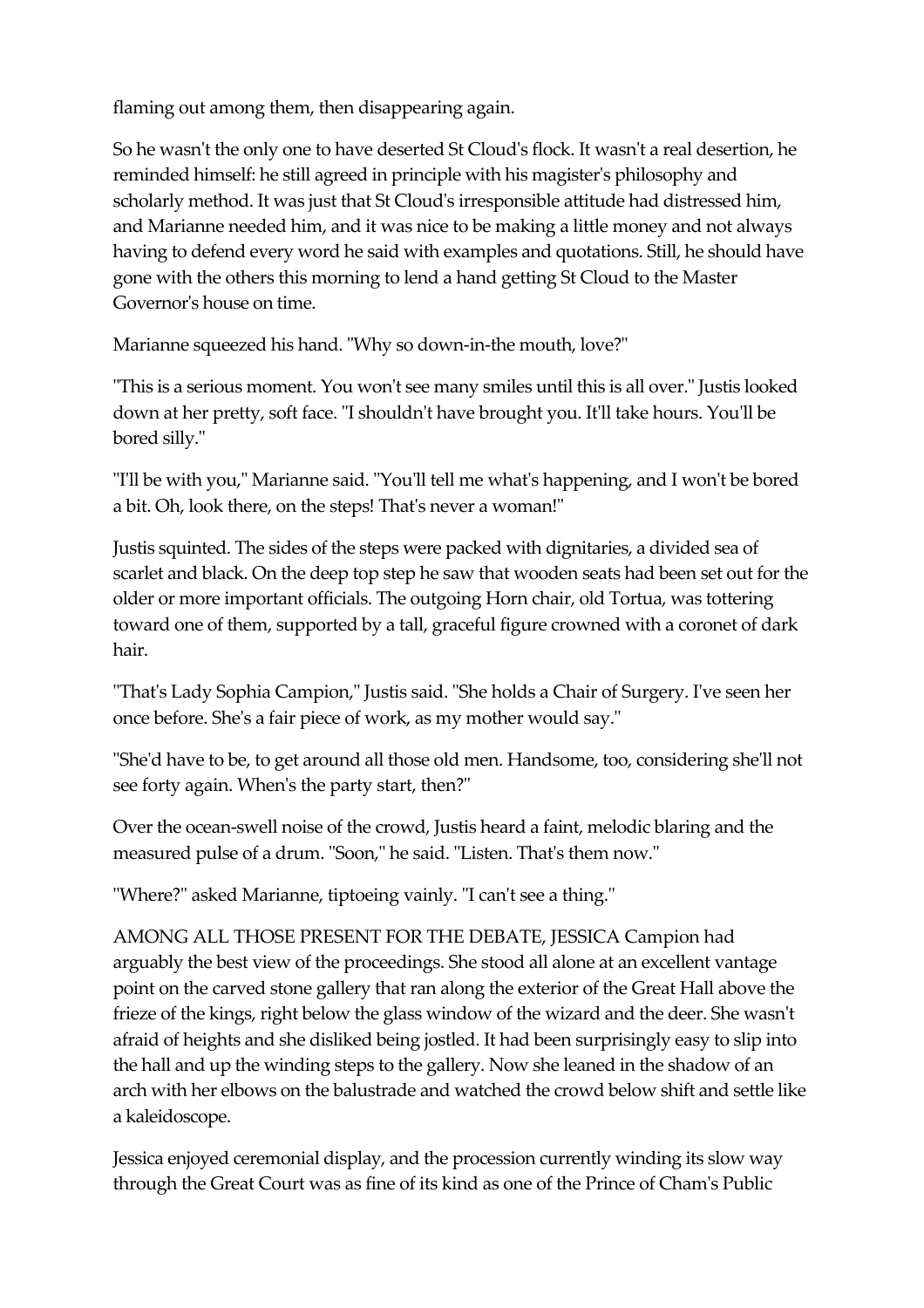Breakfasts. The University may not have had much recent experience with academic challenges, but it was at great pains to let everyone know that this was a solemn and important occasion.

First into the square marched two trumpeters and a drummer, their long hair clubbed, their black sleeves edged in the green denoting Fellows of the Humane Sciences. Four flags followed-- one for each of the four colleges of the University: Humane Sciences, Natural Sciences, Law, and Physic--borne by the College Bursars, robed each in the appropriate color. Behind them came the two disputing Historians, accompanied by their seconds, carrying staves decorated with flowers and ribbons. Even at University, it was Spring Festival.

Jessica enjoyed the show. Theron had been telling her quite a lot about the University and its denizens over the past week; she couldn't wait to get a look at the famous Basil St Cloud. It was a pity Theron wasn't there to see it, but there was no question of letting him out before the debate. After it was over, Jessica expected he would either be cured of his delusions or turned over to Sophia for good. He had been making Jessica some very interesting promises, to be sure, but she doubted he could deliver.

he spring festival was a good time for even i: the most carefully brought up young people to slip loose from the constraints of everyday life. Tutors and governesses were given a holiday, and parents went off to enjoy themselves. Thus it was that, on the Hill, two young girls were lurking on a street they had no business being on, in the shadow of a house they were not supposed to know about.

## "Frannie! Come on!"

Looking up at the crumbling wall surrounding Lady Caroline's Folly, Lady Francesca knew a moment of panic. She wondered if it was too late to go home and slip back into the drawing room where she and Lady Agatha Perry were supposed to be weaving ribbons into festival crowns. But, she reminded herself sternly, people in books are never frightened by adventure; it is only afterward, when they discover the blood running down their backs, or the chunk of their shirt that has been torn away by dogs, that they feel the aftershock of fear. She did not hear any dogs on the other side of the wall. So she followed her friend and climbed it, and tumbled down next to her.

Both girls huddled together on the grass with the wall at their back, staring at the battlements and towers rising beyond the ragged lawn before them, gripping each other's hands. Their palms were clammy with excitement and gritty from the dirt of the wall they had just climbed.

"See?" whispered Agatha. "Nobody lives here. Not for years. They're all afraid of her."

"Her?" Frannie shivered. This was possibly the most exciting thing that had ever happened to her.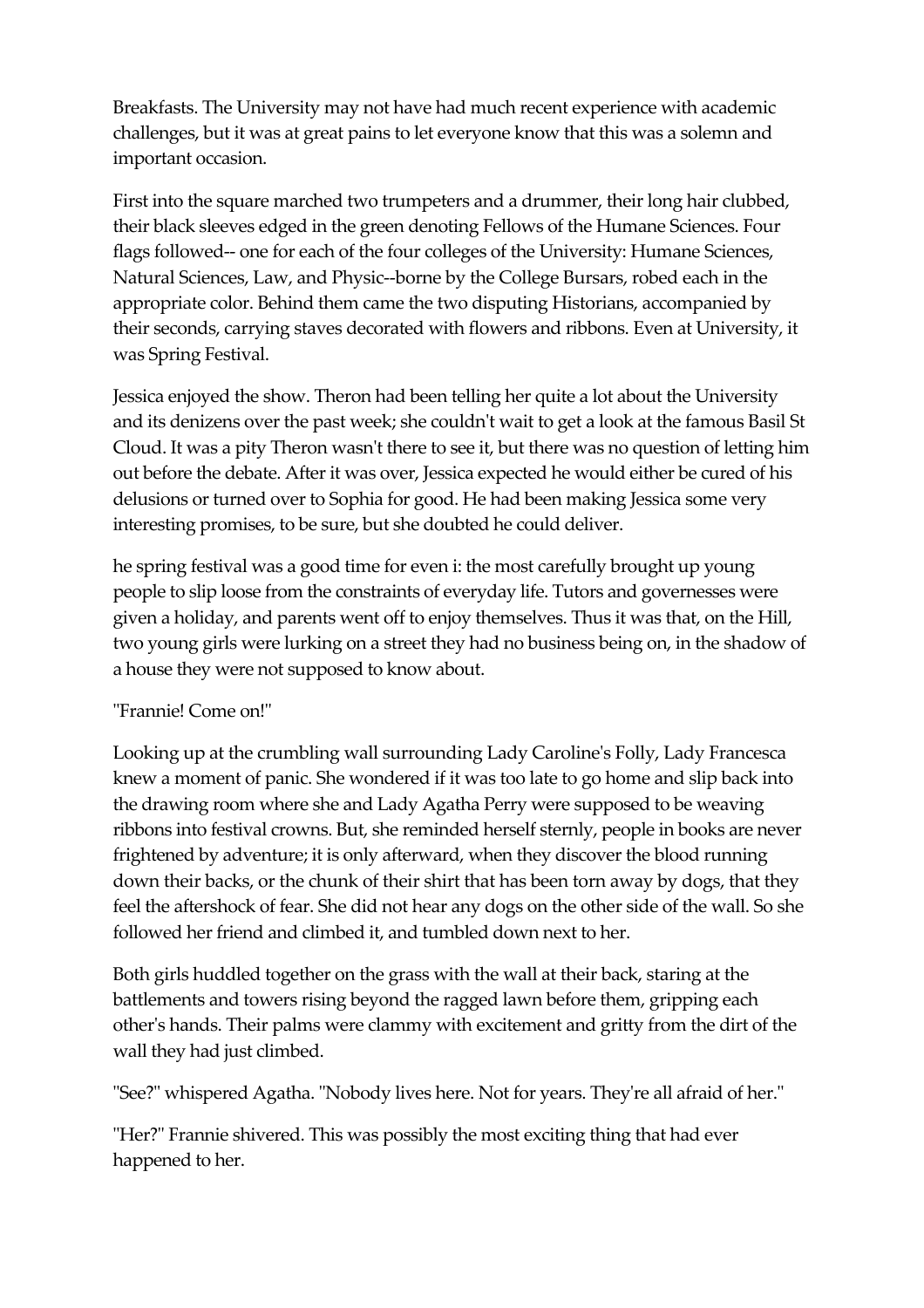"Lady Caroline. She built the house. And then she died here. In the upstairs room. That one."

Frannie swallowed a scream. She'd seen a curtain move, right where her friend had pointed. "Aggie," she said, willing the words past the tightness in her throat, "let's go. What if someone lives here after all? Look, see, the gravel's been raked."

"The gardeners," Aggie said sepulchrally. "But they won't stay here after dark. Because of the ghosts. Just like in your story, only real. And we're going to see one. Unless you really want to go home now, of course."

"No." Francesca swallowed mightily. Her cousin was the only friend she'd made in the city so far. "I'm game."

They edged along to the stables, where Aggie found an ancient ladder. They half dragged, half carried it over the grass, trying to avoid splinters and discovery--although, of course, no one was there. Aggie laid her hand on the side of the house; the stone was cracked with frost and lichen. "I feel a deathly chill."

"Naturally." Now that they were there, it was do or die. They positioned the ladder under the window of Lady Caroline's room. It reached to the sill, settling into the stone in a comforting way.

"Hold the ladder," said Aggie; "I'm going up. If I see a ghost, I'll hoot like an owl."

"No you won't, you'll scream. I want to go first."

"If you see a ghost, you'll faint."

Frannie said with dignity, "I do not ever, ever faint."

Now was not the time to mention she was afraid of heights. Just think of it as a tower, she told herself, a tower with a princess at the top who needs rescuing. She put her feet on the first rung. It felt reassuringly firm. She reached for the next step. Her skirt was tucked into a pair of canvas gardener's trousers that Aggie had cached with great foresight for their adventure. She could be a cabin boy climbing a ship's rigging. There were no ghosts, not during the day. The curtain had not moved.

There was the window above her, the stone sill within reach of her hands. She stood tiptoe on the ladder, and looked in.

At first she thought he was a statue, leaning back against the elaborate bedpost, pale and beautiful, with ivy twined around his chest. But statues do not have long dark hair that caresses their naked shoulders, nor yet more dark hair springing in a place whose details are usually hidden by drapery. Frannie stared. It occurred to her that this statue looked familiar. He had, in fact, once given her half a cheese tart, and a very fine ghost story of his own.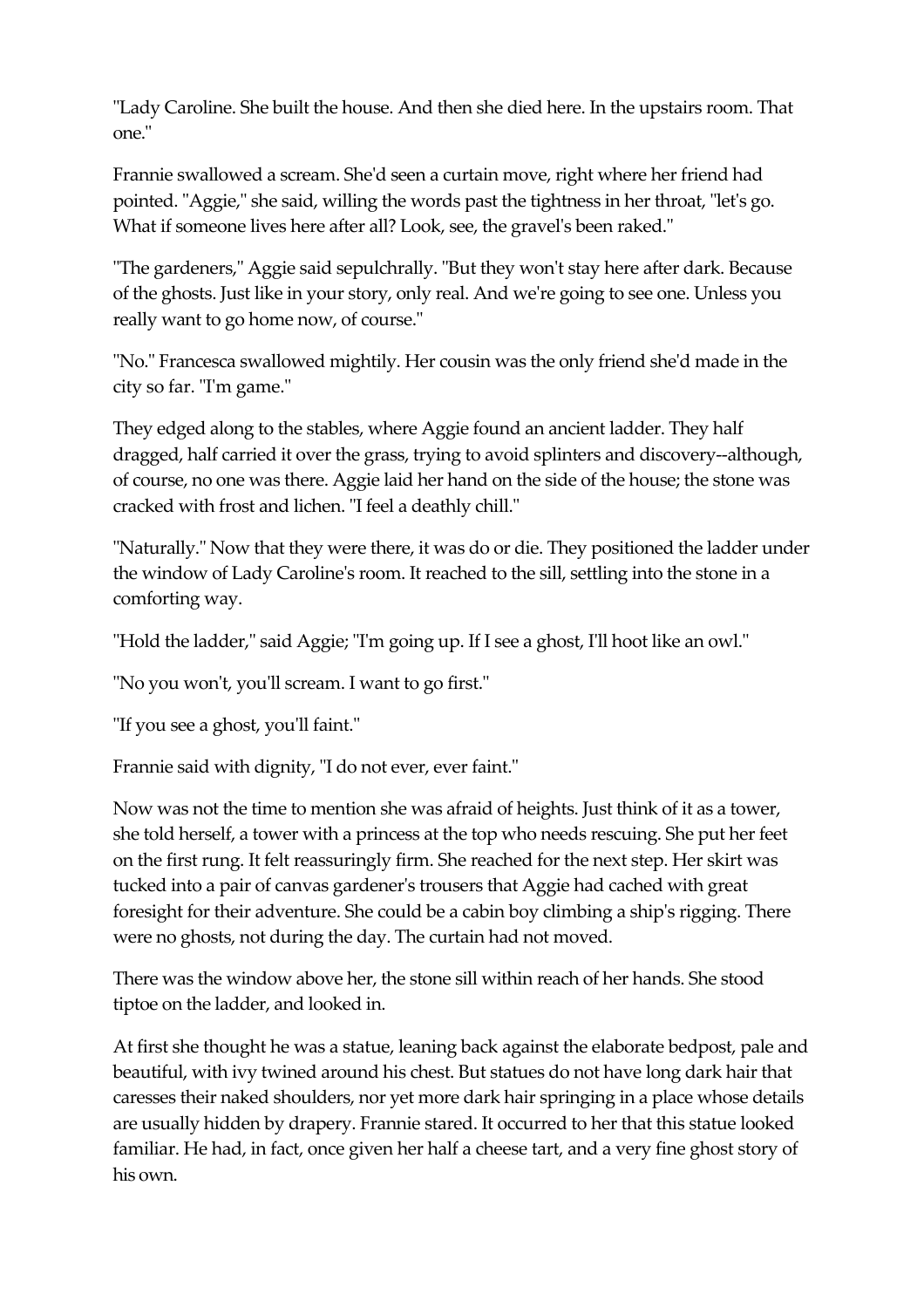She tapped softly on the glass. He turned then, his hair whipping behind him, and saw her. He dashed to the window and flung it open and pulled her inside with him.

"Softly!" he said. "We have little time."

"Oh, yes!" she breathed, caught in the story, whatever it was. "I know. How can I help you? What happened to your clothes?"

"My sister took them," he said. "She locked me up in here, and I need to get out."

"My sister did that to me once. She'll get it when your mama finds out."

"I don't think so. But never mind. Give me your breeches."

She scrambled out of the canvas trousers. They came only down to his calves and rested low on his hips, so that the ivy disappeared around his back and down into them behind.

"Wait!" She ran to the window, in time to see Agatha, clutching a stout stick, on her way up to rescue her. "Aggie, back down! It's a friend, he needs to escape. Hold the ladder below!"

He put his hands on Frannie's shoulders and looked down into her face. "You are a true friend of the Land," he said. "As you have helped me to my kingship, you shall be first among my Companions. My sister has lost that right."

He was out the window before she could ask him what he meant. He really did look like art, especially his chest.

AS THE PROCESSION PASSED THROUGH THE COURT, the crowd moved to fill in behind it. Justis shuffled into a spot behind a short man, and put his arm around Marianne. "Which one's yours?" she asked as the Historians followed their seconds up the steps. "I do hope it's not the squidgy one."

Whatever his feelings about Roger Crabbe, Justis did not like outsiders making judgments. "Doctor Crabbe is the smaller man," he said austerely.

Marianne snorted. "He ought to take a leaf from your man's book and cut his hair short. There's nothing more pitiful than a man with his twelve long hairs bound back in a tail that's thinner than the string."

Justis had been thinking that St Cloud looked different, but hadn't quite known how until Marianne spoke. The familiar sheaf of thick, black hair was gone. With his hair curling at his ears, he looked broader in the jaw, older.

"He's a looker, whatever else he may be," said Marianne.

"Pity the Governors aren't all as susceptible as you," said Justis. "He's going to need all the good will he can get." Even at this distance, he could see that the Master Governor's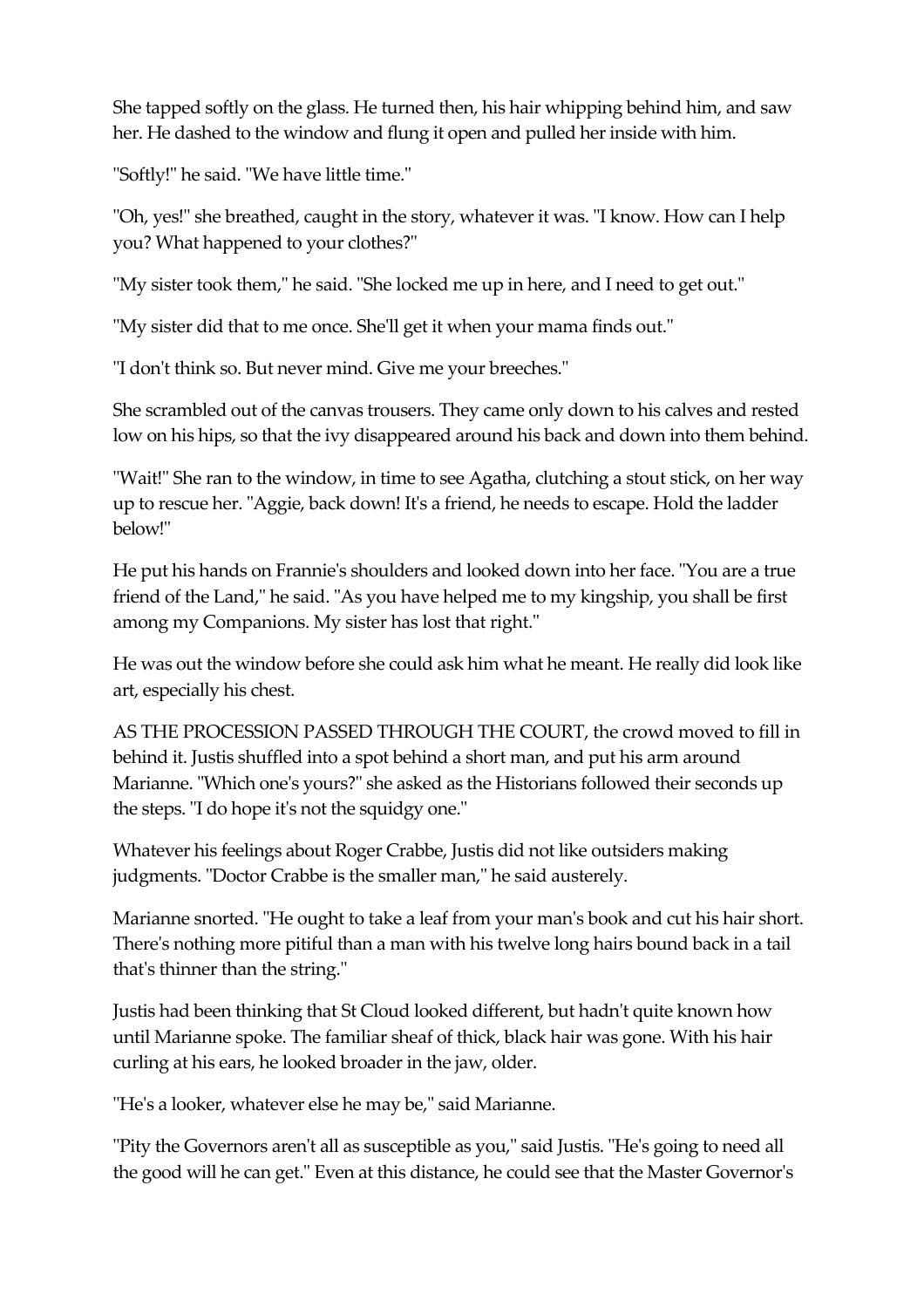formal greeting was distinctly warmer for Crabbe than for St Cloud, and that several of the Doctors frowned when St Cloud made his bow to them.

The Master Governor climbed to the speaker's platform and held up his arms. The horns gave one final admonitory blast, and fell silent.

"Fellow scholars and lovers of truth," the Master Governor began. "I welcome you here as witnesses to this debate between two men of learning."

While the Master Governor droned on about the procedure and the nature of the debate, Justis contemplated history and ethics and how the study of the former had demonstrated the complexity of the latter as the most brilliant lecturer could not. Was it wrong to break a law when the law enforced belief in a lie? What did it matter whether a wizard, dead two hundred years, was a charlatan or the misguided priest of a dying religion? Finally, what did it matter whether magic had been real or not?

He came to himself at a tug on his sleeve. Marianne was growing restless. "Don't he love the sound of his voice, though?" she said scornfully. "Too bad he's the only one that does."

At last the Master Governor entered his peroration, made an end, and stepped down. Doctor St Cloud mounted the platform with no more ceremony than if he'd been mounting the dais in his drafty lecture hall, folded his hands before him, and spoke in a clear, carrying voice, "I call challenge upon Doctor Roger Crabbe. I challenge him on his facts, his reasoning, and his conclusions. The wizards were true wizards, and their power was true magic."

AFTER HIS ORIGINAL SHOCKING STATEMENT, st CLOUD spoke moderately and well. Nicholas Galing listened with an interest informed by months of Henry's lecture notes while he took his audience back five hundred years and more, to the ancient Kingdom of the North. Everyone there knew of it, of course--the land it comprised was a third of their own country. But few of them knew anything of its history: a mountain kingdom, isolated and rich, protected by warrior kings and ruled by wizards.

"It was not a society in which the written word carried much weight," St Cloud explained. "There are no formal histories, saving Martindale, who is very late, and not even much written poetry or other literature survives from those ancient days. What does survive is lists: of the kings and their battles, of the wizards and their acts, of the villages visited by the kings on their progress, of the children of royal blood. The documents, when studied in conjunction with certain legends, are very suggestive of the role the wizards played in the government of the North."

One by one, St Cloud picked up the strands of his evidence: he cited folk tale, legend, balladry, the chronicle of a foreign prince who had fallen in love with King Martin Swordsmaster and run afoul of his wizard. He added in harder evidence--the lists, passages from Martindale's *Chronicle of the Wizards and their Deeds*--and wove them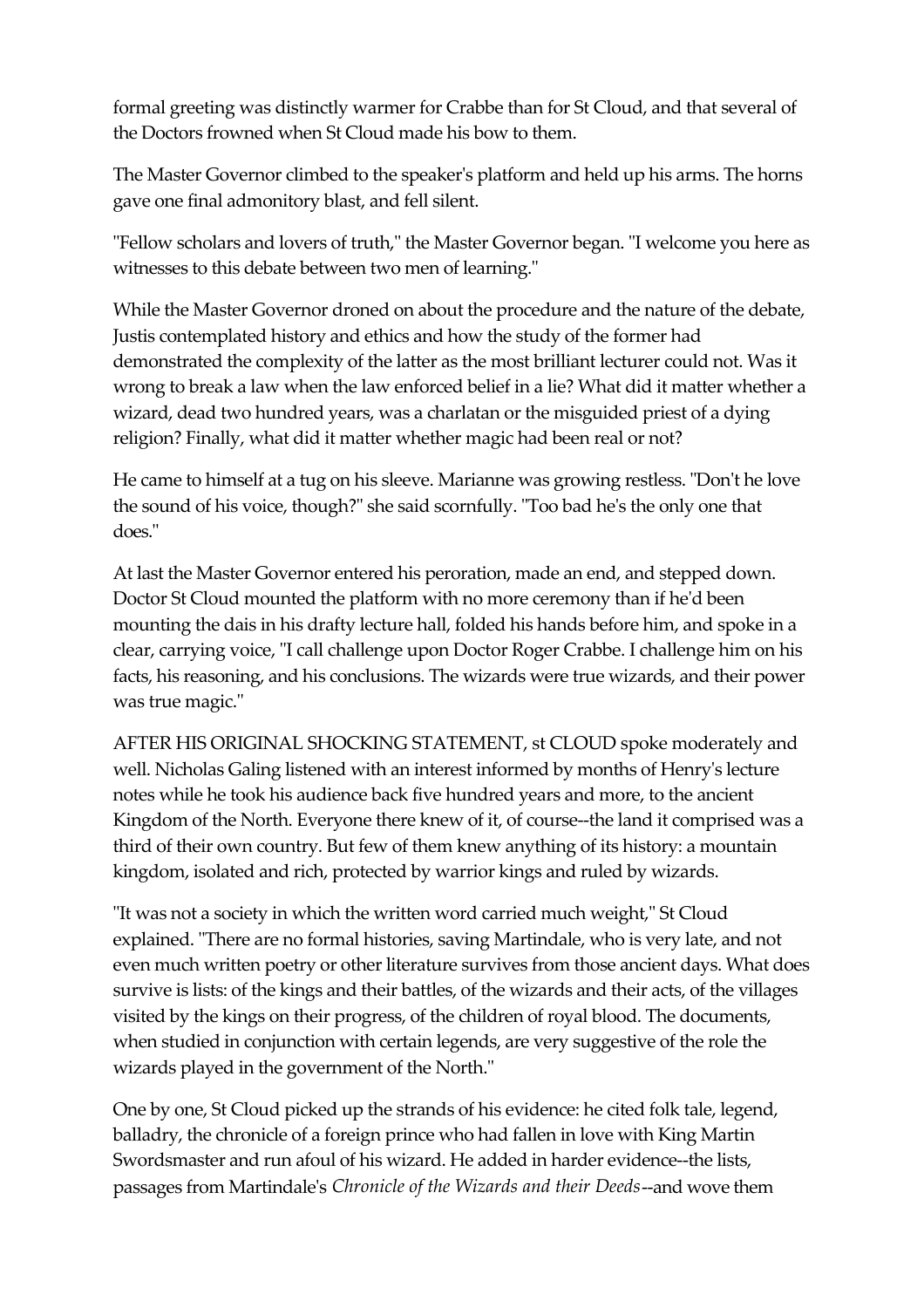together into a tightly argued tapestry that pictured, in colors bright as life, a tableau of wizards who had the power to command both storms and men. He spoke of barren women growing fertile, of rivers no foreign soldier could cross, of hunts through forest and mountain in quest of deer who spoke in the tongues of men. He spoke of kings honored for their potency, and nobles vying for the honor of letting their daughters serve them.

"You may wonder," he said at last, "why I am insisting so strongly upon ancient history when the facts under dispute are so much more recent. My answer to you is this. Our realm, our little world of city, of university, of river, of farmland and upland, of mountain and ravine, did not appear all at once, perfect and whole as we see it today. It grew, as an apple grows, from a seed to a sapling whose branches, cut and grafted onto a sturdier stock, blow blossoms and bear fruit in their season. Our realm is of the Southern Kingdom, which was ruled equally by a monarch and a Council of Nobles. But it is of the Northern Kingdom as well. And, as I have demonstrated, the Northern Kingdom was shaped by magic."

Uneasy murmuring rolled down the banked rows of Doctors and Governors and out into the crowd. Nicholas, who had been listening to St Cloud's argument with growing excitement, felt his blood bubble with joy. Everything up to this point had been so much scholarly flourishing, like the formal moves with which a swordsman begins an exhibition bout. Now the fight was joined in earnest.

"I suggest," Doctor St Cloud went on, calm and steady as before, "that it is illogical to believe that the wizards left their magic behind them when they came South. In fact, there is ample evidence that they continued to cast spells after the Union. The nobility often called on the wizards to clear their wells and bless their fields, even as they petitioned the kings to curtail their political power. For generations, an uneasy truce prevailed, and under it the Kingdom climbed toward a pinnacle of brilliance it was never to know again: the reign of King Anselm, called the Wise.

"Anselm was an innovator, a patron of the arts. And he was a reformer. Influenced by his queen and the Duke of Hartsholt, he divided the wizards from the rest of the court, severely curtailing their political power. He encouraged them to bring their knowledge and skills to this University--and limited their role in the training and upbringing of the royal children. After Anselm, the wizards' magic seems to have weakened, although they retained enough power to protect their increasingly erratic and unpopular monarchs until David, Duke Tremontaine, found a way to bind them before he killed the last king.

"The form of the binding is instructive: 'He bound them, Duke David of Tremontaine, behind an oaken door chained three times three: locks of iron, of gold, of lead thrice worked, with three great words upon them.' The words are from a popular account, quoted by Vespas in his Book *of* Kings. Master Vespas presents the passage as a quaint metaphor of thoroughness, as a farmer might say he'd harnessed his ox with wood and leather, with collar and nose ring."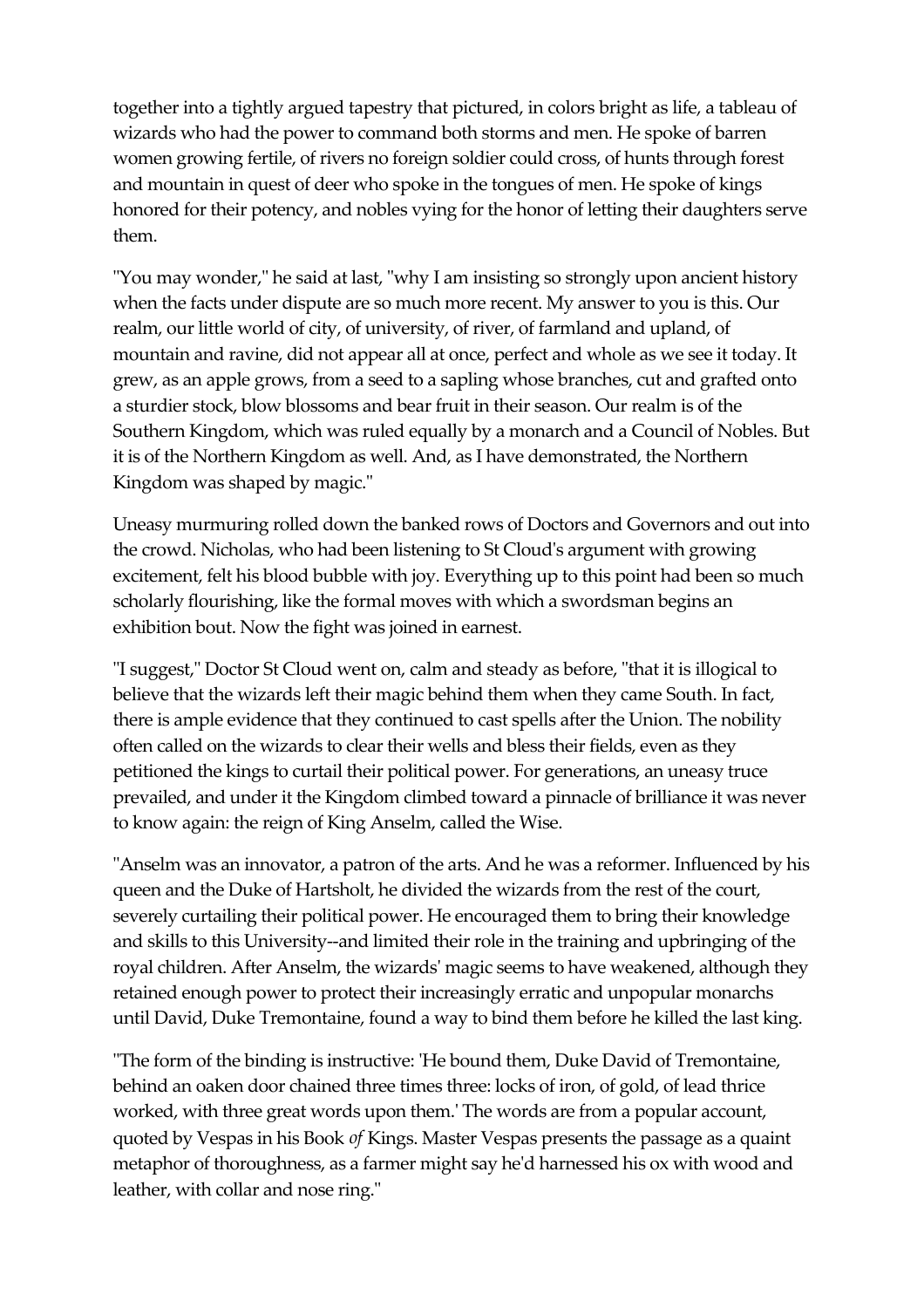He waited for his laugh and got it, but Galing noticed that it was a nervous one--they weren't sure they liked where this was heading. "I present you," St Cloud went on, "with another reading. I believe that David, Duke Tremontaine, bound the wizards into that hall with a spell he may have learned at this very University, where it was once possible to attend lectures in the Arts Magical."

First *blood*, Nicholas thought. The group of braid-bedecked Northerners gathered at the pedestal of Imagination raised a cheer and their leafy branches. An opposing group booed and catcalled until the Master Governor rose ponderously to his feet and raised his hand for silence. It was a while in coming, but St Cloud, undaunted, lifted his voice above the noise.

"Doctor Crabbe teaches that the wizards after the Union held power through chicanery and corruption alone. Furthermore, he assumes in every lecture he gives that their Northern forebears were charlatans likewise. By ignoring the evidence of the historical record, he paints a false picture of our antecedents, and misprizes the wit and courage of David, *Duke* Tremontaine, who alone was able to free our land from the tyranny of Gerard the Last King. By this reasoning, I submit to you, my lords, learned Governors, admired doctors of this University, that Doctor Crabbe's scholarship is no such thing."

St Cloud took his seat amid mingled applause and booing, and Nicholas reflected that an academic challenge is not a sword-fight, where the give and take of blows occurs faster than an eye can follow. Now that St Cloud was no longer speaking, Nicholas could see that he had brought scarcely a single acknowledged authority to bear upon his subject. If this was all he had to go on, then Nicholas could relax. There was no danger of anyone believing him. And there was still no sign of Theron Campion.

down in the great court, justis became aware of Marianne clinging to his arm, and looked down. Her cheeks were bright, her eyes were opened to their widest extent, and her plump lips were curved in a delighted smile. Feeling her lover's gaze on her, she tilted her head coquettishly. "Why did you say I'd be bored," she demanded. "It's as good as a play. The things he does say! I'd no notion history was so exciting. And those eyes! They burn right into you."

She'd hit it precisely, Justis thought. St Cloud was in his element, lecturing to a class of hundreds. And he was telling the truth at last--triumphantly, defiantly, completely, without hold or stay.

"I collect it's the little one's turn now," Marianne went on. "Don't he look smug--like a cat at a mousehole. He thinks the booing meant they didn't like our man, but he's wrong, isn't he, Justy? It just meant they're scared of him. He'll see."

Watching Crabbe take his place upon the speaker's platform, Justis wondered at the little magister's confidence. Hadn't he been listening? Didn't he know, even if his blindly faithful supporters did not, that he was already beaten? Was it ambition or simple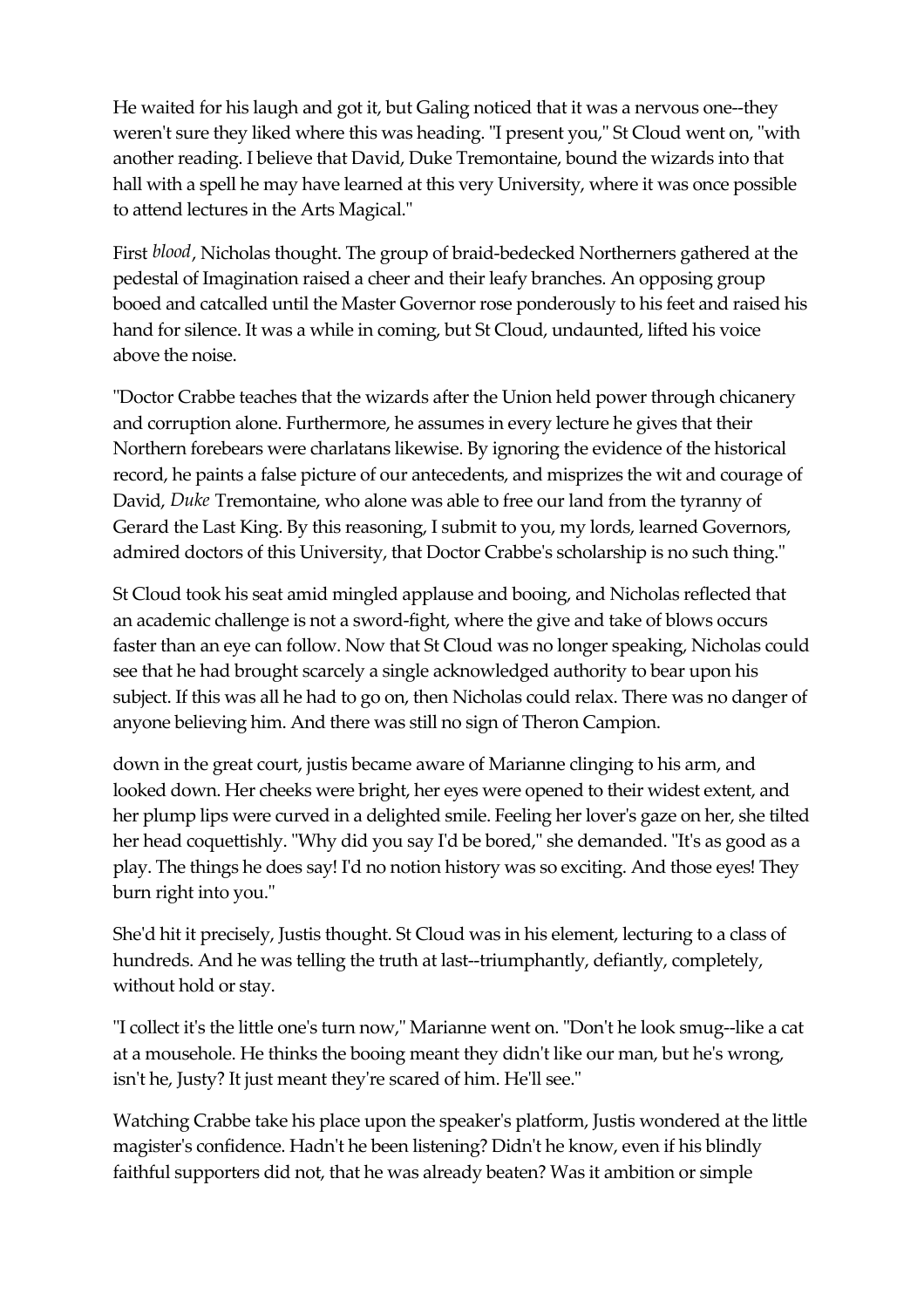prejudice that allowed him to stand up in front of them all with his narrow chest thrown out, smiling like a man who knows that the dice are loaded?

"You have been told," Crabbe began, "that my scholarship is nothing, that it is founded on faulty evidence--on lies, in fact. Now, it is easy for one man to call another a liar, and no harder for the second man to throw the lie back in the teeth of the first. Schoolyards are full of children whose idea of argument rises no higher than this. But I am not a child. I am a Doctor of History, approved and licensed to teach the history of our noble realm by the illustrious Governors of this ancient University. That alone should shield me from such a challenge to my scholarship and my honor."

It soon became apparent that Crabbe had decided to take the position that St Cloud's challenge was not really worth responding to. He began by rehearsing the death of Gerard and the binding of the wizards as it was recorded by Vespas, who had witnessed it, and Trevor, and "our own august Master Tortua, the current Horn Chair," who had collated all the available sources and commented on them in Hubris.

"Shorn of the elaborate figurative language that was such a prominent feature of Late Monarchical prose, the story is a simple one. Twenty-five nobles of the Council of Lords called challenge on Gerard. They fought his Companions, who tried to protect him, and David, Duke Tremontaine, won through to deal the fatal blow. The wizards were not present, Duke David having invited them that night to a great banquet in a pavilion near the oak grove to celebrate the coming of the spring solstice.

"Now," said Crabbe, sweetly reasonable, "you must keep in mind that this was a time of great superstition and general fear. Gerard was quite mad, and his madness manifested in particularly violent and bloody ways. Any man who displeased him in the smallest way might find himself losing his fingers one by one to the axe of the First Companion. If Gerard were more seriously displeased, it would be his toes, his nose, his genitals, oh, and his lands and goods as well. Five years before the Fall, seven nobles had conspired to put a stop to his tyranny, and had come to a nasty end. The uprising failed, leaving disappointingly little evidence behind it. Our only source for it is Vespas, who rather poetically tells us, The wizards did reap them as corn is reaped at harvest, and thereafter no blade of grass did grow on their lands for a twelvemonth and a day.' The exact interpretation of this sentence has been the subject of much controversy among later scholars. Trevor had it that..."

Marianne tugged at her lover's sleeve. "Justy?"

"Hmm?"

"Why should scholars argue over the meaning of something that's as plain as the nose on your face?"

Justis, familiar, by this time, with all the arguments Crabbe was citing, drew breath to explain about obscure texts, about interpretation and documentation, and stopped short.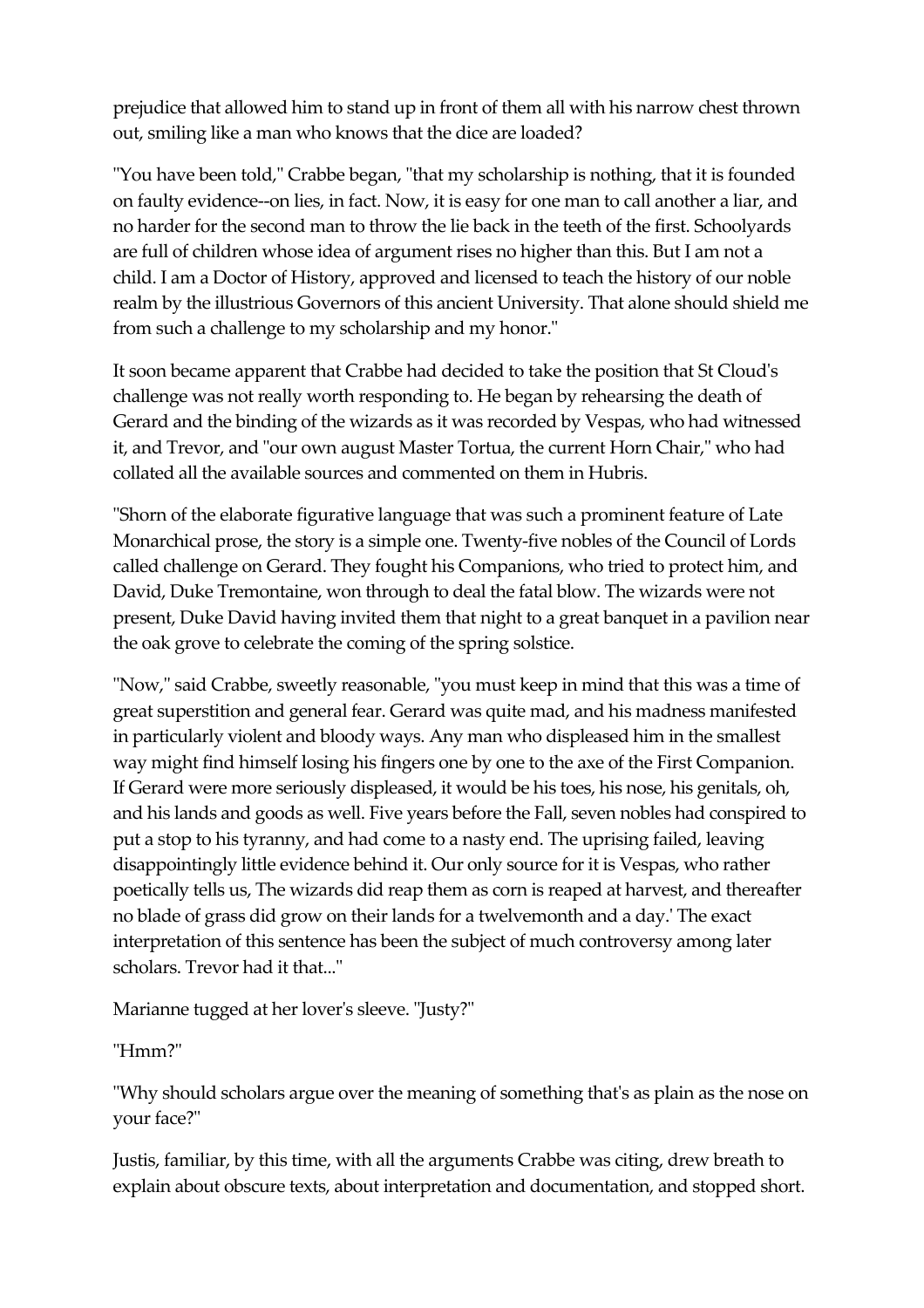He considered what St Cloud had said, what Crabbe was saying, all the books he himself had read over the winter and the disputes he'd had over their contents, and then he said, "I'm not sure, sweetheart."

"I thought it might be to hear themselves talk, but there must be a better reason than that," she insisted.

"There must be," he agreed. "I'll have to think about it."

And think about it he did, while Crabbe went on with his scholarly digression. When he started listening again, the little magister had returned to David and the wizards.

"Duke David was clever enough to know that the other nobles would never rebel without some assurance that the wizards wouldn't interfere. So he built the famous Spring Pavilion, and invited the wizards to a banquet to consecrate it. When they were all inside, he locked them up, very thoroughly indeed, and set fire to the place. Then he met his fellow conspirators in the Great Court, where you are all standing, and led them into the Great Hall, where they killed the king as I have related. There was nothing more mystical to it than that.

"As for the strength and power of Gerard's wizards, well, that is as much a fairy tale as the legends of talking beasts and living waters Doctor St Cloud was entertaining us with earlier." Crabbe went on to cite the case of the wizard Noris, thrown from the clock tower early in the reign of Gerard Last King, and the wizard Durant, stabbed to death in an alley two years later. "And Doctor St Cloud asks us to believe that men like these, who had proved incompetent even to save their own lives, were masters of a power that could uncover the thoughts of men's hearts and cause grain to sprout in barren land. Before you know it, Doctor St Cloud will be asking us to believe that the wizards meant well, and then, that the kings weren't so bad after all. And if that is so, why were they ever deposed.' This line of argument, followed to its logical conclusion, must bring us, and Doctor St Cloud, inevitably to treason."

Pandemonium. Justis found himself shouting, "No! No! Down with Crabbe!" with all the considerable force of his lungs, while behind him a group of men chanted "Crabbe! Crabbe! Crabbe!" in a frenzy of enthusiasm. Marianne was laughing wildly and clapping to the rhythmic roaring around her.

The Master Governor called once more for order, which was even longer in coming than it had been before. Trumpets sounded, people shouted. Crabbe stood unmoved in the middle of it all, smiling very lightly with his head tipped to one side, the picture of smug triumph.

"There is no question, naturally, of calling Doctor St Cloud a traitor," he said when he'd a hope of being heard. "His colleagues are all aware of his unworldly and unpolitical nature. I do not doubt that he is searching, in his own way, for truth; I only wish to point out that his search has led him into dark and dangerous places. Our esteemed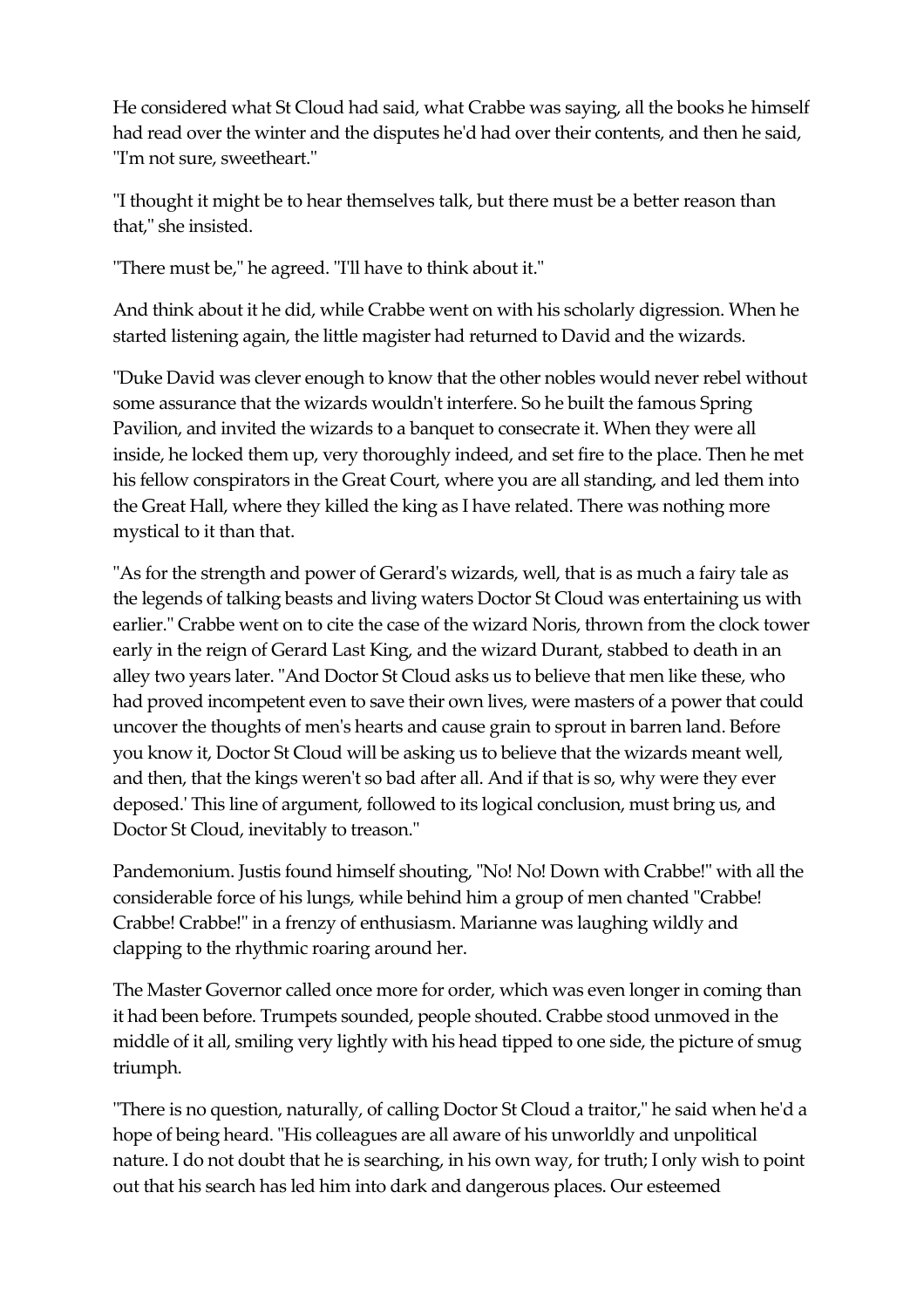Governors"--he turned to his right and nodded--"have, in their infinite wisdom, decreed what courses of study students shall follow to hone their minds and train them in the skills of scholarship. They have also decreed what texts shall be set, and how they should be studied. My greatest quarrel with Doctor St Cloud in this affair is not that he should impugn my learning and methods, but that in so doing, he should impugn the methods of study laid down by tradition and experience as the best--the only--way of getting at the truth, and to offer in their place old wives' tales and ballads."

"Well, isn't he pleased with himself?" Marianne exclaimed as the little magister stepped down and St Cloud took his place. "Condemning poor Doctor St Cloud with every word he says, all the while swearing he don't mean a thing by it. If he told me I was pretty, I'd watch my purse."

Justis smiled at her gratefully, but his smile was worried. It was going to be difficult for St Cloud to find a defense to Crabbe's words that would cut any ice with the Governors.

FROM HIS VANTAGE POINT RIGHT NEXT TO THOSE Governors, Nicholas Galing was thinking much the same thing. During Crabbe's speech, he'd heard many approving murmurs. Crabbe was telling them what they wanted to hear, making them feel comfortable and justified and pleased with themselves. St Cloud had set them off-balance, questioned the foundations on which their decisions and their University were built, and they resented him for it. The man might as well forfeit his challenge right here and now and slink off into the ignoble exile that was his only possible future.

It was a bit of a surprise to see St Cloud stepping onto the platform looking as calm and assured as if Crabbe had not just knocked his entire argument into flinders.

"I had hoped," he said, "to be able to make my case by reference to my own period of study alone, without presuming so much on my colleague's territory as to teach him his own subject. I could not believe that he would so fail in his duty as a scholar and a teacher as to present Vespas as his ultimate authority for the events leading up to the Purging of the Wizards and the death of the Tyrant. Vespas did not personally witness those events, but derived his account, at the Council's behest, from a document written by the Crescent Chancellor, the ancestor of the current Lord Condell, who did not witness them either."

Crabbe stood up. "This is ridiculous," he shouted. "Condell interviewed Tremontaine, Perry, and Wellingbrook, all of whom were indisputably there. I hope you're not trying to say that Condell falsified his facts, or that the Liberators were lying to him?"

Basil turned to him with restrained dignity. "Doctor Crabbe. You may challenge me all you like on my facts, my scholarship, and my reasoning--that is, after all, the purpose of this debate-- but please wait your turn, as I did mine."

Nicholas, who had a tolerably clear view of Crabbe, saw his second pull insistently on his sleeve. The little magister glared down at his friend with narrowed eyes, then flung up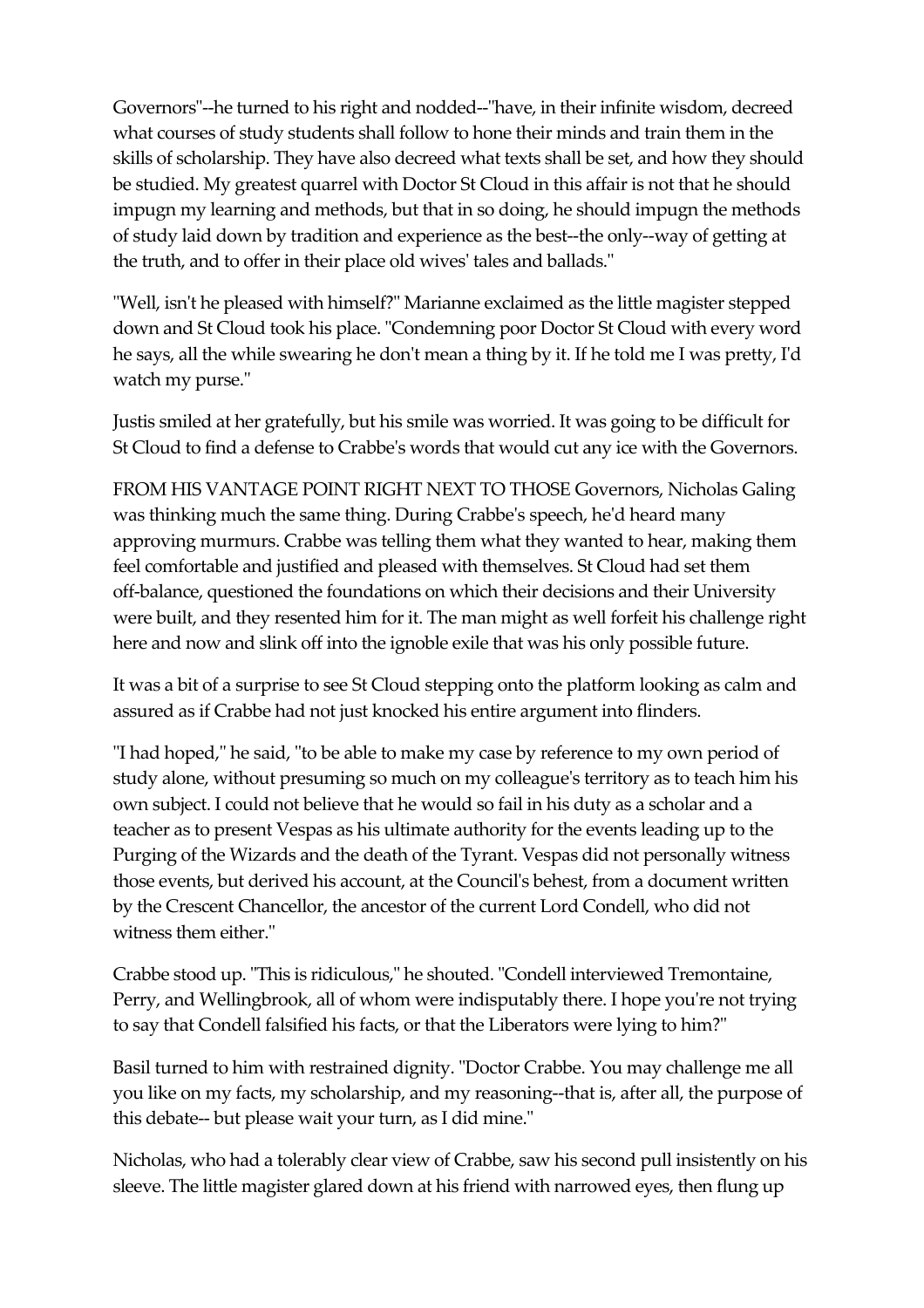his hands and sat down with an air of utter disgust.

"Thank you," said St Cloud tranquilly. "Doctor Crabbe is correct. Lord Condell's account of the death of Gerard was indeed compiled with the help of the king's surviving executioners. However, I am in a position to prove that document does not represent the most authentic account of those events. In the Archives of this very University, there exists a letter from Duke David himself, addressed to the University Librarian, one Carrington." Calmly, he pulled a yellowed paper from a small portfolio, and handed it to Leonard Rugg. "Perhaps the esteemed Governers would care to examine it to ascertain its authenticity?" Rugg opened it, and stared; without comment he handed it to the row behind him. "I will describe the contents, for those who can't see it," Basil went on. "In it, the Liberator thanks Carrington for searching out the *Spell for Binding a Renegado*, and for discovering the circumstances under which it might be executed."

St Cloud paused to let the implications of this sink in. When the murmuring started, he spoke over it, quoting the salient points of Duke David's letter, including a paragraph in which the duke warned his friend that he would find the official version of the Purging of the Wizards a little different from what he might expect. "The Northern magics proving *a wild and* unchancy *force*," the duke wrote, "We have determined to purge them as well as their unhappy acolytes from this our fair land, so that no wizard may rise to practice upon us again."

Crabbe was on his feet before the end of the sentence. "Doctor St Cloud, what kind of mockery are you trying to make of this debate?"

St Cloud turned to face his rival. "Why, Doctor Crabbe, I am but putting forth evidence and authority, as you wished."

"Evidence?" Crabbe shrilled. "Authority? I'll need a lot more proof, Doctor St Cloud, before I accept the authority of such a convenient and unconvincing document. Furthermore, I do not see that this letter, even if it is indeed what you say it is, changes the facts of the case in any way. There is nothing in Duke David's words to support the interpretation you have put on them."

St Cloud made as if to answer, but Crabbe shouted him down. "This debate was your challenge, St Cloud, not mine--but I challenge you anew: I call you a liar, with no more respect for history than a penny balladeer!"

"Do you say so?" St Cloud answered quietly.

"You know you are," Crabbe hissed. "Everything you've laid out before us is so much rubbish dug from the refuse heap of the past, a rotting pile of used papers and moldy documents you wish to dignify with the title of History. Perhaps you also want everyone to study the Condell laundry lists from the last hundred years? Or letters from some king to his whore? You claim, because these things exist, are even in some way *true*, you dare to claim that such trivia, such garbage, makes up our sacred History! A very pretty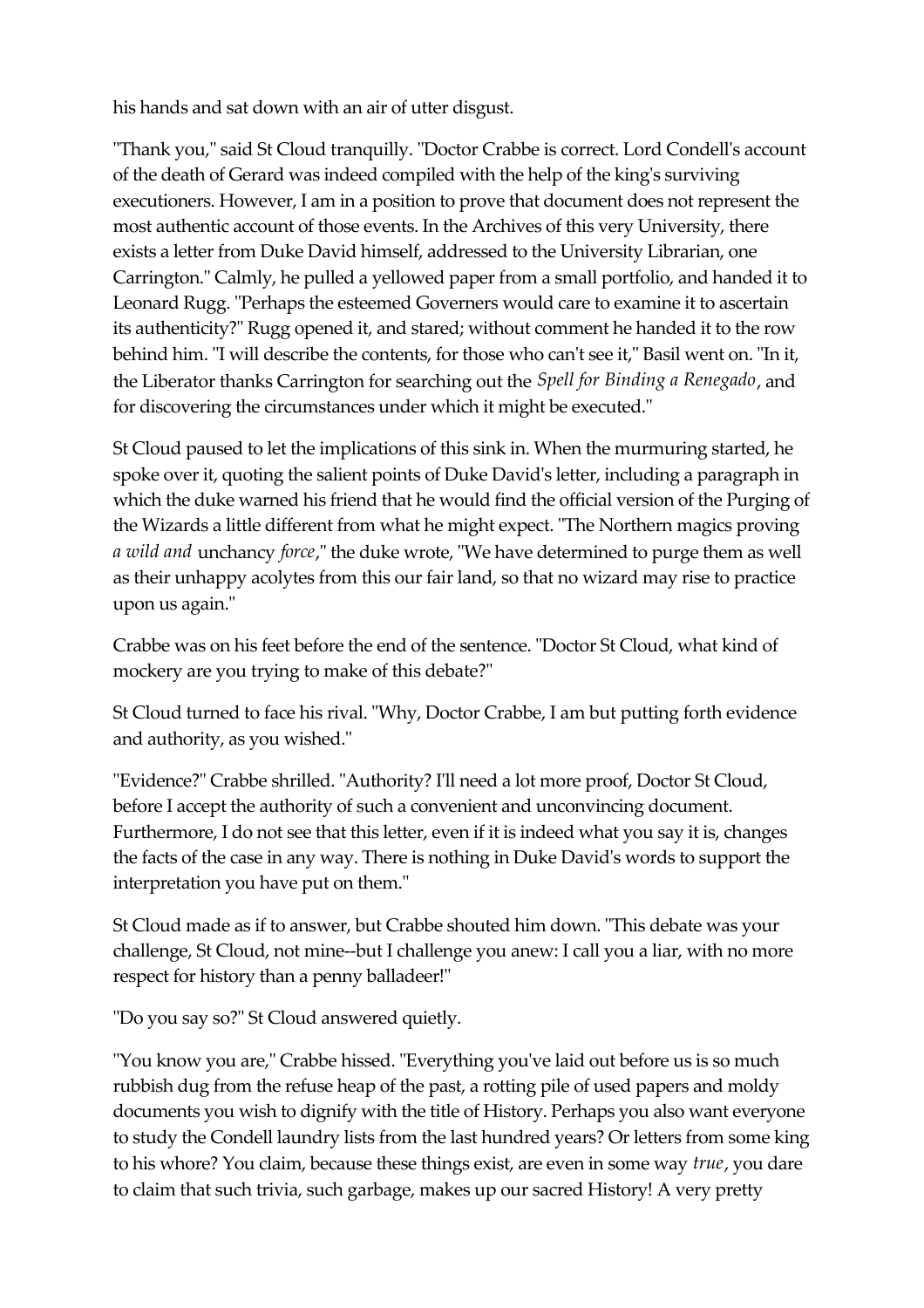magic, indeed, St Cloud, to turn the dross of a disturbed mind into the gold of true scholarship."

St Cloud had been listening to this diatribe with his hands tucked into the long green sleeves of his gown. From the crowd, he probably looked as serene as he had throughout the debate, but Nicholas could see the tremors shaking the heavy folds that fell from his shoulders. The Master Governor was on his feet, sputtering that Crabbe was out of order, that decorum must be maintained, but no one was paying him any attention. For a moment, the two men stood confronted, Crabbe panting and slit-eyed with passion, St Cloud furiously restrained. And then St Cloud drew forth from his sleeve a small, fat, dark book. He opened it, turned over two or three pages, ran his finger down the text, found his place, and raised his voice once more.

"If it is history you demand, Roger Crabbe, then I will give you history, pure and unmediated by commentary or the passage of years. This book is the Book of the King's Wizard. And I will show you true magic now: A *Spelle to call upp the Beeste in a Man, Eche* According to *Hys Nature*. Listen, Crabbe, and learn."

He's mad, Nicholas thought reflexively, and then, with a rush of elation: I *knew it*! And then he thought nothing at all, pinned in place by the strange words, ponderous and loud as thunder, that rolled from St Cloud's lips. Like a rising tide, they flowed on and outward, gathering force and substance, pouring over Crabbe and his second, over the Doctors and Governors and over Nicholas himself, out over the crowd, the Northerners, the Scholars, the Fellows, and all the tradesmen and servants whose world was the University.

Crabbe began to growl and snarl. The voice rolled on; Crabbe crouched down and launched himself at St Cloud. Contemptuously, St Cloud kicked him aside, and he yipped and retreated to a safe distance, from where he barked defiance. The Master Governor swung his head heavily from side to side and let forth a long, unhappy bellow.

Nicholas stood bewildered by the scents that suddenly assailed his nose: the scent of prey--of poultry, of dogs and horses and small, frightened rabbits and mice and somewhere, far off and coming closer, a royal stag. Water sprang to his mouth, but the presence of other predators constrained and confused him. Their stench was rank in his nostrils: hawks and hunting cats and swift-footed foxes. A brown mare stood behind him, watching him gravely from wise, dark eyes. And then he knew that the brown mare was Katherine, Duchess Tremontaine, and that he was not a wolf at all, but Lord Nicholas Galing, who, whatever else he might be, had a wolf's heart and a wolf's hunger.

OUT IN THE COURT, JUSTIS PLANTED HIMSELF STUR-dily at his mate's side and growled low in his throat. It was puzzling that his mate should smell like a robin, but she was his to guard, and guard her he would until his last breath. The weasel near him recoiled, then turned into a Fellow with yellow bands on his sleeves and blank fear on his face. Justis shook his head, half-expecting to feel the pull and swing of dewlaps against a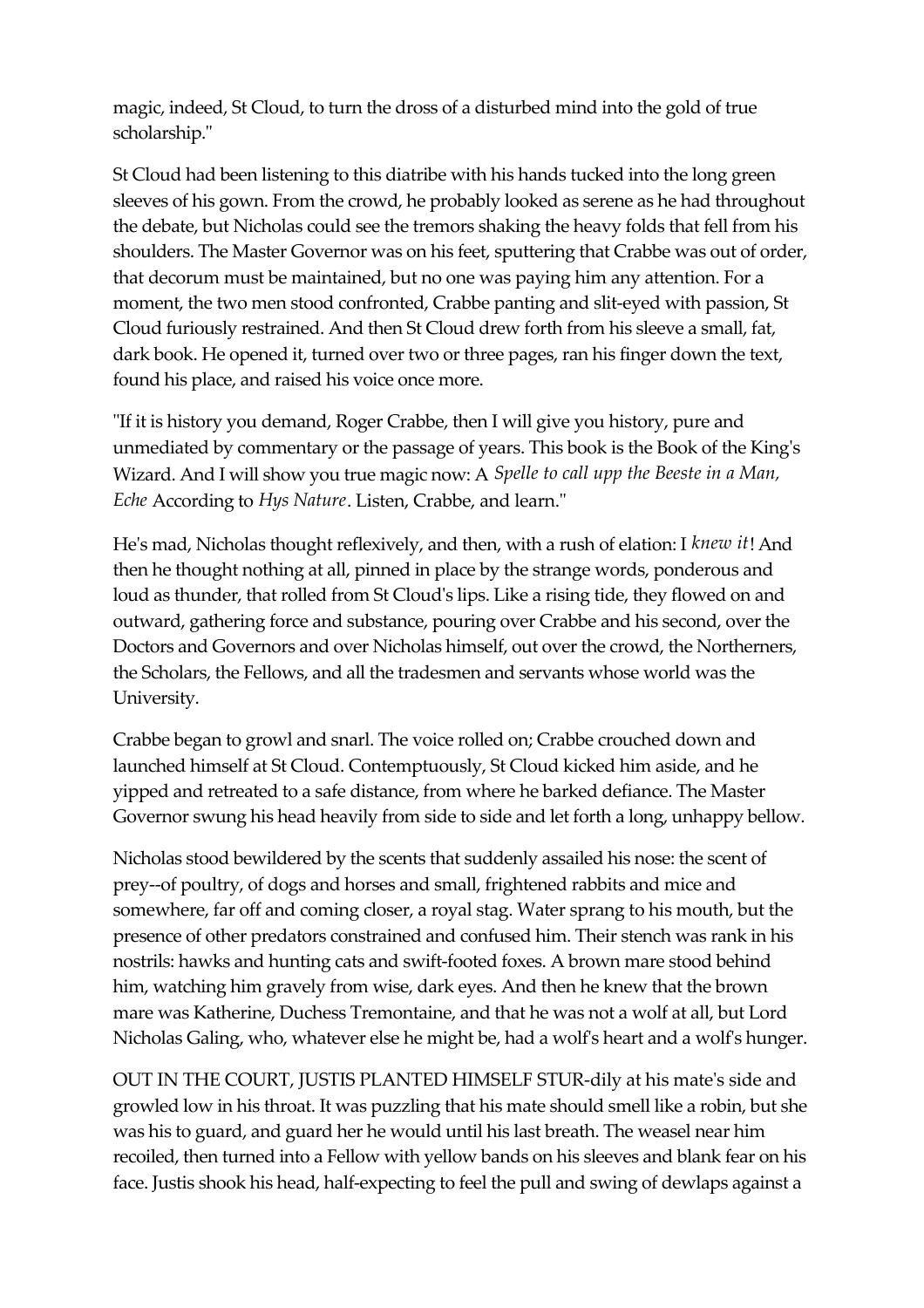sturdy muzzle, then rubbed his face.

Small, trembling fingers plucked at his sleeve. "Justy?" piped a little voice, "What was that, Justy?"

He put his arms around her, his little robin, his sweet girl, and felt her shudder with the force of her heartbeats. "I'm not sure, love," he said. "But it may very well have been magic." Henry Fremont shuddered convulsively from head to toe and examined his hands. Had they indeed been hooves only a moment ago, and had he really been ready to kick in the brains of the high-bred hunting dog shivering and whining beside him? He worked his ringers and snuck a look at Godwin, who whimpered as if the fit were still upon him.

Vandeleur's voice sounded in his ear, shaky and hoarse. "I thought... Never mind what I thought. Are you well, Fremont?"

"No," said Henry frankly. "But I'm better than Godwin here."

"See to him, will you?" said Vandeleur. "You're closest. Land, I miss Justis."

jessica campion shivered with the notion that she could fly, fly with a hawk's grace and sureness out over the square below her, riding on the currents of the peoples' awe and fury as they eddied up to her. Her knuckles gripped the railing. She had been within an inch of casting herself from the gallery of the Great Hall. But from there with her hawk's eyes, she saw what no one else could see: a single man entering the plaza, a man naked to the waist, his chest bound with oak and ivy, his hair flowing free around him. She did not jump, but hastened down the conventional way.

FROM HIS PLACE ON THE STEPS, GALING, TOO, HAD A good view of the square. He saw the crowds parting, parting like grass in the wind to let the man pass through them. Some people jeered and laughed; others shouted warnings. A few people were ignoring the man altogether, holding on to themselves as if they were afraid they'd shiver into pieces, their faces shocked or streaked with tears. By this, Nicholas knew that what he had just felt, others had felt as well.

The man, of course, was Theron Campion. Not off in the country after all. Just where he was, he did not seem aware himself. He strode through the crowd now as if it really were a field of grass, wearing nothing but a pair of rough breeches, his decorated chest bared for the world to see. Nicholas smiled with grim fascination.

Lord Theron's chest flashed in and out; he had been running. But now he approached the steps with a gliding, measured pace, his head held high, his eyes fixed on his lover, Basil St Cloud.

A year ago, Nicholas would have been anticipating a scene out of a bad melodrama: a lover's quarrel grown into a public scandal, with one or both of the participants driven mad by love. But Nicholas had lost the comfortable certainty that he knew how the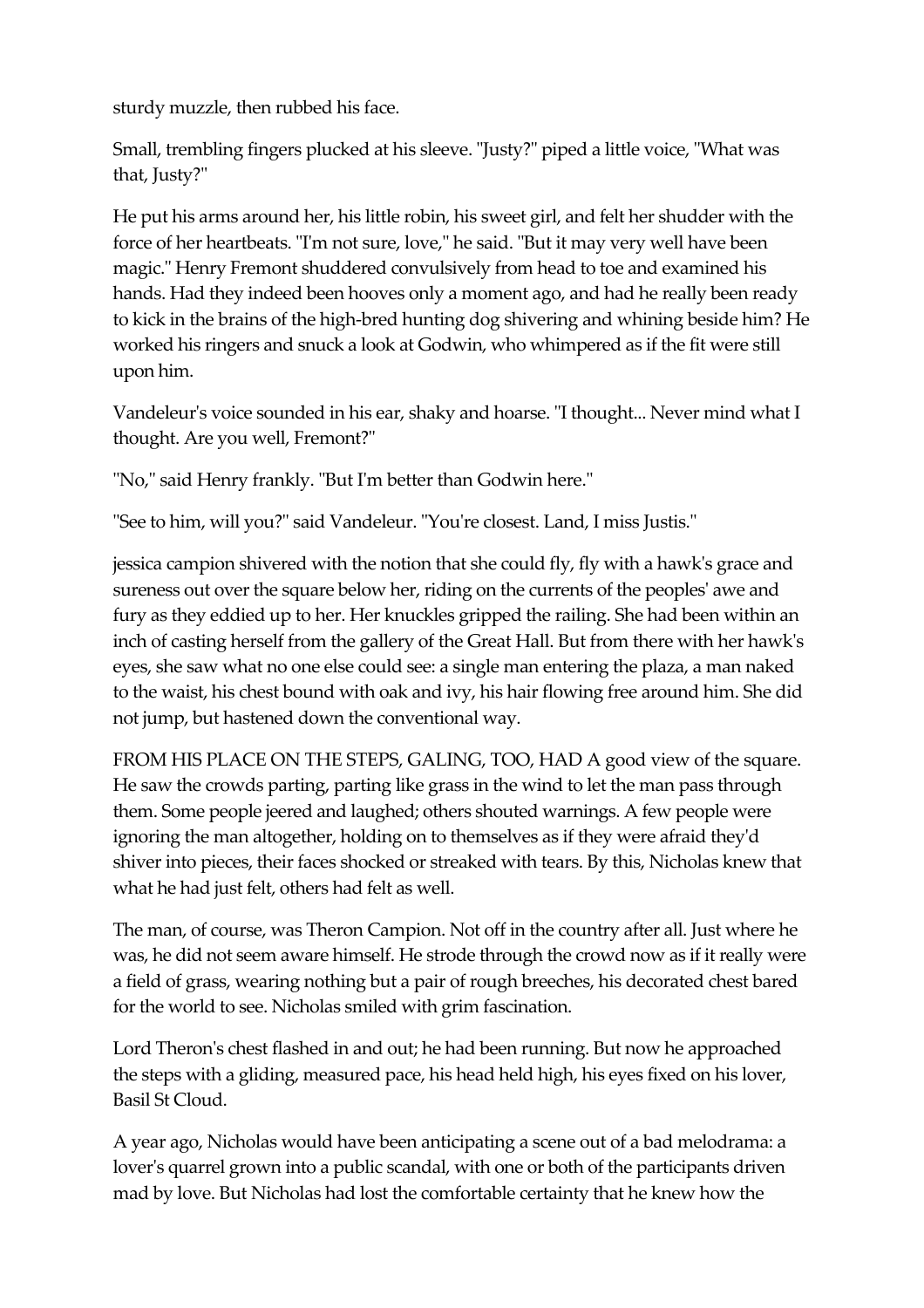world worked. A moment ago, St Cloud had produced a wizard's book and read from it, and something had happened. Nicholas hadn't known about the book. But the rest of it--that St Cloud fancied himself a wizard and Theron his sacred king-- he had deduced from the evidence he'd collected for Arlen. Arlen, who was not present at the debate. Lord Arlen, the Serpent Chancellor. Other Council posts passed from man to man, but the Serpent was always Arlen.

Over by the statue of Imagination, the Northerners had set up some kind of chant. He couldn't catch the words, but he would bet anything it had to do with kings. Crabbe's followers were shouting, "Foul!"; a fight had broken out in a corner of the plaza. He heard a woman's voice cry, "Theron!" and saw the ranks of Doctors shift as Lady Sophia struggled through them toward her son.

Ignoring it all, Theron saw the man who waited for him on the steps. His lover was the man in his dreams, the man in the wood, the man with the knife and the pelt of a bear. His lover was his teacher and his magister, who had filled him all winter with his magic, and waited for him now to achieve his trial and take up his new responsibility. Theron climbed the steps and knelt before him and looked up into his face.

Basil smiled, intimate and loving, as if they two were alone in the world. "It is well that you kneel, my king. For it is the time of Sowing. The time of testing is done, and now the Land may rejoice in you."

From inside his robe he drew forth a chain, the gold chain that Theron had given him in love. He lifted the chain in both hands so that the sun ran like fire through its heavy links. "And now," he said, "be bound to the Land: blood and bone, beast and man, until the day of your death and ever afterward."

The tableau held for a moment, still and bright as the painted glass window in the Great Hall above them, gesture for gesture and pose for pose: the black-robed wizard holding aloft the blinding gold chain, the young king kneeling before him to receive its weight.

The picture was not lost on the crowd in the plaza. "Look!" Nicholas heard the cries from the crowd, and saw what he had feared: a legend being brought out of the shadows and into the world.

He had no more time, now. This is what he had been sent for. Arlen's last words to him rang clearly and precisely in his head: "Have you come across anything in your investigation to convince you that magic exists?"

Arlen had not said, "I do not believe in magic." He had asked a question, and Nicholas had answered it with a diplomatic lie. Now was the moment for him to return a true answer. If he was wrong, he would face disgrace, banishment, death. But if he was right, he would be as great a liberator as the great Duke David--even if only one man ever knew the truth.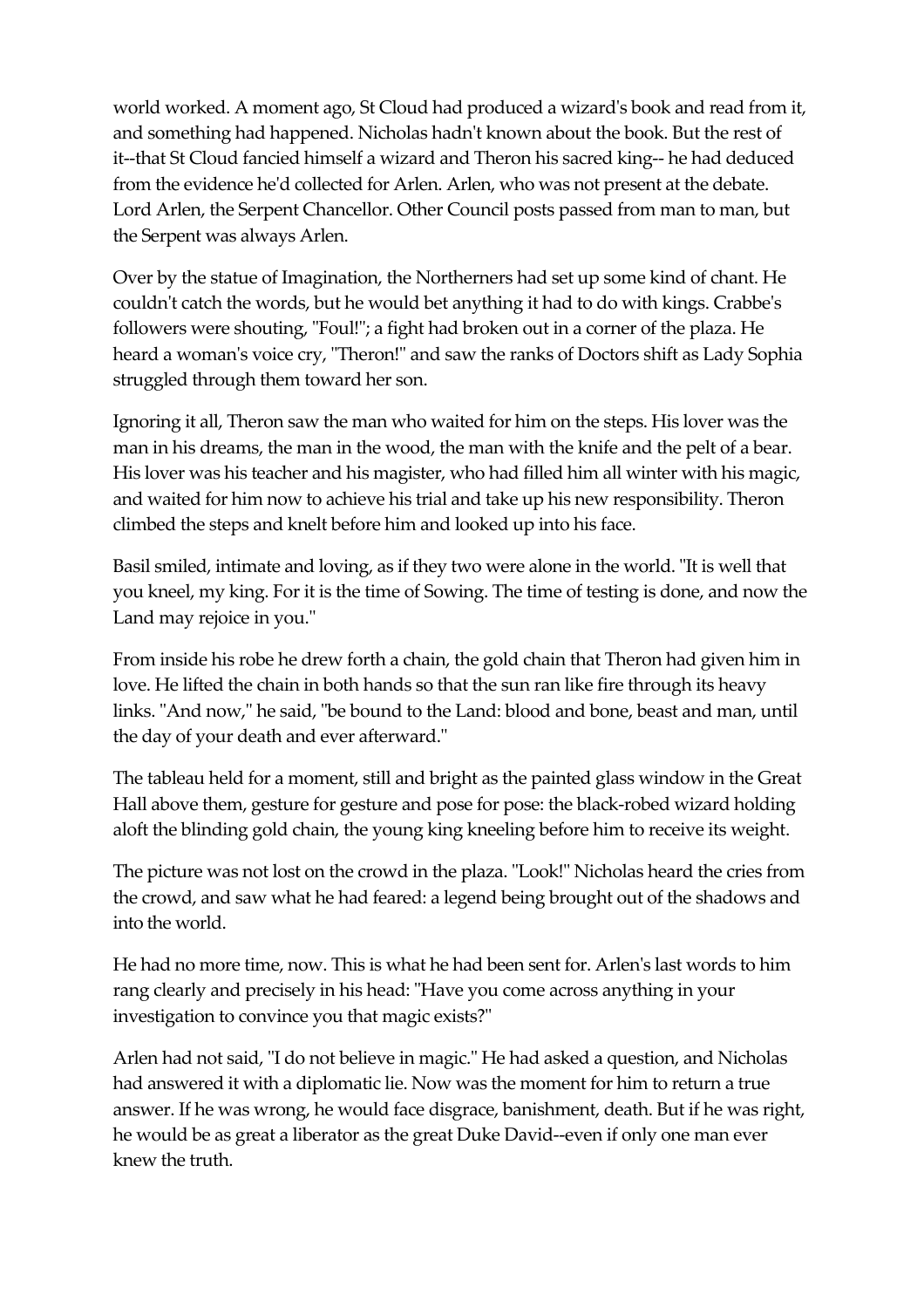His knife in his hand, Nicholas Galing leapt forward to kill the king.

HE'D HAD TRAINING WITH A KNIFE, OF COURSE -- anyone who carried a knife without knowing how to use it was a danger chiefly to himself. But he'd never really used it on a man before. Galing had time to be amazed at how easy he found it to stab into living flesh again and again before he was caught and held fast by two horrified magisters. His hands were sticky with blood, his face and coatsleeves spattered with it. He was sweating and panting as if he'd been running. He heard people sobbing and wailing, and shouting for order or for help. Roger Crabbe was yelling, "What is it? What happened? We must finish the debate! Where is St Cloud?"

Basil St Cloud could not answer him. He lay on the steps un-hearing, surrounded by Doctors of Physic. But even the immense bounty of their knowledge was helpless against the wounds he had taken. It had happened too quickly. There was no breath left in him now, no thought, no life. His heart and mind had stopped together.

And Theron Campion lay bloody across his mother's lap. She was muttering, very softly and quickly, a stream of words in a language no one understood, and twisting the cloth of her robes and petticoats around the gashes in his body, as the blood kept welling through. Nicholas Galing had managed to do a lot of damage with his dagger between the time that Basil had flung himself in front of Theron and the nearest scholars had realized what was happening and pulled him off them both.

"Sophia."

She did not look up. "Jessica. More bandages."

Jessica leaned down, handed her a sash. "Sophia. They are taking Galing away. Say the word, and I'll do for him now."

Sophia shook her head, twisting the sash. "Put your hand here---right here, and press hard."

Jessica was used to blood. "I know."

Leonard Rugg stood by Basil's body, spinning like a top, looking for something, someone who could do something. He didn't know who, and he didn't know what, but there must be something. Cassius and Elton were holding his shoulders, saying his name and Basil's, and then he saw what he was looking for: the men, the young men, the flowers of scholarship, the fruit of Basil's garden, they were here, fighting toward him through the swirling crowd, and he called to them, "Men! Men! Don't let this be for nothing!"

Lord Edmond Godwin saw his son, Peter, all childhood gone from his face. He seized the boy's arm, saying, "We must go; this is going to get worse."

But Peter shook his head. "You go," he said through tear-swollen lips. "Tell them what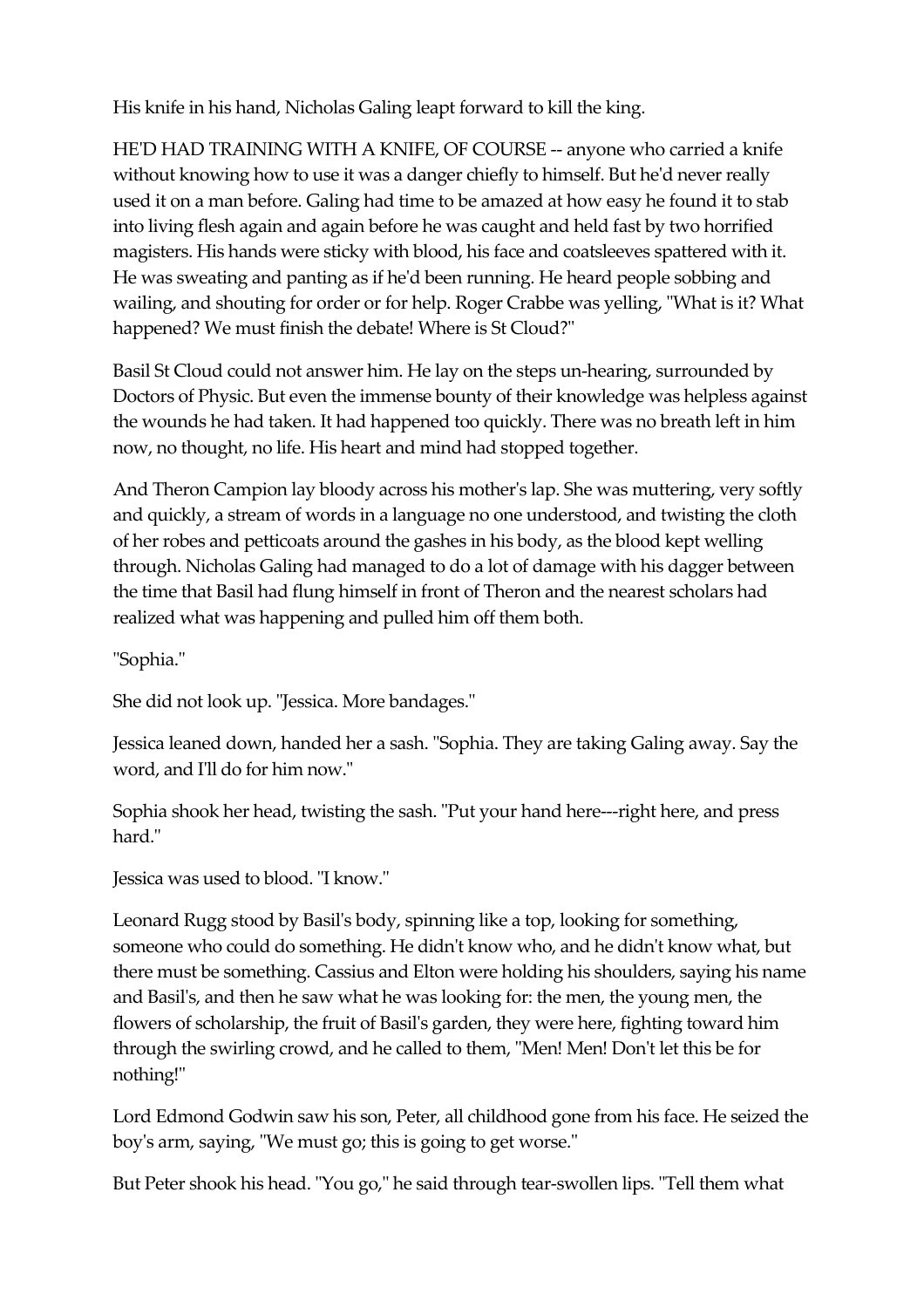happened here. You saw. Tell them, Father. Tell them."

Lord Edmond looked out over the square. "The Guard is coming, not a moment too soon. Peter--"

And then he shouted, because one of Peter's friends, a scrawny scarecrow of a fellow, had hurled himself in the direction of Lord Nicholas Galing. "You fools!" Lord Edmond bellowed to Galing's captors. "Get him out of here *now*! Can't you see what will happen? *Now*, I say!"

A big student wrestled down the scrawny one with Peter's help, and all Edmond's attention fell to clearing a path and giving commands to move and secure Galing inside the Great Hall, where they could wait while order was restored to the riot brewing outside.

But save for the main participants in the drama, the witnesses to the debate had little stomach for riot. As the City Guard marched into the square, the people dispersed, leaving a clear path to the steps. And the Guard themselves parted to admit a sweating horseman in Council livery, who delivered his message to Lord Edmond as the man in charge: Lord Nicholas Galing was to be transported directly to Arlen House, there to answer to the Serpent himself.

The great Doctor Tortua, Horn Chair Doctor of History, author of *Hubris and the Fall of the* Kings, looked down on the milling, muttering Doctors and Governors, on the Guards and nobles, students and shopkeepers, the dead man and the dying. Of all of them there, only he had come close to knowing what Basil St Cloud had known. He no longer remembered who St Cloud was, but he recognized what he had just witnessed as a page of his beloved ancient history, torn from the Archives and enacted on the bright courtyard steps like some schoolboy pageant.

He waited a long time, until he realized that there was to be no more ceremony, no more speeches, no more challenge or sacrifice, and that the beautiful lady who had held his arm was not coming back either. Doctor Tortua turned away in dismay.

"They got it wrong," the old scholar said, disappointed. "They got it all wrong."

# VIII

the green man was too public, coppice's room too small, so the Northerners went to earth in the oak grove. Tamed and threatened by the city though it was, the grove still felt more like home than any other place in this uncaring South. They might rage there, and huddle among the roots of ancient trees and mourn the death of all their hopes.

Lindley was with them, weeping convulsively in the arms of a man whose name he did not know. Basil St Cloud was dead, and Lindley had seen him die, watched him leap into the path of the assassin's knife and receive it in his breast, his neck. He'd seen the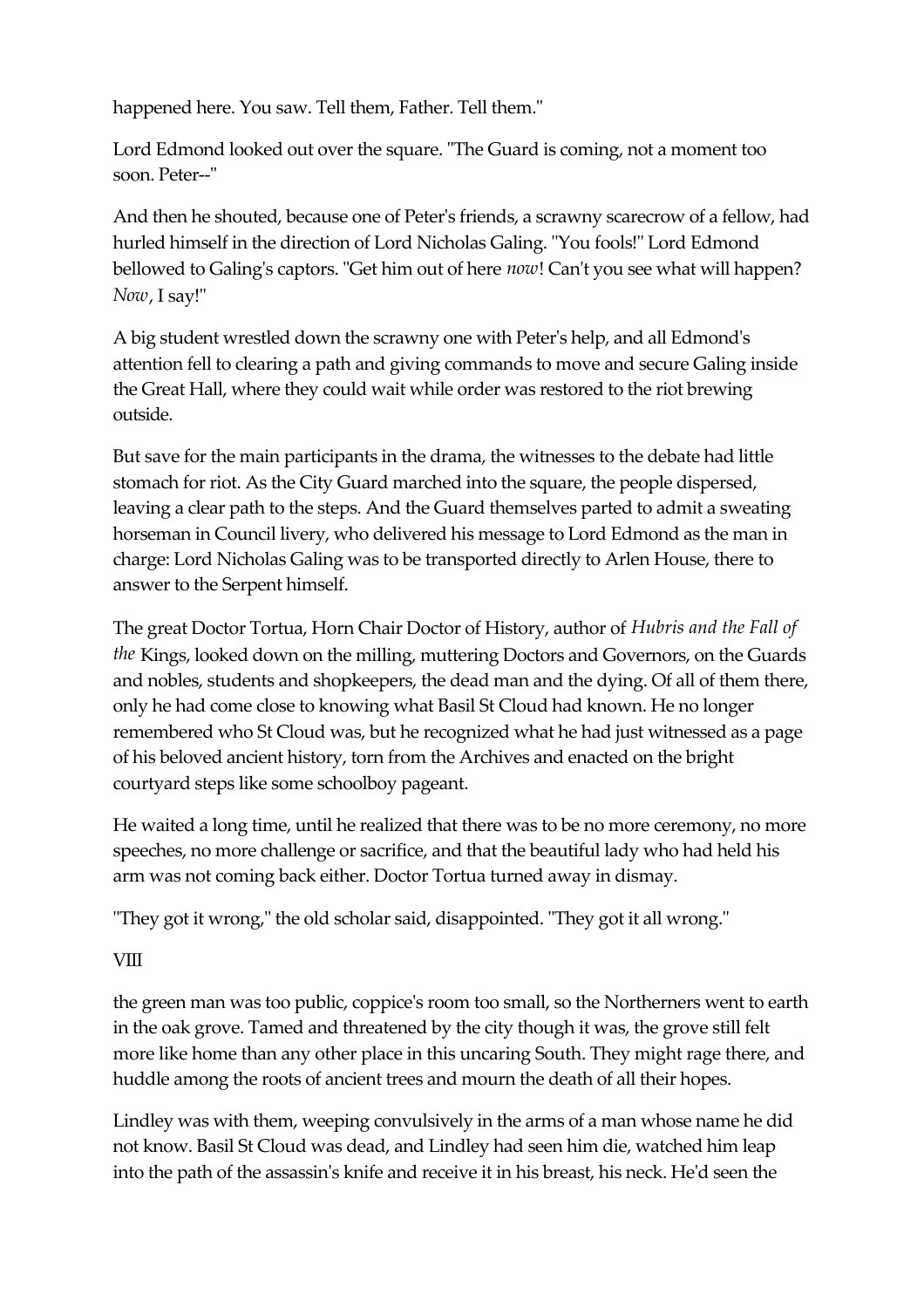blood and the pain in his magister's face, and it hadn't been beautiful or noble or romantic. It had been horrible. And now it was over--Basil St Cloud was over--and Anthony Lindley was feeling such pain as he had never felt before, not when Finn had died, not even in the Chop.

"Steady, steady," the man murmured. "Remember you're a warrior, a King's Companion. The battle goes on, though the king is dead."

Lindley sat up at that, wet-faced. "I don't care about Campion," he gasped. "He never understood any of it. Kings come and go, or they would if there were any. It's wizards that are important, and the last one is dead, and I loved him."

The Northerner shrugged himself away from Lindley and got up. "Suit yourself, Southron," he said.

Forlorn, Lindley hugged his knees and watched as the Northerners drifted in ones and twos to the center of the clearing. This was where he'd found Finn, and where they'd built the fire and danced at MidWinter. He had understood then, or thought he did. His blood had certainly understood, igniting his flesh so that he had felt himself a lantern, a torch flaming with wisdom and joy and love. It was what Lindley had loved in Alaric, the burning intensity of his belief in the old ways; in possessing him, Lindley possessed the secrets, the history, the magic of the ancient North, his true heritage.

The Northmen had linked arms, and were circling slowly, heads bowed so that their braids fell down over their faces. After a time, they stopped, and drew the knives from their belts. Coppice stepped inward and held the edge of his knife over his outstretched arm.

"It is the time of Sowing," he said formally. "If we are to have a merry Harvest, the Land must have its mede of blood to quicken it. Lacking a king, the ritual has fallen on the Companions as it has for these many years. This Spring, we had hoped for a true king to lead us, but he was killed before we might even greet him.

"Perhaps this is not an age for kings. But as long as there are Companions to perform the ritual, we will perform it, and the Land will prosper."

He brought the edge of the knife down on his forearm and sliced open a shallow cut that bled freely.

"We give our life's blood to you," he said. "Drink well. Bear well. Love us as we love you."

One by one, the Northerners cut their arms and spoke their prayers and let their blood fall on the bright new grass. At some point, Lindley went to the circle and drew his knife and touched the shoulder of Burl, who was Second Companion and had the right to refuse or accept him. Burl hesitated a long moment, then moved aside to give Lindley a place. And when the time came, Lindley cut his arm and said the ritual in a steady voice, and lay with Burl afterward, as the custom was, and kissed each man on the mouth. For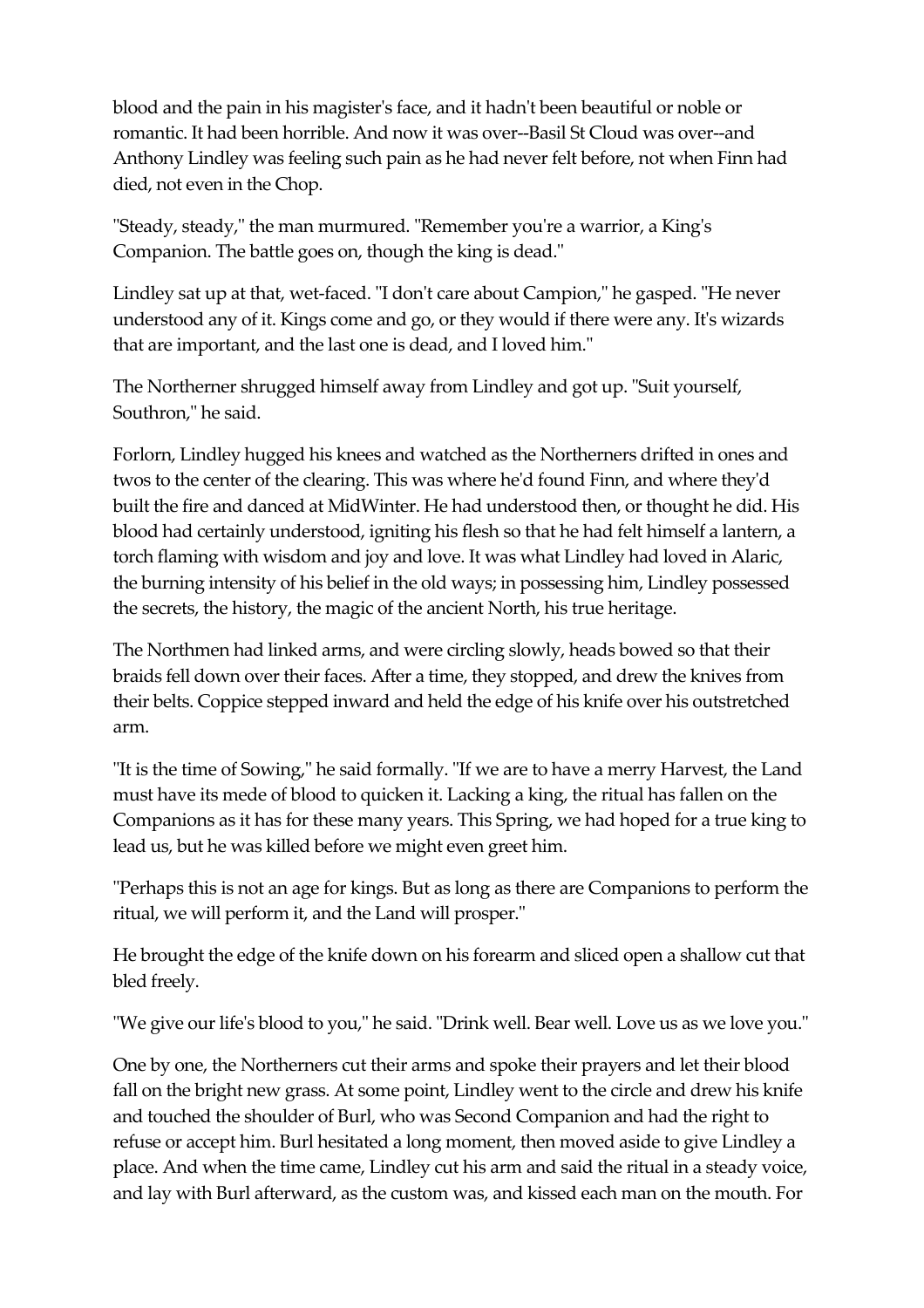all the magic that was left in the Southland was here, and he wanted to be a part of it, as it had become a part of him.

But when the ritual was done and the Northerners began to talk of practical matters--whether the guard would arrest Coppice and his second, what to do about Greenleaf and Smith--Anthony Lindley left the grove and returned to the city and university that were his home.

THREE WOMEN STOOD WATCH OVER THERON CAMPION as his fragile flesh swung his soul between the worlds of life and death. His breathing was shallow but even, punctuated by little moans of pain he did not know that he was making. His mother sat beside him, taking his pulse and feeling his brow, feeding him liquid when he would take it. If there was infection, she might not save him, but she had cleaned the wounds and bandaged him with fresh linen.

"The knife was clean," Jessica said again. "What else would Galing use it for? Opening letters? He was no swordsman. Anyway, I have it. With his crest. He'll hang. Katherine, you'll see to that, I hope?"

"I don't know." The duchess was barely aware of what she said; she was watching the boy on the bed. "I'll need to know more. Arlen will find out."

Theron was so pale--so different, Sophia thought, from the color he'd been born, all fiercely red and blue. She took his hand and sang a song about a little boy and a goat on a sunny hillside. While he still breathed, it would not make her weep.

"Kyros," Jessica said, hearing her voice. "I remember. I visited my father and Richard there, and the cook sang me that song." She knelt by the bed. "Sophia. Shall I take you home?"

Sophia shook her head, kept singing. His eyes behind the thin lids were moving. "Come back," she sang, the song of the boy to his goats. "Come back and we'll have honey cakes." Come back, my son, from the land that has possessed you, the land that drank your blood. Come back from whatever you are looking for, whatever you are running from. Come back to those who truly love you, and we will kiss you and let you go where you will.

"He should go to Kyros," Katherine said.

Sophia shook her head again. "I want him to lie by his father."

"Not yet," said the duchess; "it isn't time for that yet. I mean when he is better. When Jessica leaves. You go with her. I'll take care of things here."

Jessica chuckled. "Lovely. A ship full of mythic paintings, plus the genuine article."

"Kyros." Sophia trilled the "r" like a bird. "We begot him there, on a festival night. My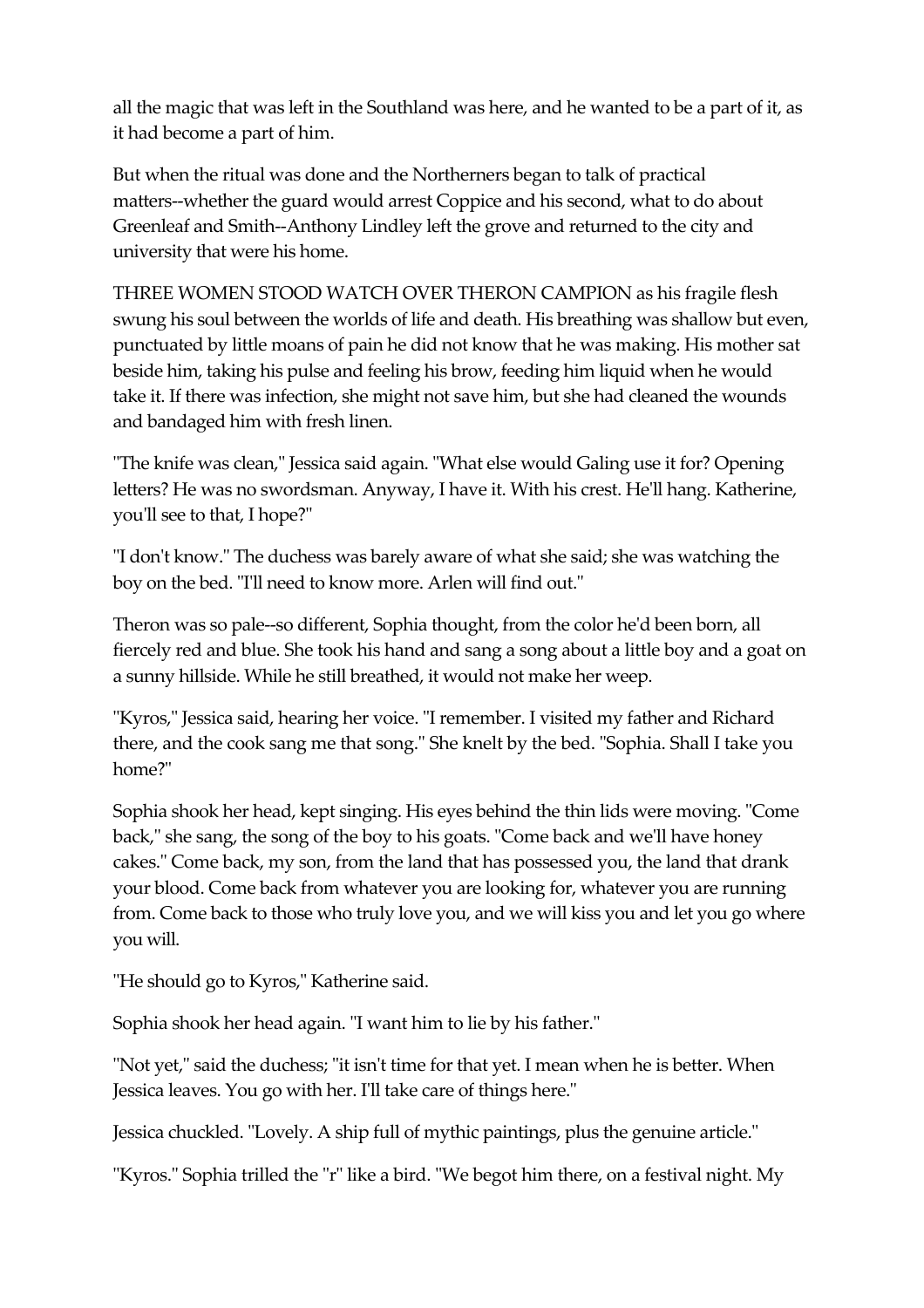husband didn't want a child, but I called him forth because I knew it was time."

"He should go back," Katherine said again. "Not forever, but for a little while. I hear the climate's nice." She smiled. "And people will forget, here."

"Will they?" asked Sophia, doubtful. "Perhaps we go into exile, as his father did after the disgrace."

Katherine came behind and leaned her cheek on Sophia's hair. "I was a girl then," she said. "I didn't know what else to do. I've learned a few things since then. Take him and heal him if you can, and let me do the rest."

"Kyros," Sophia trilled softly and in her own tongue she said, "Theron. Come home with me."

Jessica had been pacing the room; it was hard for her to be still in the fog of pain and love. She went out into the hall, nodding her head for Katherine to follow her.

"Well?" said the duchess. "I know it may not be on your way..."

"Ask me." Jessica stood still, but she twisted her fingers together. "Just ask me."

Katherine drew a deep breath. "Is Kyros on your way?"

"Not really."

"Will you take them there?"

"Maybe."

"Jessica."

"This once, just ask me for something I can actually give you."

"Will you take them both? Please."

"Yes." Jessica turned away to hide the fact that she was weeping. "Good God," she said brightly, and cleared her throat. "What's this?"

It was a package, tall and square, wrapped in cloth and twine. All too familiar.

"It came this morning," the duchess said. "I forgot all about it. Someone's left it here in the hall. They shouldn't have. I'll have it cleared away--"

"The devil," Jessica muttered, and cut the twine with her knife and pulled away the wrappings.

Theron looked out from the canvas, splendid in peacock blue. He was sitting at a table piled with fruit and books; one hand rested on an open page, the other touched his throat, where a jewel gleamed among the folds of white under his beautifully articulated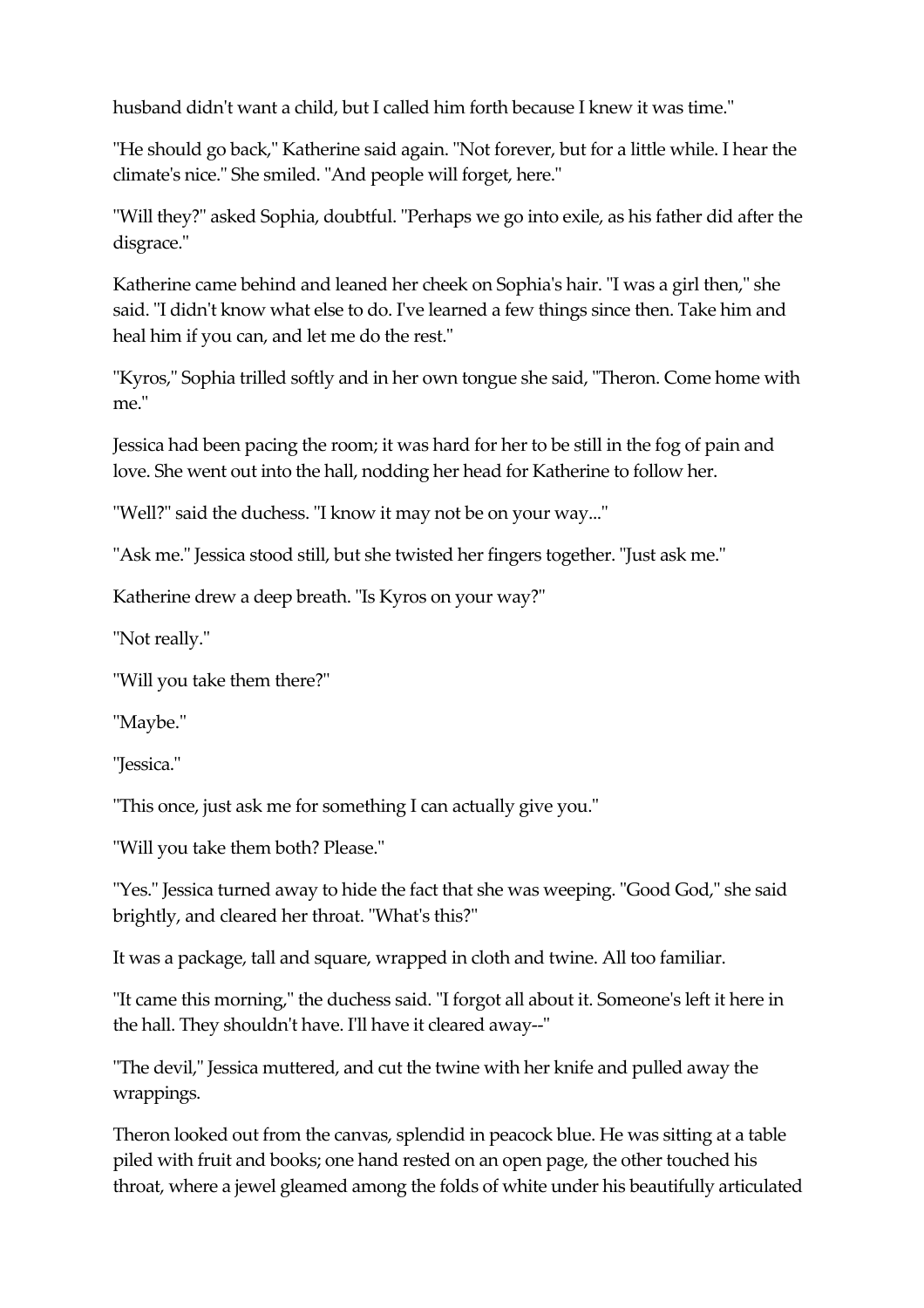fingers. Behind him, an open window showed the lawns of Tremontaine House.

"Damn her cheek." Katherine stared. "It's the portrait I commissioned."

"Well," said Jessica. "I hope you didn't pay her in advance."

once again lord nicholas galing found him-self in Arlen House in the salon overlooking the river in which he had waited for Lord Arlen more than once since autumn. This time, he was accompanied by a pair of City Guards, and his hands were bound behind him. Nobody had very much to say, least of all Galing himself. He was half-sick on the dregs of violent action and the knowledge that he had gambled everything on a single, daring cast and could not tell how the dice had fallen. The same soft-footed servant who had waited on Galing in palmier days slid into the room and said, "Lord Arlen will see Lord Nicholas now. No need for you gentlemen to wait. Lord Arlen's men can see to him from here."

The same shadowy halls, the same paneled library, softly awash in the clear light of a perfect spring afternoon. The servant piloted Galing to a chair and helped him sit, conscious of a bound man's difficulty keeping his balance. He did not offer to remove Galing's bonds, nor did he offer refreshment. Galing found his heart pounding with the beginnings of panic.

"Lord Nicholas," a familiar voice purred. "How nice to see you. Montjoy, you may leave us. Is my swordsman at the door? Good. I'll call if I need him."

Lord Arlen came around his desk and stood in front of the chair Galing sat in, so close that Nicholas was forced to tilt his head uncomfortably to meet those amused gray eyes.

"I understand you've given me a gift, Lord Nicholas: Basil St Cloud's heart on a platter."

It was hard to see his face from this angle, harder to read his drawling voice. The words were ironic, but then Arlen was always ironic. Everything was a test. Nicholas felt very tired.

"I did it for you," he said flatly. "It was the answer to the question you asked me."

"Ah," said Arlen. "I see. You unmasked the last wizard, and you killed him. And you did it for me. I'm flattered."

The smooth voice had deepened, grown rougher. Warmth? Anger? Galing couldn't tell. Arlen reached out a well-tended hand and brushed at his cheek. "There's blood on your face, did you know? On the whole, you've done very well. You didn't allow predjudice to stand in the way of the facts, and you recognized the truth when you saw it."

"Thank you," said Nicholas stiffly. "Are you going to untie me?"

"Dear Montjoy. Such a cautious man." Arlen collected a knife from his desk--a slender, jeweled toy--and bent over the young noble to cut his ropes. Galing felt his breath warm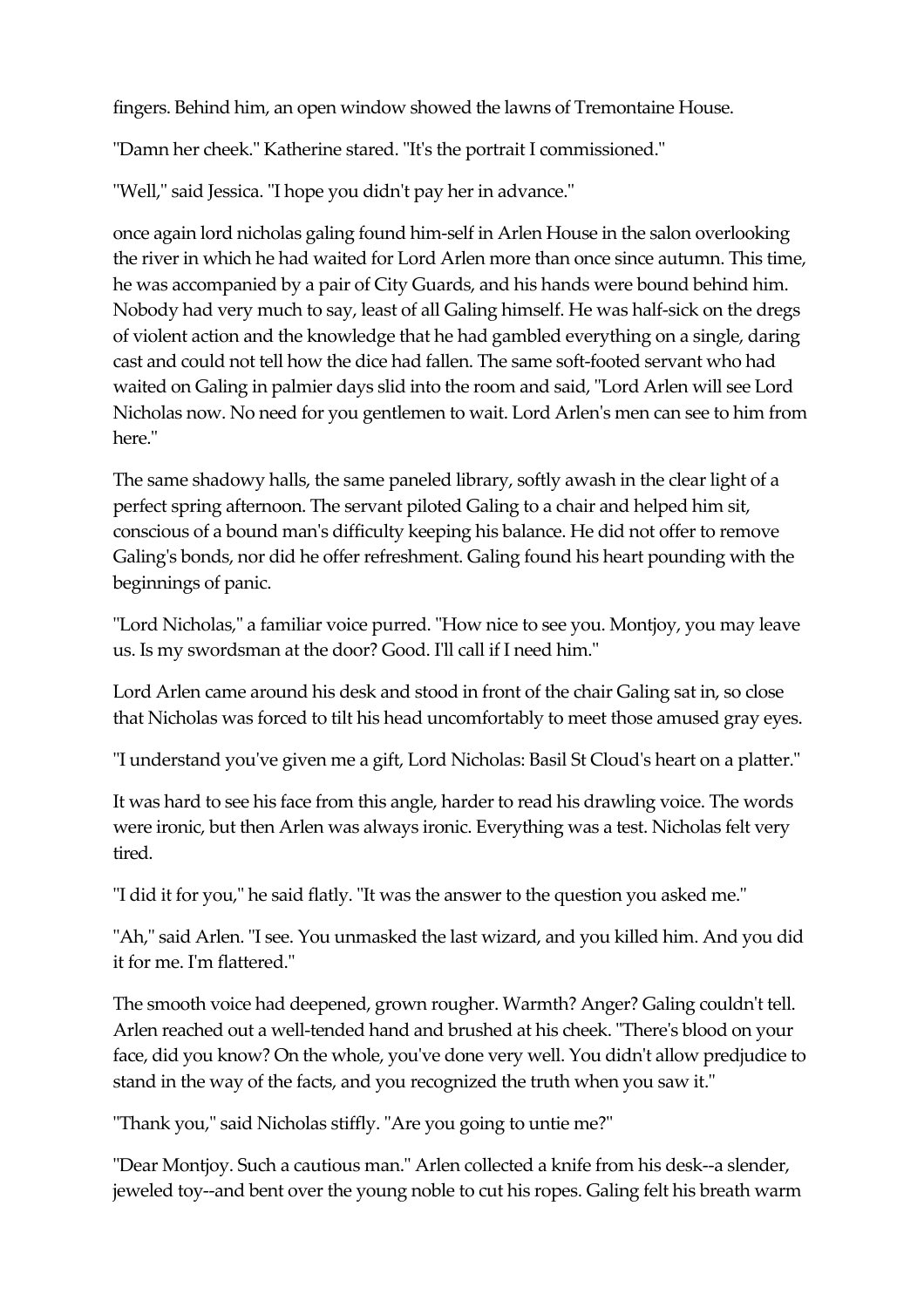on the nape of his neck and his fingers cool against his wrists, and then Arlen was across the room, pouring out a glass of wine while Galing rubbed at his bruises and got his breathing under control.

"Drink this," Arlen said, "and tell me what happened. I've only got the most garbled accounts."

So Nicholas delivered his report and sipped at his wine, and began to entertain hopes that the dice had fallen well after all. When he'd made an end, he felt in his pocket and drew out a heavy golden chain.

"St Cloud dropped it when I stabbed him, and I caught it without thinking. You should have it." Belatedly, he noticed that its links were dark and sticky with blood. "It's a bit of a mess, I'm afraid."

"Disgusting," Arlen agreed, but his expression was not disgusted. He looked up from the chain dangling from Galing's stained hand and his eyes were heavy and approving. "Why don't we go clean it up, and I can thank you properly."

lord arlen's thanks were all nicholas galing had dreamed they would be. There were moments during that long and magnificent night when Nicholas thought he might die of pleasure. When at last he lay sated, with Arlen's corded arm thrown across his chest, he knew he'd won the throw.

"Lovely Nicholas," Arlen said. "You will always serve me, will you not?"

"To my last breath," Nicholas declared, meaning it absolutely.

"Good. I shall hold you to that." Arlen sat up among the pillows and stretched. "There's going to be some unpleasantness ahead for you, and I'd hate for you to think it was for nothing."

The warm, heavy stupor of sexual satisfaction receded a little. Nicholas turned over to face the Serpent Chancellor. "Unpleasantness?"

"Your trial for the murder of Basil St Cloud, and possibly of Lord Theron Campion, if he succumbs to his wounds. You didn't really think, did you, that you could get away with striking down two men in front of the entire University without anyone's taking notice?"

Nicholas sat up in a surge of bedclothes. "The man was talking treason--hell, he was performing treason. They both were. Everyone there saw it, but no one did anything about it but me. Damn it, I'm a hero!"

"So you are, my dear. So you are. I know that and you know that. But no one else had the information to thoroughly understand what was going on. They saw a noble run amok, attacking two harmless members of an august institution without so much as the courtesy of a formal challenge. For you to be a hero, the Council of Nobles must explain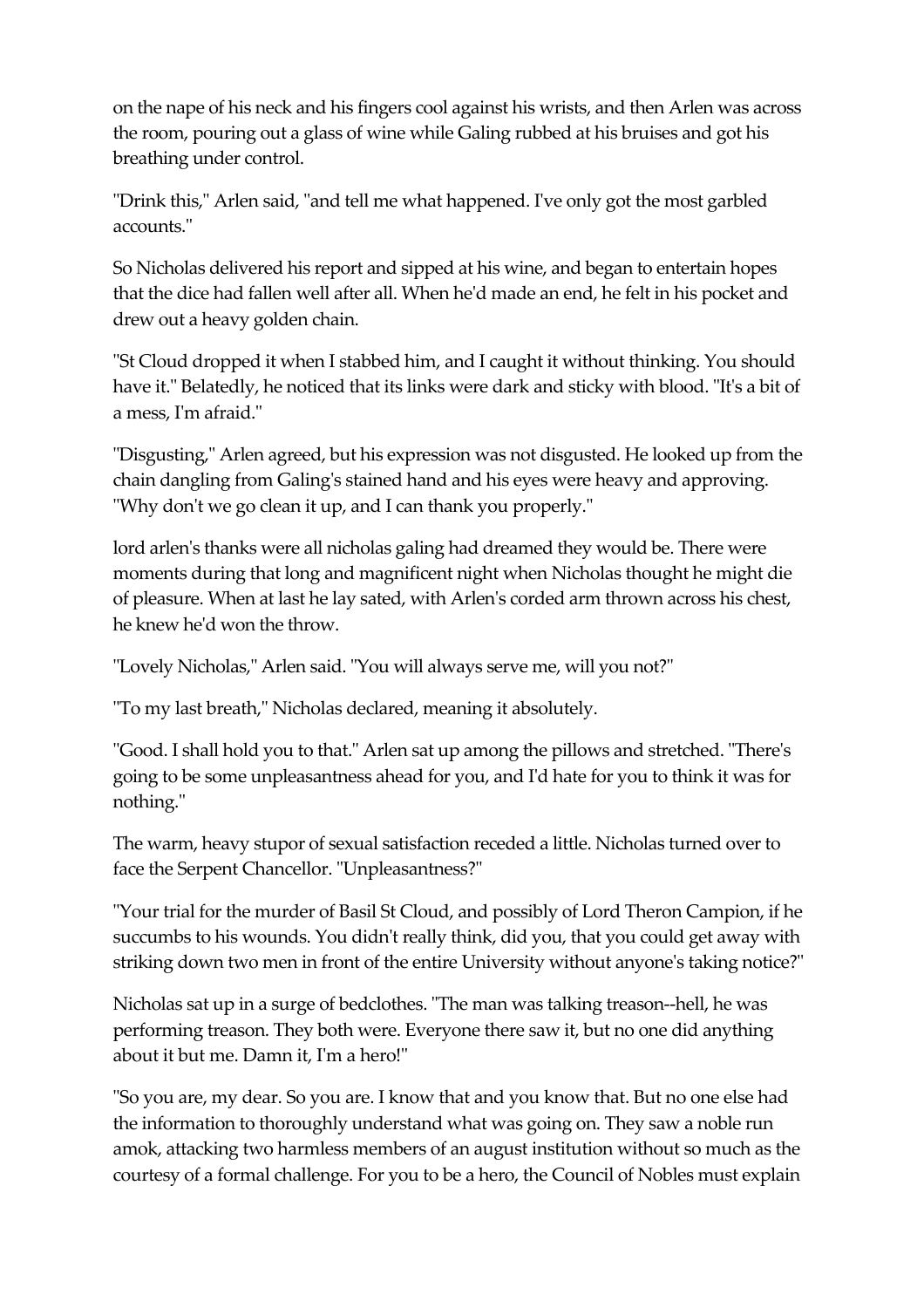why your action was heroic. You're a clever man. You understand why we cannot do that."

Nicholas understood perfectly.

THE DAY AFTER THE HISTORIANS' DEBATE, THE TAT-tered remnants of St Cloud's class came slinking one by one into the Blackbird's Nest. There were more of them than one might have expected, gathered around their usual tables, talking quietly. They toasted the magister's memory in ale, and stole respectful glances at Historians' Corner, where the inner circle, or what was left of it, sat in grim contemplation of their shattered lives.

"Where's Justis?" Peter Godwin asked for the tenth time. "Justis ought to be here."

"It's that damned girl," Henry began fretfully, but Vandeleur stopped him.

"Screw the girl," he said. "Screw Justis. He made his choice when he scuttled off without even staying to see whether the magister was alive or dead. He didn't come home last night, and I hope he has the sense to stay as far away as possible for as long as possible, because I swear if I see him, I'll break his clod-hopper's neck for him."

"I'll help you," Henry offered, but his heart wasn't in it.

They subsided into a depressed silence, broken by Godwin. "What are we going to do now?"

"The magister's scarcely cold," Vandeleur said brutally. "I don't much feel like doing anything."

"I don't either, but that's not the point," Godwin said. "He was right, don't you see? Even before what happened happened, everybody knew he was right. But now he's dead, they'll try to hush it up and lie about it, like Duke David and Condell. We can't just sit here drinking and moaning and let that happen."

"Well said, Godwin," someone agreed; the three friends jumped, then frowned when they saw that the newcomer was Anthony Lindley. He still wore his hair in Northern braids, but he'd lost the strained, glittering intensity that had made him so difficult these past weeks.

"Get stuffed, Lindley," said Henry, who was not of a forgiving nature.

Lindley was unmoved. "I understand you're angry with me. I don't blame you. But we have to stay together. The truth is important--Doctor St Cloud taught us that--and it's going to take all of us to see to it that it doesn't disappear."

Vandeleur eyed him with small favor. "Does this mean you're giving up your Northern friends? No more oak leaves? No more hunts in the wood?"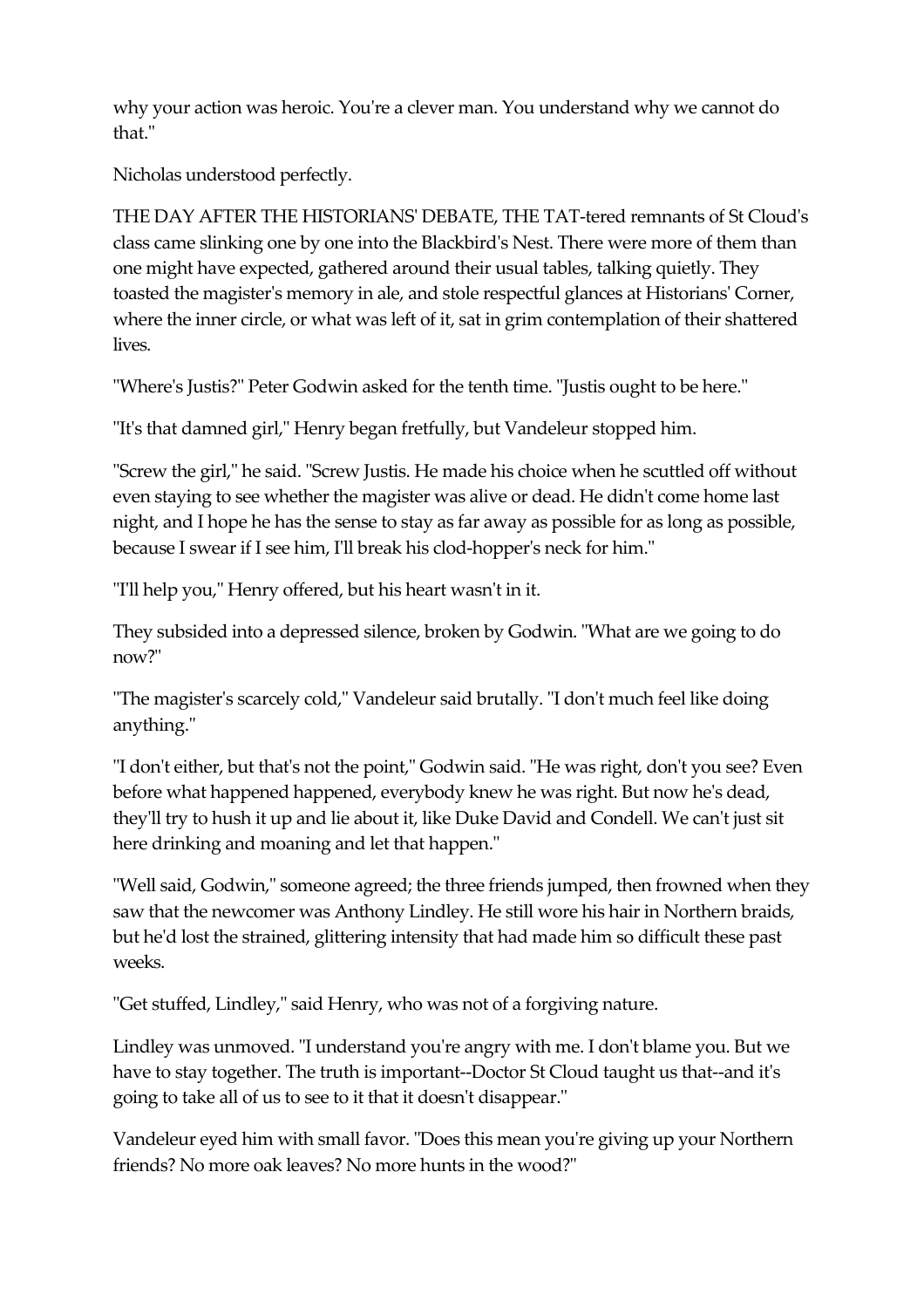"No, Vandeleur, it doesn't. The Northerners are my friends. Furthermore, I believe, as they do, in the divinity of the Land. You have no right to ask me to abandon them, any more than they have a right to ask me to abandon you. I don't see why being a Companion of the King should keep me from being a historian. Quite the contrary."

There was a pregnant pause while everyone thought about this, and then Godwin moved over on the bench and Lindley sat down beside him. Vandeleur called for another tankard, and the conversation resumed, with more spirit than before.

"1 suppose we're going to have to try and reproduce his scholarship," Vandeleur said doubtfully.

"We can't," Henry objected. "You have to have permission to get into the Archives, and you can be sure after yesterday, the Governors are going to start making all sorts of rules the point of which is to keep out any historians whose politics are not guaranteed to be respectable. Which isn't any of us."

"There's plenty we can find without ever going in the Archives," Godwin said.

"But we can't teach unless we're Doctors," Henry went on, "and we can't become Doctors without a sponsor, and who's going to sponsor us? Crabbe?"

Vandeleur ground his teeth audibly. "Why don't you go ask him, Fremont? Then he'll hand you over to the authorities and we won't have to put up with your whining anymore."

"I'm just trying to inject a note of common sense into the discussion," Henry protested.

"You're just trying to make us feel worse than we do already," said Godwin. "Why don't you go away, if you think it's all so hopeless?"

Henry looked around him at the stern faces of his three closest friends and his throat closed with grief, or perhaps it was fury, so that he must weep or beat the disgust from their faces. He had half risen from his seat, undecided whether to launch himself at Vandeleur, who was nearest, or make a dignified exit, when a large and familiar hand took him by the shoulder and a deep and familiar voice said, "Shut up, Henry, and sit down. We've got a lot to talk about."

justis blake had had a difficult twenty-four hours. He had not slept since St Cloud was killed, and he looked as though he'd been climbing walls and hiding in cellars, which was, in fact, exactly what he'd been doing.

"The first thing I thought of was his books and papers," he explained to the four friends. "Sooner or later, the Governors or someone would have come and taken them away and probably burned them, and I couldn't bear for that to happen. It would have been like killing him twice."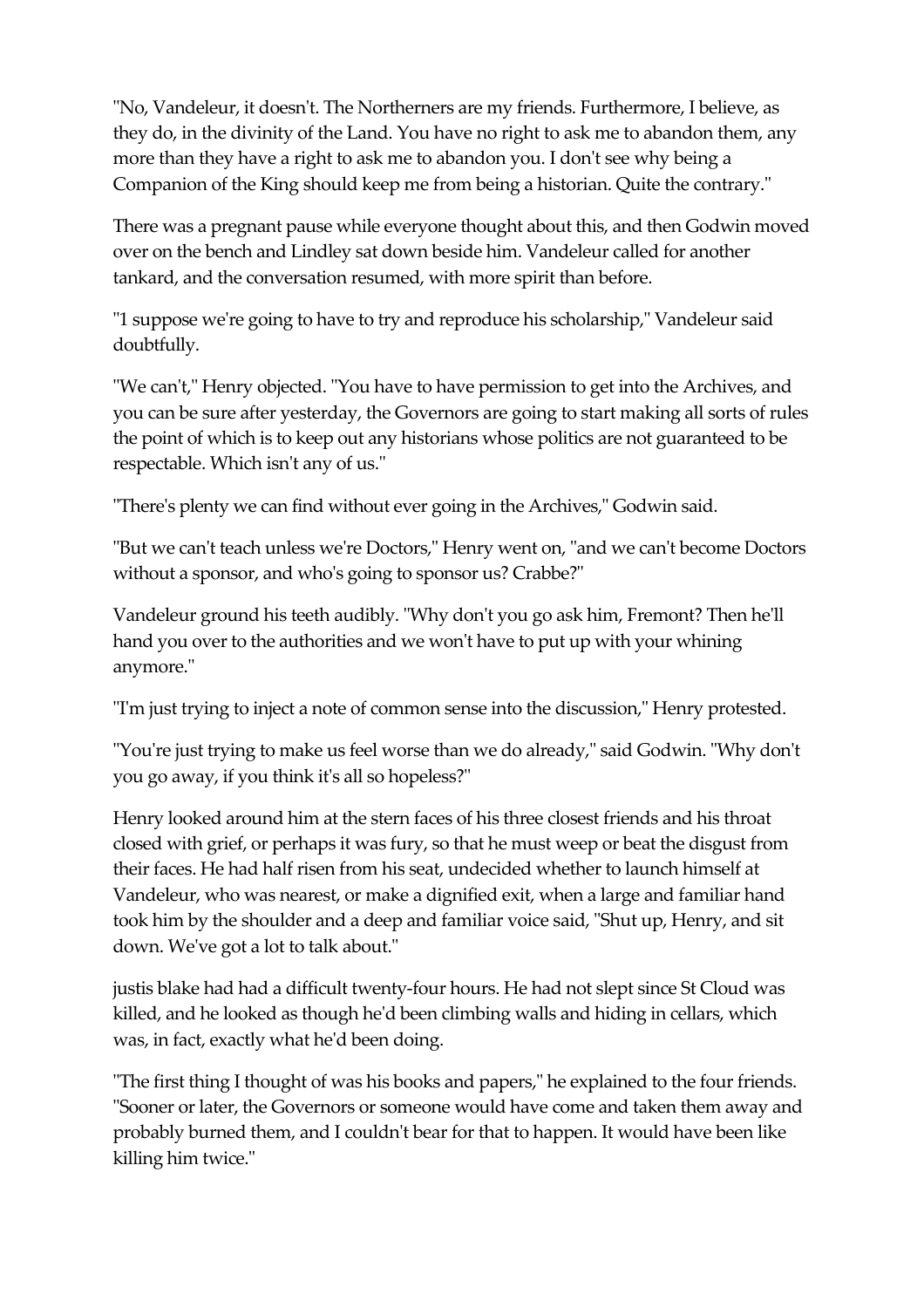He stopped and blinked away the tears that had been surprising him at intervals all night. He'd found himself weeping in a back alley where he'd hidden to avoid the Guard, and again standing in St Cloud's room, seeing the inkwell still half-full, the hairs still in the comb, the notes on the pages left on the table: Look *up? Compare R's version*? It was not so much embarrassing as inconvenient, distracting him from the task at hand. Which, just now, was to persuade four skeptical and grief-stricken men that, despite appearances, he was really on their side.

"As if you cared two pins about St Cloud," Henry Fremont sneered. "You haven't been around for weeks--couldn't even be bothered to come with us yesterday morning, or stand with us, or-

"Yes, I know," Justis interrupted impatiently. "I was confused. But it's not important now. What's important is that it all not be for nothing--Doctor St Cloud's work and the debate and all. Now, I have all his books and his papers..."

They all exclaimed at that, incredulous, jealous that they hadn't thought of it themselves, excited at the possibilities, nervous of the consequences. Vandeleur wanted to hear how he'd done it; Godwin wanted to know where he'd stashed them; Fremont hoped the girl hadn't had anything to do with it: women could never keep secrets. Lindley swept the room with a suspicious eye and said they'd better not talk of it in such a public place.

"No," Justis said. "A public place is just where we must speak of it. There have been enough secrets and mysteries. The more people who know about all this, the better. This is the Blackbird's Nest, man. It's full of historians and metaphysicians. It's in their interest to support us, not turn us in."

"Us," said Henry. "Who is us? I thought you were sick of scholars and University and anything that didn't put food on the table."

"I thought I was, too," Justis said. "I was wrong. I'm going to take my degree in history, using St Cloud's methods, and I'm going to become a Fellow and then a Doctor, and I'm going to teach ancient history the way Doctor St Cloud taught it, without lies."

There was a stunned silence. "Right," Godwin said. "And I'm going to be Dragon Chancellor."

"No," Lindley said slowly, "he could do it. With the sources he'd found and his notes--you did get all the notes, didn't you?-- and if Godwin here can persuade his father to talk some of the Governors around..."

"We still need a sponsor," Fremont pointed out.

Vandeleur and Godwin answered as one: "Rugg."

"He's always held that History and Metaphysics were closely allied," Vandeleur explained.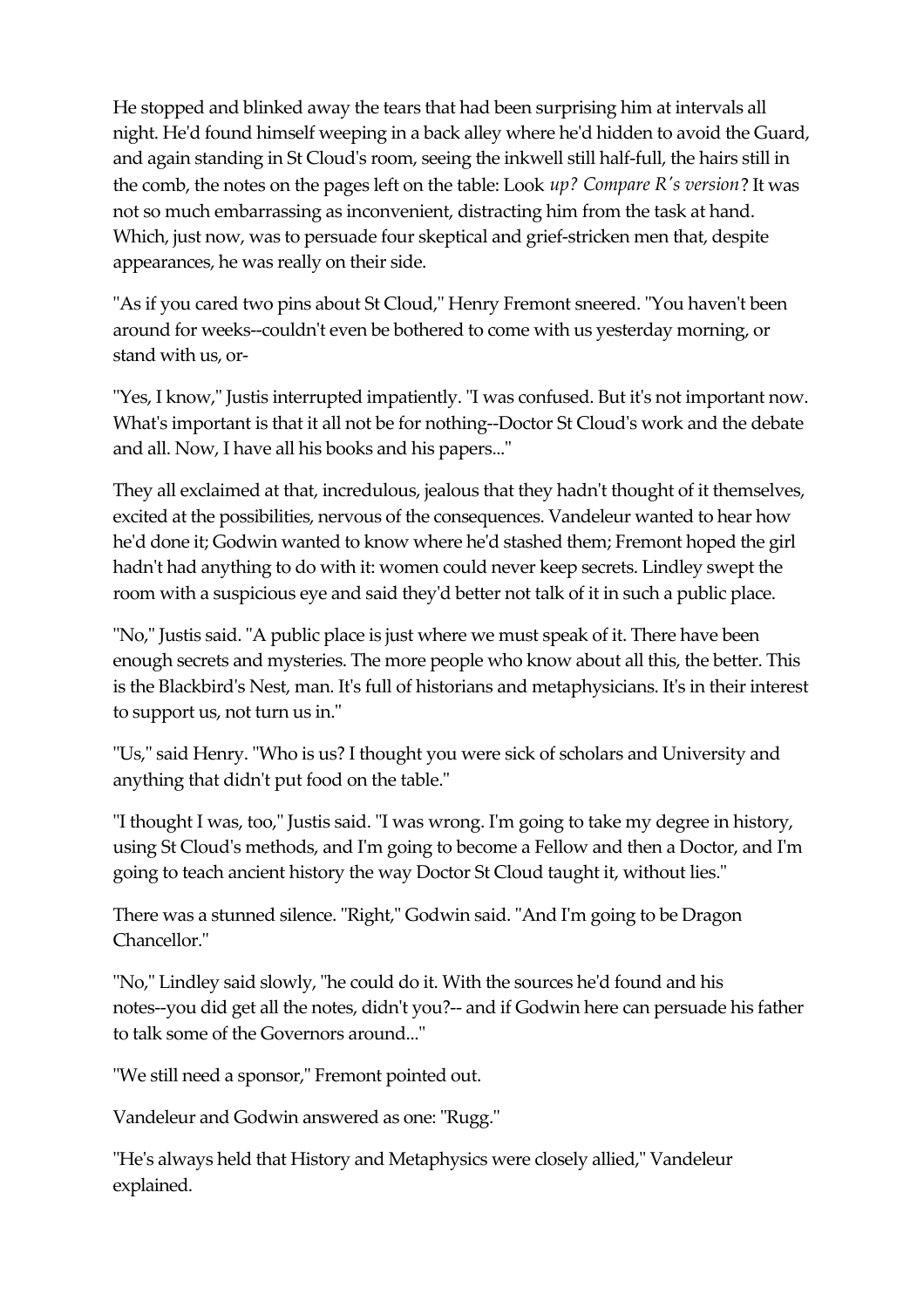"And he called on us for revenge," Godwin said. "You remember, Vandeleur, on the steps, when, when..."

They did, indeed, remember, although they had temporarily lost sight of it in the excitement of Justis Blake's revelations. The horror of Basil St Cloud's death fell on them afresh at Godwin's words, and they sat in silence, fighting or surrendering to their grief according to their several natures. Justis knew he had not loved St Cloud as the rest had. In his eight months as a historian, he had been dazzled, charmed, inspired, and deeply disappointed by the young magister's romantic devotion to the past. But the flame St Cloud had carried was a true flame, and its light should not pass from the world.

Justis wiped his eyes and beckoned to the potboy. "I know you've got good wine here," he said. "You keep it for the magis-ters. You'd give it to Doctor St Cloud, if he asked for it. We'd like a bottle to drink to his memory."

The boy looked doubtful. "Can you pay for it?"

Justis reached for his purse to check, but Godwin said thickly, "Yes. Just get it. The best you have."

When the boy was gone, Henry said, "What about the papers? Did you take them to your rooms?"

"No. I didn't think Vandeleur would let me in, and I didn't feel like arguing."

Vandeleur slugged him on the arm. "Clodpole," he said affectionately. "I'd have killed you first, and argued later."

"Just so, hot-head. And I wanted them out of University, in case there was a search."

"The Book," Lindley asked eagerly, "the spellbook--it wasn't there, was it?"

"How do you imagine it would have gotten there, dolt?" asked Henry. "Magic?"

There was an uncomfortable silence while everyone remembered that magic was no longer a joke, and then Justis said, "There were some notebooks, a lot of loose papers--nothing like the book Henry and I saw him with a couple of weeks ago."

Godwin looked indignant. "You went to see him? When he'd specifically asked us to leave him alone? Without telling us? Why?"

Justis caught Henry's darting glance and held it steadily. "I'd overheard something I thought he should know. It doesn't matter now." He turned deliberately to Godwin. "He had a book in his hands--fat and dark, the same book he read from on the steps."

"It's probably ashes by now," Henry said. "And good riddance to it."

"So," persisted Godwin, "where'd you take them?"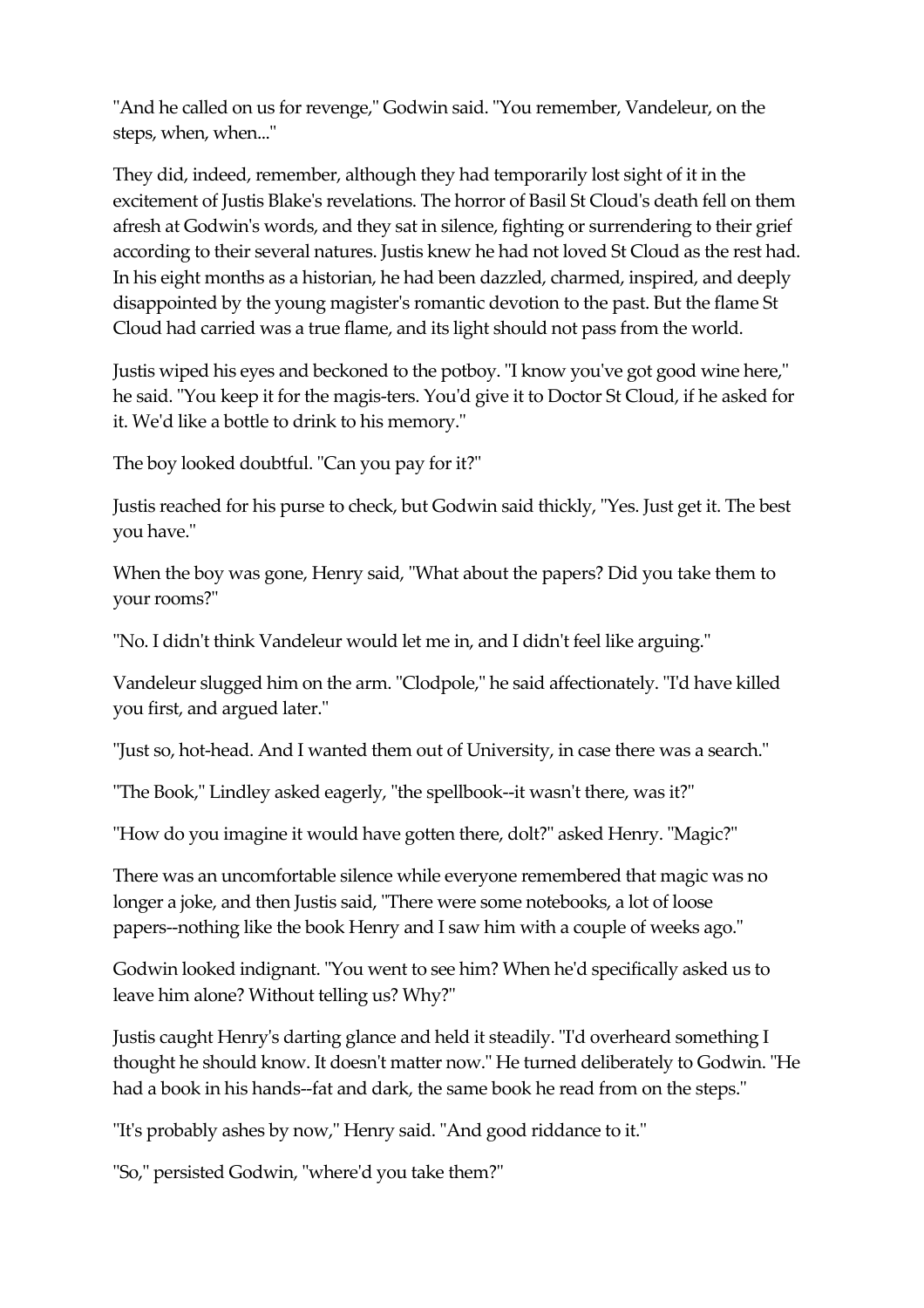Justis glanced around the tavern, growing noisy now as conversations began to wander from the debate onto other subjects. No one was paying Historians' Corner the least bit of attention. He leaned forward. "Marianne's hiding them in her shop, at the bottom of a box of ribbons."

The students were speechless. Finally, Vandeleur found his voice. "You hid Doctor St Cloud's papers and notes in a box of ribbons?"

"The ribbons are of unfashionable colors," Justis reassured them. "No one's likely to disturb them, and they'll be safe until the dust has settled."

He glared at Henry, daring him to say something about women or milliners, but Henry, mindful of the wisdom of being civil, said, "I'm sure Mistress Marianne will guard them well. What does she think, by the way, of this plan of yours to take the scholarly world by storm?"

"She's for it," Justis said. "We talked about it last night. We're going to get married and set her up in a shop of her own with my wedding portion and she can support us until I start getting students."

"How nice for her," Henry said, rather sourly. The congratulations of the others weren't much more effusive. It was all too much to take in and respond to. It would take weeks and months before they could think of St Cloud, or even of Ancient History, without being dogged by a shadow of horror and grief.

Max himself arrived with a bottle of wine and six glasses on a tray. It was a Deerfield red, very fine indeed. As Godwin fumbled at his purse strings, Max said, "It's on the house. The Doctor brought in good custom and always paid his tab. He'll be missed."

When Max had poured the wine, with a glass for himself, the five Ancient Historians lifted their glasses, self-conscious, sad, aware that this moment marked a change in their lives whose repercussions they could not imagine. Expectant, they looked at Vandeleur.

"Blake," Vandeleur said. "Will you offer the toast?"

Justis allowed himself a moment of astonished dismay at his sudden change of status. This is what it was going to be like from now on, and he'd brought it on himself. He stood and raised his glass to the table and his voice to be heard over the tavern noise. "Gentlemen," he said, and paused while the conversations around him ebbed. "Doctor Basil St Cloud was great of mind and great of heart, an adventurer in the forest of Truth. He perished on the journey, but left a path for us to follow--not historians alone, but all of us, humane scientists, natural scientists, every scholar and fellow of this University. Our most fitting memorial to him is to walk the path he blazed. Gentlemen, I give you Basil St Cloud, first Doctor of Empirical Studies."

He lifted the scarlet liquid to his lips and took a respectful swallow--even a country boy knows that you don't toss back a Deerfield red like water--and the rest of the room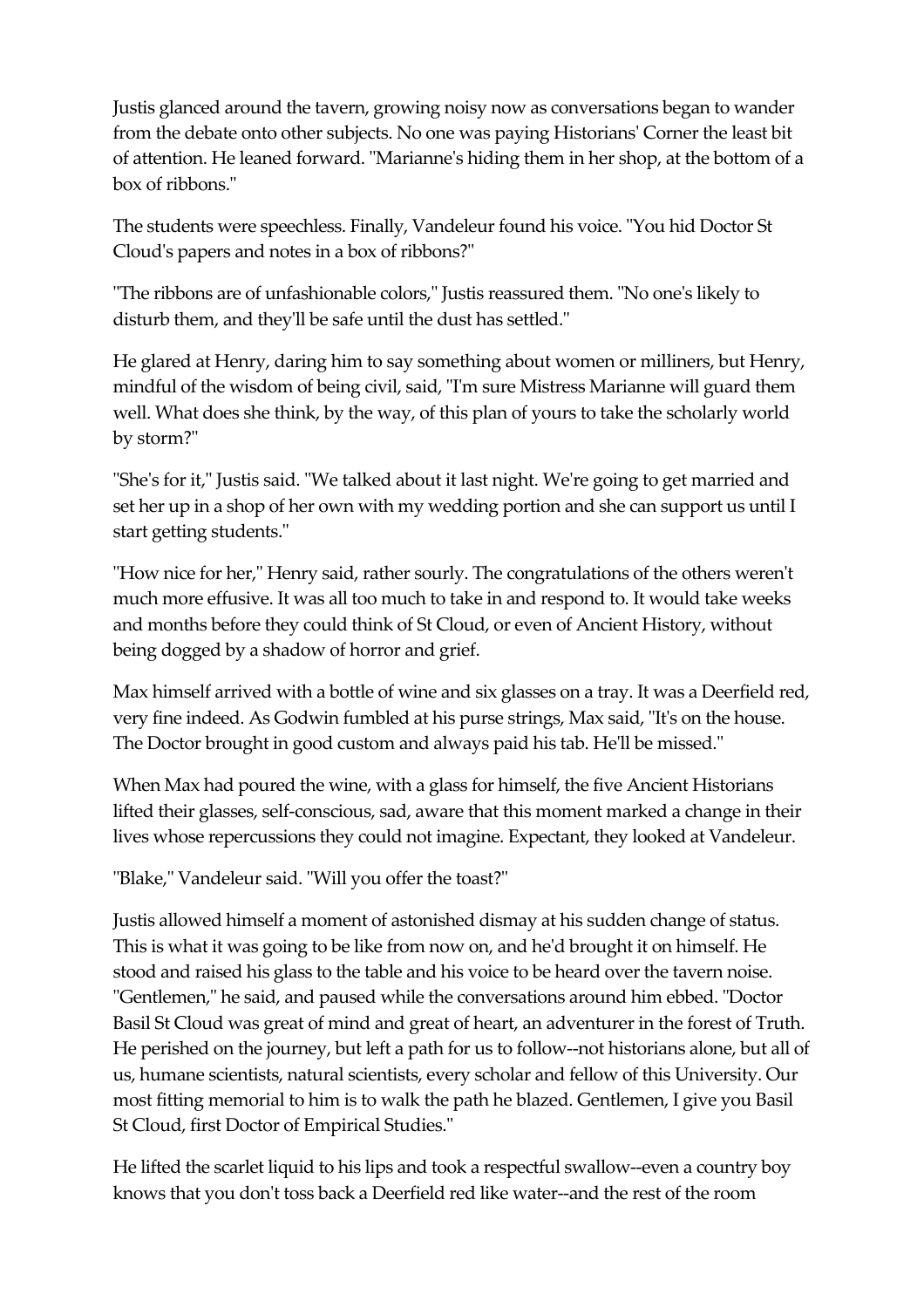followed suit. They all sat for a moment with their heads bowed over their glasses, cups, and tankards.

As Justis sat down, he thought he heard Lindley add, low-voiced, "... and last Wizard of the Land."

THE KING AWOKE WITH THE KNOWLEDGE THAT SOME-thing terrible had happened. Over and over he had dreamed it, that his heart was being pulled out of his body, the muscle stretched like a cord that must ultimately break. He cried out and woke--this time, not to more dreams of grief with men in long robes performing sad rituals in a strange tongue, but to a bright, clean room that smelt of salt and beeswax.

His body ached all over, with sharper pangs in his arms and at his ribs. He was terribly thirsty and the taste of something sweet was in his mouth. The ceiling flickered with a restless, rippling pattern of light, like the river reflections in a Riverside tavern. The room was rocking gently. Was he on a barge?

When he struggled upright, he discovered how weak he was--his muscles like water, his head swimming dizzily with each movement. But his heart was pulling him to the window, the pain of his desire more poignant than his bandaged wounds. Grimly, he pushed back the coverlet, swung his feet to the floor, and hauled himself, sweating, two steps to the tiny window and looked out.

They heard his cry up on the main deck.

The Land! The Land was nowhere in sight.

He was shouting now, holding on to the window like a prisoner in a cell. Sophia appeared and pulled him away from it, held him to her on the cabin floor while he wept and ground his knuckles into the wool of her skirt. "Theron, hush, it's all right. It will be all right..."

"I'm bound to the Land," he cried. "You're killing me; take me back!"

She had wanted him to wake and to be strong, but this was closer to the madness of fever. "Theron, please, my darling, my child... look at me. Please. You are hurting yourself, my love, you must stop..."

It was her voice that soothed him, more than her words. He breathed deeply, as she told him to, and the pain receded to where he could bear it. He let her feed him a syrup that sent him back to sleep. When he woke again, he was less frightened, but sadder. His mother gave him honey to eat. "We are going back to Kyros," she smiled, "where you will find the honey is even sweeter than this. You will be well there, my son."

The ship sang in its ropes and sails the song the wind taught it. He heard men's voices, and women's, too, shouting orders and cursing and telling jokes and singing. His sister Jessica came in, sunbrowned and trousered. He clutched her callused hand. "Take me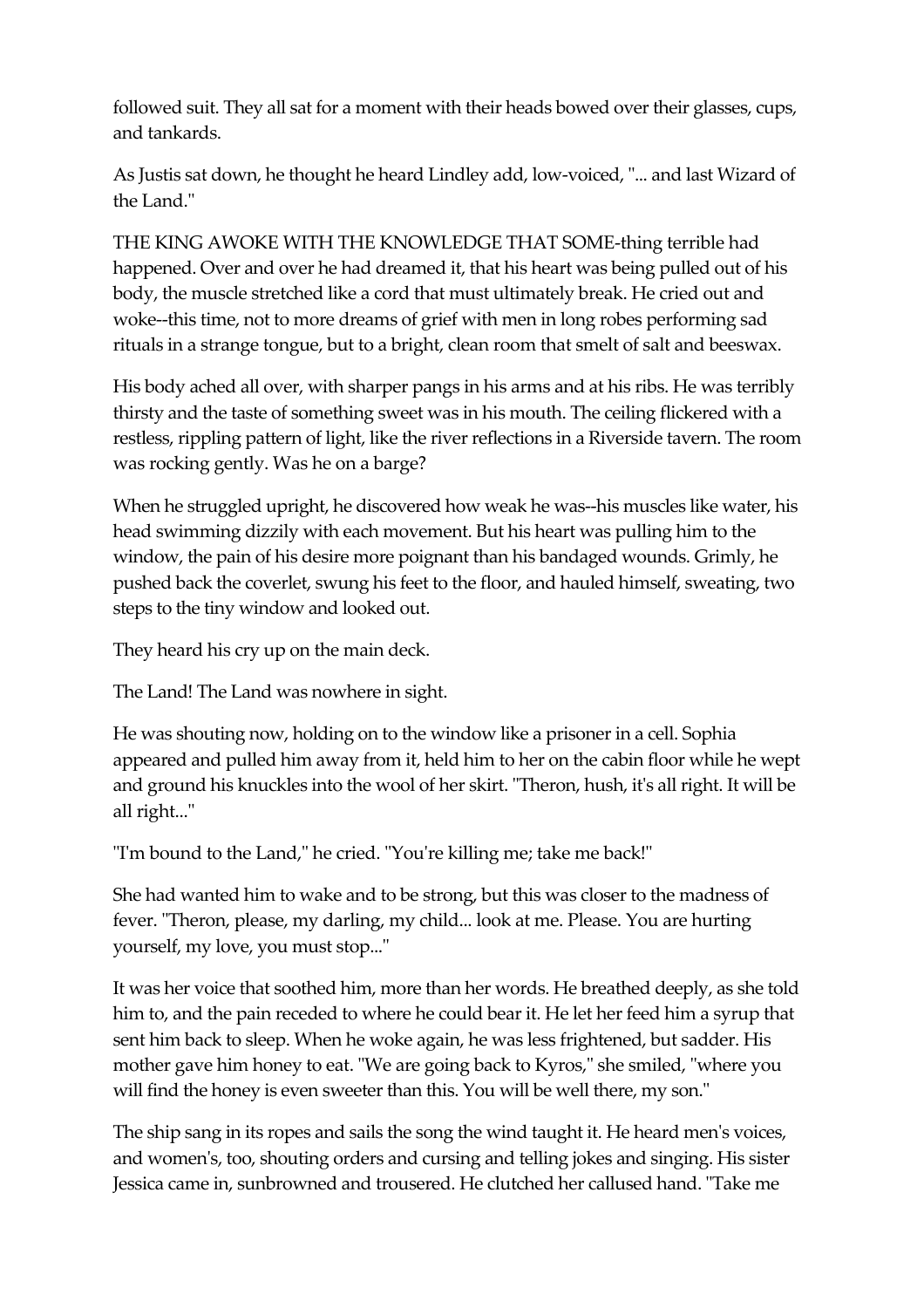back, Jess. I need to go back."

"No, you don't," she said curtly. "Be still and listen, and I'll tell you why."

"You don't know--"

"I know more than you think. Much more, in fact. You told me things in the Folly, and you've said things when you're asleep. And I've been doing a little reading. So listen to me."

He lay back in the pillows. She sat on a stool beside the bunk and fixed him with her bright eyes.

"You need to be away," she told him. "You need to be washed clean. Some of what has happened to you will stay with you, and that's the good part, the true part, the part that should stay. Some of it will not stay: you'll forget, and it's just as well; that part's no good to you. You gave up a lot of your blood. You left it behind on the steps of the University; it's gone into the Land. What is new in you, you make yourself. That new blood is yours, to do what you want with, for now and always."

Her words quieted the panicked clamoring in his head. He had forgotten that his sister was famous for having sold ice to the frozen kingdom of Arkenvelt. But that was her gift.

"There are some things you need to think about," she went on. "Sophia will take care of you as long as you need her to. But if I were you, I'd try to be useful. I'd try to gain strength and mas' tery. Take your time," she went on in a steady, soothing tone. "In a day or two, I'll have you carried up on deck. Can you still tie a half-hitch knot? I'll teach you others. And I'll teach you to navi-gate by the stars, and when you're feeling stronger, we'll make a sailor of you."

He was very nearly asleep, lulled by the promise of something new to learn. He did like knowing new things.

Softly, Jessica closed the cabin door. She took a small brown leather book out of her pocket, grinned at it, tucked it under her arm. Its gold leaf bore a bloody thumbprint, and it wasn't the first.

Dear Katherine, Jessica wrote that evening. The voyage is well begun.

## NOTES AND ACKNOWLEDGMENTS

THE EVENTS OF THIS NOVEL TAKE PLACE SOME SIXTY YEARS after those of Ellen's first novel, *Swordspoint*. Some of the intervening years are touched on in her short stories "The Swordsman Whose Name Was Not Death" and "The Death of the Duke" (in Datlow & Windling's *The Year's Best Fantasy and Horror* for 1991 and 1998).

Ellen can't thank Delia enough for agreeing to play in her sandbox, and for increasing the population and breadth of the city. Delia's story of the love of King Alexander for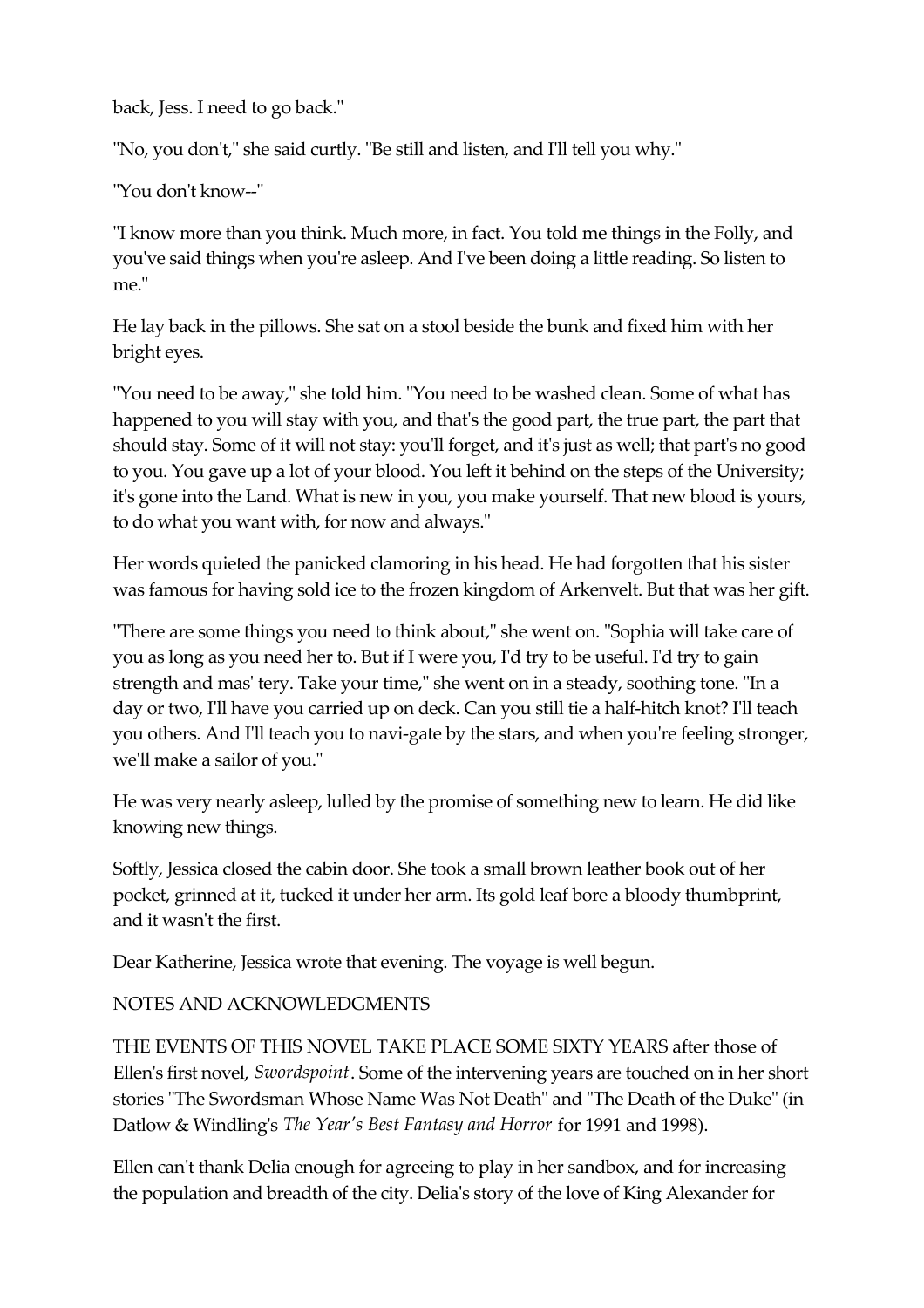Fair Rosamund, "The Tragedy of King Alexander the Stag," was published in Colleen Doran's A Distant Soil #29 (Image Comics). Ellen is planning another novel set fifteen years after Swordspoint.

The Fall of the Kings is based on a novella of the same name, our first collaboration, published by Nicola Griffith and Stephen Pagel in their landmark anthology, Bending *the* Landscape: Fantasy. We thank them for their encouragement.

Both authors also thank the Somerville Genrettes--Laurie J. Marks, Rosemary Kirstein, and Didi Stewart--and all the other patient and creative souls who have read parts and versions of this work in manuscript over the years: Mimi Panitch, Patrick J. O'Connor, Sarah Smith, Kelly Link, Justine Larbalestier, Terri Windling, Anne Hudson, Paula Kate Marmor, Eve Sweetser, Alex Madonik, Shweta Narayan, Elizabeth Wein, and Deborah Manning. This book took a long time to write, so if we've lost some people's names along the march, we hope they'll forgive us and still accept our thanks. We do not forget our editor, Anne Lesley Groell, and our good agent and friend, Christopher Schelling.

In addition, Ellen is grateful to her *Sound & Spirit* colleagues at WGBH Radio--Jon Solins, Helen Harrington, Stephen Snyder, Jeff Nelson, Gary Mott, Titilayo Ngwenya, and Joellen Easton--for all their support and good work even when the host of the show was off in Riverside looking for action.

Delia thanks the staff and denizens of the Diesel Cafe in Davis Square, Somerville, for office space, salads, coffee, and occasionally, inspiration.

For those who, like us, grew up in the Land of Books and still claim citizenship in that country, the influence of other authors is abundant and bountiful. Here we would particularly like to acknowledge the work of the late Dorothy Dunnett, a great historical novelist who leaves her mark on a whole generation of writers, and Ronald Millar, whose play *Abelard and Heloise* each of us turns out to have gone with our mothers to see in London in the summer of 1970.

Boston & NYC

March 2002

## ABOUT THE AUTHORS

Ellen Kushner's first novel was *Swordspoint, a Melodrama of Manners*. Her second novel, *Thomas the Rhymer*, won the Mythopoeic and the World Fantasy Awards. She has edited two fantasy anthologies, and her short fiction has appeared in *The Year's Best Fantasy and Horror*. In 1987 she left an editorial career in New York City to become a producer/announcer at WGBH Radio in Boston, where she created an eclectic variety of local and national pro' gramming. Since 1996 she has entertained and enlight' ened audiences across the country as the host and writer of PRI's award-winning national public radio program *Sound & Spirit* (www.wgbh.org/pri/spirit).